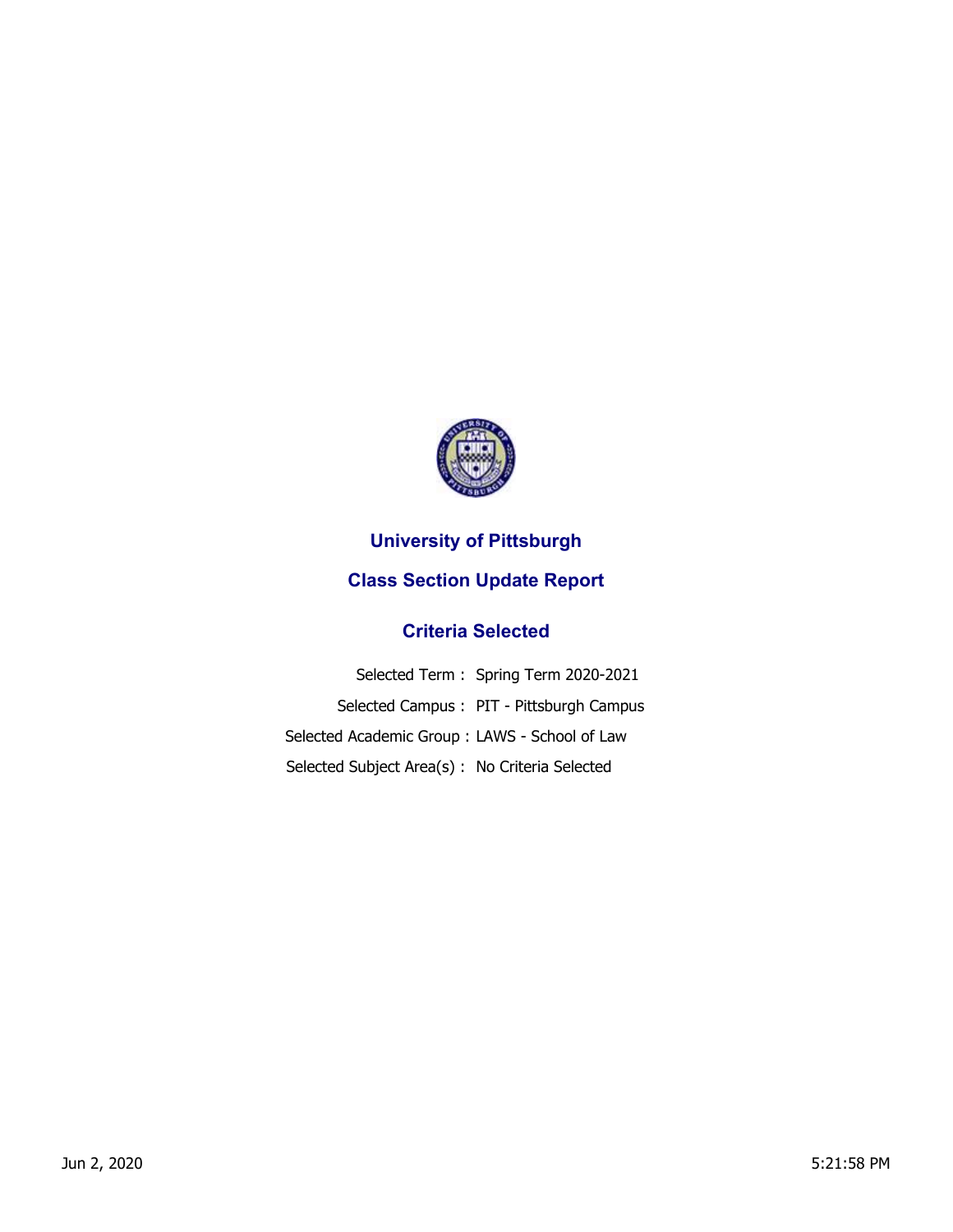| Jun 2, 2020 5:21:58 PM                                                                                                                                                            | <b>Class Section Update Report</b>                                                                             | Cancel                                                                          | Change                                                           |
|-----------------------------------------------------------------------------------------------------------------------------------------------------------------------------------|----------------------------------------------------------------------------------------------------------------|---------------------------------------------------------------------------------|------------------------------------------------------------------|
| Page 1 of 249                                                                                                                                                                     | University of Pittsburgh                                                                                       |                                                                                 |                                                                  |
| <b>Term: 2214</b>                                                                                                                                                                 | <b>Campus: PIT - Pittsburgh Campus</b>                                                                         | Academic Group: LAWS - School of Law                                            |                                                                  |
| <b>Course ID: 177434</b><br><b>Subject Area: FTDO</b><br>Catalog Nbr: 0000<br><b>Class Nbr: 16302</b><br><b>Course Offering Nbr: 1</b><br><b>Academic Organization: LAW - Law</b> | <b>Class Section: 1020</b><br><b>Component: THE - Thesis Research</b><br><b>Class Type: Enrollment Section</b> | Minimum<br><b>Units: 0.00</b><br><b>Academic Progress</b><br><b>Units: 9.00</b> | <b>Maximum</b><br><b>Units: 0.00</b><br><b>FA Units:</b><br>9.00 |
| Short Title: FULL-TIME DISSERTATION STUDY                                                                                                                                         |                                                                                                                |                                                                                 |                                                                  |
| Free Format Topic: (30 Characters)                                                                                                                                                |                                                                                                                | Fee Type:                                                                       | Fee Amount:                                                      |
| Session: GLT<br><b>Start Date: 1/12/2021</b>                                                                                                                                      | <b>End Date: 5/4/2021</b>                                                                                      | <b>Associated Class: 1020</b>                                                   | Location: PGH                                                    |
| <b>Schedule</b>                                                                                                                                                                   | <b>Instructor Role</b><br><b>Instructor</b>                                                                    | <b>Instructor Name:</b>                                                         |                                                                  |
| Y/N<br><b>Print: N</b>                                                                                                                                                            | ID:<br>2909519<br>Primary Instructor<br>1786689<br>Special<br>2901911<br>Special                               | Brand, Ronald A<br>Horensky, Jaime Marie<br>Liberatore, Beth Terese             |                                                                  |
| <b>Facility ID:</b><br>Room:<br><b>TBATBA</b><br>TBA<br>0                                                                                                                         | <b>Room Capacity: Mtg Start:</b><br>Mtg End:                                                                   | <b>Start Date:</b><br>Day:<br>1/12/2021                                         | <b>End Date:</b><br>5/4/2021                                     |
| Consent:<br><b>Department Consent</b><br>Required                                                                                                                                 | <b>Grading Basis:</b><br><b>Instructor Edit:</b><br>No Enrollment<br>Print No Grade<br>Choice                  | <b>Enrollment</b><br>Capacity: 10                                               |                                                                  |
| Course<br>Course<br><b>Attribute Value: Subject:</b><br><b>Attribute:</b>                                                                                                         | <b>Combined Section</b><br><b>Combined Section</b><br><b>Catalog Nbr:</b>                                      | <b>Combined Section</b><br><b>Class Number:</b>                                 | <b>Combined Section</b><br><b>Enrollment Capacity:</b>           |
|                                                                                                                                                                                   |                                                                                                                |                                                                                 |                                                                  |
| Room Characteristic                                                                                                                                                               |                                                                                                                |                                                                                 |                                                                  |
| <b>Reserve Capacity Requirement</b><br><b>Start Date</b>                                                                                                                          | <b>Cap Enrl</b>                                                                                                |                                                                                 |                                                                  |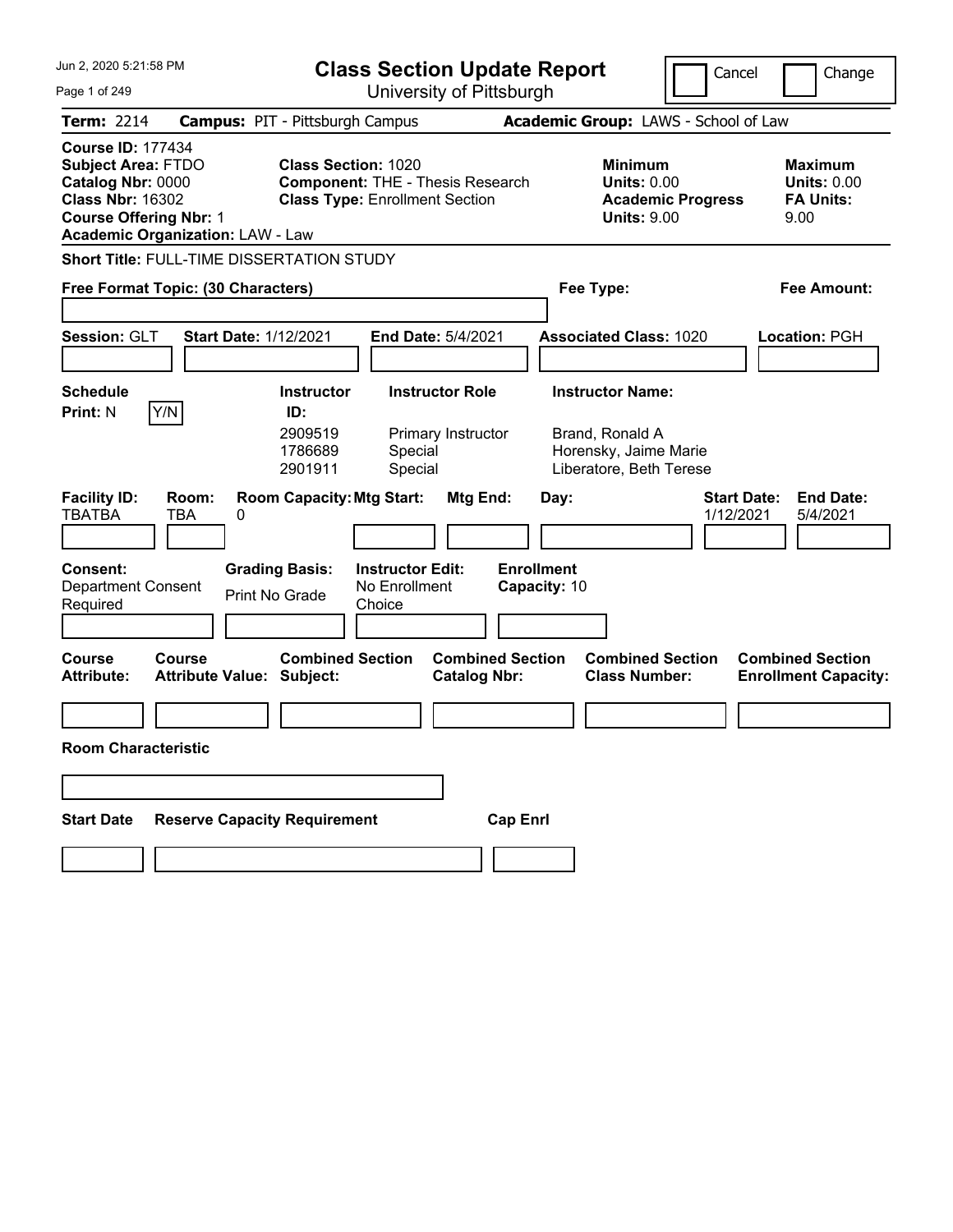| Jun 2, 2020 5:21:58 PM                                                                                                                                                           | <b>Class Section Update Report</b>                                                                     | Cancel                                                                                 | Change                                                           |
|----------------------------------------------------------------------------------------------------------------------------------------------------------------------------------|--------------------------------------------------------------------------------------------------------|----------------------------------------------------------------------------------------|------------------------------------------------------------------|
| Page 2 of 249                                                                                                                                                                    | University of Pittsburgh                                                                               |                                                                                        |                                                                  |
| <b>Term: 2214</b>                                                                                                                                                                | <b>Campus: PIT - Pittsburgh Campus</b>                                                                 | Academic Group: LAWS - School of Law                                                   |                                                                  |
| <b>Course ID: 114127</b><br><b>Subject Area: LAW</b><br>Catalog Nbr: 2024<br><b>Class Nbr: 13110</b><br><b>Course Offering Nbr: 1</b><br><b>Academic Organization: LAW - Law</b> | <b>Class Section: 1010</b><br><b>Component: LEC - Lecture</b><br><b>Class Type: Enrollment Section</b> | <b>Minimum</b><br><b>Units: 4.00</b><br><b>Academic Progress</b><br><b>Units: 4.00</b> | <b>Maximum</b><br><b>Units: 4.00</b><br><b>FA Units:</b><br>4.00 |
| <b>Short Title: PROPERTY</b>                                                                                                                                                     |                                                                                                        |                                                                                        |                                                                  |
| Free Format Topic: (30 Characters)                                                                                                                                               |                                                                                                        | Fee Type:                                                                              | Fee Amount:                                                      |
| Session: GLT<br><b>Start Date: 1/12/2021</b>                                                                                                                                     | End Date: 5/4/2021                                                                                     | <b>Associated Class: 1010</b>                                                          | Location: PGH                                                    |
| <b>Schedule</b>                                                                                                                                                                  | <b>Instructor Role</b><br><b>Instructor</b>                                                            | <b>Instructor Name:</b>                                                                |                                                                  |
| Print: Y<br>Y/N                                                                                                                                                                  | ID:<br>2943786<br>Primary Instructor<br>1786689<br>Special<br>Special<br>2901911                       | Allen, Jessie A<br>Horensky, Jaime Marie<br>Liberatore, Beth Terese                    |                                                                  |
| <b>Facility ID:</b><br>Room:<br>LAW00111<br>00111<br>88                                                                                                                          | <b>Room Capacity: Mtg Start:</b><br>Mtg End:<br>$9:00$ AM<br>10:15 AM                                  | Day:<br>TuThFr<br>1/12/2021                                                            | <b>Start Date:</b><br><b>End Date:</b><br>5/4/2021               |
| Consent:<br><b>Grading Basis:</b><br>Grad LG/SU3<br>No Special Consent<br>Required<br>Basis                                                                                      | <b>Instructor Edit:</b><br>No Enrollment<br>Choice                                                     | <b>Enrollment</b><br>Capacity: 5                                                       |                                                                  |
| Course<br>Course<br><b>Attribute:</b><br><b>Attribute Value: Subject:</b>                                                                                                        | <b>Combined Section</b><br><b>Combined Section</b><br><b>Catalog Nbr:</b>                              | <b>Combined Section</b><br><b>Class Number:</b>                                        | <b>Combined Section</b><br><b>Enrollment Capacity:</b>           |
|                                                                                                                                                                                  |                                                                                                        |                                                                                        |                                                                  |
| <b>Room Characteristic</b><br>PeopleSoft - Scheduled (PS)                                                                                                                        |                                                                                                        |                                                                                        |                                                                  |
| <b>Reserve Capacity Requirement</b><br><b>Start Date</b>                                                                                                                         | <b>Cap Enrl</b>                                                                                        |                                                                                        |                                                                  |
|                                                                                                                                                                                  |                                                                                                        |                                                                                        |                                                                  |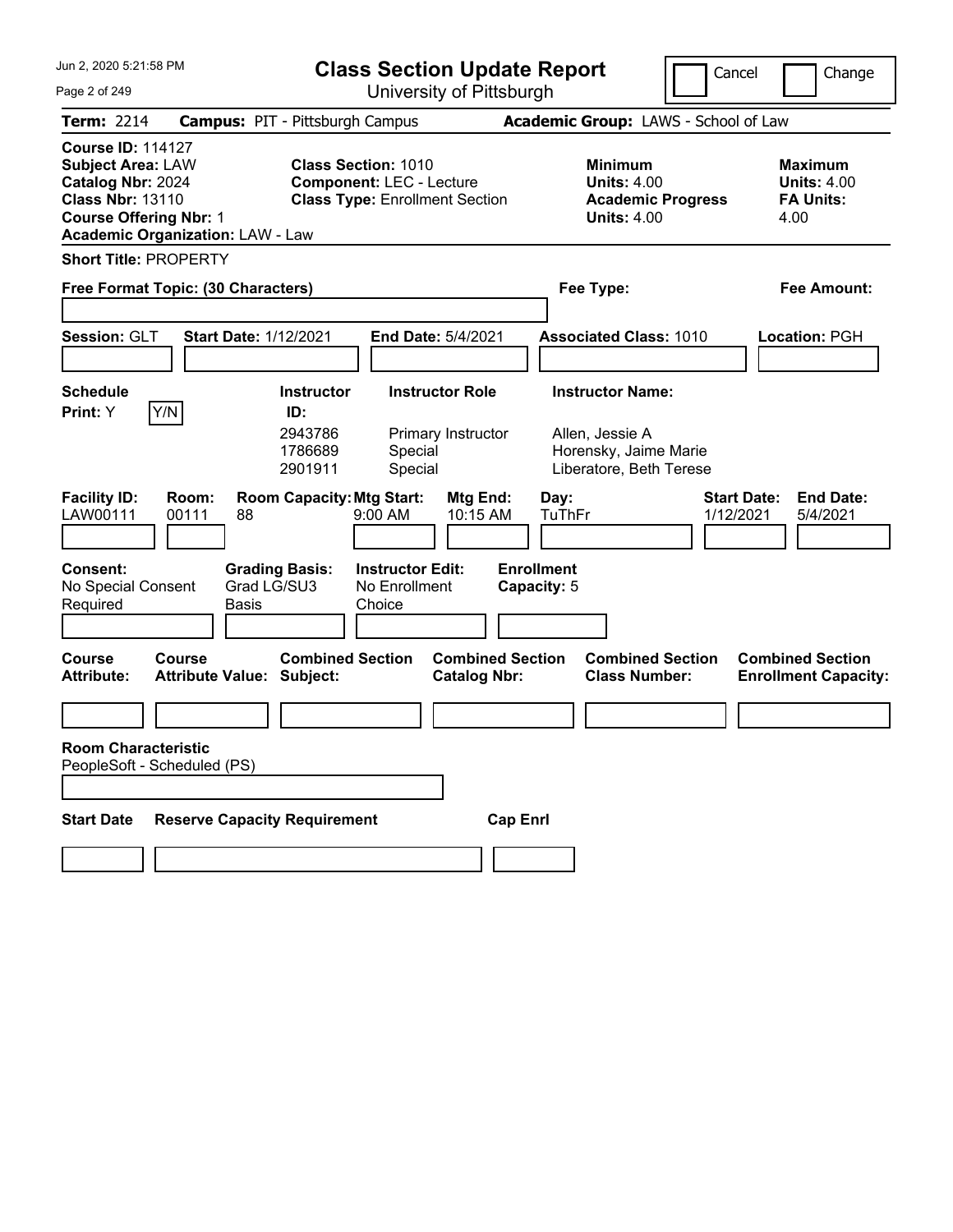| Jun 2, 2020 5:21:58 PM                                                                                                                                                           | <b>Class Section Update Report</b>                                                                     | Cancel                                                                                 | Change                                                           |
|----------------------------------------------------------------------------------------------------------------------------------------------------------------------------------|--------------------------------------------------------------------------------------------------------|----------------------------------------------------------------------------------------|------------------------------------------------------------------|
| Page 3 of 249                                                                                                                                                                    | University of Pittsburgh                                                                               |                                                                                        |                                                                  |
| Term: 2214                                                                                                                                                                       | <b>Campus: PIT - Pittsburgh Campus</b>                                                                 | Academic Group: LAWS - School of Law                                                   |                                                                  |
| <b>Course ID: 114127</b><br><b>Subject Area: LAW</b><br>Catalog Nbr: 2024<br><b>Class Nbr: 13130</b><br><b>Course Offering Nbr: 1</b><br><b>Academic Organization: LAW - Law</b> | <b>Class Section: 1020</b><br><b>Component: LEC - Lecture</b><br><b>Class Type: Enrollment Section</b> | <b>Minimum</b><br><b>Units: 4.00</b><br><b>Academic Progress</b><br><b>Units: 4.00</b> | <b>Maximum</b><br><b>Units: 4.00</b><br><b>FA Units:</b><br>4.00 |
| <b>Short Title: PROPERTY</b>                                                                                                                                                     |                                                                                                        |                                                                                        |                                                                  |
| Free Format Topic: (30 Characters)                                                                                                                                               |                                                                                                        | Fee Type:                                                                              | Fee Amount:                                                      |
| Session: GLT<br><b>Start Date: 1/12/2021</b>                                                                                                                                     | End Date: 5/4/2021                                                                                     | <b>Associated Class: 1020</b>                                                          | Location: PGH                                                    |
| <b>Schedule</b>                                                                                                                                                                  | <b>Instructor Role</b><br><b>Instructor</b>                                                            | <b>Instructor Name:</b>                                                                |                                                                  |
| Y/N<br>Print: Y                                                                                                                                                                  | ID:<br>2905118<br>Primary Instructor<br>Special<br>1786689<br>2901911<br>Special                       | Curran, Vivian<br>Horensky, Jaime Marie<br>Liberatore, Beth Terese                     |                                                                  |
| <b>Facility ID:</b><br>Room:<br>LAW00113<br>00113<br>88                                                                                                                          | <b>Room Capacity: Mtg Start:</b><br>Mtg End:<br>10:15 AM<br>$9:00$ AM                                  | <b>Start Date:</b><br>Day:<br>TuThFr<br>1/12/2021                                      | <b>End Date:</b><br>5/4/2021                                     |
| Consent:<br><b>Grading Basis:</b><br>Grad LG/SU3<br>No Special Consent<br>Required<br>Basis                                                                                      | <b>Instructor Edit:</b><br>No Enrollment<br>Choice                                                     | <b>Enrollment</b><br>Capacity: 5                                                       |                                                                  |
| <b>Course</b><br>Course<br><b>Attribute:</b><br><b>Attribute Value: Subject:</b>                                                                                                 | <b>Combined Section</b><br><b>Combined Section</b><br><b>Catalog Nbr:</b>                              | <b>Combined Section</b><br><b>Class Number:</b>                                        | <b>Combined Section</b><br><b>Enrollment Capacity:</b>           |
|                                                                                                                                                                                  |                                                                                                        |                                                                                        |                                                                  |
| <b>Room Characteristic</b><br>PeopleSoft - Scheduled (PS)                                                                                                                        |                                                                                                        |                                                                                        |                                                                  |
| <b>Reserve Capacity Requirement</b><br><b>Start Date</b>                                                                                                                         | <b>Cap Enrl</b>                                                                                        |                                                                                        |                                                                  |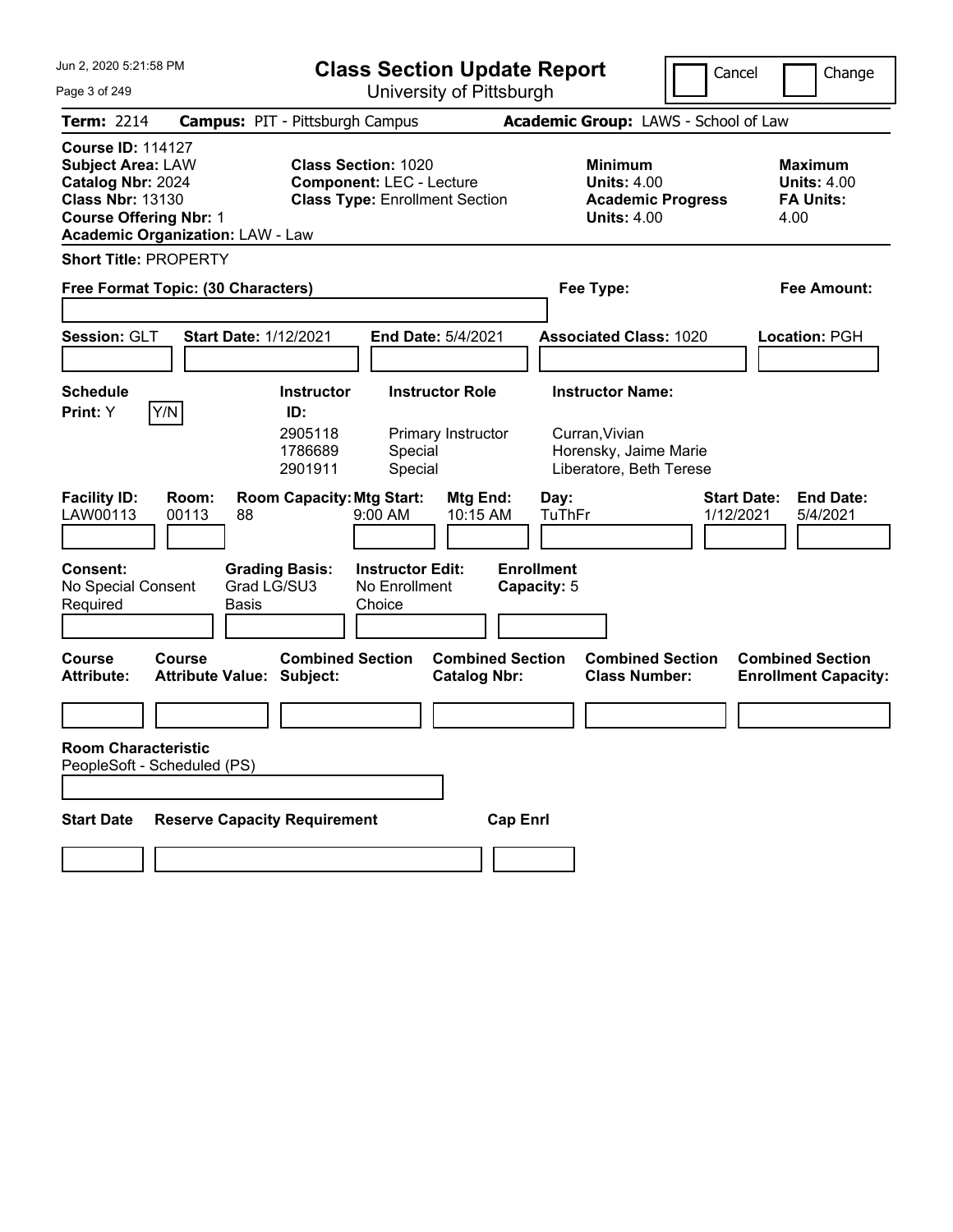| Jun 2, 2020 5:21:58 PM                                                                                                                                                           | <b>Class Section Update Report</b>                                                                     | Cancel                                                                                 | Change                                                           |
|----------------------------------------------------------------------------------------------------------------------------------------------------------------------------------|--------------------------------------------------------------------------------------------------------|----------------------------------------------------------------------------------------|------------------------------------------------------------------|
| Page 4 of 249                                                                                                                                                                    | University of Pittsburgh                                                                               |                                                                                        |                                                                  |
| <b>Term: 2214</b>                                                                                                                                                                | <b>Campus: PIT - Pittsburgh Campus</b>                                                                 | Academic Group: LAWS - School of Law                                                   |                                                                  |
| <b>Course ID: 114127</b><br><b>Subject Area: LAW</b><br>Catalog Nbr: 2024<br><b>Class Nbr: 13131</b><br><b>Course Offering Nbr: 1</b><br><b>Academic Organization: LAW - Law</b> | <b>Class Section: 1030</b><br><b>Component: LEC - Lecture</b><br><b>Class Type: Enrollment Section</b> | <b>Minimum</b><br><b>Units: 4.00</b><br><b>Academic Progress</b><br><b>Units: 4.00</b> | <b>Maximum</b><br><b>Units: 4.00</b><br><b>FA Units:</b><br>4.00 |
| <b>Short Title: PROPERTY</b>                                                                                                                                                     |                                                                                                        |                                                                                        |                                                                  |
| Free Format Topic: (30 Characters)                                                                                                                                               |                                                                                                        | Fee Type:                                                                              | Fee Amount:                                                      |
| Session: GLT<br><b>Start Date: 1/12/2021</b>                                                                                                                                     | <b>End Date: 5/4/2021</b>                                                                              | <b>Associated Class: 1030</b>                                                          | <b>Location: PGH</b>                                             |
| Schedule                                                                                                                                                                         | <b>Instructor Role</b><br><b>Instructor</b>                                                            | <b>Instructor Name:</b>                                                                |                                                                  |
| Print: Y<br>Y/N                                                                                                                                                                  | ID:<br>1786689<br>Special<br>2901911<br>Special<br>Primary Instructor<br>2961314                       | Horensky, Jaime Marie<br>Liberatore, Beth Terese<br>Nixon, Marily                      |                                                                  |
| <b>Facility ID:</b><br>Room:<br>LAW00107<br>00107<br>124                                                                                                                         | <b>Room Capacity: Mtg Start:</b><br>Mtg End:<br>10:15 AM<br>$9:00 \, \text{AM}$                        | Day:<br>TuThFr<br>1/12/2021                                                            | <b>Start Date:</b><br><b>End Date:</b><br>5/4/2021               |
| Consent:<br>Grad LG/SU3<br>No Special Consent<br>Required<br><b>Basis</b>                                                                                                        | <b>Instructor Edit:</b><br><b>Grading Basis:</b><br>No Enrollment<br>Choice                            | <b>Enrollment</b><br>Capacity: 5                                                       |                                                                  |
| Course<br>Course<br><b>Attribute:</b><br><b>Attribute Value: Subject:</b>                                                                                                        | <b>Combined Section</b><br><b>Combined Section</b><br><b>Catalog Nbr:</b>                              | <b>Combined Section</b><br><b>Class Number:</b>                                        | <b>Combined Section</b><br><b>Enrollment Capacity:</b>           |
|                                                                                                                                                                                  |                                                                                                        |                                                                                        |                                                                  |
| <b>Room Characteristic</b><br>PeopleSoft - Scheduled (PS)                                                                                                                        |                                                                                                        |                                                                                        |                                                                  |
| <b>Reserve Capacity Requirement</b><br><b>Start Date</b>                                                                                                                         | <b>Cap Enrl</b>                                                                                        |                                                                                        |                                                                  |
|                                                                                                                                                                                  |                                                                                                        |                                                                                        |                                                                  |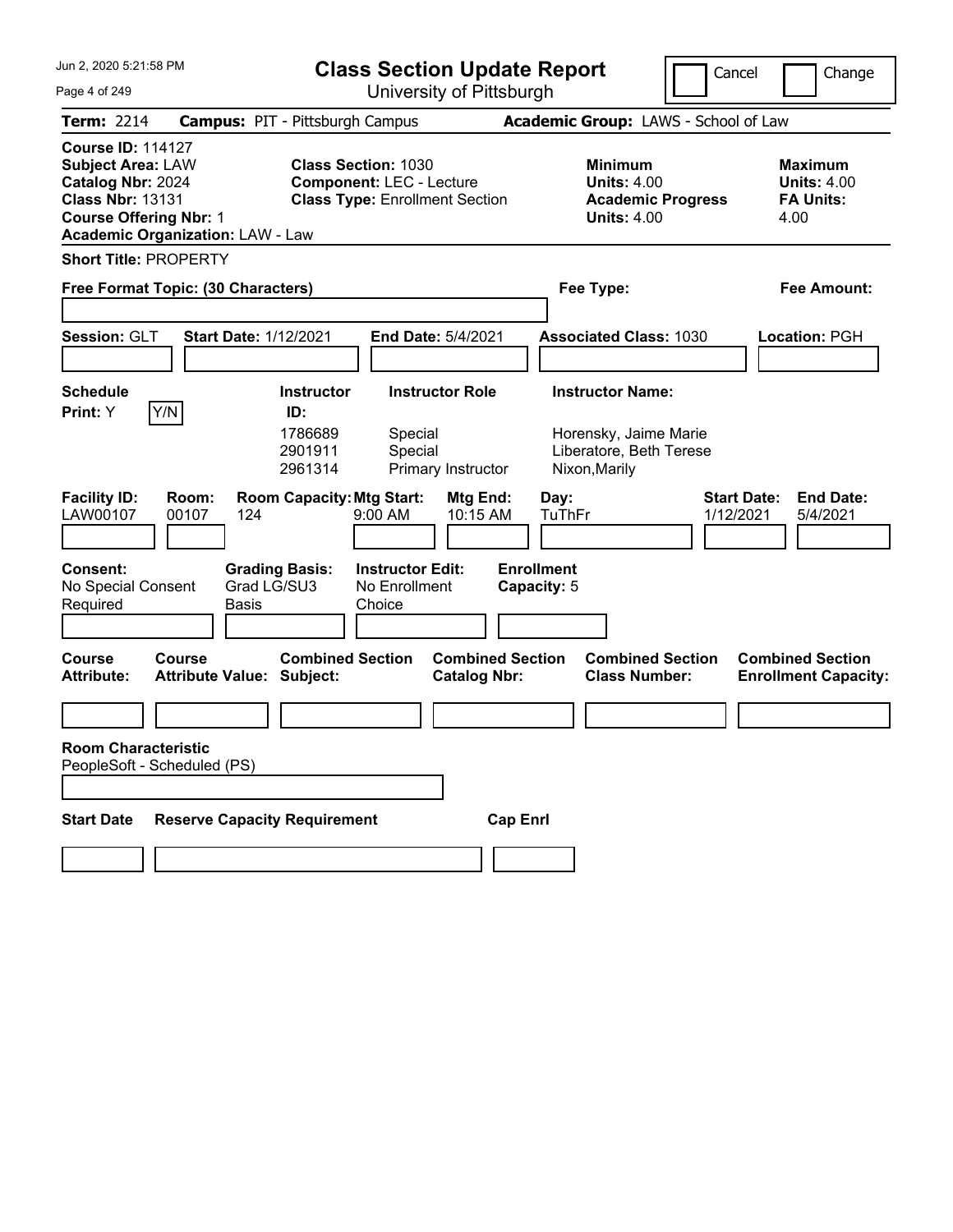| Jun 2, 2020 5:21:58 PM                                                                                                                                                           | <b>Class Section Update Report</b>                                                                                                                       | Cancel                                                                                                               | Change                                                           |
|----------------------------------------------------------------------------------------------------------------------------------------------------------------------------------|----------------------------------------------------------------------------------------------------------------------------------------------------------|----------------------------------------------------------------------------------------------------------------------|------------------------------------------------------------------|
| Page 5 of 249                                                                                                                                                                    | University of Pittsburgh                                                                                                                                 |                                                                                                                      |                                                                  |
| <b>Term: 2214</b>                                                                                                                                                                | <b>Campus: PIT - Pittsburgh Campus</b>                                                                                                                   | Academic Group: LAWS - School of Law                                                                                 |                                                                  |
| <b>Course ID: 182562</b><br><b>Subject Area: LAW</b><br>Catalog Nbr: 2033<br><b>Class Nbr: 18343</b><br><b>Course Offering Nbr: 1</b><br><b>Academic Organization: LAW - Law</b> | <b>Class Section: 1050</b><br><b>Component: LEC - Lecture</b><br><b>Class Type: Enrollment Section</b>                                                   | <b>Minimum</b><br><b>Units: 4.00</b><br><b>Academic Progress</b><br><b>Units: 4.00</b>                               | <b>Maximum</b><br><b>Units: 4.00</b><br><b>FA Units:</b><br>4.00 |
| <b>Short Title: CIVIL PROCEDURE</b>                                                                                                                                              |                                                                                                                                                          |                                                                                                                      |                                                                  |
| Free Format Topic: (30 Characters)                                                                                                                                               |                                                                                                                                                          | Fee Type:                                                                                                            | Fee Amount:                                                      |
| Session: GLT<br><b>Start Date: 1/12/2021</b>                                                                                                                                     | End Date: 5/4/2021                                                                                                                                       | <b>Associated Class: 1050</b>                                                                                        | Location: PGH                                                    |
| <b>Schedule</b>                                                                                                                                                                  | <b>Instructor Role</b><br><b>Instructor</b>                                                                                                              | <b>Instructor Name:</b>                                                                                              |                                                                  |
| Print: Y<br>Y/N<br><b>Facility ID:</b><br>Room:<br>LAW00G12<br>00G12<br>69                                                                                                       | ID:<br>1786689<br>Special<br>2901911<br>Special<br>2906756<br>Primary Instructor<br><b>Room Capacity: Mtg Start:</b><br>Mtg End:<br>3:15 PM<br>$2:00$ PM | Horensky, Jaime Marie<br>Liberatore, Beth Terese<br>Wang, Lu-in<br><b>Start Date:</b><br>Day:<br>MoWeTh<br>1/12/2021 | <b>End Date:</b><br>5/4/2021                                     |
| Consent:<br><b>Grading Basis:</b><br>Grad LG/SU3<br>No Special Consent<br>Required<br><b>Basis</b>                                                                               | <b>Instructor Edit:</b><br>No Enrollment<br>Choice                                                                                                       | <b>Enrollment</b><br>Capacity: 2                                                                                     |                                                                  |
| Course<br><b>Course</b><br><b>Attribute:</b><br><b>Attribute Value: Subject:</b>                                                                                                 | <b>Combined Section</b><br><b>Combined Section</b><br><b>Catalog Nbr:</b>                                                                                | <b>Combined Section</b><br><b>Class Number:</b>                                                                      | <b>Combined Section</b><br><b>Enrollment Capacity:</b>           |
|                                                                                                                                                                                  |                                                                                                                                                          |                                                                                                                      |                                                                  |
| <b>Room Characteristic</b><br>PeopleSoft - Scheduled (PS)<br><b>Reserve Capacity Requirement</b><br><b>Start Date</b>                                                            | <b>Cap Enrl</b>                                                                                                                                          |                                                                                                                      |                                                                  |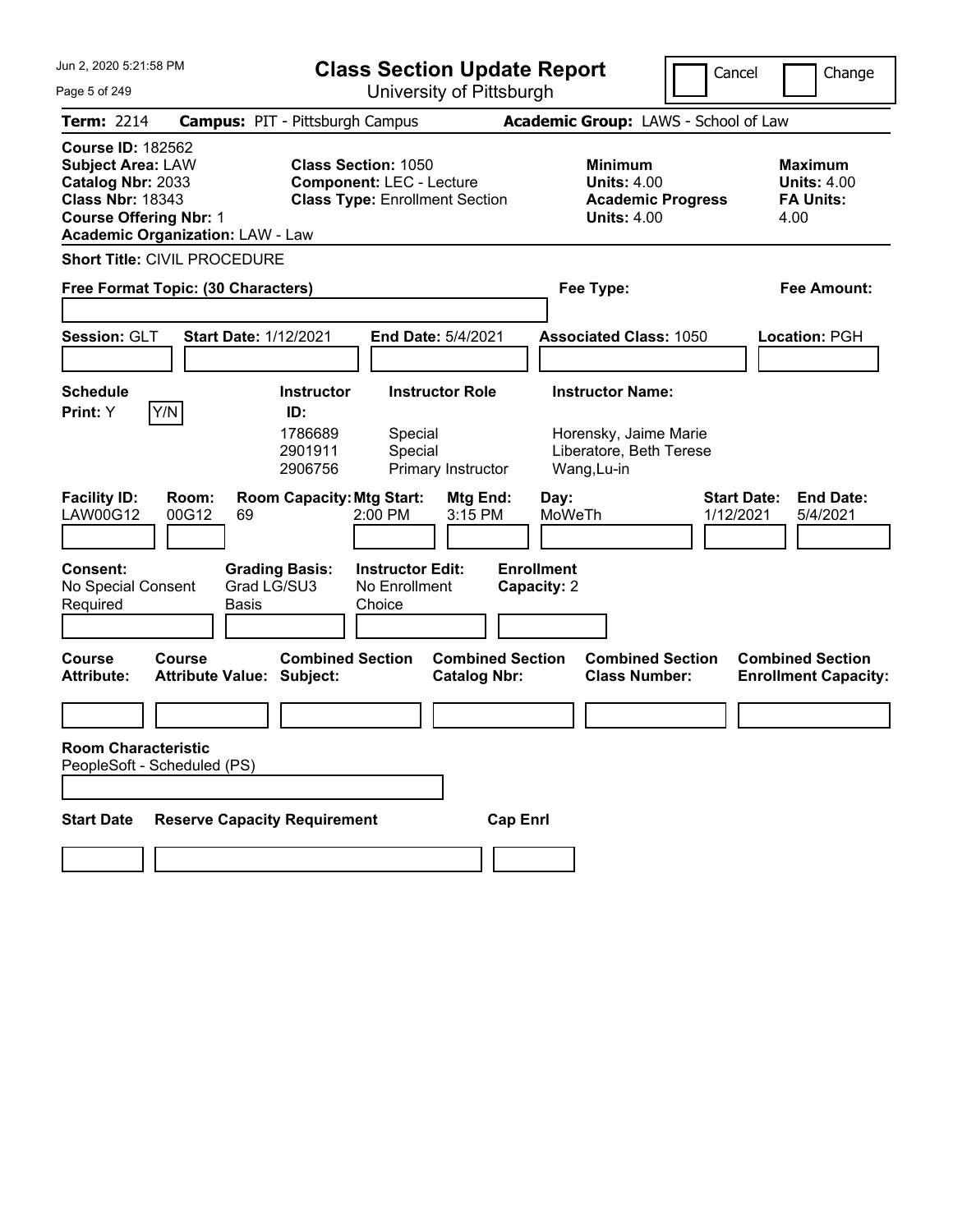| Jun 2, 2020 5:21:58 PM                                                                                                                                                           | <b>Class Section Update Report</b>                                                                                               |                                                                                        | Cancel<br>Change                                                 |
|----------------------------------------------------------------------------------------------------------------------------------------------------------------------------------|----------------------------------------------------------------------------------------------------------------------------------|----------------------------------------------------------------------------------------|------------------------------------------------------------------|
| Page 6 of 249                                                                                                                                                                    | University of Pittsburgh                                                                                                         |                                                                                        |                                                                  |
| <b>Term: 2214</b>                                                                                                                                                                | <b>Campus: PIT - Pittsburgh Campus</b>                                                                                           | Academic Group: LAWS - School of Law                                                   |                                                                  |
| <b>Course ID: 182562</b><br><b>Subject Area: LAW</b><br>Catalog Nbr: 2033<br><b>Class Nbr: 23171</b><br><b>Course Offering Nbr: 1</b><br><b>Academic Organization: LAW - Law</b> | <b>Class Section: 1070</b><br><b>Component: LEC - Lecture</b><br><b>Class Type: Enrollment Section</b>                           | <b>Minimum</b><br><b>Units: 4.00</b><br><b>Academic Progress</b><br><b>Units: 4.00</b> | <b>Maximum</b><br><b>Units: 4.00</b><br><b>FA Units:</b><br>4.00 |
| <b>Short Title: CIVIL PROCEDURE</b>                                                                                                                                              |                                                                                                                                  |                                                                                        |                                                                  |
| Free Format Topic: (30 Characters)                                                                                                                                               |                                                                                                                                  | Fee Type:                                                                              | Fee Amount:                                                      |
| Session: GLT                                                                                                                                                                     | <b>Start Date: 1/12/2021</b><br>End Date: 5/4/2021                                                                               | <b>Associated Class: 1070</b>                                                          | Location: PGH                                                    |
| <b>Schedule</b>                                                                                                                                                                  | <b>Instructor Role</b><br><b>Instructor</b>                                                                                      | <b>Instructor Name:</b>                                                                |                                                                  |
| Print: Y<br>Y/N<br><b>Facility ID:</b><br>Room:                                                                                                                                  | ID:<br>1786689<br>Special<br>2901911<br>Special<br>Primary Instructor<br>2963359<br><b>Room Capacity: Mtg Start:</b><br>Mtg End: | Horensky, Jaime Marie<br>Liberatore, Beth Terese<br>Wildermuth, Amy J<br>Day:          | <b>Start Date:</b><br><b>End Date:</b>                           |
| <b>LAW00G20</b><br>00G20                                                                                                                                                         | 3:15 PM<br>$2:00$ PM<br>42                                                                                                       | MoWeTh                                                                                 | 1/12/2021<br>5/4/2021                                            |
| Consent:<br>No Special Consent<br>Required                                                                                                                                       | <b>Grading Basis:</b><br><b>Instructor Edit:</b><br>Grad LG/SU3<br>No Enrollment<br><b>Basis</b><br>Choice                       | <b>Enrollment</b><br>Capacity: 2                                                       |                                                                  |
| Course<br><b>Course</b><br><b>Attribute:</b>                                                                                                                                     | <b>Combined Section</b><br><b>Attribute Value: Subject:</b><br><b>Catalog Nbr:</b>                                               | <b>Combined Section</b><br><b>Combined Section</b><br><b>Class Number:</b>             | <b>Combined Section</b><br><b>Enrollment Capacity:</b>           |
|                                                                                                                                                                                  |                                                                                                                                  |                                                                                        |                                                                  |
| <b>Room Characteristic</b><br>PeopleSoft - Scheduled (PS)                                                                                                                        |                                                                                                                                  |                                                                                        |                                                                  |
| <b>Start Date</b>                                                                                                                                                                | <b>Reserve Capacity Requirement</b>                                                                                              | <b>Cap Enrl</b>                                                                        |                                                                  |
|                                                                                                                                                                                  |                                                                                                                                  |                                                                                        |                                                                  |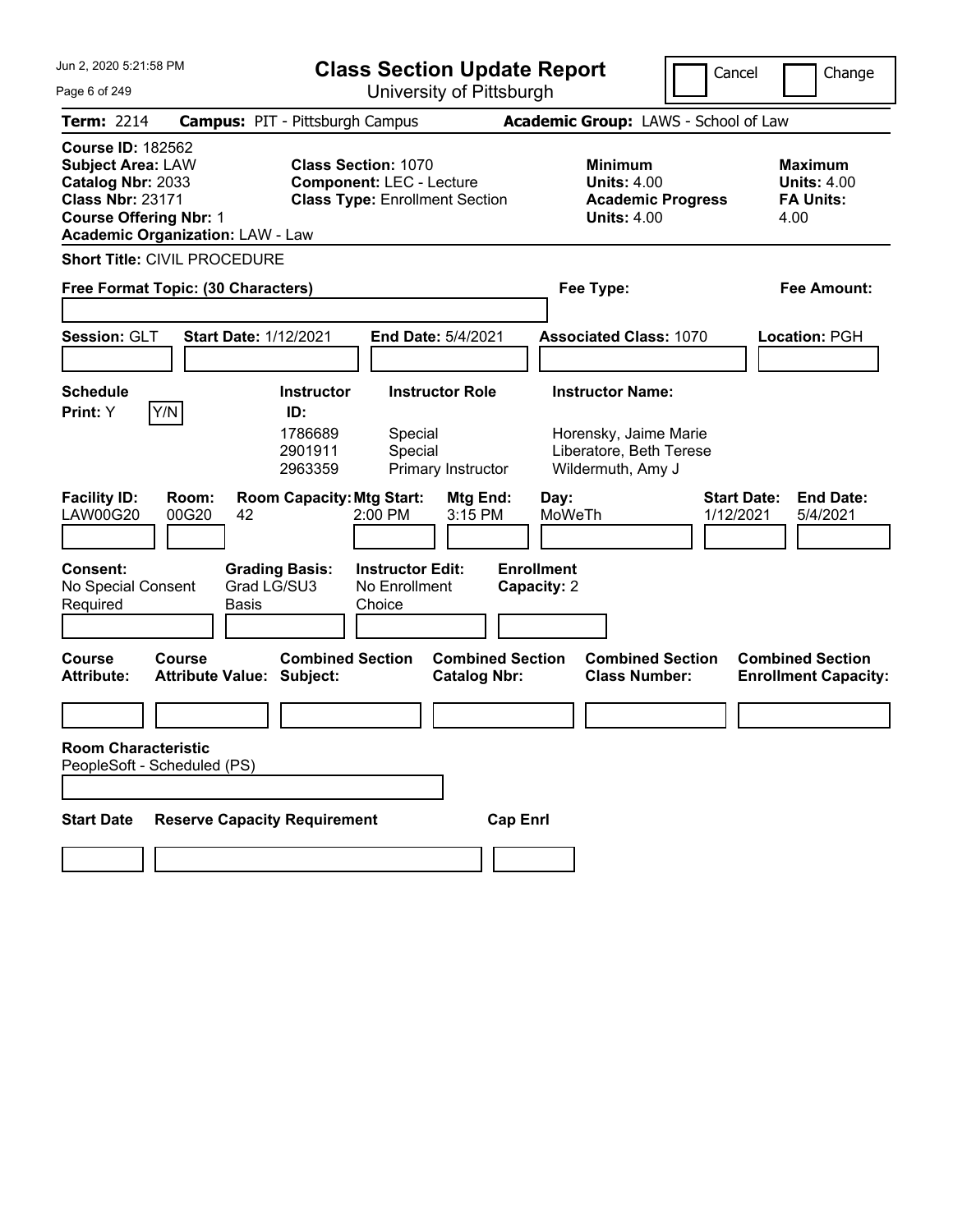| Jun 2, 2020 5:21:58 PM                                                                                                                                                           | <b>Class Section Update Report</b>                                                                     | Cancel                                                                                 | Change                                                           |
|----------------------------------------------------------------------------------------------------------------------------------------------------------------------------------|--------------------------------------------------------------------------------------------------------|----------------------------------------------------------------------------------------|------------------------------------------------------------------|
| Page 7 of 249                                                                                                                                                                    | University of Pittsburgh                                                                               |                                                                                        |                                                                  |
| Term: 2214                                                                                                                                                                       | <b>Campus: PIT - Pittsburgh Campus</b>                                                                 | Academic Group: LAWS - School of Law                                                   |                                                                  |
| <b>Course ID: 114132</b><br><b>Subject Area: LAW</b><br>Catalog Nbr: 2047<br><b>Class Nbr: 21352</b><br><b>Course Offering Nbr: 1</b><br><b>Academic Organization: LAW - Law</b> | <b>Class Section: 1035</b><br><b>Component: LEC - Lecture</b><br><b>Class Type: Enrollment Section</b> | <b>Minimum</b><br><b>Units: 3.00</b><br><b>Academic Progress</b><br><b>Units: 3.00</b> | <b>Maximum</b><br><b>Units: 3.00</b><br><b>FA Units:</b><br>3.00 |
| <b>Short Title: CRIMINAL PROCEDURE</b>                                                                                                                                           |                                                                                                        |                                                                                        |                                                                  |
| Free Format Topic: (30 Characters)                                                                                                                                               |                                                                                                        | Fee Type:                                                                              | Fee Amount:                                                      |
|                                                                                                                                                                                  |                                                                                                        |                                                                                        |                                                                  |
| Session: GLT<br><b>Start Date: 1/12/2021</b>                                                                                                                                     | End Date: 5/4/2021                                                                                     | <b>Associated Class: 1035</b>                                                          | Location: PGH                                                    |
| <b>Schedule</b>                                                                                                                                                                  | <b>Instructor Role</b><br><b>Instructor</b>                                                            | <b>Instructor Name:</b>                                                                |                                                                  |
| Y/N<br>Print: Y                                                                                                                                                                  | ID:<br>2956625<br>Primary Instructor<br>Special<br>1786689<br>2901911<br>Special                       | Arnett, Chaz P<br>Horensky, Jaime Marie<br>Liberatore, Beth Terese                     |                                                                  |
| <b>Facility ID:</b><br>Room:<br>LAW00107<br>00107<br>124                                                                                                                         | <b>Room Capacity: Mtg Start:</b><br>Mtg End:<br>3:30 PM<br>4:45 PM                                     | <b>Start Date:</b><br>Day:<br>MoWe<br>1/12/2021                                        | <b>End Date:</b><br>5/4/2021                                     |
| Consent:<br><b>Grading Basis:</b><br>Grad LG/SU3<br>No Special Consent<br>Required<br><b>Basis</b>                                                                               | <b>Instructor Edit:</b><br>No Enrollment<br>Choice                                                     | <b>Enrollment</b><br>Capacity: 3                                                       |                                                                  |
| <b>Course</b><br>Course<br><b>Attribute:</b><br><b>Attribute Value: Subject:</b>                                                                                                 | <b>Combined Section</b><br><b>Combined Section</b><br><b>Catalog Nbr:</b>                              | <b>Combined Section</b><br><b>Class Number:</b>                                        | <b>Combined Section</b><br><b>Enrollment Capacity:</b>           |
|                                                                                                                                                                                  |                                                                                                        |                                                                                        |                                                                  |
| <b>Room Characteristic</b><br>PeopleSoft - Scheduled (PS)                                                                                                                        |                                                                                                        |                                                                                        |                                                                  |
| <b>Reserve Capacity Requirement</b><br><b>Start Date</b>                                                                                                                         | <b>Cap Enrl</b>                                                                                        |                                                                                        |                                                                  |
|                                                                                                                                                                                  |                                                                                                        |                                                                                        |                                                                  |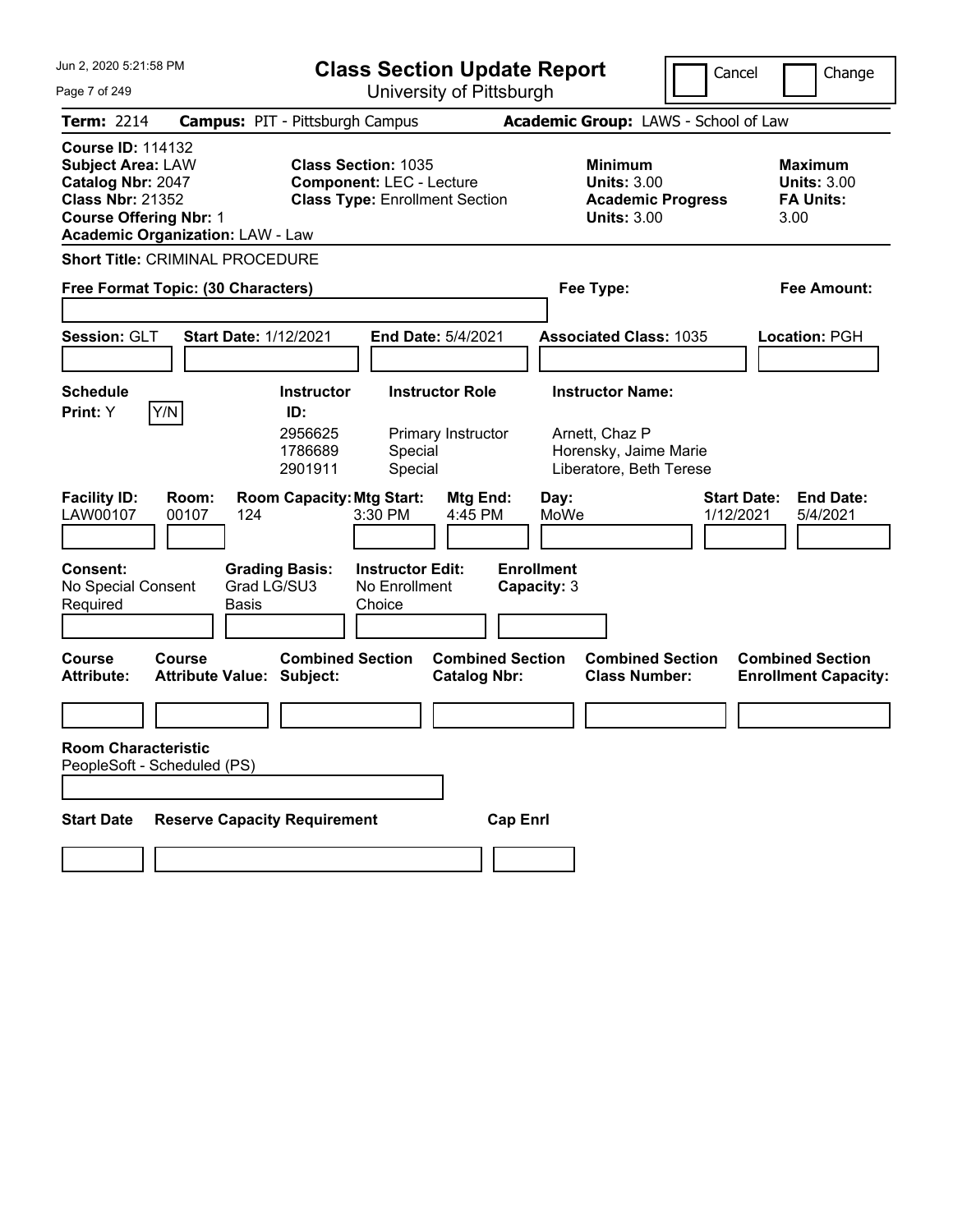| Jun 2, 2020 5:21:58 PM                                                                                                                |                                                          |                                                                      |                                                                                                        |                                                                    | <b>Class Section Update Report</b> |                                                                                                                           | Cancel                          | Change                                                           |
|---------------------------------------------------------------------------------------------------------------------------------------|----------------------------------------------------------|----------------------------------------------------------------------|--------------------------------------------------------------------------------------------------------|--------------------------------------------------------------------|------------------------------------|---------------------------------------------------------------------------------------------------------------------------|---------------------------------|------------------------------------------------------------------|
| Page 8 of 249                                                                                                                         |                                                          |                                                                      |                                                                                                        |                                                                    | University of Pittsburgh           |                                                                                                                           |                                 |                                                                  |
| <b>Term: 2214</b>                                                                                                                     | <b>Campus: PIT - Pittsburgh Campus</b>                   |                                                                      |                                                                                                        |                                                                    |                                    | Academic Group: LAWS - School of Law                                                                                      |                                 |                                                                  |
| <b>Course ID: 186820</b><br><b>Subject Area: LAW</b><br>Catalog Nbr: 2061<br><b>Class Nbr: 24208</b><br><b>Course Offering Nbr: 1</b> | <b>Academic Organization: LAW - Law</b>                  |                                                                      | <b>Class Section: 1010</b><br><b>Component: LEC - Lecture</b><br><b>Class Type: Enrollment Section</b> |                                                                    |                                    | <b>Minimum</b><br><b>Units: 3.00</b><br><b>Academic Progress</b><br><b>Units: 3.00</b>                                    |                                 | <b>Maximum</b><br><b>Units: 3.00</b><br><b>FA Units:</b><br>3.00 |
|                                                                                                                                       | Short Title: LEGAL ASPECTS OF HC COMPLIANCE              |                                                                      |                                                                                                        |                                                                    |                                    |                                                                                                                           |                                 |                                                                  |
|                                                                                                                                       | Free Format Topic: (30 Characters)                       |                                                                      |                                                                                                        |                                                                    |                                    | Fee Type:                                                                                                                 |                                 | Fee Amount:                                                      |
| Session: GLT                                                                                                                          | <b>Start Date: 1/12/2021</b>                             |                                                                      | End Date: 5/4/2021                                                                                     |                                                                    |                                    | <b>Associated Class: 1010</b>                                                                                             |                                 | <b>Location: PITTONLINE</b>                                      |
| <b>Schedule</b><br>Print: Y                                                                                                           | Y/N                                                      | <b>Instructor</b><br>ID:<br>2954132<br>1126150<br>1786689<br>2901911 | Special<br>Special                                                                                     | <b>Instructor Role</b><br>Primary Instructor<br>Primary Instructor |                                    | <b>Instructor Name:</b><br>Cummings, Mary Nell<br>Hershey, Tina Batra<br>Horensky, Jaime Marie<br>Liberatore, Beth Terese |                                 |                                                                  |
| <b>Facility ID:</b><br><b>WEBTBA</b>                                                                                                  | Room:<br>TBA<br>0                                        | <b>Room Capacity: Mtg Start:</b>                                     |                                                                                                        | Mtg End:                                                           | Day:                               |                                                                                                                           | <b>Start Date:</b><br>1/12/2021 | <b>End Date:</b><br>5/4/2021                                     |
| Consent:<br>No Special Consent<br>Required                                                                                            | <b>Basis</b>                                             | <b>Grading Basis:</b><br>Grad LG/SU3                                 | <b>Instructor Edit:</b><br>No Enrollment<br>Choice                                                     |                                                                    | <b>Enrollment</b><br>Capacity: 35  |                                                                                                                           |                                 |                                                                  |
| <b>Course</b><br><b>Attribute:</b><br><b>IDM</b>                                                                                      | Course<br><b>Attribute Value: Subject:</b><br><b>WEB</b> | <b>Combined Section</b>                                              |                                                                                                        | <b>Catalog Nbr:</b>                                                | <b>Combined Section</b>            | <b>Combined Section</b><br><b>Class Number:</b>                                                                           |                                 | <b>Combined Section</b><br><b>Enrollment Capacity:</b>           |
| <b>Room Characteristic</b>                                                                                                            |                                                          |                                                                      |                                                                                                        |                                                                    |                                    |                                                                                                                           |                                 |                                                                  |
|                                                                                                                                       |                                                          |                                                                      |                                                                                                        |                                                                    |                                    |                                                                                                                           |                                 |                                                                  |
| <b>Start Date</b>                                                                                                                     | <b>Reserve Capacity Requirement</b>                      |                                                                      |                                                                                                        |                                                                    | <b>Cap Enrl</b>                    |                                                                                                                           |                                 |                                                                  |
|                                                                                                                                       |                                                          |                                                                      |                                                                                                        |                                                                    |                                    |                                                                                                                           |                                 |                                                                  |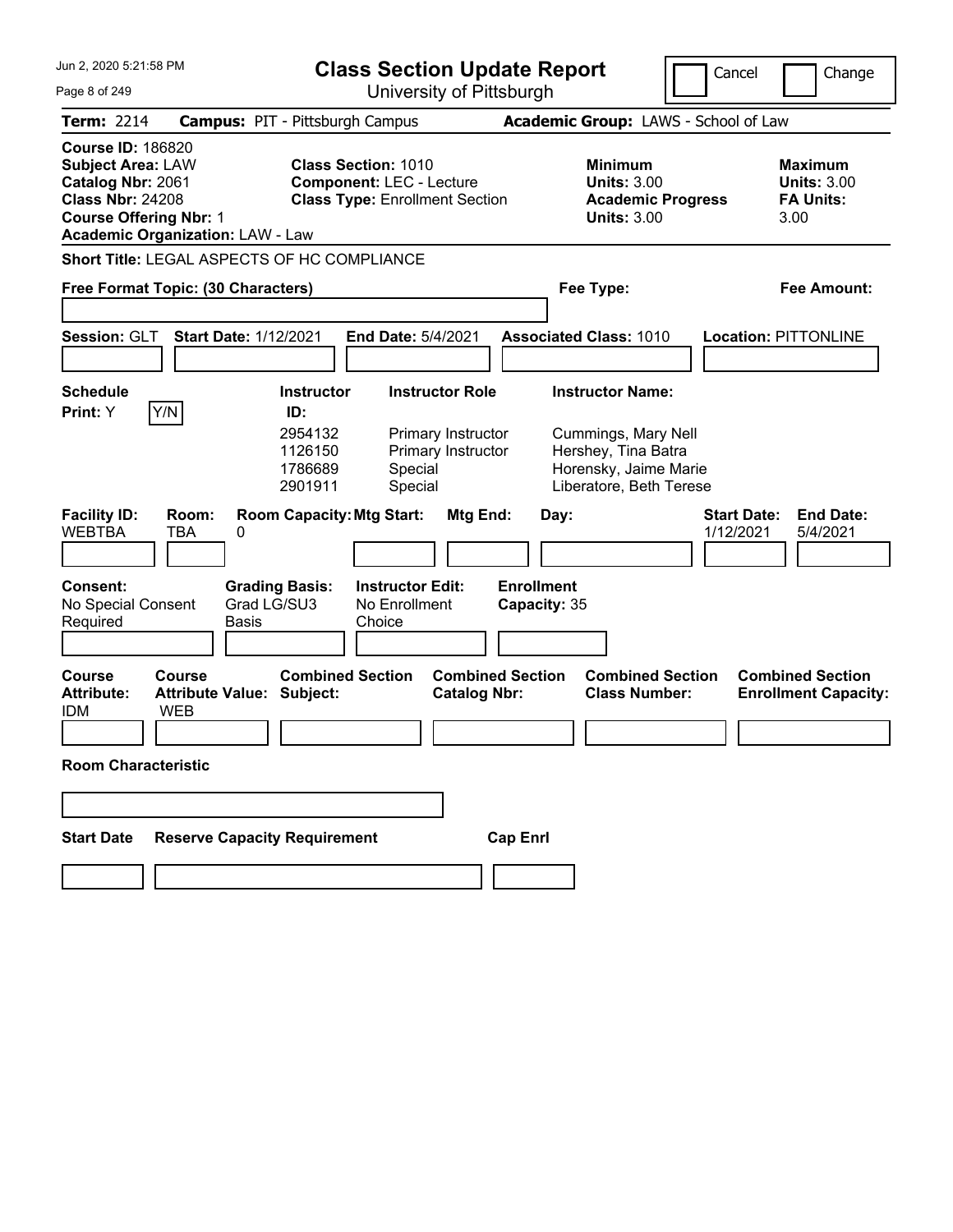| Jun 2, 2020 5:21:58 PM                                                                                                                                                           |                                                                      | <b>Class Section Update Report</b>                                                                     |                                   |                                                                                                                             | Cancel<br>Change                                                 |
|----------------------------------------------------------------------------------------------------------------------------------------------------------------------------------|----------------------------------------------------------------------|--------------------------------------------------------------------------------------------------------|-----------------------------------|-----------------------------------------------------------------------------------------------------------------------------|------------------------------------------------------------------|
| Page 9 of 249                                                                                                                                                                    |                                                                      | University of Pittsburgh                                                                               |                                   |                                                                                                                             |                                                                  |
| <b>Term: 2214</b>                                                                                                                                                                | <b>Campus: PIT - Pittsburgh Campus</b>                               |                                                                                                        |                                   | Academic Group: LAWS - School of Law                                                                                        |                                                                  |
| <b>Course ID: 186820</b><br><b>Subject Area: LAW</b><br>Catalog Nbr: 2061<br><b>Class Nbr: 28322</b><br><b>Course Offering Nbr: 1</b><br><b>Academic Organization: LAW - Law</b> |                                                                      | <b>Class Section: 1020</b><br><b>Component: LEC - Lecture</b><br><b>Class Type: Enrollment Section</b> |                                   | <b>Minimum</b><br><b>Units: 3.00</b><br><b>Academic Progress</b><br><b>Units: 3.00</b>                                      | <b>Maximum</b><br><b>Units: 3.00</b><br><b>FA Units:</b><br>3.00 |
|                                                                                                                                                                                  | Short Title: LEGAL ASPECTS OF HC COMPLIANCE                          |                                                                                                        |                                   |                                                                                                                             |                                                                  |
| Free Format Topic: (30 Characters)                                                                                                                                               |                                                                      |                                                                                                        |                                   | Fee Type:                                                                                                                   | <b>Fee Amount:</b>                                               |
| Session: GLT                                                                                                                                                                     | <b>Start Date: 1/12/2021</b>                                         | End Date: 5/4/2021                                                                                     |                                   | <b>Associated Class: 1020</b>                                                                                               | Location: PGH                                                    |
| <b>Schedule</b><br>Y/N<br>Print: Y                                                                                                                                               | <b>Instructor</b><br>ID:<br>2954132<br>1786689<br>2901911<br>1180260 | <b>Instructor Role</b><br>Primary Instructor<br>Special<br>Special<br>Primary Instructor               |                                   | <b>Instructor Name:</b><br>Cummings, Mary Nell<br>Horensky, Jaime Marie<br>Liberatore, Beth Terese<br>Lloyd, Rupasri Sikdar |                                                                  |
| <b>Facility ID:</b><br>Room:<br><b>WEBTBA</b><br><b>TBA</b>                                                                                                                      | 0                                                                    | <b>Room Capacity: Mtg Start:</b><br>Mtg End:                                                           | Day:                              |                                                                                                                             | <b>End Date:</b><br><b>Start Date:</b><br>1/12/2021<br>5/4/2021  |
| Consent:<br>No Special Consent<br>Required                                                                                                                                       | <b>Grading Basis:</b><br>Grad LG/SU3<br>Basis                        | <b>Instructor Edit:</b><br>No Enrollment<br>Choice                                                     | <b>Enrollment</b><br>Capacity: 35 |                                                                                                                             |                                                                  |
| Course<br>Course<br><b>Attribute:</b><br><b>IDM</b><br><b>WEB</b>                                                                                                                | <b>Attribute Value: Subject:</b>                                     | <b>Combined Section</b><br><b>Catalog Nbr:</b>                                                         | <b>Combined Section</b>           | <b>Combined Section</b><br><b>Class Number:</b>                                                                             | <b>Combined Section</b><br><b>Enrollment Capacity:</b>           |
| <b>Room Characteristic</b>                                                                                                                                                       |                                                                      |                                                                                                        |                                   |                                                                                                                             |                                                                  |
|                                                                                                                                                                                  |                                                                      |                                                                                                        |                                   |                                                                                                                             |                                                                  |
| <b>Start Date</b>                                                                                                                                                                | <b>Reserve Capacity Requirement</b>                                  |                                                                                                        | <b>Cap Enrl</b>                   |                                                                                                                             |                                                                  |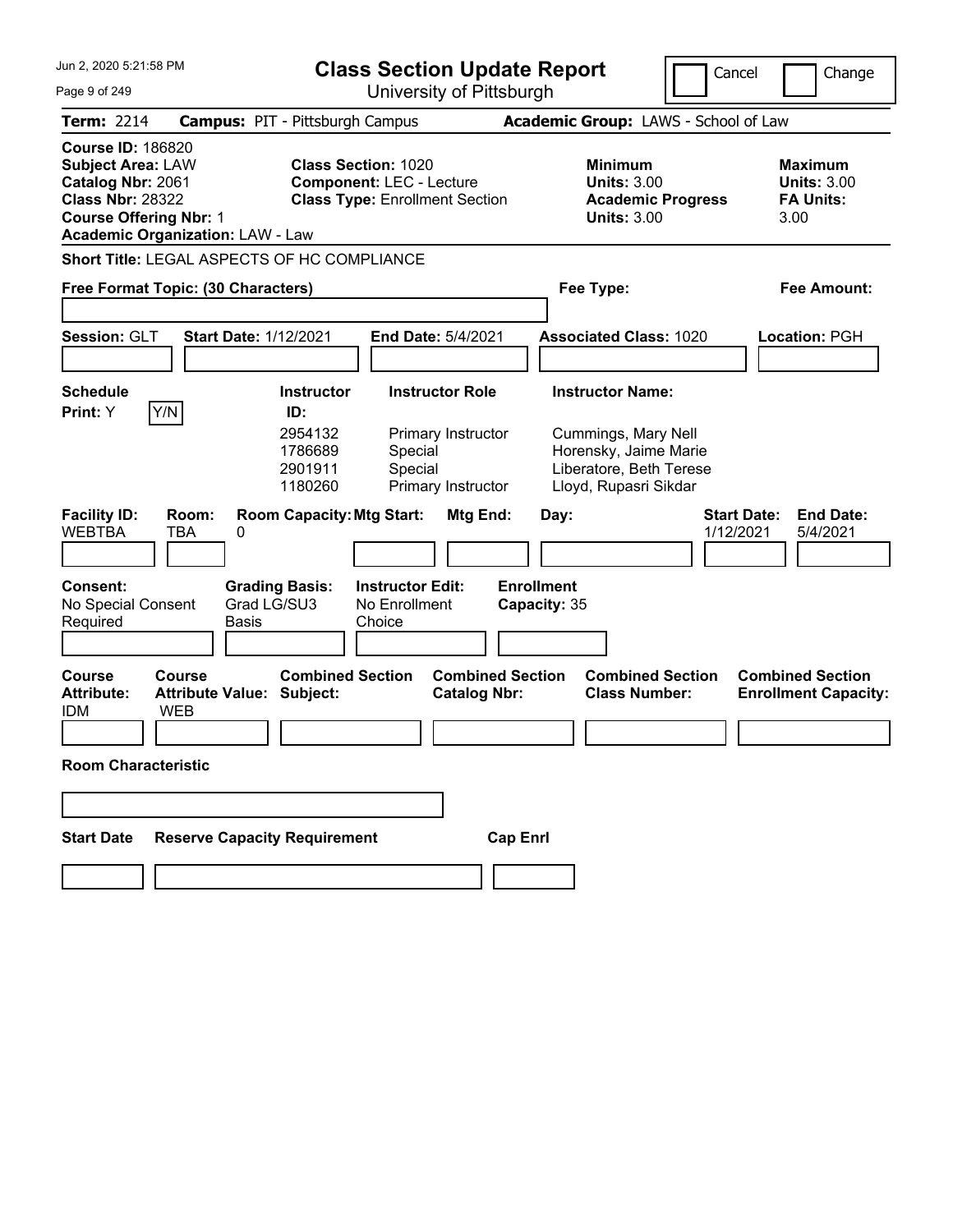| Jun 2, 2020 5:21:58 PM                                                                                                                |                                                          |                                                                                                        | <b>Class Section Update Report</b>                                 |                                                                                                                            | Cancel<br>Change                                                 |
|---------------------------------------------------------------------------------------------------------------------------------------|----------------------------------------------------------|--------------------------------------------------------------------------------------------------------|--------------------------------------------------------------------|----------------------------------------------------------------------------------------------------------------------------|------------------------------------------------------------------|
| Page 10 of 249                                                                                                                        |                                                          |                                                                                                        | University of Pittsburgh                                           |                                                                                                                            |                                                                  |
| <b>Term: 2214</b>                                                                                                                     |                                                          | <b>Campus: PIT - Pittsburgh Campus</b>                                                                 |                                                                    | Academic Group: LAWS - School of Law                                                                                       |                                                                  |
| <b>Course ID: 186821</b><br><b>Subject Area: LAW</b><br>Catalog Nbr: 2062<br><b>Class Nbr: 24207</b><br><b>Course Offering Nbr: 1</b> | <b>Academic Organization: LAW - Law</b>                  | <b>Class Section: 1010</b><br><b>Component: LEC - Lecture</b><br><b>Class Type: Enrollment Section</b> |                                                                    | <b>Minimum</b><br><b>Units: 3.00</b><br><b>Academic Progress</b><br><b>Units: 3.00</b>                                     | <b>Maximum</b><br><b>Units: 3.00</b><br><b>FA Units:</b><br>3.00 |
|                                                                                                                                       | Short Title: INTRO LEGAL SYS HC & CMPLIC                 |                                                                                                        |                                                                    |                                                                                                                            |                                                                  |
|                                                                                                                                       | Free Format Topic: (30 Characters)                       |                                                                                                        |                                                                    | Fee Type:                                                                                                                  | Fee Amount:                                                      |
| Session: GLT                                                                                                                          | <b>Start Date: 1/12/2021</b>                             | <b>End Date: 5/4/2021</b>                                                                              |                                                                    | <b>Associated Class: 1010</b>                                                                                              | <b>Location: PITTONLINE</b>                                      |
| <b>Schedule</b><br>Print: Y                                                                                                           | Y/N                                                      | <b>Instructor</b><br>ID:<br>2929305<br>2954132<br>1786689<br>Special<br>Special<br>2901911             | <b>Instructor Role</b><br>Primary Instructor<br>Primary Instructor | <b>Instructor Name:</b><br>Crossley, Mary Adair<br>Cummings, Mary Nell<br>Horensky, Jaime Marie<br>Liberatore, Beth Terese |                                                                  |
| <b>Facility ID:</b><br><b>WEBTBA</b>                                                                                                  | Room:<br>TBA<br>0                                        | <b>Room Capacity: Mtg Start:</b>                                                                       | Mtg End:                                                           | Day:                                                                                                                       | <b>Start Date:</b><br><b>End Date:</b><br>1/12/2021<br>5/4/2021  |
| <b>Consent:</b><br>No Special Consent<br>Required                                                                                     | <b>Grading Basis:</b><br>Grad LG/SU3<br><b>Basis</b>     | <b>Instructor Edit:</b><br>No Enrollment<br>Choice                                                     | <b>Enrollment</b>                                                  | Capacity: 35                                                                                                               |                                                                  |
| <b>Course</b><br><b>Attribute:</b><br><b>IDM</b>                                                                                      | Course<br><b>Attribute Value: Subject:</b><br><b>WEB</b> | <b>Combined Section</b>                                                                                | <b>Combined Section</b><br><b>Catalog Nbr:</b>                     | <b>Combined Section</b><br><b>Class Number:</b>                                                                            | <b>Combined Section</b><br><b>Enrollment Capacity:</b>           |
| <b>Room Characteristic</b>                                                                                                            |                                                          |                                                                                                        |                                                                    |                                                                                                                            |                                                                  |
|                                                                                                                                       |                                                          |                                                                                                        |                                                                    |                                                                                                                            |                                                                  |
| <b>Start Date</b>                                                                                                                     | <b>Reserve Capacity Requirement</b>                      |                                                                                                        | <b>Cap Enrl</b>                                                    |                                                                                                                            |                                                                  |
|                                                                                                                                       |                                                          |                                                                                                        |                                                                    |                                                                                                                            |                                                                  |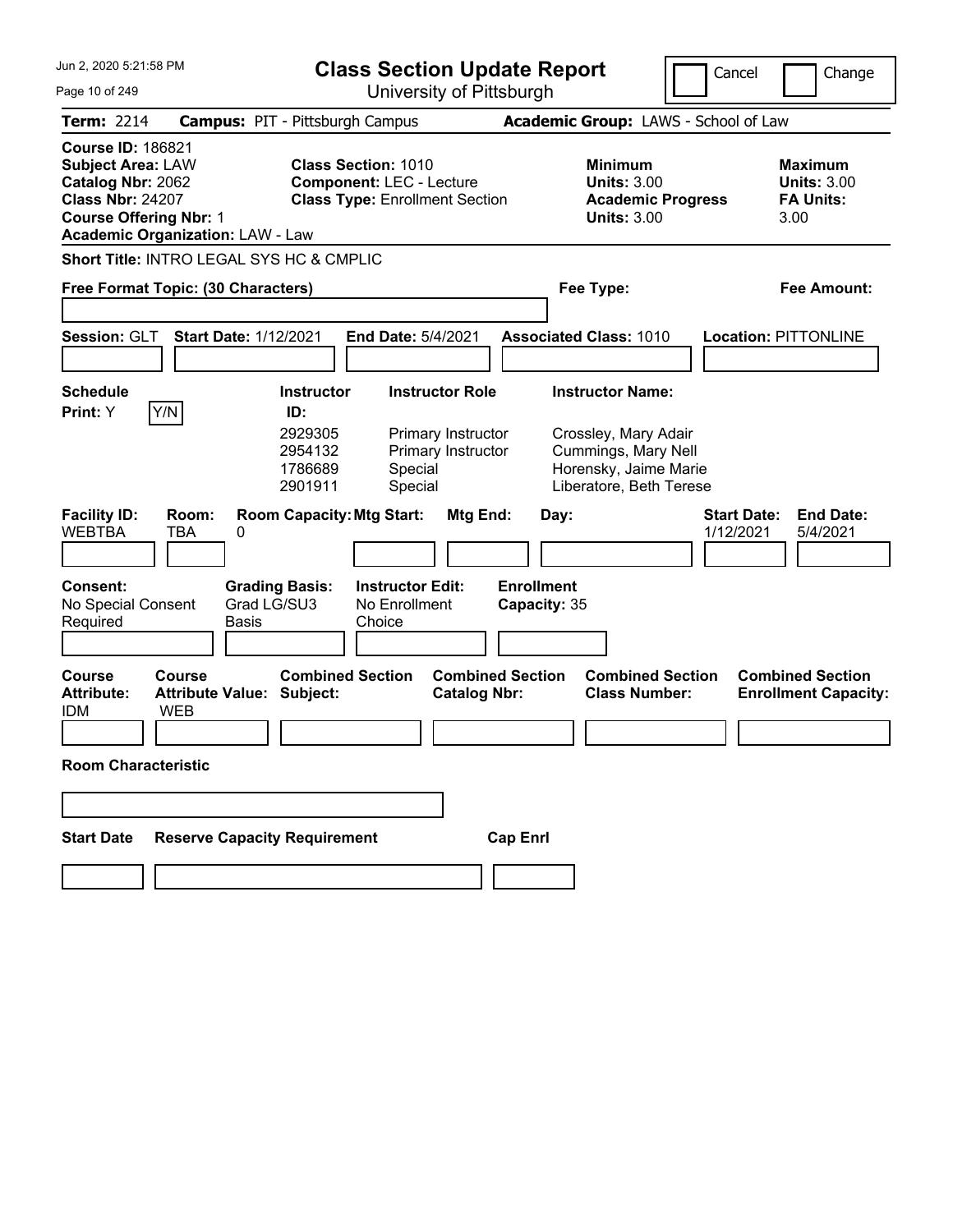| Jun 2, 2020 5:21:58 PM                                                                                                                |                                                          | <b>Class Section Update Report</b>                                                                     |                                                                    |                                                                                                                              | Cancel                          | Change                                                    |
|---------------------------------------------------------------------------------------------------------------------------------------|----------------------------------------------------------|--------------------------------------------------------------------------------------------------------|--------------------------------------------------------------------|------------------------------------------------------------------------------------------------------------------------------|---------------------------------|-----------------------------------------------------------|
| Page 11 of 249                                                                                                                        |                                                          |                                                                                                        | University of Pittsburgh                                           |                                                                                                                              |                                 |                                                           |
| <b>Term: 2214</b>                                                                                                                     |                                                          | <b>Campus: PIT - Pittsburgh Campus</b>                                                                 |                                                                    | Academic Group: LAWS - School of Law                                                                                         |                                 |                                                           |
| <b>Course ID: 186821</b><br><b>Subject Area: LAW</b><br>Catalog Nbr: 2062<br><b>Class Nbr: 28323</b><br><b>Course Offering Nbr: 1</b> | <b>Academic Organization: LAW - Law</b>                  | <b>Class Section: 1020</b><br><b>Component: LEC - Lecture</b><br><b>Class Type: Enrollment Section</b> |                                                                    | Minimum<br><b>Units: 3.00</b><br><b>Academic Progress</b><br><b>Units: 3.00</b>                                              |                                 | Maximum<br><b>Units: 3.00</b><br><b>FA Units:</b><br>3.00 |
|                                                                                                                                       | Short Title: INTRO LEGAL SYS HC & CMPLIC                 |                                                                                                        |                                                                    |                                                                                                                              |                                 |                                                           |
|                                                                                                                                       | Free Format Topic: (30 Characters)                       |                                                                                                        |                                                                    | Fee Type:                                                                                                                    |                                 | Fee Amount:                                               |
| Session: GLT                                                                                                                          | <b>Start Date: 1/12/2021</b>                             |                                                                                                        | <b>End Date: 5/4/2021</b>                                          | <b>Associated Class: 1020</b>                                                                                                |                                 | Location: PGH                                             |
| <b>Schedule</b><br><b>Print:</b> Y                                                                                                    | Y/N                                                      | <b>Instructor</b><br>ID:<br>2954132<br>1786689<br>Special<br>Special<br>2901911<br>1234385             | <b>Instructor Role</b><br>Primary Instructor<br>Primary Instructor | <b>Instructor Name:</b><br>Cummings, Mary Nell<br>Horensky, Jaime Marie<br>Liberatore, Beth Terese<br>Phillips, Marye Isaacs |                                 |                                                           |
| <b>Facility ID:</b><br><b>WEBTBA</b>                                                                                                  | Room:<br>TBA<br>0                                        | <b>Room Capacity: Mtg Start:</b>                                                                       | Mtg End:                                                           | Day:                                                                                                                         | <b>Start Date:</b><br>1/12/2021 | <b>End Date:</b><br>5/4/2021                              |
| <b>Consent:</b><br>No Special Consent<br>Required                                                                                     | <b>Grading Basis:</b><br>Grad LG/SU3<br><b>Basis</b>     | <b>Instructor Edit:</b><br>No Enrollment<br>Choice                                                     | <b>Enrollment</b>                                                  | Capacity: 35                                                                                                                 |                                 |                                                           |
| <b>Course</b><br><b>Attribute:</b><br><b>IDM</b>                                                                                      | Course<br><b>Attribute Value: Subject:</b><br><b>WEB</b> | <b>Combined Section</b>                                                                                | <b>Combined Section</b><br><b>Catalog Nbr:</b>                     | <b>Combined Section</b><br><b>Class Number:</b>                                                                              |                                 | <b>Combined Section</b><br><b>Enrollment Capacity:</b>    |
| <b>Room Characteristic</b>                                                                                                            |                                                          |                                                                                                        |                                                                    |                                                                                                                              |                                 |                                                           |
|                                                                                                                                       |                                                          |                                                                                                        |                                                                    |                                                                                                                              |                                 |                                                           |
| <b>Start Date</b>                                                                                                                     | <b>Reserve Capacity Requirement</b>                      |                                                                                                        | <b>Cap Enrl</b>                                                    |                                                                                                                              |                                 |                                                           |
|                                                                                                                                       |                                                          |                                                                                                        |                                                                    |                                                                                                                              |                                 |                                                           |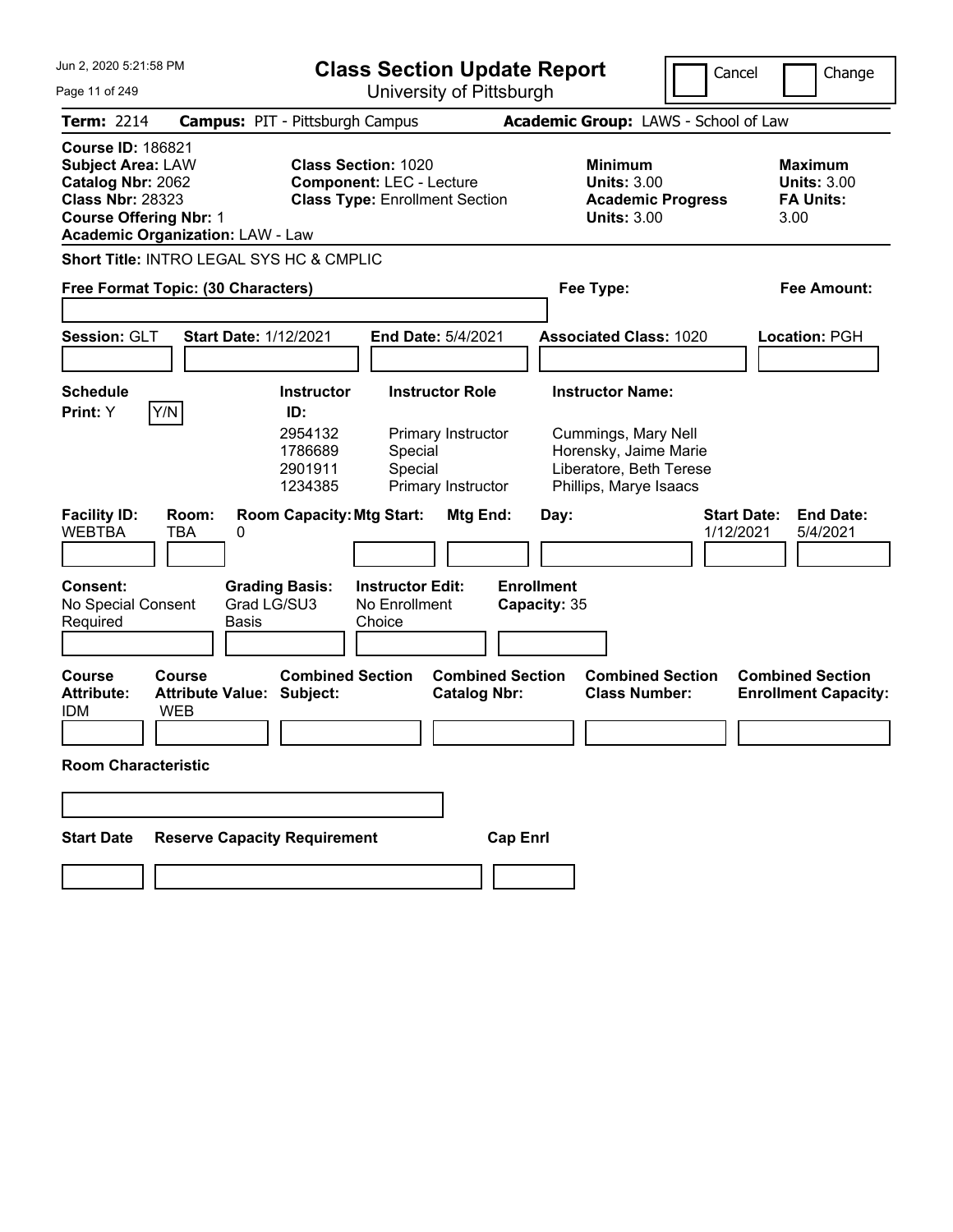| Jun 2, 2020 5:21:58 PM                                                                                                                                                           | <b>Class Section Update Report</b>                                                                                        | Cancel                                                                                                       | Change                                                           |
|----------------------------------------------------------------------------------------------------------------------------------------------------------------------------------|---------------------------------------------------------------------------------------------------------------------------|--------------------------------------------------------------------------------------------------------------|------------------------------------------------------------------|
| Page 12 of 249                                                                                                                                                                   | University of Pittsburgh                                                                                                  |                                                                                                              |                                                                  |
| <b>Term: 2214</b>                                                                                                                                                                | <b>Campus: PIT - Pittsburgh Campus</b>                                                                                    | Academic Group: LAWS - School of Law                                                                         |                                                                  |
| <b>Course ID: 191092</b><br><b>Subject Area: LAW</b><br>Catalog Nbr: 2072<br><b>Class Nbr: 30051</b><br><b>Course Offering Nbr: 1</b><br><b>Academic Organization: LAW - Law</b> | <b>Class Section: 1010</b><br><b>Component: LEC - Lecture</b><br><b>Class Type: Enrollment Section</b>                    | <b>Minimum</b><br><b>Units: 3.00</b><br><b>Academic Progress</b><br><b>Units: 3.00</b>                       | <b>Maximum</b><br><b>Units: 3.00</b><br><b>FA Units:</b><br>3.00 |
| <b>Short Title: WORKING CONDITIONS</b>                                                                                                                                           |                                                                                                                           |                                                                                                              |                                                                  |
| Free Format Topic: (30 Characters)                                                                                                                                               |                                                                                                                           | Fee Type:                                                                                                    | Fee Amount:                                                      |
|                                                                                                                                                                                  |                                                                                                                           |                                                                                                              |                                                                  |
| Session: GLT<br><b>Start Date: 1/12/2021</b>                                                                                                                                     | End Date: 5/4/2021                                                                                                        | <b>Associated Class: 1010</b>                                                                                | Location: PGH                                                    |
|                                                                                                                                                                                  |                                                                                                                           |                                                                                                              |                                                                  |
| <b>Schedule</b><br>Y/N<br>Print: Y                                                                                                                                               | <b>Instructor</b><br><b>Instructor Role</b><br>ID:                                                                        | <b>Instructor Name:</b>                                                                                      |                                                                  |
| <b>Facility ID:</b><br>Room:<br><b>WEBTBA</b><br>TBA<br>0                                                                                                                        | 1786689<br>Special<br>2901911<br>Special<br>3476693<br>Primary Instructor<br><b>Room Capacity: Mtg Start:</b><br>Mtg End: | Horensky, Jaime Marie<br>Liberatore, Beth Terese<br>Town, Emily E<br><b>Start Date:</b><br>Day:<br>1/12/2021 | <b>End Date:</b><br>5/4/2021                                     |
|                                                                                                                                                                                  |                                                                                                                           |                                                                                                              |                                                                  |
| <b>Consent:</b><br>Grad LG/SU3<br>No Special Consent<br>Required<br>Basis                                                                                                        | <b>Grading Basis:</b><br><b>Instructor Edit:</b><br>No Enrollment<br>Choice                                               | <b>Enrollment</b><br>Capacity: 35                                                                            |                                                                  |
| <b>Course</b><br>Course<br><b>Attribute:</b><br><b>Attribute Value: Subject:</b><br><b>IDM</b><br><b>WEB</b>                                                                     | <b>Combined Section</b><br><b>Combined Section</b><br><b>Catalog Nbr:</b>                                                 | <b>Combined Section</b><br><b>Class Number:</b>                                                              | <b>Combined Section</b><br><b>Enrollment Capacity:</b>           |
|                                                                                                                                                                                  |                                                                                                                           |                                                                                                              |                                                                  |
| <b>Room Characteristic</b>                                                                                                                                                       |                                                                                                                           |                                                                                                              |                                                                  |
|                                                                                                                                                                                  |                                                                                                                           |                                                                                                              |                                                                  |
| <b>Reserve Capacity Requirement</b><br><b>Start Date</b>                                                                                                                         | <b>Cap Enrl</b>                                                                                                           |                                                                                                              |                                                                  |
|                                                                                                                                                                                  |                                                                                                                           |                                                                                                              |                                                                  |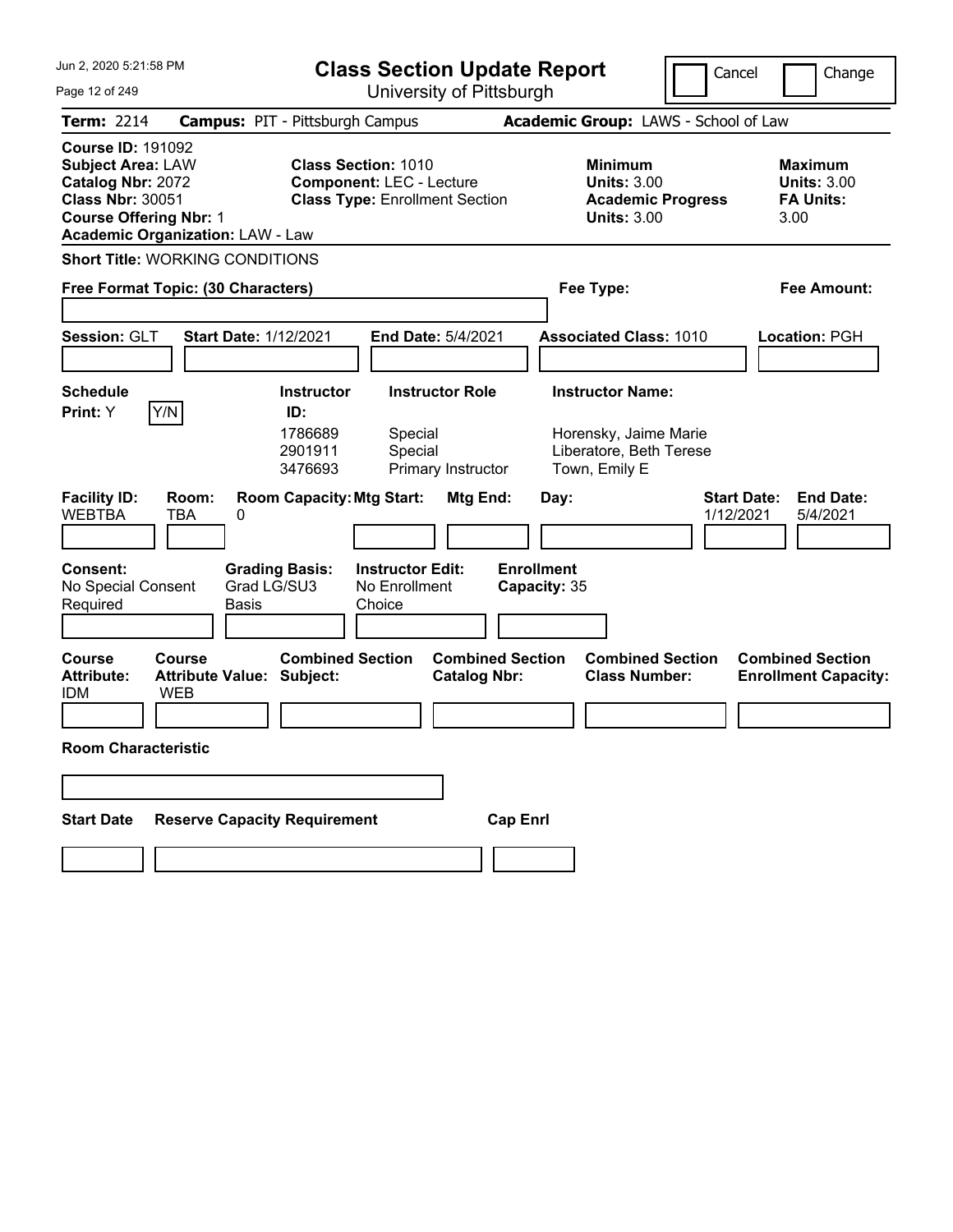| Jun 2, 2020 5:21:58 PM                                                                                                                                                           | <b>Class Section Update Report</b>                                                                                                                         | Cancel                                                                                                                              | Change                                                           |
|----------------------------------------------------------------------------------------------------------------------------------------------------------------------------------|------------------------------------------------------------------------------------------------------------------------------------------------------------|-------------------------------------------------------------------------------------------------------------------------------------|------------------------------------------------------------------|
| Page 13 of 249                                                                                                                                                                   | University of Pittsburgh                                                                                                                                   |                                                                                                                                     |                                                                  |
| <b>Term: 2214</b>                                                                                                                                                                | <b>Campus: PIT - Pittsburgh Campus</b>                                                                                                                     | Academic Group: LAWS - School of Law                                                                                                |                                                                  |
| <b>Course ID: 191093</b><br><b>Subject Area: LAW</b><br>Catalog Nbr: 2073<br><b>Class Nbr: 30052</b><br><b>Course Offering Nbr: 1</b><br><b>Academic Organization: LAW - Law</b> | <b>Class Section: 1010</b><br><b>Component: LEC - Lecture</b><br><b>Class Type: Enrollment Section</b>                                                     | <b>Minimum</b><br><b>Units: 3.00</b><br><b>Academic Progress</b><br><b>Units: 3.00</b>                                              | <b>Maximum</b><br><b>Units: 3.00</b><br><b>FA Units:</b><br>3.00 |
| <b>Short Title: ANTI-DISCRIMINATION LAW</b>                                                                                                                                      |                                                                                                                                                            |                                                                                                                                     |                                                                  |
| Free Format Topic: (30 Characters)                                                                                                                                               |                                                                                                                                                            | Fee Type:                                                                                                                           | Fee Amount:                                                      |
| Session: GLT<br><b>Start Date: 1/12/2021</b>                                                                                                                                     | End Date: 5/4/2021                                                                                                                                         | <b>Associated Class: 1010</b>                                                                                                       | Location: PGH                                                    |
| <b>Schedule</b>                                                                                                                                                                  | <b>Instructor Role</b><br><b>Instructor</b>                                                                                                                | <b>Instructor Name:</b>                                                                                                             |                                                                  |
| Y/N<br>Print: Y<br><b>Facility ID:</b><br>Room:<br><b>WEBTBA</b><br>TBA<br>0                                                                                                     | 1786689<br>Special<br>2923499<br>Primary Instructor<br>2901911<br>Special<br>1112085<br>Primary Instructor<br><b>Room Capacity: Mtg Start:</b><br>Mtg End: | Horensky, Jaime Marie<br>Hornack, Joseph S<br>Liberatore, Beth Terese<br>Pittler, Alan M<br><b>Start Date:</b><br>Day:<br>1/12/2021 | <b>End Date:</b><br>5/4/2021                                     |
| <b>Consent:</b><br><b>Grading Basis:</b><br>Grad LG/SU3<br>No Special Consent<br>Required<br>Basis                                                                               | <b>Instructor Edit:</b><br>No Enrollment<br>Choice                                                                                                         | <b>Enrollment</b><br>Capacity: 35                                                                                                   |                                                                  |
| <b>Course</b><br>Course<br><b>Attribute:</b><br><b>Attribute Value: Subject:</b><br><b>WEB</b><br><b>IDM</b><br><b>Room Characteristic</b>                                       | <b>Combined Section</b><br><b>Combined Section</b><br><b>Catalog Nbr:</b>                                                                                  | <b>Combined Section</b><br><b>Class Number:</b>                                                                                     | <b>Combined Section</b><br><b>Enrollment Capacity:</b>           |
|                                                                                                                                                                                  |                                                                                                                                                            |                                                                                                                                     |                                                                  |
|                                                                                                                                                                                  |                                                                                                                                                            |                                                                                                                                     |                                                                  |
| <b>Reserve Capacity Requirement</b><br><b>Start Date</b>                                                                                                                         | <b>Cap Enrl</b>                                                                                                                                            |                                                                                                                                     |                                                                  |
|                                                                                                                                                                                  |                                                                                                                                                            |                                                                                                                                     |                                                                  |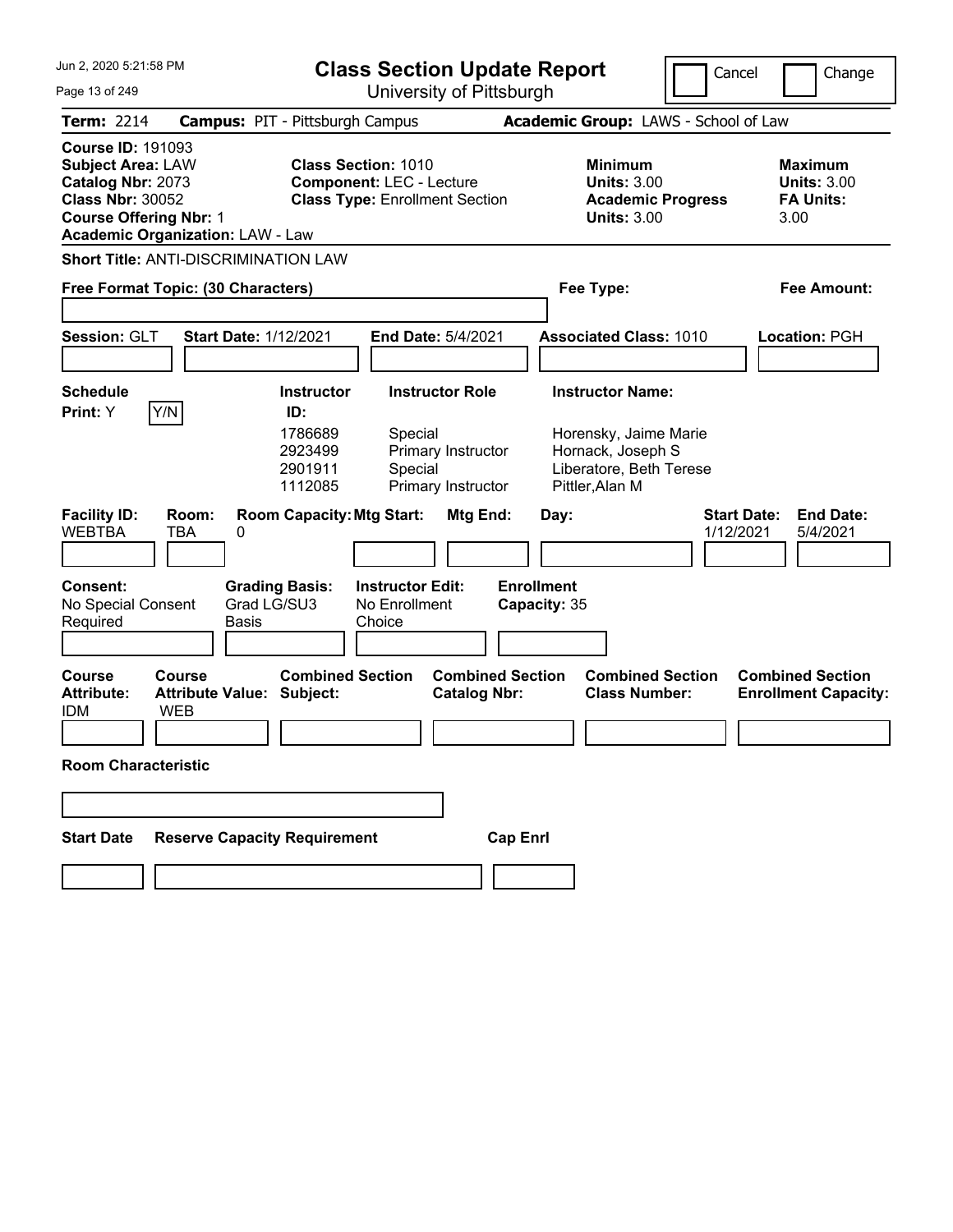| Jun 2, 2020 5:21:58 PM                                                                                                                                                           | <b>Class Section Update Report</b>                                                                     | Cancel                                                                                 | Change                                                           |
|----------------------------------------------------------------------------------------------------------------------------------------------------------------------------------|--------------------------------------------------------------------------------------------------------|----------------------------------------------------------------------------------------|------------------------------------------------------------------|
| Page 14 of 249                                                                                                                                                                   | University of Pittsburgh                                                                               |                                                                                        |                                                                  |
| <b>Term: 2214</b>                                                                                                                                                                | <b>Campus: PIT - Pittsburgh Campus</b>                                                                 | Academic Group: LAWS - School of Law                                                   |                                                                  |
| <b>Course ID: 180188</b><br><b>Subject Area: LAW</b><br>Catalog Nbr: 2076<br><b>Class Nbr: 17274</b><br><b>Course Offering Nbr: 1</b><br><b>Academic Organization: LAW - Law</b> | <b>Class Section: 1020</b><br><b>Component: LEC - Lecture</b><br><b>Class Type: Enrollment Section</b> | <b>Minimum</b><br><b>Units: 4.00</b><br><b>Academic Progress</b><br><b>Units: 2.00</b> | <b>Maximum</b><br><b>Units: 4.00</b><br><b>FA Units:</b><br>2.00 |
| Short Title: LEGAL ANALYSIS AND WRITING                                                                                                                                          |                                                                                                        |                                                                                        |                                                                  |
| Free Format Topic: (30 Characters)                                                                                                                                               |                                                                                                        | Fee Type:                                                                              | Fee Amount:                                                      |
|                                                                                                                                                                                  |                                                                                                        |                                                                                        |                                                                  |
| Session: GLT<br><b>Start Date: 1/12/2021</b>                                                                                                                                     | <b>End Date: 5/4/2021</b>                                                                              | <b>Associated Class: 1020</b>                                                          | Location: PGH                                                    |
|                                                                                                                                                                                  |                                                                                                        |                                                                                        |                                                                  |
| <b>Schedule</b><br>Y/N<br>Print: Y                                                                                                                                               | <b>Instructor Role</b><br><b>Instructor</b><br>ID:                                                     | <b>Instructor Name:</b>                                                                |                                                                  |
|                                                                                                                                                                                  | 1786689<br>Special<br>2901911<br>Special<br>2938997<br>Primary Instructor                              | Horensky, Jaime Marie<br>Liberatore, Beth Terese<br>Teeter, Judith Ann                 |                                                                  |
| <b>Facility ID:</b><br>Room:<br>00G12<br>LAW00G12<br>69                                                                                                                          | <b>Room Capacity: Mtg Start:</b><br>Mtg End:<br>10:30 AM<br>11:20 AM                                   | <b>Start Date:</b><br>Day:<br>TuTh<br>1/12/2021                                        | <b>End Date:</b><br>5/4/2021                                     |
| <b>Consent:</b><br>Grad LG/SU3<br>No Special Consent<br>Required<br>Basis                                                                                                        | <b>Grading Basis:</b><br><b>Instructor Edit:</b><br>No Enrollment<br>Choice                            | <b>Enrollment</b><br>Capacity: 1                                                       |                                                                  |
| <b>Course</b><br>Course<br><b>Attribute:</b><br><b>Attribute Value: Subject:</b>                                                                                                 | <b>Combined Section</b><br><b>Combined Section</b><br><b>Catalog Nbr:</b>                              | <b>Combined Section</b><br><b>Class Number:</b>                                        | <b>Combined Section</b><br><b>Enrollment Capacity:</b>           |
|                                                                                                                                                                                  |                                                                                                        |                                                                                        |                                                                  |
| <b>Room Characteristic</b><br>PeopleSoft - Scheduled (PS)                                                                                                                        |                                                                                                        |                                                                                        |                                                                  |
|                                                                                                                                                                                  |                                                                                                        |                                                                                        |                                                                  |
| <b>Reserve Capacity Requirement</b><br><b>Start Date</b>                                                                                                                         | <b>Cap Enrl</b>                                                                                        |                                                                                        |                                                                  |
|                                                                                                                                                                                  |                                                                                                        |                                                                                        |                                                                  |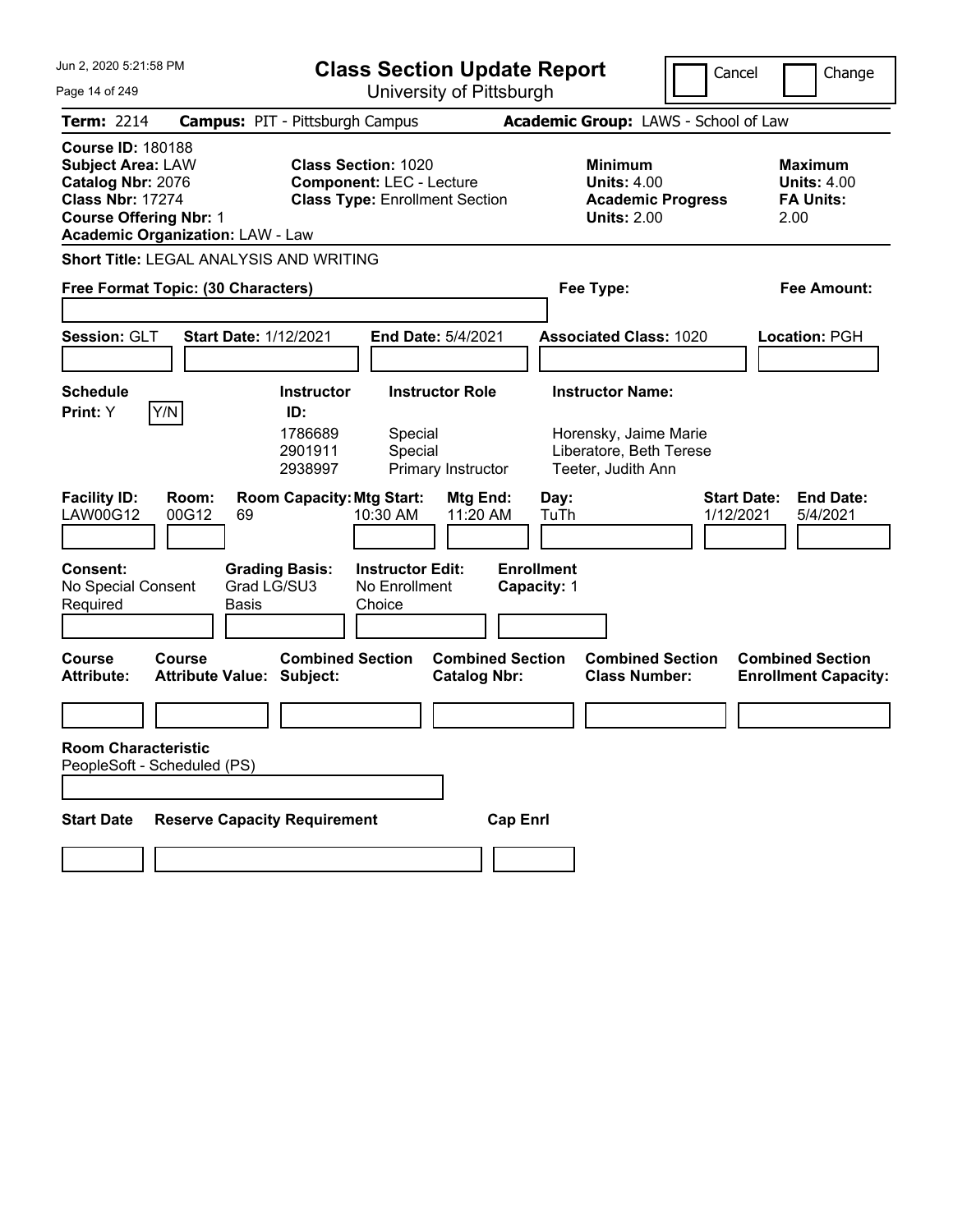| Jun 2, 2020 5:21:58 PM<br>Page 15 of 249                                                                                                                                         |                                                      |                                                                                                        |                                                    | <b>Class Section Update Report</b><br>University of Pittsburgh |                                  |                                                                                 | Cancel                               | Change                                                    |
|----------------------------------------------------------------------------------------------------------------------------------------------------------------------------------|------------------------------------------------------|--------------------------------------------------------------------------------------------------------|----------------------------------------------------|----------------------------------------------------------------|----------------------------------|---------------------------------------------------------------------------------|--------------------------------------|-----------------------------------------------------------|
| <b>Term: 2214</b>                                                                                                                                                                | <b>Campus: PIT - Pittsburgh Campus</b>               |                                                                                                        |                                                    |                                                                |                                  |                                                                                 | Academic Group: LAWS - School of Law |                                                           |
| <b>Course ID: 180188</b><br><b>Subject Area: LAW</b><br>Catalog Nbr: 2076<br><b>Class Nbr: 18369</b><br><b>Course Offering Nbr: 1</b><br><b>Academic Organization: LAW - Law</b> |                                                      | <b>Class Section: 1040</b><br><b>Component: LEC - Lecture</b><br><b>Class Type: Enrollment Section</b> |                                                    |                                                                |                                  | Minimum<br><b>Units: 4.00</b><br><b>Academic Progress</b><br><b>Units: 2.00</b> |                                      | Maximum<br><b>Units: 4.00</b><br><b>FA Units:</b><br>2.00 |
| <b>Short Title: LEGAL ANALYSIS AND WRITING</b>                                                                                                                                   |                                                      |                                                                                                        |                                                    |                                                                |                                  |                                                                                 |                                      |                                                           |
| Free Format Topic: (30 Characters)                                                                                                                                               |                                                      |                                                                                                        |                                                    |                                                                |                                  | Fee Type:                                                                       |                                      | Fee Amount:                                               |
| Session: GLT                                                                                                                                                                     | <b>Start Date: 1/12/2021</b>                         |                                                                                                        | <b>End Date: 5/4/2021</b>                          |                                                                |                                  | <b>Associated Class: 1040</b>                                                   |                                      | Location: PGH                                             |
| <b>Schedule</b>                                                                                                                                                                  |                                                      | <b>Instructor</b>                                                                                      |                                                    | <b>Instructor Role</b>                                         |                                  | <b>Instructor Name:</b>                                                         |                                      |                                                           |
| Y/N<br>Print: Y<br><b>Facility ID:</b><br><b>LAW00G20</b>                                                                                                                        | Room:<br>00G20<br>42                                 | ID:<br>1786689<br>2901911<br>2909024<br><b>Room Capacity: Mtg Start:</b>                               | Special<br>Special<br>11:30 AM                     | Primary Instructor<br>Mtg End:<br>12:20 PM                     | Day:<br>TuFr                     | Horensky, Jaime Marie<br>Liberatore, Beth Terese<br>Sinsheimer, Ann Margaret    | <b>Start Date:</b><br>1/12/2021      | <b>End Date:</b><br>5/4/2021                              |
| <b>Consent:</b><br>No Special Consent<br>Required                                                                                                                                | <b>Grading Basis:</b><br>Grad LG/SU3<br><b>Basis</b> |                                                                                                        | <b>Instructor Edit:</b><br>No Enrollment<br>Choice |                                                                | <b>Enrollment</b><br>Capacity: 2 |                                                                                 |                                      |                                                           |
| Course<br><b>Attribute:</b>                                                                                                                                                      | Course<br><b>Attribute Value: Subject:</b>           | <b>Combined Section</b>                                                                                |                                                    | <b>Combined Section</b><br><b>Catalog Nbr:</b>                 |                                  | <b>Combined Section</b><br><b>Class Number:</b>                                 |                                      | <b>Combined Section</b><br><b>Enrollment Capacity:</b>    |
|                                                                                                                                                                                  |                                                      |                                                                                                        |                                                    |                                                                |                                  |                                                                                 |                                      |                                                           |
| <b>Room Characteristic</b><br>PeopleSoft - Scheduled (PS)                                                                                                                        |                                                      |                                                                                                        |                                                    |                                                                |                                  |                                                                                 |                                      |                                                           |
| <b>Start Date</b>                                                                                                                                                                | <b>Reserve Capacity Requirement</b>                  |                                                                                                        |                                                    | <b>Cap Enrl</b>                                                |                                  |                                                                                 |                                      |                                                           |
|                                                                                                                                                                                  |                                                      |                                                                                                        |                                                    |                                                                |                                  |                                                                                 |                                      |                                                           |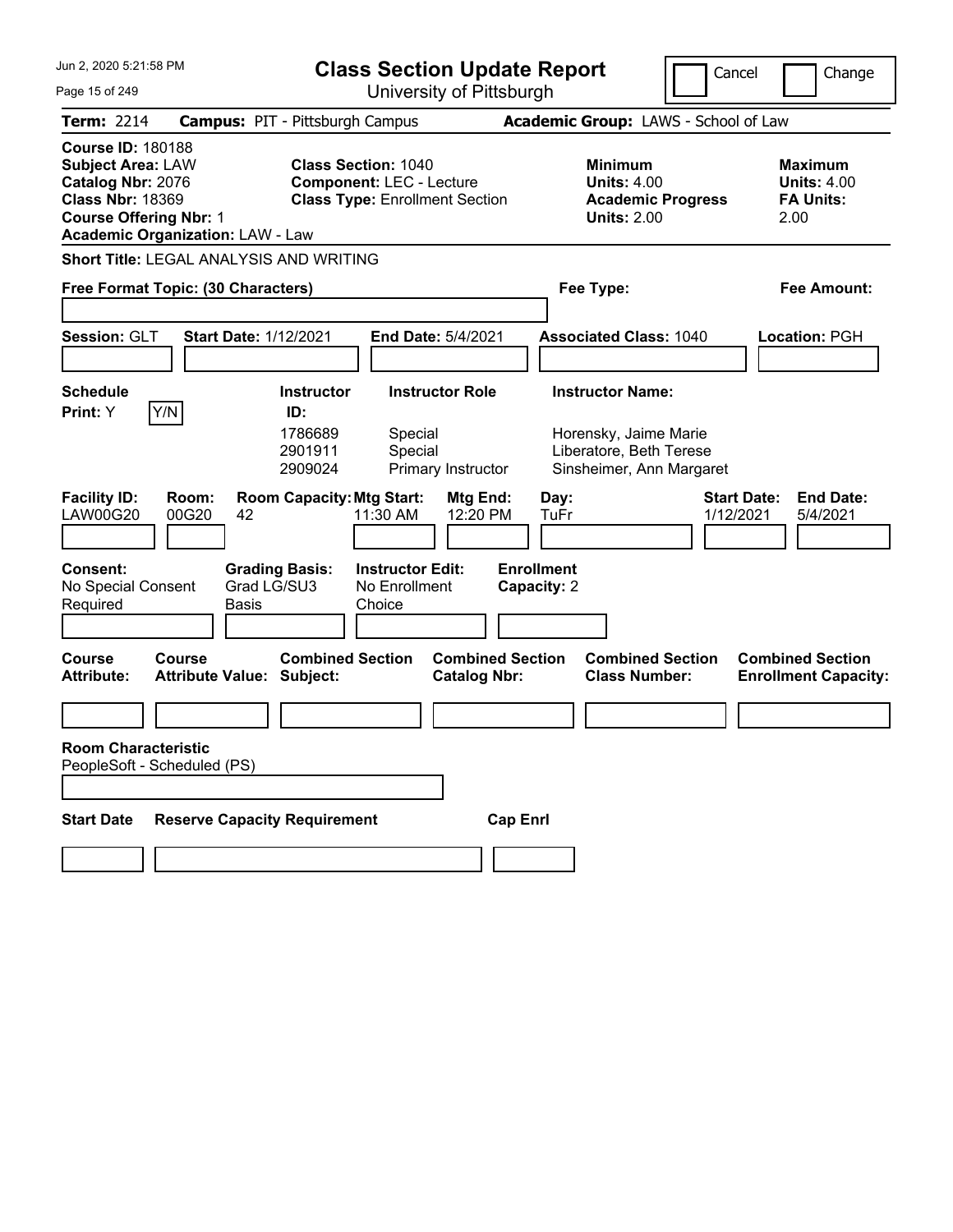| Jun 2, 2020 5:21:58 PM<br>Page 16 of 249                                                                                                                                         | <b>Class Section Update Report</b><br>University of Pittsburgh                                                                                                                  | Cancel                                                                                                                            | Change                                                           |
|----------------------------------------------------------------------------------------------------------------------------------------------------------------------------------|---------------------------------------------------------------------------------------------------------------------------------------------------------------------------------|-----------------------------------------------------------------------------------------------------------------------------------|------------------------------------------------------------------|
| <b>Term: 2214</b>                                                                                                                                                                |                                                                                                                                                                                 | Academic Group: LAWS - School of Law                                                                                              |                                                                  |
| <b>Course ID: 176207</b><br><b>Subject Area: LAW</b><br>Catalog Nbr: 2082<br><b>Class Nbr: 15263</b><br><b>Course Offering Nbr: 1</b><br><b>Academic Organization: LAW - Law</b> | <b>Campus: PIT - Pittsburgh Campus</b><br><b>Class Section: 1010</b><br><b>Component: LEC - Lecture</b><br><b>Class Type: Enrollment Section</b>                                | Minimum<br><b>Units: 2.00</b><br><b>Academic Progress</b><br><b>Units: 2.00</b>                                                   | <b>Maximum</b><br><b>Units: 2.00</b><br><b>FA Units:</b><br>2.00 |
| Short Title: CLIMATE CHANGE AND THE LAW                                                                                                                                          |                                                                                                                                                                                 |                                                                                                                                   |                                                                  |
| Free Format Topic: (30 Characters)                                                                                                                                               |                                                                                                                                                                                 | Fee Type:                                                                                                                         | Fee Amount:                                                      |
| Session: GLT<br><b>Start Date: 1/12/2021</b>                                                                                                                                     | End Date: 5/4/2021                                                                                                                                                              | <b>Associated Class: 1010</b>                                                                                                     | Location: PGH                                                    |
| <b>Schedule</b><br>Y/N<br>Print: Y<br><b>Facility ID:</b><br>Room:                                                                                                               | <b>Instructor Role</b><br><b>Instructor</b><br>ID:<br>1786689<br>Special<br>2901911<br>Special<br>1020574<br>Primary Instructor<br><b>Room Capacity: Mtg Start:</b><br>Mtg End: | <b>Instructor Name:</b><br>Horensky, Jaime Marie<br>Liberatore, Beth Terese<br>Smokelin, Jennifer A<br><b>Start Date:</b><br>Day: | <b>End Date:</b>                                                 |
| LAW00G46<br>00G46<br>20<br><b>Consent:</b><br>No Special Consent<br>Required<br>Basis                                                                                            | 4:30 PM<br>6:20 PM<br><b>Instructor Edit:</b><br><b>Grading Basis:</b><br>Grad LG/SU3<br>No Enrollment<br>Choice                                                                | 1/12/2021<br>Tu<br><b>Enrollment</b><br>Capacity: 2                                                                               | 5/4/2021                                                         |
| <b>Course</b><br>Course<br><b>Attribute:</b><br><b>Attribute Value: Subject:</b><br><b>UCIS</b><br><b>GLBST</b><br><b>Room Characteristic</b>                                    | <b>Combined Section</b><br><b>Combined Section</b><br><b>Catalog Nbr:</b>                                                                                                       | <b>Combined Section</b><br><b>Class Number:</b>                                                                                   | <b>Combined Section</b><br><b>Enrollment Capacity:</b>           |
| PeopleSoft - Scheduled (PS)                                                                                                                                                      |                                                                                                                                                                                 |                                                                                                                                   |                                                                  |
| <b>Reserve Capacity Requirement</b><br><b>Start Date</b>                                                                                                                         | <b>Cap Enrl</b>                                                                                                                                                                 |                                                                                                                                   |                                                                  |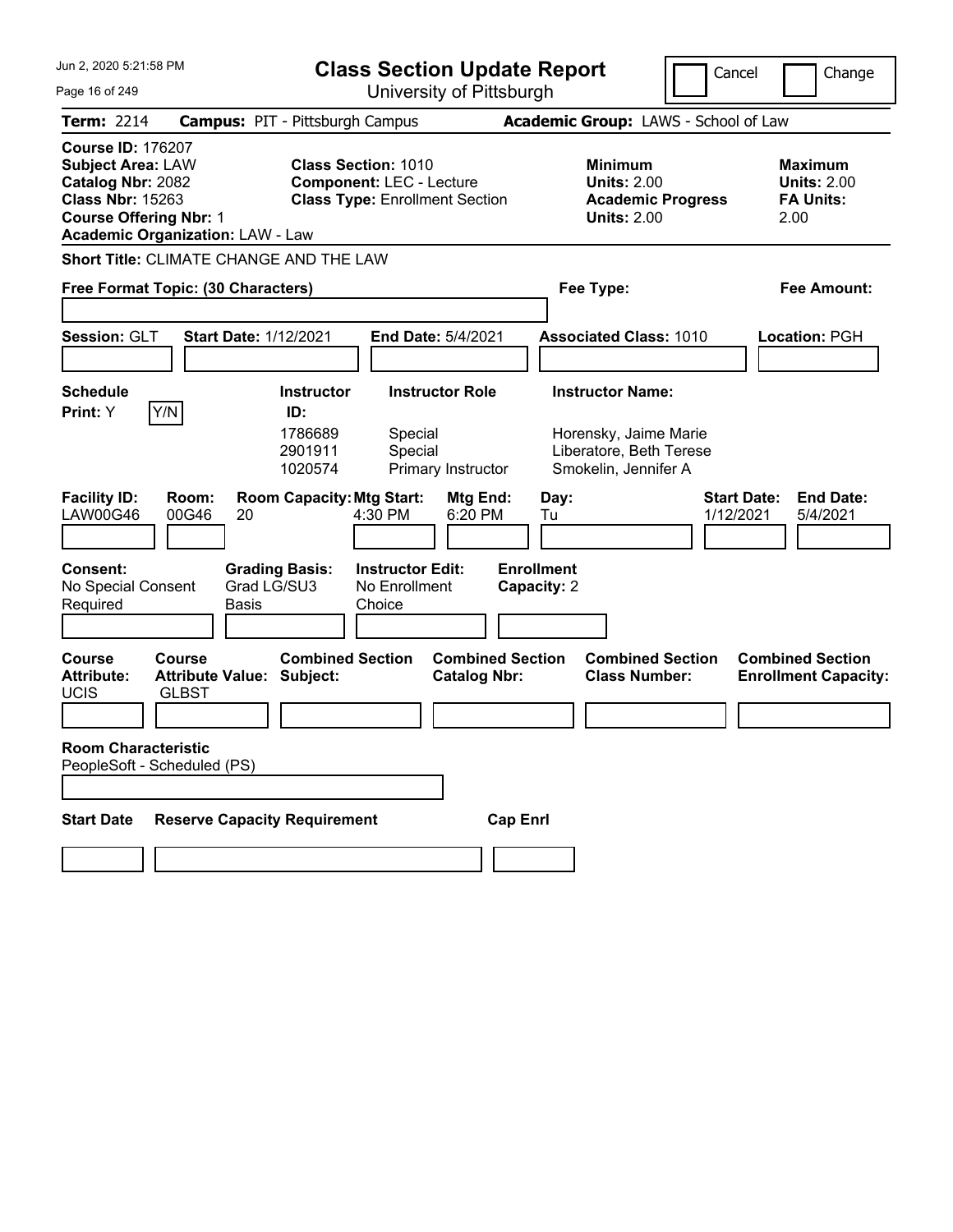| Jun 2, 2020 5:21:58 PM                                                                                                                                                           | <b>Class Section Update Report</b>                                                                                                                      | Cancel                                                                                                         | Change                                                           |
|----------------------------------------------------------------------------------------------------------------------------------------------------------------------------------|---------------------------------------------------------------------------------------------------------------------------------------------------------|----------------------------------------------------------------------------------------------------------------|------------------------------------------------------------------|
| Page 17 of 249                                                                                                                                                                   | University of Pittsburgh                                                                                                                                |                                                                                                                |                                                                  |
| <b>Term: 2214</b>                                                                                                                                                                | <b>Campus: PIT - Pittsburgh Campus</b>                                                                                                                  | Academic Group: LAWS - School of Law                                                                           |                                                                  |
| <b>Course ID: 179375</b><br><b>Subject Area: LAW</b><br>Catalog Nbr: 2089<br><b>Class Nbr: 27223</b><br><b>Course Offering Nbr: 1</b><br><b>Academic Organization: LAW - Law</b> | <b>Class Section: 1035</b><br><b>Component: LEC - Lecture</b><br><b>Class Type: Enrollment Section</b>                                                  | <b>Minimum</b><br><b>Units: 3.00</b><br><b>Academic Progress</b><br><b>Units: 3.00</b>                         | <b>Maximum</b><br><b>Units: 3.00</b><br><b>FA Units:</b><br>3.00 |
| <b>Short Title: PUBLIC HEALTH LAW</b>                                                                                                                                            |                                                                                                                                                         |                                                                                                                |                                                                  |
| Free Format Topic: (30 Characters)                                                                                                                                               |                                                                                                                                                         | Fee Type:                                                                                                      | Fee Amount:                                                      |
| Session: GLT<br><b>Start Date: 1/12/2021</b>                                                                                                                                     | End Date: 5/4/2021                                                                                                                                      | <b>Associated Class: 1035</b>                                                                                  | Location: PGH                                                    |
| <b>Schedule</b>                                                                                                                                                                  | <b>Instructor</b><br><b>Instructor Role</b>                                                                                                             | <b>Instructor Name:</b>                                                                                        |                                                                  |
| Y/N<br>Print: Y<br><b>Facility ID:</b><br>Room:<br><b>LAW00G46</b><br>00G46<br>20                                                                                                | ID:<br>1786689<br>Special<br>2901911<br>Special<br>2932407<br>Primary Instructor<br><b>Room Capacity: Mtg Start:</b><br>Mtg End:<br>1:20 PM<br>10:30 AM | Horensky, Jaime Marie<br>Liberatore, Beth Terese<br>Van Nostrand, Elizabeth Ferrell<br>Day:<br>We<br>1/12/2021 | <b>Start Date:</b><br><b>End Date:</b><br>5/4/2021               |
| <b>Consent:</b><br>Grad LG/SU3<br>No Special Consent<br>Required<br>Basis<br><b>Course</b><br>Course                                                                             | <b>Grading Basis:</b><br><b>Instructor Edit:</b><br>No Enrollment<br>Choice<br><b>Combined Section</b><br><b>Combined Section</b>                       | <b>Enrollment</b><br>Capacity: 3<br><b>Combined Section</b>                                                    | <b>Combined Section</b>                                          |
| <b>Attribute Value: Subject:</b><br><b>Attribute:</b>                                                                                                                            | <b>Catalog Nbr:</b>                                                                                                                                     | <b>Class Number:</b>                                                                                           | <b>Enrollment Capacity:</b>                                      |
|                                                                                                                                                                                  |                                                                                                                                                         |                                                                                                                |                                                                  |
| <b>Room Characteristic</b><br>PeopleSoft - Scheduled (PS)                                                                                                                        |                                                                                                                                                         |                                                                                                                |                                                                  |
| <b>Reserve Capacity Requirement</b><br><b>Start Date</b>                                                                                                                         |                                                                                                                                                         | <b>Cap Enrl</b>                                                                                                |                                                                  |
|                                                                                                                                                                                  |                                                                                                                                                         |                                                                                                                |                                                                  |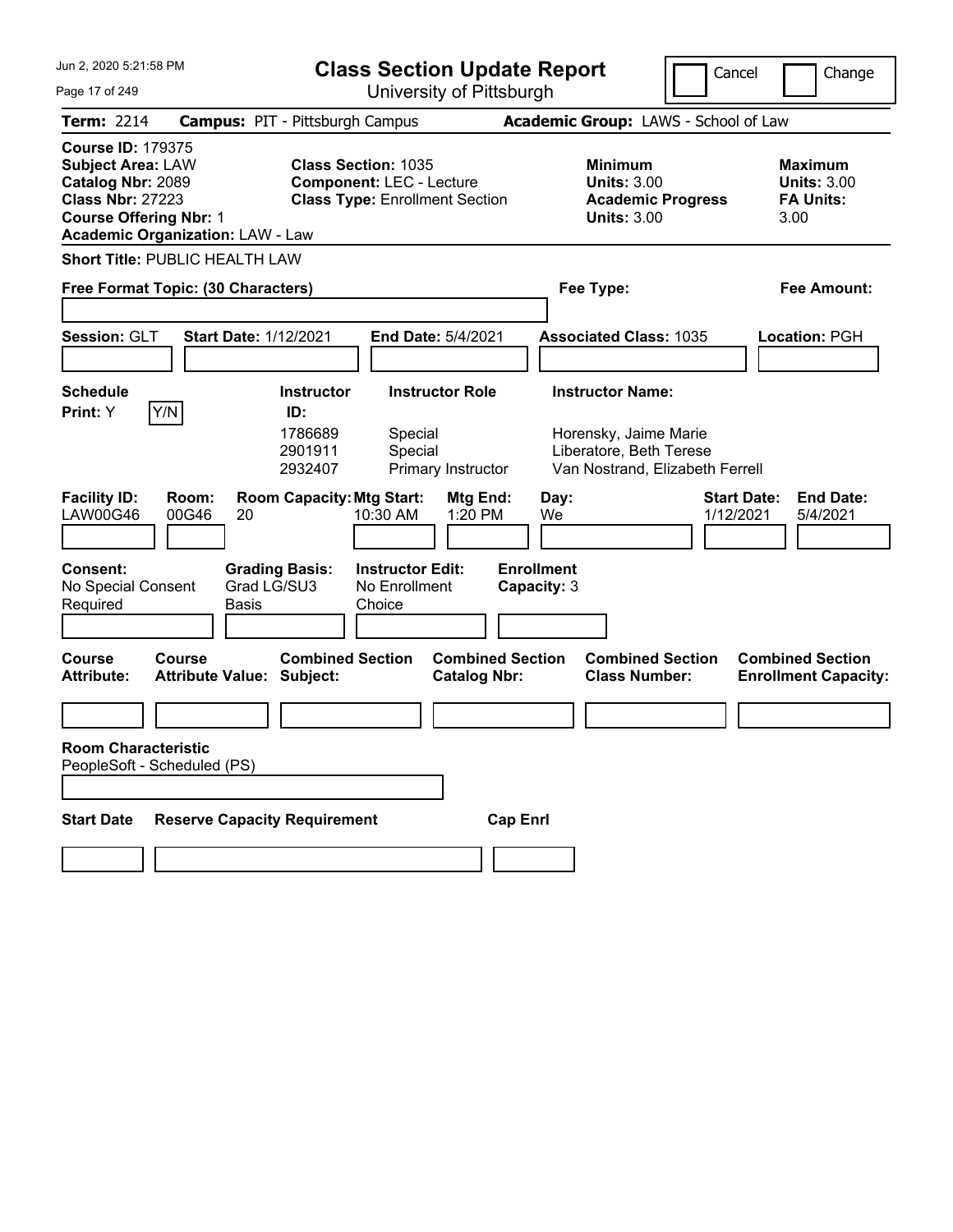| Jun 2, 2020 5:21:58 PM                                                                                                                |                                             |                                        | <b>Class Section Update Report</b>                                                                     |                                                |                                  |                                                                                        | Cancel<br>Change                                                 |
|---------------------------------------------------------------------------------------------------------------------------------------|---------------------------------------------|----------------------------------------|--------------------------------------------------------------------------------------------------------|------------------------------------------------|----------------------------------|----------------------------------------------------------------------------------------|------------------------------------------------------------------|
| Page 18 of 249                                                                                                                        |                                             |                                        | University of Pittsburgh                                                                               |                                                |                                  |                                                                                        |                                                                  |
| <b>Term: 2214</b>                                                                                                                     |                                             | <b>Campus: PIT - Pittsburgh Campus</b> |                                                                                                        |                                                |                                  | Academic Group: LAWS - School of Law                                                   |                                                                  |
| <b>Course ID: 176210</b><br><b>Subject Area: LAW</b><br>Catalog Nbr: 2090<br><b>Class Nbr: 15261</b><br><b>Course Offering Nbr: 1</b> | <b>Academic Organization: LAW - Law</b>     |                                        | <b>Class Section: 1010</b><br><b>Component: LEC - Lecture</b><br><b>Class Type: Enrollment Section</b> |                                                |                                  | <b>Minimum</b><br><b>Units: 2.00</b><br><b>Academic Progress</b><br><b>Units: 2.00</b> | <b>Maximum</b><br><b>Units: 2.00</b><br><b>FA Units:</b><br>2.00 |
|                                                                                                                                       | Short Title: CNSTL LAW: FREEDOM OF RELIGION |                                        |                                                                                                        |                                                |                                  |                                                                                        |                                                                  |
|                                                                                                                                       | Free Format Topic: (30 Characters)          |                                        |                                                                                                        |                                                | Fee Type:                        |                                                                                        | <b>Fee Amount:</b>                                               |
| Session: GLT                                                                                                                          |                                             | <b>Start Date: 1/12/2021</b>           | End Date: 5/4/2021                                                                                     |                                                |                                  | <b>Associated Class: 1010</b>                                                          | Location: PGH                                                    |
| <b>Schedule</b>                                                                                                                       |                                             | <b>Instructor</b>                      | <b>Instructor Role</b>                                                                                 |                                                | <b>Instructor Name:</b>          |                                                                                        |                                                                  |
| Print: Y                                                                                                                              | Y/N                                         | ID:<br>1786689<br>2958196<br>2901911   | Special<br>Primary Instructor<br>Special                                                               |                                                | Karoll, Ira M                    | Horensky, Jaime Marie<br>Liberatore, Beth Terese                                       |                                                                  |
| <b>Facility ID:</b><br>LAW00G13                                                                                                       | Room:<br>00G13<br>28                        | <b>Room Capacity: Mtg Start:</b>       | 6:10 PM                                                                                                | Mtg End:<br>8:00 PM                            | Day:<br>Tu                       |                                                                                        | <b>Start Date:</b><br><b>End Date:</b><br>1/12/2021<br>5/4/2021  |
| <b>Consent:</b><br>No Special Consent<br>Required                                                                                     | Basis                                       | <b>Grading Basis:</b><br>Grad LG/SU3   | <b>Instructor Edit:</b><br>No Enrollment<br>Choice                                                     |                                                | <b>Enrollment</b><br>Capacity: 1 |                                                                                        |                                                                  |
| Course<br><b>Attribute:</b>                                                                                                           | Course<br><b>Attribute Value: Subject:</b>  | <b>Combined Section</b>                |                                                                                                        | <b>Combined Section</b><br><b>Catalog Nbr:</b> |                                  | <b>Combined Section</b><br><b>Class Number:</b>                                        | <b>Combined Section</b><br><b>Enrollment Capacity:</b>           |
|                                                                                                                                       |                                             |                                        |                                                                                                        |                                                |                                  |                                                                                        |                                                                  |
| <b>Room Characteristic</b>                                                                                                            | PeopleSoft - Scheduled (PS)                 |                                        |                                                                                                        |                                                |                                  |                                                                                        |                                                                  |
| <b>Start Date</b>                                                                                                                     |                                             | <b>Reserve Capacity Requirement</b>    |                                                                                                        | <b>Cap Enrl</b>                                |                                  |                                                                                        |                                                                  |
|                                                                                                                                       |                                             |                                        |                                                                                                        |                                                |                                  |                                                                                        |                                                                  |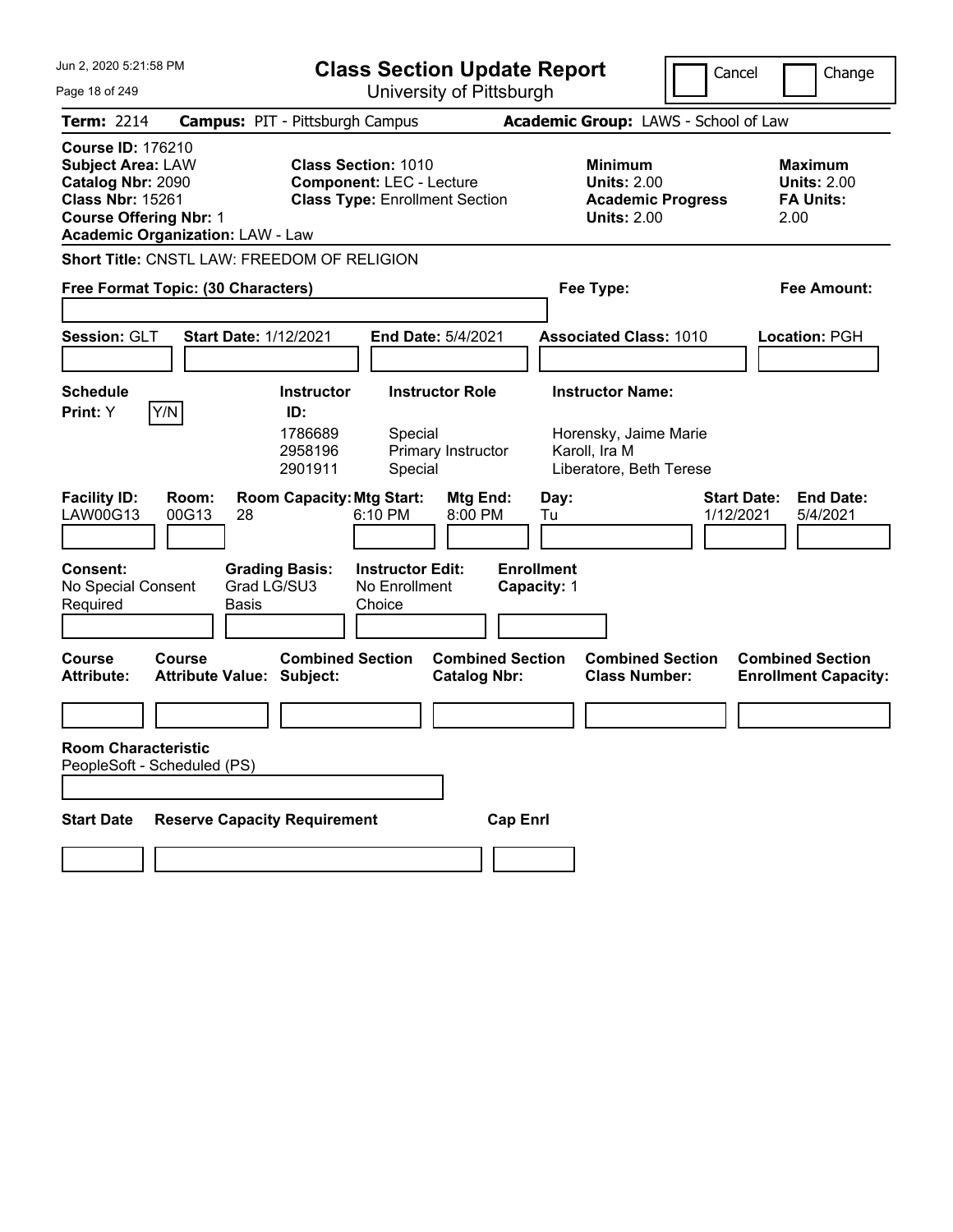| Jun 2, 2020 5:21:58 PM                                                                                                                                                           | <b>Class Section Update Report</b>                                                                     | Cancel                                                                          | Change                                                           |
|----------------------------------------------------------------------------------------------------------------------------------------------------------------------------------|--------------------------------------------------------------------------------------------------------|---------------------------------------------------------------------------------|------------------------------------------------------------------|
| Page 19 of 249                                                                                                                                                                   | University of Pittsburgh                                                                               |                                                                                 |                                                                  |
| <b>Term: 2214</b>                                                                                                                                                                | <b>Campus: PIT - Pittsburgh Campus</b>                                                                 | Academic Group: LAWS - School of Law                                            |                                                                  |
| <b>Course ID: 114134</b><br><b>Subject Area: LAW</b><br>Catalog Nbr: 2101<br><b>Class Nbr: 13107</b><br><b>Course Offering Nbr: 1</b><br><b>Academic Organization: LAW - Law</b> | <b>Class Section: 1010</b><br><b>Component: LEC - Lecture</b><br><b>Class Type: Enrollment Section</b> | Minimum<br><b>Units: 4.00</b><br><b>Academic Progress</b><br><b>Units: 4.00</b> | <b>Maximum</b><br><b>Units: 4.00</b><br><b>FA Units:</b><br>4.00 |
| <b>Short Title: CONSTITUTIONAL LAW</b>                                                                                                                                           |                                                                                                        |                                                                                 |                                                                  |
| Free Format Topic: (30 Characters)                                                                                                                                               |                                                                                                        | Fee Type:                                                                       | Fee Amount:                                                      |
|                                                                                                                                                                                  |                                                                                                        |                                                                                 |                                                                  |
| Session: GLT<br><b>Start Date: 1/12/2021</b>                                                                                                                                     | End Date: 5/4/2021                                                                                     | <b>Associated Class: 1010</b>                                                   | Location: PGH                                                    |
|                                                                                                                                                                                  |                                                                                                        |                                                                                 |                                                                  |
| <b>Schedule</b>                                                                                                                                                                  | <b>Instructor Role</b><br><b>Instructor</b>                                                            | <b>Instructor Name:</b>                                                         |                                                                  |
| Y/N<br>Print: Y                                                                                                                                                                  | ID:<br>2909935<br>Primary Instructor<br>1786689<br>Special<br>2901911<br>Special                       | Brake, Deborah Lynn<br>Horensky, Jaime Marie<br>Liberatore, Beth Terese         |                                                                  |
| <b>Facility ID:</b><br>Room:<br>LAW00109<br>00109<br>124                                                                                                                         | <b>Room Capacity: Mtg Start:</b><br>Mtg End:<br>12:20 PM<br>10:30 AM                                   | <b>Start Date:</b><br>Day:<br>MoWe<br>1/12/2021                                 | <b>End Date:</b><br>5/4/2021                                     |
| <b>Consent:</b><br><b>Grading Basis:</b><br>Grad LG/SU3<br>No Special Consent<br>Required<br>Basis                                                                               | <b>Instructor Edit:</b><br>No Enrollment<br>Choice                                                     | <b>Enrollment</b><br>Capacity: 5                                                |                                                                  |
| <b>Course</b><br>Course<br><b>Attribute:</b><br><b>Attribute Value: Subject:</b>                                                                                                 | <b>Combined Section</b><br><b>Combined Section</b><br><b>Catalog Nbr:</b>                              | <b>Combined Section</b><br><b>Class Number:</b>                                 | <b>Combined Section</b><br><b>Enrollment Capacity:</b>           |
|                                                                                                                                                                                  |                                                                                                        |                                                                                 |                                                                  |
| <b>Room Characteristic</b><br>PeopleSoft - Scheduled (PS)                                                                                                                        |                                                                                                        |                                                                                 |                                                                  |
| <b>Reserve Capacity Requirement</b><br><b>Start Date</b>                                                                                                                         | <b>Cap Enrl</b>                                                                                        |                                                                                 |                                                                  |
|                                                                                                                                                                                  |                                                                                                        |                                                                                 |                                                                  |
|                                                                                                                                                                                  |                                                                                                        |                                                                                 |                                                                  |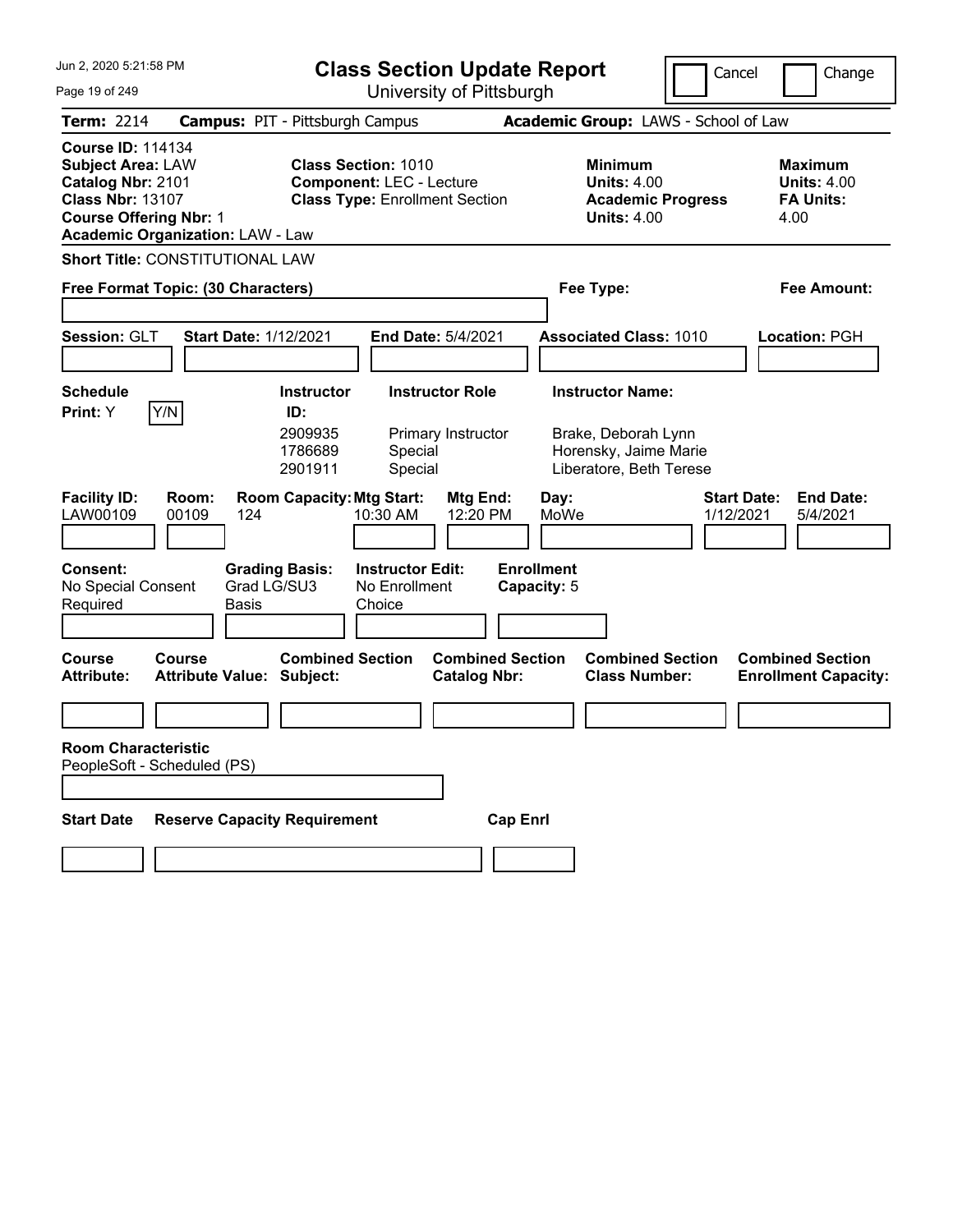| Jun 2, 2020 5:21:58 PM                                                                                                                                                           | <b>Class Section Update Report</b>                                                                     | Cancel                                                                                 | Change                                                           |
|----------------------------------------------------------------------------------------------------------------------------------------------------------------------------------|--------------------------------------------------------------------------------------------------------|----------------------------------------------------------------------------------------|------------------------------------------------------------------|
| Page 20 of 249                                                                                                                                                                   | University of Pittsburgh                                                                               |                                                                                        |                                                                  |
| <b>Term: 2214</b>                                                                                                                                                                | <b>Campus: PIT - Pittsburgh Campus</b>                                                                 | Academic Group: LAWS - School of Law                                                   |                                                                  |
| <b>Course ID: 114134</b><br><b>Subject Area: LAW</b><br>Catalog Nbr: 2101<br><b>Class Nbr: 13123</b><br><b>Course Offering Nbr: 1</b><br><b>Academic Organization: LAW - Law</b> | <b>Class Section: 1015</b><br><b>Component: LEC - Lecture</b><br><b>Class Type: Enrollment Section</b> | <b>Minimum</b><br><b>Units: 4.00</b><br><b>Academic Progress</b><br><b>Units: 4.00</b> | <b>Maximum</b><br><b>Units: 4.00</b><br><b>FA Units:</b><br>4.00 |
| <b>Short Title: CONSTITUTIONAL LAW</b>                                                                                                                                           |                                                                                                        |                                                                                        |                                                                  |
| Free Format Topic: (30 Characters)                                                                                                                                               |                                                                                                        | Fee Type:                                                                              | Fee Amount:                                                      |
| Session: GLT<br><b>Start Date: 1/12/2021</b>                                                                                                                                     | End Date: 5/4/2021                                                                                     | <b>Associated Class: 1015</b>                                                          | Location: PGH                                                    |
| <b>Schedule</b>                                                                                                                                                                  | <b>Instructor</b><br><b>Instructor Role</b>                                                            | <b>Instructor Name:</b>                                                                |                                                                  |
| Y/N<br>Print: Y                                                                                                                                                                  | ID:<br>1786689<br>Special<br>2901911<br>Special<br>2901363<br>Primary Instructor                       | Horensky, Jaime Marie<br>Liberatore, Beth Terese<br>Lobel, Jules L                     |                                                                  |
| <b>Facility ID:</b><br>Room:<br>LAW00111<br>00111<br>88                                                                                                                          | <b>Room Capacity: Mtg Start:</b><br>Mtg End:<br>12:20 PM<br>10:30 AM                                   | Day:<br>MoWe<br>1/12/2021                                                              | <b>Start Date:</b><br><b>End Date:</b><br>5/4/2021               |
| <b>Consent:</b><br>Grad LG/SU3<br>No Special Consent<br>Required<br>Basis                                                                                                        | <b>Grading Basis:</b><br><b>Instructor Edit:</b><br>No Enrollment<br>Choice                            | <b>Enrollment</b><br>Capacity: 5                                                       |                                                                  |
| <b>Course</b><br>Course<br><b>Attribute Value: Subject:</b><br><b>Attribute:</b>                                                                                                 | <b>Combined Section</b><br><b>Combined Section</b><br><b>Catalog Nbr:</b>                              | <b>Combined Section</b><br><b>Class Number:</b>                                        | <b>Combined Section</b><br><b>Enrollment Capacity:</b>           |
|                                                                                                                                                                                  |                                                                                                        |                                                                                        |                                                                  |
| <b>Room Characteristic</b><br>PeopleSoft - Scheduled (PS)                                                                                                                        |                                                                                                        |                                                                                        |                                                                  |
| <b>Reserve Capacity Requirement</b><br><b>Start Date</b>                                                                                                                         |                                                                                                        | <b>Cap Enrl</b>                                                                        |                                                                  |
|                                                                                                                                                                                  |                                                                                                        |                                                                                        |                                                                  |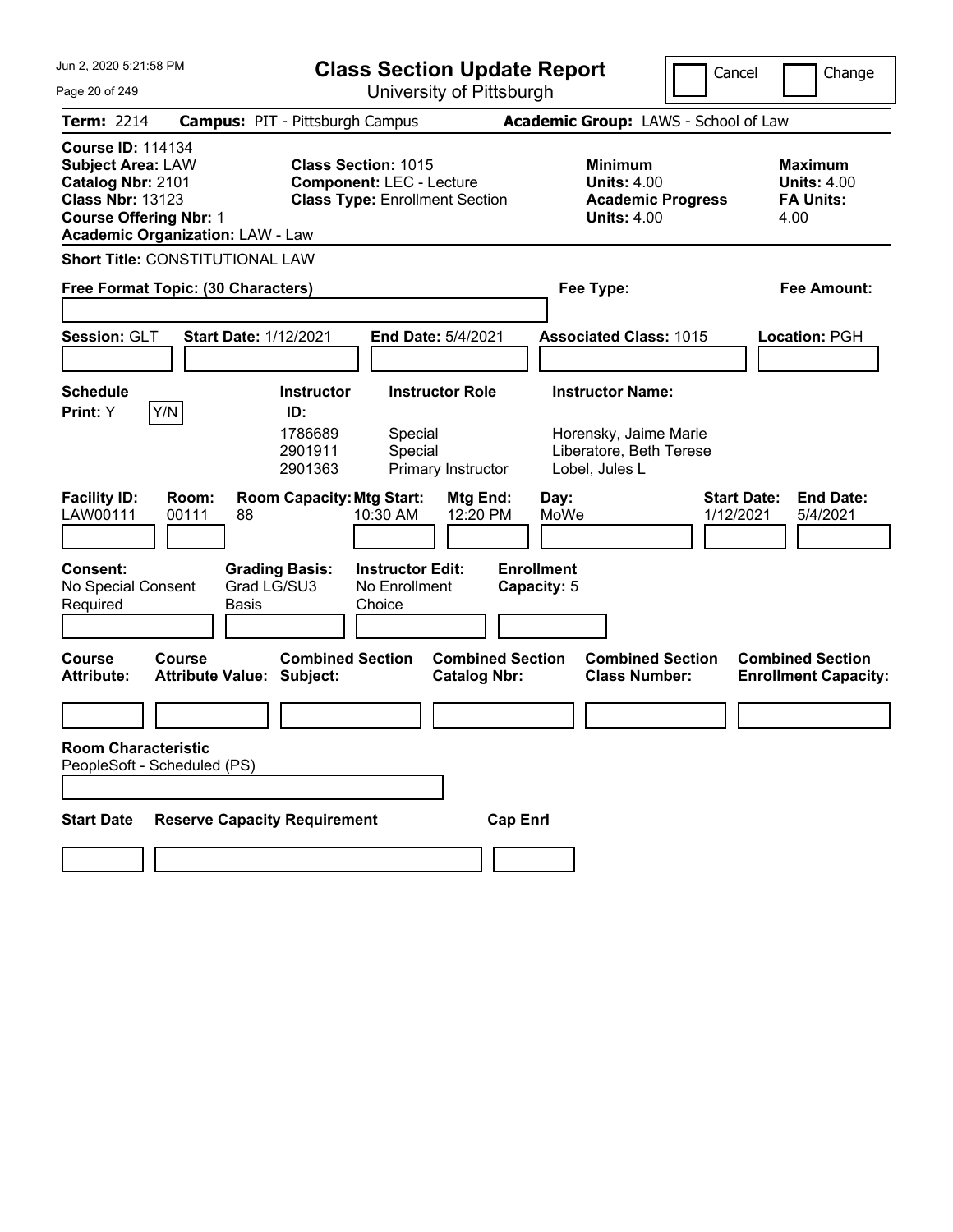| Jun 2, 2020 5:21:58 PM                                                                                                                                                           | <b>Class Section Update Report</b>                                                                     | Cancel                                                                                 | Change                                                           |
|----------------------------------------------------------------------------------------------------------------------------------------------------------------------------------|--------------------------------------------------------------------------------------------------------|----------------------------------------------------------------------------------------|------------------------------------------------------------------|
| Page 21 of 249                                                                                                                                                                   | University of Pittsburgh                                                                               |                                                                                        |                                                                  |
| <b>Term: 2214</b>                                                                                                                                                                | <b>Campus: PIT - Pittsburgh Campus</b>                                                                 | Academic Group: LAWS - School of Law                                                   |                                                                  |
| <b>Course ID: 114134</b><br><b>Subject Area: LAW</b><br>Catalog Nbr: 2101<br><b>Class Nbr: 13108</b><br><b>Course Offering Nbr: 1</b><br><b>Academic Organization: LAW - Law</b> | <b>Class Section: 1020</b><br><b>Component: LEC - Lecture</b><br><b>Class Type: Enrollment Section</b> | <b>Minimum</b><br><b>Units: 4.00</b><br><b>Academic Progress</b><br><b>Units: 4.00</b> | <b>Maximum</b><br><b>Units: 4.00</b><br><b>FA Units:</b><br>4.00 |
| <b>Short Title: CONSTITUTIONAL LAW</b>                                                                                                                                           |                                                                                                        |                                                                                        |                                                                  |
| Free Format Topic: (30 Characters)                                                                                                                                               |                                                                                                        | Fee Type:                                                                              | Fee Amount:                                                      |
| Session: GLT                                                                                                                                                                     | <b>Start Date: 1/12/2021</b><br>End Date: 5/4/2021                                                     | <b>Associated Class: 1020</b>                                                          | Location: PGH                                                    |
| <b>Schedule</b>                                                                                                                                                                  | <b>Instructor</b><br><b>Instructor Role</b>                                                            | <b>Instructor Name:</b>                                                                |                                                                  |
| Y/N<br>Print: Y                                                                                                                                                                  | ID:<br>2950389<br>Primary Instructor<br>1786689<br>Special<br>2901911<br>Special                       | Carter, William M<br>Horensky, Jaime Marie<br>Liberatore, Beth Terese                  |                                                                  |
| <b>Facility ID:</b><br>Room:<br>LAW00107<br>00107<br>124                                                                                                                         | <b>Room Capacity: Mtg Start:</b><br><b>Mtg End:</b><br>10:30 AM<br>12:20 PM                            | Day:<br>MoWe                                                                           | <b>Start Date:</b><br><b>End Date:</b><br>1/12/2021<br>5/4/2021  |
| <b>Consent:</b><br>No Special Consent<br>Required<br>Basis                                                                                                                       | <b>Grading Basis:</b><br><b>Instructor Edit:</b><br>Grad LG/SU3<br>No Enrollment<br>Choice             | <b>Enrollment</b><br>Capacity: 5                                                       |                                                                  |
| <b>Course</b><br>Course<br><b>Attribute Value: Subject:</b><br><b>Attribute:</b>                                                                                                 | <b>Combined Section</b><br><b>Combined Section</b><br><b>Catalog Nbr:</b>                              | <b>Combined Section</b><br><b>Class Number:</b>                                        | <b>Combined Section</b><br><b>Enrollment Capacity:</b>           |
|                                                                                                                                                                                  |                                                                                                        |                                                                                        |                                                                  |
| <b>Room Characteristic</b><br>PeopleSoft - Scheduled (PS)                                                                                                                        |                                                                                                        |                                                                                        |                                                                  |
| <b>Start Date</b>                                                                                                                                                                | <b>Reserve Capacity Requirement</b>                                                                    | <b>Cap Enrl</b>                                                                        |                                                                  |
|                                                                                                                                                                                  |                                                                                                        |                                                                                        |                                                                  |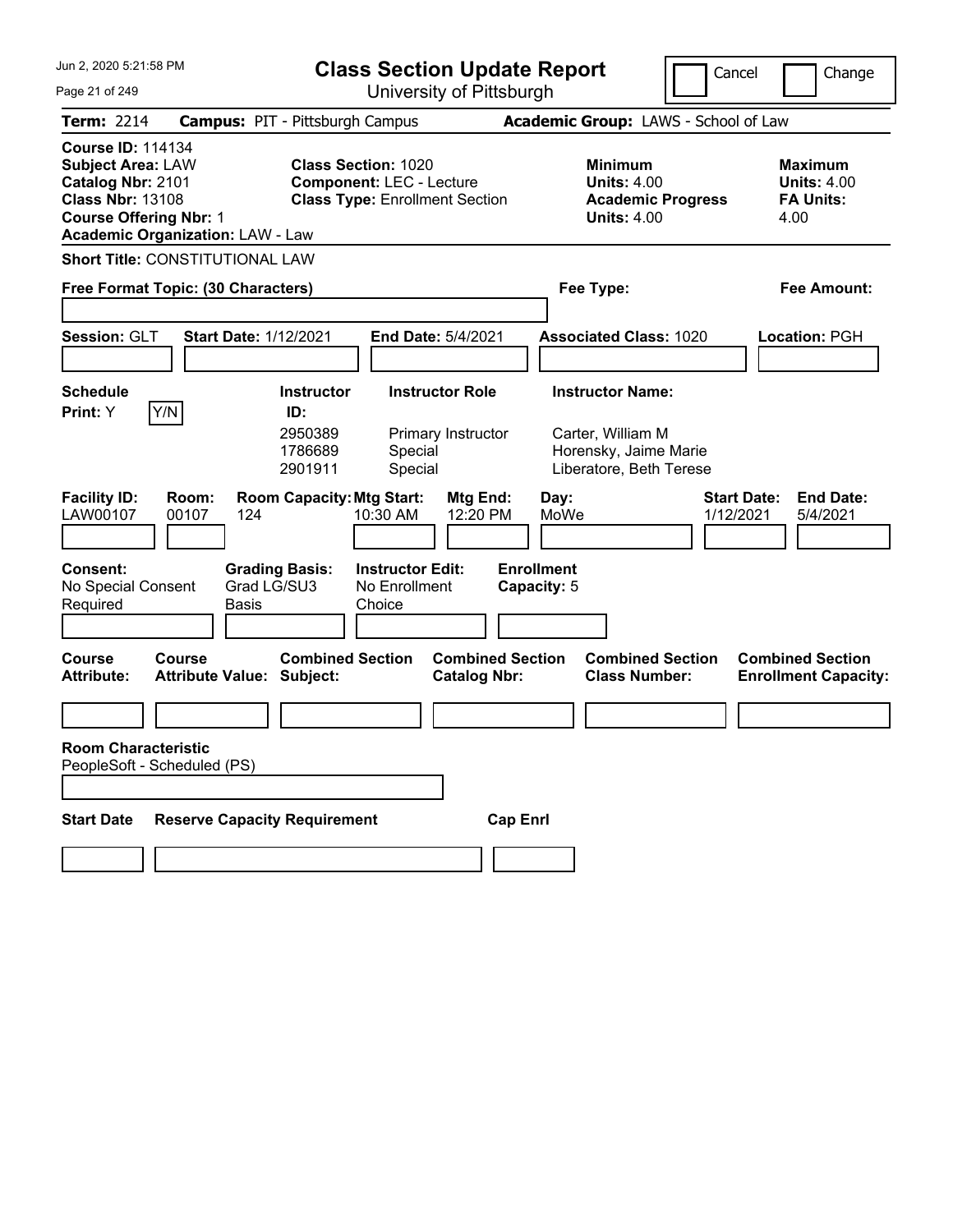| Jun 2, 2020 5:21:58 PM                                                                                                                                                           | <b>Class Section Update Report</b>                                                                     | Cancel                                                                                 | Change                                                           |
|----------------------------------------------------------------------------------------------------------------------------------------------------------------------------------|--------------------------------------------------------------------------------------------------------|----------------------------------------------------------------------------------------|------------------------------------------------------------------|
| Page 22 of 249                                                                                                                                                                   | University of Pittsburgh                                                                               |                                                                                        |                                                                  |
| <b>Term: 2214</b>                                                                                                                                                                | <b>Campus: PIT - Pittsburgh Campus</b>                                                                 | Academic Group: LAWS - School of Law                                                   |                                                                  |
| <b>Course ID: 114135</b><br><b>Subject Area: LAW</b><br>Catalog Nbr: 2103<br><b>Class Nbr: 13137</b><br><b>Course Offering Nbr: 1</b><br><b>Academic Organization: LAW - Law</b> | <b>Class Section: 1010</b><br><b>Component: LEC - Lecture</b><br><b>Class Type: Enrollment Section</b> | <b>Minimum</b><br><b>Units: 3.00</b><br><b>Academic Progress</b><br><b>Units: 3.00</b> | <b>Maximum</b><br><b>Units: 3.00</b><br><b>FA Units:</b><br>3.00 |
| <b>Short Title: EVIDENCE</b>                                                                                                                                                     |                                                                                                        |                                                                                        |                                                                  |
| Free Format Topic: (30 Characters)                                                                                                                                               |                                                                                                        | Fee Type:                                                                              | Fee Amount:                                                      |
| Session: GLT<br><b>Start Date: 1/12/2021</b>                                                                                                                                     | End Date: 5/4/2021                                                                                     | <b>Associated Class: 1010</b>                                                          | Location: PGH                                                    |
| <b>Schedule</b>                                                                                                                                                                  | <b>Instructor</b><br><b>Instructor Role</b>                                                            | <b>Instructor Name:</b>                                                                |                                                                  |
| Y/N<br>Print: Y                                                                                                                                                                  | ID:<br>2937902<br>Primary Instructor<br>1786689<br>Special<br>2901911<br>Special                       | Harris, David Andrew<br>Horensky, Jaime Marie<br>Liberatore, Beth Terese               |                                                                  |
| <b>Facility ID:</b><br>Room:<br>LAW00109<br>00109<br>124                                                                                                                         | <b>Room Capacity: Mtg Start:</b><br>Mtg End:<br>9:00 AM<br>10:15 AM                                    | Day:<br>MoWe<br>1/12/2021                                                              | <b>Start Date:</b><br><b>End Date:</b><br>5/4/2021               |
| <b>Consent:</b><br>No Special Consent<br>Required<br>Basis                                                                                                                       | <b>Grading Basis:</b><br><b>Instructor Edit:</b><br>Grad LG/SU3<br>No Enrollment<br>Choice             | <b>Enrollment</b><br>Capacity: 1                                                       |                                                                  |
| <b>Course</b><br>Course<br><b>Attribute Value: Subject:</b><br><b>Attribute:</b>                                                                                                 | <b>Combined Section</b><br><b>Combined Section</b><br><b>Catalog Nbr:</b>                              | <b>Combined Section</b><br><b>Class Number:</b>                                        | <b>Combined Section</b><br><b>Enrollment Capacity:</b>           |
|                                                                                                                                                                                  |                                                                                                        |                                                                                        |                                                                  |
| <b>Room Characteristic</b><br>PeopleSoft - Scheduled (PS)                                                                                                                        |                                                                                                        |                                                                                        |                                                                  |
| <b>Reserve Capacity Requirement</b><br><b>Start Date</b>                                                                                                                         |                                                                                                        | <b>Cap Enrl</b>                                                                        |                                                                  |
|                                                                                                                                                                                  |                                                                                                        |                                                                                        |                                                                  |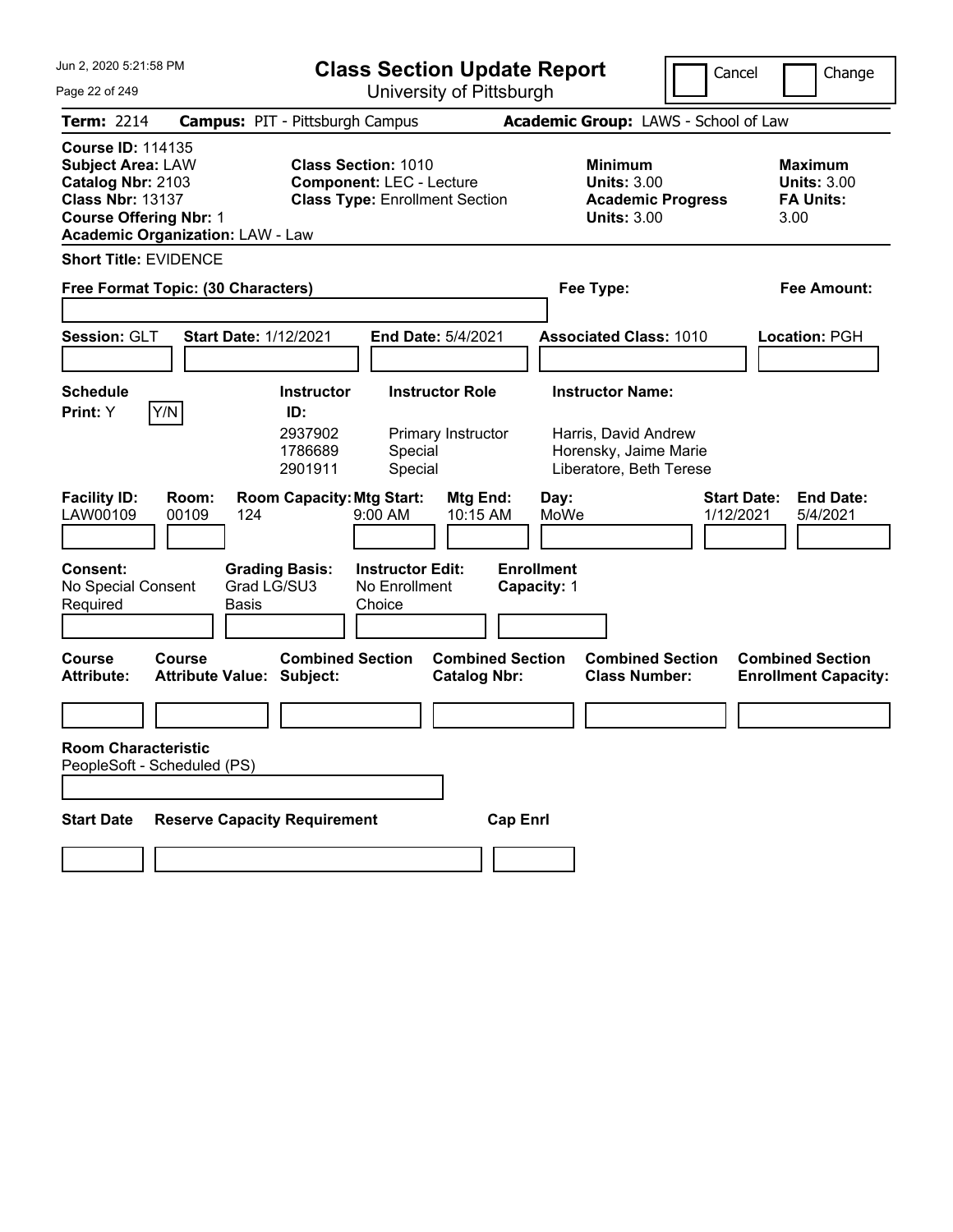| Jun 2. 2020 5:21:58 PM                                                                                                                                                           | <b>Class Section Update Report</b>                                                                            | Cancel                                                                          | Change                                                          |
|----------------------------------------------------------------------------------------------------------------------------------------------------------------------------------|---------------------------------------------------------------------------------------------------------------|---------------------------------------------------------------------------------|-----------------------------------------------------------------|
| Page 23 of 249                                                                                                                                                                   | University of Pittsburgh                                                                                      |                                                                                 |                                                                 |
| <b>Term: 2214</b>                                                                                                                                                                | <b>Campus: PIT - Pittsburgh Campus</b>                                                                        | Academic Group: LAWS - School of Law                                            |                                                                 |
| <b>Course ID: 150126</b><br><b>Subject Area: LAW</b><br>Catalog Nbr: 2105<br><b>Class Nbr: 13126</b><br><b>Course Offering Nbr: 1</b><br><b>Academic Organization: LAW - Law</b> | <b>Class Section: 1010</b><br><b>Component: LEC - Lecture</b><br><b>Class Type: Enrollment Section</b>        | Minimum<br><b>Units: 4.00</b><br><b>Academic Progress</b><br><b>Units: 4.00</b> | Maximum<br><b>Units: 4.00</b><br><b>FA Units:</b><br>4.00       |
| <b>Short Title: FEDERAL INCOME TAX</b>                                                                                                                                           |                                                                                                               |                                                                                 |                                                                 |
| Free Format Topic: (30 Characters)                                                                                                                                               |                                                                                                               | Fee Type:                                                                       | Fee Amount:                                                     |
|                                                                                                                                                                                  |                                                                                                               |                                                                                 |                                                                 |
| Session: GLT                                                                                                                                                                     | <b>Start Date: 1/12/2021</b><br><b>End Date: 5/4/2021</b>                                                     | <b>Associated Class: 1010</b>                                                   | Location: PGH                                                   |
| <b>Schedule</b>                                                                                                                                                                  | <b>Instructor Role</b><br><b>Instructor</b>                                                                   | <b>Instructor Name:</b>                                                         |                                                                 |
| Y/N<br><b>Print:</b> Y                                                                                                                                                           | ID:                                                                                                           |                                                                                 |                                                                 |
|                                                                                                                                                                                  | 2963552<br>Primary Instructor<br>1786689<br>Special<br>Special<br>2901911                                     | Hackney, Philip T<br>Horensky, Jaime Marie<br>Liberatore, Beth Terese           |                                                                 |
| <b>Facility ID:</b><br>Room:<br>LAW00111<br>00111                                                                                                                                | <b>Room Capacity: Mtg Start:</b><br>Mtg End:<br>88<br>3:30 PM<br>4:45 PM                                      | Day:<br>MoTuTh                                                                  | <b>Start Date:</b><br><b>End Date:</b><br>1/12/2021<br>5/4/2021 |
| <b>Consent:</b><br>No Special Consent<br>Required                                                                                                                                | <b>Grading Basis:</b><br><b>Instructor Edit:</b><br>Grad LG/SU3<br>No Enrollment<br>Basis<br>Choice           | <b>Enrollment</b><br>Capacity: 5                                                |                                                                 |
| Course<br>Course<br><b>Attribute:</b>                                                                                                                                            | <b>Combined Section</b><br><b>Combined Section</b><br><b>Attribute Value: Subject:</b><br><b>Catalog Nbr:</b> | <b>Combined Section</b><br><b>Class Number:</b>                                 | <b>Combined Section</b><br><b>Enrollment Capacity:</b>          |
|                                                                                                                                                                                  |                                                                                                               |                                                                                 |                                                                 |
| <b>Room Characteristic</b><br>PeopleSoft - Scheduled (PS)                                                                                                                        |                                                                                                               |                                                                                 |                                                                 |
|                                                                                                                                                                                  |                                                                                                               |                                                                                 |                                                                 |
| <b>Start Date</b>                                                                                                                                                                | <b>Reserve Capacity Requirement</b><br><b>Cap Enrl</b>                                                        |                                                                                 |                                                                 |
|                                                                                                                                                                                  |                                                                                                               |                                                                                 |                                                                 |
|                                                                                                                                                                                  |                                                                                                               |                                                                                 |                                                                 |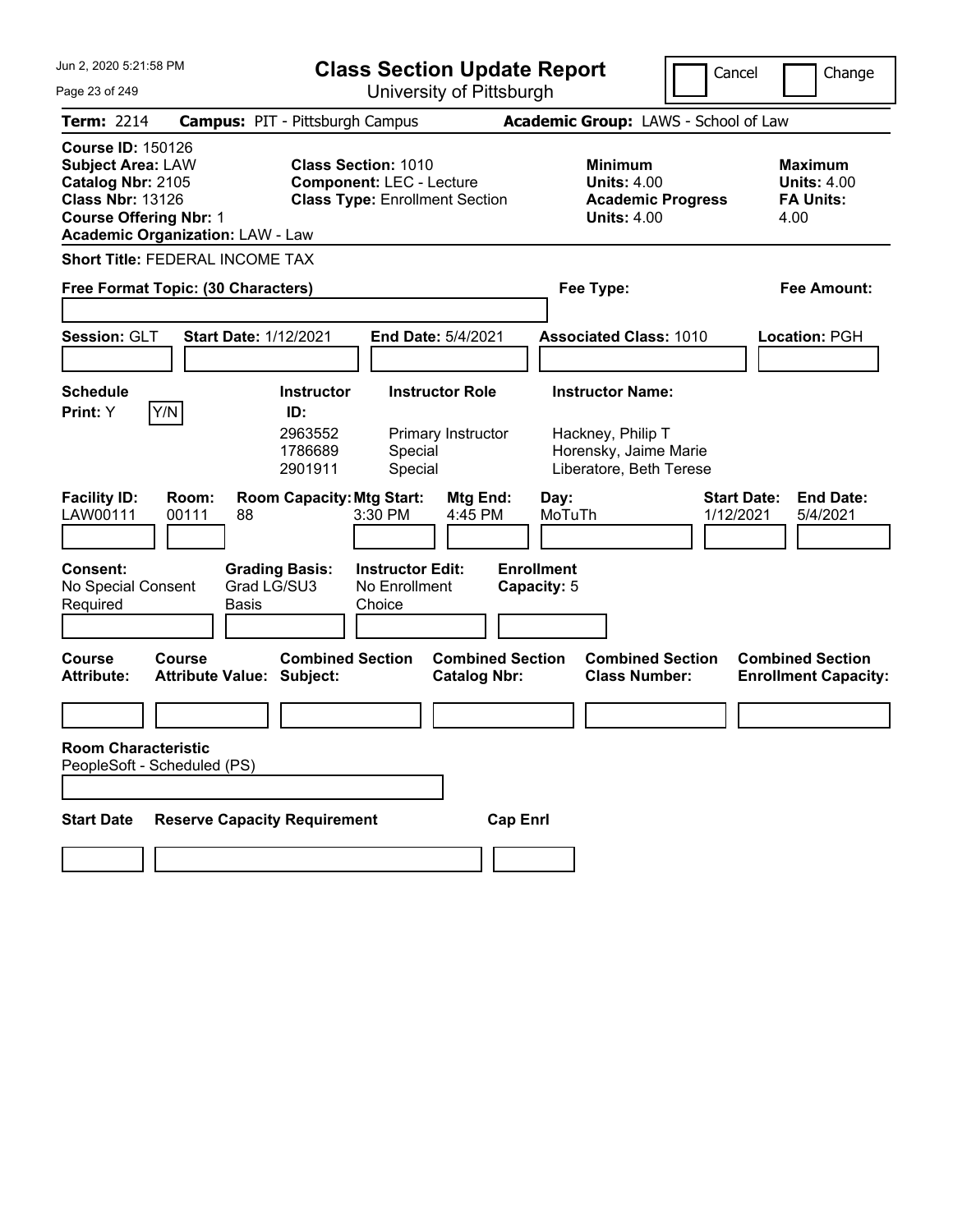| Jun 2, 2020 5:21:58 PM                                                                                                                                                           | <b>Class Section Update Report</b><br>Cancel                                                           |                                                                                 |                                                                  |
|----------------------------------------------------------------------------------------------------------------------------------------------------------------------------------|--------------------------------------------------------------------------------------------------------|---------------------------------------------------------------------------------|------------------------------------------------------------------|
| Page 24 of 249                                                                                                                                                                   | University of Pittsburgh                                                                               |                                                                                 |                                                                  |
| <b>Term: 2214</b>                                                                                                                                                                | <b>Campus: PIT - Pittsburgh Campus</b>                                                                 | Academic Group: LAWS - School of Law                                            |                                                                  |
| <b>Course ID: 114137</b><br><b>Subject Area: LAW</b><br>Catalog Nbr: 2110<br><b>Class Nbr: 13121</b><br><b>Course Offering Nbr: 1</b><br><b>Academic Organization: LAW - Law</b> | <b>Class Section: 1010</b><br><b>Component: LEC - Lecture</b><br><b>Class Type: Enrollment Section</b> | Minimum<br><b>Units: 3.00</b><br><b>Academic Progress</b><br><b>Units: 3.00</b> | <b>Maximum</b><br><b>Units: 3.00</b><br><b>FA Units:</b><br>3.00 |
| <b>Short Title: ESTATES AND TRUSTS</b>                                                                                                                                           |                                                                                                        |                                                                                 |                                                                  |
| Free Format Topic: (30 Characters)                                                                                                                                               |                                                                                                        | Fee Type:                                                                       | Fee Amount:                                                      |
|                                                                                                                                                                                  |                                                                                                        |                                                                                 |                                                                  |
| Session: GLT<br><b>Start Date: 1/12/2021</b>                                                                                                                                     | End Date: 5/4/2021                                                                                     | <b>Associated Class: 1010</b>                                                   | Location: PGH                                                    |
|                                                                                                                                                                                  |                                                                                                        |                                                                                 |                                                                  |
| <b>Schedule</b>                                                                                                                                                                  | <b>Instructor Role</b><br><b>Instructor</b>                                                            | <b>Instructor Name:</b>                                                         |                                                                  |
| Y/N<br>Print: Y                                                                                                                                                                  | ID:<br>2918752<br>Primary Instructor<br>1786689<br>Special<br>2901911<br>Special                       | Dougherty, Melissa L<br>Horensky, Jaime Marie<br>Liberatore, Beth Terese        |                                                                  |
| <b>Facility ID:</b><br>Room:<br>LAW00107<br>00107<br>124                                                                                                                         | <b>Room Capacity: Mtg Start:</b><br>Mtg End:<br>8:00 AM<br>8:50 AM                                     | <b>Start Date:</b><br>Day:<br>MoTuTh<br>1/12/2021                               | <b>End Date:</b><br>5/4/2021                                     |
| <b>Consent:</b><br><b>Grading Basis:</b><br>Grad LG/SU3<br>No Special Consent<br>Required<br>Basis                                                                               | <b>Instructor Edit:</b><br>No Enrollment<br>Choice                                                     | <b>Enrollment</b><br>Capacity: 5                                                |                                                                  |
| <b>Course</b><br>Course<br><b>Attribute:</b><br><b>Attribute Value: Subject:</b>                                                                                                 | <b>Combined Section</b><br><b>Combined Section</b><br><b>Catalog Nbr:</b>                              | <b>Combined Section</b><br><b>Class Number:</b>                                 | <b>Combined Section</b><br><b>Enrollment Capacity:</b>           |
|                                                                                                                                                                                  |                                                                                                        |                                                                                 |                                                                  |
| <b>Room Characteristic</b><br>PeopleSoft - Scheduled (PS)                                                                                                                        |                                                                                                        |                                                                                 |                                                                  |
| <b>Reserve Capacity Requirement</b><br><b>Start Date</b>                                                                                                                         | <b>Cap Enrl</b>                                                                                        |                                                                                 |                                                                  |
|                                                                                                                                                                                  |                                                                                                        |                                                                                 |                                                                  |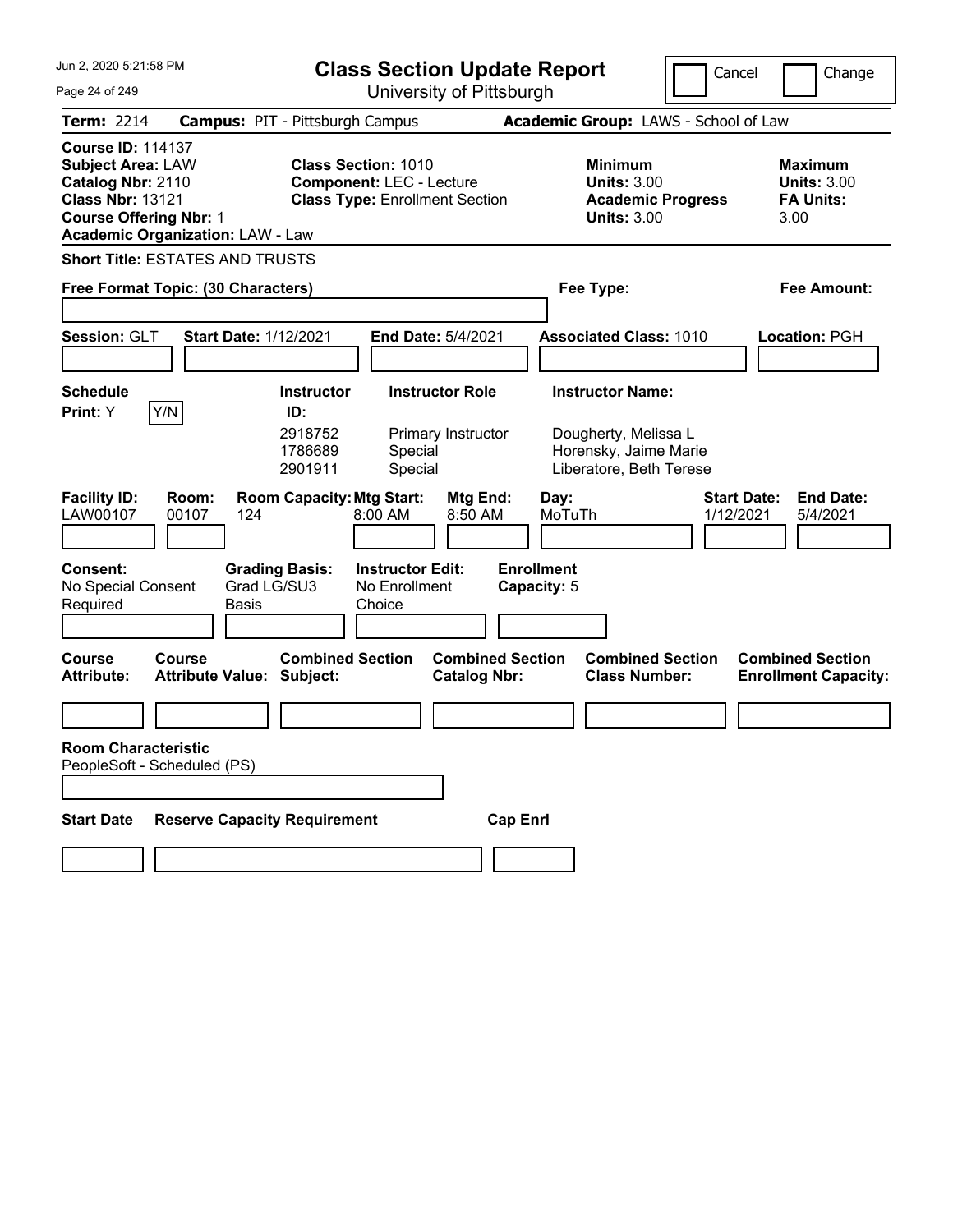| Jun 2, 2020 5:21:58 PM                                                                                                                                                           | <b>Class Section Update Report</b>                                                                                                                                                                                                                                         | Cancel                                                                                                                                                 | Change                                                           |
|----------------------------------------------------------------------------------------------------------------------------------------------------------------------------------|----------------------------------------------------------------------------------------------------------------------------------------------------------------------------------------------------------------------------------------------------------------------------|--------------------------------------------------------------------------------------------------------------------------------------------------------|------------------------------------------------------------------|
| Page 25 of 249                                                                                                                                                                   | University of Pittsburgh                                                                                                                                                                                                                                                   |                                                                                                                                                        |                                                                  |
| <b>Term: 2214</b>                                                                                                                                                                | <b>Campus: PIT - Pittsburgh Campus</b>                                                                                                                                                                                                                                     | Academic Group: LAWS - School of Law                                                                                                                   |                                                                  |
| <b>Course ID: 114139</b><br><b>Subject Area: LAW</b><br>Catalog Nbr: 2112<br><b>Class Nbr: 13113</b><br><b>Course Offering Nbr: 1</b><br><b>Academic Organization: LAW - Law</b> | <b>Class Section: 1010</b><br><b>Component: LEC - Lecture</b><br><b>Class Type: Enrollment Section</b>                                                                                                                                                                     | <b>Minimum</b><br><b>Units: 3.00</b><br><b>Academic Progress</b><br><b>Units: 3.00</b>                                                                 | <b>Maximum</b><br><b>Units: 3.00</b><br><b>FA Units:</b><br>3.00 |
| <b>Short Title: BUSINESS ORGANIZATIONS</b>                                                                                                                                       |                                                                                                                                                                                                                                                                            |                                                                                                                                                        |                                                                  |
| Free Format Topic: (30 Characters)                                                                                                                                               |                                                                                                                                                                                                                                                                            | Fee Type:                                                                                                                                              | Fee Amount:                                                      |
| Session: GLT                                                                                                                                                                     | <b>Start Date: 1/12/2021</b><br><b>End Date: 5/4/2021</b>                                                                                                                                                                                                                  | <b>Associated Class: 1010</b>                                                                                                                          | Location: PGH                                                    |
| Schedule                                                                                                                                                                         | <b>Instructor Role</b><br><b>Instructor</b>                                                                                                                                                                                                                                | <b>Instructor Name:</b>                                                                                                                                |                                                                  |
| Y/N<br><b>Print:</b> Y<br><b>Facility ID:</b><br>Room:<br>LAW00111<br>00111<br><b>Consent:</b><br>No Special Consent<br>Required                                                 | ID:<br>1786689<br>Special<br>2901911<br>Special<br>2933381<br>Primary Instructor<br><b>Room Capacity: Mtg Start:</b><br><b>Mtg End:</b><br>88<br>2:00 PM<br>3:15 PM<br><b>Grading Basis:</b><br><b>Instructor Edit:</b><br>Grad LG/SU3<br>No Enrollment<br>Basis<br>Choice | Horensky, Jaime Marie<br>Liberatore, Beth Terese<br>Oh, Peter B<br><b>Start Date:</b><br>Day:<br>MoWe<br>1/12/2021<br><b>Enrollment</b><br>Capacity: 5 | <b>End Date:</b><br>5/4/2021                                     |
| <b>Course</b><br>Course<br><b>Attribute:</b><br><b>Room Characteristic</b><br>PeopleSoft - Scheduled (PS)                                                                        | <b>Combined Section</b><br><b>Combined Section</b><br><b>Attribute Value: Subject:</b><br><b>Catalog Nbr:</b>                                                                                                                                                              | <b>Combined Section</b><br><b>Class Number:</b>                                                                                                        | <b>Combined Section</b><br><b>Enrollment Capacity:</b>           |
| <b>Start Date</b>                                                                                                                                                                | <b>Reserve Capacity Requirement</b>                                                                                                                                                                                                                                        | <b>Cap Enrl</b>                                                                                                                                        |                                                                  |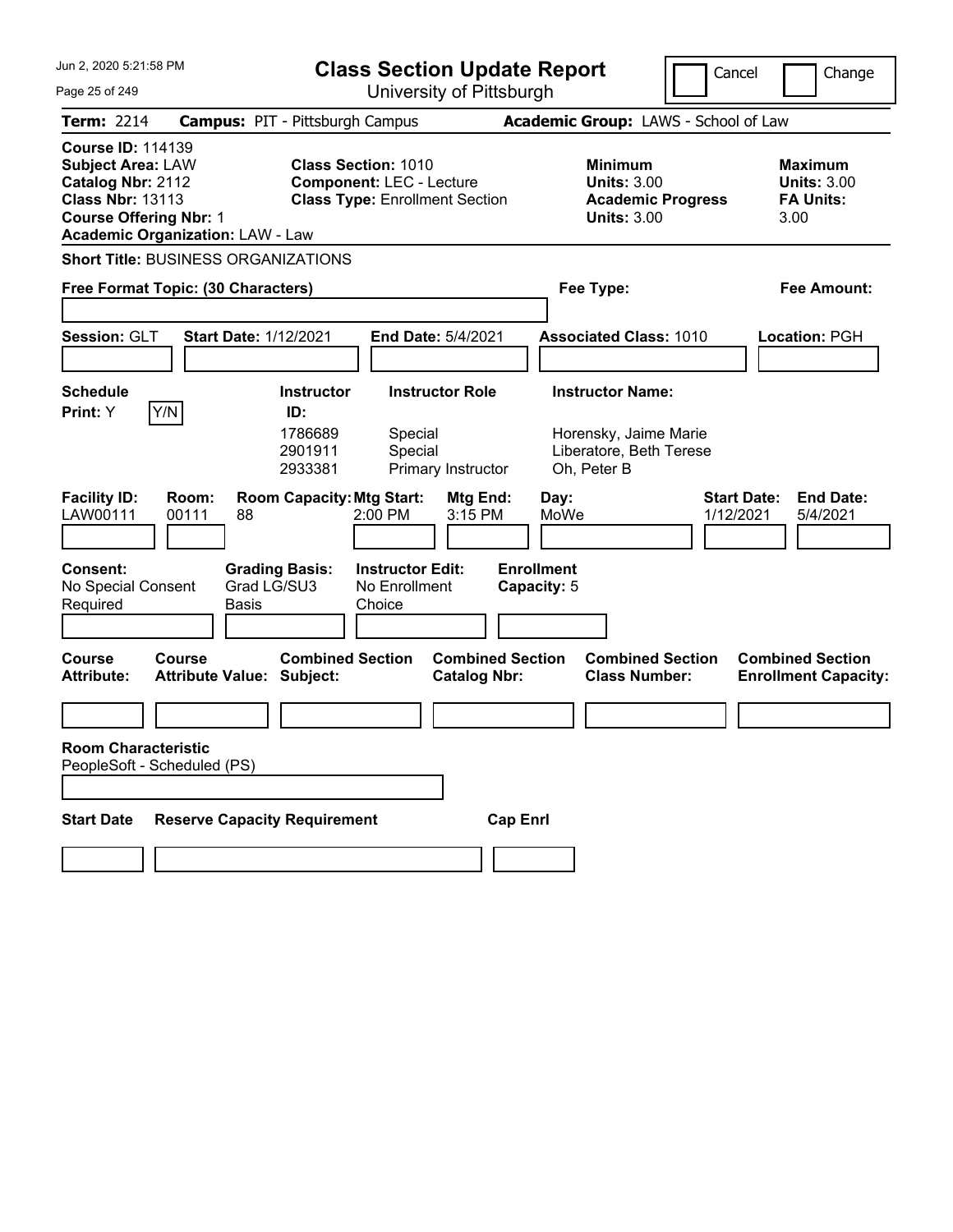| Jun 2, 2020 5:21:58 PM                                                                                                                                                           | <b>Class Section Update Report</b>                                                                                              |                                                | Cancel                                                                                                       | Change                                                           |
|----------------------------------------------------------------------------------------------------------------------------------------------------------------------------------|---------------------------------------------------------------------------------------------------------------------------------|------------------------------------------------|--------------------------------------------------------------------------------------------------------------|------------------------------------------------------------------|
| Page 26 of 249                                                                                                                                                                   | University of Pittsburgh                                                                                                        |                                                |                                                                                                              |                                                                  |
| <b>Term: 2214</b>                                                                                                                                                                | <b>Campus: PIT - Pittsburgh Campus</b>                                                                                          |                                                | Academic Group: LAWS - School of Law                                                                         |                                                                  |
| <b>Course ID: 184302</b><br><b>Subject Area: LAW</b><br>Catalog Nbr: 2142<br><b>Class Nbr: 30940</b><br><b>Course Offering Nbr: 1</b><br><b>Academic Organization: LAW - Law</b> | <b>Class Section: 1100</b><br><b>Component: LEC - Lecture</b><br><b>Class Type: Enrollment Section</b>                          |                                                | <b>Minimum</b><br><b>Units: 2.00</b><br><b>Academic Progress</b><br><b>Units: 2.00</b>                       | <b>Maximum</b><br><b>Units: 2.00</b><br><b>FA Units:</b><br>2.00 |
| <b>Short Title: LEGAL WRIT TRANSCTNL LAWYER</b>                                                                                                                                  |                                                                                                                                 |                                                |                                                                                                              |                                                                  |
| Free Format Topic: (30 Characters)                                                                                                                                               |                                                                                                                                 | Fee Type:                                      |                                                                                                              | <b>Fee Amount:</b>                                               |
| Session: GLT                                                                                                                                                                     | <b>Start Date: 1/12/2021</b><br><b>End Date: 5/4/2021</b>                                                                       |                                                | <b>Associated Class: 1100</b>                                                                                | Location: PGH                                                    |
| <b>Schedule</b>                                                                                                                                                                  | <b>Instructor Role</b><br><b>Instructor</b>                                                                                     |                                                | <b>Instructor Name:</b>                                                                                      |                                                                  |
| Y/N<br>Print: Y<br><b>Facility ID:</b><br>Room:<br>00G20<br><b>LAW00G20</b><br>42                                                                                                | ID:<br>3381538<br>Primary Instructor<br>1786689<br>Special<br>2901911<br>Special<br><b>Room Capacity: Mtg Start:</b><br>4:30 PM | Mtg End:<br>Day:<br>6:20 PM<br>Th              | Gerstnecker, Amanda R<br>Horensky, Jaime Marie<br>Liberatore, Beth Terese<br><b>Start Date:</b><br>1/12/2021 | <b>End Date:</b><br>5/4/2021                                     |
| Consent:<br>No Special Consent<br>Required<br><b>Basis</b>                                                                                                                       | <b>Instructor Edit:</b><br><b>Grading Basis:</b><br>Grad LG/SU3<br>No Enrollment<br>Choice                                      | <b>Enrollment</b><br>Capacity: 2               |                                                                                                              |                                                                  |
| Course<br>Course<br><b>Attribute Value: Subject:</b><br><b>Attribute:</b>                                                                                                        | <b>Combined Section</b>                                                                                                         | <b>Combined Section</b><br><b>Catalog Nbr:</b> | <b>Combined Section</b><br><b>Class Number:</b>                                                              | <b>Combined Section</b><br><b>Enrollment Capacity:</b>           |
|                                                                                                                                                                                  |                                                                                                                                 |                                                |                                                                                                              |                                                                  |
| <b>Room Characteristic</b><br>PeopleSoft - Scheduled (PS)                                                                                                                        |                                                                                                                                 |                                                |                                                                                                              |                                                                  |
| <b>Start Date</b>                                                                                                                                                                | <b>Reserve Capacity Requirement</b>                                                                                             | <b>Cap Enrl</b>                                |                                                                                                              |                                                                  |
|                                                                                                                                                                                  |                                                                                                                                 |                                                |                                                                                                              |                                                                  |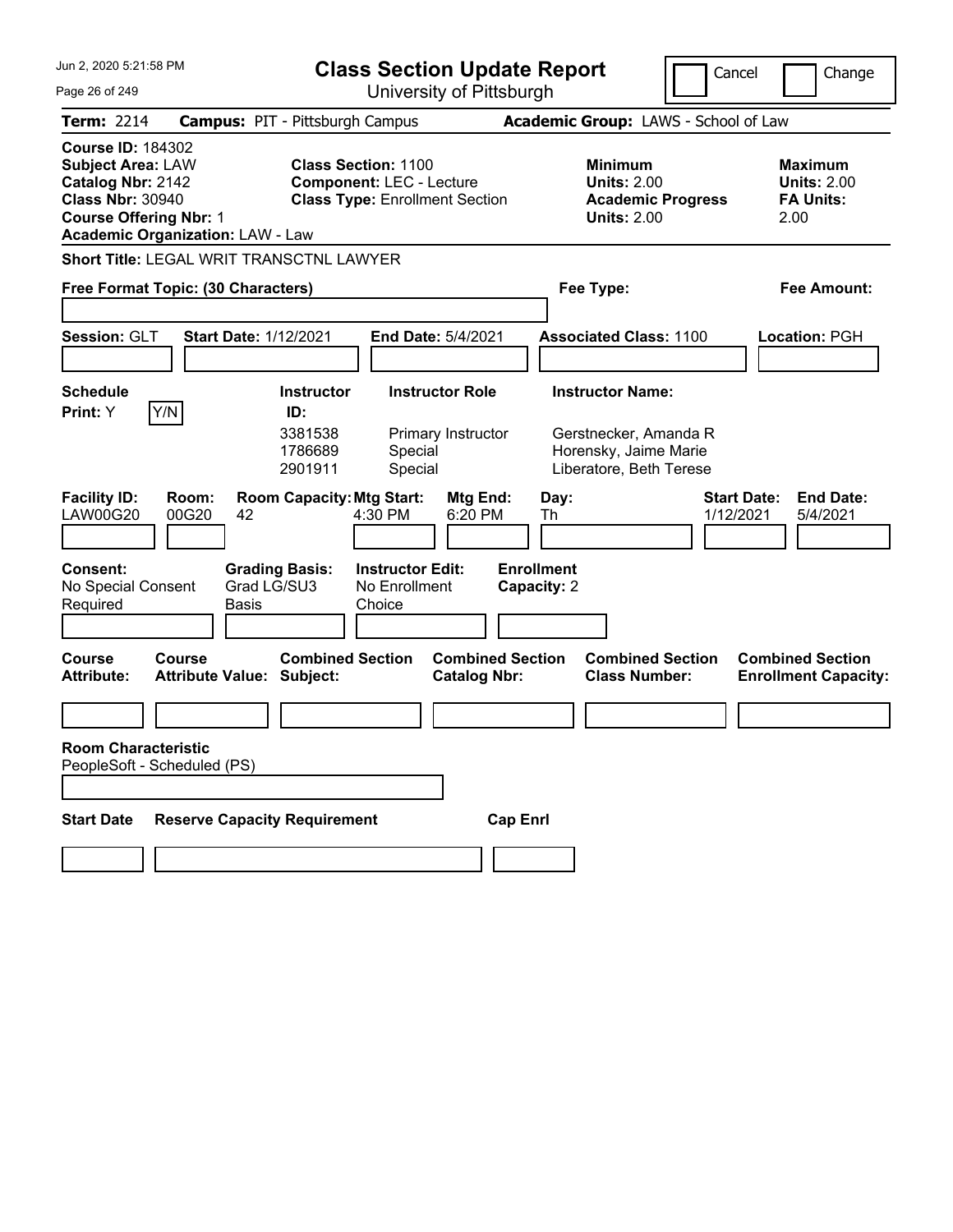| Jun 2, 2020 5:21:58 PM<br><b>Class Section Update Report</b>                                                                                                                     |                                                                                                        | Cancel                                                                                 | Change                                                           |
|----------------------------------------------------------------------------------------------------------------------------------------------------------------------------------|--------------------------------------------------------------------------------------------------------|----------------------------------------------------------------------------------------|------------------------------------------------------------------|
| Page 27 of 249                                                                                                                                                                   | University of Pittsburgh                                                                               |                                                                                        |                                                                  |
| <b>Term: 2214</b>                                                                                                                                                                | <b>Campus: PIT - Pittsburgh Campus</b>                                                                 | Academic Group: LAWS - School of Law                                                   |                                                                  |
| <b>Course ID: 191435</b><br><b>Subject Area: LAW</b><br>Catalog Nbr: 2151<br><b>Class Nbr: 30713</b><br><b>Course Offering Nbr: 1</b><br><b>Academic Organization: LAW - Law</b> | <b>Class Section: 1095</b><br><b>Component: LEC - Lecture</b><br><b>Class Type: Enrollment Section</b> | <b>Minimum</b><br><b>Units: 1.00</b><br><b>Academic Progress</b><br><b>Units: 1.00</b> | <b>Maximum</b><br><b>Units: 1.00</b><br><b>FA Units:</b><br>1.00 |
| Short Title: HUMAN DIGNITY RIGHTS UNDER LAW                                                                                                                                      |                                                                                                        |                                                                                        |                                                                  |
| Free Format Topic: (30 Characters)                                                                                                                                               |                                                                                                        | Fee Type:                                                                              | Fee Amount:                                                      |
| Session: GLT<br><b>Start Date: 1/12/2021</b>                                                                                                                                     | <b>End Date: 5/4/2021</b>                                                                              | <b>Associated Class: 1095</b>                                                          | <b>Location: PGH</b>                                             |
| <b>Schedule</b><br>Y/N<br>Print: Y                                                                                                                                               | <b>Instructor Role</b><br><b>Instructor</b><br>ID:<br>1786689<br>Special<br>2901911<br>Special         | <b>Instructor Name:</b><br>Horensky, Jaime Marie<br>Liberatore, Beth Terese            |                                                                  |
| <b>Facility ID:</b><br>Room:<br>LAW00107<br>00107<br>124                                                                                                                         | <b>Room Capacity: Mtg Start:</b><br>Mtg End:<br>5:30 PM<br>6:30 PM                                     | Day:<br>MoTuWeThFr<br>1/12/2021                                                        | <b>End Date:</b><br><b>Start Date:</b><br>5/4/2021               |
| <b>Consent:</b><br>No Special Consent<br>Grad LG/SU3<br>Required<br>Basis                                                                                                        | <b>Grading Basis:</b><br><b>Instructor Edit:</b><br>No Enrollment<br>Choice                            | <b>Enrollment</b><br>Capacity: 2                                                       |                                                                  |
| <b>Course</b><br>Course<br><b>Attribute:</b><br><b>Attribute Value: Subject:</b>                                                                                                 | <b>Combined Section</b><br><b>Combined Section</b><br><b>Catalog Nbr:</b>                              | <b>Combined Section</b><br><b>Class Number:</b>                                        | <b>Combined Section</b><br><b>Enrollment Capacity:</b>           |
| <b>Room Characteristic</b><br>PeopleSoft - Scheduled (PS)                                                                                                                        |                                                                                                        |                                                                                        |                                                                  |
| <b>Start Date</b><br><b>Reserve Capacity Requirement</b>                                                                                                                         | <b>Cap Enrl</b>                                                                                        |                                                                                        |                                                                  |
|                                                                                                                                                                                  |                                                                                                        |                                                                                        |                                                                  |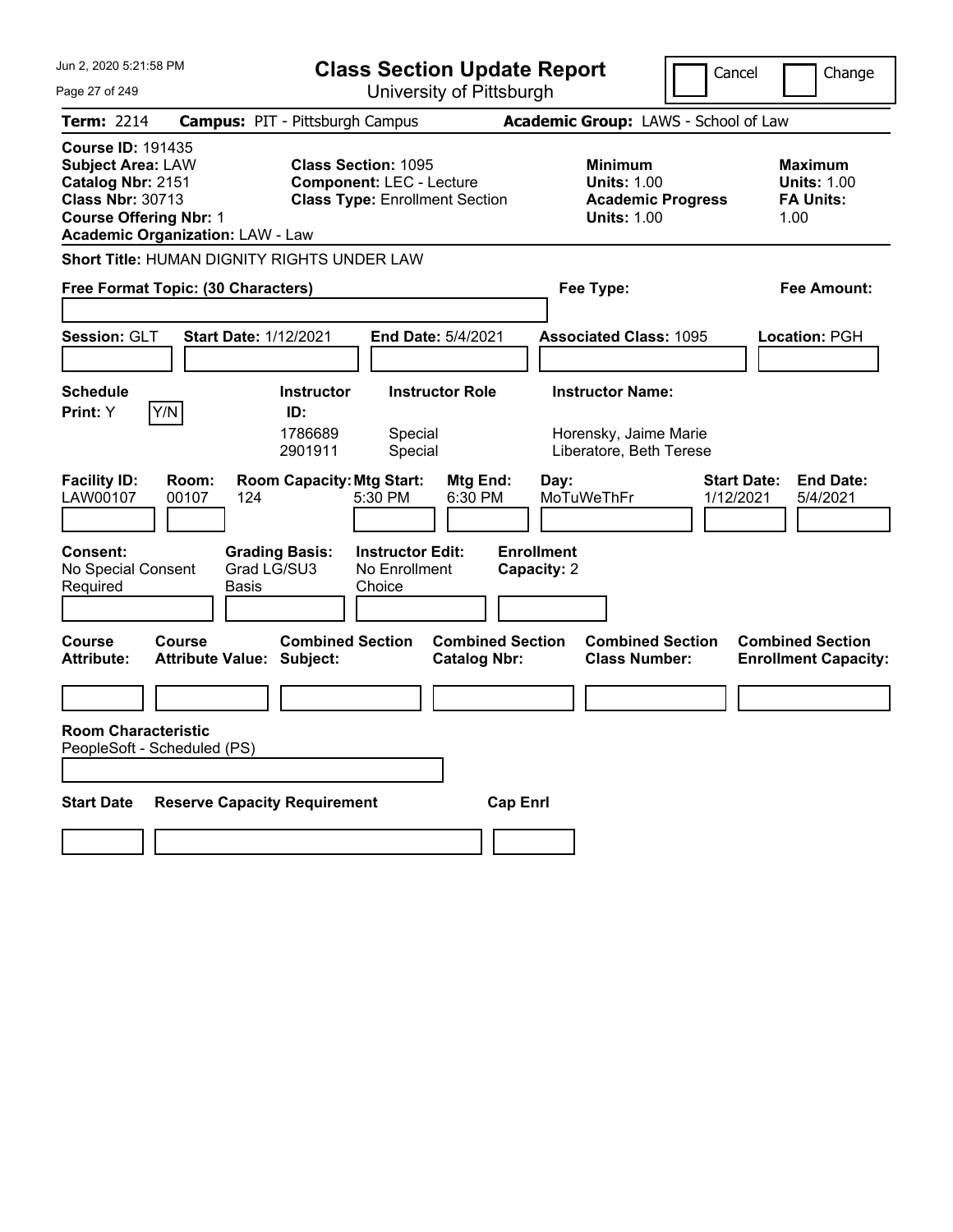| Jun 2, 2020 5:21:58 PM<br><b>Class Section Update Report</b>                                                                                                                     |                                                                                                        | Cancel                                                                                 | Change                                                           |
|----------------------------------------------------------------------------------------------------------------------------------------------------------------------------------|--------------------------------------------------------------------------------------------------------|----------------------------------------------------------------------------------------|------------------------------------------------------------------|
| Page 28 of 249                                                                                                                                                                   | University of Pittsburgh                                                                               |                                                                                        |                                                                  |
| <b>Term: 2214</b>                                                                                                                                                                | <b>Campus: PIT - Pittsburgh Campus</b>                                                                 | Academic Group: LAWS - School of Law                                                   |                                                                  |
| <b>Course ID: 114146</b><br><b>Subject Area: LAW</b><br>Catalog Nbr: 2201<br><b>Class Nbr: 28259</b><br><b>Course Offering Nbr: 1</b><br><b>Academic Organization: LAW - Law</b> | <b>Class Section: 1035</b><br><b>Component: LEC - Lecture</b><br><b>Class Type: Enrollment Section</b> | <b>Minimum</b><br><b>Units: 3.00</b><br><b>Academic Progress</b><br><b>Units: 3.00</b> | <b>Maximum</b><br><b>Units: 3.00</b><br><b>FA Units:</b><br>3.00 |
| <b>Short Title: ADMINISTRATIVE LAW</b>                                                                                                                                           |                                                                                                        |                                                                                        |                                                                  |
| Free Format Topic: (30 Characters)                                                                                                                                               |                                                                                                        | Fee Type:                                                                              | Fee Amount:                                                      |
| Session: GLT<br><b>Start Date: 1/12/2021</b>                                                                                                                                     | End Date: 5/4/2021                                                                                     | <b>Associated Class: 1035</b>                                                          | Location: PGH                                                    |
| <b>Schedule</b>                                                                                                                                                                  | <b>Instructor</b><br><b>Instructor Role</b>                                                            | <b>Instructor Name:</b>                                                                |                                                                  |
| Y/N<br>Print: Y                                                                                                                                                                  | ID:<br>2962872<br>Primary Instructor<br>1786689<br>Special<br>2901911<br>Special                       | Galperin, Joshua U<br>Horensky, Jaime Marie<br>Liberatore, Beth Terese                 |                                                                  |
| <b>Facility ID:</b><br>Room:<br>LAW00G12<br>00G12<br>69                                                                                                                          | <b>Room Capacity: Mtg Start:</b><br>Mtg End:<br>10:30 AM<br>11:45 AM                                   | Day:<br>MoWe<br>1/12/2021                                                              | <b>Start Date:</b><br><b>End Date:</b><br>5/4/2021               |
| <b>Consent:</b><br>Grad LG/SU3<br>No Special Consent<br>Required<br>Basis                                                                                                        | <b>Grading Basis:</b><br><b>Instructor Edit:</b><br>No Enrollment<br>Choice                            | <b>Enrollment</b><br>Capacity: 2                                                       |                                                                  |
| <b>Course</b><br>Course<br><b>Attribute Value: Subject:</b><br><b>Attribute:</b>                                                                                                 | <b>Combined Section</b><br><b>Combined Section</b><br><b>Catalog Nbr:</b>                              | <b>Combined Section</b><br><b>Class Number:</b>                                        | <b>Combined Section</b><br><b>Enrollment Capacity:</b>           |
|                                                                                                                                                                                  |                                                                                                        |                                                                                        |                                                                  |
| <b>Room Characteristic</b><br>PeopleSoft - Scheduled (PS)                                                                                                                        |                                                                                                        |                                                                                        |                                                                  |
| <b>Reserve Capacity Requirement</b><br><b>Start Date</b>                                                                                                                         | <b>Cap Enrl</b>                                                                                        |                                                                                        |                                                                  |
|                                                                                                                                                                                  |                                                                                                        |                                                                                        |                                                                  |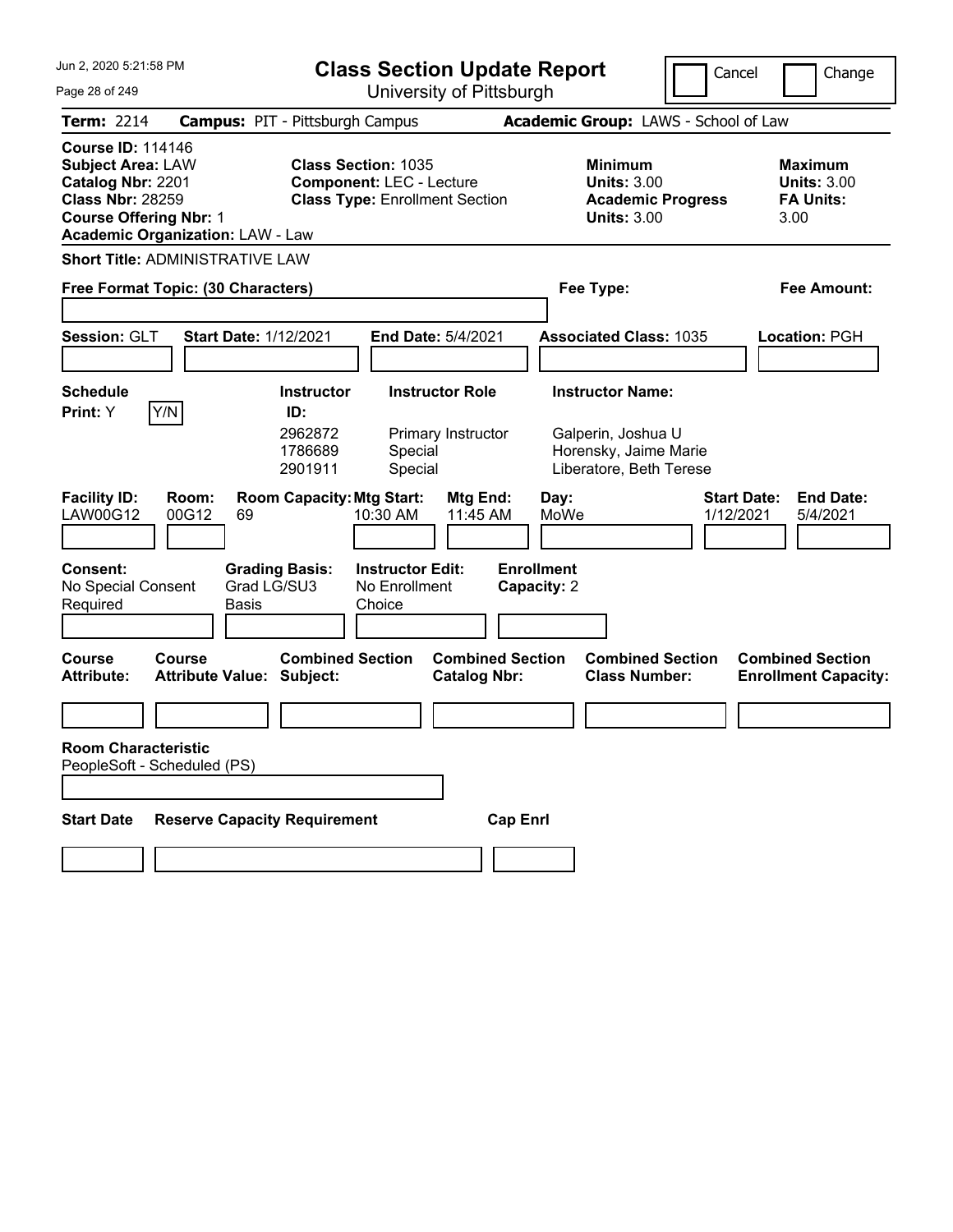| Jun 2, 2020 5:21:58 PM                                                                                                                                                           | <b>Class Section Update Report</b><br>Cancel<br>Change                                                                           |                                                                                                       |                                                                  |
|----------------------------------------------------------------------------------------------------------------------------------------------------------------------------------|----------------------------------------------------------------------------------------------------------------------------------|-------------------------------------------------------------------------------------------------------|------------------------------------------------------------------|
| Page 29 of 249                                                                                                                                                                   | University of Pittsburgh                                                                                                         |                                                                                                       |                                                                  |
| <b>Term: 2214</b>                                                                                                                                                                | <b>Campus: PIT - Pittsburgh Campus</b>                                                                                           | Academic Group: LAWS - School of Law                                                                  |                                                                  |
| <b>Course ID: 114149</b><br><b>Subject Area: LAW</b><br>Catalog Nbr: 2213<br><b>Class Nbr: 13133</b><br><b>Course Offering Nbr: 1</b><br><b>Academic Organization: LAW - Law</b> | <b>Class Section: 1010</b><br><b>Component: LEC - Lecture</b><br><b>Class Type: Enrollment Section</b>                           | <b>Minimum</b><br><b>Units: 3.00</b><br><b>Academic Progress</b><br><b>Units: 3.00</b>                | <b>Maximum</b><br><b>Units: 3.00</b><br><b>FA Units:</b><br>3.00 |
| <b>Short Title: CONFLICT OF LAWS</b>                                                                                                                                             |                                                                                                                                  |                                                                                                       |                                                                  |
| Free Format Topic: (30 Characters)                                                                                                                                               |                                                                                                                                  | Fee Type:                                                                                             | <b>Fee Amount:</b>                                               |
| Session: GLT<br><b>Start Date: 1/12/2021</b>                                                                                                                                     | End Date: 5/4/2021                                                                                                               | <b>Associated Class: 1010</b>                                                                         | Location: PGH                                                    |
| <b>Schedule</b>                                                                                                                                                                  | <b>Instructor</b><br><b>Instructor Role</b>                                                                                      | <b>Instructor Name:</b>                                                                               |                                                                  |
| Y/N <br>Print: Y<br><b>Facility ID:</b><br>Room:                                                                                                                                 | ID:<br>1786689<br>Special<br>2901911<br>Special<br>2901566<br>Primary Instructor<br><b>Room Capacity: Mtg Start:</b><br>Mtg End: | Horensky, Jaime Marie<br>Liberatore, Beth Terese<br>Wasserman, Rhonda S<br><b>Start Date:</b><br>Day: | <b>End Date:</b>                                                 |
| LAW00107<br>00107<br>124                                                                                                                                                         | 10:30 AM<br>11:45 AM                                                                                                             | TuTh<br>1/12/2021                                                                                     | 5/4/2021                                                         |
| <b>Consent:</b><br><b>Grading Basis:</b><br>Grad LG/SU3<br>No Special Consent<br>Required<br>Basis                                                                               | <b>Instructor Edit:</b><br>No Enrollment<br>Choice                                                                               | <b>Enrollment</b><br>Capacity: 5                                                                      |                                                                  |
| <b>Course</b><br><b>Course</b><br><b>Attribute:</b><br><b>Attribute Value: Subject:</b><br><b>UCIS</b><br><b>GLBST</b>                                                           | <b>Combined Section</b><br><b>Combined Section</b><br><b>Catalog Nbr:</b>                                                        | <b>Combined Section</b><br><b>Class Number:</b>                                                       | <b>Combined Section</b><br><b>Enrollment Capacity:</b>           |
|                                                                                                                                                                                  |                                                                                                                                  |                                                                                                       |                                                                  |
| <b>Room Characteristic</b><br>PeopleSoft - Scheduled (PS)                                                                                                                        |                                                                                                                                  |                                                                                                       |                                                                  |
|                                                                                                                                                                                  |                                                                                                                                  |                                                                                                       |                                                                  |
| <b>Reserve Capacity Requirement</b><br><b>Start Date</b>                                                                                                                         | <b>Cap Enrl</b>                                                                                                                  |                                                                                                       |                                                                  |
|                                                                                                                                                                                  |                                                                                                                                  |                                                                                                       |                                                                  |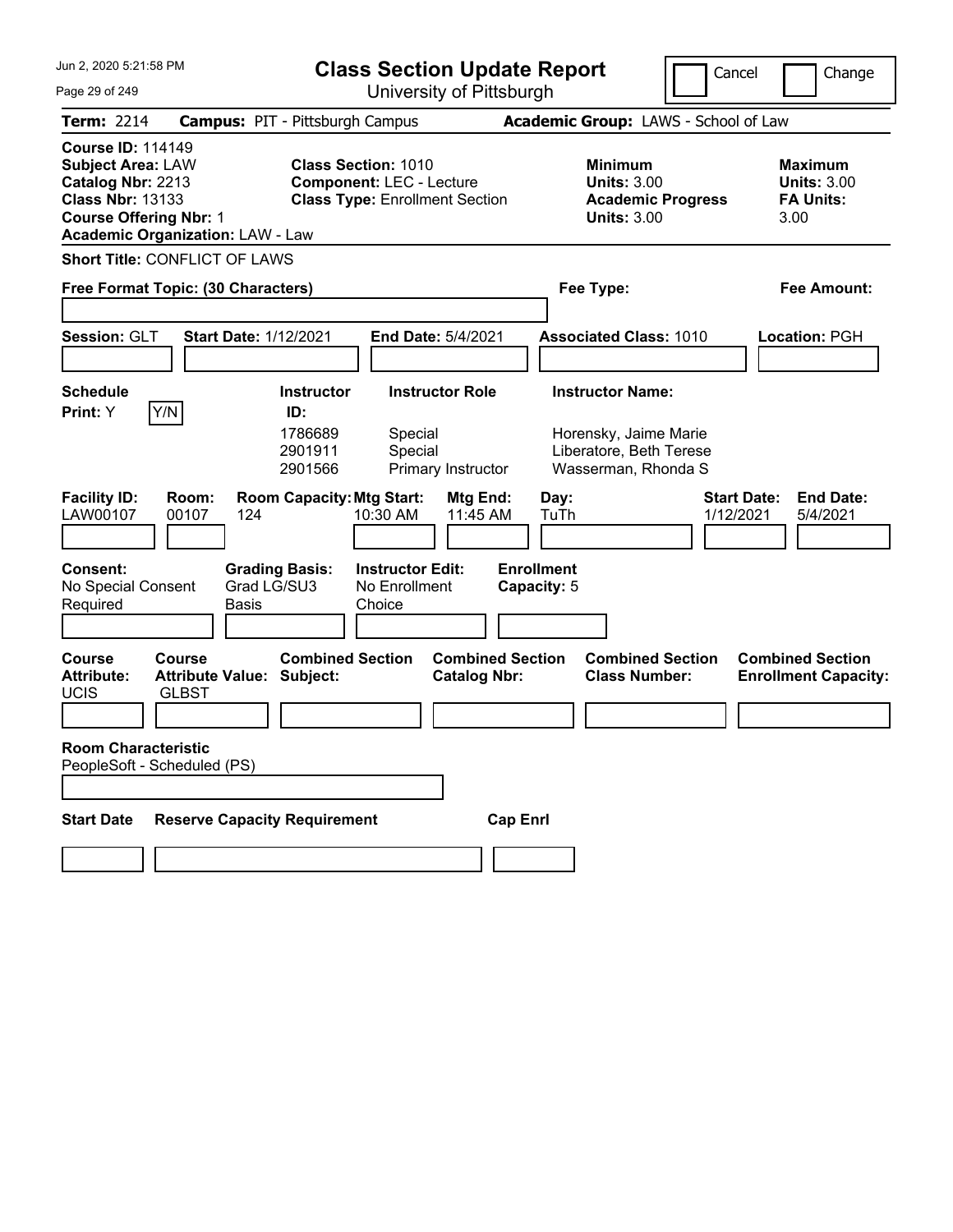| Jun 2, 2020 5:21:58 PM                                                                                                                                                           | <b>Class Section Update Report</b>                                                                            | Cancel                                                                                 | Change                                                           |
|----------------------------------------------------------------------------------------------------------------------------------------------------------------------------------|---------------------------------------------------------------------------------------------------------------|----------------------------------------------------------------------------------------|------------------------------------------------------------------|
| Page 30 of 249                                                                                                                                                                   | University of Pittsburgh                                                                                      |                                                                                        |                                                                  |
| <b>Term: 2214</b>                                                                                                                                                                | <b>Campus: PIT - Pittsburgh Campus</b>                                                                        | Academic Group: LAWS - School of Law                                                   |                                                                  |
| <b>Course ID: 114151</b><br><b>Subject Area: LAW</b><br>Catalog Nbr: 2216<br><b>Class Nbr: 23172</b><br><b>Course Offering Nbr: 1</b><br><b>Academic Organization: LAW - Law</b> | <b>Class Section: 1035</b><br><b>Component: LEC - Lecture</b><br><b>Class Type: Enrollment Section</b>        | <b>Minimum</b><br><b>Units: 3.00</b><br><b>Academic Progress</b><br><b>Units: 3.00</b> | <b>Maximum</b><br><b>Units: 3.00</b><br><b>FA Units:</b><br>3.00 |
| Short Title: EMPLOYMENT DISCRIMINATION                                                                                                                                           |                                                                                                               |                                                                                        |                                                                  |
| Free Format Topic: (30 Characters)                                                                                                                                               |                                                                                                               | Fee Type:                                                                              | Fee Amount:                                                      |
|                                                                                                                                                                                  |                                                                                                               |                                                                                        |                                                                  |
| Session: GLT                                                                                                                                                                     | <b>Start Date: 1/12/2021</b><br><b>End Date: 5/4/2021</b>                                                     | <b>Associated Class: 1035</b>                                                          | Location: PGH                                                    |
|                                                                                                                                                                                  |                                                                                                               |                                                                                        |                                                                  |
| Schedule                                                                                                                                                                         | <b>Instructor Role</b><br><b>Instructor</b><br>ID:                                                            | <b>Instructor Name:</b>                                                                |                                                                  |
| Y/N<br><b>Print:</b> Y                                                                                                                                                           | 1786689<br>Special<br>2901911<br>Special<br>2906756<br>Primary Instructor                                     | Horensky, Jaime Marie<br>Liberatore, Beth Terese<br>Wang, Lu-in                        |                                                                  |
| <b>Facility ID:</b><br>Room:<br>LAW00113<br>00113                                                                                                                                | <b>Room Capacity: Mtg Start:</b><br>Mtg End:<br>88<br>$9:00$ AM<br>10:15 AM                                   | <b>Start Date:</b><br>Day:<br>MoWe<br>1/12/2021                                        | <b>End Date:</b><br>5/4/2021                                     |
| <b>Consent:</b><br>No Special Consent<br>Required                                                                                                                                | <b>Grading Basis:</b><br><b>Instructor Edit:</b><br>Grad LG/SU3<br>No Enrollment<br>Basis<br>Choice           | <b>Enrollment</b><br>Capacity: 3                                                       |                                                                  |
| <b>Course</b><br>Course<br><b>Attribute:</b>                                                                                                                                     | <b>Combined Section</b><br><b>Combined Section</b><br><b>Attribute Value: Subject:</b><br><b>Catalog Nbr:</b> | <b>Combined Section</b><br><b>Class Number:</b>                                        | <b>Combined Section</b><br><b>Enrollment Capacity:</b>           |
|                                                                                                                                                                                  |                                                                                                               |                                                                                        |                                                                  |
| <b>Room Characteristic</b><br>PeopleSoft - Scheduled (PS)                                                                                                                        |                                                                                                               |                                                                                        |                                                                  |
| <b>Start Date</b>                                                                                                                                                                | <b>Reserve Capacity Requirement</b><br><b>Cap Enrl</b>                                                        |                                                                                        |                                                                  |
|                                                                                                                                                                                  |                                                                                                               |                                                                                        |                                                                  |
|                                                                                                                                                                                  |                                                                                                               |                                                                                        |                                                                  |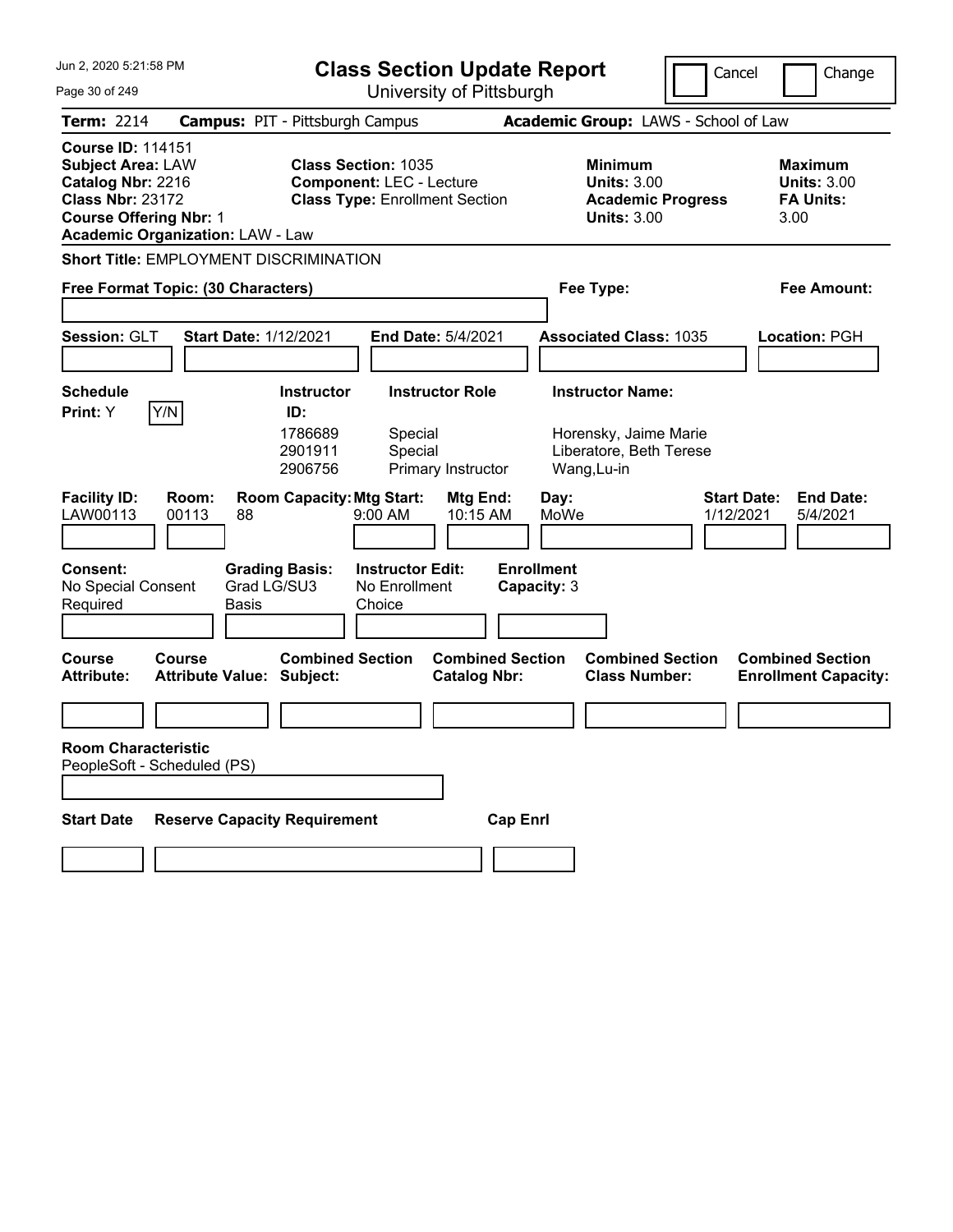| Jun 2, 2020 5:21:58 PM                                                                                                                |                                               | <b>Class Section Update Report</b>                                                                     |                                                    |                                                | Cancel          | Change                           |                                                                                        |                                 |                                                                  |
|---------------------------------------------------------------------------------------------------------------------------------------|-----------------------------------------------|--------------------------------------------------------------------------------------------------------|----------------------------------------------------|------------------------------------------------|-----------------|----------------------------------|----------------------------------------------------------------------------------------|---------------------------------|------------------------------------------------------------------|
| Page 31 of 249                                                                                                                        |                                               |                                                                                                        | University of Pittsburgh                           |                                                |                 |                                  |                                                                                        |                                 |                                                                  |
| <b>Term: 2214</b>                                                                                                                     | <b>Campus: PIT - Pittsburgh Campus</b>        |                                                                                                        |                                                    |                                                |                 |                                  | Academic Group: LAWS - School of Law                                                   |                                 |                                                                  |
| <b>Course ID: 114152</b><br><b>Subject Area: LAW</b><br>Catalog Nbr: 2219<br><b>Class Nbr: 13109</b><br><b>Course Offering Nbr: 1</b> | <b>Academic Organization: LAW - Law</b>       | <b>Class Section: 1010</b><br><b>Component: LEC - Lecture</b><br><b>Class Type: Enrollment Section</b> |                                                    |                                                |                 |                                  | <b>Minimum</b><br><b>Units: 3.00</b><br><b>Academic Progress</b><br><b>Units: 3.00</b> |                                 | <b>Maximum</b><br><b>Units: 3.00</b><br><b>FA Units:</b><br>3.00 |
| <b>Short Title: FAMILY LAW</b>                                                                                                        |                                               |                                                                                                        |                                                    |                                                |                 |                                  |                                                                                        |                                 |                                                                  |
|                                                                                                                                       | Free Format Topic: (30 Characters)            |                                                                                                        |                                                    |                                                |                 |                                  | Fee Type:                                                                              |                                 | <b>Fee Amount:</b>                                               |
|                                                                                                                                       |                                               |                                                                                                        |                                                    |                                                |                 |                                  |                                                                                        |                                 |                                                                  |
| Session: GLT                                                                                                                          | <b>Start Date: 1/12/2021</b>                  |                                                                                                        | End Date: 5/4/2021                                 |                                                |                 |                                  | <b>Associated Class: 1010</b>                                                          |                                 | Location: PGH                                                    |
|                                                                                                                                       |                                               |                                                                                                        |                                                    |                                                |                 |                                  |                                                                                        |                                 |                                                                  |
| <b>Schedule</b><br>Y/N<br>Print: Y                                                                                                    |                                               | <b>Instructor</b><br>ID:                                                                               |                                                    | <b>Instructor Role</b>                         |                 |                                  | <b>Instructor Name:</b>                                                                |                                 |                                                                  |
|                                                                                                                                       |                                               | 1440459<br>1786689<br>2901911                                                                          | Special<br>Special                                 | Primary Instructor                             |                 |                                  | Colton, Julie R<br>Horensky, Jaime Marie<br>Liberatore, Beth Terese                    |                                 |                                                                  |
| <b>Facility ID:</b><br><b>NEEDSAROOM</b>                                                                                              | Room:                                         | <b>Room Capacity: Mtg Start:</b>                                                                       | 8:00 AM                                            | <b>Mtg End:</b><br>9:15 AM                     |                 | Day:<br>TuTh                     |                                                                                        | <b>Start Date:</b><br>1/12/2021 | <b>End Date:</b><br>5/4/2021                                     |
| <b>Consent:</b><br>No Special Consent<br>Required                                                                                     | <b>Grading Basis:</b><br>Grad LG/SU3<br>Basis |                                                                                                        | <b>Instructor Edit:</b><br>No Enrollment<br>Choice |                                                |                 | <b>Enrollment</b><br>Capacity: 2 |                                                                                        |                                 |                                                                  |
| <b>Course</b><br><b>Attribute:</b>                                                                                                    | Course<br><b>Attribute Value: Subject:</b>    | <b>Combined Section</b>                                                                                |                                                    | <b>Combined Section</b><br><b>Catalog Nbr:</b> |                 |                                  | <b>Combined Section</b><br><b>Class Number:</b>                                        |                                 | <b>Combined Section</b><br><b>Enrollment Capacity:</b>           |
|                                                                                                                                       |                                               |                                                                                                        |                                                    |                                                |                 |                                  |                                                                                        |                                 |                                                                  |
| <b>Room Characteristic</b><br>PeopleSoft - Scheduled (PS)                                                                             |                                               |                                                                                                        |                                                    |                                                |                 |                                  |                                                                                        |                                 |                                                                  |
|                                                                                                                                       |                                               |                                                                                                        |                                                    |                                                |                 |                                  |                                                                                        |                                 |                                                                  |
| <b>Start Date</b>                                                                                                                     | <b>Reserve Capacity Requirement</b>           |                                                                                                        |                                                    |                                                | <b>Cap Enrl</b> |                                  |                                                                                        |                                 |                                                                  |
|                                                                                                                                       |                                               |                                                                                                        |                                                    |                                                |                 |                                  |                                                                                        |                                 |                                                                  |
|                                                                                                                                       |                                               |                                                                                                        |                                                    |                                                |                 |                                  |                                                                                        |                                 |                                                                  |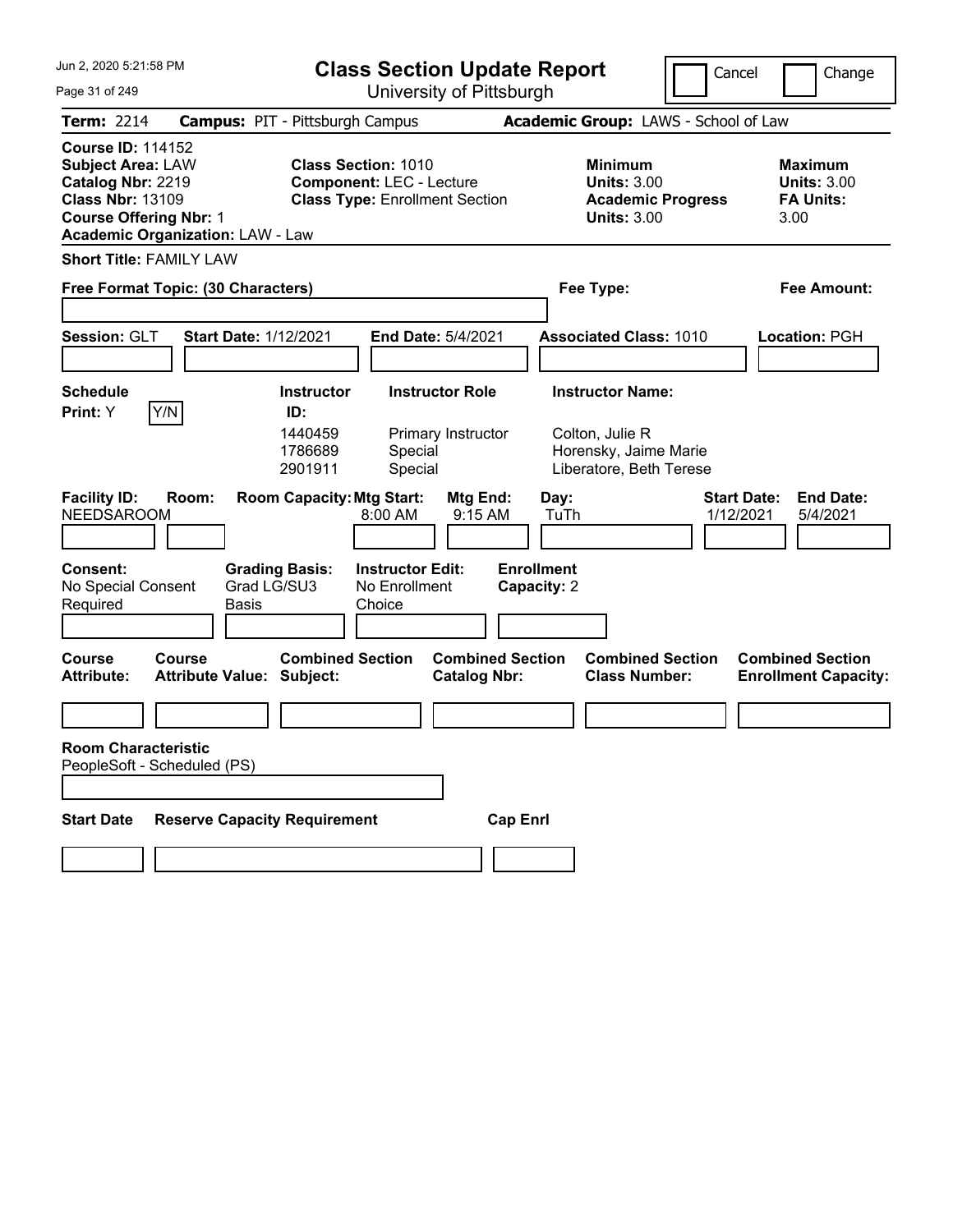| Jun 2, 2020 5:21:58 PM                                                                                                                                                           | <b>Class Section Update Report</b><br>Cancel<br>Change                                                                                                   |                                                                                                         |                                                                  |  |
|----------------------------------------------------------------------------------------------------------------------------------------------------------------------------------|----------------------------------------------------------------------------------------------------------------------------------------------------------|---------------------------------------------------------------------------------------------------------|------------------------------------------------------------------|--|
| Page 32 of 249                                                                                                                                                                   | University of Pittsburgh                                                                                                                                 |                                                                                                         |                                                                  |  |
| <b>Term: 2214</b>                                                                                                                                                                | <b>Campus: PIT - Pittsburgh Campus</b>                                                                                                                   | Academic Group: LAWS - School of Law                                                                    |                                                                  |  |
| <b>Course ID: 114154</b><br><b>Subject Area: LAW</b><br>Catalog Nbr: 2226<br><b>Class Nbr: 30482</b><br><b>Course Offering Nbr: 1</b><br><b>Academic Organization: LAW - Law</b> | <b>Class Section: 1010</b><br><b>Component: LEC - Lecture</b><br><b>Class Type: Enrollment Section</b>                                                   | <b>Minimum</b><br><b>Units: 3.00</b><br><b>Academic Progress</b><br><b>Units: 3.00</b>                  | <b>Maximum</b><br><b>Units: 3.00</b><br><b>FA Units:</b><br>3.00 |  |
| <b>Short Title: INTERNATIONAL LAW</b>                                                                                                                                            |                                                                                                                                                          |                                                                                                         |                                                                  |  |
| Free Format Topic: (30 Characters)                                                                                                                                               |                                                                                                                                                          | Fee Type:                                                                                               | <b>Fee Amount:</b>                                               |  |
| <b>Session: AT</b><br><b>Start Date: 1/11/2021</b>                                                                                                                               | End Date: 5/1/2021                                                                                                                                       | <b>Associated Class: 1010</b>                                                                           | Location: PGH                                                    |  |
| <b>Schedule</b>                                                                                                                                                                  | <b>Instructor</b><br><b>Instructor Role</b>                                                                                                              | <b>Instructor Name:</b>                                                                                 |                                                                  |  |
| Y/N <br>Print: Y<br><b>Facility ID:</b><br>Room:<br>LAW00109<br>00109<br>124                                                                                                     | ID:<br>1786689<br>Special<br>2901911<br>Special<br>2956618<br>Primary Instructor<br><b>Room Capacity: Mtg Start:</b><br>Mtg End:<br>$2:00$ PM<br>3:15 PM | Horensky, Jaime Marie<br>Liberatore, Beth Terese<br>Sirleaf, Matiangai V S<br>Day:<br>MoWe<br>1/11/2021 | <b>Start Date:</b><br><b>End Date:</b><br>5/1/2021               |  |
| <b>Consent:</b><br>No Special Consent<br>Required<br>Basis                                                                                                                       | <b>Grading Basis:</b><br><b>Instructor Edit:</b><br>Grad LG/SU3<br>No Enrollment<br>Choice                                                               | <b>Enrollment</b><br>Capacity: 5                                                                        |                                                                  |  |
| <b>Course</b><br><b>Course</b><br><b>Attribute:</b><br>Attribute Value: Subject:<br><b>UCIS</b><br><b>WES</b>                                                                    | <b>Combined Section</b><br><b>Combined Section</b><br><b>Catalog Nbr:</b>                                                                                | <b>Combined Section</b><br><b>Class Number:</b>                                                         | <b>Combined Section</b><br><b>Enrollment Capacity:</b>           |  |
| <b>Room Characteristic</b><br>PeopleSoft - Scheduled (PS)                                                                                                                        |                                                                                                                                                          |                                                                                                         |                                                                  |  |
| <b>Reserve Capacity Requirement</b><br><b>Start Date</b>                                                                                                                         |                                                                                                                                                          | <b>Cap Enrl</b>                                                                                         |                                                                  |  |
|                                                                                                                                                                                  |                                                                                                                                                          |                                                                                                         |                                                                  |  |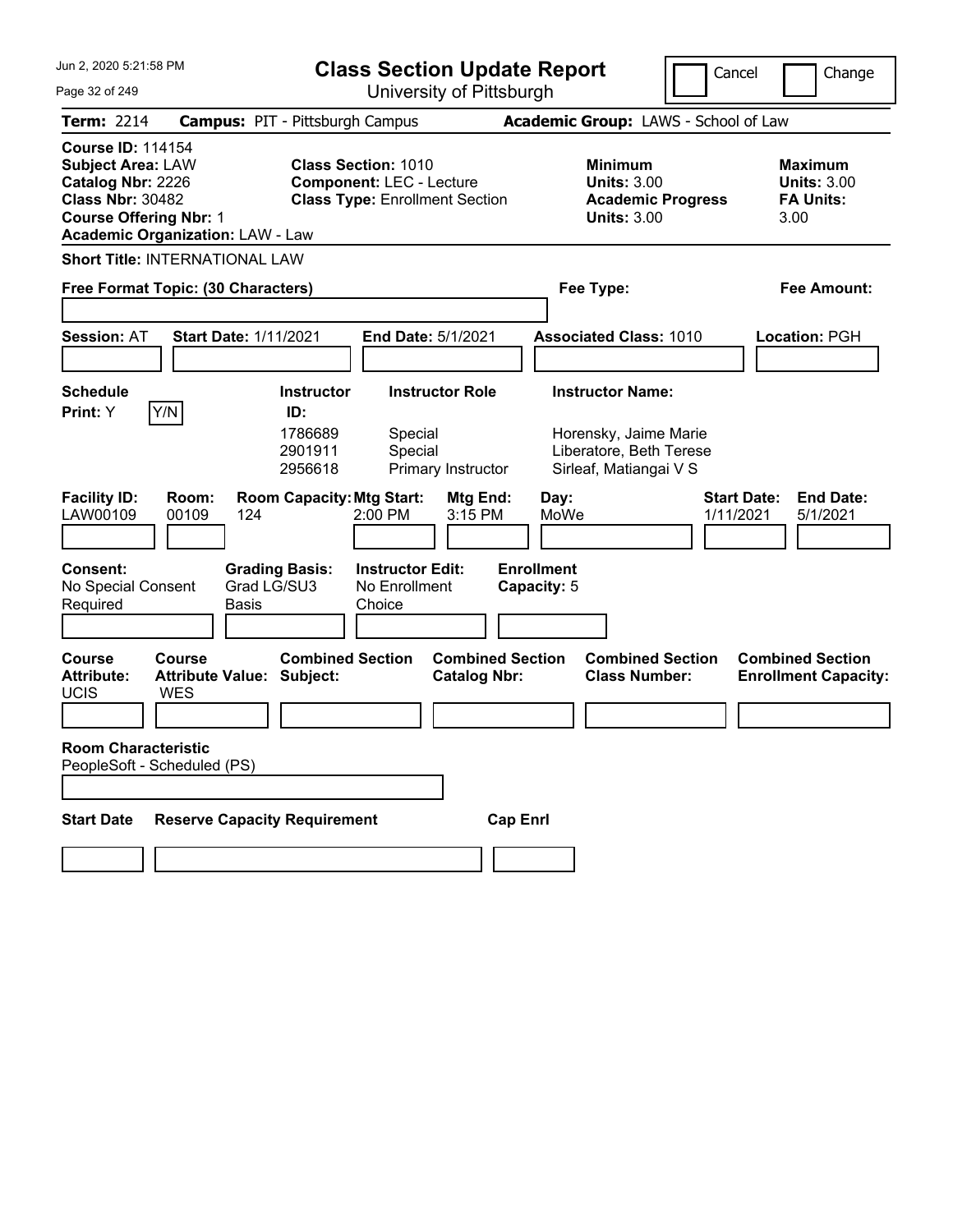| Jun 2, 2020 5:21:58 PM                                                                                                                |                                                                   |                                                                                 |                                                               | <b>Class Section Update Report</b>                                 |                                                |                                                                                                                                        | Cancel    | Change                                                           |
|---------------------------------------------------------------------------------------------------------------------------------------|-------------------------------------------------------------------|---------------------------------------------------------------------------------|---------------------------------------------------------------|--------------------------------------------------------------------|------------------------------------------------|----------------------------------------------------------------------------------------------------------------------------------------|-----------|------------------------------------------------------------------|
| Page 33 of 249                                                                                                                        |                                                                   |                                                                                 |                                                               | University of Pittsburgh                                           |                                                |                                                                                                                                        |           |                                                                  |
| Term: 2214                                                                                                                            |                                                                   | <b>Campus: PIT - Pittsburgh Campus</b>                                          |                                                               |                                                                    |                                                | Academic Group: LAWS - School of Law                                                                                                   |           |                                                                  |
| <b>Course ID: 114159</b><br><b>Subject Area: LAW</b><br>Catalog Nbr: 2242<br><b>Class Nbr: 13136</b><br><b>Course Offering Nbr: 1</b> | <b>Academic Organization: LAW - Law</b>                           |                                                                                 | <b>Class Section: 1010</b><br><b>Component: LEC - Lecture</b> | <b>Class Type: Enrollment Section</b>                              |                                                | <b>Minimum</b><br><b>Units: 2.00</b><br><b>Academic Progress</b><br><b>Units: 2.00</b>                                                 |           | <b>Maximum</b><br><b>Units: 2.00</b><br><b>FA Units:</b><br>2.00 |
|                                                                                                                                       | <b>Short Title: PATENT LAW PRACTICE</b>                           |                                                                                 |                                                               |                                                                    |                                                |                                                                                                                                        |           |                                                                  |
|                                                                                                                                       | Free Format Topic: (30 Characters)                                |                                                                                 |                                                               |                                                                    |                                                | Fee Type:                                                                                                                              |           | Fee Amount:                                                      |
| Session: GLT                                                                                                                          | <b>Start Date: 1/12/2021</b>                                      |                                                                                 |                                                               | End Date: 5/4/2021                                                 |                                                | <b>Associated Class: 1010</b>                                                                                                          |           | Location: PGH                                                    |
| <b>Schedule</b><br>Print: Y                                                                                                           | Y/N                                                               | <b>Instructor</b><br>ID:<br>2901754<br>2917672<br>1786689<br>2901773<br>2901911 | Special<br>Special<br>Special                                 | <b>Instructor Role</b><br>Primary Instructor<br>Primary Instructor |                                                | <b>Instructor Name:</b><br>Alstadt, Lynn J<br>Fischer, Ralph G<br>Horensky, Jaime Marie<br>Leroy, Suzanne K<br>Liberatore, Beth Terese |           |                                                                  |
| <b>Facility ID:</b><br>LAW00113<br>Consent:<br>No Special Consent<br>Required                                                         | Room:<br>00113<br>88<br><b>Basis</b>                              | <b>Room Capacity: Mtg Start:</b><br><b>Grading Basis:</b><br>Grad LG/SU3        | 4:30 PM<br><b>Instructor Edit:</b><br>No Enrollment<br>Choice | Mtg End:<br>6:20 PM                                                | Day:<br>Th<br><b>Enrollment</b><br>Capacity: 5 |                                                                                                                                        | 1/12/2021 | <b>Start Date:</b><br><b>End Date:</b><br>5/4/2021               |
| <b>Course</b><br><b>Attribute:</b><br><b>UCIS</b><br><b>Room Characteristic</b>                                                       | <b>Course</b><br><b>Attribute Value: Subject:</b><br><b>GLBST</b> | <b>Combined Section</b>                                                         |                                                               | <b>Combined Section</b><br><b>Catalog Nbr:</b>                     |                                                | <b>Combined Section</b><br><b>Class Number:</b>                                                                                        |           | <b>Combined Section</b><br><b>Enrollment Capacity:</b>           |
|                                                                                                                                       | PeopleSoft - Scheduled (PS)                                       |                                                                                 |                                                               |                                                                    |                                                |                                                                                                                                        |           |                                                                  |
| <b>Start Date</b>                                                                                                                     | <b>Reserve Capacity Requirement</b>                               |                                                                                 |                                                               |                                                                    | <b>Cap Enrl</b>                                |                                                                                                                                        |           |                                                                  |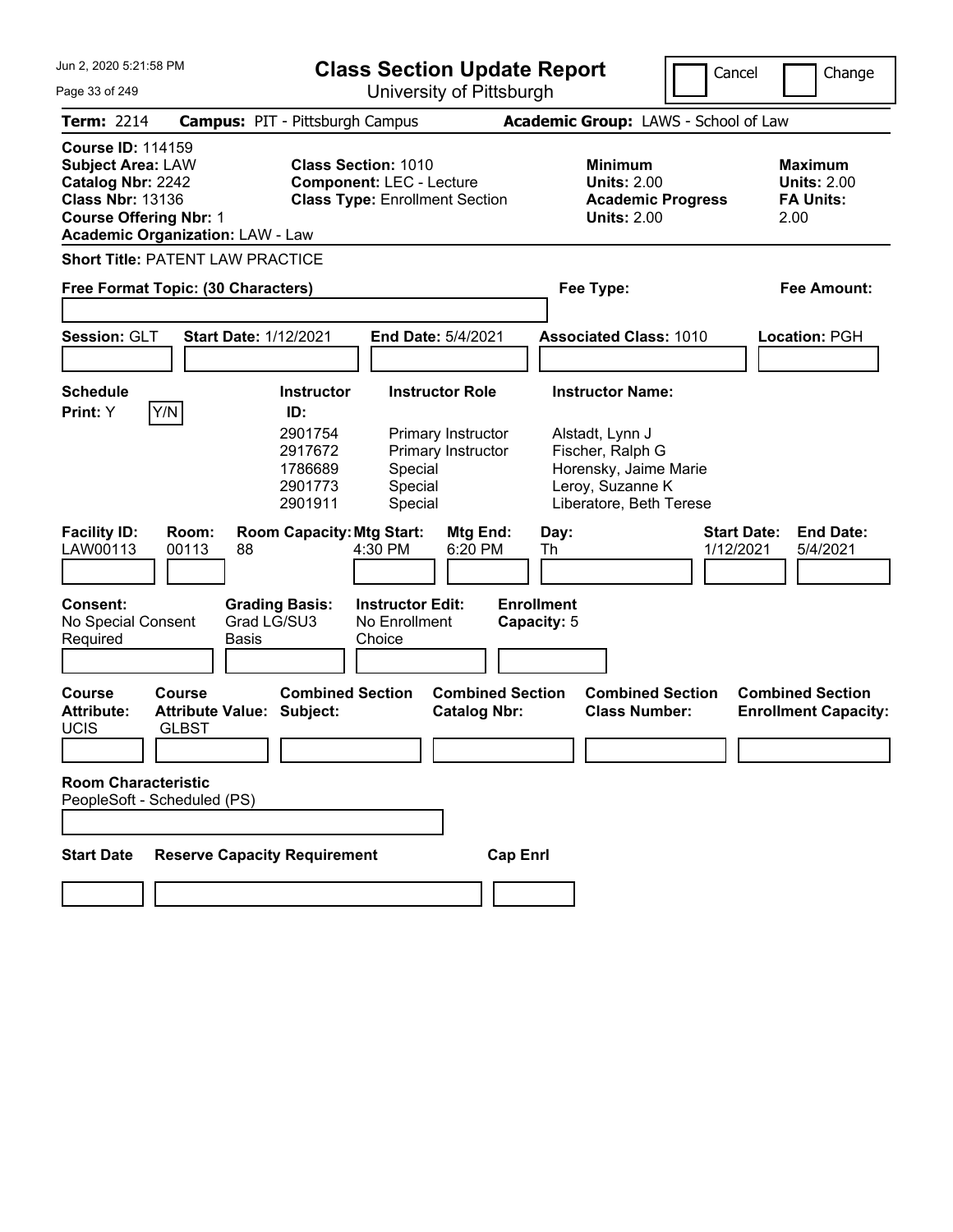| Jun 2, 2020 5:21:58 PM                                                                                                                                                           | <b>Class Section Update Report</b>                                                                                   |                                                                                        | Cancel             | Change                                                           |
|----------------------------------------------------------------------------------------------------------------------------------------------------------------------------------|----------------------------------------------------------------------------------------------------------------------|----------------------------------------------------------------------------------------|--------------------|------------------------------------------------------------------|
| Page 34 of 249                                                                                                                                                                   | University of Pittsburgh                                                                                             |                                                                                        |                    |                                                                  |
| <b>Term: 2214</b>                                                                                                                                                                | <b>Campus: PIT - Pittsburgh Campus</b>                                                                               | Academic Group: LAWS - School of Law                                                   |                    |                                                                  |
| <b>Course ID: 172359</b><br><b>Subject Area: LAW</b><br>Catalog Nbr: 2258<br><b>Class Nbr: 24228</b><br><b>Course Offering Nbr: 1</b><br><b>Academic Organization: LAW - Law</b> | <b>Class Section: 1010</b><br><b>Component: LEC - Lecture</b><br><b>Class Type: Enrollment Section</b>               | <b>Minimum</b><br><b>Units: 2.00</b><br><b>Academic Progress</b><br><b>Units: 2.00</b> |                    | <b>Maximum</b><br><b>Units: 2.00</b><br><b>FA Units:</b><br>2.00 |
| <b>Short Title: CAPITAL PUNISHMENT: THRY &amp; PRA</b>                                                                                                                           |                                                                                                                      |                                                                                        |                    |                                                                  |
| Free Format Topic: (30 Characters)                                                                                                                                               |                                                                                                                      | Fee Type:                                                                              |                    | <b>Fee Amount:</b>                                               |
| Session: GLT<br><b>Start Date: 1/12/2021</b>                                                                                                                                     | <b>End Date: 5/4/2021</b>                                                                                            | <b>Associated Class: 1010</b>                                                          |                    | Location: PGH                                                    |
| <b>Schedule</b>                                                                                                                                                                  | <b>Instructor Role</b><br><b>Instructor</b>                                                                          | <b>Instructor Name:</b>                                                                |                    |                                                                  |
| Y/N<br>Print: Y<br>Room:                                                                                                                                                         | ID:<br>2949951<br>Primary Instructor<br>1786689<br>Special<br>2901911<br>Special<br><b>Room Capacity: Mtg Start:</b> | Dayan, Marshall L<br>Horensky, Jaime Marie<br>Liberatore, Beth Terese                  | <b>Start Date:</b> | <b>End Date:</b>                                                 |
| <b>Facility ID:</b><br>00G18<br><b>LAW00G18</b><br>28                                                                                                                            | Mtg End:<br>4:00 PM<br>5:50 PM                                                                                       | Day:<br>Th                                                                             | 1/12/2021          | 5/4/2021                                                         |
| Consent:<br>Grad LG/SU3<br>No Special Consent<br>Required<br><b>Basis</b>                                                                                                        | <b>Instructor Edit:</b><br><b>Grading Basis:</b><br>No Enrollment<br>Choice                                          | <b>Enrollment</b><br>Capacity: 3                                                       |                    |                                                                  |
| Course<br>Course<br><b>Attribute Value: Subject:</b><br><b>Attribute:</b>                                                                                                        | <b>Combined Section</b><br><b>Catalog Nbr:</b>                                                                       | <b>Combined Section</b><br><b>Combined Section</b><br><b>Class Number:</b>             |                    | <b>Combined Section</b><br><b>Enrollment Capacity:</b>           |
|                                                                                                                                                                                  |                                                                                                                      |                                                                                        |                    |                                                                  |
| <b>Room Characteristic</b><br>PeopleSoft - Scheduled (PS)                                                                                                                        |                                                                                                                      |                                                                                        |                    |                                                                  |
| <b>Reserve Capacity Requirement</b><br><b>Start Date</b>                                                                                                                         |                                                                                                                      | <b>Cap Enrl</b>                                                                        |                    |                                                                  |
|                                                                                                                                                                                  |                                                                                                                      |                                                                                        |                    |                                                                  |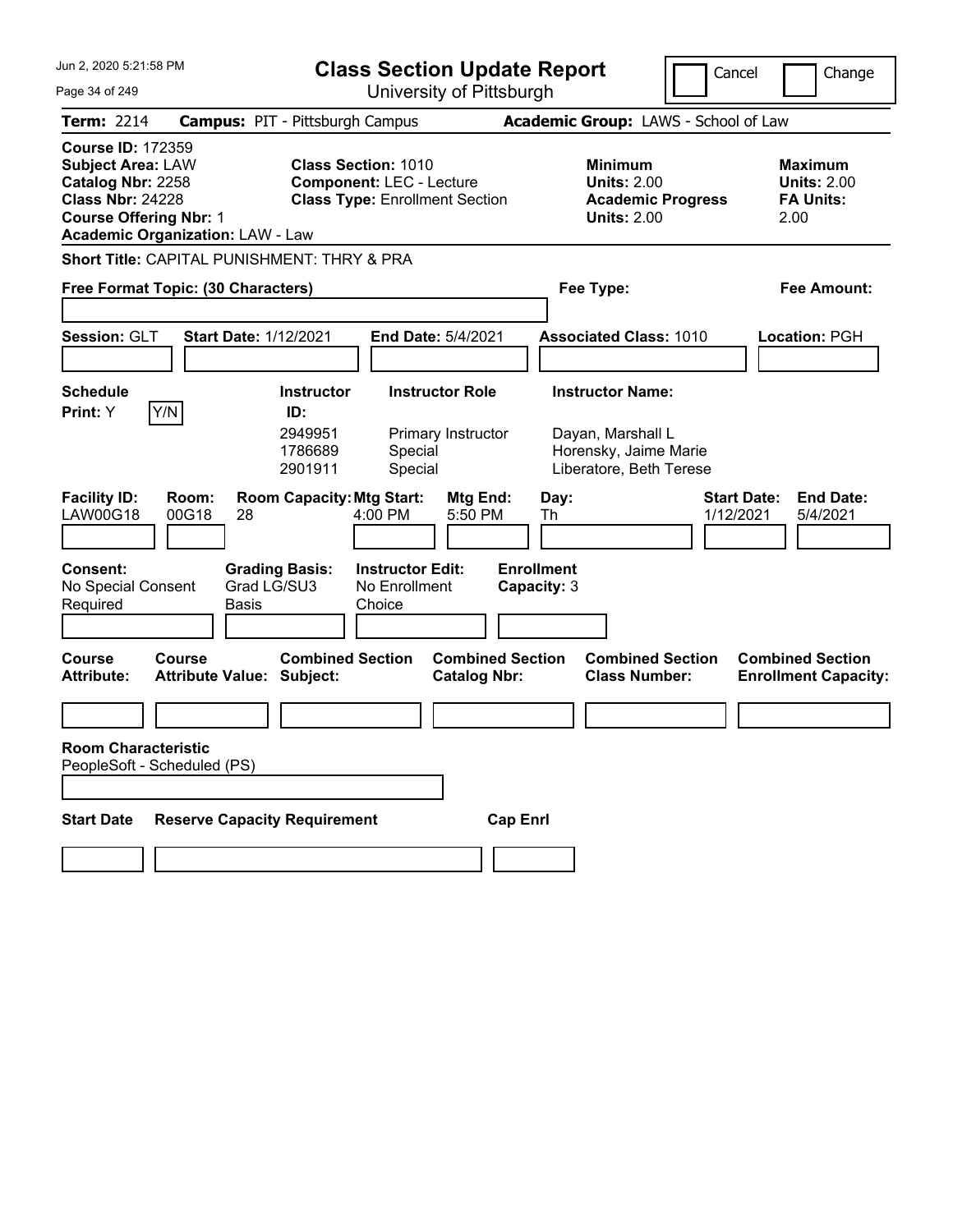| Jun 2. 2020 5:21:58 PM                                                                                                                                                           | <b>Class Section Update Report</b>                                                                                                                               |                                                                         | Cancel                                           | Change                                                           |
|----------------------------------------------------------------------------------------------------------------------------------------------------------------------------------|------------------------------------------------------------------------------------------------------------------------------------------------------------------|-------------------------------------------------------------------------|--------------------------------------------------|------------------------------------------------------------------|
| Page 35 of 249                                                                                                                                                                   |                                                                                                                                                                  | University of Pittsburgh                                                |                                                  |                                                                  |
| <b>Term: 2214</b>                                                                                                                                                                | <b>Campus: PIT - Pittsburgh Campus</b>                                                                                                                           | Academic Group: LAWS - School of Law                                    |                                                  |                                                                  |
| <b>Course ID: 186836</b><br><b>Subject Area: LAW</b><br>Catalog Nbr: 2273<br><b>Class Nbr: 24230</b><br><b>Course Offering Nbr: 1</b><br><b>Academic Organization: LAW - Law</b> | <b>Class Section: 1010</b><br><b>Component: LEC - Lecture</b><br><b>Class Type: Enrollment Section</b>                                                           | <b>Minimum</b><br><b>Units: 2.00</b><br><b>Units: 2.00</b>              | <b>Academic Progress</b>                         | <b>Maximum</b><br><b>Units: 2.00</b><br><b>FA Units:</b><br>2.00 |
| Short Title: STATE AND LOCAL TAX                                                                                                                                                 |                                                                                                                                                                  |                                                                         |                                                  |                                                                  |
| Free Format Topic: (30 Characters)                                                                                                                                               |                                                                                                                                                                  | Fee Type:                                                               |                                                  | <b>Fee Amount:</b>                                               |
| Session: GLT                                                                                                                                                                     | <b>Start Date: 1/12/2021</b><br>End Date: 5/4/2021                                                                                                               | <b>Associated Class: 1010</b>                                           |                                                  | Location: PGH                                                    |
| <b>Schedule</b><br>Y/N<br>Print: Y                                                                                                                                               | <b>Instructor Role</b><br><b>Instructor</b><br>ID:<br>1882242<br>Primary Instructor<br>1786689<br>Special<br>2901911<br>Special<br>Primary Instructor<br>2954243 | <b>Instructor Name:</b><br>Dinardo, Louis Alex<br>Horensky, Jaime Marie | Liberatore, Beth Terese<br>Weiner, Heather Renee |                                                                  |
| <b>Facility ID:</b><br>Room:<br>LAW00G18<br>00G18                                                                                                                                | <b>Room Capacity: Mtg Start:</b><br>28<br>8:30 AM                                                                                                                | Mtg End:<br>Day:<br>10:15 AM<br>Th                                      | <b>Start Date:</b><br>1/12/2021                  | <b>End Date:</b><br>5/4/2021                                     |
| <b>Consent:</b><br>No Special Consent<br>Required                                                                                                                                | <b>Instructor Edit:</b><br><b>Grading Basis:</b><br>Grad LG/SU3<br>No Enrollment<br>Basis<br>Choice                                                              | <b>Enrollment</b><br>Capacity: 3                                        |                                                  |                                                                  |
| <b>Course</b><br>Course<br><b>Attribute:</b>                                                                                                                                     | <b>Combined Section</b><br>Attribute Value: Subject:                                                                                                             | <b>Combined Section</b><br><b>Catalog Nbr:</b>                          | <b>Combined Section</b><br><b>Class Number:</b>  | <b>Combined Section</b><br><b>Enrollment Capacity:</b>           |
|                                                                                                                                                                                  |                                                                                                                                                                  |                                                                         |                                                  |                                                                  |
| <b>Room Characteristic</b><br>PeopleSoft - Scheduled (PS)                                                                                                                        |                                                                                                                                                                  |                                                                         |                                                  |                                                                  |
|                                                                                                                                                                                  |                                                                                                                                                                  |                                                                         |                                                  |                                                                  |
| <b>Start Date</b>                                                                                                                                                                | <b>Reserve Capacity Requirement</b>                                                                                                                              | <b>Cap Enrl</b>                                                         |                                                  |                                                                  |
|                                                                                                                                                                                  |                                                                                                                                                                  |                                                                         |                                                  |                                                                  |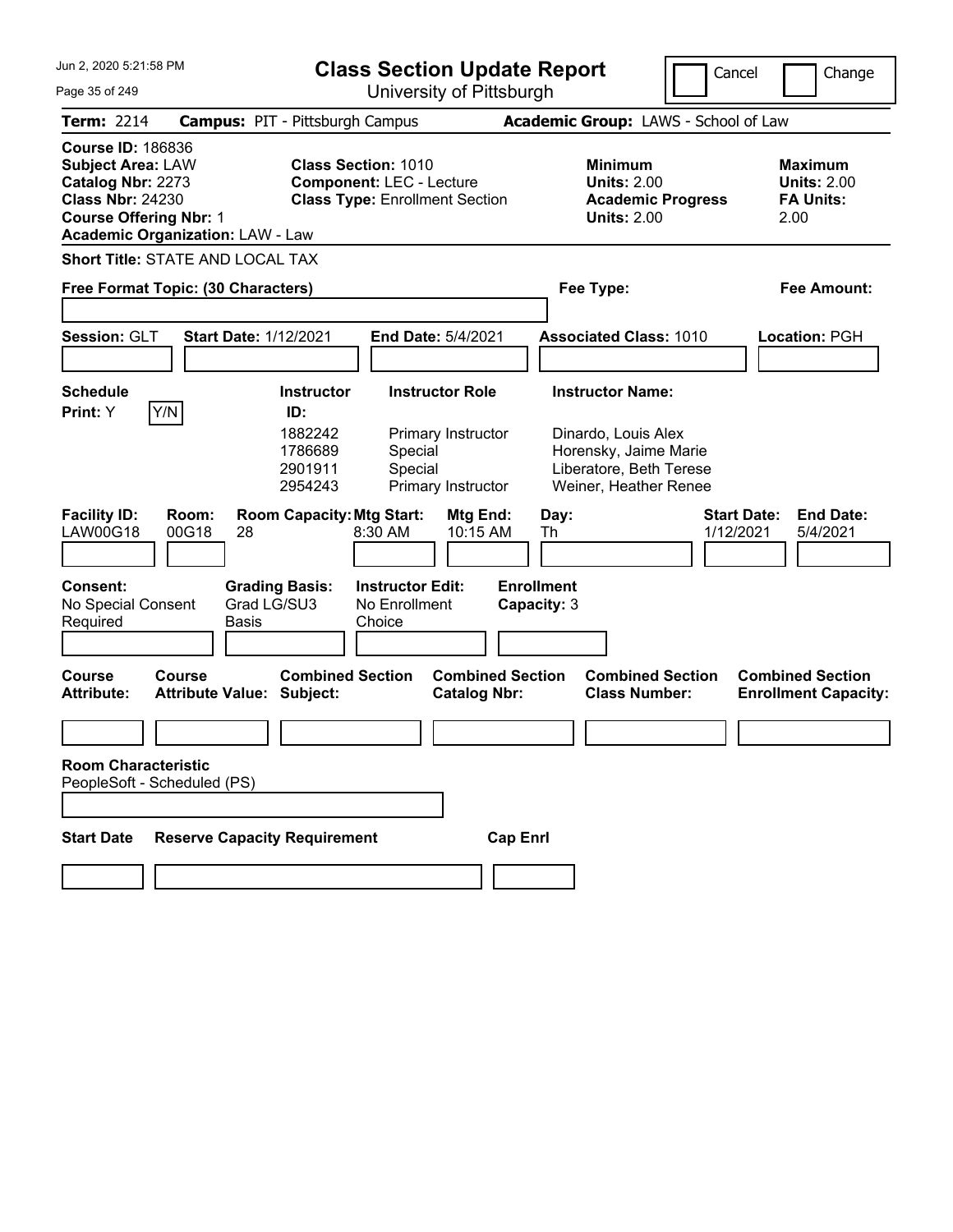Jun 2, 2020 5:21:58 PM Page 36 of 249 **Class Section Update Report** University of Pittsburgh Cancel | Change **Term:** 2214 **Campus:** PIT - Pittsburgh Campus **Academic Group:** LAWS - School of Law **Course ID:** 114164 **Subject Area:** LAW **Class Section:** 1010 **Minimum 1010 Minimum 1010 Minimum 1010 Maximum Catalog Nbr:** 2275 **Component:** LEC - Lecture **100 Units:** 1.00 **Catalog Nbr:** 2275 **Component:** LEC - Lecture **Units:** 1.00 **Units:** 1.00 **Class Type: Enrollment Section <b>Academic Progress FA Units: Course Offering Nbr:** 1 **Units:** 1.00 1.00 **Academic Organization:** LAW - Law **Short Title:** INT'L & FOREIGN LEGAL RESEARCH **Free Format Topic: (30 Characters) Fee Type: Fee Amount: Session:** GLT **Start Date:** 1/12/2021 **End Date:** 5/4/2021 **Associated Class:** 1010 **Location:** PGH **Schedule Instructor Instructor Role Instructor Name: Print:**  $Y$   $|Y/N|$  **ID:** 1786689 Special Horensky, Jaime Marie 2901911 Special Liberatore, Beth Terese 2909341 Primary Instructor Tashbook, Linda P **Facility ID: Room: Room Capacity: Mtg Start: Mtg End: Day: Start Date: End Date: LAW00121** 00121 12 2021 2:00 PM 2:50 PM Mo 4/12/2021 5/4/2021 LAW00121 00121 12 2:00 PM 2:50 PM Mo 1/12/2021 5/4/2021 **Consent: Grading Basis: Instructor Edit: Enrollment** No Special Consent Required Grad LG/SU3 Basis No Enrollment **Choice Capacity:** 1 **Course Course Combined Section Combined Section Combined Section Combined Section**  Attribute Value: Subject: Catalog Nbr: Class Number: Enrollment Capacity: UCIS EU UCIS WES **Room Characteristic** PeopleSoft - Scheduled (PS) **Start Date Reserve Capacity Requirement Cap Enrl**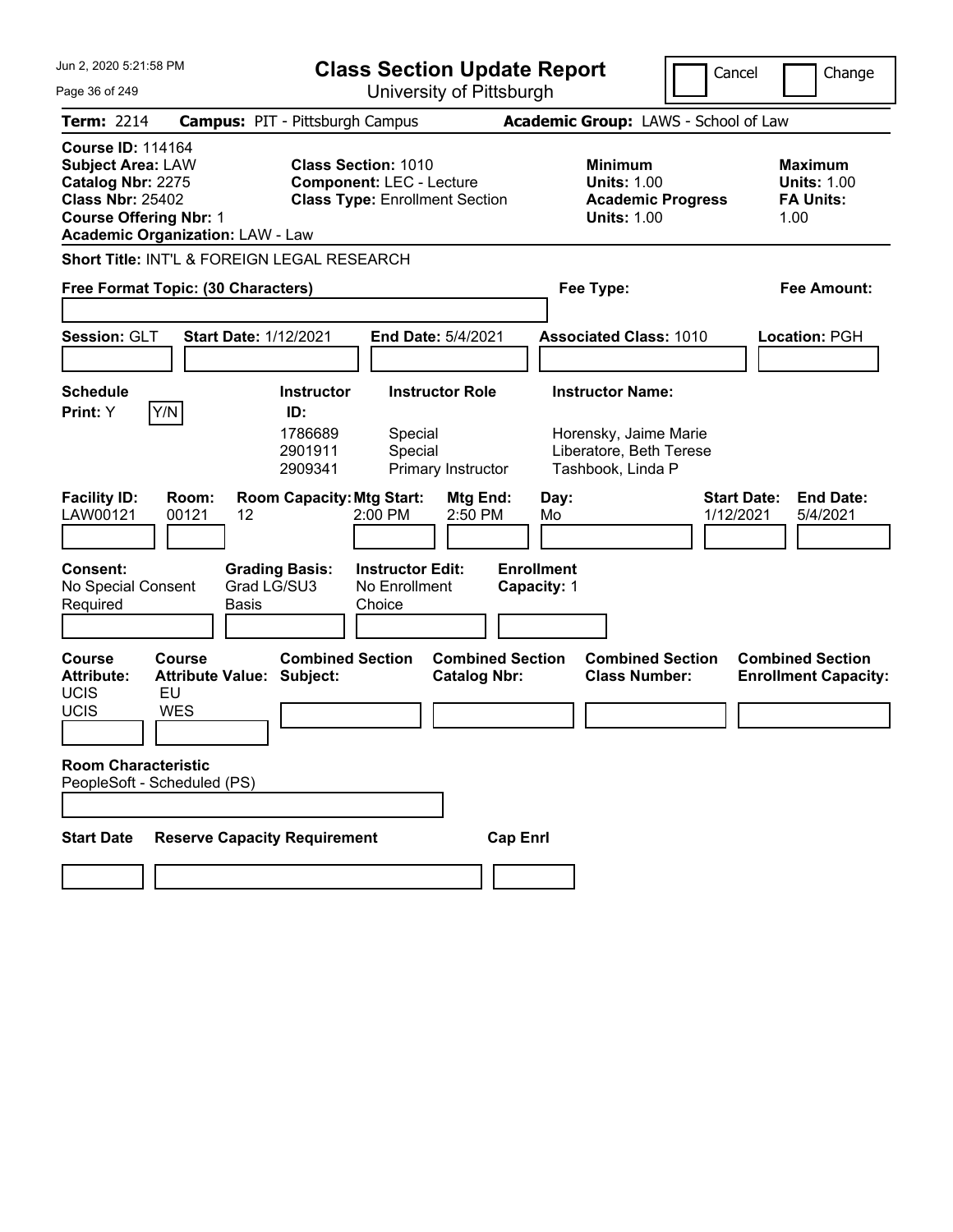| Jun 2, 2020 5:21:58 PM                                                                                                                                                           | <b>Class Section Update Report</b>                                                                     |                                                                                        | Cancel<br>Change                                                 |
|----------------------------------------------------------------------------------------------------------------------------------------------------------------------------------|--------------------------------------------------------------------------------------------------------|----------------------------------------------------------------------------------------|------------------------------------------------------------------|
| Page 37 of 249                                                                                                                                                                   | University of Pittsburgh                                                                               |                                                                                        |                                                                  |
| <b>Term: 2214</b>                                                                                                                                                                | <b>Campus: PIT - Pittsburgh Campus</b>                                                                 | Academic Group: LAWS - School of Law                                                   |                                                                  |
| <b>Course ID: 114165</b><br><b>Subject Area: LAW</b><br>Catalog Nbr: 2283<br><b>Class Nbr: 30479</b><br><b>Course Offering Nbr: 1</b><br><b>Academic Organization: LAW - Law</b> | <b>Class Section: 1010</b><br><b>Component: LEC - Lecture</b><br><b>Class Type: Enrollment Section</b> | <b>Minimum</b><br><b>Units: 2.00</b><br><b>Academic Progress</b><br><b>Units: 2.00</b> | <b>Maximum</b><br><b>Units: 2.00</b><br><b>FA Units:</b><br>2.00 |
| <b>Short Title: MENTAL HEALTH LAW</b>                                                                                                                                            |                                                                                                        |                                                                                        |                                                                  |
| Free Format Topic: (30 Characters)                                                                                                                                               |                                                                                                        | Fee Type:                                                                              | <b>Fee Amount:</b>                                               |
| Session: GLT<br><b>Start Date: 1/12/2021</b>                                                                                                                                     | End Date: 5/4/2021                                                                                     | <b>Associated Class: 1010</b>                                                          | Location: PGH                                                    |
| <b>Schedule</b>                                                                                                                                                                  | <b>Instructor</b><br><b>Instructor Role</b>                                                            | <b>Instructor Name:</b>                                                                |                                                                  |
| Y/N <br>Print: Y                                                                                                                                                                 | ID:<br>1786689<br>Special<br>2901911<br>Special<br>2908609<br>Primary Instructor                       | Horensky, Jaime Marie<br>Liberatore, Beth Terese<br>Rozel, Jack S                      |                                                                  |
| <b>Facility ID:</b><br>Room:<br>LAW00G13<br>00G13<br>28                                                                                                                          | <b>Room Capacity: Mtg Start:</b><br>Mtg End:<br>4:30 PM<br>6:20 PM                                     | Day:<br>Th                                                                             | <b>Start Date:</b><br><b>End Date:</b><br>1/12/2021<br>5/4/2021  |
| <b>Consent:</b><br>Grad LG/SU3<br>No Special Consent<br>Required<br>Basis                                                                                                        | <b>Grading Basis:</b><br><b>Instructor Edit:</b><br>No Enrollment<br>Choice                            | <b>Enrollment</b><br>Capacity: 5                                                       |                                                                  |
| <b>Course</b><br>Course<br><b>Attribute Value: Subject:</b><br><b>Attribute:</b>                                                                                                 | <b>Combined Section</b><br><b>Combined Section</b><br><b>Catalog Nbr:</b>                              | <b>Combined Section</b><br><b>Class Number:</b>                                        | <b>Combined Section</b><br><b>Enrollment Capacity:</b>           |
|                                                                                                                                                                                  |                                                                                                        |                                                                                        |                                                                  |
| <b>Room Characteristic</b><br>PeopleSoft - Scheduled (PS)                                                                                                                        |                                                                                                        |                                                                                        |                                                                  |
| <b>Reserve Capacity Requirement</b><br><b>Start Date</b>                                                                                                                         |                                                                                                        | <b>Cap Enrl</b>                                                                        |                                                                  |
|                                                                                                                                                                                  |                                                                                                        |                                                                                        |                                                                  |
|                                                                                                                                                                                  |                                                                                                        |                                                                                        |                                                                  |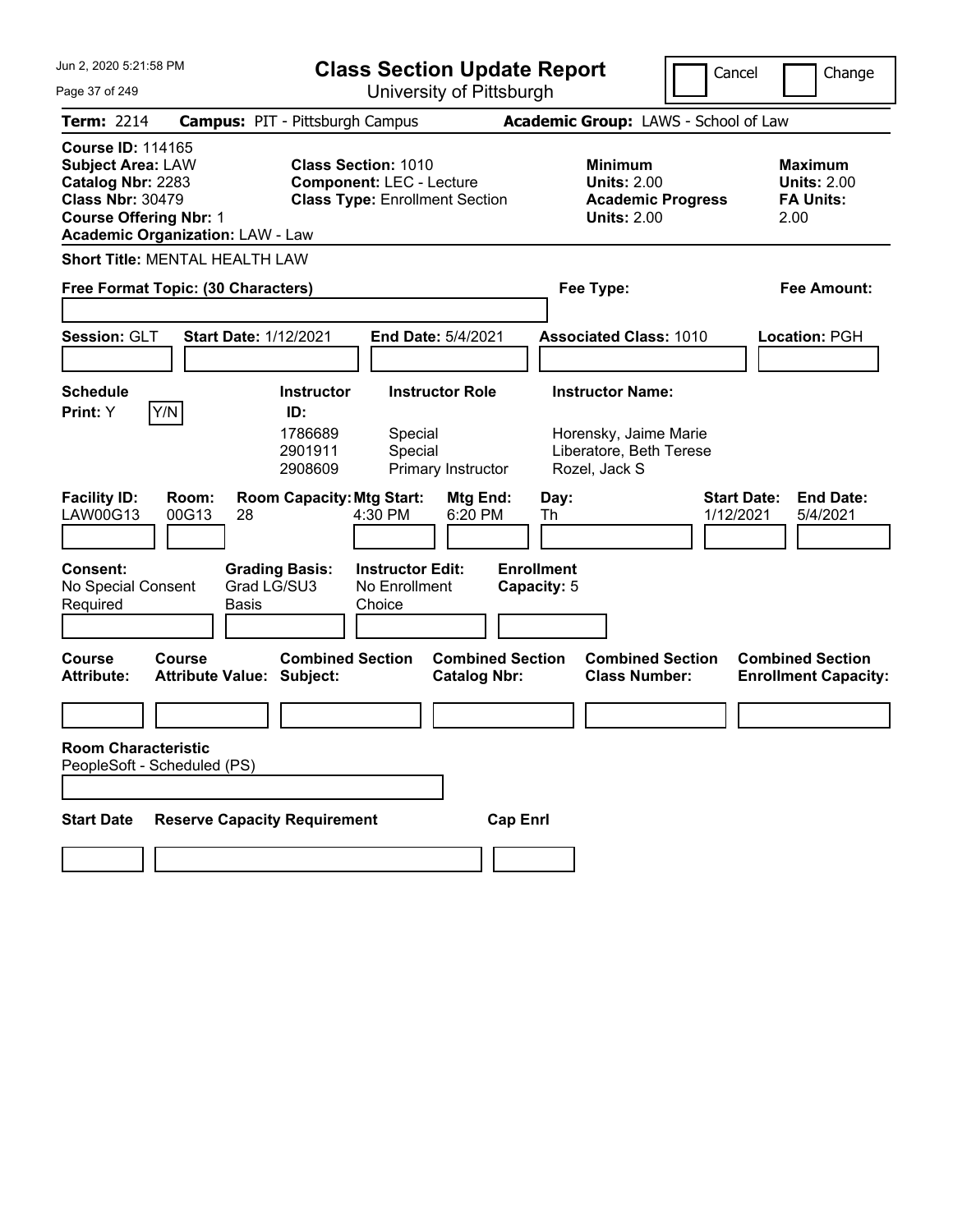| Jun 2, 2020 5:21:58 PM                                                                                                                                                           |                                            | <b>Class Section Update Report</b><br>Cancel                         |                                                                                                        |                                              |                                  |                                                                                                                      |                                                 | Change                          |      |                                                          |
|----------------------------------------------------------------------------------------------------------------------------------------------------------------------------------|--------------------------------------------|----------------------------------------------------------------------|--------------------------------------------------------------------------------------------------------|----------------------------------------------|----------------------------------|----------------------------------------------------------------------------------------------------------------------|-------------------------------------------------|---------------------------------|------|----------------------------------------------------------|
| University of Pittsburgh<br>Page 38 of 249                                                                                                                                       |                                            |                                                                      |                                                                                                        |                                              |                                  |                                                                                                                      |                                                 |                                 |      |                                                          |
| <b>Term: 2214</b>                                                                                                                                                                | <b>Campus: PIT - Pittsburgh Campus</b>     |                                                                      |                                                                                                        |                                              |                                  | Academic Group: LAWS - School of Law                                                                                 |                                                 |                                 |      |                                                          |
| <b>Course ID: 186832</b><br><b>Subject Area: LAW</b><br>Catalog Nbr: 2291<br><b>Class Nbr: 24231</b><br><b>Course Offering Nbr: 1</b><br><b>Academic Organization: LAW - Law</b> |                                            |                                                                      | <b>Class Section: 1010</b><br><b>Component: LEC - Lecture</b><br><b>Class Type: Enrollment Section</b> |                                              |                                  | <b>Minimum</b><br><b>Units: 2.00</b><br><b>Units: 2.00</b>                                                           | <b>Academic Progress</b>                        |                                 | 2.00 | <b>Maximum</b><br><b>Units: 2.00</b><br><b>FA Units:</b> |
| Short Title: MERGERS & ACQSTNS TRANSACT PRA                                                                                                                                      |                                            |                                                                      |                                                                                                        |                                              |                                  |                                                                                                                      |                                                 |                                 |      |                                                          |
| Free Format Topic: (30 Characters)                                                                                                                                               |                                            |                                                                      |                                                                                                        |                                              |                                  | Fee Type:                                                                                                            |                                                 |                                 |      | <b>Fee Amount:</b>                                       |
| Session: GLT                                                                                                                                                                     | <b>Start Date: 1/12/2021</b>               |                                                                      |                                                                                                        | End Date: 5/4/2021                           |                                  | <b>Associated Class: 1010</b>                                                                                        |                                                 |                                 |      | Location: PGH                                            |
| <b>Schedule</b><br>Y/N<br>Print: Y                                                                                                                                               |                                            | <b>Instructor</b><br>ID:<br>1786689<br>2901773<br>2901911<br>2958206 | Special<br>Special<br>Special                                                                          | <b>Instructor Role</b><br>Primary Instructor |                                  | <b>Instructor Name:</b><br>Horensky, Jaime Marie<br>Leroy, Suzanne K<br>Liberatore, Beth Terese<br>Peters, Jeffery D |                                                 |                                 |      |                                                          |
| <b>Facility ID:</b><br><b>TBATBA</b>                                                                                                                                             | Room:<br><b>TBA</b><br>0                   | <b>Room Capacity: Mtg Start:</b>                                     | 3:30 PM                                                                                                | Mtg End:<br>5:20 PM                          | Day:<br>Th                       |                                                                                                                      |                                                 | <b>Start Date:</b><br>1/12/2021 |      | <b>End Date:</b><br>5/4/2021                             |
| <b>Consent:</b><br>No Special Consent<br>Required                                                                                                                                | Grad LG/SU3<br>Basis                       | <b>Grading Basis:</b>                                                | <b>Instructor Edit:</b><br>No Enrollment<br>Choice                                                     |                                              | <b>Enrollment</b><br>Capacity: 2 |                                                                                                                      |                                                 |                                 |      |                                                          |
| Course<br><b>Attribute:</b>                                                                                                                                                      | Course<br><b>Attribute Value: Subject:</b> | <b>Combined Section</b>                                              |                                                                                                        | <b>Catalog Nbr:</b>                          | <b>Combined Section</b>          |                                                                                                                      | <b>Combined Section</b><br><b>Class Number:</b> |                                 |      | <b>Combined Section</b><br><b>Enrollment Capacity:</b>   |
| <b>Room Characteristic</b>                                                                                                                                                       |                                            |                                                                      |                                                                                                        |                                              |                                  |                                                                                                                      |                                                 |                                 |      |                                                          |
|                                                                                                                                                                                  |                                            |                                                                      |                                                                                                        |                                              |                                  |                                                                                                                      |                                                 |                                 |      |                                                          |
| <b>Start Date</b>                                                                                                                                                                | <b>Reserve Capacity Requirement</b>        |                                                                      |                                                                                                        |                                              | <b>Cap Enrl</b>                  |                                                                                                                      |                                                 |                                 |      |                                                          |
|                                                                                                                                                                                  |                                            |                                                                      |                                                                                                        |                                              |                                  |                                                                                                                      |                                                 |                                 |      |                                                          |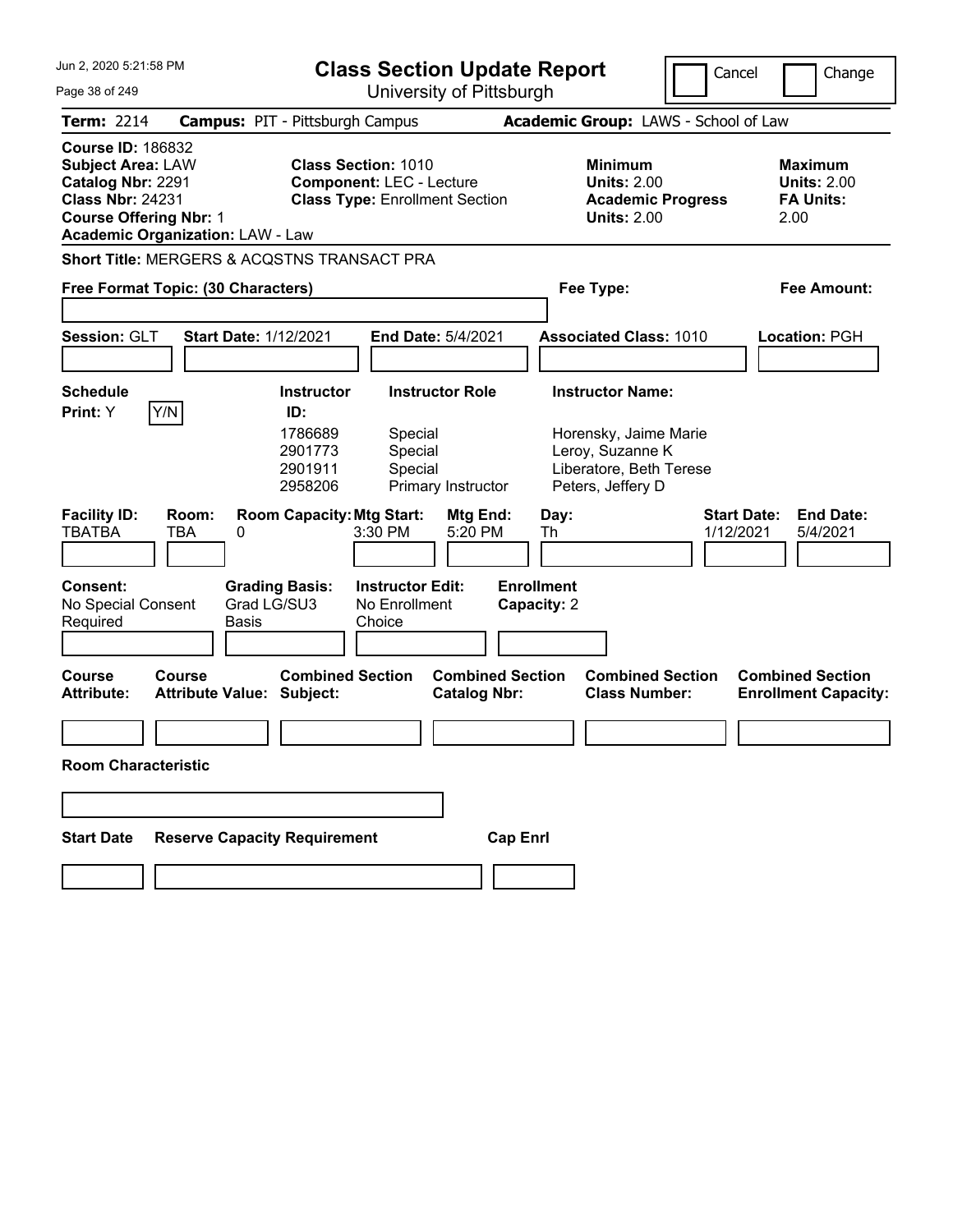| Jun 2, 2020 5:21:58 PM                                                                                                                                                           | <b>Class Section Update Report</b>                                                                                                                    | Cancel                                                                                                               | Change                                                           |
|----------------------------------------------------------------------------------------------------------------------------------------------------------------------------------|-------------------------------------------------------------------------------------------------------------------------------------------------------|----------------------------------------------------------------------------------------------------------------------|------------------------------------------------------------------|
| Page 39 of 249                                                                                                                                                                   | University of Pittsburgh                                                                                                                              |                                                                                                                      |                                                                  |
| <b>Term: 2214</b>                                                                                                                                                                | <b>Campus: PIT - Pittsburgh Campus</b>                                                                                                                | Academic Group: LAWS - School of Law                                                                                 |                                                                  |
| <b>Course ID: 114168</b><br><b>Subject Area: LAW</b><br>Catalog Nbr: 2297<br><b>Class Nbr: 13116</b><br><b>Course Offering Nbr: 1</b><br><b>Academic Organization: LAW - Law</b> | <b>Class Section: 1010</b><br><b>Component: LEC - Lecture</b><br><b>Class Type: Enrollment Section</b>                                                | <b>Minimum</b><br><b>Units: 2.00</b><br><b>Academic Progress</b><br><b>Units: 2.00</b>                               | <b>Maximum</b><br><b>Units: 2.00</b><br><b>FA Units:</b><br>2.00 |
| <b>Short Title: WORKERS' COMPENSATION</b>                                                                                                                                        |                                                                                                                                                       |                                                                                                                      |                                                                  |
| Free Format Topic: (30 Characters)                                                                                                                                               |                                                                                                                                                       | Fee Type:                                                                                                            | Fee Amount:                                                      |
|                                                                                                                                                                                  |                                                                                                                                                       |                                                                                                                      |                                                                  |
| Session: GLT                                                                                                                                                                     | <b>Start Date: 1/12/2021</b><br><b>End Date: 5/4/2021</b>                                                                                             | <b>Associated Class: 1010</b>                                                                                        | Location: PGH                                                    |
|                                                                                                                                                                                  |                                                                                                                                                       |                                                                                                                      |                                                                  |
| Schedule                                                                                                                                                                         | <b>Instructor Role</b><br><b>Instructor</b><br>ID:                                                                                                    | <b>Instructor Name:</b>                                                                                              |                                                                  |
| Y/N<br><b>Print:</b> Y<br><b>Facility ID:</b><br>Room:<br>LAW00120<br>00120                                                                                                      | 1786689<br>Special<br>2901911<br>Special<br>2907969<br>Primary Instructor<br><b>Room Capacity: Mtg Start:</b><br>Mtg End:<br>12<br>3:30 PM<br>5:20 PM | Horensky, Jaime Marie<br>Liberatore, Beth Terese<br>Torrey, David B<br><b>Start Date:</b><br>Day:<br>We<br>1/12/2021 | <b>End Date:</b><br>5/4/2021                                     |
| <b>Consent:</b><br>No Special Consent<br>Required<br><b>Basis</b>                                                                                                                | <b>Grading Basis:</b><br><b>Instructor Edit:</b><br>Grad LG/SU3<br>No Enrollment<br>Choice                                                            | <b>Enrollment</b><br>Capacity: 2                                                                                     |                                                                  |
| <b>Course</b><br>Course<br><b>Attribute:</b>                                                                                                                                     | <b>Combined Section</b><br><b>Combined Section</b><br><b>Attribute Value: Subject:</b><br><b>Catalog Nbr:</b>                                         | <b>Combined Section</b><br><b>Class Number:</b>                                                                      | <b>Combined Section</b><br><b>Enrollment Capacity:</b>           |
|                                                                                                                                                                                  |                                                                                                                                                       |                                                                                                                      |                                                                  |
| <b>Room Characteristic</b><br>PeopleSoft - Scheduled (PS)                                                                                                                        |                                                                                                                                                       |                                                                                                                      |                                                                  |
| <b>Start Date</b>                                                                                                                                                                | <b>Reserve Capacity Requirement</b><br><b>Cap Enrl</b>                                                                                                |                                                                                                                      |                                                                  |
|                                                                                                                                                                                  |                                                                                                                                                       |                                                                                                                      |                                                                  |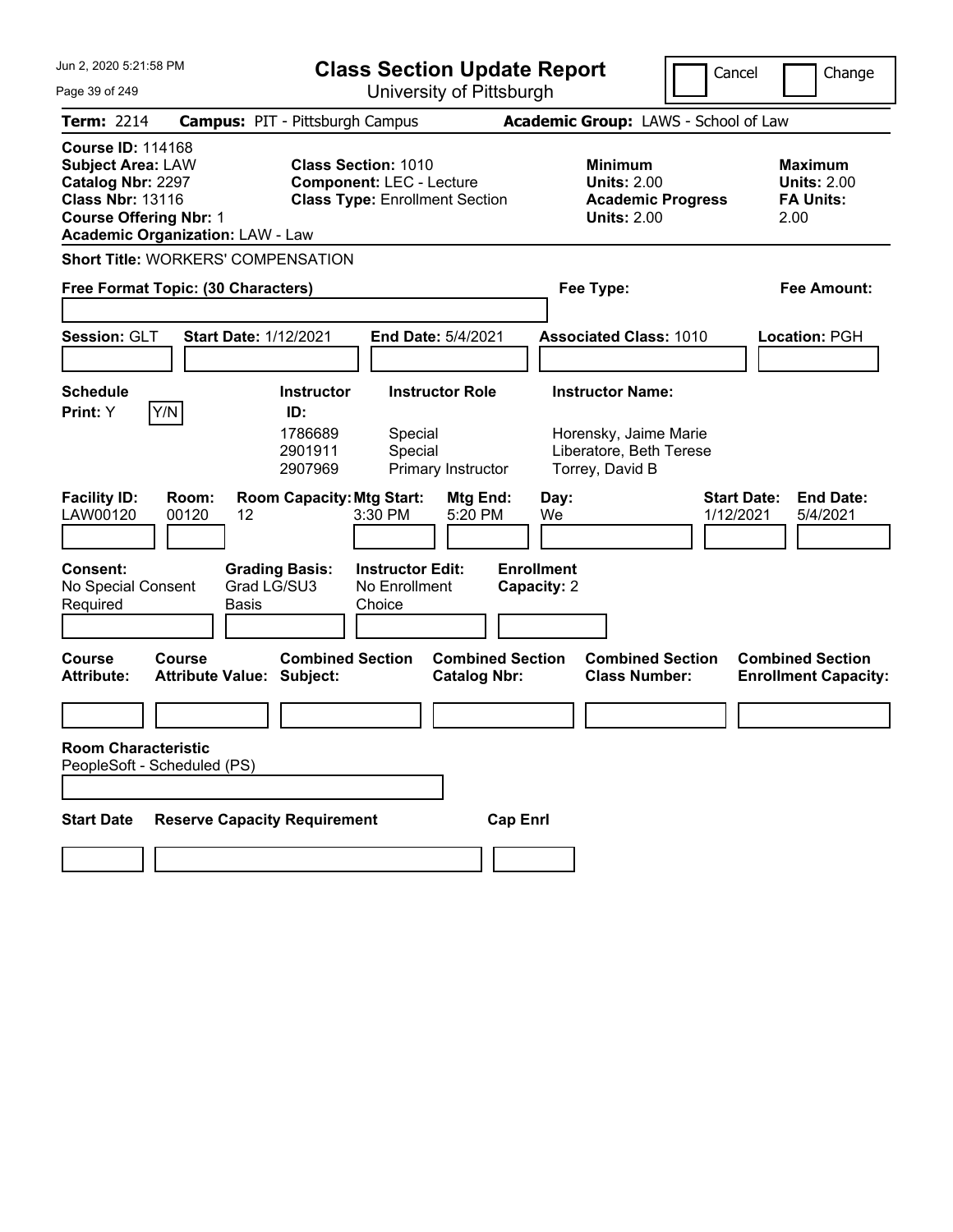| Jun 2, 2020 5:21:58 PM                                                                                                                |                                                            | <b>Class Section Update Report</b><br>University of Pittsburgh                                    |                                                                           |                                                |                                                  |                                                                                 | Cancel                               | Change                                                    |
|---------------------------------------------------------------------------------------------------------------------------------------|------------------------------------------------------------|---------------------------------------------------------------------------------------------------|---------------------------------------------------------------------------|------------------------------------------------|--------------------------------------------------|---------------------------------------------------------------------------------|--------------------------------------|-----------------------------------------------------------|
| Page 40 of 249                                                                                                                        |                                                            |                                                                                                   |                                                                           |                                                |                                                  |                                                                                 |                                      |                                                           |
| <b>Term: 2214</b>                                                                                                                     | <b>Campus: PIT - Pittsburgh Campus</b>                     |                                                                                                   |                                                                           |                                                |                                                  |                                                                                 | Academic Group: LAWS - School of Law |                                                           |
| <b>Course ID: 114170</b><br><b>Subject Area: LAW</b><br>Catalog Nbr: 2304<br><b>Class Nbr: 13138</b><br><b>Course Offering Nbr: 1</b> | <b>Academic Organization: LAW - Law</b>                    | <b>Class Section: 1020</b><br><b>Component: LEC - Lecture</b>                                     |                                                                           | <b>Class Type: Enrollment Section</b>          |                                                  | Minimum<br><b>Units: 3.00</b><br><b>Academic Progress</b><br><b>Units: 3.00</b> |                                      | Maximum<br><b>Units: 3.00</b><br><b>FA Units:</b><br>3.00 |
|                                                                                                                                       | <b>Short Title: COMMERCIAL TRANSACTIONS</b>                |                                                                                                   |                                                                           |                                                |                                                  |                                                                                 |                                      |                                                           |
|                                                                                                                                       | Free Format Topic: (30 Characters)                         |                                                                                                   |                                                                           |                                                |                                                  | Fee Type:                                                                       |                                      | Fee Amount:                                               |
| Session: GLT                                                                                                                          | <b>Start Date: 1/12/2021</b>                               |                                                                                                   |                                                                           | <b>End Date: 5/4/2021</b>                      |                                                  | <b>Associated Class: 1020</b>                                                   |                                      | Location: PGH                                             |
| <b>Schedule</b>                                                                                                                       |                                                            | <b>Instructor</b>                                                                                 |                                                                           | <b>Instructor Role</b>                         |                                                  | <b>Instructor Name:</b>                                                         |                                      |                                                           |
| <b>Print:</b> Y<br><b>Facility ID:</b><br>LAW00107<br><b>Consent:</b><br>No Special Consent                                           | Y/N<br>Room:<br>00107<br>124<br>Grad LG/SU3                | ID:<br>2936556<br>1786689<br>2901911<br><b>Room Capacity: Mtg Start:</b><br><b>Grading Basis:</b> | Special<br>Special<br>3:30 PM<br><b>Instructor Edit:</b><br>No Enrollment | Primary Instructor<br>Mtg End:<br>4:45 PM      | Day:<br>TuTh<br><b>Enrollment</b><br>Capacity: 5 | Hamoudi, Haider A<br>Horensky, Jaime Marie<br>Liberatore, Beth Terese           | <b>Start Date:</b><br>1/12/2021      | <b>End Date:</b><br>5/4/2021                              |
| Required                                                                                                                              | <b>Basis</b>                                               |                                                                                                   | Choice                                                                    |                                                |                                                  |                                                                                 |                                      |                                                           |
| Course<br><b>Attribute:</b><br><b>UCIS</b><br><b>Room Characteristic</b>                                                              | Course<br><b>Attribute Value: Subject:</b><br><b>GLBST</b> | <b>Combined Section</b>                                                                           |                                                                           | <b>Combined Section</b><br><b>Catalog Nbr:</b> |                                                  | <b>Combined Section</b><br><b>Class Number:</b>                                 |                                      | <b>Combined Section</b><br><b>Enrollment Capacity:</b>    |
|                                                                                                                                       | PeopleSoft - Scheduled (PS)                                |                                                                                                   |                                                                           |                                                |                                                  |                                                                                 |                                      |                                                           |
| <b>Start Date</b>                                                                                                                     | <b>Reserve Capacity Requirement</b>                        |                                                                                                   |                                                                           |                                                | <b>Cap Enrl</b>                                  |                                                                                 |                                      |                                                           |
|                                                                                                                                       |                                                            |                                                                                                   |                                                                           |                                                |                                                  |                                                                                 |                                      |                                                           |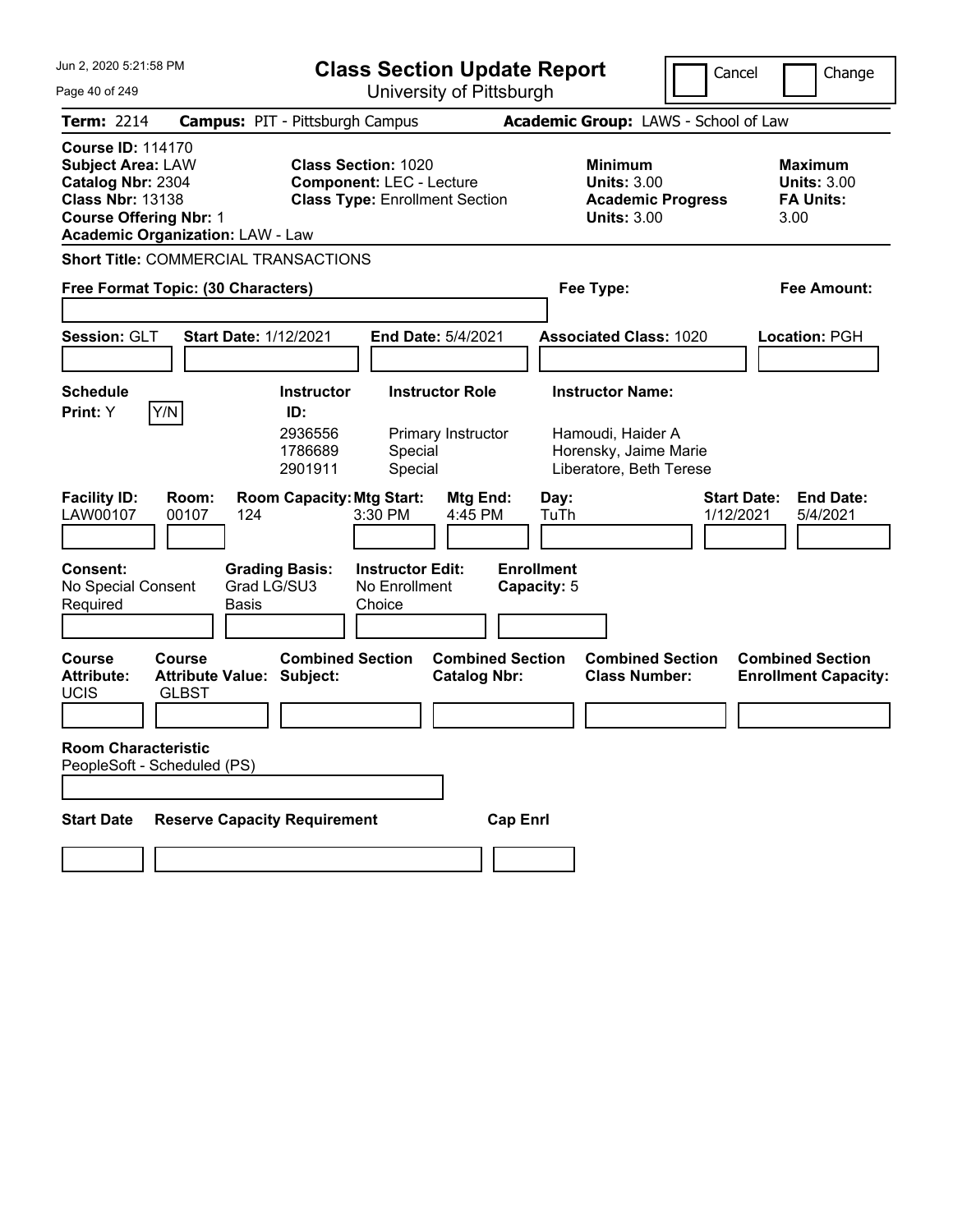| Jun 2, 2020 5:21:58 PM                                                                                                                                                           |                                                             | <b>Class Section Update Report</b>                                                                     |                                                                         | Cancel<br>Change                |                                                                  |  |
|----------------------------------------------------------------------------------------------------------------------------------------------------------------------------------|-------------------------------------------------------------|--------------------------------------------------------------------------------------------------------|-------------------------------------------------------------------------|---------------------------------|------------------------------------------------------------------|--|
| Page 41 of 249                                                                                                                                                                   |                                                             | University of Pittsburgh                                                                               |                                                                         |                                 |                                                                  |  |
| <b>Term: 2214</b>                                                                                                                                                                | <b>Campus: PIT - Pittsburgh Campus</b>                      |                                                                                                        | Academic Group: LAWS - School of Law                                    |                                 |                                                                  |  |
| <b>Course ID: 191348</b><br><b>Subject Area: LAW</b><br>Catalog Nbr: 2319<br><b>Class Nbr: 30510</b><br><b>Course Offering Nbr: 1</b><br><b>Academic Organization: LAW - Law</b> |                                                             | <b>Class Section: 1035</b><br><b>Component: LEC - Lecture</b><br><b>Class Type: Enrollment Section</b> | <b>Minimum</b><br><b>Units: 3.00</b><br><b>Units: 3.00</b>              | <b>Academic Progress</b>        | <b>Maximum</b><br><b>Units: 3.00</b><br><b>FA Units:</b><br>3.00 |  |
|                                                                                                                                                                                  | Short Title: LAWYERS IN AMERICAN CULTURE                    |                                                                                                        |                                                                         |                                 |                                                                  |  |
| Free Format Topic: (30 Characters)                                                                                                                                               |                                                             |                                                                                                        | Fee Type:                                                               |                                 | Fee Amount:                                                      |  |
| Session: GLT                                                                                                                                                                     | Start Date: 1/12/2021                                       | End Date: 5/4/2021                                                                                     | <b>Associated Class: 1035</b>                                           |                                 | <b>Location: PGH</b>                                             |  |
| <b>Schedule</b>                                                                                                                                                                  | <b>Instructor</b>                                           | <b>Instructor Role</b>                                                                                 | <b>Instructor Name:</b>                                                 |                                 |                                                                  |  |
| Y/N<br>Print: Y                                                                                                                                                                  | ID:<br>2900558<br>1786689<br>2901911                        | Primary Instructor<br>Special<br>Special                                                               | Hibbitts, Bernard J<br>Horensky, Jaime Marie<br>Liberatore, Beth Terese |                                 |                                                                  |  |
| <b>Facility ID:</b><br>Room:<br>LAW00113<br>00113                                                                                                                                | <b>Room Capacity: Mtg Start:</b><br>88                      | Mtg End:<br>11:46 AM<br>10:30 AM                                                                       | Day:<br>TuTh                                                            | <b>Start Date:</b><br>1/12/2021 | <b>End Date:</b><br>5/4/2021                                     |  |
| <b>Consent:</b><br>No Special Consent<br>Required                                                                                                                                | <b>Grading Basis:</b><br>Grad LG/SU3<br><b>Basis</b>        | <b>Instructor Edit:</b><br>No Enrollment<br>Choice                                                     | <b>Enrollment</b><br>Capacity: 2                                        |                                 |                                                                  |  |
| <b>Course</b><br>Course<br><b>Attribute:</b>                                                                                                                                     | <b>Combined Section</b><br><b>Attribute Value: Subject:</b> | <b>Catalog Nbr:</b>                                                                                    | <b>Combined Section</b><br><b>Class Number:</b>                         | <b>Combined Section</b>         | <b>Combined Section</b><br><b>Enrollment Capacity:</b>           |  |
|                                                                                                                                                                                  |                                                             |                                                                                                        |                                                                         |                                 |                                                                  |  |
| <b>Room Characteristic</b><br>PeopleSoft - Scheduled (PS)                                                                                                                        |                                                             |                                                                                                        |                                                                         |                                 |                                                                  |  |
| <b>Start Date</b>                                                                                                                                                                | <b>Reserve Capacity Requirement</b>                         |                                                                                                        | <b>Cap Enrl</b>                                                         |                                 |                                                                  |  |
|                                                                                                                                                                                  |                                                             |                                                                                                        |                                                                         |                                 |                                                                  |  |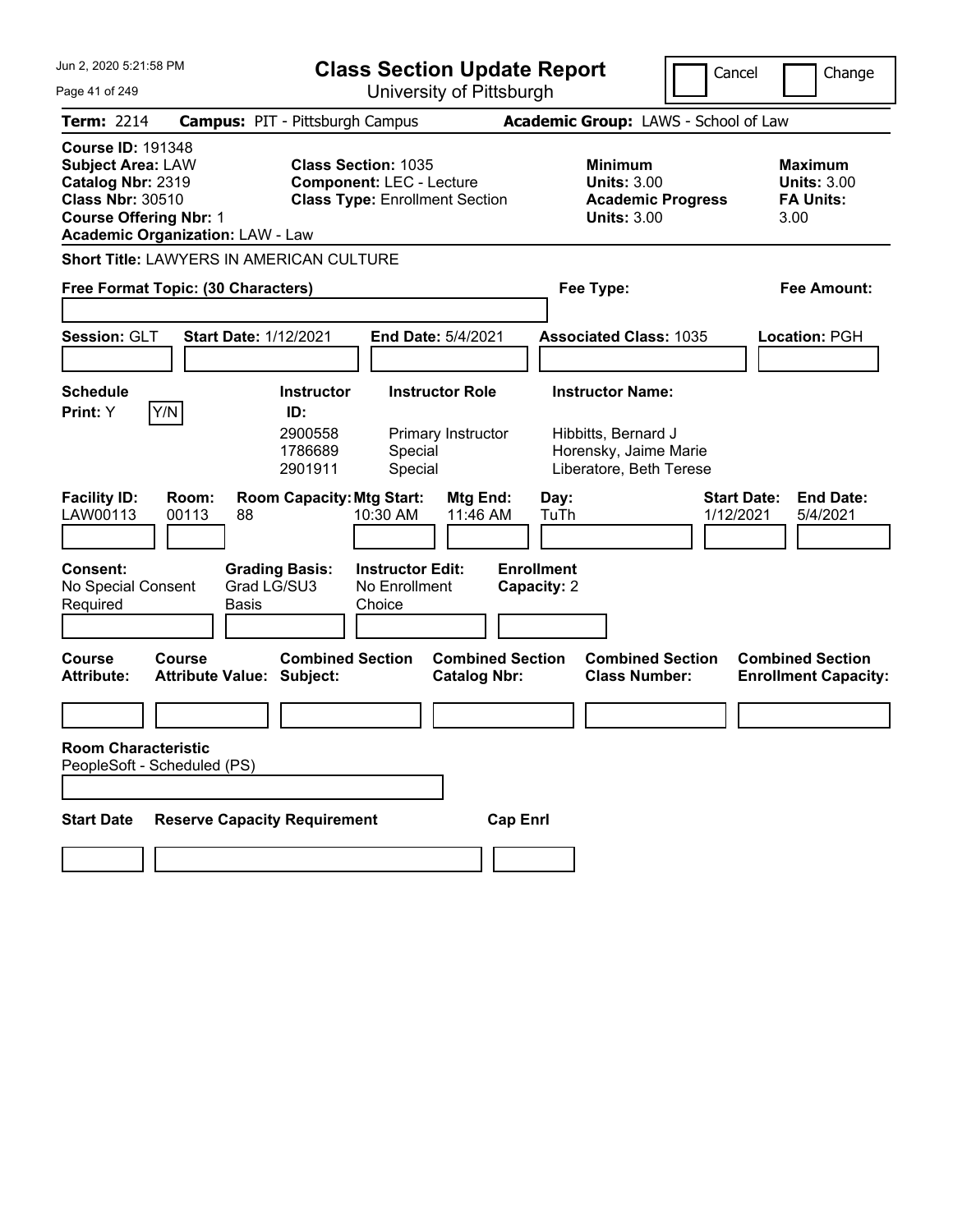| Jun 2, 2020 5:21:58 PM                                                                                                                                                           | <b>Class Section Update Report</b>                                                                     | Cancel                                                                          | Change                                                           |
|----------------------------------------------------------------------------------------------------------------------------------------------------------------------------------|--------------------------------------------------------------------------------------------------------|---------------------------------------------------------------------------------|------------------------------------------------------------------|
| Page 42 of 249                                                                                                                                                                   | University of Pittsburgh                                                                               |                                                                                 |                                                                  |
| <b>Term: 2214</b>                                                                                                                                                                | <b>Campus: PIT - Pittsburgh Campus</b>                                                                 | Academic Group: LAWS - School of Law                                            |                                                                  |
| <b>Course ID: 114172</b><br><b>Subject Area: LAW</b><br>Catalog Nbr: 2324<br><b>Class Nbr: 24227</b><br><b>Course Offering Nbr: 1</b><br><b>Academic Organization: LAW - Law</b> | <b>Class Section: 1010</b><br><b>Component: LEC - Lecture</b><br><b>Class Type: Enrollment Section</b> | Minimum<br><b>Units: 2.00</b><br><b>Academic Progress</b><br><b>Units: 2.00</b> | <b>Maximum</b><br><b>Units: 2.00</b><br><b>FA Units:</b><br>2.00 |
| <b>Short Title: INSURANCE LAW</b>                                                                                                                                                |                                                                                                        |                                                                                 |                                                                  |
| Free Format Topic: (30 Characters)                                                                                                                                               |                                                                                                        | Fee Type:                                                                       | <b>Fee Amount:</b>                                               |
|                                                                                                                                                                                  |                                                                                                        |                                                                                 |                                                                  |
| Session: GLT<br><b>Start Date: 1/12/2021</b>                                                                                                                                     | End Date: 5/4/2021                                                                                     | <b>Associated Class: 1010</b>                                                   | Location: PGH                                                    |
|                                                                                                                                                                                  |                                                                                                        |                                                                                 |                                                                  |
| <b>Schedule</b><br>Y/N<br>Print: Y                                                                                                                                               | <b>Instructor Role</b><br><b>Instructor</b><br>ID:                                                     | <b>Instructor Name:</b>                                                         |                                                                  |
|                                                                                                                                                                                  | 1786689<br>Special<br>2952169<br>Primary Instructor<br>2901911<br>Special                              | Horensky, Jaime Marie<br>Iole, John E<br>Liberatore, Beth Terese                |                                                                  |
| <b>Facility ID:</b><br>Room:<br>LAW00G46<br>00G46<br>20                                                                                                                          | <b>Room Capacity: Mtg Start:</b><br>Mtg End:<br>12:20 PM<br>10:30 AM                                   | Day:<br>1/12/2021<br>Mo                                                         | <b>Start Date:</b><br><b>End Date:</b><br>5/4/2021               |
| <b>Consent:</b><br><b>Grading Basis:</b><br>Grad LG/SU3<br>No Special Consent<br>Required<br>Basis                                                                               | <b>Instructor Edit:</b><br>No Enrollment<br>Choice                                                     | <b>Enrollment</b><br>Capacity: 1                                                |                                                                  |
| <b>Course</b><br>Course<br><b>Attribute:</b><br><b>Attribute Value: Subject:</b>                                                                                                 | <b>Combined Section</b><br><b>Combined Section</b><br><b>Catalog Nbr:</b>                              | <b>Combined Section</b><br><b>Class Number:</b>                                 | <b>Combined Section</b><br><b>Enrollment Capacity:</b>           |
|                                                                                                                                                                                  |                                                                                                        |                                                                                 |                                                                  |
| <b>Room Characteristic</b><br>PeopleSoft - Scheduled (PS)                                                                                                                        |                                                                                                        |                                                                                 |                                                                  |
|                                                                                                                                                                                  |                                                                                                        |                                                                                 |                                                                  |
| <b>Reserve Capacity Requirement</b><br><b>Start Date</b>                                                                                                                         | <b>Cap Enrl</b>                                                                                        |                                                                                 |                                                                  |
|                                                                                                                                                                                  |                                                                                                        |                                                                                 |                                                                  |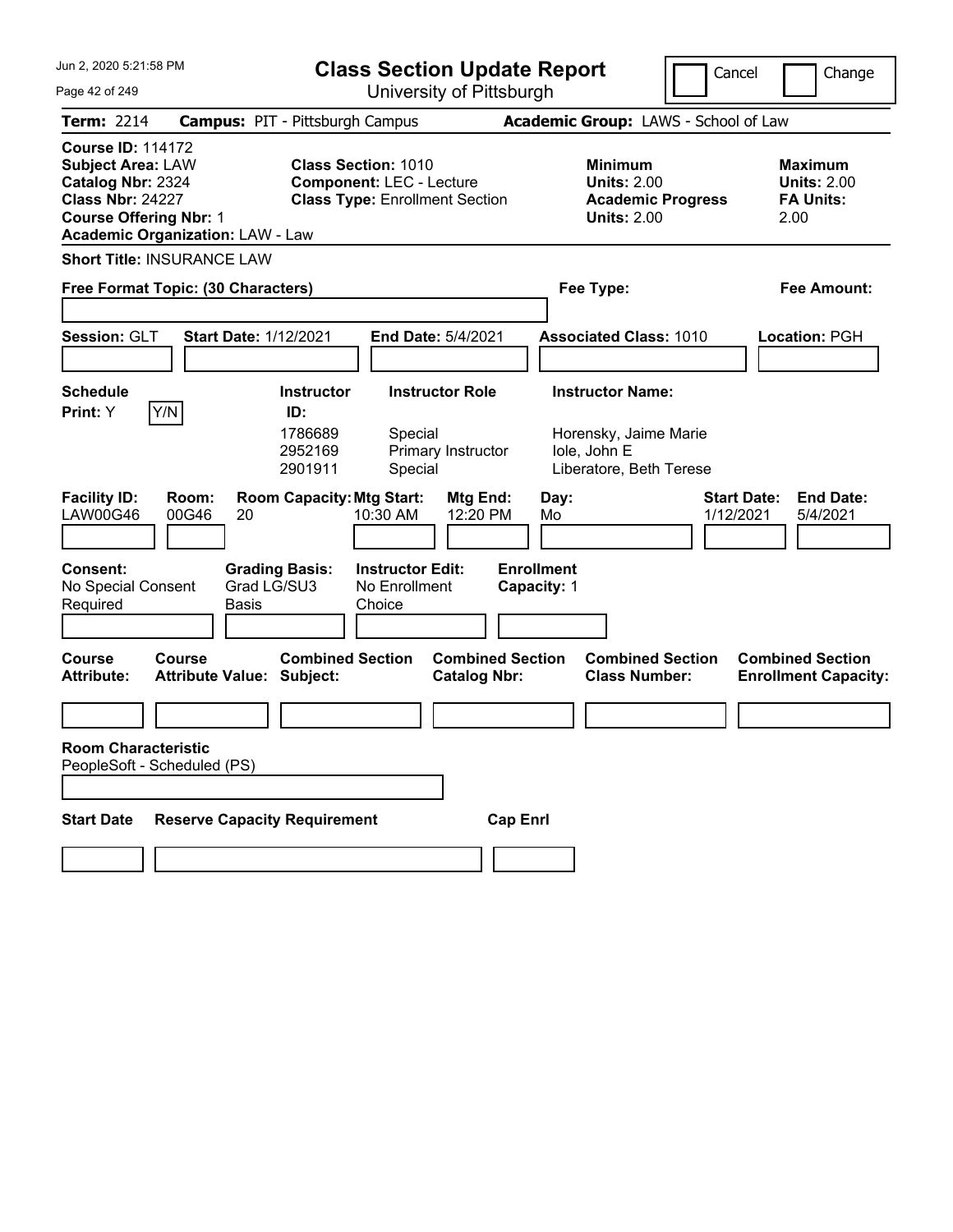| Jun 2, 2020 5:21:58 PM                                                                                                                                                           | <b>Class Section Update Report</b>                                                                     | Cancel                                                                                 | Change                                                           |
|----------------------------------------------------------------------------------------------------------------------------------------------------------------------------------|--------------------------------------------------------------------------------------------------------|----------------------------------------------------------------------------------------|------------------------------------------------------------------|
| Page 43 of 249                                                                                                                                                                   | University of Pittsburgh                                                                               |                                                                                        |                                                                  |
| <b>Term: 2214</b>                                                                                                                                                                | <b>Campus: PIT - Pittsburgh Campus</b>                                                                 | Academic Group: LAWS - School of Law                                                   |                                                                  |
| <b>Course ID: 114173</b><br><b>Subject Area: LAW</b><br>Catalog Nbr: 2328<br><b>Class Nbr: 13114</b><br><b>Course Offering Nbr: 1</b><br><b>Academic Organization: LAW - Law</b> | <b>Class Section: 1010</b><br><b>Component: LEC - Lecture</b><br><b>Class Type: Enrollment Section</b> | <b>Minimum</b><br><b>Units: 3.00</b><br><b>Academic Progress</b><br><b>Units: 3.00</b> | <b>Maximum</b><br><b>Units: 3.00</b><br><b>FA Units:</b><br>3.00 |
| <b>Short Title: COPYRIGHT LAW</b>                                                                                                                                                |                                                                                                        |                                                                                        |                                                                  |
| Free Format Topic: (30 Characters)                                                                                                                                               |                                                                                                        | Fee Type:                                                                              | <b>Fee Amount:</b>                                               |
|                                                                                                                                                                                  |                                                                                                        |                                                                                        |                                                                  |
| Session: GLT<br><b>Start Date: 1/12/2021</b>                                                                                                                                     | End Date: 5/4/2021                                                                                     | <b>Associated Class: 1010</b>                                                          | Location: PGH                                                    |
|                                                                                                                                                                                  |                                                                                                        |                                                                                        |                                                                  |
| <b>Schedule</b>                                                                                                                                                                  | <b>Instructor</b><br><b>Instructor Role</b>                                                            | <b>Instructor Name:</b>                                                                |                                                                  |
| Y/N<br>Print: Y                                                                                                                                                                  | ID:<br>1786689<br>Special<br>2901911<br>Special<br>2909733<br>Primary Instructor                       | Horensky, Jaime Marie<br>Liberatore, Beth Terese<br>Madison, Michael James             |                                                                  |
| <b>Facility ID:</b><br>Room:<br>LAW00G12<br>00G12<br>69                                                                                                                          | <b>Room Capacity: Mtg Start:</b><br>Mtg End:<br>10:15 AM<br>$9:00$ AM                                  | Day:<br>MoWe<br>1/12/2021                                                              | <b>Start Date:</b><br><b>End Date:</b><br>5/4/2021               |
| <b>Consent:</b><br>No Special Consent<br>Required<br>Basis                                                                                                                       | <b>Grading Basis:</b><br><b>Instructor Edit:</b><br>Grad LG/SU3<br>No Enrollment<br>Choice             | <b>Enrollment</b><br>Capacity: 1                                                       |                                                                  |
| <b>Course</b><br>Course<br><b>Attribute:</b><br><b>Attribute Value: Subject:</b><br><b>UCIS</b><br><b>GLBST</b>                                                                  | <b>Combined Section</b><br><b>Combined Section</b><br><b>Catalog Nbr:</b>                              | <b>Combined Section</b><br><b>Class Number:</b>                                        | <b>Combined Section</b><br><b>Enrollment Capacity:</b>           |
|                                                                                                                                                                                  |                                                                                                        |                                                                                        |                                                                  |
| <b>Room Characteristic</b><br>PeopleSoft - Scheduled (PS)                                                                                                                        |                                                                                                        |                                                                                        |                                                                  |
|                                                                                                                                                                                  |                                                                                                        |                                                                                        |                                                                  |
| <b>Start Date</b>                                                                                                                                                                | <b>Reserve Capacity Requirement</b><br><b>Cap Enrl</b>                                                 |                                                                                        |                                                                  |
|                                                                                                                                                                                  |                                                                                                        |                                                                                        |                                                                  |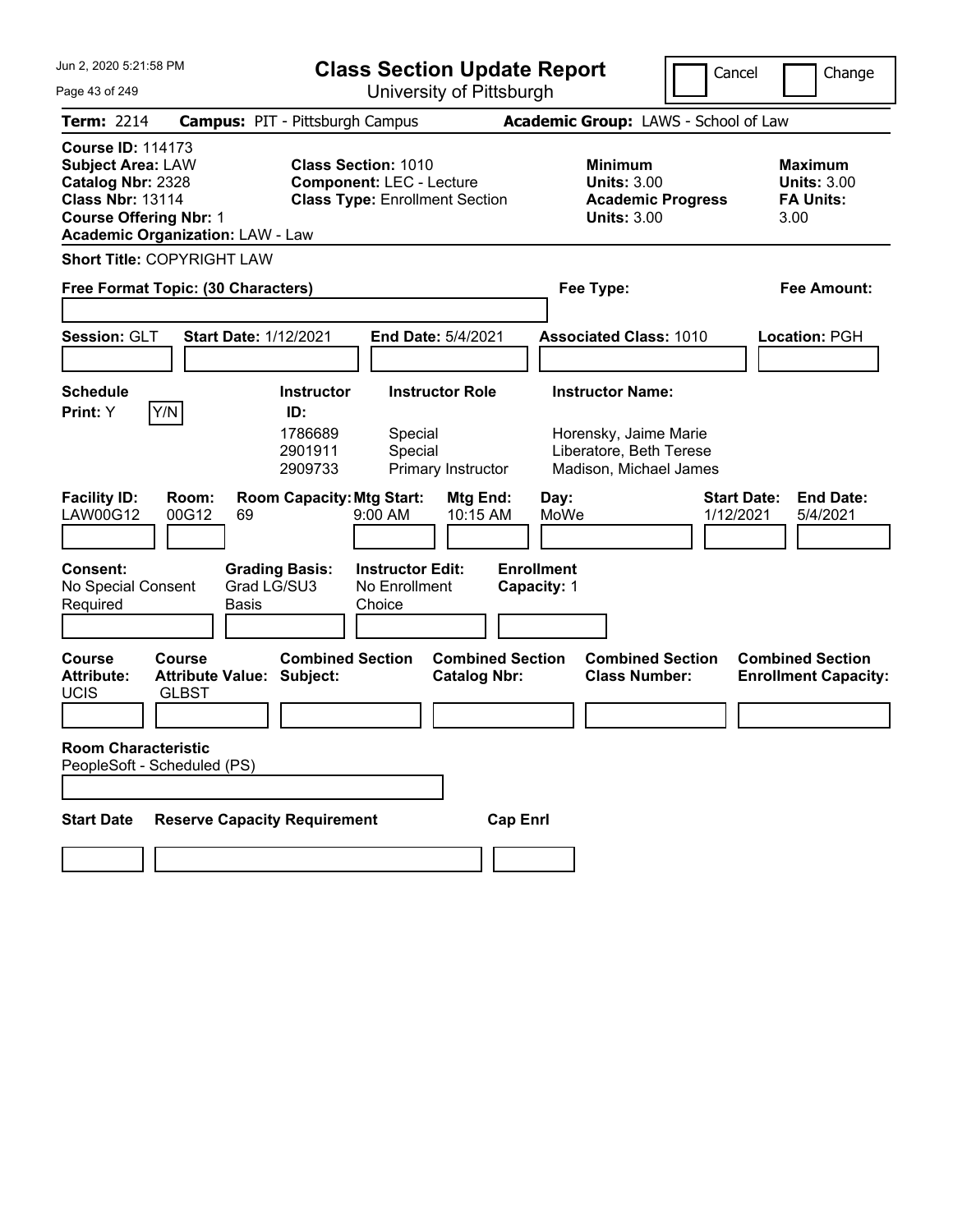Jun 2, 2020 5:21:58 PM Page 44 of 249 **Class Section Update Report** University of Pittsburgh Cancel Change **Term:** 2214 **Campus:** PIT - Pittsburgh Campus **Academic Group:** LAWS - School of Law **Course ID:** 114176 **Subject Area:** LAW **Class Section:** 1010 **Minimum Maximum Catalog Nbr:** 2339 **Component:** LEC - Lecture **Units:** 2.00 **Units:** 2.00 **Class Nbr:** 13118 **Class Type:** Enrollment Section **Academic Progress FA Units: Course Offering Nbr:** 1 **Units:** 2.00 2.00 **Academic Organization:** LAW - Law **Short Title:** LAW OF DISABLTY DISCRIMINATION **Free Format Topic: (30 Characters) Fee Type: Fee Amount: Session:** GLT **Start Date:** 1/12/2021 **End Date:** 5/4/2021 **Associated Class:** 1010 **Location:** PGH **Schedule Instructor Instructor Role Instructor Name: Print:**  $Y$   $|Y/N|$  **ID:** 1786689 Special Horensky, Jaime Marie 2923499 Primary Instructor Hornack, Joseph S 2901911 Special Liberatore, Beth Terese **Facility ID: Room: Room Capacity: Mtg Start: Mtg End: Day: Start Date: End Date: End Date: LAW00G12 00G12 69 4:30 PM 6:20 PM Tu** LAW00G12 00G12 69 4:30 PM 6:20 PM Tu 1/12/2021 5/4/2021 **Consent: Grading Basis: Instructor Edit: Enrollment** No Special Consent Required Grad LG/SU3 Basis No Enrollment **Choice Capacity:** 3 **Course Course Combined Section Combined Section Combined Section Combined Section**  Attribute Value: Subject: Catalog Nbr: Class Number: Enrollment Capacity: **Room Characteristic** PeopleSoft - Scheduled (PS) **Start Date Reserve Capacity Requirement Cap Enrl**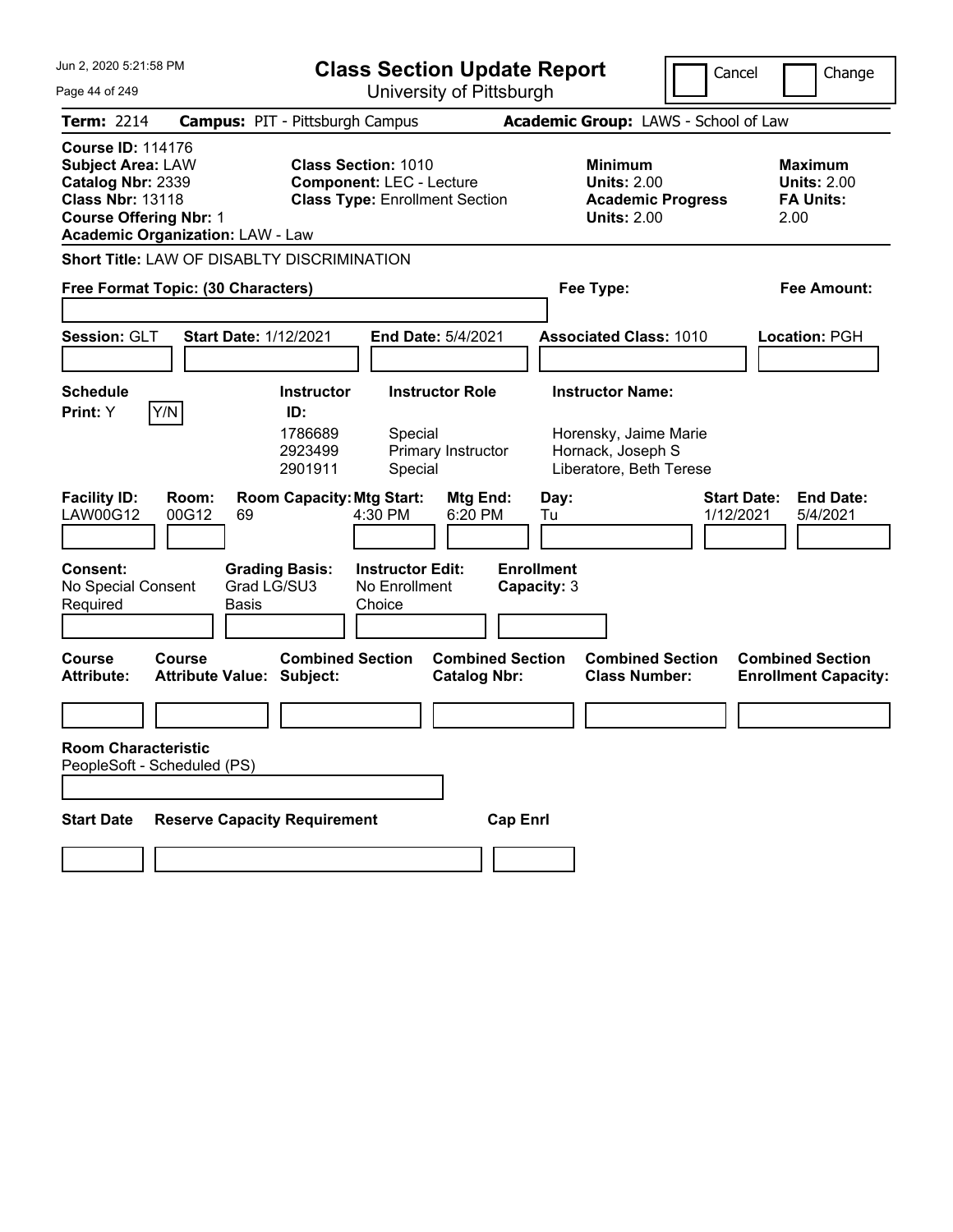| Jun 2, 2020 5:21:58 PM                                                                                                                                                           | <b>Class Section Update Report</b>                                                                     | Cancel                                                                                 | Change                                                           |
|----------------------------------------------------------------------------------------------------------------------------------------------------------------------------------|--------------------------------------------------------------------------------------------------------|----------------------------------------------------------------------------------------|------------------------------------------------------------------|
| Page 45 of 249                                                                                                                                                                   | University of Pittsburgh                                                                               |                                                                                        |                                                                  |
| <b>Term: 2214</b>                                                                                                                                                                | <b>Campus: PIT - Pittsburgh Campus</b>                                                                 | Academic Group: LAWS - School of Law                                                   |                                                                  |
| <b>Course ID: 150903</b><br><b>Subject Area: LAW</b><br>Catalog Nbr: 2340<br><b>Class Nbr: 25193</b><br><b>Course Offering Nbr: 1</b><br><b>Academic Organization: LAW - Law</b> | <b>Class Section: 1010</b><br><b>Component: LEC - Lecture</b><br><b>Class Type: Enrollment Section</b> | <b>Minimum</b><br><b>Units: 3.00</b><br><b>Academic Progress</b><br><b>Units: 3.00</b> | <b>Maximum</b><br><b>Units: 3.00</b><br><b>FA Units:</b><br>3.00 |
| <b>Short Title: ENVIRONMENTAL LAW</b>                                                                                                                                            |                                                                                                        |                                                                                        |                                                                  |
| Free Format Topic: (30 Characters)                                                                                                                                               |                                                                                                        | Fee Type:                                                                              | <b>Fee Amount:</b>                                               |
| Session: GLT<br><b>Start Date: 1/12/2021</b>                                                                                                                                     | End Date: 5/4/2021                                                                                     | <b>Associated Class: 1010</b>                                                          | Location: PGH                                                    |
| <b>Schedule</b>                                                                                                                                                                  | <b>Instructor</b><br><b>Instructor Role</b>                                                            | <b>Instructor Name:</b>                                                                |                                                                  |
| Y/N<br>Print: Y                                                                                                                                                                  | ID:<br>1786689<br>Special<br>2901911<br>Special<br>Primary Instructor<br>3340423                       | Horensky, Jaime Marie<br>Liberatore, Beth Terese<br>MacIntyre, Grant B                 |                                                                  |
| <b>Facility ID:</b><br>Room:<br>LAW00G13<br>00G13<br>28                                                                                                                          | <b>Room Capacity: Mtg Start:</b><br>Mtg End:<br>10:15 AM<br>$9:00$ AM                                  | Day:<br>TuTh<br>1/12/2021                                                              | <b>Start Date:</b><br><b>End Date:</b><br>5/4/2021               |
| <b>Consent:</b><br>Grad LG/SU3<br>No Special Consent<br>Required<br>Basis                                                                                                        | <b>Grading Basis:</b><br><b>Instructor Edit:</b><br>No Enrollment<br>Choice                            | <b>Enrollment</b><br>Capacity: 1                                                       |                                                                  |
| <b>Course</b><br>Course<br><b>Attribute Value: Subject:</b><br><b>Attribute:</b>                                                                                                 | <b>Combined Section</b><br><b>Combined Section</b><br><b>Catalog Nbr:</b>                              | <b>Combined Section</b><br><b>Class Number:</b>                                        | <b>Combined Section</b><br><b>Enrollment Capacity:</b>           |
|                                                                                                                                                                                  |                                                                                                        |                                                                                        |                                                                  |
| <b>Room Characteristic</b><br>PeopleSoft - Scheduled (PS)                                                                                                                        |                                                                                                        |                                                                                        |                                                                  |
| <b>Reserve Capacity Requirement</b><br><b>Start Date</b>                                                                                                                         |                                                                                                        | <b>Cap Enrl</b>                                                                        |                                                                  |
|                                                                                                                                                                                  |                                                                                                        |                                                                                        |                                                                  |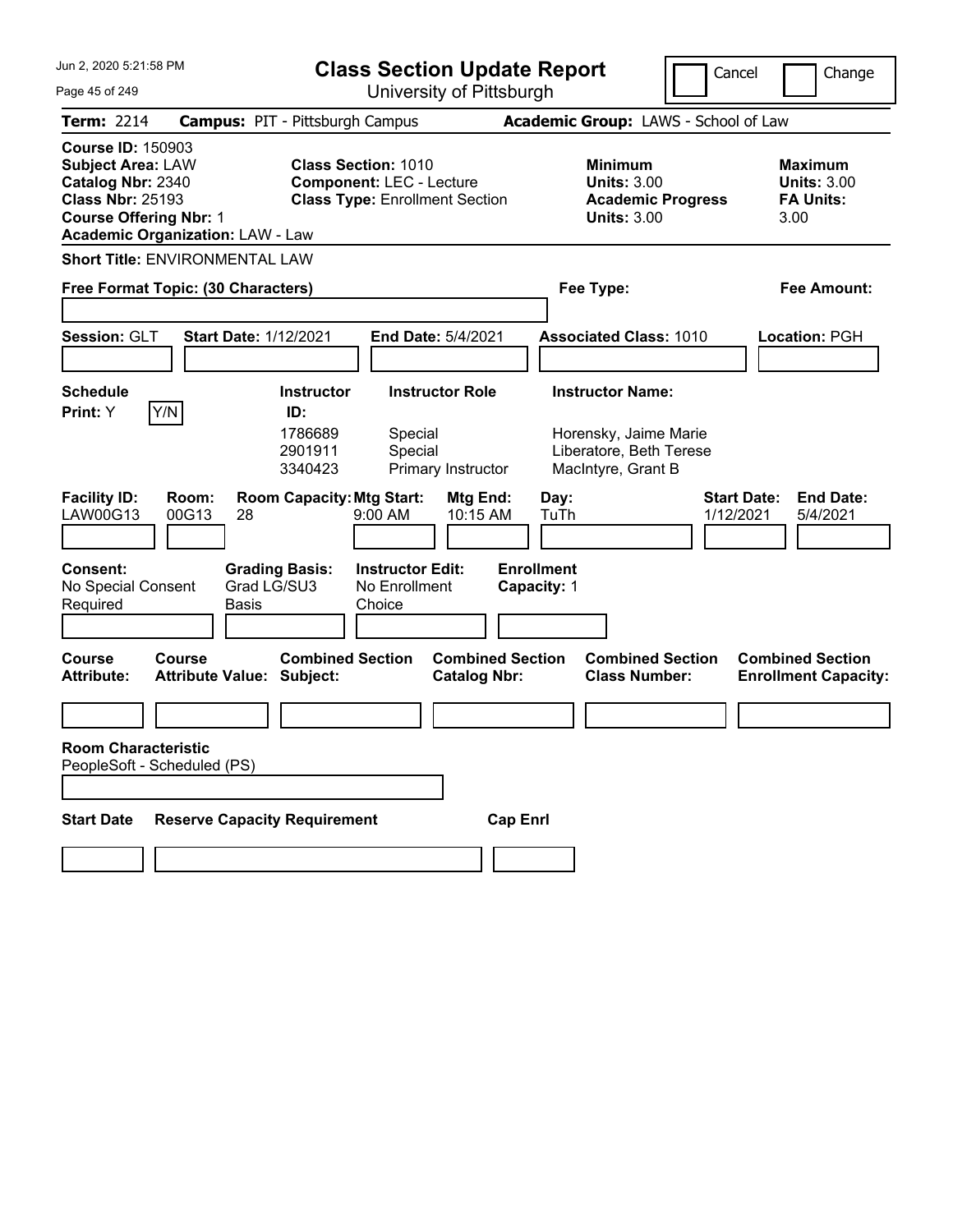| Jun 2, 2020 5:21:58 PM                                                                                                                                                           |                                                      |                                                                                                        | <b>Class Section Update Report</b>                 |                                                |                 |                                  |                                                                          |                                      | Cancel             | Change                                                           |
|----------------------------------------------------------------------------------------------------------------------------------------------------------------------------------|------------------------------------------------------|--------------------------------------------------------------------------------------------------------|----------------------------------------------------|------------------------------------------------|-----------------|----------------------------------|--------------------------------------------------------------------------|--------------------------------------|--------------------|------------------------------------------------------------------|
| University of Pittsburgh<br>Page 46 of 249                                                                                                                                       |                                                      |                                                                                                        |                                                    |                                                |                 |                                  |                                                                          |                                      |                    |                                                                  |
| <b>Term: 2214</b>                                                                                                                                                                | <b>Campus: PIT - Pittsburgh Campus</b>               |                                                                                                        |                                                    |                                                |                 |                                  |                                                                          | Academic Group: LAWS - School of Law |                    |                                                                  |
| <b>Course ID: 114194</b><br><b>Subject Area: LAW</b><br>Catalog Nbr: 2404<br><b>Class Nbr: 30483</b><br><b>Course Offering Nbr: 1</b><br><b>Academic Organization: LAW - Law</b> |                                                      | <b>Class Section: 1010</b><br><b>Component: LEC - Lecture</b><br><b>Class Type: Enrollment Section</b> |                                                    |                                                |                 |                                  | <b>Minimum</b><br><b>Units: 3.00</b><br><b>Units: 3.00</b>               | <b>Academic Progress</b>             |                    | <b>Maximum</b><br><b>Units: 3.00</b><br><b>FA Units:</b><br>3.00 |
| Short Title: CYBERSPACE AND THE LAW                                                                                                                                              |                                                      |                                                                                                        |                                                    |                                                |                 |                                  |                                                                          |                                      |                    |                                                                  |
| Free Format Topic: (30 Characters)                                                                                                                                               |                                                      |                                                                                                        |                                                    |                                                |                 |                                  | Fee Type:                                                                |                                      |                    | Fee Amount:                                                      |
|                                                                                                                                                                                  |                                                      |                                                                                                        |                                                    |                                                |                 |                                  |                                                                          |                                      |                    |                                                                  |
| Session: GLT                                                                                                                                                                     | <b>Start Date: 1/12/2021</b>                         |                                                                                                        |                                                    | <b>End Date: 5/4/2021</b>                      |                 |                                  | <b>Associated Class: 1010</b>                                            |                                      |                    | Location: PGH                                                    |
|                                                                                                                                                                                  |                                                      |                                                                                                        |                                                    |                                                |                 |                                  |                                                                          |                                      |                    |                                                                  |
| Schedule<br>Y/N<br><b>Print:</b> Y                                                                                                                                               |                                                      | <b>Instructor</b><br>ID:                                                                               |                                                    | <b>Instructor Role</b>                         |                 |                                  | <b>Instructor Name:</b>                                                  |                                      |                    |                                                                  |
| <b>Facility ID:</b><br>Room:                                                                                                                                                     |                                                      | 1786689<br>2901911<br>2961359<br><b>Room Capacity: Mtg Start:</b>                                      | Special<br>Special                                 | Primary Instructor<br>Mtg End:                 |                 | Day:                             | Horensky, Jaime Marie<br>Liberatore, Beth Terese<br>Lipton, Jacqueline D |                                      | <b>Start Date:</b> | <b>End Date:</b>                                                 |
| LAW00111<br>00111                                                                                                                                                                | 88                                                   |                                                                                                        | 10:30 AM                                           | 11:45 AM                                       |                 | TuTh                             |                                                                          |                                      | 1/12/2021          | 5/4/2021                                                         |
| <b>Consent:</b><br>No Special Consent<br>Required                                                                                                                                | <b>Grading Basis:</b><br>Grad LG/SU3<br><b>Basis</b> |                                                                                                        | <b>Instructor Edit:</b><br>No Enrollment<br>Choice |                                                |                 | <b>Enrollment</b><br>Capacity: 3 |                                                                          |                                      |                    |                                                                  |
| <b>Course</b><br>Course<br><b>Attribute:</b>                                                                                                                                     | <b>Attribute Value: Subject:</b>                     | <b>Combined Section</b>                                                                                |                                                    | <b>Combined Section</b><br><b>Catalog Nbr:</b> |                 |                                  | <b>Combined Section</b><br><b>Class Number:</b>                          |                                      |                    | <b>Combined Section</b><br><b>Enrollment Capacity:</b>           |
|                                                                                                                                                                                  |                                                      |                                                                                                        |                                                    |                                                |                 |                                  |                                                                          |                                      |                    |                                                                  |
| <b>Room Characteristic</b><br>PeopleSoft - Scheduled (PS)                                                                                                                        |                                                      |                                                                                                        |                                                    |                                                |                 |                                  |                                                                          |                                      |                    |                                                                  |
|                                                                                                                                                                                  |                                                      |                                                                                                        |                                                    |                                                |                 |                                  |                                                                          |                                      |                    |                                                                  |
| <b>Start Date</b>                                                                                                                                                                | <b>Reserve Capacity Requirement</b>                  |                                                                                                        |                                                    |                                                | <b>Cap Enrl</b> |                                  |                                                                          |                                      |                    |                                                                  |
|                                                                                                                                                                                  |                                                      |                                                                                                        |                                                    |                                                |                 |                                  |                                                                          |                                      |                    |                                                                  |
|                                                                                                                                                                                  |                                                      |                                                                                                        |                                                    |                                                |                 |                                  |                                                                          |                                      |                    |                                                                  |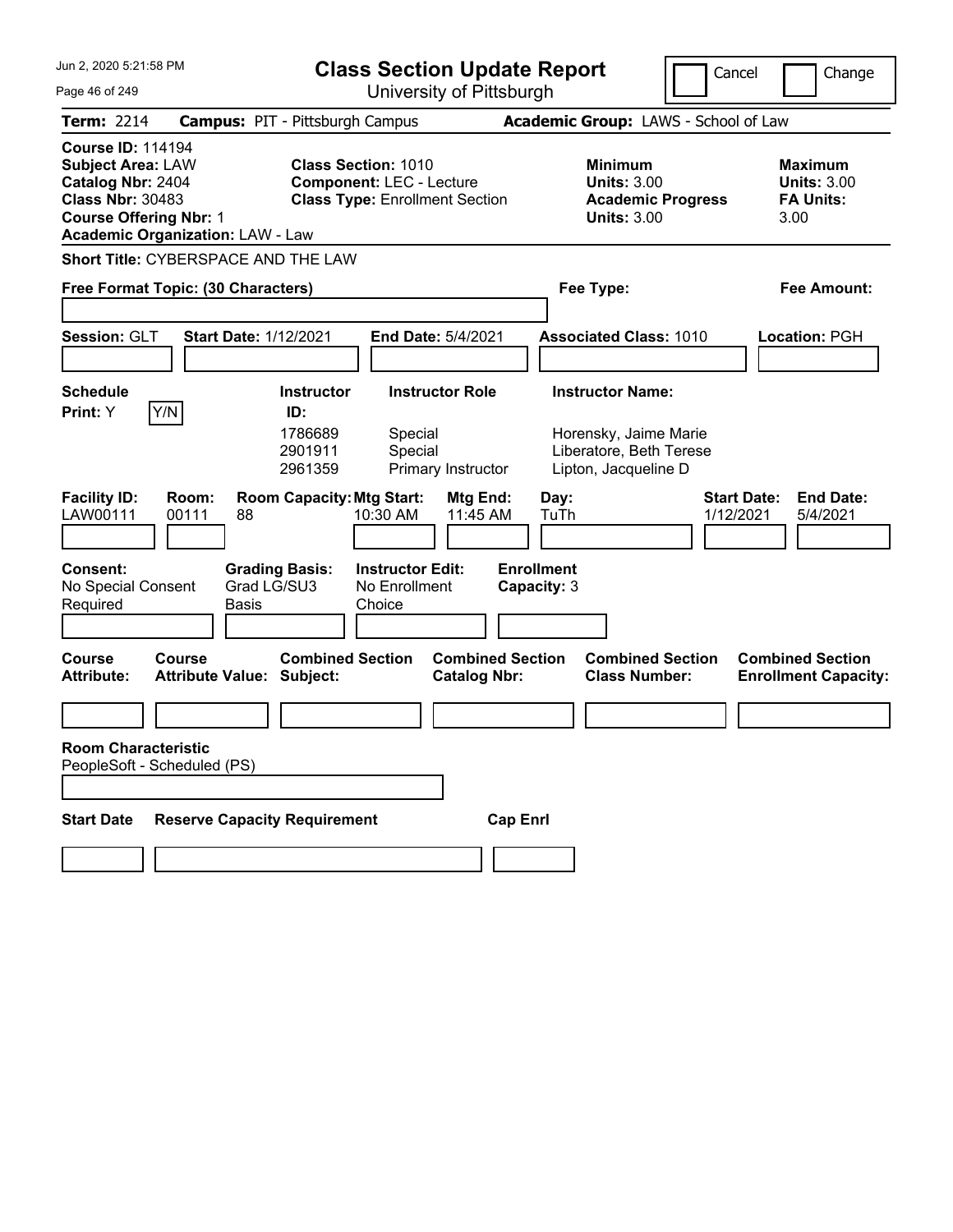| Jun 2, 2020 5:21:58 PM<br>Page 47 of 249                                                                                                                                         | <b>Class Section Update Report</b><br>University of Pittsburgh                                         | Cancel                                                                                 | Change                                                           |
|----------------------------------------------------------------------------------------------------------------------------------------------------------------------------------|--------------------------------------------------------------------------------------------------------|----------------------------------------------------------------------------------------|------------------------------------------------------------------|
|                                                                                                                                                                                  |                                                                                                        |                                                                                        |                                                                  |
| <b>Term: 2214</b>                                                                                                                                                                | <b>Campus: PIT - Pittsburgh Campus</b>                                                                 | Academic Group: LAWS - School of Law                                                   |                                                                  |
| <b>Course ID: 114203</b><br><b>Subject Area: LAW</b><br>Catalog Nbr: 2464<br><b>Class Nbr: 28197</b><br><b>Course Offering Nbr: 1</b><br><b>Academic Organization: LAW - Law</b> | <b>Class Section: 1030</b><br><b>Component: LEC - Lecture</b><br><b>Class Type: Enrollment Section</b> | <b>Minimum</b><br><b>Units: 3.00</b><br><b>Academic Progress</b><br><b>Units: 3.00</b> | <b>Maximum</b><br><b>Units: 3.00</b><br><b>FA Units:</b><br>3.00 |
| <b>Short Title: BIOETHICS AND LAW</b>                                                                                                                                            |                                                                                                        |                                                                                        |                                                                  |
| Free Format Topic: (30 Characters)                                                                                                                                               |                                                                                                        | Fee Type:                                                                              | <b>Fee Amount:</b>                                               |
| Session: GLT<br><b>Start Date: 1/12/2021</b>                                                                                                                                     | End Date: 5/4/2021                                                                                     | <b>Associated Class: 1030</b>                                                          | Location: PGH                                                    |
| <b>Schedule</b>                                                                                                                                                                  | <b>Instructor</b><br><b>Instructor Role</b>                                                            | <b>Instructor Name:</b>                                                                |                                                                  |
| Y/N<br>Print: Y                                                                                                                                                                  | ID:<br>2962932<br>Primary Instructor<br>1786689<br>Special<br>2901911<br>Special                       | Donley, Greer B<br>Horensky, Jaime Marie<br>Liberatore, Beth Terese                    |                                                                  |
| <b>Facility ID:</b><br>Room:<br>LAW00109<br>00109<br>124                                                                                                                         | <b>Room Capacity: Mtg Start:</b><br><b>Mtg End:</b><br>9:00 AM<br>10:15 AM                             | Day:<br>TuTh<br>1/12/2021                                                              | <b>Start Date:</b><br><b>End Date:</b><br>5/4/2021               |
| <b>Consent:</b><br>No Special Consent<br>Required<br>Basis                                                                                                                       | <b>Grading Basis:</b><br><b>Instructor Edit:</b><br>Grad LG/SU3<br>No Enrollment<br>Choice             | <b>Enrollment</b><br>Capacity: 2                                                       |                                                                  |
| <b>Course</b><br>Course<br><b>Attribute Value: Subject:</b><br><b>Attribute:</b>                                                                                                 | <b>Combined Section</b><br><b>Combined Section</b><br><b>Catalog Nbr:</b>                              | <b>Combined Section</b><br><b>Class Number:</b>                                        | <b>Combined Section</b><br><b>Enrollment Capacity:</b>           |
|                                                                                                                                                                                  |                                                                                                        |                                                                                        |                                                                  |
| <b>Room Characteristic</b><br>PeopleSoft - Scheduled (PS)                                                                                                                        |                                                                                                        |                                                                                        |                                                                  |
| <b>Reserve Capacity Requirement</b><br><b>Start Date</b>                                                                                                                         |                                                                                                        | <b>Cap Enrl</b>                                                                        |                                                                  |
|                                                                                                                                                                                  |                                                                                                        |                                                                                        |                                                                  |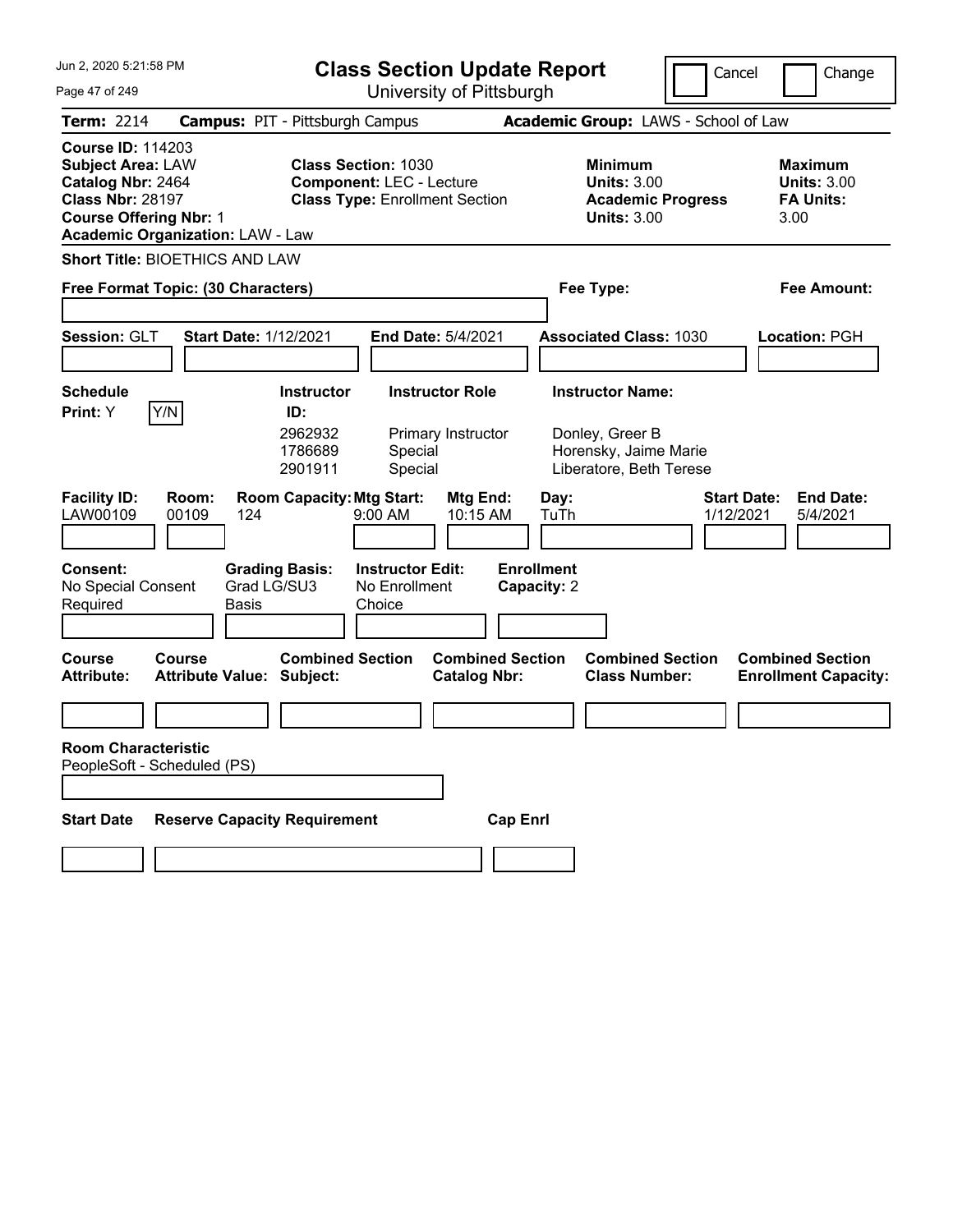| University of Pittsburgh<br>Page 48 of 249<br><b>Term: 2214</b><br><b>Campus: PIT - Pittsburgh Campus</b><br>Academic Group: LAWS - School of Law<br><b>Course ID: 188861</b><br><b>Class Section: 1200</b><br><b>Subject Area: LAW</b><br><b>Maximum</b><br>Minimum<br><b>Units: 3.00</b><br><b>Units: 3.00</b><br>Catalog Nbr: 2468<br><b>Component: LEC - Lecture</b><br><b>Class Nbr: 26932</b><br><b>Class Type: Enrollment Section</b><br><b>FA Units:</b><br><b>Academic Progress</b> |  |
|----------------------------------------------------------------------------------------------------------------------------------------------------------------------------------------------------------------------------------------------------------------------------------------------------------------------------------------------------------------------------------------------------------------------------------------------------------------------------------------------|--|
|                                                                                                                                                                                                                                                                                                                                                                                                                                                                                              |  |
|                                                                                                                                                                                                                                                                                                                                                                                                                                                                                              |  |
| <b>Course Offering Nbr: 1</b><br><b>Units: 3.00</b><br>3.00<br><b>Academic Organization: LAW - Law</b>                                                                                                                                                                                                                                                                                                                                                                                       |  |
| <b>Short Title: PSYCHOLOGY AND LAW</b>                                                                                                                                                                                                                                                                                                                                                                                                                                                       |  |
| Free Format Topic: (30 Characters)<br>Fee Type:<br><b>Fee Amount:</b>                                                                                                                                                                                                                                                                                                                                                                                                                        |  |
|                                                                                                                                                                                                                                                                                                                                                                                                                                                                                              |  |
| Session: GLT<br><b>Start Date: 1/12/2021</b><br>End Date: 5/4/2021<br><b>Associated Class: 1200</b><br>Location: PGH                                                                                                                                                                                                                                                                                                                                                                         |  |
|                                                                                                                                                                                                                                                                                                                                                                                                                                                                                              |  |
| <b>Instructor Role</b><br><b>Instructor Name:</b><br><b>Schedule</b><br><b>Instructor</b>                                                                                                                                                                                                                                                                                                                                                                                                    |  |
| Y/N<br>Print: Y<br>ID:<br>1786689<br>Horensky, Jaime Marie<br>Special<br>Liberatore, Beth Terese<br>2901911<br>Special<br>2944352<br>Primary Instructor<br>Vallano, Jonathan P                                                                                                                                                                                                                                                                                                               |  |
| <b>Facility ID:</b><br>Room:<br><b>Room Capacity: Mtg Start:</b><br><b>Start Date:</b><br><b>End Date:</b><br>Mtg End:<br>Day:<br>LAW00G46<br>00G46<br>4:30 PM<br>6:20 PM<br>1/12/2021<br>20<br>We<br>5/4/2021                                                                                                                                                                                                                                                                               |  |
| <b>Instructor Edit:</b><br><b>Enrollment</b><br><b>Consent:</b><br><b>Grading Basis:</b><br>Grad LG/SU3<br>No Special Consent<br>No Enrollment<br>Capacity: 2<br>Required<br>Choice<br>Basis                                                                                                                                                                                                                                                                                                 |  |
| <b>Combined Section</b><br><b>Combined Section</b><br><b>Combined Section</b><br><b>Combined Section</b><br><b>Course</b><br>Course<br><b>Class Number:</b><br><b>Attribute:</b><br><b>Attribute Value: Subject:</b><br><b>Catalog Nbr:</b><br><b>Enrollment Capacity:</b>                                                                                                                                                                                                                   |  |
|                                                                                                                                                                                                                                                                                                                                                                                                                                                                                              |  |
| <b>Room Characteristic</b><br>PeopleSoft - Scheduled (PS)                                                                                                                                                                                                                                                                                                                                                                                                                                    |  |
|                                                                                                                                                                                                                                                                                                                                                                                                                                                                                              |  |
| <b>Reserve Capacity Requirement</b><br><b>Cap Enrl</b><br><b>Start Date</b>                                                                                                                                                                                                                                                                                                                                                                                                                  |  |
|                                                                                                                                                                                                                                                                                                                                                                                                                                                                                              |  |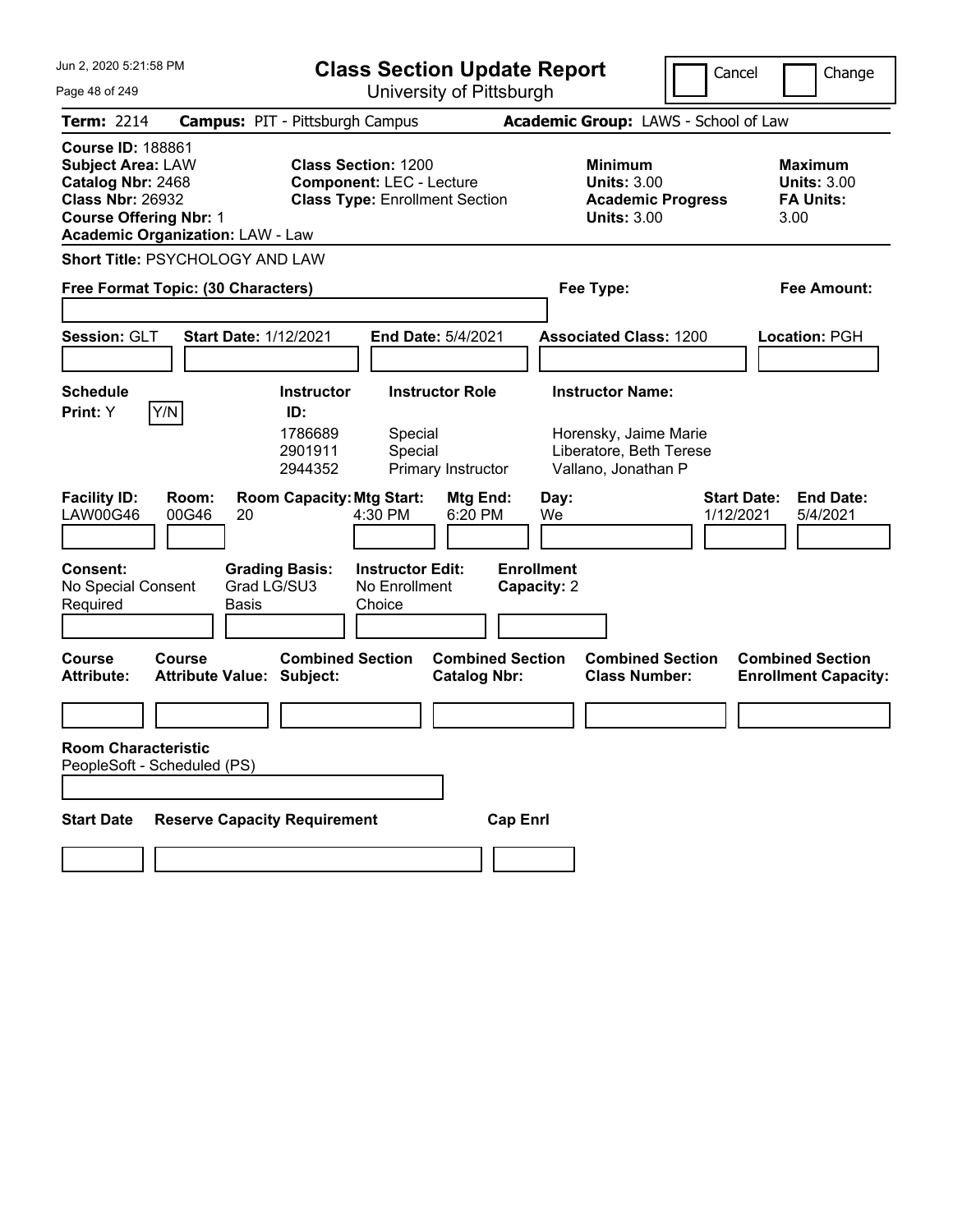| Jun 2, 2020 5:21:58 PM<br><b>Class Section Update Report</b>                                                                          |                                                    |                                        |                                                                          |                                                |                                  |                                                                                        | Cancel                          | Change                                                           |
|---------------------------------------------------------------------------------------------------------------------------------------|----------------------------------------------------|----------------------------------------|--------------------------------------------------------------------------|------------------------------------------------|----------------------------------|----------------------------------------------------------------------------------------|---------------------------------|------------------------------------------------------------------|
| Page 49 of 249                                                                                                                        | University of Pittsburgh                           |                                        |                                                                          |                                                |                                  |                                                                                        |                                 |                                                                  |
| <b>Term: 2214</b>                                                                                                                     |                                                    | <b>Campus: PIT - Pittsburgh Campus</b> |                                                                          |                                                |                                  | Academic Group: LAWS - School of Law                                                   |                                 |                                                                  |
| <b>Course ID: 176212</b><br><b>Subject Area: LAW</b><br>Catalog Nbr: 2481<br><b>Class Nbr: 30480</b><br><b>Course Offering Nbr: 1</b> | <b>Academic Organization: LAW - Law</b>            | <b>Class Section: 1010</b>             | <b>Component: LEC - Lecture</b><br><b>Class Type: Enrollment Section</b> |                                                |                                  | <b>Minimum</b><br><b>Units: 2.00</b><br><b>Academic Progress</b><br><b>Units: 2.00</b> |                                 | <b>Maximum</b><br><b>Units: 2.00</b><br><b>FA Units:</b><br>2.00 |
|                                                                                                                                       | <b>Short Title: INTELLECTUAL PROPRTY LICENSING</b> |                                        |                                                                          |                                                |                                  |                                                                                        |                                 |                                                                  |
|                                                                                                                                       | Free Format Topic: (30 Characters)                 |                                        |                                                                          |                                                | Fee Type:                        |                                                                                        |                                 | <b>Fee Amount:</b>                                               |
| Session: GLT                                                                                                                          | <b>Start Date: 1/12/2021</b>                       |                                        | End Date: 5/4/2021                                                       |                                                |                                  | <b>Associated Class: 1010</b>                                                          |                                 | Location: PGH                                                    |
| <b>Schedule</b>                                                                                                                       |                                                    | <b>Instructor</b>                      | <b>Instructor Role</b>                                                   |                                                |                                  | <b>Instructor Name:</b>                                                                |                                 |                                                                  |
| Print: Y                                                                                                                              | Y/N                                                | ID:<br>1786689<br>2901911<br>2908710   | Special<br>Special<br>Primary Instructor                                 |                                                |                                  | Horensky, Jaime Marie<br>Liberatore, Beth Terese<br>Watt Morse, Peter M                |                                 |                                                                  |
| <b>Facility ID:</b><br>LAW00111                                                                                                       | Room:<br>00111<br>88                               | <b>Room Capacity: Mtg Start:</b>       | 4:30 PM                                                                  | Mtg End:<br>6:20 PM                            | Day:<br>We                       |                                                                                        | <b>Start Date:</b><br>1/12/2021 | <b>End Date:</b><br>5/4/2021                                     |
| <b>Consent:</b><br>No Special Consent<br>Required                                                                                     | <b>Basis</b>                                       | <b>Grading Basis:</b><br>Grad LG/SU3   | <b>Instructor Edit:</b><br>No Enrollment<br>Choice                       |                                                | <b>Enrollment</b><br>Capacity: 3 |                                                                                        |                                 |                                                                  |
| <b>Course</b><br><b>Attribute:</b>                                                                                                    | <b>Course</b><br><b>Attribute Value: Subject:</b>  | <b>Combined Section</b>                |                                                                          | <b>Combined Section</b><br><b>Catalog Nbr:</b> |                                  | <b>Combined Section</b><br><b>Class Number:</b>                                        |                                 | <b>Combined Section</b><br><b>Enrollment Capacity:</b>           |
|                                                                                                                                       |                                                    |                                        |                                                                          |                                                |                                  |                                                                                        |                                 |                                                                  |
| <b>Room Characteristic</b>                                                                                                            | PeopleSoft - Scheduled (PS)                        |                                        |                                                                          |                                                |                                  |                                                                                        |                                 |                                                                  |
| <b>Start Date</b>                                                                                                                     | <b>Reserve Capacity Requirement</b>                |                                        |                                                                          | <b>Cap Enrl</b>                                |                                  |                                                                                        |                                 |                                                                  |
|                                                                                                                                       |                                                    |                                        |                                                                          |                                                |                                  |                                                                                        |                                 |                                                                  |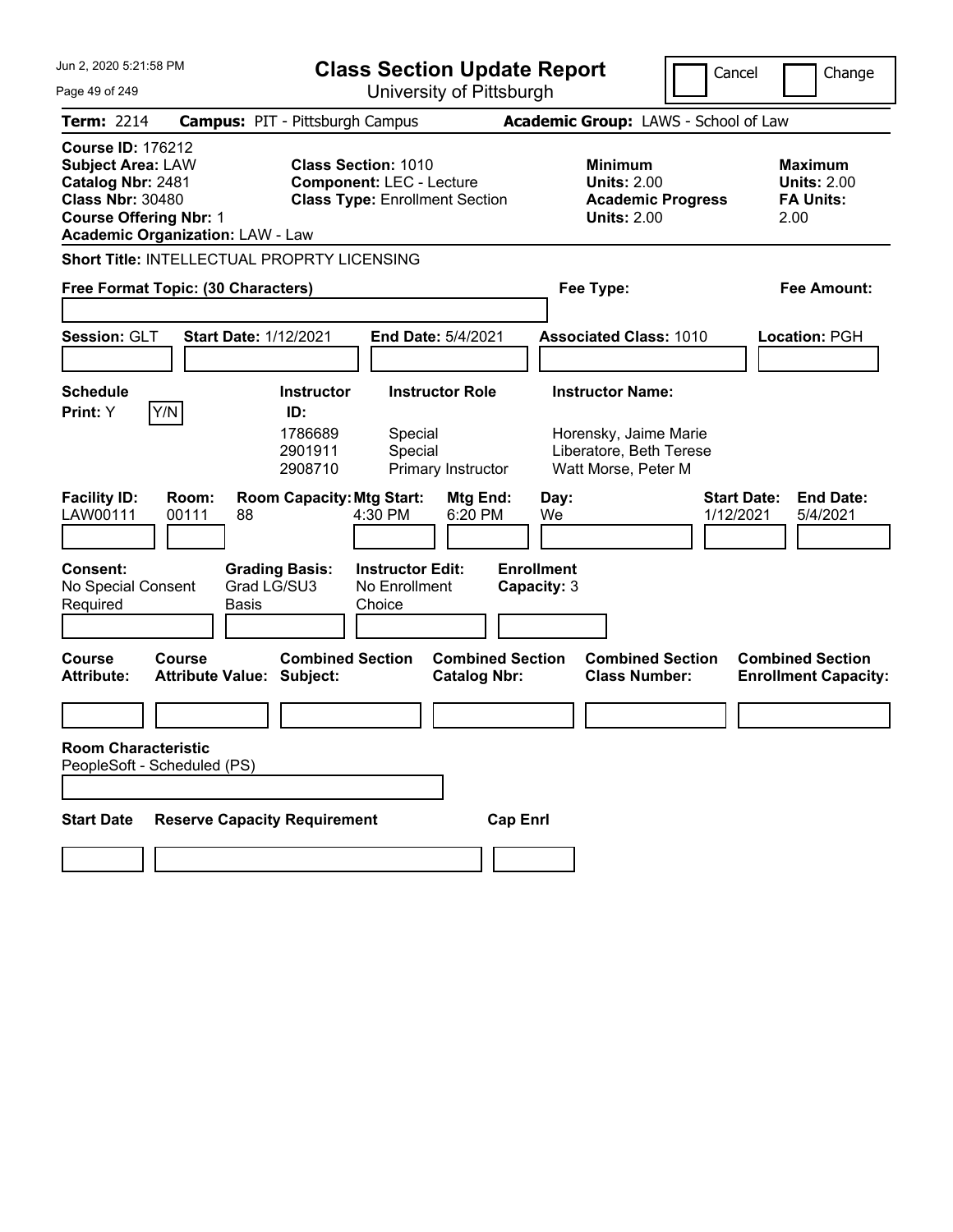| <b>Class Section Update Report</b><br>Cancel<br>Change<br>University of Pittsburgh<br>Page 50 of 249<br>Term: 2214<br><b>Campus: PIT - Pittsburgh Campus</b><br>Academic Group: LAWS - School of Law<br><b>Course ID: 190048</b><br><b>Subject Area: LAW</b><br><b>Class Section: 1070</b><br><b>Minimum</b><br><b>Maximum</b><br>Catalog Nbr: 2491<br><b>Units: 3.00</b><br><b>Component: LEC - Lecture</b><br><b>Units: 3.00</b><br><b>Class Nbr: 28258</b><br><b>Class Type: Enrollment Section</b><br><b>FA Units:</b><br><b>Academic Progress</b><br><b>Course Offering Nbr: 1</b><br><b>Units: 3.00</b><br>3.00<br><b>Academic Organization: LAW - Law</b><br><b>Short Title: ADVANCED LEGAL RESEARCH</b><br>Free Format Topic: (30 Characters)<br>Fee Type:<br><b>Fee Amount:</b><br>Session: GLT<br><b>Start Date: 1/12/2021</b><br>End Date: 5/4/2021<br><b>Associated Class: 1070</b><br>Location: PGH |
|------------------------------------------------------------------------------------------------------------------------------------------------------------------------------------------------------------------------------------------------------------------------------------------------------------------------------------------------------------------------------------------------------------------------------------------------------------------------------------------------------------------------------------------------------------------------------------------------------------------------------------------------------------------------------------------------------------------------------------------------------------------------------------------------------------------------------------------------------------------------------------------------------------------|
|                                                                                                                                                                                                                                                                                                                                                                                                                                                                                                                                                                                                                                                                                                                                                                                                                                                                                                                  |
|                                                                                                                                                                                                                                                                                                                                                                                                                                                                                                                                                                                                                                                                                                                                                                                                                                                                                                                  |
|                                                                                                                                                                                                                                                                                                                                                                                                                                                                                                                                                                                                                                                                                                                                                                                                                                                                                                                  |
|                                                                                                                                                                                                                                                                                                                                                                                                                                                                                                                                                                                                                                                                                                                                                                                                                                                                                                                  |
|                                                                                                                                                                                                                                                                                                                                                                                                                                                                                                                                                                                                                                                                                                                                                                                                                                                                                                                  |
|                                                                                                                                                                                                                                                                                                                                                                                                                                                                                                                                                                                                                                                                                                                                                                                                                                                                                                                  |
| <b>Instructor Role</b><br><b>Instructor Name:</b><br><b>Schedule</b><br><b>Instructor</b><br> Y/N <br>Print: Y<br>ID:<br>1786689<br>Special<br>Horensky, Jaime Marie<br>2901911<br>Special<br>Liberatore, Beth Terese<br>Silverman, Marc B<br>2908259<br>Primary Instructor<br>2909341<br>Primary Instructor<br>Tashbook, Linda P                                                                                                                                                                                                                                                                                                                                                                                                                                                                                                                                                                                |
| <b>Facility ID:</b><br>Room:<br><b>Room Capacity: Mtg Start:</b><br><b>Start Date:</b><br><b>End Date:</b><br>Mtg End:<br>Day:<br><b>LAW00G18</b><br>00G18<br>2:00 PM<br>3:15 PM<br>TuTh<br>1/12/2021<br>5/4/2021<br>28                                                                                                                                                                                                                                                                                                                                                                                                                                                                                                                                                                                                                                                                                          |
| <b>Enrollment</b><br><b>Consent:</b><br><b>Grading Basis:</b><br><b>Instructor Edit:</b><br>Grad LG/SU3<br>No Special Consent<br>No Enrollment<br>Capacity: 1<br>Required<br><b>Basis</b><br>Choice                                                                                                                                                                                                                                                                                                                                                                                                                                                                                                                                                                                                                                                                                                              |
| <b>Combined Section</b><br><b>Combined Section</b><br><b>Combined Section</b><br><b>Combined Section</b><br><b>Course</b><br>Course<br><b>Attribute:</b><br><b>Attribute Value: Subject:</b><br><b>Catalog Nbr:</b><br><b>Class Number:</b><br><b>Enrollment Capacity:</b>                                                                                                                                                                                                                                                                                                                                                                                                                                                                                                                                                                                                                                       |
|                                                                                                                                                                                                                                                                                                                                                                                                                                                                                                                                                                                                                                                                                                                                                                                                                                                                                                                  |
| <b>Room Characteristic</b><br>PeopleSoft - Scheduled (PS)                                                                                                                                                                                                                                                                                                                                                                                                                                                                                                                                                                                                                                                                                                                                                                                                                                                        |
|                                                                                                                                                                                                                                                                                                                                                                                                                                                                                                                                                                                                                                                                                                                                                                                                                                                                                                                  |
| <b>Start Date</b><br><b>Reserve Capacity Requirement</b><br><b>Cap Enrl</b>                                                                                                                                                                                                                                                                                                                                                                                                                                                                                                                                                                                                                                                                                                                                                                                                                                      |
|                                                                                                                                                                                                                                                                                                                                                                                                                                                                                                                                                                                                                                                                                                                                                                                                                                                                                                                  |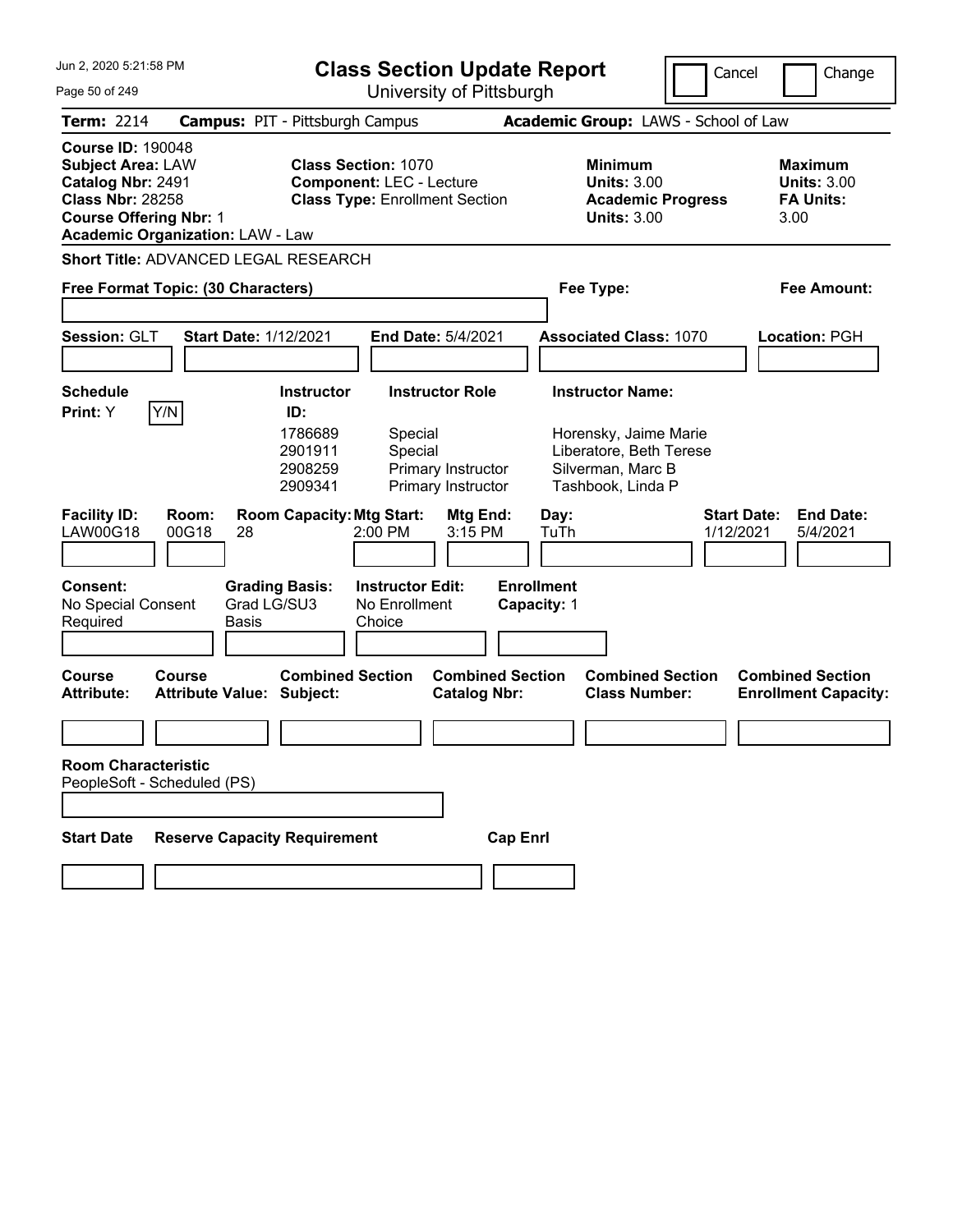| Jun 2, 2020 5:21:58 PM                                                                                                                                                           | <b>Class Section Update Report</b>                                                                     | Cancel                                                                                 | Change                                                           |
|----------------------------------------------------------------------------------------------------------------------------------------------------------------------------------|--------------------------------------------------------------------------------------------------------|----------------------------------------------------------------------------------------|------------------------------------------------------------------|
| Page 51 of 249                                                                                                                                                                   | University of Pittsburgh                                                                               |                                                                                        |                                                                  |
| <b>Term: 2214</b>                                                                                                                                                                | <b>Campus: PIT - Pittsburgh Campus</b>                                                                 | Academic Group: LAWS - School of Law                                                   |                                                                  |
| <b>Course ID: 191426</b><br><b>Subject Area: LAW</b><br>Catalog Nbr: 2508<br><b>Class Nbr: 30617</b><br><b>Course Offering Nbr: 1</b><br><b>Academic Organization: LAW - Law</b> | <b>Class Section: 1070</b><br><b>Component: SEM - Seminar</b><br><b>Class Type: Enrollment Section</b> | <b>Minimum</b><br><b>Units: 3.00</b><br><b>Academic Progress</b><br><b>Units: 3.00</b> | <b>Maximum</b><br><b>Units: 3.00</b><br><b>FA Units:</b><br>3.00 |
| <b>Short Title: PERFORMING JUSTICE SEMINAR</b>                                                                                                                                   |                                                                                                        |                                                                                        |                                                                  |
| Free Format Topic: (30 Characters)                                                                                                                                               |                                                                                                        | Fee Type:                                                                              | Fee Amount:                                                      |
|                                                                                                                                                                                  |                                                                                                        |                                                                                        |                                                                  |
| Session: GLT<br><b>Start Date: 1/12/2021</b>                                                                                                                                     | <b>End Date: 5/4/2021</b>                                                                              | <b>Associated Class: 1070</b>                                                          | Location: PGH                                                    |
|                                                                                                                                                                                  |                                                                                                        |                                                                                        |                                                                  |
| <b>Schedule</b>                                                                                                                                                                  | <b>Instructor Role</b><br><b>Instructor</b>                                                            | <b>Instructor Name:</b>                                                                |                                                                  |
| Y/N<br>Print: Y                                                                                                                                                                  | ID:<br>2943786<br>Primary Instructor<br>1786689<br>Special<br>Special<br>2901911                       | Allen, Jessie A<br>Horensky, Jaime Marie<br>Liberatore, Beth Terese                    |                                                                  |
| <b>Facility ID:</b><br>Room:<br>00118<br>LAW00118<br>20                                                                                                                          | <b>Room Capacity: Mtg Start:</b><br>Mtg End:<br>3:50 PM<br>2:00 PM                                     | <b>Start Date:</b><br>Day:<br>1/12/2021<br>Th                                          | <b>End Date:</b><br>5/4/2021                                     |
| <b>Consent:</b><br>No Special Consent<br>Required<br>Basis                                                                                                                       | <b>Grading Basis:</b><br><b>Instructor Edit:</b><br>Grad LG/SU3<br>No Enrollment<br>Choice             | <b>Enrollment</b><br>Capacity: 2                                                       |                                                                  |
| <b>Course</b><br>Course<br><b>Attribute:</b><br><b>Attribute Value: Subject:</b>                                                                                                 | <b>Combined Section</b><br><b>Combined Section</b><br><b>Catalog Nbr:</b>                              | <b>Combined Section</b><br><b>Class Number:</b>                                        | <b>Combined Section</b><br><b>Enrollment Capacity:</b>           |
|                                                                                                                                                                                  |                                                                                                        |                                                                                        |                                                                  |
| <b>Room Characteristic</b><br>PeopleSoft - Scheduled (PS)                                                                                                                        |                                                                                                        |                                                                                        |                                                                  |
| <b>Start Date</b>                                                                                                                                                                | <b>Reserve Capacity Requirement</b><br><b>Cap Enrl</b>                                                 |                                                                                        |                                                                  |
|                                                                                                                                                                                  |                                                                                                        |                                                                                        |                                                                  |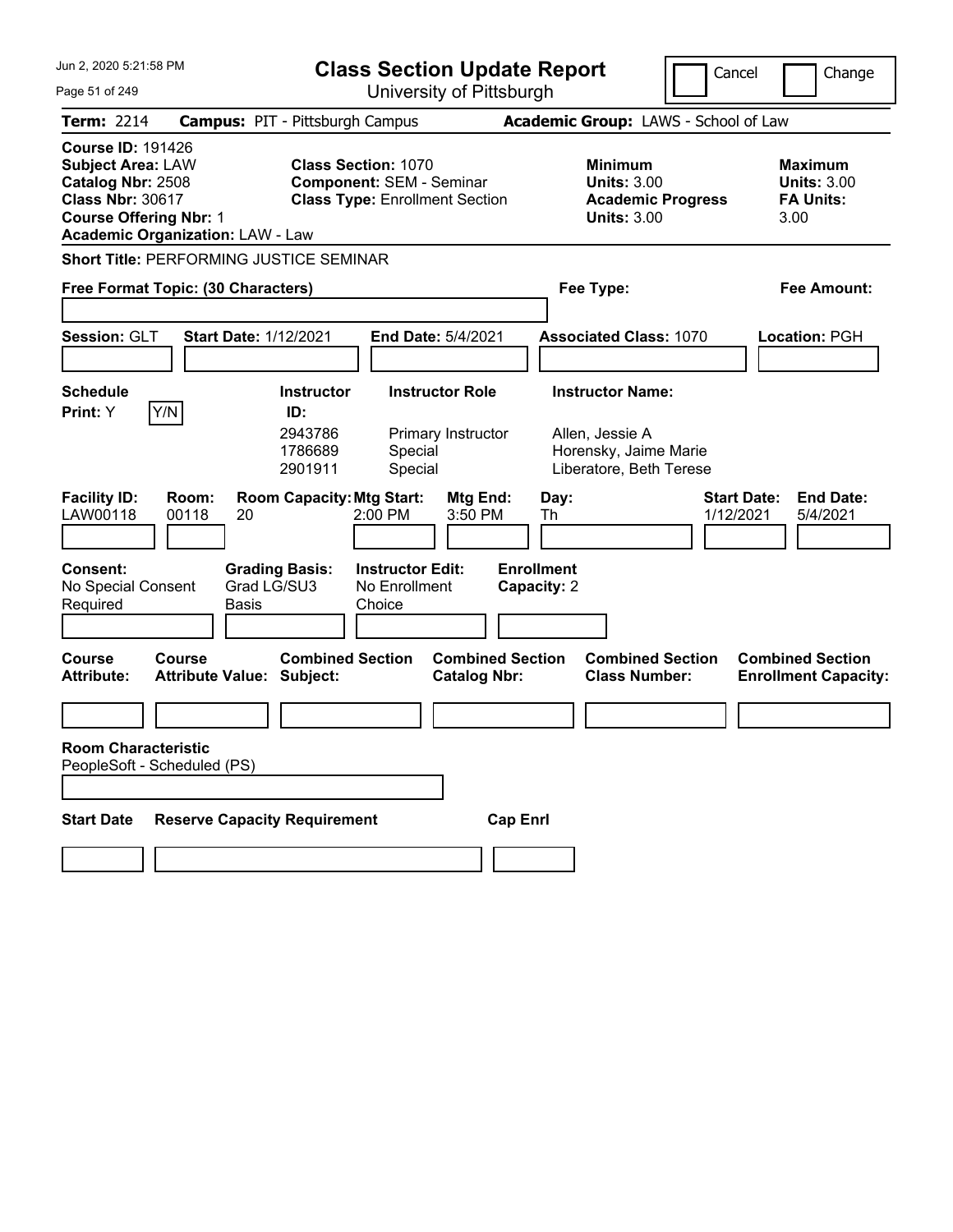| Jun 2, 2020 5:21:58 PM                                                                                                                                                           | <b>Class Section Update Report</b>                                                                                               | Cancel                                                                                 | Change                                                           |
|----------------------------------------------------------------------------------------------------------------------------------------------------------------------------------|----------------------------------------------------------------------------------------------------------------------------------|----------------------------------------------------------------------------------------|------------------------------------------------------------------|
| Page 52 of 249                                                                                                                                                                   | University of Pittsburgh                                                                                                         |                                                                                        |                                                                  |
| <b>Term: 2214</b>                                                                                                                                                                | <b>Campus: PIT - Pittsburgh Campus</b>                                                                                           | Academic Group: LAWS - School of Law                                                   |                                                                  |
| <b>Course ID: 190049</b><br><b>Subject Area: LAW</b><br>Catalog Nbr: 2585<br><b>Class Nbr: 28199</b><br><b>Course Offering Nbr: 1</b><br><b>Academic Organization: LAW - Law</b> | <b>Class Section: 1210</b><br><b>Component: SEM - Seminar</b><br><b>Class Type: Enrollment Section</b>                           | <b>Minimum</b><br><b>Units: 3.00</b><br><b>Academic Progress</b><br><b>Units: 3.00</b> | <b>Maximum</b><br><b>Units: 3.00</b><br><b>FA Units:</b><br>3.00 |
| Short Title: EDUC JUSTICE & CIVIL RIGHS SEM                                                                                                                                      |                                                                                                                                  |                                                                                        |                                                                  |
| Free Format Topic: (30 Characters)                                                                                                                                               |                                                                                                                                  | Fee Type:                                                                              | <b>Fee Amount:</b>                                               |
| Session: GLT<br><b>Start Date: 1/12/2021</b>                                                                                                                                     | End Date: 5/4/2021                                                                                                               | <b>Associated Class: 1210</b>                                                          | Location: PGH                                                    |
| <b>Schedule</b>                                                                                                                                                                  | <b>Instructor</b><br><b>Instructor Role</b>                                                                                      | <b>Instructor Name:</b>                                                                |                                                                  |
| Y/N<br>Print: Y<br><b>Facility ID:</b><br>Room:                                                                                                                                  | ID:<br>1786689<br>Special<br>Special<br>2901911<br>Primary Instructor<br>2964417<br><b>Room Capacity: Mtg Start:</b><br>Mtg End: | Horensky, Jaime Marie<br>Liberatore, Beth Terese<br>Robinson Mock, Thena K<br>Day:     | <b>Start Date:</b><br><b>End Date:</b>                           |
| <b>LAW00G46</b><br>00G46<br>20                                                                                                                                                   | 5:30 PM<br>7:20 PM                                                                                                               | Th<br>1/12/2021                                                                        | 5/4/2021                                                         |
| <b>Consent:</b><br><b>Grading Basis:</b><br>Grad LG/SU3<br>No Special Consent<br>Required<br>Basis                                                                               | <b>Instructor Edit:</b><br>No Enrollment<br>Choice                                                                               | <b>Enrollment</b><br>Capacity: 2                                                       |                                                                  |
| <b>Course</b><br>Course<br><b>Attribute Value: Subject:</b><br><b>Attribute:</b>                                                                                                 | <b>Combined Section</b><br><b>Combined Section</b><br><b>Catalog Nbr:</b>                                                        | <b>Combined Section</b><br><b>Class Number:</b>                                        | <b>Combined Section</b><br><b>Enrollment Capacity:</b>           |
|                                                                                                                                                                                  |                                                                                                                                  |                                                                                        |                                                                  |
| <b>Room Characteristic</b><br>PeopleSoft - Scheduled (PS)                                                                                                                        |                                                                                                                                  |                                                                                        |                                                                  |
| <b>Reserve Capacity Requirement</b><br><b>Start Date</b>                                                                                                                         | <b>Cap Enrl</b>                                                                                                                  |                                                                                        |                                                                  |
|                                                                                                                                                                                  |                                                                                                                                  |                                                                                        |                                                                  |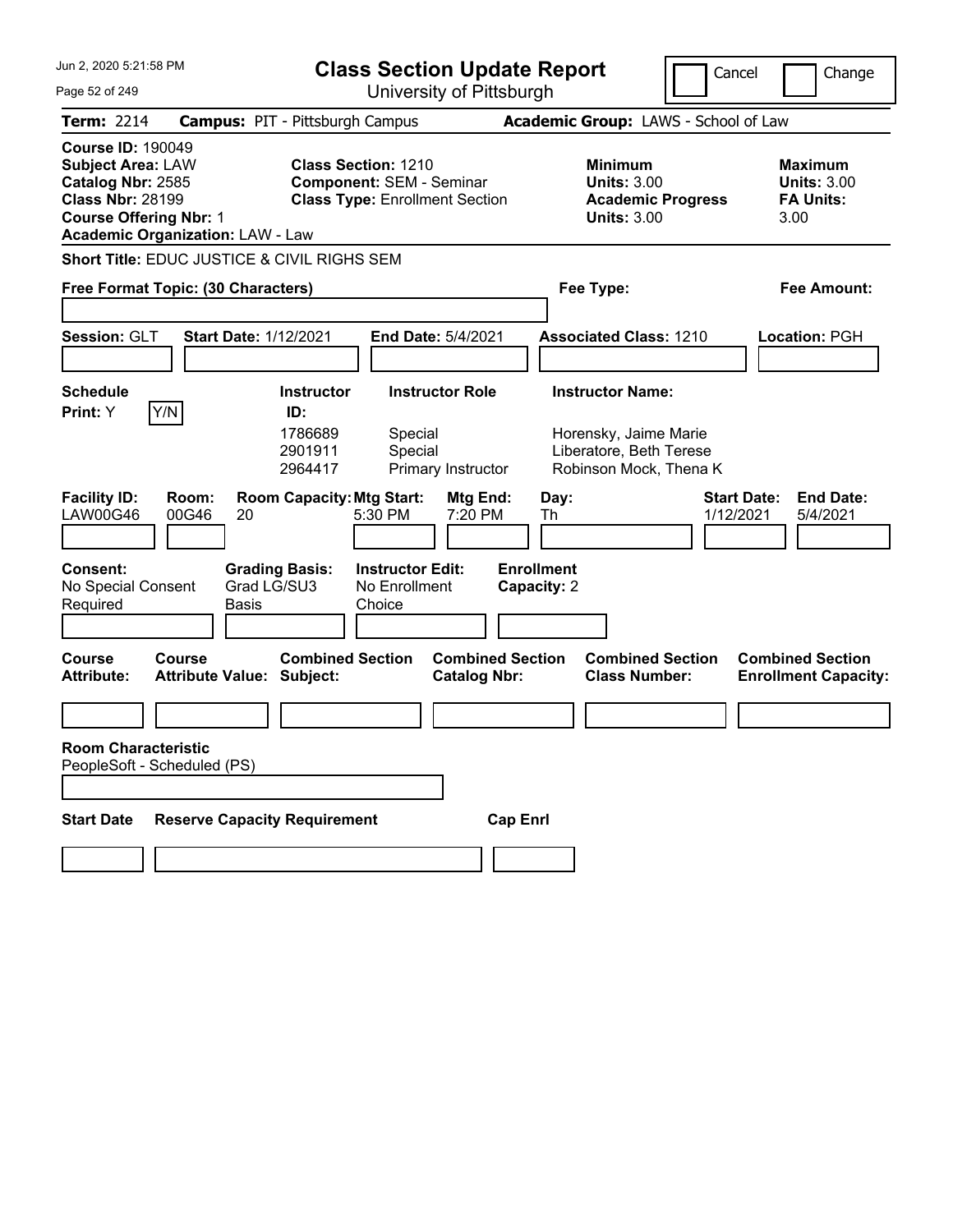| Jun 2. 2020 5:21:58 PM<br><b>Class Section Update Report</b><br>University of Pittsburgh                                                                                                                                                                                                   |                                                       |                                                                                 |                                                           |                                                | Cancel                                                    | Change                                                             |                                      |                                                        |
|--------------------------------------------------------------------------------------------------------------------------------------------------------------------------------------------------------------------------------------------------------------------------------------------|-------------------------------------------------------|---------------------------------------------------------------------------------|-----------------------------------------------------------|------------------------------------------------|-----------------------------------------------------------|--------------------------------------------------------------------|--------------------------------------|--------------------------------------------------------|
| Page 53 of 249                                                                                                                                                                                                                                                                             |                                                       |                                                                                 |                                                           |                                                |                                                           |                                                                    |                                      |                                                        |
| <b>Term: 2214</b>                                                                                                                                                                                                                                                                          | <b>Campus: PIT - Pittsburgh Campus</b>                |                                                                                 |                                                           |                                                |                                                           |                                                                    | Academic Group: LAWS - School of Law |                                                        |
| <b>Course ID: 182214</b><br><b>Class Section: 1020</b><br><b>Subject Area: LAW</b><br>Catalog Nbr: 2609<br><b>Component: LEC - Lecture</b><br><b>Class Nbr: 24280</b><br><b>Class Type: Enrollment Section</b><br><b>Course Offering Nbr: 1</b><br><b>Academic Organization: LAW - Law</b> |                                                       | Minimum<br><b>Units: 3.00</b><br><b>Academic Progress</b><br><b>Units: 3.00</b> |                                                           |                                                | Maximum<br><b>Units: 3.00</b><br><b>FA Units:</b><br>3.00 |                                                                    |                                      |                                                        |
|                                                                                                                                                                                                                                                                                            | Short Title: PROFESSIONAL RESPONSIBILITY              |                                                                                 |                                                           |                                                |                                                           |                                                                    |                                      |                                                        |
|                                                                                                                                                                                                                                                                                            | Free Format Topic: (30 Characters)                    |                                                                                 |                                                           |                                                |                                                           | Fee Type:                                                          |                                      | Fee Amount:                                            |
| Session: GLT                                                                                                                                                                                                                                                                               | <b>Start Date: 1/12/2021</b>                          |                                                                                 | <b>End Date: 5/4/2021</b>                                 |                                                |                                                           | <b>Associated Class: 1020</b>                                      |                                      | Location: PGH                                          |
| <b>Schedule</b>                                                                                                                                                                                                                                                                            |                                                       | <b>Instructor</b>                                                               | <b>Instructor Role</b>                                    |                                                |                                                           | <b>Instructor Name:</b>                                            |                                      |                                                        |
| <b>Print:</b> Y<br><b>Facility ID:</b><br>LAW00107<br><b>Consent:</b>                                                                                                                                                                                                                      | Y/N<br>Room:<br>00107<br>124<br><b>Grading Basis:</b> | ID:<br>2956625<br>1786689<br>2901911<br><b>Room Capacity: Mtg Start:</b>        | Special<br>Special<br>12:30 PM<br><b>Instructor Edit:</b> | Primary Instructor<br>Mtg End:<br>1:45 PM      | Day:<br>MoWe<br><b>Enrollment</b>                         | Arnett, Chaz P<br>Horensky, Jaime Marie<br>Liberatore, Beth Terese | <b>Start Date:</b><br>1/12/2021      | <b>End Date:</b><br>5/4/2021                           |
| No Special Consent<br>Required                                                                                                                                                                                                                                                             | Grad LG/SU3<br><b>Basis</b>                           |                                                                                 | No Enrollment<br>Choice                                   |                                                | Capacity: 3                                               |                                                                    |                                      |                                                        |
| Course<br><b>Attribute:</b>                                                                                                                                                                                                                                                                | Course<br><b>Attribute Value: Subject:</b>            | <b>Combined Section</b>                                                         |                                                           | <b>Combined Section</b><br><b>Catalog Nbr:</b> |                                                           | <b>Combined Section</b><br><b>Class Number:</b>                    |                                      | <b>Combined Section</b><br><b>Enrollment Capacity:</b> |
|                                                                                                                                                                                                                                                                                            |                                                       |                                                                                 |                                                           |                                                |                                                           |                                                                    |                                      |                                                        |
| <b>Room Characteristic</b>                                                                                                                                                                                                                                                                 | PeopleSoft - Scheduled (PS)                           |                                                                                 |                                                           |                                                |                                                           |                                                                    |                                      |                                                        |
| <b>Start Date</b>                                                                                                                                                                                                                                                                          | <b>Reserve Capacity Requirement</b>                   |                                                                                 |                                                           | <b>Cap Enrl</b>                                |                                                           |                                                                    |                                      |                                                        |
|                                                                                                                                                                                                                                                                                            |                                                       |                                                                                 |                                                           |                                                |                                                           |                                                                    |                                      |                                                        |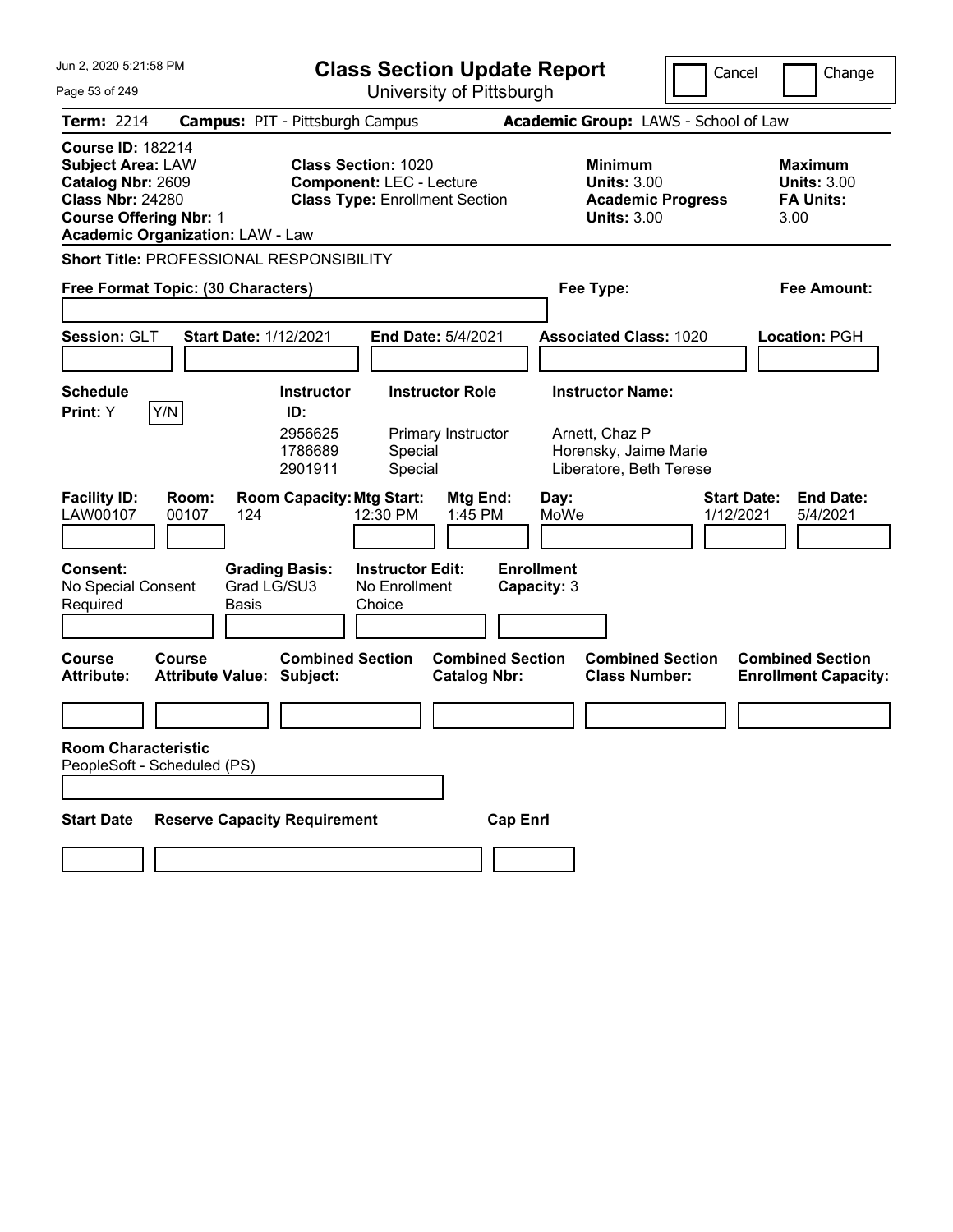| Jun 2, 2020 5:21:58 PM                                                                                                                                                           | <b>Class Section Update Report</b>                                                                     |                                                                                        | Change<br>Cancel                                                 |
|----------------------------------------------------------------------------------------------------------------------------------------------------------------------------------|--------------------------------------------------------------------------------------------------------|----------------------------------------------------------------------------------------|------------------------------------------------------------------|
| Page 54 of 249                                                                                                                                                                   | University of Pittsburgh                                                                               |                                                                                        |                                                                  |
| Term: 2214                                                                                                                                                                       | <b>Campus: PIT - Pittsburgh Campus</b>                                                                 | Academic Group: LAWS - School of Law                                                   |                                                                  |
| <b>Course ID: 189861</b><br><b>Subject Area: LAW</b><br>Catalog Nbr: 2626<br><b>Class Nbr: 30481</b><br><b>Course Offering Nbr: 1</b><br><b>Academic Organization: LAW - Law</b> | <b>Class Section: 1010</b><br><b>Component: LEC - Lecture</b><br><b>Class Type: Enrollment Section</b> | <b>Minimum</b><br><b>Units: 2.00</b><br><b>Academic Progress</b><br><b>Units: 2.00</b> | <b>Maximum</b><br><b>Units: 2.00</b><br><b>FA Units:</b><br>2.00 |
| Short Title: LOBBYING AND ADVOCACY                                                                                                                                               |                                                                                                        |                                                                                        |                                                                  |
| Free Format Topic: (30 Characters)                                                                                                                                               |                                                                                                        | Fee Type:                                                                              | Fee Amount:                                                      |
| Session: GLT<br><b>Start Date: 1/12/2021</b>                                                                                                                                     | End Date: 5/4/2021                                                                                     | <b>Associated Class: 1010</b>                                                          | Location: PGH                                                    |
| <b>Schedule</b><br>Y/N<br>Print: Y                                                                                                                                               | <b>Instructor</b><br><b>Instructor Role</b><br>ID:<br>0                                                | <b>Instructor Name:</b><br>No Instructor Assigned                                      |                                                                  |
| <b>Facility ID:</b><br>Room:<br><b>LAW00G25</b><br>00G25<br>12                                                                                                                   | <b>Room Capacity: Mtg Start:</b><br>Mtg End:<br>5:30 PM<br>7:20 PM                                     | Day:<br>Mo                                                                             | <b>Start Date:</b><br><b>End Date:</b><br>1/12/2021<br>5/4/2021  |
| Consent:<br><b>Grading Basis:</b><br>Grad LG/SU3<br>No Special Consent<br>Required<br>Basis                                                                                      | <b>Instructor Edit:</b><br>No Enrollment<br>Choice                                                     | <b>Enrollment</b><br>Capacity: 1                                                       |                                                                  |
| Course<br>Course<br><b>Attribute Value: Subject:</b><br><b>Attribute:</b>                                                                                                        | <b>Combined Section</b><br><b>Combined Section</b><br><b>Catalog Nbr:</b>                              | <b>Combined Section</b><br><b>Class Number:</b>                                        | <b>Combined Section</b><br><b>Enrollment Capacity:</b>           |
|                                                                                                                                                                                  |                                                                                                        |                                                                                        |                                                                  |
| <b>Room Characteristic</b><br>PeopleSoft - Scheduled (PS)                                                                                                                        |                                                                                                        |                                                                                        |                                                                  |
| <b>Start Date</b><br><b>Reserve Capacity Requirement</b>                                                                                                                         |                                                                                                        | <b>Cap Enrl</b>                                                                        |                                                                  |
|                                                                                                                                                                                  |                                                                                                        |                                                                                        |                                                                  |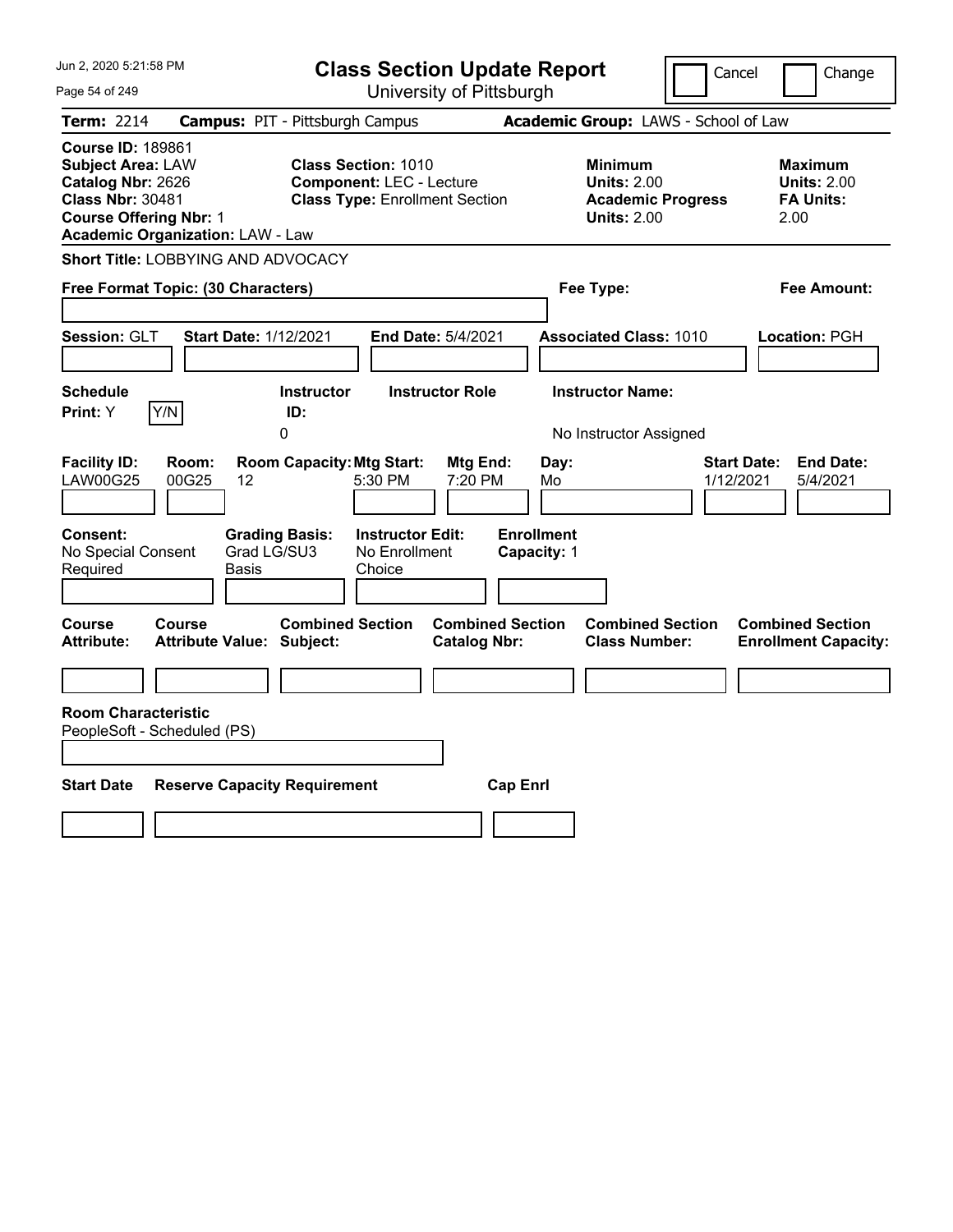| Jun 2, 2020 5:21:58 PM                                                                                                                                                           | <b>Class Section Update Report</b>                                                                     | Cancel                                                                                 | Change                                                           |
|----------------------------------------------------------------------------------------------------------------------------------------------------------------------------------|--------------------------------------------------------------------------------------------------------|----------------------------------------------------------------------------------------|------------------------------------------------------------------|
| Page 55 of 249                                                                                                                                                                   | University of Pittsburgh                                                                               |                                                                                        |                                                                  |
| <b>Term: 2214</b>                                                                                                                                                                | <b>Campus: PIT - Pittsburgh Campus</b>                                                                 | Academic Group: LAWS - School of Law                                                   |                                                                  |
| <b>Course ID: 191349</b><br><b>Subject Area: LAW</b><br>Catalog Nbr: 2627<br><b>Class Nbr: 30509</b><br><b>Course Offering Nbr: 1</b><br><b>Academic Organization: LAW - Law</b> | <b>Class Section: 1010</b><br><b>Component: LEC - Lecture</b><br><b>Class Type: Enrollment Section</b> | <b>Minimum</b><br><b>Units: 3.00</b><br><b>Academic Progress</b><br><b>Units: 3.00</b> | <b>Maximum</b><br><b>Units: 3.00</b><br><b>FA Units:</b><br>3.00 |
| <b>Short Title: WICKED PROBLEM INNOVATION</b>                                                                                                                                    |                                                                                                        |                                                                                        |                                                                  |
| Free Format Topic: (30 Characters)                                                                                                                                               |                                                                                                        | Fee Type:                                                                              | Fee Amount:                                                      |
| Session: GLT<br><b>Start Date: 1/12/2021</b>                                                                                                                                     | <b>End Date: 5/4/2021</b>                                                                              | <b>Associated Class: 1010</b>                                                          | Location: PGH                                                    |
| <b>Schedule</b><br>Y/N<br><b>Print:</b> Y                                                                                                                                        | <b>Instructor</b><br><b>Instructor Role</b><br>ID:<br>0                                                | <b>Instructor Name:</b><br>No Instructor Assigned                                      |                                                                  |
| <b>Facility ID:</b><br>Room:<br><b>NEEDSAROOM</b>                                                                                                                                | <b>Room Capacity: Mtg Start:</b><br>Mtg End:                                                           | Day:                                                                                   | <b>Start Date: End Date:</b>                                     |
| <b>Consent:</b><br><b>Grading Basis:</b><br>Grad LG/SU3<br>No Special Consent<br>Required<br>Basis                                                                               | <b>Instructor Edit:</b><br><b>Enrollment</b><br>No Enrollment<br>Capacity: 1<br>Choice                 |                                                                                        |                                                                  |
| Course<br>Course<br><b>Attribute:</b><br><b>Attribute Value: Subject:</b>                                                                                                        | <b>Combined Section</b><br><b>Combined Section</b><br><b>Catalog Nbr:</b>                              | <b>Combined Section</b><br><b>Class Number:</b>                                        | <b>Combined Section</b><br><b>Enrollment Capacity:</b>           |
|                                                                                                                                                                                  |                                                                                                        |                                                                                        |                                                                  |
| <b>Room Characteristic</b>                                                                                                                                                       |                                                                                                        |                                                                                        |                                                                  |
|                                                                                                                                                                                  |                                                                                                        |                                                                                        |                                                                  |
| <b>Start Date</b><br><b>Reserve Capacity Requirement</b>                                                                                                                         | <b>Cap Enrl</b>                                                                                        |                                                                                        |                                                                  |
|                                                                                                                                                                                  |                                                                                                        |                                                                                        |                                                                  |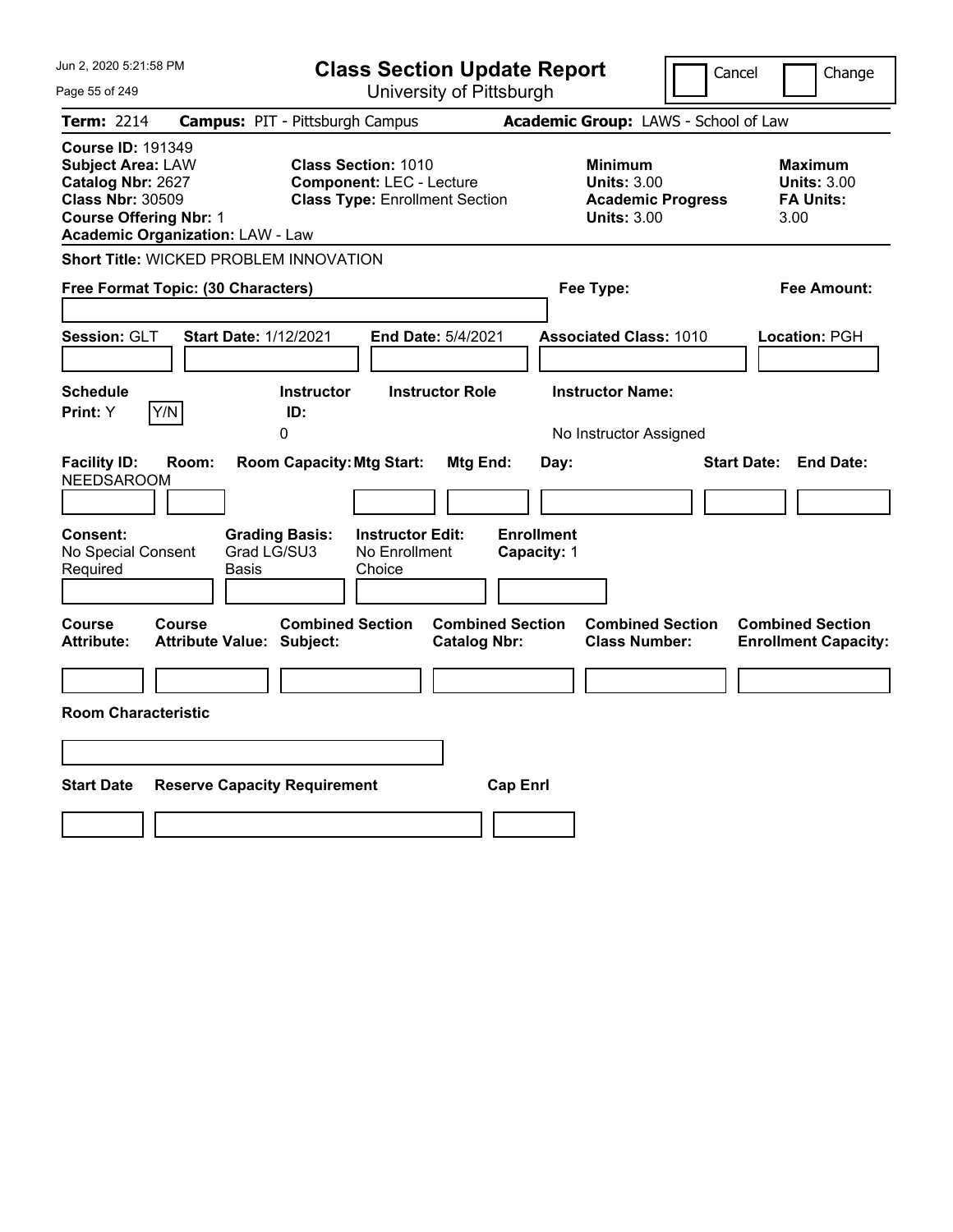| Jun 2, 2020 5:21:58 PM                                                                                                                |                                            |                                                                                                        | <b>Class Section Update Report</b>                 |                                                |                                  |            |                                                                                                                    | Cancel                          |      | Change                                                   |
|---------------------------------------------------------------------------------------------------------------------------------------|--------------------------------------------|--------------------------------------------------------------------------------------------------------|----------------------------------------------------|------------------------------------------------|----------------------------------|------------|--------------------------------------------------------------------------------------------------------------------|---------------------------------|------|----------------------------------------------------------|
| Page 56 of 249                                                                                                                        |                                            | University of Pittsburgh                                                                               |                                                    |                                                |                                  |            |                                                                                                                    |                                 |      |                                                          |
| <b>Term: 2214</b>                                                                                                                     | <b>Campus: PIT - Pittsburgh Campus</b>     |                                                                                                        |                                                    |                                                |                                  |            | Academic Group: LAWS - School of Law                                                                               |                                 |      |                                                          |
| <b>Course ID: 185188</b><br><b>Subject Area: LAW</b><br>Catalog Nbr: 2631<br><b>Class Nbr: 22213</b><br><b>Course Offering Nbr: 1</b> | <b>Academic Organization: LAW - Law</b>    | <b>Class Section: 1200</b><br><b>Component: LEC - Lecture</b><br><b>Class Type: Enrollment Section</b> |                                                    |                                                |                                  |            | <b>Minimum</b><br><b>Units: 3.00</b><br><b>Academic Progress</b><br><b>Units: 3.00</b>                             |                                 | 3.00 | <b>Maximum</b><br><b>Units: 3.00</b><br><b>FA Units:</b> |
|                                                                                                                                       | Short Title: LAW AND ENTREPRENEURSHIP      |                                                                                                        |                                                    |                                                |                                  |            |                                                                                                                    |                                 |      |                                                          |
|                                                                                                                                       | Free Format Topic: (30 Characters)         |                                                                                                        |                                                    |                                                |                                  |            | Fee Type:                                                                                                          |                                 |      | Fee Amount:                                              |
| Session: GLT                                                                                                                          | Start Date: 1/12/2021                      |                                                                                                        |                                                    | End Date: 5/4/2021                             |                                  |            | <b>Associated Class: 1200</b>                                                                                      |                                 |      | <b>Location: PGH</b>                                     |
| <b>Schedule</b><br>Print: Y                                                                                                           | Y/N                                        | <b>Instructor</b><br>ID:<br>2949778<br>1786689<br>2901773<br>2901911                                   | Special<br>Special<br>Special                      | <b>Instructor Role</b><br>Primary Instructor   |                                  |            | <b>Instructor Name:</b><br>Dater, Elliot J<br>Horensky, Jaime Marie<br>Leroy, Suzanne K<br>Liberatore, Beth Terese |                                 |      |                                                          |
| <b>Facility ID:</b><br><b>LAW00G18</b>                                                                                                | Room:<br>00G18<br>28                       | <b>Room Capacity: Mtg Start:</b>                                                                       | 5:30 PM                                            | Mtg End:<br>8:20 PM                            |                                  | Day:<br>Tu |                                                                                                                    | <b>Start Date:</b><br>1/12/2021 |      | <b>End Date:</b><br>5/4/2021                             |
| Consent:<br>No Special Consent<br>Required                                                                                            | Grad LG/SU3<br><b>Basis</b>                | <b>Grading Basis:</b>                                                                                  | <b>Instructor Edit:</b><br>No Enrollment<br>Choice |                                                | <b>Enrollment</b><br>Capacity: 1 |            |                                                                                                                    |                                 |      |                                                          |
| <b>Course</b><br><b>Attribute:</b>                                                                                                    | Course<br><b>Attribute Value: Subject:</b> | <b>Combined Section</b>                                                                                |                                                    | <b>Combined Section</b><br><b>Catalog Nbr:</b> |                                  |            | <b>Combined Section</b><br><b>Class Number:</b>                                                                    |                                 |      | <b>Combined Section</b><br><b>Enrollment Capacity:</b>   |
|                                                                                                                                       |                                            |                                                                                                        |                                                    |                                                |                                  |            |                                                                                                                    |                                 |      |                                                          |
| <b>Room Characteristic</b>                                                                                                            | PeopleSoft - Scheduled (PS)                |                                                                                                        |                                                    |                                                |                                  |            |                                                                                                                    |                                 |      |                                                          |
|                                                                                                                                       |                                            |                                                                                                        |                                                    |                                                |                                  |            |                                                                                                                    |                                 |      |                                                          |
| <b>Start Date</b>                                                                                                                     | <b>Reserve Capacity Requirement</b>        |                                                                                                        |                                                    |                                                | <b>Cap Enrl</b>                  |            |                                                                                                                    |                                 |      |                                                          |
|                                                                                                                                       |                                            |                                                                                                        |                                                    |                                                |                                  |            |                                                                                                                    |                                 |      |                                                          |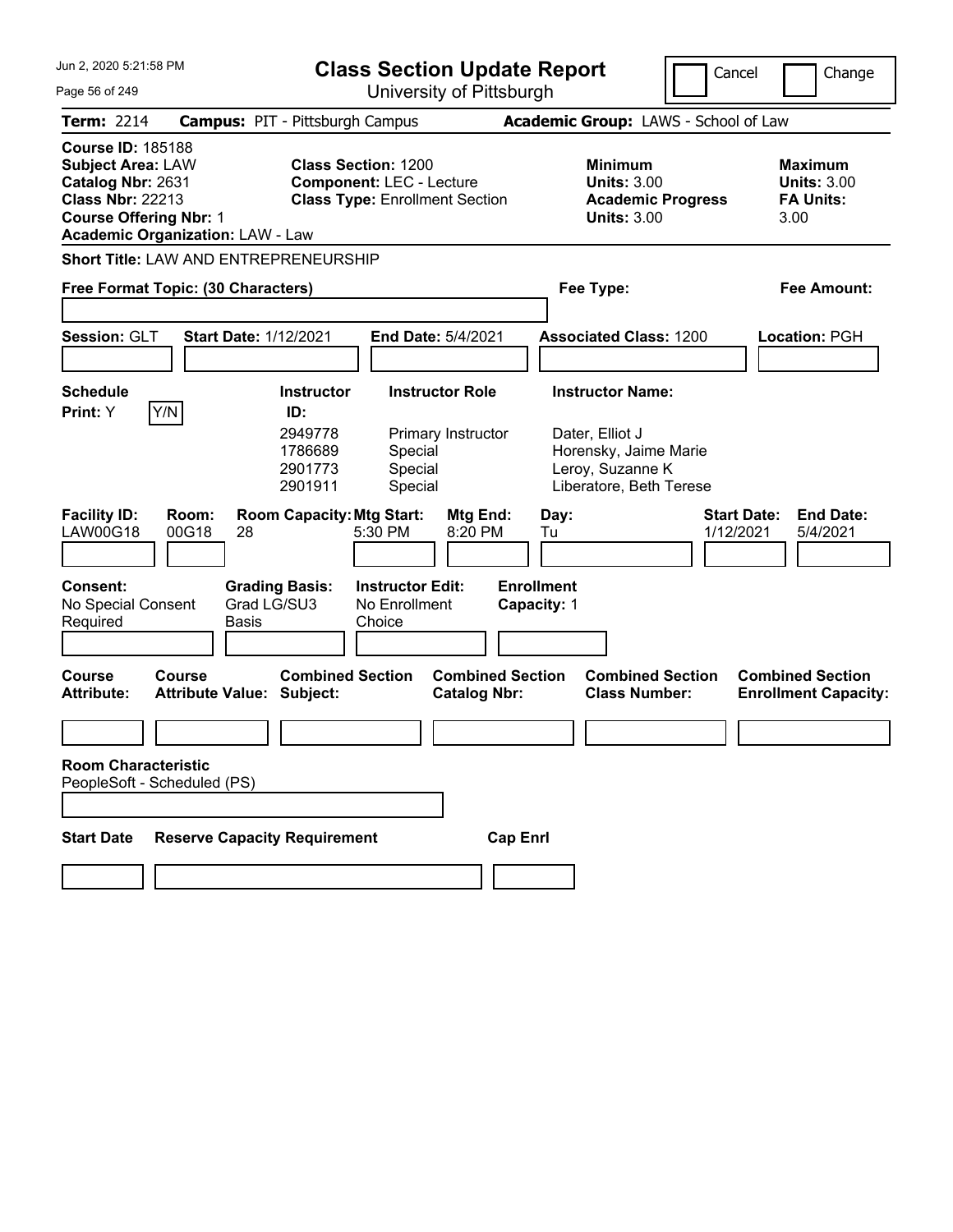| Jun 2, 2020 5:21:58 PM                                                                                                                                                           | <b>Class Section Update Report</b>                                                                     |                                                                                        | Cancel<br>Change                                                 |
|----------------------------------------------------------------------------------------------------------------------------------------------------------------------------------|--------------------------------------------------------------------------------------------------------|----------------------------------------------------------------------------------------|------------------------------------------------------------------|
| Page 57 of 249                                                                                                                                                                   | University of Pittsburgh                                                                               |                                                                                        |                                                                  |
| <b>Term: 2214</b>                                                                                                                                                                | <b>Campus: PIT - Pittsburgh Campus</b>                                                                 | Academic Group: LAWS - School of Law                                                   |                                                                  |
| <b>Course ID: 191624</b><br><b>Subject Area: LAW</b><br>Catalog Nbr: 2670<br><b>Class Nbr: 31004</b><br><b>Course Offering Nbr: 1</b><br><b>Academic Organization: LAW - Law</b> | <b>Class Section: 1020</b><br><b>Component: LEC - Lecture</b><br><b>Class Type: Enrollment Section</b> | <b>Minimum</b><br><b>Units: 1.00</b><br><b>Academic Progress</b><br><b>Units: 1.00</b> | <b>Maximum</b><br><b>Units: 1.00</b><br><b>FA Units:</b><br>1.00 |
| <b>Short Title: FINANCIAL &amp; BUSINESS PLANNING</b>                                                                                                                            |                                                                                                        |                                                                                        |                                                                  |
| Free Format Topic: (30 Characters)                                                                                                                                               |                                                                                                        | Fee Type:                                                                              | Fee Amount:                                                      |
| <b>Session: GLT</b><br><b>Start Date: 1/12/2021</b>                                                                                                                              | End Date: 5/4/2021                                                                                     | <b>Associated Class: 1020</b>                                                          | Location: PGH                                                    |
| <b>Schedule</b><br>Y/N<br>Print: Y                                                                                                                                               | <b>Instructor Role</b><br><b>Instructor</b><br>ID:<br>0                                                | <b>Instructor Name:</b><br>No Instructor Assigned                                      |                                                                  |
| <b>Facility ID:</b><br>Room:<br>LAW00118<br>00118<br>20                                                                                                                          | <b>Room Capacity: Mtg Start:</b><br>Mtg End:<br>8:00 AM<br>9:50 AM                                     | Day:<br>Tu                                                                             | <b>End Date:</b><br><b>Start Date:</b><br>1/12/2021<br>5/4/2021  |
| Consent:<br>No Special Consent<br>Grad LG/SU3<br>Required<br>Basis                                                                                                               | <b>Instructor Edit:</b><br><b>Grading Basis:</b><br>No Enrollment<br>Choice                            | <b>Enrollment</b><br>Capacity: 2                                                       |                                                                  |
| Course<br>Course<br>Attribute Value: Subject:<br>Attribute:                                                                                                                      | <b>Combined Section</b><br><b>Combined Section</b><br><b>Catalog Nbr:</b>                              | <b>Combined Section</b><br><b>Class Number:</b>                                        | <b>Combined Section</b><br><b>Enrollment Capacity:</b>           |
| <b>Room Characteristic</b><br>PeopleSoft - Scheduled (PS)                                                                                                                        |                                                                                                        |                                                                                        |                                                                  |
| <b>Start Date</b><br><b>Reserve Capacity Requirement</b>                                                                                                                         | <b>Cap Enrl</b>                                                                                        |                                                                                        |                                                                  |
|                                                                                                                                                                                  |                                                                                                        |                                                                                        |                                                                  |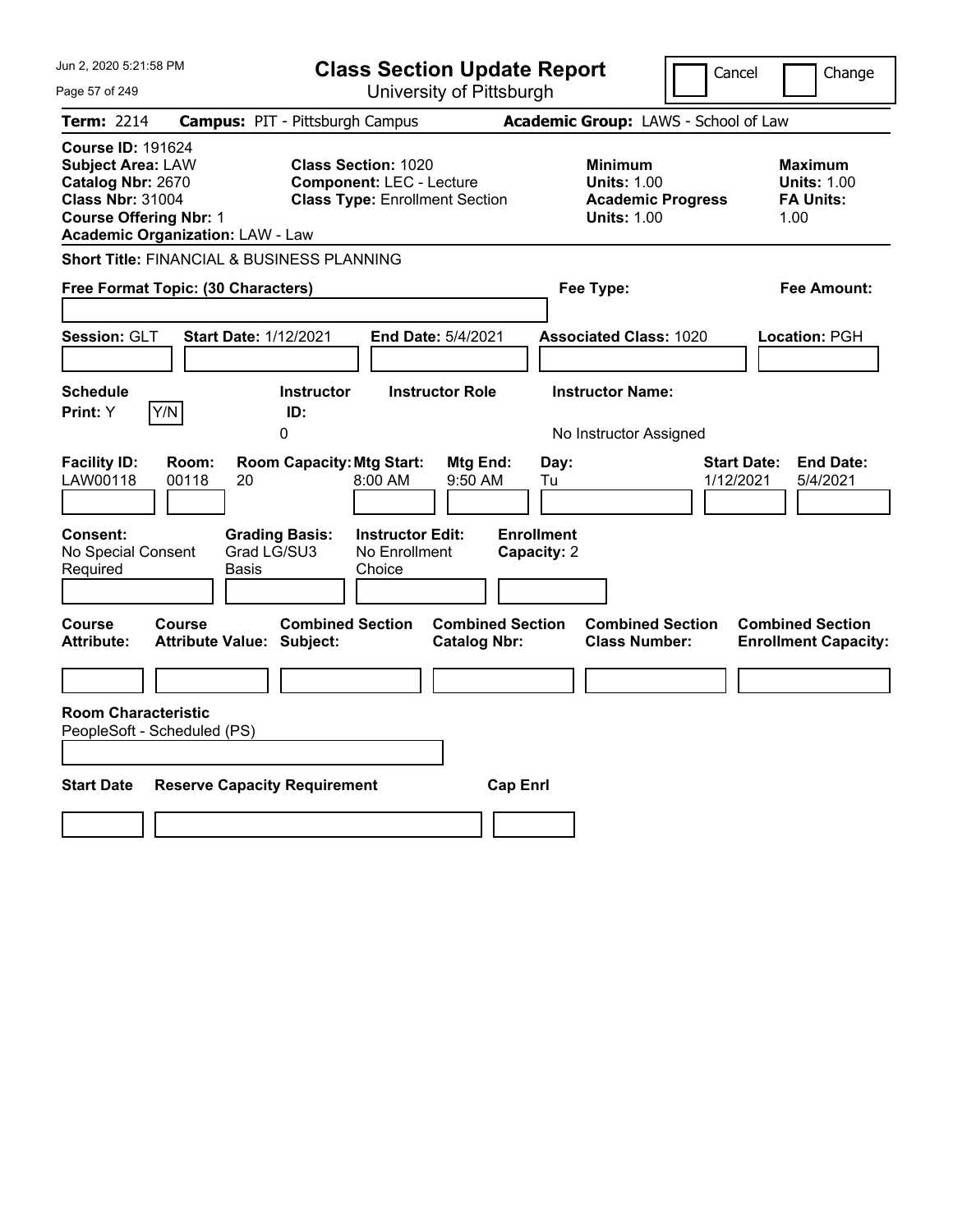| Jun 2, 2020 5:21:58 PM                                                                                                                                                           | <b>Class Section Update Report</b>                                                                     | Cancel                                                                                 | Change                                                           |
|----------------------------------------------------------------------------------------------------------------------------------------------------------------------------------|--------------------------------------------------------------------------------------------------------|----------------------------------------------------------------------------------------|------------------------------------------------------------------|
| Page 58 of 249                                                                                                                                                                   | University of Pittsburgh                                                                               |                                                                                        |                                                                  |
| <b>Term: 2214</b>                                                                                                                                                                | <b>Campus: PIT - Pittsburgh Campus</b>                                                                 | Academic Group: LAWS - School of Law                                                   |                                                                  |
| <b>Course ID: 177966</b><br><b>Subject Area: LAW</b><br>Catalog Nbr: 2695<br><b>Class Nbr: 16292</b><br><b>Course Offering Nbr: 1</b><br><b>Academic Organization: LAW - Law</b> | <b>Class Section: 1010</b><br><b>Component: LEC - Lecture</b><br><b>Class Type: Enrollment Section</b> | <b>Minimum</b><br><b>Units: 2.00</b><br><b>Academic Progress</b><br><b>Units: 2.00</b> | <b>Maximum</b><br><b>Units: 2.00</b><br><b>FA Units:</b><br>2.00 |
| Short Title: TRADEMARK LAW PRACTICE                                                                                                                                              |                                                                                                        |                                                                                        |                                                                  |
| Free Format Topic: (30 Characters)                                                                                                                                               |                                                                                                        | Fee Type:                                                                              | Fee Amount:                                                      |
|                                                                                                                                                                                  |                                                                                                        |                                                                                        |                                                                  |
| Session: GLT<br><b>Start Date: 1/12/2021</b>                                                                                                                                     | <b>End Date: 5/4/2021</b>                                                                              | <b>Associated Class: 1010</b>                                                          | Location: PGH                                                    |
|                                                                                                                                                                                  |                                                                                                        |                                                                                        |                                                                  |
| Schedule<br>Y/N<br><b>Print:</b> Y                                                                                                                                               | <b>Instructor Role</b><br><b>Instructor</b><br>ID:                                                     | <b>Instructor Name:</b>                                                                |                                                                  |
|                                                                                                                                                                                  | 1786689<br>Special<br>2901911<br>Special<br>1431816<br>Primary Instructor                              | Horensky, Jaime Marie<br>Liberatore, Beth Terese<br>Pritchard, Joseph M.               |                                                                  |
| <b>Facility ID:</b><br>Room:<br>LAW00118<br>00118<br>20                                                                                                                          | <b>Room Capacity: Mtg Start:</b><br>Mtg End:<br>4:30 PM<br>6:20 PM                                     | <b>Start Date:</b><br>Day:<br>1/12/2021<br>Mo                                          | <b>End Date:</b><br>5/4/2021                                     |
| <b>Consent:</b><br><b>Grading Basis:</b><br>Grad LG/SU3<br>No Special Consent<br>Required<br><b>Basis</b>                                                                        | <b>Instructor Edit:</b><br>No Enrollment<br>Choice                                                     | <b>Enrollment</b><br>Capacity: 1                                                       |                                                                  |
| <b>Course</b><br>Course<br><b>Attribute:</b><br><b>Attribute Value: Subject:</b>                                                                                                 | <b>Combined Section</b><br><b>Combined Section</b><br><b>Catalog Nbr:</b>                              | <b>Combined Section</b><br><b>Class Number:</b>                                        | <b>Combined Section</b><br><b>Enrollment Capacity:</b>           |
|                                                                                                                                                                                  |                                                                                                        |                                                                                        |                                                                  |
| <b>Room Characteristic</b><br>PeopleSoft - Scheduled (PS)                                                                                                                        |                                                                                                        |                                                                                        |                                                                  |
|                                                                                                                                                                                  |                                                                                                        |                                                                                        |                                                                  |
| <b>Reserve Capacity Requirement</b><br><b>Start Date</b>                                                                                                                         | <b>Cap Enrl</b>                                                                                        |                                                                                        |                                                                  |
|                                                                                                                                                                                  |                                                                                                        |                                                                                        |                                                                  |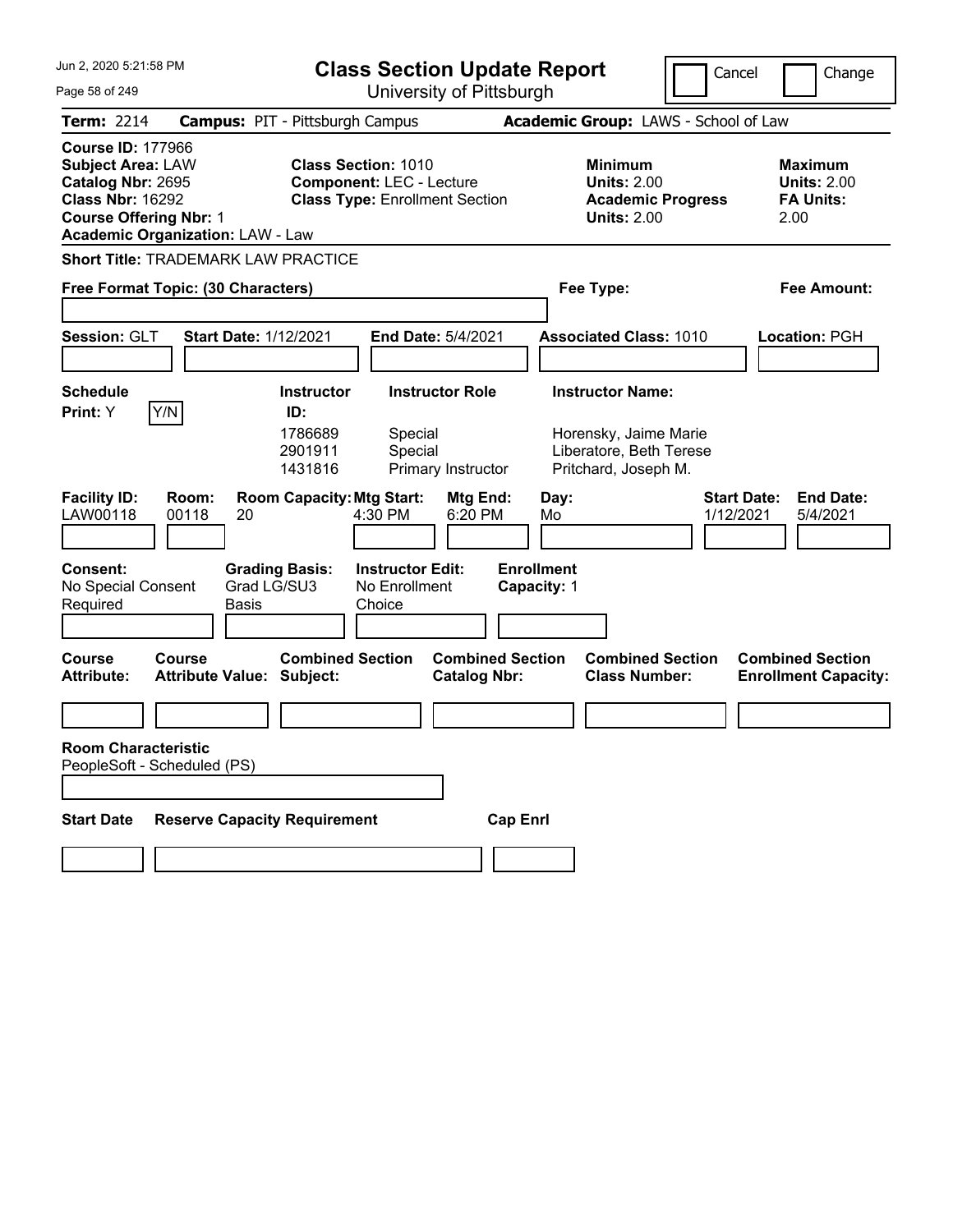| Jun 2, 2020 5:21:58 PM                                                                                                                                                                                                                                                                     |                                                                               |                                                                          | <b>Class Section Update Report</b>                                                                        |                                                |                                                |                                                                                        | Cancel                          | Change                                                           |
|--------------------------------------------------------------------------------------------------------------------------------------------------------------------------------------------------------------------------------------------------------------------------------------------|-------------------------------------------------------------------------------|--------------------------------------------------------------------------|-----------------------------------------------------------------------------------------------------------|------------------------------------------------|------------------------------------------------|----------------------------------------------------------------------------------------|---------------------------------|------------------------------------------------------------------|
| Page 59 of 249                                                                                                                                                                                                                                                                             |                                                                               | University of Pittsburgh                                                 |                                                                                                           |                                                |                                                |                                                                                        |                                 |                                                                  |
| <b>Term: 2214</b>                                                                                                                                                                                                                                                                          | <b>Campus: PIT - Pittsburgh Campus</b>                                        |                                                                          |                                                                                                           |                                                |                                                | Academic Group: LAWS - School of Law                                                   |                                 |                                                                  |
| <b>Course ID: 191350</b><br><b>Class Section: 1070</b><br><b>Subject Area: LAW</b><br>Catalog Nbr: 2701<br><b>Component: SEM - Seminar</b><br><b>Class Nbr: 30508</b><br><b>Class Type: Enrollment Section</b><br><b>Course Offering Nbr: 1</b><br><b>Academic Organization: LAW - Law</b> |                                                                               |                                                                          |                                                                                                           |                                                |                                                | <b>Minimum</b><br><b>Units: 3.00</b><br><b>Academic Progress</b><br><b>Units: 3.00</b> |                                 | <b>Maximum</b><br><b>Units: 3.00</b><br><b>FA Units:</b><br>3.00 |
| <b>Short Title: HLTH CARE FRAUD &amp; ABUSE SEMINAR</b>                                                                                                                                                                                                                                    |                                                                               |                                                                          |                                                                                                           |                                                |                                                |                                                                                        |                                 |                                                                  |
|                                                                                                                                                                                                                                                                                            | Free Format Topic: (30 Characters)                                            |                                                                          |                                                                                                           |                                                |                                                | Fee Type:                                                                              |                                 | <b>Fee Amount:</b>                                               |
| Session: GLT                                                                                                                                                                                                                                                                               | <b>Start Date: 1/12/2021</b>                                                  |                                                                          | <b>End Date: 5/4/2021</b>                                                                                 |                                                |                                                | <b>Associated Class: 1070</b>                                                          |                                 | <b>Location: PGH</b>                                             |
| <b>Schedule</b>                                                                                                                                                                                                                                                                            |                                                                               | <b>Instructor</b>                                                        | <b>Instructor Role</b>                                                                                    |                                                |                                                | <b>Instructor Name:</b>                                                                |                                 |                                                                  |
| Y/N<br>Print: Y<br><b>Facility ID:</b><br>LAW00109<br>Consent:<br>No Special Consent<br>Required                                                                                                                                                                                           | Room:<br>00109<br>124<br><b>Grading Basis:</b><br>Grad LG/SU3<br><b>Basis</b> | ID:<br>1126150<br>1786689<br>2901911<br><b>Room Capacity: Mtg Start:</b> | Primary Instructor<br>Special<br>Special<br>2:00 PM<br><b>Instructor Edit:</b><br>No Enrollment<br>Choice | Mtg End:<br>3:50 PM                            | Day:<br>Th<br><b>Enrollment</b><br>Capacity: 2 | Hershey, Tina Batra<br>Horensky, Jaime Marie<br>Liberatore, Beth Terese                | <b>Start Date:</b><br>1/12/2021 | <b>End Date:</b><br>5/4/2021                                     |
|                                                                                                                                                                                                                                                                                            |                                                                               |                                                                          |                                                                                                           |                                                |                                                |                                                                                        |                                 |                                                                  |
| Course<br><b>Attribute:</b>                                                                                                                                                                                                                                                                | Course<br><b>Attribute Value: Subject:</b>                                    | <b>Combined Section</b>                                                  |                                                                                                           | <b>Combined Section</b><br><b>Catalog Nbr:</b> |                                                | <b>Combined Section</b><br><b>Class Number:</b>                                        |                                 | <b>Combined Section</b><br><b>Enrollment Capacity:</b>           |
|                                                                                                                                                                                                                                                                                            |                                                                               |                                                                          |                                                                                                           |                                                |                                                |                                                                                        |                                 |                                                                  |
| <b>Room Characteristic</b><br>PeopleSoft - Scheduled (PS)                                                                                                                                                                                                                                  |                                                                               |                                                                          |                                                                                                           |                                                |                                                |                                                                                        |                                 |                                                                  |
| <b>Start Date</b>                                                                                                                                                                                                                                                                          | <b>Reserve Capacity Requirement</b>                                           |                                                                          |                                                                                                           | <b>Cap Enrl</b>                                |                                                |                                                                                        |                                 |                                                                  |
|                                                                                                                                                                                                                                                                                            |                                                                               |                                                                          |                                                                                                           |                                                |                                                |                                                                                        |                                 |                                                                  |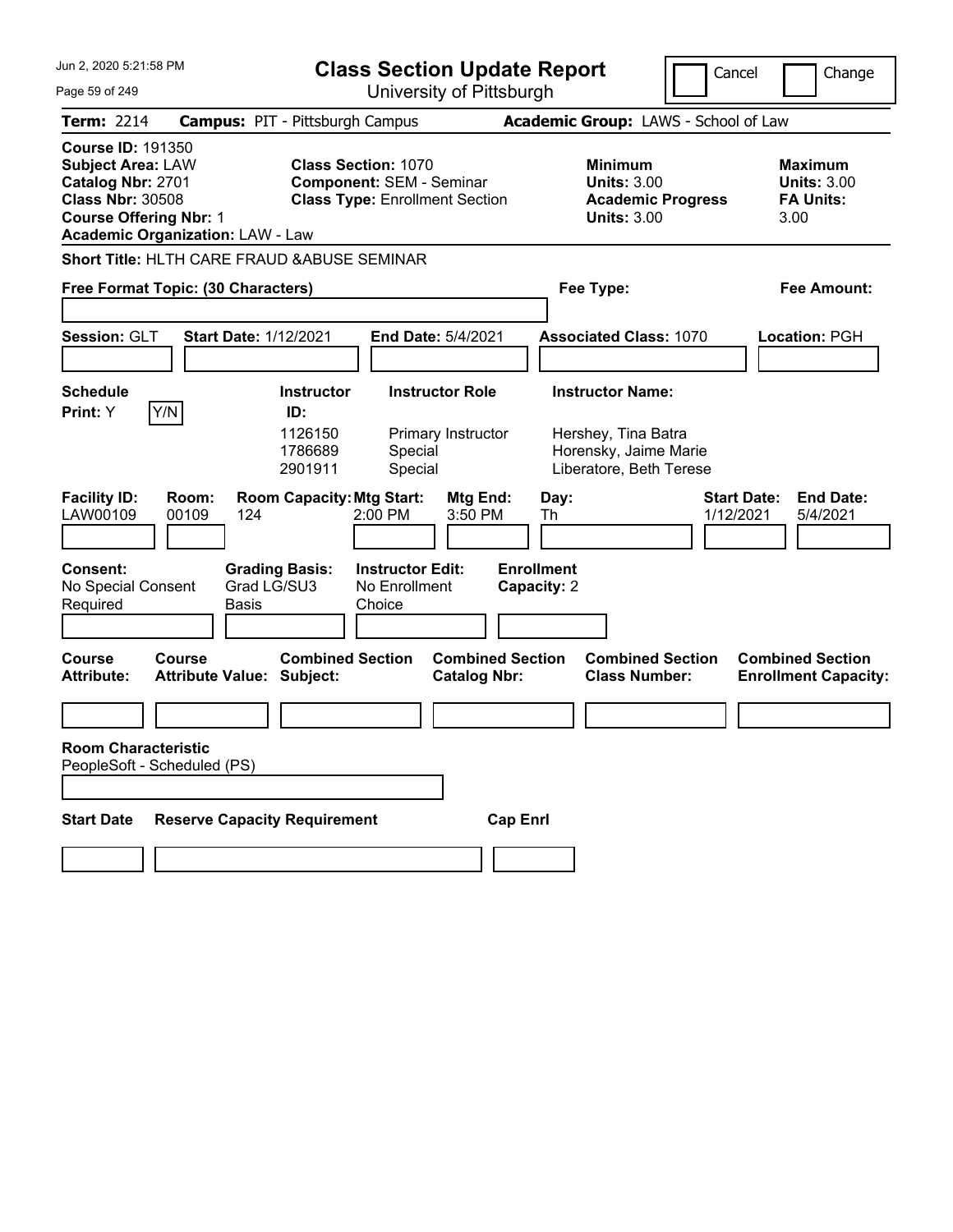| Jun 2, 2020 5:21:58 PM                                                                                                                                                           | <b>Class Section Update Report</b>                                                                            | Cancel                                                                                 | Change                                                           |
|----------------------------------------------------------------------------------------------------------------------------------------------------------------------------------|---------------------------------------------------------------------------------------------------------------|----------------------------------------------------------------------------------------|------------------------------------------------------------------|
| Page 60 of 249                                                                                                                                                                   | University of Pittsburgh                                                                                      |                                                                                        |                                                                  |
| <b>Term: 2214</b>                                                                                                                                                                | <b>Campus: PIT - Pittsburgh Campus</b>                                                                        | Academic Group: LAWS - School of Law                                                   |                                                                  |
| <b>Course ID: 187718</b><br><b>Subject Area: LAW</b><br>Catalog Nbr: 2706<br><b>Class Nbr: 30513</b><br><b>Course Offering Nbr: 1</b><br><b>Academic Organization: LAW - Law</b> | <b>Class Section: 2706</b><br><b>Component: SEM - Seminar</b><br><b>Class Type: Enrollment Section</b>        | <b>Minimum</b><br><b>Units: 3.00</b><br><b>Academic Progress</b><br><b>Units: 3.00</b> | <b>Maximum</b><br><b>Units: 3.00</b><br><b>FA Units:</b><br>3.00 |
| Short Title: CRIML RECDS & EXPUNGEMENT SEM                                                                                                                                       |                                                                                                               |                                                                                        |                                                                  |
| Free Format Topic: (30 Characters)                                                                                                                                               |                                                                                                               | Fee Type:                                                                              | Fee Amount:                                                      |
|                                                                                                                                                                                  |                                                                                                               |                                                                                        |                                                                  |
| Session: GLT                                                                                                                                                                     | <b>Start Date: 1/12/2021</b><br><b>End Date: 5/4/2021</b>                                                     | <b>Associated Class: 2706</b>                                                          | Location: PGH                                                    |
|                                                                                                                                                                                  |                                                                                                               |                                                                                        |                                                                  |
| Schedule                                                                                                                                                                         | <b>Instructor Role</b><br><b>Instructor</b>                                                                   | <b>Instructor Name:</b>                                                                |                                                                  |
| Y/N<br><b>Print:</b> Y                                                                                                                                                           | ID:<br>2909289<br>Primary Instructor<br>1786689<br>Special<br>Special<br>2901911                              | Chew, Pat K<br>Horensky, Jaime Marie<br>Liberatore, Beth Terese                        |                                                                  |
| <b>Facility ID:</b><br>Room:<br><b>LAW00G46</b><br>00G46                                                                                                                         | <b>Room Capacity: Mtg Start:</b><br>Mtg End:<br>10:30 AM<br>12:20 PM<br>20                                    | <b>Start Date:</b><br>Day:<br>1/12/2021<br>Fr                                          | <b>End Date:</b><br>5/4/2021                                     |
| <b>Consent:</b><br>No Special Consent<br>Required<br><b>Basis</b>                                                                                                                | <b>Grading Basis:</b><br><b>Instructor Edit:</b><br>Grad LG/SU3<br>No Enrollment<br>Choice                    | <b>Enrollment</b><br>Capacity: 2                                                       |                                                                  |
| <b>Course</b><br>Course<br><b>Attribute:</b>                                                                                                                                     | <b>Combined Section</b><br><b>Combined Section</b><br><b>Attribute Value: Subject:</b><br><b>Catalog Nbr:</b> | <b>Combined Section</b><br><b>Class Number:</b>                                        | <b>Combined Section</b><br><b>Enrollment Capacity:</b>           |
|                                                                                                                                                                                  |                                                                                                               |                                                                                        |                                                                  |
| <b>Room Characteristic</b><br>PeopleSoft - Scheduled (PS)                                                                                                                        |                                                                                                               |                                                                                        |                                                                  |
| <b>Start Date</b>                                                                                                                                                                | <b>Reserve Capacity Requirement</b><br><b>Cap Enrl</b>                                                        |                                                                                        |                                                                  |
|                                                                                                                                                                                  |                                                                                                               |                                                                                        |                                                                  |
|                                                                                                                                                                                  |                                                                                                               |                                                                                        |                                                                  |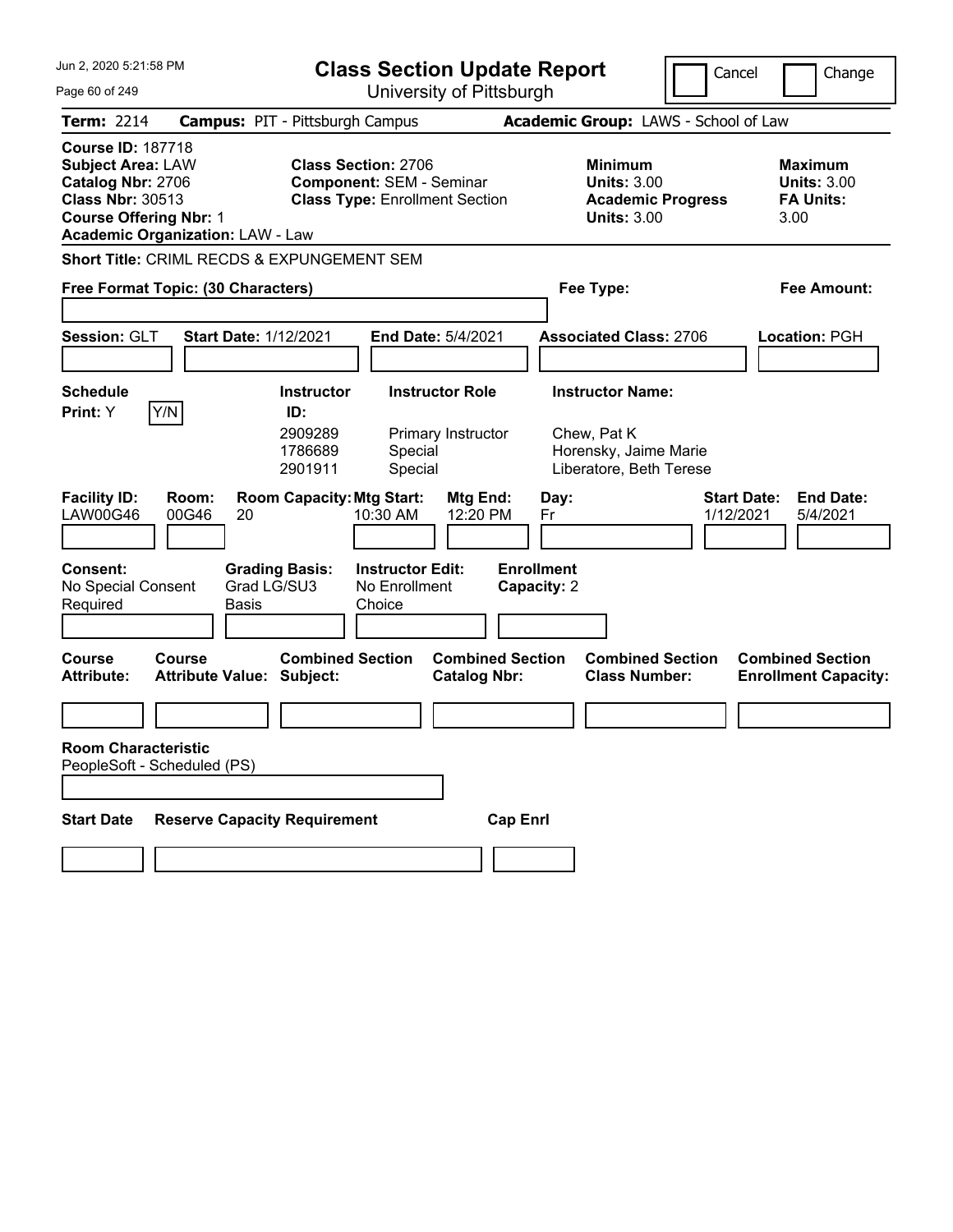| Jun 2, 2020 5:21:58 PM                                                                                                                                                           | <b>Class Section Update Report</b><br>Cancel<br>Change                                                 |                                                                                        |                                                                  |  |
|----------------------------------------------------------------------------------------------------------------------------------------------------------------------------------|--------------------------------------------------------------------------------------------------------|----------------------------------------------------------------------------------------|------------------------------------------------------------------|--|
| Page 61 of 249                                                                                                                                                                   | University of Pittsburgh                                                                               |                                                                                        |                                                                  |  |
| <b>Term: 2214</b>                                                                                                                                                                | <b>Campus: PIT - Pittsburgh Campus</b>                                                                 | Academic Group: LAWS - School of Law                                                   |                                                                  |  |
| <b>Course ID: 191427</b><br><b>Subject Area: LAW</b><br>Catalog Nbr: 2721<br><b>Class Nbr: 30621</b><br><b>Course Offering Nbr: 1</b><br><b>Academic Organization: LAW - Law</b> | <b>Class Section: 1070</b><br><b>Component: SEM - Seminar</b><br><b>Class Type: Enrollment Section</b> | <b>Minimum</b><br><b>Units: 3.00</b><br><b>Academic Progress</b><br><b>Units: 3.00</b> | <b>Maximum</b><br><b>Units: 3.00</b><br><b>FA Units:</b><br>3.00 |  |
| Short Title: FDA LAW AND POLICY                                                                                                                                                  |                                                                                                        |                                                                                        |                                                                  |  |
| Free Format Topic: (30 Characters)                                                                                                                                               |                                                                                                        | Fee Type:                                                                              | Fee Amount:                                                      |  |
| Session: GLT<br><b>Start Date: 1/12/2021</b>                                                                                                                                     | End Date: 5/4/2021                                                                                     | <b>Associated Class: 1070</b>                                                          | Location: PGH                                                    |  |
| <b>Schedule</b>                                                                                                                                                                  | <b>Instructor</b><br><b>Instructor Role</b>                                                            | <b>Instructor Name:</b>                                                                |                                                                  |  |
| Y/N<br>Print: Y                                                                                                                                                                  | ID:<br>2962932<br>Primary Instructor<br>1786689<br>Special<br>2901911<br>Special                       | Donley, Greer B<br>Horensky, Jaime Marie<br>Liberatore, Beth Terese                    |                                                                  |  |
| <b>Facility ID:</b><br>Room:<br>LAW00G13<br>00G13<br>28                                                                                                                          | <b>Room Capacity: Mtg Start:</b><br>Mtg End:<br>2:00 PM<br>3:50 PM                                     | Day:<br>Th<br>1/12/2021                                                                | <b>Start Date:</b><br><b>End Date:</b><br>5/4/2021               |  |
| <b>Consent:</b><br>Grad LG/SU3<br>No Special Consent<br>Required<br>Basis                                                                                                        | <b>Grading Basis:</b><br><b>Instructor Edit:</b><br>No Enrollment<br>Choice                            | <b>Enrollment</b><br>Capacity: 2                                                       |                                                                  |  |
| <b>Course</b><br>Course<br><b>Attribute Value: Subject:</b><br><b>Attribute:</b>                                                                                                 | <b>Combined Section</b><br><b>Combined Section</b><br><b>Catalog Nbr:</b>                              | <b>Combined Section</b><br><b>Class Number:</b>                                        | <b>Combined Section</b><br><b>Enrollment Capacity:</b>           |  |
|                                                                                                                                                                                  |                                                                                                        |                                                                                        |                                                                  |  |
| <b>Room Characteristic</b><br>PeopleSoft - Scheduled (PS)                                                                                                                        |                                                                                                        |                                                                                        |                                                                  |  |
| <b>Reserve Capacity Requirement</b><br><b>Start Date</b>                                                                                                                         | <b>Cap Enrl</b>                                                                                        |                                                                                        |                                                                  |  |
|                                                                                                                                                                                  |                                                                                                        |                                                                                        |                                                                  |  |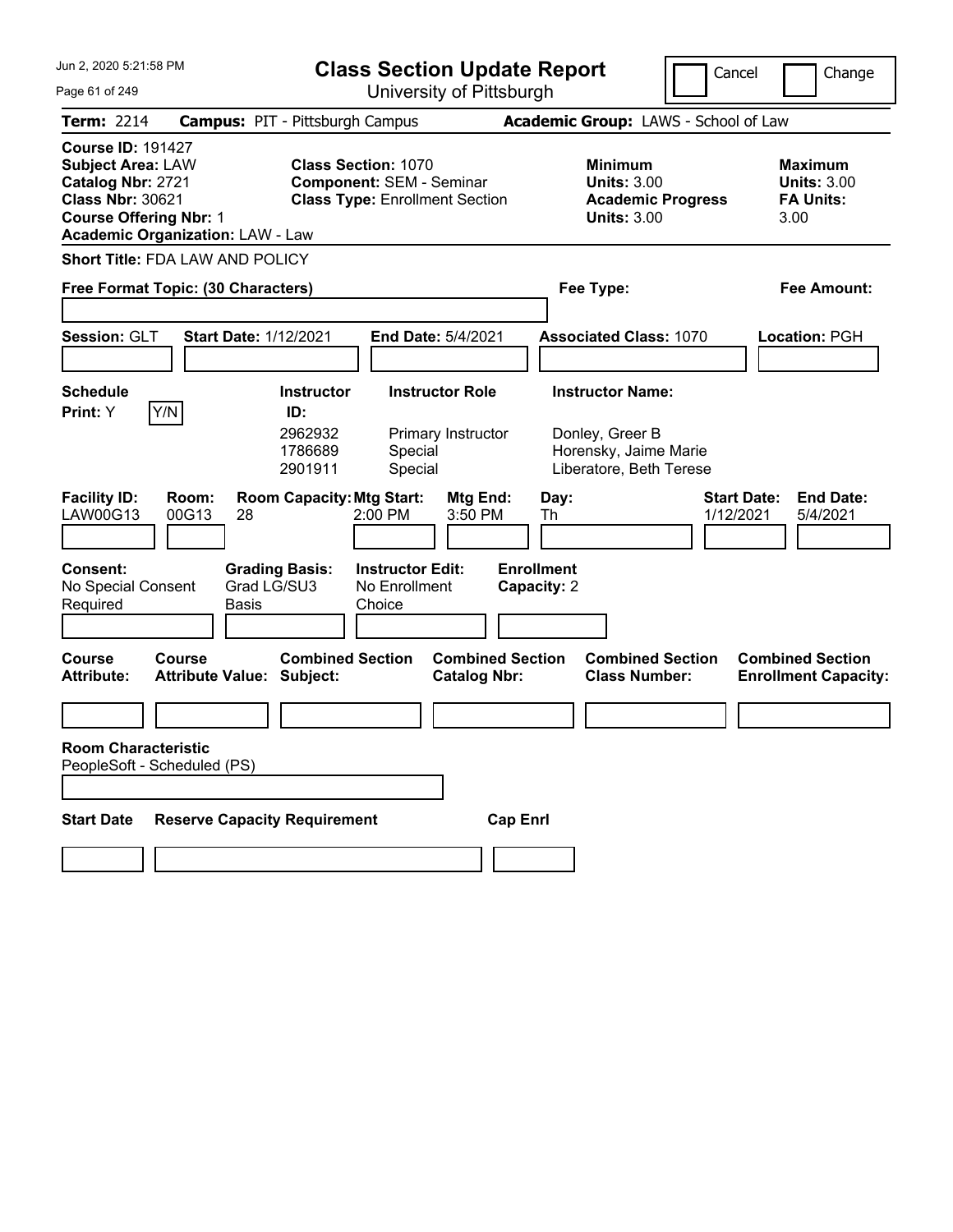| Jun 2, 2020 5:21:58 PM                                                                                                                                                           | <b>Class Section Update Report</b>                   |                                                                                                        |                                                    |                                                |                   |                                                                                        | Cancel                                                                  | Change |                                 |                                                                  |
|----------------------------------------------------------------------------------------------------------------------------------------------------------------------------------|------------------------------------------------------|--------------------------------------------------------------------------------------------------------|----------------------------------------------------|------------------------------------------------|-------------------|----------------------------------------------------------------------------------------|-------------------------------------------------------------------------|--------|---------------------------------|------------------------------------------------------------------|
| Page 62 of 249                                                                                                                                                                   | University of Pittsburgh                             |                                                                                                        |                                                    |                                                |                   |                                                                                        |                                                                         |        |                                 |                                                                  |
| <b>Term: 2214</b>                                                                                                                                                                | <b>Campus: PIT - Pittsburgh Campus</b>               |                                                                                                        |                                                    |                                                |                   | Academic Group: LAWS - School of Law                                                   |                                                                         |        |                                 |                                                                  |
| <b>Course ID: 114228</b><br><b>Subject Area: LAW</b><br>Catalog Nbr: 2731<br><b>Class Nbr: 26933</b><br><b>Course Offering Nbr: 1</b><br><b>Academic Organization: LAW - Law</b> |                                                      | <b>Class Section: 1210</b><br><b>Component: LEC - Lecture</b><br><b>Class Type: Enrollment Section</b> |                                                    |                                                |                   | <b>Minimum</b><br><b>Units: 1.00</b><br><b>Academic Progress</b><br><b>Units: 1.00</b> |                                                                         |        |                                 | <b>Maximum</b><br><b>Units: 1.00</b><br><b>FA Units:</b><br>1.00 |
| Short Title: CURRENT ISSUES IN HEALTH LAW                                                                                                                                        |                                                      |                                                                                                        |                                                    |                                                |                   |                                                                                        |                                                                         |        |                                 |                                                                  |
| Free Format Topic: (30 Characters)                                                                                                                                               |                                                      |                                                                                                        |                                                    |                                                |                   |                                                                                        | Fee Type:                                                               |        |                                 | Fee Amount:                                                      |
| Session: GLT                                                                                                                                                                     | <b>Start Date: 1/12/2021</b>                         |                                                                                                        |                                                    | End Date: 5/4/2021                             |                   |                                                                                        | <b>Associated Class: 1210</b>                                           |        |                                 | <b>Location: PGH</b>                                             |
| <b>Schedule</b>                                                                                                                                                                  |                                                      | <b>Instructor</b>                                                                                      |                                                    | <b>Instructor Role</b>                         |                   |                                                                                        | <b>Instructor Name:</b>                                                 |        |                                 |                                                                  |
| Y/N<br>Print: Y                                                                                                                                                                  |                                                      | ID:<br>2954132<br>1786689<br>2901911                                                                   | Special<br>Special                                 | Primary Instructor                             |                   |                                                                                        | Cummings, Mary Nell<br>Horensky, Jaime Marie<br>Liberatore, Beth Terese |        |                                 |                                                                  |
| <b>Facility ID:</b><br>Room:<br>LAW00G13<br>00G13                                                                                                                                | 28                                                   | <b>Room Capacity: Mtg Start:</b>                                                                       | 4:30 PM                                            | Mtg End:<br>6:00 PM                            |                   | Day:<br>Tu                                                                             |                                                                         |        | <b>Start Date:</b><br>1/12/2021 | <b>End Date:</b><br>5/4/2021                                     |
| Consent:<br>No Special Consent<br>Required                                                                                                                                       | <b>Grading Basis:</b><br>Grad LG/SU3<br><b>Basis</b> |                                                                                                        | <b>Instructor Edit:</b><br>No Enrollment<br>Choice |                                                | <b>Enrollment</b> | Capacity: 2                                                                            |                                                                         |        |                                 |                                                                  |
| Course<br>Course<br><b>Attribute:</b>                                                                                                                                            | <b>Attribute Value: Subject:</b>                     | <b>Combined Section</b>                                                                                |                                                    | <b>Combined Section</b><br><b>Catalog Nbr:</b> |                   |                                                                                        | <b>Combined Section</b><br><b>Class Number:</b>                         |        |                                 | <b>Combined Section</b><br><b>Enrollment Capacity:</b>           |
|                                                                                                                                                                                  |                                                      |                                                                                                        |                                                    |                                                |                   |                                                                                        |                                                                         |        |                                 |                                                                  |
| <b>Room Characteristic</b><br>PeopleSoft - Scheduled (PS)                                                                                                                        |                                                      |                                                                                                        |                                                    |                                                |                   |                                                                                        |                                                                         |        |                                 |                                                                  |
| <b>Start Date</b>                                                                                                                                                                | <b>Reserve Capacity Requirement</b>                  |                                                                                                        |                                                    |                                                | <b>Cap Enrl</b>   |                                                                                        |                                                                         |        |                                 |                                                                  |
|                                                                                                                                                                                  |                                                      |                                                                                                        |                                                    |                                                |                   |                                                                                        |                                                                         |        |                                 |                                                                  |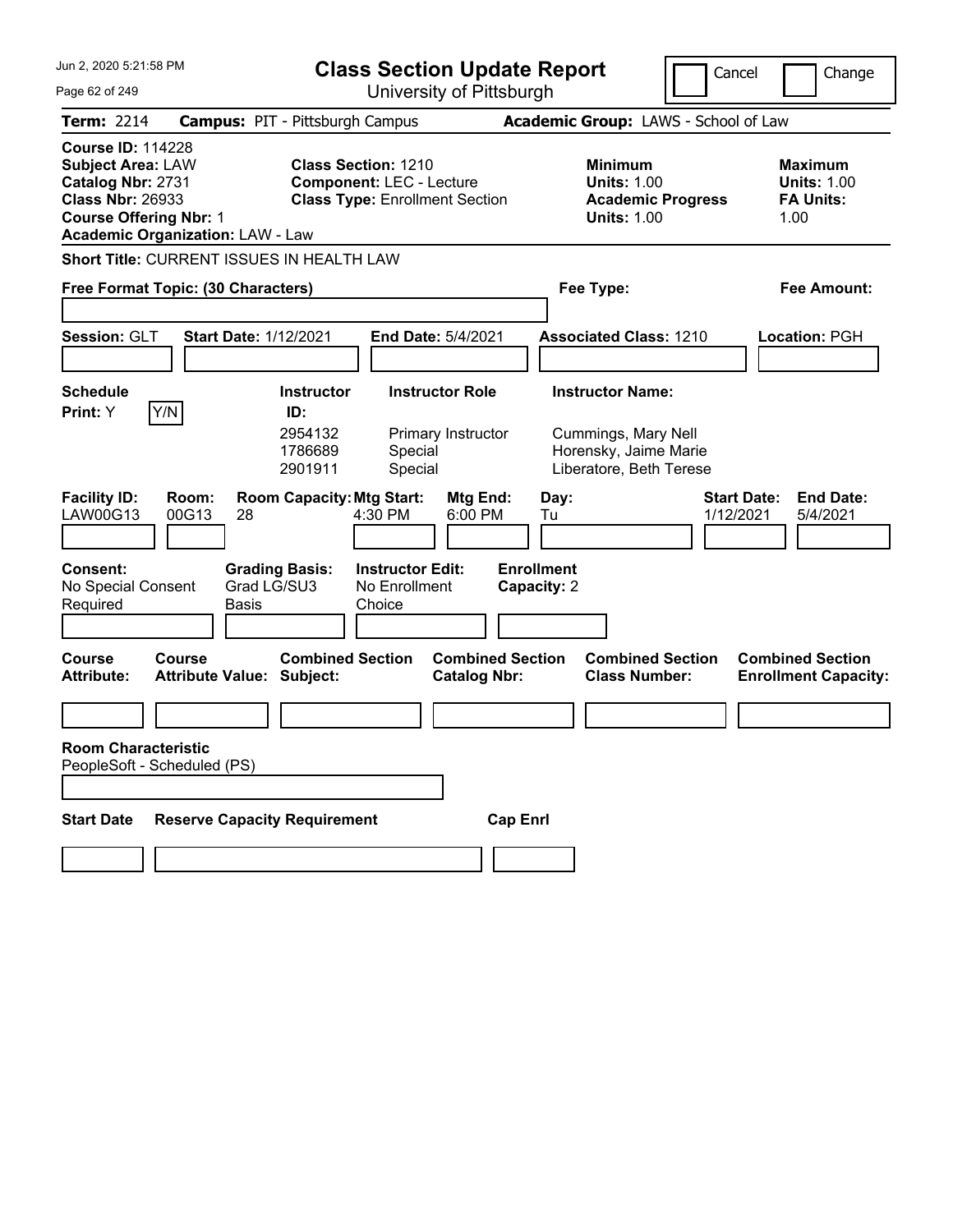| Jun 2, 2020 5:21:58 PM                                                                                                                |                                                                 |                                                                      | <b>Class Section Update Report</b>                                                                     |                                              |                                   |            |                                                                                                                | Cancel                          |      | Change                                                   |
|---------------------------------------------------------------------------------------------------------------------------------------|-----------------------------------------------------------------|----------------------------------------------------------------------|--------------------------------------------------------------------------------------------------------|----------------------------------------------|-----------------------------------|------------|----------------------------------------------------------------------------------------------------------------|---------------------------------|------|----------------------------------------------------------|
| Page 63 of 249                                                                                                                        |                                                                 |                                                                      | University of Pittsburgh                                                                               |                                              |                                   |            |                                                                                                                |                                 |      |                                                          |
| <b>Term: 2214</b>                                                                                                                     | <b>Campus: PIT - Pittsburgh Campus</b>                          |                                                                      |                                                                                                        |                                              |                                   |            | Academic Group: LAWS - School of Law                                                                           |                                 |      |                                                          |
| <b>Course ID: 191326</b><br><b>Subject Area: LAW</b><br>Catalog Nbr: 2749<br><b>Class Nbr: 30418</b><br><b>Course Offering Nbr: 1</b> | <b>Academic Organization: LAW - Law</b>                         |                                                                      | <b>Class Section: 1010</b><br><b>Component: LEC - Lecture</b><br><b>Class Type: Enrollment Section</b> |                                              |                                   |            | <b>Minimum</b><br><b>Units: 3.00</b><br><b>Academic Progress</b><br><b>Units: 3.00</b>                         |                                 | 3.00 | <b>Maximum</b><br><b>Units: 3.00</b><br><b>FA Units:</b> |
|                                                                                                                                       | Short Title: GENDER IN THE WORKPLACE                            |                                                                      |                                                                                                        |                                              |                                   |            |                                                                                                                |                                 |      |                                                          |
|                                                                                                                                       | Free Format Topic: (30 Characters)                              |                                                                      |                                                                                                        |                                              |                                   |            | Fee Type:                                                                                                      |                                 |      | Fee Amount:                                              |
| Session: GLT                                                                                                                          | <b>Start Date: 1/12/2021</b>                                    |                                                                      |                                                                                                        | End Date: 5/4/2021                           |                                   |            | <b>Associated Class: 1010</b>                                                                                  |                                 |      | <b>Location: PGH</b>                                     |
| <b>Schedule</b><br>Print: Y                                                                                                           | Y/N                                                             | <b>Instructor</b><br>ID:<br>2909289<br>1786689<br>2905837<br>2901911 | Special<br>Special<br>Special                                                                          | <b>Instructor Role</b><br>Primary Instructor |                                   |            | <b>Instructor Name:</b><br>Chew, Pat K<br>Horensky, Jaime Marie<br>Hornyak, David A<br>Liberatore, Beth Terese |                                 |      |                                                          |
| <b>Facility ID:</b><br>LAW00120                                                                                                       | Room:<br>00120<br>12                                            | <b>Room Capacity: Mtg Start:</b>                                     | 5:30 PM                                                                                                | Mtg End:<br>7:45 PM                          |                                   | Day:<br>Th |                                                                                                                | <b>Start Date:</b><br>1/12/2021 |      | <b>End Date:</b><br>5/4/2021                             |
| Consent:<br><b>Department Consent</b><br>Required                                                                                     | <b>Basis</b>                                                    | <b>Grading Basis:</b><br>Grad LG/SU3                                 | <b>Instructor Edit:</b><br>No Enrollment<br>Choice                                                     |                                              | <b>Enrollment</b><br>Capacity: 10 |            |                                                                                                                |                                 |      |                                                          |
| <b>Course</b><br><b>Attribute:</b><br><b>UHC</b>                                                                                      | <b>Course</b><br><b>Attribute Value: Subject:</b><br><b>UHC</b> | <b>Combined Section</b>                                              |                                                                                                        | <b>Catalog Nbr:</b>                          | <b>Combined Section</b>           |            | <b>Combined Section</b><br><b>Class Number:</b>                                                                |                                 |      | <b>Combined Section</b><br><b>Enrollment Capacity:</b>   |
|                                                                                                                                       |                                                                 |                                                                      |                                                                                                        |                                              |                                   |            |                                                                                                                |                                 |      |                                                          |
| <b>Room Characteristic</b>                                                                                                            | PeopleSoft - Scheduled (PS)                                     |                                                                      |                                                                                                        |                                              |                                   |            |                                                                                                                |                                 |      |                                                          |
|                                                                                                                                       |                                                                 |                                                                      |                                                                                                        |                                              |                                   |            |                                                                                                                |                                 |      |                                                          |
| <b>Start Date</b>                                                                                                                     | <b>Reserve Capacity Requirement</b>                             |                                                                      |                                                                                                        |                                              | <b>Cap Enrl</b>                   |            |                                                                                                                |                                 |      |                                                          |
|                                                                                                                                       |                                                                 |                                                                      |                                                                                                        |                                              |                                   |            |                                                                                                                |                                 |      |                                                          |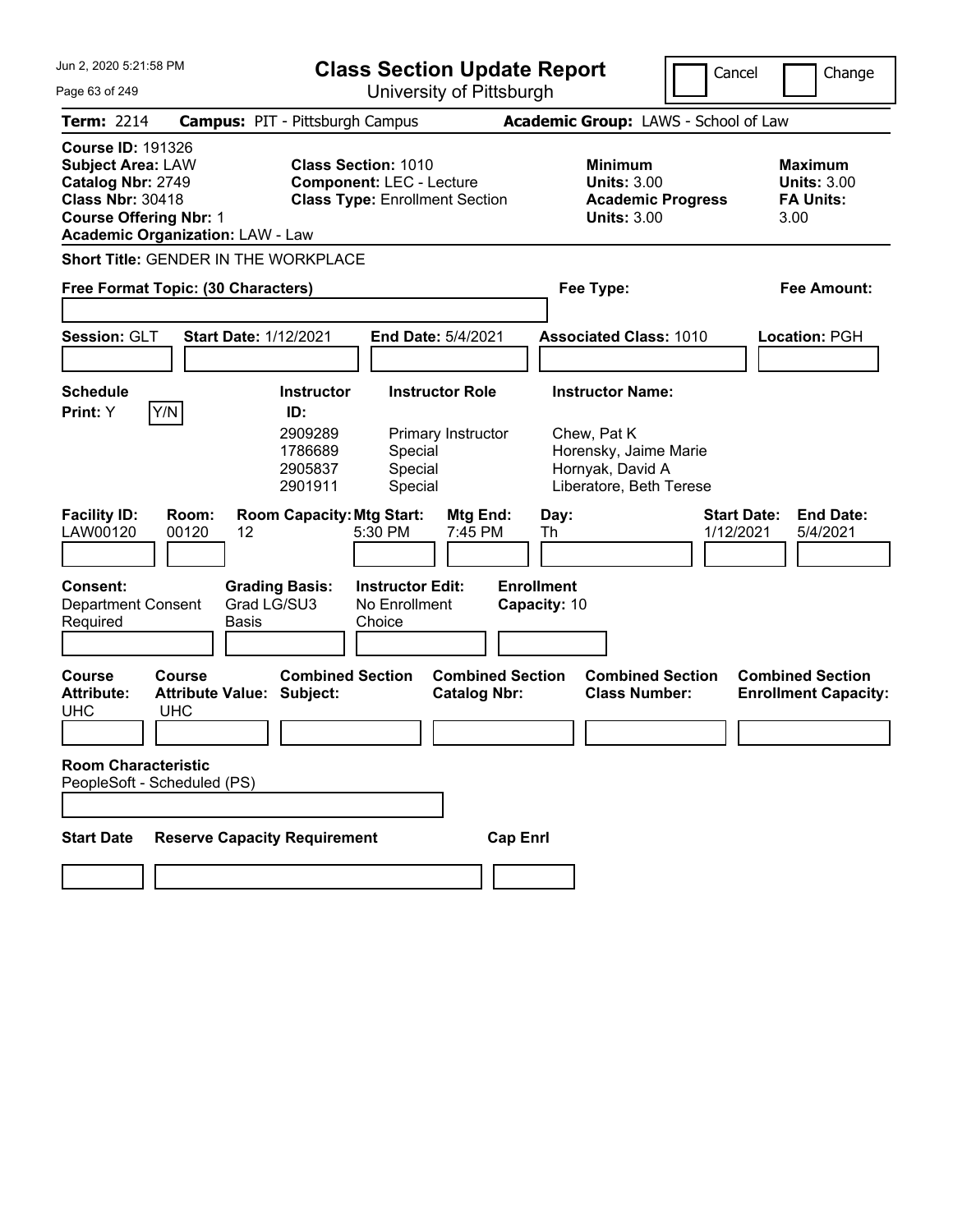| Jun 2. 2020 5:21:58 PM                                                                                                                                                           |                                                      | <b>Class Section Update Report</b>                                                                     |                                                                    |                                                                                                                           | Cancel                          | Change                                                    |
|----------------------------------------------------------------------------------------------------------------------------------------------------------------------------------|------------------------------------------------------|--------------------------------------------------------------------------------------------------------|--------------------------------------------------------------------|---------------------------------------------------------------------------------------------------------------------------|---------------------------------|-----------------------------------------------------------|
| Page 64 of 249                                                                                                                                                                   |                                                      |                                                                                                        | University of Pittsburgh                                           |                                                                                                                           |                                 |                                                           |
| <b>Term: 2214</b>                                                                                                                                                                |                                                      | <b>Campus: PIT - Pittsburgh Campus</b>                                                                 |                                                                    | Academic Group: LAWS - School of Law                                                                                      |                                 |                                                           |
| <b>Course ID: 187850</b><br><b>Subject Area: LAW</b><br>Catalog Nbr: 2805<br><b>Class Nbr: 25271</b><br><b>Course Offering Nbr: 1</b><br><b>Academic Organization: LAW - Law</b> |                                                      | <b>Class Section: 1010</b><br><b>Component: LEC - Lecture</b><br><b>Class Type: Enrollment Section</b> |                                                                    | Minimum<br><b>Units: 3.00</b><br><b>Units: 3.00</b>                                                                       | <b>Academic Progress</b>        | Maximum<br><b>Units: 3.00</b><br><b>FA Units:</b><br>3.00 |
|                                                                                                                                                                                  | <b>Short Title: PERSUASIVE NARRATIVE</b>             |                                                                                                        |                                                                    |                                                                                                                           |                                 |                                                           |
|                                                                                                                                                                                  | Free Format Topic: (30 Characters)                   |                                                                                                        |                                                                    | Fee Type:                                                                                                                 |                                 | Fee Amount:                                               |
| Session: GLT                                                                                                                                                                     | <b>Start Date: 1/12/2021</b>                         |                                                                                                        | <b>End Date: 5/4/2021</b>                                          | <b>Associated Class: 1010</b>                                                                                             |                                 | Location: PGH                                             |
| <b>Schedule</b><br><b>Print:</b> Y                                                                                                                                               | Y/N                                                  | <b>Instructor</b><br>ID:<br>2906074<br>1786689<br>Special<br>Special<br>2901911<br>2909024             | <b>Instructor Role</b><br>Primary Instructor<br>Primary Instructor | <b>Instructor Name:</b><br>Deasy, Kevin M<br>Horensky, Jaime Marie<br>Liberatore, Beth Terese<br>Sinsheimer, Ann Margaret |                                 |                                                           |
| <b>Facility ID:</b><br><b>LAW00G20</b>                                                                                                                                           | Room:<br>00G20<br>42                                 | <b>Room Capacity: Mtg Start:</b><br>2:00 PM                                                            | Mtg End:<br>3:50 PM                                                | Day:<br>Fr                                                                                                                | <b>Start Date:</b><br>1/12/2021 | <b>End Date:</b><br>5/4/2021                              |
| <b>Consent:</b><br>No Special Consent<br>Required                                                                                                                                | <b>Grading Basis:</b><br>Grad LG/SU3<br><b>Basis</b> | <b>Instructor Edit:</b><br>No Enrollment<br>Choice                                                     |                                                                    | <b>Enrollment</b><br>Capacity: 1                                                                                          |                                 |                                                           |
| <b>Course</b><br><b>Attribute:</b>                                                                                                                                               | Course<br>Attribute Value: Subject:                  | <b>Combined Section</b>                                                                                | <b>Combined Section</b><br><b>Catalog Nbr:</b>                     | <b>Combined Section</b><br><b>Class Number:</b>                                                                           |                                 | <b>Combined Section</b><br><b>Enrollment Capacity:</b>    |
|                                                                                                                                                                                  |                                                      |                                                                                                        |                                                                    |                                                                                                                           |                                 |                                                           |
| <b>Room Characteristic</b>                                                                                                                                                       | PeopleSoft - Scheduled (PS)                          |                                                                                                        |                                                                    |                                                                                                                           |                                 |                                                           |
|                                                                                                                                                                                  |                                                      |                                                                                                        |                                                                    |                                                                                                                           |                                 |                                                           |
| <b>Start Date</b>                                                                                                                                                                | <b>Reserve Capacity Requirement</b>                  |                                                                                                        | <b>Cap Enrl</b>                                                    |                                                                                                                           |                                 |                                                           |
|                                                                                                                                                                                  |                                                      |                                                                                                        |                                                                    |                                                                                                                           |                                 |                                                           |
|                                                                                                                                                                                  |                                                      |                                                                                                        |                                                                    |                                                                                                                           |                                 |                                                           |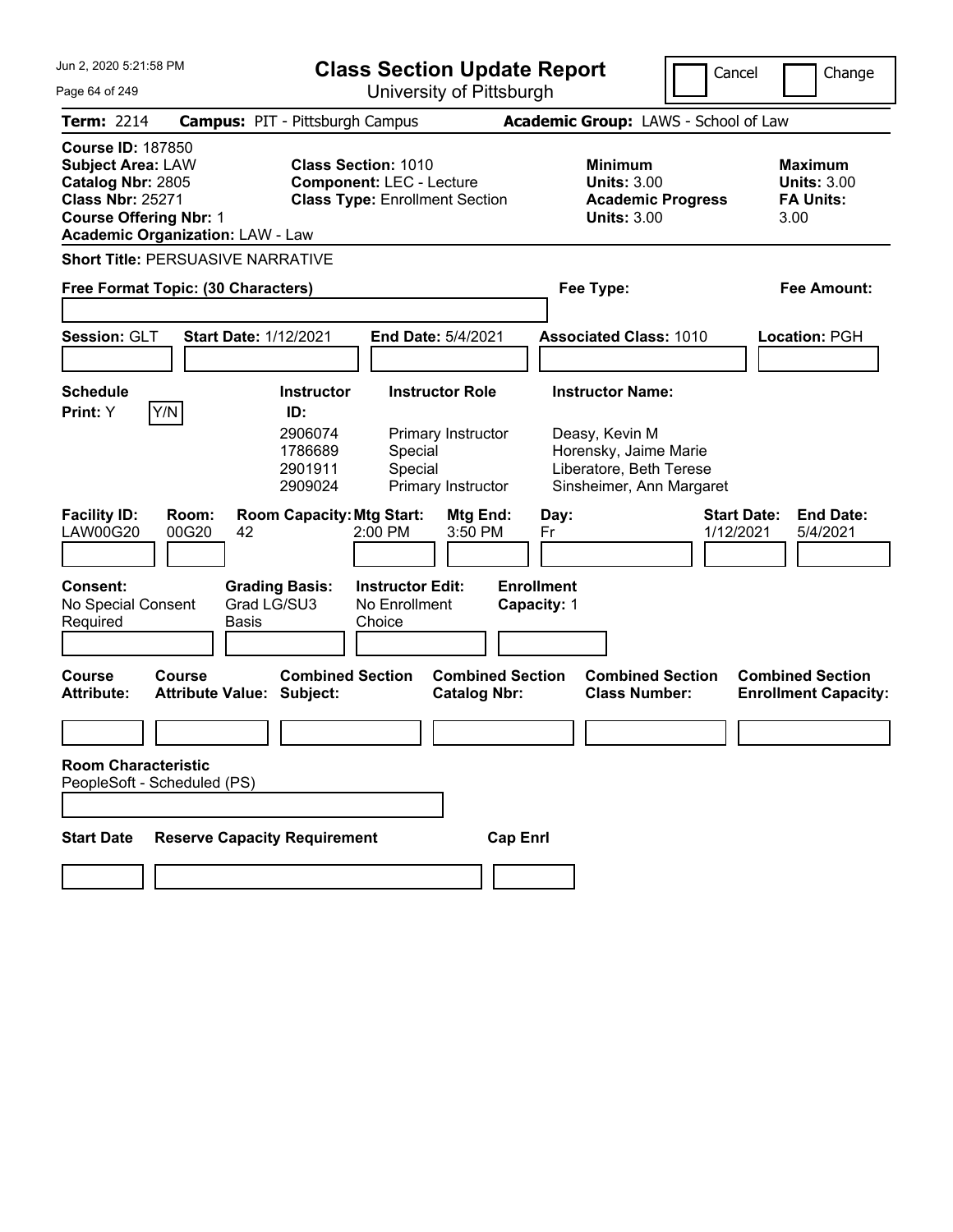| Jun 2, 2020 5:21:58 PM                                                                                                                                                           |                                               | <b>Class Section Update Report</b>                                                                     |                                                |                                                                        | Cancel                                                               | Change                                                 |
|----------------------------------------------------------------------------------------------------------------------------------------------------------------------------------|-----------------------------------------------|--------------------------------------------------------------------------------------------------------|------------------------------------------------|------------------------------------------------------------------------|----------------------------------------------------------------------|--------------------------------------------------------|
| Page 65 of 249                                                                                                                                                                   |                                               |                                                                                                        | University of Pittsburgh                       |                                                                        |                                                                      |                                                        |
| <b>Term: 2214</b>                                                                                                                                                                |                                               | <b>Campus: PIT - Pittsburgh Campus</b>                                                                 |                                                | Academic Group: LAWS - School of Law                                   |                                                                      |                                                        |
| <b>Course ID: 114234</b><br><b>Subject Area: LAW</b><br>Catalog Nbr: 2817<br><b>Class Nbr: 24229</b><br><b>Course Offering Nbr: 1</b><br><b>Academic Organization: LAW - Law</b> |                                               | <b>Class Section: 1010</b><br><b>Component: LEC - Lecture</b><br><b>Class Type: Enrollment Section</b> |                                                | Minimum                                                                | <b>Units: 3.00</b><br><b>Academic Progress</b><br><b>Units: 3.00</b> |                                                        |
|                                                                                                                                                                                  | <b>Short Title: CORPORATE TAXATION</b>        |                                                                                                        |                                                |                                                                        |                                                                      |                                                        |
|                                                                                                                                                                                  | Free Format Topic: (30 Characters)            |                                                                                                        |                                                | Fee Type:                                                              |                                                                      | Fee Amount:                                            |
|                                                                                                                                                                                  |                                               |                                                                                                        |                                                |                                                                        |                                                                      |                                                        |
| Session: GLT                                                                                                                                                                     | <b>Start Date: 1/12/2021</b>                  |                                                                                                        | End Date: 5/4/2021                             | <b>Associated Class: 1010</b>                                          |                                                                      | Location: PGH                                          |
|                                                                                                                                                                                  |                                               |                                                                                                        |                                                |                                                                        |                                                                      |                                                        |
| <b>Schedule</b>                                                                                                                                                                  |                                               | <b>Instructor</b>                                                                                      | <b>Instructor Role</b>                         | <b>Instructor Name:</b>                                                |                                                                      |                                                        |
| Print: Y                                                                                                                                                                         | Y/N                                           | ID:<br>1786689<br>Special<br>2901636<br>2901911<br>Special                                             | Primary Instructor                             | Horensky, Jaime Marie<br>Infanti, Anthony C<br>Liberatore, Beth Terese |                                                                      |                                                        |
| <b>Facility ID:</b><br>LAW00118                                                                                                                                                  | Room:<br>00118<br>20                          | <b>Room Capacity: Mtg Start:</b><br>10:30 AM                                                           | Mtg End:<br>11:45 AM                           | Day:<br>MoWe                                                           | <b>Start Date:</b><br>1/12/2021                                      | <b>End Date:</b><br>5/4/2021                           |
| <b>Consent:</b><br>No Special Consent<br>Required                                                                                                                                | <b>Grading Basis:</b><br>Grad LG/SU3<br>Basis | <b>Instructor Edit:</b><br>No Enrollment<br>Choice                                                     |                                                | <b>Enrollment</b><br>Capacity: 3                                       |                                                                      |                                                        |
| <b>Course</b><br><b>Attribute:</b>                                                                                                                                               | Course<br><b>Attribute Value: Subject:</b>    | <b>Combined Section</b>                                                                                | <b>Combined Section</b><br><b>Catalog Nbr:</b> | <b>Combined Section</b><br><b>Class Number:</b>                        |                                                                      | <b>Combined Section</b><br><b>Enrollment Capacity:</b> |
|                                                                                                                                                                                  |                                               |                                                                                                        |                                                |                                                                        |                                                                      |                                                        |
| <b>Room Characteristic</b>                                                                                                                                                       | PeopleSoft - Scheduled (PS)                   |                                                                                                        |                                                |                                                                        |                                                                      |                                                        |
|                                                                                                                                                                                  |                                               |                                                                                                        |                                                |                                                                        |                                                                      |                                                        |
| <b>Start Date</b>                                                                                                                                                                | <b>Reserve Capacity Requirement</b>           |                                                                                                        | <b>Cap Enrl</b>                                |                                                                        |                                                                      |                                                        |
|                                                                                                                                                                                  |                                               |                                                                                                        |                                                |                                                                        |                                                                      |                                                        |
|                                                                                                                                                                                  |                                               |                                                                                                        |                                                |                                                                        |                                                                      |                                                        |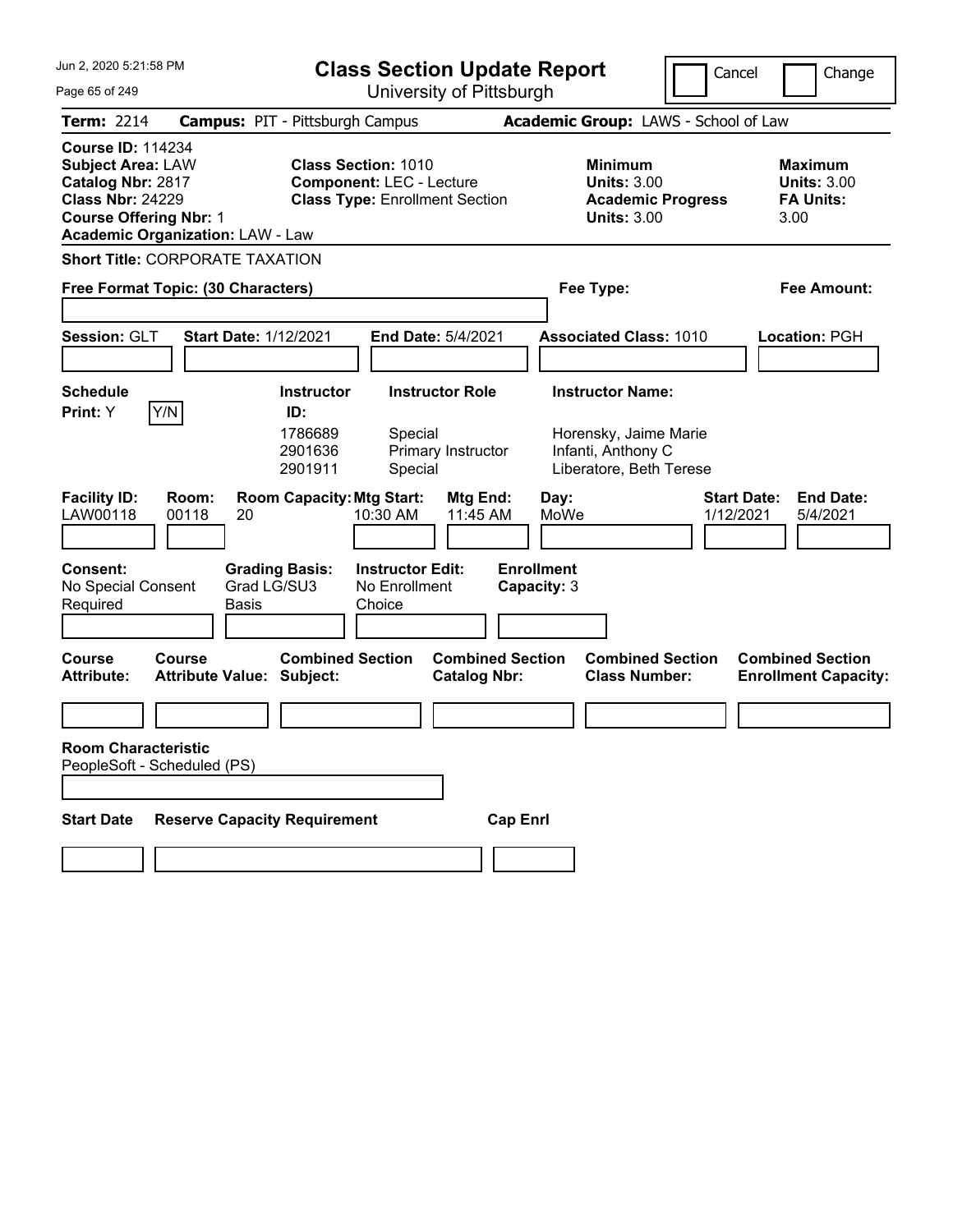| Jun 2, 2020 5:21:58 PM                                                                                                                                                                                                                                                                       |                                                   | <b>Class Section Update Report</b>                                   |                                                                                          |                                                                                        |                                  | Cancel     |                                                                                                                                  |  |                                                                  | Change |                                                        |
|----------------------------------------------------------------------------------------------------------------------------------------------------------------------------------------------------------------------------------------------------------------------------------------------|---------------------------------------------------|----------------------------------------------------------------------|------------------------------------------------------------------------------------------|----------------------------------------------------------------------------------------|----------------------------------|------------|----------------------------------------------------------------------------------------------------------------------------------|--|------------------------------------------------------------------|--------|--------------------------------------------------------|
| Page 66 of 249                                                                                                                                                                                                                                                                               |                                                   | University of Pittsburgh                                             |                                                                                          |                                                                                        |                                  |            |                                                                                                                                  |  |                                                                  |        |                                                        |
| Term: 2214                                                                                                                                                                                                                                                                                   |                                                   | <b>Campus: PIT - Pittsburgh Campus</b>                               |                                                                                          |                                                                                        |                                  |            | Academic Group: LAWS - School of Law                                                                                             |  |                                                                  |        |                                                        |
| <b>Course ID: 188851</b><br><b>Subject Area: LAW</b><br><b>Class Section: 1010</b><br>Catalog Nbr: 2839<br><b>Component: PRA - Practicum</b><br><b>Class Nbr: 26921</b><br><b>Class Type: Enrollment Section</b><br><b>Course Offering Nbr: 1</b><br><b>Academic Organization: LAW - Law</b> |                                                   |                                                                      |                                                                                          | <b>Minimum</b><br><b>Units: 2.00</b><br><b>Academic Progress</b><br><b>Units: 2.00</b> |                                  |            |                                                                                                                                  |  | <b>Maximum</b><br><b>Units: 2.00</b><br><b>FA Units:</b><br>2.00 |        |                                                        |
|                                                                                                                                                                                                                                                                                              | Short Title: LAW, ENTERTA&SOCIAL ENTERP PRA       |                                                                      |                                                                                          |                                                                                        |                                  |            |                                                                                                                                  |  |                                                                  |        |                                                        |
|                                                                                                                                                                                                                                                                                              | Free Format Topic: (30 Characters)                |                                                                      |                                                                                          |                                                                                        |                                  |            | Fee Type:                                                                                                                        |  |                                                                  |        | <b>Fee Amount:</b>                                     |
| Session: GLT                                                                                                                                                                                                                                                                                 | <b>Start Date: 1/12/2021</b>                      |                                                                      | <b>End Date: 5/4/2021</b>                                                                |                                                                                        |                                  |            | <b>Associated Class: 1010</b>                                                                                                    |  |                                                                  |        | Location: PGH                                          |
| <b>Schedule</b><br>Print: Y                                                                                                                                                                                                                                                                  | Y/N                                               | <b>Instructor</b><br>ID:<br>1944539<br>1786689<br>2901911<br>1359303 | <b>Instructor Role</b><br>Primary Instructor<br>Special<br>Special<br>Primary Instructor |                                                                                        |                                  |            | <b>Instructor Name:</b><br>Dangel, Stephanie Ann J<br>Horensky, Jaime Marie<br>Liberatore, Beth Terese<br>Tanzilli, Stephen Carl |  |                                                                  |        |                                                        |
| <b>Facility ID:</b><br><b>LAW00G25</b>                                                                                                                                                                                                                                                       | Room:<br>00G25<br>12                              | <b>Room Capacity: Mtg Start:</b>                                     | 11:30 AM                                                                                 | Mtg End:<br>12:20 PM                                                                   |                                  | Day:<br>We |                                                                                                                                  |  | <b>Start Date:</b><br>1/12/2021                                  |        | <b>End Date:</b><br>5/4/2021                           |
| <b>Consent:</b><br>No Special Consent<br>Required                                                                                                                                                                                                                                            | <b>Grading Basis:</b><br>Grad LG/SU3<br>Basis     |                                                                      | <b>Instructor Edit:</b><br>No Enrollment<br>Choice                                       |                                                                                        | <b>Enrollment</b><br>Capacity: 2 |            |                                                                                                                                  |  |                                                                  |        |                                                        |
| <b>Course</b><br><b>Attribute:</b>                                                                                                                                                                                                                                                           | <b>Course</b><br><b>Attribute Value: Subject:</b> | <b>Combined Section</b>                                              |                                                                                          | <b>Combined Section</b><br><b>Catalog Nbr:</b>                                         |                                  |            | <b>Combined Section</b><br><b>Class Number:</b>                                                                                  |  |                                                                  |        | <b>Combined Section</b><br><b>Enrollment Capacity:</b> |
|                                                                                                                                                                                                                                                                                              |                                                   |                                                                      |                                                                                          |                                                                                        |                                  |            |                                                                                                                                  |  |                                                                  |        |                                                        |
| <b>Room Characteristic</b><br>PeopleSoft - Scheduled (PS)                                                                                                                                                                                                                                    |                                                   |                                                                      |                                                                                          |                                                                                        |                                  |            |                                                                                                                                  |  |                                                                  |        |                                                        |
| <b>Start Date</b>                                                                                                                                                                                                                                                                            | <b>Reserve Capacity Requirement</b>               |                                                                      |                                                                                          |                                                                                        | <b>Cap Enrl</b>                  |            |                                                                                                                                  |  |                                                                  |        |                                                        |
|                                                                                                                                                                                                                                                                                              |                                                   |                                                                      |                                                                                          |                                                                                        |                                  |            |                                                                                                                                  |  |                                                                  |        |                                                        |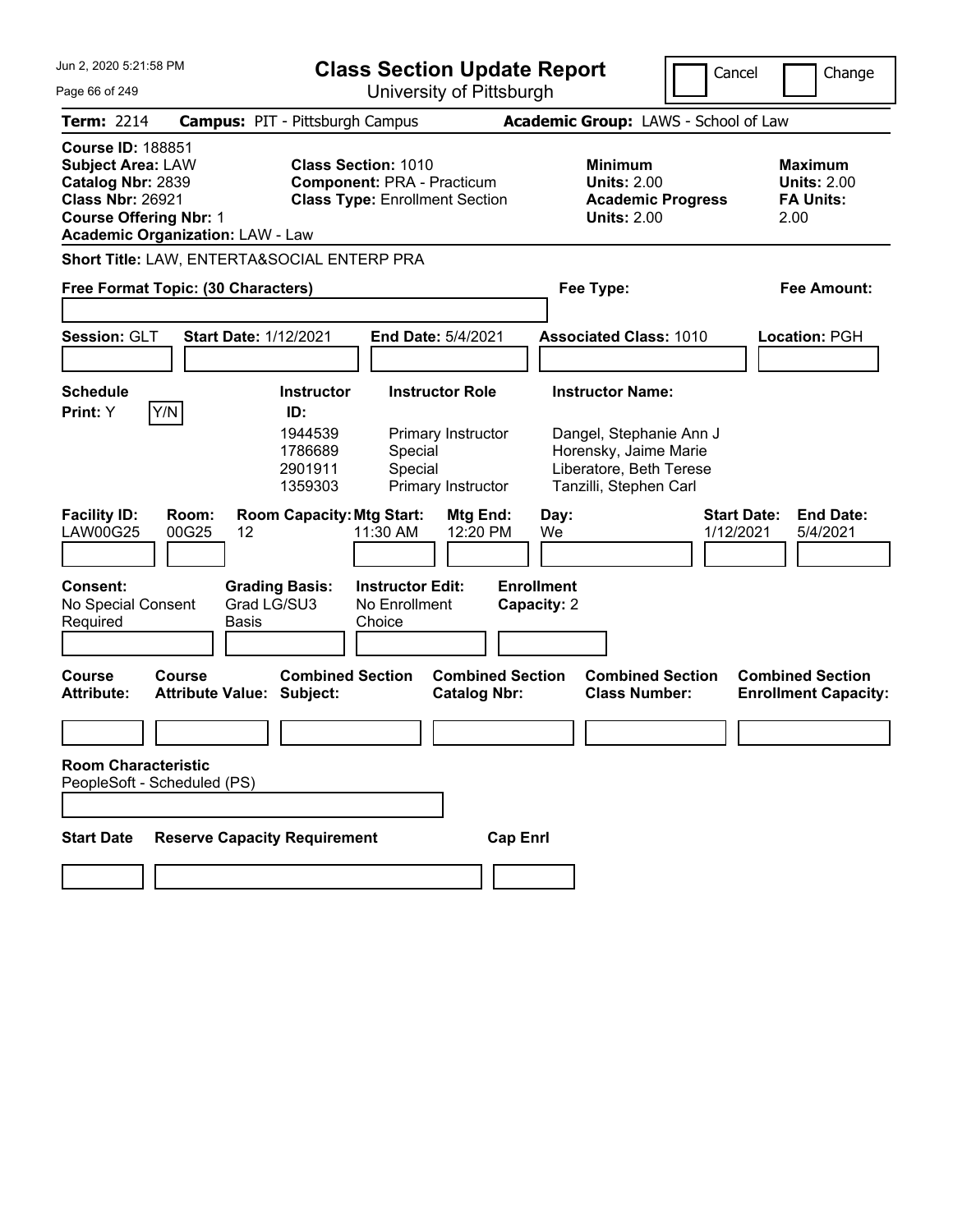| Jun 2. 2020 5:21:58 PM                                                                                                                                                           |                                                      | <b>Class Section Update Report</b>                                                                     |                                                    |                                                                    |                 |                                  |                                                                                                                          | Cancel                          | Change                                                    |  |
|----------------------------------------------------------------------------------------------------------------------------------------------------------------------------------|------------------------------------------------------|--------------------------------------------------------------------------------------------------------|----------------------------------------------------|--------------------------------------------------------------------|-----------------|----------------------------------|--------------------------------------------------------------------------------------------------------------------------|---------------------------------|-----------------------------------------------------------|--|
| Page 67 of 249                                                                                                                                                                   |                                                      |                                                                                                        | University of Pittsburgh                           |                                                                    |                 |                                  |                                                                                                                          |                                 |                                                           |  |
| <b>Term: 2214</b>                                                                                                                                                                | <b>Campus: PIT - Pittsburgh Campus</b>               |                                                                                                        |                                                    |                                                                    |                 |                                  | Academic Group: LAWS - School of Law                                                                                     |                                 |                                                           |  |
| <b>Course ID: 190050</b><br><b>Subject Area: LAW</b><br>Catalog Nbr: 2847<br><b>Class Nbr: 28200</b><br><b>Course Offering Nbr: 1</b><br><b>Academic Organization: LAW - Law</b> |                                                      | <b>Class Section: 1220</b><br><b>Component: SEM - Seminar</b><br><b>Class Type: Enrollment Section</b> |                                                    |                                                                    |                 |                                  | Minimum<br><b>Units: 3.00</b><br><b>Academic Progress</b><br><b>Units: 3.00</b>                                          |                                 | Maximum<br><b>Units: 3.00</b><br><b>FA Units:</b><br>3.00 |  |
|                                                                                                                                                                                  | <b>Short Title: GENDER AND LAW SEMINAR</b>           |                                                                                                        |                                                    |                                                                    |                 |                                  |                                                                                                                          |                                 |                                                           |  |
|                                                                                                                                                                                  | Free Format Topic: (30 Characters)                   |                                                                                                        |                                                    |                                                                    |                 |                                  | Fee Type:                                                                                                                |                                 | Fee Amount:                                               |  |
| Session: GLT                                                                                                                                                                     | <b>Start Date: 1/12/2021</b>                         |                                                                                                        | <b>End Date: 5/4/2021</b>                          |                                                                    |                 |                                  | <b>Associated Class: 1220</b>                                                                                            |                                 | Location: PGH                                             |  |
| <b>Schedule</b><br><b>Print:</b> Y                                                                                                                                               | Y/N                                                  | <b>Instructor</b><br>ID:<br>2909935<br>2930187<br>1786689<br>2901911                                   | Special<br>Special                                 | <b>Instructor Role</b><br>Primary Instructor<br>Primary Instructor |                 |                                  | <b>Instructor Name:</b><br>Brake, Deborah Lynn<br>Frietsche, Susan J<br>Horensky, Jaime Marie<br>Liberatore, Beth Terese |                                 |                                                           |  |
| <b>Facility ID:</b><br>LAW00G46                                                                                                                                                  | Room:<br>00G46<br>20                                 | <b>Room Capacity: Mtg Start:</b>                                                                       | 2:00 PM                                            | Mtg End:<br>3:50 PM                                                |                 | Day:<br>We                       |                                                                                                                          | <b>Start Date:</b><br>1/12/2021 | <b>End Date:</b><br>5/4/2021                              |  |
| <b>Consent:</b><br>No Special Consent<br>Required                                                                                                                                | <b>Grading Basis:</b><br>Grad LG/SU3<br><b>Basis</b> |                                                                                                        | <b>Instructor Edit:</b><br>No Enrollment<br>Choice |                                                                    |                 | <b>Enrollment</b><br>Capacity: 2 |                                                                                                                          |                                 |                                                           |  |
| Course<br><b>Attribute:</b>                                                                                                                                                      | Course<br>Attribute Value: Subject:                  | <b>Combined Section</b>                                                                                |                                                    | <b>Combined Section</b><br><b>Catalog Nbr:</b>                     |                 |                                  | <b>Combined Section</b><br><b>Class Number:</b>                                                                          |                                 | <b>Combined Section</b><br><b>Enrollment Capacity:</b>    |  |
|                                                                                                                                                                                  |                                                      |                                                                                                        |                                                    |                                                                    |                 |                                  |                                                                                                                          |                                 |                                                           |  |
| <b>Room Characteristic</b><br>PeopleSoft - Scheduled (PS)                                                                                                                        |                                                      |                                                                                                        |                                                    |                                                                    |                 |                                  |                                                                                                                          |                                 |                                                           |  |
|                                                                                                                                                                                  |                                                      |                                                                                                        |                                                    |                                                                    |                 |                                  |                                                                                                                          |                                 |                                                           |  |
| <b>Start Date</b>                                                                                                                                                                | <b>Reserve Capacity Requirement</b>                  |                                                                                                        |                                                    |                                                                    | <b>Cap Enrl</b> |                                  |                                                                                                                          |                                 |                                                           |  |
|                                                                                                                                                                                  |                                                      |                                                                                                        |                                                    |                                                                    |                 |                                  |                                                                                                                          |                                 |                                                           |  |
|                                                                                                                                                                                  |                                                      |                                                                                                        |                                                    |                                                                    |                 |                                  |                                                                                                                          |                                 |                                                           |  |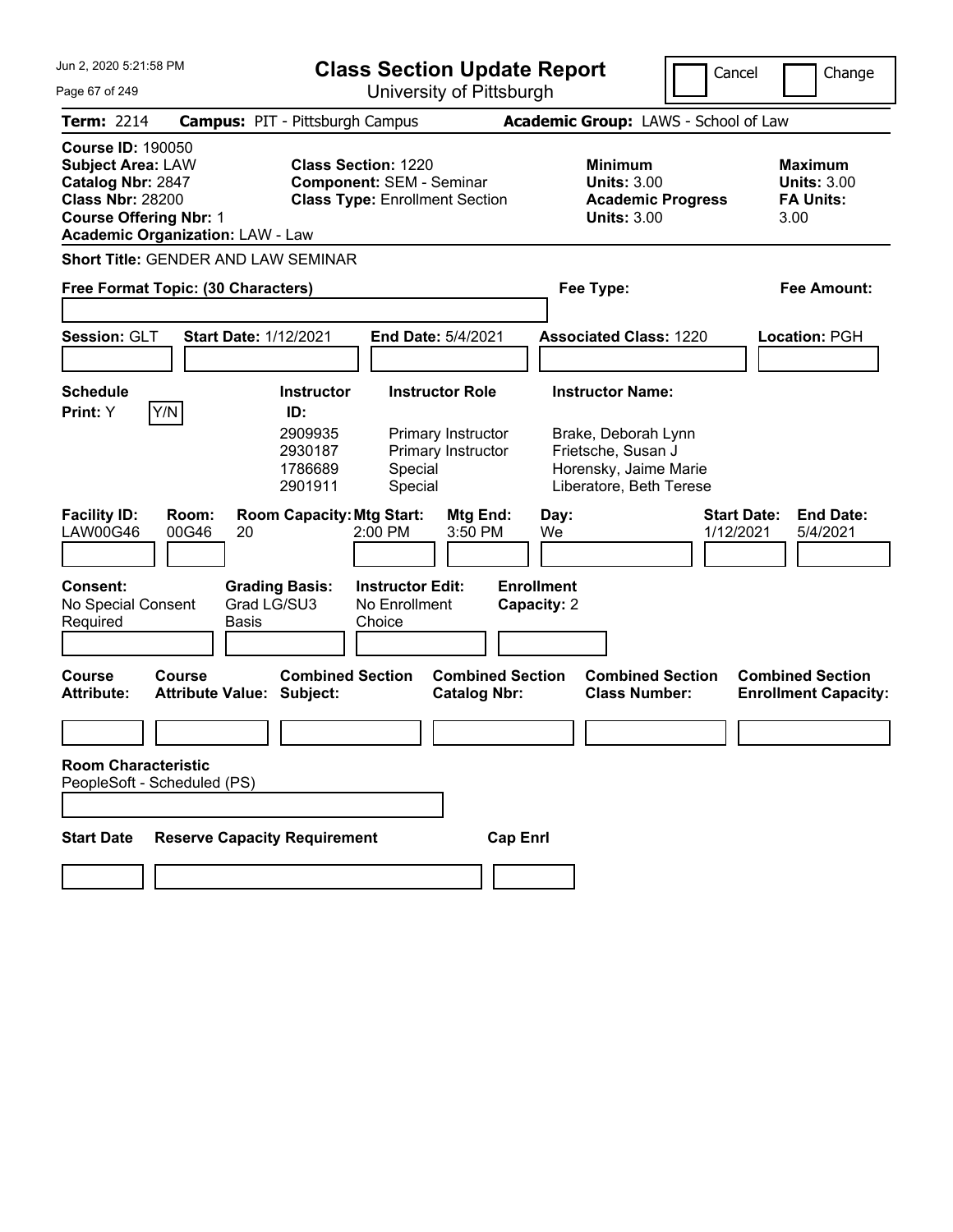| Jun 2. 2020 5:21:58 PM<br><b>Class Section Update Report</b><br>University of Pittsburgh                                                                                                                                                                                                   |                                                   |                                                                          |                                                                                        |                                                |                                      |                                                                            | Cancel    | Change                                                 |  |
|--------------------------------------------------------------------------------------------------------------------------------------------------------------------------------------------------------------------------------------------------------------------------------------------|---------------------------------------------------|--------------------------------------------------------------------------|----------------------------------------------------------------------------------------|------------------------------------------------|--------------------------------------|----------------------------------------------------------------------------|-----------|--------------------------------------------------------|--|
| Page 68 of 249                                                                                                                                                                                                                                                                             |                                                   |                                                                          |                                                                                        |                                                | Academic Group: LAWS - School of Law |                                                                            |           |                                                        |  |
| Term: 2214                                                                                                                                                                                                                                                                                 |                                                   | <b>Campus: PIT - Pittsburgh Campus</b>                                   |                                                                                        |                                                |                                      |                                                                            |           |                                                        |  |
| <b>Course ID: 183079</b><br><b>Class Section: 1010</b><br><b>Subject Area: LAW</b><br>Catalog Nbr: 2862<br><b>Component: LEC - Lecture</b><br><b>Class Nbr: 26920</b><br><b>Class Type: Enrollment Section</b><br><b>Course Offering Nbr: 1</b><br><b>Academic Organization: LAW - Law</b> |                                                   |                                                                          | <b>Minimum</b><br><b>Units: 3.00</b><br><b>Academic Progress</b><br><b>Units: 3.00</b> |                                                |                                      | <b>Maximum</b><br><b>Units: 3.00</b><br><b>FA Units:</b><br>3.00           |           |                                                        |  |
|                                                                                                                                                                                                                                                                                            | <b>Short Title: FDS INTLCL PROPERTY SEMINAR</b>   |                                                                          |                                                                                        |                                                |                                      |                                                                            |           |                                                        |  |
|                                                                                                                                                                                                                                                                                            | Free Format Topic: (30 Characters)                |                                                                          |                                                                                        |                                                | Fee Type:                            |                                                                            |           | <b>Fee Amount:</b>                                     |  |
| Session: GLT                                                                                                                                                                                                                                                                               | <b>Start Date: 1/12/2021</b>                      |                                                                          | <b>End Date: 5/4/2021</b>                                                              |                                                |                                      | <b>Associated Class: 1010</b>                                              |           | Location: PGH                                          |  |
| <b>Schedule</b>                                                                                                                                                                                                                                                                            |                                                   | <b>Instructor</b>                                                        | <b>Instructor Role</b>                                                                 |                                                |                                      | <b>Instructor Name:</b>                                                    |           |                                                        |  |
| Print: Y<br><b>Facility ID:</b><br>LAW00G13                                                                                                                                                                                                                                                | Y/N<br>Room:<br>00G13<br>28                       | ID:<br>1786689<br>2901911<br>2909733<br><b>Room Capacity: Mtg Start:</b> | Special<br>Special<br>Primary Instructor<br>11:30 AM                                   | Mtg End:<br>1:20 PM                            | Day:<br>Mo                           | Horensky, Jaime Marie<br>Liberatore, Beth Terese<br>Madison, Michael James | 1/12/2021 | <b>End Date:</b><br><b>Start Date:</b><br>5/4/2021     |  |
|                                                                                                                                                                                                                                                                                            |                                                   |                                                                          |                                                                                        |                                                |                                      |                                                                            |           |                                                        |  |
| <b>Consent:</b><br>No Special Consent<br>Required                                                                                                                                                                                                                                          | Basis                                             | <b>Grading Basis:</b><br>Grad LG/SU3                                     | <b>Instructor Edit:</b><br>No Enrollment<br>Choice                                     |                                                | <b>Enrollment</b><br>Capacity: 2     |                                                                            |           |                                                        |  |
| <b>Course</b><br><b>Attribute:</b>                                                                                                                                                                                                                                                         | <b>Course</b><br><b>Attribute Value: Subject:</b> | <b>Combined Section</b>                                                  |                                                                                        | <b>Combined Section</b><br><b>Catalog Nbr:</b> |                                      | <b>Combined Section</b><br><b>Class Number:</b>                            |           | <b>Combined Section</b><br><b>Enrollment Capacity:</b> |  |
|                                                                                                                                                                                                                                                                                            |                                                   |                                                                          |                                                                                        |                                                |                                      |                                                                            |           |                                                        |  |
| <b>Room Characteristic</b><br>PeopleSoft - Scheduled (PS)                                                                                                                                                                                                                                  |                                                   |                                                                          |                                                                                        |                                                |                                      |                                                                            |           |                                                        |  |
| <b>Start Date</b>                                                                                                                                                                                                                                                                          | <b>Reserve Capacity Requirement</b>               |                                                                          |                                                                                        | <b>Cap Enrl</b>                                |                                      |                                                                            |           |                                                        |  |
|                                                                                                                                                                                                                                                                                            |                                                   |                                                                          |                                                                                        |                                                |                                      |                                                                            |           |                                                        |  |
|                                                                                                                                                                                                                                                                                            |                                                   |                                                                          |                                                                                        |                                                |                                      |                                                                            |           |                                                        |  |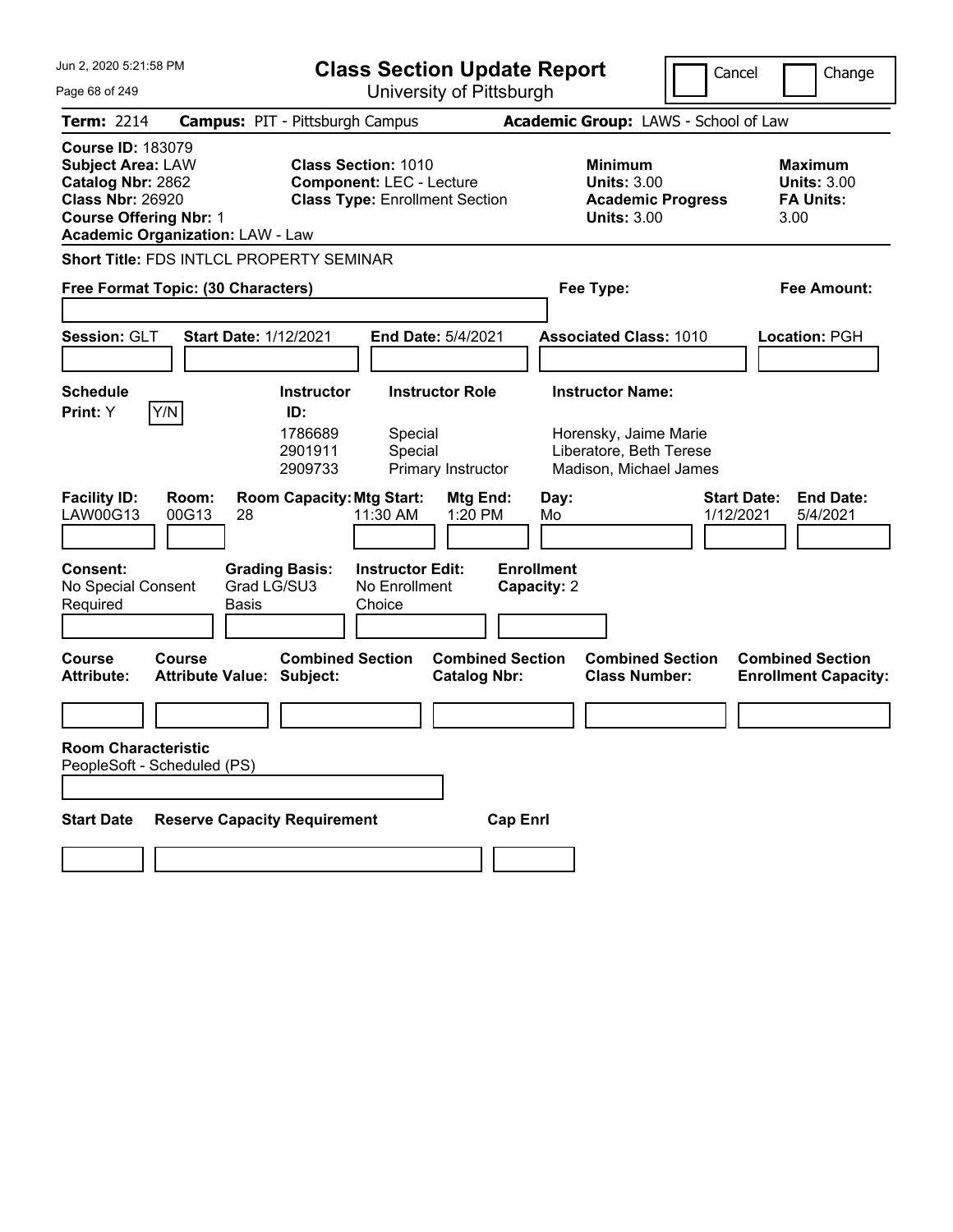| Jun 2, 2020 5:21:58 PM                                                                                                                                                           | <b>Class Section Update Report</b>                                                                        |                                                                        | Cancel                          | Change                                                           |
|----------------------------------------------------------------------------------------------------------------------------------------------------------------------------------|-----------------------------------------------------------------------------------------------------------|------------------------------------------------------------------------|---------------------------------|------------------------------------------------------------------|
| Page 69 of 249                                                                                                                                                                   | University of Pittsburgh                                                                                  |                                                                        |                                 |                                                                  |
| <b>Term: 2214</b>                                                                                                                                                                | <b>Campus: PIT - Pittsburgh Campus</b>                                                                    | Academic Group: LAWS - School of Law                                   |                                 |                                                                  |
| <b>Course ID: 114241</b><br><b>Subject Area: LAW</b><br>Catalog Nbr: 2902<br><b>Class Nbr: 13115</b><br><b>Course Offering Nbr: 1</b><br><b>Academic Organization: LAW - Law</b> | <b>Class Section: 1010</b><br>Component: IND - Independent Study<br><b>Class Type: Enrollment Section</b> | <b>Minimum</b><br><b>Units: 1.00</b><br><b>Units: 1.00</b>             | <b>Academic Progress</b>        | <b>Maximum</b><br><b>Units: 1.00</b><br><b>FA Units:</b><br>1.00 |
| <b>Short Title: INDEPENDENT STUDY</b>                                                                                                                                            |                                                                                                           |                                                                        |                                 |                                                                  |
| Free Format Topic: (30 Characters)                                                                                                                                               |                                                                                                           | Fee Type:                                                              |                                 | Fee Amount:                                                      |
| Session: GLT                                                                                                                                                                     | <b>Start Date: 1/12/2021</b><br><b>End Date: 5/4/2021</b>                                                 | <b>Associated Class: 1010</b>                                          |                                 | <b>Location: PGH</b>                                             |
| <b>Schedule</b>                                                                                                                                                                  | <b>Instructor Role</b><br><b>Instructor</b>                                                               | <b>Instructor Name:</b>                                                |                                 |                                                                  |
| Y/N<br>Print: Y                                                                                                                                                                  | ID:<br>1786689<br>Special<br>Special<br>2901911                                                           | Horensky, Jaime Marie<br>Liberatore, Beth Terese                       |                                 |                                                                  |
| <b>Facility ID:</b><br>Room:<br><b>TBATBA</b><br>TBA<br>0                                                                                                                        | <b>Room Capacity: Mtg Start:</b>                                                                          | Mtg End:<br>Day:                                                       | <b>Start Date:</b><br>1/12/2021 | <b>End Date:</b><br>5/4/2021                                     |
| <b>Consent:</b><br><b>Department Consent</b><br>Required                                                                                                                         | <b>Grading Basis:</b><br><b>Instructor Edit:</b><br>Grad LG/SU3<br>No Enrollment<br>Choice<br>Basis       | <b>Enrollment</b><br>Capacity: 5                                       |                                 |                                                                  |
| <b>Course</b><br>Course<br><b>Attribute:</b>                                                                                                                                     | <b>Combined Section</b><br><b>Attribute Value: Subject:</b>                                               | <b>Combined Section</b><br><b>Catalog Nbr:</b><br><b>Class Number:</b> | <b>Combined Section</b>         | <b>Combined Section</b><br><b>Enrollment Capacity:</b>           |
|                                                                                                                                                                                  |                                                                                                           |                                                                        |                                 |                                                                  |
| <b>Room Characteristic</b>                                                                                                                                                       |                                                                                                           |                                                                        |                                 |                                                                  |
|                                                                                                                                                                                  |                                                                                                           |                                                                        |                                 |                                                                  |
| <b>Start Date</b>                                                                                                                                                                | <b>Reserve Capacity Requirement</b>                                                                       | <b>Cap Enrl</b>                                                        |                                 |                                                                  |
|                                                                                                                                                                                  |                                                                                                           |                                                                        |                                 |                                                                  |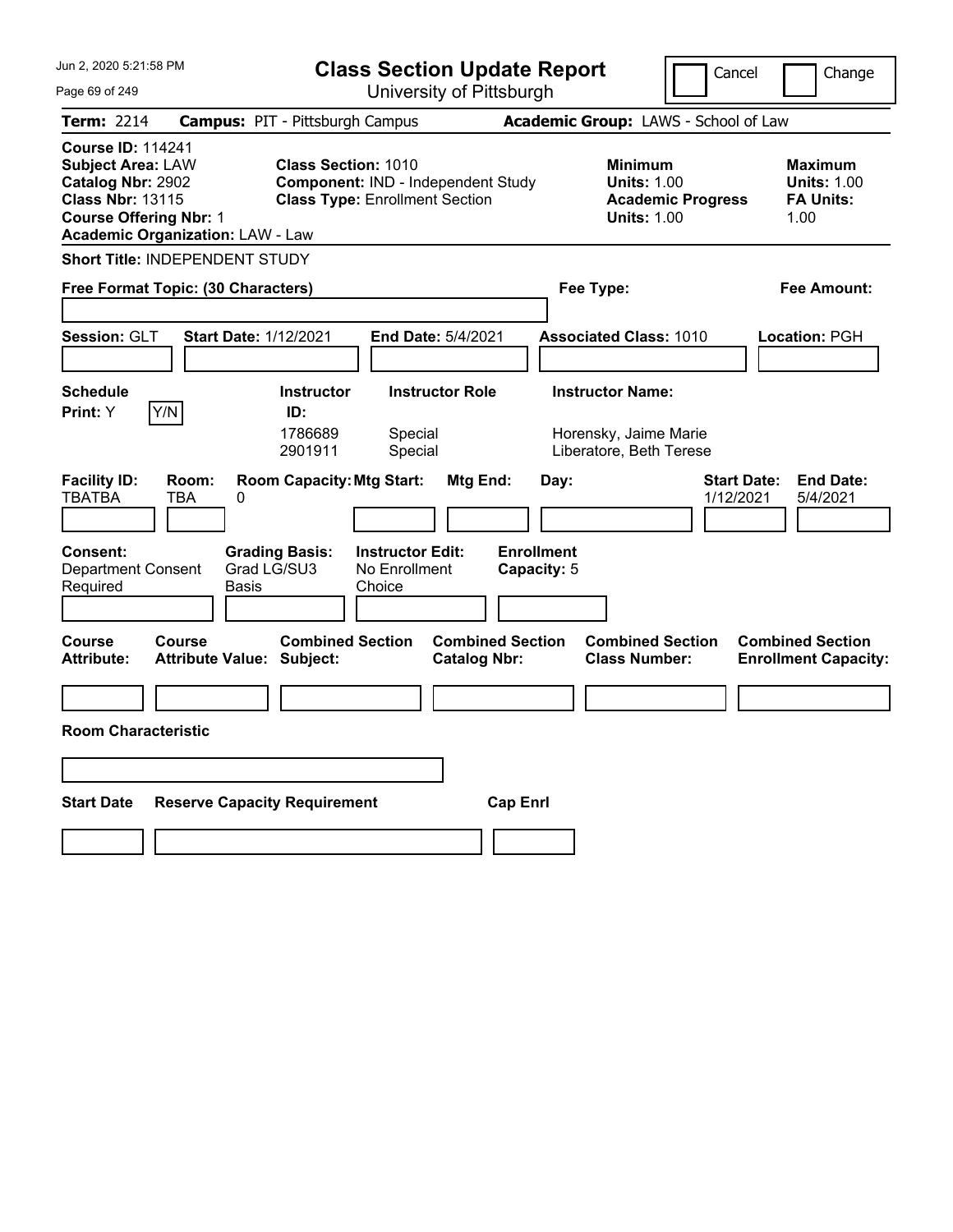| Jun 2, 2020 5:21:58 PM                                                                                                                                                           |                                                                                                           | <b>Class Section Update Report</b><br>Cancel                                                      |                                 |                                                                  |  |  |
|----------------------------------------------------------------------------------------------------------------------------------------------------------------------------------|-----------------------------------------------------------------------------------------------------------|---------------------------------------------------------------------------------------------------|---------------------------------|------------------------------------------------------------------|--|--|
| Page 70 of 249                                                                                                                                                                   | University of Pittsburgh                                                                                  |                                                                                                   |                                 |                                                                  |  |  |
| Term: 2214                                                                                                                                                                       | <b>Campus: PIT - Pittsburgh Campus</b>                                                                    | Academic Group: LAWS - School of Law                                                              |                                 |                                                                  |  |  |
| <b>Course ID: 114242</b><br><b>Subject Area: LAW</b><br>Catalog Nbr: 2903<br><b>Class Nbr: 13111</b><br><b>Course Offering Nbr: 1</b><br><b>Academic Organization: LAW - Law</b> | <b>Class Section: 1010</b><br>Component: IND - Independent Study<br><b>Class Type: Enrollment Section</b> | <b>Minimum</b><br><b>Units: 2.00</b><br><b>Units: 2.00</b>                                        | <b>Academic Progress</b>        | <b>Maximum</b><br><b>Units: 2.00</b><br><b>FA Units:</b><br>2.00 |  |  |
| Short Title: INDEPENDENT STUDY                                                                                                                                                   |                                                                                                           |                                                                                                   |                                 |                                                                  |  |  |
| Free Format Topic: (30 Characters)                                                                                                                                               |                                                                                                           | Fee Type:                                                                                         |                                 | Fee Amount:                                                      |  |  |
| <b>Session: GLT</b>                                                                                                                                                              | <b>Start Date: 1/12/2021</b><br><b>End Date: 5/4/2021</b>                                                 | <b>Associated Class: 1010</b>                                                                     |                                 | Location: PGH                                                    |  |  |
| <b>Schedule</b>                                                                                                                                                                  | <b>Instructor Role</b><br><b>Instructor</b>                                                               | <b>Instructor Name:</b>                                                                           |                                 |                                                                  |  |  |
| Y/N<br><b>Print:</b> Y                                                                                                                                                           | ID:<br>1786689<br>Special<br>2901911<br>Special                                                           | Horensky, Jaime Marie<br>Liberatore, Beth Terese                                                  |                                 |                                                                  |  |  |
| <b>Facility ID:</b><br>Room:<br><b>TBATBA</b><br>TBA                                                                                                                             | <b>Room Capacity: Mtg Start:</b><br>0                                                                     | Mtg End:<br>Day:                                                                                  | <b>Start Date:</b><br>1/12/2021 | <b>End Date:</b><br>5/4/2021                                     |  |  |
| <b>Consent:</b><br><b>Department Consent</b><br>Required                                                                                                                         | <b>Grading Basis:</b><br><b>Instructor Edit:</b><br>Grad LG/SU3<br>No Enrollment<br>Basis<br>Choice       | <b>Enrollment</b><br>Capacity: 5                                                                  |                                 |                                                                  |  |  |
| Course<br><b>Course</b><br><b>Attribute:</b>                                                                                                                                     | <b>Combined Section</b><br><b>Attribute Value: Subject:</b>                                               | <b>Combined Section</b><br><b>Combined Section</b><br><b>Catalog Nbr:</b><br><b>Class Number:</b> |                                 | <b>Combined Section</b><br><b>Enrollment Capacity:</b>           |  |  |
|                                                                                                                                                                                  |                                                                                                           |                                                                                                   |                                 |                                                                  |  |  |
| <b>Room Characteristic</b>                                                                                                                                                       |                                                                                                           |                                                                                                   |                                 |                                                                  |  |  |
|                                                                                                                                                                                  |                                                                                                           |                                                                                                   |                                 |                                                                  |  |  |
| <b>Start Date</b>                                                                                                                                                                | <b>Reserve Capacity Requirement</b>                                                                       | <b>Cap Enri</b>                                                                                   |                                 |                                                                  |  |  |
|                                                                                                                                                                                  |                                                                                                           |                                                                                                   |                                 |                                                                  |  |  |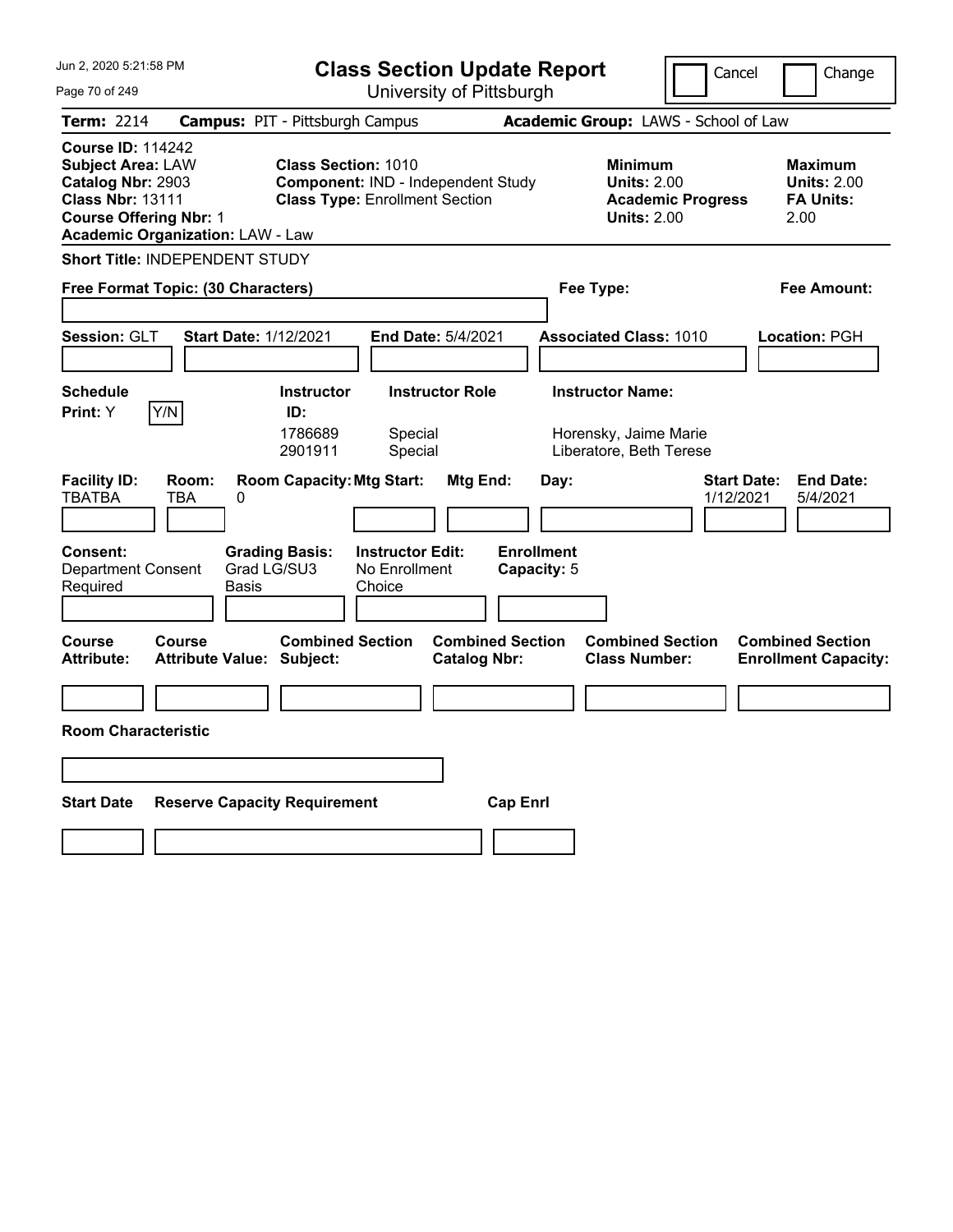| Jun 2, 2020 5:21:58 PM                                                                                                                                                           | <b>Class Section Update Report</b>                                                                                                      |                                                                                                   | Cancel<br>Change                                                                             |
|----------------------------------------------------------------------------------------------------------------------------------------------------------------------------------|-----------------------------------------------------------------------------------------------------------------------------------------|---------------------------------------------------------------------------------------------------|----------------------------------------------------------------------------------------------|
| Page 71 of 249                                                                                                                                                                   | University of Pittsburgh                                                                                                                |                                                                                                   |                                                                                              |
| Term: 2214                                                                                                                                                                       | <b>Campus: PIT - Pittsburgh Campus</b>                                                                                                  | Academic Group: LAWS - School of Law                                                              |                                                                                              |
| <b>Course ID: 114242</b><br><b>Subject Area: LAW</b><br>Catalog Nbr: 2903<br><b>Class Nbr: 13125</b><br><b>Course Offering Nbr: 1</b><br><b>Academic Organization: LAW - Law</b> | <b>Class Section: 1015</b><br>Component: IND - Independent Study<br><b>Class Type: Enrollment Section</b>                               | <b>Minimum</b><br><b>Units: 2.00</b><br><b>Units: 2.00</b>                                        | <b>Maximum</b><br><b>Units: 2.00</b><br><b>Academic Progress</b><br><b>FA Units:</b><br>2.00 |
| <b>Short Title: INDEPENDENT STUDY</b>                                                                                                                                            |                                                                                                                                         |                                                                                                   |                                                                                              |
| Free Format Topic: (30 Characters)                                                                                                                                               |                                                                                                                                         | Fee Type:                                                                                         | Fee Amount:                                                                                  |
| <b>Session: GLT</b>                                                                                                                                                              | <b>Start Date: 1/12/2021</b><br><b>End Date: 5/4/2021</b>                                                                               | <b>Associated Class: 1015</b>                                                                     | <b>Location: PGH</b>                                                                         |
| <b>Schedule</b><br>Y/N<br>Print: Y<br><b>Facility ID:</b><br>Room:<br><b>TBATBA</b><br>TBA                                                                                       | <b>Instructor</b><br><b>Instructor Role</b><br>ID:<br>1786689<br>Special<br>Special<br>2901911<br><b>Room Capacity: Mtg Start:</b><br>0 | <b>Instructor Name:</b><br>Horensky, Jaime Marie<br>Liberatore, Beth Terese<br>Mtg End:<br>Day:   | <b>Start Date:</b><br><b>End Date:</b><br>1/12/2021<br>5/4/2021                              |
| Consent:<br><b>Department Consent</b><br>Required                                                                                                                                | <b>Grading Basis:</b><br><b>Instructor Edit:</b><br>Grad LG/SU3<br>No Enrollment<br>Choice<br>Basis                                     | <b>Enrollment</b><br>Capacity: 5                                                                  |                                                                                              |
| <b>Course</b><br>Course<br><b>Attribute:</b>                                                                                                                                     | <b>Combined Section</b><br><b>Attribute Value: Subject:</b>                                                                             | <b>Combined Section</b><br><b>Combined Section</b><br><b>Class Number:</b><br><b>Catalog Nbr:</b> | <b>Combined Section</b><br><b>Enrollment Capacity:</b>                                       |
|                                                                                                                                                                                  |                                                                                                                                         |                                                                                                   |                                                                                              |
| <b>Room Characteristic</b>                                                                                                                                                       |                                                                                                                                         |                                                                                                   |                                                                                              |
|                                                                                                                                                                                  |                                                                                                                                         |                                                                                                   |                                                                                              |
| <b>Start Date</b>                                                                                                                                                                | <b>Reserve Capacity Requirement</b>                                                                                                     | <b>Cap Enri</b>                                                                                   |                                                                                              |
|                                                                                                                                                                                  |                                                                                                                                         |                                                                                                   |                                                                                              |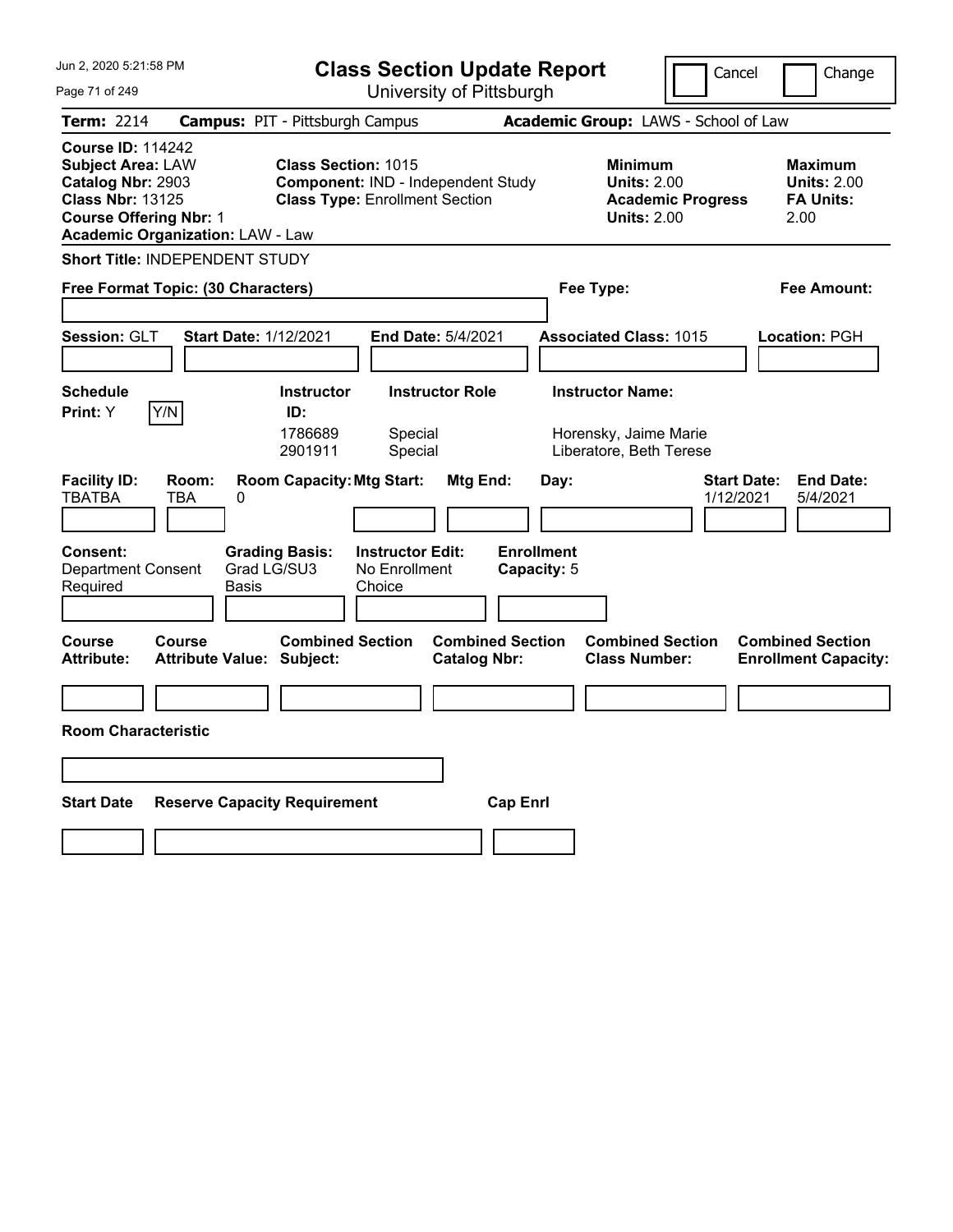| Jun 2, 2020 5:21:58 PM                                                                                                                                                           | <b>Class Section Update Report</b>                                                                                                                       |                                                                             | Cancel<br>Change                                                                             |
|----------------------------------------------------------------------------------------------------------------------------------------------------------------------------------|----------------------------------------------------------------------------------------------------------------------------------------------------------|-----------------------------------------------------------------------------|----------------------------------------------------------------------------------------------|
| Page 72 of 249                                                                                                                                                                   | University of Pittsburgh                                                                                                                                 |                                                                             |                                                                                              |
| Term: 2214                                                                                                                                                                       | <b>Campus: PIT - Pittsburgh Campus</b>                                                                                                                   | Academic Group: LAWS - School of Law                                        |                                                                                              |
| <b>Course ID: 114242</b><br><b>Subject Area: LAW</b><br>Catalog Nbr: 2903<br><b>Class Nbr: 24281</b><br><b>Course Offering Nbr: 1</b><br><b>Academic Organization: LAW - Law</b> | <b>Class Section: 1020</b><br>Component: IND - Independent Study<br><b>Class Type: Enrollment Section</b>                                                | <b>Minimum</b><br><b>Units: 2.00</b><br><b>Units: 2.00</b>                  | <b>Maximum</b><br><b>Units: 2.00</b><br><b>Academic Progress</b><br><b>FA Units:</b><br>2.00 |
| Short Title: INDEPENDENT STUDY                                                                                                                                                   |                                                                                                                                                          |                                                                             |                                                                                              |
| Free Format Topic: (30 Characters)                                                                                                                                               |                                                                                                                                                          | Fee Type:                                                                   | Fee Amount:                                                                                  |
| <b>Session: GLT</b>                                                                                                                                                              | <b>Start Date: 1/12/2021</b><br><b>End Date: 5/4/2021</b>                                                                                                | <b>Associated Class: 1020</b>                                               | Location: PGH                                                                                |
| <b>Schedule</b><br>Y/N<br><b>Print: Y</b>                                                                                                                                        | <b>Instructor Role</b><br><b>Instructor</b><br>ID:<br>1786689<br>Special<br>2901911<br>Special                                                           | <b>Instructor Name:</b><br>Horensky, Jaime Marie<br>Liberatore, Beth Terese |                                                                                              |
| <b>Facility ID:</b><br>Room:<br><b>TBATBA</b><br>TBA<br><b>Consent:</b><br><b>Department Consent</b><br>Required                                                                 | <b>Room Capacity: Mtg Start:</b><br>Mtg End:<br>0<br><b>Grading Basis:</b><br><b>Instructor Edit:</b><br>Grad LG/SU3<br>No Enrollment<br>Basis<br>Choice | Day:<br><b>Enrollment</b><br>Capacity: 3                                    | <b>End Date:</b><br><b>Start Date:</b><br>1/12/2021<br>5/4/2021                              |
| Course<br><b>Course</b><br><b>Attribute:</b>                                                                                                                                     | <b>Combined Section</b><br><b>Attribute Value: Subject:</b><br><b>Catalog Nbr:</b>                                                                       | <b>Combined Section</b><br><b>Combined Section</b><br><b>Class Number:</b>  | <b>Combined Section</b><br><b>Enrollment Capacity:</b>                                       |
|                                                                                                                                                                                  |                                                                                                                                                          |                                                                             |                                                                                              |
| <b>Room Characteristic</b>                                                                                                                                                       |                                                                                                                                                          |                                                                             |                                                                                              |
|                                                                                                                                                                                  |                                                                                                                                                          |                                                                             |                                                                                              |
| <b>Start Date</b>                                                                                                                                                                | <b>Reserve Capacity Requirement</b>                                                                                                                      | <b>Cap Enri</b>                                                             |                                                                                              |
|                                                                                                                                                                                  |                                                                                                                                                          |                                                                             |                                                                                              |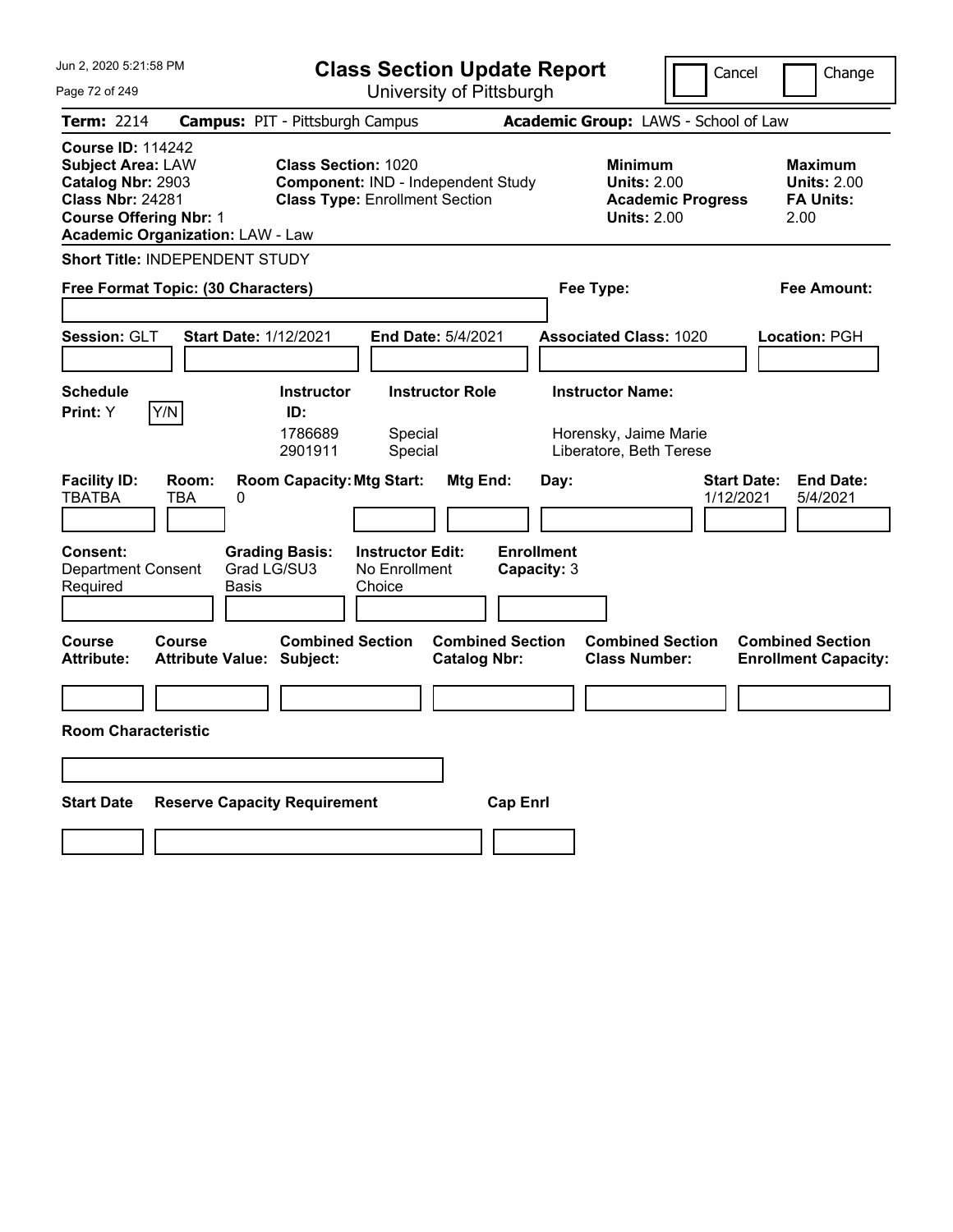| Jun 2, 2020 5:21:58 PM                                                                                                                                                           | <b>Class Section Update Report</b>                                                                              | Cancel                                                                                 | Change                                                           |
|----------------------------------------------------------------------------------------------------------------------------------------------------------------------------------|-----------------------------------------------------------------------------------------------------------------|----------------------------------------------------------------------------------------|------------------------------------------------------------------|
| Page 73 of 249                                                                                                                                                                   | University of Pittsburgh                                                                                        |                                                                                        |                                                                  |
| <b>Term: 2214</b>                                                                                                                                                                | <b>Campus: PIT - Pittsburgh Campus</b>                                                                          | Academic Group: LAWS - School of Law                                                   |                                                                  |
| <b>Course ID: 175734</b><br><b>Subject Area: LAW</b><br>Catalog Nbr: 2919<br><b>Class Nbr: 15260</b><br><b>Course Offering Nbr: 1</b><br><b>Academic Organization: LAW - Law</b> | <b>Class Section: 1010</b><br><b>Component: DIR - Directed Studies</b><br><b>Class Type: Enrollment Section</b> | <b>Minimum</b><br><b>Units: 9.00</b><br><b>Academic Progress</b><br><b>Units: 9.00</b> | <b>Maximum</b><br><b>Units: 9.00</b><br><b>FA Units:</b><br>9.00 |
| <b>Short Title: SJD DISSERTATION RESEARCH</b>                                                                                                                                    |                                                                                                                 |                                                                                        |                                                                  |
| Free Format Topic: (30 Characters)                                                                                                                                               |                                                                                                                 | Fee Type:                                                                              | <b>Fee Amount:</b>                                               |
|                                                                                                                                                                                  |                                                                                                                 |                                                                                        |                                                                  |
| Session: GLT                                                                                                                                                                     | <b>Start Date: 1/12/2021</b><br>End Date: 5/4/2021                                                              | <b>Associated Class: 1010</b>                                                          | Location: PGH                                                    |
| <b>Schedule</b>                                                                                                                                                                  | <b>Instructor</b><br><b>Instructor Role</b>                                                                     | <b>Instructor Name:</b>                                                                |                                                                  |
| Y/N<br>Print: Y                                                                                                                                                                  | ID:                                                                                                             |                                                                                        |                                                                  |
|                                                                                                                                                                                  | 2909519<br>Primary Instructor<br>1786689<br>Special<br>2901911<br>Special                                       | Brand, Ronald A<br>Horensky, Jaime Marie<br>Liberatore, Beth Terese                    |                                                                  |
| <b>Facility ID:</b><br>Room:<br><b>TBATBA</b><br>TBA<br>0                                                                                                                        | <b>Room Capacity: Mtg Start:</b><br>Mtg End:                                                                    | <b>Start Date:</b><br>Day:<br>1/12/2021                                                | <b>End Date:</b><br>5/4/2021                                     |
| <b>Consent:</b><br><b>Department Consent</b><br>Required<br>Basis                                                                                                                | <b>Grading Basis:</b><br><b>Instructor Edit:</b><br>Grad LG/SU3<br>No Enrollment<br>Choice                      | <b>Enrollment</b><br>Capacity: 10                                                      |                                                                  |
| <b>Course</b><br>Course<br><b>Attribute Value: Subject:</b><br><b>Attribute:</b>                                                                                                 | <b>Combined Section</b><br><b>Combined Section</b><br><b>Catalog Nbr:</b>                                       | <b>Combined Section</b><br><b>Class Number:</b>                                        | <b>Combined Section</b><br><b>Enrollment Capacity:</b>           |
|                                                                                                                                                                                  |                                                                                                                 |                                                                                        |                                                                  |
| <b>Room Characteristic</b>                                                                                                                                                       |                                                                                                                 |                                                                                        |                                                                  |
|                                                                                                                                                                                  |                                                                                                                 |                                                                                        |                                                                  |
| <b>Start Date</b>                                                                                                                                                                | <b>Reserve Capacity Requirement</b><br><b>Cap Enrl</b>                                                          |                                                                                        |                                                                  |
|                                                                                                                                                                                  |                                                                                                                 |                                                                                        |                                                                  |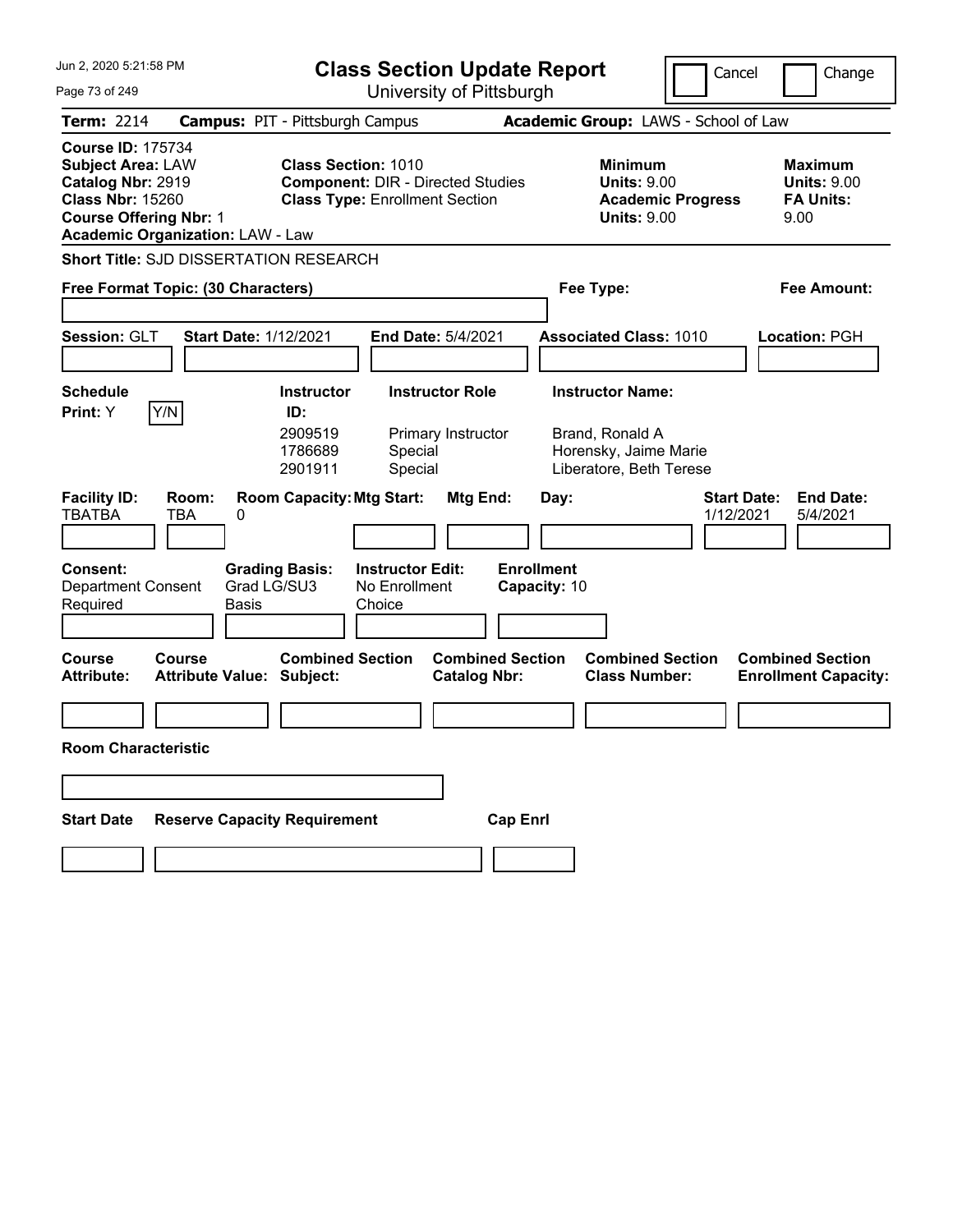| Jun 2, 2020 5:21:58 PM                                                                                                                                                           | <b>Class Section Update Report</b>                                                                                          |                                                                                        | Cancel<br>Change                                                 |
|----------------------------------------------------------------------------------------------------------------------------------------------------------------------------------|-----------------------------------------------------------------------------------------------------------------------------|----------------------------------------------------------------------------------------|------------------------------------------------------------------|
| Page 74 of 249                                                                                                                                                                   | University of Pittsburgh                                                                                                    |                                                                                        |                                                                  |
| <b>Term: 2214</b>                                                                                                                                                                | <b>Campus: PIT - Pittsburgh Campus</b>                                                                                      | Academic Group: LAWS - School of Law                                                   |                                                                  |
| <b>Course ID: 114246</b><br><b>Subject Area: LAW</b><br>Catalog Nbr: 2967<br><b>Class Nbr: 13124</b><br><b>Course Offering Nbr: 1</b><br><b>Academic Organization: LAW - Law</b> | <b>Class Section: 1010</b><br><b>Component: PRA - Practicum</b><br><b>Class Type: Enrollment Section</b>                    | <b>Minimum</b><br><b>Units: 2.00</b><br><b>Academic Progress</b><br><b>Units: 2.00</b> | <b>Maximum</b><br><b>Units: 2.00</b><br><b>FA Units:</b><br>2.00 |
| <b>Short Title: MSL EXTERNSHIP</b>                                                                                                                                               |                                                                                                                             |                                                                                        |                                                                  |
| Free Format Topic: (30 Characters)                                                                                                                                               |                                                                                                                             | Fee Type:                                                                              | Fee Amount:                                                      |
| Session: GLT<br><b>Start Date: 1/12/2021</b>                                                                                                                                     | <b>End Date: 5/4/2021</b>                                                                                                   | <b>Associated Class: 1010</b>                                                          | Location: PGH                                                    |
| <b>Schedule</b><br>Y/N<br>Print: Y                                                                                                                                               | <b>Instructor Role</b><br><b>Instructor</b><br>ID:<br>1786689<br>Special<br>Special<br>2901911                              | <b>Instructor Name:</b><br>Horensky, Jaime Marie<br>Liberatore, Beth Terese            |                                                                  |
| <b>Facility ID:</b><br>Room:<br><b>TBATBA</b><br>TBA<br>0<br><b>Consent:</b><br>Grad LG/SU3<br><b>Department Consent</b><br>Required<br>Basis                                    | <b>Room Capacity: Mtg Start:</b><br>Mtg End:<br><b>Grading Basis:</b><br><b>Instructor Edit:</b><br>No Enrollment<br>Choice | Day:<br><b>Enrollment</b><br>Capacity: 5                                               | <b>Start Date:</b><br><b>End Date:</b><br>1/12/2021<br>5/4/2021  |
| Course<br>Course<br><b>Attribute:</b><br><b>Attribute Value: Subject:</b><br><b>Room Characteristic</b>                                                                          | <b>Combined Section</b><br><b>Catalog Nbr:</b>                                                                              | <b>Combined Section</b><br><b>Combined Section</b><br><b>Class Number:</b>             | <b>Combined Section</b><br><b>Enrollment Capacity:</b>           |
| <b>Start Date</b><br><b>Reserve Capacity Requirement</b>                                                                                                                         |                                                                                                                             | <b>Cap Enrl</b>                                                                        |                                                                  |
|                                                                                                                                                                                  |                                                                                                                             |                                                                                        |                                                                  |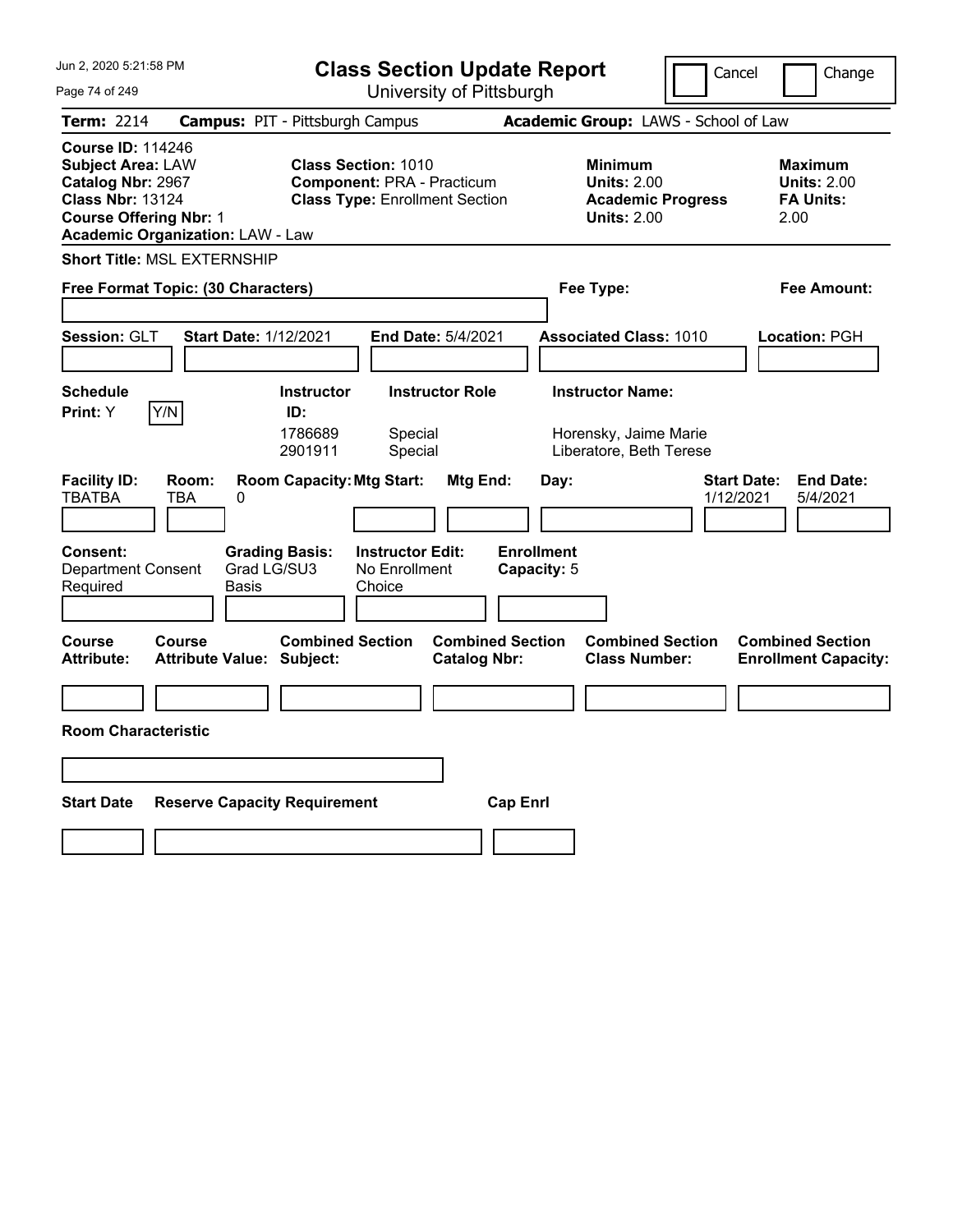| Jun 2, 2020 5:21:58 PM                                                                                                                                                           | <b>Class Section Update Report</b>                                                                       |                                                |                                                                                        | Cancel<br>Change                                                 |
|----------------------------------------------------------------------------------------------------------------------------------------------------------------------------------|----------------------------------------------------------------------------------------------------------|------------------------------------------------|----------------------------------------------------------------------------------------|------------------------------------------------------------------|
| Page 75 of 249                                                                                                                                                                   | University of Pittsburgh                                                                                 |                                                |                                                                                        |                                                                  |
| <b>Term: 2214</b>                                                                                                                                                                | <b>Campus: PIT - Pittsburgh Campus</b>                                                                   |                                                | Academic Group: LAWS - School of Law                                                   |                                                                  |
| <b>Course ID: 114246</b><br><b>Subject Area: LAW</b><br>Catalog Nbr: 2967<br><b>Class Nbr: 17846</b><br><b>Course Offering Nbr: 1</b><br><b>Academic Organization: LAW - Law</b> | <b>Class Section: 1030</b><br><b>Component: PRA - Practicum</b><br><b>Class Type: Enrollment Section</b> |                                                | <b>Minimum</b><br><b>Units: 2.00</b><br><b>Academic Progress</b><br><b>Units: 2.00</b> | <b>Maximum</b><br><b>Units: 2.00</b><br><b>FA Units:</b><br>2.00 |
| <b>Short Title: MSL EXTERNSHIP</b>                                                                                                                                               |                                                                                                          |                                                |                                                                                        |                                                                  |
| Free Format Topic: (30 Characters)                                                                                                                                               |                                                                                                          |                                                | Fee Type:                                                                              | Fee Amount:                                                      |
|                                                                                                                                                                                  |                                                                                                          |                                                |                                                                                        |                                                                  |
| Session: GLT<br><b>Start Date: 1/12/2021</b>                                                                                                                                     | <b>End Date: 5/4/2021</b>                                                                                |                                                | <b>Associated Class: 1030</b>                                                          | Location: PGH                                                    |
|                                                                                                                                                                                  |                                                                                                          |                                                |                                                                                        |                                                                  |
| <b>Schedule</b>                                                                                                                                                                  | <b>Instructor Role</b><br><b>Instructor</b>                                                              |                                                | <b>Instructor Name:</b>                                                                |                                                                  |
| Y/N<br>Print: Y                                                                                                                                                                  | ID:<br>1786689<br>Special<br>2901911<br>Special                                                          |                                                | Horensky, Jaime Marie<br>Liberatore, Beth Terese                                       |                                                                  |
| <b>Facility ID:</b><br>Room:<br><b>TBATBA</b><br>TBA<br>0                                                                                                                        | <b>Room Capacity: Mtg Start:</b>                                                                         | Mtg End:<br>Day:                               |                                                                                        | <b>Start Date:</b><br><b>End Date:</b><br>1/12/2021<br>5/4/2021  |
| <b>Consent:</b><br>Grad LG/SU3<br><b>Department Consent</b><br>Required<br>Basis                                                                                                 | <b>Grading Basis:</b><br><b>Instructor Edit:</b><br>No Enrollment<br>Choice                              | <b>Enrollment</b><br>Capacity: 5               |                                                                                        |                                                                  |
| Course<br><b>Course</b><br><b>Attribute:</b><br><b>Attribute Value: Subject:</b>                                                                                                 | <b>Combined Section</b>                                                                                  | <b>Combined Section</b><br><b>Catalog Nbr:</b> | <b>Combined Section</b><br><b>Class Number:</b>                                        | <b>Combined Section</b><br><b>Enrollment Capacity:</b>           |
|                                                                                                                                                                                  |                                                                                                          |                                                |                                                                                        |                                                                  |
| <b>Room Characteristic</b>                                                                                                                                                       |                                                                                                          |                                                |                                                                                        |                                                                  |
|                                                                                                                                                                                  |                                                                                                          |                                                |                                                                                        |                                                                  |
| <b>Start Date</b><br><b>Reserve Capacity Requirement</b>                                                                                                                         |                                                                                                          | <b>Cap Enri</b>                                |                                                                                        |                                                                  |
|                                                                                                                                                                                  |                                                                                                          |                                                |                                                                                        |                                                                  |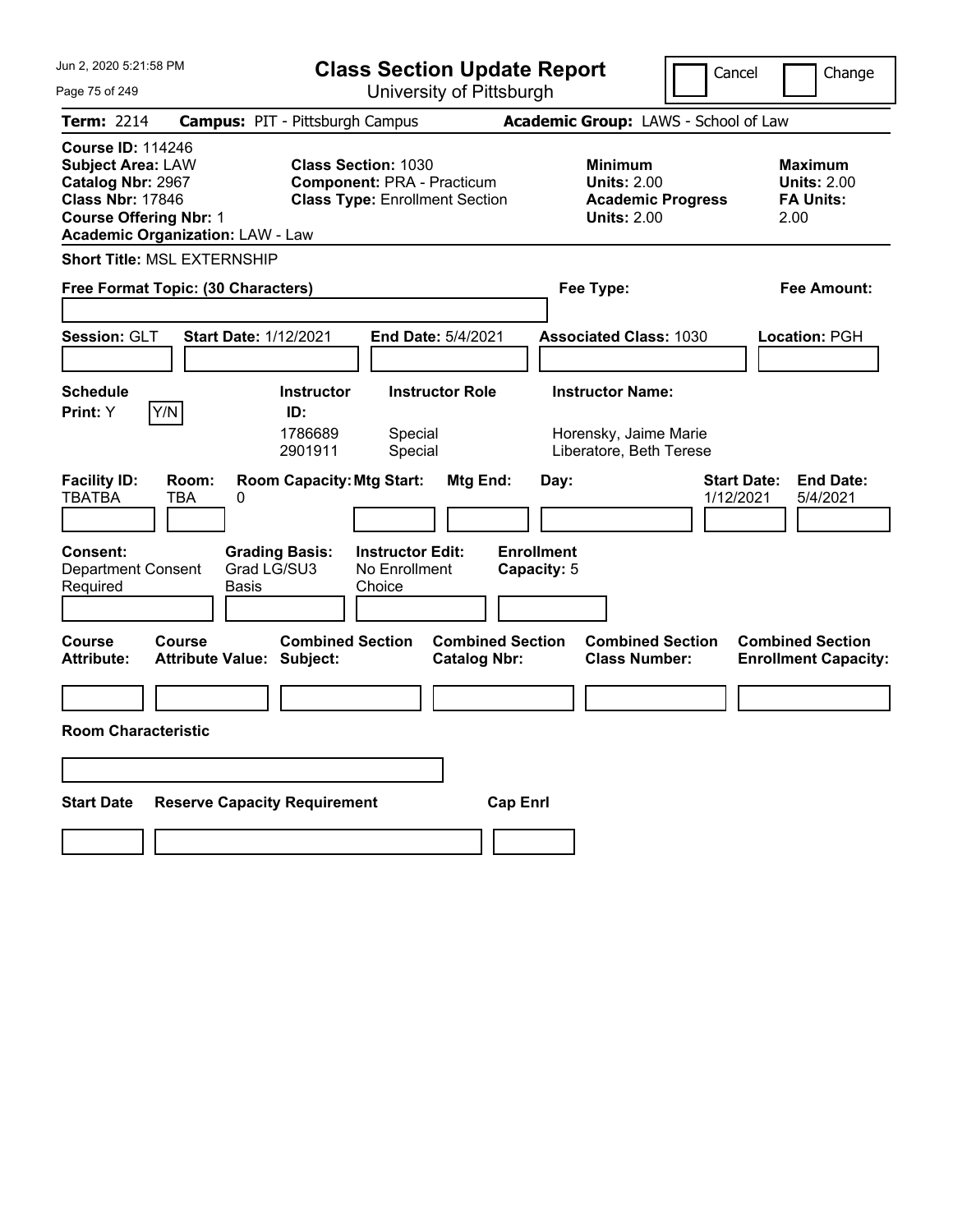| Jun 2, 2020 5:21:58 PM                                                                                                                                                           | <b>Class Section Update Report</b>                                                                                   |                                                                             | Cancel                          | Change                                                    |
|----------------------------------------------------------------------------------------------------------------------------------------------------------------------------------|----------------------------------------------------------------------------------------------------------------------|-----------------------------------------------------------------------------|---------------------------------|-----------------------------------------------------------|
| Page 76 of 249                                                                                                                                                                   | University of Pittsburgh                                                                                             |                                                                             |                                 |                                                           |
| <b>Term: 2214</b>                                                                                                                                                                | <b>Campus: PIT - Pittsburgh Campus</b>                                                                               | Academic Group: LAWS - School of Law                                        |                                 |                                                           |
| <b>Course ID: 177967</b><br><b>Subject Area: LAW</b><br>Catalog Nbr: 2976<br><b>Class Nbr: 16291</b><br><b>Course Offering Nbr: 1</b><br><b>Academic Organization: LAW - Law</b> | <b>Class Section: 1010</b><br><b>Component: LEC - Lecture</b><br><b>Class Type: Enrollment Section</b>               | <b>Minimum</b><br><b>Units: 1.00</b><br><b>Units: 1.00</b>                  | <b>Academic Progress</b>        | Maximum<br><b>Units: 1.00</b><br><b>FA Units:</b><br>1.00 |
| <b>Short Title: MSL EXTERNSHIP</b>                                                                                                                                               |                                                                                                                      |                                                                             |                                 |                                                           |
| Free Format Topic: (30 Characters)                                                                                                                                               |                                                                                                                      | Fee Type:                                                                   |                                 | Fee Amount:                                               |
| Session: GLT<br><b>Start Date: 1/12/2021</b>                                                                                                                                     | <b>End Date: 5/4/2021</b>                                                                                            | <b>Associated Class: 1010</b>                                               |                                 | Location: PGH                                             |
| <b>Schedule</b><br>Y/N<br>Print: Y                                                                                                                                               | <b>Instructor Role</b><br><b>Instructor</b><br>ID:<br>1786689<br>Special<br>2901911<br>Special                       | <b>Instructor Name:</b><br>Horensky, Jaime Marie<br>Liberatore, Beth Terese |                                 |                                                           |
| <b>Facility ID:</b><br>Room:<br><b>TBATBA</b><br><b>TBA</b><br>0<br><b>Consent:</b><br><b>Department Consent</b>                                                                 | <b>Room Capacity: Mtg Start:</b><br><b>Grading Basis:</b><br><b>Instructor Edit:</b><br>Grad LG/SU3<br>No Enrollment | Mtg End:<br>Day:<br><b>Enrollment</b><br>Capacity: 5                        | <b>Start Date:</b><br>1/12/2021 | <b>End Date:</b><br>5/4/2021                              |
| Required<br>Basis                                                                                                                                                                | Choice                                                                                                               |                                                                             |                                 |                                                           |
| <b>Course</b><br><b>Course</b><br><b>Attribute:</b><br><b>Attribute Value: Subject:</b>                                                                                          | <b>Combined Section</b>                                                                                              | <b>Combined Section</b><br><b>Class Number:</b><br><b>Catalog Nbr:</b>      | <b>Combined Section</b>         | <b>Combined Section</b><br><b>Enrollment Capacity:</b>    |
|                                                                                                                                                                                  |                                                                                                                      |                                                                             |                                 |                                                           |
| <b>Room Characteristic</b>                                                                                                                                                       |                                                                                                                      |                                                                             |                                 |                                                           |
|                                                                                                                                                                                  |                                                                                                                      |                                                                             |                                 |                                                           |
| <b>Start Date</b><br><b>Reserve Capacity Requirement</b>                                                                                                                         |                                                                                                                      | <b>Cap Enrl</b>                                                             |                                 |                                                           |
|                                                                                                                                                                                  |                                                                                                                      |                                                                             |                                 |                                                           |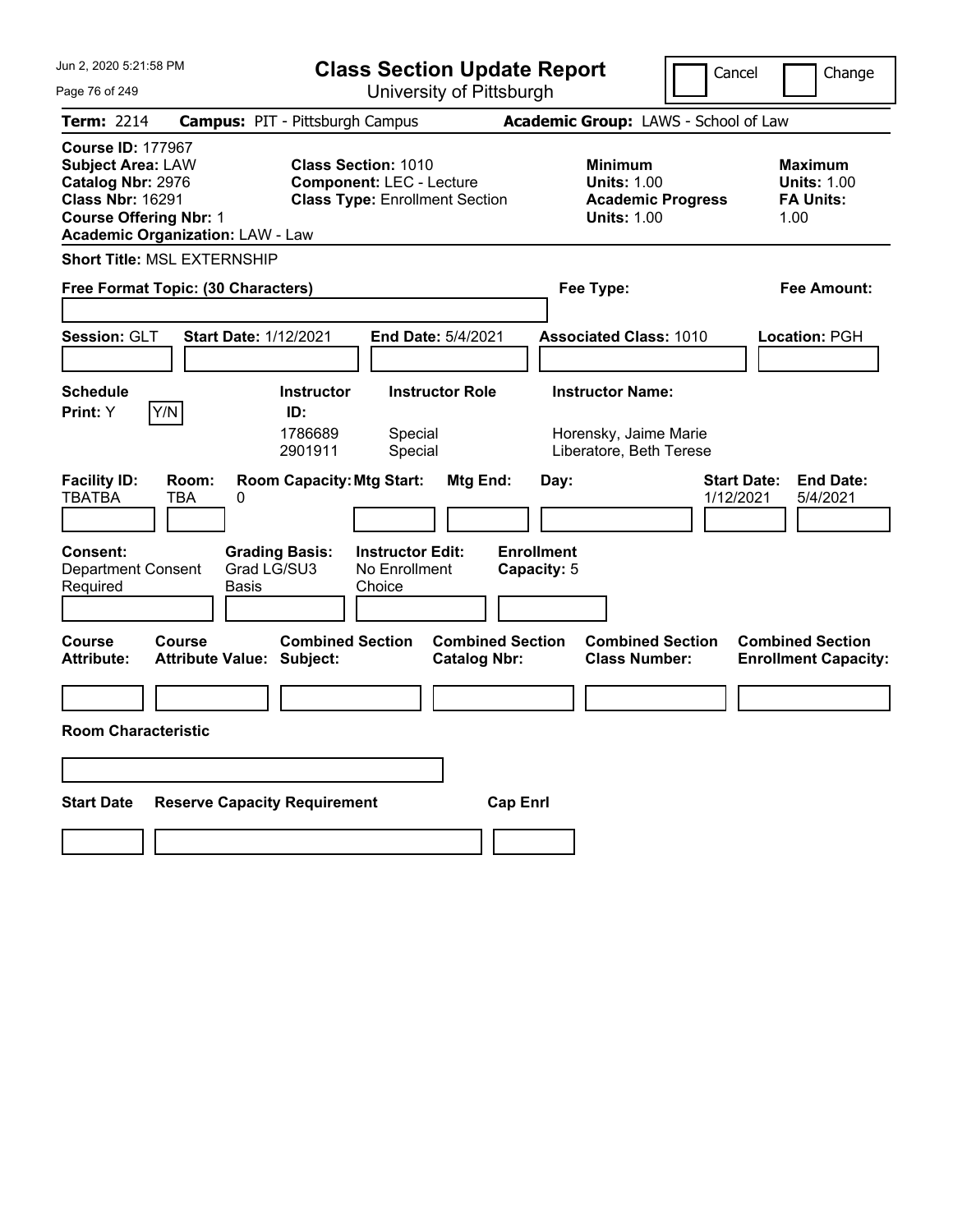| Jun 2, 2020 5:21:58 PM                                                                                                                                                           | <b>Class Section Update Report</b>                                                                     | Cancel                                                                                 | Change                                                           |
|----------------------------------------------------------------------------------------------------------------------------------------------------------------------------------|--------------------------------------------------------------------------------------------------------|----------------------------------------------------------------------------------------|------------------------------------------------------------------|
| Page 77 of 249                                                                                                                                                                   | University of Pittsburgh                                                                               |                                                                                        |                                                                  |
| <b>Term: 2214</b>                                                                                                                                                                | <b>Campus: PIT - Pittsburgh Campus</b>                                                                 | Academic Group: LAWS - School of Law                                                   |                                                                  |
| <b>Course ID: 185030</b><br><b>Subject Area: LAW</b><br>Catalog Nbr: 2990<br><b>Class Nbr: 22086</b><br><b>Course Offering Nbr: 1</b><br><b>Academic Organization: LAW - Law</b> | <b>Class Section: 1010</b><br><b>Component: LEC - Lecture</b><br><b>Class Type: Enrollment Section</b> | <b>Minimum</b><br><b>Units: 2.00</b><br><b>Academic Progress</b><br><b>Units: 2.00</b> | <b>Maximum</b><br><b>Units: 2.00</b><br><b>FA Units:</b><br>2.00 |
| Short Title: LEGAL ANALYSIS AND WRITING                                                                                                                                          |                                                                                                        |                                                                                        |                                                                  |
| Free Format Topic: (30 Characters)                                                                                                                                               |                                                                                                        | Fee Type:                                                                              | <b>Fee Amount:</b>                                               |
|                                                                                                                                                                                  |                                                                                                        |                                                                                        |                                                                  |
| Session: GLT<br><b>Start Date: 1/12/2021</b>                                                                                                                                     | End Date: 5/4/2021                                                                                     | <b>Associated Class: 1010</b>                                                          | Location: PGH                                                    |
| <b>Schedule</b>                                                                                                                                                                  | <b>Instructor</b><br><b>Instructor Role</b>                                                            | <b>Instructor Name:</b>                                                                |                                                                  |
| Y/N<br>Print: Y                                                                                                                                                                  | ID:<br>2904369<br>Primary Instructor<br>1786689<br>Special<br>2901911<br>Special                       | Brostoff, Teresa K<br>Horensky, Jaime Marie<br>Liberatore, Beth Terese                 |                                                                  |
| <b>Facility ID:</b><br>Room:<br><b>TBATBA</b><br>TBA<br>0                                                                                                                        | <b>Room Capacity: Mtg Start:</b><br>Mtg End:                                                           | Day:<br>1/12/2021                                                                      | <b>Start Date:</b><br><b>End Date:</b><br>5/4/2021               |
| <b>Consent:</b><br>Grad LG/SU3<br>No Special Consent<br>Required<br>Basis                                                                                                        | <b>Grading Basis:</b><br><b>Instructor Edit:</b><br>No Enrollment<br>Choice                            | <b>Enrollment</b><br>Capacity: 5                                                       |                                                                  |
| <b>Course</b><br>Course<br><b>Attribute Value: Subject:</b><br><b>Attribute:</b>                                                                                                 | <b>Combined Section</b><br><b>Combined Section</b><br><b>Catalog Nbr:</b>                              | <b>Combined Section</b><br><b>Class Number:</b>                                        | <b>Combined Section</b><br><b>Enrollment Capacity:</b>           |
|                                                                                                                                                                                  |                                                                                                        |                                                                                        |                                                                  |
| <b>Room Characteristic</b>                                                                                                                                                       |                                                                                                        |                                                                                        |                                                                  |
|                                                                                                                                                                                  |                                                                                                        |                                                                                        |                                                                  |
| <b>Reserve Capacity Requirement</b><br><b>Start Date</b>                                                                                                                         | <b>Cap Enrl</b>                                                                                        |                                                                                        |                                                                  |
|                                                                                                                                                                                  |                                                                                                        |                                                                                        |                                                                  |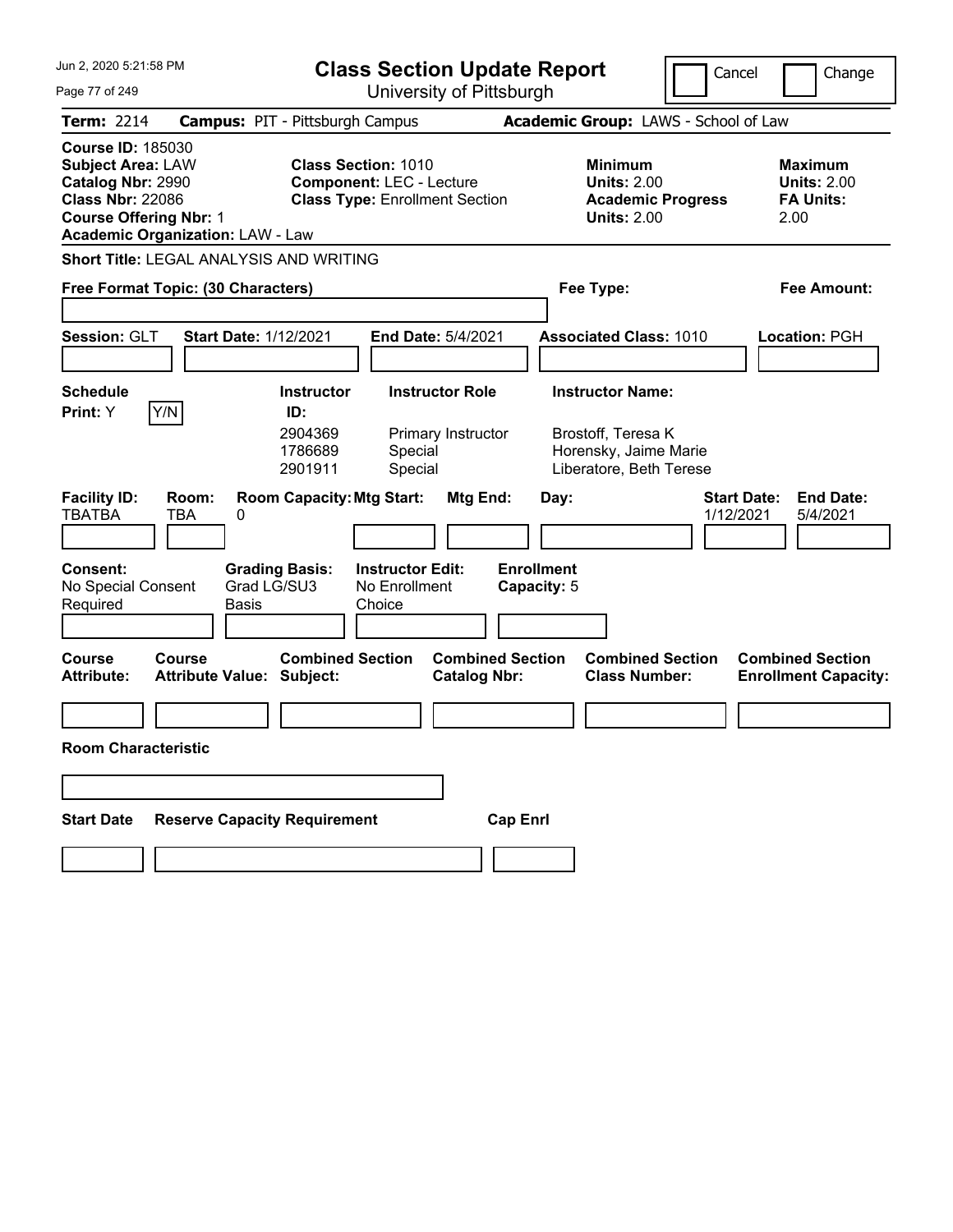| Jun 2, 2020 5:21:58 PM                                                                                                                                                           | <b>Class Section Update Report</b>                                                                     | Cancel                                                                                 | Change                                                           |
|----------------------------------------------------------------------------------------------------------------------------------------------------------------------------------|--------------------------------------------------------------------------------------------------------|----------------------------------------------------------------------------------------|------------------------------------------------------------------|
| Page 78 of 249                                                                                                                                                                   | University of Pittsburgh                                                                               |                                                                                        |                                                                  |
| <b>Term: 2214</b>                                                                                                                                                                | <b>Campus: PIT - Pittsburgh Campus</b>                                                                 | Academic Group: LAWS - School of Law                                                   |                                                                  |
| <b>Course ID: 114270</b><br><b>Subject Area: LAW</b><br>Catalog Nbr: 5024<br><b>Class Nbr: 13091</b><br><b>Course Offering Nbr: 1</b><br><b>Academic Organization: LAW - Law</b> | <b>Class Section: 1010</b><br><b>Component: LEC - Lecture</b><br><b>Class Type: Enrollment Section</b> | <b>Minimum</b><br><b>Units: 4.00</b><br><b>Academic Progress</b><br><b>Units: 4.00</b> | <b>Maximum</b><br><b>Units: 4.00</b><br><b>FA Units:</b><br>4.00 |
| <b>Short Title: PROPERTY</b>                                                                                                                                                     |                                                                                                        |                                                                                        |                                                                  |
| Free Format Topic: (30 Characters)                                                                                                                                               |                                                                                                        | Fee Type:                                                                              | <b>Fee Amount:</b>                                               |
| <b>Session: FPL</b><br><b>Start Date: 1/12/2021</b>                                                                                                                              | End Date: 5/4/2021                                                                                     | <b>Associated Class: 1010</b>                                                          | <b>Location: PGH</b>                                             |
| <b>Schedule</b>                                                                                                                                                                  | <b>Instructor</b><br><b>Instructor Role</b>                                                            | <b>Instructor Name:</b>                                                                |                                                                  |
| Y/N<br>Print: Y                                                                                                                                                                  | ID:<br>2943786<br>Primary Instructor<br>1786689<br>Special<br>2901911<br>Special                       | Allen, Jessie A<br>Horensky, Jaime Marie<br>Liberatore, Beth Terese                    |                                                                  |
| <b>Facility ID:</b><br>Room:<br>LAW00111<br>00111<br>88                                                                                                                          | <b>Room Capacity: Mtg Start:</b><br>Mtg End:<br>9:00 AM<br>10:15 AM                                    | Day:<br>TuThFr<br>1/12/2021                                                            | <b>Start Date:</b><br><b>End Date:</b><br>5/4/2021               |
| <b>Consent:</b><br>Grad LG/SU3<br>No Special Consent<br>Required<br>Basis                                                                                                        | <b>Grading Basis:</b><br><b>Instructor Edit:</b><br>No Enrollment<br>Choice                            | <b>Enrollment</b><br>Capacity: 88                                                      |                                                                  |
| <b>Course</b><br>Course<br><b>Attribute Value: Subject:</b><br><b>Attribute:</b>                                                                                                 | <b>Combined Section</b><br><b>Combined Section</b><br><b>Catalog Nbr:</b>                              | <b>Combined Section</b><br><b>Class Number:</b>                                        | <b>Combined Section</b><br><b>Enrollment Capacity:</b>           |
|                                                                                                                                                                                  |                                                                                                        |                                                                                        |                                                                  |
| <b>Room Characteristic</b><br>PeopleSoft - Scheduled (PS)                                                                                                                        |                                                                                                        |                                                                                        |                                                                  |
| <b>Start Date</b><br><b>Reserve Capacity Requirement</b><br>10/1/2020<br><b>LAW Professional Year 1</b>                                                                          |                                                                                                        | <b>Cap Enrl</b><br>88                                                                  |                                                                  |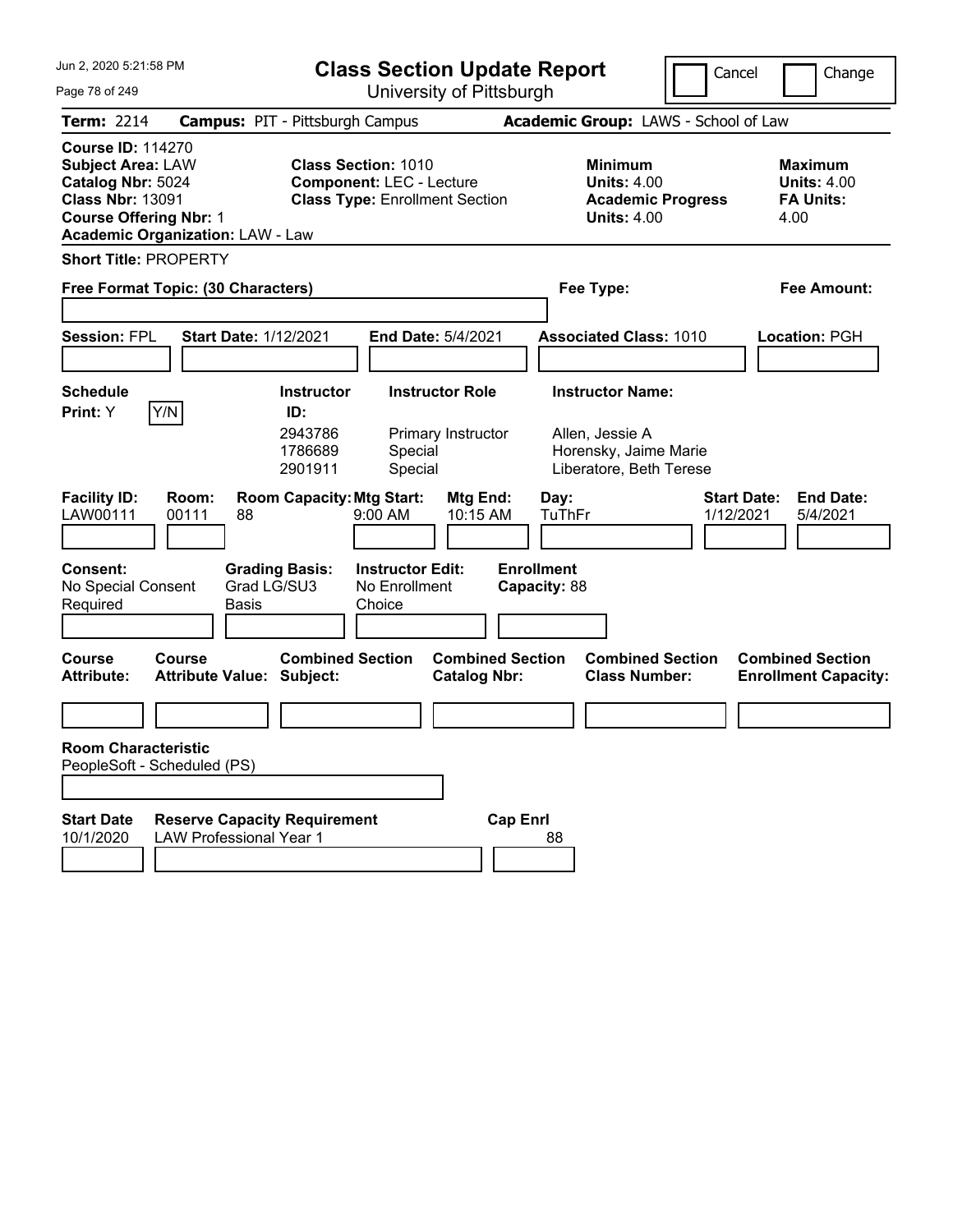| Jun 2, 2020 5:21:58 PM                                                                                                                                                           | <b>Class Section Update Report</b><br>Cancel<br>Change                                                 |                                                                                        |                                                                  |
|----------------------------------------------------------------------------------------------------------------------------------------------------------------------------------|--------------------------------------------------------------------------------------------------------|----------------------------------------------------------------------------------------|------------------------------------------------------------------|
| Page 79 of 249                                                                                                                                                                   | University of Pittsburgh                                                                               |                                                                                        |                                                                  |
| <b>Term: 2214</b>                                                                                                                                                                | <b>Campus: PIT - Pittsburgh Campus</b>                                                                 | Academic Group: LAWS - School of Law                                                   |                                                                  |
| <b>Course ID: 114270</b><br><b>Subject Area: LAW</b><br>Catalog Nbr: 5024<br><b>Class Nbr: 13090</b><br><b>Course Offering Nbr: 1</b><br><b>Academic Organization: LAW - Law</b> | <b>Class Section: 1015</b><br><b>Component: LEC - Lecture</b><br><b>Class Type: Enrollment Section</b> | <b>Minimum</b><br><b>Units: 4.00</b><br><b>Academic Progress</b><br><b>Units: 4.00</b> | <b>Maximum</b><br><b>Units: 4.00</b><br><b>FA Units:</b><br>4.00 |
| <b>Short Title: PROPERTY</b>                                                                                                                                                     |                                                                                                        |                                                                                        |                                                                  |
| Free Format Topic: (30 Characters)                                                                                                                                               |                                                                                                        | Fee Type:                                                                              | <b>Fee Amount:</b>                                               |
| <b>Session: FPL</b><br><b>Start Date: 1/12/2021</b>                                                                                                                              | End Date: 5/4/2021                                                                                     | <b>Associated Class: 1015</b>                                                          | Location: PGH                                                    |
| <b>Schedule</b>                                                                                                                                                                  | <b>Instructor</b><br><b>Instructor Role</b>                                                            | <b>Instructor Name:</b>                                                                |                                                                  |
| Y/N <br>Print: Y                                                                                                                                                                 | ID:<br>2905118<br>Primary Instructor<br>1786689<br>Special<br>Special<br>2901911                       | Curran, Vivian<br>Horensky, Jaime Marie<br>Liberatore, Beth Terese                     |                                                                  |
| <b>Facility ID:</b><br>Room:<br>LAW00113<br>00113<br>88                                                                                                                          | <b>Room Capacity: Mtg Start:</b><br>Mtg End:<br>9:00 AM<br>10:15 AM                                    | Day:<br>TuThFr<br>1/12/2021                                                            | <b>Start Date:</b><br><b>End Date:</b><br>5/4/2021               |
| <b>Consent:</b><br><b>Grading Basis:</b><br>Grad LG/SU3<br>No Special Consent<br>Required<br>Basis                                                                               | <b>Instructor Edit:</b><br>No Enrollment<br>Choice                                                     | <b>Enrollment</b><br>Capacity: 88                                                      |                                                                  |
| <b>Course</b><br>Course<br><b>Attribute Value: Subject:</b><br><b>Attribute:</b>                                                                                                 | <b>Combined Section</b><br><b>Combined Section</b><br><b>Catalog Nbr:</b>                              | <b>Combined Section</b><br><b>Class Number:</b>                                        | <b>Combined Section</b><br><b>Enrollment Capacity:</b>           |
|                                                                                                                                                                                  |                                                                                                        |                                                                                        |                                                                  |
| <b>Room Characteristic</b><br>PeopleSoft - Scheduled (PS)                                                                                                                        |                                                                                                        |                                                                                        |                                                                  |
| <b>Start Date</b><br><b>Reserve Capacity Requirement</b><br>10/1/2020<br><b>LAW Professional Year 1</b>                                                                          |                                                                                                        | <b>Cap Enrl</b><br>88                                                                  |                                                                  |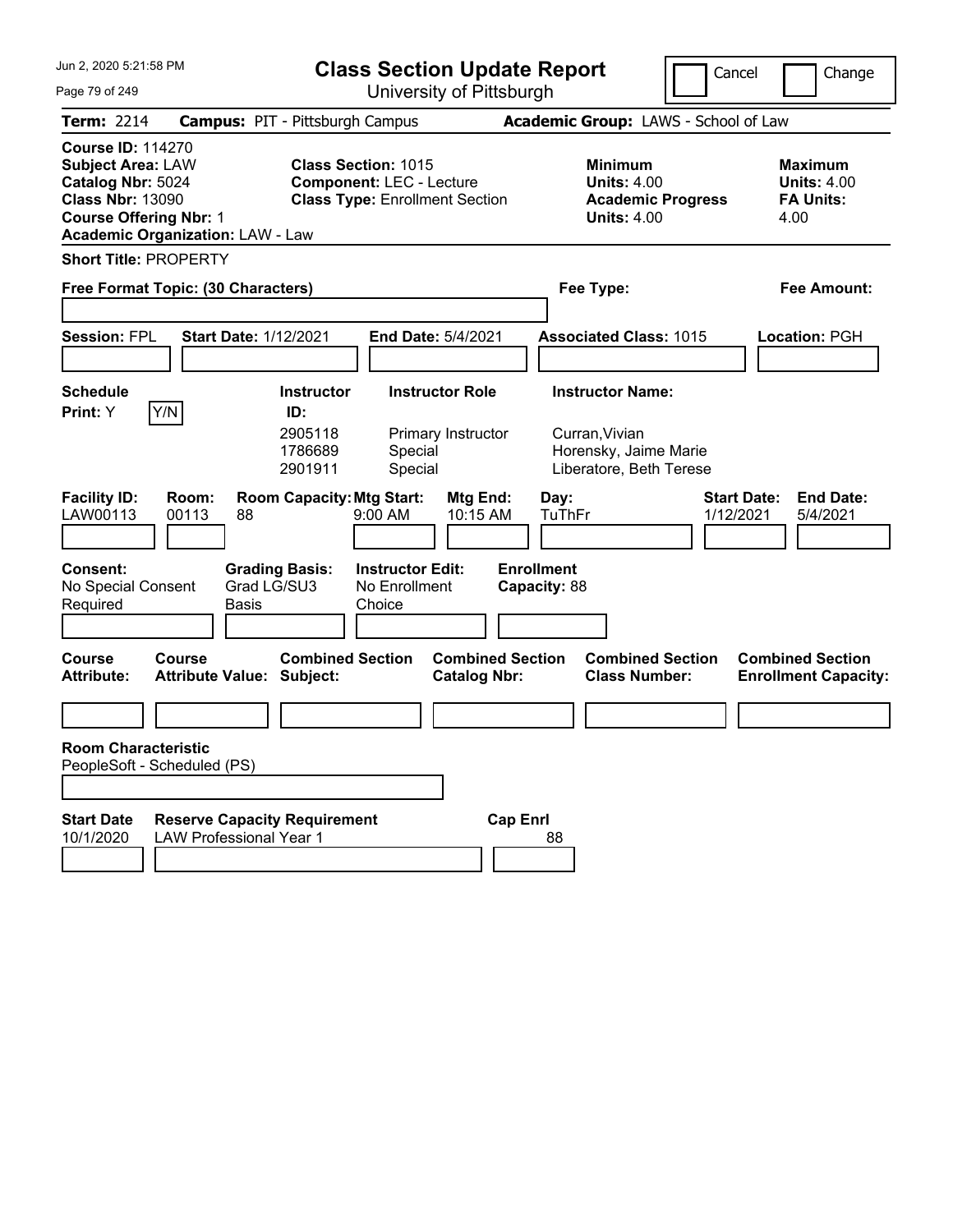| Jun 2, 2020 5:21:58 PM                                                                                                                                                           | <b>Class Section Update Report</b>                                                                     | Cancel<br>Change                                                                       |                                                                  |
|----------------------------------------------------------------------------------------------------------------------------------------------------------------------------------|--------------------------------------------------------------------------------------------------------|----------------------------------------------------------------------------------------|------------------------------------------------------------------|
| Page 80 of 249                                                                                                                                                                   | University of Pittsburgh                                                                               |                                                                                        |                                                                  |
| <b>Term: 2214</b>                                                                                                                                                                | <b>Campus: PIT - Pittsburgh Campus</b>                                                                 | Academic Group: LAWS - School of Law                                                   |                                                                  |
| <b>Course ID: 114270</b><br><b>Subject Area: LAW</b><br>Catalog Nbr: 5024<br><b>Class Nbr: 13092</b><br><b>Course Offering Nbr: 1</b><br><b>Academic Organization: LAW - Law</b> | <b>Class Section: 1020</b><br><b>Component: LEC - Lecture</b><br><b>Class Type: Enrollment Section</b> | <b>Minimum</b><br><b>Units: 4.00</b><br><b>Academic Progress</b><br><b>Units: 4.00</b> | <b>Maximum</b><br><b>Units: 4.00</b><br><b>FA Units:</b><br>4.00 |
| <b>Short Title: PROPERTY</b>                                                                                                                                                     |                                                                                                        |                                                                                        |                                                                  |
| Free Format Topic: (30 Characters)                                                                                                                                               |                                                                                                        | Fee Type:                                                                              | <b>Fee Amount:</b>                                               |
| <b>Session: FPL</b><br><b>Start Date: 1/12/2021</b>                                                                                                                              | End Date: 5/4/2021                                                                                     | <b>Associated Class: 1020</b>                                                          | Location: PGH                                                    |
| <b>Schedule</b>                                                                                                                                                                  | <b>Instructor</b><br><b>Instructor Role</b>                                                            | <b>Instructor Name:</b>                                                                |                                                                  |
| Y/N <br>Print: Y                                                                                                                                                                 | ID:<br>1786689<br>Special<br>2901911<br>Special<br>2961314<br>Primary Instructor                       | Horensky, Jaime Marie<br>Liberatore, Beth Terese<br>Nixon, Marily                      |                                                                  |
| <b>Facility ID:</b><br>Room:<br>LAW00107<br>00107<br>124                                                                                                                         | <b>Room Capacity: Mtg Start:</b><br>Mtg End:<br>$9:00$ AM<br>10:15 AM                                  | <b>Start Date:</b><br>Day:<br>TuThFr<br>1/12/2021                                      | <b>End Date:</b><br>5/4/2021                                     |
| <b>Consent:</b><br><b>Grading Basis:</b><br>Grad LG/SU3<br>No Special Consent<br>Required<br>Basis                                                                               | <b>Instructor Edit:</b><br>No Enrollment<br>Choice                                                     | <b>Enrollment</b><br>Capacity: 88                                                      |                                                                  |
| <b>Course</b><br>Course<br><b>Attribute Value: Subject:</b><br><b>Attribute:</b>                                                                                                 | <b>Combined Section</b><br><b>Combined Section</b><br><b>Catalog Nbr:</b>                              | <b>Combined Section</b><br><b>Class Number:</b>                                        | <b>Combined Section</b><br><b>Enrollment Capacity:</b>           |
|                                                                                                                                                                                  |                                                                                                        |                                                                                        |                                                                  |
| <b>Room Characteristic</b><br>PeopleSoft - Scheduled (PS)                                                                                                                        |                                                                                                        |                                                                                        |                                                                  |
| <b>Start Date</b><br><b>Reserve Capacity Requirement</b><br>10/1/2020<br><b>LAW Professional Year 1</b>                                                                          |                                                                                                        | <b>Cap Enrl</b><br>88                                                                  |                                                                  |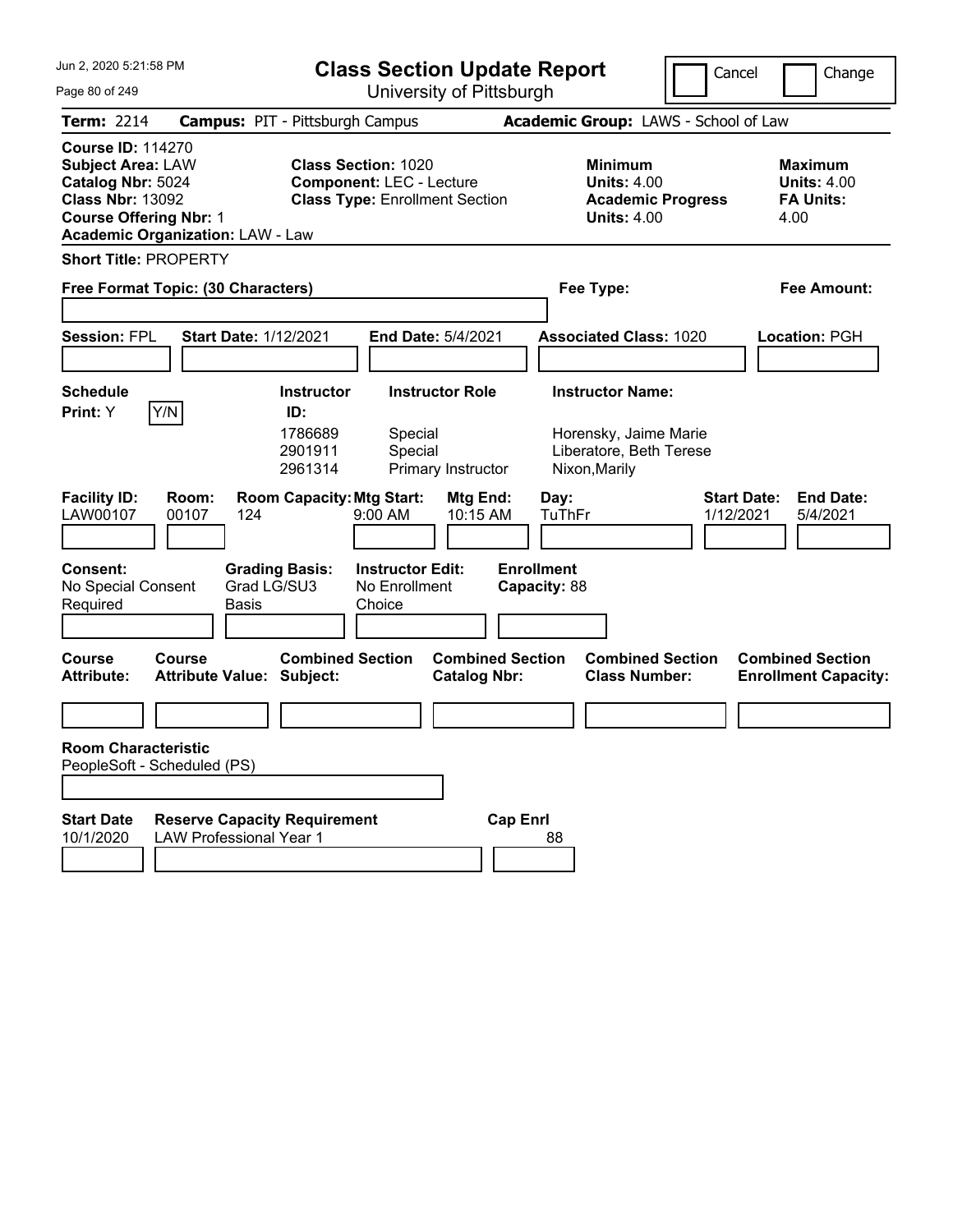| Jun 2, 2020 5:21:58 PM<br><b>Class Section Update Report</b>                                                                                                                     |                                                                       |                                                                                                        | Cancel                                                   | Change                                         |                                                                                                        |                                 |                                                                  |
|----------------------------------------------------------------------------------------------------------------------------------------------------------------------------------|-----------------------------------------------------------------------|--------------------------------------------------------------------------------------------------------|----------------------------------------------------------|------------------------------------------------|--------------------------------------------------------------------------------------------------------|---------------------------------|------------------------------------------------------------------|
| Page 81 of 249                                                                                                                                                                   |                                                                       |                                                                                                        |                                                          | University of Pittsburgh                       |                                                                                                        |                                 |                                                                  |
| <b>Term: 2214</b>                                                                                                                                                                | <b>Campus: PIT - Pittsburgh Campus</b>                                |                                                                                                        |                                                          |                                                | Academic Group: LAWS - School of Law                                                                   |                                 |                                                                  |
| <b>Course ID: 182424</b><br><b>Subject Area: LAW</b><br>Catalog Nbr: 5033<br><b>Class Nbr: 18250</b><br><b>Course Offering Nbr: 1</b><br><b>Academic Organization: LAW - Law</b> |                                                                       | <b>Class Section: 1030</b><br><b>Component: LEC - Lecture</b><br><b>Class Type: Enrollment Section</b> |                                                          |                                                | <b>Minimum</b><br><b>Units: 4.00</b><br><b>Units: 4.00</b>                                             | <b>Academic Progress</b>        | <b>Maximum</b><br><b>Units: 4.00</b><br><b>FA Units:</b><br>4.00 |
| <b>Short Title: CIVIL PROCEDURE</b>                                                                                                                                              |                                                                       |                                                                                                        |                                                          |                                                |                                                                                                        |                                 |                                                                  |
| Free Format Topic: (30 Characters)                                                                                                                                               |                                                                       |                                                                                                        |                                                          |                                                | Fee Type:                                                                                              |                                 | <b>Fee Amount:</b>                                               |
| <b>Session: FPL</b>                                                                                                                                                              | <b>Start Date: 1/12/2021</b>                                          |                                                                                                        | <b>End Date: 5/4/2021</b>                                |                                                | <b>Associated Class: 1030</b>                                                                          |                                 | <b>Location: PGH</b>                                             |
| <b>Schedule</b>                                                                                                                                                                  |                                                                       | <b>Instructor</b>                                                                                      | <b>Instructor Role</b>                                   |                                                | <b>Instructor Name:</b>                                                                                |                                 |                                                                  |
| Y/N<br>Print: Y<br><b>Facility ID:</b><br><b>LAW00G12</b><br><b>Consent:</b>                                                                                                     | Room:<br>00G12<br>69<br><b>Grading Basis:</b>                         | ID:<br>1786689<br>2901911<br>2906756<br><b>Room Capacity: Mtg Start:</b>                               | Special<br>Special<br>2:00 PM<br><b>Instructor Edit:</b> | Primary Instructor<br>Mtg End:<br>3:15 PM      | Horensky, Jaime Marie<br>Liberatore, Beth Terese<br>Wang, Lu-in<br>Day:<br>MoWeTh<br><b>Enrollment</b> | <b>Start Date:</b><br>1/12/2021 | <b>End Date:</b><br>5/4/2021                                     |
| No Special Consent<br>Required                                                                                                                                                   | Grad LG/SU3<br><b>Basis</b>                                           |                                                                                                        | No Enrollment<br>Choice                                  |                                                | Capacity: 49                                                                                           |                                 |                                                                  |
| <b>Course</b><br>Course<br><b>Attribute:</b>                                                                                                                                     | <b>Attribute Value: Subject:</b>                                      | <b>Combined Section</b>                                                                                |                                                          | <b>Combined Section</b><br><b>Catalog Nbr:</b> | <b>Class Number:</b>                                                                                   | <b>Combined Section</b>         | <b>Combined Section</b><br><b>Enrollment Capacity:</b>           |
|                                                                                                                                                                                  |                                                                       |                                                                                                        |                                                          |                                                |                                                                                                        |                                 |                                                                  |
| <b>Room Characteristic</b><br>PeopleSoft - Scheduled (PS)                                                                                                                        |                                                                       |                                                                                                        |                                                          |                                                |                                                                                                        |                                 |                                                                  |
| <b>Start Date</b><br>10/10/2020                                                                                                                                                  | <b>Reserve Capacity Requirement</b><br><b>LAW Professional Year 1</b> |                                                                                                        |                                                          | <b>Cap Enrl</b>                                | 49                                                                                                     |                                 |                                                                  |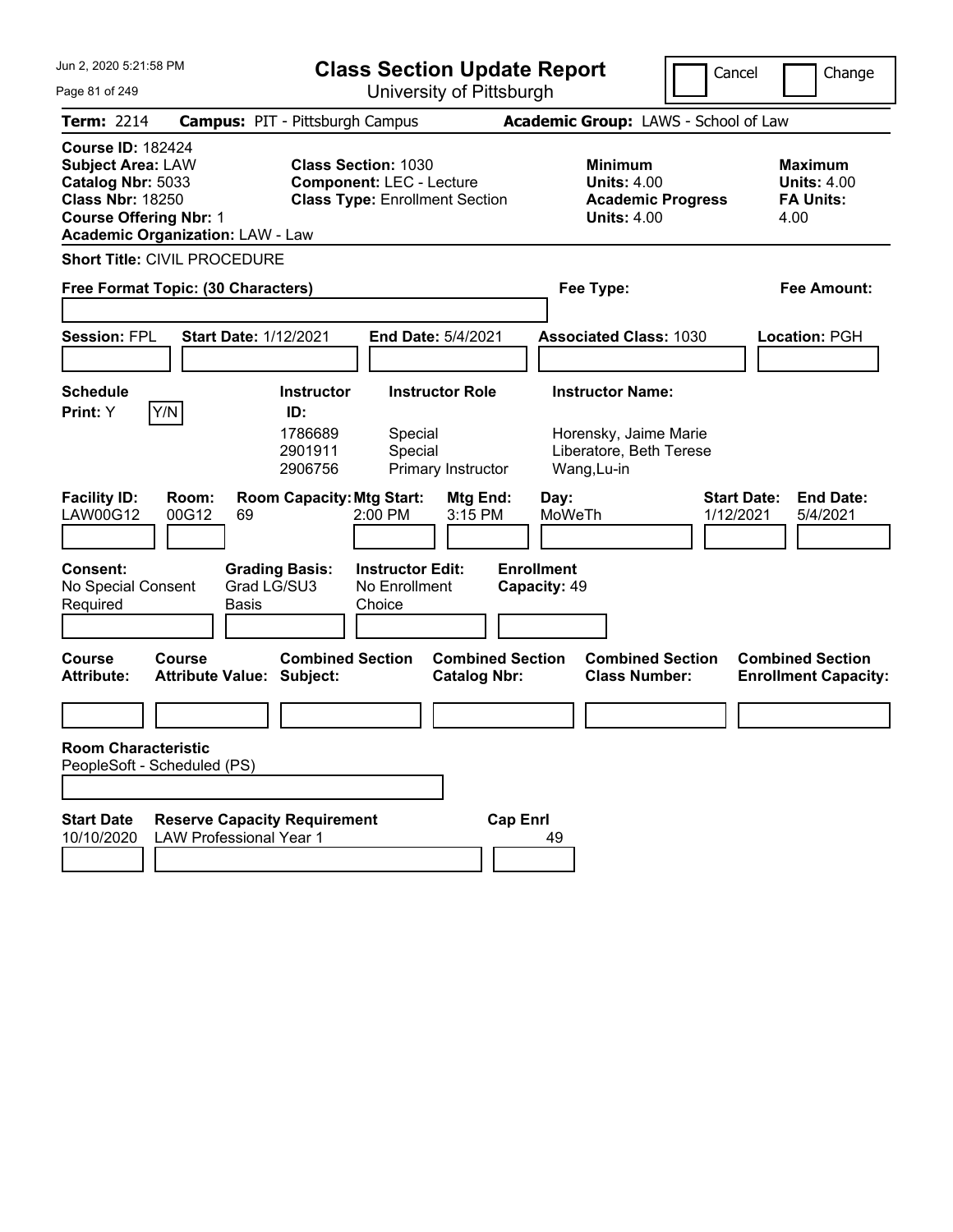| Jun 2, 2020 5:21:58 PM<br><b>Class Section Update Report</b>                                                                                                                     |                                                                                                                        |                                                                                                                          | Cancel                                              | Change                                                                                 |                                                                  |
|----------------------------------------------------------------------------------------------------------------------------------------------------------------------------------|------------------------------------------------------------------------------------------------------------------------|--------------------------------------------------------------------------------------------------------------------------|-----------------------------------------------------|----------------------------------------------------------------------------------------|------------------------------------------------------------------|
| Page 82 of 249                                                                                                                                                                   |                                                                                                                        | University of Pittsburgh                                                                                                 |                                                     |                                                                                        |                                                                  |
| <b>Term: 2214</b>                                                                                                                                                                | <b>Campus: PIT - Pittsburgh Campus</b>                                                                                 |                                                                                                                          |                                                     | Academic Group: LAWS - School of Law                                                   |                                                                  |
| <b>Course ID: 182424</b><br><b>Subject Area: LAW</b><br>Catalog Nbr: 5033<br><b>Class Nbr: 18251</b><br><b>Course Offering Nbr: 1</b><br><b>Academic Organization: LAW - Law</b> |                                                                                                                        | <b>Class Section: 1060</b><br><b>Component: LEC - Lecture</b><br><b>Class Type: Enrollment Section</b>                   |                                                     | <b>Minimum</b><br><b>Units: 4.00</b><br><b>Academic Progress</b><br><b>Units: 4.00</b> | <b>Maximum</b><br><b>Units: 4.00</b><br><b>FA Units:</b><br>4.00 |
| <b>Short Title: CIVIL PROCEDURE</b>                                                                                                                                              |                                                                                                                        |                                                                                                                          |                                                     |                                                                                        |                                                                  |
| Free Format Topic: (30 Characters)                                                                                                                                               |                                                                                                                        |                                                                                                                          |                                                     | Fee Type:                                                                              | <b>Fee Amount:</b>                                               |
| <b>Session: FPL</b>                                                                                                                                                              | <b>Start Date: 1/12/2021</b>                                                                                           | <b>End Date: 5/4/2021</b>                                                                                                |                                                     | <b>Associated Class: 1060</b>                                                          | <b>Location: PGH</b>                                             |
| <b>Schedule</b>                                                                                                                                                                  | <b>Instructor</b>                                                                                                      | <b>Instructor Role</b>                                                                                                   |                                                     | <b>Instructor Name:</b>                                                                |                                                                  |
| Y/N<br>Print: Y<br><b>Facility ID:</b><br>Room:<br><b>LAW00G20</b><br>00G20<br><b>Consent:</b><br>No Special Consent                                                             | ID:<br>1786689<br>2901911<br>2963359<br><b>Room Capacity: Mtg Start:</b><br>42<br><b>Grading Basis:</b><br>Grad LG/SU3 | Special<br>Special<br>Primary Instructor<br>Mtg End:<br>3:15 PM<br>$2:00$ PM<br><b>Instructor Edit:</b><br>No Enrollment | Day:<br>MoWeTh<br><b>Enrollment</b><br>Capacity: 40 | Horensky, Jaime Marie<br>Liberatore, Beth Terese<br>Wildermuth, Amy J<br>1/12/2021     | <b>Start Date:</b><br><b>End Date:</b><br>5/4/2021               |
| Required                                                                                                                                                                         | <b>Basis</b>                                                                                                           | Choice                                                                                                                   |                                                     |                                                                                        |                                                                  |
| <b>Course</b><br>Course<br><b>Attribute:</b>                                                                                                                                     | <b>Attribute Value: Subject:</b>                                                                                       | <b>Combined Section</b><br><b>Catalog Nbr:</b>                                                                           | <b>Combined Section</b>                             | <b>Combined Section</b><br><b>Class Number:</b>                                        | <b>Combined Section</b><br><b>Enrollment Capacity:</b>           |
|                                                                                                                                                                                  |                                                                                                                        |                                                                                                                          |                                                     |                                                                                        |                                                                  |
| <b>Room Characteristic</b><br>PeopleSoft - Scheduled (PS)                                                                                                                        |                                                                                                                        |                                                                                                                          |                                                     |                                                                                        |                                                                  |
| <b>Start Date</b><br>10/1/2020                                                                                                                                                   | <b>Reserve Capacity Requirement</b><br><b>LAW Professional Year 1</b>                                                  |                                                                                                                          | <b>Cap Enrl</b><br>40                               |                                                                                        |                                                                  |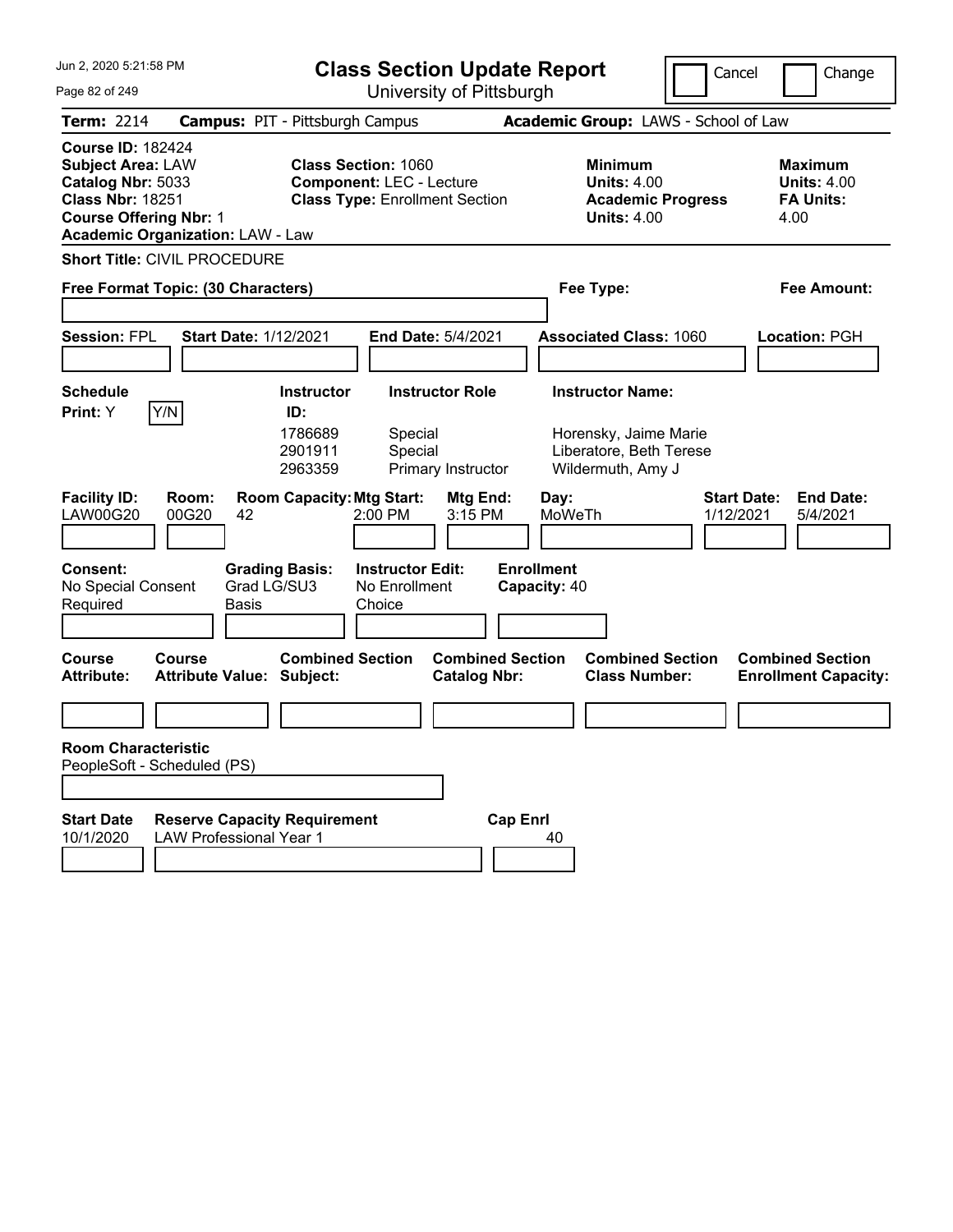| Jun 2, 2020 5:21:58 PM                                                                                                                                                           | <b>Class Section Update Report</b>                                                                     | Cancel                                                                                 | Change                                                           |
|----------------------------------------------------------------------------------------------------------------------------------------------------------------------------------|--------------------------------------------------------------------------------------------------------|----------------------------------------------------------------------------------------|------------------------------------------------------------------|
| Page 83 of 249                                                                                                                                                                   | University of Pittsburgh                                                                               |                                                                                        |                                                                  |
| <b>Term: 2214</b>                                                                                                                                                                | <b>Campus: PIT - Pittsburgh Campus</b>                                                                 | Academic Group: LAWS - School of Law                                                   |                                                                  |
| <b>Course ID: 182424</b><br><b>Subject Area: LAW</b><br>Catalog Nbr: 5033<br><b>Class Nbr: 28841</b><br><b>Course Offering Nbr: 1</b><br><b>Academic Organization: LAW - Law</b> | <b>Class Section: 1070</b><br><b>Component: LEC - Lecture</b><br><b>Class Type: Enrollment Section</b> | <b>Minimum</b><br><b>Units: 4.00</b><br><b>Academic Progress</b><br><b>Units: 4.00</b> | <b>Maximum</b><br><b>Units: 4.00</b><br><b>FA Units:</b><br>4.00 |
| <b>Short Title: CIVIL PROCEDURE</b>                                                                                                                                              |                                                                                                        |                                                                                        |                                                                  |
| Free Format Topic: (30 Characters)                                                                                                                                               |                                                                                                        | Fee Type:                                                                              | <b>Fee Amount:</b>                                               |
| <b>Session: FPL</b><br><b>Start Date: 1/12/2021</b>                                                                                                                              | End Date: 5/4/2021                                                                                     | <b>Associated Class: 1070</b>                                                          | Location: PGH                                                    |
| <b>Schedule</b>                                                                                                                                                                  | <b>Instructor</b><br><b>Instructor Role</b>                                                            | <b>Instructor Name:</b>                                                                |                                                                  |
| Y/N <br>Print: Y                                                                                                                                                                 | ID:<br>2950389<br>Primary Instructor<br>1786689<br>Special<br>Special<br>2901911                       | Carter, William M<br>Horensky, Jaime Marie<br>Liberatore, Beth Terese                  |                                                                  |
| <b>Facility ID:</b><br>Room:<br>LAW00107<br>00107<br>124                                                                                                                         | <b>Room Capacity: Mtg Start:</b><br>Mtg End:<br>2:00 PM<br>3:15 PM                                     | <b>Start Date:</b><br>Day:<br>MoWeTh<br>1/12/2021                                      | <b>End Date:</b><br>5/4/2021                                     |
| <b>Consent:</b><br>Grad LG/SU3<br>No Special Consent<br>Required<br>Basis                                                                                                        | <b>Grading Basis:</b><br><b>Instructor Edit:</b><br>No Enrollment<br>Choice                            | <b>Enrollment</b><br>Capacity: 88                                                      |                                                                  |
| <b>Course</b><br>Course<br><b>Attribute Value: Subject:</b><br><b>Attribute:</b>                                                                                                 | <b>Combined Section</b><br><b>Combined Section</b><br><b>Catalog Nbr:</b>                              | <b>Combined Section</b><br><b>Class Number:</b>                                        | <b>Combined Section</b><br><b>Enrollment Capacity:</b>           |
|                                                                                                                                                                                  |                                                                                                        |                                                                                        |                                                                  |
| <b>Room Characteristic</b><br>PeopleSoft - Scheduled (PS)                                                                                                                        |                                                                                                        |                                                                                        |                                                                  |
| <b>Start Date</b><br><b>Reserve Capacity Requirement</b><br>10/1/2020<br><b>LAW Professional Year 1</b>                                                                          | <b>Cap Enrl</b>                                                                                        | 88                                                                                     |                                                                  |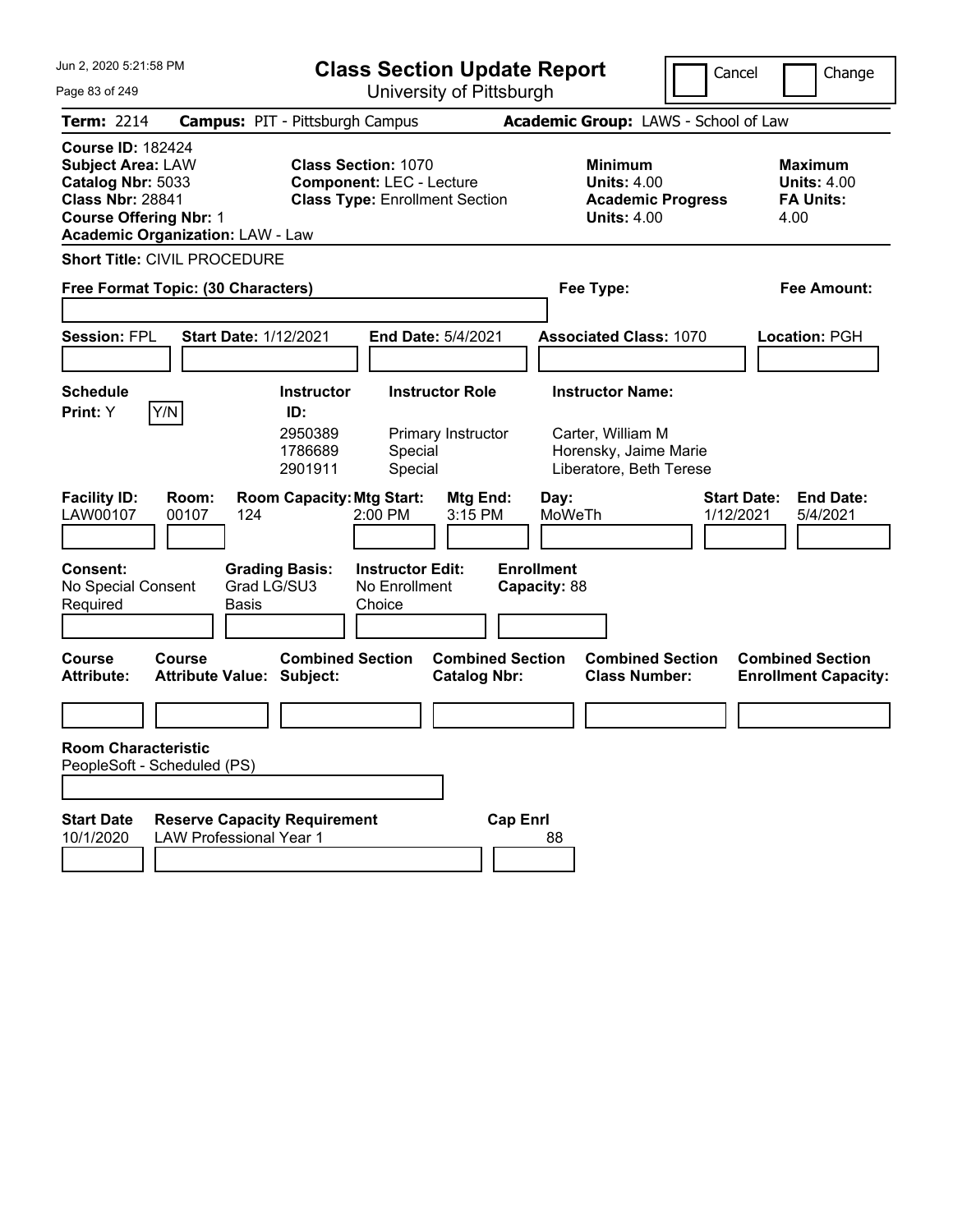| Jun 2, 2020 5:21:58 PM<br><b>Class Section Update Report</b>                                                                                                                     |                                                                                                        |                                                                                                   | Cancel                          | Change                                                           |
|----------------------------------------------------------------------------------------------------------------------------------------------------------------------------------|--------------------------------------------------------------------------------------------------------|---------------------------------------------------------------------------------------------------|---------------------------------|------------------------------------------------------------------|
| Page 84 of 249                                                                                                                                                                   | University of Pittsburgh                                                                               |                                                                                                   |                                 |                                                                  |
| <b>Term: 2214</b>                                                                                                                                                                | <b>Campus: PIT - Pittsburgh Campus</b>                                                                 | Academic Group: LAWS - School of Law                                                              |                                 |                                                                  |
| <b>Course ID: 182424</b><br><b>Subject Area: LAW</b><br>Catalog Nbr: 5033<br><b>Class Nbr: 18252</b><br><b>Course Offering Nbr: 1</b><br><b>Academic Organization: LAW - Law</b> | <b>Class Section: 1110</b><br><b>Component: LEC - Lecture</b><br><b>Class Type: Enrollment Section</b> | <b>Minimum</b><br><b>Units: 4.00</b><br><b>Units: 4.00</b>                                        | <b>Academic Progress</b>        | <b>Maximum</b><br><b>Units: 4.00</b><br><b>FA Units:</b><br>4.00 |
| <b>Short Title: CIVIL PROCEDURE</b>                                                                                                                                              |                                                                                                        |                                                                                                   |                                 |                                                                  |
| Free Format Topic: (30 Characters)                                                                                                                                               |                                                                                                        | Fee Type:                                                                                         |                                 | <b>Fee Amount:</b>                                               |
| <b>Session: FPL</b><br><b>Start Date: 1/12/2021</b>                                                                                                                              | <b>End Date: 5/4/2021</b>                                                                              | <b>Associated Class: 1110</b>                                                                     |                                 | <b>Location: PGH</b>                                             |
| <b>Schedule</b>                                                                                                                                                                  | <b>Instructor Role</b><br><b>Instructor</b>                                                            | <b>Instructor Name:</b>                                                                           |                                 |                                                                  |
| Y/N<br>Print: Y                                                                                                                                                                  | ID:<br>1786689<br>Special<br>2901911<br>Special<br>2901566<br>Primary Instructor                       | Horensky, Jaime Marie<br>Liberatore, Beth Terese<br>Wasserman, Rhonda S                           |                                 |                                                                  |
| <b>Facility ID:</b><br>Room:<br>LAW00113<br>00113<br>88                                                                                                                          | <b>Room Capacity: Mtg Start:</b><br>$2:00$ PM                                                          | Mtg End:<br>Day:<br>3:15 PM<br>MoWeTh                                                             | <b>Start Date:</b><br>1/12/2021 | <b>End Date:</b><br>5/4/2021                                     |
| <b>Consent:</b><br>No Special Consent<br>Required<br><b>Basis</b>                                                                                                                | <b>Grading Basis:</b><br><b>Instructor Edit:</b><br>Grad LG/SU3<br>No Enrollment<br>Choice             | <b>Enrollment</b><br>Capacity: 88                                                                 |                                 |                                                                  |
| Course<br>Course<br><b>Attribute Value: Subject:</b><br><b>Attribute:</b>                                                                                                        | <b>Combined Section</b>                                                                                | <b>Combined Section</b><br><b>Combined Section</b><br><b>Class Number:</b><br><b>Catalog Nbr:</b> |                                 | <b>Combined Section</b><br><b>Enrollment Capacity:</b>           |
|                                                                                                                                                                                  |                                                                                                        |                                                                                                   |                                 |                                                                  |
| <b>Room Characteristic</b><br>PeopleSoft - Scheduled (PS)                                                                                                                        |                                                                                                        |                                                                                                   |                                 |                                                                  |
| <b>Start Date</b><br>10/1/2020<br><b>LAW Professional Year 1</b>                                                                                                                 | <b>Reserve Capacity Requirement</b>                                                                    | <b>Cap Enrl</b><br>69                                                                             |                                 |                                                                  |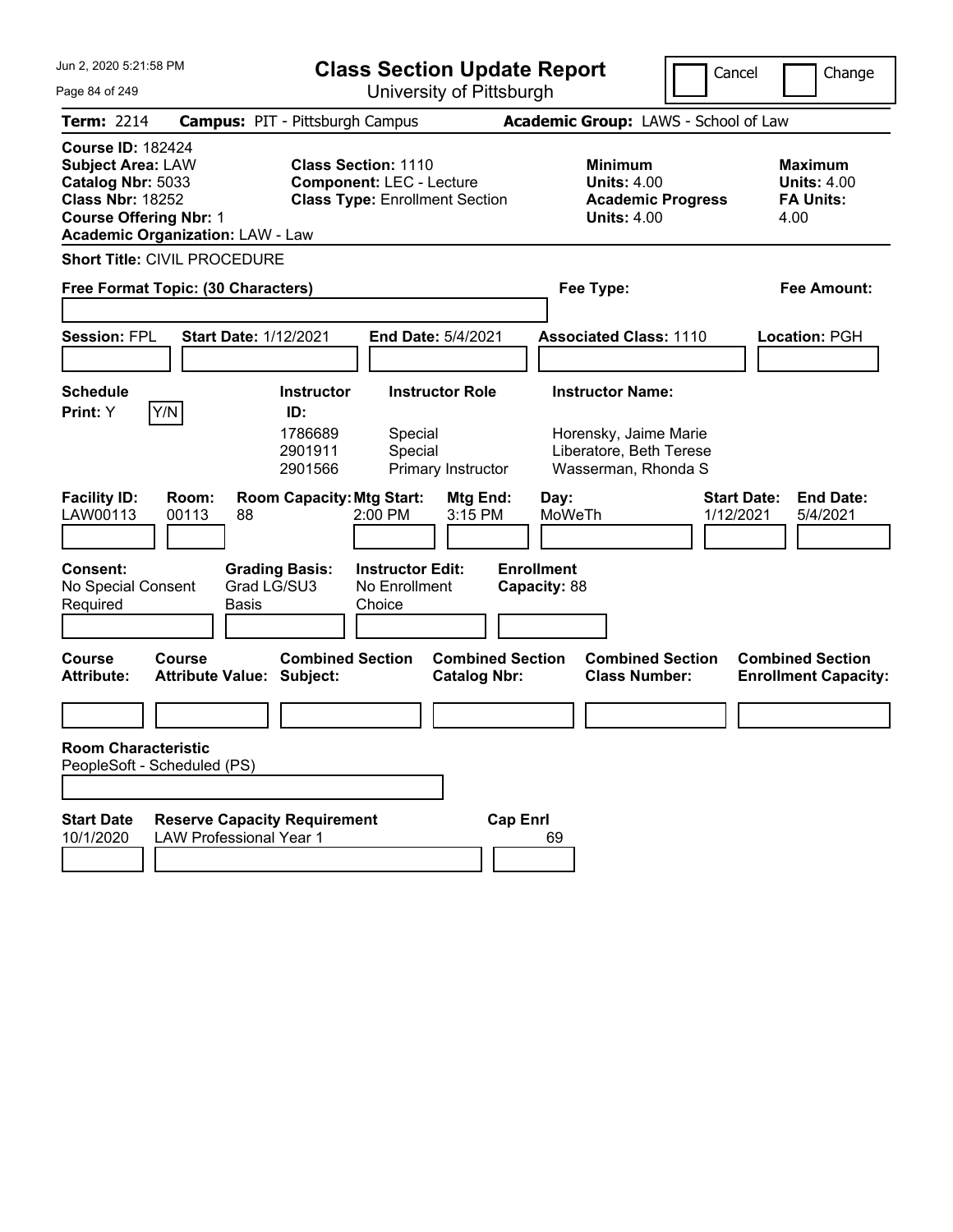| Jun 2, 2020 5:21:58 PM                                                                                                                                                           |                                                                                                                                        |                                                           |                                                                                                        | <b>Class Section Update Report</b>             |                                                    |                                                                                               | Cancel<br>Change                                                 |
|----------------------------------------------------------------------------------------------------------------------------------------------------------------------------------|----------------------------------------------------------------------------------------------------------------------------------------|-----------------------------------------------------------|--------------------------------------------------------------------------------------------------------|------------------------------------------------|----------------------------------------------------|-----------------------------------------------------------------------------------------------|------------------------------------------------------------------|
| Page 85 of 249                                                                                                                                                                   |                                                                                                                                        |                                                           |                                                                                                        | University of Pittsburgh                       |                                                    |                                                                                               |                                                                  |
| <b>Term: 2214</b>                                                                                                                                                                | <b>Campus: PIT - Pittsburgh Campus</b>                                                                                                 |                                                           |                                                                                                        |                                                |                                                    | Academic Group: LAWS - School of Law                                                          |                                                                  |
| <b>Course ID: 114278</b><br><b>Subject Area: LAW</b><br>Catalog Nbr: 5047<br><b>Class Nbr: 20862</b><br><b>Course Offering Nbr: 1</b><br><b>Academic Organization: LAW - Law</b> |                                                                                                                                        |                                                           | <b>Class Section: 1200</b><br><b>Component: LEC - Lecture</b><br><b>Class Type: Enrollment Section</b> |                                                |                                                    | <b>Minimum</b><br><b>Units: 3.00</b><br><b>Academic Progress</b><br><b>Units: 3.00</b>        | <b>Maximum</b><br><b>Units: 3.00</b><br><b>FA Units:</b><br>3.00 |
| <b>Short Title: CRIMINAL PROCEDURE</b>                                                                                                                                           |                                                                                                                                        |                                                           |                                                                                                        |                                                |                                                    |                                                                                               |                                                                  |
| Free Format Topic: (30 Characters)                                                                                                                                               |                                                                                                                                        |                                                           |                                                                                                        |                                                |                                                    | Fee Type:                                                                                     | <b>Fee Amount:</b>                                               |
| <b>Session: FPL</b>                                                                                                                                                              | <b>Start Date: 1/12/2021</b>                                                                                                           |                                                           | End Date: 5/4/2021                                                                                     |                                                |                                                    | <b>Associated Class: 1200</b>                                                                 | <b>Location: PGH</b>                                             |
| <b>Schedule</b><br>Y/N<br>Print: Y                                                                                                                                               |                                                                                                                                        | <b>Instructor</b><br>ID:<br>2956625<br>1786689<br>2901911 | Special<br>Special                                                                                     | <b>Instructor Role</b><br>Primary Instructor   |                                                    | <b>Instructor Name:</b><br>Arnett, Chaz P<br>Horensky, Jaime Marie<br>Liberatore, Beth Terese |                                                                  |
| <b>Facility ID:</b><br>Room:<br>LAW00107<br>00107<br><b>Consent:</b><br>No Special Consent                                                                                       | 124<br><b>Grading Basis:</b><br>Grad LG/SU3                                                                                            | <b>Room Capacity: Mtg Start:</b>                          | 3:30 PM<br><b>Instructor Edit:</b><br>No Enrollment                                                    | <b>Mtg End:</b><br>4:45 PM                     | Day:<br>MoWe<br><b>Enrollment</b><br>Capacity: 120 |                                                                                               | <b>Start Date:</b><br><b>End Date:</b><br>1/12/2021<br>5/4/2021  |
| Required                                                                                                                                                                         | Basis                                                                                                                                  |                                                           | Choice                                                                                                 |                                                |                                                    |                                                                                               |                                                                  |
| <b>Course</b><br>Course<br><b>Attribute:</b>                                                                                                                                     | <b>Attribute Value: Subject:</b>                                                                                                       | <b>Combined Section</b>                                   |                                                                                                        | <b>Combined Section</b><br><b>Catalog Nbr:</b> |                                                    | <b>Combined Section</b><br><b>Class Number:</b>                                               | <b>Combined Section</b><br><b>Enrollment Capacity:</b>           |
|                                                                                                                                                                                  |                                                                                                                                        |                                                           |                                                                                                        |                                                |                                                    |                                                                                               |                                                                  |
| <b>Room Characteristic</b><br>PeopleSoft - Scheduled (PS)                                                                                                                        |                                                                                                                                        |                                                           |                                                                                                        |                                                |                                                    |                                                                                               |                                                                  |
| <b>Start Date</b><br>11/9/2020<br>10/1/2020<br>10/1/2020                                                                                                                         | <b>Reserve Capacity Requirement</b><br><b>LAW Professional Year 2</b><br><b>LAW Professional Year 2</b><br>Internatl & Comparative Law |                                                           |                                                                                                        | <b>Cap Enrl</b>                                | 0<br>119                                           |                                                                                               |                                                                  |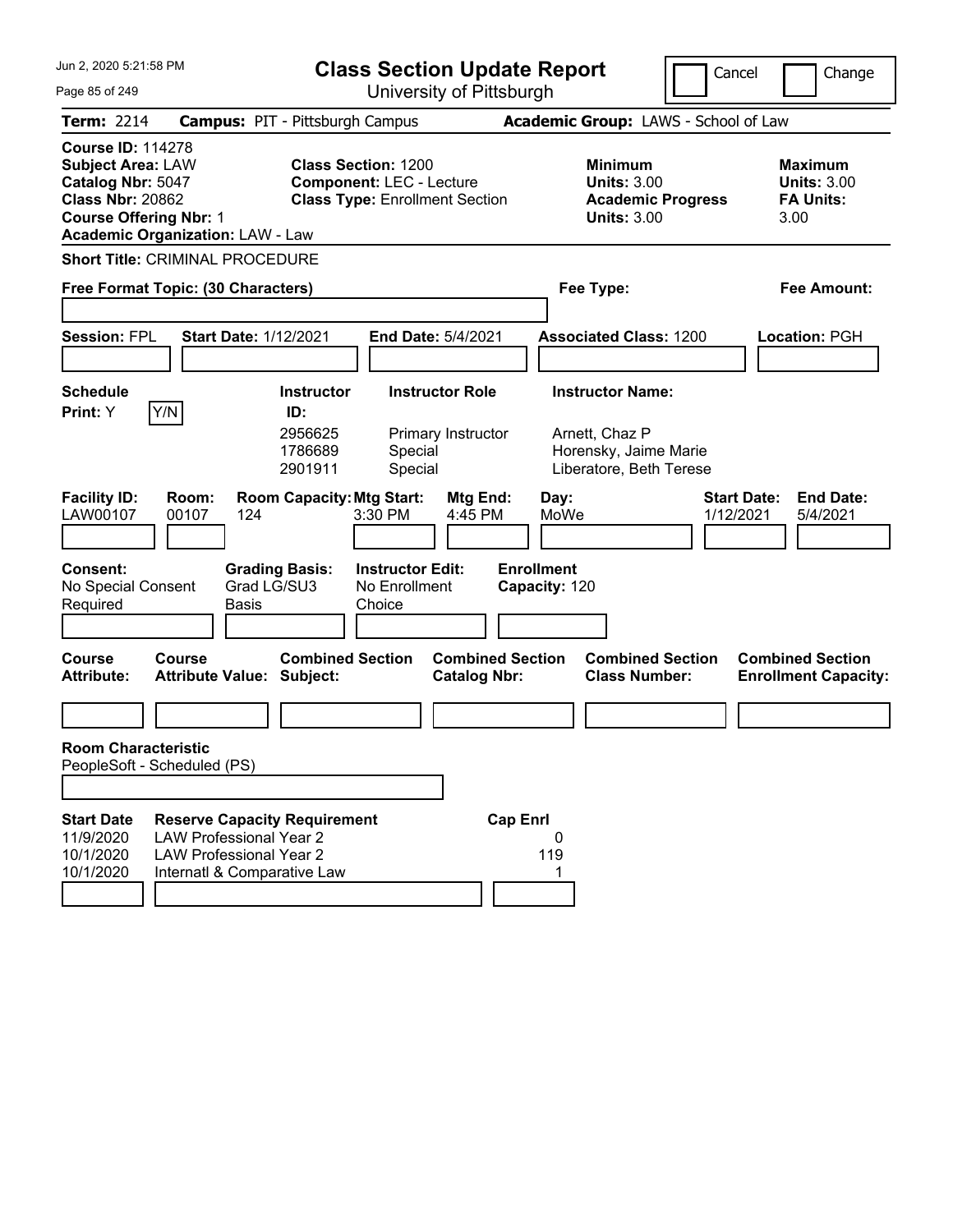| Jun 2, 2020 5:21:58 PM                                                                                                                                                           | <b>Class Section Update Report</b>                                                                     |                                                                                        | Cancel<br>Change                                          |
|----------------------------------------------------------------------------------------------------------------------------------------------------------------------------------|--------------------------------------------------------------------------------------------------------|----------------------------------------------------------------------------------------|-----------------------------------------------------------|
| Page 86 of 249                                                                                                                                                                   | University of Pittsburgh                                                                               |                                                                                        |                                                           |
| Term: 2214                                                                                                                                                                       | <b>Campus: PIT - Pittsburgh Campus</b>                                                                 | Academic Group: LAWS - School of Law                                                   |                                                           |
| <b>Course ID: 182240</b><br><b>Subject Area: LAW</b><br>Catalog Nbr: 5062<br><b>Class Nbr: 18258</b><br><b>Course Offering Nbr: 1</b><br><b>Academic Organization: LAW - Law</b> | <b>Class Section: 1030</b><br><b>Component: LEC - Lecture</b><br><b>Class Type: Enrollment Section</b> | <b>Minimum</b><br><b>Units: 0.00</b><br><b>Academic Progress</b><br><b>Units: 0.50</b> | Maximum<br><b>Units: 0.00</b><br><b>FA Units:</b><br>0.50 |
| <b>Short Title: PITT LAW ACADEMY</b>                                                                                                                                             |                                                                                                        |                                                                                        |                                                           |
| Free Format Topic: (30 Characters)                                                                                                                                               |                                                                                                        | Fee Type:                                                                              | Fee Amount:                                               |
| <b>Session: FPL</b><br><b>Start Date: 1/12/2021</b>                                                                                                                              | End Date: 5/4/2021                                                                                     | <b>Associated Class: 1030</b>                                                          | Location: PGH                                             |
| <b>Schedule</b><br>Y/N<br>Print: Y                                                                                                                                               | <b>Instructor</b><br><b>Instructor Role</b><br>ID:<br>$\Omega$                                         | <b>Instructor Name:</b><br>No Instructor Assigned                                      |                                                           |
| <b>Facility ID:</b><br>Room:<br><b>NEEDSAROOM</b>                                                                                                                                | <b>Room Capacity: Mtg Start:</b><br>Mtg End:                                                           | Day:                                                                                   | <b>Start Date:</b><br><b>End Date:</b>                    |
| Consent:<br>Grad LG/SU3<br>No Special Consent<br>Required<br>Basis                                                                                                               | <b>Instructor Edit:</b><br><b>Grading Basis:</b><br>No Enrollment<br>Choice                            | <b>Enrollment</b><br>Capacity: 150                                                     |                                                           |
| Course<br>Course<br><b>Attribute:</b><br><b>Attribute Value: Subject:</b>                                                                                                        | <b>Combined Section</b><br><b>Catalog Nbr:</b>                                                         | <b>Combined Section</b><br><b>Combined Section</b><br><b>Class Number:</b>             | <b>Combined Section</b><br><b>Enrollment Capacity:</b>    |
|                                                                                                                                                                                  |                                                                                                        |                                                                                        |                                                           |
| <b>Room Characteristic</b>                                                                                                                                                       |                                                                                                        |                                                                                        |                                                           |
|                                                                                                                                                                                  |                                                                                                        |                                                                                        |                                                           |
| <b>Start Date</b><br><b>Reserve Capacity Requirement</b><br><b>LAW Professional Year 1</b><br>10/1/2020                                                                          |                                                                                                        | <b>Cap Enrl</b><br>150                                                                 |                                                           |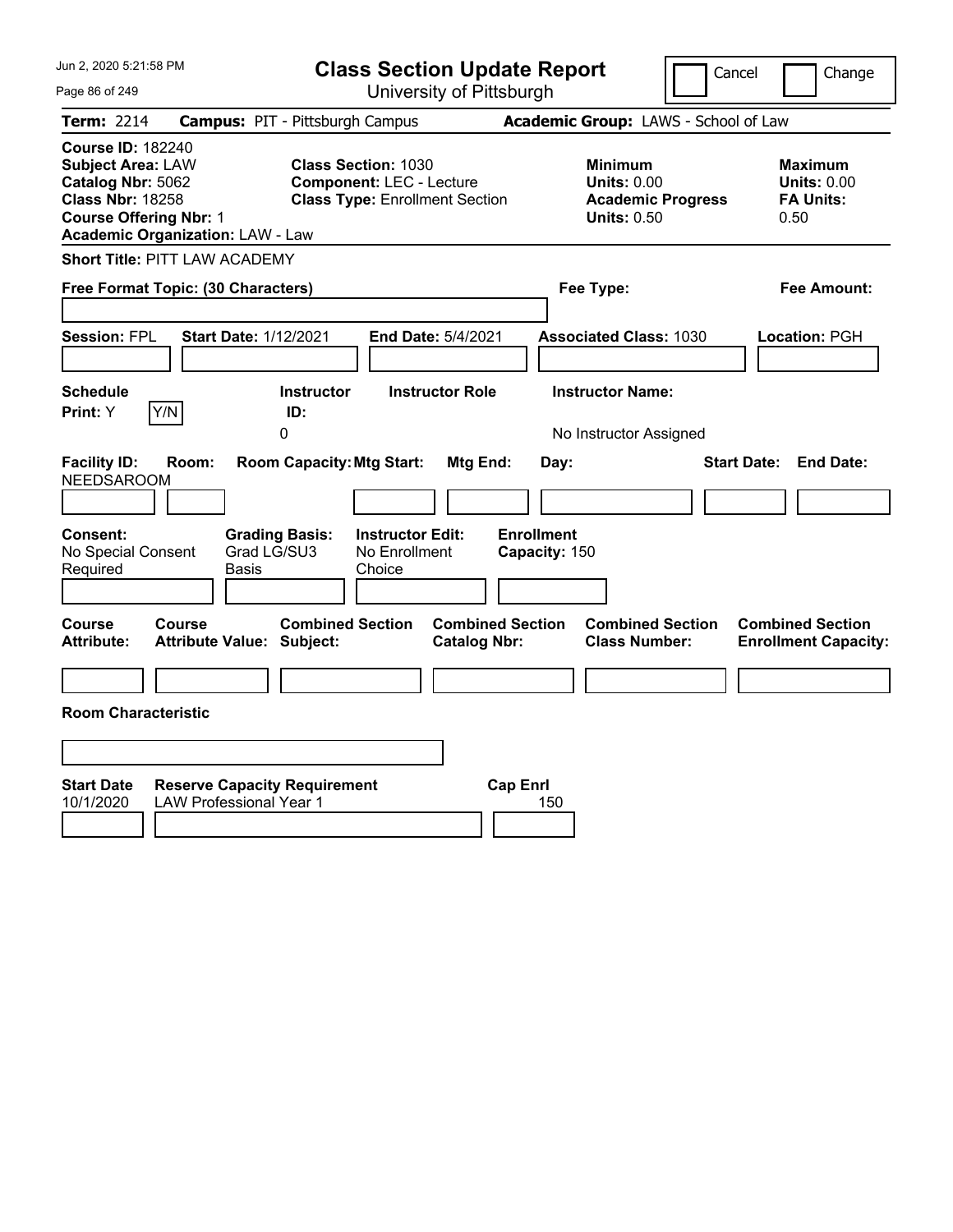| Jun 2, 2020 5:21:58 PM                                                                                                                                                           | <b>Class Section Update Report</b>                                                                     | Cancel                                                                                 | Change                                                           |
|----------------------------------------------------------------------------------------------------------------------------------------------------------------------------------|--------------------------------------------------------------------------------------------------------|----------------------------------------------------------------------------------------|------------------------------------------------------------------|
| Page 87 of 249                                                                                                                                                                   | University of Pittsburgh                                                                               |                                                                                        |                                                                  |
| <b>Term: 2214</b>                                                                                                                                                                | <b>Campus: PIT - Pittsburgh Campus</b>                                                                 | Academic Group: LAWS - School of Law                                                   |                                                                  |
| <b>Course ID: 190428</b><br><b>Subject Area: LAW</b><br>Catalog Nbr: 5075<br><b>Class Nbr: 28498</b><br><b>Course Offering Nbr: 1</b><br><b>Academic Organization: LAW - Law</b> | <b>Class Section: 1035</b><br><b>Component: LEC - Lecture</b><br><b>Class Type: Enrollment Section</b> | <b>Minimum</b><br><b>Units: 4.00</b><br><b>Academic Progress</b><br><b>Units: 4.00</b> | <b>Maximum</b><br><b>Units: 4.00</b><br><b>FA Units:</b><br>4.00 |
| Short Title: LEGAL ANALYSIS AND WRITING                                                                                                                                          |                                                                                                        |                                                                                        |                                                                  |
| Free Format Topic: (30 Characters)                                                                                                                                               |                                                                                                        | Fee Type:                                                                              | Fee Amount:                                                      |
| <b>Session: FPL</b><br><b>Start Date: 1/12/2021</b>                                                                                                                              | <b>End Date: 5/4/2021</b>                                                                              | <b>Associated Class: 1035</b>                                                          | Location: PGH                                                    |
| Schedule                                                                                                                                                                         | <b>Instructor Role</b><br><b>Instructor</b>                                                            | <b>Instructor Name:</b>                                                                |                                                                  |
| Y/N<br><b>Print:</b> Y                                                                                                                                                           | ID:<br>2904369<br>Primary Instructor<br>1786689<br>Special<br>Special<br>2901911                       | Brostoff, Teresa K<br>Horensky, Jaime Marie<br>Liberatore, Beth Terese                 |                                                                  |
| <b>Facility ID:</b><br>Room:<br>LAW00G13<br>00G13<br>28                                                                                                                          | <b>Room Capacity: Mtg Start:</b><br>Mtg End:<br>10:30 AM<br>11:20 AM                                   | <b>Start Date:</b><br>Day:<br>TuFr<br>1/12/2021                                        | <b>End Date:</b><br>5/4/2021                                     |
| <b>Consent:</b><br><b>Grading Basis:</b><br>Grad LG/SU3<br>No Special Consent<br>Required<br><b>Basis</b>                                                                        | <b>Instructor Edit:</b><br>No Enrollment<br>Choice                                                     | <b>Enrollment</b><br>Capacity: 28                                                      |                                                                  |
| <b>Course</b><br>Course<br><b>Attribute:</b><br><b>Attribute Value: Subject:</b>                                                                                                 | <b>Combined Section</b><br><b>Combined Section</b><br><b>Catalog Nbr:</b>                              | <b>Combined Section</b><br><b>Class Number:</b>                                        | <b>Combined Section</b><br><b>Enrollment Capacity:</b>           |
|                                                                                                                                                                                  |                                                                                                        |                                                                                        |                                                                  |
| <b>Room Characteristic</b><br>PeopleSoft - Scheduled (PS)                                                                                                                        |                                                                                                        |                                                                                        |                                                                  |
|                                                                                                                                                                                  |                                                                                                        |                                                                                        |                                                                  |
| <b>Reserve Capacity Requirement</b><br><b>Start Date</b>                                                                                                                         | <b>Cap Enrl</b>                                                                                        |                                                                                        |                                                                  |
|                                                                                                                                                                                  |                                                                                                        |                                                                                        |                                                                  |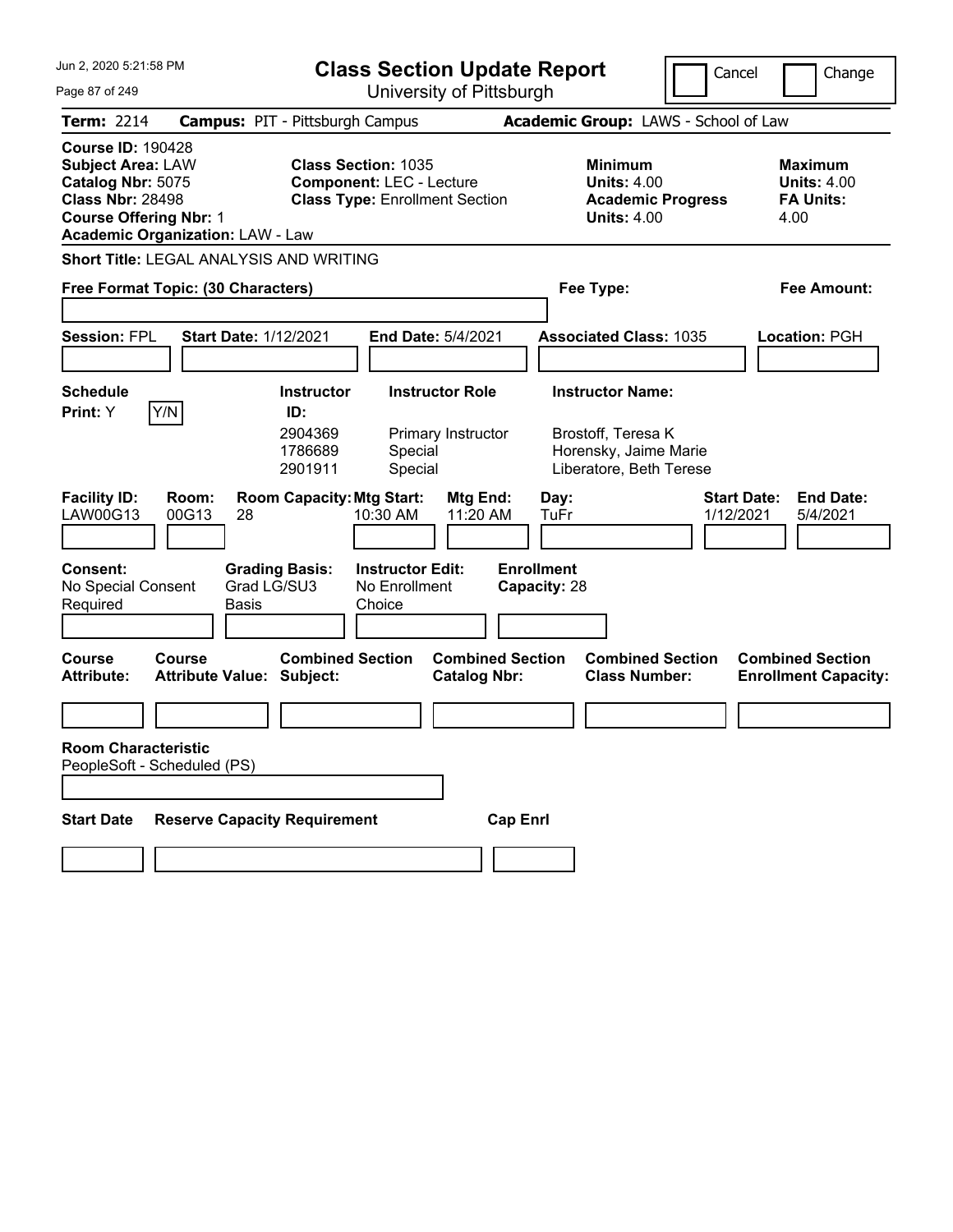| Jun 2, 2020 5:21:58 PM                                                                                                                                                           |                                                                                                                                     |                                                           | <b>Class Section Update Report</b>                                                                     |                                                |                                                   |                                                                                                   | Cancel    | Change                                                           |
|----------------------------------------------------------------------------------------------------------------------------------------------------------------------------------|-------------------------------------------------------------------------------------------------------------------------------------|-----------------------------------------------------------|--------------------------------------------------------------------------------------------------------|------------------------------------------------|---------------------------------------------------|---------------------------------------------------------------------------------------------------|-----------|------------------------------------------------------------------|
| Page 88 of 249                                                                                                                                                                   |                                                                                                                                     |                                                           |                                                                                                        | University of Pittsburgh                       |                                                   |                                                                                                   |           |                                                                  |
| <b>Term: 2214</b>                                                                                                                                                                | <b>Campus: PIT - Pittsburgh Campus</b>                                                                                              |                                                           |                                                                                                        |                                                |                                                   | Academic Group: LAWS - School of Law                                                              |           |                                                                  |
| <b>Course ID: 114290</b><br><b>Subject Area: LAW</b><br>Catalog Nbr: 5076<br><b>Class Nbr: 13081</b><br><b>Course Offering Nbr: 1</b><br><b>Academic Organization: LAW - Law</b> |                                                                                                                                     |                                                           | <b>Class Section: 1010</b><br><b>Component: LEC - Lecture</b><br><b>Class Type: Enrollment Section</b> |                                                |                                                   | <b>Minimum</b><br><b>Units: 4.00</b><br><b>Academic Progress</b><br><b>Units: 2.00</b>            |           | <b>Maximum</b><br><b>Units: 4.00</b><br><b>FA Units:</b><br>2.00 |
| <b>Short Title: LEGAL ANALYSIS AND WRITING</b>                                                                                                                                   |                                                                                                                                     |                                                           |                                                                                                        |                                                |                                                   |                                                                                                   |           |                                                                  |
| Free Format Topic: (30 Characters)                                                                                                                                               |                                                                                                                                     |                                                           |                                                                                                        |                                                |                                                   | Fee Type:                                                                                         |           | <b>Fee Amount:</b>                                               |
| <b>Session: FPL</b>                                                                                                                                                              | <b>Start Date: 1/12/2021</b>                                                                                                        |                                                           | <b>End Date: 5/4/2021</b>                                                                              |                                                |                                                   | <b>Associated Class: 1010</b>                                                                     |           | <b>Location: PGH</b>                                             |
| <b>Schedule</b><br>Y/N<br>Print: Y                                                                                                                                               |                                                                                                                                     | <b>Instructor</b><br>ID:<br>2904369<br>1786689<br>2901911 | <b>Instructor Role</b><br>Special<br>Special                                                           | Primary Instructor                             |                                                   | <b>Instructor Name:</b><br>Brostoff, Teresa K<br>Horensky, Jaime Marie<br>Liberatore, Beth Terese |           |                                                                  |
| <b>Facility ID:</b><br>LAW00G13<br><b>Consent:</b><br>No Special Consent<br>Required                                                                                             | Room:<br>00G13<br>28<br>Grad LG/SU3<br><b>Basis</b>                                                                                 | <b>Room Capacity: Mtg Start:</b><br><b>Grading Basis:</b> | 11:30 AM<br><b>Instructor Edit:</b><br>No Enrollment<br>Choice                                         | Mtg End:<br>12:20 PM                           | Day:<br>TuFr<br><b>Enrollment</b><br>Capacity: 20 |                                                                                                   | 1/12/2021 | <b>Start Date:</b><br><b>End Date:</b><br>5/4/2021               |
| <b>Course</b><br><b>Attribute:</b>                                                                                                                                               | Course<br><b>Attribute Value: Subject:</b>                                                                                          | <b>Combined Section</b>                                   |                                                                                                        | <b>Combined Section</b><br><b>Catalog Nbr:</b> |                                                   | <b>Combined Section</b><br><b>Class Number:</b>                                                   |           | <b>Combined Section</b><br><b>Enrollment Capacity:</b>           |
| <b>Room Characteristic</b><br>PeopleSoft - Scheduled (PS)                                                                                                                        |                                                                                                                                     |                                                           |                                                                                                        |                                                |                                                   |                                                                                                   |           |                                                                  |
| <b>Start Date</b><br>10/1/2020<br>11/9/2020<br>10/1/2020                                                                                                                         | <b>Reserve Capacity Requirement</b><br><b>LAW Professional Year 1</b><br>Internatl & Comparative Law<br>Internatl & Comparative Law |                                                           |                                                                                                        | <b>Cap Enrl</b>                                | 16<br>0<br>4                                      |                                                                                                   |           |                                                                  |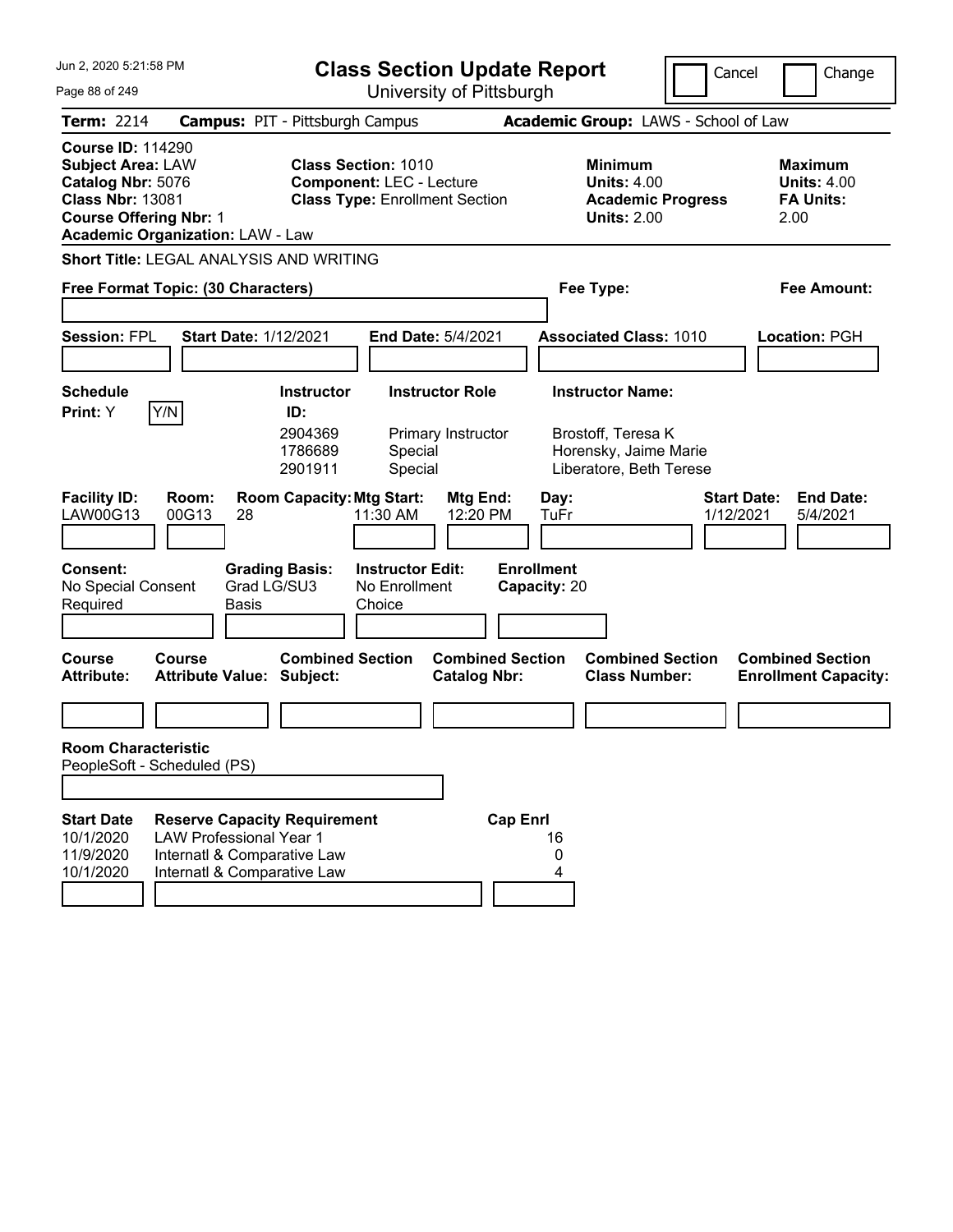| Jun 2, 2020 5:21:58 PM<br><b>Class Section Update Report</b>                                                                                                                     |                                                                                                                                                          | Cancel                                                                                       | Change                                                           |
|----------------------------------------------------------------------------------------------------------------------------------------------------------------------------------|----------------------------------------------------------------------------------------------------------------------------------------------------------|----------------------------------------------------------------------------------------------|------------------------------------------------------------------|
| Page 89 of 249                                                                                                                                                                   | University of Pittsburgh                                                                                                                                 |                                                                                              |                                                                  |
| <b>Term: 2214</b>                                                                                                                                                                | <b>Campus: PIT - Pittsburgh Campus</b>                                                                                                                   | Academic Group: LAWS - School of Law                                                         |                                                                  |
| <b>Course ID: 114290</b><br><b>Subject Area: LAW</b><br>Catalog Nbr: 5076<br><b>Class Nbr: 13082</b><br><b>Course Offering Nbr: 1</b><br><b>Academic Organization: LAW - Law</b> | <b>Class Section: 1015</b><br><b>Component: LEC - Lecture</b><br><b>Class Type: Enrollment Section</b>                                                   | <b>Minimum</b><br><b>Units: 4.00</b><br><b>Academic Progress</b><br><b>Units: 2.00</b>       | <b>Maximum</b><br><b>Units: 4.00</b><br><b>FA Units:</b><br>2.00 |
| Short Title: LEGAL ANALYSIS AND WRITING                                                                                                                                          |                                                                                                                                                          |                                                                                              |                                                                  |
| Free Format Topic: (30 Characters)                                                                                                                                               |                                                                                                                                                          | Fee Type:                                                                                    | <b>Fee Amount:</b>                                               |
| <b>Session: FPL</b><br><b>Start Date: 1/12/2021</b>                                                                                                                              | End Date: 5/4/2021                                                                                                                                       | <b>Associated Class: 1015</b>                                                                | <b>Location: PGH</b>                                             |
| <b>Schedule</b>                                                                                                                                                                  | <b>Instructor</b><br><b>Instructor Role</b>                                                                                                              | <b>Instructor Name:</b>                                                                      |                                                                  |
| Y/N<br>Print: Y<br><b>Facility ID:</b><br>Room:<br><b>LAW00G20</b><br>00G20<br>42                                                                                                | ID:<br>1786689<br>Special<br>2901911<br>Special<br>2909024<br>Primary Instructor<br><b>Room Capacity: Mtg Start:</b><br>Mtg End:<br>12:20 PM<br>11:30 AM | Horensky, Jaime Marie<br>Liberatore, Beth Terese<br>Sinsheimer, Ann Margaret<br>Day:<br>TuFr | <b>Start Date:</b><br><b>End Date:</b><br>1/12/2021<br>5/4/2021  |
| <b>Consent:</b><br>Grad LG/SU3<br>No Special Consent<br>Required<br>Basis<br><b>Course</b><br>Course                                                                             | <b>Grading Basis:</b><br><b>Instructor Edit:</b><br>No Enrollment<br>Choice<br><b>Combined Section</b><br><b>Combined Section</b>                        | <b>Enrollment</b><br>Capacity: 25<br><b>Combined Section</b>                                 | <b>Combined Section</b>                                          |
| <b>Attribute Value: Subject:</b><br><b>Attribute:</b>                                                                                                                            | <b>Catalog Nbr:</b>                                                                                                                                      | <b>Class Number:</b>                                                                         | <b>Enrollment Capacity:</b>                                      |
|                                                                                                                                                                                  |                                                                                                                                                          |                                                                                              |                                                                  |
| <b>Room Characteristic</b><br>PeopleSoft - Scheduled (PS)                                                                                                                        |                                                                                                                                                          |                                                                                              |                                                                  |
| <b>Start Date</b><br><b>Reserve Capacity Requirement</b><br>10/1/2020<br><b>LAW Professional Year 1</b>                                                                          |                                                                                                                                                          | <b>Cap Enrl</b><br>25                                                                        |                                                                  |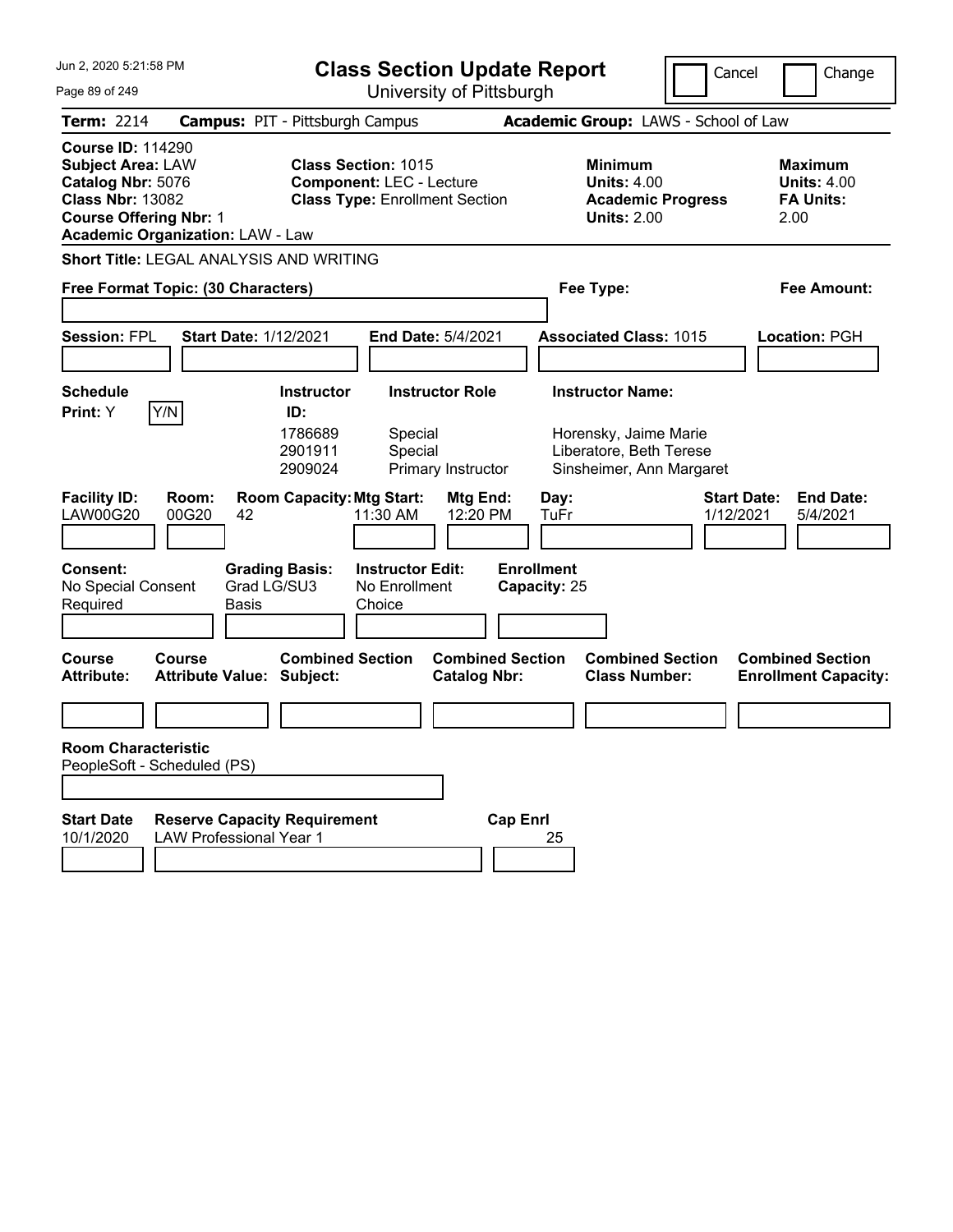| Jun 2, 2020 5:21:58 PM<br><b>Class Section Update Report</b>                                                                                                                     |                                                                                                        | Cancel                                                                          | Change                                                           |
|----------------------------------------------------------------------------------------------------------------------------------------------------------------------------------|--------------------------------------------------------------------------------------------------------|---------------------------------------------------------------------------------|------------------------------------------------------------------|
| Page 90 of 249                                                                                                                                                                   | University of Pittsburgh                                                                               |                                                                                 |                                                                  |
| <b>Term: 2214</b>                                                                                                                                                                | <b>Campus: PIT - Pittsburgh Campus</b>                                                                 | Academic Group: LAWS - School of Law                                            |                                                                  |
| <b>Course ID: 114290</b><br><b>Subject Area: LAW</b><br>Catalog Nbr: 5076<br><b>Class Nbr: 13085</b><br><b>Course Offering Nbr: 1</b><br><b>Academic Organization: LAW - Law</b> | <b>Class Section: 1020</b><br><b>Component: LEC - Lecture</b><br><b>Class Type: Enrollment Section</b> | Minimum<br><b>Units: 4.00</b><br><b>Academic Progress</b><br><b>Units: 2.00</b> | <b>Maximum</b><br><b>Units: 4.00</b><br><b>FA Units:</b><br>2.00 |
| Short Title: LEGAL ANALYSIS AND WRITING                                                                                                                                          |                                                                                                        |                                                                                 |                                                                  |
| Free Format Topic: (30 Characters)                                                                                                                                               |                                                                                                        | Fee Type:                                                                       | <b>Fee Amount:</b>                                               |
|                                                                                                                                                                                  |                                                                                                        |                                                                                 |                                                                  |
| <b>Session: FPL</b><br><b>Start Date: 1/12/2021</b>                                                                                                                              | End Date: 5/4/2021                                                                                     | <b>Associated Class: 1020</b>                                                   | Location: PGH                                                    |
|                                                                                                                                                                                  |                                                                                                        |                                                                                 |                                                                  |
| <b>Schedule</b>                                                                                                                                                                  | <b>Instructor Role</b><br><b>Instructor</b>                                                            | <b>Instructor Name:</b>                                                         |                                                                  |
| Y/N<br>Print: Y                                                                                                                                                                  | ID:<br>2904369<br>Primary Instructor<br>1786689<br>Special<br>2901911<br>Special                       | Brostoff, Teresa K<br>Horensky, Jaime Marie<br>Liberatore, Beth Terese          |                                                                  |
| <b>Facility ID:</b><br>Room:<br>LAW00G13<br>00G13<br>28                                                                                                                          | <b>Room Capacity: Mtg Start:</b><br>Mtg End:<br>11:20 AM<br>10:30 AM                                   | <b>Start Date:</b><br>Day:<br>1/12/2021<br>TuFr                                 | <b>End Date:</b><br>5/4/2021                                     |
| <b>Consent:</b><br><b>Grading Basis:</b><br>Grad LG/SU3<br>No Special Consent<br>Required<br>Basis                                                                               | <b>Instructor Edit:</b><br>No Enrollment<br>Choice                                                     | <b>Enrollment</b><br>Capacity: 28                                               |                                                                  |
| <b>Course</b><br>Course<br><b>Attribute:</b><br><b>Attribute Value: Subject:</b>                                                                                                 | <b>Combined Section</b><br><b>Combined Section</b><br><b>Catalog Nbr:</b>                              | <b>Combined Section</b><br><b>Class Number:</b>                                 | <b>Combined Section</b><br><b>Enrollment Capacity:</b>           |
|                                                                                                                                                                                  |                                                                                                        |                                                                                 |                                                                  |
| <b>Room Characteristic</b><br>PeopleSoft - Scheduled (PS)                                                                                                                        |                                                                                                        |                                                                                 |                                                                  |
|                                                                                                                                                                                  |                                                                                                        |                                                                                 |                                                                  |
| <b>Reserve Capacity Requirement</b><br><b>Start Date</b><br>10/1/2020<br><b>LAW Professional Year 1</b>                                                                          | <b>Cap Enrl</b>                                                                                        | 28                                                                              |                                                                  |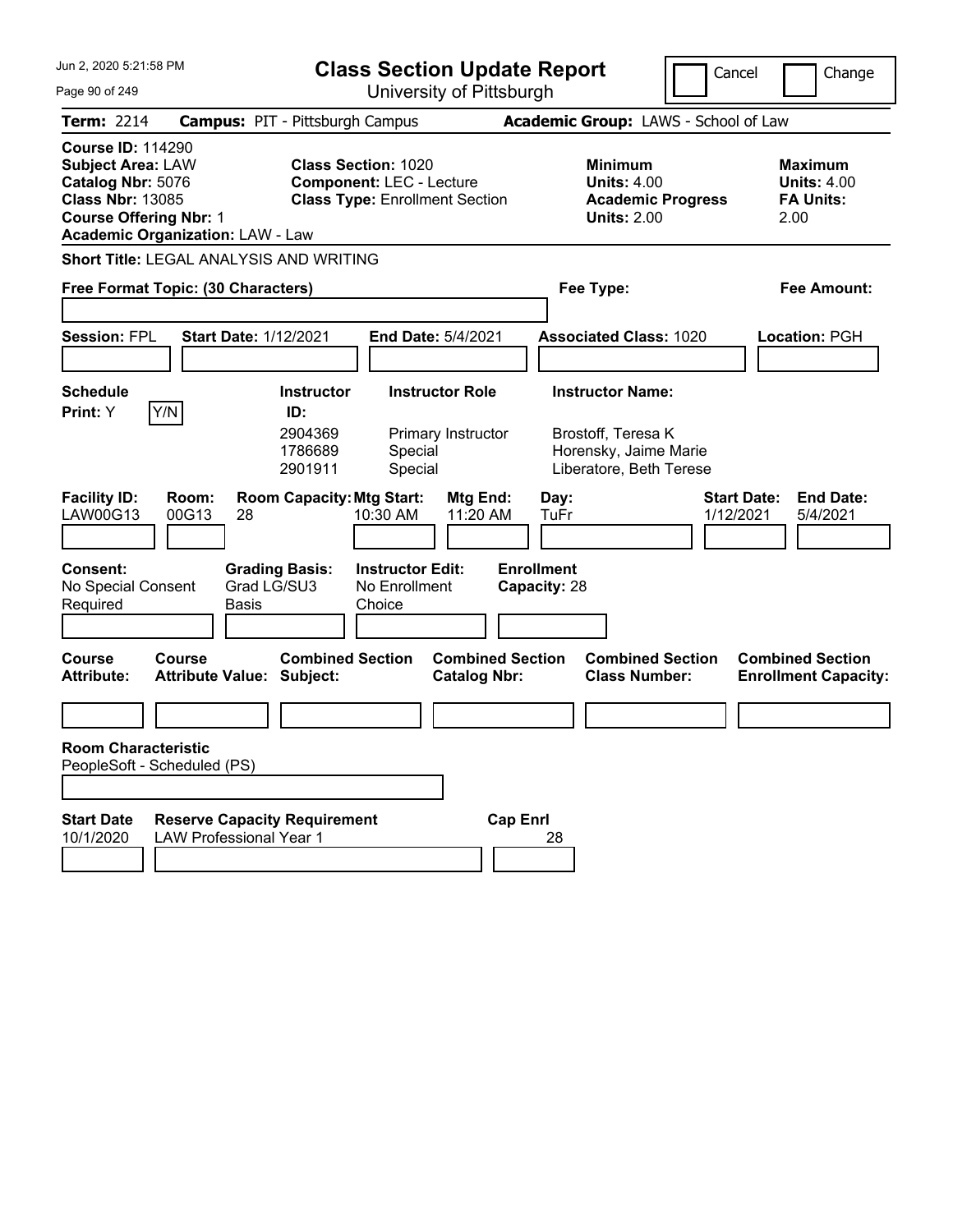| Jun 2. 2020 5:21:58 PM                                                                                                                                                           | <b>Class Section Update Report</b>                                                                     |                                                                                 | Cancel<br>Change                                                |
|----------------------------------------------------------------------------------------------------------------------------------------------------------------------------------|--------------------------------------------------------------------------------------------------------|---------------------------------------------------------------------------------|-----------------------------------------------------------------|
| Page 91 of 249                                                                                                                                                                   | University of Pittsburgh                                                                               |                                                                                 |                                                                 |
| <b>Term: 2214</b>                                                                                                                                                                | <b>Campus: PIT - Pittsburgh Campus</b>                                                                 | Academic Group: LAWS - School of Law                                            |                                                                 |
| <b>Course ID: 114290</b><br><b>Subject Area: LAW</b><br>Catalog Nbr: 5076<br><b>Class Nbr: 13084</b><br><b>Course Offering Nbr: 1</b><br><b>Academic Organization: LAW - Law</b> | <b>Class Section: 1025</b><br><b>Component: LEC - Lecture</b><br><b>Class Type: Enrollment Section</b> | Minimum<br><b>Units: 4.00</b><br><b>Academic Progress</b><br><b>Units: 2.00</b> | Maximum<br><b>Units: 4.00</b><br><b>FA Units:</b><br>2.00       |
| <b>Short Title: LEGAL ANALYSIS AND WRITING</b>                                                                                                                                   |                                                                                                        |                                                                                 |                                                                 |
| Free Format Topic: (30 Characters)                                                                                                                                               |                                                                                                        | Fee Type:                                                                       | Fee Amount:                                                     |
| <b>Session: FPL</b><br><b>Start Date: 1/12/2021</b>                                                                                                                              | <b>End Date: 5/4/2021</b>                                                                              | <b>Associated Class: 1025</b>                                                   | Location: PGH                                                   |
| <b>Schedule</b>                                                                                                                                                                  | <b>Instructor Role</b><br><b>Instructor</b>                                                            | <b>Instructor Name:</b>                                                         |                                                                 |
| Y/N<br>Print: Y                                                                                                                                                                  | ID:<br>1786689<br>Special<br>Special<br>2901911<br>Primary Instructor<br>2909024                       | Horensky, Jaime Marie<br>Liberatore, Beth Terese<br>Sinsheimer, Ann Margaret    |                                                                 |
| <b>Facility ID:</b><br>Room:<br><b>LAW00G20</b><br>00G20<br>42                                                                                                                   | <b>Room Capacity: Mtg Start:</b><br>Mtg End:<br>10:30 AM<br>11:20 AM                                   | Day:<br>TuFr                                                                    | <b>Start Date:</b><br><b>End Date:</b><br>1/12/2021<br>5/4/2021 |
| <b>Consent:</b><br>Grad LG/SU3<br>No Special Consent<br>Required<br><b>Basis</b>                                                                                                 | <b>Grading Basis:</b><br><b>Instructor Edit:</b><br>No Enrollment<br>Choice                            | <b>Enrollment</b><br>Capacity: 28                                               |                                                                 |
| Course<br>Course<br><b>Attribute:</b><br><b>Attribute Value: Subject:</b>                                                                                                        | <b>Combined Section</b><br><b>Combined Section</b><br><b>Catalog Nbr:</b>                              | <b>Combined Section</b><br><b>Class Number:</b>                                 | <b>Combined Section</b><br><b>Enrollment Capacity:</b>          |
|                                                                                                                                                                                  |                                                                                                        |                                                                                 |                                                                 |
| <b>Room Characteristic</b><br>PeopleSoft - Scheduled (PS)                                                                                                                        |                                                                                                        |                                                                                 |                                                                 |
|                                                                                                                                                                                  |                                                                                                        |                                                                                 |                                                                 |
| <b>Start Date</b><br><b>Reserve Capacity Requirement</b><br>10/1/2020<br><b>LAW Professional Year 1</b>                                                                          | <b>Cap Enrl</b>                                                                                        | 28                                                                              |                                                                 |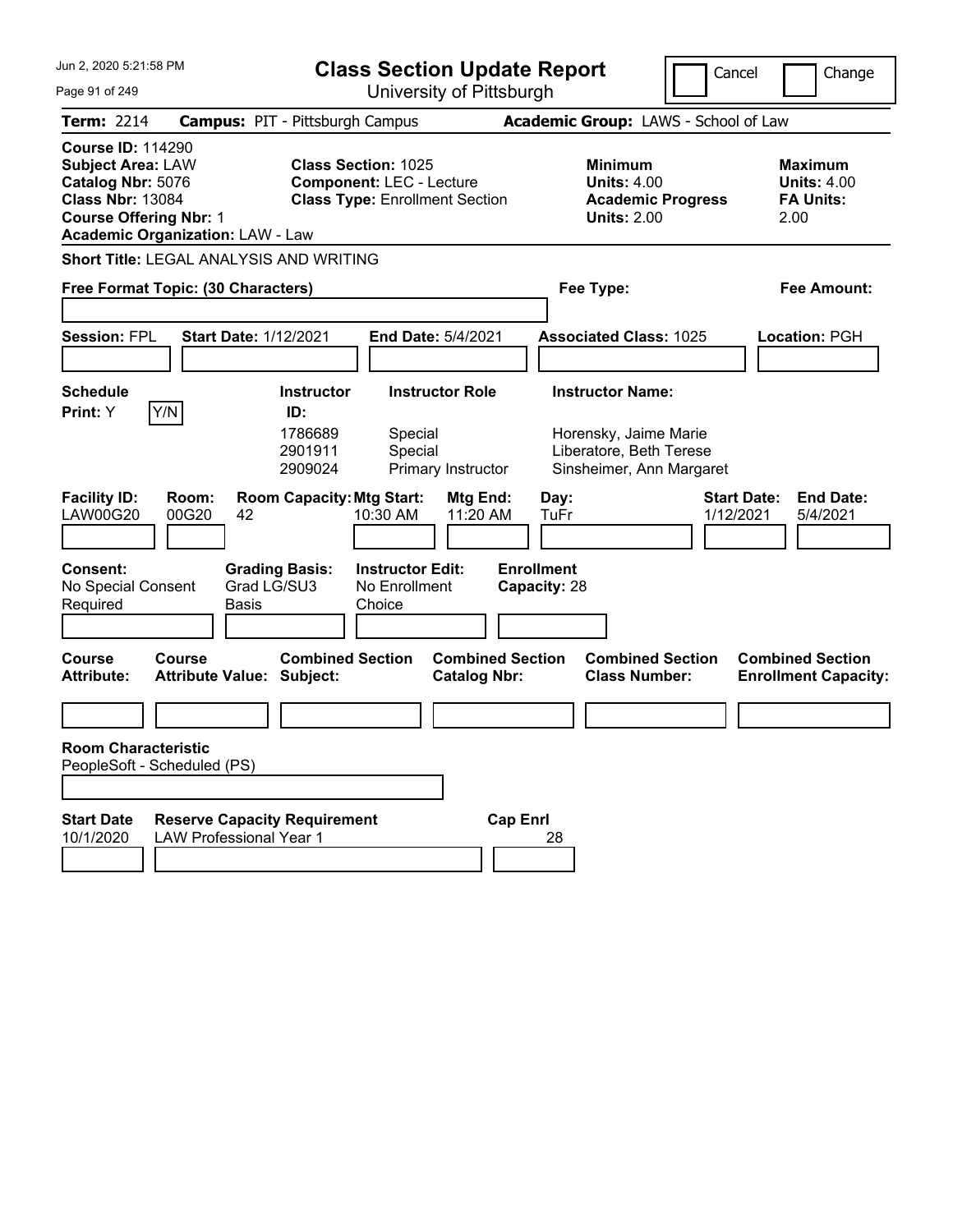| Jun 2. 2020 5:21:58 PM<br>Page 92 of 249                                                                                                                                         | <b>Class Section Update Report</b><br>University of Pittsburgh                                                |                                                                                 | Cancel<br>Change                                                |
|----------------------------------------------------------------------------------------------------------------------------------------------------------------------------------|---------------------------------------------------------------------------------------------------------------|---------------------------------------------------------------------------------|-----------------------------------------------------------------|
|                                                                                                                                                                                  |                                                                                                               |                                                                                 |                                                                 |
| <b>Term: 2214</b>                                                                                                                                                                | <b>Campus: PIT - Pittsburgh Campus</b>                                                                        | Academic Group: LAWS - School of Law                                            |                                                                 |
| <b>Course ID: 114290</b><br><b>Subject Area: LAW</b><br>Catalog Nbr: 5076<br><b>Class Nbr: 13074</b><br><b>Course Offering Nbr: 1</b><br><b>Academic Organization: LAW - Law</b> | <b>Class Section: 1030</b><br><b>Component: LEC - Lecture</b><br><b>Class Type: Enrollment Section</b>        | Minimum<br><b>Units: 4.00</b><br><b>Academic Progress</b><br><b>Units: 2.00</b> | Maximum<br><b>Units: 4.00</b><br><b>FA Units:</b><br>2.00       |
| <b>Short Title: LEGAL ANALYSIS AND WRITING</b>                                                                                                                                   |                                                                                                               |                                                                                 |                                                                 |
| Free Format Topic: (30 Characters)                                                                                                                                               |                                                                                                               | Fee Type:                                                                       | Fee Amount:                                                     |
| <b>Session: FPL</b>                                                                                                                                                              | <b>Start Date: 1/12/2021</b><br><b>End Date: 5/4/2021</b>                                                     | <b>Associated Class: 1030</b>                                                   | Location: PGH                                                   |
| <b>Schedule</b>                                                                                                                                                                  | <b>Instructor Role</b><br><b>Instructor</b>                                                                   | <b>Instructor Name:</b>                                                         |                                                                 |
| Y/N<br><b>Print:</b> Y                                                                                                                                                           | ID:<br>2919108<br>Primary Instructor<br>1786689<br>Special<br>Special<br>2901911                              | Bratman, Ben Eli<br>Horensky, Jaime Marie<br>Liberatore, Beth Terese            |                                                                 |
| <b>Facility ID:</b><br>Room:<br>LAW00118<br>00118                                                                                                                                | <b>Room Capacity: Mtg Start:</b><br>Mtg End:<br>20<br>11:30 AM<br>12:20 PM                                    | Day:<br>TuFr                                                                    | <b>Start Date:</b><br><b>End Date:</b><br>1/12/2021<br>5/4/2021 |
| <b>Consent:</b><br>No Special Consent<br>Required                                                                                                                                | <b>Grading Basis:</b><br><b>Instructor Edit:</b><br>Grad LG/SU3<br>No Enrollment<br><b>Basis</b><br>Choice    | <b>Enrollment</b><br>Capacity: 20                                               |                                                                 |
| Course<br>Course<br><b>Attribute:</b>                                                                                                                                            | <b>Combined Section</b><br><b>Combined Section</b><br><b>Attribute Value: Subject:</b><br><b>Catalog Nbr:</b> | <b>Combined Section</b><br><b>Class Number:</b>                                 | <b>Combined Section</b><br><b>Enrollment Capacity:</b>          |
|                                                                                                                                                                                  |                                                                                                               |                                                                                 |                                                                 |
| <b>Room Characteristic</b><br>PeopleSoft - Scheduled (PS)                                                                                                                        |                                                                                                               |                                                                                 |                                                                 |
|                                                                                                                                                                                  |                                                                                                               |                                                                                 |                                                                 |
| <b>Start Date</b><br>10/1/2020                                                                                                                                                   | <b>Reserve Capacity Requirement</b><br><b>LAW Professional Year 1</b>                                         | <b>Cap Enrl</b><br>20                                                           |                                                                 |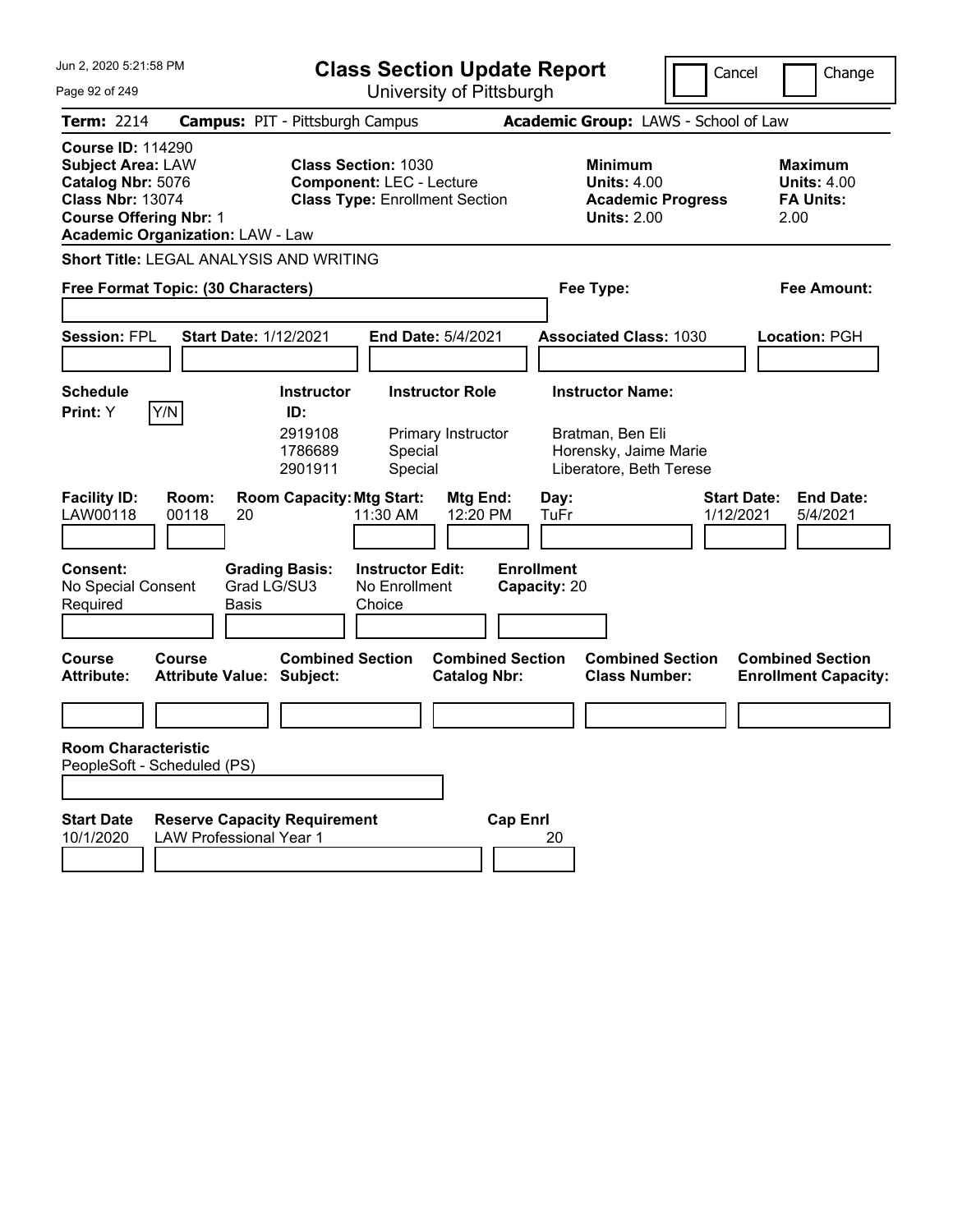| Jun 2. 2020 5:21:58 PM<br><b>Class Section Update Report</b>                                                                                                                     |                                                                                                        | Cancel                                                                          | Change                                                           |
|----------------------------------------------------------------------------------------------------------------------------------------------------------------------------------|--------------------------------------------------------------------------------------------------------|---------------------------------------------------------------------------------|------------------------------------------------------------------|
| Page 93 of 249                                                                                                                                                                   | University of Pittsburgh                                                                               |                                                                                 |                                                                  |
| <b>Term: 2214</b>                                                                                                                                                                | <b>Campus: PIT - Pittsburgh Campus</b>                                                                 | Academic Group: LAWS - School of Law                                            |                                                                  |
| <b>Course ID: 114290</b><br><b>Subject Area: LAW</b><br>Catalog Nbr: 5076<br><b>Class Nbr: 13073</b><br><b>Course Offering Nbr: 1</b><br><b>Academic Organization: LAW - Law</b> | <b>Class Section: 1035</b><br><b>Component: LEC - Lecture</b><br><b>Class Type: Enrollment Section</b> | Minimum<br><b>Units: 4.00</b><br><b>Academic Progress</b><br><b>Units: 2.00</b> | <b>Maximum</b><br><b>Units: 4.00</b><br><b>FA Units:</b><br>2.00 |
| Short Title: LEGAL ANALYSIS AND WRITING                                                                                                                                          |                                                                                                        |                                                                                 |                                                                  |
| Free Format Topic: (30 Characters)                                                                                                                                               |                                                                                                        | Fee Type:                                                                       | <b>Fee Amount:</b>                                               |
|                                                                                                                                                                                  |                                                                                                        |                                                                                 |                                                                  |
| <b>Session: FPL</b><br><b>Start Date: 1/12/2021</b>                                                                                                                              | End Date: 5/4/2021                                                                                     | <b>Associated Class: 1035</b>                                                   | Location: PGH                                                    |
|                                                                                                                                                                                  |                                                                                                        |                                                                                 |                                                                  |
| <b>Schedule</b>                                                                                                                                                                  | <b>Instructor Role</b><br><b>Instructor</b>                                                            | <b>Instructor Name:</b>                                                         |                                                                  |
| Y/N<br>Print: Y                                                                                                                                                                  | ID:<br>1786689<br>Special<br>2901911<br>Special<br>2938997<br>Primary Instructor                       | Horensky, Jaime Marie<br>Liberatore, Beth Terese<br>Teeter, Judith Ann          |                                                                  |
| <b>Facility ID:</b><br>Room:<br>LAW00G12<br>00G12<br>69                                                                                                                          | <b>Room Capacity: Mtg Start:</b><br>Mtg End:<br>11:20 AM<br>10:30 AM                                   | <b>Start Date:</b><br>Day:<br>TuTh<br>1/12/2021                                 | <b>End Date:</b><br>5/4/2021                                     |
| <b>Consent:</b><br><b>Grading Basis:</b><br>Grad LG/SU3<br>No Special Consent<br>Required<br>Basis                                                                               | <b>Instructor Edit:</b><br>No Enrollment<br>Choice                                                     | <b>Enrollment</b><br>Capacity: 28                                               |                                                                  |
| <b>Course</b><br>Course<br><b>Attribute:</b><br><b>Attribute Value: Subject:</b>                                                                                                 | <b>Combined Section</b><br><b>Combined Section</b><br><b>Catalog Nbr:</b>                              | <b>Combined Section</b><br><b>Class Number:</b>                                 | <b>Combined Section</b><br><b>Enrollment Capacity:</b>           |
|                                                                                                                                                                                  |                                                                                                        |                                                                                 |                                                                  |
| <b>Room Characteristic</b><br>PeopleSoft - Scheduled (PS)                                                                                                                        |                                                                                                        |                                                                                 |                                                                  |
| <b>Reserve Capacity Requirement</b><br><b>Start Date</b><br>10/1/2020<br><b>LAW Professional Year 1</b>                                                                          | <b>Cap Enrl</b>                                                                                        | 28                                                                              |                                                                  |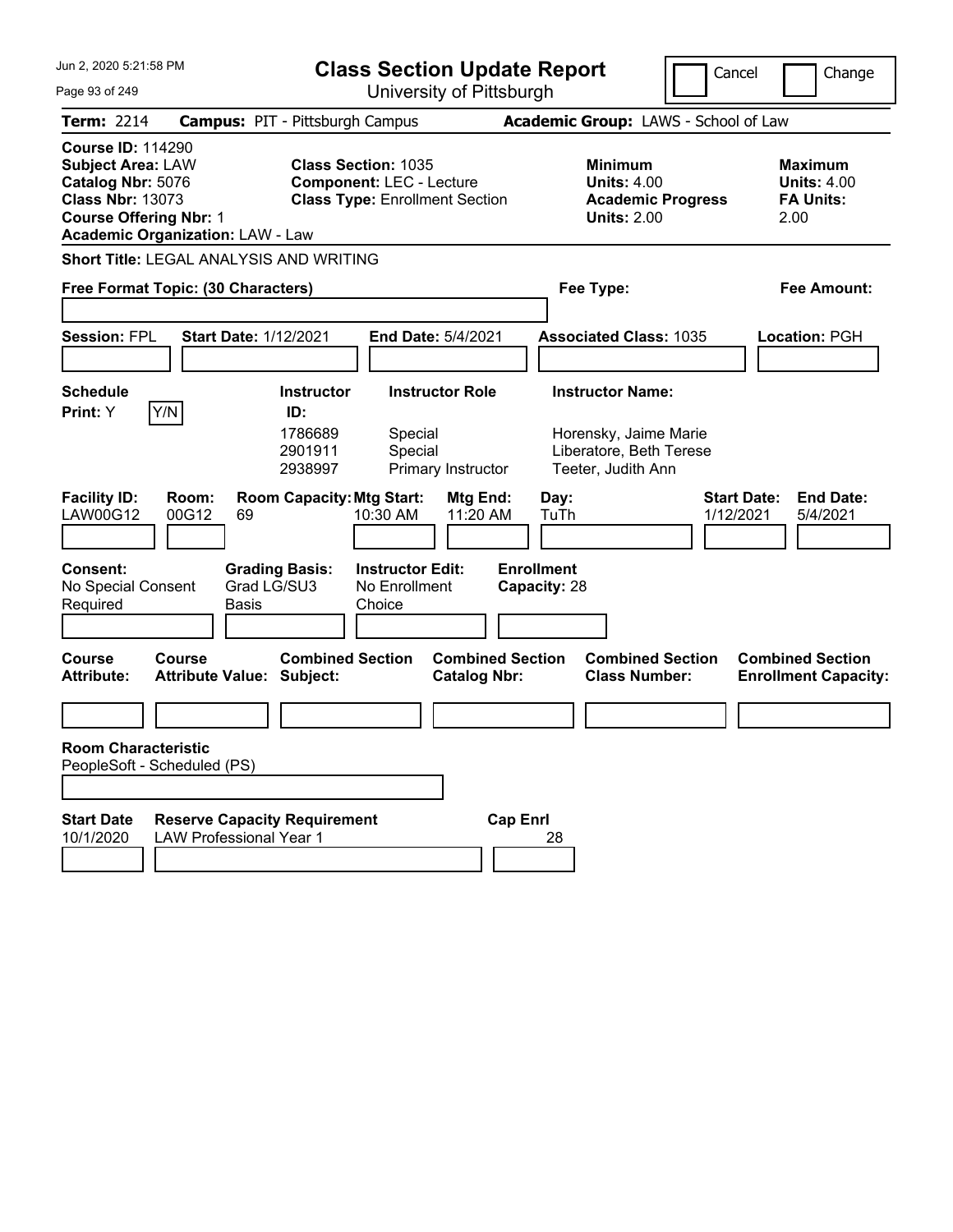| Jun 2. 2020 5:21:58 PM<br>Page 94 of 249                                                                                                                                         | <b>Class Section Update Report</b><br>University of Pittsburgh                                                | Cancel                                                                          | Change                                                    |
|----------------------------------------------------------------------------------------------------------------------------------------------------------------------------------|---------------------------------------------------------------------------------------------------------------|---------------------------------------------------------------------------------|-----------------------------------------------------------|
|                                                                                                                                                                                  |                                                                                                               |                                                                                 |                                                           |
| <b>Term: 2214</b>                                                                                                                                                                | <b>Campus: PIT - Pittsburgh Campus</b>                                                                        | Academic Group: LAWS - School of Law                                            |                                                           |
| <b>Course ID: 114290</b><br><b>Subject Area: LAW</b><br>Catalog Nbr: 5076<br><b>Class Nbr: 13072</b><br><b>Course Offering Nbr: 1</b><br><b>Academic Organization: LAW - Law</b> | <b>Class Section: 1040</b><br><b>Component: LEC - Lecture</b><br><b>Class Type: Enrollment Section</b>        | Minimum<br><b>Units: 4.00</b><br><b>Academic Progress</b><br><b>Units: 2.00</b> | Maximum<br><b>Units: 4.00</b><br><b>FA Units:</b><br>2.00 |
| <b>Short Title: LEGAL ANALYSIS AND WRITING</b>                                                                                                                                   |                                                                                                               |                                                                                 |                                                           |
| Free Format Topic: (30 Characters)                                                                                                                                               |                                                                                                               | Fee Type:                                                                       | Fee Amount:                                               |
| <b>Session: FPL</b>                                                                                                                                                              | <b>Start Date: 1/12/2021</b><br><b>End Date: 5/4/2021</b>                                                     | <b>Associated Class: 1040</b>                                                   | Location: PGH                                             |
| <b>Schedule</b>                                                                                                                                                                  | <b>Instructor Role</b><br><b>Instructor</b>                                                                   | <b>Instructor Name:</b>                                                         |                                                           |
| Y/N<br><b>Print:</b> Y                                                                                                                                                           | ID:<br>3018078<br>Primary Instructor<br>1786689<br>Special<br>Special<br>2901911                              | Coogan, Leigh A<br>Horensky, Jaime Marie<br>Liberatore, Beth Terese             |                                                           |
| <b>Facility ID:</b><br>Room:<br>LAW00G18<br>00G18                                                                                                                                | <b>Room Capacity: Mtg Start:</b><br>Mtg End:<br>28<br>10:30 AM<br>11:20 AM                                    | Day:<br>1/12/2021<br>TuFr                                                       | <b>Start Date:</b><br><b>End Date:</b><br>5/4/2021        |
| <b>Consent:</b><br>No Special Consent<br>Required                                                                                                                                | <b>Grading Basis:</b><br><b>Instructor Edit:</b><br>Grad LG/SU3<br>No Enrollment<br><b>Basis</b><br>Choice    | <b>Enrollment</b><br>Capacity: 20                                               |                                                           |
| Course<br>Course<br><b>Attribute:</b>                                                                                                                                            | <b>Combined Section</b><br><b>Combined Section</b><br><b>Attribute Value: Subject:</b><br><b>Catalog Nbr:</b> | <b>Combined Section</b><br><b>Class Number:</b>                                 | <b>Combined Section</b><br><b>Enrollment Capacity:</b>    |
|                                                                                                                                                                                  |                                                                                                               |                                                                                 |                                                           |
| <b>Room Characteristic</b><br>PeopleSoft - Scheduled (PS)                                                                                                                        |                                                                                                               |                                                                                 |                                                           |
|                                                                                                                                                                                  |                                                                                                               |                                                                                 |                                                           |
| <b>Start Date</b><br>10/1/2020<br><b>LAW Professional Year 1</b>                                                                                                                 | <b>Cap Enrl</b><br><b>Reserve Capacity Requirement</b>                                                        | 20                                                                              |                                                           |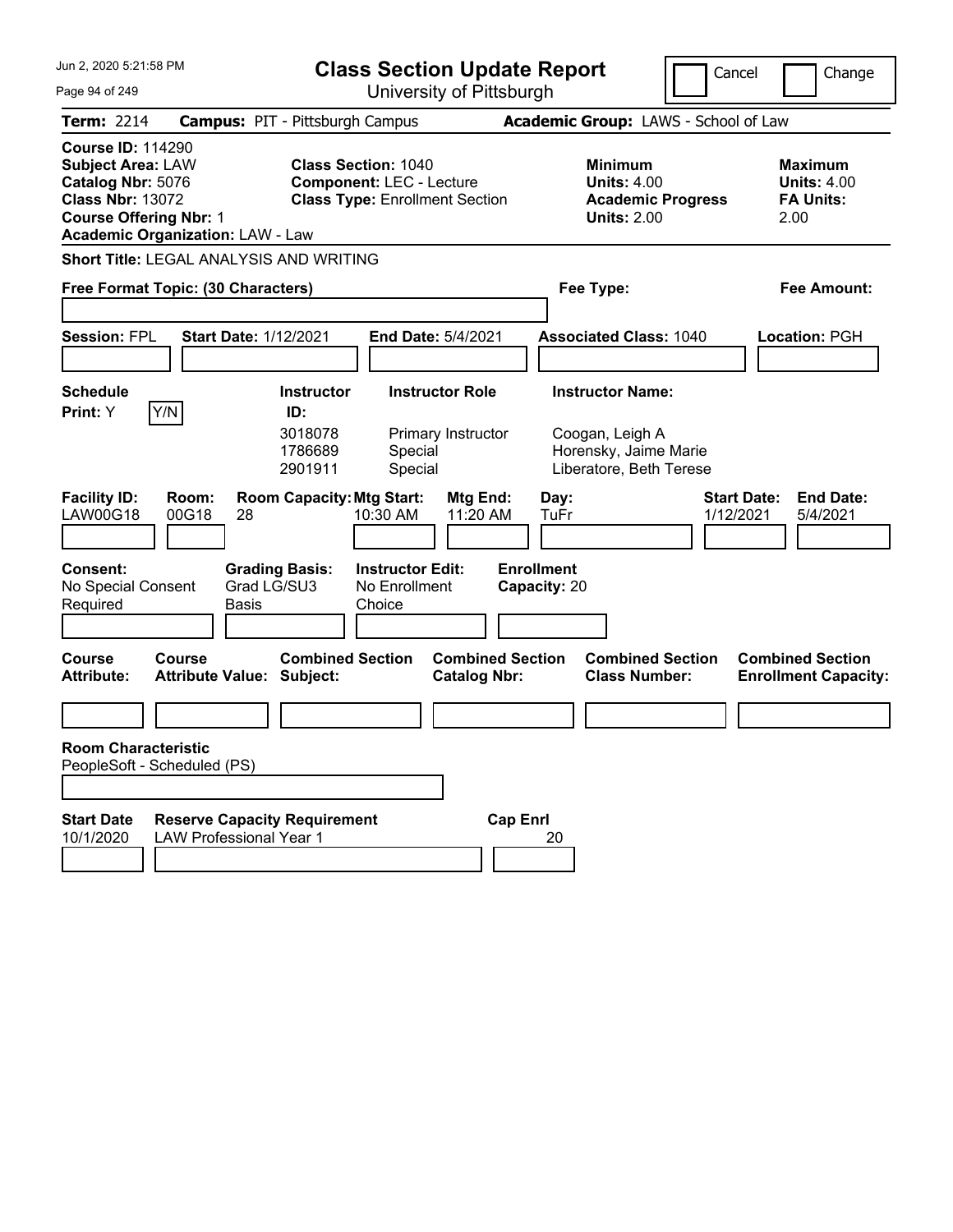| Jun 2. 2020 5:21:58 PM                                                                                                                                                           |                                                                       | <b>Class Section Update Report</b>                                       |                                                                                 | Cancel<br>Change                                                |
|----------------------------------------------------------------------------------------------------------------------------------------------------------------------------------|-----------------------------------------------------------------------|--------------------------------------------------------------------------|---------------------------------------------------------------------------------|-----------------------------------------------------------------|
| Page 95 of 249                                                                                                                                                                   |                                                                       | University of Pittsburgh                                                 |                                                                                 |                                                                 |
| <b>Term: 2214</b>                                                                                                                                                                | <b>Campus: PIT - Pittsburgh Campus</b>                                |                                                                          | Academic Group: LAWS - School of Law                                            |                                                                 |
| <b>Course ID: 114290</b><br><b>Subject Area: LAW</b><br>Catalog Nbr: 5076<br><b>Class Nbr: 13083</b><br><b>Course Offering Nbr: 1</b><br><b>Academic Organization: LAW - Law</b> | <b>Class Section: 1045</b>                                            | <b>Component: LEC - Lecture</b><br><b>Class Type: Enrollment Section</b> | Minimum<br><b>Units: 4.00</b><br><b>Academic Progress</b><br><b>Units: 2.00</b> | Maximum<br><b>Units: 4.00</b><br><b>FA Units:</b><br>2.00       |
|                                                                                                                                                                                  | <b>Short Title: LEGAL ANALYSIS AND WRITING</b>                        |                                                                          |                                                                                 |                                                                 |
| Free Format Topic: (30 Characters)                                                                                                                                               |                                                                       |                                                                          | Fee Type:                                                                       | Fee Amount:                                                     |
| <b>Session: FPL</b>                                                                                                                                                              | <b>Start Date: 1/12/2021</b>                                          | <b>End Date: 5/4/2021</b>                                                | <b>Associated Class: 1045</b>                                                   | Location: PGH                                                   |
| <b>Schedule</b>                                                                                                                                                                  | <b>Instructor</b>                                                     | <b>Instructor Role</b>                                                   | <b>Instructor Name:</b>                                                         |                                                                 |
| Y/N<br><b>Print:</b> Y                                                                                                                                                           | ID:                                                                   |                                                                          |                                                                                 |                                                                 |
|                                                                                                                                                                                  | 3018078<br>1786689<br>2901911                                         | Primary Instructor<br>Special<br>Special                                 | Coogan, Leigh A<br>Horensky, Jaime Marie<br>Liberatore, Beth Terese             |                                                                 |
| <b>Facility ID:</b><br>Room:<br>LAW00G18<br>00G18                                                                                                                                | <b>Room Capacity: Mtg Start:</b><br>28                                | Mtg End:<br>11:30 AM<br>12:20 PM                                         | Day:<br>TuFr                                                                    | <b>Start Date:</b><br><b>End Date:</b><br>1/12/2021<br>5/4/2021 |
| <b>Consent:</b><br>No Special Consent<br>Required                                                                                                                                | <b>Grading Basis:</b><br>Grad LG/SU3<br><b>Basis</b>                  | <b>Instructor Edit:</b><br>No Enrollment<br>Choice                       | <b>Enrollment</b><br>Capacity: 28                                               |                                                                 |
| Course<br>Course<br><b>Attribute:</b>                                                                                                                                            | <b>Combined Section</b><br><b>Attribute Value: Subject:</b>           | <b>Combined Section</b><br><b>Catalog Nbr:</b>                           | <b>Combined Section</b><br><b>Class Number:</b>                                 | <b>Combined Section</b><br><b>Enrollment Capacity:</b>          |
|                                                                                                                                                                                  |                                                                       |                                                                          |                                                                                 |                                                                 |
| <b>Room Characteristic</b><br>PeopleSoft - Scheduled (PS)                                                                                                                        |                                                                       |                                                                          |                                                                                 |                                                                 |
|                                                                                                                                                                                  |                                                                       |                                                                          |                                                                                 |                                                                 |
| <b>Start Date</b><br>10/1/2020                                                                                                                                                   | <b>Reserve Capacity Requirement</b><br><b>LAW Professional Year 1</b> | <b>Cap Enrl</b>                                                          | 28                                                                              |                                                                 |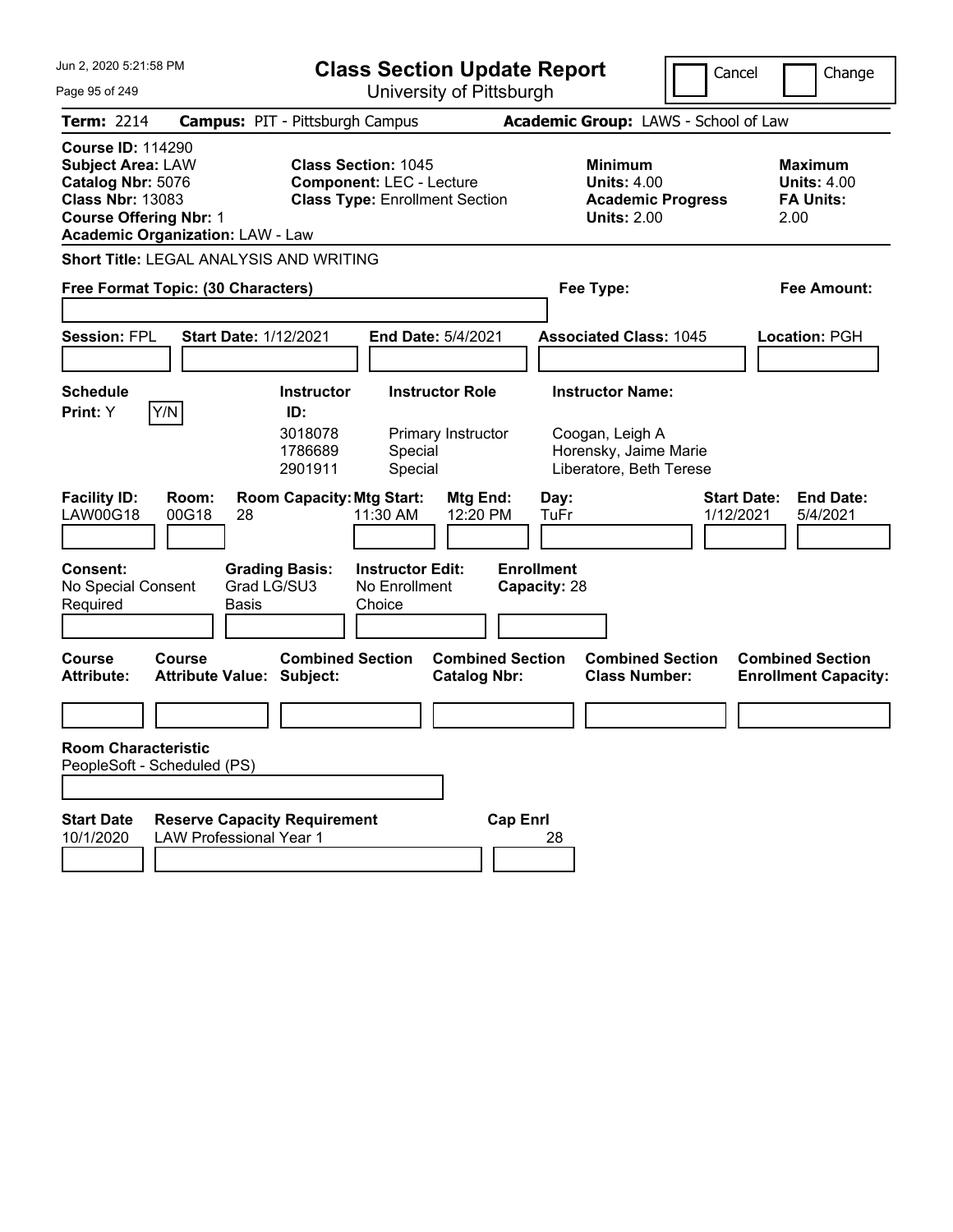| Jun 2, 2020 5:21:58 PM                                                                                                                                                           | <b>Class Section Update Report</b>                                                                     | Cancel                                                                          | Change                                                           |
|----------------------------------------------------------------------------------------------------------------------------------------------------------------------------------|--------------------------------------------------------------------------------------------------------|---------------------------------------------------------------------------------|------------------------------------------------------------------|
| Page 96 of 249                                                                                                                                                                   | University of Pittsburgh                                                                               |                                                                                 |                                                                  |
| <b>Term: 2214</b>                                                                                                                                                                | <b>Campus: PIT - Pittsburgh Campus</b>                                                                 | Academic Group: LAWS - School of Law                                            |                                                                  |
| <b>Course ID: 114290</b><br><b>Subject Area: LAW</b><br>Catalog Nbr: 5076<br><b>Class Nbr: 13086</b><br><b>Course Offering Nbr: 1</b><br><b>Academic Organization: LAW - Law</b> | <b>Class Section: 1050</b><br><b>Component: LEC - Lecture</b><br><b>Class Type: Enrollment Section</b> | Minimum<br><b>Units: 4.00</b><br><b>Academic Progress</b><br><b>Units: 2.00</b> | <b>Maximum</b><br><b>Units: 4.00</b><br><b>FA Units:</b><br>2.00 |
| Short Title: LEGAL ANALYSIS AND WRITING                                                                                                                                          |                                                                                                        |                                                                                 |                                                                  |
| Free Format Topic: (30 Characters)                                                                                                                                               |                                                                                                        | Fee Type:                                                                       | <b>Fee Amount:</b>                                               |
|                                                                                                                                                                                  |                                                                                                        |                                                                                 |                                                                  |
| <b>Session: FPL</b><br><b>Start Date: 1/12/2021</b>                                                                                                                              | End Date: 5/4/2021                                                                                     | <b>Associated Class: 1050</b>                                                   | Location: PGH                                                    |
|                                                                                                                                                                                  |                                                                                                        |                                                                                 |                                                                  |
| <b>Schedule</b>                                                                                                                                                                  | <b>Instructor Role</b><br><b>Instructor</b>                                                            | <b>Instructor Name:</b>                                                         |                                                                  |
| Y/N<br>Print: Y                                                                                                                                                                  | ID:<br>1786689<br>Special<br>2901911<br>Special<br>2938997<br>Primary Instructor                       | Horensky, Jaime Marie<br>Liberatore, Beth Terese<br>Teeter, Judith Ann          |                                                                  |
| <b>Facility ID:</b><br>Room:<br>LAW00G12<br>00G12<br>69                                                                                                                          | <b>Room Capacity: Mtg Start:</b><br>Mtg End:<br>12:20 PM<br>11:30 AM                                   | <b>Start Date:</b><br>Day:<br>TuTh<br>1/12/2021                                 | <b>End Date:</b><br>5/4/2021                                     |
| <b>Consent:</b><br><b>Grading Basis:</b><br>Grad LG/SU3<br>No Special Consent<br>Required<br>Basis                                                                               | <b>Instructor Edit:</b><br>No Enrollment<br>Choice                                                     | <b>Enrollment</b><br>Capacity: 28                                               |                                                                  |
| <b>Course</b><br>Course<br><b>Attribute:</b><br><b>Attribute Value: Subject:</b>                                                                                                 | <b>Combined Section</b><br><b>Combined Section</b><br><b>Catalog Nbr:</b>                              | <b>Combined Section</b><br><b>Class Number:</b>                                 | <b>Combined Section</b><br><b>Enrollment Capacity:</b>           |
|                                                                                                                                                                                  |                                                                                                        |                                                                                 |                                                                  |
| <b>Room Characteristic</b><br>PeopleSoft - Scheduled (PS)                                                                                                                        |                                                                                                        |                                                                                 |                                                                  |
|                                                                                                                                                                                  |                                                                                                        |                                                                                 |                                                                  |
| <b>Reserve Capacity Requirement</b><br><b>Start Date</b><br>10/1/2020<br><b>LAW Professional Year 1</b>                                                                          | <b>Cap Enrl</b>                                                                                        | 28                                                                              |                                                                  |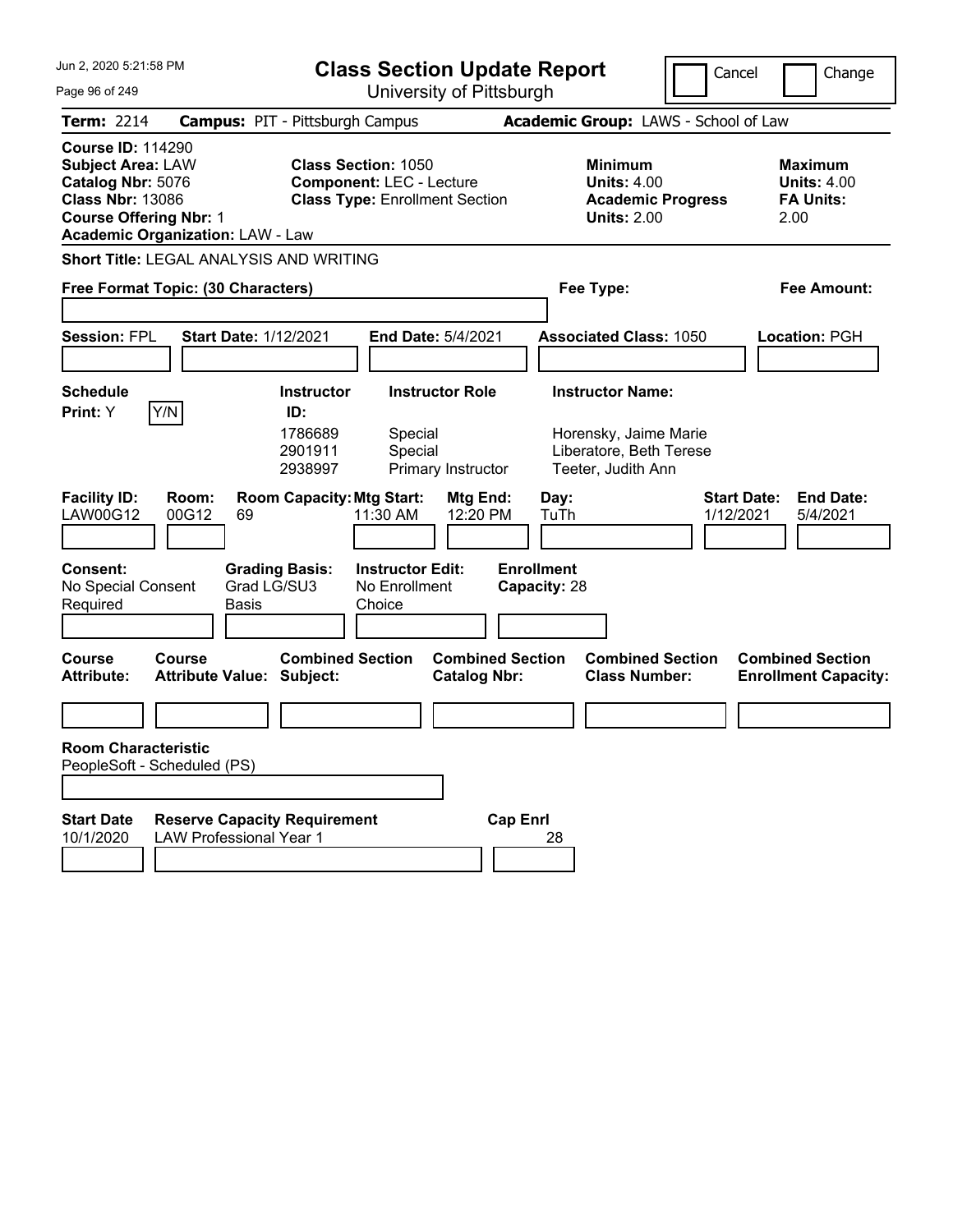| Jun 2. 2020 5:21:58 PM<br>Page 97 of 249                                                                                              |                                                      | <b>Class Section Update Report</b><br>University of Pittsburgh           |                                                                          |                                                |                                   |                                                                                 | Cancel<br>Change                                                |
|---------------------------------------------------------------------------------------------------------------------------------------|------------------------------------------------------|--------------------------------------------------------------------------|--------------------------------------------------------------------------|------------------------------------------------|-----------------------------------|---------------------------------------------------------------------------------|-----------------------------------------------------------------|
| <b>Term: 2214</b>                                                                                                                     | <b>Campus: PIT - Pittsburgh Campus</b>               |                                                                          |                                                                          |                                                |                                   | Academic Group: LAWS - School of Law                                            |                                                                 |
| <b>Course ID: 176020</b><br><b>Subject Area: LAW</b><br>Catalog Nbr: 5082<br><b>Class Nbr: 15411</b><br><b>Course Offering Nbr: 1</b> | <b>Academic Organization: LAW - Law</b>              | <b>Class Section: 1010</b>                                               | <b>Component: LEC - Lecture</b><br><b>Class Type: Enrollment Section</b> |                                                |                                   | Minimum<br><b>Units: 2.00</b><br><b>Academic Progress</b><br><b>Units: 2.00</b> | Maximum<br><b>Units: 2.00</b><br><b>FA Units:</b><br>2.00       |
|                                                                                                                                       | <b>Short Title: CLIMATE CHANGE AND THE LAW</b>       |                                                                          |                                                                          |                                                |                                   |                                                                                 |                                                                 |
|                                                                                                                                       | Free Format Topic: (30 Characters)                   |                                                                          |                                                                          |                                                | Fee Type:                         |                                                                                 | Fee Amount:                                                     |
| <b>Session: FPL</b>                                                                                                                   | <b>Start Date: 1/12/2021</b>                         |                                                                          | <b>End Date: 5/4/2021</b>                                                |                                                |                                   | <b>Associated Class: 1010</b>                                                   | Location: PGH                                                   |
| <b>Schedule</b>                                                                                                                       |                                                      | <b>Instructor</b>                                                        | <b>Instructor Role</b>                                                   |                                                |                                   | <b>Instructor Name:</b>                                                         |                                                                 |
| Print: Y<br><b>Facility ID:</b><br>LAW00G46                                                                                           | Y/N<br>Room:<br>00G46<br>20                          | ID:<br>1786689<br>2901911<br>1020574<br><b>Room Capacity: Mtg Start:</b> | Special<br>Special<br>Primary Instructor<br>4:30 PM                      | Mtg End:<br>6:20 PM                            | Day:<br>Tu                        | Horensky, Jaime Marie<br>Liberatore, Beth Terese<br>Smokelin, Jennifer A        | <b>Start Date:</b><br><b>End Date:</b><br>1/12/2021<br>5/4/2021 |
| <b>Consent:</b><br>No Special Consent<br>Required                                                                                     | <b>Grading Basis:</b><br>Grad LG/SU3<br><b>Basis</b> |                                                                          | <b>Instructor Edit:</b><br>No Enrollment<br>Choice                       |                                                | <b>Enrollment</b><br>Capacity: 20 |                                                                                 |                                                                 |
| Course<br><b>Attribute:</b>                                                                                                           | Course<br><b>Attribute Value: Subject:</b>           | <b>Combined Section</b>                                                  |                                                                          | <b>Combined Section</b><br><b>Catalog Nbr:</b> |                                   | <b>Combined Section</b><br><b>Class Number:</b>                                 | <b>Combined Section</b><br><b>Enrollment Capacity:</b>          |
|                                                                                                                                       |                                                      |                                                                          |                                                                          |                                                |                                   |                                                                                 |                                                                 |
| <b>Room Characteristic</b>                                                                                                            | PeopleSoft - Scheduled (PS)                          |                                                                          |                                                                          |                                                |                                   |                                                                                 |                                                                 |
| <b>Start Date</b>                                                                                                                     | <b>Reserve Capacity Requirement</b>                  |                                                                          |                                                                          | <b>Cap Enrl</b>                                |                                   |                                                                                 |                                                                 |
|                                                                                                                                       |                                                      |                                                                          |                                                                          |                                                |                                   |                                                                                 |                                                                 |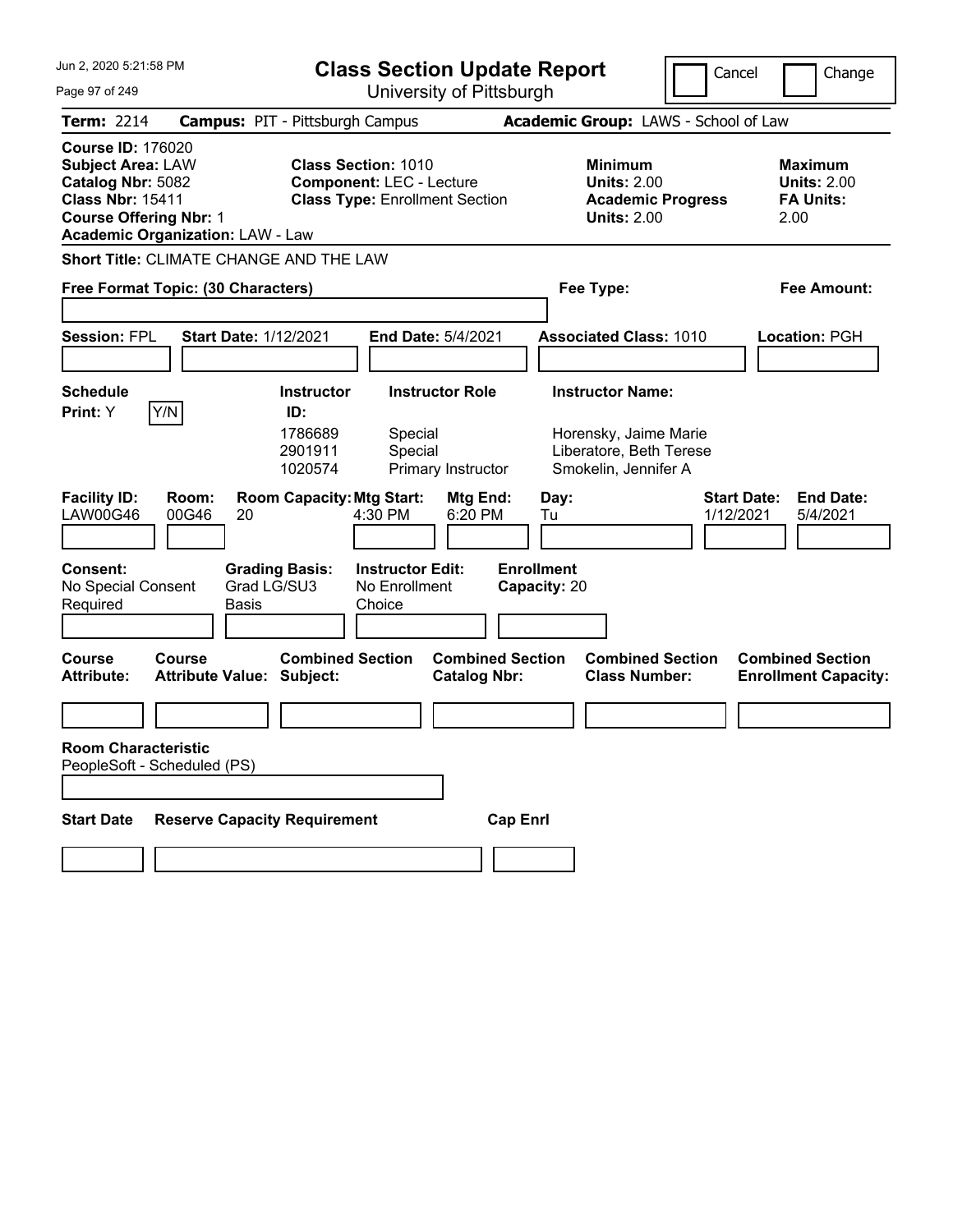| Jun 2, 2020 5:21:58 PM<br><b>Class Section Update Report</b>                                                                                                                     |                                                                                                                                                         | Cancel                                                                                                         | Change                                                           |
|----------------------------------------------------------------------------------------------------------------------------------------------------------------------------------|---------------------------------------------------------------------------------------------------------------------------------------------------------|----------------------------------------------------------------------------------------------------------------|------------------------------------------------------------------|
| Page 98 of 249                                                                                                                                                                   | University of Pittsburgh                                                                                                                                |                                                                                                                |                                                                  |
| <b>Term: 2214</b>                                                                                                                                                                | <b>Campus: PIT - Pittsburgh Campus</b>                                                                                                                  | Academic Group: LAWS - School of Law                                                                           |                                                                  |
| <b>Course ID: 177752</b><br><b>Subject Area: LAW</b><br>Catalog Nbr: 5089<br><b>Class Nbr: 26194</b><br><b>Course Offering Nbr: 1</b><br><b>Academic Organization: LAW - Law</b> | <b>Class Section: 1035</b><br><b>Component: LEC - Lecture</b><br><b>Class Type: Enrollment Section</b>                                                  | <b>Minimum</b><br><b>Units: 3.00</b><br><b>Academic Progress</b><br><b>Units: 3.00</b>                         | <b>Maximum</b><br><b>Units: 3.00</b><br><b>FA Units:</b><br>3.00 |
| <b>Short Title: PUBLIC HEALTH LAW</b>                                                                                                                                            |                                                                                                                                                         |                                                                                                                |                                                                  |
| Free Format Topic: (30 Characters)                                                                                                                                               |                                                                                                                                                         | Fee Type:                                                                                                      | <b>Fee Amount:</b>                                               |
| <b>Session: FPL</b><br><b>Start Date: 1/12/2021</b>                                                                                                                              | End Date: 5/4/2021                                                                                                                                      | <b>Associated Class: 1035</b>                                                                                  | <b>Location: PGH</b>                                             |
| <b>Schedule</b>                                                                                                                                                                  | <b>Instructor</b><br><b>Instructor Role</b>                                                                                                             | <b>Instructor Name:</b>                                                                                        |                                                                  |
| Y/N<br>Print: Y<br><b>Facility ID:</b><br>Room:<br><b>LAW00G46</b><br>00G46<br>20                                                                                                | ID:<br>1786689<br>Special<br>2901911<br>Special<br>2932407<br>Primary Instructor<br><b>Room Capacity: Mtg Start:</b><br>Mtg End:<br>1:20 PM<br>10:30 AM | Horensky, Jaime Marie<br>Liberatore, Beth Terese<br>Van Nostrand, Elizabeth Ferrell<br>Day:<br>We<br>1/12/2021 | <b>Start Date:</b><br><b>End Date:</b><br>5/4/2021               |
| <b>Consent:</b><br>No Special Consent<br>Required<br>Basis                                                                                                                       | <b>Grading Basis:</b><br><b>Instructor Edit:</b><br>Grad LG/SU3<br>No Enrollment<br>Choice<br><b>Combined Section</b>                                   | <b>Enrollment</b><br>Capacity: 20<br><b>Combined Section</b>                                                   |                                                                  |
| <b>Course</b><br>Course<br><b>Attribute Value: Subject:</b><br><b>Attribute:</b>                                                                                                 | <b>Combined Section</b><br><b>Catalog Nbr:</b>                                                                                                          | <b>Class Number:</b>                                                                                           | <b>Combined Section</b><br><b>Enrollment Capacity:</b>           |
|                                                                                                                                                                                  |                                                                                                                                                         |                                                                                                                |                                                                  |
| <b>Room Characteristic</b><br>PeopleSoft - Scheduled (PS)                                                                                                                        |                                                                                                                                                         |                                                                                                                |                                                                  |
| <b>Start Date</b>                                                                                                                                                                | <b>Reserve Capacity Requirement</b>                                                                                                                     | <b>Cap Enrl</b>                                                                                                |                                                                  |
|                                                                                                                                                                                  |                                                                                                                                                         |                                                                                                                |                                                                  |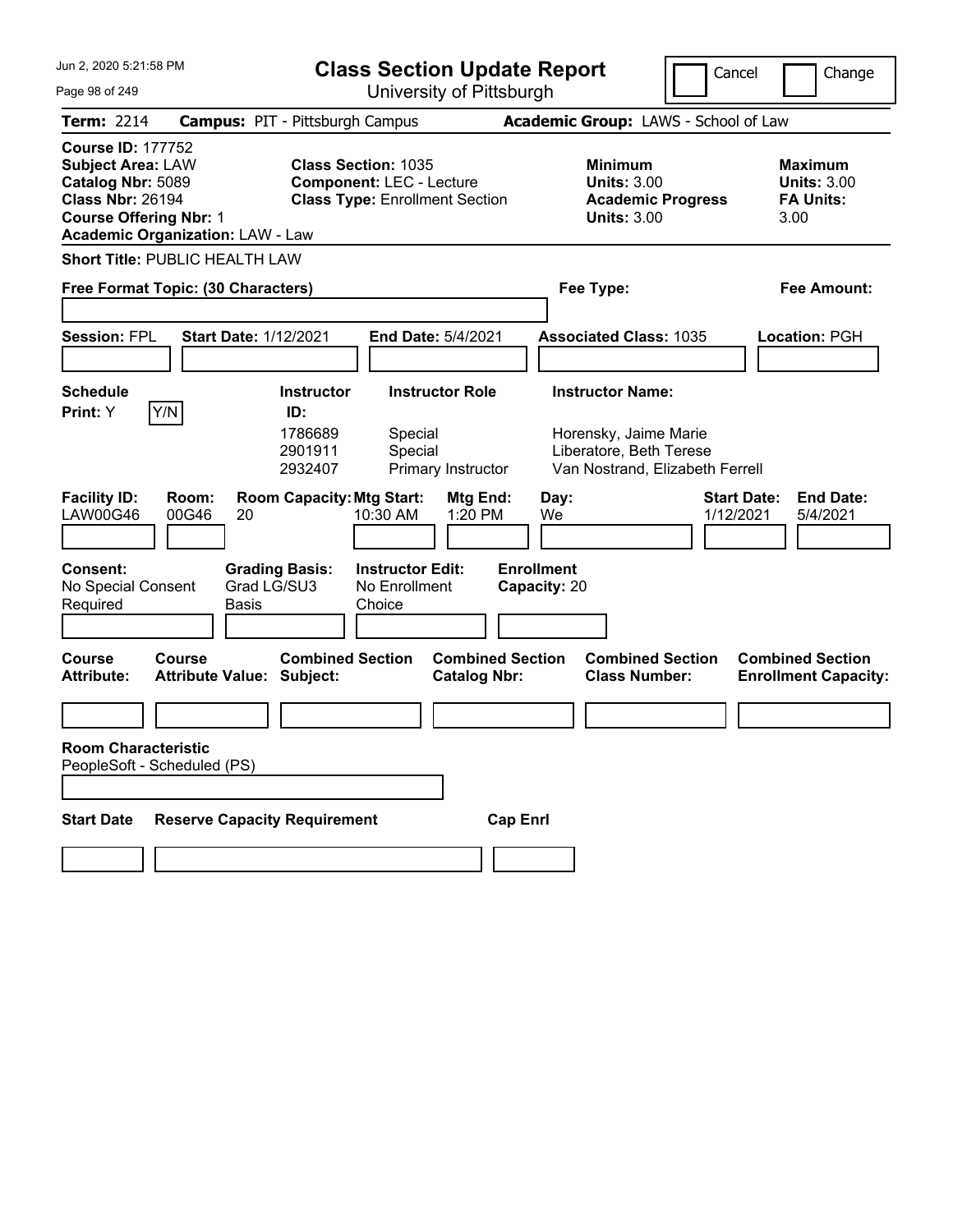| Jun 2, 2020 5:21:58 PM<br>Page 99 of 249                                                                                              |                                                                                                     | <b>Class Section Update Report</b><br>University of Pittsburgh                                |                                                                                                        |                                                                     |                                   |                                                                                              |                                      | Cancel                          | Change                                                           |
|---------------------------------------------------------------------------------------------------------------------------------------|-----------------------------------------------------------------------------------------------------|-----------------------------------------------------------------------------------------------|--------------------------------------------------------------------------------------------------------|---------------------------------------------------------------------|-----------------------------------|----------------------------------------------------------------------------------------------|--------------------------------------|---------------------------------|------------------------------------------------------------------|
| <b>Term: 2214</b>                                                                                                                     | <b>Campus: PIT - Pittsburgh Campus</b>                                                              |                                                                                               |                                                                                                        |                                                                     |                                   |                                                                                              | Academic Group: LAWS - School of Law |                                 |                                                                  |
| <b>Course ID: 176031</b><br><b>Subject Area: LAW</b><br>Catalog Nbr: 5090<br><b>Class Nbr: 20986</b><br><b>Course Offering Nbr: 1</b> | <b>Academic Organization: LAW - Law</b>                                                             |                                                                                               | <b>Class Section: 1060</b><br><b>Component: LEC - Lecture</b><br><b>Class Type: Enrollment Section</b> |                                                                     |                                   | <b>Minimum</b><br><b>Units: 2.00</b><br><b>Units: 2.00</b>                                   | <b>Academic Progress</b>             |                                 | <b>Maximum</b><br><b>Units: 2.00</b><br><b>FA Units:</b><br>2.00 |
|                                                                                                                                       | Short Title: CNSTL LAW: FREEDOM OF RELIGION                                                         |                                                                                               |                                                                                                        |                                                                     |                                   |                                                                                              |                                      |                                 |                                                                  |
|                                                                                                                                       | Free Format Topic: (30 Characters)                                                                  |                                                                                               |                                                                                                        |                                                                     |                                   | Fee Type:                                                                                    |                                      |                                 | <b>Fee Amount:</b>                                               |
| <b>Session: FPL</b>                                                                                                                   | <b>Start Date: 1/12/2021</b>                                                                        |                                                                                               |                                                                                                        | <b>End Date: 5/4/2021</b>                                           |                                   | <b>Associated Class: 1060</b>                                                                |                                      |                                 | Location: PGH                                                    |
| <b>Schedule</b><br>Print: Y<br><b>Facility ID:</b><br>LAW00G13                                                                        | Y/N<br>Room:<br>00G13<br>28                                                                         | <b>Instructor</b><br>ID:<br>1786689<br>2958196<br>2901911<br><b>Room Capacity: Mtg Start:</b> | Special<br>Special<br>6:10 PM                                                                          | <b>Instructor Role</b><br>Primary Instructor<br>Mtg End:<br>8:00 PM | Day:<br>Tu                        | <b>Instructor Name:</b><br>Horensky, Jaime Marie<br>Karoll, Ira M<br>Liberatore, Beth Terese |                                      | <b>Start Date:</b><br>1/12/2021 | <b>End Date:</b><br>5/4/2021                                     |
| <b>Consent:</b><br>No Special Consent<br>Required                                                                                     | Grad LG/SU3<br><b>Basis</b>                                                                         | <b>Grading Basis:</b>                                                                         | <b>Instructor Edit:</b><br>No Enrollment<br>Choice                                                     |                                                                     | <b>Enrollment</b><br>Capacity: 20 |                                                                                              |                                      |                                 |                                                                  |
| Course<br><b>Attribute:</b>                                                                                                           | Course<br><b>Attribute Value: Subject:</b>                                                          | <b>Combined Section</b>                                                                       |                                                                                                        | <b>Catalog Nbr:</b>                                                 | <b>Combined Section</b>           | <b>Class Number:</b>                                                                         | <b>Combined Section</b>              |                                 | <b>Combined Section</b><br><b>Enrollment Capacity:</b>           |
|                                                                                                                                       |                                                                                                     |                                                                                               |                                                                                                        |                                                                     |                                   |                                                                                              |                                      |                                 |                                                                  |
| <b>Room Characteristic</b><br>PeopleSoft - Scheduled (PS)                                                                             |                                                                                                     |                                                                                               |                                                                                                        |                                                                     |                                   |                                                                                              |                                      |                                 |                                                                  |
|                                                                                                                                       |                                                                                                     |                                                                                               |                                                                                                        |                                                                     |                                   |                                                                                              |                                      |                                 |                                                                  |
| <b>Start Date</b><br>11/9/2020<br>10/1/2020                                                                                           | <b>Reserve Capacity Requirement</b><br>LAW Professional Year 3 or 4<br>LAW Professional Year 3 or 4 |                                                                                               |                                                                                                        |                                                                     | <b>Cap Enrl</b><br>0<br>20        |                                                                                              |                                      |                                 |                                                                  |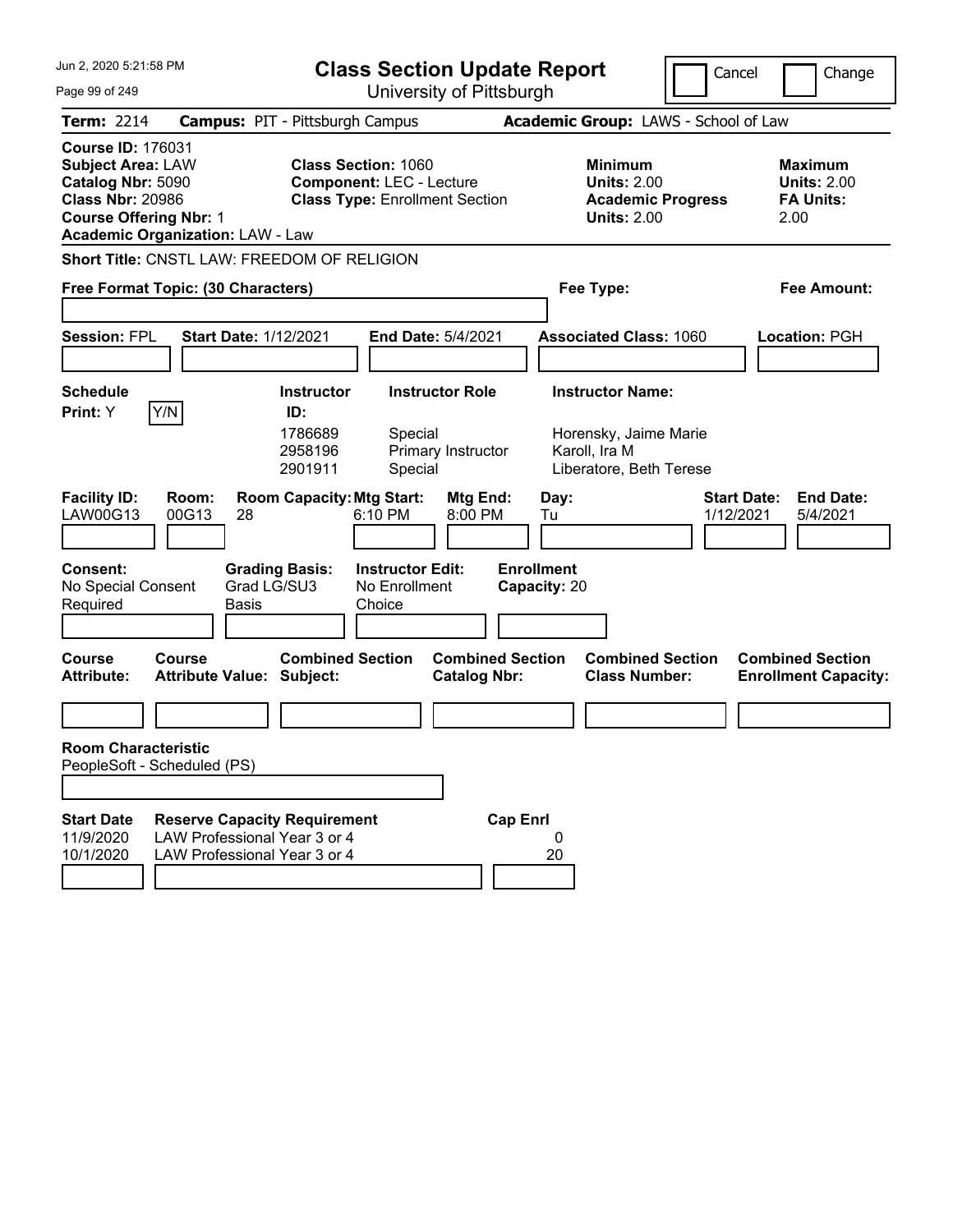| Jun 2, 2020 5:21:58 PM                                                                                                                                                           | <b>Class Section Update Report</b>                                                                     | Cancel                                                                                 | Change                                                           |
|----------------------------------------------------------------------------------------------------------------------------------------------------------------------------------|--------------------------------------------------------------------------------------------------------|----------------------------------------------------------------------------------------|------------------------------------------------------------------|
| Page 100 of 249                                                                                                                                                                  | University of Pittsburgh                                                                               |                                                                                        |                                                                  |
| <b>Term: 2214</b>                                                                                                                                                                | <b>Campus: PIT - Pittsburgh Campus</b>                                                                 | Academic Group: LAWS - School of Law                                                   |                                                                  |
| <b>Course ID: 114296</b><br><b>Subject Area: LAW</b><br>Catalog Nbr: 5101<br><b>Class Nbr: 13095</b><br><b>Course Offering Nbr: 1</b><br><b>Academic Organization: LAW - Law</b> | <b>Class Section: 1010</b><br><b>Component: LEC - Lecture</b><br><b>Class Type: Enrollment Section</b> | <b>Minimum</b><br><b>Units: 4.00</b><br><b>Academic Progress</b><br><b>Units: 4.00</b> | <b>Maximum</b><br><b>Units: 4.00</b><br><b>FA Units:</b><br>4.00 |
| <b>Short Title: CONSTITUTIONAL LAW</b>                                                                                                                                           |                                                                                                        |                                                                                        |                                                                  |
| Free Format Topic: (30 Characters)                                                                                                                                               |                                                                                                        | Fee Type:                                                                              | Fee Amount:                                                      |
| <b>Session: FPL</b><br><b>Start Date: 1/12/2021</b>                                                                                                                              | End Date: 5/4/2021                                                                                     | <b>Associated Class: 1010</b>                                                          | Location: PGH                                                    |
| <b>Schedule</b>                                                                                                                                                                  | <b>Instructor</b><br><b>Instructor Role</b>                                                            | <b>Instructor Name:</b>                                                                |                                                                  |
| Y/N <br>Print: Y                                                                                                                                                                 | ID:<br>2909935<br>Primary Instructor<br>1786689<br>Special<br>Special<br>2901911                       | Brake, Deborah Lynn<br>Horensky, Jaime Marie<br>Liberatore, Beth Terese                |                                                                  |
| <b>Facility ID:</b><br>Room:<br>LAW00109<br>00109<br>124                                                                                                                         | <b>Room Capacity: Mtg Start:</b><br>Mtg End:<br>12:20 PM<br>10:30 AM                                   | Day:<br>MoWe<br>1/12/2021                                                              | <b>Start Date:</b><br><b>End Date:</b><br>5/4/2021               |
| <b>Consent:</b><br><b>Grading Basis:</b><br>Grad LG/SU3<br>No Special Consent<br>Required<br>Basis                                                                               | <b>Instructor Edit:</b><br>No Enrollment<br>Choice                                                     | <b>Enrollment</b><br>Capacity: 88                                                      |                                                                  |
| <b>Course</b><br>Course<br><b>Attribute Value: Subject:</b><br><b>Attribute:</b>                                                                                                 | <b>Combined Section</b><br><b>Combined Section</b><br><b>Catalog Nbr:</b>                              | <b>Combined Section</b><br><b>Class Number:</b>                                        | <b>Combined Section</b><br><b>Enrollment Capacity:</b>           |
|                                                                                                                                                                                  |                                                                                                        |                                                                                        |                                                                  |
| <b>Room Characteristic</b><br>PeopleSoft - Scheduled (PS)                                                                                                                        |                                                                                                        |                                                                                        |                                                                  |
| <b>Start Date</b><br><b>Reserve Capacity Requirement</b><br>10/1/2020<br><b>LAW Professional Year 1</b>                                                                          |                                                                                                        | <b>Cap Enrl</b><br>88                                                                  |                                                                  |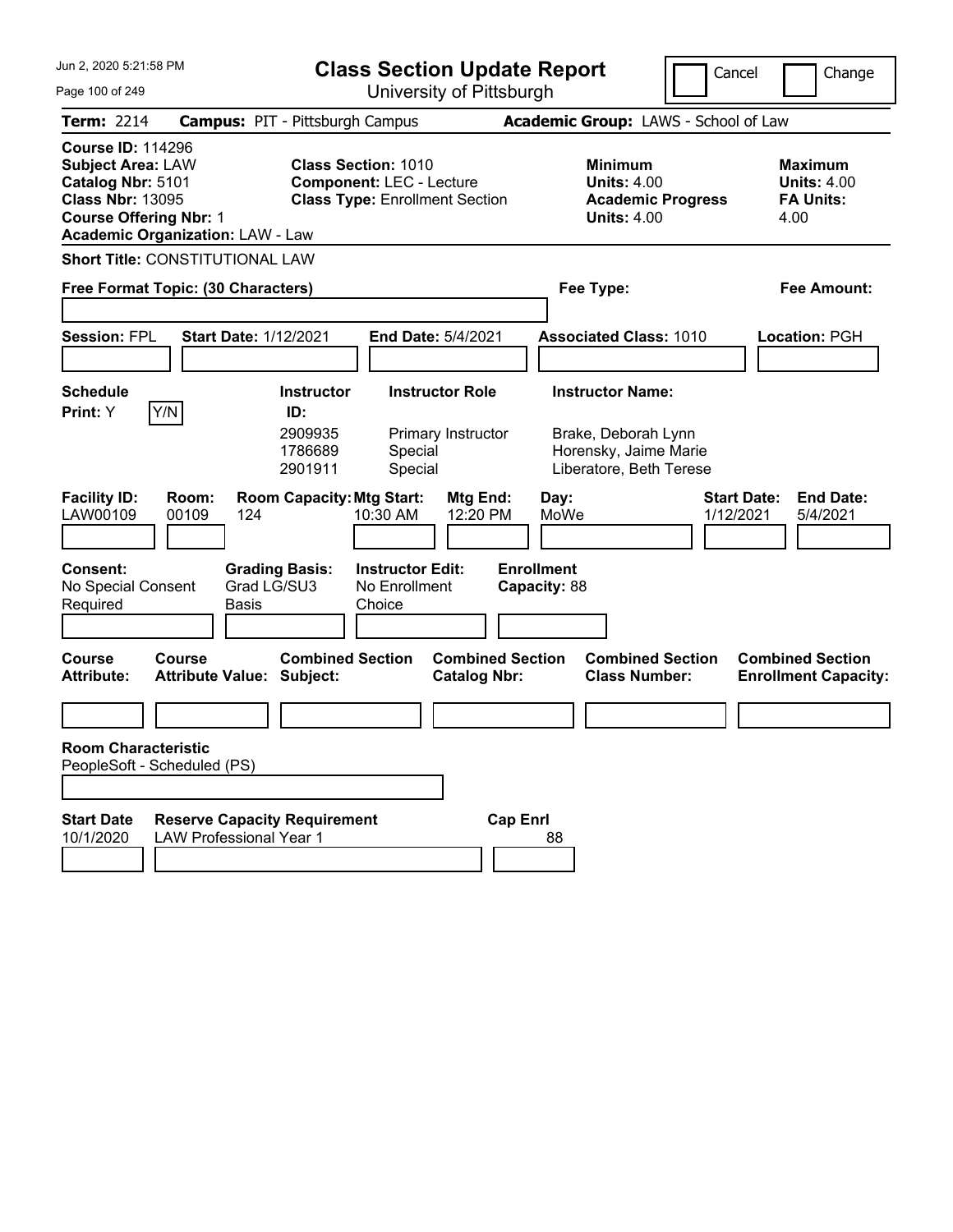| Jun 2, 2020 5:21:58 PM                                                                                                                                                           |                                                                                                         | <b>Class Section Update Report</b>                                                                     |                                                |                                                                                               | Cancel                          | Change                                                           |
|----------------------------------------------------------------------------------------------------------------------------------------------------------------------------------|---------------------------------------------------------------------------------------------------------|--------------------------------------------------------------------------------------------------------|------------------------------------------------|-----------------------------------------------------------------------------------------------|---------------------------------|------------------------------------------------------------------|
| Page 101 of 249                                                                                                                                                                  |                                                                                                         |                                                                                                        | University of Pittsburgh                       |                                                                                               |                                 |                                                                  |
| <b>Term: 2214</b>                                                                                                                                                                |                                                                                                         | <b>Campus: PIT - Pittsburgh Campus</b>                                                                 |                                                | Academic Group: LAWS - School of Law                                                          |                                 |                                                                  |
| <b>Course ID: 114296</b><br><b>Subject Area: LAW</b><br>Catalog Nbr: 5101<br><b>Class Nbr: 13096</b><br><b>Course Offering Nbr: 1</b><br><b>Academic Organization: LAW - Law</b> |                                                                                                         | <b>Class Section: 1015</b><br><b>Component: LEC - Lecture</b><br><b>Class Type: Enrollment Section</b> |                                                | <b>Minimum</b><br><b>Units: 4.00</b><br><b>Academic Progress</b><br><b>Units: 4.00</b>        |                                 | <b>Maximum</b><br><b>Units: 4.00</b><br><b>FA Units:</b><br>4.00 |
| <b>Short Title: CONSTITUTIONAL LAW</b>                                                                                                                                           |                                                                                                         |                                                                                                        |                                                |                                                                                               |                                 |                                                                  |
| Free Format Topic: (30 Characters)                                                                                                                                               |                                                                                                         |                                                                                                        |                                                | Fee Type:                                                                                     |                                 | Fee Amount:                                                      |
| <b>Session: FPL</b>                                                                                                                                                              | <b>Start Date: 1/12/2021</b>                                                                            |                                                                                                        | End Date: 5/4/2021                             | <b>Associated Class: 1015</b>                                                                 |                                 | <b>Location: PGH</b>                                             |
| <b>Schedule</b><br>Y/N<br>Print: Y                                                                                                                                               |                                                                                                         | <b>Instructor</b><br>ID:<br>1786689<br>Special<br>2901911<br>Special<br>2901363                        | <b>Instructor Role</b><br>Primary Instructor   | <b>Instructor Name:</b><br>Horensky, Jaime Marie<br>Liberatore, Beth Terese<br>Lobel, Jules L |                                 |                                                                  |
| <b>Facility ID:</b><br>LAW00111                                                                                                                                                  | Room:<br>00111<br>88                                                                                    | <b>Room Capacity: Mtg Start:</b><br>10:30 AM                                                           | Mtg End:<br>12:20 PM                           | Day:<br>MoWe                                                                                  | <b>Start Date:</b><br>1/12/2021 | <b>End Date:</b><br>5/4/2021                                     |
| <b>Consent:</b><br>No Special Consent<br>Required                                                                                                                                | <b>Grading Basis:</b><br>Grad LG/SU3<br>Basis                                                           | <b>Instructor Edit:</b><br>No Enrollment<br>Choice                                                     | <b>Enrollment</b>                              | Capacity: 88                                                                                  |                                 |                                                                  |
| <b>Course</b><br><b>Attribute:</b>                                                                                                                                               | Course<br><b>Attribute Value: Subject:</b>                                                              | <b>Combined Section</b>                                                                                | <b>Combined Section</b><br><b>Catalog Nbr:</b> | <b>Combined Section</b><br><b>Class Number:</b>                                               |                                 | <b>Combined Section</b><br><b>Enrollment Capacity:</b>           |
|                                                                                                                                                                                  |                                                                                                         |                                                                                                        |                                                |                                                                                               |                                 |                                                                  |
| <b>Room Characteristic</b><br>PeopleSoft - Scheduled (PS)                                                                                                                        |                                                                                                         |                                                                                                        |                                                |                                                                                               |                                 |                                                                  |
|                                                                                                                                                                                  |                                                                                                         |                                                                                                        |                                                |                                                                                               |                                 |                                                                  |
| <b>Start Date</b><br>11/9/2020<br>10/1/2020                                                                                                                                      | <b>Reserve Capacity Requirement</b><br><b>LAW Professional Year 1</b><br><b>LAW Professional Year 1</b> |                                                                                                        | <b>Cap Enrl</b>                                | 0<br>88                                                                                       |                                 |                                                                  |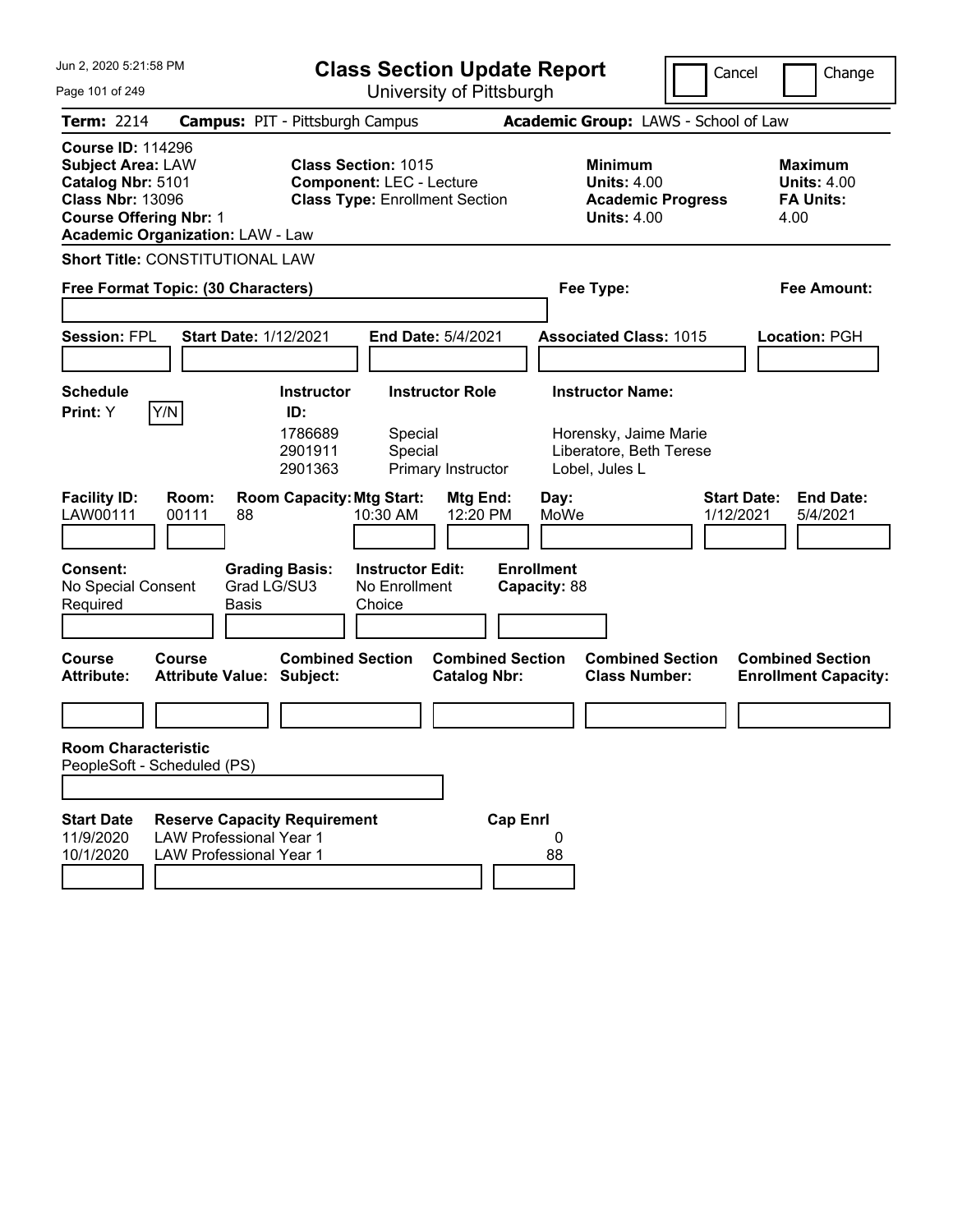| Jun 2, 2020 5:21:58 PM                                                                                                                                                           | <b>Class Section Update Report</b>                                                                     | Cancel                                                                                 | Change                                                           |
|----------------------------------------------------------------------------------------------------------------------------------------------------------------------------------|--------------------------------------------------------------------------------------------------------|----------------------------------------------------------------------------------------|------------------------------------------------------------------|
| Page 102 of 249                                                                                                                                                                  | University of Pittsburgh                                                                               |                                                                                        |                                                                  |
| <b>Term: 2214</b>                                                                                                                                                                | <b>Campus: PIT - Pittsburgh Campus</b>                                                                 | Academic Group: LAWS - School of Law                                                   |                                                                  |
| <b>Course ID: 114296</b><br><b>Subject Area: LAW</b><br>Catalog Nbr: 5101<br><b>Class Nbr: 13097</b><br><b>Course Offering Nbr: 1</b><br><b>Academic Organization: LAW - Law</b> | <b>Class Section: 1020</b><br><b>Component: LEC - Lecture</b><br><b>Class Type: Enrollment Section</b> | <b>Minimum</b><br><b>Units: 4.00</b><br><b>Academic Progress</b><br><b>Units: 4.00</b> | <b>Maximum</b><br><b>Units: 4.00</b><br><b>FA Units:</b><br>4.00 |
| <b>Short Title: CONSTITUTIONAL LAW</b>                                                                                                                                           |                                                                                                        |                                                                                        |                                                                  |
| Free Format Topic: (30 Characters)                                                                                                                                               |                                                                                                        | Fee Type:                                                                              | Fee Amount:                                                      |
| <b>Session: FPL</b><br><b>Start Date: 1/12/2021</b>                                                                                                                              | End Date: 5/4/2021                                                                                     | <b>Associated Class: 1020</b>                                                          | <b>Location: PGH</b>                                             |
| <b>Schedule</b>                                                                                                                                                                  | <b>Instructor</b><br><b>Instructor Role</b>                                                            | <b>Instructor Name:</b>                                                                |                                                                  |
| Y/N<br>Print: Y                                                                                                                                                                  | ID:<br>2950389<br>Primary Instructor<br>1786689<br>Special<br>2901911<br>Special                       | Carter, William M<br>Horensky, Jaime Marie<br>Liberatore, Beth Terese                  | <b>End Date:</b>                                                 |
| <b>Facility ID:</b><br>Room:<br>LAW00107<br>00107<br>124                                                                                                                         | <b>Room Capacity: Mtg Start:</b><br><b>Mtg End:</b><br>10:30 AM<br>12:20 PM                            | Day:<br>MoWe<br>1/12/2021                                                              | <b>Start Date:</b><br>5/4/2021                                   |
| <b>Consent:</b><br><b>Grading Basis:</b><br>Grad LG/SU3<br>No Special Consent<br>Required<br>Basis                                                                               | <b>Instructor Edit:</b><br>No Enrollment<br>Choice                                                     | <b>Enrollment</b><br>Capacity: 88                                                      |                                                                  |
| <b>Course</b><br>Course<br><b>Attribute Value: Subject:</b><br><b>Attribute:</b>                                                                                                 | <b>Combined Section</b><br><b>Combined Section</b><br><b>Catalog Nbr:</b>                              | <b>Combined Section</b><br><b>Class Number:</b>                                        | <b>Combined Section</b><br><b>Enrollment Capacity:</b>           |
|                                                                                                                                                                                  |                                                                                                        |                                                                                        |                                                                  |
| <b>Room Characteristic</b><br>PeopleSoft - Scheduled (PS)                                                                                                                        |                                                                                                        |                                                                                        |                                                                  |
| <b>Start Date</b><br><b>Reserve Capacity Requirement</b><br>10/1/2020<br><b>LAW Professional Year 1</b>                                                                          |                                                                                                        | <b>Cap Enrl</b><br>88                                                                  |                                                                  |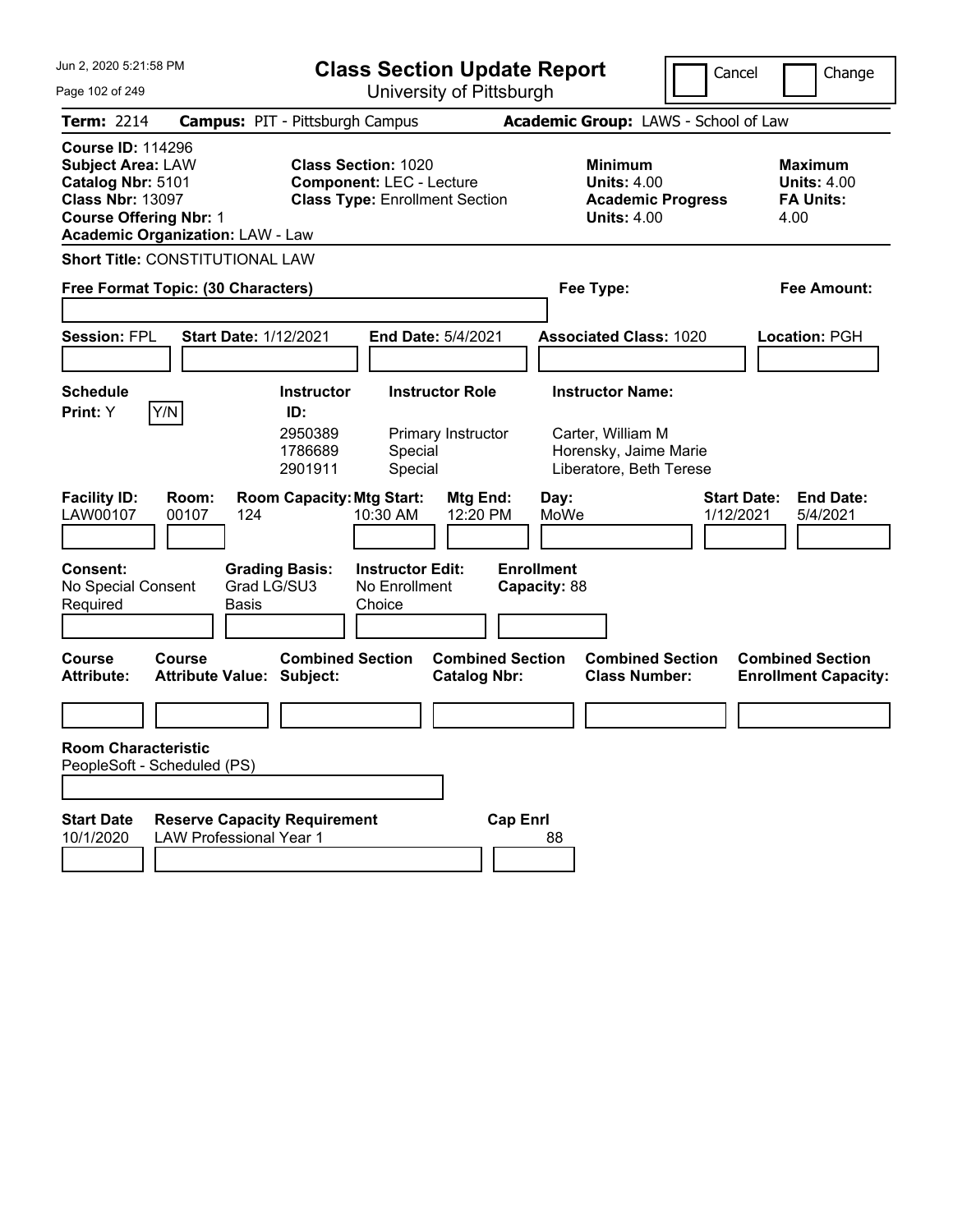| Jun 2, 2020 5:21:58 PM                                                                                                                                                           |                                                                                                                                        | <b>Class Section Update Report</b>                                                                     |                                                                                                     | Cancel<br>Change                                                 |
|----------------------------------------------------------------------------------------------------------------------------------------------------------------------------------|----------------------------------------------------------------------------------------------------------------------------------------|--------------------------------------------------------------------------------------------------------|-----------------------------------------------------------------------------------------------------|------------------------------------------------------------------|
| Page 103 of 249                                                                                                                                                                  |                                                                                                                                        | University of Pittsburgh                                                                               |                                                                                                     |                                                                  |
| <b>Term: 2214</b>                                                                                                                                                                | <b>Campus: PIT - Pittsburgh Campus</b>                                                                                                 |                                                                                                        | Academic Group: LAWS - School of Law                                                                |                                                                  |
| <b>Course ID: 114298</b><br><b>Subject Area: LAW</b><br>Catalog Nbr: 5103<br><b>Class Nbr: 13128</b><br><b>Course Offering Nbr: 1</b><br><b>Academic Organization: LAW - Law</b> |                                                                                                                                        | <b>Class Section: 1010</b><br><b>Component: LEC - Lecture</b><br><b>Class Type: Enrollment Section</b> | <b>Minimum</b><br><b>Units: 3.00</b><br><b>Academic Progress</b><br><b>Units: 3.00</b>              | <b>Maximum</b><br><b>Units: 3.00</b><br><b>FA Units:</b><br>3.00 |
| <b>Short Title: EVIDENCE</b>                                                                                                                                                     |                                                                                                                                        |                                                                                                        |                                                                                                     |                                                                  |
| Free Format Topic: (30 Characters)                                                                                                                                               |                                                                                                                                        |                                                                                                        | Fee Type:                                                                                           | <b>Fee Amount:</b>                                               |
| <b>Session: FPL</b>                                                                                                                                                              | <b>Start Date: 1/12/2021</b>                                                                                                           | <b>End Date: 5/4/2021</b>                                                                              | <b>Associated Class: 1010</b>                                                                       | <b>Location: PGH</b>                                             |
| <b>Schedule</b><br>Y/N<br>Print: Y                                                                                                                                               | <b>Instructor</b><br>ID:<br>2937902<br>1786689<br>2901911                                                                              | <b>Instructor Role</b><br>Primary Instructor<br>Special<br>Special                                     | <b>Instructor Name:</b><br>Harris, David Andrew<br>Horensky, Jaime Marie<br>Liberatore, Beth Terese |                                                                  |
| <b>Facility ID:</b><br>Room:<br>LAW00109<br>00109<br><b>Consent:</b><br>No Special Consent                                                                                       | <b>Room Capacity: Mtg Start:</b><br>124<br><b>Grading Basis:</b><br>Grad LG/SU3                                                        | Mtg End:<br>10:15 AM<br>9:00 AM<br><b>Instructor Edit:</b><br>No Enrollment                            | Day:<br>MoWe<br><b>Enrollment</b><br>Capacity: 88                                                   | <b>Start Date:</b><br><b>End Date:</b><br>1/12/2021<br>5/4/2021  |
| Required                                                                                                                                                                         | <b>Basis</b>                                                                                                                           | Choice                                                                                                 |                                                                                                     |                                                                  |
| <b>Course</b><br>Course<br><b>Attribute:</b>                                                                                                                                     | <b>Attribute Value: Subject:</b>                                                                                                       | <b>Combined Section</b><br><b>Combined Section</b><br><b>Catalog Nbr:</b>                              | <b>Combined Section</b><br><b>Class Number:</b>                                                     | <b>Combined Section</b><br><b>Enrollment Capacity:</b>           |
|                                                                                                                                                                                  |                                                                                                                                        |                                                                                                        |                                                                                                     |                                                                  |
| <b>Room Characteristic</b><br>PeopleSoft - Scheduled (PS)                                                                                                                        |                                                                                                                                        |                                                                                                        |                                                                                                     |                                                                  |
| <b>Start Date</b><br>11/9/2020<br>10/1/2020<br>10/1/2020                                                                                                                         | <b>Reserve Capacity Requirement</b><br><b>LAW Professional Year 2</b><br><b>LAW Professional Year 2</b><br>Internatl & Comparative Law | <b>Cap Enrl</b>                                                                                        | 0<br>84<br>4                                                                                        |                                                                  |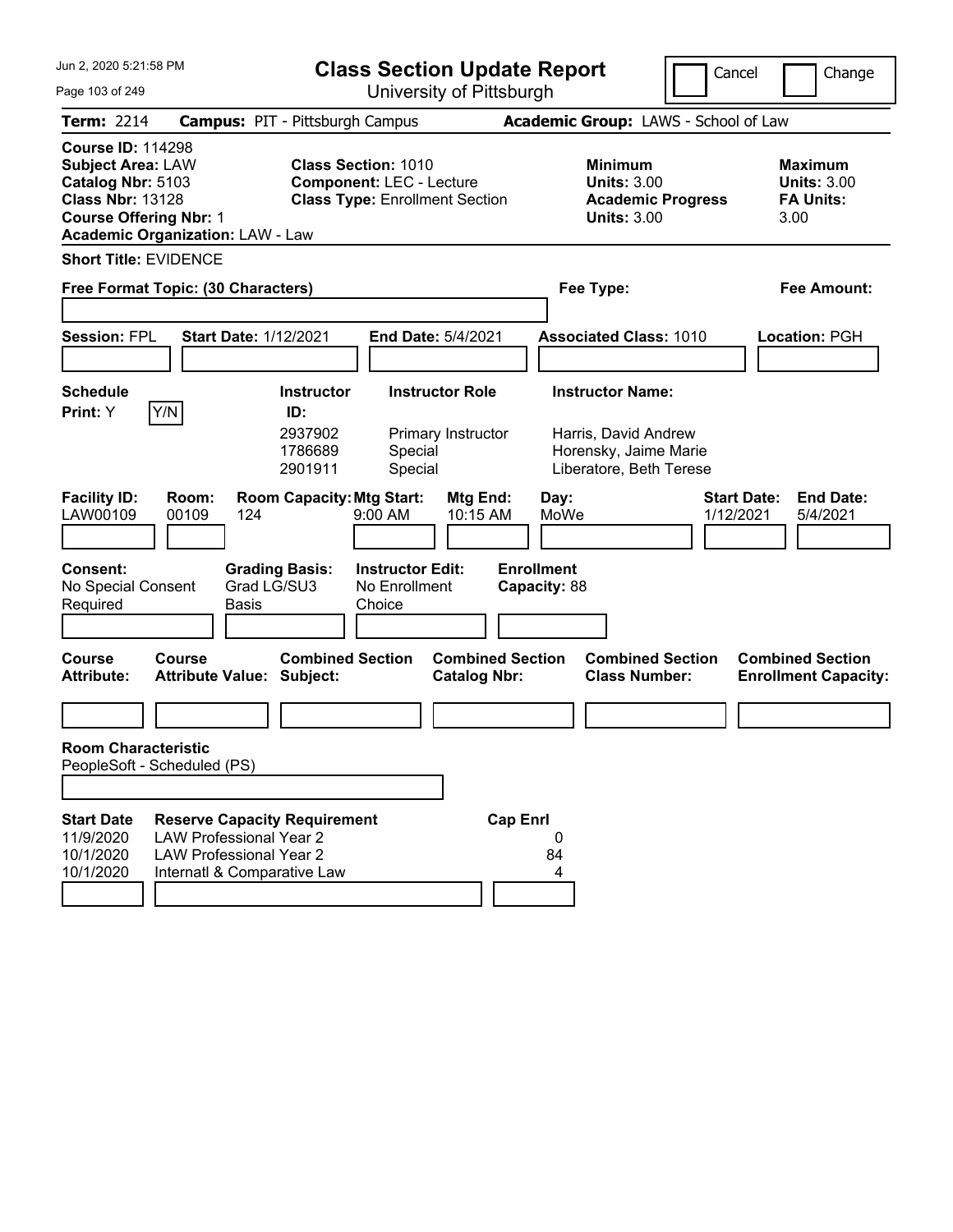| Jun 2, 2020 5:21:58 PM<br><b>Class Section Update Report</b><br>University of Pittsburgh                                                                                         |                                                                                                                                     |                                                           |                                                                                                        |                                                | Cancel                               | Change                                                                                           |           |                                                                  |
|----------------------------------------------------------------------------------------------------------------------------------------------------------------------------------|-------------------------------------------------------------------------------------------------------------------------------------|-----------------------------------------------------------|--------------------------------------------------------------------------------------------------------|------------------------------------------------|--------------------------------------|--------------------------------------------------------------------------------------------------|-----------|------------------------------------------------------------------|
| Page 104 of 249                                                                                                                                                                  |                                                                                                                                     |                                                           |                                                                                                        |                                                |                                      |                                                                                                  |           |                                                                  |
| <b>Term: 2214</b>                                                                                                                                                                | <b>Campus: PIT - Pittsburgh Campus</b>                                                                                              |                                                           |                                                                                                        |                                                | Academic Group: LAWS - School of Law |                                                                                                  |           |                                                                  |
| <b>Course ID: 114300</b><br><b>Subject Area: LAW</b><br>Catalog Nbr: 5105<br><b>Class Nbr: 13104</b><br><b>Course Offering Nbr: 1</b><br><b>Academic Organization: LAW - Law</b> |                                                                                                                                     |                                                           | <b>Class Section: 1010</b><br><b>Component: LEC - Lecture</b><br><b>Class Type: Enrollment Section</b> |                                                |                                      | Minimum<br><b>Units: 4.00</b><br><b>Academic Progress</b><br><b>Units: 4.00</b>                  |           | <b>Maximum</b><br><b>Units: 4.00</b><br><b>FA Units:</b><br>4.00 |
| <b>Short Title: FEDERAL INCOME TAXATION</b>                                                                                                                                      |                                                                                                                                     |                                                           |                                                                                                        |                                                |                                      |                                                                                                  |           |                                                                  |
| Free Format Topic: (30 Characters)                                                                                                                                               |                                                                                                                                     |                                                           |                                                                                                        |                                                | Fee Type:                            |                                                                                                  |           | Fee Amount:                                                      |
| <b>Session: FPL</b>                                                                                                                                                              | <b>Start Date: 1/12/2021</b>                                                                                                        |                                                           | End Date: 5/4/2021                                                                                     |                                                |                                      | <b>Associated Class: 1010</b>                                                                    |           | Location: PGH                                                    |
| <b>Schedule</b><br>Y/N<br>Print: Y                                                                                                                                               |                                                                                                                                     | <b>Instructor</b><br>ID:<br>2963552<br>1786689<br>2901911 | <b>Instructor Role</b><br>Special<br>Special                                                           | Primary Instructor                             |                                      | <b>Instructor Name:</b><br>Hackney, Philip T<br>Horensky, Jaime Marie<br>Liberatore, Beth Terese |           |                                                                  |
| <b>Facility ID:</b><br>LAW00111                                                                                                                                                  | Room:<br>00111<br>88                                                                                                                | <b>Room Capacity: Mtg Start:</b>                          | 3:30 PM                                                                                                | <b>Mtg End:</b><br>4:45 PM                     | Day:<br>MoTuTh                       |                                                                                                  | 1/12/2021 | <b>Start Date:</b><br><b>End Date:</b><br>5/4/2021               |
| <b>Consent:</b><br>No Special Consent<br>Required                                                                                                                                | Grad LG/SU3<br>Basis                                                                                                                | <b>Grading Basis:</b>                                     | <b>Instructor Edit:</b><br>No Enrollment<br>Choice                                                     |                                                | <b>Enrollment</b><br>Capacity: 88    |                                                                                                  |           |                                                                  |
| <b>Course</b><br><b>Attribute:</b>                                                                                                                                               | Course<br><b>Attribute Value: Subject:</b>                                                                                          | <b>Combined Section</b>                                   |                                                                                                        | <b>Combined Section</b><br><b>Catalog Nbr:</b> |                                      | <b>Combined Section</b><br><b>Class Number:</b>                                                  |           | <b>Combined Section</b><br><b>Enrollment Capacity:</b>           |
|                                                                                                                                                                                  |                                                                                                                                     |                                                           |                                                                                                        |                                                |                                      |                                                                                                  |           |                                                                  |
| <b>Room Characteristic</b><br>PeopleSoft - Scheduled (PS)                                                                                                                        |                                                                                                                                     |                                                           |                                                                                                        |                                                |                                      |                                                                                                  |           |                                                                  |
| <b>Start Date</b><br>10/1/2020<br>11/9/2020<br>10/1/2020                                                                                                                         | <b>Reserve Capacity Requirement</b><br><b>LAW Professional Year 2</b><br>Internatl & Comparative Law<br>Internatl & Comparative Law |                                                           |                                                                                                        | <b>Cap Enrl</b>                                | 86<br>0<br>2                         |                                                                                                  |           |                                                                  |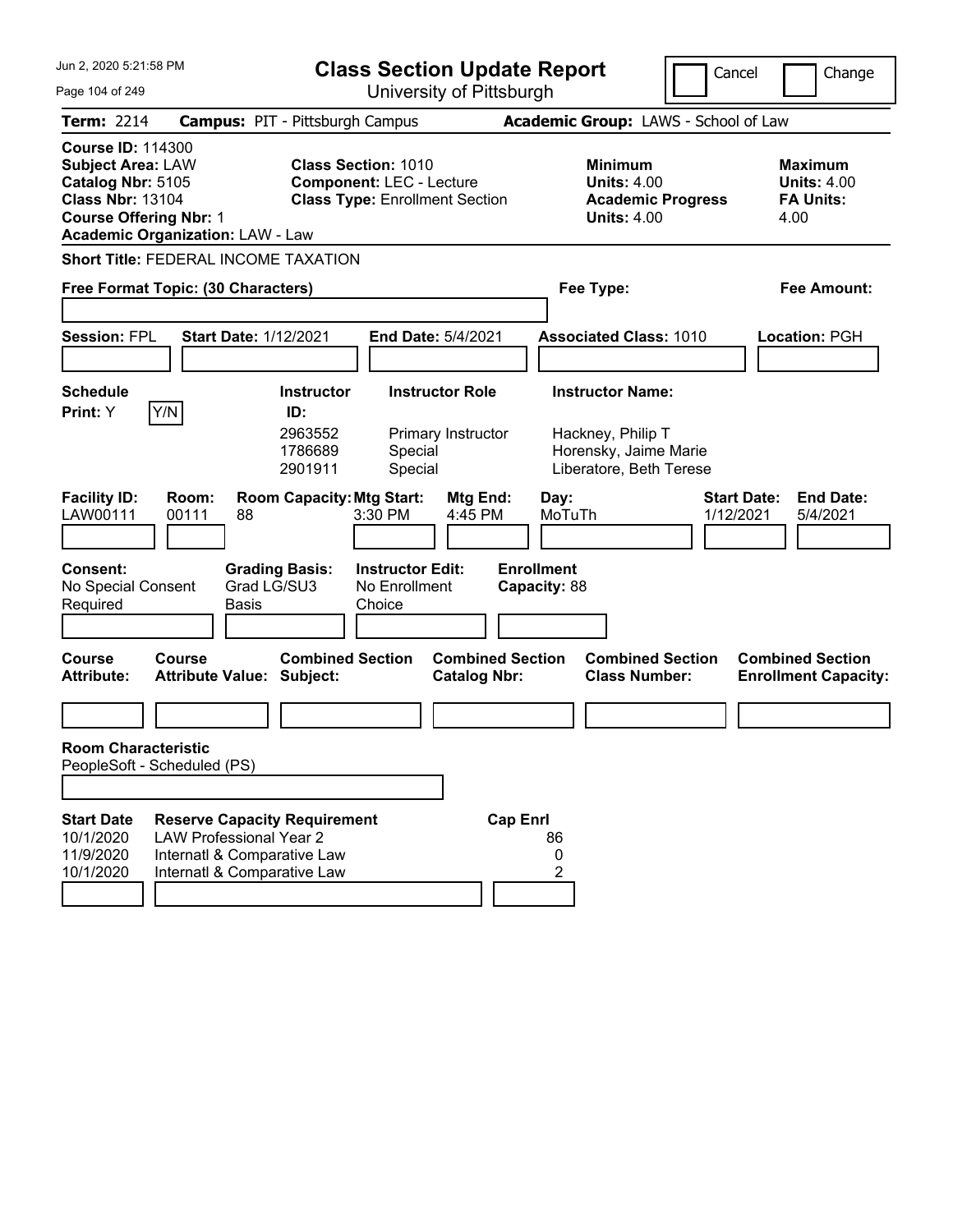| Jun 2, 2020 5:21:58 PM                                                                                                                                                           |                                                                                                                                     | <b>Class Section Update Report</b>                                                                     |                                                |                                                                                                     | Cancel                   | Change                                                           |
|----------------------------------------------------------------------------------------------------------------------------------------------------------------------------------|-------------------------------------------------------------------------------------------------------------------------------------|--------------------------------------------------------------------------------------------------------|------------------------------------------------|-----------------------------------------------------------------------------------------------------|--------------------------|------------------------------------------------------------------|
| Page 105 of 249                                                                                                                                                                  |                                                                                                                                     |                                                                                                        | University of Pittsburgh                       |                                                                                                     |                          |                                                                  |
| <b>Term: 2214</b>                                                                                                                                                                |                                                                                                                                     | <b>Campus: PIT - Pittsburgh Campus</b>                                                                 |                                                | Academic Group: LAWS - School of Law                                                                |                          |                                                                  |
| <b>Course ID: 114305</b><br><b>Subject Area: LAW</b><br>Catalog Nbr: 5110<br><b>Class Nbr: 13094</b><br><b>Course Offering Nbr: 1</b><br><b>Academic Organization: LAW - Law</b> |                                                                                                                                     | <b>Class Section: 1010</b><br><b>Component: LEC - Lecture</b><br><b>Class Type: Enrollment Section</b> |                                                | <b>Minimum</b><br><b>Units: 3.00</b><br><b>Units: 3.00</b>                                          | <b>Academic Progress</b> | <b>Maximum</b><br><b>Units: 3.00</b><br><b>FA Units:</b><br>3.00 |
| <b>Short Title: ESTATES AND TRUSTS</b>                                                                                                                                           |                                                                                                                                     |                                                                                                        |                                                |                                                                                                     |                          |                                                                  |
| Free Format Topic: (30 Characters)                                                                                                                                               |                                                                                                                                     |                                                                                                        |                                                | Fee Type:                                                                                           |                          | Fee Amount:                                                      |
| <b>Session: FPL</b>                                                                                                                                                              | <b>Start Date: 1/12/2021</b>                                                                                                        |                                                                                                        | End Date: 5/4/2021                             | <b>Associated Class: 1010</b>                                                                       |                          | <b>Location: PGH</b>                                             |
| <b>Schedule</b><br>Y/N<br>Print: Y                                                                                                                                               | ID:                                                                                                                                 | <b>Instructor</b><br>2918752<br>1786689<br>Special<br>2901911<br>Special                               | <b>Instructor Role</b><br>Primary Instructor   | <b>Instructor Name:</b><br>Dougherty, Melissa L<br>Horensky, Jaime Marie<br>Liberatore, Beth Terese |                          |                                                                  |
| <b>Facility ID:</b><br>Room:<br>LAW00107<br>00107<br><b>Consent:</b><br>No Special Consent                                                                                       | 124<br><b>Grading Basis:</b><br>Grad LG/SU3                                                                                         | <b>Room Capacity: Mtg Start:</b><br>8:00 AM<br><b>Instructor Edit:</b><br>No Enrollment                | Mtg End:<br>8:50 AM                            | Day:<br>MoTuTh<br><b>Enrollment</b><br>Capacity: 124                                                | 1/12/2021                | <b>Start Date:</b><br><b>End Date:</b><br>5/4/2021               |
| Required                                                                                                                                                                         | Basis                                                                                                                               | Choice                                                                                                 |                                                |                                                                                                     |                          |                                                                  |
| <b>Course</b><br>Course<br><b>Attribute:</b>                                                                                                                                     | <b>Attribute Value: Subject:</b>                                                                                                    | <b>Combined Section</b>                                                                                | <b>Combined Section</b><br><b>Catalog Nbr:</b> | <b>Class Number:</b>                                                                                | <b>Combined Section</b>  | <b>Combined Section</b><br><b>Enrollment Capacity:</b>           |
|                                                                                                                                                                                  |                                                                                                                                     |                                                                                                        |                                                |                                                                                                     |                          |                                                                  |
| <b>Room Characteristic</b><br>PeopleSoft - Scheduled (PS)                                                                                                                        |                                                                                                                                     |                                                                                                        |                                                |                                                                                                     |                          |                                                                  |
| <b>Start Date</b><br>10/1/2020<br>11/9/2020<br>10/1/2020                                                                                                                         | <b>Reserve Capacity Requirement</b><br><b>LAW Professional Year 2</b><br>Internatl & Comparative Law<br>Internatl & Comparative Law |                                                                                                        | <b>Cap Enrl</b>                                | 117<br>0<br>3                                                                                       |                          |                                                                  |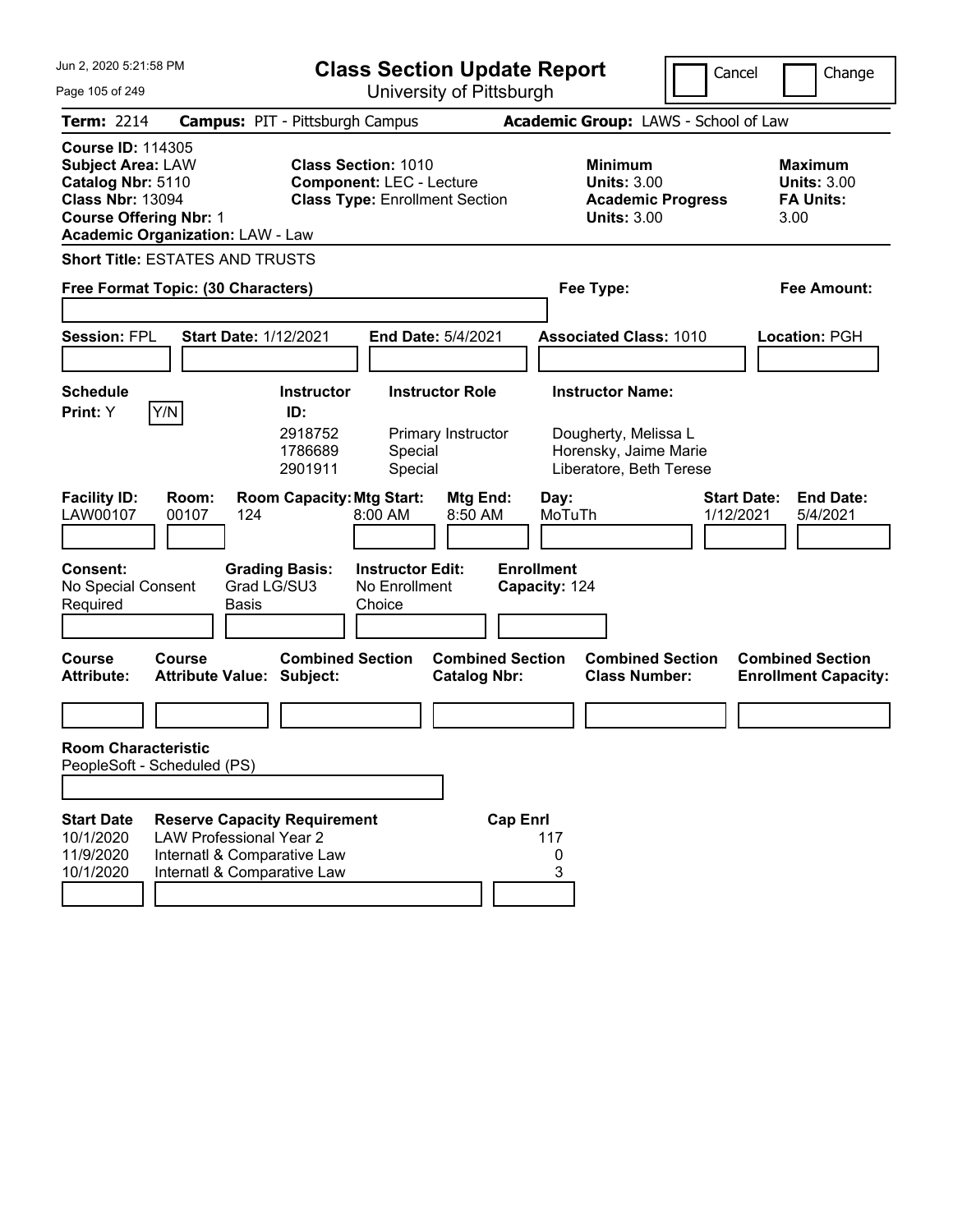| Jun 2, 2020 5:21:58 PM                                                                                                                                                           | <b>Class Section Update Report</b>                                                                                                        |                                                                                            | Cancel                          | Change                                                    |
|----------------------------------------------------------------------------------------------------------------------------------------------------------------------------------|-------------------------------------------------------------------------------------------------------------------------------------------|--------------------------------------------------------------------------------------------|---------------------------------|-----------------------------------------------------------|
| Page 106 of 249                                                                                                                                                                  | University of Pittsburgh                                                                                                                  |                                                                                            |                                 |                                                           |
| <b>Term: 2214</b>                                                                                                                                                                | <b>Campus: PIT - Pittsburgh Campus</b>                                                                                                    | Academic Group: LAWS - School of Law                                                       |                                 |                                                           |
| <b>Course ID: 114307</b><br><b>Subject Area: LAW</b><br>Catalog Nbr: 5112<br><b>Class Nbr: 13112</b><br><b>Course Offering Nbr: 1</b><br><b>Academic Organization: LAW - Law</b> | <b>Class Section: 1010</b><br><b>Component: LEC - Lecture</b><br><b>Class Type: Enrollment Section</b>                                    | Minimum<br><b>Units: 3.00</b><br><b>Units: 3.00</b>                                        | <b>Academic Progress</b>        | Maximum<br><b>Units: 3.00</b><br><b>FA Units:</b><br>3.00 |
| <b>Short Title: BUSINESS ORGANIZATIONS</b>                                                                                                                                       |                                                                                                                                           |                                                                                            |                                 |                                                           |
| Free Format Topic: (30 Characters)                                                                                                                                               |                                                                                                                                           | Fee Type:                                                                                  |                                 | Fee Amount:                                               |
| <b>Session: FPL</b><br><b>Start Date: 1/12/2021</b>                                                                                                                              | <b>End Date: 5/4/2021</b>                                                                                                                 | <b>Associated Class: 1010</b>                                                              |                                 | Location: PGH                                             |
| <b>Schedule</b><br>Y/N<br>Print: Y                                                                                                                                               | <b>Instructor Role</b><br><b>Instructor</b><br>ID:<br>1786689<br>Special<br>2901911<br>Special<br>2933381<br>Primary Instructor           | <b>Instructor Name:</b><br>Horensky, Jaime Marie<br>Liberatore, Beth Terese<br>Oh, Peter B |                                 |                                                           |
| <b>Facility ID:</b><br>Room:<br>LAW00111<br>00111<br>88<br><b>Consent:</b><br>No Special Consent<br>Required<br><b>Basis</b>                                                     | <b>Room Capacity: Mtg Start:</b><br>2:00 PM<br><b>Grading Basis:</b><br><b>Instructor Edit:</b><br>Grad LG/SU3<br>No Enrollment<br>Choice | Mtg End:<br>Day:<br>3:15 PM<br>MoWe<br><b>Enrollment</b><br>Capacity: 83                   | <b>Start Date:</b><br>1/12/2021 | <b>End Date:</b><br>5/4/2021                              |
| Course<br>Course<br><b>Attribute:</b><br><b>Attribute Value: Subject:</b>                                                                                                        | <b>Combined Section</b>                                                                                                                   | <b>Combined Section</b><br><b>Catalog Nbr:</b><br><b>Class Number:</b>                     | <b>Combined Section</b>         | <b>Combined Section</b><br><b>Enrollment Capacity:</b>    |
| <b>Room Characteristic</b><br>PeopleSoft - Scheduled (PS)                                                                                                                        |                                                                                                                                           |                                                                                            |                                 |                                                           |
| <b>Start Date</b><br>11/9/2020<br><b>LAW Professional Year 2</b><br>10/1/2020<br><b>LAW Professional Year 2</b><br>10/1/2020<br>Internatl & Comparative Law                      | <b>Reserve Capacity Requirement</b>                                                                                                       | <b>Cap Enrl</b><br>0<br>79<br>4                                                            |                                 |                                                           |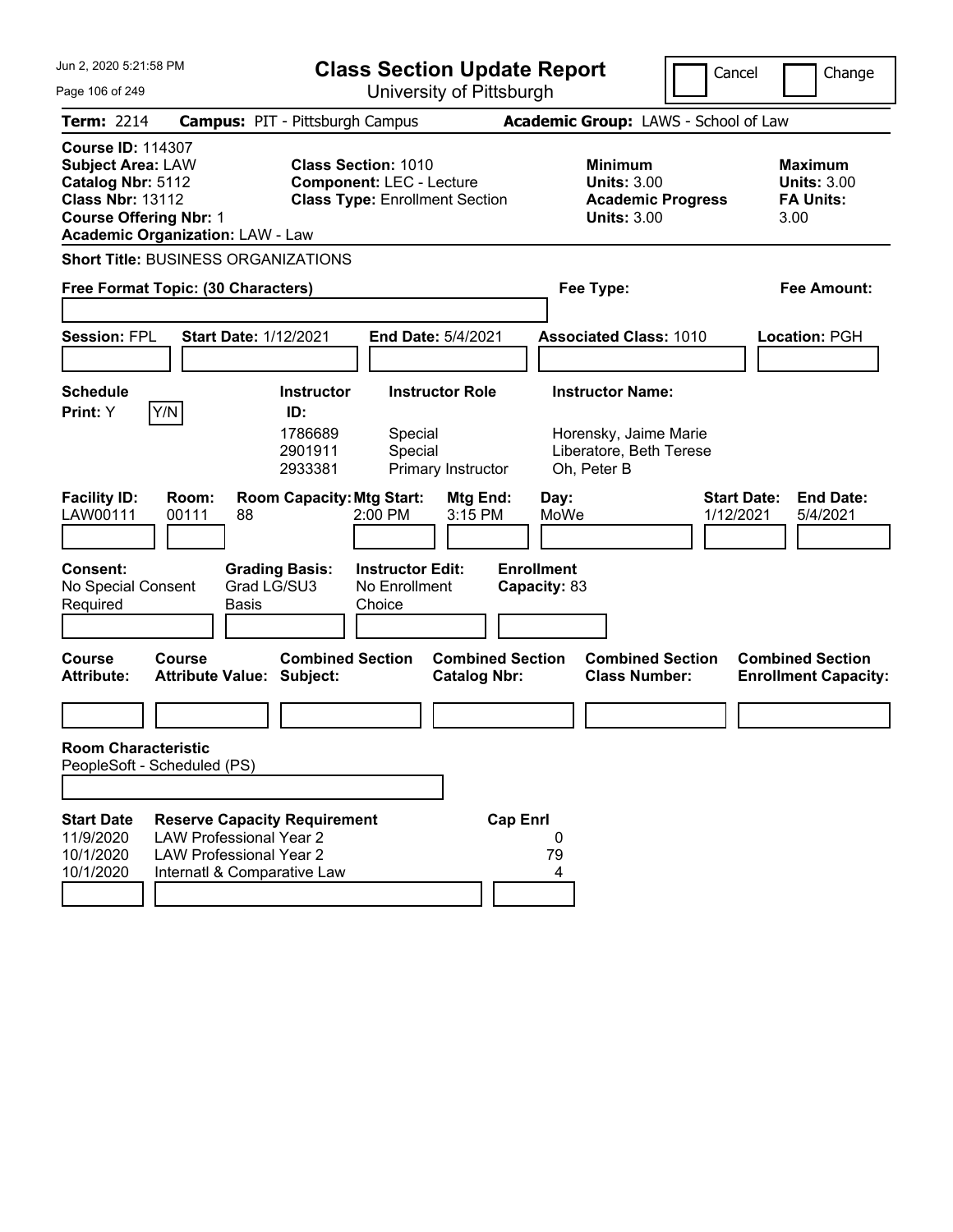| Jun 2, 2020 5:21:58 PM                                                                                                                |                                                                                                     |                                                                                                        | <b>Class Section Update Report</b>             |                                                                                                      |                                                 | Cancel<br>Change                                                 |
|---------------------------------------------------------------------------------------------------------------------------------------|-----------------------------------------------------------------------------------------------------|--------------------------------------------------------------------------------------------------------|------------------------------------------------|------------------------------------------------------------------------------------------------------|-------------------------------------------------|------------------------------------------------------------------|
| Page 107 of 249                                                                                                                       |                                                                                                     |                                                                                                        | University of Pittsburgh                       |                                                                                                      |                                                 |                                                                  |
| <b>Term: 2214</b>                                                                                                                     |                                                                                                     | <b>Campus: PIT - Pittsburgh Campus</b>                                                                 |                                                | Academic Group: LAWS - School of Law                                                                 |                                                 |                                                                  |
| <b>Course ID: 183045</b><br><b>Subject Area: LAW</b><br>Catalog Nbr: 5142<br><b>Class Nbr: 24941</b><br><b>Course Offering Nbr: 1</b> | <b>Academic Organization: LAW - Law</b>                                                             | <b>Class Section: 1360</b><br><b>Component: LEC - Lecture</b><br><b>Class Type: Enrollment Section</b> |                                                | <b>Minimum</b><br><b>Units: 2.00</b><br><b>Units: 2.00</b>                                           | <b>Academic Progress</b>                        | <b>Maximum</b><br><b>Units: 2.00</b><br><b>FA Units:</b><br>2.00 |
|                                                                                                                                       |                                                                                                     | Short Title: LGL WRTNG TRANSACTIONAL LAWYER                                                            |                                                |                                                                                                      |                                                 |                                                                  |
|                                                                                                                                       | Free Format Topic: (30 Characters)                                                                  |                                                                                                        |                                                | Fee Type:                                                                                            |                                                 | <b>Fee Amount:</b>                                               |
| <b>Session: FPL</b>                                                                                                                   | <b>Start Date: 1/12/2021</b>                                                                        |                                                                                                        | End Date: 5/4/2021                             | <b>Associated Class: 1360</b>                                                                        |                                                 | Location: PGH                                                    |
| <b>Schedule</b><br>Print: Y                                                                                                           | Y/N                                                                                                 | <b>Instructor</b><br>ID:<br>3381538<br>1786689<br>Special<br>2901911<br>Special                        | <b>Instructor Role</b><br>Primary Instructor   | <b>Instructor Name:</b><br>Gerstnecker, Amanda R<br>Horensky, Jaime Marie<br>Liberatore, Beth Terese |                                                 |                                                                  |
| <b>Facility ID:</b><br><b>LAW00G20</b>                                                                                                | Room:<br>00G20<br>42                                                                                | <b>Room Capacity: Mtg Start:</b><br>4:30 PM                                                            | Mtg End:<br>6:20 PM                            | Day:<br>Th                                                                                           |                                                 | <b>Start Date:</b><br><b>End Date:</b><br>1/12/2021<br>5/4/2021  |
| Consent:<br>No Special Consent<br>Required                                                                                            | Grad LG/SU3<br><b>Basis</b>                                                                         | <b>Instructor Edit:</b><br><b>Grading Basis:</b><br>No Enrollment<br>Choice                            |                                                | <b>Enrollment</b><br>Capacity: 12                                                                    |                                                 |                                                                  |
| <b>Course</b><br><b>Attribute:</b>                                                                                                    | <b>Course</b><br><b>Attribute Value: Subject:</b>                                                   | <b>Combined Section</b>                                                                                | <b>Combined Section</b><br><b>Catalog Nbr:</b> |                                                                                                      | <b>Combined Section</b><br><b>Class Number:</b> | <b>Combined Section</b><br><b>Enrollment Capacity:</b>           |
|                                                                                                                                       |                                                                                                     |                                                                                                        |                                                |                                                                                                      |                                                 |                                                                  |
| <b>Room Characteristic</b><br>PeopleSoft - Scheduled (PS)                                                                             |                                                                                                     |                                                                                                        |                                                |                                                                                                      |                                                 |                                                                  |
|                                                                                                                                       |                                                                                                     |                                                                                                        |                                                |                                                                                                      |                                                 |                                                                  |
| <b>Start Date</b><br>11/9/2020<br>10/1/2020                                                                                           | <b>Reserve Capacity Requirement</b><br>LAW Professional Year 3 or 4<br>LAW Professional Year 3 or 4 |                                                                                                        | <b>Cap Enrl</b>                                | 0<br>12                                                                                              |                                                 |                                                                  |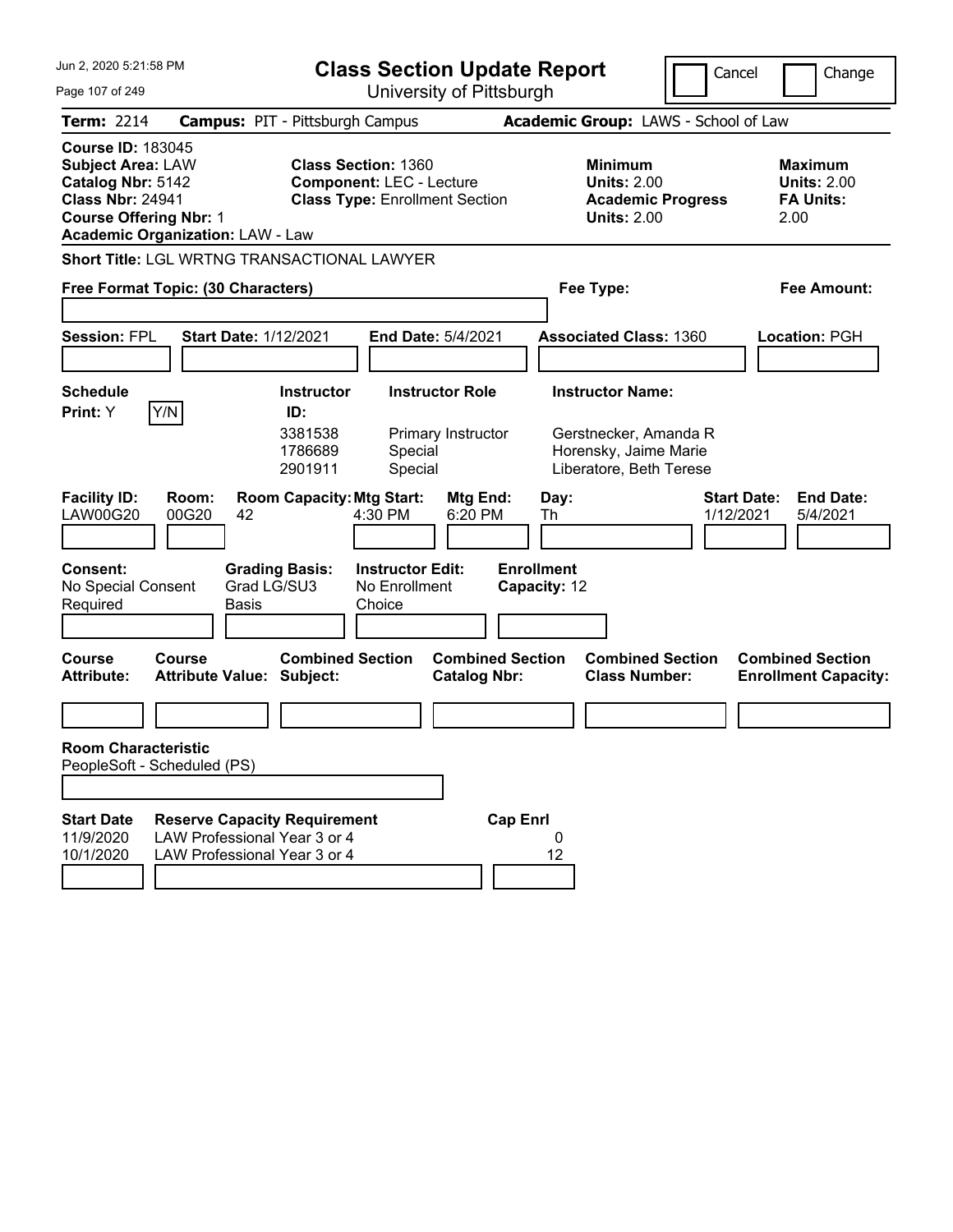| Jun 2, 2020 5:21:58 PM                                                                                                                                                           |                                                                                                                                      | <b>Class Section Update Report</b>                      |                                                                                        | Cancel<br>Change                                                 |
|----------------------------------------------------------------------------------------------------------------------------------------------------------------------------------|--------------------------------------------------------------------------------------------------------------------------------------|---------------------------------------------------------|----------------------------------------------------------------------------------------|------------------------------------------------------------------|
| Page 108 of 249                                                                                                                                                                  |                                                                                                                                      | University of Pittsburgh                                |                                                                                        |                                                                  |
| Term: 2214                                                                                                                                                                       | <b>Campus: PIT - Pittsburgh Campus</b>                                                                                               |                                                         | Academic Group: LAWS - School of Law                                                   |                                                                  |
| <b>Course ID: 191071</b><br><b>Subject Area: LAW</b><br>Catalog Nbr: 5148<br><b>Class Nbr: 29315</b><br><b>Course Offering Nbr: 1</b><br><b>Academic Organization: LAW - Law</b> | <b>Class Section: 1010</b><br><b>Component: LEC - Lecture</b><br><b>Class Type: Enrollment Section</b>                               |                                                         | <b>Minimum</b><br><b>Units: 2.00</b><br><b>Academic Progress</b><br><b>Units: 2.00</b> | <b>Maximum</b><br><b>Units: 2.00</b><br><b>FA Units:</b><br>2.00 |
| <b>Short Title: THE LAWS OF INTIMACY</b>                                                                                                                                         |                                                                                                                                      |                                                         |                                                                                        |                                                                  |
| Free Format Topic: (30 Characters)                                                                                                                                               |                                                                                                                                      |                                                         | Fee Type:                                                                              | Fee Amount:                                                      |
| <b>Session: FPL</b>                                                                                                                                                              | <b>Start Date: 1/12/2021</b>                                                                                                         | End Date: 5/4/2021                                      | <b>Associated Class: 1010</b>                                                          | Location: PGH                                                    |
| <b>Schedule</b>                                                                                                                                                                  | <b>Instructor</b>                                                                                                                    | <b>Instructor Role</b>                                  | <b>Instructor Name:</b>                                                                |                                                                  |
| Y/N<br>Print: Y<br><b>Facility ID:</b><br>Room:<br><b>TBATBA</b><br>TBA                                                                                                          | ID:<br>2965725<br>1786689<br>Special<br>2901773<br>Special<br>2901911<br>Special<br><b>Room Capacity: Mtg Start:</b><br>4:30 PM<br>0 | Primary Instructor<br>Mtg End:<br>Day:<br>6:20 PM<br>Tu | Bissoon, Cathy<br>Horensky, Jaime Marie<br>Leroy, Suzanne K<br>Liberatore, Beth Terese | <b>Start Date:</b><br><b>End Date:</b><br>1/12/2021<br>5/4/2021  |
| <b>Consent:</b><br>No Special Consent<br>Required                                                                                                                                | <b>Grading Basis:</b><br><b>Instructor Edit:</b><br>Grad LG/SU3<br>No Enrollment<br>Choice<br><b>Basis</b>                           | <b>Enrollment</b><br>Capacity: 50                       |                                                                                        |                                                                  |
| <b>Course</b><br>Course<br><b>Attribute:</b>                                                                                                                                     | <b>Combined Section</b><br><b>Attribute Value: Subject:</b>                                                                          | <b>Combined Section</b><br><b>Catalog Nbr:</b>          | <b>Combined Section</b><br><b>Class Number:</b>                                        | <b>Combined Section</b><br><b>Enrollment Capacity:</b>           |
| <b>Room Characteristic</b>                                                                                                                                                       |                                                                                                                                      |                                                         |                                                                                        |                                                                  |
|                                                                                                                                                                                  |                                                                                                                                      |                                                         |                                                                                        |                                                                  |
|                                                                                                                                                                                  |                                                                                                                                      |                                                         |                                                                                        |                                                                  |
| <b>Start Date</b>                                                                                                                                                                | <b>Reserve Capacity Requirement</b>                                                                                                  | <b>Cap Enrl</b>                                         |                                                                                        |                                                                  |
|                                                                                                                                                                                  |                                                                                                                                      |                                                         |                                                                                        |                                                                  |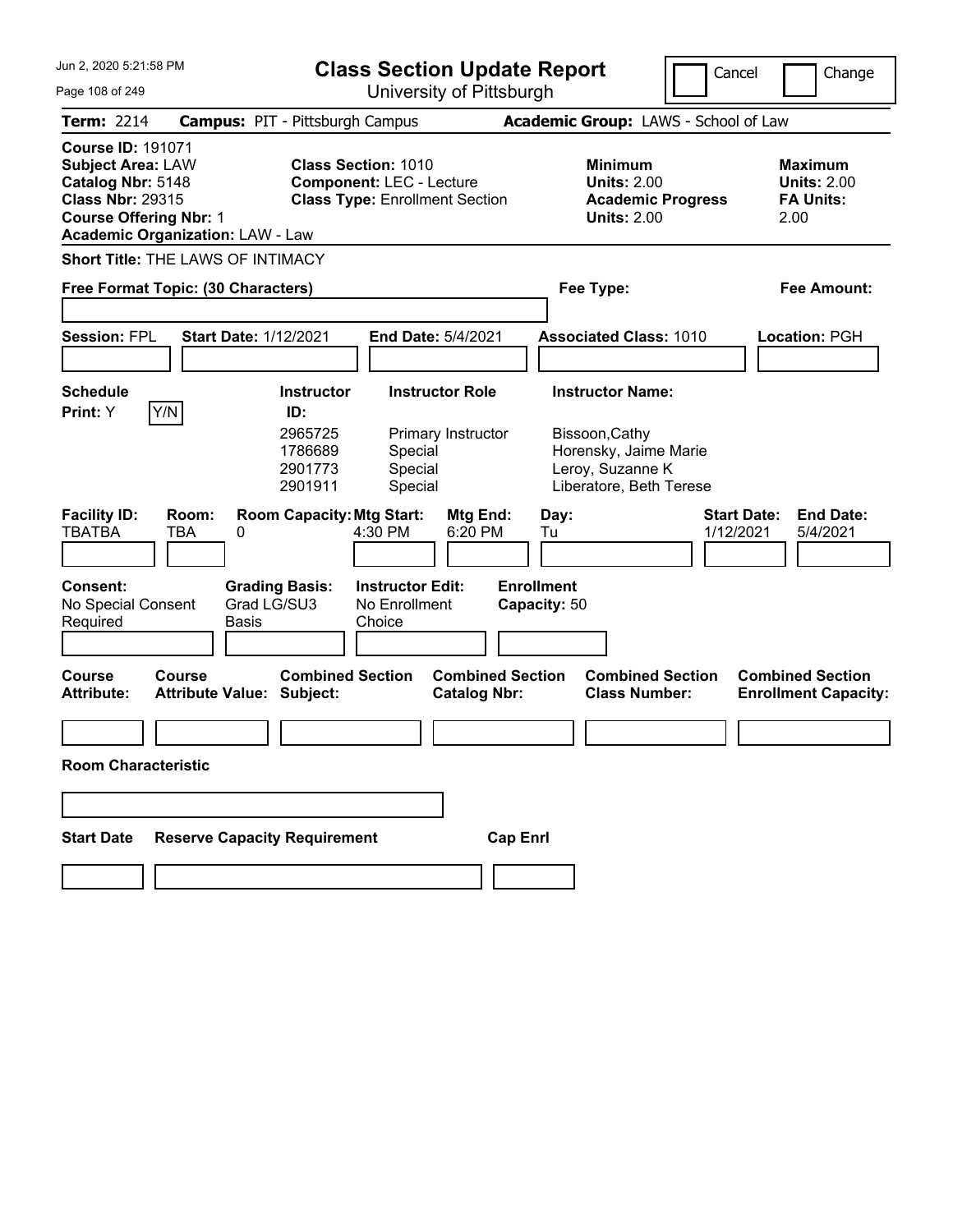| Jun 2, 2020 5:21:58 PM<br><b>Class Section Update Report</b>                                                                                                                     |                                                                                                        |                                                                                        | Cancel<br>Change                                                 |
|----------------------------------------------------------------------------------------------------------------------------------------------------------------------------------|--------------------------------------------------------------------------------------------------------|----------------------------------------------------------------------------------------|------------------------------------------------------------------|
| Page 109 of 249                                                                                                                                                                  | University of Pittsburgh                                                                               |                                                                                        |                                                                  |
| <b>Term: 2214</b>                                                                                                                                                                | <b>Campus: PIT - Pittsburgh Campus</b>                                                                 | Academic Group: LAWS - School of Law                                                   |                                                                  |
| <b>Course ID: 191227</b><br><b>Subject Area: LAW</b><br>Catalog Nbr: 5151<br><b>Class Nbr: 30147</b><br><b>Course Offering Nbr: 1</b><br><b>Academic Organization: LAW - Law</b> | <b>Class Section: 1010</b><br><b>Component: LEC - Lecture</b><br><b>Class Type: Enrollment Section</b> | <b>Minimum</b><br><b>Units: 1.00</b><br><b>Academic Progress</b><br><b>Units: 1.00</b> | <b>Maximum</b><br><b>Units: 1.00</b><br><b>FA Units:</b><br>1.00 |
| Short Title: HUMAN DIGNITY RIGHTS UNDER LAW                                                                                                                                      |                                                                                                        |                                                                                        |                                                                  |
| Free Format Topic: (30 Characters)                                                                                                                                               |                                                                                                        | Fee Type:                                                                              | Fee Amount:                                                      |
| <b>Start Date: 1/12/2021</b><br><b>Session: FPL</b>                                                                                                                              | <b>End Date: 5/4/2021</b>                                                                              | <b>Associated Class: 1010</b>                                                          | Location: PGH                                                    |
| <b>Schedule</b><br>Y/N<br>Print: Y                                                                                                                                               | <b>Instructor Role</b><br><b>Instructor</b><br>ID:<br>0                                                | <b>Instructor Name:</b><br>No Instructor Assigned                                      |                                                                  |
| <b>Facility ID:</b><br>Room:<br>LAW00107<br>00107<br>124                                                                                                                         | <b>Room Capacity: Mtg Start:</b><br>Mtg End:<br>5:30 PM<br>8:20 PM                                     | Day:<br>MoTuWeTh                                                                       | <b>Start Date:</b><br><b>End Date:</b><br>1/12/2021<br>5/4/2021  |
| Consent:<br>Grad LG/SU3<br>No Special Consent<br>Required<br>Basis                                                                                                               | <b>Grading Basis:</b><br><b>Instructor Edit:</b><br>No Enrollment<br>Choice                            | <b>Enrollment</b><br>Capacity: 120                                                     |                                                                  |
| Course<br>Course<br><b>Attribute:</b><br><b>Attribute Value: Subject:</b>                                                                                                        | <b>Combined Section</b><br><b>Combined Section</b><br><b>Catalog Nbr:</b>                              | <b>Combined Section</b><br><b>Class Number:</b>                                        | <b>Combined Section</b><br><b>Enrollment Capacity:</b>           |
|                                                                                                                                                                                  |                                                                                                        |                                                                                        |                                                                  |
| <b>Room Characteristic</b><br>PeopleSoft - Scheduled (PS)                                                                                                                        |                                                                                                        |                                                                                        |                                                                  |
|                                                                                                                                                                                  |                                                                                                        |                                                                                        |                                                                  |
| <b>Start Date</b><br><b>Reserve Capacity Requirement</b>                                                                                                                         | <b>Cap Enrl</b>                                                                                        |                                                                                        |                                                                  |
|                                                                                                                                                                                  |                                                                                                        |                                                                                        |                                                                  |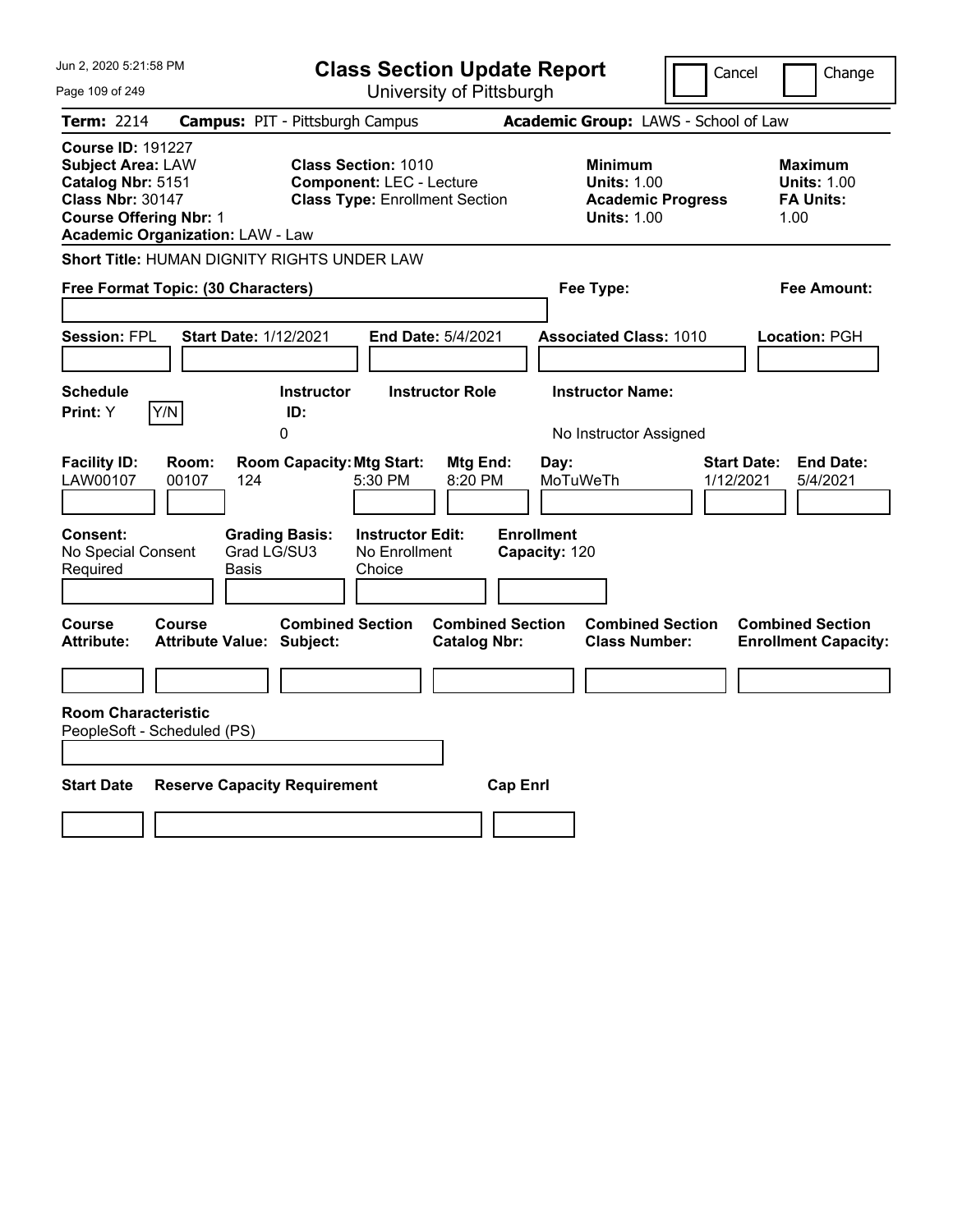| Jun 2, 2020 5:21:58 PM                                                                                                                |                                            |                                  | <b>Class Section Update Report</b>                                       |                                                |                                   |                                                                                        | Cancel                          | Change                                                           |
|---------------------------------------------------------------------------------------------------------------------------------------|--------------------------------------------|----------------------------------|--------------------------------------------------------------------------|------------------------------------------------|-----------------------------------|----------------------------------------------------------------------------------------|---------------------------------|------------------------------------------------------------------|
| University of Pittsburgh<br>Page 110 of 249                                                                                           |                                            |                                  |                                                                          |                                                |                                   |                                                                                        |                                 |                                                                  |
| <b>Term: 2214</b>                                                                                                                     | <b>Campus: PIT - Pittsburgh Campus</b>     |                                  |                                                                          |                                                |                                   | Academic Group: LAWS - School of Law                                                   |                                 |                                                                  |
| <b>Course ID: 191236</b><br><b>Subject Area: LAW</b><br>Catalog Nbr: 5189<br><b>Class Nbr: 30163</b><br><b>Course Offering Nbr: 1</b> | <b>Academic Organization: LAW - Law</b>    | <b>Class Section: 1055</b>       | <b>Component: LEC - Lecture</b><br><b>Class Type: Enrollment Section</b> |                                                |                                   | <b>Minimum</b><br><b>Units: 3.00</b><br><b>Academic Progress</b><br><b>Units: 3.00</b> |                                 | <b>Maximum</b><br><b>Units: 3.00</b><br><b>FA Units:</b><br>3.00 |
|                                                                                                                                       | Short Title: HOW LAWYERS MADE AMERICA      |                                  |                                                                          |                                                |                                   |                                                                                        |                                 |                                                                  |
|                                                                                                                                       | Free Format Topic: (30 Characters)         |                                  |                                                                          |                                                | Fee Type:                         |                                                                                        |                                 | Fee Amount:                                                      |
|                                                                                                                                       |                                            |                                  |                                                                          |                                                |                                   |                                                                                        |                                 |                                                                  |
| <b>Session: FPL</b>                                                                                                                   | <b>Start Date: 1/12/2021</b>               |                                  | <b>End Date: 5/4/2021</b>                                                |                                                |                                   | <b>Associated Class: 1055</b>                                                          |                                 | Location: PGH                                                    |
|                                                                                                                                       |                                            |                                  |                                                                          |                                                |                                   |                                                                                        |                                 |                                                                  |
| Schedule<br><b>Print:</b> Y                                                                                                           | Y/N                                        | <b>Instructor</b><br>ID:         | <b>Instructor Role</b>                                                   |                                                |                                   | <b>Instructor Name:</b>                                                                |                                 |                                                                  |
|                                                                                                                                       |                                            | 2900558<br>1786689<br>2901911    | Primary Instructor<br>Special<br>Special                                 |                                                |                                   | Hibbitts, Bernard J<br>Horensky, Jaime Marie<br>Liberatore, Beth Terese                |                                 |                                                                  |
| <b>Facility ID:</b><br>LAW00113                                                                                                       | Room:<br>00113<br>88                       | <b>Room Capacity: Mtg Start:</b> | 12:30 PM                                                                 | Mtg End:<br>1:45 PM                            | Day:<br>MoWe                      |                                                                                        | <b>Start Date:</b><br>1/12/2021 | <b>End Date:</b><br>5/4/2021                                     |
| <b>Consent:</b><br>No Special Consent<br>Required                                                                                     | Grad LG/SU3<br><b>Basis</b>                | <b>Grading Basis:</b>            | <b>Instructor Edit:</b><br>No Enrollment<br>Choice                       |                                                | <b>Enrollment</b><br>Capacity: 88 |                                                                                        |                                 |                                                                  |
| <b>Course</b><br><b>Attribute:</b>                                                                                                    | Course<br><b>Attribute Value: Subject:</b> | <b>Combined Section</b>          |                                                                          | <b>Combined Section</b><br><b>Catalog Nbr:</b> |                                   | <b>Combined Section</b><br><b>Class Number:</b>                                        |                                 | <b>Combined Section</b><br><b>Enrollment Capacity:</b>           |
|                                                                                                                                       |                                            |                                  |                                                                          |                                                |                                   |                                                                                        |                                 |                                                                  |
| <b>Room Characteristic</b>                                                                                                            | PeopleSoft - Scheduled (PS)                |                                  |                                                                          |                                                |                                   |                                                                                        |                                 |                                                                  |
|                                                                                                                                       |                                            |                                  |                                                                          |                                                |                                   |                                                                                        |                                 |                                                                  |
| <b>Start Date</b>                                                                                                                     | <b>Reserve Capacity Requirement</b>        |                                  |                                                                          | <b>Cap Enrl</b>                                |                                   |                                                                                        |                                 |                                                                  |
|                                                                                                                                       |                                            |                                  |                                                                          |                                                |                                   |                                                                                        |                                 |                                                                  |
|                                                                                                                                       |                                            |                                  |                                                                          |                                                |                                   |                                                                                        |                                 |                                                                  |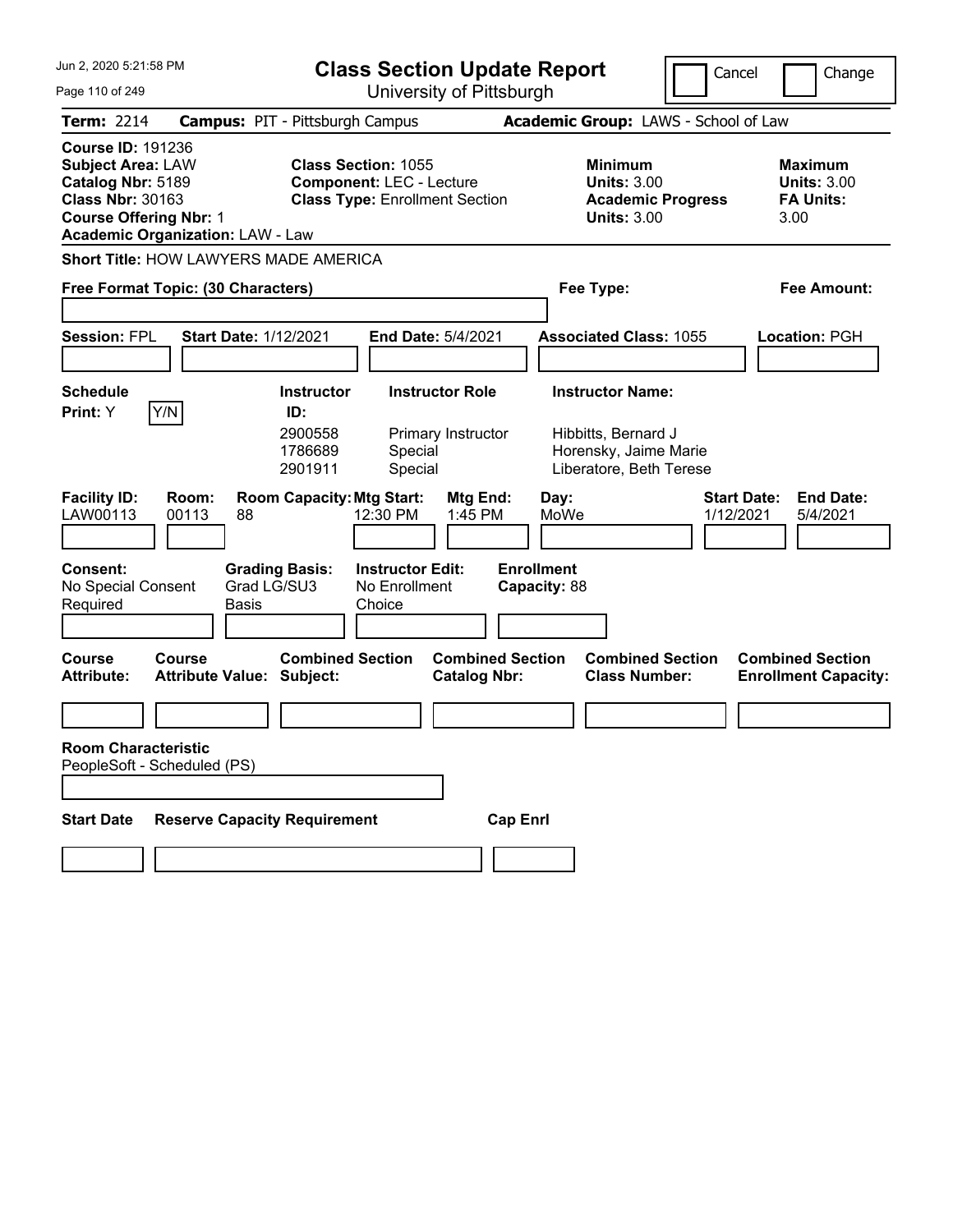| Jun 2, 2020 5:21:58 PM                                                                                                                |                                                      | <b>Class Section Update Report</b>                                                                     |                                                    |                                                |                                   | Cancel    | Change                                                                                                                    |                                 |                                                                  |  |
|---------------------------------------------------------------------------------------------------------------------------------------|------------------------------------------------------|--------------------------------------------------------------------------------------------------------|----------------------------------------------------|------------------------------------------------|-----------------------------------|-----------|---------------------------------------------------------------------------------------------------------------------------|---------------------------------|------------------------------------------------------------------|--|
| Page 111 of 249                                                                                                                       |                                                      | University of Pittsburgh                                                                               |                                                    |                                                |                                   |           |                                                                                                                           |                                 |                                                                  |  |
| <b>Term: 2214</b>                                                                                                                     | <b>Campus: PIT - Pittsburgh Campus</b>               |                                                                                                        |                                                    |                                                |                                   |           | Academic Group: LAWS - School of Law                                                                                      |                                 |                                                                  |  |
| <b>Course ID: 114317</b><br><b>Subject Area: LAW</b><br>Catalog Nbr: 5197<br><b>Class Nbr: 18306</b><br><b>Course Offering Nbr: 1</b> | <b>Academic Organization: LAW - Law</b>              | <b>Class Section: 1050</b><br><b>Component: LEC - Lecture</b><br><b>Class Type: Enrollment Section</b> |                                                    |                                                |                                   |           | <b>Minimum</b><br><b>Units: 2.00</b><br><b>Academic Progress</b><br><b>Units: 2.00</b>                                    |                                 | <b>Maximum</b><br><b>Units: 2.00</b><br><b>FA Units:</b><br>2.00 |  |
|                                                                                                                                       | <b>Short Title: ADVANCED PA TORT PRACTICE</b>        |                                                                                                        |                                                    |                                                |                                   |           |                                                                                                                           |                                 |                                                                  |  |
|                                                                                                                                       | Free Format Topic: (30 Characters)                   |                                                                                                        |                                                    |                                                |                                   | Fee Type: |                                                                                                                           |                                 | Fee Amount:                                                      |  |
| <b>Session: FPL</b>                                                                                                                   | <b>Start Date: 1/12/2021</b>                         |                                                                                                        | End Date: 5/4/2021                                 |                                                |                                   |           | <b>Associated Class: 1050</b>                                                                                             |                                 | Location: PGH                                                    |  |
| <b>Schedule</b><br>Print: Y                                                                                                           | Y/N                                                  | <b>Instructor</b><br>ID:<br>1786689<br>2949704<br>2901911<br>2949777                                   | <b>Instructor Role</b><br>Special<br>Special       | Primary Instructor<br>Primary Instructor       |                                   |           | <b>Instructor Name:</b><br>Horensky, Jaime Marie<br>Kirshner, Miles A<br>Liberatore, Beth Terese<br>Rosenzweig, Michael H |                                 |                                                                  |  |
| <b>Facility ID:</b><br><b>LAW00G20</b>                                                                                                | Room:<br>00G20<br>42                                 | <b>Room Capacity: Mtg Start:</b>                                                                       | 4:30 PM                                            | Mtg End:<br>6:20 PM                            | Day:<br>We                        |           |                                                                                                                           | <b>Start Date:</b><br>1/12/2021 | <b>End Date:</b><br>5/4/2021                                     |  |
| <b>Consent:</b><br>No Special Consent<br>Required                                                                                     | <b>Grading Basis:</b><br>Grad LG/SU3<br><b>Basis</b> |                                                                                                        | <b>Instructor Edit:</b><br>No Enrollment<br>Choice |                                                | <b>Enrollment</b><br>Capacity: 14 |           |                                                                                                                           |                                 |                                                                  |  |
| <b>Course</b><br><b>Attribute:</b>                                                                                                    | Course<br><b>Attribute Value: Subject:</b>           | <b>Combined Section</b>                                                                                |                                                    | <b>Combined Section</b><br><b>Catalog Nbr:</b> |                                   |           | <b>Combined Section</b><br><b>Class Number:</b>                                                                           |                                 | <b>Combined Section</b><br><b>Enrollment Capacity:</b>           |  |
|                                                                                                                                       |                                                      |                                                                                                        |                                                    |                                                |                                   |           |                                                                                                                           |                                 |                                                                  |  |
| <b>Room Characteristic</b>                                                                                                            | PeopleSoft - Scheduled (PS)                          |                                                                                                        |                                                    |                                                |                                   |           |                                                                                                                           |                                 |                                                                  |  |
|                                                                                                                                       |                                                      |                                                                                                        |                                                    |                                                |                                   |           |                                                                                                                           |                                 |                                                                  |  |
| <b>Start Date</b>                                                                                                                     | <b>Reserve Capacity Requirement</b>                  |                                                                                                        |                                                    |                                                | <b>Cap Enrl</b>                   |           |                                                                                                                           |                                 |                                                                  |  |
|                                                                                                                                       |                                                      |                                                                                                        |                                                    |                                                |                                   |           |                                                                                                                           |                                 |                                                                  |  |
|                                                                                                                                       |                                                      |                                                                                                        |                                                    |                                                |                                   |           |                                                                                                                           |                                 |                                                                  |  |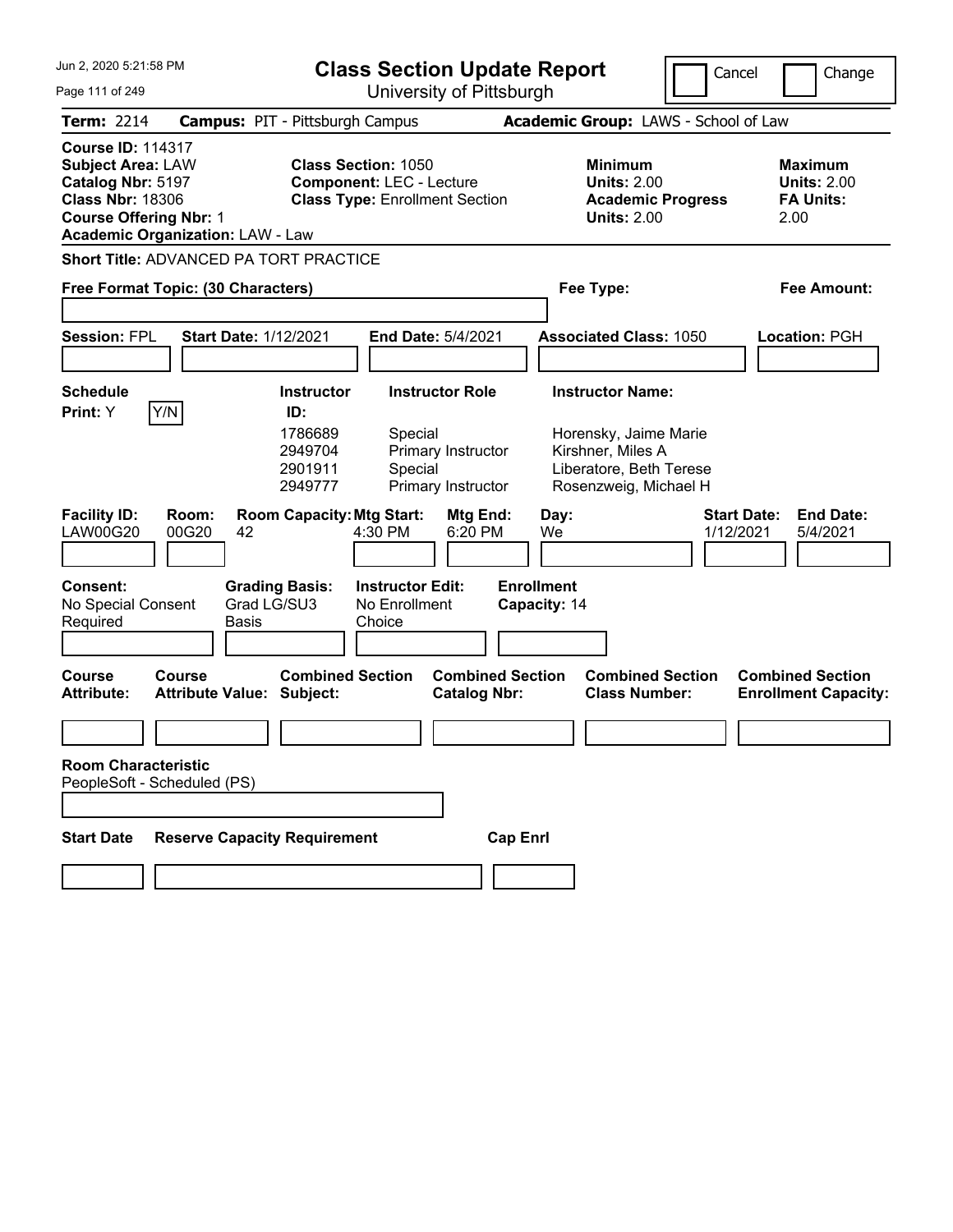| Jun 2, 2020 5:21:58 PM                                                                                                                                                           | <b>Class Section Update Report</b>                                                                            |                                                                                 | Cancel<br>Change                                                 |
|----------------------------------------------------------------------------------------------------------------------------------------------------------------------------------|---------------------------------------------------------------------------------------------------------------|---------------------------------------------------------------------------------|------------------------------------------------------------------|
| Page 112 of 249                                                                                                                                                                  | University of Pittsburgh                                                                                      |                                                                                 |                                                                  |
| <b>Term: 2214</b>                                                                                                                                                                | <b>Campus: PIT - Pittsburgh Campus</b>                                                                        | Academic Group: LAWS - School of Law                                            |                                                                  |
| <b>Course ID: 114321</b><br><b>Subject Area: LAW</b><br>Catalog Nbr: 5201<br><b>Class Nbr: 27443</b><br><b>Course Offering Nbr: 1</b><br><b>Academic Organization: LAW - Law</b> | <b>Class Section: 1035</b><br><b>Component: LEC - Lecture</b><br><b>Class Type: Enrollment Section</b>        | Minimum<br><b>Units: 3.00</b><br><b>Academic Progress</b><br><b>Units: 3.00</b> | <b>Maximum</b><br><b>Units: 3.00</b><br><b>FA Units:</b><br>3.00 |
| <b>Short Title: ADMINISTRATIVE LAW</b>                                                                                                                                           |                                                                                                               |                                                                                 |                                                                  |
| Free Format Topic: (30 Characters)                                                                                                                                               |                                                                                                               | Fee Type:                                                                       | Fee Amount:                                                      |
|                                                                                                                                                                                  |                                                                                                               |                                                                                 |                                                                  |
| <b>Session: FPL</b>                                                                                                                                                              | <b>Start Date: 1/12/2021</b><br>End Date: 5/4/2021                                                            | <b>Associated Class: 1035</b>                                                   | Location: PGH                                                    |
|                                                                                                                                                                                  |                                                                                                               |                                                                                 |                                                                  |
| <b>Schedule</b>                                                                                                                                                                  | <b>Instructor Role</b><br><b>Instructor</b>                                                                   | <b>Instructor Name:</b>                                                         |                                                                  |
| Y/N<br>Print: Y                                                                                                                                                                  | ID:<br>2962872<br>Primary Instructor<br>1786689<br>Special<br>2901911<br>Special                              | Galperin, Joshua U<br>Horensky, Jaime Marie<br>Liberatore, Beth Terese          |                                                                  |
| <b>Facility ID:</b><br>Room:<br>LAW00G12<br>00G12                                                                                                                                | <b>Room Capacity: Mtg Start:</b><br><b>Mtg End:</b><br>11:45 AM<br>69<br>10:30 AM                             | Day:<br>MoWe                                                                    | <b>Start Date:</b><br><b>End Date:</b><br>1/12/2021<br>5/4/2021  |
| <b>Consent:</b><br>No Special Consent<br>Required                                                                                                                                | <b>Instructor Edit:</b><br><b>Grading Basis:</b><br>Grad LG/SU3<br>No Enrollment<br>Choice<br>Basis           | <b>Enrollment</b><br>Capacity: 47                                               |                                                                  |
| <b>Course</b><br>Course<br><b>Attribute:</b>                                                                                                                                     | <b>Combined Section</b><br><b>Combined Section</b><br><b>Attribute Value: Subject:</b><br><b>Catalog Nbr:</b> | <b>Combined Section</b><br><b>Class Number:</b>                                 | <b>Combined Section</b><br><b>Enrollment Capacity:</b>           |
|                                                                                                                                                                                  |                                                                                                               |                                                                                 |                                                                  |
| <b>Room Characteristic</b><br>PeopleSoft - Scheduled (PS)                                                                                                                        |                                                                                                               |                                                                                 |                                                                  |
| <b>Start Date</b>                                                                                                                                                                | <b>Reserve Capacity Requirement</b>                                                                           | <b>Cap Enrl</b>                                                                 |                                                                  |
|                                                                                                                                                                                  |                                                                                                               |                                                                                 |                                                                  |
|                                                                                                                                                                                  |                                                                                                               |                                                                                 |                                                                  |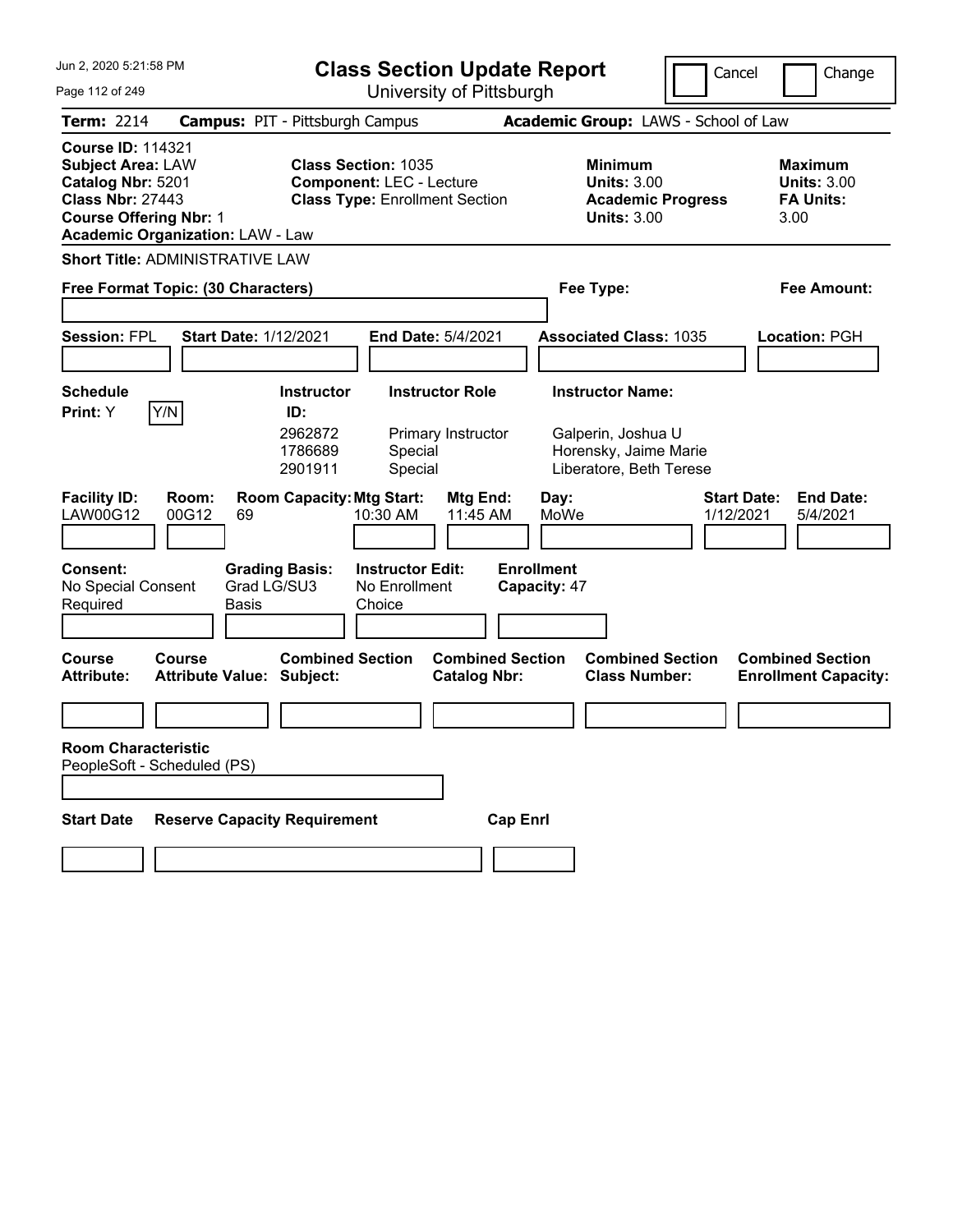| Jun 2, 2020 5:21:58 PM                                                                                                                |                                                                                                   |                                                                                                        | <b>Class Section Update Report</b>             |                                                                                                    |                                 | Cancel<br>Change                                                 |
|---------------------------------------------------------------------------------------------------------------------------------------|---------------------------------------------------------------------------------------------------|--------------------------------------------------------------------------------------------------------|------------------------------------------------|----------------------------------------------------------------------------------------------------|---------------------------------|------------------------------------------------------------------|
| Page 113 of 249                                                                                                                       |                                                                                                   |                                                                                                        | University of Pittsburgh                       |                                                                                                    |                                 |                                                                  |
| <b>Term: 2214</b>                                                                                                                     |                                                                                                   | <b>Campus: PIT - Pittsburgh Campus</b>                                                                 |                                                | Academic Group: LAWS - School of Law                                                               |                                 |                                                                  |
| <b>Course ID: 114329</b><br><b>Subject Area: LAW</b><br>Catalog Nbr: 5213<br><b>Class Nbr: 13132</b><br><b>Course Offering Nbr: 1</b> | <b>Academic Organization: LAW - Law</b>                                                           | <b>Class Section: 1010</b><br><b>Component: LEC - Lecture</b><br><b>Class Type: Enrollment Section</b> |                                                | <b>Minimum</b><br><b>Units: 3.00</b><br><b>Academic Progress</b><br><b>Units: 3.00</b>             |                                 | <b>Maximum</b><br><b>Units: 3.00</b><br><b>FA Units:</b><br>3.00 |
|                                                                                                                                       | <b>Short Title: CONFLICT OF LAWS</b>                                                              |                                                                                                        |                                                |                                                                                                    |                                 |                                                                  |
|                                                                                                                                       | Free Format Topic: (30 Characters)                                                                |                                                                                                        |                                                | Fee Type:                                                                                          |                                 | Fee Amount:                                                      |
| <b>Session: FPL</b>                                                                                                                   | <b>Start Date: 1/12/2021</b>                                                                      |                                                                                                        | End Date: 5/4/2021                             | <b>Associated Class: 1010</b>                                                                      |                                 | Location: PGH                                                    |
| <b>Schedule</b><br>Y/N<br>Print: Y                                                                                                    |                                                                                                   | <b>Instructor</b><br>ID:<br>1786689<br>Special<br>2901911<br>Special<br>2901566                        | <b>Instructor Role</b><br>Primary Instructor   | <b>Instructor Name:</b><br>Horensky, Jaime Marie<br>Liberatore, Beth Terese<br>Wasserman, Rhonda S |                                 |                                                                  |
| <b>Facility ID:</b><br>LAW00107                                                                                                       | Room:<br>00107<br>124                                                                             | <b>Room Capacity: Mtg Start:</b><br>10:30 AM                                                           | Mtg End:<br>11:45 AM                           | Day:<br>TuTh                                                                                       | <b>Start Date:</b><br>1/12/2021 | <b>End Date:</b><br>5/4/2021                                     |
| <b>Consent:</b><br>No Special Consent<br>Required                                                                                     | Grad LG/SU3<br>Basis                                                                              | <b>Grading Basis:</b><br><b>Instructor Edit:</b><br>No Enrollment<br>Choice                            | <b>Enrollment</b>                              | Capacity: 88                                                                                       |                                 |                                                                  |
| <b>Course</b><br><b>Attribute:</b>                                                                                                    | Course<br><b>Attribute Value: Subject:</b>                                                        | <b>Combined Section</b>                                                                                | <b>Combined Section</b><br><b>Catalog Nbr:</b> | <b>Combined Section</b><br><b>Class Number:</b>                                                    |                                 | <b>Combined Section</b><br><b>Enrollment Capacity:</b>           |
|                                                                                                                                       |                                                                                                   |                                                                                                        |                                                |                                                                                                    |                                 |                                                                  |
| <b>Room Characteristic</b><br>PeopleSoft - Scheduled (PS)                                                                             |                                                                                                   |                                                                                                        |                                                |                                                                                                    |                                 |                                                                  |
|                                                                                                                                       |                                                                                                   |                                                                                                        |                                                |                                                                                                    |                                 |                                                                  |
| <b>Start Date</b><br>11/9/2020<br>10/1/2020                                                                                           | <b>Reserve Capacity Requirement</b><br>Internatl & Comparative Law<br>Internatl & Comparative Law |                                                                                                        | <b>Cap Enrl</b>                                | 0<br>2                                                                                             |                                 |                                                                  |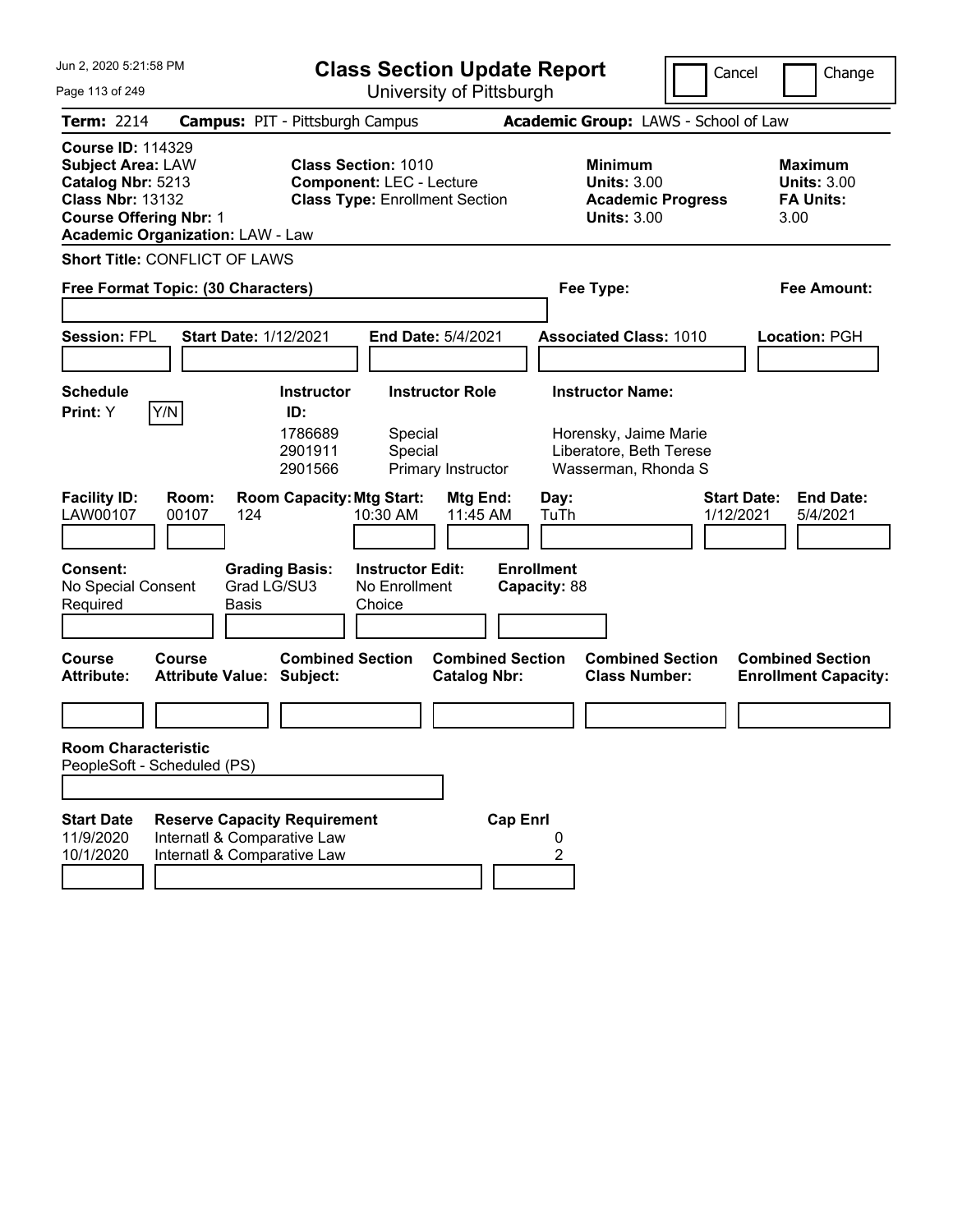| Jun 2, 2020 5:21:58 PM                                                                                                                |                                                      | <b>Class Section Update Report</b> |                                                                          |                                                |                                   | Cancel                                                                                 | Change                          |                                                                  |
|---------------------------------------------------------------------------------------------------------------------------------------|------------------------------------------------------|------------------------------------|--------------------------------------------------------------------------|------------------------------------------------|-----------------------------------|----------------------------------------------------------------------------------------|---------------------------------|------------------------------------------------------------------|
| University of Pittsburgh<br>Page 114 of 249                                                                                           |                                                      |                                    |                                                                          |                                                |                                   |                                                                                        |                                 |                                                                  |
| <b>Term: 2214</b>                                                                                                                     | <b>Campus: PIT - Pittsburgh Campus</b>               |                                    |                                                                          |                                                |                                   | Academic Group: LAWS - School of Law                                                   |                                 |                                                                  |
| <b>Course ID: 114332</b><br><b>Subject Area: LAW</b><br>Catalog Nbr: 5216<br><b>Class Nbr: 18303</b><br><b>Course Offering Nbr: 1</b> | <b>Academic Organization: LAW - Law</b>              | <b>Class Section: 1050</b>         | <b>Component: LEC - Lecture</b><br><b>Class Type: Enrollment Section</b> |                                                |                                   | <b>Minimum</b><br><b>Units: 3.00</b><br><b>Academic Progress</b><br><b>Units: 3.00</b> |                                 | <b>Maximum</b><br><b>Units: 3.00</b><br><b>FA Units:</b><br>3.00 |
|                                                                                                                                       | Short Title: EMPLOYMENT DISCRIMINATION               |                                    |                                                                          |                                                |                                   |                                                                                        |                                 |                                                                  |
|                                                                                                                                       | Free Format Topic: (30 Characters)                   |                                    |                                                                          |                                                | Fee Type:                         |                                                                                        |                                 | Fee Amount:                                                      |
|                                                                                                                                       |                                                      |                                    |                                                                          |                                                |                                   |                                                                                        |                                 |                                                                  |
| <b>Session: FPL</b>                                                                                                                   | <b>Start Date: 1/12/2021</b>                         |                                    | <b>End Date: 5/4/2021</b>                                                |                                                |                                   | <b>Associated Class: 1050</b>                                                          |                                 | Location: PGH                                                    |
|                                                                                                                                       |                                                      |                                    |                                                                          |                                                |                                   |                                                                                        |                                 |                                                                  |
| Schedule                                                                                                                              |                                                      | <b>Instructor</b><br>ID:           | <b>Instructor Role</b>                                                   |                                                |                                   | <b>Instructor Name:</b>                                                                |                                 |                                                                  |
| <b>Print:</b> Y                                                                                                                       | Y/N                                                  | 1786689<br>2901911<br>2906756      | Special<br>Special<br>Primary Instructor                                 |                                                | Wang, Lu-in                       | Horensky, Jaime Marie<br>Liberatore, Beth Terese                                       |                                 |                                                                  |
| <b>Facility ID:</b><br>LAW00113                                                                                                       | Room:<br>00113<br>88                                 | <b>Room Capacity: Mtg Start:</b>   | $9:00$ AM                                                                | Mtg End:<br>10:15 AM                           | Day:<br>MoWe                      |                                                                                        | <b>Start Date:</b><br>1/12/2021 | <b>End Date:</b><br>5/4/2021                                     |
| <b>Consent:</b><br>No Special Consent<br>Required                                                                                     | <b>Grading Basis:</b><br>Grad LG/SU3<br><b>Basis</b> |                                    | <b>Instructor Edit:</b><br>No Enrollment<br>Choice                       |                                                | <b>Enrollment</b><br>Capacity: 88 |                                                                                        |                                 |                                                                  |
| <b>Course</b><br><b>Attribute:</b>                                                                                                    | Course<br><b>Attribute Value: Subject:</b>           | <b>Combined Section</b>            |                                                                          | <b>Combined Section</b><br><b>Catalog Nbr:</b> |                                   | <b>Combined Section</b><br><b>Class Number:</b>                                        |                                 | <b>Combined Section</b><br><b>Enrollment Capacity:</b>           |
|                                                                                                                                       |                                                      |                                    |                                                                          |                                                |                                   |                                                                                        |                                 |                                                                  |
| <b>Room Characteristic</b>                                                                                                            | PeopleSoft - Scheduled (PS)                          |                                    |                                                                          |                                                |                                   |                                                                                        |                                 |                                                                  |
|                                                                                                                                       |                                                      |                                    |                                                                          |                                                |                                   |                                                                                        |                                 |                                                                  |
| <b>Start Date</b>                                                                                                                     | <b>Reserve Capacity Requirement</b>                  |                                    |                                                                          | <b>Cap Enrl</b>                                |                                   |                                                                                        |                                 |                                                                  |
|                                                                                                                                       |                                                      |                                    |                                                                          |                                                |                                   |                                                                                        |                                 |                                                                  |
|                                                                                                                                       |                                                      |                                    |                                                                          |                                                |                                   |                                                                                        |                                 |                                                                  |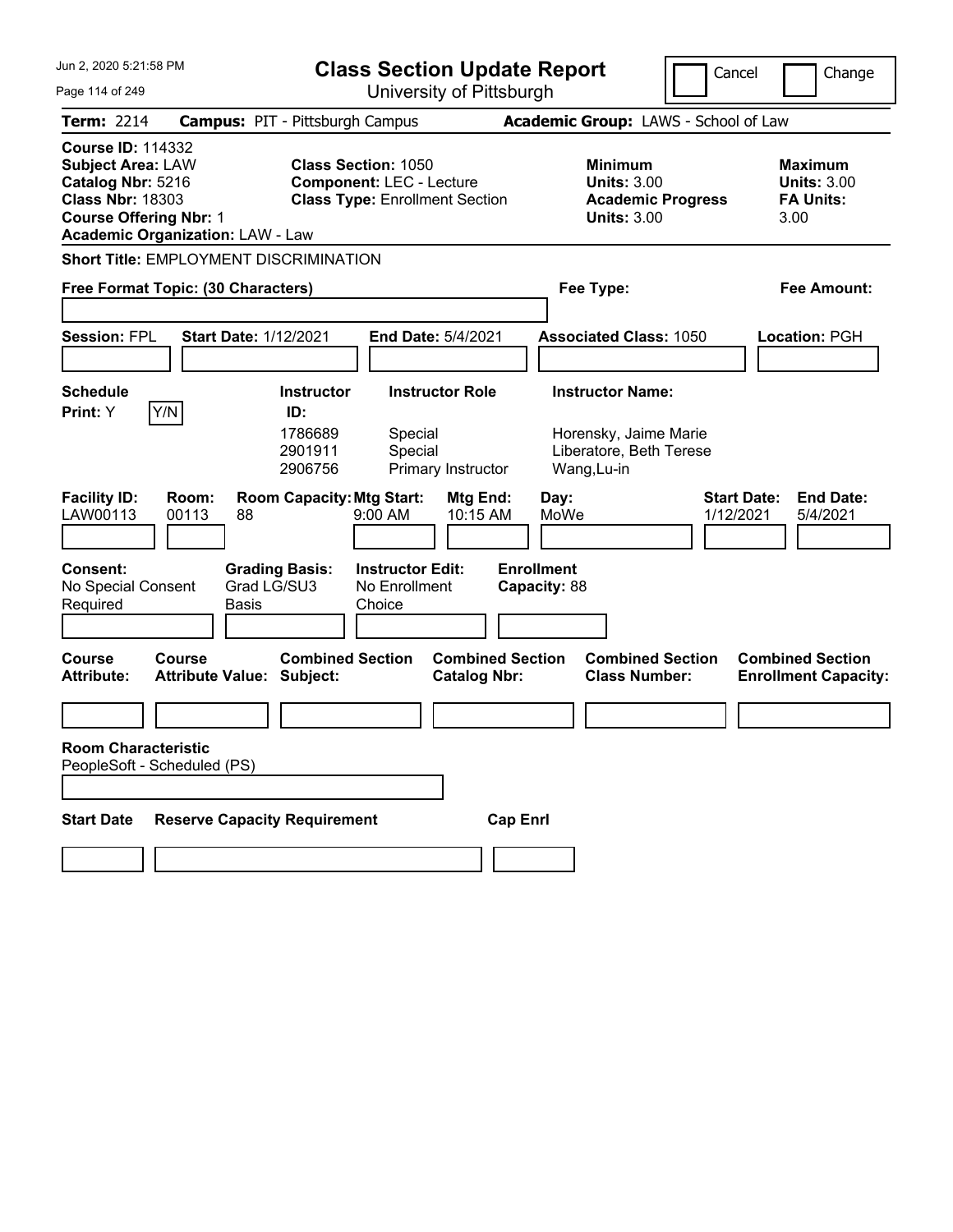| Jun 2, 2020 5:21:58 PM                                                                                                                                                           | <b>Class Section Update Report</b>                                                                     | Cancel                                                                                 | Change                                                           |
|----------------------------------------------------------------------------------------------------------------------------------------------------------------------------------|--------------------------------------------------------------------------------------------------------|----------------------------------------------------------------------------------------|------------------------------------------------------------------|
| Page 115 of 249                                                                                                                                                                  | University of Pittsburgh                                                                               |                                                                                        |                                                                  |
| <b>Term: 2214</b>                                                                                                                                                                | <b>Campus: PIT - Pittsburgh Campus</b>                                                                 | Academic Group: LAWS - School of Law                                                   |                                                                  |
| <b>Course ID: 114335</b><br><b>Subject Area: LAW</b><br>Catalog Nbr: 5219<br><b>Class Nbr: 13087</b><br><b>Course Offering Nbr: 1</b><br><b>Academic Organization: LAW - Law</b> | <b>Class Section: 1010</b><br><b>Component: LEC - Lecture</b><br><b>Class Type: Enrollment Section</b> | <b>Minimum</b><br><b>Units: 3.00</b><br><b>Academic Progress</b><br><b>Units: 3.00</b> | <b>Maximum</b><br><b>Units: 3.00</b><br><b>FA Units:</b><br>3.00 |
| <b>Short Title: FAMILY LAW</b>                                                                                                                                                   |                                                                                                        |                                                                                        |                                                                  |
| Free Format Topic: (30 Characters)                                                                                                                                               |                                                                                                        | Fee Type:                                                                              | Fee Amount:                                                      |
| <b>Session: FPL</b><br><b>Start Date: 1/12/2021</b>                                                                                                                              | End Date: 5/4/2021                                                                                     | <b>Associated Class: 1010</b>                                                          | Location: PGH                                                    |
| <b>Schedule</b>                                                                                                                                                                  | <b>Instructor</b><br><b>Instructor Role</b>                                                            | <b>Instructor Name:</b>                                                                |                                                                  |
| Y/N<br>Print: Y                                                                                                                                                                  | ID:<br>1440459<br>Primary Instructor<br>1786689<br>Special<br>2901911<br>Special                       | Colton, Julie R<br>Horensky, Jaime Marie<br>Liberatore, Beth Terese                    |                                                                  |
| <b>Facility ID:</b><br>Room:<br><b>LAW00G20</b><br>00G20<br>42                                                                                                                   | <b>Room Capacity: Mtg Start:</b><br>Mtg End:<br>8:00 AM<br>9:15 AM                                     | Day:<br>TuTh                                                                           | <b>Start Date:</b><br><b>End Date:</b><br>1/12/2021<br>5/4/2021  |
| <b>Consent:</b><br>Grad LG/SU3<br>No Special Consent<br>Required<br>Basis                                                                                                        | <b>Grading Basis:</b><br><b>Instructor Edit:</b><br>No Enrollment<br>Choice                            | <b>Enrollment</b><br>Capacity: 40                                                      |                                                                  |
| <b>Course</b><br>Course<br><b>Attribute Value: Subject:</b><br><b>Attribute:</b>                                                                                                 | <b>Combined Section</b><br><b>Combined Section</b><br><b>Catalog Nbr:</b>                              | <b>Combined Section</b><br><b>Class Number:</b>                                        | <b>Combined Section</b><br><b>Enrollment Capacity:</b>           |
|                                                                                                                                                                                  |                                                                                                        |                                                                                        |                                                                  |
| <b>Room Characteristic</b><br>PeopleSoft - Scheduled (PS)                                                                                                                        |                                                                                                        |                                                                                        |                                                                  |
| <b>Reserve Capacity Requirement</b><br><b>Start Date</b>                                                                                                                         |                                                                                                        | <b>Cap Enrl</b>                                                                        |                                                                  |
|                                                                                                                                                                                  |                                                                                                        |                                                                                        |                                                                  |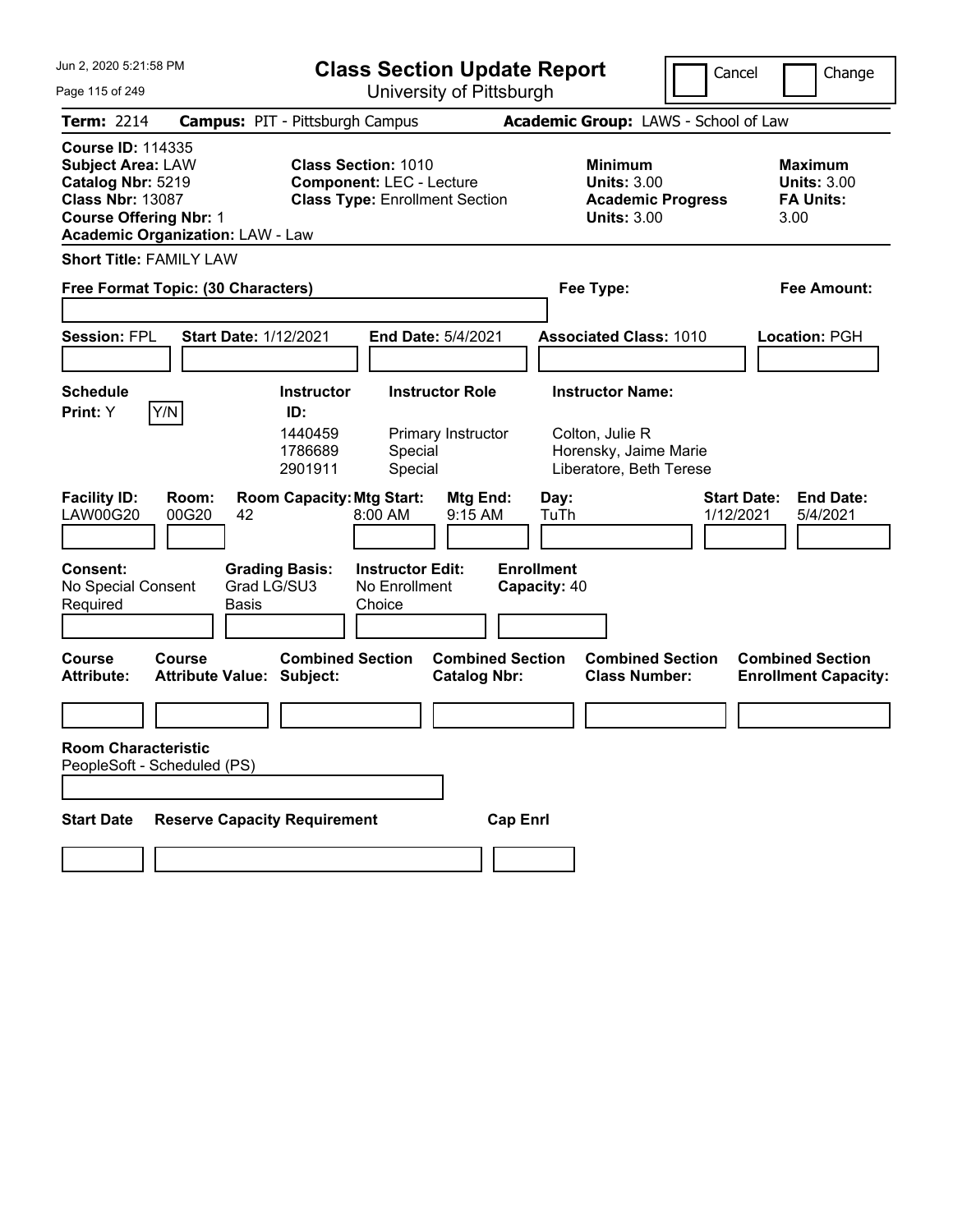| Jun 2, 2020 5:21:58 PM                                                                                                                |                                                   |                                                                                 | <b>Class Section Update Report</b>                                                                  |                                                |                                                                                                                                                   | Cancel                          | Change                                                           |
|---------------------------------------------------------------------------------------------------------------------------------------|---------------------------------------------------|---------------------------------------------------------------------------------|-----------------------------------------------------------------------------------------------------|------------------------------------------------|---------------------------------------------------------------------------------------------------------------------------------------------------|---------------------------------|------------------------------------------------------------------|
| Page 116 of 249                                                                                                                       |                                                   | University of Pittsburgh                                                        |                                                                                                     |                                                |                                                                                                                                                   |                                 |                                                                  |
| Term: 2214                                                                                                                            |                                                   | <b>Campus: PIT - Pittsburgh Campus</b>                                          |                                                                                                     |                                                | Academic Group: LAWS - School of Law                                                                                                              |                                 |                                                                  |
| <b>Course ID: 114337</b><br><b>Subject Area: LAW</b><br>Catalog Nbr: 5223<br><b>Class Nbr: 13122</b><br><b>Course Offering Nbr: 1</b> | <b>Academic Organization: LAW - Law</b>           | <b>Class Section: 1010</b>                                                      | <b>Component: LEC - Lecture</b><br><b>Class Type: Enrollment Section</b>                            |                                                | <b>Minimum</b><br><b>Units: 2.00</b><br><b>Units: 2.00</b>                                                                                        | <b>Academic Progress</b>        | <b>Maximum</b><br><b>Units: 2.00</b><br><b>FA Units:</b><br>2.00 |
|                                                                                                                                       | <b>Short Title: ADVANCED TRIAL EVIDENCE</b>       |                                                                                 |                                                                                                     |                                                |                                                                                                                                                   |                                 |                                                                  |
|                                                                                                                                       | Free Format Topic: (30 Characters)                |                                                                                 |                                                                                                     |                                                | Fee Type:                                                                                                                                         |                                 | Fee Amount:                                                      |
| <b>Session: FPL</b>                                                                                                                   | <b>Start Date: 1/12/2021</b>                      |                                                                                 | <b>End Date: 5/4/2021</b>                                                                           |                                                | <b>Associated Class: 1010</b>                                                                                                                     |                                 | <b>Location: PGH</b>                                             |
| Schedule<br>Print: Y                                                                                                                  | Y/N                                               | <b>Instructor</b><br>ID:<br>2918044<br>1786689<br>1037185<br>2901773<br>2901911 | <b>Instructor Role</b><br>Primary Instructor<br>Special<br>Primary Instructor<br>Special<br>Special |                                                | <b>Instructor Name:</b><br>Divelbiss, Matthew Renwick<br>Horensky, Jaime Marie<br>Kontos, George M<br>Leroy, Suzanne K<br>Liberatore, Beth Terese |                                 |                                                                  |
| <b>Facility ID:</b><br>LAW00111<br>Consent:<br><b>Department Consent</b><br>Required                                                  | Room:<br>00111<br>88<br><b>Basis</b>              | <b>Room Capacity: Mtg Start:</b><br><b>Grading Basis:</b><br>Grad LG/SU3        | 5:30 PM<br><b>Instructor Edit:</b><br>No Enrollment<br>Choice                                       | Mtg End:<br>7:20 PM                            | Day:<br>Mo<br><b>Enrollment</b><br>Capacity: 14                                                                                                   | <b>Start Date:</b><br>1/12/2021 | <b>End Date:</b><br>5/4/2021                                     |
| Course<br><b>Attribute:</b>                                                                                                           | <b>Course</b><br><b>Attribute Value: Subject:</b> | <b>Combined Section</b>                                                         |                                                                                                     | <b>Combined Section</b><br><b>Catalog Nbr:</b> | <b>Class Number:</b>                                                                                                                              | <b>Combined Section</b>         | <b>Combined Section</b><br><b>Enrollment Capacity:</b>           |
| <b>Room Characteristic</b>                                                                                                            | PeopleSoft - Scheduled (PS)                       |                                                                                 |                                                                                                     |                                                |                                                                                                                                                   |                                 |                                                                  |
| <b>Start Date</b>                                                                                                                     | <b>Reserve Capacity Requirement</b>               |                                                                                 |                                                                                                     | <b>Cap Enrl</b>                                |                                                                                                                                                   |                                 |                                                                  |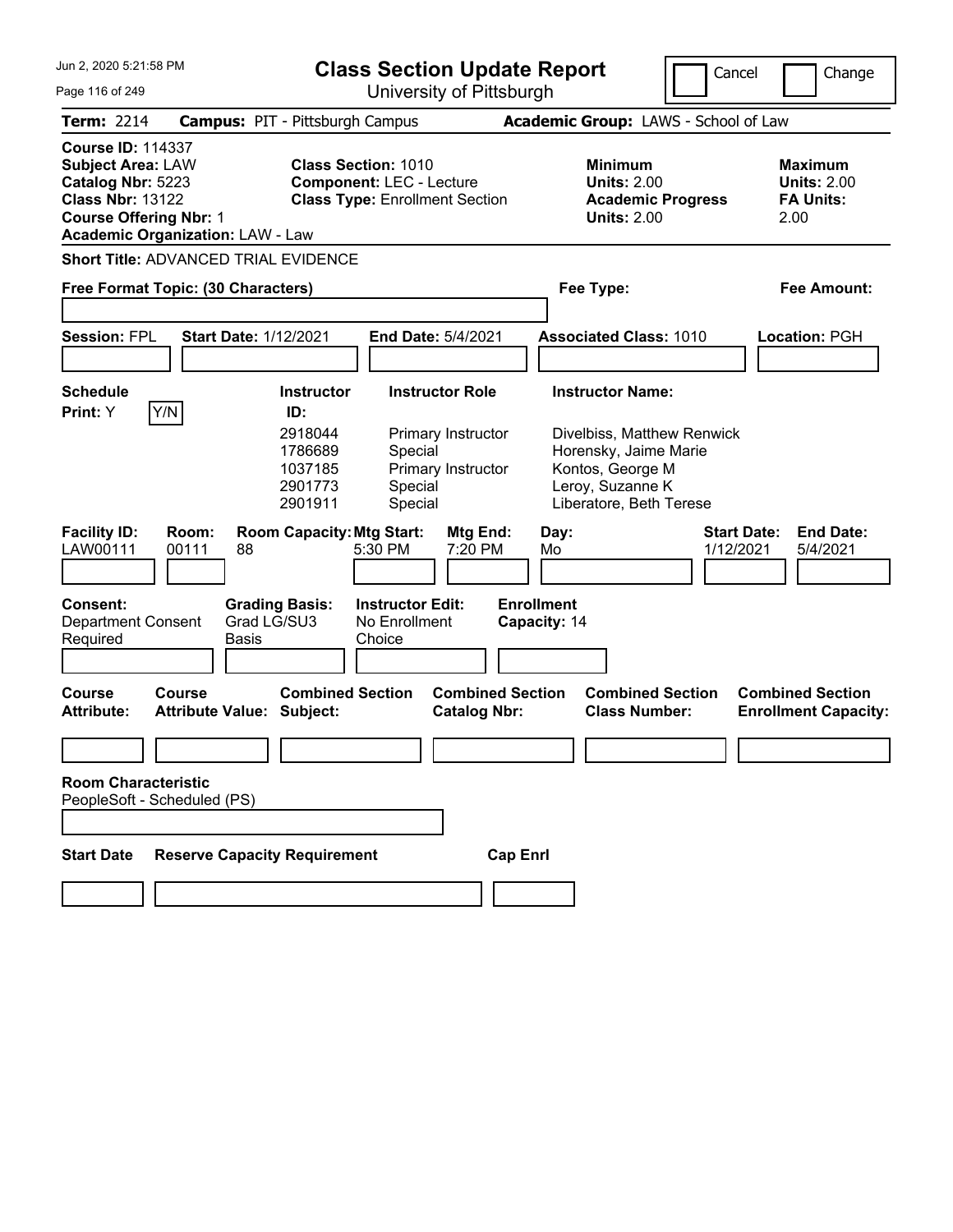| Jun 2, 2020 5:21:58 PM                                                                                                                                                           |                                                             | <b>Class Section Update Report</b>                                       |                                                                                        | Cancel<br>Change                                                 |
|----------------------------------------------------------------------------------------------------------------------------------------------------------------------------------|-------------------------------------------------------------|--------------------------------------------------------------------------|----------------------------------------------------------------------------------------|------------------------------------------------------------------|
| University of Pittsburgh<br>Page 117 of 249                                                                                                                                      |                                                             |                                                                          |                                                                                        |                                                                  |
| <b>Term: 2214</b>                                                                                                                                                                | <b>Campus: PIT - Pittsburgh Campus</b>                      |                                                                          | Academic Group: LAWS - School of Law                                                   |                                                                  |
| <b>Course ID: 114339</b><br><b>Subject Area: LAW</b><br>Catalog Nbr: 5225<br><b>Class Nbr: 28838</b><br><b>Course Offering Nbr: 1</b><br><b>Academic Organization: LAW - Law</b> | <b>Class Section: 1030</b>                                  | <b>Component: LEC - Lecture</b><br><b>Class Type: Enrollment Section</b> | <b>Minimum</b><br><b>Units: 3.00</b><br><b>Academic Progress</b><br><b>Units: 3.00</b> | <b>Maximum</b><br><b>Units: 3.00</b><br><b>FA Units:</b><br>3.00 |
| <b>Short Title: INTERNATNL BUSINESS TRANSACTNS</b>                                                                                                                               |                                                             |                                                                          |                                                                                        |                                                                  |
| Free Format Topic: (30 Characters)                                                                                                                                               |                                                             |                                                                          | Fee Type:                                                                              | Fee Amount:                                                      |
|                                                                                                                                                                                  |                                                             |                                                                          |                                                                                        |                                                                  |
| <b>Session: FPL</b>                                                                                                                                                              | <b>Start Date: 1/12/2021</b>                                | End Date: 5/4/2021                                                       | <b>Associated Class: 1030</b>                                                          | Location: PGH                                                    |
|                                                                                                                                                                                  | <b>Instructor</b>                                           |                                                                          |                                                                                        |                                                                  |
| <b>Schedule</b><br>Y/N<br>Print: Y                                                                                                                                               | ID:                                                         | <b>Instructor Role</b>                                                   | <b>Instructor Name:</b>                                                                |                                                                  |
|                                                                                                                                                                                  | 2909519<br>1786689<br>2901911                               | Primary Instructor<br>Special<br>Special                                 | Brand, Ronald A<br>Horensky, Jaime Marie<br>Liberatore, Beth Terese                    |                                                                  |
| <b>Facility ID:</b><br>Room:<br><b>LAW00G12</b><br>00G12                                                                                                                         | <b>Room Capacity: Mtg Start:</b><br>69                      | Mtg End:<br>10:15 AM<br>9:00 AM                                          | Day:<br>TuTh                                                                           | <b>Start Date:</b><br><b>End Date:</b><br>1/12/2021<br>5/4/2021  |
| <b>Consent:</b><br>No Special Consent<br>Required                                                                                                                                | <b>Grading Basis:</b><br>Grad LG/SU3<br><b>Basis</b>        | <b>Instructor Edit:</b><br>No Enrollment<br>Choice                       | <b>Enrollment</b><br>Capacity: 49                                                      |                                                                  |
| <b>Course</b><br>Course<br><b>Attribute:</b><br><b>UCIS</b><br><b>REES</b>                                                                                                       | <b>Combined Section</b><br><b>Attribute Value: Subject:</b> | <b>Combined Section</b><br><b>Catalog Nbr:</b>                           | <b>Combined Section</b><br><b>Class Number:</b>                                        | <b>Combined Section</b><br><b>Enrollment Capacity:</b>           |
|                                                                                                                                                                                  |                                                             |                                                                          |                                                                                        |                                                                  |
| <b>Room Characteristic</b><br>PeopleSoft - Scheduled (PS)                                                                                                                        |                                                             |                                                                          |                                                                                        |                                                                  |
| <b>Start Date</b>                                                                                                                                                                | <b>Reserve Capacity Requirement</b>                         | <b>Cap Enrl</b>                                                          |                                                                                        |                                                                  |
|                                                                                                                                                                                  |                                                             |                                                                          |                                                                                        |                                                                  |
|                                                                                                                                                                                  |                                                             |                                                                          |                                                                                        |                                                                  |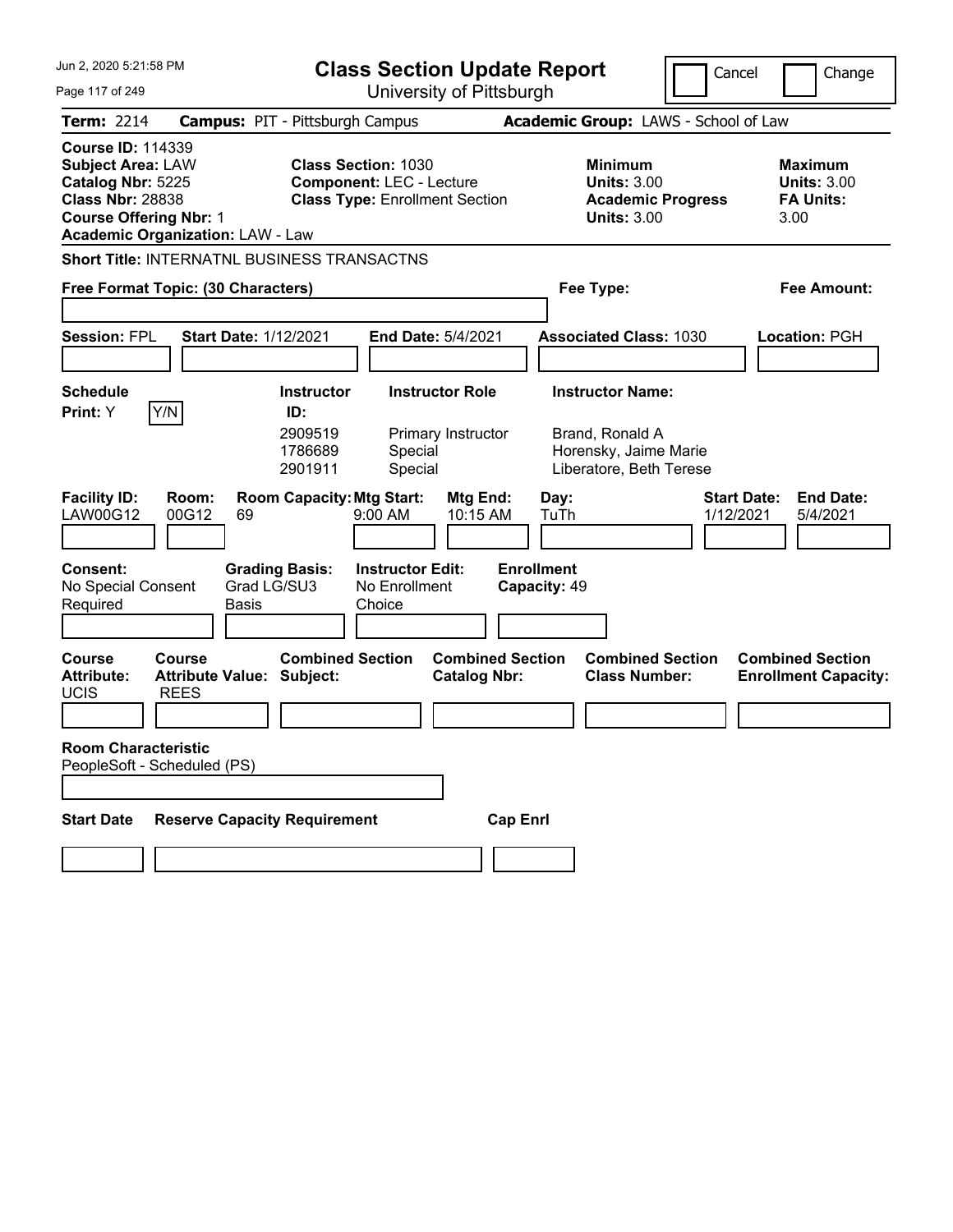| Jun 2, 2020 5:21:58 PM                                                                                                                                                           | <b>Class Section Update Report</b>                                                                     | Cancel                                                                                 | Change                                                           |
|----------------------------------------------------------------------------------------------------------------------------------------------------------------------------------|--------------------------------------------------------------------------------------------------------|----------------------------------------------------------------------------------------|------------------------------------------------------------------|
| Page 118 of 249                                                                                                                                                                  | University of Pittsburgh                                                                               |                                                                                        |                                                                  |
| <b>Term: 2214</b>                                                                                                                                                                | <b>Campus: PIT - Pittsburgh Campus</b>                                                                 | Academic Group: LAWS - School of Law                                                   |                                                                  |
| <b>Course ID: 114340</b><br><b>Subject Area: LAW</b><br>Catalog Nbr: 5226<br><b>Class Nbr: 28842</b><br><b>Course Offering Nbr: 1</b><br><b>Academic Organization: LAW - Law</b> | <b>Class Section: 1070</b><br><b>Component: LEC - Lecture</b><br><b>Class Type: Enrollment Section</b> | <b>Minimum</b><br><b>Units: 3.00</b><br><b>Academic Progress</b><br><b>Units: 3.00</b> | <b>Maximum</b><br><b>Units: 3.00</b><br><b>FA Units:</b><br>3.00 |
| <b>Short Title: INTERNATIONAL LAW</b>                                                                                                                                            |                                                                                                        |                                                                                        |                                                                  |
| Free Format Topic: (30 Characters)                                                                                                                                               |                                                                                                        | Fee Type:                                                                              | Fee Amount:                                                      |
| <b>Session: FPL</b><br><b>Start Date: 1/12/2021</b>                                                                                                                              | End Date: 5/4/2021                                                                                     | <b>Associated Class: 1070</b>                                                          | Location: PGH                                                    |
| <b>Schedule</b>                                                                                                                                                                  | <b>Instructor</b><br><b>Instructor Role</b>                                                            | <b>Instructor Name:</b>                                                                |                                                                  |
| Y/N <br>Print: Y                                                                                                                                                                 | ID:<br>1786689<br>Special<br>2901911<br>Special<br>2956618<br>Primary Instructor                       | Horensky, Jaime Marie<br>Liberatore, Beth Terese<br>Sirleaf, Matiangai V S             |                                                                  |
| <b>Facility ID:</b><br>Room:<br>LAW00109<br>00109<br>124                                                                                                                         | <b>Room Capacity: Mtg Start:</b><br>Mtg End:<br>2:00 PM<br>3:15 PM                                     | <b>Start Date:</b><br>Day:<br>MoWe<br>1/12/2021                                        | <b>End Date:</b><br>5/4/2021                                     |
| <b>Consent:</b><br>Grad LG/SU3<br>No Special Consent<br>Required<br>Basis                                                                                                        | <b>Grading Basis:</b><br><b>Instructor Edit:</b><br>No Enrollment<br>Choice                            | <b>Enrollment</b><br>Capacity: 120                                                     |                                                                  |
| <b>Course</b><br>Course<br><b>Attribute Value: Subject:</b><br><b>Attribute:</b>                                                                                                 | <b>Combined Section</b><br><b>Combined Section</b><br><b>Catalog Nbr:</b>                              | <b>Combined Section</b><br><b>Class Number:</b>                                        | <b>Combined Section</b><br><b>Enrollment Capacity:</b>           |
|                                                                                                                                                                                  |                                                                                                        |                                                                                        |                                                                  |
| <b>Room Characteristic</b><br>PeopleSoft - Scheduled (PS)                                                                                                                        |                                                                                                        |                                                                                        |                                                                  |
| <b>Reserve Capacity Requirement</b><br><b>Start Date</b>                                                                                                                         |                                                                                                        | <b>Cap Enrl</b>                                                                        |                                                                  |
|                                                                                                                                                                                  |                                                                                                        |                                                                                        |                                                                  |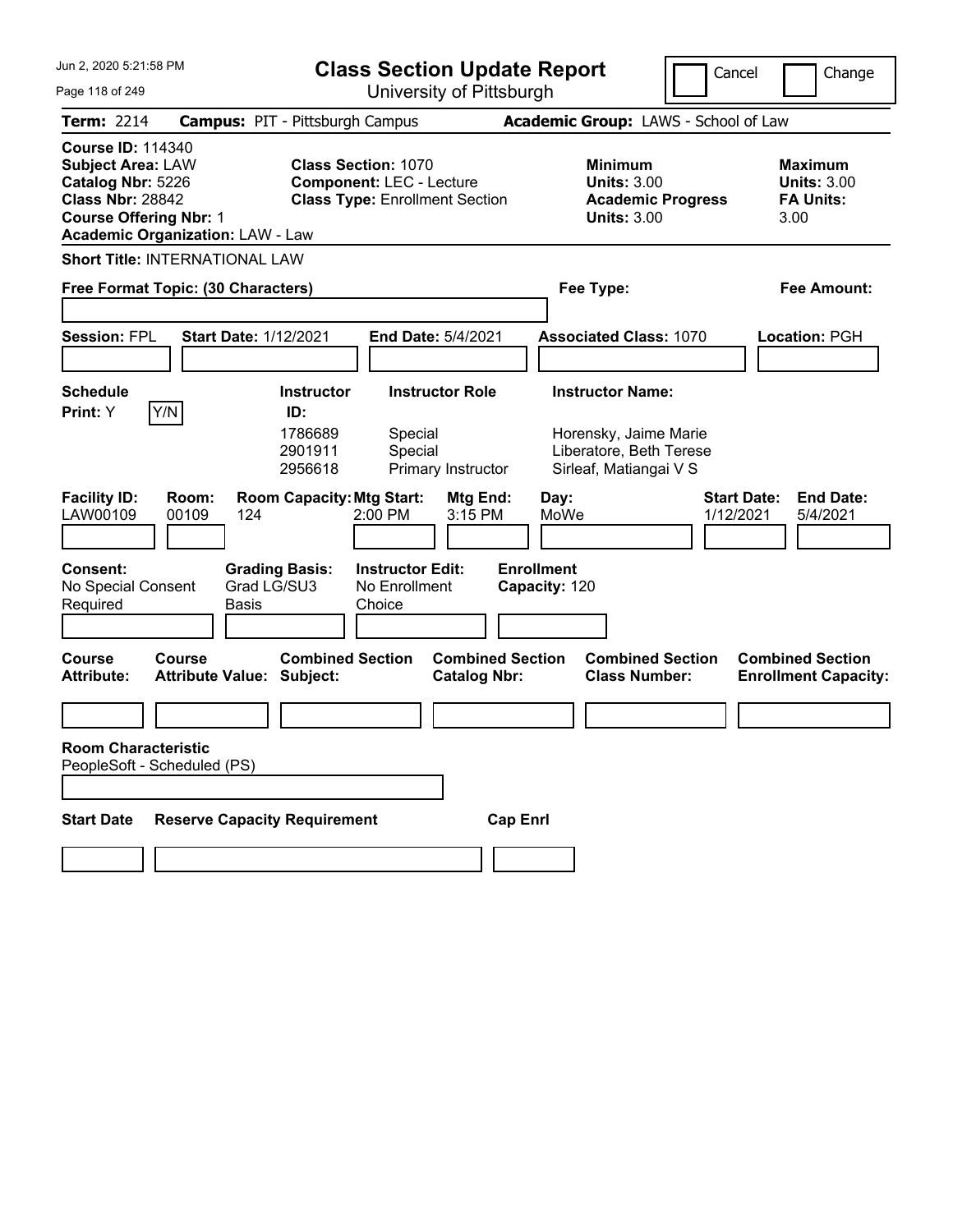| Jun 2, 2020 5:21:58 PM                                                                                                                                                           |                                                   |                                                                                 | <b>Class Section Update Report</b>                                                                     |                                                                |                                                 |                                                                                                                                                         | Cancel                          | Change                                                           |
|----------------------------------------------------------------------------------------------------------------------------------------------------------------------------------|---------------------------------------------------|---------------------------------------------------------------------------------|--------------------------------------------------------------------------------------------------------|----------------------------------------------------------------|-------------------------------------------------|---------------------------------------------------------------------------------------------------------------------------------------------------------|---------------------------------|------------------------------------------------------------------|
| Page 119 of 249                                                                                                                                                                  |                                                   |                                                                                 |                                                                                                        | University of Pittsburgh                                       |                                                 |                                                                                                                                                         |                                 |                                                                  |
| <b>Term: 2214</b>                                                                                                                                                                |                                                   | <b>Campus: PIT - Pittsburgh Campus</b>                                          |                                                                                                        |                                                                |                                                 | Academic Group: LAWS - School of Law                                                                                                                    |                                 |                                                                  |
| <b>Course ID: 114348</b><br><b>Subject Area: LAW</b><br>Catalog Nbr: 5236<br><b>Class Nbr: 13127</b><br><b>Course Offering Nbr: 1</b><br><b>Academic Organization: LAW - Law</b> |                                                   |                                                                                 | <b>Class Section: 1010</b><br><b>Component: LEC - Lecture</b><br><b>Class Type: Enrollment Section</b> |                                                                |                                                 | <b>Minimum</b><br><b>Units: 2.00</b><br><b>Academic Progress</b><br><b>Units: 2.00</b>                                                                  |                                 | <b>Maximum</b><br><b>Units: 2.00</b><br><b>FA Units:</b><br>2.00 |
| Short Title: PRE-TRIAL PRA-PLEADINGS DISCV                                                                                                                                       |                                                   |                                                                                 |                                                                                                        |                                                                |                                                 |                                                                                                                                                         |                                 |                                                                  |
| Free Format Topic: (30 Characters)                                                                                                                                               |                                                   |                                                                                 |                                                                                                        |                                                                |                                                 | Fee Type:                                                                                                                                               |                                 | <b>Fee Amount:</b>                                               |
| <b>Session: FPL</b>                                                                                                                                                              | Start Date: 1/12/2021                             |                                                                                 | End Date: 5/4/2021                                                                                     |                                                                |                                                 | <b>Associated Class: 1010</b>                                                                                                                           |                                 | Location: PGH                                                    |
| <b>Schedule</b><br>Y/N<br>Print: Y                                                                                                                                               |                                                   | <b>Instructor</b><br>ID:<br>2951621<br>2952231<br>1786689<br>2901911<br>1146717 | <b>Instructor Role</b><br>Special<br>Special                                                           | Primary Instructor<br>Primary Instructor<br>Primary Instructor |                                                 | <b>Instructor Name:</b><br>Channel, Christopher Scott<br>Corbelli, James Vincent<br>Horensky, Jaime Marie<br>Liberatore, Beth Terese<br>Matzus, Jason E |                                 |                                                                  |
| <b>Facility ID:</b><br>LAW00118<br><b>Consent:</b><br><b>Department Consent</b><br>Required                                                                                      | Room:<br>00118<br>20<br>Basis                     | <b>Room Capacity: Mtg Start:</b><br><b>Grading Basis:</b><br>Grad LG/SU3        | 4:30 PM<br><b>Instructor Edit:</b><br>No Enrollment<br>Choice                                          | Mtg End:<br>6:20 PM                                            | Day:<br>Tu<br><b>Enrollment</b><br>Capacity: 14 |                                                                                                                                                         | <b>Start Date:</b><br>1/12/2021 | <b>End Date:</b><br>5/4/2021                                     |
| Course<br><b>Attribute:</b>                                                                                                                                                      | <b>Course</b><br><b>Attribute Value: Subject:</b> | <b>Combined Section</b>                                                         |                                                                                                        | <b>Combined Section</b><br><b>Catalog Nbr:</b>                 |                                                 | <b>Combined Section</b><br><b>Class Number:</b>                                                                                                         |                                 | <b>Combined Section</b><br><b>Enrollment Capacity:</b>           |
| <b>Room Characteristic</b><br>PeopleSoft - Scheduled (PS)                                                                                                                        |                                                   |                                                                                 |                                                                                                        |                                                                |                                                 |                                                                                                                                                         |                                 |                                                                  |
| <b>Start Date</b>                                                                                                                                                                |                                                   | <b>Reserve Capacity Requirement</b>                                             |                                                                                                        | <b>Cap Enrl</b>                                                |                                                 |                                                                                                                                                         |                                 |                                                                  |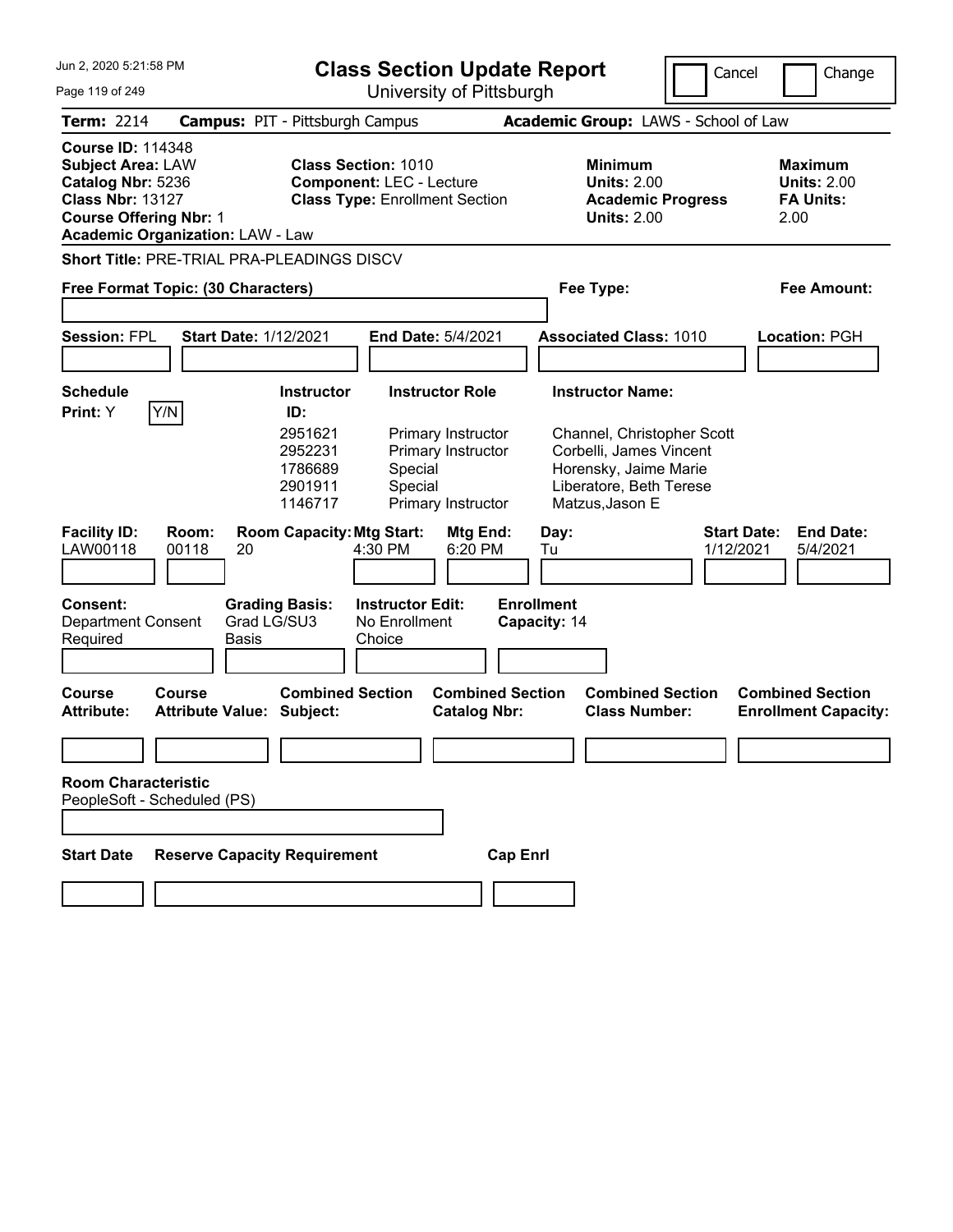| Jun 2, 2020 5:21:58 PM<br>Page 120 of 249                                                                                             |                                                                              | <b>Class Section Update Report</b><br>University of Pittsburgh                                                                                                       |                                                                                                                                        | Cancel<br>Change                                                 |
|---------------------------------------------------------------------------------------------------------------------------------------|------------------------------------------------------------------------------|----------------------------------------------------------------------------------------------------------------------------------------------------------------------|----------------------------------------------------------------------------------------------------------------------------------------|------------------------------------------------------------------|
| <b>Term: 2214</b>                                                                                                                     | <b>Campus: PIT - Pittsburgh Campus</b>                                       |                                                                                                                                                                      | Academic Group: LAWS - School of Law                                                                                                   |                                                                  |
| <b>Course ID: 114354</b><br><b>Subject Area: LAW</b><br>Catalog Nbr: 5242<br><b>Class Nbr: 13071</b><br><b>Course Offering Nbr: 1</b> | <b>Academic Organization: LAW - Law</b>                                      | <b>Class Section: 1010</b><br><b>Component: LEC - Lecture</b><br><b>Class Type: Enrollment Section</b>                                                               | <b>Minimum</b><br><b>Units: 2.00</b><br><b>Academic Progress</b><br><b>Units: 2.00</b>                                                 | <b>Maximum</b><br><b>Units: 2.00</b><br><b>FA Units:</b><br>2.00 |
|                                                                                                                                       | <b>Short Title: PATENT LAW PRACTICE</b>                                      |                                                                                                                                                                      |                                                                                                                                        |                                                                  |
|                                                                                                                                       | Free Format Topic: (30 Characters)                                           |                                                                                                                                                                      | Fee Type:                                                                                                                              | Fee Amount:                                                      |
| <b>Session: FPL</b>                                                                                                                   | <b>Start Date: 1/12/2021</b>                                                 | <b>End Date: 5/4/2021</b>                                                                                                                                            | <b>Associated Class: 1010</b>                                                                                                          | Location: PGH                                                    |
| <b>Schedule</b><br>Print: Y<br>Y/N                                                                                                    | ID:<br>2901911                                                               | <b>Instructor Role</b><br><b>Instructor</b><br>2901754<br>Primary Instructor<br>2917672<br>Primary Instructor<br>1786689<br>Special<br>2901773<br>Special<br>Special | <b>Instructor Name:</b><br>Alstadt, Lynn J<br>Fischer, Ralph G<br>Horensky, Jaime Marie<br>Leroy, Suzanne K<br>Liberatore, Beth Terese |                                                                  |
| <b>Facility ID:</b><br>LAW00113<br><b>Consent:</b><br>No Special Consent<br>Required                                                  | Room:<br>00113<br>88<br><b>Grading Basis:</b><br>Grad LG/SU3<br><b>Basis</b> | <b>Room Capacity: Mtg Start:</b><br>Mtg End:<br>4:30 PM<br>6:20 PM<br><b>Instructor Edit:</b><br>No Enrollment<br>Choice                                             | Day:<br>Th<br><b>Enrollment</b><br>Capacity: 28                                                                                        | <b>Start Date:</b><br><b>End Date:</b><br>1/12/2021<br>5/4/2021  |
| Course<br><b>Attribute:</b>                                                                                                           | Course<br><b>Attribute Value: Subject:</b>                                   | <b>Combined Section</b><br><b>Combined Section</b><br><b>Catalog Nbr:</b>                                                                                            | <b>Combined Section</b><br><b>Class Number:</b>                                                                                        | <b>Combined Section</b><br><b>Enrollment Capacity:</b>           |
| <b>Room Characteristic</b><br>PeopleSoft - Scheduled (PS)                                                                             |                                                                              |                                                                                                                                                                      |                                                                                                                                        |                                                                  |
| <b>Start Date</b>                                                                                                                     | <b>Reserve Capacity Requirement</b>                                          | <b>Cap Enrl</b>                                                                                                                                                      |                                                                                                                                        |                                                                  |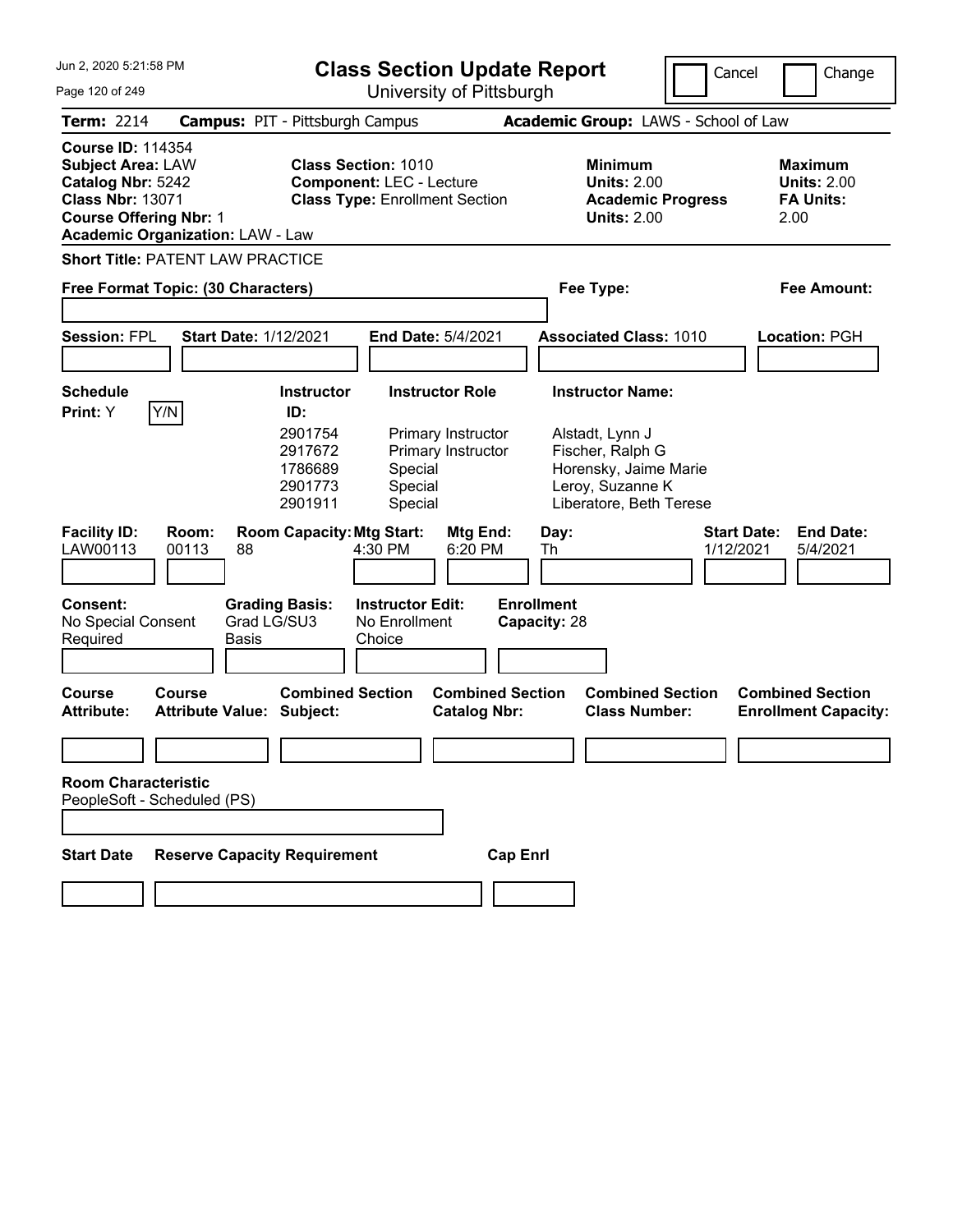| Jun 2, 2020 5:21:58 PM                                                                                                                                                           | <b>Class Section Update Report</b>                                                                                              |                                                                                            | Cancel<br>Change                                                |
|----------------------------------------------------------------------------------------------------------------------------------------------------------------------------------|---------------------------------------------------------------------------------------------------------------------------------|--------------------------------------------------------------------------------------------|-----------------------------------------------------------------|
| Page 121 of 249                                                                                                                                                                  | University of Pittsburgh                                                                                                        |                                                                                            |                                                                 |
| <b>Term: 2214</b>                                                                                                                                                                | <b>Campus: PIT - Pittsburgh Campus</b>                                                                                          | Academic Group: LAWS - School of Law                                                       |                                                                 |
| <b>Course ID: 114358</b><br><b>Subject Area: LAW</b><br>Catalog Nbr: 5246<br><b>Class Nbr: 27444</b><br><b>Course Offering Nbr: 1</b><br><b>Academic Organization: LAW - Law</b> | <b>Class Section: 1055</b><br><b>Component: LEC - Lecture</b><br><b>Class Type: Enrollment Section</b>                          | Minimum<br><b>Units: 3.00</b><br><b>Academic Progress</b><br><b>Units: 3.00</b>            | Maximum<br><b>Units: 3.00</b><br><b>FA Units:</b><br>3.00       |
| <b>Short Title: SECURITIES REGULATION</b>                                                                                                                                        |                                                                                                                                 |                                                                                            |                                                                 |
| Free Format Topic: (30 Characters)                                                                                                                                               |                                                                                                                                 | Fee Type:                                                                                  | Fee Amount:                                                     |
| <b>Session: FPL</b><br><b>Start Date: 1/12/2021</b>                                                                                                                              | <b>End Date: 5/4/2021</b>                                                                                                       | <b>Associated Class: 1055</b>                                                              | Location: PGH                                                   |
| <b>Schedule</b><br>Y/N<br>Print: Y                                                                                                                                               | <b>Instructor Role</b><br><b>Instructor</b><br>ID:<br>1786689<br>Special<br>Special<br>2901911<br>2933381<br>Primary Instructor | <b>Instructor Name:</b><br>Horensky, Jaime Marie<br>Liberatore, Beth Terese<br>Oh, Peter B |                                                                 |
| <b>Facility ID:</b><br>Room:<br>LAW00111<br>00111<br>88                                                                                                                          | <b>Room Capacity: Mtg Start:</b><br>Mtg End:<br>12:30 PM<br>1:45 PM                                                             | Day:<br>MoWe                                                                               | <b>Start Date:</b><br><b>End Date:</b><br>1/12/2021<br>5/4/2021 |
| <b>Consent:</b><br>Grad LG/SU3<br>No Special Consent<br>Required<br><b>Basis</b>                                                                                                 | <b>Grading Basis:</b><br><b>Instructor Edit:</b><br>No Enrollment<br>Choice                                                     | <b>Enrollment</b><br>Capacity: 28                                                          |                                                                 |
| Course<br>Course<br><b>Attribute:</b><br><b>Attribute Value: Subject:</b>                                                                                                        | <b>Combined Section</b><br><b>Combined Section</b><br><b>Catalog Nbr:</b>                                                       | <b>Combined Section</b><br><b>Class Number:</b>                                            | <b>Combined Section</b><br><b>Enrollment Capacity:</b>          |
|                                                                                                                                                                                  |                                                                                                                                 |                                                                                            |                                                                 |
| <b>Room Characteristic</b><br>PeopleSoft - Scheduled (PS)                                                                                                                        |                                                                                                                                 |                                                                                            |                                                                 |
|                                                                                                                                                                                  |                                                                                                                                 |                                                                                            |                                                                 |
| <b>Start Date</b><br><b>Reserve Capacity Requirement</b><br>11/9/2020<br>Internatl & Comparative Law<br>10/1/2020<br>Internatl & Comparative Law                                 | <b>Cap Enrl</b>                                                                                                                 | 0<br>2                                                                                     |                                                                 |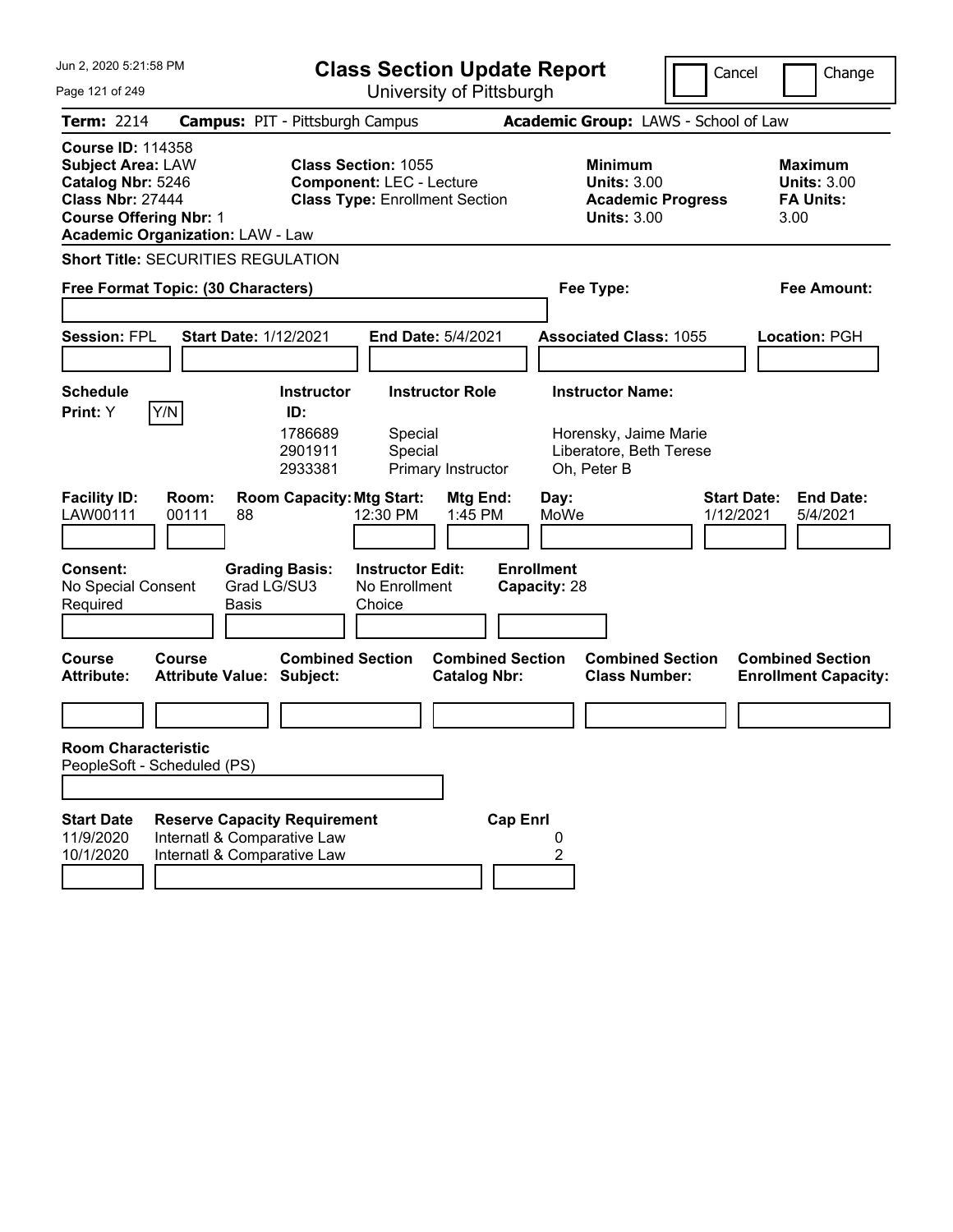| Jun 2, 2020 5:21:58 PM<br><b>Class Section Update Report</b>                                                                                                                     |                                                                                                     |                                                                                                          |                                                                                                        |                                                                     |                                   |           |                                                                                                                      |                                      | Cancel<br>Change                                                 |
|----------------------------------------------------------------------------------------------------------------------------------------------------------------------------------|-----------------------------------------------------------------------------------------------------|----------------------------------------------------------------------------------------------------------|--------------------------------------------------------------------------------------------------------|---------------------------------------------------------------------|-----------------------------------|-----------|----------------------------------------------------------------------------------------------------------------------|--------------------------------------|------------------------------------------------------------------|
| Page 122 of 249                                                                                                                                                                  |                                                                                                     | University of Pittsburgh                                                                                 |                                                                                                        |                                                                     |                                   |           |                                                                                                                      |                                      |                                                                  |
| <b>Term: 2214</b>                                                                                                                                                                | <b>Campus: PIT - Pittsburgh Campus</b>                                                              |                                                                                                          |                                                                                                        |                                                                     |                                   |           |                                                                                                                      | Academic Group: LAWS - School of Law |                                                                  |
| <b>Course ID: 114369</b><br><b>Subject Area: LAW</b><br>Catalog Nbr: 5258<br><b>Class Nbr: 18287</b><br><b>Course Offering Nbr: 1</b><br><b>Academic Organization: LAW - Law</b> |                                                                                                     |                                                                                                          | <b>Class Section: 1080</b><br><b>Component: LEC - Lecture</b><br><b>Class Type: Enrollment Section</b> |                                                                     |                                   |           | <b>Minimum</b><br><b>Units: 2.00</b><br><b>Units: 2.00</b>                                                           | <b>Academic Progress</b>             | <b>Maximum</b><br><b>Units: 2.00</b><br><b>FA Units:</b><br>2.00 |
| Short Title: CAPITAL PUNISHMENT, THRY & PRA                                                                                                                                      |                                                                                                     |                                                                                                          |                                                                                                        |                                                                     |                                   |           |                                                                                                                      |                                      |                                                                  |
| Free Format Topic: (30 Characters)                                                                                                                                               |                                                                                                     |                                                                                                          |                                                                                                        |                                                                     |                                   | Fee Type: |                                                                                                                      |                                      | Fee Amount:                                                      |
| <b>Session: FPL</b>                                                                                                                                                              | <b>Start Date: 1/12/2021</b>                                                                        |                                                                                                          |                                                                                                        | End Date: 5/4/2021                                                  |                                   |           | <b>Associated Class: 1080</b>                                                                                        |                                      | Location: PGH                                                    |
|                                                                                                                                                                                  |                                                                                                     |                                                                                                          |                                                                                                        |                                                                     |                                   |           |                                                                                                                      |                                      |                                                                  |
| <b>Schedule</b><br>Y/N<br>Print: Y<br><b>Facility ID:</b><br><b>LAW00G18</b>                                                                                                     | Room:<br>00G18<br>28                                                                                | <b>Instructor</b><br>ID:<br>2949951<br>1786689<br>2901773<br>2901911<br><b>Room Capacity: Mtg Start:</b> | Special<br>Special<br>Special<br>4:00 PM                                                               | <b>Instructor Role</b><br>Primary Instructor<br>Mtg End:<br>5:50 PM | Th                                | Day:      | <b>Instructor Name:</b><br>Dayan, Marshall L<br>Horensky, Jaime Marie<br>Leroy, Suzanne K<br>Liberatore, Beth Terese |                                      | <b>Start Date:</b><br><b>End Date:</b><br>1/12/2021<br>5/4/2021  |
| <b>Consent:</b><br>No Special Consent<br>Required                                                                                                                                | <b>Basis</b>                                                                                        | <b>Grading Basis:</b><br>Grad LG/SU3                                                                     | <b>Instructor Edit:</b><br>No Enrollment<br>Choice                                                     |                                                                     | <b>Enrollment</b><br>Capacity: 25 |           |                                                                                                                      |                                      |                                                                  |
| <b>Course</b><br><b>Attribute:</b>                                                                                                                                               | Course<br><b>Attribute Value: Subject:</b>                                                          | <b>Combined Section</b>                                                                                  |                                                                                                        | <b>Combined Section</b><br><b>Catalog Nbr:</b>                      |                                   |           | <b>Combined Section</b><br><b>Class Number:</b>                                                                      |                                      | <b>Combined Section</b><br><b>Enrollment Capacity:</b>           |
| <b>Room Characteristic</b>                                                                                                                                                       |                                                                                                     |                                                                                                          |                                                                                                        |                                                                     |                                   |           |                                                                                                                      |                                      |                                                                  |
| PeopleSoft - Scheduled (PS)                                                                                                                                                      |                                                                                                     |                                                                                                          |                                                                                                        |                                                                     |                                   |           |                                                                                                                      |                                      |                                                                  |
|                                                                                                                                                                                  |                                                                                                     |                                                                                                          |                                                                                                        |                                                                     |                                   |           |                                                                                                                      |                                      |                                                                  |
| <b>Start Date</b><br>11/9/2020<br>10/1/2020                                                                                                                                      | <b>Reserve Capacity Requirement</b><br>LAW Professional Year 3 or 4<br>LAW Professional Year 3 or 4 |                                                                                                          |                                                                                                        |                                                                     | <b>Cap Enrl</b>                   | 0<br>25   |                                                                                                                      |                                      |                                                                  |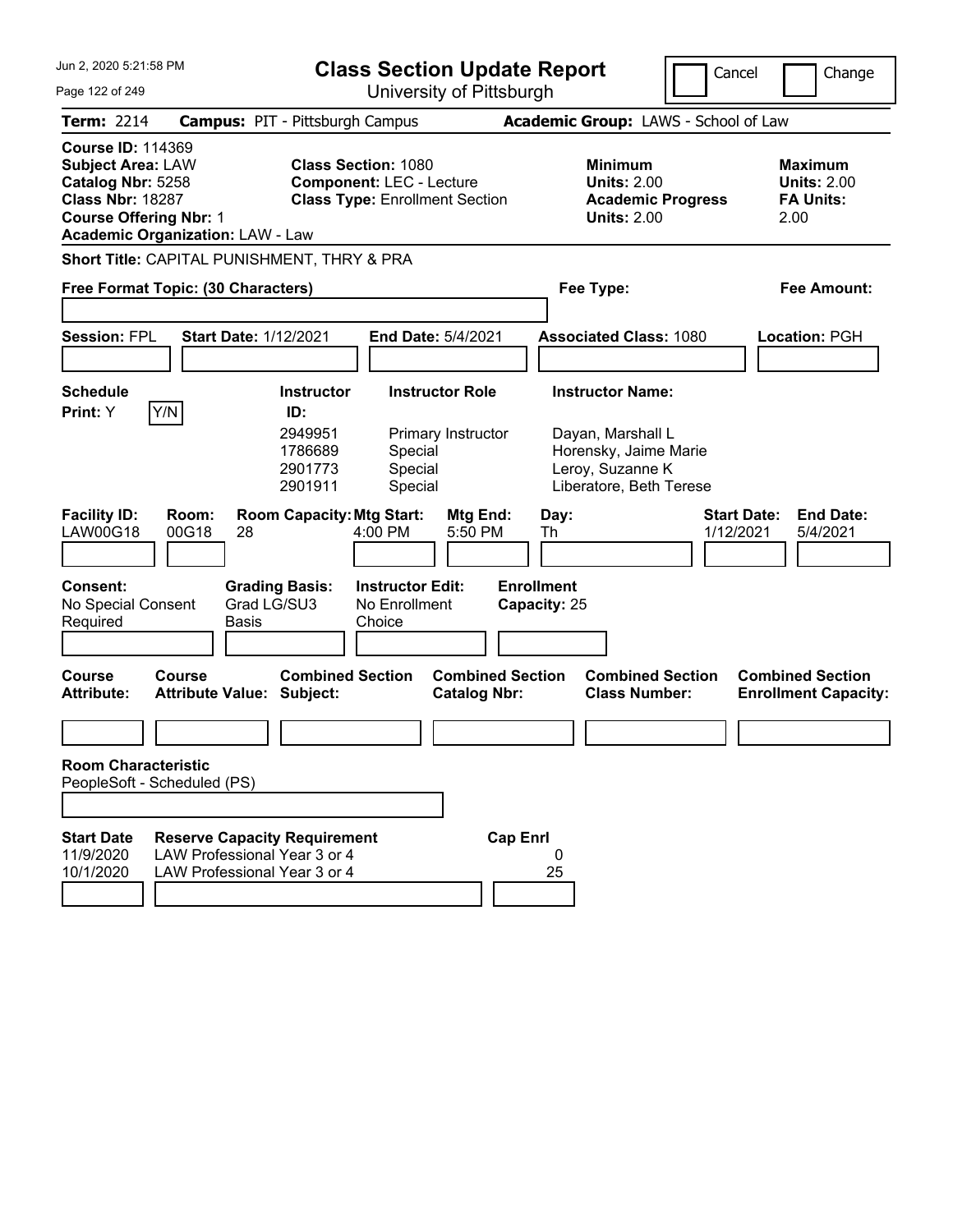| Jun 2, 2020 5:21:58 PM                                                                                                                |                                                      |                                                                                                        | <b>Class Section Update Report</b>                                 |                                                                                                                             | Cancel                          | Change                                                           |
|---------------------------------------------------------------------------------------------------------------------------------------|------------------------------------------------------|--------------------------------------------------------------------------------------------------------|--------------------------------------------------------------------|-----------------------------------------------------------------------------------------------------------------------------|---------------------------------|------------------------------------------------------------------|
| Page 123 of 249                                                                                                                       |                                                      |                                                                                                        | University of Pittsburgh                                           |                                                                                                                             |                                 |                                                                  |
| Term: 2214                                                                                                                            |                                                      | <b>Campus: PIT - Pittsburgh Campus</b>                                                                 |                                                                    | Academic Group: LAWS - School of Law                                                                                        |                                 |                                                                  |
| <b>Course ID: 184176</b><br><b>Subject Area: LAW</b><br>Catalog Nbr: 5273<br><b>Class Nbr: 22043</b><br><b>Course Offering Nbr: 1</b> | <b>Academic Organization: LAW - Law</b>              | <b>Class Section: 1240</b><br><b>Component: LEC - Lecture</b><br><b>Class Type: Enrollment Section</b> |                                                                    | <b>Minimum</b><br><b>Units: 2.00</b><br><b>Units: 2.00</b>                                                                  | <b>Academic Progress</b>        | <b>Maximum</b><br><b>Units: 2.00</b><br><b>FA Units:</b><br>2.00 |
|                                                                                                                                       | Short Title: STATE AND LOCAL TAX                     |                                                                                                        |                                                                    |                                                                                                                             |                                 |                                                                  |
|                                                                                                                                       | Free Format Topic: (30 Characters)                   |                                                                                                        |                                                                    | Fee Type:                                                                                                                   |                                 | Fee Amount:                                                      |
| <b>Session: FPL</b>                                                                                                                   | <b>Start Date: 1/12/2021</b>                         |                                                                                                        | End Date: 5/4/2021                                                 | <b>Associated Class: 1240</b>                                                                                               |                                 | Location: PGH                                                    |
| <b>Schedule</b><br>Print: Y                                                                                                           | Y/N                                                  | <b>Instructor</b><br>ID:<br>1882242<br>1786689<br>Special<br>2901911<br>Special<br>2954243             | <b>Instructor Role</b><br>Primary Instructor<br>Primary Instructor | <b>Instructor Name:</b><br>Dinardo, Louis Alex<br>Horensky, Jaime Marie<br>Liberatore, Beth Terese<br>Weiner, Heather Renee |                                 |                                                                  |
| <b>Facility ID:</b><br><b>LAW00G18</b>                                                                                                | Room:<br>00G18<br>28                                 | <b>Room Capacity: Mtg Start:</b><br>8:30 AM                                                            | Mtg End:<br>10:15 AM                                               | Day:<br>Th                                                                                                                  | <b>Start Date:</b><br>1/12/2021 | <b>End Date:</b><br>5/4/2021                                     |
| <b>Consent:</b><br>No Special Consent<br>Required                                                                                     | <b>Grading Basis:</b><br>Grad LG/SU3<br><b>Basis</b> | <b>Instructor Edit:</b><br>No Enrollment<br>Choice                                                     |                                                                    | <b>Enrollment</b><br>Capacity: 28                                                                                           |                                 |                                                                  |
| <b>Course</b><br><b>Attribute:</b>                                                                                                    | Course<br><b>Attribute Value: Subject:</b>           | <b>Combined Section</b>                                                                                | <b>Combined Section</b><br><b>Catalog Nbr:</b>                     | <b>Combined Section</b><br><b>Class Number:</b>                                                                             |                                 | <b>Combined Section</b><br><b>Enrollment Capacity:</b>           |
|                                                                                                                                       |                                                      |                                                                                                        |                                                                    |                                                                                                                             |                                 |                                                                  |
| <b>Room Characteristic</b>                                                                                                            | PeopleSoft - Scheduled (PS)                          |                                                                                                        |                                                                    |                                                                                                                             |                                 |                                                                  |
|                                                                                                                                       |                                                      |                                                                                                        |                                                                    |                                                                                                                             |                                 |                                                                  |
| <b>Start Date</b>                                                                                                                     | <b>Reserve Capacity Requirement</b>                  |                                                                                                        | <b>Cap Enrl</b>                                                    |                                                                                                                             |                                 |                                                                  |
|                                                                                                                                       |                                                      |                                                                                                        |                                                                    |                                                                                                                             |                                 |                                                                  |
|                                                                                                                                       |                                                      |                                                                                                        |                                                                    |                                                                                                                             |                                 |                                                                  |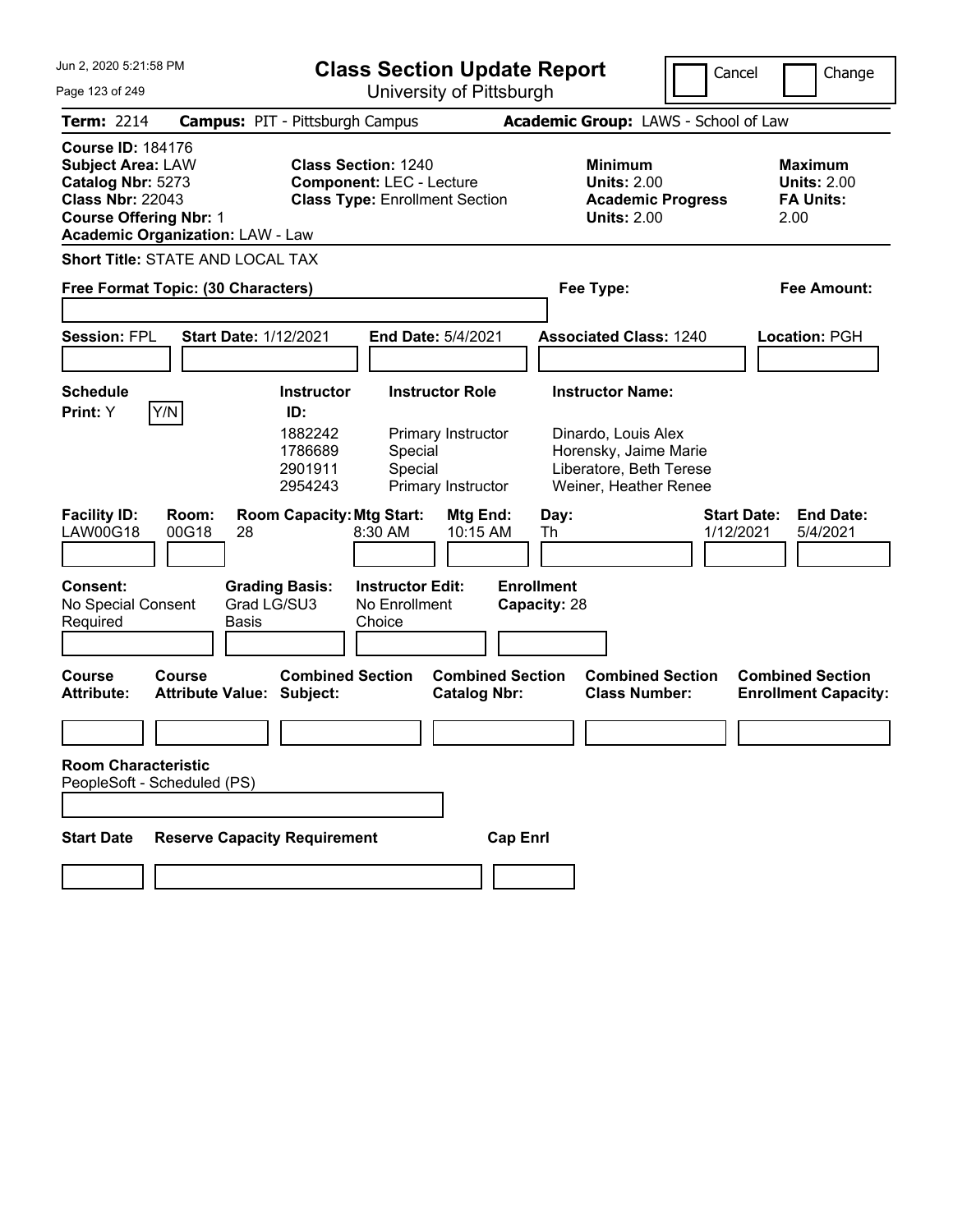| Jun 2, 2020 5:21:58 PM                                                                                                                                                           | <b>Class Section Update Report</b><br>Cancel<br>Change                                                  |                                                                                        |                                                                  |  |  |
|----------------------------------------------------------------------------------------------------------------------------------------------------------------------------------|---------------------------------------------------------------------------------------------------------|----------------------------------------------------------------------------------------|------------------------------------------------------------------|--|--|
| Page 124 of 249                                                                                                                                                                  | University of Pittsburgh                                                                                |                                                                                        |                                                                  |  |  |
| <b>Term: 2214</b>                                                                                                                                                                | <b>Campus: PIT - Pittsburgh Campus</b>                                                                  | Academic Group: LAWS - School of Law                                                   |                                                                  |  |  |
| <b>Course ID: 114382</b><br><b>Subject Area: LAW</b><br>Catalog Nbr: 5274<br><b>Class Nbr: 28840</b><br><b>Course Offering Nbr: 1</b><br><b>Academic Organization: LAW - Law</b> | <b>Class Section: 1030</b><br><b>Component: LEC - Lecture</b><br><b>Class Type: Enrollment Section</b>  | <b>Minimum</b><br><b>Units: 3.00</b><br><b>Academic Progress</b><br><b>Units: 3.00</b> | <b>Maximum</b><br><b>Units: 3.00</b><br><b>FA Units:</b><br>3.00 |  |  |
| <b>Short Title: COMPLEX LITIGATION</b>                                                                                                                                           |                                                                                                         |                                                                                        |                                                                  |  |  |
| Free Format Topic: (30 Characters)                                                                                                                                               |                                                                                                         | Fee Type:                                                                              | Fee Amount:                                                      |  |  |
| <b>Session: FPL</b><br><b>Start Date: 1/12/2021</b>                                                                                                                              | End Date: 5/4/2021                                                                                      | <b>Associated Class: 1030</b>                                                          | Location: PGH                                                    |  |  |
| <b>Schedule</b>                                                                                                                                                                  | <b>Instructor</b><br><b>Instructor Role</b>                                                             | <b>Instructor Name:</b>                                                                |                                                                  |  |  |
| Y/N<br>Print: Y                                                                                                                                                                  | ID:<br>1786689<br>Special<br>2901911<br>Special<br>2945685<br>Primary Instructor                        | Horensky, Jaime Marie<br>Liberatore, Beth Terese<br>Rose, Jasmine Buffy                |                                                                  |  |  |
| <b>Facility ID:</b><br>Room:<br>LAW00111<br>00111<br>88                                                                                                                          | <b>Room Capacity: Mtg Start:</b><br>Mtg End:<br>$9:00$ AM<br>10:15 AM                                   | Day:<br>MoWe<br>1/12/2021                                                              | <b>Start Date:</b><br><b>End Date:</b><br>5/4/2021               |  |  |
| <b>Consent:</b><br>No Special Consent<br>Required                                                                                                                                | <b>Grading Basis:</b><br><b>Instructor Edit:</b><br>No Enrollment<br><b>Grad Letter Grade</b><br>Choice | <b>Enrollment</b><br>Capacity: 88                                                      |                                                                  |  |  |
| <b>Course</b><br>Course<br><b>Attribute Value: Subject:</b><br><b>Attribute:</b>                                                                                                 | <b>Combined Section</b><br><b>Catalog Nbr:</b>                                                          | <b>Combined Section</b><br><b>Combined Section</b><br><b>Class Number:</b>             | <b>Combined Section</b><br><b>Enrollment Capacity:</b>           |  |  |
|                                                                                                                                                                                  |                                                                                                         |                                                                                        |                                                                  |  |  |
| <b>Room Characteristic</b><br>PeopleSoft - Scheduled (PS)                                                                                                                        |                                                                                                         |                                                                                        |                                                                  |  |  |
| <b>Reserve Capacity Requirement</b><br><b>Start Date</b>                                                                                                                         |                                                                                                         | <b>Cap Enrl</b>                                                                        |                                                                  |  |  |
|                                                                                                                                                                                  |                                                                                                         |                                                                                        |                                                                  |  |  |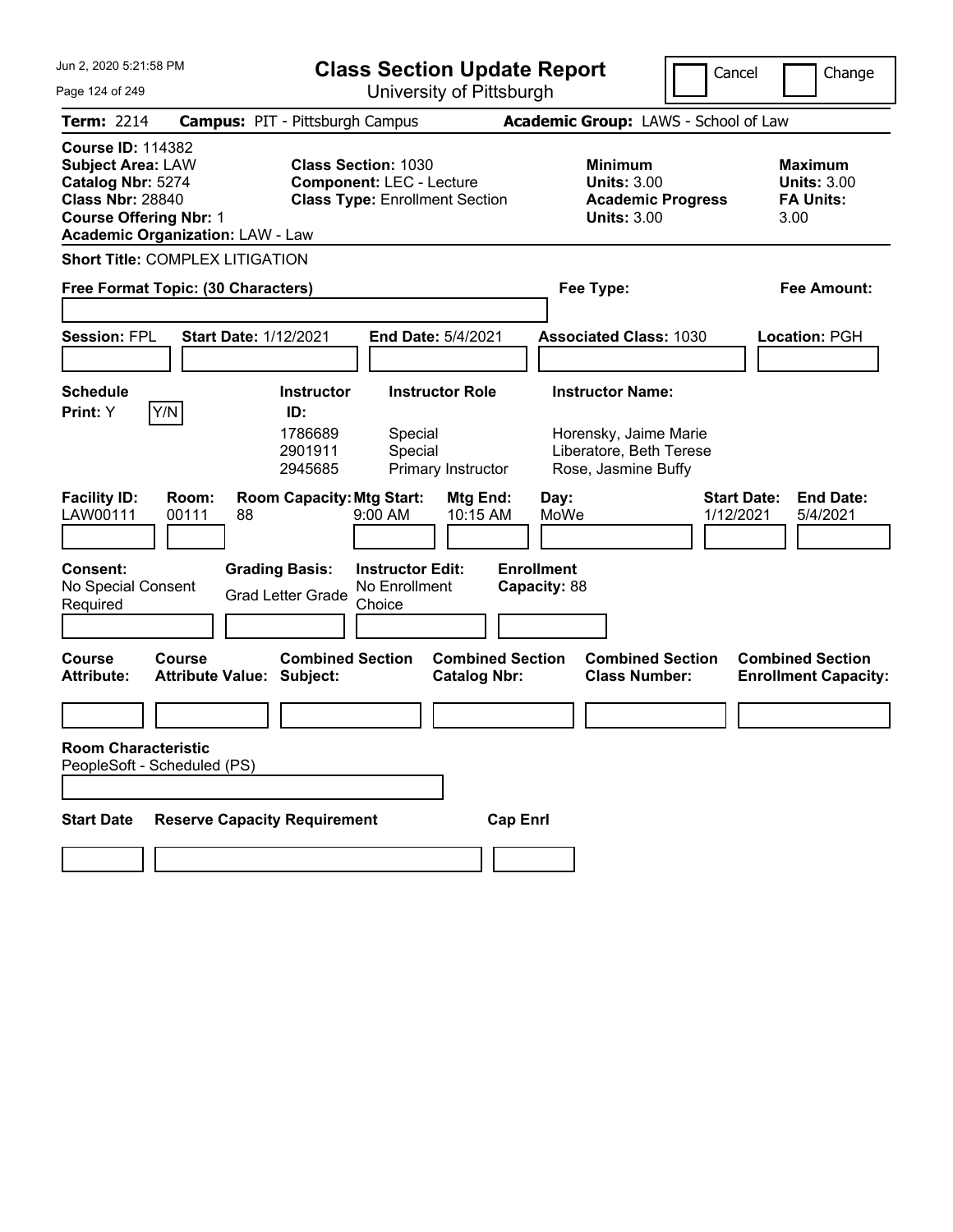| Jun 2, 2020 5:21:58 PM                                                                                                                |                                                            | <b>Class Section Update Report</b><br>Cancel<br>Change                   |                                                                          |                                                |                                      |                                                  |                                                                  |
|---------------------------------------------------------------------------------------------------------------------------------------|------------------------------------------------------------|--------------------------------------------------------------------------|--------------------------------------------------------------------------|------------------------------------------------|--------------------------------------|--------------------------------------------------|------------------------------------------------------------------|
| Page 125 of 249                                                                                                                       |                                                            |                                                                          | University of Pittsburgh                                                 |                                                |                                      |                                                  |                                                                  |
| <b>Term: 2214</b>                                                                                                                     | <b>Campus: PIT - Pittsburgh Campus</b>                     |                                                                          |                                                                          |                                                |                                      | Academic Group: LAWS - School of Law             |                                                                  |
| <b>Course ID: 114383</b><br><b>Subject Area: LAW</b><br>Catalog Nbr: 5275<br><b>Class Nbr: 23824</b><br><b>Course Offering Nbr: 1</b> | <b>Academic Organization: LAW - Law</b>                    | <b>Class Section: 1010</b>                                               | <b>Component: LEC - Lecture</b><br><b>Class Type: Enrollment Section</b> |                                                | <b>Minimum</b><br><b>Units: 1.00</b> | <b>Academic Progress</b><br><b>Units: 1.00</b>   | <b>Maximum</b><br><b>Units: 1.00</b><br><b>FA Units:</b><br>1.00 |
|                                                                                                                                       | Short Title: INT'L & FOREIGN LEGAL RESEARCH                |                                                                          |                                                                          |                                                |                                      |                                                  |                                                                  |
|                                                                                                                                       | Free Format Topic: (30 Characters)                         |                                                                          |                                                                          |                                                | Fee Type:                            |                                                  | Fee Amount:                                                      |
| <b>Session: FPL</b>                                                                                                                   | <b>Start Date: 1/12/2021</b>                               |                                                                          | <b>End Date: 5/4/2021</b>                                                |                                                | <b>Associated Class: 1010</b>        |                                                  | Location: PGH                                                    |
| <b>Schedule</b>                                                                                                                       |                                                            | <b>Instructor</b>                                                        | <b>Instructor Role</b>                                                   |                                                | <b>Instructor Name:</b>              |                                                  |                                                                  |
| Print: Y<br><b>Facility ID:</b>                                                                                                       | Y/N<br>Room:                                               | ID:<br>1786689<br>2901911<br>2909341<br><b>Room Capacity: Mtg Start:</b> | Special<br>Special<br>Primary Instructor                                 | Mtg End:                                       | Tashbook, Linda P<br>Day:            | Horensky, Jaime Marie<br>Liberatore, Beth Terese | <b>Start Date:</b><br><b>End Date:</b>                           |
| <b>LAW00G18</b>                                                                                                                       | 00G18<br>28                                                |                                                                          | 2:00 PM                                                                  | 2:50 PM                                        | Mo                                   | 1/12/2021                                        | 5/4/2021                                                         |
| Consent:<br>No Special Consent<br>Required                                                                                            | <b>Grading Basis:</b><br>Grad LG/SU3<br><b>Basis</b>       |                                                                          | <b>Instructor Edit:</b><br>No Enrollment<br>Choice                       |                                                | <b>Enrollment</b><br>Capacity: 28    |                                                  |                                                                  |
| <b>Course</b><br><b>Attribute:</b><br><b>UCIS</b>                                                                                     | Course<br><b>Attribute Value: Subject:</b><br><b>AFRST</b> | <b>Combined Section</b>                                                  |                                                                          | <b>Combined Section</b><br><b>Catalog Nbr:</b> |                                      | <b>Combined Section</b><br><b>Class Number:</b>  | <b>Combined Section</b><br><b>Enrollment Capacity:</b>           |
| <b>Room Characteristic</b><br>PeopleSoft - Scheduled (PS)                                                                             |                                                            |                                                                          |                                                                          |                                                |                                      |                                                  |                                                                  |
| <b>Start Date</b>                                                                                                                     | <b>Reserve Capacity Requirement</b>                        |                                                                          |                                                                          | <b>Cap Enrl</b>                                |                                      |                                                  |                                                                  |
|                                                                                                                                       |                                                            |                                                                          |                                                                          |                                                |                                      |                                                  |                                                                  |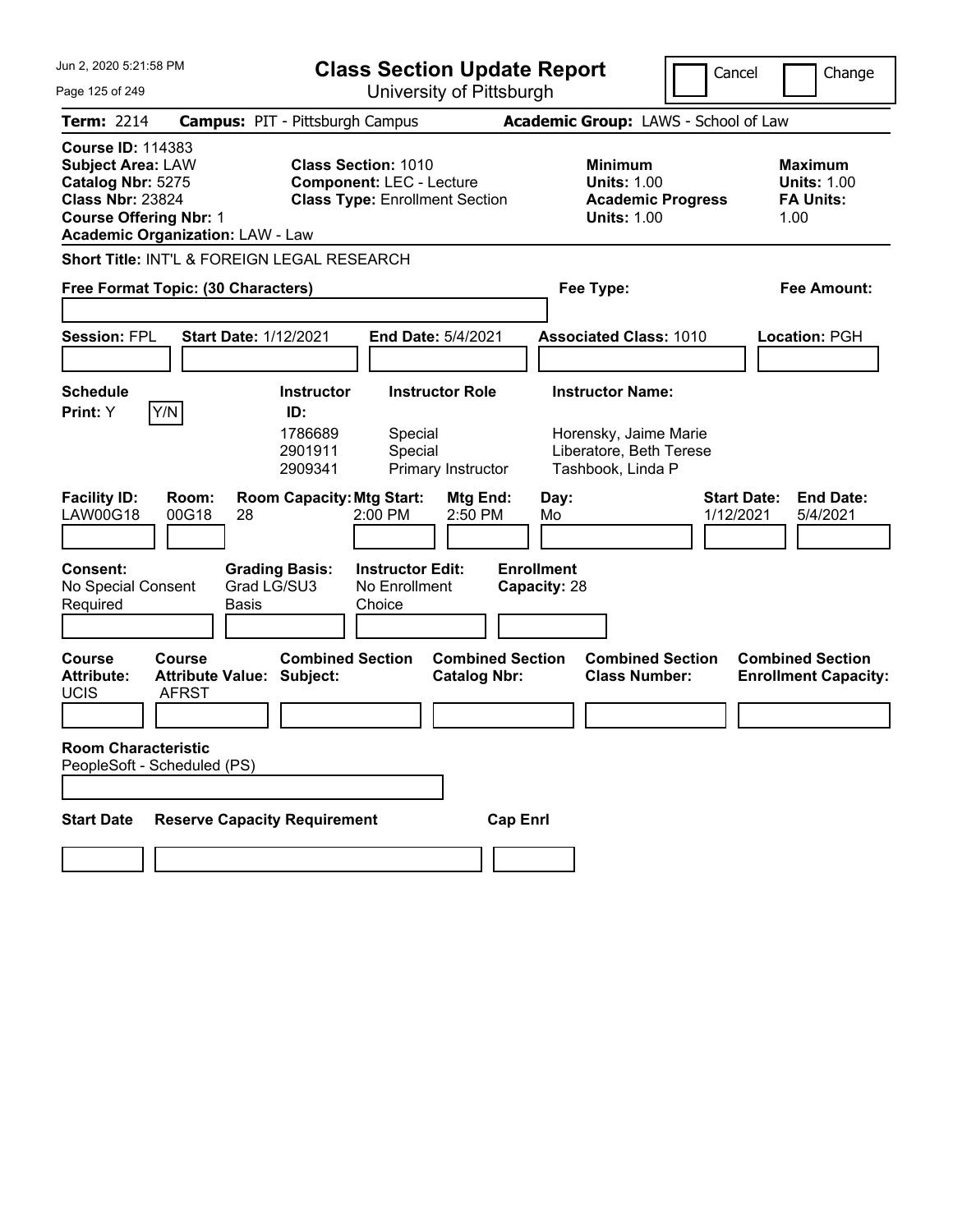| Jun 2, 2020 5:21:58 PM                                                                                                                                                           |                                                                                                     |                                                                                                        | <b>Class Section Update Report</b>             |                                                                                                       | Cancel                          | Change                                                           |
|----------------------------------------------------------------------------------------------------------------------------------------------------------------------------------|-----------------------------------------------------------------------------------------------------|--------------------------------------------------------------------------------------------------------|------------------------------------------------|-------------------------------------------------------------------------------------------------------|---------------------------------|------------------------------------------------------------------|
| Page 126 of 249                                                                                                                                                                  |                                                                                                     |                                                                                                        | University of Pittsburgh                       |                                                                                                       |                                 |                                                                  |
| <b>Term: 2214</b>                                                                                                                                                                |                                                                                                     | <b>Campus: PIT - Pittsburgh Campus</b>                                                                 |                                                | Academic Group: LAWS - School of Law                                                                  |                                 |                                                                  |
| <b>Course ID: 114384</b><br><b>Subject Area: LAW</b><br>Catalog Nbr: 5276<br><b>Class Nbr: 28843</b><br><b>Course Offering Nbr: 1</b><br><b>Academic Organization: LAW - Law</b> |                                                                                                     | <b>Class Section: 1095</b><br><b>Component: LEC - Lecture</b><br><b>Class Type: Enrollment Section</b> |                                                | <b>Minimum</b><br><b>Units: 2.00</b><br><b>Academic Progress</b><br><b>Units: 2.00</b>                |                                 | <b>Maximum</b><br><b>Units: 2.00</b><br><b>FA Units:</b><br>2.00 |
| <b>Short Title: PATENT LITIGATION</b>                                                                                                                                            |                                                                                                     |                                                                                                        |                                                |                                                                                                       |                                 |                                                                  |
| Free Format Topic: (30 Characters)                                                                                                                                               |                                                                                                     |                                                                                                        |                                                | Fee Type:                                                                                             |                                 | Fee Amount:                                                      |
| <b>Session: FPL</b>                                                                                                                                                              | <b>Start Date: 1/12/2021</b>                                                                        |                                                                                                        | End Date: 5/4/2021                             | <b>Associated Class: 1095</b>                                                                         |                                 | Location: PGH                                                    |
| <b>Schedule</b><br>Y/N<br>Print: Y                                                                                                                                               |                                                                                                     | <b>Instructor</b><br>ID:<br>1786689<br>Special<br>2901911<br>Special<br>2926413                        | <b>Instructor Role</b><br>Primary Instructor   | <b>Instructor Name:</b><br>Horensky, Jaime Marie<br>Liberatore, Beth Terese<br>McIlvaine, John Wilson |                                 |                                                                  |
| <b>Facility ID:</b><br><b>LAW00G46</b>                                                                                                                                           | Room:<br>00G46<br>20                                                                                | <b>Room Capacity: Mtg Start:</b><br>5:30 PM                                                            | Mtg End:<br>7:20 PM                            | Day:<br>Mo                                                                                            | <b>Start Date:</b><br>1/12/2021 | <b>End Date:</b><br>5/4/2021                                     |
| <b>Consent:</b><br>No Special Consent<br>Required                                                                                                                                | <b>Grading Basis:</b><br>Grad LG/SU3<br>Basis                                                       | <b>Instructor Edit:</b><br>No Enrollment<br>Choice                                                     | <b>Enrollment</b><br>Capacity: 8               |                                                                                                       |                                 |                                                                  |
| <b>Course</b><br><b>Attribute:</b>                                                                                                                                               | Course<br><b>Attribute Value: Subject:</b>                                                          | <b>Combined Section</b>                                                                                | <b>Combined Section</b><br><b>Catalog Nbr:</b> | <b>Combined Section</b><br><b>Class Number:</b>                                                       |                                 | <b>Combined Section</b><br><b>Enrollment Capacity:</b>           |
|                                                                                                                                                                                  |                                                                                                     |                                                                                                        |                                                |                                                                                                       |                                 |                                                                  |
| <b>Room Characteristic</b><br>PeopleSoft - Scheduled (PS)                                                                                                                        |                                                                                                     |                                                                                                        |                                                |                                                                                                       |                                 |                                                                  |
|                                                                                                                                                                                  |                                                                                                     |                                                                                                        |                                                |                                                                                                       |                                 |                                                                  |
| <b>Start Date</b><br>11/9/2020<br>10/1/2020                                                                                                                                      | <b>Reserve Capacity Requirement</b><br>LAW Professional Year 3 or 4<br>LAW Professional Year 3 or 4 |                                                                                                        | <b>Cap Enrl</b>                                | 8                                                                                                     |                                 |                                                                  |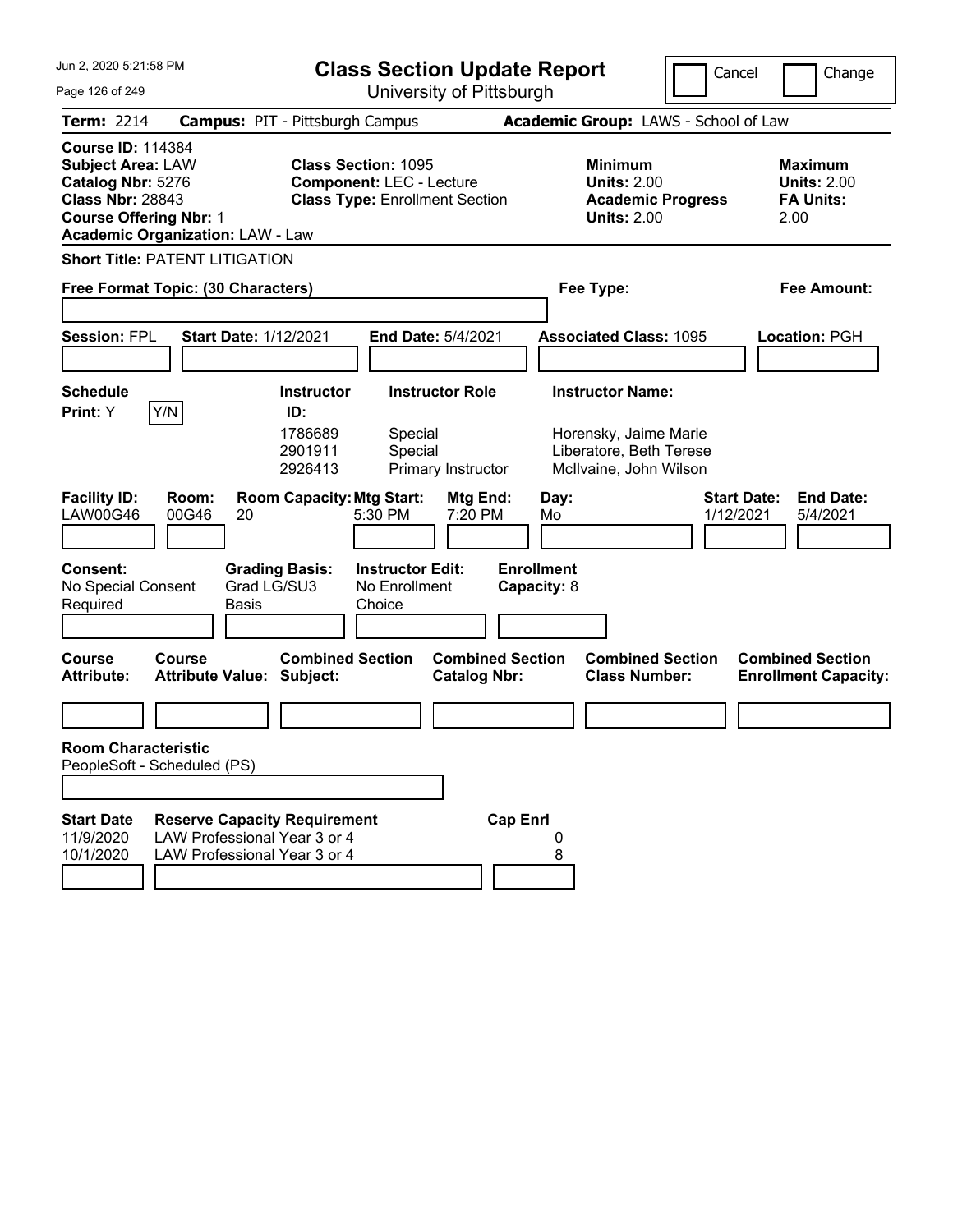| Jun 2, 2020 5:21:58 PM                                                                                                                                                           |                                                                                                     |                                                                                                        | <b>Class Section Update Report</b>             |                                                                                              | Cancel                          | Change                                                           |
|----------------------------------------------------------------------------------------------------------------------------------------------------------------------------------|-----------------------------------------------------------------------------------------------------|--------------------------------------------------------------------------------------------------------|------------------------------------------------|----------------------------------------------------------------------------------------------|---------------------------------|------------------------------------------------------------------|
| Page 127 of 249                                                                                                                                                                  |                                                                                                     |                                                                                                        | University of Pittsburgh                       |                                                                                              |                                 |                                                                  |
| <b>Term: 2214</b>                                                                                                                                                                |                                                                                                     | <b>Campus: PIT - Pittsburgh Campus</b>                                                                 |                                                | Academic Group: LAWS - School of Law                                                         |                                 |                                                                  |
| <b>Course ID: 114389</b><br><b>Subject Area: LAW</b><br>Catalog Nbr: 5283<br><b>Class Nbr: 28844</b><br><b>Course Offering Nbr: 1</b><br><b>Academic Organization: LAW - Law</b> |                                                                                                     | <b>Class Section: 1095</b><br><b>Component: LEC - Lecture</b><br><b>Class Type: Enrollment Section</b> |                                                | <b>Minimum</b><br><b>Units: 2.00</b><br><b>Academic Progress</b><br><b>Units: 2.00</b>       |                                 | <b>Maximum</b><br><b>Units: 2.00</b><br><b>FA Units:</b><br>2.00 |
| <b>Short Title: MENTAL HEALTH LAW</b>                                                                                                                                            |                                                                                                     |                                                                                                        |                                                |                                                                                              |                                 |                                                                  |
| Free Format Topic: (30 Characters)                                                                                                                                               |                                                                                                     |                                                                                                        |                                                | Fee Type:                                                                                    |                                 | Fee Amount:                                                      |
| <b>Session: FPL</b>                                                                                                                                                              | <b>Start Date: 1/12/2021</b>                                                                        |                                                                                                        | End Date: 5/4/2021                             | <b>Associated Class: 1095</b>                                                                |                                 | Location: PGH                                                    |
| <b>Schedule</b><br>Y/N<br>Print: Y                                                                                                                                               |                                                                                                     | <b>Instructor</b><br>ID:<br>1786689<br>Special<br>2901911<br>Special<br>2908609                        | <b>Instructor Role</b><br>Primary Instructor   | <b>Instructor Name:</b><br>Horensky, Jaime Marie<br>Liberatore, Beth Terese<br>Rozel, Jack S |                                 |                                                                  |
| <b>Facility ID:</b><br>LAW00G13                                                                                                                                                  | Room:<br>00G13<br>28                                                                                | <b>Room Capacity: Mtg Start:</b><br>4:30 PM                                                            | Mtg End:<br>6:20 PM                            | Day:<br>Th                                                                                   | <b>Start Date:</b><br>1/12/2021 | <b>End Date:</b><br>5/4/2021                                     |
| <b>Consent:</b><br>No Special Consent<br>Required                                                                                                                                | Grad LG/SU3<br>Basis                                                                                | <b>Grading Basis:</b><br><b>Instructor Edit:</b><br>No Enrollment<br>Choice                            |                                                | <b>Enrollment</b><br>Capacity: 25                                                            |                                 |                                                                  |
| <b>Course</b><br><b>Attribute:</b>                                                                                                                                               | Course<br><b>Attribute Value: Subject:</b>                                                          | <b>Combined Section</b>                                                                                | <b>Combined Section</b><br><b>Catalog Nbr:</b> | <b>Combined Section</b><br><b>Class Number:</b>                                              |                                 | <b>Combined Section</b><br><b>Enrollment Capacity:</b>           |
|                                                                                                                                                                                  |                                                                                                     |                                                                                                        |                                                |                                                                                              |                                 |                                                                  |
| <b>Room Characteristic</b><br>PeopleSoft - Scheduled (PS)                                                                                                                        |                                                                                                     |                                                                                                        |                                                |                                                                                              |                                 |                                                                  |
|                                                                                                                                                                                  |                                                                                                     |                                                                                                        |                                                |                                                                                              |                                 |                                                                  |
| <b>Start Date</b><br>11/9/2020<br>10/1/2020                                                                                                                                      | <b>Reserve Capacity Requirement</b><br>LAW Professional Year 3 or 4<br>LAW Professional Year 3 or 4 |                                                                                                        | <b>Cap Enrl</b>                                | 0<br>25                                                                                      |                                 |                                                                  |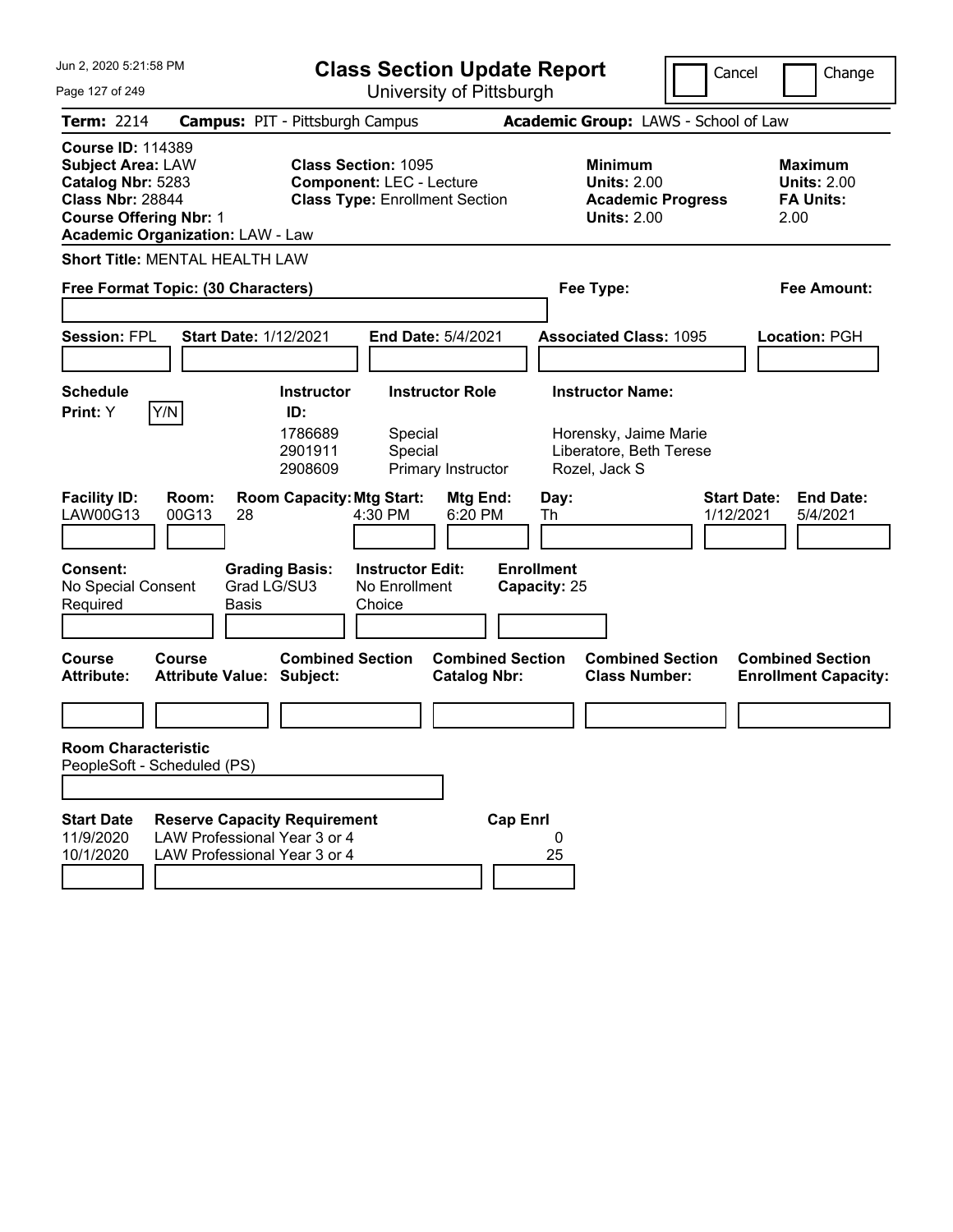| Jun 2, 2020 5:21:58 PM                                                                                                                                                           |                                            |                                                                                                     |                                                               | <b>Class Section Update Report</b>             |                                   |                                                                                                                      | Cancel | Change                                                           |
|----------------------------------------------------------------------------------------------------------------------------------------------------------------------------------|--------------------------------------------|-----------------------------------------------------------------------------------------------------|---------------------------------------------------------------|------------------------------------------------|-----------------------------------|----------------------------------------------------------------------------------------------------------------------|--------|------------------------------------------------------------------|
| Page 128 of 249                                                                                                                                                                  |                                            |                                                                                                     |                                                               | University of Pittsburgh                       |                                   |                                                                                                                      |        |                                                                  |
| <b>Term: 2214</b>                                                                                                                                                                |                                            | <b>Campus: PIT - Pittsburgh Campus</b>                                                              |                                                               |                                                |                                   | Academic Group: LAWS - School of Law                                                                                 |        |                                                                  |
| <b>Course ID: 186586</b><br><b>Subject Area: LAW</b><br>Catalog Nbr: 5291<br><b>Class Nbr: 23825</b><br><b>Course Offering Nbr: 1</b><br><b>Academic Organization: LAW - Law</b> |                                            |                                                                                                     | <b>Class Section: 1010</b><br><b>Component: LEC - Lecture</b> | <b>Class Type: Enrollment Section</b>          |                                   | <b>Minimum</b><br><b>Units: 2.00</b><br><b>Academic Progress</b><br><b>Units: 2.00</b>                               |        | <b>Maximum</b><br><b>Units: 2.00</b><br><b>FA Units:</b><br>2.00 |
| <b>Short Title: M &amp; A TRANSACTION PRACTICE</b>                                                                                                                               |                                            |                                                                                                     |                                                               |                                                |                                   |                                                                                                                      |        |                                                                  |
| Free Format Topic: (30 Characters)                                                                                                                                               |                                            |                                                                                                     |                                                               |                                                |                                   | Fee Type:                                                                                                            |        | <b>Fee Amount:</b>                                               |
| <b>Session: FPL</b>                                                                                                                                                              | <b>Start Date: 1/12/2021</b>               |                                                                                                     |                                                               | End Date: 5/4/2021                             |                                   | <b>Associated Class: 1010</b>                                                                                        |        | Location: PGH                                                    |
|                                                                                                                                                                                  |                                            |                                                                                                     |                                                               |                                                |                                   |                                                                                                                      |        |                                                                  |
| <b>Schedule</b><br>Y/N<br>Print: Y                                                                                                                                               |                                            | <b>Instructor</b><br>ID:<br>1786689<br>2901773<br>2901911<br>2958206                                | Special<br>Special<br>Special                                 | <b>Instructor Role</b><br>Primary Instructor   |                                   | <b>Instructor Name:</b><br>Horensky, Jaime Marie<br>Leroy, Suzanne K<br>Liberatore, Beth Terese<br>Peters, Jeffery D |        |                                                                  |
| <b>Facility ID:</b><br><b>TBATBA</b>                                                                                                                                             | Room:<br>TBA<br>0                          | <b>Room Capacity: Mtg Start:</b>                                                                    | 3:30 PM                                                       | Mtg End:<br>5:20 PM                            | Day:<br>Th                        |                                                                                                                      |        | <b>Start Date:</b><br><b>End Date:</b><br>1/12/2021<br>5/4/2021  |
| <b>Consent:</b><br>No Special Consent<br>Required                                                                                                                                | <b>Basis</b>                               | <b>Grading Basis:</b><br>Grad LG/SU3                                                                | <b>Instructor Edit:</b><br>No Enrollment<br>Choice            |                                                | <b>Enrollment</b><br>Capacity: 12 |                                                                                                                      |        |                                                                  |
| <b>Course</b><br><b>Attribute:</b>                                                                                                                                               | Course<br><b>Attribute Value: Subject:</b> | <b>Combined Section</b>                                                                             |                                                               | <b>Combined Section</b><br><b>Catalog Nbr:</b> |                                   | <b>Combined Section</b><br><b>Class Number:</b>                                                                      |        | <b>Combined Section</b><br><b>Enrollment Capacity:</b>           |
|                                                                                                                                                                                  |                                            |                                                                                                     |                                                               |                                                |                                   |                                                                                                                      |        |                                                                  |
| <b>Room Characteristic</b>                                                                                                                                                       |                                            |                                                                                                     |                                                               |                                                |                                   |                                                                                                                      |        |                                                                  |
|                                                                                                                                                                                  |                                            |                                                                                                     |                                                               |                                                |                                   |                                                                                                                      |        |                                                                  |
| <b>Start Date</b><br>11/9/2020<br>10/1/2020<br>10/1/2020                                                                                                                         | Internatl & Comparative Law                | <b>Reserve Capacity Requirement</b><br>LAW Professional Year 3 or 4<br>LAW Professional Year 3 or 4 |                                                               |                                                | <b>Cap Enrl</b><br>0<br>10<br>2   |                                                                                                                      |        |                                                                  |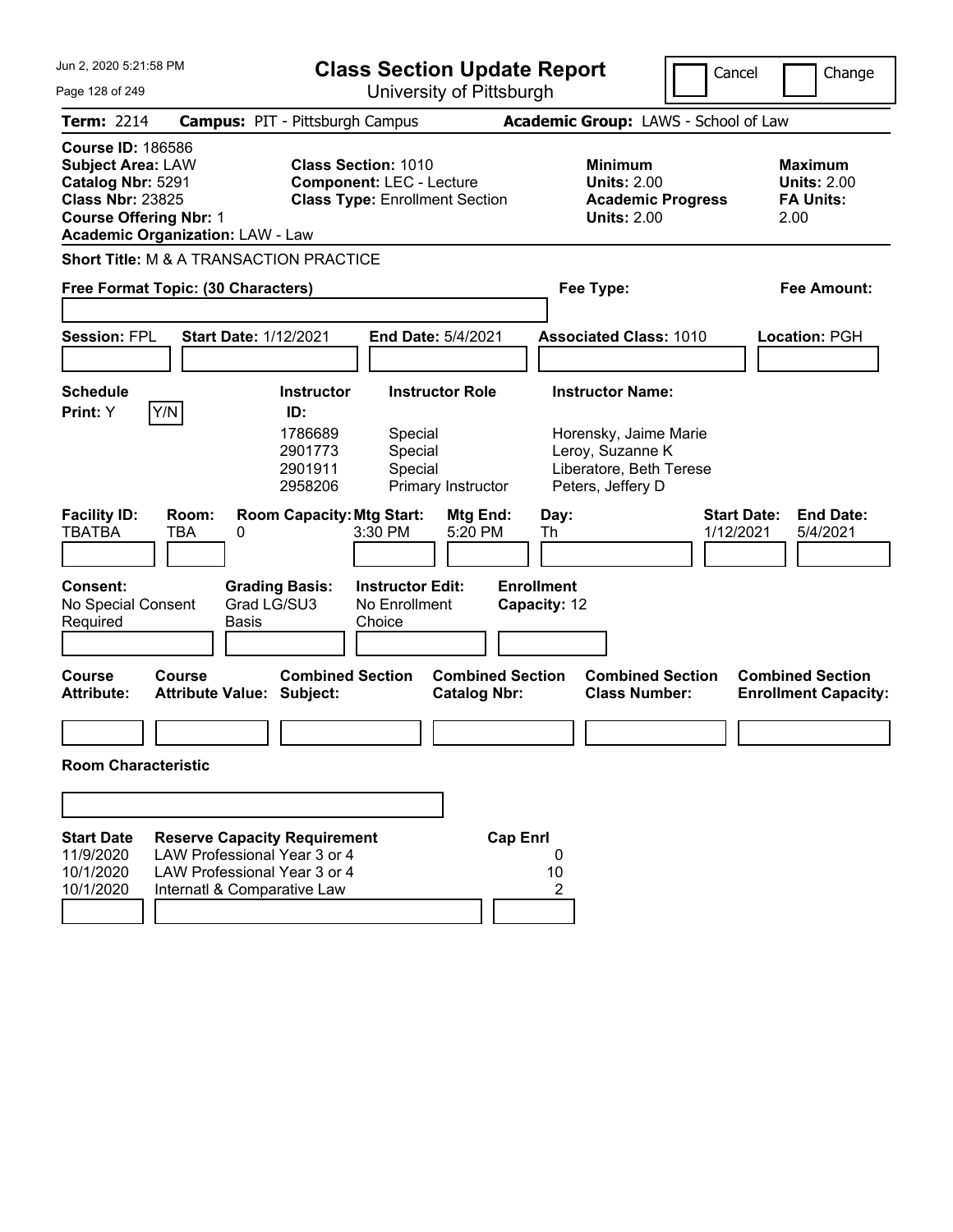| Jun 2, 2020 5:21:58 PM                                                                                                                                                           |                                                                                                     | <b>Class Section Update Report</b>                                                                       |                                                    |                                                                                           |                                   |            | Cancel                                                                                                                  | Change                                                           |                              |
|----------------------------------------------------------------------------------------------------------------------------------------------------------------------------------|-----------------------------------------------------------------------------------------------------|----------------------------------------------------------------------------------------------------------|----------------------------------------------------|-------------------------------------------------------------------------------------------|-----------------------------------|------------|-------------------------------------------------------------------------------------------------------------------------|------------------------------------------------------------------|------------------------------|
| Page 129 of 249                                                                                                                                                                  |                                                                                                     | University of Pittsburgh                                                                                 |                                                    |                                                                                           |                                   |            |                                                                                                                         |                                                                  |                              |
| <b>Term: 2214</b>                                                                                                                                                                | <b>Campus: PIT - Pittsburgh Campus</b>                                                              |                                                                                                          |                                                    |                                                                                           |                                   |            | Academic Group: LAWS - School of Law                                                                                    |                                                                  |                              |
| <b>Course ID: 114400</b><br><b>Subject Area: LAW</b><br>Catalog Nbr: 5296<br><b>Class Nbr: 28839</b><br><b>Course Offering Nbr: 1</b><br><b>Academic Organization: LAW - Law</b> |                                                                                                     | <b>Class Section: 1095</b><br><b>Component: LEC - Lecture</b><br><b>Class Type: Enrollment Section</b>   |                                                    |                                                                                           |                                   |            | <b>Minimum</b><br><b>Units: 2.00</b><br><b>Academic Progress</b><br><b>Units: 2.00</b>                                  | <b>Maximum</b><br><b>Units: 2.00</b><br><b>FA Units:</b><br>2.00 |                              |
| <b>Short Title: CORPORATE GOVERNANCE</b>                                                                                                                                         |                                                                                                     |                                                                                                          |                                                    |                                                                                           |                                   |            |                                                                                                                         |                                                                  |                              |
| Free Format Topic: (30 Characters)                                                                                                                                               |                                                                                                     |                                                                                                          |                                                    |                                                                                           |                                   |            | Fee Type:                                                                                                               | <b>Fee Amount:</b>                                               |                              |
| <b>Session: FPL</b>                                                                                                                                                              | <b>Start Date: 1/12/2021</b>                                                                        |                                                                                                          |                                                    | End Date: 5/4/2021                                                                        |                                   |            | <b>Associated Class: 1095</b>                                                                                           | Location: PGH                                                    |                              |
|                                                                                                                                                                                  |                                                                                                     |                                                                                                          |                                                    |                                                                                           |                                   |            |                                                                                                                         |                                                                  |                              |
| <b>Schedule</b><br>Y/N<br>Print: Y<br><b>Facility ID:</b><br>LAW00120                                                                                                            | Room:<br>00120<br>12                                                                                | <b>Instructor</b><br>ID:<br>2908418<br>1786689<br>2901911<br>2918002<br><b>Room Capacity: Mtg Start:</b> | Special<br>Special<br>4:30 PM                      | <b>Instructor Role</b><br>Primary Instructor<br>Primary Instructor<br>Mtg End:<br>6:20 PM |                                   | Day:<br>Tu | <b>Instructor Name:</b><br>Cohen, Charles C<br>Horensky, Jaime Marie<br>Liberatore, Beth Terese<br>Shames, Matthew Eric | <b>Start Date:</b><br>1/12/2021                                  | <b>End Date:</b><br>5/4/2021 |
| <b>Consent:</b><br>No Special Consent<br>Required                                                                                                                                | Grad LG/SU3<br>Basis                                                                                | <b>Grading Basis:</b>                                                                                    | <b>Instructor Edit:</b><br>No Enrollment<br>Choice |                                                                                           | <b>Enrollment</b><br>Capacity: 10 |            |                                                                                                                         |                                                                  |                              |
| <b>Course</b><br><b>Attribute:</b>                                                                                                                                               | Course<br>Attribute Value: Subject:                                                                 | <b>Combined Section</b>                                                                                  |                                                    | <b>Combined Section</b><br><b>Catalog Nbr:</b>                                            |                                   |            | <b>Combined Section</b><br><b>Class Number:</b>                                                                         | <b>Combined Section</b><br><b>Enrollment Capacity:</b>           |                              |
| <b>Room Characteristic</b>                                                                                                                                                       |                                                                                                     |                                                                                                          |                                                    |                                                                                           |                                   |            |                                                                                                                         |                                                                  |                              |
| PeopleSoft - Scheduled (PS)                                                                                                                                                      |                                                                                                     |                                                                                                          |                                                    |                                                                                           |                                   |            |                                                                                                                         |                                                                  |                              |
|                                                                                                                                                                                  |                                                                                                     |                                                                                                          |                                                    |                                                                                           |                                   |            |                                                                                                                         |                                                                  |                              |
| <b>Start Date</b><br>11/9/2020<br>10/1/2020                                                                                                                                      | <b>Reserve Capacity Requirement</b><br>LAW Professional Year 3 or 4<br>LAW Professional Year 3 or 4 |                                                                                                          |                                                    |                                                                                           | <b>Cap Enrl</b>                   | 0<br>10    |                                                                                                                         |                                                                  |                              |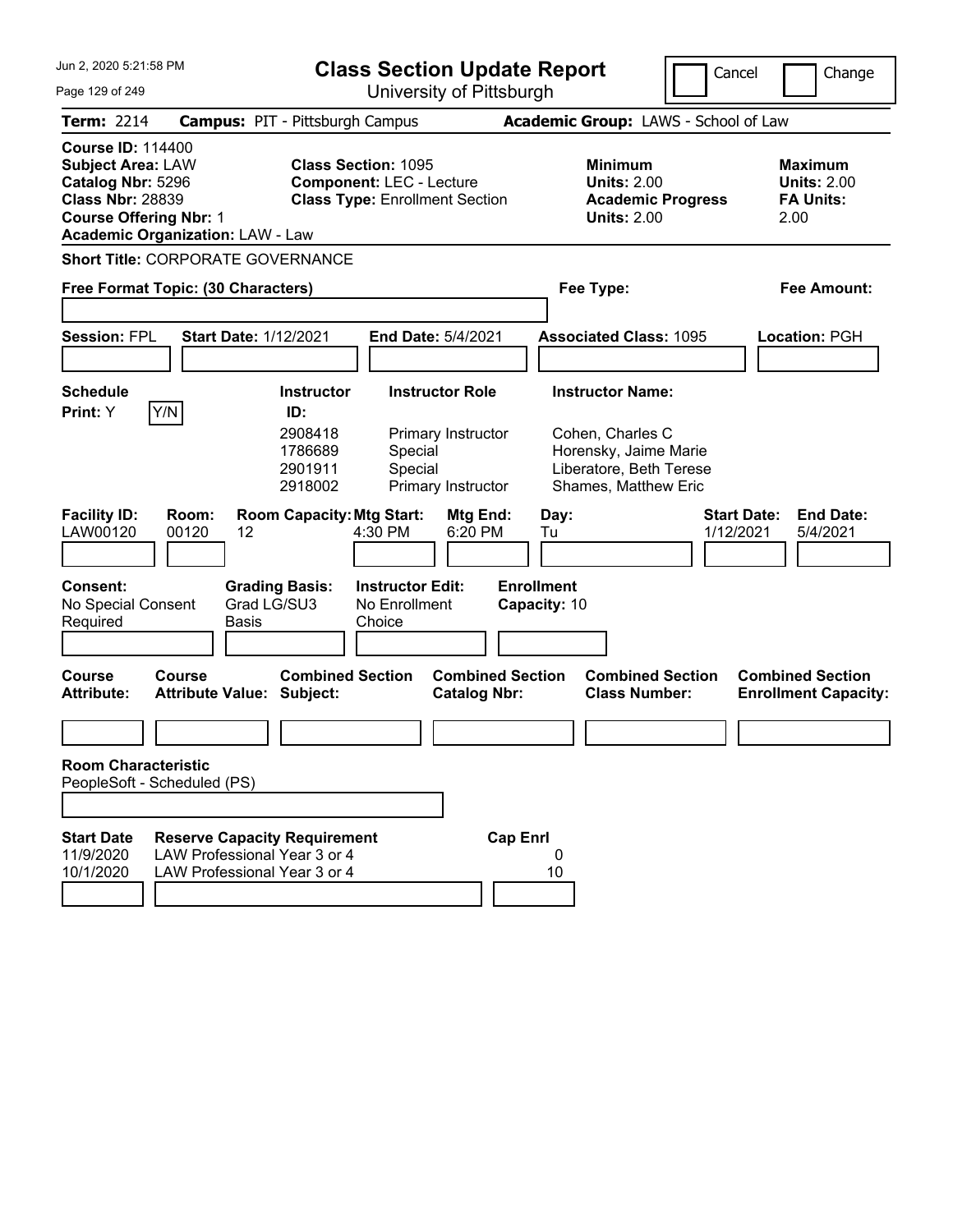| Jun 2, 2020 5:21:58 PM                                                                                                                |                                                                       | <b>Class Section Update Report</b>                                       |                                                                                                           |                                                |                                                |                                                                                        | Cancel                               | Change                                                           |
|---------------------------------------------------------------------------------------------------------------------------------------|-----------------------------------------------------------------------|--------------------------------------------------------------------------|-----------------------------------------------------------------------------------------------------------|------------------------------------------------|------------------------------------------------|----------------------------------------------------------------------------------------|--------------------------------------|------------------------------------------------------------------|
| Page 130 of 249                                                                                                                       |                                                                       | University of Pittsburgh                                                 |                                                                                                           |                                                |                                                |                                                                                        |                                      |                                                                  |
| <b>Term: 2214</b>                                                                                                                     | <b>Campus: PIT - Pittsburgh Campus</b>                                |                                                                          |                                                                                                           |                                                |                                                |                                                                                        | Academic Group: LAWS - School of Law |                                                                  |
| <b>Course ID: 114401</b><br><b>Subject Area: LAW</b><br>Catalog Nbr: 5297<br><b>Class Nbr: 13089</b><br><b>Course Offering Nbr: 1</b> | <b>Academic Organization: LAW - Law</b>                               | <b>Class Section: 1010</b>                                               | <b>Component: LEC - Lecture</b><br><b>Class Type: Enrollment Section</b>                                  |                                                |                                                | <b>Minimum</b><br><b>Units: 2.00</b><br><b>Academic Progress</b><br><b>Units: 2.00</b> |                                      | <b>Maximum</b><br><b>Units: 2.00</b><br><b>FA Units:</b><br>2.00 |
|                                                                                                                                       | <b>Short Title: WORKERS' COMPENSATION</b>                             |                                                                          |                                                                                                           |                                                |                                                |                                                                                        |                                      |                                                                  |
|                                                                                                                                       | Free Format Topic: (30 Characters)                                    |                                                                          |                                                                                                           |                                                |                                                | Fee Type:                                                                              |                                      | Fee Amount:                                                      |
| <b>Session: FPL</b>                                                                                                                   | <b>Start Date: 1/12/2021</b>                                          |                                                                          | <b>End Date: 5/4/2021</b>                                                                                 |                                                |                                                | <b>Associated Class: 1010</b>                                                          |                                      | Location: PGH                                                    |
| <b>Schedule</b>                                                                                                                       |                                                                       | <b>Instructor</b>                                                        | <b>Instructor Role</b>                                                                                    |                                                |                                                | <b>Instructor Name:</b>                                                                |                                      |                                                                  |
| Y/N<br>Print: Y<br><b>Facility ID:</b><br>LAW00120<br><b>Consent:</b><br>No Special Consent<br>Required                               | Room:<br>00120<br>12<br><b>Grading Basis:</b><br>Grad LG/SU3<br>Basis | ID:<br>1786689<br>2901911<br>2907969<br><b>Room Capacity: Mtg Start:</b> | Special<br>Special<br>Primary Instructor<br>3:30 PM<br><b>Instructor Edit:</b><br>No Enrollment<br>Choice | Mtg End:<br>5:20 PM                            | Day:<br>We<br><b>Enrollment</b><br>Capacity: 8 | Horensky, Jaime Marie<br>Liberatore, Beth Terese<br>Torrey, David B                    | <b>Start Date:</b><br>1/12/2021      | <b>End Date:</b><br>5/4/2021                                     |
| <b>Course</b><br><b>Attribute:</b>                                                                                                    | Course<br><b>Attribute Value: Subject:</b>                            | <b>Combined Section</b>                                                  |                                                                                                           | <b>Combined Section</b><br><b>Catalog Nbr:</b> |                                                | <b>Combined Section</b><br><b>Class Number:</b>                                        |                                      | <b>Combined Section</b><br><b>Enrollment Capacity:</b>           |
| <b>Room Characteristic</b><br>PeopleSoft - Scheduled (PS)                                                                             |                                                                       |                                                                          |                                                                                                           |                                                |                                                |                                                                                        |                                      |                                                                  |
| <b>Start Date</b>                                                                                                                     | <b>Reserve Capacity Requirement</b>                                   |                                                                          |                                                                                                           | <b>Cap Enrl</b>                                |                                                |                                                                                        |                                      |                                                                  |
|                                                                                                                                       |                                                                       |                                                                          |                                                                                                           |                                                |                                                |                                                                                        |                                      |                                                                  |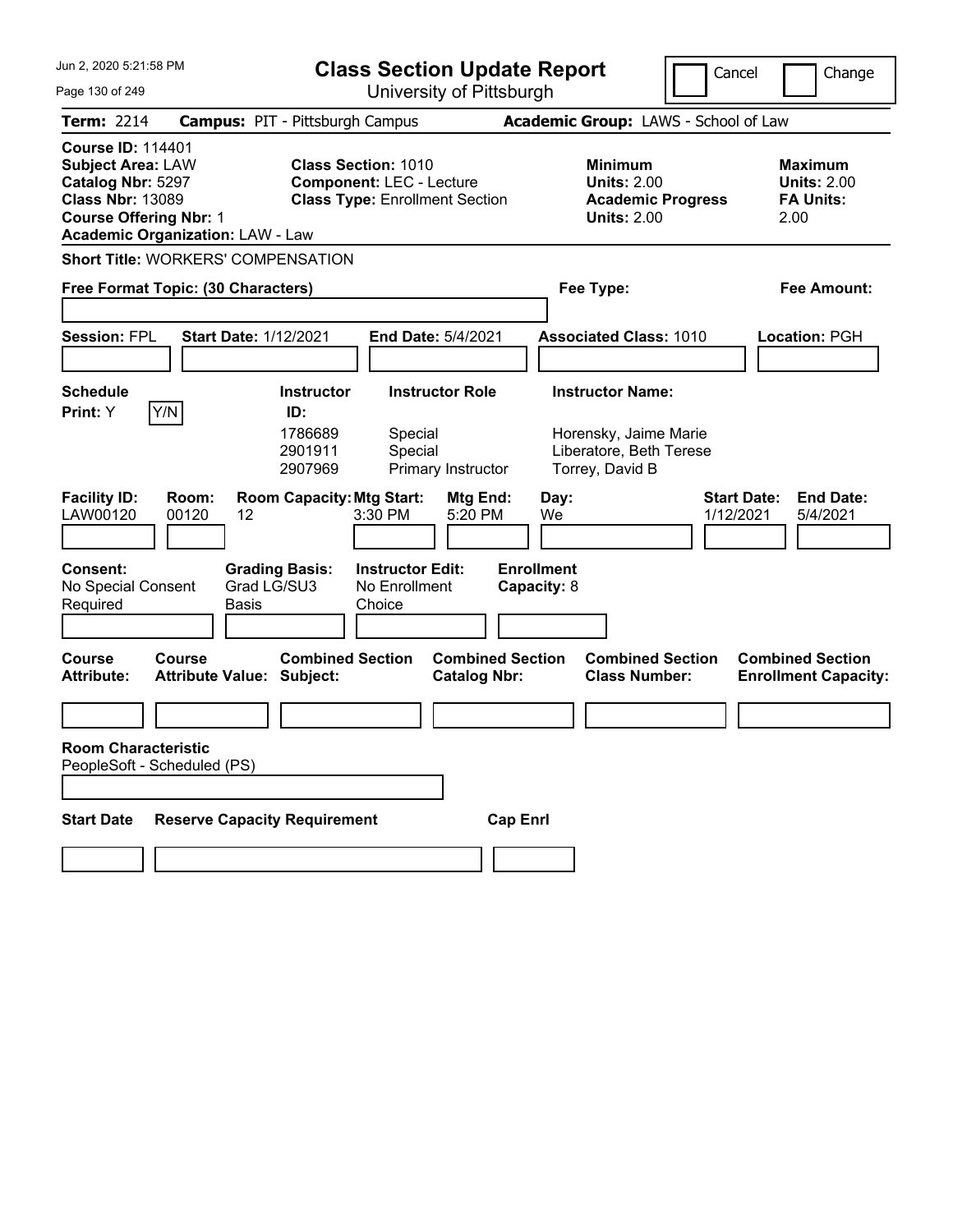| Jun 2, 2020 5:21:58 PM                                                                                                                                                           | <b>Class Section Update Report</b>                                                                     | Cancel                                                                                 | Change                                                           |
|----------------------------------------------------------------------------------------------------------------------------------------------------------------------------------|--------------------------------------------------------------------------------------------------------|----------------------------------------------------------------------------------------|------------------------------------------------------------------|
| Page 131 of 249                                                                                                                                                                  | University of Pittsburgh                                                                               |                                                                                        |                                                                  |
| <b>Term: 2214</b>                                                                                                                                                                | <b>Campus: PIT - Pittsburgh Campus</b>                                                                 | Academic Group: LAWS - School of Law                                                   |                                                                  |
| <b>Course ID: 114405</b><br><b>Subject Area: LAW</b><br>Catalog Nbr: 5303<br><b>Class Nbr: 28845</b><br><b>Course Offering Nbr: 1</b><br><b>Academic Organization: LAW - Law</b> | <b>Class Section: 1070</b><br><b>Component: LEC - Lecture</b><br><b>Class Type: Enrollment Section</b> | <b>Minimum</b><br><b>Units: 2.00</b><br><b>Academic Progress</b><br><b>Units: 2.00</b> | <b>Maximum</b><br><b>Units: 2.00</b><br><b>FA Units:</b><br>2.00 |
| Short Title: COMMERCIAL PAPER AND BANKING                                                                                                                                        |                                                                                                        |                                                                                        |                                                                  |
| Free Format Topic: (30 Characters)                                                                                                                                               |                                                                                                        | Fee Type:                                                                              | <b>Fee Amount:</b>                                               |
| <b>Session: FPL</b><br><b>Start Date: 1/12/2021</b>                                                                                                                              | End Date: 5/4/2021                                                                                     | <b>Associated Class: 1070</b>                                                          | Location: PGH                                                    |
| <b>Schedule</b>                                                                                                                                                                  | <b>Instructor</b><br><b>Instructor Role</b>                                                            | <b>Instructor Name:</b>                                                                |                                                                  |
| Y/N<br>Print: Y                                                                                                                                                                  | ID:<br>1786689<br>Special<br>2901911<br>Special<br>2913844<br>Primary Instructor                       | Horensky, Jaime Marie<br>Liberatore, Beth Terese<br>Weiss, Beverly E                   |                                                                  |
| <b>Facility ID:</b><br>Room:<br>LAW00120<br>00120<br>12                                                                                                                          | <b>Room Capacity: Mtg Start:</b><br>Mtg End:<br>2:00 PM<br>3:50 PM                                     | Day:<br>1/12/2021<br>Mo                                                                | <b>Start Date:</b><br><b>End Date:</b><br>5/4/2021               |
| <b>Consent:</b><br>No Special Consent<br>Required<br>Basis                                                                                                                       | <b>Grading Basis:</b><br><b>Instructor Edit:</b><br>Grad LG/SU3<br>No Enrollment<br>Choice             | <b>Enrollment</b><br>Capacity: 10                                                      |                                                                  |
| <b>Course</b><br>Course<br><b>Attribute Value: Subject:</b><br><b>Attribute:</b>                                                                                                 | <b>Combined Section</b><br><b>Catalog Nbr:</b>                                                         | <b>Combined Section</b><br><b>Combined Section</b><br><b>Class Number:</b>             | <b>Combined Section</b><br><b>Enrollment Capacity:</b>           |
|                                                                                                                                                                                  |                                                                                                        |                                                                                        |                                                                  |
| <b>Room Characteristic</b><br>PeopleSoft - Scheduled (PS)                                                                                                                        |                                                                                                        |                                                                                        |                                                                  |
| <b>Start Date</b>                                                                                                                                                                | <b>Reserve Capacity Requirement</b>                                                                    | <b>Cap Enrl</b>                                                                        |                                                                  |
|                                                                                                                                                                                  |                                                                                                        |                                                                                        |                                                                  |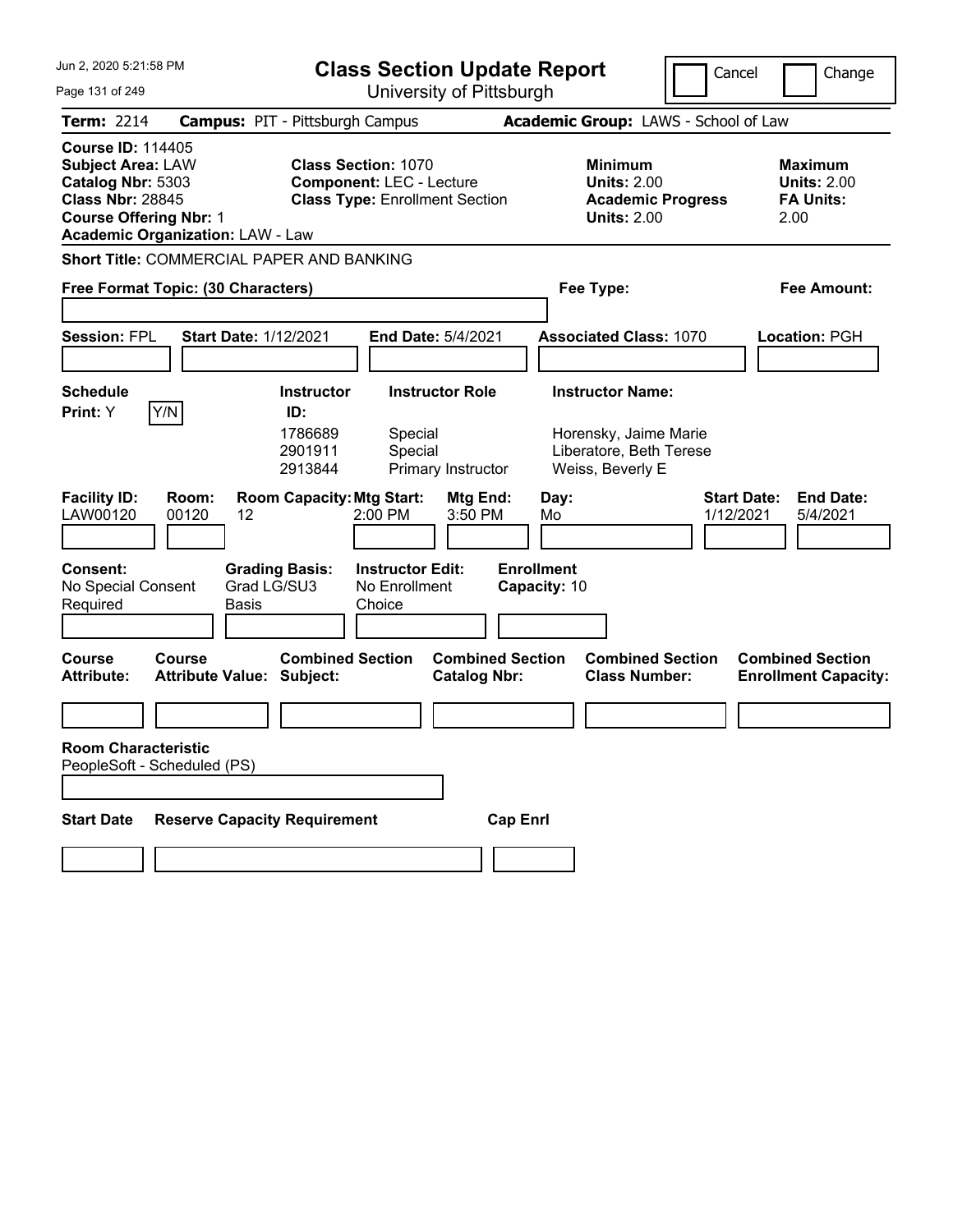| Jun 2, 2020 5:21:58 PM<br>Page 132 of 249                                                                                                                                        | <b>Class Section Update Report</b><br>University of Pittsburgh                                                                  | Cancel                                                                                           | Change                                                           |
|----------------------------------------------------------------------------------------------------------------------------------------------------------------------------------|---------------------------------------------------------------------------------------------------------------------------------|--------------------------------------------------------------------------------------------------|------------------------------------------------------------------|
| <b>Term: 2214</b>                                                                                                                                                                | <b>Campus: PIT - Pittsburgh Campus</b>                                                                                          | Academic Group: LAWS - School of Law                                                             |                                                                  |
| <b>Course ID: 114406</b><br><b>Subject Area: LAW</b><br>Catalog Nbr: 5304<br><b>Class Nbr: 13135</b><br><b>Course Offering Nbr: 1</b><br><b>Academic Organization: LAW - Law</b> | <b>Class Section: 1010</b><br><b>Component: LEC - Lecture</b><br><b>Class Type: Enrollment Section</b>                          | <b>Minimum</b><br><b>Units: 3.00</b><br><b>Academic Progress</b><br><b>Units: 3.00</b>           | <b>Maximum</b><br><b>Units: 3.00</b><br><b>FA Units:</b><br>3.00 |
| <b>Short Title: COMMERCIAL TRANSACTIONS</b>                                                                                                                                      |                                                                                                                                 |                                                                                                  |                                                                  |
| Free Format Topic: (30 Characters)                                                                                                                                               |                                                                                                                                 | Fee Type:                                                                                        | Fee Amount:                                                      |
| <b>Session: FPL</b><br><b>Start Date: 1/12/2021</b>                                                                                                                              | <b>End Date: 5/4/2021</b>                                                                                                       | <b>Associated Class: 1010</b>                                                                    | Location: PGH                                                    |
| Schedule<br>Y/N<br><b>Print:</b> Y                                                                                                                                               | <b>Instructor Role</b><br><b>Instructor</b><br>ID:<br>2936556<br>Primary Instructor<br>1786689<br>Special<br>Special<br>2901911 | <b>Instructor Name:</b><br>Hamoudi, Haider A<br>Horensky, Jaime Marie<br>Liberatore, Beth Terese |                                                                  |
| <b>Facility ID:</b><br>Room:<br>LAW00120<br>00120<br>12                                                                                                                          | <b>Room Capacity: Mtg Start:</b><br>Mtg End:<br>3:30 PM<br>4:45 PM                                                              | Day:<br>TuTh<br>1/12/2021                                                                        | <b>Start Date:</b><br><b>End Date:</b><br>5/4/2021               |
| <b>Consent:</b><br><b>Grading Basis:</b><br>Grad LG/SU3<br>No Special Consent<br>Required<br><b>Basis</b>                                                                        | <b>Instructor Edit:</b><br>No Enrollment<br>Choice                                                                              | <b>Enrollment</b><br>Capacity: 69                                                                |                                                                  |
| <b>Course</b><br>Course<br><b>Attribute:</b><br><b>Attribute Value: Subject:</b>                                                                                                 | <b>Combined Section</b><br><b>Combined Section</b><br><b>Catalog Nbr:</b>                                                       | <b>Combined Section</b><br><b>Class Number:</b>                                                  | <b>Combined Section</b><br><b>Enrollment Capacity:</b>           |
|                                                                                                                                                                                  |                                                                                                                                 |                                                                                                  |                                                                  |
| <b>Room Characteristic</b><br>PeopleSoft - Scheduled (PS)                                                                                                                        |                                                                                                                                 |                                                                                                  |                                                                  |
|                                                                                                                                                                                  |                                                                                                                                 |                                                                                                  |                                                                  |
| <b>Start Date</b><br><b>Reserve Capacity Requirement</b><br>11/9/2020<br>Internatl & Comparative Law<br>10/1/2020<br>Internatl & Comparative Law                                 | <b>Cap Enrl</b>                                                                                                                 | 4                                                                                                |                                                                  |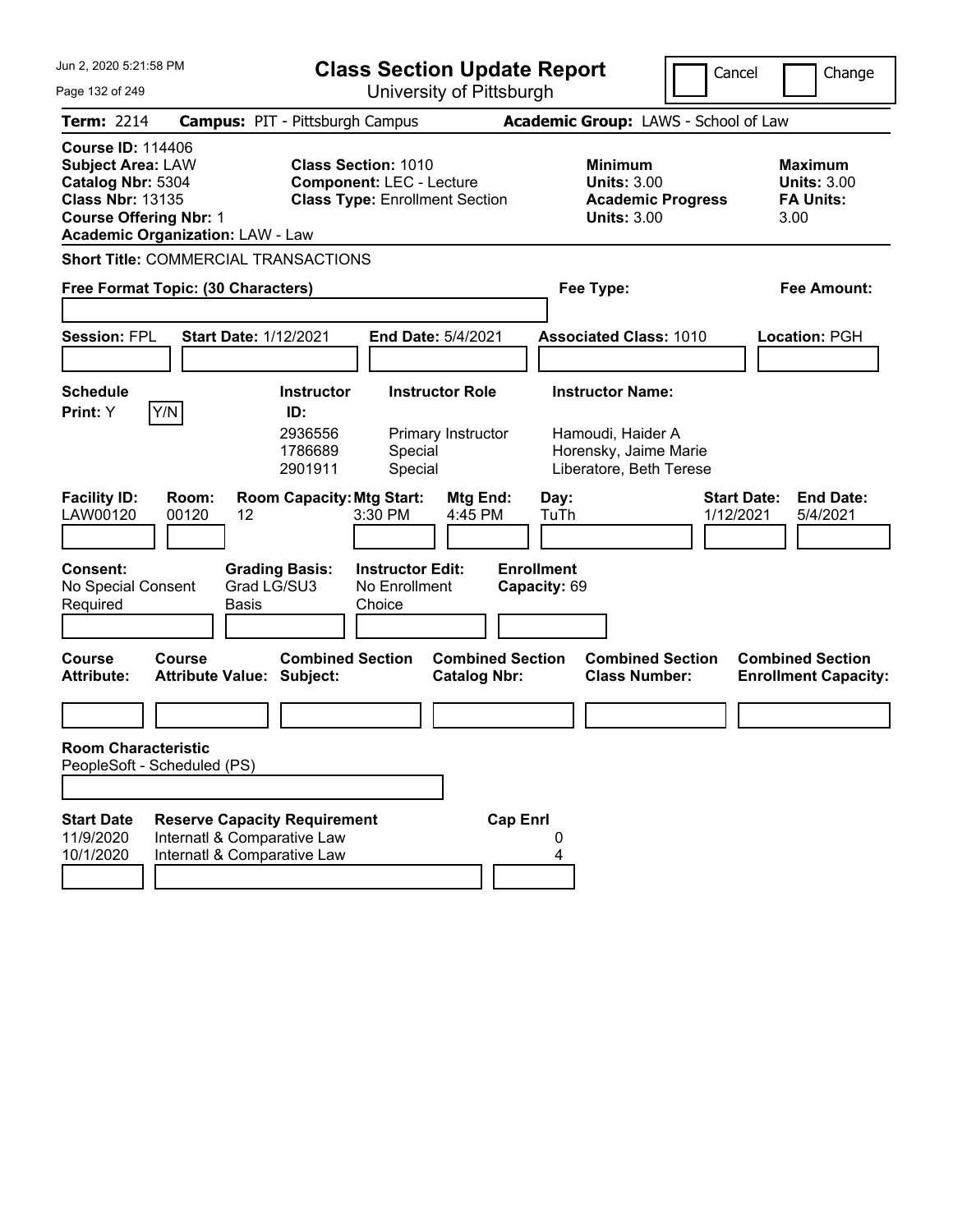| Jun 2, 2020 5:21:58 PM                                                                                                                                                           |                                                             | <b>Class Section Update Report</b><br>Cancel<br>Change                                                 |                                                                    |                                 |                                                                  |  |
|----------------------------------------------------------------------------------------------------------------------------------------------------------------------------------|-------------------------------------------------------------|--------------------------------------------------------------------------------------------------------|--------------------------------------------------------------------|---------------------------------|------------------------------------------------------------------|--|
| Page 133 of 249                                                                                                                                                                  |                                                             | University of Pittsburgh                                                                               |                                                                    |                                 |                                                                  |  |
| <b>Term: 2214</b>                                                                                                                                                                | <b>Campus: PIT - Pittsburgh Campus</b>                      |                                                                                                        | Academic Group: LAWS - School of Law                               |                                 |                                                                  |  |
| <b>Course ID: 183270</b><br><b>Subject Area: LAW</b><br>Catalog Nbr: 5307<br><b>Class Nbr: 29601</b><br><b>Course Offering Nbr: 1</b><br><b>Academic Organization: LAW - Law</b> |                                                             | <b>Class Section: 1085</b><br><b>Component: LEC - Lecture</b><br><b>Class Type: Enrollment Section</b> | <b>Minimum</b><br><b>Units: 3.00</b><br><b>Units: 3.00</b>         | <b>Academic Progress</b>        | <b>Maximum</b><br><b>Units: 3.00</b><br><b>FA Units:</b><br>3.00 |  |
|                                                                                                                                                                                  | Short Title: FORGN AFFRS INT'L LAW & CNSTTN                 |                                                                                                        |                                                                    |                                 |                                                                  |  |
| Free Format Topic: (30 Characters)                                                                                                                                               |                                                             |                                                                                                        | Fee Type:                                                          |                                 | Fee Amount:                                                      |  |
|                                                                                                                                                                                  |                                                             |                                                                                                        |                                                                    |                                 |                                                                  |  |
| <b>Session: FPL</b>                                                                                                                                                              | <b>Start Date: 1/12/2021</b>                                | End Date: 5/4/2021                                                                                     | <b>Associated Class: 1085</b>                                      |                                 | Location: PGH                                                    |  |
| <b>Schedule</b>                                                                                                                                                                  | <b>Instructor</b>                                           | <b>Instructor Role</b>                                                                                 | <b>Instructor Name:</b>                                            |                                 |                                                                  |  |
| Y/N<br>Print: Y                                                                                                                                                                  | ID:                                                         |                                                                                                        |                                                                    |                                 |                                                                  |  |
|                                                                                                                                                                                  | 1786689<br>2901911<br>2901363                               | Special<br>Special<br>Primary Instructor                                                               | Horensky, Jaime Marie<br>Liberatore, Beth Terese<br>Lobel, Jules L |                                 |                                                                  |  |
| <b>Facility ID:</b><br>Room:<br><b>LAW00G12</b><br>00G12                                                                                                                         | <b>Room Capacity: Mtg Start:</b><br>69                      | Mtg End:<br>4:45 PM<br>3:30 PM                                                                         | Day:<br>MoWe                                                       | <b>Start Date:</b><br>1/12/2021 | <b>End Date:</b><br>5/4/2021                                     |  |
| <b>Consent:</b><br>No Special Consent<br>Required                                                                                                                                | <b>Grading Basis:</b><br>Grad LG/SU3<br><b>Basis</b>        | <b>Instructor Edit:</b><br>No Enrollment<br>Choice                                                     | <b>Enrollment</b><br>Capacity: 49                                  |                                 |                                                                  |  |
| <b>Course</b><br>Course<br><b>Attribute:</b>                                                                                                                                     | <b>Combined Section</b><br><b>Attribute Value: Subject:</b> | <b>Catalog Nbr:</b>                                                                                    | <b>Combined Section</b><br><b>Class Number:</b>                    | <b>Combined Section</b>         | <b>Combined Section</b><br><b>Enrollment Capacity:</b>           |  |
|                                                                                                                                                                                  |                                                             |                                                                                                        |                                                                    |                                 |                                                                  |  |
| <b>Room Characteristic</b><br>PeopleSoft - Scheduled (PS)                                                                                                                        |                                                             |                                                                                                        |                                                                    |                                 |                                                                  |  |
| <b>Start Date</b>                                                                                                                                                                | <b>Reserve Capacity Requirement</b>                         |                                                                                                        | <b>Cap Enrl</b>                                                    |                                 |                                                                  |  |
|                                                                                                                                                                                  |                                                             |                                                                                                        |                                                                    |                                 |                                                                  |  |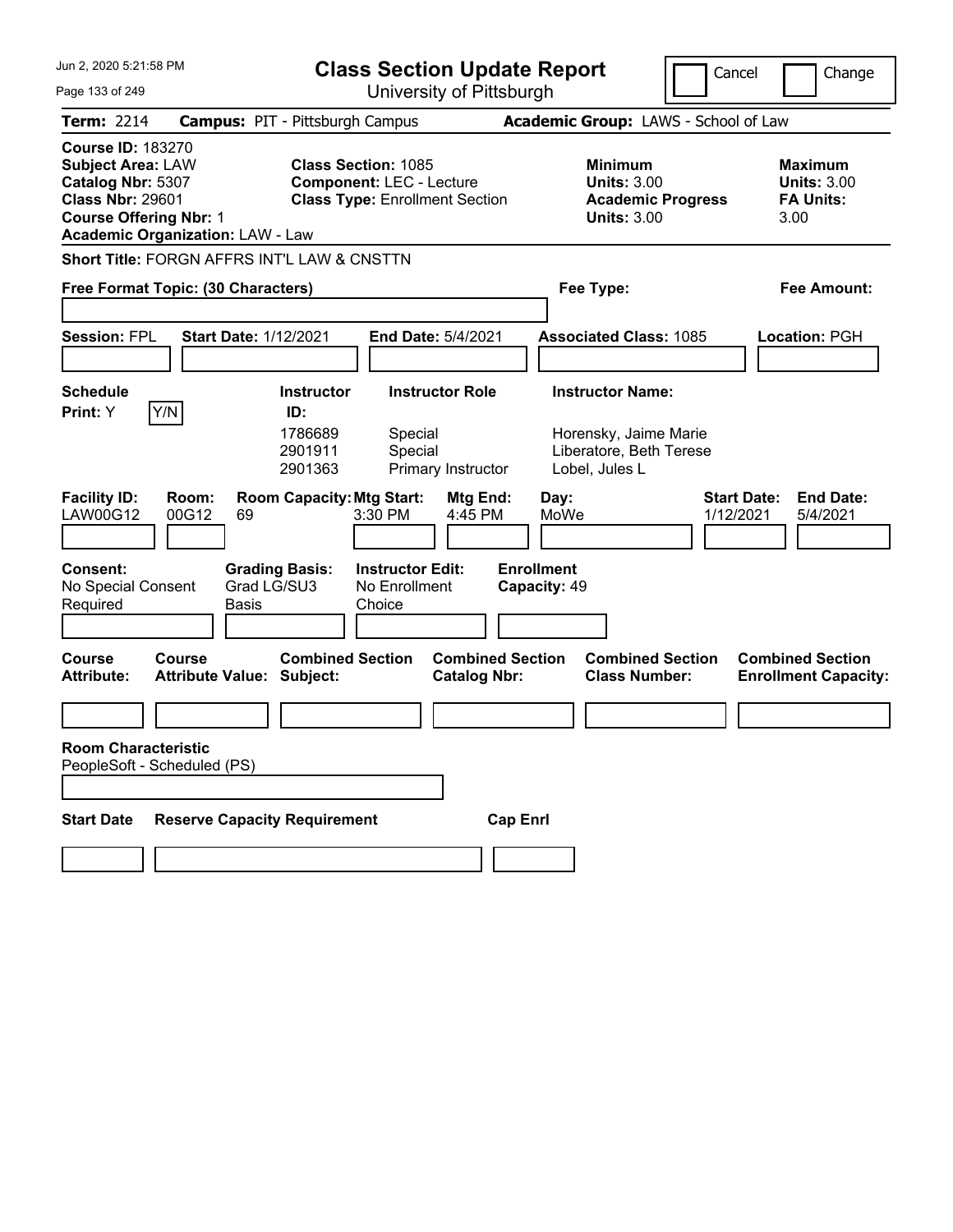| Jun 2, 2020 5:21:58 PM                                                                                                                                                           |                                                                                                     |                                                                                                        | <b>Class Section Update Report</b>             |                                                                                                    | Cancel                          | Change                                                           |
|----------------------------------------------------------------------------------------------------------------------------------------------------------------------------------|-----------------------------------------------------------------------------------------------------|--------------------------------------------------------------------------------------------------------|------------------------------------------------|----------------------------------------------------------------------------------------------------|---------------------------------|------------------------------------------------------------------|
| Page 134 of 249                                                                                                                                                                  |                                                                                                     | University of Pittsburgh                                                                               |                                                |                                                                                                    |                                 |                                                                  |
| <b>Term: 2214</b>                                                                                                                                                                |                                                                                                     | <b>Campus: PIT - Pittsburgh Campus</b>                                                                 |                                                | Academic Group: LAWS - School of Law                                                               |                                 |                                                                  |
| <b>Course ID: 184705</b><br><b>Subject Area: LAW</b><br>Catalog Nbr: 5319<br><b>Class Nbr: 30139</b><br><b>Course Offering Nbr: 1</b><br><b>Academic Organization: LAW - Law</b> |                                                                                                     | <b>Class Section: 1010</b><br><b>Component: LEC - Lecture</b><br><b>Class Type: Enrollment Section</b> |                                                | <b>Minimum</b><br><b>Units: 3.00</b><br><b>Units: 3.00</b>                                         | <b>Academic Progress</b>        | <b>Maximum</b><br><b>Units: 3.00</b><br><b>FA Units:</b><br>3.00 |
|                                                                                                                                                                                  |                                                                                                     | Short Title: LAWYERS IN AMERICAN CULTURE                                                               |                                                |                                                                                                    |                                 |                                                                  |
| Free Format Topic: (30 Characters)                                                                                                                                               |                                                                                                     |                                                                                                        |                                                | Fee Type:                                                                                          |                                 | Fee Amount:                                                      |
| <b>Session: FPL</b>                                                                                                                                                              | <b>Start Date: 1/12/2021</b>                                                                        |                                                                                                        | End Date: 5/4/2021                             | <b>Associated Class: 1010</b>                                                                      |                                 | Location: PGH                                                    |
| <b>Schedule</b><br>Y/N<br>Print: Y                                                                                                                                               |                                                                                                     | <b>Instructor</b><br>ID:<br>2900558<br>1786689<br>Special<br>Special<br>2901911                        | <b>Instructor Role</b><br>Primary Instructor   | <b>Instructor Name:</b><br>Hibbitts, Bernard J<br>Horensky, Jaime Marie<br>Liberatore, Beth Terese |                                 |                                                                  |
| <b>Facility ID:</b><br>LAW00113                                                                                                                                                  | Room:<br>00113<br>88                                                                                | <b>Room Capacity: Mtg Start:</b><br>10:30 AM                                                           | Mtg End:<br>11:45 AM                           | Day:<br>TuTh                                                                                       | <b>Start Date:</b><br>1/12/2021 | <b>End Date:</b><br>5/4/2021                                     |
| <b>Consent:</b><br>No Special Consent<br>Required                                                                                                                                | Grad LG/SU3<br><b>Basis</b>                                                                         | <b>Grading Basis:</b><br><b>Instructor Edit:</b><br>No Enrollment<br>Choice                            |                                                | <b>Enrollment</b><br>Capacity: 20                                                                  |                                 |                                                                  |
| <b>Course</b><br><b>Attribute:</b>                                                                                                                                               | Course<br><b>Attribute Value: Subject:</b>                                                          | <b>Combined Section</b>                                                                                | <b>Combined Section</b><br><b>Catalog Nbr:</b> | <b>Class Number:</b>                                                                               | <b>Combined Section</b>         | <b>Combined Section</b><br><b>Enrollment Capacity:</b>           |
|                                                                                                                                                                                  |                                                                                                     |                                                                                                        |                                                |                                                                                                    |                                 |                                                                  |
| <b>Room Characteristic</b><br>PeopleSoft - Scheduled (PS)                                                                                                                        |                                                                                                     |                                                                                                        |                                                |                                                                                                    |                                 |                                                                  |
|                                                                                                                                                                                  |                                                                                                     |                                                                                                        |                                                |                                                                                                    |                                 |                                                                  |
| <b>Start Date</b><br>11/9/2020<br>10/1/2020                                                                                                                                      | <b>Reserve Capacity Requirement</b><br>LAW Professional Year 3 or 4<br>LAW Professional Year 3 or 4 |                                                                                                        | <b>Cap Enrl</b>                                | 0<br>20                                                                                            |                                 |                                                                  |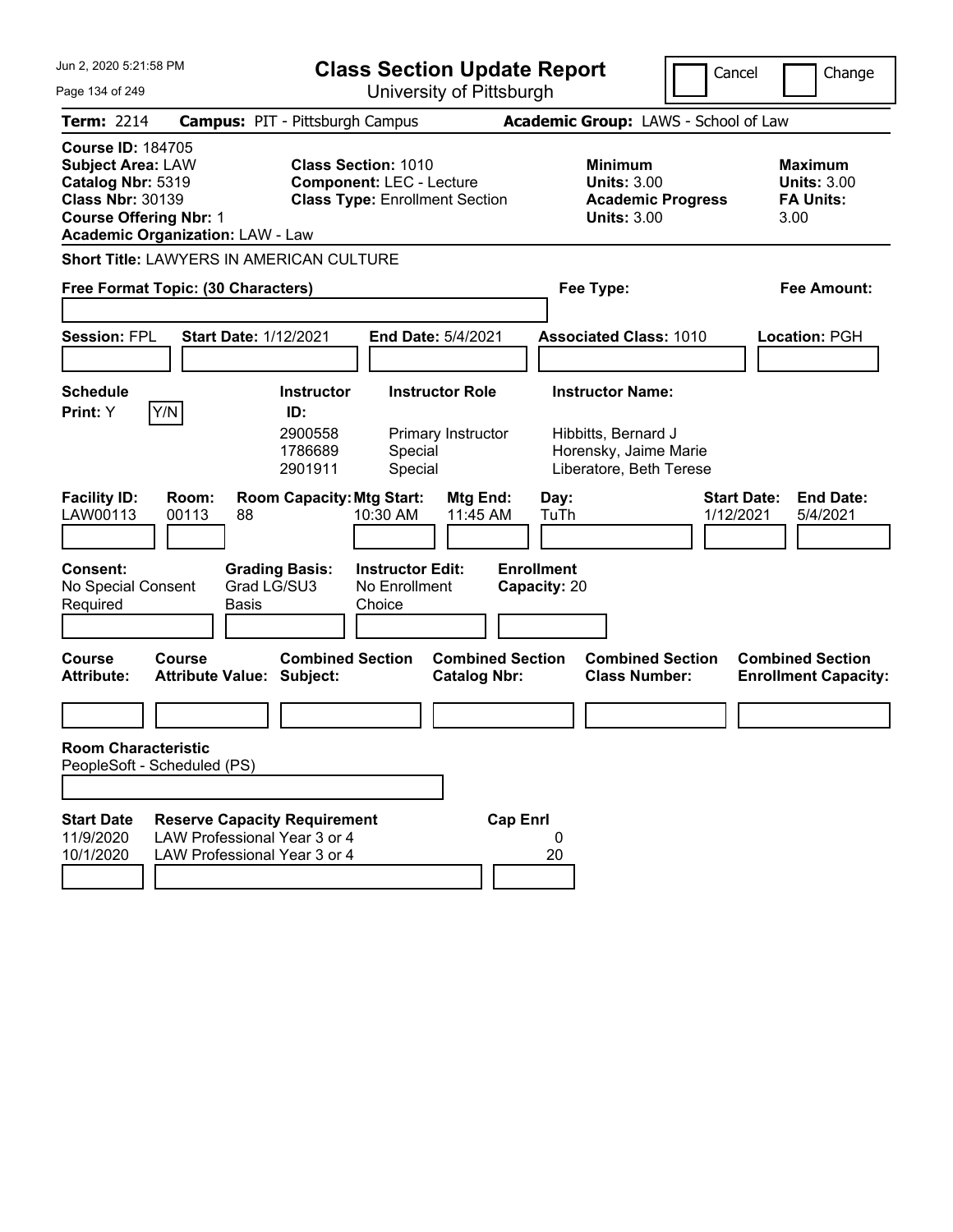| <b>Class Section Update Report</b><br>Cancel<br>University of Pittsburgh<br>Page 135 of 249<br>Term: 2214<br><b>Campus: PIT - Pittsburgh Campus</b><br>Academic Group: LAWS - School of Law<br><b>Course ID: 114423</b><br><b>Subject Area: LAW</b><br><b>Class Section: 1035</b><br><b>Minimum</b><br><b>Maximum</b><br>Catalog Nbr: 5324<br><b>Component: LEC - Lecture</b><br><b>Units: 2.00</b><br><b>Units: 2.00</b><br><b>Class Nbr: 24172</b><br><b>Class Type: Enrollment Section</b><br><b>FA Units:</b><br><b>Academic Progress</b><br><b>Course Offering Nbr: 1</b><br><b>Units: 2.00</b><br>2.00<br><b>Academic Organization: LAW - Law</b><br><b>Short Title: INSURANCE</b><br>Free Format Topic: (30 Characters)<br>Fee Type:<br><b>Fee Amount:</b> | Change |
|-------------------------------------------------------------------------------------------------------------------------------------------------------------------------------------------------------------------------------------------------------------------------------------------------------------------------------------------------------------------------------------------------------------------------------------------------------------------------------------------------------------------------------------------------------------------------------------------------------------------------------------------------------------------------------------------------------------------------------------------------------------------|--------|
|                                                                                                                                                                                                                                                                                                                                                                                                                                                                                                                                                                                                                                                                                                                                                                   |        |
|                                                                                                                                                                                                                                                                                                                                                                                                                                                                                                                                                                                                                                                                                                                                                                   |        |
|                                                                                                                                                                                                                                                                                                                                                                                                                                                                                                                                                                                                                                                                                                                                                                   |        |
|                                                                                                                                                                                                                                                                                                                                                                                                                                                                                                                                                                                                                                                                                                                                                                   |        |
|                                                                                                                                                                                                                                                                                                                                                                                                                                                                                                                                                                                                                                                                                                                                                                   |        |
| <b>Session: FPL</b><br><b>Start Date: 1/12/2021</b><br>End Date: 5/4/2021<br><b>Associated Class: 1035</b><br>Location: PGH                                                                                                                                                                                                                                                                                                                                                                                                                                                                                                                                                                                                                                       |        |
| <b>Instructor Name:</b><br><b>Schedule</b><br><b>Instructor</b><br><b>Instructor Role</b><br>Y/N<br>Print: Y<br>ID:<br>1786689<br>Special<br>Horensky, Jaime Marie<br>2952169<br>Primary Instructor<br>Iole, John E<br>2901773<br>Special<br>Leroy, Suzanne K<br>2901911<br>Special<br>Liberatore, Beth Terese                                                                                                                                                                                                                                                                                                                                                                                                                                                    |        |
| <b>Room Capacity: Mtg Start:</b><br><b>Facility ID:</b><br>Room:<br>Mtg End:<br><b>Start Date:</b><br><b>End Date:</b><br>Day:<br><b>LAW00G46</b><br>00G46<br>12:20 PM<br>10:30 AM<br>Mo<br>1/12/2021<br>5/4/2021<br>20                                                                                                                                                                                                                                                                                                                                                                                                                                                                                                                                           |        |
| <b>Enrollment</b><br><b>Consent:</b><br><b>Grading Basis:</b><br><b>Instructor Edit:</b><br>Grad LG/SU3<br>No Special Consent<br>No Enrollment<br>Capacity: 20<br>Choice<br>Required<br><b>Basis</b>                                                                                                                                                                                                                                                                                                                                                                                                                                                                                                                                                              |        |
| <b>Combined Section</b><br><b>Combined Section</b><br><b>Combined Section</b><br><b>Combined Section</b><br><b>Course</b><br>Course<br><b>Attribute:</b><br><b>Attribute Value: Subject:</b><br><b>Catalog Nbr:</b><br><b>Class Number:</b><br><b>Enrollment Capacity:</b>                                                                                                                                                                                                                                                                                                                                                                                                                                                                                        |        |
|                                                                                                                                                                                                                                                                                                                                                                                                                                                                                                                                                                                                                                                                                                                                                                   |        |
| <b>Room Characteristic</b><br>PeopleSoft - Scheduled (PS)                                                                                                                                                                                                                                                                                                                                                                                                                                                                                                                                                                                                                                                                                                         |        |
|                                                                                                                                                                                                                                                                                                                                                                                                                                                                                                                                                                                                                                                                                                                                                                   |        |
| <b>Reserve Capacity Requirement</b><br><b>Start Date</b><br><b>Cap Enrl</b>                                                                                                                                                                                                                                                                                                                                                                                                                                                                                                                                                                                                                                                                                       |        |
|                                                                                                                                                                                                                                                                                                                                                                                                                                                                                                                                                                                                                                                                                                                                                                   |        |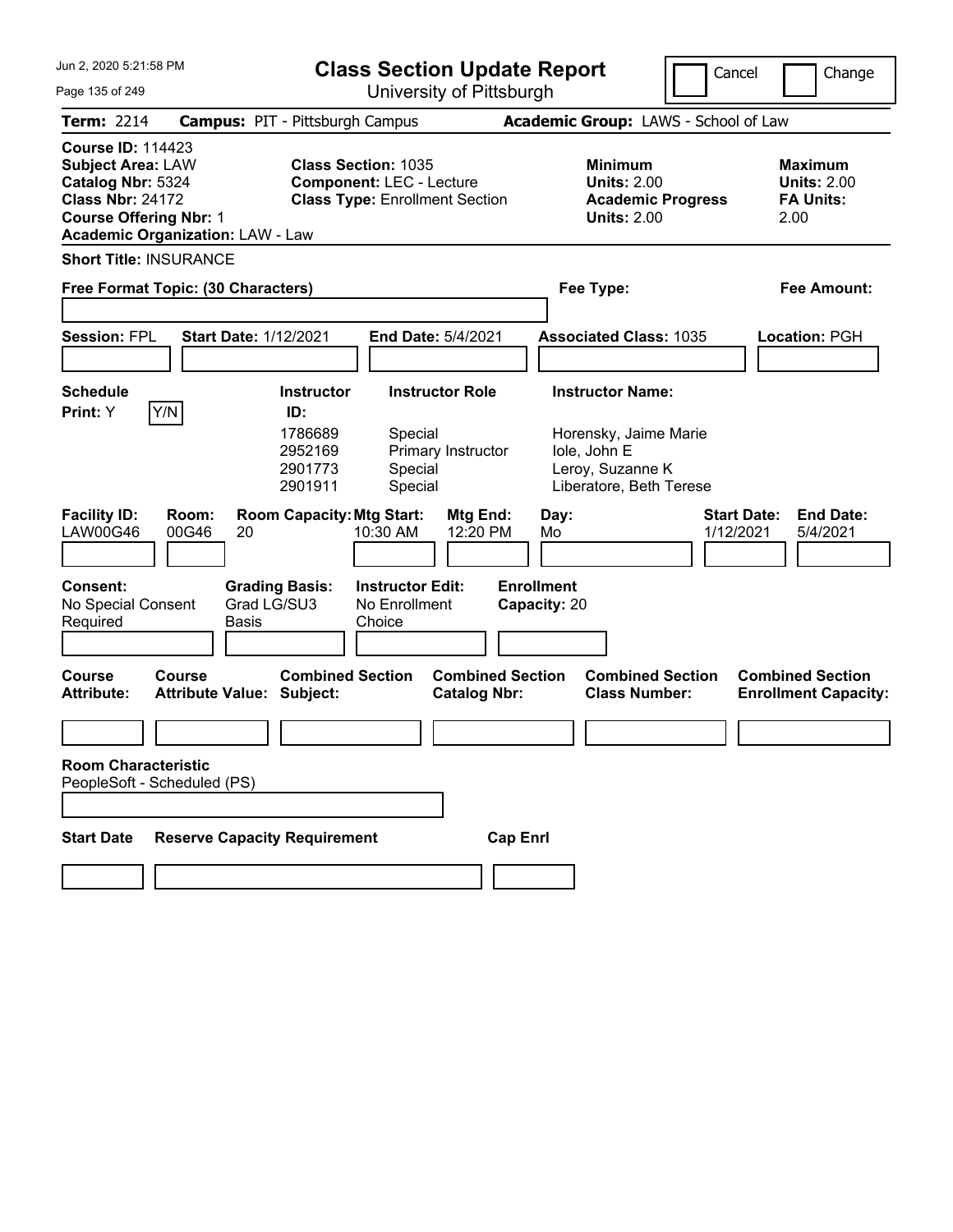| Jun 2, 2020 5:21:58 PM                                                                                                                                                           | <b>Class Section Update Report</b><br>Cancel<br>Change                                                 |                                                                                        |                                                                  |  |  |
|----------------------------------------------------------------------------------------------------------------------------------------------------------------------------------|--------------------------------------------------------------------------------------------------------|----------------------------------------------------------------------------------------|------------------------------------------------------------------|--|--|
| Page 136 of 249                                                                                                                                                                  | University of Pittsburgh                                                                               |                                                                                        |                                                                  |  |  |
| <b>Term: 2214</b>                                                                                                                                                                | <b>Campus: PIT - Pittsburgh Campus</b>                                                                 | Academic Group: LAWS - School of Law                                                   |                                                                  |  |  |
| <b>Course ID: 114427</b><br><b>Subject Area: LAW</b><br>Catalog Nbr: 5328<br><b>Class Nbr: 13117</b><br><b>Course Offering Nbr: 1</b><br><b>Academic Organization: LAW - Law</b> | <b>Class Section: 1010</b><br><b>Component: LEC - Lecture</b><br><b>Class Type: Enrollment Section</b> | <b>Minimum</b><br><b>Units: 3.00</b><br><b>Academic Progress</b><br><b>Units: 3.00</b> | <b>Maximum</b><br><b>Units: 3.00</b><br><b>FA Units:</b><br>3.00 |  |  |
| <b>Short Title: COPYRIGHT</b>                                                                                                                                                    |                                                                                                        |                                                                                        |                                                                  |  |  |
| Free Format Topic: (30 Characters)                                                                                                                                               |                                                                                                        | Fee Type:                                                                              | <b>Fee Amount:</b>                                               |  |  |
| <b>Session: FPL</b><br><b>Start Date: 1/12/2021</b>                                                                                                                              | End Date: 5/4/2021                                                                                     | <b>Associated Class: 1010</b>                                                          | Location: PGH                                                    |  |  |
| <b>Schedule</b>                                                                                                                                                                  | <b>Instructor</b><br><b>Instructor Role</b>                                                            | <b>Instructor Name:</b>                                                                |                                                                  |  |  |
| Y/N<br>Print: Y                                                                                                                                                                  | ID:<br>1786689<br>Special<br>2901911<br>Special<br>2909733<br>Primary Instructor                       | Horensky, Jaime Marie<br>Liberatore, Beth Terese<br>Madison, Michael James             |                                                                  |  |  |
| <b>Facility ID:</b><br>Room:<br><b>LAW00G12</b><br>00G12<br>69                                                                                                                   | <b>Room Capacity: Mtg Start:</b><br>Mtg End:<br>$9:00$ AM<br>10:15 AM                                  | Day:<br>MoWe<br>1/12/2021                                                              | <b>Start Date:</b><br><b>End Date:</b><br>5/4/2021               |  |  |
| <b>Consent:</b><br>Grad LG/SU3<br>No Special Consent<br>Required<br>Basis                                                                                                        | <b>Grading Basis:</b><br><b>Instructor Edit:</b><br>No Enrollment<br>Choice                            | <b>Enrollment</b><br>Capacity: 48                                                      |                                                                  |  |  |
| <b>Course</b><br>Course<br><b>Attribute Value: Subject:</b><br><b>Attribute:</b>                                                                                                 | <b>Combined Section</b><br><b>Combined Section</b><br><b>Catalog Nbr:</b>                              | <b>Combined Section</b><br><b>Class Number:</b>                                        | <b>Combined Section</b><br><b>Enrollment Capacity:</b>           |  |  |
|                                                                                                                                                                                  |                                                                                                        |                                                                                        |                                                                  |  |  |
| <b>Room Characteristic</b><br>PeopleSoft - Scheduled (PS)                                                                                                                        |                                                                                                        |                                                                                        |                                                                  |  |  |
| <b>Reserve Capacity Requirement</b><br><b>Start Date</b>                                                                                                                         |                                                                                                        | <b>Cap Enrl</b>                                                                        |                                                                  |  |  |
|                                                                                                                                                                                  |                                                                                                        |                                                                                        |                                                                  |  |  |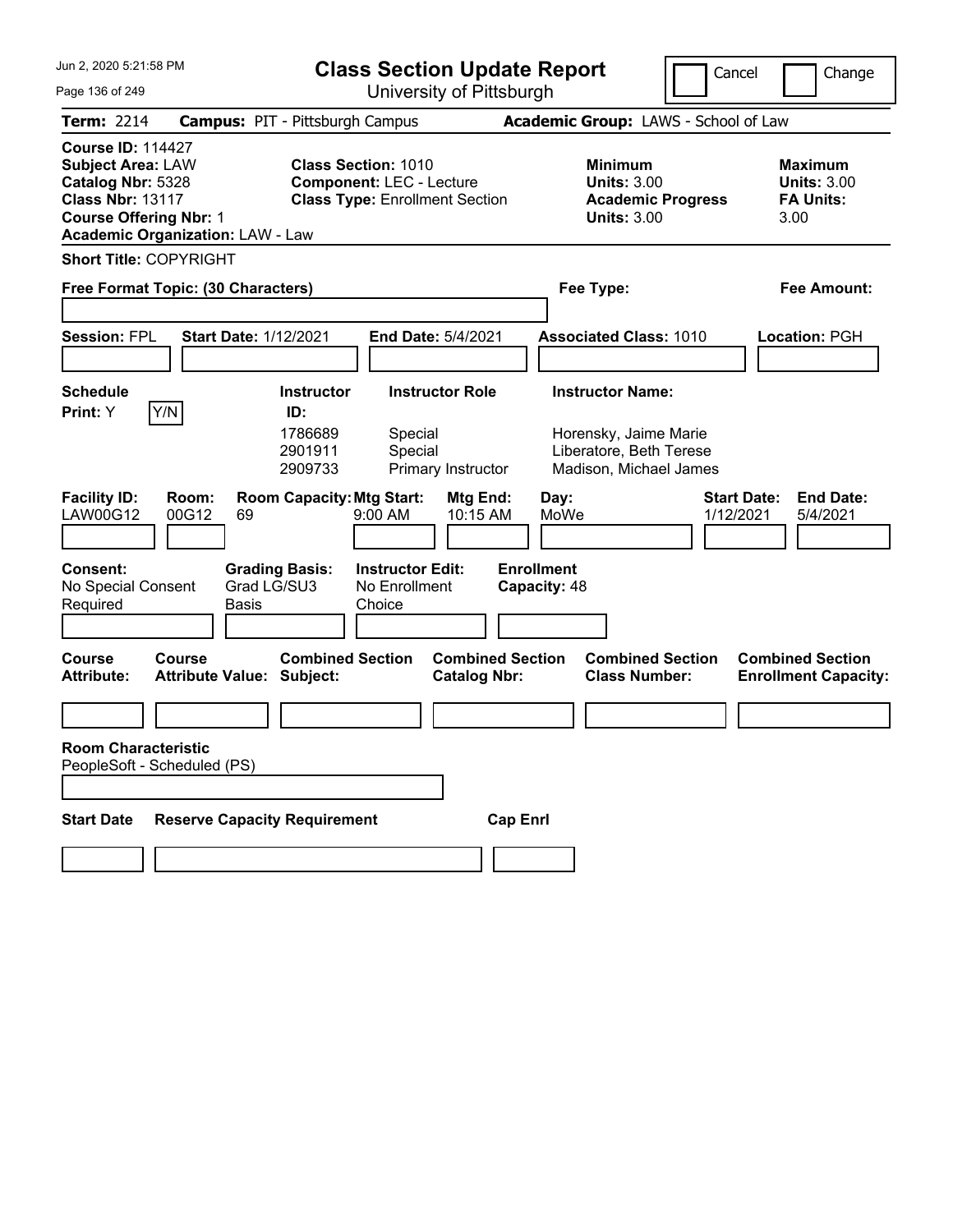| Jun 2, 2020 5:21:58 PM<br>Page 137 of 249                                                                                             | <b>Class Section Update Report</b><br>University of Pittsburgh                                                    |                                                                                                        |                                                                          |                                                |                                                 |                                                                                        | Cancel    | Change                                                           |  |  |
|---------------------------------------------------------------------------------------------------------------------------------------|-------------------------------------------------------------------------------------------------------------------|--------------------------------------------------------------------------------------------------------|--------------------------------------------------------------------------|------------------------------------------------|-------------------------------------------------|----------------------------------------------------------------------------------------|-----------|------------------------------------------------------------------|--|--|
| Term: 2214                                                                                                                            | <b>Campus: PIT - Pittsburgh Campus</b>                                                                            |                                                                                                        |                                                                          |                                                |                                                 | Academic Group: LAWS - School of Law                                                   |           |                                                                  |  |  |
| <b>Course ID: 114436</b><br><b>Subject Area: LAW</b><br>Catalog Nbr: 5339<br><b>Class Nbr: 13120</b><br><b>Course Offering Nbr: 1</b> | <b>Academic Organization: LAW - Law</b>                                                                           | <b>Class Section: 1010</b><br><b>Component: LEC - Lecture</b><br><b>Class Type: Enrollment Section</b> |                                                                          |                                                |                                                 | <b>Minimum</b><br><b>Units: 2.00</b><br><b>Academic Progress</b><br><b>Units: 2.00</b> |           | <b>Maximum</b><br><b>Units: 2.00</b><br><b>FA Units:</b><br>2.00 |  |  |
| <b>Session: FPL</b>                                                                                                                   | Short Title: LAW OF DISABLTY DISCRIMINATION<br>Free Format Topic: (30 Characters)<br><b>Start Date: 1/12/2021</b> |                                                                                                        | End Date: 5/4/2021                                                       |                                                |                                                 | Fee Type:<br><b>Associated Class: 1010</b>                                             |           | <b>Fee Amount:</b><br>Location: PGH                              |  |  |
| <b>Schedule</b><br>Print: Y                                                                                                           | Y/N                                                                                                               | <b>Instructor</b><br>ID:<br>1786689                                                                    | Special                                                                  | <b>Instructor Role</b>                         |                                                 | <b>Instructor Name:</b><br>Horensky, Jaime Marie                                       |           |                                                                  |  |  |
| <b>Facility ID:</b><br><b>LAW00G12</b><br>Consent:<br>No Special Consent<br>Required                                                  | Room:<br>00G12<br>69<br>Grad LG/SU3<br>Basis                                                                      | 2923499<br>2901911<br><b>Room Capacity: Mtg Start:</b><br><b>Grading Basis:</b>                        | Special<br>4:30 PM<br><b>Instructor Edit:</b><br>No Enrollment<br>Choice | Primary Instructor<br>Mtg End:<br>6:20 PM      | Day:<br>Tu<br><b>Enrollment</b><br>Capacity: 25 | Hornack, Joseph S<br>Liberatore, Beth Terese                                           | 1/12/2021 | <b>End Date:</b><br><b>Start Date:</b><br>5/4/2021               |  |  |
| <b>Course</b><br><b>Attribute:</b>                                                                                                    | <b>Course</b><br><b>Attribute Value: Subject:</b>                                                                 | <b>Combined Section</b>                                                                                |                                                                          | <b>Combined Section</b><br><b>Catalog Nbr:</b> |                                                 | <b>Combined Section</b><br><b>Class Number:</b>                                        |           | <b>Combined Section</b><br><b>Enrollment Capacity:</b>           |  |  |
| <b>Room Characteristic</b><br>PeopleSoft - Scheduled (PS)                                                                             |                                                                                                                   |                                                                                                        |                                                                          |                                                |                                                 |                                                                                        |           |                                                                  |  |  |
| <b>Start Date</b>                                                                                                                     | <b>Reserve Capacity Requirement</b>                                                                               |                                                                                                        |                                                                          |                                                | <b>Cap Enrl</b>                                 |                                                                                        |           |                                                                  |  |  |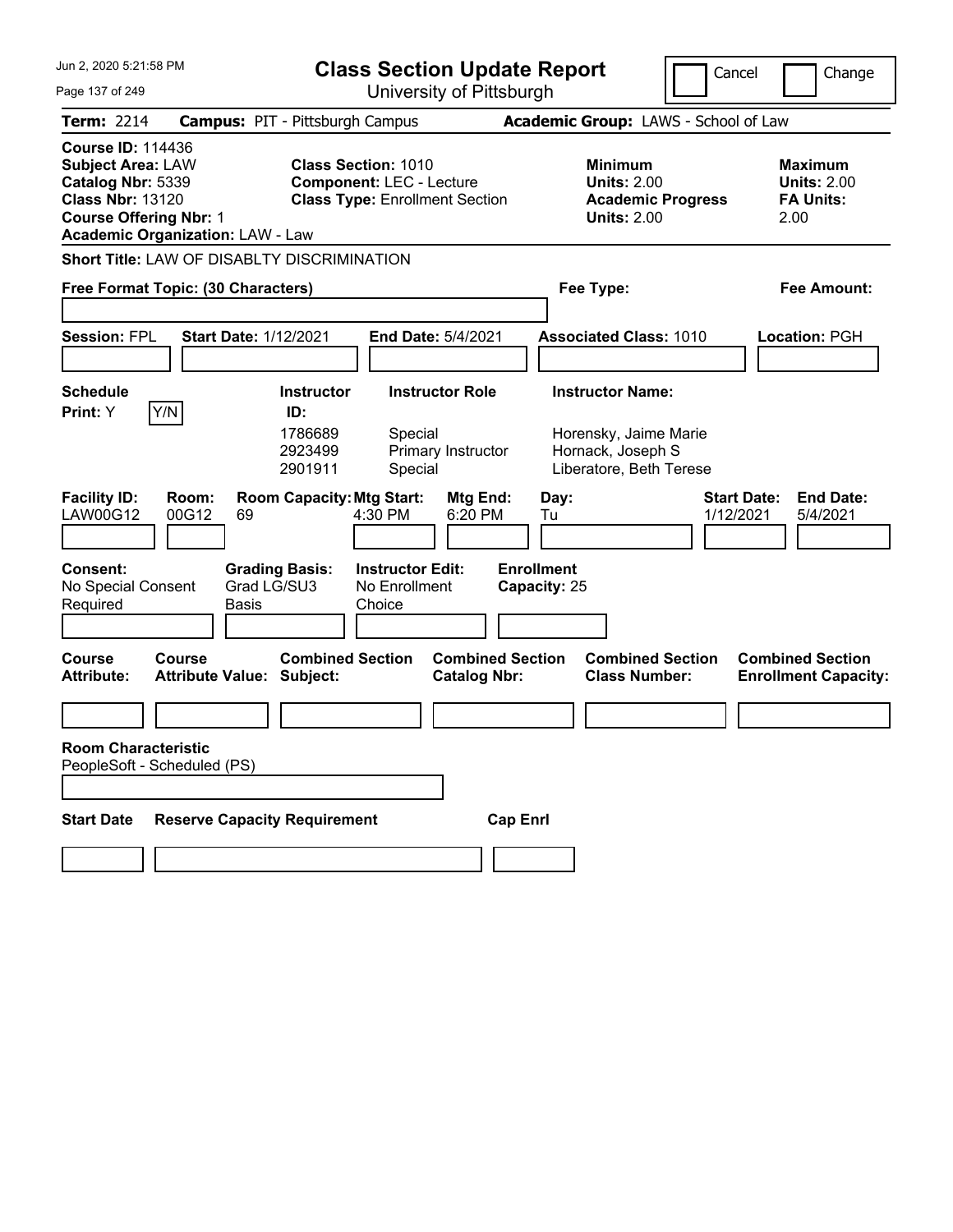| Jun 2, 2020 5:21:58 PM                                                                                                                |                                                                                                   | <b>Class Section Update Report</b>                                                                     |                                                |                                                                                                   | Cancel                          | Change                                                           |
|---------------------------------------------------------------------------------------------------------------------------------------|---------------------------------------------------------------------------------------------------|--------------------------------------------------------------------------------------------------------|------------------------------------------------|---------------------------------------------------------------------------------------------------|---------------------------------|------------------------------------------------------------------|
| Page 138 of 249                                                                                                                       |                                                                                                   |                                                                                                        | University of Pittsburgh                       |                                                                                                   |                                 |                                                                  |
| <b>Term: 2214</b>                                                                                                                     |                                                                                                   | <b>Campus: PIT - Pittsburgh Campus</b>                                                                 |                                                | Academic Group: LAWS - School of Law                                                              |                                 |                                                                  |
| <b>Course ID: 114437</b><br><b>Subject Area: LAW</b><br>Catalog Nbr: 5340<br><b>Class Nbr: 23062</b><br><b>Course Offering Nbr: 1</b> | <b>Academic Organization: LAW - Law</b>                                                           | <b>Class Section: 1300</b><br><b>Component: LEC - Lecture</b><br><b>Class Type: Enrollment Section</b> |                                                | <b>Minimum</b><br><b>Units: 3.00</b><br><b>Academic Progress</b><br><b>Units: 3.00</b>            |                                 | <b>Maximum</b><br><b>Units: 3.00</b><br><b>FA Units:</b><br>3.00 |
|                                                                                                                                       | <b>Short Title: ENVIRONMENTAL LAW</b>                                                             |                                                                                                        |                                                |                                                                                                   |                                 |                                                                  |
|                                                                                                                                       | Free Format Topic: (30 Characters)                                                                |                                                                                                        |                                                | Fee Type:                                                                                         |                                 | <b>Fee Amount:</b>                                               |
| <b>Session: FPL</b>                                                                                                                   | <b>Start Date: 1/12/2021</b>                                                                      |                                                                                                        | End Date: 5/4/2021                             | <b>Associated Class: 1300</b>                                                                     |                                 | Location: PGH                                                    |
| <b>Schedule</b><br>Y/N<br>Print: Y                                                                                                    |                                                                                                   | <b>Instructor</b><br>ID:<br>1786689<br>Special<br>2901911<br>Special<br>3340423                        | <b>Instructor Role</b><br>Primary Instructor   | <b>Instructor Name:</b><br>Horensky, Jaime Marie<br>Liberatore, Beth Terese<br>MacIntyre, Grant B |                                 |                                                                  |
| <b>Facility ID:</b><br>LAW00G13                                                                                                       | Room:<br>00G13<br>28                                                                              | <b>Room Capacity: Mtg Start:</b><br>$9:00$ AM                                                          | Mtg End:<br>10:15 AM                           | Day:<br>TuTh                                                                                      | <b>Start Date:</b><br>1/12/2021 | <b>End Date:</b><br>5/4/2021                                     |
| <b>Consent:</b><br>No Special Consent<br>Required                                                                                     | <b>Grading Basis:</b><br>Grad LG/SU3<br>Basis                                                     | <b>Instructor Edit:</b><br>No Enrollment<br>Choice                                                     | <b>Enrollment</b>                              | Capacity: 27                                                                                      |                                 |                                                                  |
| <b>Course</b><br><b>Attribute:</b>                                                                                                    | Course<br><b>Attribute Value: Subject:</b>                                                        | <b>Combined Section</b>                                                                                | <b>Combined Section</b><br><b>Catalog Nbr:</b> | <b>Combined Section</b><br><b>Class Number:</b>                                                   |                                 | <b>Combined Section</b><br><b>Enrollment Capacity:</b>           |
|                                                                                                                                       |                                                                                                   |                                                                                                        |                                                |                                                                                                   |                                 |                                                                  |
| <b>Room Characteristic</b><br>PeopleSoft - Scheduled (PS)                                                                             |                                                                                                   |                                                                                                        |                                                |                                                                                                   |                                 |                                                                  |
|                                                                                                                                       |                                                                                                   |                                                                                                        |                                                |                                                                                                   |                                 |                                                                  |
| <b>Start Date</b><br>11/9/2020<br>10/1/2020                                                                                           | <b>Reserve Capacity Requirement</b><br>Internatl & Comparative Law<br>Internatl & Comparative Law |                                                                                                        | <b>Cap Enrl</b>                                |                                                                                                   |                                 |                                                                  |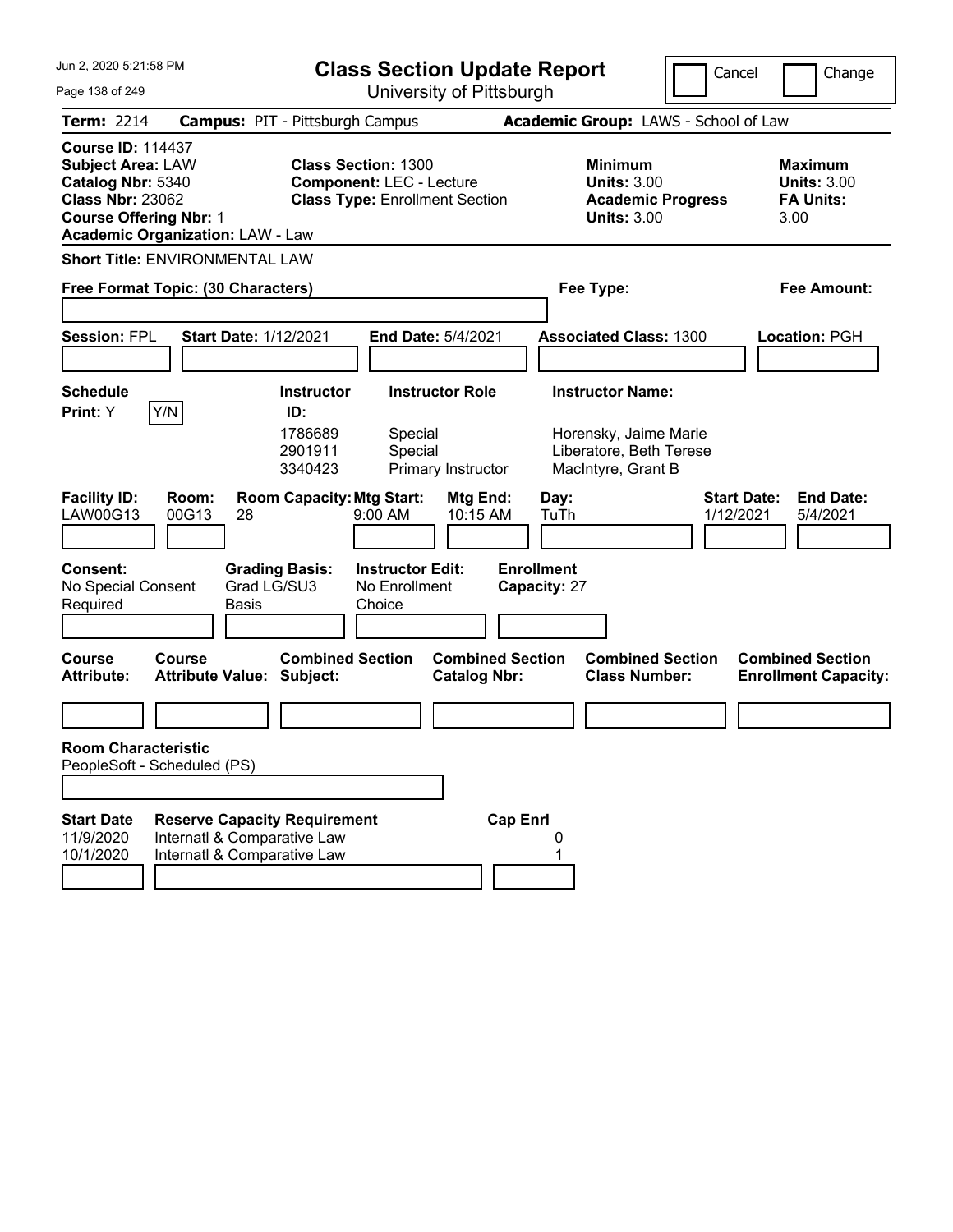| Jun 2, 2020 5:21:58 PM                                                                                                                                                           |                                                                                                         |                                                                                                         | <b>Class Section Update Report</b>             |                                                                                                            | Cancel                          | Change                                                           |
|----------------------------------------------------------------------------------------------------------------------------------------------------------------------------------|---------------------------------------------------------------------------------------------------------|---------------------------------------------------------------------------------------------------------|------------------------------------------------|------------------------------------------------------------------------------------------------------------|---------------------------------|------------------------------------------------------------------|
| Page 139 of 249                                                                                                                                                                  |                                                                                                         |                                                                                                         | University of Pittsburgh                       |                                                                                                            |                                 |                                                                  |
| <b>Term: 2214</b>                                                                                                                                                                |                                                                                                         | <b>Campus: PIT - Pittsburgh Campus</b>                                                                  |                                                | Academic Group: LAWS - School of Law                                                                       |                                 |                                                                  |
| <b>Course ID: 114488</b><br><b>Subject Area: LAW</b><br>Catalog Nbr: 5393<br><b>Class Nbr: 23822</b><br><b>Course Offering Nbr: 1</b><br><b>Academic Organization: LAW - Law</b> |                                                                                                         | <b>Class Section: 1010</b><br><b>Component: CLN - Clinical</b><br><b>Class Type: Enrollment Section</b> |                                                | <b>Minimum</b><br><b>Units: 7.00</b><br><b>Academic Progress</b><br><b>Units: 7.00</b>                     |                                 | <b>Maximum</b><br><b>Units: 7.00</b><br><b>FA Units:</b><br>7.00 |
| <b>Short Title: HEALTH LAW CLINIC</b>                                                                                                                                            |                                                                                                         |                                                                                                         |                                                |                                                                                                            |                                 |                                                                  |
| Free Format Topic: (30 Characters)                                                                                                                                               |                                                                                                         |                                                                                                         |                                                | Fee Type:                                                                                                  |                                 | <b>Fee Amount:</b>                                               |
| <b>Session: FPL</b>                                                                                                                                                              | <b>Start Date: 1/12/2021</b>                                                                            |                                                                                                         | End Date: 5/4/2021                             | <b>Associated Class: 1010</b>                                                                              |                                 | Location: PGH                                                    |
| <b>Schedule</b><br>Y/N<br>Print: Y                                                                                                                                               |                                                                                                         | <b>Instructor</b><br>ID:<br>1786689<br>Special<br>2901911<br>Special<br>2956843                         | <b>Instructor Role</b><br>Primary Instructor   | <b>Instructor Name:</b><br>Horensky, Jaime Marie<br>Liberatore, Beth Terese<br>Pierson-Brown, Tomar Nicole |                                 |                                                                  |
| <b>Facility ID:</b><br>LAW00G13                                                                                                                                                  | Room:<br>00G13<br>28                                                                                    | <b>Room Capacity: Mtg Start:</b><br>$2:00$ PM                                                           | Mtg End:<br>4:00 PM                            | Day:<br>MoWe                                                                                               | <b>Start Date:</b><br>1/12/2021 | <b>End Date:</b><br>5/4/2021                                     |
| <b>Consent:</b><br>No Special Consent<br>Required                                                                                                                                | <b>Grading Basis:</b><br>Grad LG/SU3<br>Basis                                                           | <b>Instructor Edit:</b><br>No Enrollment<br>Choice                                                      | <b>Enrollment</b><br>Capacity: 8               |                                                                                                            |                                 |                                                                  |
| <b>Course</b><br><b>Attribute:</b>                                                                                                                                               | Course<br><b>Attribute Value: Subject:</b>                                                              | <b>Combined Section</b>                                                                                 | <b>Combined Section</b><br><b>Catalog Nbr:</b> | <b>Combined Section</b><br><b>Class Number:</b>                                                            |                                 | <b>Combined Section</b><br><b>Enrollment Capacity:</b>           |
|                                                                                                                                                                                  |                                                                                                         |                                                                                                         |                                                |                                                                                                            |                                 |                                                                  |
| <b>Room Characteristic</b><br>PeopleSoft - Scheduled (PS)                                                                                                                        |                                                                                                         |                                                                                                         |                                                |                                                                                                            |                                 |                                                                  |
|                                                                                                                                                                                  |                                                                                                         |                                                                                                         |                                                |                                                                                                            |                                 |                                                                  |
| <b>Start Date</b><br>11/9/2020<br>10/1/2020                                                                                                                                      | <b>Reserve Capacity Requirement</b><br><b>LAW Professional Year 2</b><br><b>LAW Professional Year 2</b> |                                                                                                         | <b>Cap Enrl</b>                                | 8                                                                                                          |                                 |                                                                  |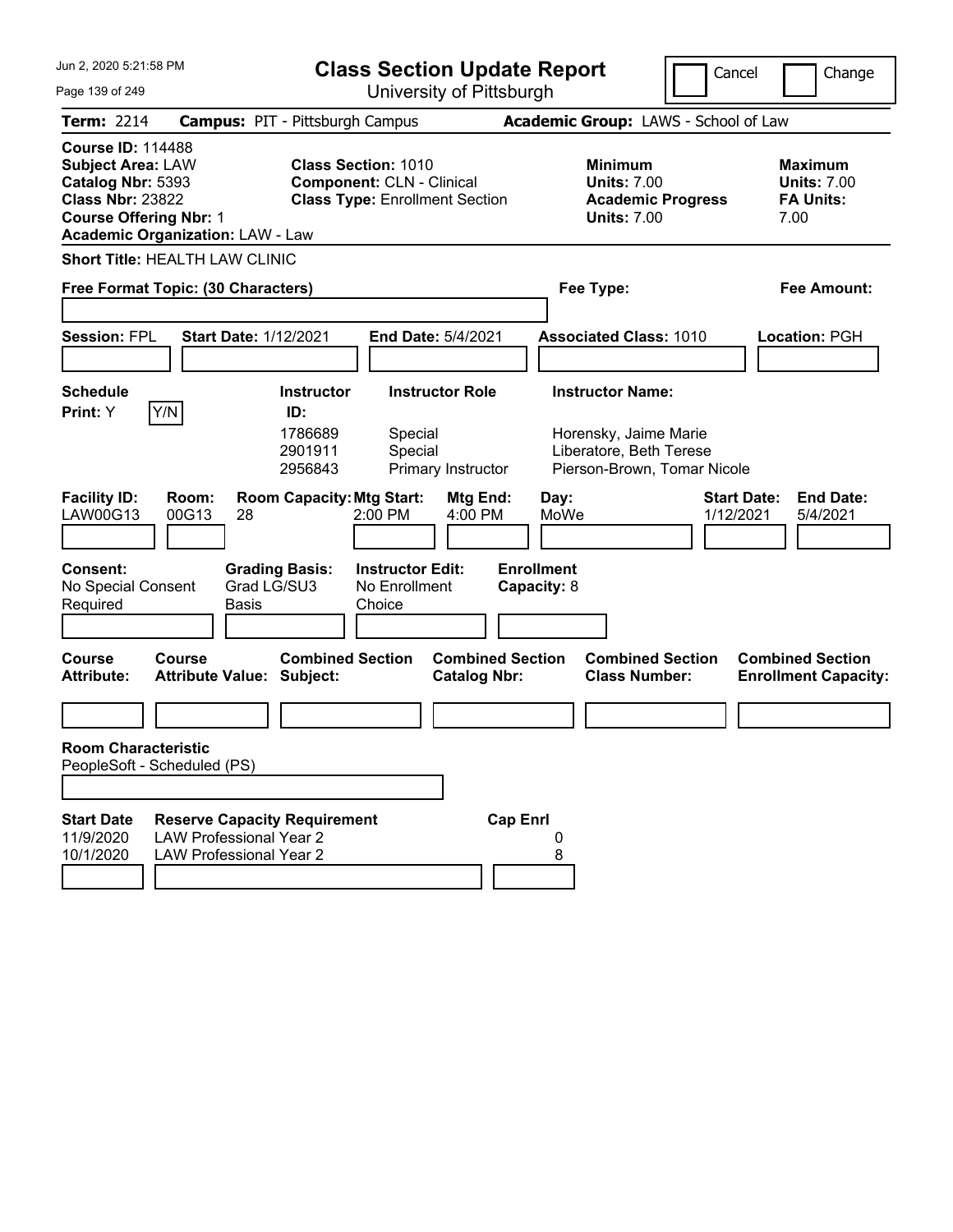| Jun 2, 2020 5:21:58 PM<br><b>Class Section Update Report</b>                                                                                                                     |                                                                                                         |                                                                                                         |                                                    |                                                                                        |                 |                                                                  |                                                                                                                        |  | Cancel<br>Change                                                |
|----------------------------------------------------------------------------------------------------------------------------------------------------------------------------------|---------------------------------------------------------------------------------------------------------|---------------------------------------------------------------------------------------------------------|----------------------------------------------------|----------------------------------------------------------------------------------------|-----------------|------------------------------------------------------------------|------------------------------------------------------------------------------------------------------------------------|--|-----------------------------------------------------------------|
| Page 140 of 249                                                                                                                                                                  |                                                                                                         | University of Pittsburgh                                                                                |                                                    |                                                                                        |                 |                                                                  |                                                                                                                        |  |                                                                 |
| <b>Term: 2214</b>                                                                                                                                                                | <b>Campus: PIT - Pittsburgh Campus</b>                                                                  |                                                                                                         |                                                    |                                                                                        |                 | Academic Group: LAWS - School of Law                             |                                                                                                                        |  |                                                                 |
| <b>Course ID: 114493</b><br><b>Subject Area: LAW</b><br>Catalog Nbr: 5398<br><b>Class Nbr: 13129</b><br><b>Course Offering Nbr: 1</b><br><b>Academic Organization: LAW - Law</b> |                                                                                                         | <b>Class Section: 1010</b><br><b>Component: CLN - Clinical</b><br><b>Class Type: Enrollment Section</b> |                                                    | <b>Minimum</b><br><b>Units: 4.00</b><br><b>Academic Progress</b><br><b>Units: 4.00</b> |                 | <b>Maximum</b><br><b>Units: 4.00</b><br><b>FA Units:</b><br>4.00 |                                                                                                                        |  |                                                                 |
| <b>Short Title: FAMILY LAW CLINIC</b>                                                                                                                                            |                                                                                                         |                                                                                                         |                                                    |                                                                                        |                 |                                                                  |                                                                                                                        |  |                                                                 |
| Free Format Topic: (30 Characters)                                                                                                                                               |                                                                                                         |                                                                                                         |                                                    |                                                                                        |                 |                                                                  | Fee Type:                                                                                                              |  | <b>Fee Amount:</b>                                              |
| <b>Session: FPL</b>                                                                                                                                                              | <b>Start Date: 1/12/2021</b>                                                                            |                                                                                                         | End Date: 5/4/2021                                 |                                                                                        |                 |                                                                  | <b>Associated Class: 1010</b>                                                                                          |  | Location: PGH                                                   |
|                                                                                                                                                                                  |                                                                                                         |                                                                                                         |                                                    |                                                                                        |                 |                                                                  |                                                                                                                        |  |                                                                 |
| <b>Schedule</b><br>Y/N<br>Print: Y                                                                                                                                               |                                                                                                         | <b>Instructor</b><br>ID:<br>2955358<br>2903030<br>1786689<br>2901911                                    | Special<br>Special                                 | <b>Instructor Role</b><br>Primary Instructor<br>Primary Instructor                     |                 |                                                                  | <b>Instructor Name:</b><br>Congelio, William A<br>Gruener, Harry J<br>Horensky, Jaime Marie<br>Liberatore, Beth Terese |  |                                                                 |
| <b>Facility ID:</b><br>LAW00G13                                                                                                                                                  | Room:<br>00G13<br>28                                                                                    | <b>Room Capacity: Mtg Start:</b>                                                                        | 10:30 AM                                           | Mtg End:<br>12:00 PM                                                                   |                 | Day:<br>We                                                       |                                                                                                                        |  | <b>Start Date:</b><br><b>End Date:</b><br>1/12/2021<br>5/4/2021 |
| <b>Consent:</b><br>No Special Consent<br>Required                                                                                                                                | Grad LG/SU3<br><b>Basis</b>                                                                             | <b>Grading Basis:</b>                                                                                   | <b>Instructor Edit:</b><br>No Enrollment<br>Choice |                                                                                        |                 | <b>Enrollment</b><br>Capacity: 8                                 |                                                                                                                        |  |                                                                 |
| <b>Course</b><br><b>Attribute:</b>                                                                                                                                               | Course<br><b>Attribute Value: Subject:</b>                                                              | <b>Combined Section</b>                                                                                 |                                                    | <b>Combined Section</b><br><b>Catalog Nbr:</b>                                         |                 |                                                                  | <b>Combined Section</b><br><b>Class Number:</b>                                                                        |  | <b>Combined Section</b><br><b>Enrollment Capacity:</b>          |
|                                                                                                                                                                                  |                                                                                                         |                                                                                                         |                                                    |                                                                                        |                 |                                                                  |                                                                                                                        |  |                                                                 |
| <b>Room Characteristic</b><br>PeopleSoft - Scheduled (PS)                                                                                                                        |                                                                                                         |                                                                                                         |                                                    |                                                                                        |                 |                                                                  |                                                                                                                        |  |                                                                 |
|                                                                                                                                                                                  |                                                                                                         |                                                                                                         |                                                    |                                                                                        |                 |                                                                  |                                                                                                                        |  |                                                                 |
| <b>Start Date</b><br>11/9/2020<br>10/1/2020                                                                                                                                      | <b>Reserve Capacity Requirement</b><br><b>LAW Professional Year 2</b><br><b>LAW Professional Year 2</b> |                                                                                                         |                                                    |                                                                                        | <b>Cap Enrl</b> | 8                                                                |                                                                                                                        |  |                                                                 |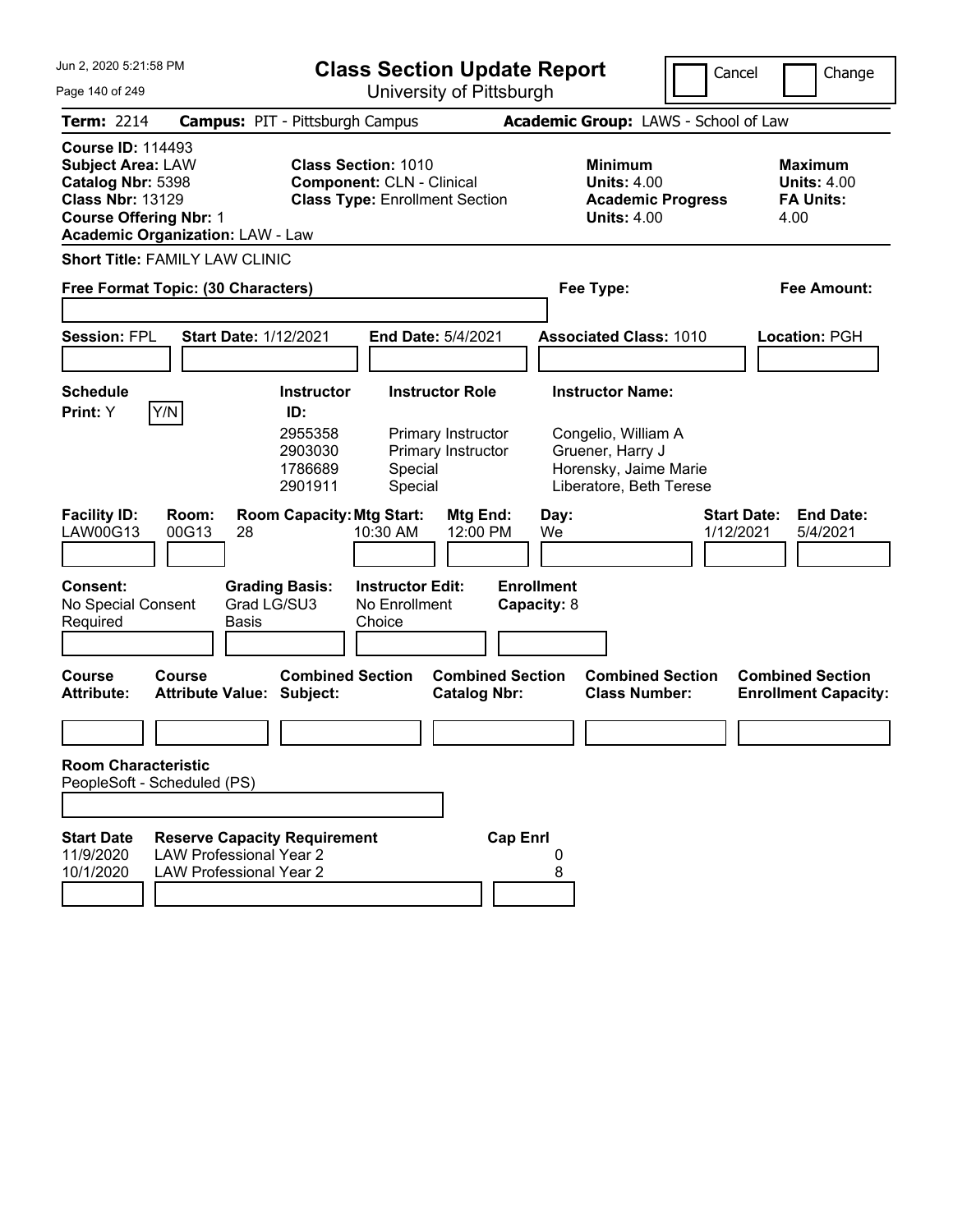| Jun 2, 2020 5:21:58 PM<br><b>Class Section Update Report</b>                                                                                                                     |                                                      |                                  |                                                                          | Cancel                                         | Change                            |                                                                                        |                                      |                                                                  |
|----------------------------------------------------------------------------------------------------------------------------------------------------------------------------------|------------------------------------------------------|----------------------------------|--------------------------------------------------------------------------|------------------------------------------------|-----------------------------------|----------------------------------------------------------------------------------------|--------------------------------------|------------------------------------------------------------------|
| Page 141 of 249                                                                                                                                                                  |                                                      |                                  | University of Pittsburgh                                                 |                                                |                                   |                                                                                        |                                      |                                                                  |
| <b>Term: 2214</b>                                                                                                                                                                | <b>Campus: PIT - Pittsburgh Campus</b>               |                                  |                                                                          |                                                |                                   |                                                                                        | Academic Group: LAWS - School of Law |                                                                  |
| <b>Course ID: 114499</b><br><b>Subject Area: LAW</b><br>Catalog Nbr: 5404<br><b>Class Nbr: 28846</b><br><b>Course Offering Nbr: 1</b><br><b>Academic Organization: LAW - Law</b> |                                                      | <b>Class Section: 1035</b>       | <b>Component: LEC - Lecture</b><br><b>Class Type: Enrollment Section</b> |                                                |                                   | <b>Minimum</b><br><b>Units: 3.00</b><br><b>Academic Progress</b><br><b>Units: 3.00</b> |                                      | <b>Maximum</b><br><b>Units: 3.00</b><br><b>FA Units:</b><br>3.00 |
| Short Title: CYBERSPACE AND THE LAW                                                                                                                                              |                                                      |                                  |                                                                          |                                                |                                   |                                                                                        |                                      |                                                                  |
| Free Format Topic: (30 Characters)                                                                                                                                               |                                                      |                                  |                                                                          |                                                |                                   | Fee Type:                                                                              |                                      | Fee Amount:                                                      |
|                                                                                                                                                                                  |                                                      |                                  |                                                                          |                                                |                                   |                                                                                        |                                      |                                                                  |
| <b>Session: FPL</b>                                                                                                                                                              | <b>Start Date: 1/12/2021</b>                         |                                  | <b>End Date: 5/4/2021</b>                                                |                                                |                                   | <b>Associated Class: 1035</b>                                                          |                                      | Location: PGH                                                    |
|                                                                                                                                                                                  |                                                      |                                  |                                                                          |                                                |                                   |                                                                                        |                                      |                                                                  |
| Schedule                                                                                                                                                                         |                                                      | <b>Instructor</b><br>ID:         | <b>Instructor Role</b>                                                   |                                                |                                   | <b>Instructor Name:</b>                                                                |                                      |                                                                  |
| Y/N<br><b>Print:</b> Y                                                                                                                                                           |                                                      | 1786689<br>2901911<br>2961359    | Special<br>Special<br>Primary Instructor                                 |                                                |                                   | Horensky, Jaime Marie<br>Liberatore, Beth Terese<br>Lipton, Jacqueline D               |                                      |                                                                  |
| <b>Facility ID:</b><br>LAW00111                                                                                                                                                  | Room:<br>00111<br>88                                 | <b>Room Capacity: Mtg Start:</b> | 10:30 AM                                                                 | Mtg End:<br>11:45 AM                           | Day:<br>TuTh                      |                                                                                        | <b>Start Date:</b><br>1/12/2021      | <b>End Date:</b><br>5/4/2021                                     |
| <b>Consent:</b><br>No Special Consent<br>Required                                                                                                                                | <b>Grading Basis:</b><br>Grad LG/SU3<br><b>Basis</b> |                                  | <b>Instructor Edit:</b><br>No Enrollment<br>Choice                       |                                                | <b>Enrollment</b><br>Capacity: 88 |                                                                                        |                                      |                                                                  |
| <b>Course</b><br><b>Attribute:</b>                                                                                                                                               | Course<br><b>Attribute Value: Subject:</b>           | <b>Combined Section</b>          |                                                                          | <b>Combined Section</b><br><b>Catalog Nbr:</b> |                                   | <b>Combined Section</b><br><b>Class Number:</b>                                        |                                      | <b>Combined Section</b><br><b>Enrollment Capacity:</b>           |
|                                                                                                                                                                                  |                                                      |                                  |                                                                          |                                                |                                   |                                                                                        |                                      |                                                                  |
| <b>Room Characteristic</b><br>PeopleSoft - Scheduled (PS)                                                                                                                        |                                                      |                                  |                                                                          |                                                |                                   |                                                                                        |                                      |                                                                  |
|                                                                                                                                                                                  |                                                      |                                  |                                                                          |                                                |                                   |                                                                                        |                                      |                                                                  |
| <b>Start Date</b>                                                                                                                                                                | <b>Reserve Capacity Requirement</b>                  |                                  |                                                                          | <b>Cap Enrl</b>                                |                                   |                                                                                        |                                      |                                                                  |
|                                                                                                                                                                                  |                                                      |                                  |                                                                          |                                                |                                   |                                                                                        |                                      |                                                                  |
|                                                                                                                                                                                  |                                                      |                                  |                                                                          |                                                |                                   |                                                                                        |                                      |                                                                  |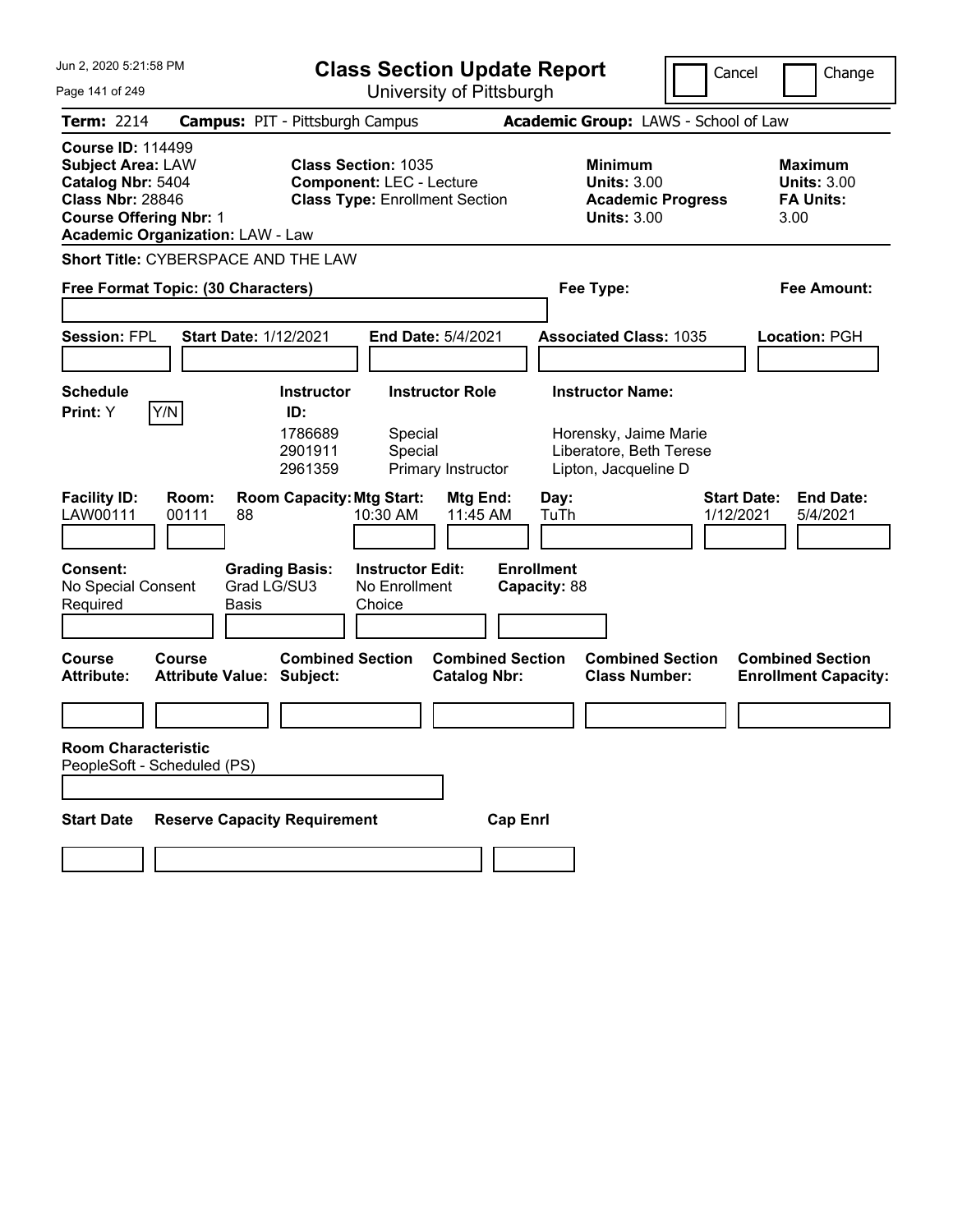| Jun 2, 2020 5:21:58 PM                                                                                                                                                           | <b>Class Section Update Report</b><br>Cancel<br>Change                                                                          |                                                                                                 |                                                                  |  |  |
|----------------------------------------------------------------------------------------------------------------------------------------------------------------------------------|---------------------------------------------------------------------------------------------------------------------------------|-------------------------------------------------------------------------------------------------|------------------------------------------------------------------|--|--|
| Page 142 of 249                                                                                                                                                                  | University of Pittsburgh                                                                                                        |                                                                                                 |                                                                  |  |  |
| <b>Term: 2214</b>                                                                                                                                                                | <b>Campus: PIT - Pittsburgh Campus</b>                                                                                          | Academic Group: LAWS - School of Law                                                            |                                                                  |  |  |
| <b>Course ID: 114502</b><br><b>Subject Area: LAW</b><br>Catalog Nbr: 5407<br><b>Class Nbr: 17905</b><br><b>Course Offering Nbr: 1</b><br><b>Academic Organization: LAW - Law</b> | <b>Class Section: 1015</b><br><b>Component: LEC - Lecture</b><br><b>Class Type: Enrollment Section</b>                          | Minimum<br><b>Units: 2.00</b><br><b>Academic Progress</b><br><b>Units: 2.00</b>                 | <b>Maximum</b><br><b>Units: 2.00</b><br><b>FA Units:</b><br>2.00 |  |  |
| <b>Short Title: TRIAL ADVOCACY</b>                                                                                                                                               |                                                                                                                                 |                                                                                                 |                                                                  |  |  |
| Free Format Topic: (30 Characters)                                                                                                                                               |                                                                                                                                 | Fee Type:                                                                                       | <b>Fee Amount:</b>                                               |  |  |
| <b>Session: FPL</b><br><b>Start Date: 1/12/2021</b>                                                                                                                              | End Date: 5/4/2021                                                                                                              | <b>Associated Class: 1015</b>                                                                   | Location: PGH                                                    |  |  |
| <b>Schedule</b><br>Y/N<br>Print: Y                                                                                                                                               | <b>Instructor Role</b><br><b>Instructor</b><br>ID:<br>2924165<br>Primary Instructor<br>1786689<br>Special<br>2901911<br>Special | <b>Instructor Name:</b><br>Harkins, Kevin C<br>Horensky, Jaime Marie<br>Liberatore, Beth Terese |                                                                  |  |  |
| <b>Facility ID:</b><br>Room:<br><b>LAWCOURT</b><br><b>COURT</b><br>236                                                                                                           | <b>Room Capacity: Mtg Start:</b><br>Mtg End:<br>4:30 PM<br>6:20 PM                                                              | Day:<br>1/12/2021<br>Tu                                                                         | <b>Start Date:</b><br><b>End Date:</b><br>5/4/2021               |  |  |
| <b>Consent:</b><br><b>Grading Basis:</b><br>Grad LG/SU3<br>No Special Consent<br>Required<br>Basis                                                                               | <b>Instructor Edit:</b><br>No Enrollment<br>Choice                                                                              | <b>Enrollment</b><br>Capacity: 14                                                               |                                                                  |  |  |
| <b>Course</b><br>Course<br><b>Attribute:</b><br><b>Attribute Value: Subject:</b>                                                                                                 | <b>Combined Section</b><br><b>Combined Section</b><br><b>Catalog Nbr:</b>                                                       | <b>Combined Section</b><br><b>Class Number:</b>                                                 | <b>Combined Section</b><br><b>Enrollment Capacity:</b>           |  |  |
| <b>Room Characteristic</b>                                                                                                                                                       |                                                                                                                                 |                                                                                                 |                                                                  |  |  |
|                                                                                                                                                                                  |                                                                                                                                 |                                                                                                 |                                                                  |  |  |
| <b>Start Date</b><br><b>Reserve Capacity Requirement</b><br>LAW Professional Year 3 or 4<br>11/9/2020<br>LAW Professional Year 3 or 4<br>10/1/2020                               | <b>Cap Enrl</b>                                                                                                                 | 0<br>14                                                                                         |                                                                  |  |  |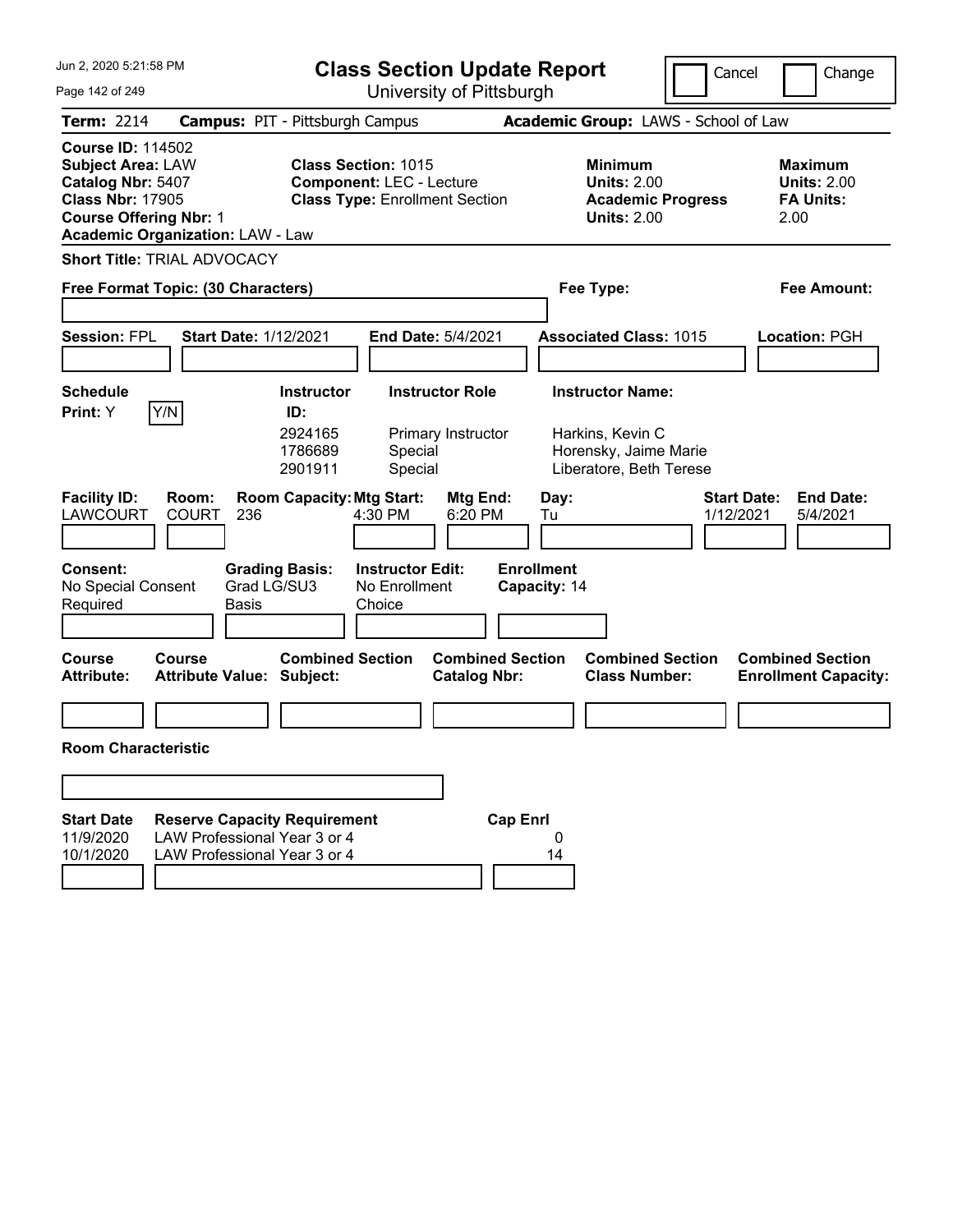| Jun 2, 2020 5:21:58 PM<br><b>Class Section Update Report</b>                                                                                                                     |                                                                                                     |                                                                                                                                 |                                                                                                |                                                                 |                 | Change<br>Cancel                                                                                                                                                |                          |                    |                                                          |  |
|----------------------------------------------------------------------------------------------------------------------------------------------------------------------------------|-----------------------------------------------------------------------------------------------------|---------------------------------------------------------------------------------------------------------------------------------|------------------------------------------------------------------------------------------------|-----------------------------------------------------------------|-----------------|-----------------------------------------------------------------------------------------------------------------------------------------------------------------|--------------------------|--------------------|----------------------------------------------------------|--|
| Page 143 of 249                                                                                                                                                                  |                                                                                                     |                                                                                                                                 | University of Pittsburgh                                                                       |                                                                 |                 |                                                                                                                                                                 |                          |                    |                                                          |  |
| <b>Term: 2214</b>                                                                                                                                                                | <b>Campus: PIT - Pittsburgh Campus</b>                                                              |                                                                                                                                 |                                                                                                |                                                                 |                 | Academic Group: LAWS - School of Law                                                                                                                            |                          |                    |                                                          |  |
| <b>Course ID: 114502</b><br><b>Subject Area: LAW</b><br>Catalog Nbr: 5407<br><b>Class Nbr: 17906</b><br><b>Course Offering Nbr: 1</b><br><b>Academic Organization: LAW - Law</b> |                                                                                                     | <b>Class Section: 1025</b>                                                                                                      | <b>Component: LEC - Lecture</b><br><b>Class Type: Enrollment Section</b>                       |                                                                 |                 | <b>Minimum</b><br><b>Units: 2.00</b><br><b>Units: 2.00</b>                                                                                                      | <b>Academic Progress</b> | 2.00               | <b>Maximum</b><br><b>Units: 2.00</b><br><b>FA Units:</b> |  |
| <b>Short Title: TRIAL ADVOCACY</b>                                                                                                                                               |                                                                                                     |                                                                                                                                 |                                                                                                |                                                                 |                 |                                                                                                                                                                 |                          |                    |                                                          |  |
| Free Format Topic: (30 Characters)                                                                                                                                               |                                                                                                     |                                                                                                                                 |                                                                                                |                                                                 |                 | Fee Type:                                                                                                                                                       |                          |                    | Fee Amount:                                              |  |
|                                                                                                                                                                                  |                                                                                                     |                                                                                                                                 |                                                                                                |                                                                 |                 |                                                                                                                                                                 |                          |                    |                                                          |  |
| <b>Session: FPL</b>                                                                                                                                                              | Start Date: 1/12/2021                                                                               |                                                                                                                                 | End Date: 5/4/2021                                                                             |                                                                 |                 | <b>Associated Class: 1025</b>                                                                                                                                   |                          |                    | Location: PGH                                            |  |
|                                                                                                                                                                                  |                                                                                                     |                                                                                                                                 |                                                                                                |                                                                 |                 |                                                                                                                                                                 |                          |                    |                                                          |  |
| <b>Schedule</b><br>Y/N                                                                                                                                                           |                                                                                                     | <b>Instructor</b>                                                                                                               |                                                                                                | <b>Instructor Role</b>                                          |                 | <b>Instructor Name:</b>                                                                                                                                         |                          |                    |                                                          |  |
| <b>Facility ID:</b><br>LAWCOURT<br><b>Consent:</b><br>No Special Consent<br>Required                                                                                             | Room:<br><b>COURT</b><br>236<br><b>Basis</b>                                                        | 1786689<br>2901773<br>2901911<br>2932926<br>2923005<br><b>Room Capacity: Mtg Start:</b><br><b>Grading Basis:</b><br>Grad LG/SU3 | Special<br>Special<br>Special<br>4:30 PM<br><b>Instructor Edit:</b><br>No Enrollment<br>Choice | Primary Instructor<br>Primary Instructor<br>Mtg End:<br>6:20 PM |                 | Horensky, Jaime Marie<br>Leroy, Suzanne K<br>Liberatore, Beth Terese<br>McClelland, Regis M<br>Selep, Joseph<br>Day:<br>We<br><b>Enrollment</b><br>Capacity: 14 | 1/12/2021                | <b>Start Date:</b> | <b>End Date:</b><br>5/4/2021                             |  |
| <b>Course</b><br><b>Attribute:</b>                                                                                                                                               | Course<br><b>Attribute Value: Subject:</b>                                                          | <b>Combined Section</b>                                                                                                         |                                                                                                | <b>Combined Section</b><br><b>Catalog Nbr:</b>                  |                 | <b>Class Number:</b>                                                                                                                                            | <b>Combined Section</b>  |                    | <b>Combined Section</b><br><b>Enrollment Capacity:</b>   |  |
|                                                                                                                                                                                  |                                                                                                     |                                                                                                                                 |                                                                                                |                                                                 |                 |                                                                                                                                                                 |                          |                    |                                                          |  |
| <b>Room Characteristic</b>                                                                                                                                                       |                                                                                                     |                                                                                                                                 |                                                                                                |                                                                 |                 |                                                                                                                                                                 |                          |                    |                                                          |  |
|                                                                                                                                                                                  |                                                                                                     |                                                                                                                                 |                                                                                                |                                                                 |                 |                                                                                                                                                                 |                          |                    |                                                          |  |
| <b>Start Date</b><br>11/9/2020<br>10/1/2020                                                                                                                                      | <b>Reserve Capacity Requirement</b><br>LAW Professional Year 3 or 4<br>LAW Professional Year 3 or 4 |                                                                                                                                 |                                                                                                |                                                                 | <b>Cap Enrl</b> | 0<br>14                                                                                                                                                         |                          |                    |                                                          |  |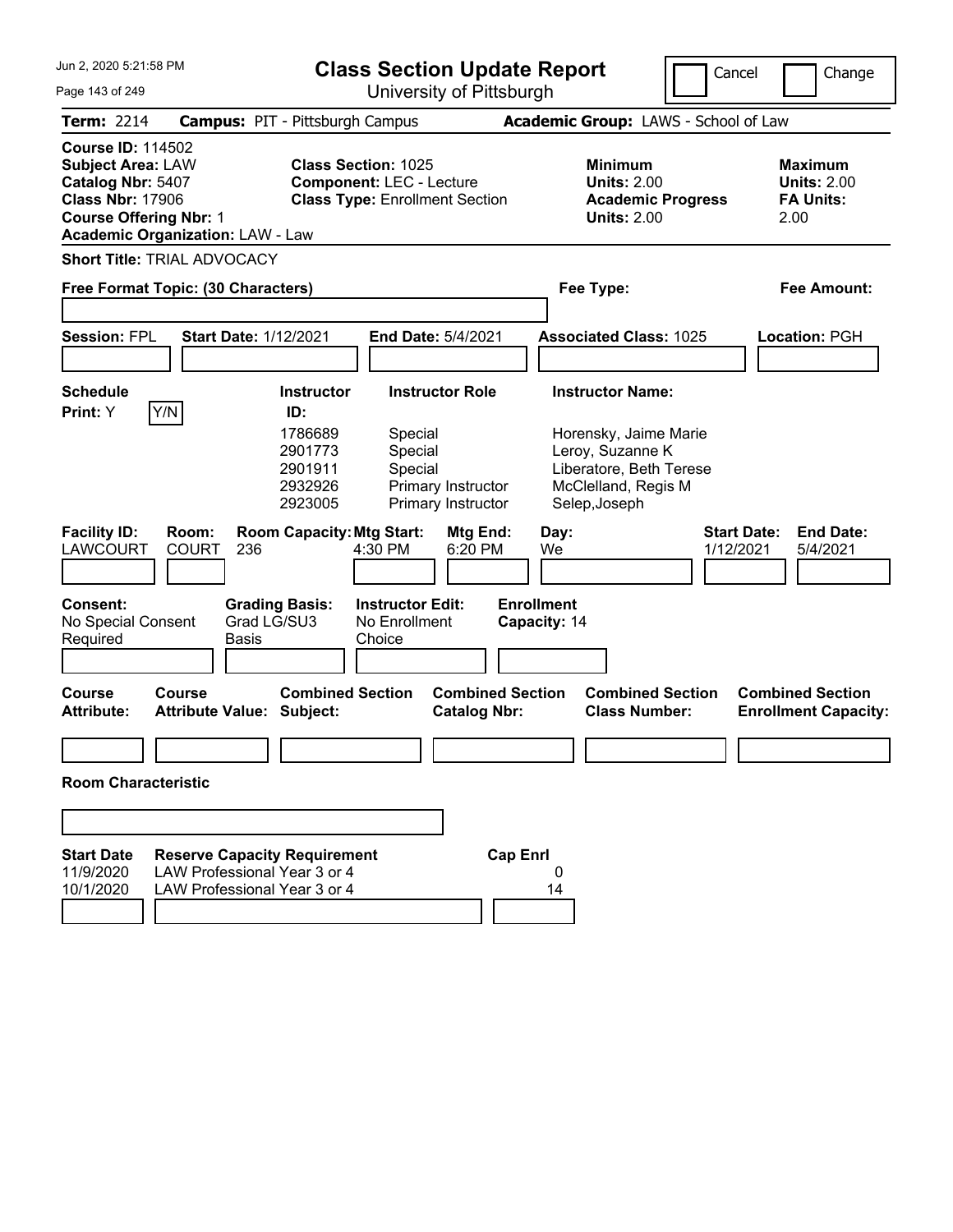| Jun 2, 2020 5:21:58 PM                                                                                                                                                           | <b>Class Section Update Report</b>                                                                                               | Cancel                                                                                 | Change                                                           |
|----------------------------------------------------------------------------------------------------------------------------------------------------------------------------------|----------------------------------------------------------------------------------------------------------------------------------|----------------------------------------------------------------------------------------|------------------------------------------------------------------|
| Page 144 of 249                                                                                                                                                                  | University of Pittsburgh                                                                                                         |                                                                                        |                                                                  |
| <b>Term: 2214</b>                                                                                                                                                                | <b>Campus: PIT - Pittsburgh Campus</b>                                                                                           | Academic Group: LAWS - School of Law                                                   |                                                                  |
| <b>Course ID: 183265</b><br><b>Subject Area: LAW</b><br>Catalog Nbr: 5414<br><b>Class Nbr: 27445</b><br><b>Course Offering Nbr: 1</b><br><b>Academic Organization: LAW - Law</b> | <b>Class Section: 1090</b><br><b>Component: LEC - Lecture</b><br><b>Class Type: Enrollment Section</b>                           | <b>Minimum</b><br><b>Units: 2.00</b><br><b>Academic Progress</b><br><b>Units: 2.00</b> | <b>Maximum</b><br><b>Units: 2.00</b><br><b>FA Units:</b><br>2.00 |
| <b>Short Title: ESTATE PLANNING</b>                                                                                                                                              |                                                                                                                                  |                                                                                        |                                                                  |
| Free Format Topic: (30 Characters)                                                                                                                                               |                                                                                                                                  | Fee Type:                                                                              | Fee Amount:                                                      |
| <b>Session: FPL</b><br><b>Start Date: 1/12/2021</b>                                                                                                                              | End Date: 5/4/2021                                                                                                               | <b>Associated Class: 1090</b>                                                          | Location: PGH                                                    |
| <b>Schedule</b>                                                                                                                                                                  | <b>Instructor</b><br><b>Instructor Role</b>                                                                                      | <b>Instructor Name:</b>                                                                |                                                                  |
| Y/N<br>Print: Y<br><b>Facility ID:</b><br>Room:                                                                                                                                  | ID:<br>1786689<br>Special<br>2901911<br>Special<br>1035549<br>Primary Instructor<br><b>Room Capacity: Mtg Start:</b><br>Mtg End: | Horensky, Jaime Marie<br>Liberatore, Beth Terese<br>Seel, Steven H.<br>Day:            | <b>Start Date:</b><br><b>End Date:</b>                           |
| LAW00G18<br>00G18<br>28                                                                                                                                                          | 6:50 PM<br>5:00 PM                                                                                                               | Mo<br>1/12/2021                                                                        | 5/4/2021                                                         |
| <b>Consent:</b><br><b>Grading Basis:</b><br>Grad LG/SU3<br>No Special Consent<br>Required<br>Basis                                                                               | <b>Instructor Edit:</b><br>No Enrollment<br>Choice                                                                               | <b>Enrollment</b><br>Capacity: 10                                                      |                                                                  |
| <b>Course</b><br>Course<br><b>Attribute Value: Subject:</b><br><b>Attribute:</b>                                                                                                 | <b>Combined Section</b><br><b>Combined Section</b><br><b>Catalog Nbr:</b>                                                        | <b>Combined Section</b><br><b>Class Number:</b>                                        | <b>Combined Section</b><br><b>Enrollment Capacity:</b>           |
|                                                                                                                                                                                  |                                                                                                                                  |                                                                                        |                                                                  |
| <b>Room Characteristic</b><br>PeopleSoft - Scheduled (PS)                                                                                                                        |                                                                                                                                  |                                                                                        |                                                                  |
| <b>Reserve Capacity Requirement</b><br><b>Start Date</b>                                                                                                                         | <b>Cap Enrl</b>                                                                                                                  |                                                                                        |                                                                  |
|                                                                                                                                                                                  |                                                                                                                                  |                                                                                        |                                                                  |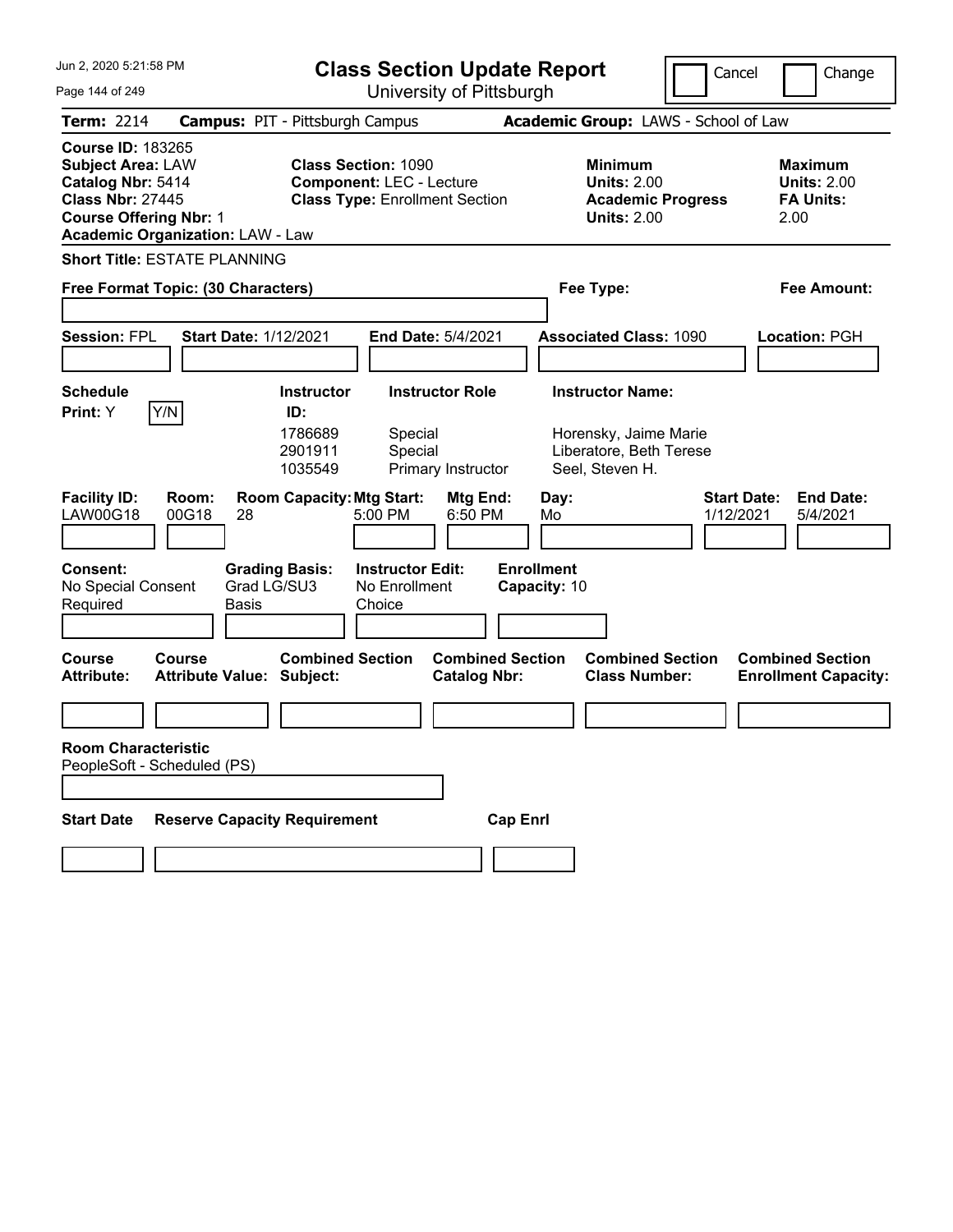| Jun 2, 2020 5:21:58 PM                                                                                                                                                           |                                                                                                     |                                                                                                                                   | <b>Class Section Update Report</b>                                                                      |                                                                                           |                                                |                                                                                                                       |                          | Cancel<br>Change                                                 |  |  |  |
|----------------------------------------------------------------------------------------------------------------------------------------------------------------------------------|-----------------------------------------------------------------------------------------------------|-----------------------------------------------------------------------------------------------------------------------------------|---------------------------------------------------------------------------------------------------------|-------------------------------------------------------------------------------------------|------------------------------------------------|-----------------------------------------------------------------------------------------------------------------------|--------------------------|------------------------------------------------------------------|--|--|--|
| Page 145 of 249                                                                                                                                                                  |                                                                                                     |                                                                                                                                   |                                                                                                         | University of Pittsburgh                                                                  |                                                |                                                                                                                       |                          |                                                                  |  |  |  |
| Term: 2214                                                                                                                                                                       | <b>Campus: PIT - Pittsburgh Campus</b>                                                              |                                                                                                                                   |                                                                                                         |                                                                                           |                                                | Academic Group: LAWS - School of Law                                                                                  |                          |                                                                  |  |  |  |
| <b>Course ID: 114520</b><br><b>Subject Area: LAW</b><br>Catalog Nbr: 5425<br><b>Class Nbr: 13103</b><br><b>Course Offering Nbr: 1</b><br><b>Academic Organization: LAW - Law</b> |                                                                                                     |                                                                                                                                   | <b>Class Section: 1010</b><br><b>Component: CLN - Clinical</b><br><b>Class Type: Enrollment Section</b> |                                                                                           |                                                | <b>Minimum</b><br><b>Units: 3.00</b><br><b>Units: 3.00</b>                                                            | <b>Academic Progress</b> | <b>Maximum</b><br><b>Units: 3.00</b><br><b>FA Units:</b><br>3.00 |  |  |  |
| Short Title: LOW-INCOME TAX CLINIC                                                                                                                                               |                                                                                                     |                                                                                                                                   |                                                                                                         |                                                                                           |                                                |                                                                                                                       |                          |                                                                  |  |  |  |
|                                                                                                                                                                                  | Free Format Topic: (30 Characters)                                                                  |                                                                                                                                   |                                                                                                         |                                                                                           |                                                | Fee Type:                                                                                                             |                          | Fee Amount:                                                      |  |  |  |
| <b>Session: FPL</b>                                                                                                                                                              | <b>Start Date: 1/12/2021</b>                                                                        |                                                                                                                                   |                                                                                                         | End Date: 5/4/2021                                                                        |                                                | <b>Associated Class: 1010</b>                                                                                         |                          | Location: PGH                                                    |  |  |  |
|                                                                                                                                                                                  |                                                                                                     |                                                                                                                                   |                                                                                                         |                                                                                           |                                                |                                                                                                                       |                          |                                                                  |  |  |  |
| <b>Schedule</b><br>Y/N<br>Print: Y<br><b>Facility ID:</b><br><b>LAW00G18</b><br><b>Consent:</b><br>No Special Consent<br>Required                                                | Room:<br>00G18<br>28<br>Grad LG/SU3<br><b>Basis</b>                                                 | <b>Instructor</b><br>ID:<br>1786689<br>2901636<br>2901911<br>2945549<br><b>Room Capacity: Mtg Start:</b><br><b>Grading Basis:</b> | Special<br>Special<br>2:00 PM<br><b>Instructor Edit:</b><br>No Enrollment<br>Choice                     | <b>Instructor Role</b><br>Primary Instructor<br>Primary Instructor<br>Mtg End:<br>2:50 PM | Day:<br>We<br><b>Enrollment</b><br>Capacity: 8 | <b>Instructor Name:</b><br>Horensky, Jaime Marie<br>Infanti, Anthony C<br>Liberatore, Beth Terese<br>Stewart, Alice L |                          | <b>Start Date:</b><br><b>End Date:</b><br>1/12/2021<br>5/4/2021  |  |  |  |
| <b>Course</b><br><b>Attribute:</b>                                                                                                                                               | Course<br><b>Attribute Value: Subject:</b>                                                          | <b>Combined Section</b>                                                                                                           |                                                                                                         | <b>Combined Section</b><br><b>Catalog Nbr:</b>                                            |                                                | <b>Class Number:</b>                                                                                                  | <b>Combined Section</b>  | <b>Combined Section</b><br><b>Enrollment Capacity:</b>           |  |  |  |
| <b>Room Characteristic</b>                                                                                                                                                       |                                                                                                     |                                                                                                                                   |                                                                                                         |                                                                                           |                                                |                                                                                                                       |                          |                                                                  |  |  |  |
| PeopleSoft - Scheduled (PS)                                                                                                                                                      |                                                                                                     |                                                                                                                                   |                                                                                                         |                                                                                           |                                                |                                                                                                                       |                          |                                                                  |  |  |  |
|                                                                                                                                                                                  |                                                                                                     |                                                                                                                                   |                                                                                                         |                                                                                           |                                                |                                                                                                                       |                          |                                                                  |  |  |  |
| <b>Start Date</b><br>11/9/2020<br>10/1/2020                                                                                                                                      | <b>Reserve Capacity Requirement</b><br>LAW Professional Year 3 or 4<br>LAW Professional Year 3 or 4 |                                                                                                                                   |                                                                                                         |                                                                                           | <b>Cap Enrl</b>                                | 8                                                                                                                     |                          |                                                                  |  |  |  |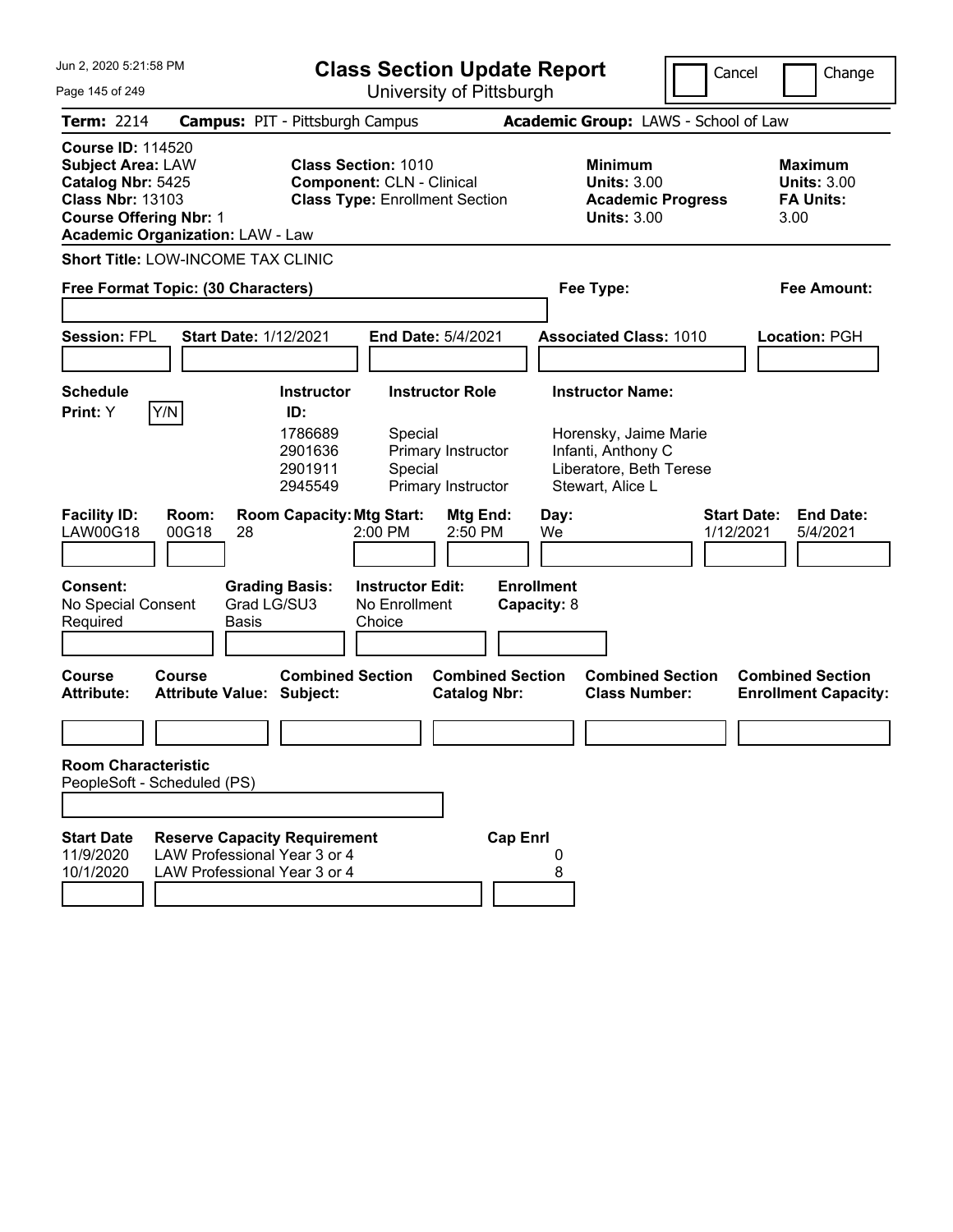| Jun 2, 2020 5:21:58 PM                                                                                                                                                           | <b>Class Section Update Report</b>                                                                     | Cancel                                                                                 | Change                                                           |  |
|----------------------------------------------------------------------------------------------------------------------------------------------------------------------------------|--------------------------------------------------------------------------------------------------------|----------------------------------------------------------------------------------------|------------------------------------------------------------------|--|
| Page 146 of 249                                                                                                                                                                  | University of Pittsburgh                                                                               |                                                                                        |                                                                  |  |
| <b>Term: 2214</b>                                                                                                                                                                | <b>Campus: PIT - Pittsburgh Campus</b>                                                                 | Academic Group: LAWS - School of Law                                                   |                                                                  |  |
| <b>Course ID: 114556</b><br><b>Subject Area: LAW</b><br>Catalog Nbr: 5464<br><b>Class Nbr: 27446</b><br><b>Course Offering Nbr: 1</b><br><b>Academic Organization: LAW - Law</b> | <b>Class Section: 1030</b><br><b>Component: LEC - Lecture</b><br><b>Class Type: Enrollment Section</b> | <b>Minimum</b><br><b>Units: 3.00</b><br><b>Academic Progress</b><br><b>Units: 3.00</b> | <b>Maximum</b><br><b>Units: 3.00</b><br><b>FA Units:</b><br>3.00 |  |
| <b>Short Title: BIOETHICS AND LAW</b>                                                                                                                                            |                                                                                                        |                                                                                        |                                                                  |  |
| Free Format Topic: (30 Characters)                                                                                                                                               |                                                                                                        | Fee Type:                                                                              | Fee Amount:                                                      |  |
| <b>Session: FPL</b><br><b>Start Date: 1/12/2021</b>                                                                                                                              | End Date: 5/4/2021                                                                                     | <b>Associated Class: 1030</b>                                                          | Location: PGH                                                    |  |
| <b>Schedule</b>                                                                                                                                                                  | <b>Instructor</b><br><b>Instructor Role</b>                                                            | <b>Instructor Name:</b>                                                                |                                                                  |  |
| Y/N<br>Print: Y                                                                                                                                                                  | ID:<br>2962932<br>Primary Instructor<br>1786689<br>Special<br>2901911<br>Special                       | Donley, Greer B<br>Horensky, Jaime Marie<br>Liberatore, Beth Terese                    |                                                                  |  |
| <b>Facility ID:</b><br>Room:<br>LAW00109<br>00109<br>124                                                                                                                         | <b>Room Capacity: Mtg Start:</b><br>Mtg End:<br>9:00 AM<br>10:15 AM                                    | Day:<br>TuTh<br>1/12/2021                                                              | <b>Start Date:</b><br><b>End Date:</b><br>5/4/2021               |  |
| <b>Consent:</b><br>Grad LG/SU3<br>No Special Consent<br>Required<br>Basis                                                                                                        | <b>Grading Basis:</b><br><b>Instructor Edit:</b><br>No Enrollment<br>Choice                            | <b>Enrollment</b><br>Capacity: 26                                                      |                                                                  |  |
| <b>Course</b><br>Course<br><b>Attribute Value: Subject:</b><br><b>Attribute:</b>                                                                                                 | <b>Combined Section</b><br><b>Combined Section</b><br><b>Catalog Nbr:</b>                              | <b>Combined Section</b><br><b>Class Number:</b>                                        | <b>Combined Section</b><br><b>Enrollment Capacity:</b>           |  |
|                                                                                                                                                                                  |                                                                                                        |                                                                                        |                                                                  |  |
| <b>Room Characteristic</b><br>PeopleSoft - Scheduled (PS)                                                                                                                        |                                                                                                        |                                                                                        |                                                                  |  |
| <b>Reserve Capacity Requirement</b><br><b>Start Date</b>                                                                                                                         |                                                                                                        | <b>Cap Enrl</b>                                                                        |                                                                  |  |
|                                                                                                                                                                                  |                                                                                                        |                                                                                        |                                                                  |  |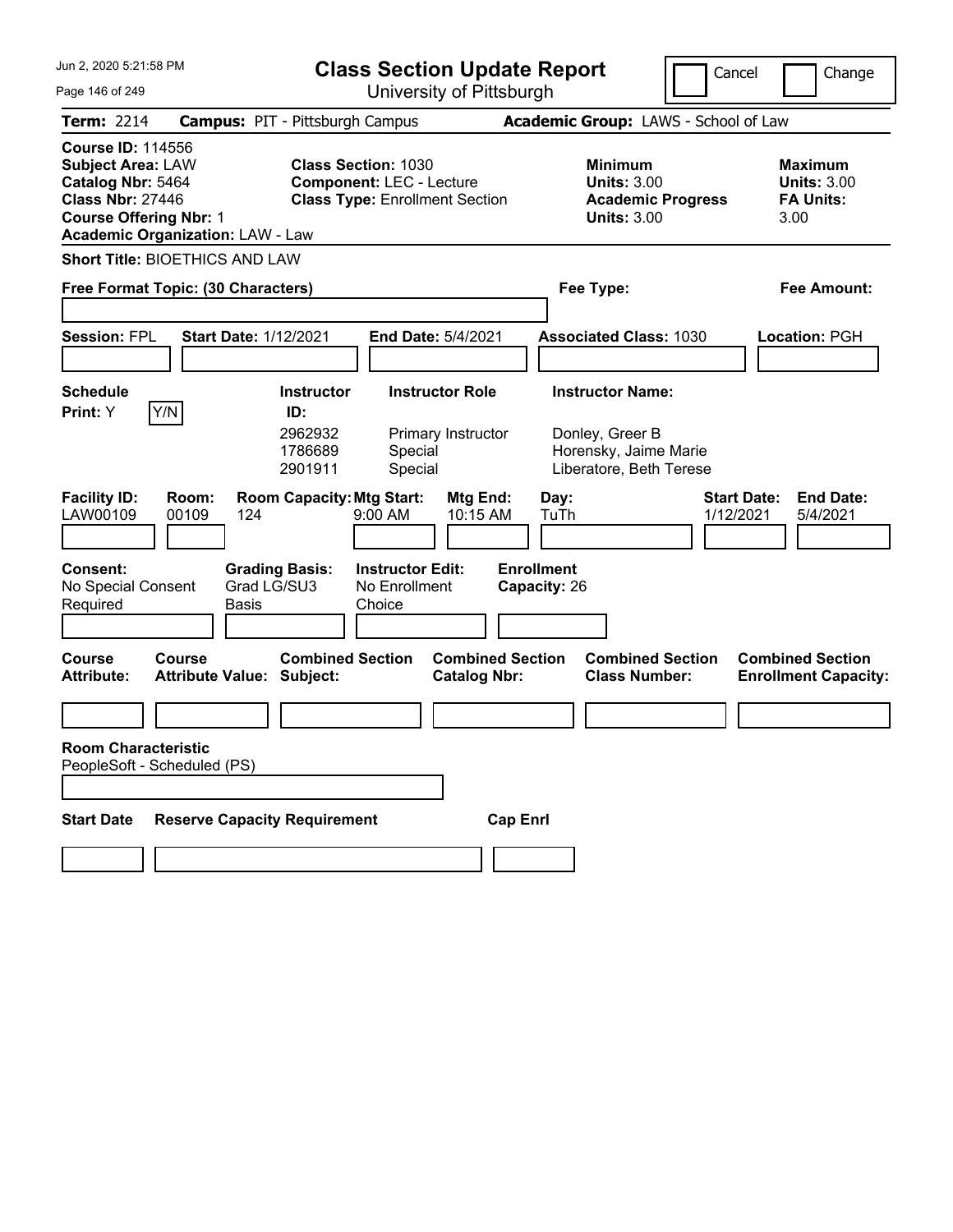| Jun 2, 2020 5:21:58 PM                                                                                                                                                           | <b>Class Section Update Report</b>                                                                                              |                                                                                                    | Cancel<br>Change                                                 |
|----------------------------------------------------------------------------------------------------------------------------------------------------------------------------------|---------------------------------------------------------------------------------------------------------------------------------|----------------------------------------------------------------------------------------------------|------------------------------------------------------------------|
| Page 147 of 249                                                                                                                                                                  | University of Pittsburgh                                                                                                        |                                                                                                    |                                                                  |
| <b>Term: 2214</b>                                                                                                                                                                | <b>Campus: PIT - Pittsburgh Campus</b>                                                                                          | Academic Group: LAWS - School of Law                                                               |                                                                  |
| <b>Course ID: 114560</b><br><b>Subject Area: LAW</b><br>Catalog Nbr: 5468<br><b>Class Nbr: 26578</b><br><b>Course Offering Nbr: 1</b><br><b>Academic Organization: LAW - Law</b> | <b>Class Section: 1000</b><br><b>Component: SEM - Seminar</b><br><b>Class Type: Enrollment Section</b>                          | Minimum<br><b>Units: 3.00</b><br><b>Academic Progress</b><br><b>Units: 3.00</b>                    | <b>Maximum</b><br><b>Units: 3.00</b><br><b>FA Units:</b><br>3.00 |
| Short Title: PSYCHOLOGY AND LAW                                                                                                                                                  |                                                                                                                                 |                                                                                                    |                                                                  |
| Free Format Topic: (30 Characters)                                                                                                                                               |                                                                                                                                 | Fee Type:                                                                                          | Fee Amount:                                                      |
| <b>Session: FPL</b><br><b>Start Date: 1/12/2021</b>                                                                                                                              | End Date: 5/4/2021                                                                                                              | <b>Associated Class: 1000</b>                                                                      | Location: PGH                                                    |
| <b>Schedule</b><br>Y/N<br>Print: Y                                                                                                                                               | <b>Instructor Role</b><br><b>Instructor</b><br>ID:<br>1786689<br>Special<br>2901911<br>Special<br>2944352<br>Primary Instructor | <b>Instructor Name:</b><br>Horensky, Jaime Marie<br>Liberatore, Beth Terese<br>Vallano, Jonathan P |                                                                  |
| <b>Facility ID:</b><br>Room:<br>LAW00G46<br>00G46<br>20                                                                                                                          | <b>Room Capacity: Mtg Start:</b><br>Mtg End:<br>4:30 PM<br>6:20 PM                                                              | Day:<br>We                                                                                         | <b>Start Date:</b><br><b>End Date:</b><br>1/12/2021<br>5/4/2021  |
| <b>Consent:</b><br>No Special Consent<br>Required<br>Basis                                                                                                                       | <b>Instructor Edit:</b><br><b>Grading Basis:</b><br>Grad LG/SU3<br>No Enrollment<br>Choice                                      | <b>Enrollment</b><br>Capacity: 15                                                                  |                                                                  |
| <b>Course</b><br>Course<br><b>Attribute:</b><br><b>Attribute Value: Subject:</b>                                                                                                 | <b>Combined Section</b><br><b>Combined Section</b><br><b>Catalog Nbr:</b>                                                       | <b>Combined Section</b><br><b>Class Number:</b>                                                    | <b>Combined Section</b><br><b>Enrollment Capacity:</b>           |
|                                                                                                                                                                                  |                                                                                                                                 |                                                                                                    |                                                                  |
| <b>Room Characteristic</b><br>PeopleSoft - Scheduled (PS)                                                                                                                        |                                                                                                                                 |                                                                                                    |                                                                  |
|                                                                                                                                                                                  |                                                                                                                                 |                                                                                                    |                                                                  |
| <b>Start Date</b><br>LAW Professional Year 3 or 4<br>11/9/2020<br>10/1/2020<br>LAW Professional Year 3 or 4                                                                      | <b>Reserve Capacity Requirement</b>                                                                                             | <b>Cap Enrl</b><br>0<br>15                                                                         |                                                                  |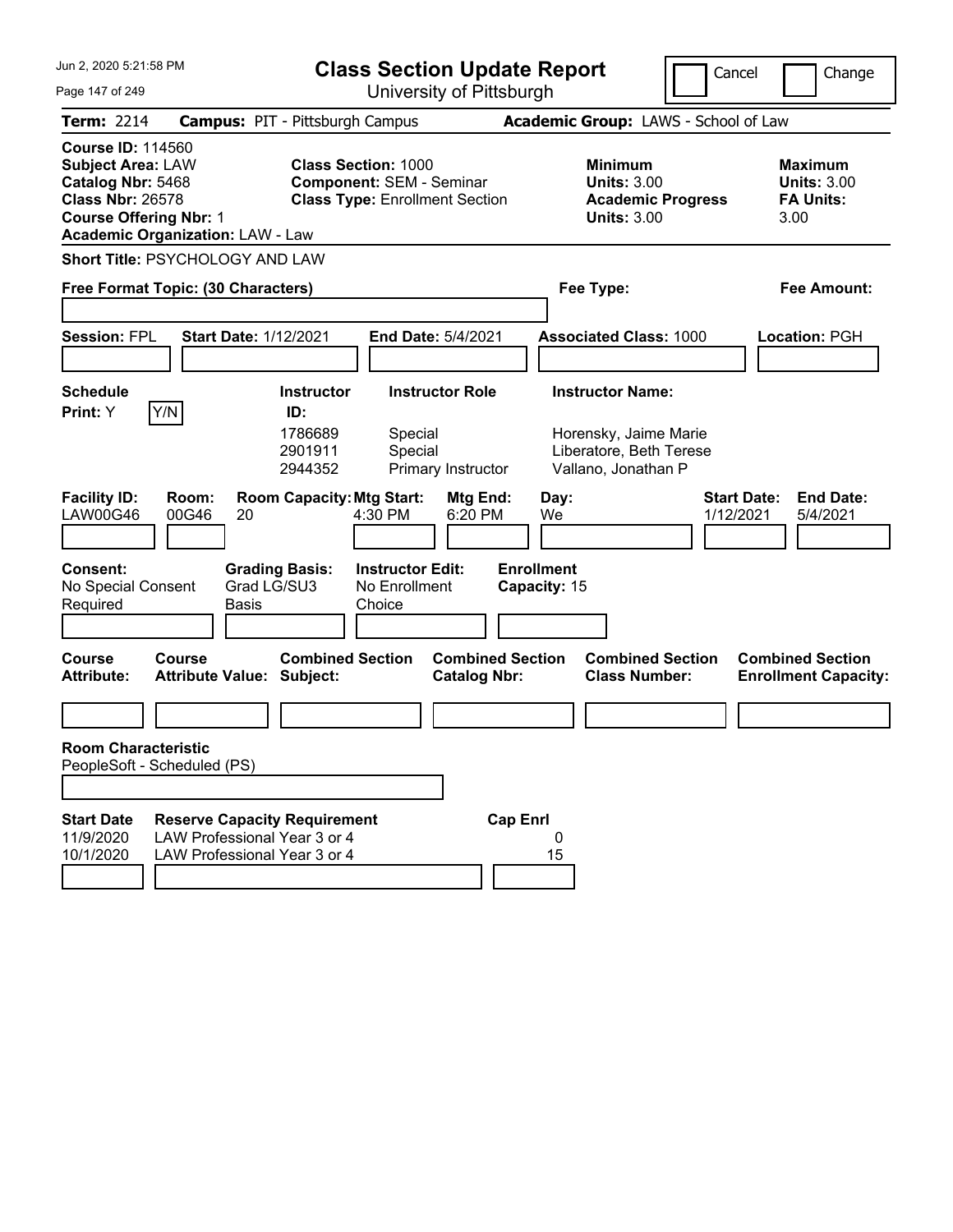| Jun 2, 2020 5:21:58 PM<br>Page 148 of 249                                                                                                                                        | <b>Class Section Update Report</b><br>University of Pittsburgh                                                                  | Cancel                                                                                             | Change                                                           |  |  |  |
|----------------------------------------------------------------------------------------------------------------------------------------------------------------------------------|---------------------------------------------------------------------------------------------------------------------------------|----------------------------------------------------------------------------------------------------|------------------------------------------------------------------|--|--|--|
| <b>Term: 2214</b>                                                                                                                                                                | <b>Campus: PIT - Pittsburgh Campus</b>                                                                                          | Academic Group: LAWS - School of Law                                                               |                                                                  |  |  |  |
| <b>Course ID: 114568</b><br><b>Subject Area: LAW</b><br>Catalog Nbr: 5476<br><b>Class Nbr: 28847</b><br><b>Course Offering Nbr: 1</b><br><b>Academic Organization: LAW - Law</b> | <b>Class Section: 1100</b><br><b>Component: LEC - Lecture</b><br><b>Class Type: Enrollment Section</b>                          | <b>Minimum</b><br><b>Units: 2.00</b><br><b>Academic Progress</b><br><b>Units: 2.00</b>             | <b>Maximum</b><br><b>Units: 2.00</b><br><b>FA Units:</b><br>2.00 |  |  |  |
| <b>Short Title: SPANISH FOR LAWYERS 2</b>                                                                                                                                        |                                                                                                                                 |                                                                                                    |                                                                  |  |  |  |
| Free Format Topic: (30 Characters)                                                                                                                                               |                                                                                                                                 | Fee Type:                                                                                          |                                                                  |  |  |  |
| <b>Session: FPL</b><br><b>Start Date: 1/12/2021</b>                                                                                                                              | <b>End Date: 5/4/2021</b>                                                                                                       | <b>Associated Class: 1100</b>                                                                      | Location: PGH                                                    |  |  |  |
| Schedule<br>Y/N<br><b>Print:</b> Y                                                                                                                                               | <b>Instructor Role</b><br><b>Instructor</b><br>ID:<br>2907610<br>Primary Instructor<br>1786689<br>Special<br>Special<br>2901911 | <b>Instructor Name:</b><br>Bozzo, Eduardo Hugo<br>Horensky, Jaime Marie<br>Liberatore, Beth Terese |                                                                  |  |  |  |
| <b>Facility ID:</b><br>Room:<br>LAW00G13<br>00G13<br>28                                                                                                                          | <b>Room Capacity: Mtg Start:</b><br>Mtg End:<br>6:30 PM<br>8:20 PM                                                              | Day:<br>We<br>1/12/2021                                                                            | <b>Start Date:</b><br><b>End Date:</b><br>5/4/2021               |  |  |  |
| <b>Consent:</b><br><b>Grading Basis:</b><br>Grad LG/SU3<br>No Special Consent<br>Required<br><b>Basis</b>                                                                        | <b>Instructor Edit:</b><br>No Enrollment<br>Choice                                                                              | <b>Enrollment</b><br>Capacity: 14                                                                  |                                                                  |  |  |  |
| <b>Course</b><br>Course<br><b>Attribute:</b><br><b>Attribute Value: Subject:</b>                                                                                                 | <b>Combined Section</b><br><b>Combined Section</b><br><b>Catalog Nbr:</b>                                                       | <b>Combined Section</b><br><b>Class Number:</b>                                                    | <b>Combined Section</b><br><b>Enrollment Capacity:</b>           |  |  |  |
|                                                                                                                                                                                  |                                                                                                                                 |                                                                                                    |                                                                  |  |  |  |
| <b>Room Characteristic</b>                                                                                                                                                       |                                                                                                                                 |                                                                                                    |                                                                  |  |  |  |
| PeopleSoft - Scheduled (PS)                                                                                                                                                      |                                                                                                                                 |                                                                                                    |                                                                  |  |  |  |
| <b>Start Date</b><br><b>Reserve Capacity Requirement</b><br>LAW Professional Year 3 or 4<br>11/9/2020<br>10/1/2020<br>LAW Professional Year 3 or 4                               | <b>Cap Enrl</b>                                                                                                                 | 0<br>14                                                                                            |                                                                  |  |  |  |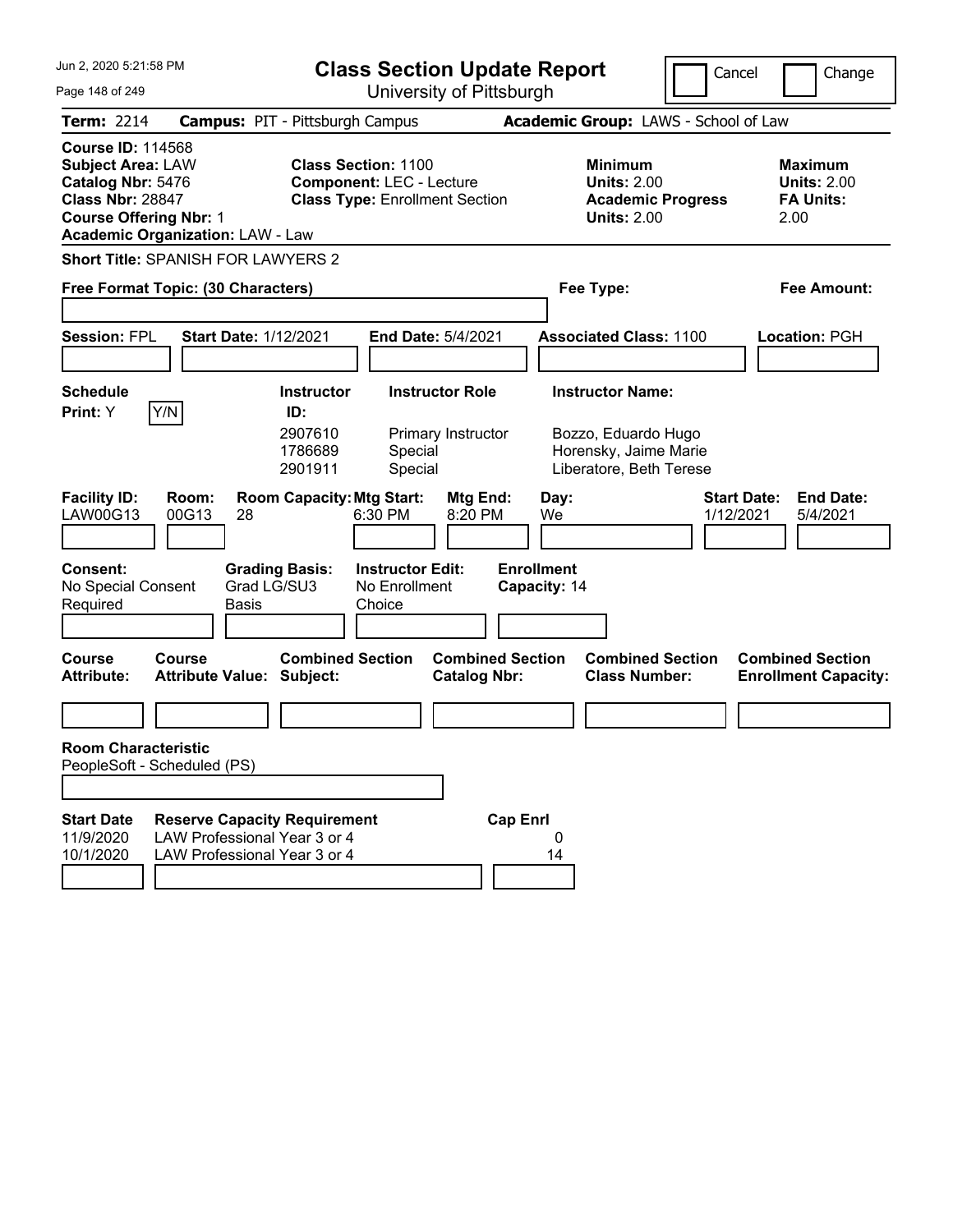| Jun 2, 2020 5:21:58 PM                                                                                                                                                           | <b>Class Section Update Report</b>                                                                                              |                                                                                                    | Cancel<br>Change                                                 |  |  |  |
|----------------------------------------------------------------------------------------------------------------------------------------------------------------------------------|---------------------------------------------------------------------------------------------------------------------------------|----------------------------------------------------------------------------------------------------|------------------------------------------------------------------|--|--|--|
| Page 149 of 249                                                                                                                                                                  | University of Pittsburgh                                                                                                        |                                                                                                    |                                                                  |  |  |  |
| <b>Term: 2214</b>                                                                                                                                                                | <b>Campus: PIT - Pittsburgh Campus</b>                                                                                          | Academic Group: LAWS - School of Law                                                               |                                                                  |  |  |  |
| <b>Course ID: 114572</b><br><b>Subject Area: LAW</b><br>Catalog Nbr: 5481<br><b>Class Nbr: 28848</b><br><b>Course Offering Nbr: 1</b><br><b>Academic Organization: LAW - Law</b> | <b>Class Section: 1095</b><br><b>Component: LEC - Lecture</b><br><b>Class Type: Enrollment Section</b>                          | Minimum<br><b>Units: 2.00</b><br><b>Academic Progress</b><br><b>Units: 2.00</b>                    | <b>Maximum</b><br><b>Units: 2.00</b><br><b>FA Units:</b><br>2.00 |  |  |  |
| Short Title: INTELLCTL PROPERTY LICENSING                                                                                                                                        |                                                                                                                                 |                                                                                                    |                                                                  |  |  |  |
| Free Format Topic: (30 Characters)                                                                                                                                               |                                                                                                                                 | Fee Type:<br>Fee Amount:                                                                           |                                                                  |  |  |  |
| <b>Session: FPL</b><br><b>Start Date: 1/12/2021</b>                                                                                                                              | End Date: 5/4/2021                                                                                                              | <b>Associated Class: 1095</b>                                                                      | Location: PGH                                                    |  |  |  |
| <b>Schedule</b><br>Y/N<br>Print: Y                                                                                                                                               | <b>Instructor Role</b><br><b>Instructor</b><br>ID:<br>1786689<br>Special<br>2901911<br>Special<br>2908710<br>Primary Instructor | <b>Instructor Name:</b><br>Horensky, Jaime Marie<br>Liberatore, Beth Terese<br>Watt Morse, Peter M |                                                                  |  |  |  |
| <b>Facility ID:</b><br>Room:<br>LAW00111<br>00111<br>88                                                                                                                          | <b>Room Capacity: Mtg Start:</b><br>Mtg End:<br>4:30 PM<br>6:20 PM                                                              | Day:<br>We                                                                                         | <b>Start Date:</b><br><b>End Date:</b><br>1/12/2021<br>5/4/2021  |  |  |  |
| <b>Consent:</b><br>Grad LG/SU3<br>No Special Consent<br>Required<br>Basis                                                                                                        | <b>Instructor Edit:</b><br><b>Grading Basis:</b><br>No Enrollment<br>Choice                                                     | <b>Enrollment</b><br>Capacity: 20                                                                  |                                                                  |  |  |  |
| <b>Course</b><br>Course<br><b>Attribute:</b><br><b>Attribute Value: Subject:</b>                                                                                                 | <b>Combined Section</b><br><b>Combined Section</b><br><b>Catalog Nbr:</b>                                                       | <b>Combined Section</b><br><b>Class Number:</b>                                                    | <b>Combined Section</b><br><b>Enrollment Capacity:</b>           |  |  |  |
|                                                                                                                                                                                  |                                                                                                                                 |                                                                                                    |                                                                  |  |  |  |
| <b>Room Characteristic</b><br>PeopleSoft - Scheduled (PS)                                                                                                                        |                                                                                                                                 |                                                                                                    |                                                                  |  |  |  |
|                                                                                                                                                                                  |                                                                                                                                 |                                                                                                    |                                                                  |  |  |  |
| <b>Start Date</b><br><b>Reserve Capacity Requirement</b><br>LAW Professional Year 3 or 4<br>11/9/2020<br>10/1/2020<br>LAW Professional Year 3 or 4                               | <b>Cap Enrl</b>                                                                                                                 | 0<br>20                                                                                            |                                                                  |  |  |  |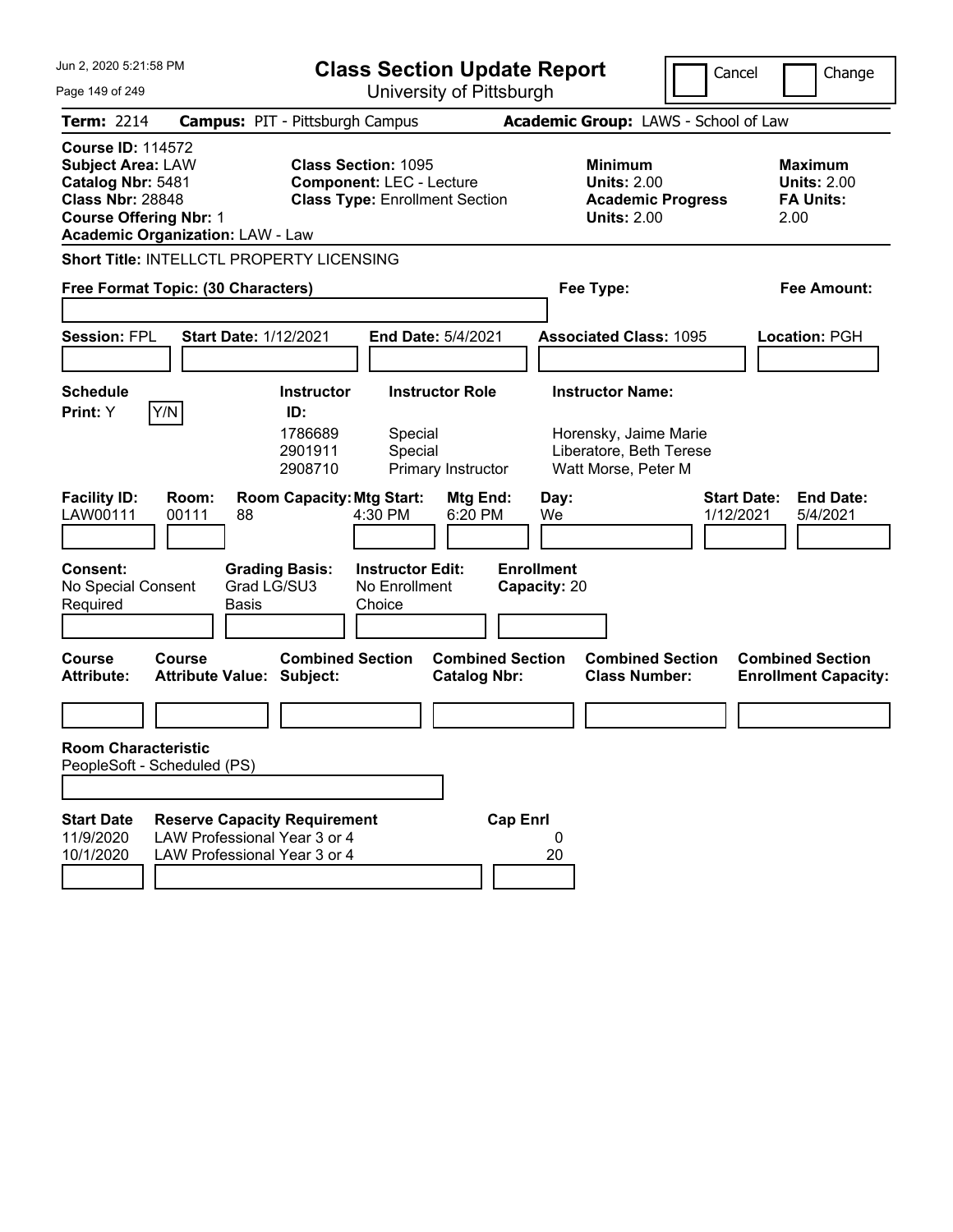| Jun 2, 2020 5:21:58 PM                            |                                                                                                                                                                                              | <b>Class Section Update Report</b>  |                                                    |                                                                                                         |                                  |                         | Cancel                                                                                 | Change                          |                                                                  |
|---------------------------------------------------|----------------------------------------------------------------------------------------------------------------------------------------------------------------------------------------------|-------------------------------------|----------------------------------------------------|---------------------------------------------------------------------------------------------------------|----------------------------------|-------------------------|----------------------------------------------------------------------------------------|---------------------------------|------------------------------------------------------------------|
| Page 150 of 249                                   |                                                                                                                                                                                              |                                     |                                                    |                                                                                                         | University of Pittsburgh         |                         |                                                                                        |                                 |                                                                  |
| <b>Term: 2214</b>                                 | <b>Campus: PIT - Pittsburgh Campus</b>                                                                                                                                                       |                                     |                                                    |                                                                                                         |                                  |                         | Academic Group: LAWS - School of Law                                                   |                                 |                                                                  |
| <b>Course ID: 114575</b>                          | <b>Subject Area: LAW</b><br>Catalog Nbr: 5485<br><b>Class Nbr: 13093</b><br><b>Course Offering Nbr: 1</b><br><b>Academic Organization: LAW - Law</b><br><b>Short Title: CLINIC EXTENSION</b> |                                     |                                                    | <b>Class Section: 1010</b><br><b>Component: CLN - Clinical</b><br><b>Class Type: Enrollment Section</b> |                                  |                         | <b>Minimum</b><br><b>Units: 2.00</b><br><b>Academic Progress</b><br><b>Units: 2.00</b> |                                 | <b>Maximum</b><br><b>Units: 2.00</b><br><b>FA Units:</b><br>2.00 |
|                                                   |                                                                                                                                                                                              |                                     |                                                    |                                                                                                         |                                  |                         |                                                                                        |                                 |                                                                  |
| <b>SECURITIES ARBITRATION</b>                     | Free Format Topic: (30 Characters)                                                                                                                                                           |                                     |                                                    |                                                                                                         |                                  | Fee Type:               |                                                                                        |                                 | <b>Fee Amount:</b>                                               |
|                                                   |                                                                                                                                                                                              |                                     |                                                    |                                                                                                         |                                  |                         |                                                                                        |                                 |                                                                  |
| <b>Session: FPL</b>                               | <b>Start Date: 1/12/2021</b>                                                                                                                                                                 |                                     |                                                    | <b>End Date: 5/4/2021</b>                                                                               |                                  |                         | <b>Associated Class: 1010</b>                                                          |                                 | <b>Location: PGH</b>                                             |
|                                                   |                                                                                                                                                                                              |                                     |                                                    |                                                                                                         |                                  |                         |                                                                                        |                                 |                                                                  |
| <b>Schedule</b><br>Print: Y                       | Y/N                                                                                                                                                                                          | <b>Instructor</b><br>ID:<br>1786689 | Special                                            | <b>Instructor Role</b>                                                                                  |                                  | <b>Instructor Name:</b> | Horensky, Jaime Marie                                                                  |                                 |                                                                  |
|                                                   |                                                                                                                                                                                              | 2901911<br>2945549                  | Special                                            | Primary Instructor                                                                                      |                                  |                         | Liberatore, Beth Terese                                                                |                                 |                                                                  |
| <b>Facility ID:</b><br><b>TBATBA</b>              | Room:<br><b>TBA</b><br>0                                                                                                                                                                     | <b>Room Capacity: Mtg Start:</b>    |                                                    | Mtg End:                                                                                                | Day:                             | Stewart, Alice L        |                                                                                        | <b>Start Date:</b><br>1/12/2021 | <b>End Date:</b><br>5/4/2021                                     |
| Consent:<br><b>Department Consent</b><br>Required | Grad LG/SU3<br><b>Basis</b>                                                                                                                                                                  | <b>Grading Basis:</b>               | <b>Instructor Edit:</b><br>No Enrollment<br>Choice |                                                                                                         | <b>Enrollment</b><br>Capacity: 5 |                         |                                                                                        |                                 |                                                                  |
| <b>Course</b><br><b>Attribute:</b>                | Course<br><b>Attribute Value: Subject:</b>                                                                                                                                                   | <b>Combined Section</b>             |                                                    | <b>Catalog Nbr:</b>                                                                                     | <b>Combined Section</b>          |                         | <b>Combined Section</b><br><b>Class Number:</b>                                        |                                 | <b>Combined Section</b><br><b>Enrollment Capacity:</b>           |
|                                                   |                                                                                                                                                                                              |                                     |                                                    |                                                                                                         |                                  |                         |                                                                                        |                                 |                                                                  |
| <b>Room Characteristic</b>                        |                                                                                                                                                                                              |                                     |                                                    |                                                                                                         |                                  |                         |                                                                                        |                                 |                                                                  |
|                                                   |                                                                                                                                                                                              |                                     |                                                    |                                                                                                         |                                  |                         |                                                                                        |                                 |                                                                  |
| <b>Start Date</b>                                 | <b>Reserve Capacity Requirement</b>                                                                                                                                                          |                                     |                                                    |                                                                                                         | <b>Cap Enrl</b>                  |                         |                                                                                        |                                 |                                                                  |
|                                                   |                                                                                                                                                                                              |                                     |                                                    |                                                                                                         |                                  |                         |                                                                                        |                                 |                                                                  |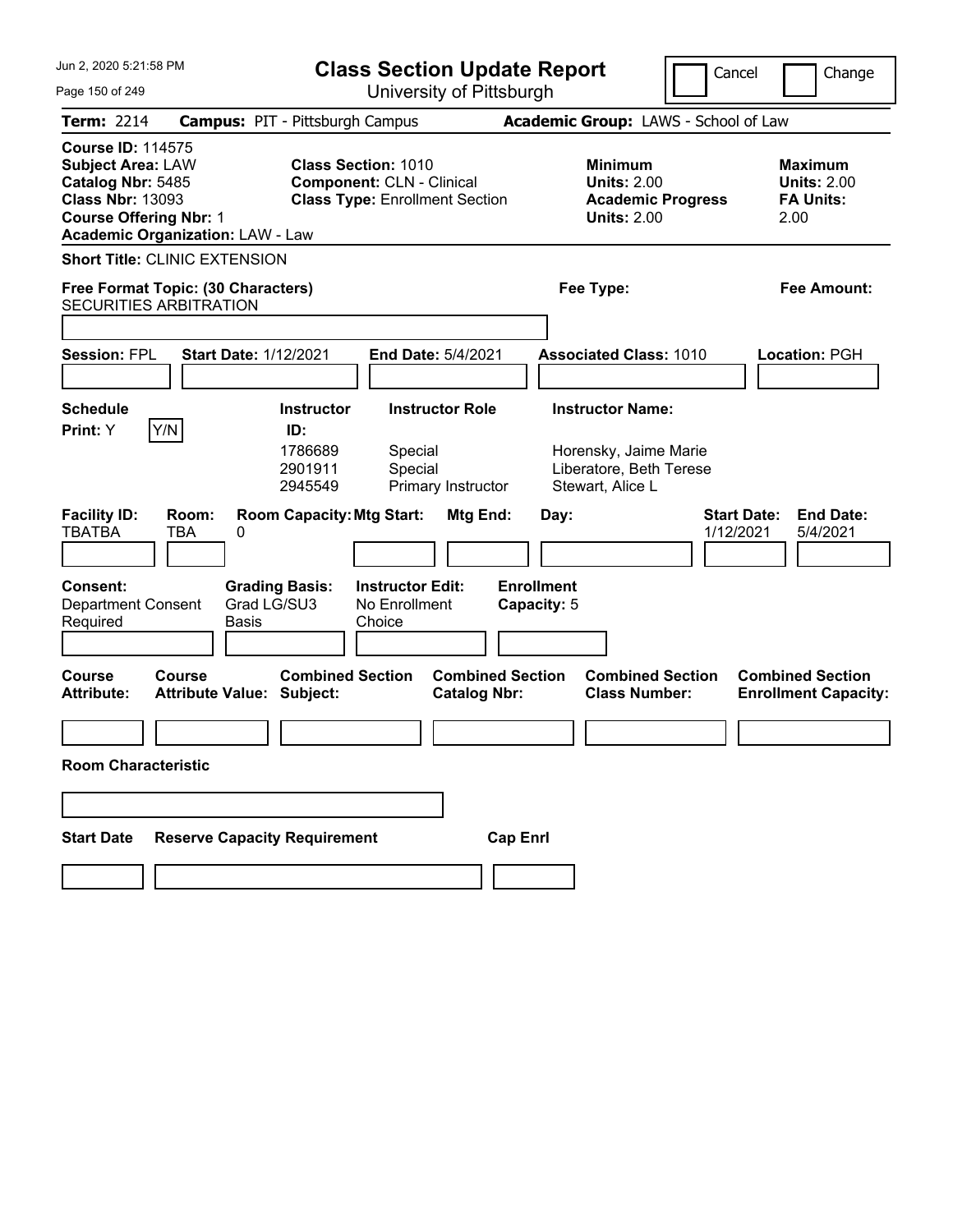| Jun 2, 2020 5:21:58 PM                                                                                                                                                                                                   |                                                   |                                                | <b>Class Section Update Report</b>                                                                      |                                                |                                  |      |                                                                                        | Cancel                          | Change                                                           |
|--------------------------------------------------------------------------------------------------------------------------------------------------------------------------------------------------------------------------|---------------------------------------------------|------------------------------------------------|---------------------------------------------------------------------------------------------------------|------------------------------------------------|----------------------------------|------|----------------------------------------------------------------------------------------|---------------------------------|------------------------------------------------------------------|
| Page 151 of 249                                                                                                                                                                                                          |                                                   |                                                |                                                                                                         | University of Pittsburgh                       |                                  |      |                                                                                        |                                 |                                                                  |
| <b>Term: 2214</b>                                                                                                                                                                                                        | <b>Campus: PIT - Pittsburgh Campus</b>            |                                                |                                                                                                         |                                                |                                  |      | Academic Group: LAWS - School of Law                                                   |                                 |                                                                  |
| <b>Course ID: 114575</b><br><b>Subject Area: LAW</b><br>Catalog Nbr: 5485<br><b>Class Nbr: 30622</b><br><b>Course Offering Nbr: 1</b><br><b>Academic Organization: LAW - Law</b><br><b>Short Title: CLINIC EXTENSION</b> |                                                   |                                                | <b>Class Section: 1015</b><br><b>Component: CLN - Clinical</b><br><b>Class Type: Enrollment Section</b> |                                                |                                  |      | <b>Minimum</b><br><b>Units: 2.00</b><br><b>Academic Progress</b><br><b>Units: 2.00</b> |                                 | <b>Maximum</b><br><b>Units: 2.00</b><br><b>FA Units:</b><br>2.00 |
|                                                                                                                                                                                                                          |                                                   |                                                |                                                                                                         |                                                |                                  |      |                                                                                        |                                 |                                                                  |
| <b>IMMIGRATION LAW</b>                                                                                                                                                                                                   | Free Format Topic: (30 Characters)                |                                                |                                                                                                         |                                                |                                  |      | Fee Type:                                                                              |                                 | <b>Fee Amount:</b>                                               |
|                                                                                                                                                                                                                          |                                                   |                                                |                                                                                                         |                                                |                                  |      |                                                                                        |                                 |                                                                  |
| <b>Session: FPL</b>                                                                                                                                                                                                      | <b>Start Date: 1/12/2021</b>                      |                                                |                                                                                                         | <b>End Date: 5/4/2021</b>                      |                                  |      | <b>Associated Class: 1015</b>                                                          |                                 | Location: PGH                                                    |
|                                                                                                                                                                                                                          |                                                   |                                                |                                                                                                         |                                                |                                  |      |                                                                                        |                                 |                                                                  |
| <b>Schedule</b><br>Print: Y                                                                                                                                                                                              | Y/N                                               | <b>Instructor</b><br>ID:<br>1786689<br>2901911 | Special<br>Special                                                                                      | <b>Instructor Role</b>                         |                                  |      | <b>Instructor Name:</b><br>Horensky, Jaime Marie<br>Liberatore, Beth Terese            |                                 |                                                                  |
| <b>Facility ID:</b><br><b>TBATBA</b>                                                                                                                                                                                     | Room:<br><b>TBA</b><br>0                          | 2943336<br><b>Room Capacity: Mtg Start:</b>    |                                                                                                         | Primary Instructor<br>Mtg End:                 |                                  | Day: | Velez, Sheila I                                                                        | <b>Start Date:</b><br>1/12/2021 | <b>End Date:</b><br>5/4/2021                                     |
| Consent:<br><b>Department Consent</b><br>Required                                                                                                                                                                        | Grad LG/SU3<br><b>Basis</b>                       | <b>Grading Basis:</b>                          | <b>Instructor Edit:</b><br>No Enrollment<br>Choice                                                      |                                                | <b>Enrollment</b><br>Capacity: 5 |      |                                                                                        |                                 |                                                                  |
| <b>Course</b><br><b>Attribute:</b>                                                                                                                                                                                       | <b>Course</b><br><b>Attribute Value: Subject:</b> | <b>Combined Section</b>                        |                                                                                                         | <b>Combined Section</b><br><b>Catalog Nbr:</b> |                                  |      | <b>Combined Section</b><br><b>Class Number:</b>                                        |                                 | <b>Combined Section</b><br><b>Enrollment Capacity:</b>           |
| <b>Room Characteristic</b>                                                                                                                                                                                               |                                                   |                                                |                                                                                                         |                                                |                                  |      |                                                                                        |                                 |                                                                  |
|                                                                                                                                                                                                                          |                                                   |                                                |                                                                                                         |                                                |                                  |      |                                                                                        |                                 |                                                                  |
| <b>Start Date</b>                                                                                                                                                                                                        | <b>Reserve Capacity Requirement</b>               |                                                |                                                                                                         |                                                | <b>Cap Enrl</b>                  |      |                                                                                        |                                 |                                                                  |
|                                                                                                                                                                                                                          |                                                   |                                                |                                                                                                         |                                                |                                  |      |                                                                                        |                                 |                                                                  |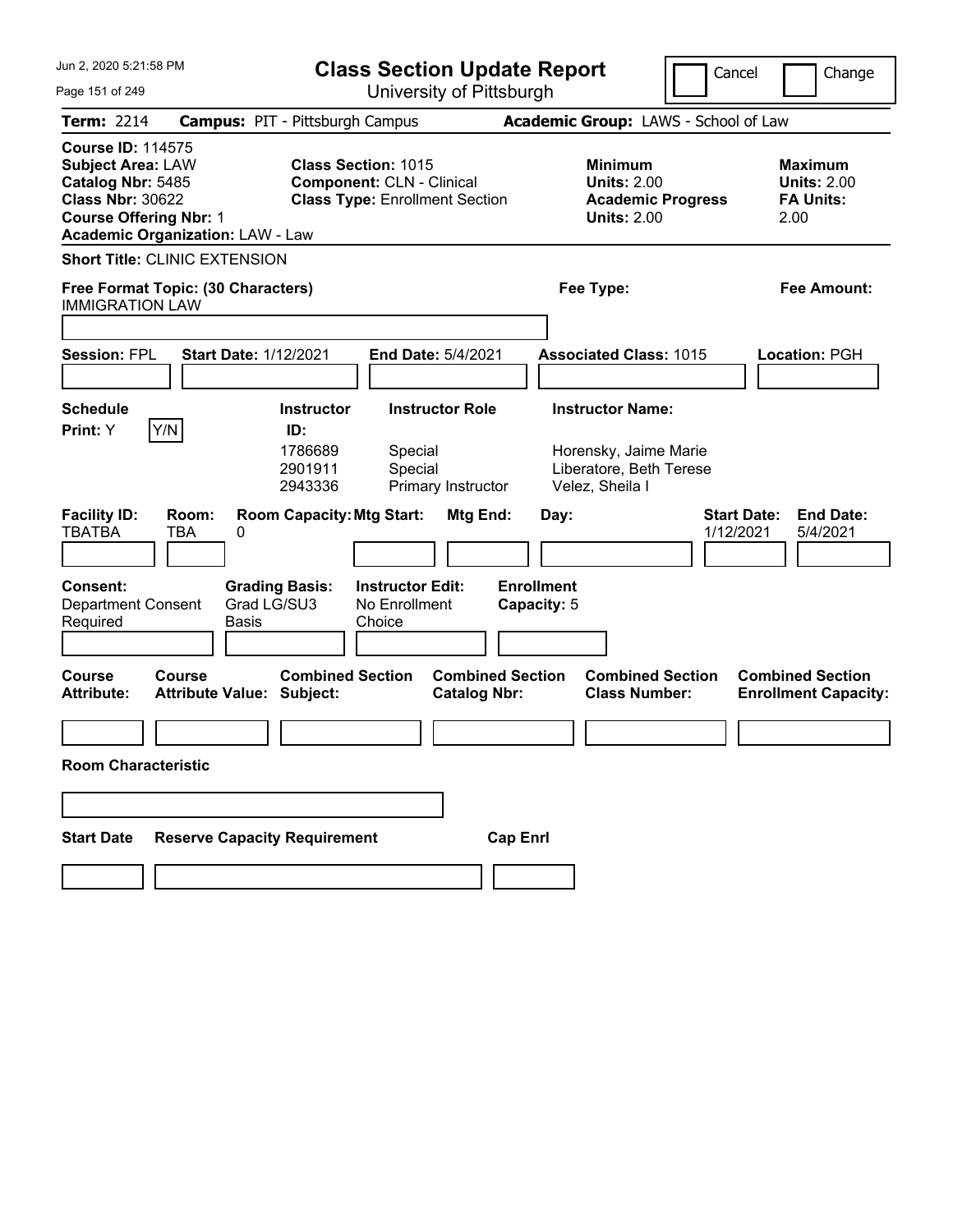| Jun 2, 2020 5:21:58 PM                                                                                                                                                                            | <b>Class Section Update Report</b>                                                                                                                        | Cancel                                                                                                                | Change                                                           |  |  |  |  |  |
|---------------------------------------------------------------------------------------------------------------------------------------------------------------------------------------------------|-----------------------------------------------------------------------------------------------------------------------------------------------------------|-----------------------------------------------------------------------------------------------------------------------|------------------------------------------------------------------|--|--|--|--|--|
| Page 152 of 249                                                                                                                                                                                   | University of Pittsburgh                                                                                                                                  |                                                                                                                       |                                                                  |  |  |  |  |  |
| <b>Term: 2214</b>                                                                                                                                                                                 | <b>Campus: PIT - Pittsburgh Campus</b>                                                                                                                    | Academic Group: LAWS - School of Law                                                                                  |                                                                  |  |  |  |  |  |
| <b>Course ID: 114575</b><br><b>Subject Area: LAW</b><br>Catalog Nbr: 5485<br><b>Class Nbr: 30623</b><br><b>Course Offering Nbr: 1</b><br><b>Academic Organization: LAW - Law</b>                  | <b>Class Section: 1020</b><br><b>Component: CLN - Clinical</b><br><b>Class Type: Enrollment Section</b>                                                   | <b>Minimum</b><br><b>Units: 2.00</b><br><b>Academic Progress</b><br><b>Units: 2.00</b>                                | <b>Maximum</b><br><b>Units: 2.00</b><br><b>FA Units:</b><br>2.00 |  |  |  |  |  |
| <b>Short Title: CLINIC EXTENSION</b>                                                                                                                                                              |                                                                                                                                                           |                                                                                                                       |                                                                  |  |  |  |  |  |
| Free Format Topic: (30 Characters)<br>LOW INCOME TAX                                                                                                                                              |                                                                                                                                                           | Fee Type:<br>Fee Amount:                                                                                              |                                                                  |  |  |  |  |  |
| <b>Session: FPL</b><br><b>Start Date: 1/12/2021</b>                                                                                                                                               | End Date: 5/4/2021                                                                                                                                        | <b>Associated Class: 1020</b>                                                                                         | Location: PGH                                                    |  |  |  |  |  |
| Schedule<br>Print: Y<br> Y/N <br>ID:                                                                                                                                                              | <b>Instructor Role</b><br><b>Instructor</b><br>1786689<br>Special<br>Primary Instructor<br>2901636<br>Special<br>2901911<br>2945549<br>Primary Instructor | <b>Instructor Name:</b><br>Horensky, Jaime Marie<br>Infanti, Anthony C<br>Liberatore, Beth Terese<br>Stewart, Alice L |                                                                  |  |  |  |  |  |
| <b>Facility ID:</b><br>Room:<br><b>TBATBA</b><br>TBA<br>0<br><b>Consent:</b><br><b>Grading Basis:</b><br>Grad LG/SU3<br><b>Department Consent</b><br>Required<br><b>Basis</b><br>Course<br>Course | <b>Room Capacity: Mtg Start:</b><br>Mtg End:<br><b>Instructor Edit:</b><br>No Enrollment<br>Choice<br><b>Combined Section</b><br><b>Combined Section</b>  | <b>Start Date:</b><br>Day:<br>1/12/2021<br><b>Enrollment</b><br>Capacity: 5<br><b>Combined Section</b>                | <b>End Date:</b><br>5/4/2021<br><b>Combined Section</b>          |  |  |  |  |  |
| <b>Attribute Value: Subject:</b><br><b>Attribute:</b>                                                                                                                                             | <b>Catalog Nbr:</b>                                                                                                                                       | <b>Class Number:</b>                                                                                                  | <b>Enrollment Capacity:</b>                                      |  |  |  |  |  |
|                                                                                                                                                                                                   |                                                                                                                                                           |                                                                                                                       |                                                                  |  |  |  |  |  |
| <b>Room Characteristic</b>                                                                                                                                                                        |                                                                                                                                                           |                                                                                                                       |                                                                  |  |  |  |  |  |
|                                                                                                                                                                                                   |                                                                                                                                                           |                                                                                                                       |                                                                  |  |  |  |  |  |
| <b>Reserve Capacity Requirement</b><br><b>Start Date</b>                                                                                                                                          | <b>Cap Enrl</b>                                                                                                                                           |                                                                                                                       |                                                                  |  |  |  |  |  |
|                                                                                                                                                                                                   |                                                                                                                                                           |                                                                                                                       |                                                                  |  |  |  |  |  |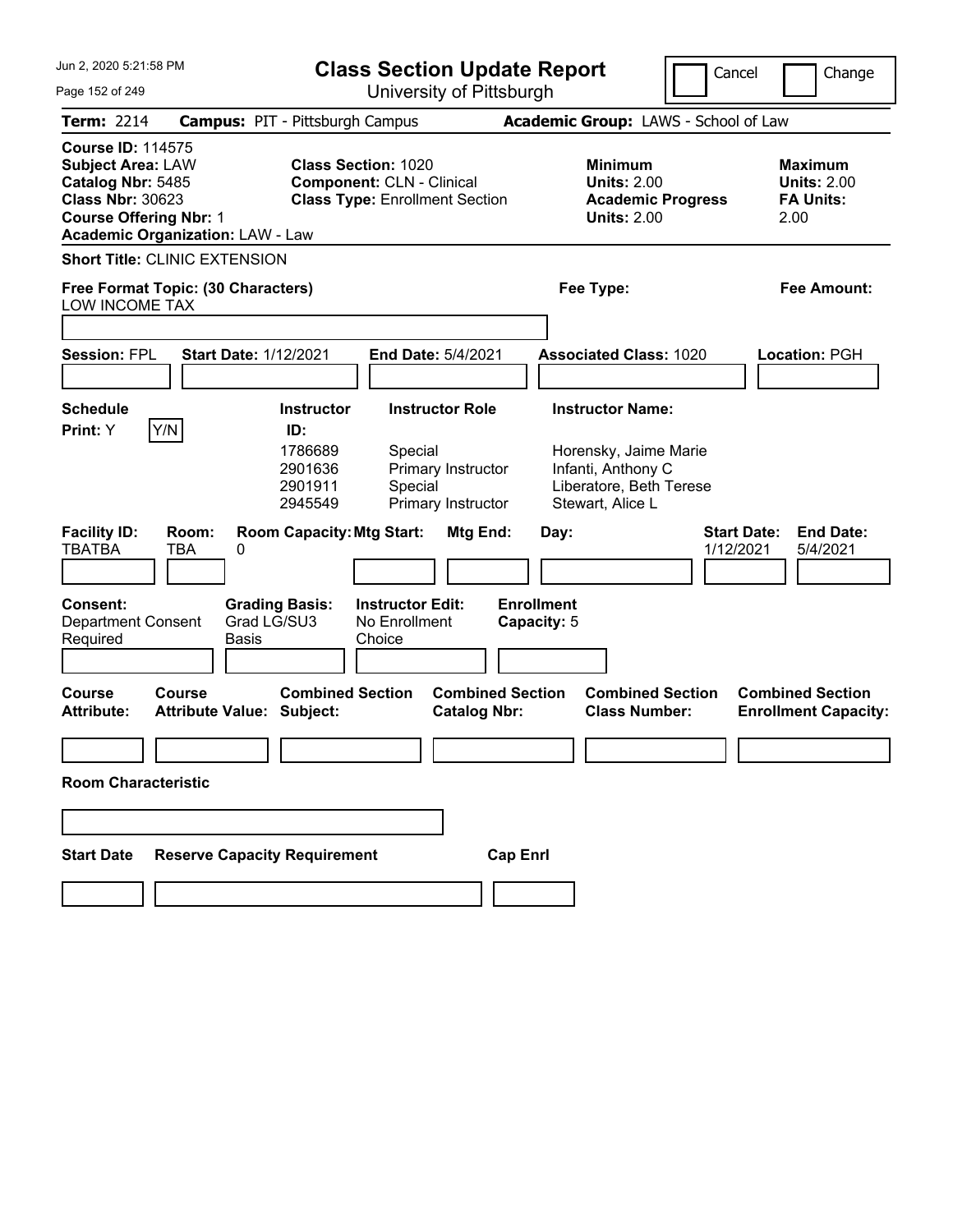| Jun 2, 2020 5:21:58 PM                                                                                                                                                           |                                            | <b>Class Section Update Report</b>                                                                      |                                                    |                                                |                                  |                                                                                        | Cancel                                                                                             |                                 | Change                                                   |                                                        |
|----------------------------------------------------------------------------------------------------------------------------------------------------------------------------------|--------------------------------------------|---------------------------------------------------------------------------------------------------------|----------------------------------------------------|------------------------------------------------|----------------------------------|----------------------------------------------------------------------------------------|----------------------------------------------------------------------------------------------------|---------------------------------|----------------------------------------------------------|--------------------------------------------------------|
| Page 153 of 249                                                                                                                                                                  |                                            |                                                                                                         |                                                    | University of Pittsburgh                       |                                  |                                                                                        |                                                                                                    |                                 |                                                          |                                                        |
| <b>Term: 2214</b>                                                                                                                                                                | <b>Campus: PIT - Pittsburgh Campus</b>     |                                                                                                         |                                                    |                                                |                                  |                                                                                        | Academic Group: LAWS - School of Law                                                               |                                 |                                                          |                                                        |
| <b>Course ID: 114575</b><br><b>Subject Area: LAW</b><br>Catalog Nbr: 5485<br><b>Class Nbr: 30624</b><br><b>Course Offering Nbr: 1</b><br><b>Academic Organization: LAW - Law</b> |                                            | <b>Class Section: 1040</b><br><b>Component: CLN - Clinical</b><br><b>Class Type: Enrollment Section</b> |                                                    |                                                |                                  | <b>Minimum</b><br><b>Units: 2.00</b><br><b>Academic Progress</b><br><b>Units: 2.00</b> |                                                                                                    | 2.00                            | <b>Maximum</b><br><b>Units: 2.00</b><br><b>FA Units:</b> |                                                        |
|                                                                                                                                                                                  | <b>Short Title: CLINIC EXTENSION</b>       |                                                                                                         |                                                    |                                                |                                  |                                                                                        |                                                                                                    |                                 |                                                          |                                                        |
| <b>FAMILY LAW</b>                                                                                                                                                                | Free Format Topic: (30 Characters)         |                                                                                                         |                                                    |                                                |                                  |                                                                                        | Fee Type:                                                                                          |                                 |                                                          | <b>Fee Amount:</b>                                     |
|                                                                                                                                                                                  |                                            |                                                                                                         |                                                    |                                                |                                  |                                                                                        |                                                                                                    |                                 |                                                          |                                                        |
| <b>Session: FPL</b>                                                                                                                                                              | <b>Start Date: 1/12/2021</b>               |                                                                                                         |                                                    | <b>End Date: 5/4/2021</b>                      |                                  |                                                                                        | <b>Associated Class: 1040</b>                                                                      |                                 |                                                          | Location: PGH                                          |
| <b>Schedule</b><br>Print: Y                                                                                                                                                      | Y/N                                        | <b>Instructor</b><br>ID:<br>2955358<br>1786689<br>2901911                                               | Special<br>Special                                 | <b>Instructor Role</b><br>Primary Instructor   |                                  |                                                                                        | <b>Instructor Name:</b><br>Congelio, William A<br>Horensky, Jaime Marie<br>Liberatore, Beth Terese |                                 |                                                          |                                                        |
| <b>Facility ID:</b><br><b>TBATBA</b>                                                                                                                                             | Room:<br><b>TBA</b><br>0                   | <b>Room Capacity: Mtg Start:</b>                                                                        |                                                    | Mtg End:                                       |                                  | Day:                                                                                   |                                                                                                    | <b>Start Date:</b><br>1/12/2021 |                                                          | <b>End Date:</b><br>5/4/2021                           |
| Consent:<br><b>Department Consent</b><br>Required                                                                                                                                | Grad LG/SU3<br><b>Basis</b>                | <b>Grading Basis:</b>                                                                                   | <b>Instructor Edit:</b><br>No Enrollment<br>Choice |                                                | <b>Enrollment</b><br>Capacity: 5 |                                                                                        |                                                                                                    |                                 |                                                          |                                                        |
| Course<br><b>Attribute:</b>                                                                                                                                                      | Course<br><b>Attribute Value: Subject:</b> | <b>Combined Section</b>                                                                                 |                                                    | <b>Combined Section</b><br><b>Catalog Nbr:</b> |                                  |                                                                                        | <b>Combined Section</b><br><b>Class Number:</b>                                                    |                                 |                                                          | <b>Combined Section</b><br><b>Enrollment Capacity:</b> |
| <b>Room Characteristic</b>                                                                                                                                                       |                                            |                                                                                                         |                                                    |                                                |                                  |                                                                                        |                                                                                                    |                                 |                                                          |                                                        |
|                                                                                                                                                                                  |                                            |                                                                                                         |                                                    |                                                |                                  |                                                                                        |                                                                                                    |                                 |                                                          |                                                        |
| <b>Start Date</b>                                                                                                                                                                | <b>Reserve Capacity Requirement</b>        |                                                                                                         |                                                    |                                                | <b>Cap Enrl</b>                  |                                                                                        |                                                                                                    |                                 |                                                          |                                                        |
|                                                                                                                                                                                  |                                            |                                                                                                         |                                                    |                                                |                                  |                                                                                        |                                                                                                    |                                 |                                                          |                                                        |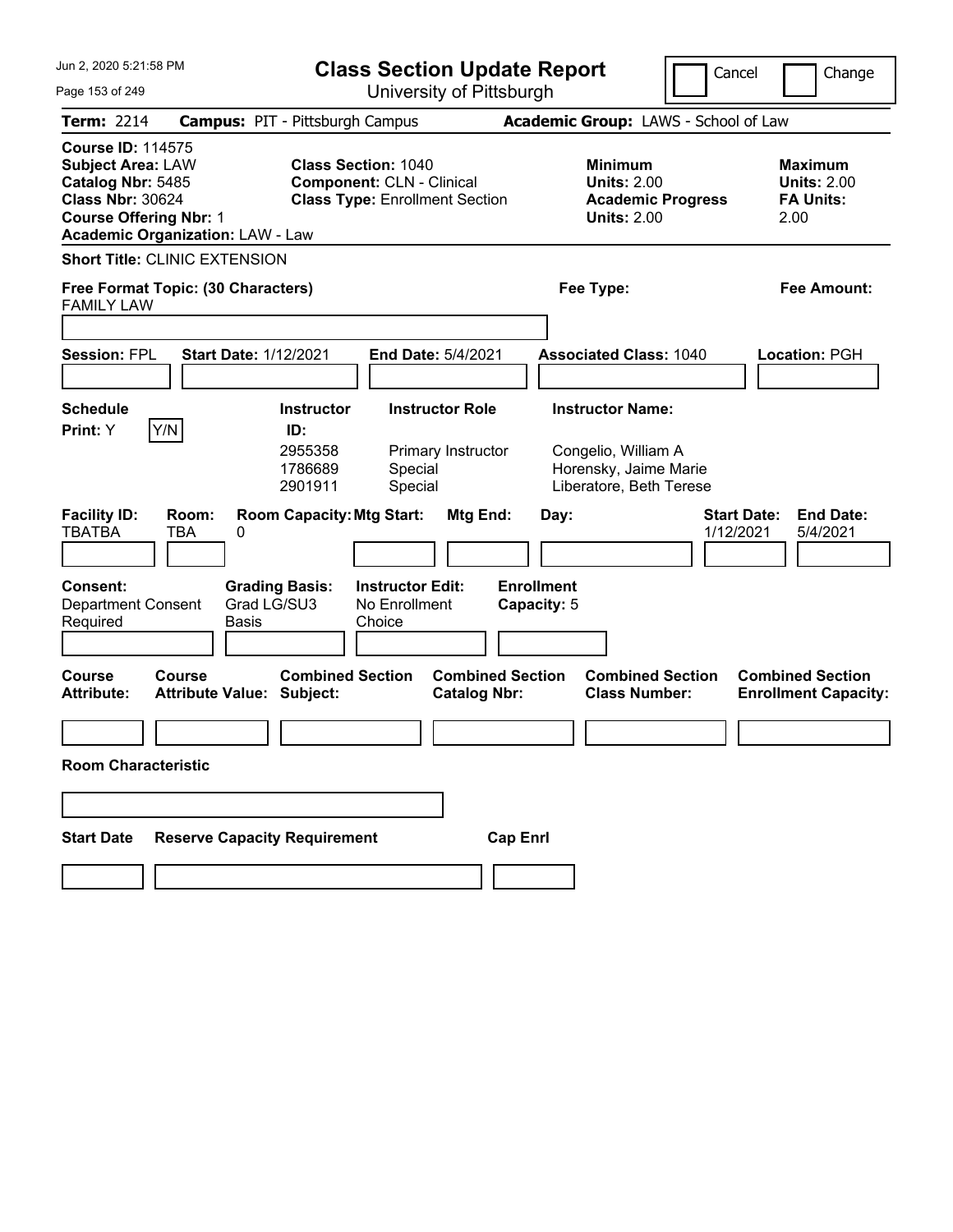| Jun 2, 2020 5:21:58 PM<br><b>Class Section Update Report</b>                                                                                                                     |                                                   |                                      |                                                                                                         |                           |                                  |                                                                                        | Cancel<br>Change                                                 |
|----------------------------------------------------------------------------------------------------------------------------------------------------------------------------------|---------------------------------------------------|--------------------------------------|---------------------------------------------------------------------------------------------------------|---------------------------|----------------------------------|----------------------------------------------------------------------------------------|------------------------------------------------------------------|
| Page 154 of 249                                                                                                                                                                  |                                                   |                                      |                                                                                                         |                           | University of Pittsburgh         |                                                                                        |                                                                  |
| <b>Term: 2214</b>                                                                                                                                                                | <b>Campus: PIT - Pittsburgh Campus</b>            |                                      |                                                                                                         |                           |                                  | Academic Group: LAWS - School of Law                                                   |                                                                  |
| <b>Course ID: 114575</b><br><b>Subject Area: LAW</b><br>Catalog Nbr: 5485<br><b>Class Nbr: 30625</b><br><b>Course Offering Nbr: 1</b><br><b>Academic Organization: LAW - Law</b> |                                                   |                                      | <b>Class Section: 1050</b><br><b>Component: CLN - Clinical</b><br><b>Class Type: Enrollment Section</b> |                           |                                  | <b>Minimum</b><br><b>Units: 2.00</b><br><b>Academic Progress</b><br><b>Units: 2.00</b> | <b>Maximum</b><br><b>Units: 2.00</b><br><b>FA Units:</b><br>2.00 |
|                                                                                                                                                                                  | <b>Short Title: CLINIC EXTENSION</b>              |                                      |                                                                                                         |                           |                                  |                                                                                        |                                                                  |
| <b>HEALTH LAW</b>                                                                                                                                                                | Free Format Topic: (30 Characters)                |                                      |                                                                                                         |                           |                                  | Fee Type:                                                                              | <b>Fee Amount:</b>                                               |
|                                                                                                                                                                                  |                                                   |                                      |                                                                                                         |                           |                                  |                                                                                        |                                                                  |
| <b>Session: FPL</b>                                                                                                                                                              | <b>Start Date: 1/12/2021</b>                      |                                      |                                                                                                         | <b>End Date: 5/4/2021</b> |                                  | <b>Associated Class: 1050</b>                                                          | Location: PGH                                                    |
|                                                                                                                                                                                  |                                                   |                                      |                                                                                                         |                           |                                  |                                                                                        |                                                                  |
| <b>Schedule</b>                                                                                                                                                                  |                                                   | <b>Instructor</b>                    |                                                                                                         | <b>Instructor Role</b>    |                                  | <b>Instructor Name:</b>                                                                |                                                                  |
| Print: Y                                                                                                                                                                         | Y/N                                               | ID:<br>1786689<br>2901911<br>2956843 | Special<br>Special                                                                                      | Primary Instructor        |                                  | Horensky, Jaime Marie<br>Liberatore, Beth Terese<br>Pierson-Brown, Tomar Nicole        |                                                                  |
| <b>Facility ID:</b><br><b>TBATBA</b>                                                                                                                                             | Room:<br><b>TBA</b><br>0                          | <b>Room Capacity: Mtg Start:</b>     |                                                                                                         | Mtg End:                  | Day:                             |                                                                                        | <b>Start Date:</b><br><b>End Date:</b><br>1/12/2021<br>5/4/2021  |
| Consent:<br><b>Department Consent</b><br>Required                                                                                                                                | Grad LG/SU3<br><b>Basis</b>                       | <b>Grading Basis:</b>                | <b>Instructor Edit:</b><br>No Enrollment<br>Choice                                                      |                           | <b>Enrollment</b><br>Capacity: 5 |                                                                                        |                                                                  |
| <b>Course</b><br><b>Attribute:</b>                                                                                                                                               | <b>Course</b><br><b>Attribute Value: Subject:</b> | <b>Combined Section</b>              |                                                                                                         | <b>Catalog Nbr:</b>       | <b>Combined Section</b>          | <b>Combined Section</b><br><b>Class Number:</b>                                        | <b>Combined Section</b><br><b>Enrollment Capacity:</b>           |
| <b>Room Characteristic</b>                                                                                                                                                       |                                                   |                                      |                                                                                                         |                           |                                  |                                                                                        |                                                                  |
|                                                                                                                                                                                  |                                                   |                                      |                                                                                                         |                           |                                  |                                                                                        |                                                                  |
| <b>Start Date</b>                                                                                                                                                                | <b>Reserve Capacity Requirement</b>               |                                      |                                                                                                         |                           | <b>Cap Enrl</b>                  |                                                                                        |                                                                  |
|                                                                                                                                                                                  |                                                   |                                      |                                                                                                         |                           |                                  |                                                                                        |                                                                  |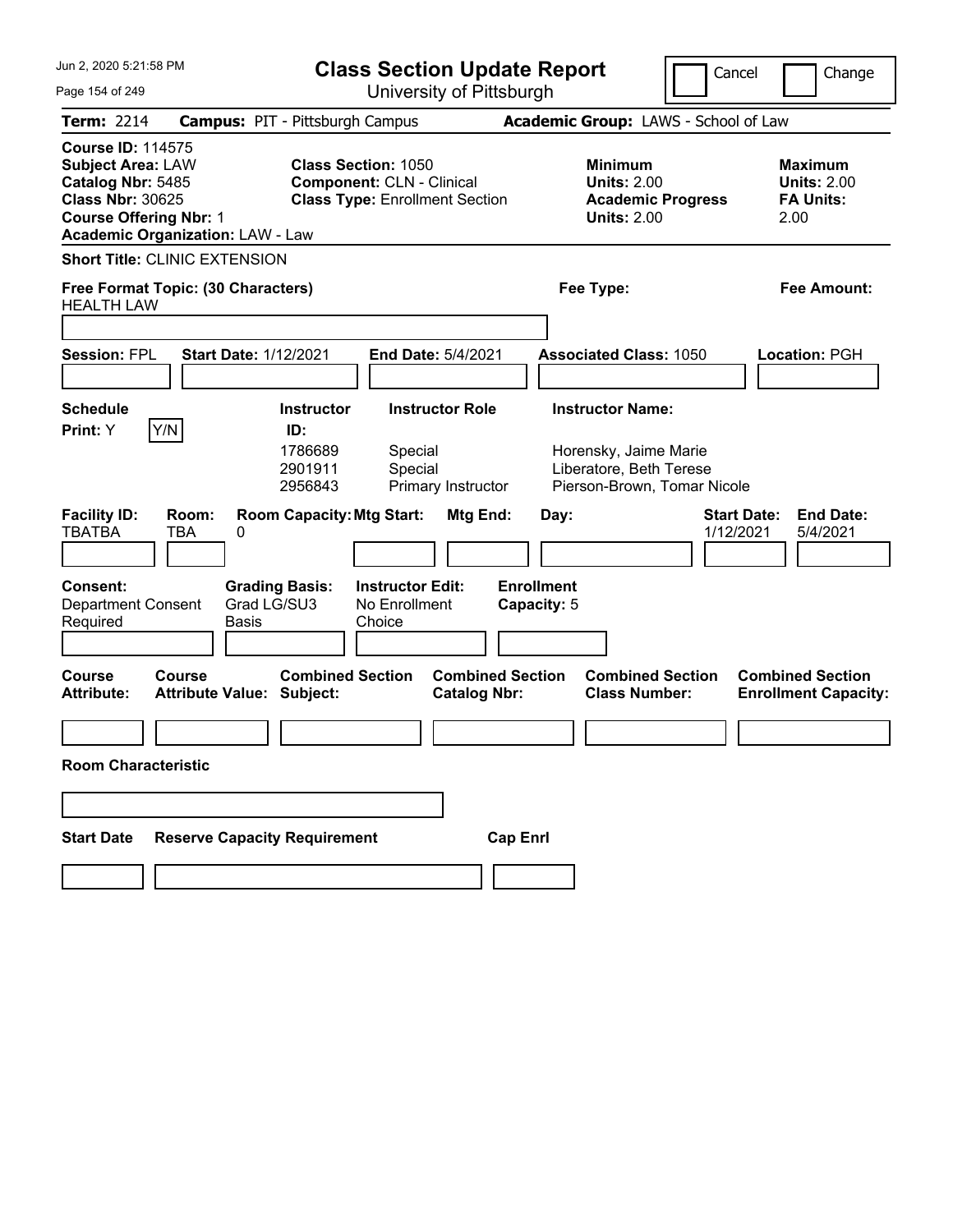| Jun 2, 2020 5:21:58 PM                                                                                                                                                           |                                            | <b>Class Section Update Report</b>                                                                      |                                                    |                           |                                                                                        |      |                                                                         | Cancel |                                 | Change                                                   |                                                        |
|----------------------------------------------------------------------------------------------------------------------------------------------------------------------------------|--------------------------------------------|---------------------------------------------------------------------------------------------------------|----------------------------------------------------|---------------------------|----------------------------------------------------------------------------------------|------|-------------------------------------------------------------------------|--------|---------------------------------|----------------------------------------------------------|--------------------------------------------------------|
| Page 155 of 249                                                                                                                                                                  |                                            |                                                                                                         |                                                    | University of Pittsburgh  |                                                                                        |      |                                                                         |        |                                 |                                                          |                                                        |
| <b>Term: 2214</b>                                                                                                                                                                | <b>Campus: PIT - Pittsburgh Campus</b>     |                                                                                                         |                                                    |                           |                                                                                        |      | Academic Group: LAWS - School of Law                                    |        |                                 |                                                          |                                                        |
| <b>Course ID: 114575</b><br><b>Subject Area: LAW</b><br>Catalog Nbr: 5485<br><b>Class Nbr: 30626</b><br><b>Course Offering Nbr: 1</b><br><b>Academic Organization: LAW - Law</b> |                                            | <b>Class Section: 1060</b><br><b>Component: CLN - Clinical</b><br><b>Class Type: Enrollment Section</b> |                                                    |                           | <b>Minimum</b><br><b>Units: 2.00</b><br><b>Academic Progress</b><br><b>Units: 2.00</b> |      |                                                                         |        | 2.00                            | <b>Maximum</b><br><b>Units: 2.00</b><br><b>FA Units:</b> |                                                        |
|                                                                                                                                                                                  | <b>Short Title: CLINIC EXTENSION</b>       |                                                                                                         |                                                    |                           |                                                                                        |      |                                                                         |        |                                 |                                                          |                                                        |
| <b>ELDER LAW</b>                                                                                                                                                                 | Free Format Topic: (30 Characters)         |                                                                                                         |                                                    |                           |                                                                                        |      | Fee Type:                                                               |        |                                 |                                                          | <b>Fee Amount:</b>                                     |
|                                                                                                                                                                                  |                                            |                                                                                                         |                                                    |                           |                                                                                        |      |                                                                         |        |                                 |                                                          |                                                        |
| <b>Session: FPL</b>                                                                                                                                                              | <b>Start Date: 1/12/2021</b>               |                                                                                                         |                                                    | <b>End Date: 5/4/2021</b> |                                                                                        |      | <b>Associated Class: 1060</b>                                           |        |                                 |                                                          | <b>Location: PGH</b>                                   |
|                                                                                                                                                                                  |                                            |                                                                                                         |                                                    |                           |                                                                                        |      |                                                                         |        |                                 |                                                          |                                                        |
| <b>Schedule</b><br>Print: Y                                                                                                                                                      |                                            | <b>Instructor</b><br>ID:                                                                                |                                                    | <b>Instructor Role</b>    |                                                                                        |      | <b>Instructor Name:</b>                                                 |        |                                 |                                                          |                                                        |
|                                                                                                                                                                                  | Y/N                                        | 1786689<br>2901911<br>2900838                                                                           | Special<br>Special                                 | Primary Instructor        |                                                                                        |      | Horensky, Jaime Marie<br>Liberatore, Beth Terese<br>Mannix, Martha Mary |        |                                 |                                                          |                                                        |
| <b>Facility ID:</b><br><b>TBATBA</b>                                                                                                                                             | Room:<br><b>TBA</b><br>0                   | <b>Room Capacity: Mtg Start:</b>                                                                        |                                                    | Mtg End:                  |                                                                                        | Day: |                                                                         |        | <b>Start Date:</b><br>1/12/2021 |                                                          | <b>End Date:</b><br>5/4/2021                           |
| Consent:<br>No Special Consent<br>Required                                                                                                                                       | Grad LG/SU3<br><b>Basis</b>                | <b>Grading Basis:</b>                                                                                   | <b>Instructor Edit:</b><br>No Enrollment<br>Choice |                           | <b>Enrollment</b><br>Capacity: 5                                                       |      |                                                                         |        |                                 |                                                          |                                                        |
| Course<br><b>Attribute:</b>                                                                                                                                                      | Course<br><b>Attribute Value: Subject:</b> | <b>Combined Section</b>                                                                                 |                                                    | <b>Catalog Nbr:</b>       | <b>Combined Section</b>                                                                |      | <b>Combined Section</b><br><b>Class Number:</b>                         |        |                                 |                                                          | <b>Combined Section</b><br><b>Enrollment Capacity:</b> |
|                                                                                                                                                                                  |                                            |                                                                                                         |                                                    |                           |                                                                                        |      |                                                                         |        |                                 |                                                          |                                                        |
| <b>Room Characteristic</b>                                                                                                                                                       |                                            |                                                                                                         |                                                    |                           |                                                                                        |      |                                                                         |        |                                 |                                                          |                                                        |
|                                                                                                                                                                                  |                                            |                                                                                                         |                                                    |                           |                                                                                        |      |                                                                         |        |                                 |                                                          |                                                        |
| <b>Start Date</b>                                                                                                                                                                | <b>Reserve Capacity Requirement</b>        |                                                                                                         |                                                    |                           | <b>Cap Enrl</b>                                                                        |      |                                                                         |        |                                 |                                                          |                                                        |
|                                                                                                                                                                                  |                                            |                                                                                                         |                                                    |                           |                                                                                        |      |                                                                         |        |                                 |                                                          |                                                        |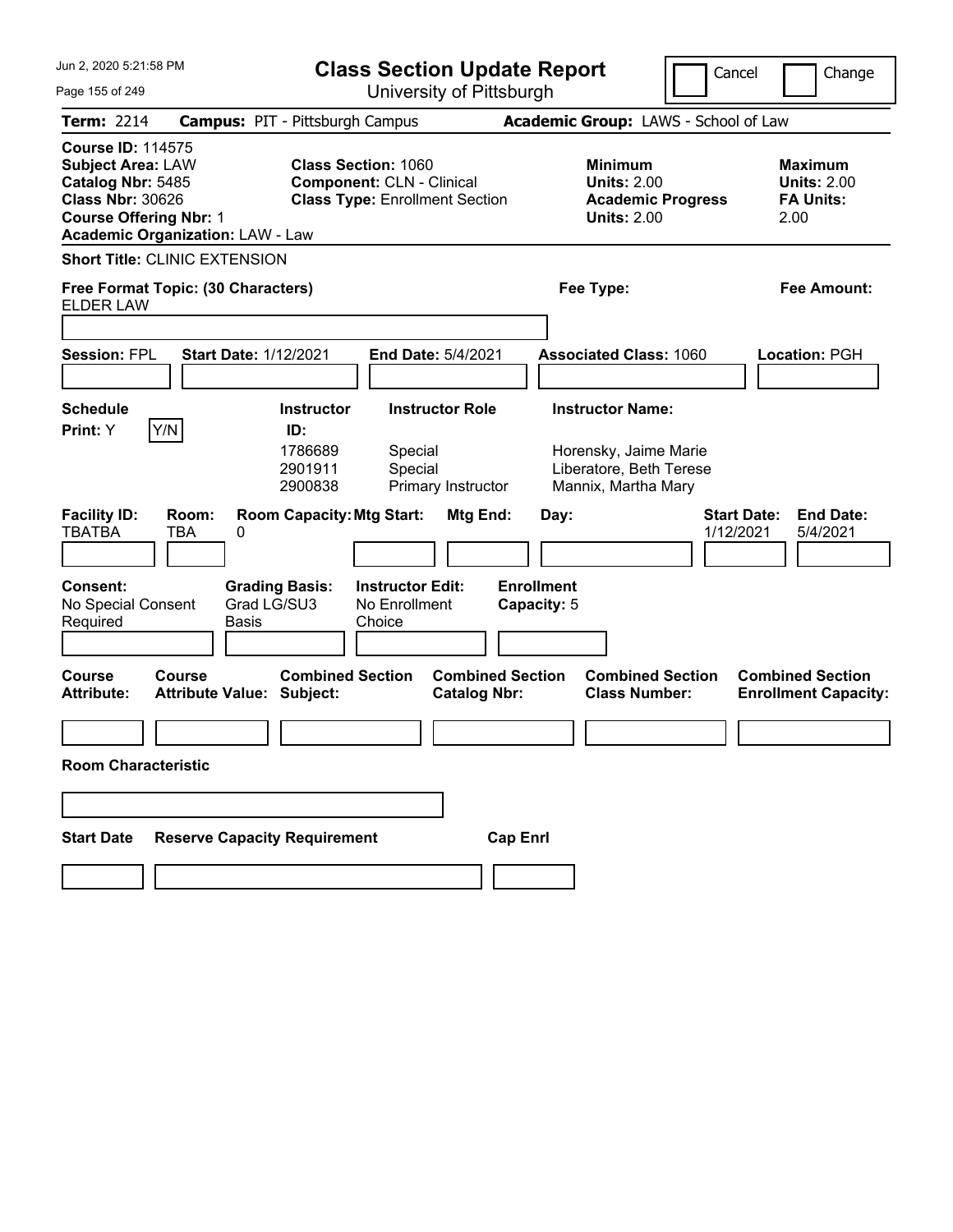| Jun 2, 2020 5:21:58 PM                                                                                                                |                                                                 |                                                                                                         |                                                    | <b>Class Section Update Report</b>             |                                  |      |                                                                                        | Cancel                          |      | Change                                                   |
|---------------------------------------------------------------------------------------------------------------------------------------|-----------------------------------------------------------------|---------------------------------------------------------------------------------------------------------|----------------------------------------------------|------------------------------------------------|----------------------------------|------|----------------------------------------------------------------------------------------|---------------------------------|------|----------------------------------------------------------|
| Page 156 of 249                                                                                                                       |                                                                 |                                                                                                         |                                                    | University of Pittsburgh                       |                                  |      |                                                                                        |                                 |      |                                                          |
| <b>Term: 2214</b>                                                                                                                     | <b>Campus: PIT - Pittsburgh Campus</b>                          |                                                                                                         |                                                    |                                                |                                  |      | Academic Group: LAWS - School of Law                                                   |                                 |      |                                                          |
| <b>Course ID: 114575</b><br><b>Subject Area: LAW</b><br>Catalog Nbr: 5485<br><b>Class Nbr: 30627</b><br><b>Course Offering Nbr: 1</b> | <b>Academic Organization: LAW - Law</b>                         | <b>Class Section: 1070</b><br><b>Component: CLN - Clinical</b><br><b>Class Type: Enrollment Section</b> |                                                    |                                                |                                  |      | <b>Minimum</b><br><b>Units: 2.00</b><br><b>Academic Progress</b><br><b>Units: 2.00</b> |                                 | 2.00 | <b>Maximum</b><br><b>Units: 2.00</b><br><b>FA Units:</b> |
|                                                                                                                                       | <b>Short Title: CLINIC EXTENSION</b>                            |                                                                                                         |                                                    |                                                |                                  |      |                                                                                        |                                 |      |                                                          |
|                                                                                                                                       | Free Format Topic: (30 Characters)<br>PRISON LAW AND LITIGATION |                                                                                                         |                                                    |                                                |                                  |      | Fee Type:                                                                              |                                 |      | Fee Amount:                                              |
|                                                                                                                                       |                                                                 |                                                                                                         |                                                    |                                                |                                  |      |                                                                                        |                                 |      |                                                          |
| <b>Session: FPL</b>                                                                                                                   | <b>Start Date: 1/12/2021</b>                                    |                                                                                                         |                                                    | <b>End Date: 5/4/2021</b>                      |                                  |      | <b>Associated Class: 1070</b>                                                          |                                 |      | Location: PGH                                            |
|                                                                                                                                       |                                                                 |                                                                                                         |                                                    |                                                |                                  |      |                                                                                        |                                 |      |                                                          |
| <b>Schedule</b>                                                                                                                       |                                                                 | <b>Instructor</b>                                                                                       |                                                    | <b>Instructor Role</b>                         |                                  |      | <b>Instructor Name:</b>                                                                |                                 |      |                                                          |
| Y/N<br>Print: Y                                                                                                                       |                                                                 | ID:<br>1786689<br>2901911<br>2901363                                                                    | Special<br>Special                                 | Primary Instructor                             |                                  |      | Horensky, Jaime Marie<br>Liberatore, Beth Terese<br>Lobel, Jules L                     |                                 |      |                                                          |
| <b>Facility ID:</b><br><b>TBATBA</b>                                                                                                  | Room:<br>TBA<br>0                                               | <b>Room Capacity: Mtg Start:</b>                                                                        |                                                    | Mtg End:                                       |                                  | Day: |                                                                                        | <b>Start Date:</b><br>1/12/2021 |      | <b>End Date:</b><br>5/4/2021                             |
| <b>Consent:</b><br>Department Consent<br>Required                                                                                     | <b>Grading Basis:</b><br>Grad LG/SU3<br><b>Basis</b>            |                                                                                                         | <b>Instructor Edit:</b><br>No Enrollment<br>Choice |                                                | <b>Enrollment</b><br>Capacity: 5 |      |                                                                                        |                                 |      |                                                          |
| <b>Course</b><br><b>Attribute:</b>                                                                                                    | Course<br><b>Attribute Value: Subject:</b>                      | <b>Combined Section</b>                                                                                 |                                                    | <b>Combined Section</b><br><b>Catalog Nbr:</b> |                                  |      | <b>Combined Section</b><br><b>Class Number:</b>                                        |                                 |      | <b>Combined Section</b><br><b>Enrollment Capacity:</b>   |
|                                                                                                                                       |                                                                 |                                                                                                         |                                                    |                                                |                                  |      |                                                                                        |                                 |      |                                                          |
| <b>Room Characteristic</b>                                                                                                            |                                                                 |                                                                                                         |                                                    |                                                |                                  |      |                                                                                        |                                 |      |                                                          |
|                                                                                                                                       |                                                                 |                                                                                                         |                                                    |                                                |                                  |      |                                                                                        |                                 |      |                                                          |
| <b>Start Date</b>                                                                                                                     | <b>Reserve Capacity Requirement</b>                             |                                                                                                         |                                                    |                                                | <b>Cap Enrl</b>                  |      |                                                                                        |                                 |      |                                                          |
|                                                                                                                                       |                                                                 |                                                                                                         |                                                    |                                                |                                  |      |                                                                                        |                                 |      |                                                          |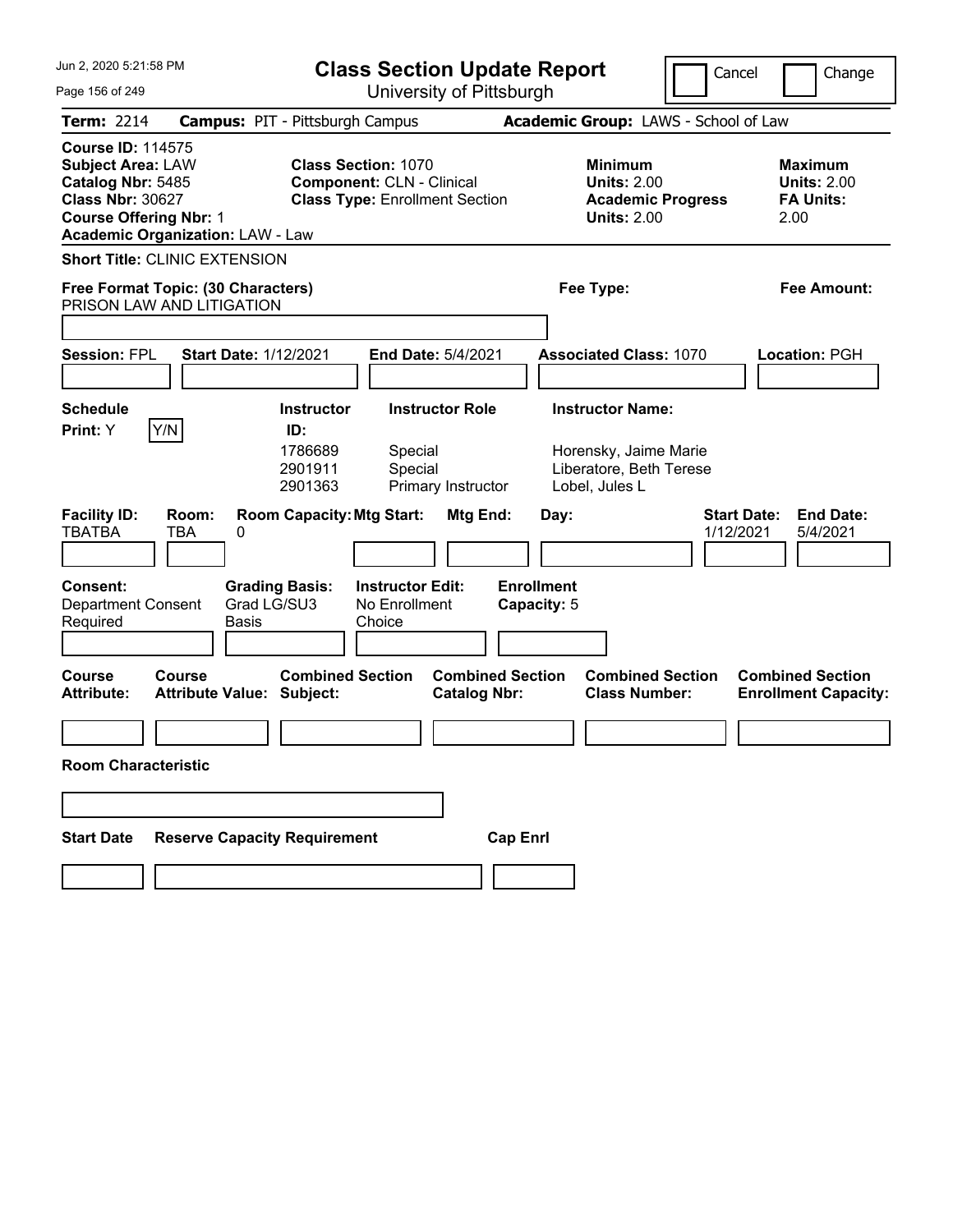| Jun 2, 2020 5:21:58 PM                                                                                                                                                           | <b>Class Section Update Report</b>                                                                                              |                                                                                                   | Cancel<br>Change                                                 |
|----------------------------------------------------------------------------------------------------------------------------------------------------------------------------------|---------------------------------------------------------------------------------------------------------------------------------|---------------------------------------------------------------------------------------------------|------------------------------------------------------------------|
| Page 157 of 249                                                                                                                                                                  | University of Pittsburgh                                                                                                        |                                                                                                   |                                                                  |
| <b>Term: 2214</b>                                                                                                                                                                | <b>Campus: PIT - Pittsburgh Campus</b>                                                                                          | Academic Group: LAWS - School of Law                                                              |                                                                  |
| <b>Course ID: 114575</b><br><b>Subject Area: LAW</b><br>Catalog Nbr: 5485<br><b>Class Nbr: 30628</b><br><b>Course Offering Nbr: 1</b><br><b>Academic Organization: LAW - Law</b> | <b>Class Section: 1080</b><br><b>Component: CLN - Clinical</b><br><b>Class Type: Enrollment Section</b>                         | <b>Minimum</b><br><b>Units: 2.00</b><br><b>Academic Progress</b><br><b>Units: 2.00</b>            | <b>Maximum</b><br><b>Units: 2.00</b><br><b>FA Units:</b><br>2.00 |
| <b>Short Title: CLINIC EXTENSION</b>                                                                                                                                             |                                                                                                                                 |                                                                                                   |                                                                  |
| Free Format Topic: (30 Characters)<br><b>ENVIRONMENTAL LAW</b>                                                                                                                   |                                                                                                                                 | Fee Type:                                                                                         | Fee Amount:                                                      |
|                                                                                                                                                                                  |                                                                                                                                 |                                                                                                   |                                                                  |
| <b>Session: FPL</b>                                                                                                                                                              | <b>Start Date: 1/12/2021</b><br><b>End Date: 5/4/2021</b>                                                                       | <b>Associated Class: 1080</b>                                                                     | Location: PGH                                                    |
| <b>Schedule</b><br>Y/N<br>Print: Y                                                                                                                                               | <b>Instructor Role</b><br><b>Instructor</b><br>ID:<br>1786689<br>Special<br>2901911<br>Special<br>3340423<br>Primary Instructor | <b>Instructor Name:</b><br>Horensky, Jaime Marie<br>Liberatore, Beth Terese<br>MacIntyre, Grant B |                                                                  |
| <b>Facility ID:</b><br>Room:<br><b>TBATBA</b><br>TBA<br>0                                                                                                                        | <b>Room Capacity: Mtg Start:</b><br>Mtg End:                                                                                    | Day:                                                                                              | <b>Start Date:</b><br><b>End Date:</b><br>1/12/2021<br>5/4/2021  |
| <b>Consent:</b><br>Department Consent<br>Required                                                                                                                                | <b>Grading Basis:</b><br><b>Instructor Edit:</b><br>Grad LG/SU3<br>No Enrollment<br><b>Basis</b><br>Choice                      | <b>Enrollment</b><br>Capacity: 5                                                                  |                                                                  |
| <b>Course</b><br>Course<br><b>Attribute:</b>                                                                                                                                     | <b>Combined Section</b><br><b>Attribute Value: Subject:</b><br><b>Catalog Nbr:</b>                                              | <b>Combined Section</b><br><b>Combined Section</b><br><b>Class Number:</b>                        | <b>Combined Section</b><br><b>Enrollment Capacity:</b>           |
| <b>Room Characteristic</b>                                                                                                                                                       |                                                                                                                                 |                                                                                                   |                                                                  |
|                                                                                                                                                                                  |                                                                                                                                 |                                                                                                   |                                                                  |
| <b>Start Date</b>                                                                                                                                                                | <b>Reserve Capacity Requirement</b>                                                                                             | <b>Cap Enrl</b>                                                                                   |                                                                  |
|                                                                                                                                                                                  |                                                                                                                                 |                                                                                                   |                                                                  |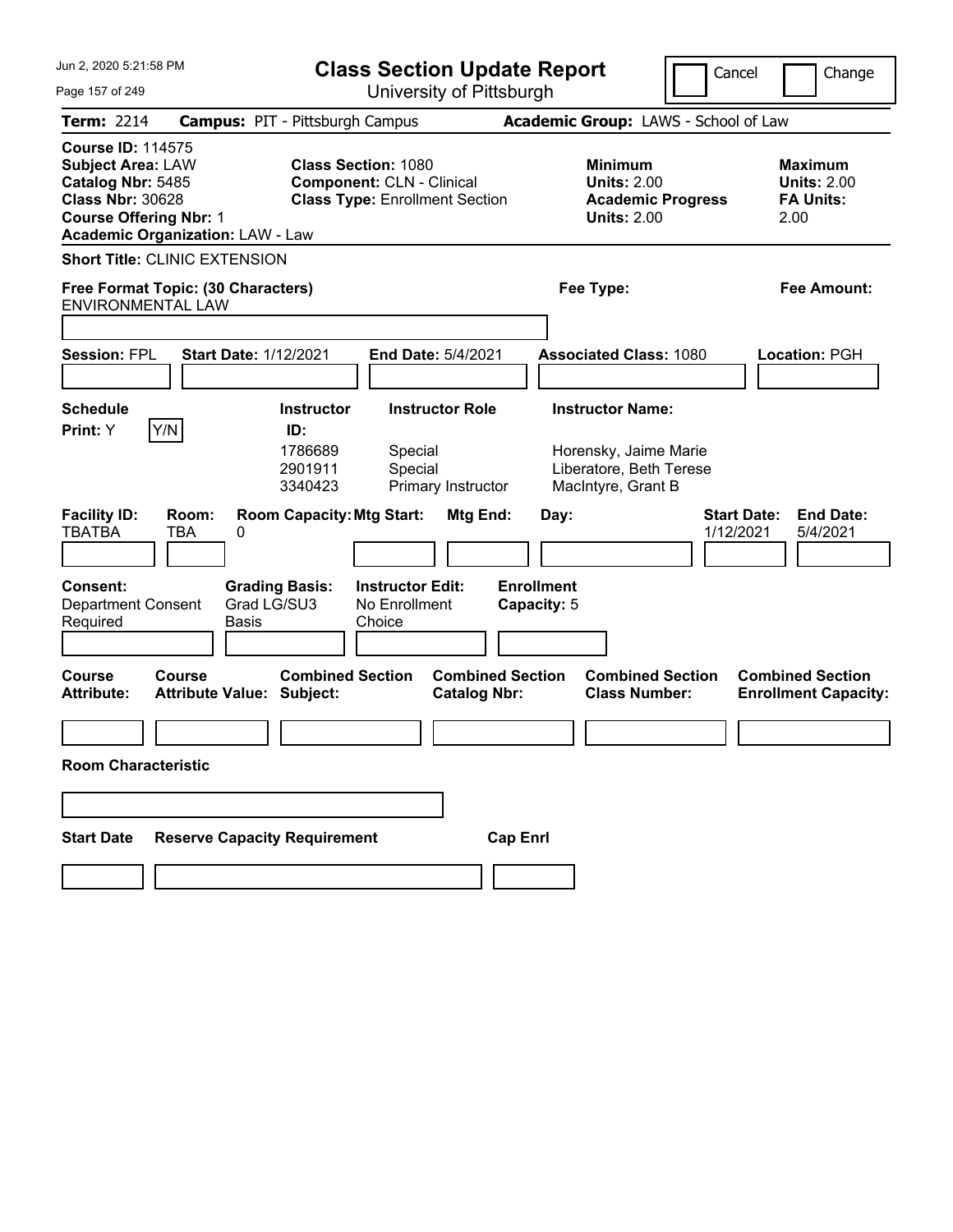| Jun 2, 2020 5:21:58 PM                                                                                                                |                                                      | <b>Class Section Update Report</b>                                                                     |                                                                    |                                                                                                                       | Cancel                          | Change                                                           |
|---------------------------------------------------------------------------------------------------------------------------------------|------------------------------------------------------|--------------------------------------------------------------------------------------------------------|--------------------------------------------------------------------|-----------------------------------------------------------------------------------------------------------------------|---------------------------------|------------------------------------------------------------------|
| Page 158 of 249                                                                                                                       |                                                      |                                                                                                        | University of Pittsburgh                                           |                                                                                                                       |                                 |                                                                  |
| Term: 2214                                                                                                                            |                                                      | <b>Campus: PIT - Pittsburgh Campus</b>                                                                 |                                                                    | Academic Group: LAWS - School of Law                                                                                  |                                 |                                                                  |
| <b>Course ID: 114581</b><br><b>Subject Area: LAW</b><br>Catalog Nbr: 5491<br><b>Class Nbr: 23821</b><br><b>Course Offering Nbr: 1</b> | <b>Academic Organization: LAW - Law</b>              | <b>Class Section: 1010</b><br><b>Component: LEC - Lecture</b><br><b>Class Type: Enrollment Section</b> |                                                                    | <b>Minimum</b><br><b>Units: 3.00</b><br><b>Academic Progress</b><br><b>Units: 3.00</b>                                |                                 | <b>Maximum</b><br><b>Units: 3.00</b><br><b>FA Units:</b><br>3.00 |
|                                                                                                                                       | Short Title: ADVANCED LEGAL RESEARCH                 |                                                                                                        |                                                                    |                                                                                                                       |                                 |                                                                  |
|                                                                                                                                       | Free Format Topic: (30 Characters)                   |                                                                                                        |                                                                    | Fee Type:                                                                                                             |                                 | Fee Amount:                                                      |
| <b>Session: FPL</b>                                                                                                                   | <b>Start Date: 1/12/2021</b>                         |                                                                                                        | End Date: 5/4/2021                                                 | <b>Associated Class: 1010</b>                                                                                         |                                 | Location: PGH                                                    |
| <b>Schedule</b><br>Print: Y                                                                                                           | Y/N                                                  | <b>Instructor</b><br>ID:<br>1786689<br>Special<br>2901911<br>Special<br>2908259<br>2909341             | <b>Instructor Role</b><br>Primary Instructor<br>Primary Instructor | <b>Instructor Name:</b><br>Horensky, Jaime Marie<br>Liberatore, Beth Terese<br>Silverman, Marc B<br>Tashbook, Linda P |                                 |                                                                  |
| <b>Facility ID:</b><br><b>LAW00G18</b>                                                                                                | Room:<br>00G18<br>28                                 | <b>Room Capacity: Mtg Start:</b><br>2:00 PM                                                            | Mtg End:<br>3:15 PM                                                | Day:<br>TuTh                                                                                                          | <b>Start Date:</b><br>1/12/2021 | <b>End Date:</b><br>5/4/2021                                     |
| <b>Consent:</b><br>No Special Consent<br>Required                                                                                     | <b>Grading Basis:</b><br>Grad LG/SU3<br><b>Basis</b> | <b>Instructor Edit:</b><br>No Enrollment<br>Choice                                                     |                                                                    | <b>Enrollment</b><br>Capacity: 14                                                                                     |                                 |                                                                  |
| <b>Course</b><br><b>Attribute:</b>                                                                                                    | Course<br><b>Attribute Value: Subject:</b>           | <b>Combined Section</b>                                                                                | <b>Combined Section</b><br><b>Catalog Nbr:</b>                     | <b>Combined Section</b><br><b>Class Number:</b>                                                                       |                                 | <b>Combined Section</b><br><b>Enrollment Capacity:</b>           |
|                                                                                                                                       |                                                      |                                                                                                        |                                                                    |                                                                                                                       |                                 |                                                                  |
| <b>Room Characteristic</b>                                                                                                            | PeopleSoft - Scheduled (PS)                          |                                                                                                        |                                                                    |                                                                                                                       |                                 |                                                                  |
|                                                                                                                                       |                                                      |                                                                                                        |                                                                    |                                                                                                                       |                                 |                                                                  |
| <b>Start Date</b>                                                                                                                     | <b>Reserve Capacity Requirement</b>                  |                                                                                                        | <b>Cap Enrl</b>                                                    |                                                                                                                       |                                 |                                                                  |
|                                                                                                                                       |                                                      |                                                                                                        |                                                                    |                                                                                                                       |                                 |                                                                  |
|                                                                                                                                       |                                                      |                                                                                                        |                                                                    |                                                                                                                       |                                 |                                                                  |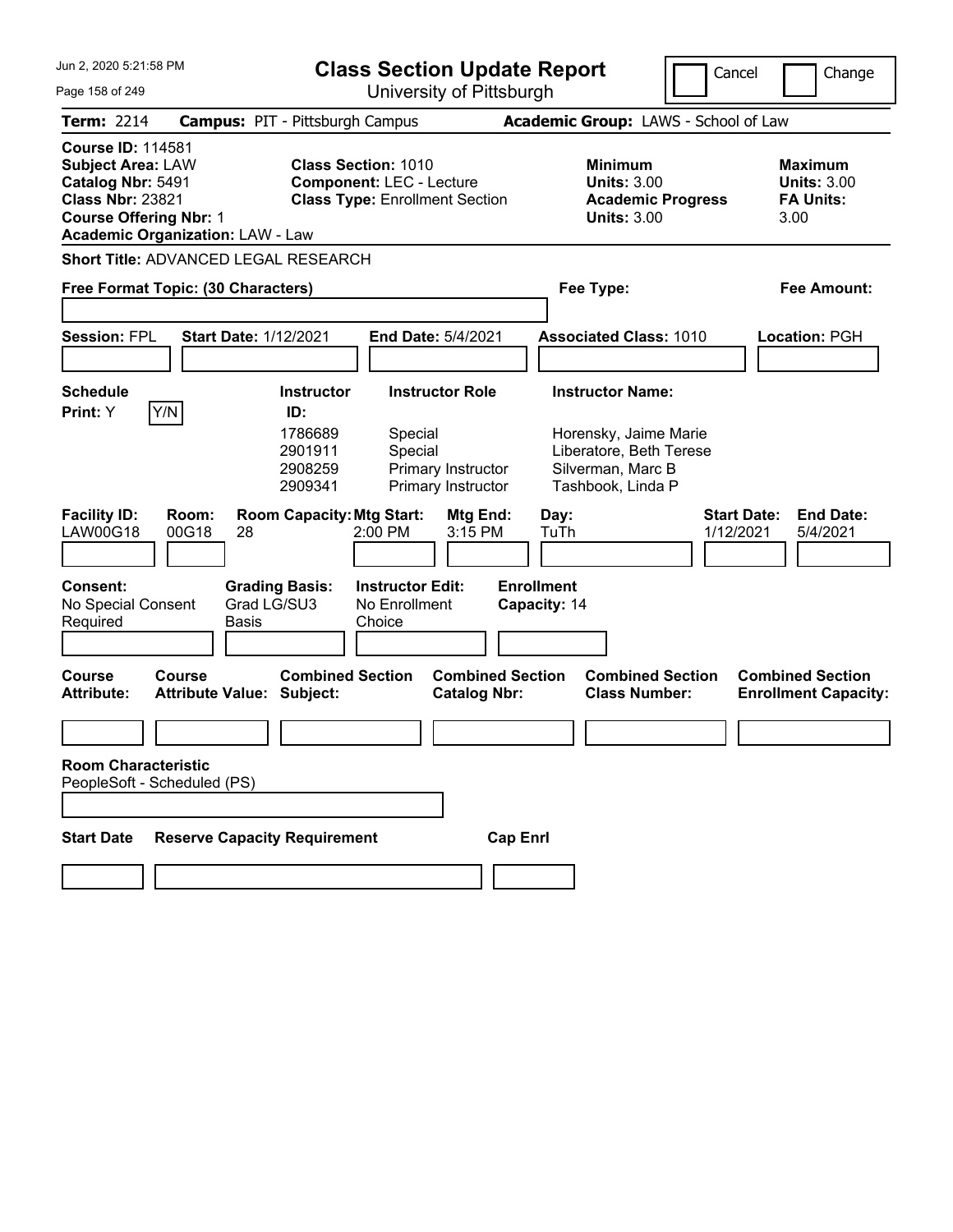| Jun 2. 2020 5:21:58 PM<br>Page 159 of 249                                                                                                                                        |                                                                                                                                   | <b>Class Section Update Report</b><br>University of Pittsburgh       |                                                                                                        |                         |                                   |                                                                                                                              | Cancel                          | Change                                                           |
|----------------------------------------------------------------------------------------------------------------------------------------------------------------------------------|-----------------------------------------------------------------------------------------------------------------------------------|----------------------------------------------------------------------|--------------------------------------------------------------------------------------------------------|-------------------------|-----------------------------------|------------------------------------------------------------------------------------------------------------------------------|---------------------------------|------------------------------------------------------------------|
| Term: 2214                                                                                                                                                                       |                                                                                                                                   | <b>Campus: PIT - Pittsburgh Campus</b>                               |                                                                                                        |                         |                                   | Academic Group: LAWS - School of Law                                                                                         |                                 |                                                                  |
| <b>Course ID: 185799</b><br><b>Subject Area: LAW</b><br>Catalog Nbr: 5494<br><b>Class Nbr: 23006</b><br><b>Course Offering Nbr: 1</b><br><b>Academic Organization: LAW - Law</b> |                                                                                                                                   |                                                                      | <b>Class Section: 1010</b><br><b>Component: LEC - Lecture</b><br><b>Class Type: Enrollment Section</b> |                         |                                   | <b>Minimum</b><br><b>Units: 2.00</b><br><b>Academic Progress</b><br><b>Units: 2.00</b>                                       |                                 | <b>Maximum</b><br><b>Units: 2.00</b><br><b>FA Units:</b><br>2.00 |
| Short Title: IN-HOUSE COUNSEL & MODERN CORP                                                                                                                                      |                                                                                                                                   |                                                                      |                                                                                                        |                         |                                   |                                                                                                                              |                                 |                                                                  |
| Free Format Topic: (30 Characters)                                                                                                                                               |                                                                                                                                   |                                                                      |                                                                                                        |                         | Fee Type:                         |                                                                                                                              |                                 | <b>Fee Amount:</b>                                               |
| <b>Session: FPL</b>                                                                                                                                                              | <b>Start Date: 1/12/2021</b>                                                                                                      |                                                                      | <b>End Date: 5/4/2021</b>                                                                              |                         |                                   | <b>Associated Class: 1010</b>                                                                                                |                                 | Location: PGH                                                    |
| <b>Schedule</b><br>Y/N<br>Print: Y                                                                                                                                               |                                                                                                                                   | <b>Instructor</b><br>ID:<br>1786689<br>2901911<br>2956160<br>2967545 | <b>Instructor Role</b><br>Special<br>Special<br>Primary Instructor<br>Primary Instructor               |                         |                                   | <b>Instructor Name:</b><br>Horensky, Jaime Marie<br>Liberatore, Beth Terese<br>Smorey-Giger, Marcy L<br>Storm, Christopher S |                                 |                                                                  |
| <b>Facility ID:</b><br><b>LAW00G12</b>                                                                                                                                           | Room:<br>00G12<br>69                                                                                                              | <b>Room Capacity: Mtg Start:</b>                                     | 5:30 PM                                                                                                | Mtg End:<br>7:20 PM     | Day:<br>Mo                        |                                                                                                                              | <b>Start Date:</b><br>1/12/2021 | <b>End Date:</b><br>5/4/2021                                     |
| <b>Consent:</b><br>No Special Consent<br>Required<br><b>Course</b>                                                                                                               | Basis<br><b>Course</b>                                                                                                            | <b>Grading Basis:</b><br>Grad LG/SU3<br><b>Combined Section</b>      | <b>Instructor Edit:</b><br>No Enrollment<br>Choice                                                     | <b>Combined Section</b> | <b>Enrollment</b><br>Capacity: 12 | <b>Combined Section</b>                                                                                                      |                                 | <b>Combined Section</b>                                          |
| <b>Attribute:</b>                                                                                                                                                                | <b>Attribute Value: Subject:</b>                                                                                                  |                                                                      |                                                                                                        | <b>Catalog Nbr:</b>     |                                   | <b>Class Number:</b>                                                                                                         |                                 | <b>Enrollment Capacity:</b>                                      |
|                                                                                                                                                                                  |                                                                                                                                   |                                                                      |                                                                                                        |                         |                                   |                                                                                                                              |                                 |                                                                  |
| <b>Room Characteristic</b><br>PeopleSoft - Scheduled (PS)                                                                                                                        |                                                                                                                                   |                                                                      |                                                                                                        |                         |                                   |                                                                                                                              |                                 |                                                                  |
| <b>Start Date</b><br>10/1/2020<br>11/9/2020<br>10/1/2020                                                                                                                         | <b>Reserve Capacity Requirement</b><br>LAW Professional Year 3 or 4<br>Internatl & Comparative Law<br>Internatl & Comparative Law |                                                                      |                                                                                                        | <b>Cap Enrl</b>         | 11<br>0                           |                                                                                                                              |                                 |                                                                  |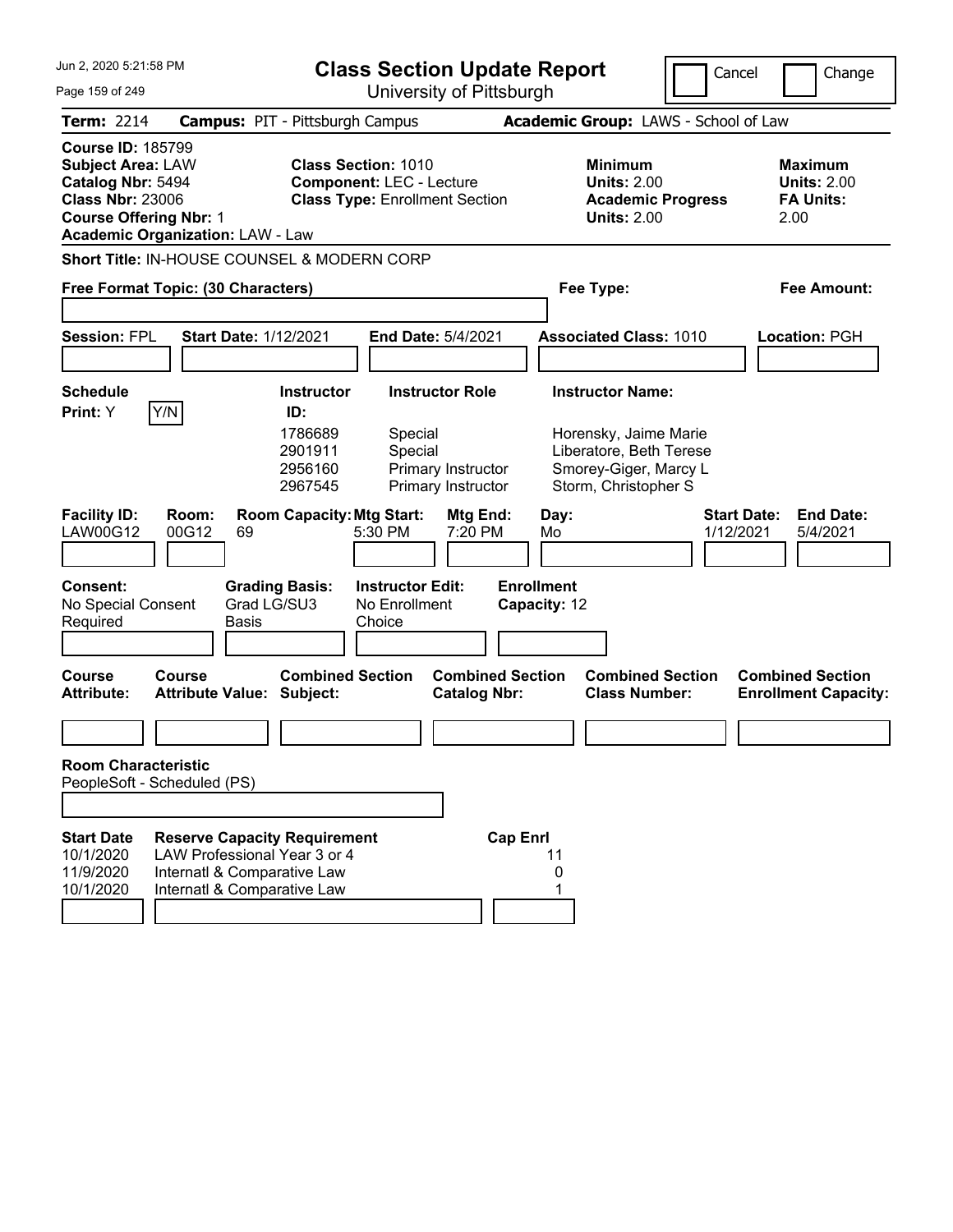| Jun 2, 2020 5:21:58 PM                                                                                                                                                           | <b>Class Section Update Report</b>                                                                                                                     |                                                                                   | Cancel<br>Change                                                |
|----------------------------------------------------------------------------------------------------------------------------------------------------------------------------------|--------------------------------------------------------------------------------------------------------------------------------------------------------|-----------------------------------------------------------------------------------|-----------------------------------------------------------------|
| Page 160 of 249                                                                                                                                                                  | University of Pittsburgh                                                                                                                               |                                                                                   |                                                                 |
| <b>Term: 2214</b>                                                                                                                                                                | <b>Campus: PIT - Pittsburgh Campus</b>                                                                                                                 | Academic Group: LAWS - School of Law                                              |                                                                 |
| <b>Course ID: 191235</b><br><b>Subject Area: LAW</b><br>Catalog Nbr: 5508<br><b>Class Nbr: 30164</b><br><b>Course Offering Nbr: 1</b><br><b>Academic Organization: LAW - Law</b> | <b>Class Section: 1070</b><br><b>Component: SEM - Seminar</b><br><b>Class Type: Enrollment Section</b>                                                 | Minimum<br><b>Units: 3.00</b><br><b>Academic Progress</b><br><b>Units: 3.00</b>   | Maximum<br><b>Units: 3.00</b><br><b>FA Units:</b><br>3.00       |
| Short Title: PERFORMING JUSTICE SEMINAR                                                                                                                                          |                                                                                                                                                        |                                                                                   |                                                                 |
| Free Format Topic: (30 Characters)                                                                                                                                               |                                                                                                                                                        | Fee Type:                                                                         | Fee Amount:                                                     |
| <b>Session: FPL</b><br><b>Start Date: 1/12/2021</b>                                                                                                                              | <b>End Date: 5/4/2021</b>                                                                                                                              | <b>Associated Class: 1070</b>                                                     | Location: PGH                                                   |
| <b>Schedule</b>                                                                                                                                                                  | <b>Instructor Role</b><br><b>Instructor</b>                                                                                                            | <b>Instructor Name:</b>                                                           |                                                                 |
| Y/N<br><b>Print:</b> Y<br><b>Facility ID:</b><br>Room:<br>LAW00118<br>00118<br>20                                                                                                | ID:<br>2943786<br>Primary Instructor<br>1786689<br>Special<br>Special<br>2901911<br><b>Room Capacity: Mtg Start:</b><br>Mtg End:<br>2:00 PM<br>3:50 PM | Allen, Jessie A<br>Horensky, Jaime Marie<br>Liberatore, Beth Terese<br>Day:<br>Th | <b>Start Date:</b><br><b>End Date:</b><br>1/12/2021<br>5/4/2021 |
| <b>Consent:</b><br>No Special Consent<br>Required<br><b>Basis</b>                                                                                                                | <b>Grading Basis:</b><br><b>Instructor Edit:</b><br>Grad LG/SU3<br>No Enrollment<br>Choice                                                             | <b>Enrollment</b><br>Capacity: 12                                                 |                                                                 |
| Course<br>Course<br><b>Attribute:</b><br><b>Attribute Value: Subject:</b>                                                                                                        | <b>Combined Section</b><br><b>Combined Section</b><br><b>Catalog Nbr:</b>                                                                              | <b>Combined Section</b><br><b>Class Number:</b>                                   | <b>Combined Section</b><br><b>Enrollment Capacity:</b>          |
|                                                                                                                                                                                  |                                                                                                                                                        |                                                                                   |                                                                 |
| <b>Room Characteristic</b><br>PeopleSoft - Scheduled (PS)                                                                                                                        |                                                                                                                                                        |                                                                                   |                                                                 |
|                                                                                                                                                                                  |                                                                                                                                                        |                                                                                   |                                                                 |
| <b>Start Date</b><br>LAW Professional Year 3 or 4<br>11/9/2020<br>10/1/2020<br>LAW Professional Year 3 or 4                                                                      | <b>Reserve Capacity Requirement</b>                                                                                                                    | <b>Cap Enrl</b><br>0<br>12                                                        |                                                                 |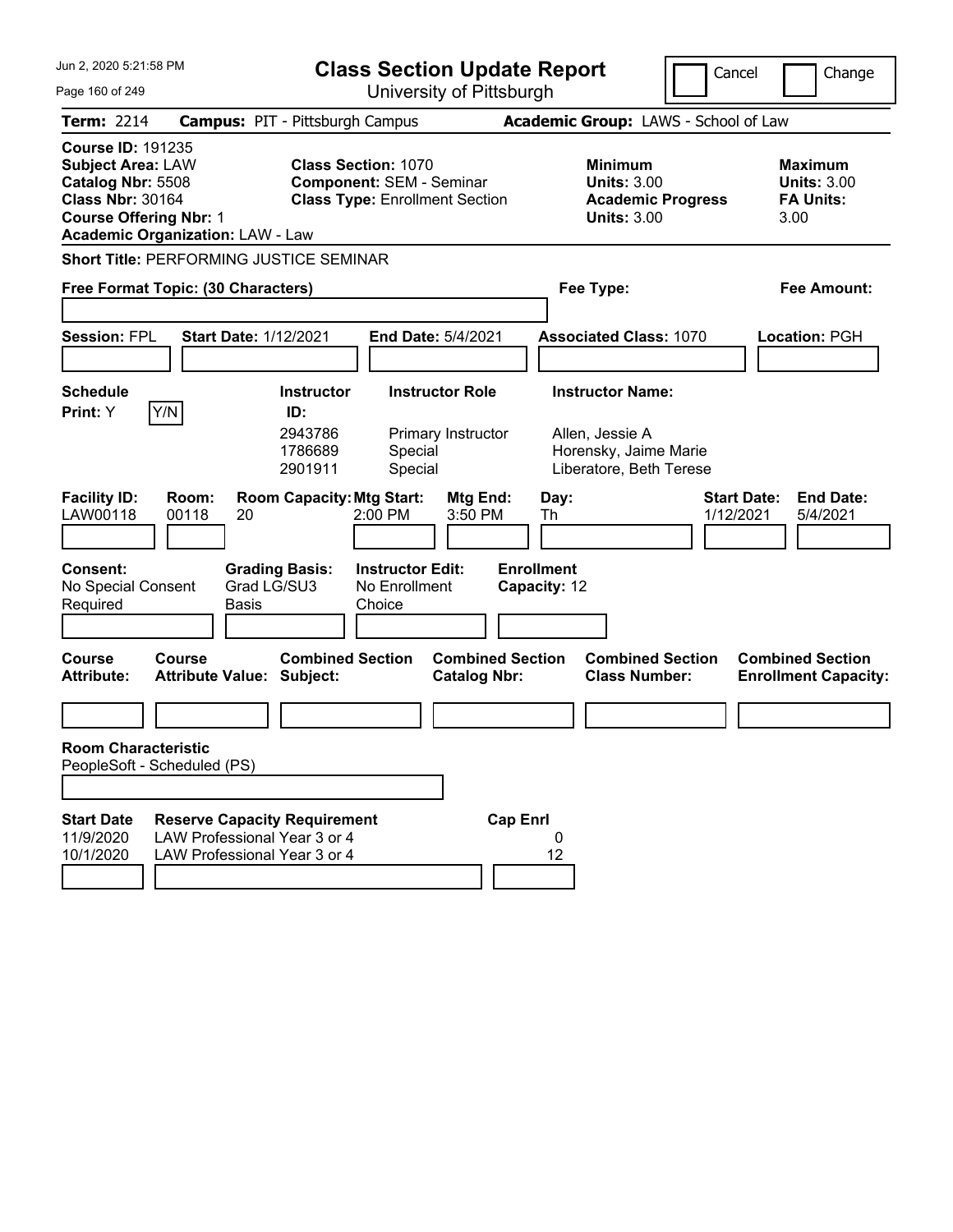| Jun 2, 2020 5:21:58 PM                                                                                                                                                           | <b>Class Section Update Report</b>                                                                        |                                                                                        | Cancel<br>Change                                                 |
|----------------------------------------------------------------------------------------------------------------------------------------------------------------------------------|-----------------------------------------------------------------------------------------------------------|----------------------------------------------------------------------------------------|------------------------------------------------------------------|
| Page 161 of 249                                                                                                                                                                  | University of Pittsburgh                                                                                  |                                                                                        |                                                                  |
| <b>Term: 2214</b>                                                                                                                                                                | <b>Campus: PIT - Pittsburgh Campus</b>                                                                    | Academic Group: LAWS - School of Law                                                   |                                                                  |
| <b>Course ID: 185704</b><br><b>Subject Area: LAW</b><br>Catalog Nbr: 5511<br><b>Class Nbr: 27447</b><br><b>Course Offering Nbr: 1</b><br><b>Academic Organization: LAW - Law</b> | <b>Class Section: 1035</b><br><b>Component: SEM - Seminar</b><br><b>Class Type: Enrollment Section</b>    | <b>Minimum</b><br><b>Units: 3.00</b><br><b>Academic Progress</b><br><b>Units: 3.00</b> | <b>Maximum</b><br><b>Units: 3.00</b><br><b>FA Units:</b><br>3.00 |
| Short Title: TAX LAW & POLICY SEMINAR                                                                                                                                            |                                                                                                           |                                                                                        |                                                                  |
| Free Format Topic: (30 Characters)                                                                                                                                               |                                                                                                           | Fee Type:                                                                              | Fee Amount:                                                      |
| <b>Session: FPL</b><br><b>Start Date: 1/12/2021</b>                                                                                                                              | <b>End Date: 5/4/2021</b>                                                                                 | <b>Associated Class: 1035</b>                                                          | Location: PGH                                                    |
| <b>Schedule</b><br>Y/N<br>Print: Y                                                                                                                                               | <b>Instructor Role</b><br><b>Instructor</b><br>ID:<br>2963552<br>Primary Instructor<br>1786689<br>Special | <b>Instructor Name:</b><br>Hackney, Philip T<br>Horensky, Jaime Marie                  |                                                                  |
| <b>Facility ID:</b><br>Room:<br>00121<br>LAW00121<br>12                                                                                                                          | 2901911<br>Special<br><b>Room Capacity: Mtg Start:</b><br><b>Mtg End:</b><br>10:30 AM<br>12:20 PM         | Liberatore, Beth Terese<br>Day:<br>Tu                                                  | <b>Start Date:</b><br><b>End Date:</b><br>1/12/2021<br>5/4/2021  |
| <b>Consent:</b><br>Grad LG/SU3<br>No Special Consent<br>Required<br>Basis                                                                                                        | <b>Grading Basis:</b><br><b>Instructor Edit:</b><br>No Enrollment<br>Choice                               | <b>Enrollment</b><br>Capacity: 12                                                      |                                                                  |
| <b>Course</b><br>Course<br><b>Attribute:</b><br><b>Attribute Value: Subject:</b>                                                                                                 | <b>Combined Section</b><br><b>Combined Section</b><br><b>Catalog Nbr:</b>                                 | <b>Combined Section</b><br><b>Class Number:</b>                                        | <b>Combined Section</b><br><b>Enrollment Capacity:</b>           |
|                                                                                                                                                                                  |                                                                                                           |                                                                                        |                                                                  |
| <b>Room Characteristic</b><br>PeopleSoft - Scheduled (PS)                                                                                                                        |                                                                                                           |                                                                                        |                                                                  |
|                                                                                                                                                                                  |                                                                                                           |                                                                                        |                                                                  |
| <b>Start Date</b><br><b>Reserve Capacity Requirement</b><br>LAW Professional Year 3 or 4<br>11/9/2020<br>LAW Professional Year 3 or 4<br>10/1/2020                               | <b>Cap Enrl</b>                                                                                           | 12                                                                                     |                                                                  |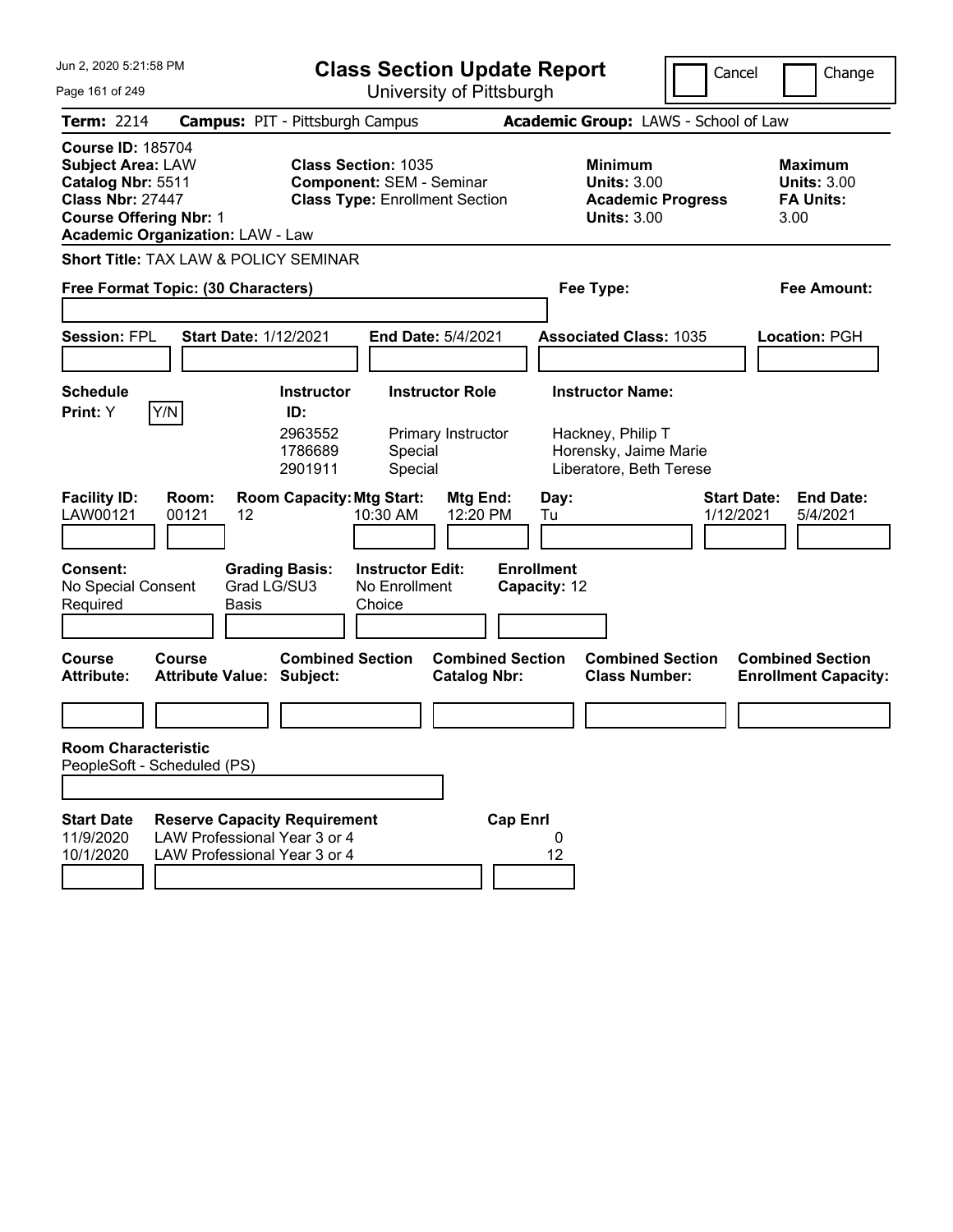| Jun 2, 2020 5:21:58 PM                                                                                                                                                           | <b>Class Section Update Report</b>                                                                     | Cancel                                                                                 | Change                                                           |
|----------------------------------------------------------------------------------------------------------------------------------------------------------------------------------|--------------------------------------------------------------------------------------------------------|----------------------------------------------------------------------------------------|------------------------------------------------------------------|
| Page 162 of 249                                                                                                                                                                  | University of Pittsburgh                                                                               |                                                                                        |                                                                  |
| <b>Term: 2214</b>                                                                                                                                                                | <b>Campus: PIT - Pittsburgh Campus</b>                                                                 | Academic Group: LAWS - School of Law                                                   |                                                                  |
| <b>Course ID: 190552</b><br><b>Subject Area: LAW</b><br>Catalog Nbr: 5527<br><b>Class Nbr: 28849</b><br><b>Course Offering Nbr: 1</b><br><b>Academic Organization: LAW - Law</b> | <b>Class Section: 1070</b><br><b>Component: SEM - Seminar</b><br><b>Class Type: Enrollment Section</b> | <b>Minimum</b><br><b>Units: 3.00</b><br><b>Academic Progress</b><br><b>Units: 3.00</b> | <b>Maximum</b><br><b>Units: 3.00</b><br><b>FA Units:</b><br>3.00 |
| <b>Short Title: INTERNATIONAL IP SEMINAR</b>                                                                                                                                     |                                                                                                        |                                                                                        |                                                                  |
| Free Format Topic: (30 Characters)                                                                                                                                               |                                                                                                        | Fee Type:                                                                              | Fee Amount:                                                      |
| <b>Session: FPL</b><br><b>Start Date: 1/12/2021</b>                                                                                                                              | <b>End Date: 5/4/2021</b>                                                                              | <b>Associated Class: 1070</b>                                                          | Location: PGH                                                    |
| <b>Schedule</b><br>Y/N<br>Print: Y                                                                                                                                               | <b>Instructor Role</b><br><b>Instructor</b><br>ID:<br>1786689<br>Special<br>2901911<br>Special         | <b>Instructor Name:</b><br>Horensky, Jaime Marie<br>Liberatore, Beth Terese            |                                                                  |
| <b>Facility ID:</b><br>Room:<br>00G13<br>LAW00G13<br>28                                                                                                                          | 2961359<br>Primary Instructor<br><b>Room Capacity: Mtg Start:</b><br>Mtg End:<br>2:00 PM<br>3:50 PM    | Lipton, Jacqueline D<br>Day:<br>1/12/2021<br>Tu                                        | <b>Start Date:</b><br><b>End Date:</b><br>5/4/2021               |
| <b>Consent:</b><br>Grad LG/SU3<br>No Special Consent<br>Required<br>Basis                                                                                                        | <b>Grading Basis:</b><br><b>Instructor Edit:</b><br>No Enrollment<br>Choice                            | <b>Enrollment</b><br>Capacity: 12                                                      |                                                                  |
| <b>Course</b><br>Course<br><b>Attribute:</b><br><b>Attribute Value: Subject:</b>                                                                                                 | <b>Combined Section</b><br><b>Combined Section</b><br><b>Catalog Nbr:</b>                              | <b>Combined Section</b><br><b>Class Number:</b>                                        | <b>Combined Section</b><br><b>Enrollment Capacity:</b>           |
|                                                                                                                                                                                  |                                                                                                        |                                                                                        |                                                                  |
| <b>Room Characteristic</b><br>PeopleSoft - Scheduled (PS)                                                                                                                        |                                                                                                        |                                                                                        |                                                                  |
|                                                                                                                                                                                  |                                                                                                        |                                                                                        |                                                                  |
| <b>Start Date</b><br><b>Reserve Capacity Requirement</b><br>LAW Professional Year 3 or 4<br>11/9/2020<br>10/1/2020<br>LAW Professional Year 3 or 4                               | <b>Cap Enrl</b>                                                                                        | 2                                                                                      |                                                                  |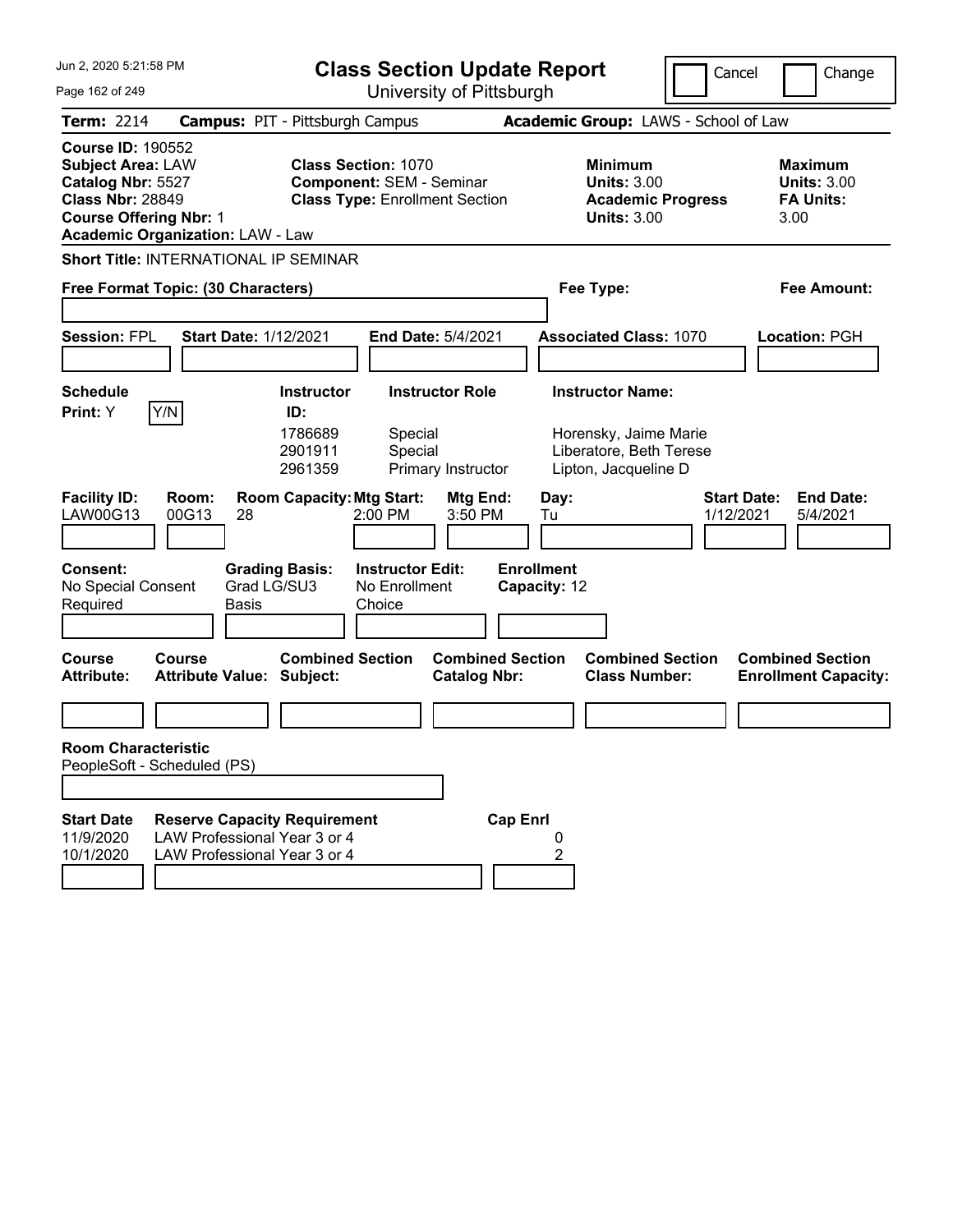| Jun 2, 2020 5:21:58 PM                                                                                                                                                           | <b>Class Section Update Report</b>                                                                       |                                                                                 | Cancel<br>Change                                                |
|----------------------------------------------------------------------------------------------------------------------------------------------------------------------------------|----------------------------------------------------------------------------------------------------------|---------------------------------------------------------------------------------|-----------------------------------------------------------------|
| Page 163 of 249                                                                                                                                                                  | University of Pittsburgh                                                                                 |                                                                                 |                                                                 |
| <b>Term: 2214</b>                                                                                                                                                                | <b>Campus: PIT - Pittsburgh Campus</b>                                                                   | Academic Group: LAWS - School of Law                                            |                                                                 |
| <b>Course ID: 187520</b><br><b>Subject Area: LAW</b><br>Catalog Nbr: 5572<br><b>Class Nbr: 24681</b><br><b>Course Offering Nbr: 1</b><br><b>Academic Organization: LAW - Law</b> | <b>Class Section: 1010</b><br><b>Component: PRA - Practicum</b><br><b>Class Type: Enrollment Section</b> | Minimum<br><b>Units: 3.00</b><br><b>Academic Progress</b><br><b>Units: 3.00</b> | Maximum<br><b>Units: 3.00</b><br><b>FA Units:</b><br>3.00       |
| Short Title: PA INNOCENCE PROJECT PRAC                                                                                                                                           |                                                                                                          |                                                                                 |                                                                 |
| Free Format Topic: (30 Characters)                                                                                                                                               |                                                                                                          | Fee Type:                                                                       | Fee Amount:                                                     |
|                                                                                                                                                                                  |                                                                                                          |                                                                                 |                                                                 |
| <b>Session: FPL</b><br><b>Start Date: 1/12/2021</b>                                                                                                                              | <b>End Date: 5/4/2021</b>                                                                                | <b>Associated Class: 1010</b>                                                   | Location: PGH                                                   |
|                                                                                                                                                                                  |                                                                                                          |                                                                                 |                                                                 |
| <b>Schedule</b>                                                                                                                                                                  | <b>Instructor Role</b><br><b>Instructor</b>                                                              | <b>Instructor Name:</b>                                                         |                                                                 |
| Y/N<br>Print: Y                                                                                                                                                                  | ID:<br>1717520<br>Primary Instructor<br>1786689<br>Special<br>Special<br>2901911                         | Delosa, Elizabeth A<br>Horensky, Jaime Marie<br>Liberatore, Beth Terese         |                                                                 |
| <b>Facility ID:</b><br>Room:<br><b>TBATBA</b><br>TBA<br>0                                                                                                                        | <b>Room Capacity: Mtg Start:</b><br>Mtg End:                                                             | Day:                                                                            | <b>Start Date:</b><br><b>End Date:</b><br>1/12/2021<br>5/4/2021 |
| <b>Consent:</b><br>No Special Consent<br>Required<br><b>Basis</b>                                                                                                                | <b>Grading Basis:</b><br><b>Instructor Edit:</b><br>Grad LG/SU3<br>No Enrollment<br>Choice               | <b>Enrollment</b><br>Capacity: 6                                                |                                                                 |
| Course<br>Course<br><b>Attribute:</b><br><b>Attribute Value: Subject:</b>                                                                                                        | <b>Combined Section</b><br><b>Combined Section</b><br><b>Catalog Nbr:</b>                                | <b>Combined Section</b><br><b>Class Number:</b>                                 | <b>Combined Section</b><br><b>Enrollment Capacity:</b>          |
|                                                                                                                                                                                  |                                                                                                          |                                                                                 |                                                                 |
| <b>Room Characteristic</b>                                                                                                                                                       |                                                                                                          |                                                                                 |                                                                 |
|                                                                                                                                                                                  |                                                                                                          |                                                                                 |                                                                 |
| <b>Reserve Capacity Requirement</b><br><b>Start Date</b>                                                                                                                         | <b>Cap Enrl</b>                                                                                          |                                                                                 |                                                                 |
|                                                                                                                                                                                  |                                                                                                          |                                                                                 |                                                                 |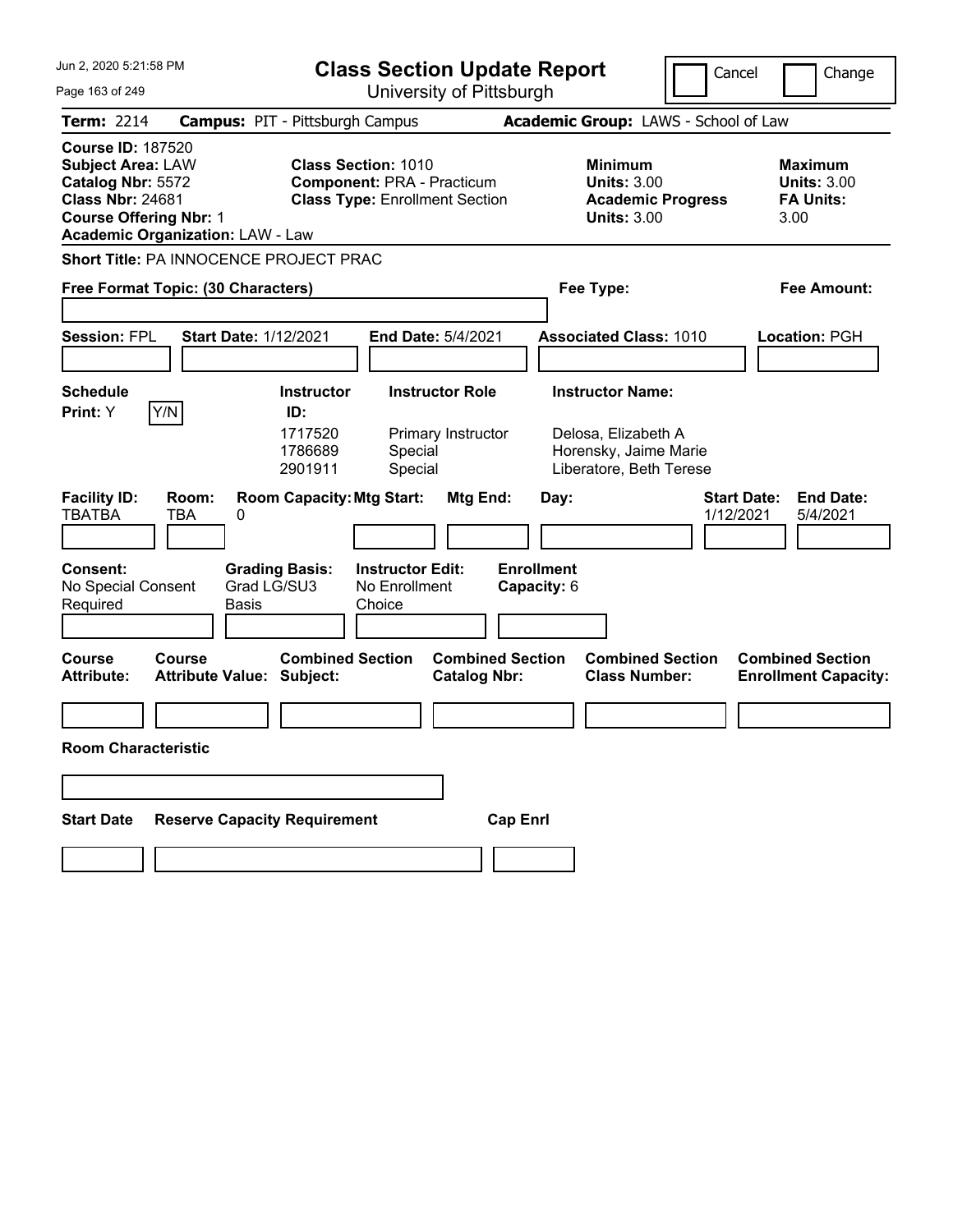| Jun 2, 2020 5:21:58 PM                                                                                                                                                           |                                                                                                                                   |                                                           |                                                                                                        | <b>Class Section Update Report</b>             |                                   |                                                                                                       | Cancel    | Change                                                           |
|----------------------------------------------------------------------------------------------------------------------------------------------------------------------------------|-----------------------------------------------------------------------------------------------------------------------------------|-----------------------------------------------------------|--------------------------------------------------------------------------------------------------------|------------------------------------------------|-----------------------------------|-------------------------------------------------------------------------------------------------------|-----------|------------------------------------------------------------------|
| Page 164 of 249                                                                                                                                                                  |                                                                                                                                   |                                                           |                                                                                                        | University of Pittsburgh                       |                                   |                                                                                                       |           |                                                                  |
| <b>Term: 2214</b>                                                                                                                                                                | <b>Campus: PIT - Pittsburgh Campus</b>                                                                                            |                                                           |                                                                                                        |                                                |                                   | Academic Group: LAWS - School of Law                                                                  |           |                                                                  |
| <b>Course ID: 189313</b><br><b>Subject Area: LAW</b><br>Catalog Nbr: 5585<br><b>Class Nbr: 27448</b><br><b>Course Offering Nbr: 1</b><br><b>Academic Organization: LAW - Law</b> |                                                                                                                                   |                                                           | <b>Class Section: 1010</b><br><b>Component: SEM - Seminar</b><br><b>Class Type: Enrollment Section</b> |                                                |                                   | <b>Minimum</b><br><b>Units: 3.00</b><br><b>Academic Progress</b><br><b>Units: 3.00</b>                |           | <b>Maximum</b><br><b>Units: 3.00</b><br><b>FA Units:</b><br>3.00 |
| Short Title: ED & JUSTC & CIVIL RIGHTS SEM                                                                                                                                       |                                                                                                                                   |                                                           |                                                                                                        |                                                |                                   |                                                                                                       |           |                                                                  |
| Free Format Topic: (30 Characters)                                                                                                                                               |                                                                                                                                   |                                                           |                                                                                                        |                                                |                                   | Fee Type:                                                                                             |           | Fee Amount:                                                      |
| <b>Session: FPL</b>                                                                                                                                                              | <b>Start Date: 1/12/2021</b>                                                                                                      |                                                           | <b>End Date: 5/4/2021</b>                                                                              |                                                |                                   | <b>Associated Class: 1010</b>                                                                         |           | Location: PGH                                                    |
|                                                                                                                                                                                  |                                                                                                                                   |                                                           |                                                                                                        |                                                |                                   |                                                                                                       |           |                                                                  |
| <b>Schedule</b><br>Y/N<br>Print: Y                                                                                                                                               |                                                                                                                                   | <b>Instructor</b><br>ID:<br>1786689<br>2901911<br>2964417 | <b>Instructor Role</b><br>Special<br>Special                                                           | Primary Instructor                             |                                   | <b>Instructor Name:</b><br>Horensky, Jaime Marie<br>Liberatore, Beth Terese<br>Robinson Mock, Thena K |           |                                                                  |
| <b>Facility ID:</b><br><b>LAW00G46</b>                                                                                                                                           | Room:<br>00G46<br>20                                                                                                              | <b>Room Capacity: Mtg Start:</b>                          | 5:30 PM                                                                                                | Mtg End:<br>7:20 PM                            | Day:<br>Th                        |                                                                                                       | 1/12/2021 | <b>Start Date:</b><br><b>End Date:</b><br>5/4/2021               |
| Consent:<br>No Special Consent<br>Required                                                                                                                                       | Grad LG/SU3<br><b>Basis</b>                                                                                                       | <b>Grading Basis:</b>                                     | <b>Instructor Edit:</b><br>No Enrollment<br>Choice                                                     |                                                | <b>Enrollment</b><br>Capacity: 20 |                                                                                                       |           |                                                                  |
| Course<br><b>Attribute:</b><br><b>UCIS</b>                                                                                                                                       | Course<br><b>Attribute Value: Subject:</b><br><b>GLBST</b>                                                                        | <b>Combined Section</b>                                   |                                                                                                        | <b>Combined Section</b><br><b>Catalog Nbr:</b> |                                   | <b>Combined Section</b><br><b>Class Number:</b>                                                       |           | <b>Combined Section</b><br><b>Enrollment Capacity:</b>           |
| <b>Room Characteristic</b><br>PeopleSoft - Scheduled (PS)                                                                                                                        |                                                                                                                                   |                                                           |                                                                                                        |                                                |                                   |                                                                                                       |           |                                                                  |
| <b>Start Date</b><br>10/1/2020<br>11/9/2020<br>10/1/2020                                                                                                                         | <b>Reserve Capacity Requirement</b><br>LAW Professional Year 3 or 4<br>Internatl & Comparative Law<br>Internatl & Comparative Law |                                                           |                                                                                                        | <b>Cap Enrl</b>                                | 17<br>0<br>3                      |                                                                                                       |           |                                                                  |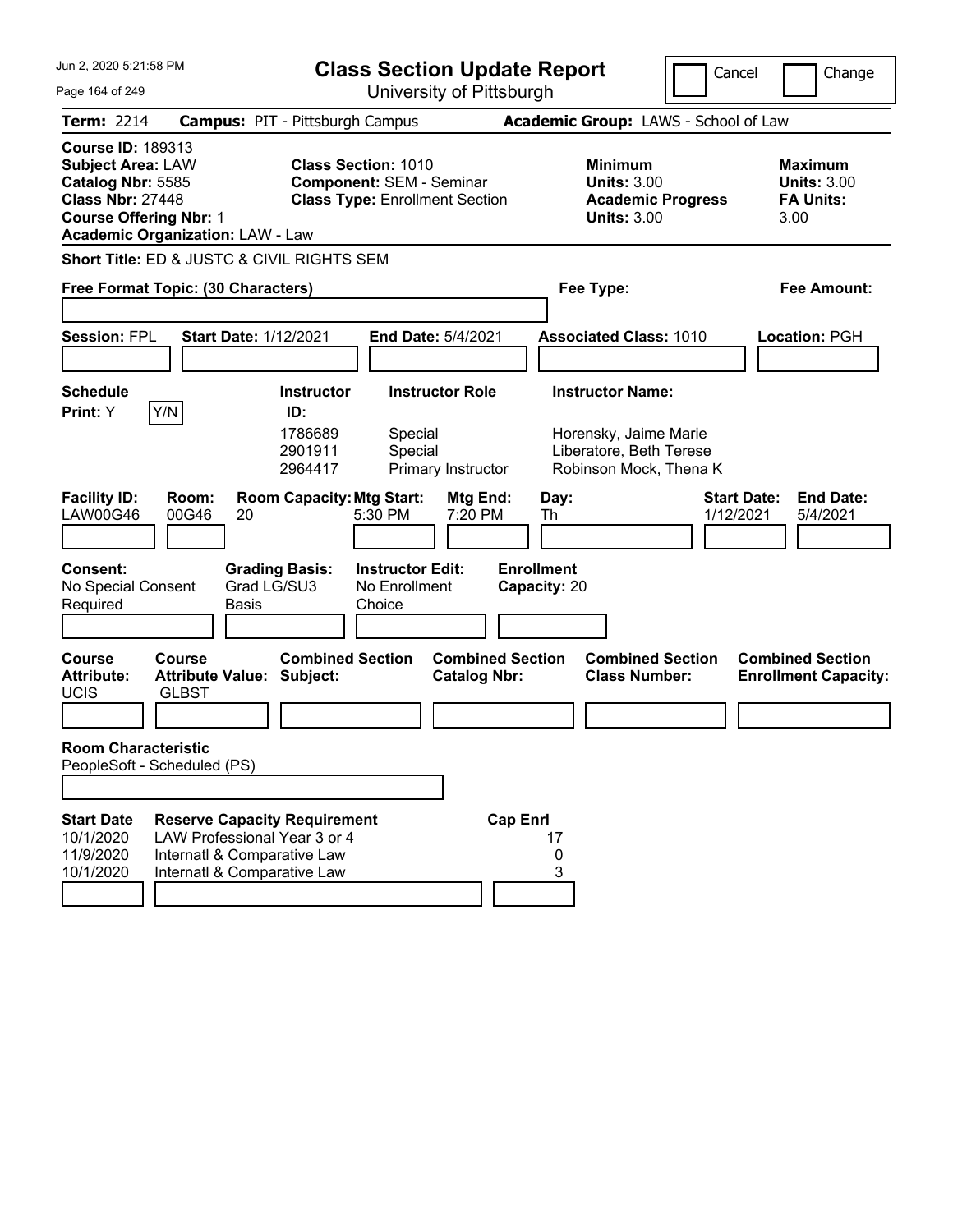| Jun 2, 2020 5:21:58 PM                                                                                                                                                           |                                                                                                                                   | <b>Class Section Update Report</b>                                                                     |                                                                                               | Cancel                          | Change                                                           |
|----------------------------------------------------------------------------------------------------------------------------------------------------------------------------------|-----------------------------------------------------------------------------------------------------------------------------------|--------------------------------------------------------------------------------------------------------|-----------------------------------------------------------------------------------------------|---------------------------------|------------------------------------------------------------------|
| Page 165 of 249                                                                                                                                                                  |                                                                                                                                   | University of Pittsburgh                                                                               |                                                                                               |                                 |                                                                  |
| <b>Term: 2214</b>                                                                                                                                                                | <b>Campus: PIT - Pittsburgh Campus</b>                                                                                            |                                                                                                        | Academic Group: LAWS - School of Law                                                          |                                 |                                                                  |
| <b>Course ID: 176839</b><br><b>Subject Area: LAW</b><br>Catalog Nbr: 5609<br><b>Class Nbr: 22835</b><br><b>Course Offering Nbr: 1</b><br><b>Academic Organization: LAW - Law</b> |                                                                                                                                   | <b>Class Section: 1010</b><br><b>Component: LEC - Lecture</b><br><b>Class Type: Enrollment Section</b> | <b>Minimum</b><br><b>Units: 3.00</b><br><b>Units: 3.00</b>                                    | <b>Academic Progress</b>        | <b>Maximum</b><br><b>Units: 3.00</b><br><b>FA Units:</b><br>3.00 |
|                                                                                                                                                                                  | Short Title: PROFESSIONAL RESPONSIBILITY                                                                                          |                                                                                                        |                                                                                               |                                 |                                                                  |
| Free Format Topic: (30 Characters)                                                                                                                                               |                                                                                                                                   |                                                                                                        | Fee Type:                                                                                     |                                 | Fee Amount:                                                      |
| <b>Session: FPL</b>                                                                                                                                                              | <b>Start Date: 1/12/2021</b>                                                                                                      | End Date: 5/4/2021                                                                                     | <b>Associated Class: 1010</b>                                                                 |                                 | Location: PGH                                                    |
| <b>Schedule</b><br>Y/N<br>Print: Y                                                                                                                                               | <b>Instructor</b><br>ID:<br>2956625<br>1786689<br>2901911                                                                         | <b>Instructor Role</b><br>Primary Instructor<br>Special<br>Special                                     | <b>Instructor Name:</b><br>Arnett, Chaz P<br>Horensky, Jaime Marie<br>Liberatore, Beth Terese |                                 |                                                                  |
| <b>Facility ID:</b><br>LAW00107<br>00107                                                                                                                                         | Room:<br><b>Room Capacity: Mtg Start:</b><br>124                                                                                  | <b>Mtg End:</b><br>12:30 PM<br>1:45 PM                                                                 | Day:<br>MoWe                                                                                  | <b>Start Date:</b><br>1/12/2021 | <b>End Date:</b><br>5/4/2021                                     |
| <b>Consent:</b><br>No Special Consent<br>Required                                                                                                                                | <b>Grading Basis:</b><br>Grad LG/SU3<br>Basis                                                                                     | <b>Instructor Edit:</b><br>No Enrollment<br>Choice                                                     | <b>Enrollment</b><br>Capacity: 117                                                            |                                 |                                                                  |
| <b>Course</b><br>Course<br><b>Attribute:</b>                                                                                                                                     | <b>Attribute Value: Subject:</b>                                                                                                  | <b>Combined Section</b><br><b>Catalog Nbr:</b>                                                         | <b>Combined Section</b><br><b>Class Number:</b>                                               | <b>Combined Section</b>         | <b>Combined Section</b><br><b>Enrollment Capacity:</b>           |
|                                                                                                                                                                                  |                                                                                                                                   |                                                                                                        |                                                                                               |                                 |                                                                  |
| <b>Room Characteristic</b><br>PeopleSoft - Scheduled (PS)                                                                                                                        |                                                                                                                                   |                                                                                                        |                                                                                               |                                 |                                                                  |
| <b>Start Date</b><br>10/1/2020<br>11/9/2020<br>10/1/2020                                                                                                                         | <b>Reserve Capacity Requirement</b><br>LAW Professional Year 3 or 4<br>Internatl & Comparative Law<br>Internatl & Comparative Law |                                                                                                        | <b>Cap Enrl</b><br>111<br>0<br>6                                                              |                                 |                                                                  |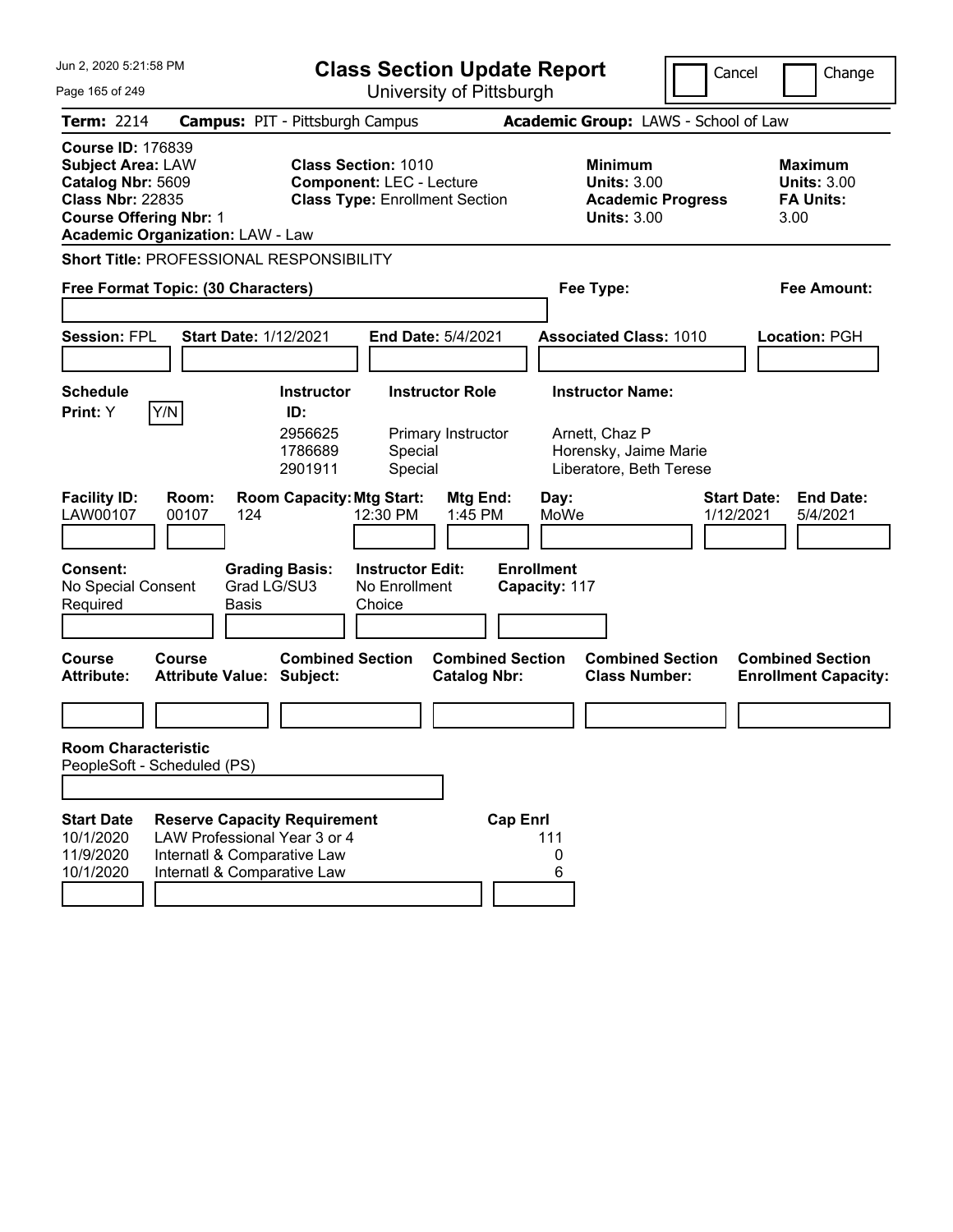| Jun 2, 2020 5:21:58 PM<br>Page 166 of 249                                                                                                                                        | <b>Class Section Update Report</b><br>University of Pittsburgh                                                                                         |                                                                                        | Cancel<br>Change                                                 |
|----------------------------------------------------------------------------------------------------------------------------------------------------------------------------------|--------------------------------------------------------------------------------------------------------------------------------------------------------|----------------------------------------------------------------------------------------|------------------------------------------------------------------|
| <b>Term: 2214</b>                                                                                                                                                                | <b>Campus: PIT - Pittsburgh Campus</b>                                                                                                                 | Academic Group: LAWS - School of Law                                                   |                                                                  |
| <b>Course ID: 189862</b><br><b>Subject Area: LAW</b><br>Catalog Nbr: 5626<br><b>Class Nbr: 27751</b><br><b>Course Offering Nbr: 1</b><br><b>Academic Organization: LAW - Law</b> | <b>Class Section: 1010</b><br><b>Component: LEC - Lecture</b><br><b>Class Type: Enrollment Section</b>                                                 | <b>Minimum</b><br><b>Units: 2.00</b><br><b>Academic Progress</b><br><b>Units: 2.00</b> | <b>Maximum</b><br><b>Units: 2.00</b><br><b>FA Units:</b><br>2.00 |
| <b>Short Title: LOBBYING AND ADVOCACY</b>                                                                                                                                        |                                                                                                                                                        |                                                                                        |                                                                  |
| Free Format Topic: (30 Characters)                                                                                                                                               |                                                                                                                                                        | Fee Type:                                                                              | Fee Amount:                                                      |
| <b>Session: FPL</b><br><b>Start Date: 1/12/2021</b>                                                                                                                              | <b>End Date: 5/4/2021</b>                                                                                                                              | <b>Associated Class: 1010</b>                                                          | Location: PGH                                                    |
| Schedule                                                                                                                                                                         | <b>Instructor Role</b><br><b>Instructor</b>                                                                                                            | <b>Instructor Name:</b>                                                                |                                                                  |
| Y/N<br><b>Print:</b> Y<br><b>Facility ID:</b><br>Room:<br><b>LAW00G25</b><br>00G25<br>12                                                                                         | ID:<br>1786689<br>Special<br>2960453<br>Primary Instructor<br>2901911<br>Special<br><b>Room Capacity: Mtg Start:</b><br>Mtg End:<br>5:30 PM<br>7:20 PM | Horensky, Jaime Marie<br>Kim, Oliver J<br>Liberatore, Beth Terese<br>Day:<br>Mo        | <b>Start Date:</b><br><b>End Date:</b><br>1/12/2021<br>5/4/2021  |
| <b>Consent:</b><br><b>Grading Basis:</b><br>Grad LG/SU3<br>No Special Consent<br>Required<br><b>Basis</b>                                                                        | <b>Instructor Edit:</b><br>No Enrollment<br>Choice                                                                                                     | <b>Enrollment</b><br>Capacity: 8                                                       |                                                                  |
| <b>Course</b><br>Course<br><b>Attribute:</b><br><b>Attribute Value: Subject:</b>                                                                                                 | <b>Combined Section</b><br><b>Combined Section</b><br><b>Catalog Nbr:</b>                                                                              | <b>Combined Section</b><br><b>Class Number:</b>                                        | <b>Combined Section</b><br><b>Enrollment Capacity:</b>           |
|                                                                                                                                                                                  |                                                                                                                                                        |                                                                                        |                                                                  |
| <b>Room Characteristic</b><br>PeopleSoft - Scheduled (PS)                                                                                                                        |                                                                                                                                                        |                                                                                        |                                                                  |
|                                                                                                                                                                                  |                                                                                                                                                        |                                                                                        |                                                                  |
| <b>Start Date</b><br><b>Reserve Capacity Requirement</b><br>LAW Professional Year 3 or 4<br>11/9/2020<br>10/1/2020<br>LAW Professional Year 3 or 4                               | <b>Cap Enrl</b>                                                                                                                                        | 8                                                                                      |                                                                  |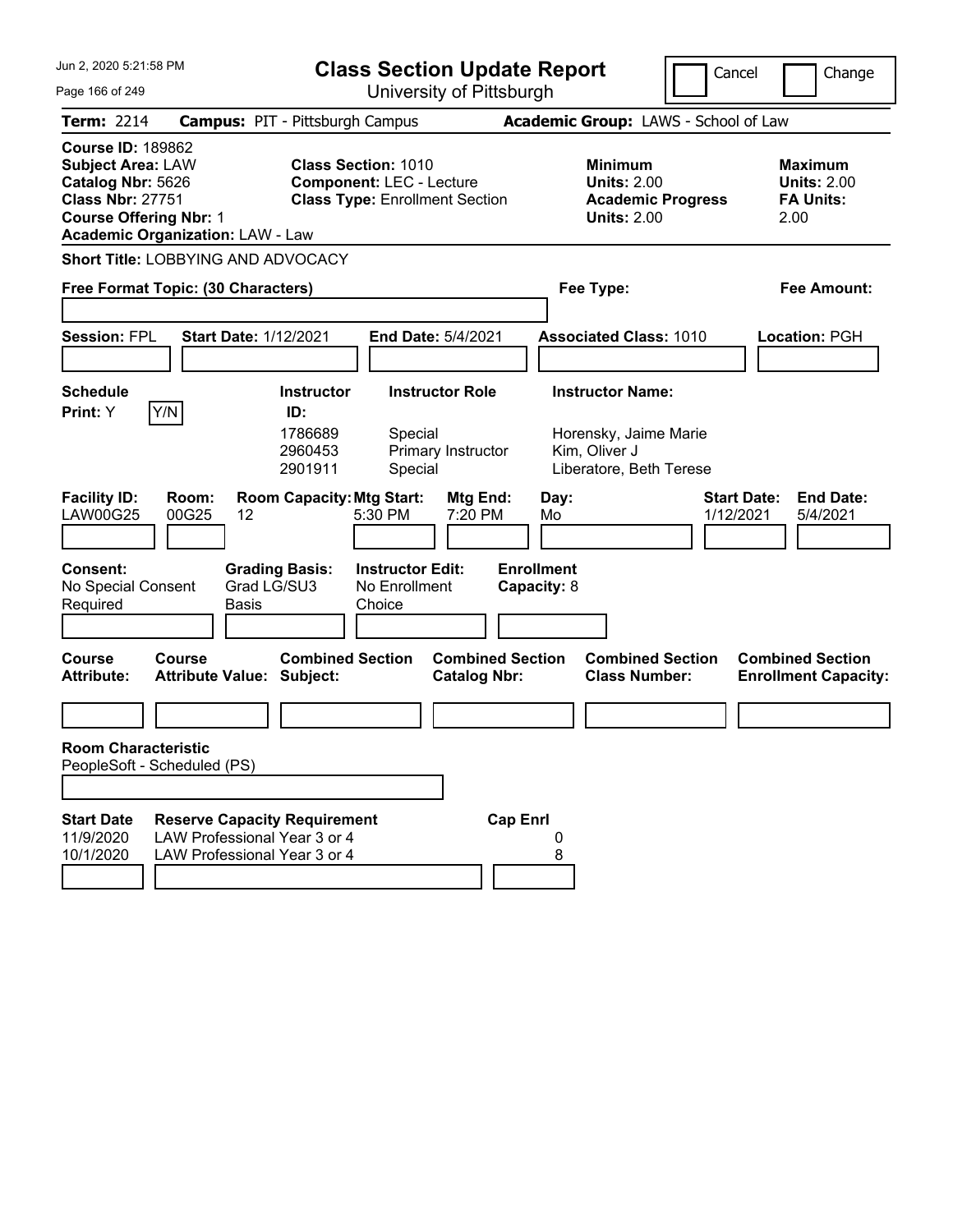| Jun 2, 2020 5:21:58 PM                                                                                                                                                           |                                                      |                                                                                                        | <b>Class Section Update Report</b>                 |                                                                    |                 |                                   |                                                                                                                     | Cancel                          |      | Change                                                   |
|----------------------------------------------------------------------------------------------------------------------------------------------------------------------------------|------------------------------------------------------|--------------------------------------------------------------------------------------------------------|----------------------------------------------------|--------------------------------------------------------------------|-----------------|-----------------------------------|---------------------------------------------------------------------------------------------------------------------|---------------------------------|------|----------------------------------------------------------|
| Page 167 of 249                                                                                                                                                                  |                                                      |                                                                                                        |                                                    | University of Pittsburgh                                           |                 |                                   |                                                                                                                     |                                 |      |                                                          |
| <b>Term: 2214</b>                                                                                                                                                                | <b>Campus: PIT - Pittsburgh Campus</b>               |                                                                                                        |                                                    |                                                                    |                 |                                   | Academic Group: LAWS - School of Law                                                                                |                                 |      |                                                          |
| <b>Course ID: 190429</b><br><b>Subject Area: LAW</b><br>Catalog Nbr: 5627<br><b>Class Nbr: 28497</b><br><b>Course Offering Nbr: 1</b><br><b>Academic Organization: LAW - Law</b> |                                                      | <b>Class Section: 1010</b><br><b>Component: LEC - Lecture</b><br><b>Class Type: Enrollment Section</b> |                                                    |                                                                    |                 |                                   | <b>Minimum</b><br><b>Units: 3.00</b><br><b>Academic Progress</b><br><b>Units: 3.00</b>                              |                                 | 3.00 | <b>Maximum</b><br><b>Units: 3.00</b><br><b>FA Units:</b> |
| <b>Short Title: WICKED PROBLEM INNOVATION</b>                                                                                                                                    |                                                      |                                                                                                        |                                                    |                                                                    |                 |                                   |                                                                                                                     |                                 |      |                                                          |
| Free Format Topic: (30 Characters)                                                                                                                                               |                                                      |                                                                                                        |                                                    |                                                                    |                 |                                   | Fee Type:                                                                                                           |                                 |      | Fee Amount:                                              |
| <b>Session: FPL</b>                                                                                                                                                              | <b>Start Date: 1/12/2021</b>                         |                                                                                                        |                                                    | End Date: 5/4/2021                                                 |                 |                                   | <b>Associated Class: 1010</b>                                                                                       |                                 |      | Location: PGH                                            |
| <b>Schedule</b><br> Y/N <br>Print: Y                                                                                                                                             |                                                      | <b>Instructor</b><br>ID:<br>2909148<br>1786689<br>2901911<br>2961314                                   | Special<br>Special                                 | <b>Instructor Role</b><br>Primary Instructor<br>Primary Instructor |                 |                                   | <b>Instructor Name:</b><br>Cohen, Susan Kaczka<br>Horensky, Jaime Marie<br>Liberatore, Beth Terese<br>Nixon, Marily |                                 |      |                                                          |
| <b>Facility ID:</b><br><b>TBATBA</b><br>TBA                                                                                                                                      | Room:<br>0                                           | <b>Room Capacity: Mtg Start:</b>                                                                       | 8:30 AM                                            | Mtg End:<br>10:30 AM                                               |                 | Day:<br>Th                        |                                                                                                                     | <b>Start Date:</b><br>1/12/2021 |      | <b>End Date:</b><br>5/4/2021                             |
| <b>Consent:</b><br>No Special Consent<br>Required                                                                                                                                | <b>Grading Basis:</b><br>Grad LG/SU3<br><b>Basis</b> |                                                                                                        | <b>Instructor Edit:</b><br>No Enrollment<br>Choice |                                                                    |                 | <b>Enrollment</b><br>Capacity: 10 |                                                                                                                     |                                 |      |                                                          |
| <b>Course</b><br>Course<br><b>Attribute:</b>                                                                                                                                     | <b>Attribute Value: Subject:</b>                     | <b>Combined Section</b>                                                                                |                                                    | <b>Combined Section</b><br><b>Catalog Nbr:</b>                     |                 |                                   | <b>Combined Section</b><br><b>Class Number:</b>                                                                     |                                 |      | <b>Combined Section</b><br><b>Enrollment Capacity:</b>   |
| <b>Room Characteristic</b>                                                                                                                                                       |                                                      |                                                                                                        |                                                    |                                                                    |                 |                                   |                                                                                                                     |                                 |      |                                                          |
|                                                                                                                                                                                  |                                                      |                                                                                                        |                                                    |                                                                    |                 |                                   |                                                                                                                     |                                 |      |                                                          |
| <b>Start Date</b>                                                                                                                                                                | <b>Reserve Capacity Requirement</b>                  |                                                                                                        |                                                    |                                                                    | <b>Cap Enrl</b> |                                   |                                                                                                                     |                                 |      |                                                          |
|                                                                                                                                                                                  |                                                      |                                                                                                        |                                                    |                                                                    |                 |                                   |                                                                                                                     |                                 |      |                                                          |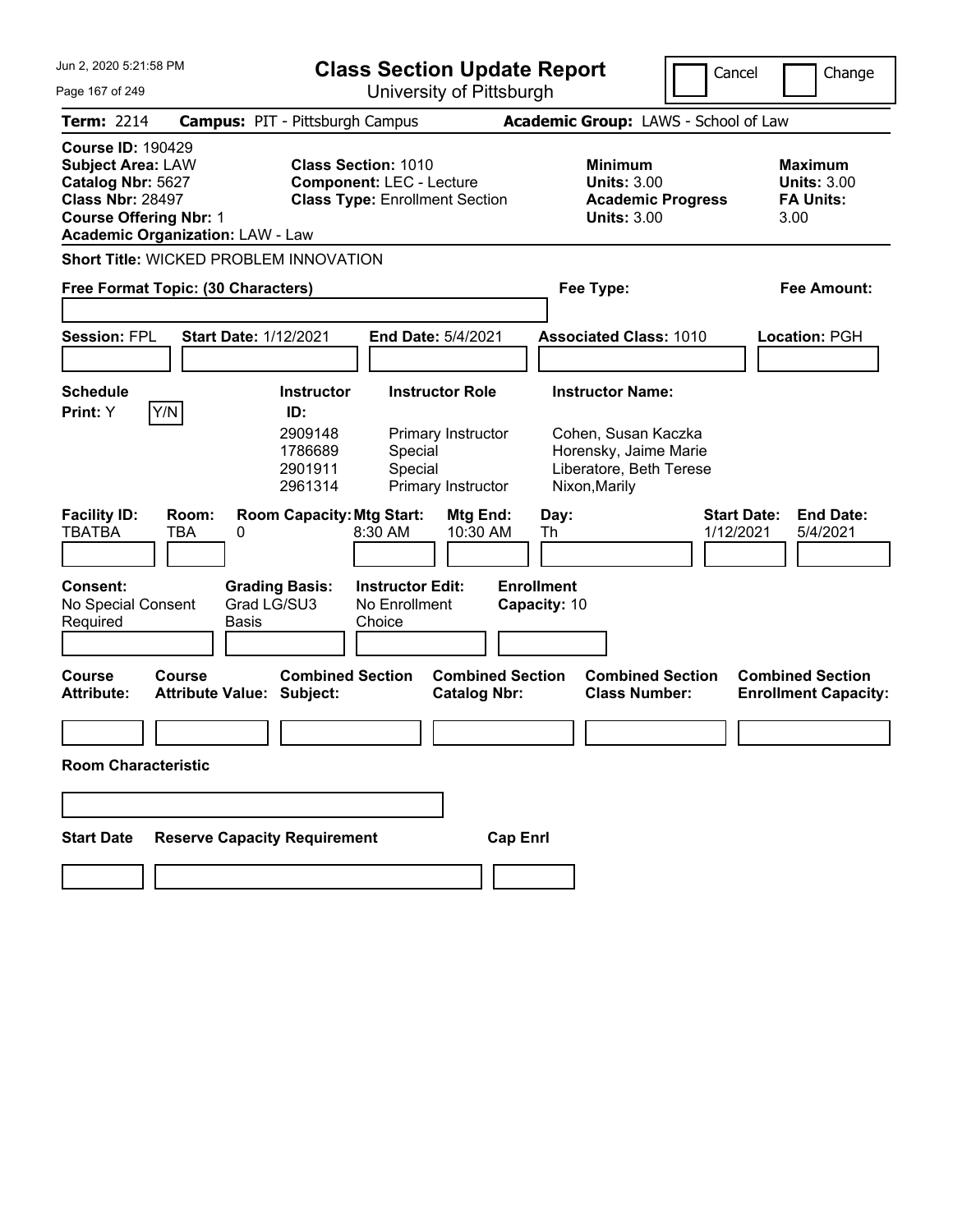| Jun 2, 2020 5:21:58 PM                                                                                                                |                                                                                                     | <b>Class Section Update Report</b><br>Cancel<br>Change        |                                                    |                                                |                                   |                                                                                          |  |                                                                  |
|---------------------------------------------------------------------------------------------------------------------------------------|-----------------------------------------------------------------------------------------------------|---------------------------------------------------------------|----------------------------------------------------|------------------------------------------------|-----------------------------------|------------------------------------------------------------------------------------------|--|------------------------------------------------------------------|
| Page 168 of 249                                                                                                                       |                                                                                                     |                                                               |                                                    | University of Pittsburgh                       |                                   |                                                                                          |  |                                                                  |
| <b>Term: 2214</b>                                                                                                                     | <b>Campus: PIT - Pittsburgh Campus</b>                                                              |                                                               |                                                    |                                                |                                   | Academic Group: LAWS - School of Law                                                     |  |                                                                  |
| <b>Course ID: 182488</b><br><b>Subject Area: LAW</b><br>Catalog Nbr: 5630<br><b>Class Nbr: 18286</b><br><b>Course Offering Nbr: 1</b> | <b>Academic Organization: LAW - Law</b>                                                             | <b>Class Section: 1040</b><br><b>Component: LEC - Lecture</b> |                                                    | <b>Class Type: Enrollment Section</b>          |                                   | <b>Minimum</b><br><b>Units: 2.00</b><br><b>Academic Progress</b><br><b>Units: 2.00</b>   |  | <b>Maximum</b><br><b>Units: 2.00</b><br><b>FA Units:</b><br>2.00 |
|                                                                                                                                       | <b>Short Title: FEDERAL CIVIL LITIGATION SKILS</b>                                                  |                                                               |                                                    |                                                |                                   |                                                                                          |  |                                                                  |
|                                                                                                                                       | Free Format Topic: (30 Characters)                                                                  |                                                               |                                                    |                                                |                                   | Fee Type:                                                                                |  | Fee Amount:                                                      |
| <b>Session: FPL</b>                                                                                                                   | <b>Start Date: 1/12/2021</b>                                                                        |                                                               |                                                    | End Date: 5/4/2021                             |                                   | <b>Associated Class: 1040</b>                                                            |  | Location: PGH                                                    |
| <b>Schedule</b><br>Print: Y                                                                                                           | Y/N                                                                                                 | <b>Instructor</b><br>ID:<br>1115443<br>1786689<br>2901911     | Special<br>Special                                 | <b>Instructor Role</b><br>Primary Instructor   |                                   | <b>Instructor Name:</b><br>Hall, K M<br>Horensky, Jaime Marie<br>Liberatore, Beth Terese |  |                                                                  |
| <b>Facility ID:</b><br><b>LAW00G46</b>                                                                                                | Room:<br>00G46<br>20                                                                                | <b>Room Capacity: Mtg Start:</b>                              | 10:00 AM                                           | Mtg End:<br>11:50 AM                           | Day:<br>Tu                        |                                                                                          |  | <b>Start Date:</b><br><b>End Date:</b><br>1/12/2021<br>5/4/2021  |
| <b>Consent:</b><br>No Special Consent<br>Required                                                                                     | Grad LG/SU3<br>Basis                                                                                | <b>Grading Basis:</b>                                         | <b>Instructor Edit:</b><br>No Enrollment<br>Choice |                                                | <b>Enrollment</b><br>Capacity: 12 |                                                                                          |  |                                                                  |
| <b>Course</b><br><b>Attribute:</b>                                                                                                    | Course<br><b>Attribute Value: Subject:</b>                                                          | <b>Combined Section</b>                                       |                                                    | <b>Combined Section</b><br><b>Catalog Nbr:</b> |                                   | <b>Combined Section</b><br><b>Class Number:</b>                                          |  | <b>Combined Section</b><br><b>Enrollment Capacity:</b>           |
|                                                                                                                                       |                                                                                                     |                                                               |                                                    |                                                |                                   |                                                                                          |  |                                                                  |
| <b>Room Characteristic</b><br>PeopleSoft - Scheduled (PS)                                                                             |                                                                                                     |                                                               |                                                    |                                                |                                   |                                                                                          |  |                                                                  |
|                                                                                                                                       |                                                                                                     |                                                               |                                                    |                                                |                                   |                                                                                          |  |                                                                  |
| <b>Start Date</b><br>11/9/2020<br>10/1/2020                                                                                           | <b>Reserve Capacity Requirement</b><br>LAW Professional Year 3 or 4<br>LAW Professional Year 3 or 4 |                                                               |                                                    |                                                | <b>Cap Enrl</b><br>0<br>12        |                                                                                          |  |                                                                  |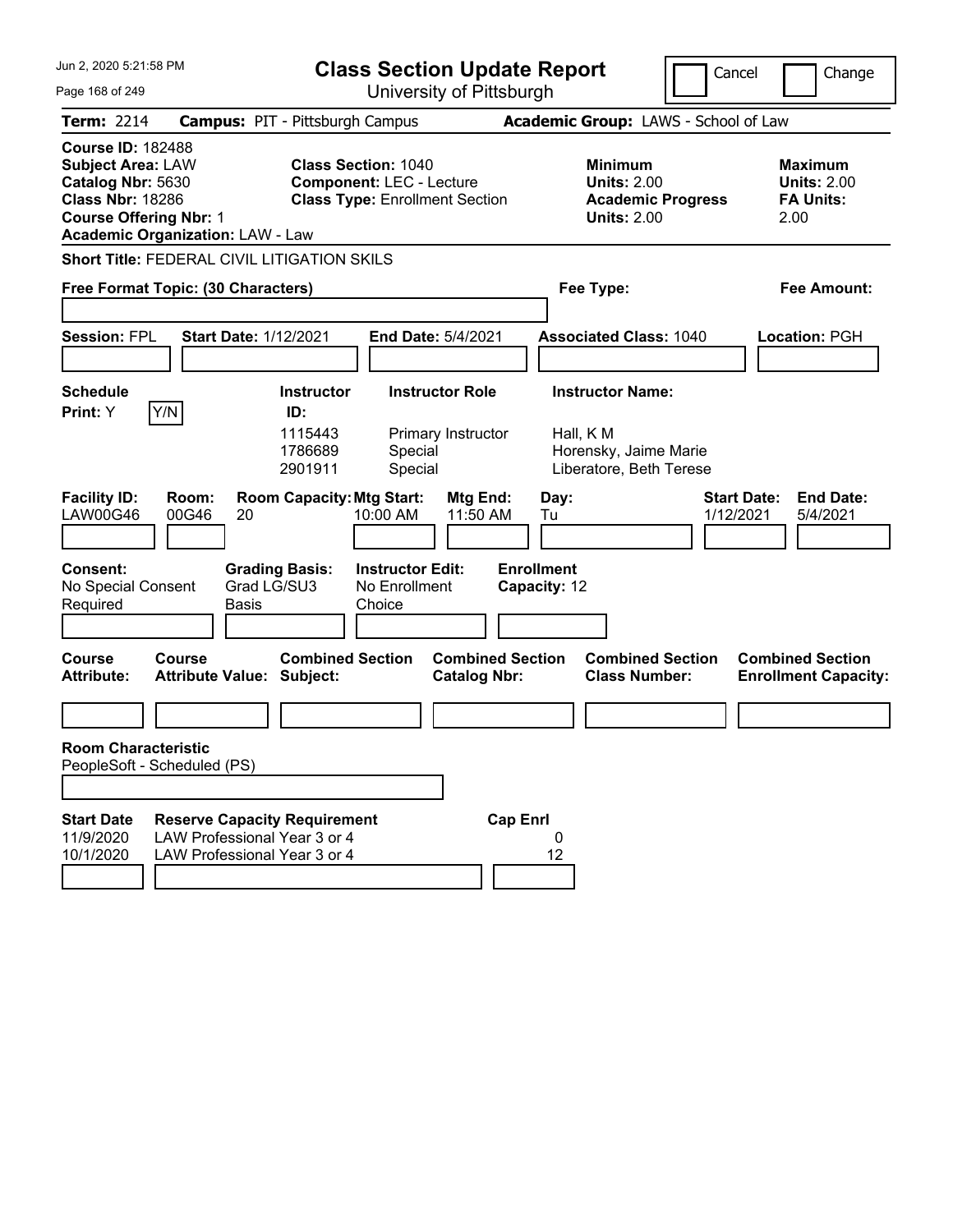| Jun 2, 2020 5:21:58 PM                                                                                                                |                                                                                                     |                                                                      | <b>Class Section Update Report</b>                                       | Cancel<br>Change                               |                                      |                                                                                                                    |             |                                                                  |  |  |
|---------------------------------------------------------------------------------------------------------------------------------------|-----------------------------------------------------------------------------------------------------|----------------------------------------------------------------------|--------------------------------------------------------------------------|------------------------------------------------|--------------------------------------|--------------------------------------------------------------------------------------------------------------------|-------------|------------------------------------------------------------------|--|--|
| Page 169 of 249                                                                                                                       |                                                                                                     |                                                                      |                                                                          | University of Pittsburgh                       |                                      |                                                                                                                    |             |                                                                  |  |  |
| Term: 2214                                                                                                                            | <b>Campus: PIT - Pittsburgh Campus</b>                                                              |                                                                      |                                                                          |                                                | Academic Group: LAWS - School of Law |                                                                                                                    |             |                                                                  |  |  |
| <b>Course ID: 182485</b><br><b>Subject Area: LAW</b><br>Catalog Nbr: 5631<br><b>Class Nbr: 18285</b><br><b>Course Offering Nbr: 1</b> | <b>Academic Organization: LAW - Law</b>                                                             | <b>Class Section: 1050</b>                                           | <b>Component: LEC - Lecture</b><br><b>Class Type: Enrollment Section</b> |                                                |                                      | <b>Minimum</b><br><b>Units: 3.00</b><br><b>Academic Progress</b><br><b>Units: 3.00</b>                             |             | <b>Maximum</b><br><b>Units: 3.00</b><br><b>FA Units:</b><br>3.00 |  |  |
|                                                                                                                                       | <b>Short Title: LAW AND ENTREPRENEURSHIP</b>                                                        |                                                                      |                                                                          |                                                |                                      |                                                                                                                    |             |                                                                  |  |  |
| Free Format Topic: (30 Characters)                                                                                                    |                                                                                                     |                                                                      |                                                                          |                                                | Fee Type:                            |                                                                                                                    | Fee Amount: |                                                                  |  |  |
| <b>Session: FPL</b>                                                                                                                   | <b>Start Date: 1/12/2021</b>                                                                        |                                                                      | End Date: 5/4/2021                                                       |                                                |                                      | <b>Associated Class: 1050</b>                                                                                      |             | Location: PGH                                                    |  |  |
| <b>Schedule</b><br>Print: Y                                                                                                           | Y/N                                                                                                 | <b>Instructor</b><br>ID:<br>2949778<br>1786689<br>2901773<br>2901911 | Special<br>Special<br>Special                                            | <b>Instructor Role</b><br>Primary Instructor   |                                      | <b>Instructor Name:</b><br>Dater, Elliot J<br>Horensky, Jaime Marie<br>Leroy, Suzanne K<br>Liberatore, Beth Terese |             |                                                                  |  |  |
| <b>Facility ID:</b><br><b>LAW00G18</b><br><b>Consent:</b>                                                                             | Room:<br>00G18<br>28                                                                                | <b>Room Capacity: Mtg Start:</b><br><b>Grading Basis:</b>            | 5:30 PM<br><b>Instructor Edit:</b>                                       | Mtg End:<br>8:20 PM                            | Day:<br>Tu<br><b>Enrollment</b>      |                                                                                                                    | 1/12/2021   | <b>Start Date:</b><br><b>End Date:</b><br>5/4/2021               |  |  |
| No Special Consent<br>Required                                                                                                        | Grad LG/SU3<br><b>Basis</b>                                                                         |                                                                      | No Enrollment<br>Choice                                                  |                                                | Capacity: 9                          |                                                                                                                    |             |                                                                  |  |  |
| <b>Course</b><br><b>Attribute:</b>                                                                                                    | Course<br><b>Attribute Value: Subject:</b>                                                          | <b>Combined Section</b>                                              |                                                                          | <b>Combined Section</b><br><b>Catalog Nbr:</b> |                                      | <b>Combined Section</b><br><b>Class Number:</b>                                                                    |             | <b>Combined Section</b><br><b>Enrollment Capacity:</b>           |  |  |
|                                                                                                                                       |                                                                                                     |                                                                      |                                                                          |                                                |                                      |                                                                                                                    |             |                                                                  |  |  |
| <b>Room Characteristic</b><br>PeopleSoft - Scheduled (PS)                                                                             |                                                                                                     |                                                                      |                                                                          |                                                |                                      |                                                                                                                    |             |                                                                  |  |  |
|                                                                                                                                       |                                                                                                     |                                                                      |                                                                          |                                                |                                      |                                                                                                                    |             |                                                                  |  |  |
| <b>Start Date</b><br>11/9/2020<br>10/1/2020                                                                                           | <b>Reserve Capacity Requirement</b><br>LAW Professional Year 3 or 4<br>LAW Professional Year 3 or 4 |                                                                      |                                                                          | <b>Cap Enrl</b>                                | 9                                    |                                                                                                                    |             |                                                                  |  |  |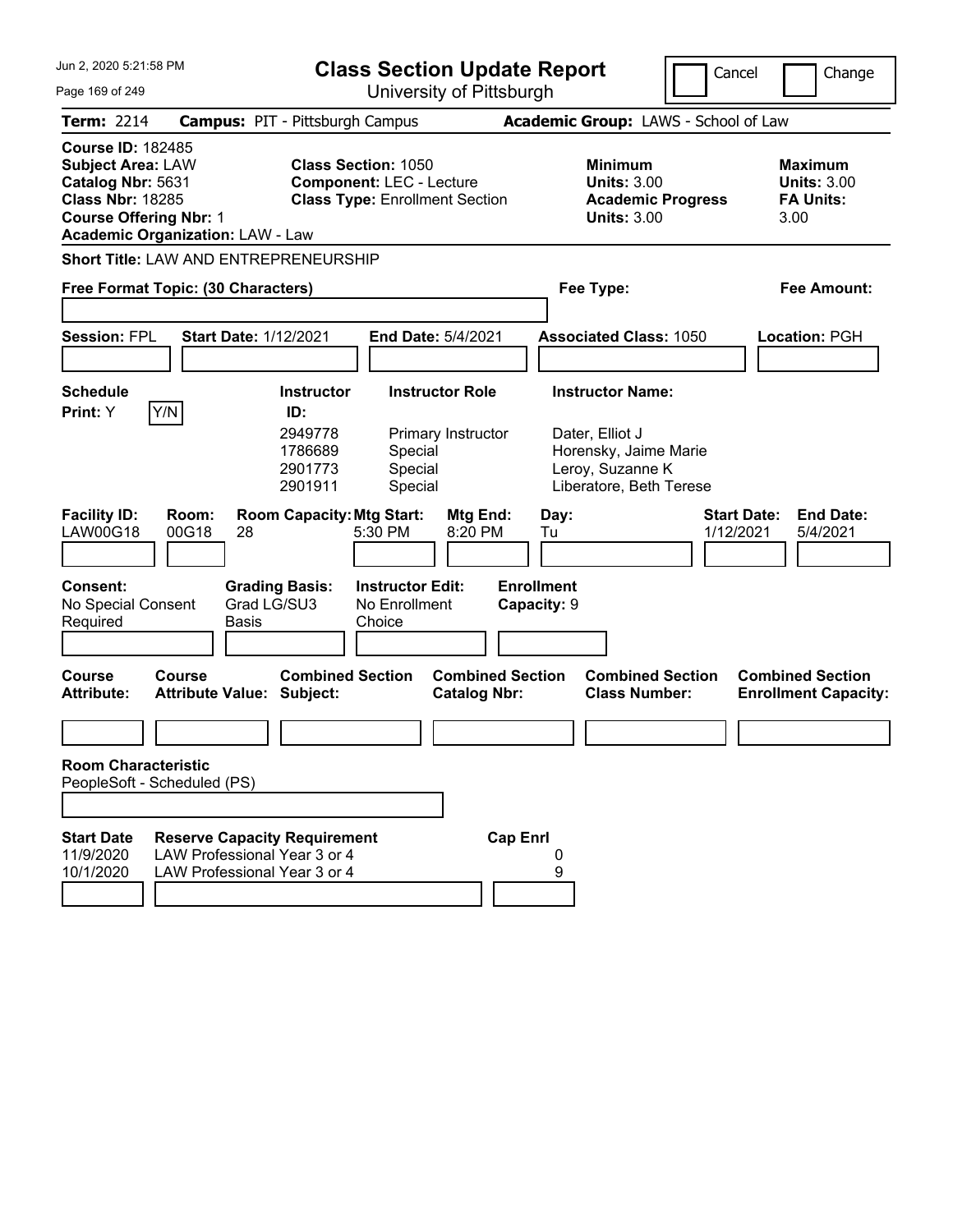| Jun 2, 2020 5:21:58 PM                                                                                                                                                           |                                                | <b>Class Section Update Report</b><br>Cancel<br>Change                                                   |                                                |                                                                                        |                                 |                                                                  |  |
|----------------------------------------------------------------------------------------------------------------------------------------------------------------------------------|------------------------------------------------|----------------------------------------------------------------------------------------------------------|------------------------------------------------|----------------------------------------------------------------------------------------|---------------------------------|------------------------------------------------------------------|--|
| Page 170 of 249                                                                                                                                                                  |                                                | University of Pittsburgh                                                                                 |                                                |                                                                                        |                                 |                                                                  |  |
| <b>Term: 2214</b>                                                                                                                                                                | <b>Campus: PIT - Pittsburgh Campus</b>         |                                                                                                          |                                                | Academic Group: LAWS - School of Law                                                   |                                 |                                                                  |  |
| <b>Course ID: 185894</b><br><b>Subject Area: LAW</b><br>Catalog Nbr: 5667<br><b>Class Nbr: 23122</b><br><b>Course Offering Nbr: 1</b><br><b>Academic Organization: LAW - Law</b> |                                                | <b>Class Section: 1010</b><br><b>Component: PRA - Practicum</b><br><b>Class Type: Enrollment Section</b> |                                                | <b>Minimum</b><br><b>Units: 4.00</b><br><b>Academic Progress</b><br><b>Units: 4.00</b> |                                 | <b>Maximum</b><br><b>Units: 8.00</b><br><b>FA Units:</b><br>4.00 |  |
| <b>Short Title: POLICY EXTERNSHIP</b>                                                                                                                                            |                                                |                                                                                                          |                                                |                                                                                        |                                 |                                                                  |  |
| Free Format Topic: (30 Characters)                                                                                                                                               |                                                |                                                                                                          |                                                | Fee Type:                                                                              |                                 | Fee Amount:                                                      |  |
|                                                                                                                                                                                  |                                                |                                                                                                          |                                                |                                                                                        |                                 |                                                                  |  |
| <b>Session: FPL</b>                                                                                                                                                              | <b>Start Date: 1/12/2021</b>                   | End Date: 5/4/2021                                                                                       |                                                | <b>Associated Class: 1010</b>                                                          |                                 | Location: PGH                                                    |  |
|                                                                                                                                                                                  |                                                |                                                                                                          |                                                |                                                                                        |                                 |                                                                  |  |
| <b>Schedule</b><br>Print: Y                                                                                                                                                      | <b>Instructor</b>                              | <b>Instructor Role</b>                                                                                   |                                                | <b>Instructor Name:</b>                                                                |                                 |                                                                  |  |
| Y/N                                                                                                                                                                              | ID:<br>2922010<br>1786689<br>2901911           | Primary Instructor<br>Special<br>Special                                                                 |                                                | Baylis, Elena Annette<br>Horensky, Jaime Marie<br>Liberatore, Beth Terese              |                                 |                                                                  |  |
| <b>Facility ID:</b><br>Room:<br><b>TBATBA</b><br>TBA                                                                                                                             | <b>Room Capacity: Mtg Start:</b><br>0          |                                                                                                          | Mtg End:<br>Day:                               |                                                                                        | <b>Start Date:</b><br>1/12/2021 | <b>End Date:</b><br>5/4/2021                                     |  |
| <b>Consent:</b><br><b>Department Consent</b><br>Required                                                                                                                         | <b>Grading Basis:</b><br><b>Grad HSU Basis</b> | <b>Instructor Edit:</b><br>No Enrollment<br>Choice                                                       | <b>Enrollment</b><br>Capacity: 10              |                                                                                        |                                 |                                                                  |  |
| <b>Course</b><br>Course<br><b>Attribute:</b>                                                                                                                                     | <b>Attribute Value: Subject:</b>               | <b>Combined Section</b>                                                                                  | <b>Combined Section</b><br><b>Catalog Nbr:</b> | <b>Combined Section</b><br><b>Class Number:</b>                                        |                                 | <b>Combined Section</b><br><b>Enrollment Capacity:</b>           |  |
|                                                                                                                                                                                  |                                                |                                                                                                          |                                                |                                                                                        |                                 |                                                                  |  |
| <b>Room Characteristic</b>                                                                                                                                                       |                                                |                                                                                                          |                                                |                                                                                        |                                 |                                                                  |  |
|                                                                                                                                                                                  |                                                |                                                                                                          |                                                |                                                                                        |                                 |                                                                  |  |
|                                                                                                                                                                                  |                                                |                                                                                                          |                                                |                                                                                        |                                 |                                                                  |  |
| <b>Start Date</b>                                                                                                                                                                | <b>Reserve Capacity Requirement</b>            |                                                                                                          | <b>Cap Enrl</b>                                |                                                                                        |                                 |                                                                  |  |
|                                                                                                                                                                                  |                                                |                                                                                                          |                                                |                                                                                        |                                 |                                                                  |  |
|                                                                                                                                                                                  |                                                |                                                                                                          |                                                |                                                                                        |                                 |                                                                  |  |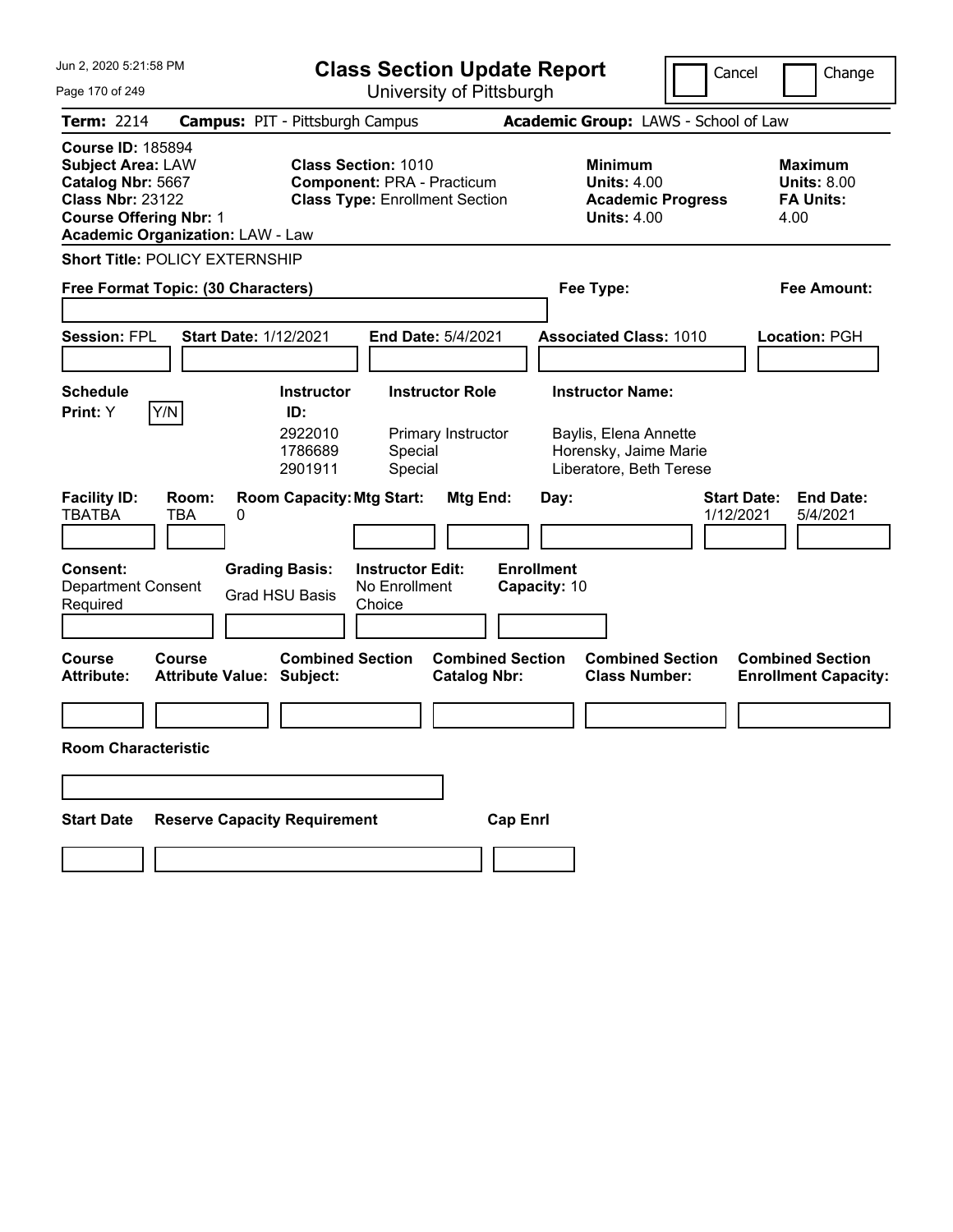| Jun 2, 2020 5:21:58 PM                                                                                                                                                           |                                                                                                      | <b>Class Section Update Report</b><br>Cancel<br>Change                                 |                                                                  |  |  |  |  |  |
|----------------------------------------------------------------------------------------------------------------------------------------------------------------------------------|------------------------------------------------------------------------------------------------------|----------------------------------------------------------------------------------------|------------------------------------------------------------------|--|--|--|--|--|
| Page 171 of 249                                                                                                                                                                  | University of Pittsburgh                                                                             |                                                                                        |                                                                  |  |  |  |  |  |
| <b>Term: 2214</b>                                                                                                                                                                | <b>Campus: PIT - Pittsburgh Campus</b>                                                               | Academic Group: LAWS - School of Law                                                   |                                                                  |  |  |  |  |  |
| <b>Course ID: 185895</b><br><b>Subject Area: LAW</b><br>Catalog Nbr: 5668<br><b>Class Nbr: 23123</b><br><b>Course Offering Nbr: 1</b><br><b>Academic Organization: LAW - Law</b> | <b>Class Section: 1010</b><br>Component: CLQ - Colloquium<br><b>Class Type: Enrollment Section</b>   | <b>Minimum</b><br><b>Units: 1.00</b><br><b>Academic Progress</b><br><b>Units: 1.00</b> | <b>Maximum</b><br><b>Units: 1.00</b><br><b>FA Units:</b><br>1.00 |  |  |  |  |  |
| Short Title: POLICY COLLOQUIUM                                                                                                                                                   |                                                                                                      |                                                                                        |                                                                  |  |  |  |  |  |
| Free Format Topic: (30 Characters)                                                                                                                                               |                                                                                                      | Fee Type:                                                                              | Fee Amount:                                                      |  |  |  |  |  |
|                                                                                                                                                                                  |                                                                                                      |                                                                                        |                                                                  |  |  |  |  |  |
| <b>Session: FPL</b><br><b>Start Date: 1/12/2021</b>                                                                                                                              | <b>End Date: 5/4/2021</b>                                                                            | <b>Associated Class: 1010</b>                                                          | Location: PGH                                                    |  |  |  |  |  |
| <b>Schedule</b>                                                                                                                                                                  | <b>Instructor Role</b><br><b>Instructor</b>                                                          | <b>Instructor Name:</b>                                                                |                                                                  |  |  |  |  |  |
| Y/N<br>Print: Y                                                                                                                                                                  | ID:                                                                                                  |                                                                                        |                                                                  |  |  |  |  |  |
|                                                                                                                                                                                  | 2922010<br>Primary Instructor<br>1786689<br>Special<br>Special<br>2901911                            | Baylis, Elena Annette<br>Horensky, Jaime Marie<br>Liberatore, Beth Terese              |                                                                  |  |  |  |  |  |
| <b>Facility ID:</b><br>Room:<br><b>TBATBA</b><br><b>TBA</b><br>0                                                                                                                 | <b>Room Capacity: Mtg Start:</b><br>Mtg End:                                                         | Day:                                                                                   | <b>Start Date:</b><br><b>End Date:</b><br>1/12/2021<br>5/4/2021  |  |  |  |  |  |
| <b>Consent:</b><br><b>Department Consent</b><br>Required                                                                                                                         | <b>Grading Basis:</b><br><b>Instructor Edit:</b><br>No Enrollment<br><b>Grad HSU Basis</b><br>Choice | <b>Enrollment</b><br>Capacity: 10                                                      |                                                                  |  |  |  |  |  |
| <b>Course</b><br>Course<br><b>Attribute Value: Subject:</b><br><b>Attribute:</b>                                                                                                 | <b>Combined Section</b><br><b>Catalog Nbr:</b>                                                       | <b>Combined Section</b><br><b>Combined Section</b><br><b>Class Number:</b>             | <b>Combined Section</b><br><b>Enrollment Capacity:</b>           |  |  |  |  |  |
|                                                                                                                                                                                  |                                                                                                      |                                                                                        |                                                                  |  |  |  |  |  |
| <b>Room Characteristic</b>                                                                                                                                                       |                                                                                                      |                                                                                        |                                                                  |  |  |  |  |  |
|                                                                                                                                                                                  |                                                                                                      |                                                                                        |                                                                  |  |  |  |  |  |
| <b>Start Date</b>                                                                                                                                                                | <b>Reserve Capacity Requirement</b>                                                                  | <b>Cap Enrl</b>                                                                        |                                                                  |  |  |  |  |  |
|                                                                                                                                                                                  |                                                                                                      |                                                                                        |                                                                  |  |  |  |  |  |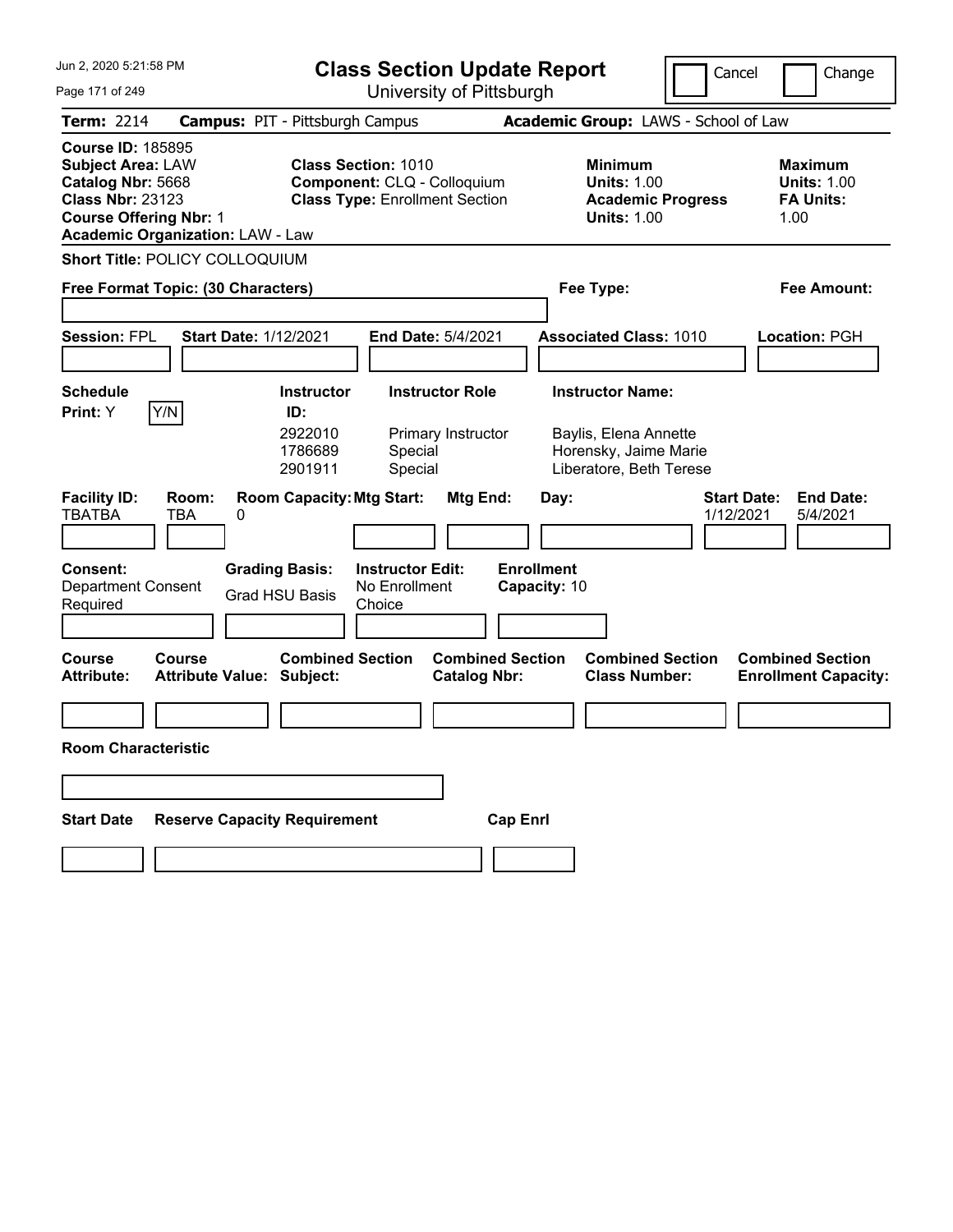| Jun 2. 2020 5:21:58 PM                                                                                                                |                                                   |                                                                      | <b>Class Section Update Report</b>                                                                     |                                                |                                   |            |                                                                                                                    | Cancel                          |      | Change                                                   |
|---------------------------------------------------------------------------------------------------------------------------------------|---------------------------------------------------|----------------------------------------------------------------------|--------------------------------------------------------------------------------------------------------|------------------------------------------------|-----------------------------------|------------|--------------------------------------------------------------------------------------------------------------------|---------------------------------|------|----------------------------------------------------------|
| Page 172 of 249                                                                                                                       |                                                   | University of Pittsburgh                                             |                                                                                                        |                                                |                                   |            |                                                                                                                    |                                 |      |                                                          |
| Term: 2214                                                                                                                            | <b>Campus: PIT - Pittsburgh Campus</b>            |                                                                      |                                                                                                        |                                                |                                   |            | Academic Group: LAWS - School of Law                                                                               |                                 |      |                                                          |
| <b>Course ID: 191187</b><br><b>Subject Area: LAW</b><br>Catalog Nbr: 5669<br><b>Class Nbr: 30140</b><br><b>Course Offering Nbr: 1</b> | <b>Academic Organization: LAW - Law</b>           |                                                                      | <b>Class Section: 1010</b><br><b>Component: LEC - Lecture</b><br><b>Class Type: Enrollment Section</b> |                                                |                                   |            | <b>Minimum</b><br><b>Units: 2.00</b><br><b>Academic Progress</b><br><b>Units: 2.00</b>                             |                                 | 2.00 | <b>Maximum</b><br><b>Units: 2.00</b><br><b>FA Units:</b> |
|                                                                                                                                       | Short Title: POLICE MISCONDUCT & HATE CRIME       |                                                                      |                                                                                                        |                                                |                                   |            |                                                                                                                    |                                 |      |                                                          |
|                                                                                                                                       | Free Format Topic: (30 Characters)                |                                                                      |                                                                                                        |                                                |                                   |            | Fee Type:                                                                                                          |                                 |      | <b>Fee Amount:</b>                                       |
| <b>Session: FPL</b>                                                                                                                   | <b>Start Date: 1/12/2021</b>                      |                                                                      | <b>End Date: 5/4/2021</b>                                                                              |                                                |                                   |            | <b>Associated Class: 1010</b>                                                                                      |                                 |      | Location: PGH                                            |
| <b>Schedule</b><br>Print: Y                                                                                                           | Y/N                                               | <b>Instructor</b><br>ID:<br>2964873<br>1786689<br>2901773<br>2901911 | Special<br>Special<br>Special                                                                          | <b>Instructor Role</b><br>Primary Instructor   |                                   |            | <b>Instructor Name:</b><br>Gilson, Stephen<br>Horensky, Jaime Marie<br>Leroy, Suzanne K<br>Liberatore, Beth Terese |                                 |      |                                                          |
| <b>Facility ID:</b><br><b>LAW00G20</b>                                                                                                | Room:<br>00G20<br>42                              | <b>Room Capacity: Mtg Start:</b>                                     | 5:00 PM                                                                                                | Mtg End:<br>6:50 PM                            |                                   | Day:<br>Tu |                                                                                                                    | <b>Start Date:</b><br>1/12/2021 |      | <b>End Date:</b><br>5/4/2021                             |
| <b>Consent:</b><br>No Special Consent<br>Required                                                                                     | Grad LG/SU3<br>Basis                              | <b>Grading Basis:</b>                                                | <b>Instructor Edit:</b><br>No Enrollment<br>Choice                                                     |                                                | <b>Enrollment</b><br>Capacity: 42 |            |                                                                                                                    |                                 |      |                                                          |
| <b>Course</b><br><b>Attribute:</b>                                                                                                    | <b>Course</b><br><b>Attribute Value: Subject:</b> | <b>Combined Section</b>                                              |                                                                                                        | <b>Combined Section</b><br><b>Catalog Nbr:</b> |                                   |            | <b>Combined Section</b><br><b>Class Number:</b>                                                                    |                                 |      | <b>Combined Section</b><br><b>Enrollment Capacity:</b>   |
|                                                                                                                                       |                                                   |                                                                      |                                                                                                        |                                                |                                   |            |                                                                                                                    |                                 |      |                                                          |
| <b>Room Characteristic</b>                                                                                                            | PeopleSoft - Scheduled (PS)                       |                                                                      |                                                                                                        |                                                |                                   |            |                                                                                                                    |                                 |      |                                                          |
|                                                                                                                                       |                                                   |                                                                      |                                                                                                        |                                                |                                   |            |                                                                                                                    |                                 |      |                                                          |
| <b>Start Date</b>                                                                                                                     | <b>Reserve Capacity Requirement</b>               |                                                                      |                                                                                                        |                                                | <b>Cap Enrl</b>                   |            |                                                                                                                    |                                 |      |                                                          |
|                                                                                                                                       |                                                   |                                                                      |                                                                                                        |                                                |                                   |            |                                                                                                                    |                                 |      |                                                          |
|                                                                                                                                       |                                                   |                                                                      |                                                                                                        |                                                |                                   |            |                                                                                                                    |                                 |      |                                                          |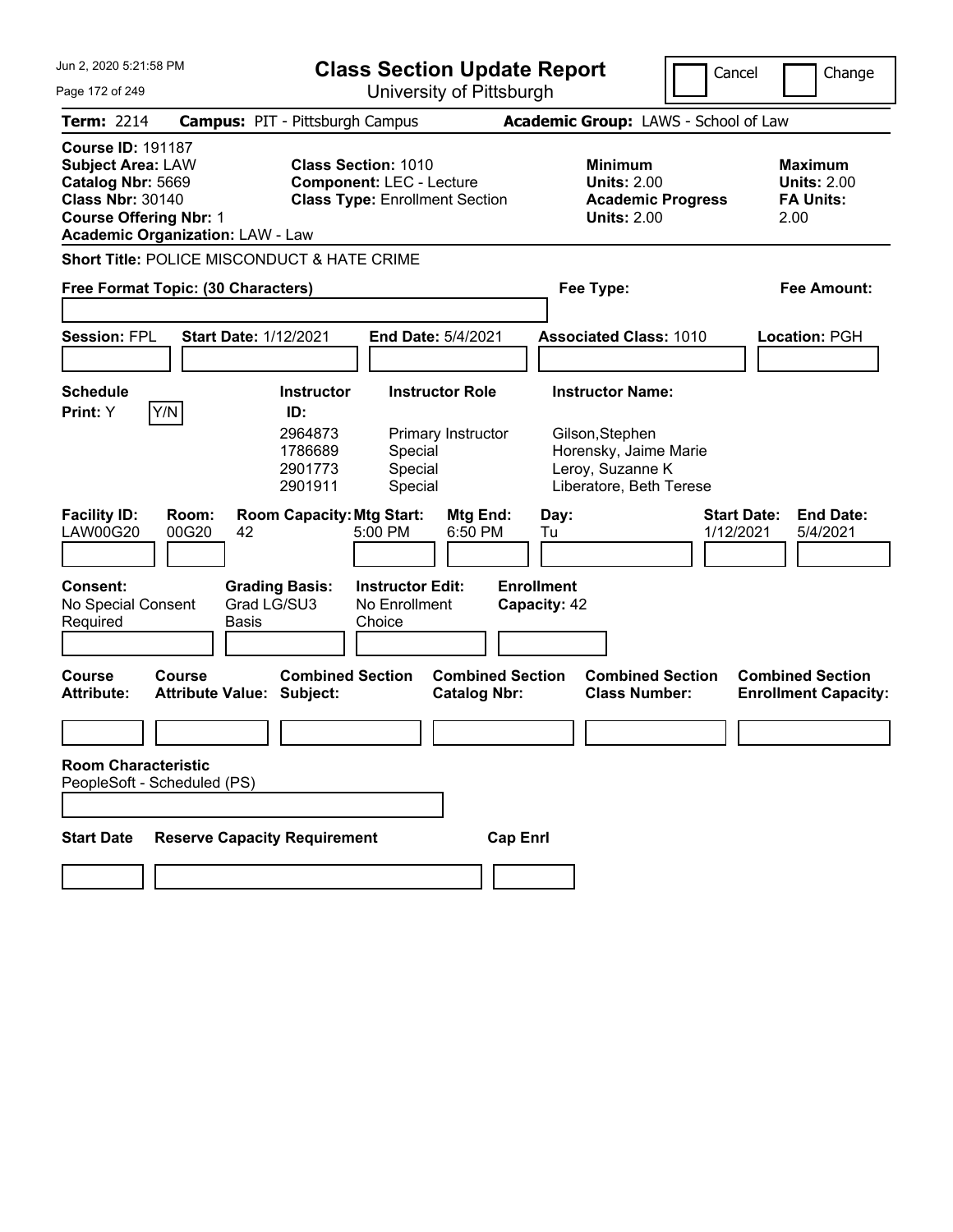| Jun 2, 2020 5:21:58 PM                                                                                                                                                           | <b>Class Section Update Report</b><br>Cancel<br>Change                                                 |                                                                                        |                                                                  |  |  |  |  |
|----------------------------------------------------------------------------------------------------------------------------------------------------------------------------------|--------------------------------------------------------------------------------------------------------|----------------------------------------------------------------------------------------|------------------------------------------------------------------|--|--|--|--|
| Page 173 of 249                                                                                                                                                                  | University of Pittsburgh                                                                               |                                                                                        |                                                                  |  |  |  |  |
| <b>Term: 2214</b>                                                                                                                                                                | <b>Campus: PIT - Pittsburgh Campus</b>                                                                 | Academic Group: LAWS - School of Law                                                   |                                                                  |  |  |  |  |
| <b>Course ID: 191188</b><br><b>Subject Area: LAW</b><br>Catalog Nbr: 5670<br><b>Class Nbr: 30141</b><br><b>Course Offering Nbr: 1</b><br><b>Academic Organization: LAW - Law</b> | <b>Class Section: 1010</b><br><b>Component: LEC - Lecture</b><br><b>Class Type: Enrollment Section</b> | <b>Minimum</b><br><b>Units: 1.00</b><br><b>Academic Progress</b><br><b>Units: 1.00</b> | <b>Maximum</b><br><b>Units: 1.00</b><br><b>FA Units:</b><br>1.00 |  |  |  |  |
| <b>Short Title: FINANCIAL &amp; BUSINESS PLANNING</b>                                                                                                                            |                                                                                                        |                                                                                        |                                                                  |  |  |  |  |
| Free Format Topic: (30 Characters)                                                                                                                                               |                                                                                                        | Fee Type:                                                                              | Fee Amount:                                                      |  |  |  |  |
| <b>Session: FPL</b><br><b>Start Date: 1/12/2021</b>                                                                                                                              | <b>End Date: 5/4/2021</b>                                                                              | <b>Associated Class: 1010</b>                                                          | Location: PGH                                                    |  |  |  |  |
| <b>Schedule</b>                                                                                                                                                                  | <b>Instructor Role</b><br>Instructor                                                                   | <b>Instructor Name:</b>                                                                |                                                                  |  |  |  |  |
| Print: Y<br>Y/N                                                                                                                                                                  | ID:<br>$\mathbf{0}$                                                                                    | No Instructor Assigned                                                                 |                                                                  |  |  |  |  |
| <b>Facility ID:</b><br>Room:<br>LAW00118<br>00118<br>20<br>Consent:<br><b>Grading Basis:</b><br>No Special Consent<br>Grad LG/SU3<br>Required<br>Basis                           | <b>Room Capacity: Mtg Start:</b><br>Mtg End:<br><b>Instructor Edit:</b><br>No Enrollment<br>Choice     | <b>Start Date:</b><br>Day:<br>1/12/2021<br><b>Enrollment</b><br>Capacity: 20           | <b>End Date:</b><br>5/4/2021                                     |  |  |  |  |
| Course<br>Course<br><b>Attribute:</b><br><b>Attribute Value: Subject:</b>                                                                                                        | <b>Combined Section</b><br><b>Combined Section</b><br><b>Catalog Nbr:</b>                              | <b>Combined Section</b><br><b>Class Number:</b>                                        | <b>Combined Section</b><br><b>Enrollment Capacity:</b>           |  |  |  |  |
|                                                                                                                                                                                  |                                                                                                        |                                                                                        |                                                                  |  |  |  |  |
| <b>Room Characteristic</b><br>Media - Data Projector/Monitor<br>PeopleSoft - Scheduled (PS)                                                                                      |                                                                                                        |                                                                                        |                                                                  |  |  |  |  |
| <b>Start Date</b><br><b>Reserve Capacity Requirement</b>                                                                                                                         | <b>Cap Enrl</b>                                                                                        |                                                                                        |                                                                  |  |  |  |  |
|                                                                                                                                                                                  |                                                                                                        |                                                                                        |                                                                  |  |  |  |  |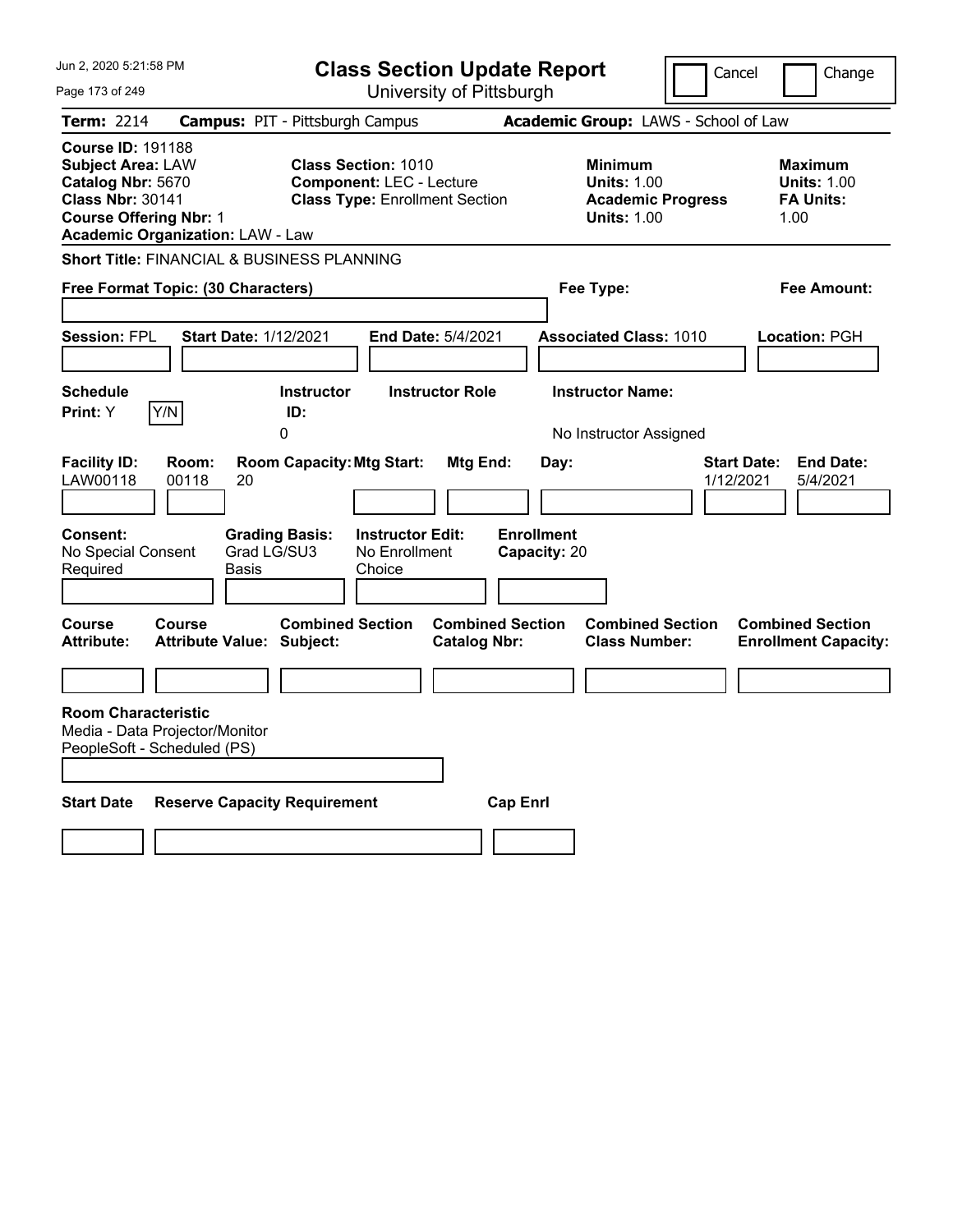| Jun 2, 2020 5:21:58 PM                                                                                                                                                           |                                                                                                     |                                                                                                                                   | <b>Class Section Update Report</b>                                                   |                                                                     |                                         |                                                                          |                                                                      | Cancel                          | Change                                                           |
|----------------------------------------------------------------------------------------------------------------------------------------------------------------------------------|-----------------------------------------------------------------------------------------------------|-----------------------------------------------------------------------------------------------------------------------------------|--------------------------------------------------------------------------------------|---------------------------------------------------------------------|-----------------------------------------|--------------------------------------------------------------------------|----------------------------------------------------------------------|---------------------------------|------------------------------------------------------------------|
| Page 174 of 249                                                                                                                                                                  |                                                                                                     |                                                                                                                                   |                                                                                      | University of Pittsburgh                                            |                                         |                                                                          |                                                                      |                                 |                                                                  |
| Term: 2214                                                                                                                                                                       | <b>Campus: PIT - Pittsburgh Campus</b>                                                              |                                                                                                                                   |                                                                                      |                                                                     |                                         |                                                                          | Academic Group: LAWS - School of Law                                 |                                 |                                                                  |
| <b>Course ID: 191200</b><br><b>Subject Area: LAW</b><br>Catalog Nbr: 5685<br><b>Class Nbr: 30138</b><br><b>Course Offering Nbr: 1</b><br><b>Academic Organization: LAW - Law</b> |                                                                                                     | <b>Class Section: 1010</b><br><b>Component: SEM - Seminar</b><br><b>Class Type: Enrollment Section</b>                            |                                                                                      |                                                                     |                                         | <b>Minimum</b>                                                           | <b>Units: 3.00</b><br><b>Academic Progress</b><br><b>Units: 3.00</b> |                                 | <b>Maximum</b><br><b>Units: 3.00</b><br><b>FA Units:</b><br>3.00 |
| Short Title: CYBER LAW & POLICY SEMINAR                                                                                                                                          |                                                                                                     |                                                                                                                                   |                                                                                      |                                                                     |                                         |                                                                          |                                                                      |                                 |                                                                  |
| Free Format Topic: (30 Characters)                                                                                                                                               |                                                                                                     |                                                                                                                                   |                                                                                      |                                                                     |                                         | Fee Type:                                                                |                                                                      |                                 | Fee Amount:                                                      |
| <b>Session: FPL</b>                                                                                                                                                              | <b>Start Date: 1/12/2021</b>                                                                        |                                                                                                                                   |                                                                                      | <b>End Date: 5/4/2021</b>                                           |                                         |                                                                          | <b>Associated Class: 1010</b>                                        |                                 | Location: PGH                                                    |
|                                                                                                                                                                                  |                                                                                                     |                                                                                                                                   |                                                                                      |                                                                     |                                         |                                                                          |                                                                      |                                 |                                                                  |
| <b>Schedule</b><br>Y/N<br>Print: Y<br><b>Facility ID:</b><br>LAW00113<br><b>Consent:</b><br>No Special Consent                                                                   | Room:<br>00113<br>88<br>Grad LG/SU3                                                                 | <b>Instructor</b><br>ID:<br>2943080<br>2960471<br>1786689<br>2901911<br><b>Room Capacity: Mtg Start:</b><br><b>Grading Basis:</b> | Special<br>Special<br>Special<br>3:30 PM<br><b>Instructor Edit:</b><br>No Enrollment | <b>Instructor Role</b><br>Primary Instructor<br>Mtg End:<br>5:20 PM | Tu<br><b>Enrollment</b><br>Capacity: 28 | <b>Instructor Name:</b><br>Barca, Sarah Lynn<br>Hickton, David J<br>Day: | Horensky, Jaime Marie<br>Liberatore, Beth Terese                     | <b>Start Date:</b><br>1/12/2021 | <b>End Date:</b><br>5/4/2021                                     |
| Required                                                                                                                                                                         | <b>Basis</b>                                                                                        |                                                                                                                                   | Choice                                                                               |                                                                     |                                         |                                                                          |                                                                      |                                 |                                                                  |
| <b>Course</b><br><b>Attribute:</b><br><b>Room Characteristic</b><br>PeopleSoft - Scheduled (PS)                                                                                  | Course<br><b>Attribute Value: Subject:</b>                                                          | <b>Combined Section</b>                                                                                                           |                                                                                      | <b>Combined Section</b><br><b>Catalog Nbr:</b>                      |                                         |                                                                          | <b>Combined Section</b><br><b>Class Number:</b>                      |                                 | <b>Combined Section</b><br><b>Enrollment Capacity:</b>           |
|                                                                                                                                                                                  |                                                                                                     |                                                                                                                                   |                                                                                      |                                                                     |                                         |                                                                          |                                                                      |                                 |                                                                  |
| <b>Start Date</b><br>11/9/2020<br>10/1/2020                                                                                                                                      | <b>Reserve Capacity Requirement</b><br>LAW Professional Year 3 or 4<br>LAW Professional Year 3 or 4 |                                                                                                                                   |                                                                                      |                                                                     | <b>Cap Enrl</b>                         | 0<br>22                                                                  |                                                                      |                                 |                                                                  |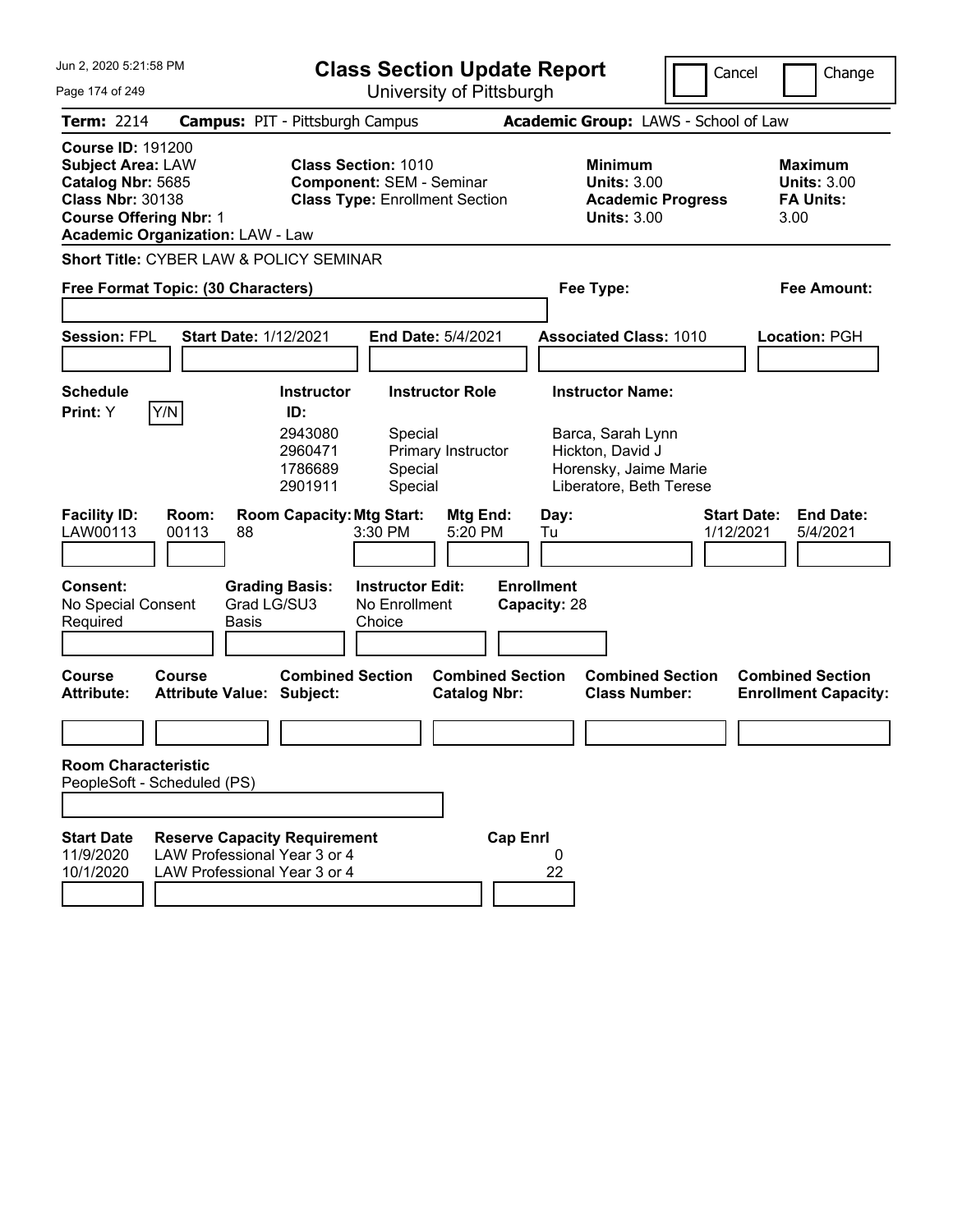| Jun 2, 2020 5:21:58 PM                                                                                                                                                           | <b>Class Section Update Report</b>                                                                                              |                                                                                                    | Cancel<br>Change                                                 |
|----------------------------------------------------------------------------------------------------------------------------------------------------------------------------------|---------------------------------------------------------------------------------------------------------------------------------|----------------------------------------------------------------------------------------------------|------------------------------------------------------------------|
| Page 175 of 249                                                                                                                                                                  | University of Pittsburgh                                                                                                        |                                                                                                    |                                                                  |
| <b>Term: 2214</b>                                                                                                                                                                | <b>Campus: PIT - Pittsburgh Campus</b>                                                                                          | Academic Group: LAWS - School of Law                                                               |                                                                  |
| <b>Course ID: 191256</b><br><b>Subject Area: LAW</b><br>Catalog Nbr: 5686<br><b>Class Nbr: 30209</b><br><b>Course Offering Nbr: 1</b><br><b>Academic Organization: LAW - Law</b> | <b>Class Section: 1070</b><br><b>Component: SEM - Seminar</b><br><b>Class Type: Enrollment Section</b>                          | Minimum<br><b>Units: 3.00</b><br><b>Academic Progress</b><br><b>Units: 3.00</b>                    | <b>Maximum</b><br><b>Units: 3.00</b><br><b>FA Units:</b><br>3.00 |
| <b>Short Title: LEGL INSTITUTIONS &amp; HOLOCAUST</b>                                                                                                                            |                                                                                                                                 |                                                                                                    |                                                                  |
| Free Format Topic: (30 Characters)                                                                                                                                               |                                                                                                                                 | Fee Type:                                                                                          | Fee Amount:                                                      |
| <b>Session: FPL</b>                                                                                                                                                              | <b>Start Date: 1/12/2021</b><br>End Date: 5/4/2021                                                                              | <b>Associated Class: 1070</b>                                                                      | Location: PGH                                                    |
| <b>Schedule</b><br>Y/N<br>Print: Y                                                                                                                                               | <b>Instructor Role</b><br><b>Instructor</b><br>ID:<br>1786689<br>Special<br>2901911<br>Special<br>2965927<br>Primary Instructor | <b>Instructor Name:</b><br>Horensky, Jaime Marie<br>Liberatore, Beth Terese<br>Weisberg, Richard H |                                                                  |
| <b>Facility ID:</b><br>Room:<br>LAW00G46<br>00G46<br>20                                                                                                                          | <b>Room Capacity: Mtg Start:</b><br>Mtg End:<br>2:00 PM<br>3:50 PM                                                              | Day:<br>Mo                                                                                         | <b>Start Date:</b><br><b>End Date:</b><br>1/12/2021<br>5/4/2021  |
| <b>Consent:</b><br>No Special Consent<br>Required<br>Basis                                                                                                                       | <b>Instructor Edit:</b><br><b>Grading Basis:</b><br>Grad LG/SU3<br>No Enrollment<br>Choice                                      | <b>Enrollment</b><br>Capacity: 12                                                                  |                                                                  |
| <b>Course</b><br>Course<br><b>Attribute:</b><br><b>Attribute Value: Subject:</b>                                                                                                 | <b>Combined Section</b><br><b>Combined Section</b><br><b>Catalog Nbr:</b>                                                       | <b>Combined Section</b><br><b>Class Number:</b>                                                    | <b>Combined Section</b><br><b>Enrollment Capacity:</b>           |
|                                                                                                                                                                                  |                                                                                                                                 |                                                                                                    |                                                                  |
| <b>Room Characteristic</b><br>PeopleSoft - Scheduled (PS)                                                                                                                        |                                                                                                                                 |                                                                                                    |                                                                  |
|                                                                                                                                                                                  |                                                                                                                                 |                                                                                                    |                                                                  |
| <b>Start Date</b><br>11/9/2020<br>10/1/2020                                                                                                                                      | <b>Reserve Capacity Requirement</b><br>LAW Professional Year 3 or 4<br>LAW Professional Year 3 or 4                             | <b>Cap Enrl</b><br>0<br>12                                                                         |                                                                  |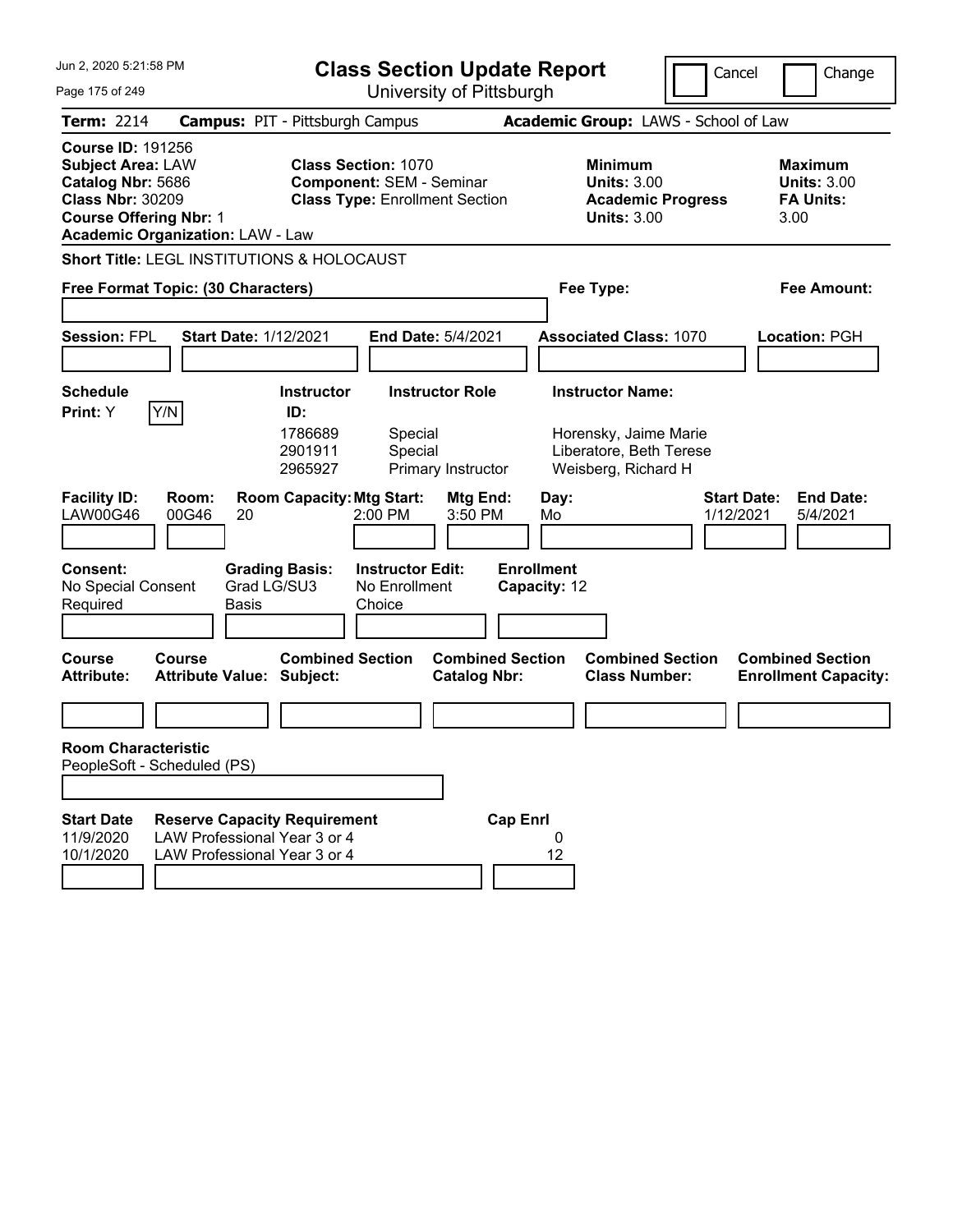| Jun 2, 2020 5:21:58 PM                                                                                                                                                           | <b>Class Section Update Report</b>                                                                     |                                                                                        | Cancel<br>Change                                                 |
|----------------------------------------------------------------------------------------------------------------------------------------------------------------------------------|--------------------------------------------------------------------------------------------------------|----------------------------------------------------------------------------------------|------------------------------------------------------------------|
| Page 176 of 249                                                                                                                                                                  | University of Pittsburgh                                                                               |                                                                                        |                                                                  |
| <b>Term: 2214</b>                                                                                                                                                                | <b>Campus: PIT - Pittsburgh Campus</b>                                                                 | Academic Group: LAWS - School of Law                                                   |                                                                  |
| <b>Course ID: 177790</b><br><b>Subject Area: LAW</b><br>Catalog Nbr: 5695<br><b>Class Nbr: 15755</b><br><b>Course Offering Nbr: 1</b><br><b>Academic Organization: LAW - Law</b> | <b>Class Section: 1010</b><br><b>Component: LEC - Lecture</b><br><b>Class Type: Enrollment Section</b> | <b>Minimum</b><br><b>Units: 2.00</b><br><b>Academic Progress</b><br><b>Units: 2.00</b> | <b>Maximum</b><br><b>Units: 2.00</b><br><b>FA Units:</b><br>2.00 |
| Short Title: TRADEMARK LAW PRACTICE                                                                                                                                              |                                                                                                        |                                                                                        |                                                                  |
| Free Format Topic: (30 Characters)                                                                                                                                               |                                                                                                        | Fee Type:                                                                              | Fee Amount:                                                      |
|                                                                                                                                                                                  |                                                                                                        |                                                                                        |                                                                  |
| <b>Session: FPL</b>                                                                                                                                                              | <b>Start Date: 1/12/2021</b><br><b>End Date: 5/4/2021</b>                                              | <b>Associated Class: 1010</b>                                                          | Location: PGH                                                    |
|                                                                                                                                                                                  |                                                                                                        |                                                                                        |                                                                  |
| Schedule                                                                                                                                                                         | <b>Instructor Role</b><br><b>Instructor</b>                                                            | <b>Instructor Name:</b>                                                                |                                                                  |
| Y/N<br><b>Print:</b> Y                                                                                                                                                           | ID:<br>1786689<br>Special<br>2901911<br>Special<br>1431816<br>Primary Instructor                       | Horensky, Jaime Marie<br>Liberatore, Beth Terese<br>Pritchard, Joseph M.               |                                                                  |
| <b>Facility ID:</b><br>Room:<br>LAW00118<br>00118<br>20                                                                                                                          | <b>Room Capacity: Mtg Start:</b><br>Mtg End:<br>4:30 PM<br>6:20 PM                                     | Day:<br>Mo                                                                             | <b>Start Date:</b><br><b>End Date:</b><br>1/12/2021<br>5/4/2021  |
| <b>Consent:</b><br>No Special Consent<br>Required<br><b>Basis</b>                                                                                                                | <b>Grading Basis:</b><br><b>Instructor Edit:</b><br>Grad LG/SU3<br>No Enrollment<br>Choice             | <b>Enrollment</b><br>Capacity: 20                                                      |                                                                  |
| <b>Course</b><br>Course<br><b>Attribute:</b><br><b>Attribute Value: Subject:</b>                                                                                                 | <b>Combined Section</b><br><b>Catalog Nbr:</b>                                                         | <b>Combined Section</b><br><b>Combined Section</b><br><b>Class Number:</b>             | <b>Combined Section</b><br><b>Enrollment Capacity:</b>           |
|                                                                                                                                                                                  |                                                                                                        |                                                                                        |                                                                  |
| <b>Room Characteristic</b><br>PeopleSoft - Scheduled (PS)                                                                                                                        |                                                                                                        |                                                                                        |                                                                  |
| <b>Start Date</b><br>11/9/2020<br>10/1/2020<br>10/1/2020<br>Internatl & Comparative Law                                                                                          | <b>Reserve Capacity Requirement</b><br>LAW Professional Year 3 or 4<br>LAW Professional Year 3 or 4    | <b>Cap Enrl</b><br>U<br>19                                                             |                                                                  |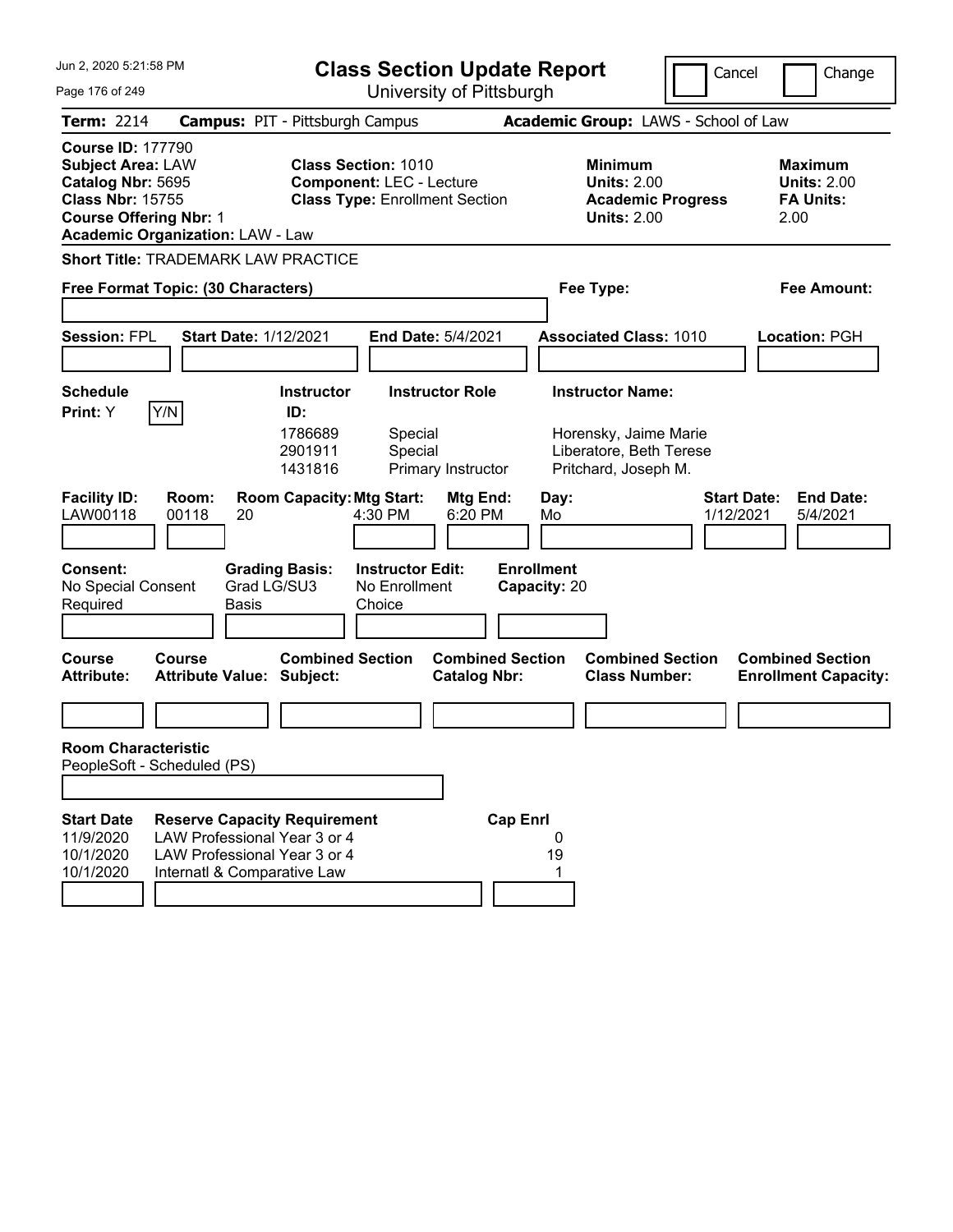| Jun 2, 2020 5:21:58 PM                                                                                                                                                           | <b>Class Section Update Report</b><br>Cancel<br>Change                                                 |                                                                                        |                                                                  |  |  |  |  |  |
|----------------------------------------------------------------------------------------------------------------------------------------------------------------------------------|--------------------------------------------------------------------------------------------------------|----------------------------------------------------------------------------------------|------------------------------------------------------------------|--|--|--|--|--|
| Page 177 of 249                                                                                                                                                                  | University of Pittsburgh                                                                               |                                                                                        |                                                                  |  |  |  |  |  |
| <b>Term: 2214</b>                                                                                                                                                                | <b>Campus: PIT - Pittsburgh Campus</b>                                                                 |                                                                                        | Academic Group: LAWS - School of Law                             |  |  |  |  |  |
| <b>Course ID: 191293</b><br><b>Subject Area: LAW</b><br>Catalog Nbr: 5697<br><b>Class Nbr: 30338</b><br><b>Course Offering Nbr: 1</b><br><b>Academic Organization: LAW - Law</b> | <b>Class Section: 1045</b><br><b>Component: LEC - Lecture</b><br><b>Class Type: Enrollment Section</b> | <b>Minimum</b><br><b>Units: 2.00</b><br><b>Academic Progress</b><br><b>Units: 2.00</b> | <b>Maximum</b><br><b>Units: 2.00</b><br><b>FA Units:</b><br>2.00 |  |  |  |  |  |
| Short Title: PRATCL ASPECTS OF GLBL DSPUTES                                                                                                                                      |                                                                                                        |                                                                                        |                                                                  |  |  |  |  |  |
| Free Format Topic: (30 Characters)                                                                                                                                               |                                                                                                        | Fee Type:                                                                              | Fee Amount:                                                      |  |  |  |  |  |
| <b>Session: FPL</b><br><b>Start Date: 1/12/2021</b>                                                                                                                              | End Date: 5/4/2021                                                                                     | <b>Associated Class: 1045</b>                                                          | Location: PGH                                                    |  |  |  |  |  |
| <b>Schedule</b>                                                                                                                                                                  | <b>Instructor</b><br><b>Instructor Role</b>                                                            | <b>Instructor Name:</b>                                                                |                                                                  |  |  |  |  |  |
| Y/N <br>Print: Y                                                                                                                                                                 | ID:<br>1786689<br>Special<br>1149398<br>Primary Instructor<br>2901911<br>Special                       | Horensky, Jaime Marie<br>Kotuby, Charles T<br>Liberatore, Beth Terese                  |                                                                  |  |  |  |  |  |
| <b>Facility ID:</b><br>Room:<br>LAWRN00211<br>00211<br>0                                                                                                                         | <b>Room Capacity: Mtg Start:</b><br>Mtg End:<br>10:30 AM<br>12:20 PM                                   | <b>Start Date:</b><br>Day:<br>1/12/2021<br>Mo                                          | <b>End Date:</b><br>5/4/2021                                     |  |  |  |  |  |
| <b>Consent:</b><br>Grad LG/SU3<br>No Special Consent<br>Required<br>Basis                                                                                                        | <b>Grading Basis:</b><br><b>Instructor Edit:</b><br>No Enrollment<br>Choice                            | <b>Enrollment</b><br>Capacity: 12                                                      |                                                                  |  |  |  |  |  |
| <b>Course</b><br>Course<br><b>Attribute Value: Subject:</b><br><b>Attribute:</b>                                                                                                 | <b>Combined Section</b><br><b>Combined Section</b><br><b>Catalog Nbr:</b>                              | <b>Combined Section</b><br><b>Class Number:</b>                                        | <b>Combined Section</b><br><b>Enrollment Capacity:</b>           |  |  |  |  |  |
|                                                                                                                                                                                  |                                                                                                        |                                                                                        |                                                                  |  |  |  |  |  |
| <b>Room Characteristic</b><br>PeopleSoft - Scheduled (PS)                                                                                                                        |                                                                                                        |                                                                                        |                                                                  |  |  |  |  |  |
| <b>Reserve Capacity Requirement</b><br><b>Start Date</b>                                                                                                                         |                                                                                                        | <b>Cap Enrl</b>                                                                        |                                                                  |  |  |  |  |  |
|                                                                                                                                                                                  |                                                                                                        |                                                                                        |                                                                  |  |  |  |  |  |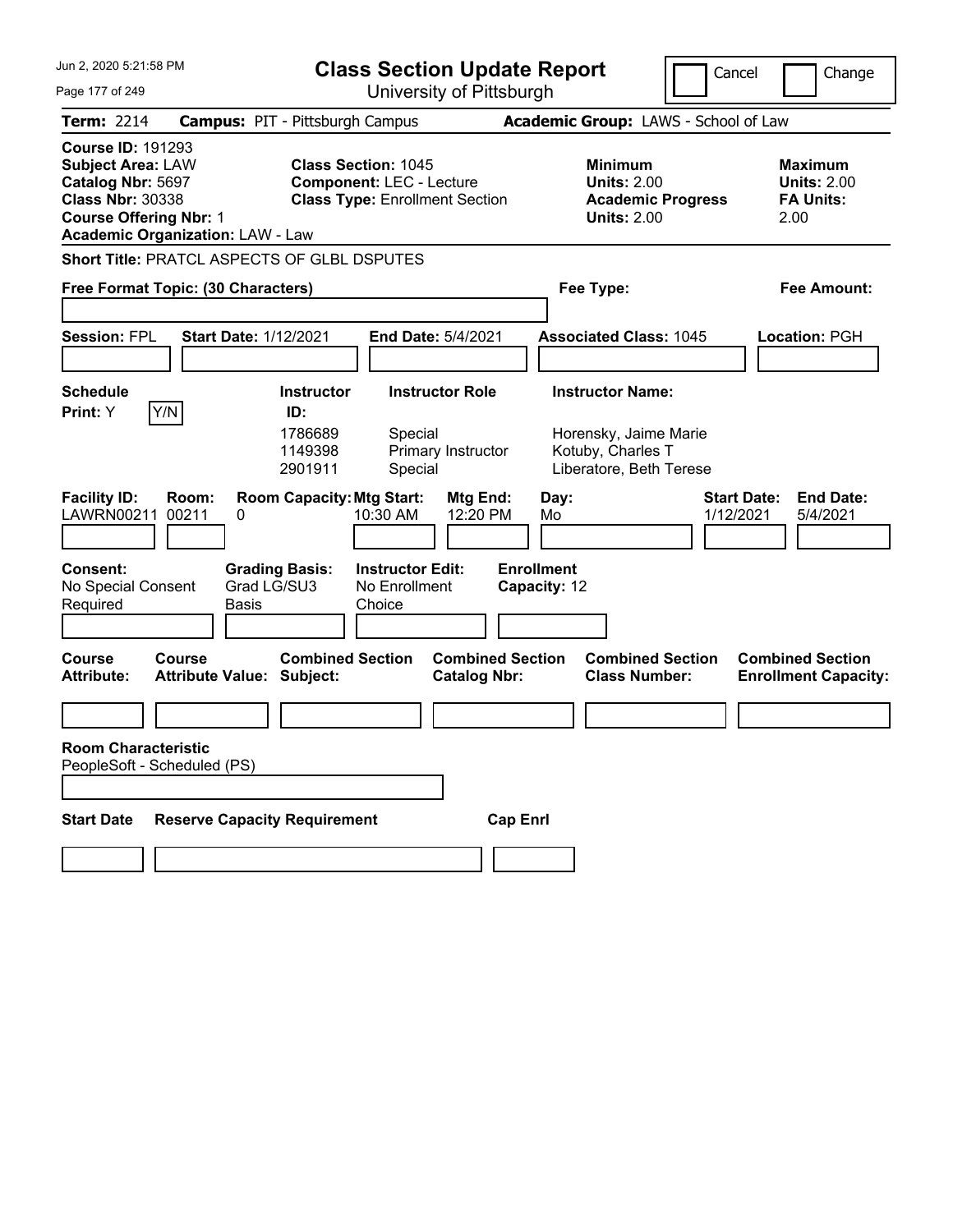| Jun 2, 2020 5:21:58 PM                                                                                                                |                                               | <b>Class Section Update Report</b><br>Cancel                                                           |                                                    |                                                |                   |              |                                                                                                                   | Change                          |      |                                                          |
|---------------------------------------------------------------------------------------------------------------------------------------|-----------------------------------------------|--------------------------------------------------------------------------------------------------------|----------------------------------------------------|------------------------------------------------|-------------------|--------------|-------------------------------------------------------------------------------------------------------------------|---------------------------------|------|----------------------------------------------------------|
| Page 178 of 249                                                                                                                       |                                               | University of Pittsburgh                                                                               |                                                    |                                                |                   |              |                                                                                                                   |                                 |      |                                                          |
| <b>Term: 2214</b>                                                                                                                     | <b>Campus: PIT - Pittsburgh Campus</b>        |                                                                                                        |                                                    |                                                |                   |              | Academic Group: LAWS - School of Law                                                                              |                                 |      |                                                          |
| <b>Course ID: 191201</b><br><b>Subject Area: LAW</b><br>Catalog Nbr: 5698<br><b>Class Nbr: 30137</b><br><b>Course Offering Nbr: 1</b> | <b>Academic Organization: LAW - Law</b>       | <b>Class Section: 1010</b><br><b>Component: LEC - Lecture</b><br><b>Class Type: Enrollment Section</b> |                                                    |                                                |                   |              | <b>Minimum</b><br><b>Units: 2.00</b><br><b>Academic Progress</b><br><b>Units: 2.00</b>                            |                                 | 2.00 | <b>Maximum</b><br><b>Units: 2.00</b><br><b>FA Units:</b> |
|                                                                                                                                       | Short Title: INTERSECTION OF LAW & POLICY     |                                                                                                        |                                                    |                                                |                   |              |                                                                                                                   |                                 |      |                                                          |
|                                                                                                                                       | Free Format Topic: (30 Characters)            |                                                                                                        |                                                    |                                                |                   |              | Fee Type:                                                                                                         |                                 |      | Fee Amount:                                              |
| <b>Session: FPL</b>                                                                                                                   | <b>Start Date: 1/12/2021</b>                  |                                                                                                        |                                                    | End Date: 5/4/2021                             |                   |              | <b>Associated Class: 1010</b>                                                                                     |                                 |      | Location: PGH                                            |
| <b>Schedule</b><br>Print: Y                                                                                                           | Y/N                                           | <b>Instructor</b><br>ID:<br>2962471<br>1786689<br>2901773<br>2901911                                   | Special<br>Special<br>Special                      | <b>Instructor Role</b><br>Primary Instructor   |                   |              | <b>Instructor Name:</b><br>Hitter, Thomas<br>Horensky, Jaime Marie<br>Leroy, Suzanne K<br>Liberatore, Beth Terese |                                 |      |                                                          |
| <b>Facility ID:</b><br>LAW00G12                                                                                                       | Room:<br>00G12<br>69                          | <b>Room Capacity: Mtg Start:</b>                                                                       | 5:00 PM                                            | Mtg End:<br>6:40 PM                            |                   | Day:<br>We   |                                                                                                                   | <b>Start Date:</b><br>1/12/2021 |      | <b>End Date:</b><br>5/4/2021                             |
| <b>Consent:</b><br>No Special Consent<br>Required                                                                                     | <b>Grading Basis:</b><br>Grad LG/SU3<br>Basis |                                                                                                        | <b>Instructor Edit:</b><br>No Enrollment<br>Choice |                                                | <b>Enrollment</b> | Capacity: 49 |                                                                                                                   |                                 |      |                                                          |
| <b>Course</b><br><b>Attribute:</b>                                                                                                    | Course<br><b>Attribute Value: Subject:</b>    | <b>Combined Section</b>                                                                                |                                                    | <b>Combined Section</b><br><b>Catalog Nbr:</b> |                   |              | <b>Combined Section</b><br><b>Class Number:</b>                                                                   |                                 |      | <b>Combined Section</b><br><b>Enrollment Capacity:</b>   |
|                                                                                                                                       |                                               |                                                                                                        |                                                    |                                                |                   |              |                                                                                                                   |                                 |      |                                                          |
| <b>Room Characteristic</b><br>PeopleSoft - Scheduled (PS)                                                                             |                                               |                                                                                                        |                                                    |                                                |                   |              |                                                                                                                   |                                 |      |                                                          |
|                                                                                                                                       |                                               |                                                                                                        |                                                    |                                                |                   |              |                                                                                                                   |                                 |      |                                                          |
| <b>Start Date</b>                                                                                                                     | <b>Reserve Capacity Requirement</b>           |                                                                                                        |                                                    |                                                | <b>Cap Enrl</b>   |              |                                                                                                                   |                                 |      |                                                          |
|                                                                                                                                       |                                               |                                                                                                        |                                                    |                                                |                   |              |                                                                                                                   |                                 |      |                                                          |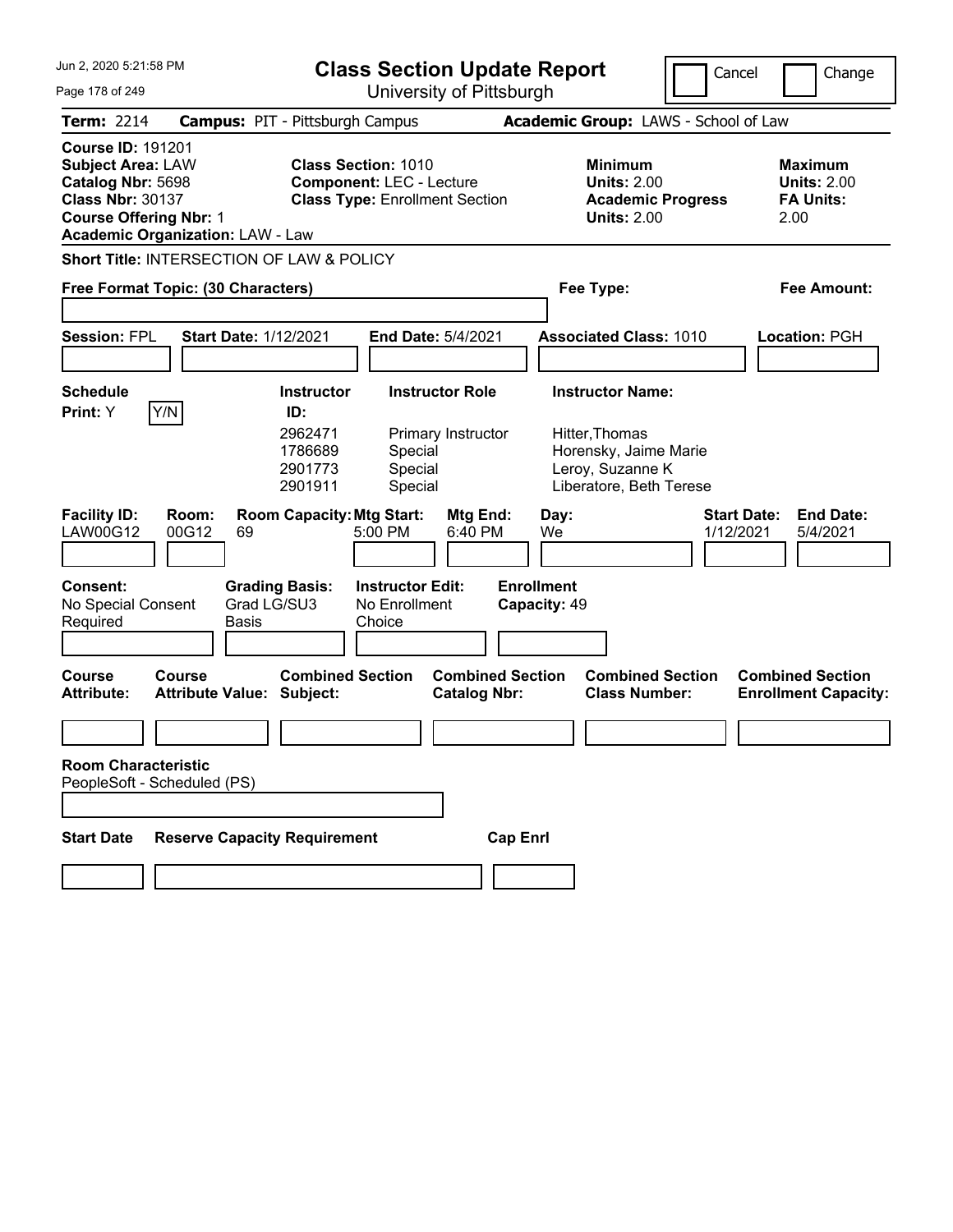| Jun 2, 2020 5:21:58 PM                                                                                                                                                                                | <b>Class Section Update Report</b>                                                                                                               |                                                                                                                                | Cancel<br>Change                                                 |  |  |  |
|-------------------------------------------------------------------------------------------------------------------------------------------------------------------------------------------------------|--------------------------------------------------------------------------------------------------------------------------------------------------|--------------------------------------------------------------------------------------------------------------------------------|------------------------------------------------------------------|--|--|--|
| Page 179 of 249                                                                                                                                                                                       | University of Pittsburgh                                                                                                                         |                                                                                                                                |                                                                  |  |  |  |
| <b>Term: 2214</b><br><b>Course ID: 191202</b><br><b>Subject Area: LAW</b><br>Catalog Nbr: 5699<br><b>Class Nbr: 30136</b><br><b>Course Offering Nbr: 1</b><br><b>Academic Organization: LAW - Law</b> | <b>Campus: PIT - Pittsburgh Campus</b><br><b>Class Section: 1010</b><br><b>Component: LEC - Lecture</b><br><b>Class Type: Enrollment Section</b> | Academic Group: LAWS - School of Law<br><b>Minimum</b><br><b>Units: 1.00</b><br><b>Academic Progress</b><br><b>Units: 1.00</b> | <b>Maximum</b><br><b>Units: 1.00</b><br><b>FA Units:</b><br>1.00 |  |  |  |
| Short Title: LEGAL ORIGINS OF BREXIT<br>Free Format Topic: (30 Characters)                                                                                                                            |                                                                                                                                                  | Fee Type:                                                                                                                      | Fee Amount:                                                      |  |  |  |
| <b>Session: FPL</b><br><b>Start Date: 1/12/2021</b>                                                                                                                                                   | End Date: 5/4/2021                                                                                                                               | <b>Associated Class: 1010</b>                                                                                                  | Location: PGH                                                    |  |  |  |
| <b>Schedule</b><br>Print: Y<br>Y/N                                                                                                                                                                    | <b>Instructor</b><br><b>Instructor Role</b><br>ID:<br>0                                                                                          | <b>Instructor Name:</b><br>No Instructor Assigned                                                                              |                                                                  |  |  |  |
| <b>Facility ID:</b><br>Room:<br>LAW00107<br>00107<br>124<br><b>Consent:</b><br><b>Grading Basis:</b><br>Grad LG/SU3<br>No Special Consent                                                             | <b>Room Capacity: Mtg Start:</b><br>Mtg End:<br>6:30 PM<br>8:20 PM<br><b>Instructor Edit:</b><br>No Enrollment                                   | $\mathsf{Day}$ :<br>MoTuWeThFr<br><b>Enrollment</b><br>Capacity: 35                                                            | <b>End Date:</b><br><b>Start Date:</b><br>1/12/2021<br>5/4/2021  |  |  |  |
| Required<br>Basis<br>Course<br><b>Course</b>                                                                                                                                                          | Choice<br><b>Combined Section</b><br><b>Combined Section</b>                                                                                     | <b>Combined Section</b>                                                                                                        | <b>Combined Section</b>                                          |  |  |  |
| <b>Attribute:</b><br>Attribute Value: Subject:<br><b>Room Characteristic</b><br>PeopleSoft - Scheduled (PS)                                                                                           | <b>Catalog Nbr:</b>                                                                                                                              | <b>Class Number:</b>                                                                                                           | <b>Enrollment Capacity:</b>                                      |  |  |  |
| <b>Start Date</b><br><b>Reserve Capacity Requirement</b>                                                                                                                                              | <b>Cap Enrl</b>                                                                                                                                  |                                                                                                                                |                                                                  |  |  |  |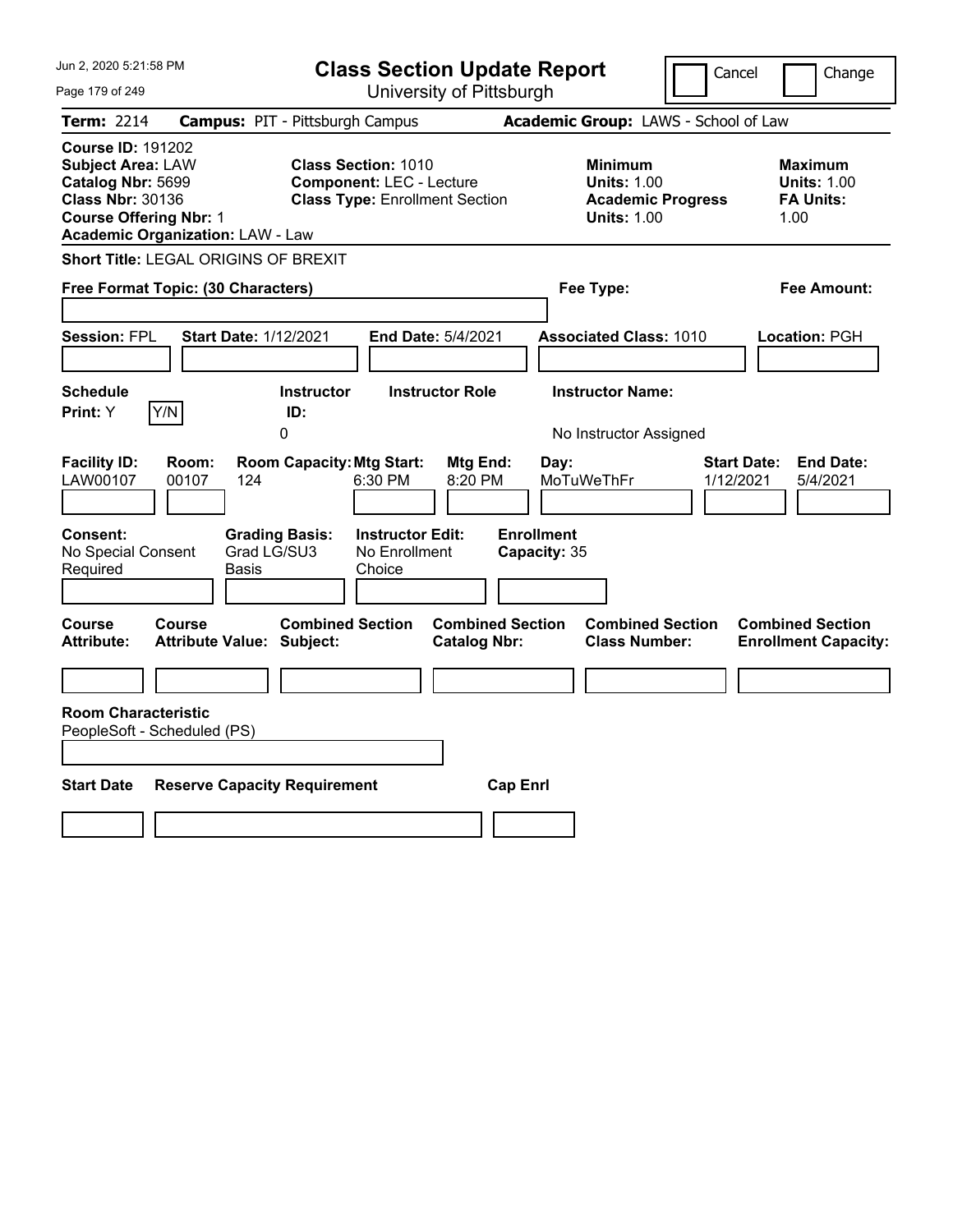| Jun 2, 2020 5:21:58 PM                                                                                                                                                           | <b>Class Section Update Report</b>                                                                     |                                                                                 | Cancel<br>Change                                                |
|----------------------------------------------------------------------------------------------------------------------------------------------------------------------------------|--------------------------------------------------------------------------------------------------------|---------------------------------------------------------------------------------|-----------------------------------------------------------------|
| Page 180 of 249                                                                                                                                                                  | University of Pittsburgh                                                                               |                                                                                 |                                                                 |
| <b>Term: 2214</b>                                                                                                                                                                | <b>Campus: PIT - Pittsburgh Campus</b>                                                                 | Academic Group: LAWS - School of Law                                            |                                                                 |
| <b>Course ID: 189316</b><br><b>Subject Area: LAW</b><br>Catalog Nbr: 5701<br><b>Class Nbr: 27945</b><br><b>Course Offering Nbr: 1</b><br><b>Academic Organization: LAW - Law</b> | <b>Class Section: 1070</b><br><b>Component: SEM - Seminar</b><br><b>Class Type: Enrollment Section</b> | Minimum<br><b>Units: 3.00</b><br><b>Academic Progress</b><br><b>Units: 3.00</b> | Maximum<br><b>Units: 3.00</b><br><b>FA Units:</b><br>3.00       |
| <b>Short Title: HC FRAUD AND ABUSE SEMINAR</b>                                                                                                                                   |                                                                                                        |                                                                                 |                                                                 |
| Free Format Topic: (30 Characters)                                                                                                                                               |                                                                                                        | Fee Type:                                                                       | Fee Amount:                                                     |
| <b>Session: FPL</b><br><b>Start Date: 1/12/2021</b>                                                                                                                              | <b>End Date: 5/4/2021</b>                                                                              | <b>Associated Class: 1070</b>                                                   | Location: PGH                                                   |
| <b>Schedule</b><br>Y/N<br><b>Print:</b> Y                                                                                                                                        | <b>Instructor Role</b><br><b>Instructor</b><br>ID:                                                     | <b>Instructor Name:</b>                                                         |                                                                 |
|                                                                                                                                                                                  | 1126150<br>Primary Instructor<br>1786689<br>Special<br>Special<br>2901911                              | Hershey, Tina Batra<br>Horensky, Jaime Marie<br>Liberatore, Beth Terese         |                                                                 |
| <b>Facility ID:</b><br>Room:<br>LAW00109<br>00109<br>124                                                                                                                         | <b>Room Capacity: Mtg Start:</b><br>Mtg End:<br>2:00 PM<br>3:50 PM                                     | Day:<br>Th                                                                      | <b>Start Date:</b><br><b>End Date:</b><br>1/12/2021<br>5/4/2021 |
| <b>Consent:</b><br>Grad LG/SU3<br>No Special Consent<br>Required<br><b>Basis</b>                                                                                                 | <b>Grading Basis:</b><br><b>Instructor Edit:</b><br>No Enrollment<br>Choice                            | <b>Enrollment</b><br>Capacity: 7                                                |                                                                 |
| Course<br>Course<br><b>Attribute:</b><br><b>Attribute Value: Subject:</b>                                                                                                        | <b>Combined Section</b><br><b>Combined Section</b><br><b>Catalog Nbr:</b>                              | <b>Combined Section</b><br><b>Class Number:</b>                                 | <b>Combined Section</b><br><b>Enrollment Capacity:</b>          |
|                                                                                                                                                                                  |                                                                                                        |                                                                                 |                                                                 |
| <b>Room Characteristic</b><br>PeopleSoft - Scheduled (PS)                                                                                                                        |                                                                                                        |                                                                                 |                                                                 |
|                                                                                                                                                                                  |                                                                                                        |                                                                                 |                                                                 |
| <b>Start Date</b><br><b>Reserve Capacity Requirement</b><br>11/9/2020<br>LAW Professional Year 3 or 4<br>10/1/2020<br>LAW Professional Year 3 or 4                               | <b>Cap Enrl</b>                                                                                        | 0                                                                               |                                                                 |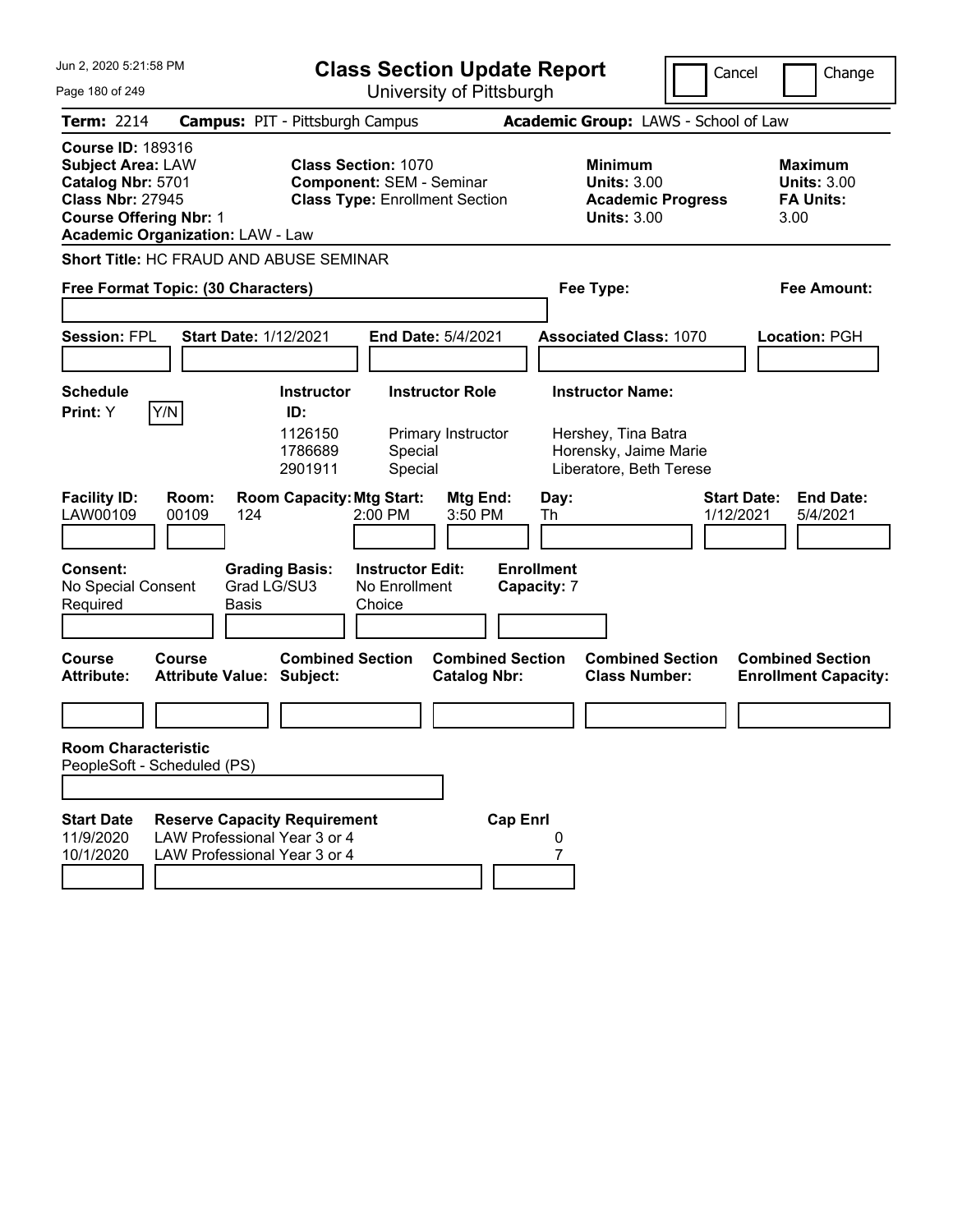| Jun 2, 2020 5:21:58 PM                                                                                                                                                           | <b>Class Section Update Report</b>                                                                                                                       |                                                                                 | Cancel<br>Change                                                |
|----------------------------------------------------------------------------------------------------------------------------------------------------------------------------------|----------------------------------------------------------------------------------------------------------------------------------------------------------|---------------------------------------------------------------------------------|-----------------------------------------------------------------|
| Page 181 of 249                                                                                                                                                                  | University of Pittsburgh                                                                                                                                 |                                                                                 |                                                                 |
| <b>Term: 2214</b>                                                                                                                                                                | <b>Campus: PIT - Pittsburgh Campus</b>                                                                                                                   | Academic Group: LAWS - School of Law                                            |                                                                 |
| <b>Course ID: 187553</b><br><b>Subject Area: LAW</b><br>Catalog Nbr: 5706<br><b>Class Nbr: 27451</b><br><b>Course Offering Nbr: 1</b><br><b>Academic Organization: LAW - Law</b> | <b>Class Section: 1035</b><br><b>Component: SEM - Seminar</b><br><b>Class Type: Enrollment Section</b>                                                   | Minimum<br><b>Units: 3.00</b><br><b>Academic Progress</b><br><b>Units: 3.00</b> | Maximum<br><b>Units: 3.00</b><br><b>FA Units:</b><br>3.00       |
| Short Title: CRIML RECORDSEXPUNGEMENT SEM                                                                                                                                        |                                                                                                                                                          |                                                                                 |                                                                 |
| Free Format Topic: (30 Characters)                                                                                                                                               |                                                                                                                                                          | Fee Type:                                                                       | Fee Amount:                                                     |
| <b>Session: FPL</b><br><b>Start Date: 1/12/2021</b>                                                                                                                              | <b>End Date: 5/4/2021</b>                                                                                                                                | <b>Associated Class: 1035</b>                                                   | Location: PGH                                                   |
| <b>Schedule</b>                                                                                                                                                                  | <b>Instructor Role</b><br><b>Instructor</b>                                                                                                              | <b>Instructor Name:</b>                                                         |                                                                 |
| Y/N<br><b>Print:</b> Y<br><b>Facility ID:</b><br>Room:<br>LAW00G46<br>00G46<br>20                                                                                                | ID:<br>2909289<br>Primary Instructor<br>1786689<br>Special<br>Special<br>2901911<br><b>Room Capacity: Mtg Start:</b><br>Mtg End:<br>10:30 AM<br>12:20 PM | Chew, Pat K<br>Horensky, Jaime Marie<br>Liberatore, Beth Terese<br>Day:<br>Fr   | <b>Start Date:</b><br><b>End Date:</b><br>1/12/2021<br>5/4/2021 |
| <b>Consent:</b><br>Grad LG/SU3<br>No Special Consent<br>Required<br>Basis                                                                                                        | <b>Grading Basis:</b><br><b>Instructor Edit:</b><br>No Enrollment<br>Choice                                                                              | <b>Enrollment</b><br>Capacity: 9                                                |                                                                 |
| Course<br>Course<br><b>Attribute:</b><br><b>Attribute Value: Subject:</b>                                                                                                        | <b>Combined Section</b><br><b>Combined Section</b><br><b>Catalog Nbr:</b>                                                                                | <b>Combined Section</b><br><b>Class Number:</b>                                 | <b>Combined Section</b><br><b>Enrollment Capacity:</b>          |
|                                                                                                                                                                                  |                                                                                                                                                          |                                                                                 |                                                                 |
| <b>Room Characteristic</b><br>PeopleSoft - Scheduled (PS)                                                                                                                        |                                                                                                                                                          |                                                                                 |                                                                 |
|                                                                                                                                                                                  |                                                                                                                                                          |                                                                                 |                                                                 |
| <b>Start Date</b><br><b>Reserve Capacity Requirement</b><br>LAW Professional Year 3 or 4<br>11/9/2020<br>10/1/2020<br>LAW Professional Year 3 or 4                               | <b>Cap Enrl</b>                                                                                                                                          | 0<br>9                                                                          |                                                                 |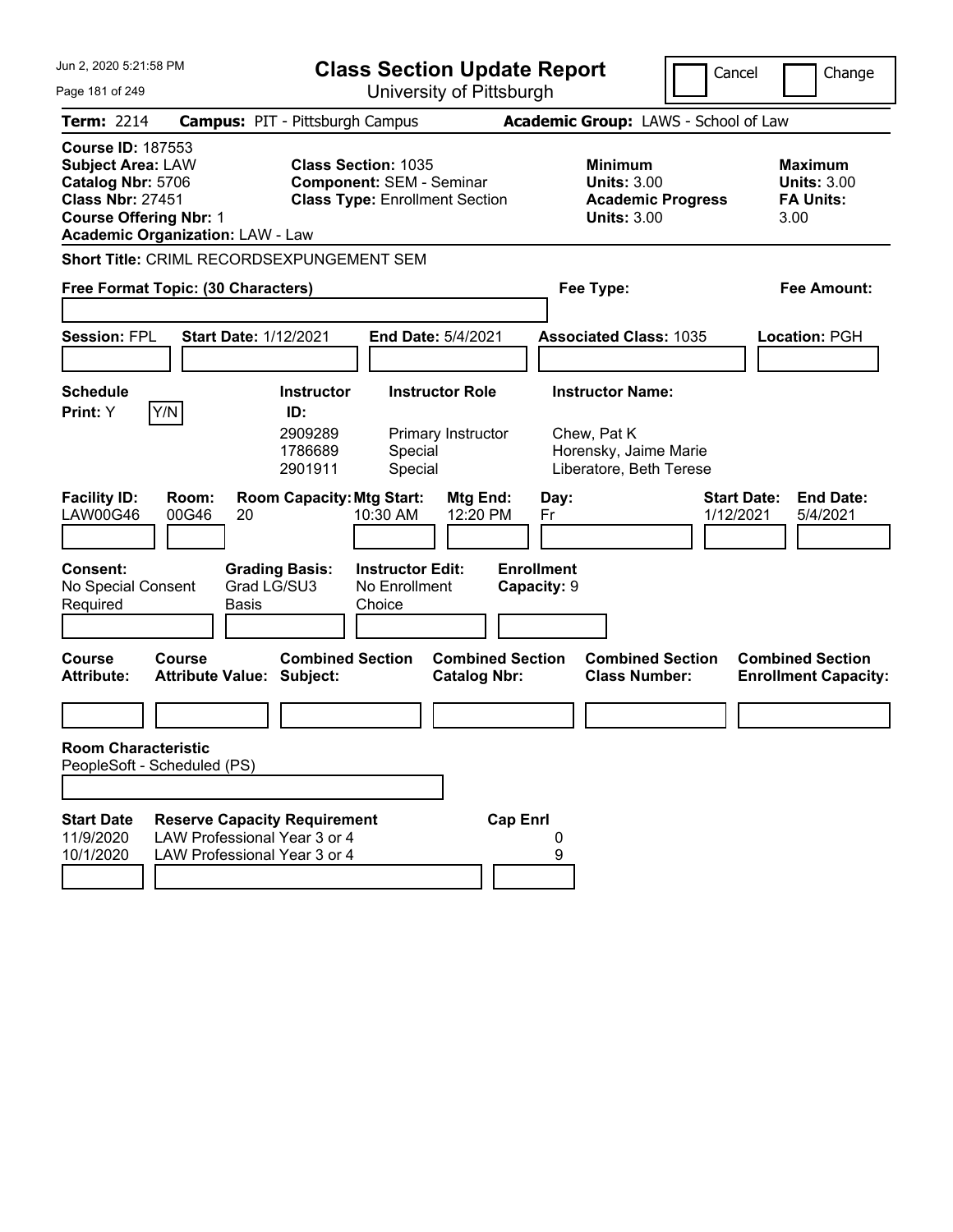| Jun 2, 2020 5:21:58 PM<br>Page 182 of 249                                                                                                                                        | <b>Class Section Update Report</b><br>University of Pittsburgh                                                                                                   | Cancel                                                                                                             | Change                                                           |
|----------------------------------------------------------------------------------------------------------------------------------------------------------------------------------|------------------------------------------------------------------------------------------------------------------------------------------------------------------|--------------------------------------------------------------------------------------------------------------------|------------------------------------------------------------------|
| <b>Term: 2214</b>                                                                                                                                                                | <b>Campus: PIT - Pittsburgh Campus</b>                                                                                                                           | Academic Group: LAWS - School of Law                                                                               |                                                                  |
| <b>Course ID: 189819</b><br><b>Subject Area: LAW</b><br>Catalog Nbr: 5719<br><b>Class Nbr: 27452</b><br><b>Course Offering Nbr: 1</b><br><b>Academic Organization: LAW - Law</b> | <b>Class Section: 1035</b><br><b>Component: LEC - Lecture</b><br><b>Class Type: Enrollment Section</b>                                                           | <b>Minimum</b><br><b>Units: 3.00</b><br><b>Academic Progress</b><br><b>Units: 3.00</b>                             | <b>Maximum</b><br><b>Units: 3.00</b><br><b>FA Units:</b><br>3.00 |
| Short Title: APLD LEGAL DATA ANLYTC AND AI                                                                                                                                       |                                                                                                                                                                  |                                                                                                                    |                                                                  |
| Free Format Topic: (30 Characters)                                                                                                                                               |                                                                                                                                                                  | Fee Type:                                                                                                          | <b>Fee Amount:</b>                                               |
| <b>Session: FPL</b><br><b>Start Date: 1/12/2021</b>                                                                                                                              | <b>End Date: 5/4/2021</b>                                                                                                                                        | <b>Associated Class: 1035</b>                                                                                      | <b>Location: PGH</b>                                             |
| <b>Schedule</b><br>Y/N<br>Print: Y                                                                                                                                               | <b>Instructor Role</b><br><b>Instructor</b><br>ID:<br>2901587<br>Primary Instructor<br>1786689<br>Special<br>2901911<br>Special<br>3858643<br>Primary Instructor | <b>Instructor Name:</b><br>Ashley, Kevin D<br>Horensky, Jaime Marie<br>Liberatore, Beth Terese<br>Savelka, Jaromir |                                                                  |
| <b>Facility ID:</b><br>Room:<br><b>LAW00G20</b><br>00G20<br>42                                                                                                                   | <b>Room Capacity: Mtg Start:</b><br>Mtg End:<br>10:30 AM<br>11:45 AM                                                                                             | <b>Start Date:</b><br>Day:<br>MoWe<br>1/12/2021                                                                    | <b>End Date:</b><br>5/4/2021                                     |
| <b>Consent:</b><br><b>Grading Basis:</b><br>Grad LG/SU3<br>No Special Consent<br>Required<br>Basis                                                                               | <b>Instructor Edit:</b><br>No Enrollment<br>Choice                                                                                                               | <b>Enrollment</b><br>Capacity: 25                                                                                  |                                                                  |
| Course<br>Course<br><b>Attribute:</b><br><b>Attribute Value: Subject:</b>                                                                                                        | <b>Combined Section</b><br><b>Combined Section</b><br><b>Catalog Nbr:</b>                                                                                        | <b>Combined Section</b><br><b>Class Number:</b>                                                                    | <b>Combined Section</b><br><b>Enrollment Capacity:</b>           |
|                                                                                                                                                                                  |                                                                                                                                                                  |                                                                                                                    |                                                                  |
| <b>Room Characteristic</b><br>PeopleSoft - Scheduled (PS)                                                                                                                        |                                                                                                                                                                  |                                                                                                                    |                                                                  |
|                                                                                                                                                                                  |                                                                                                                                                                  |                                                                                                                    |                                                                  |
| <b>Reserve Capacity Requirement</b><br><b>Start Date</b>                                                                                                                         |                                                                                                                                                                  | <b>Cap Enrl</b>                                                                                                    |                                                                  |
|                                                                                                                                                                                  |                                                                                                                                                                  |                                                                                                                    |                                                                  |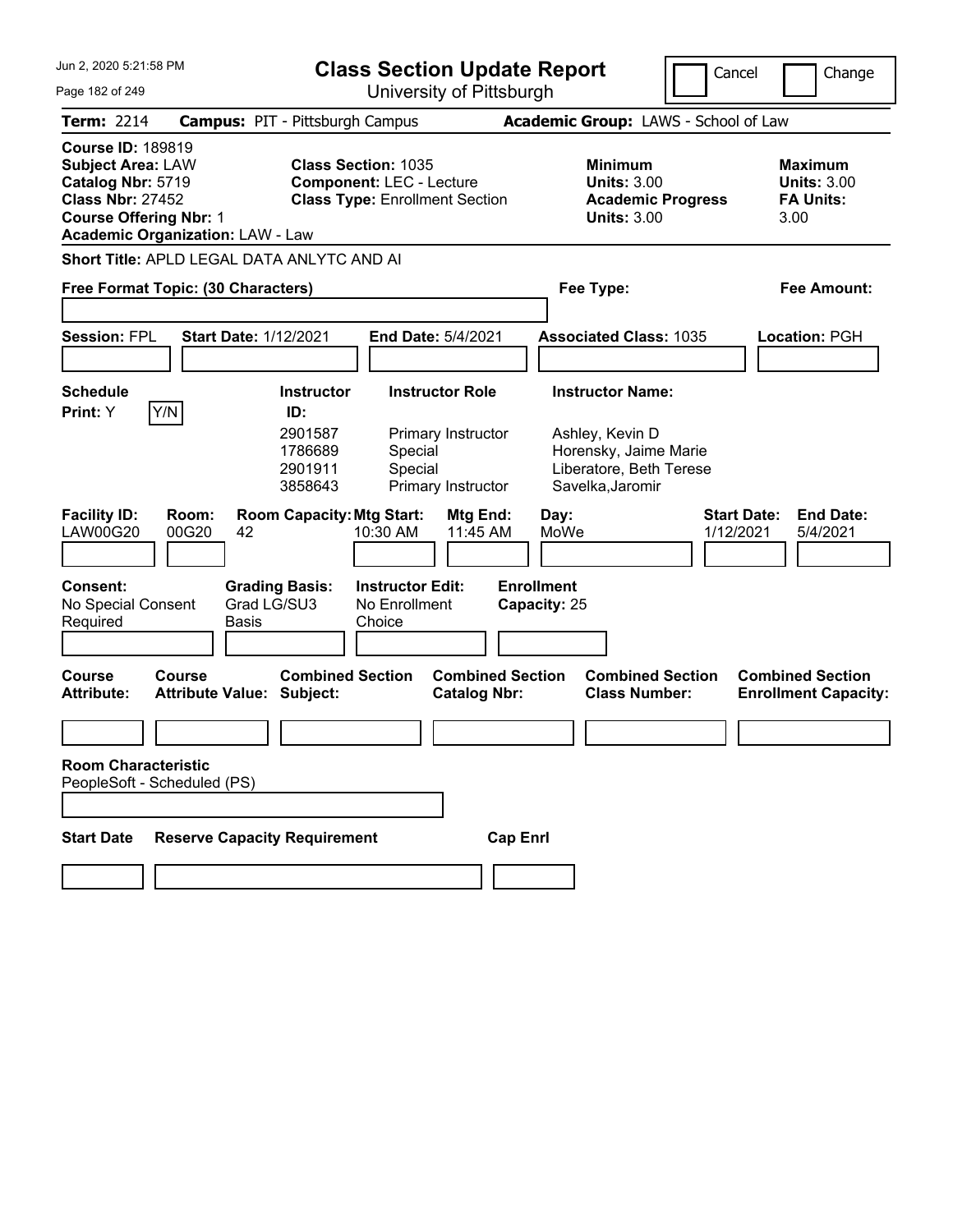| Jun 2, 2020 5:21:58 PM                                                                                                                                                           |                                                                                                     |                                                                                                                     | <b>Class Section Update Report</b>                       |                                                                                                        | Cancel             | Change                                                           |
|----------------------------------------------------------------------------------------------------------------------------------------------------------------------------------|-----------------------------------------------------------------------------------------------------|---------------------------------------------------------------------------------------------------------------------|----------------------------------------------------------|--------------------------------------------------------------------------------------------------------|--------------------|------------------------------------------------------------------|
| Page 183 of 249                                                                                                                                                                  |                                                                                                     |                                                                                                                     | University of Pittsburgh                                 |                                                                                                        |                    |                                                                  |
| <b>Term: 2214</b>                                                                                                                                                                |                                                                                                     | <b>Campus: PIT - Pittsburgh Campus</b>                                                                              |                                                          | Academic Group: LAWS - School of Law                                                                   |                    |                                                                  |
| <b>Course ID: 190554</b><br><b>Subject Area: LAW</b><br>Catalog Nbr: 5721<br><b>Class Nbr: 30358</b><br><b>Course Offering Nbr: 1</b><br><b>Academic Organization: LAW - Law</b> |                                                                                                     | <b>Class Section: 1070</b><br><b>Component: SEM - Seminar</b><br><b>Class Type: Enrollment Section</b>              |                                                          | <b>Minimum</b><br><b>Units: 3.00</b><br><b>Academic Progress</b><br><b>Units: 3.00</b>                 |                    | <b>Maximum</b><br><b>Units: 3.00</b><br><b>FA Units:</b><br>3.00 |
| Short Title: FDA LAW & POLICY                                                                                                                                                    |                                                                                                     |                                                                                                                     |                                                          |                                                                                                        |                    |                                                                  |
| Free Format Topic: (30 Characters)                                                                                                                                               |                                                                                                     |                                                                                                                     |                                                          | Fee Type:                                                                                              |                    | <b>Fee Amount:</b>                                               |
| <b>Session: FPL</b>                                                                                                                                                              | <b>Start Date: 1/12/2021</b>                                                                        |                                                                                                                     | End Date: 5/4/2021                                       | <b>Associated Class: 1070</b>                                                                          |                    | Location: PGH                                                    |
| <b>Schedule</b><br>Y/N<br>Print: Y<br><b>Facility ID:</b>                                                                                                                        | Room:                                                                                               | <b>Instructor</b><br>ID:<br>2962932<br>1786689<br>Special<br>Special<br>2901911<br><b>Room Capacity: Mtg Start:</b> | <b>Instructor Role</b><br>Primary Instructor<br>Mtg End: | <b>Instructor Name:</b><br>Donley, Greer B<br>Horensky, Jaime Marie<br>Liberatore, Beth Terese<br>Day: | <b>Start Date:</b> | <b>End Date:</b>                                                 |
| LAW00G13                                                                                                                                                                         | 00G13<br>28                                                                                         | 2:00 PM                                                                                                             | 3:50 PM                                                  | Th                                                                                                     | 1/12/2021          | 5/4/2021                                                         |
| <b>Consent:</b><br>No Special Consent<br>Required                                                                                                                                | <b>Grading Basis:</b><br>Grad LG/SU3<br>Basis                                                       | <b>Instructor Edit:</b><br>No Enrollment<br>Choice                                                                  | <b>Enrollment</b>                                        | Capacity: 12                                                                                           |                    |                                                                  |
| <b>Course</b><br><b>Attribute:</b>                                                                                                                                               | Course<br><b>Attribute Value: Subject:</b>                                                          | <b>Combined Section</b>                                                                                             | <b>Combined Section</b><br><b>Catalog Nbr:</b>           | <b>Combined Section</b><br><b>Class Number:</b>                                                        |                    | <b>Combined Section</b><br><b>Enrollment Capacity:</b>           |
|                                                                                                                                                                                  |                                                                                                     |                                                                                                                     |                                                          |                                                                                                        |                    |                                                                  |
| <b>Room Characteristic</b><br>PeopleSoft - Scheduled (PS)                                                                                                                        |                                                                                                     |                                                                                                                     |                                                          |                                                                                                        |                    |                                                                  |
|                                                                                                                                                                                  |                                                                                                     |                                                                                                                     |                                                          |                                                                                                        |                    |                                                                  |
| <b>Start Date</b><br>11/9/2020<br>10/1/2020                                                                                                                                      | <b>Reserve Capacity Requirement</b><br>LAW Professional Year 3 or 4<br>LAW Professional Year 3 or 4 |                                                                                                                     | <b>Cap Enrl</b>                                          | 0<br>12                                                                                                |                    |                                                                  |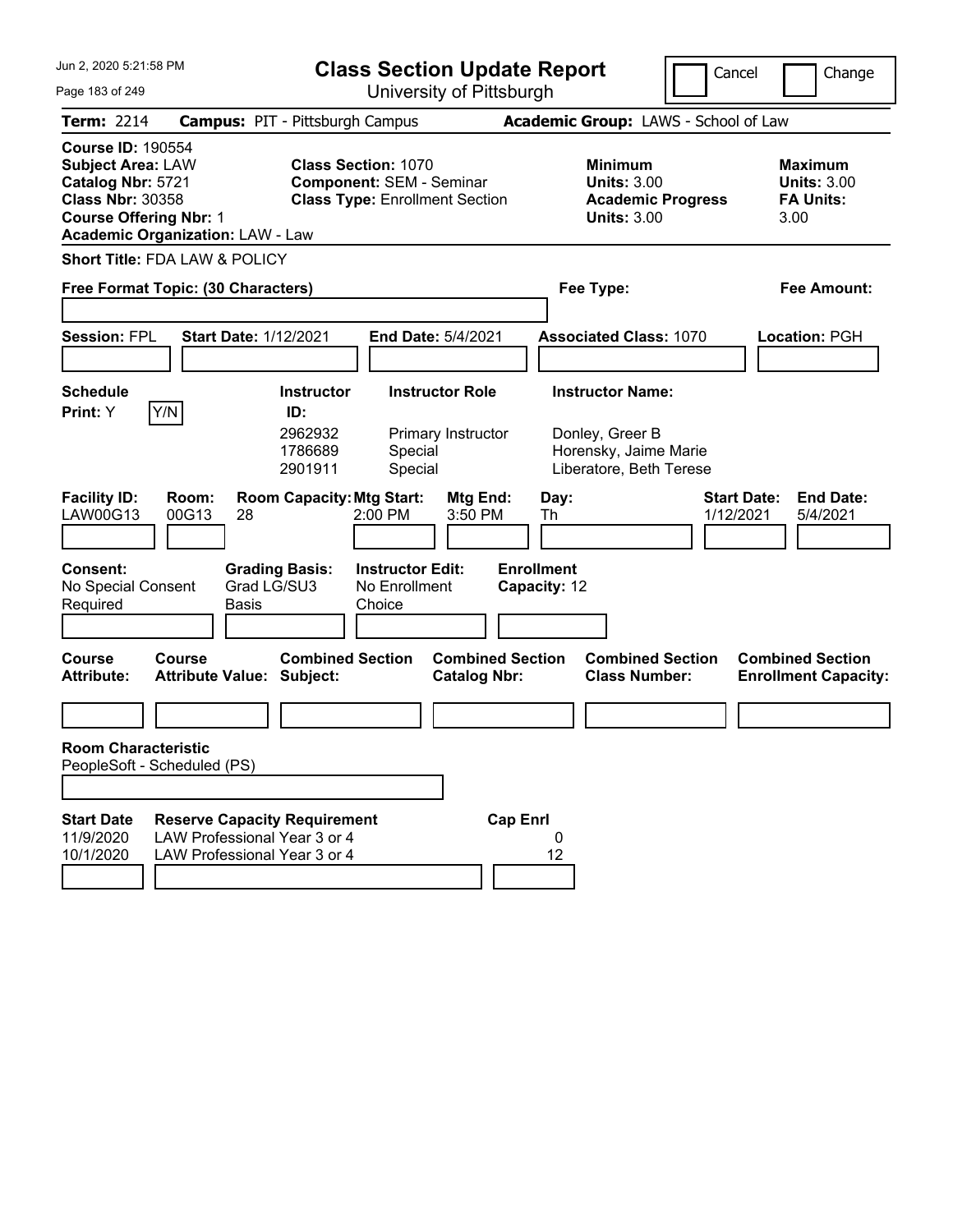| Jun 2, 2020 5:21:58 PM                                                                                                                                                           | <b>Class Section Update Report</b>                                                                     |                                                                                        | Cancel<br>Change                                                 |
|----------------------------------------------------------------------------------------------------------------------------------------------------------------------------------|--------------------------------------------------------------------------------------------------------|----------------------------------------------------------------------------------------|------------------------------------------------------------------|
| Page 184 of 249                                                                                                                                                                  | University of Pittsburgh                                                                               |                                                                                        |                                                                  |
| <b>Term: 2214</b>                                                                                                                                                                | <b>Campus: PIT - Pittsburgh Campus</b>                                                                 | Academic Group: LAWS - School of Law                                                   |                                                                  |
| <b>Course ID: 114704</b><br><b>Subject Area: LAW</b><br>Catalog Nbr: 5731<br><b>Class Nbr: 26204</b><br><b>Course Offering Nbr: 1</b><br><b>Academic Organization: LAW - Law</b> | <b>Class Section: 1085</b><br><b>Component: LEC - Lecture</b><br><b>Class Type: Enrollment Section</b> | <b>Minimum</b><br><b>Units: 1.00</b><br><b>Academic Progress</b><br><b>Units: 1.00</b> | <b>Maximum</b><br><b>Units: 1.00</b><br><b>FA Units:</b><br>1.00 |
| Short Title: CURRENT ISSUES IN HEALTH LAW                                                                                                                                        |                                                                                                        |                                                                                        |                                                                  |
| Free Format Topic: (30 Characters)                                                                                                                                               |                                                                                                        | Fee Type:                                                                              | <b>Fee Amount:</b>                                               |
| <b>Session: FPL</b><br><b>Start Date: 1/12/2021</b>                                                                                                                              | End Date: 5/4/2021                                                                                     | <b>Associated Class: 1085</b>                                                          | Location: PGH                                                    |
| <b>Schedule</b>                                                                                                                                                                  | <b>Instructor</b><br><b>Instructor Role</b>                                                            | <b>Instructor Name:</b>                                                                |                                                                  |
| Y/N<br>Print: Y                                                                                                                                                                  | ID:<br>2954132<br>Primary Instructor<br>1786689<br>Special<br>Special<br>2901911                       | Cummings, Mary Nell<br>Horensky, Jaime Marie<br>Liberatore, Beth Terese                |                                                                  |
| <b>Facility ID:</b><br>Room:<br>LAW00G13<br>00G13<br>28                                                                                                                          | <b>Room Capacity: Mtg Start:</b><br>Mtg End:<br>4:30 PM<br>6:00 PM                                     | Day:<br>Mo                                                                             | <b>Start Date:</b><br><b>End Date:</b><br>1/12/2021<br>5/4/2021  |
| <b>Consent:</b><br>Grad LG/SU3<br>No Special Consent<br>Required<br>Basis                                                                                                        | <b>Grading Basis:</b><br><b>Instructor Edit:</b><br>No Enrollment<br>Choice                            | <b>Enrollment</b><br>Capacity: 15                                                      |                                                                  |
| <b>Course</b><br><b>Course</b><br><b>Attribute Value: Subject:</b><br><b>Attribute:</b>                                                                                          | <b>Combined Section</b><br><b>Catalog Nbr:</b>                                                         | <b>Combined Section</b><br><b>Combined Section</b><br><b>Class Number:</b>             | <b>Combined Section</b><br><b>Enrollment Capacity:</b>           |
|                                                                                                                                                                                  |                                                                                                        |                                                                                        |                                                                  |
| <b>Room Characteristic</b><br>PeopleSoft - Scheduled (PS)                                                                                                                        |                                                                                                        |                                                                                        |                                                                  |
| <b>Reserve Capacity Requirement</b><br><b>Start Date</b>                                                                                                                         |                                                                                                        | <b>Cap Enrl</b>                                                                        |                                                                  |
|                                                                                                                                                                                  |                                                                                                        |                                                                                        |                                                                  |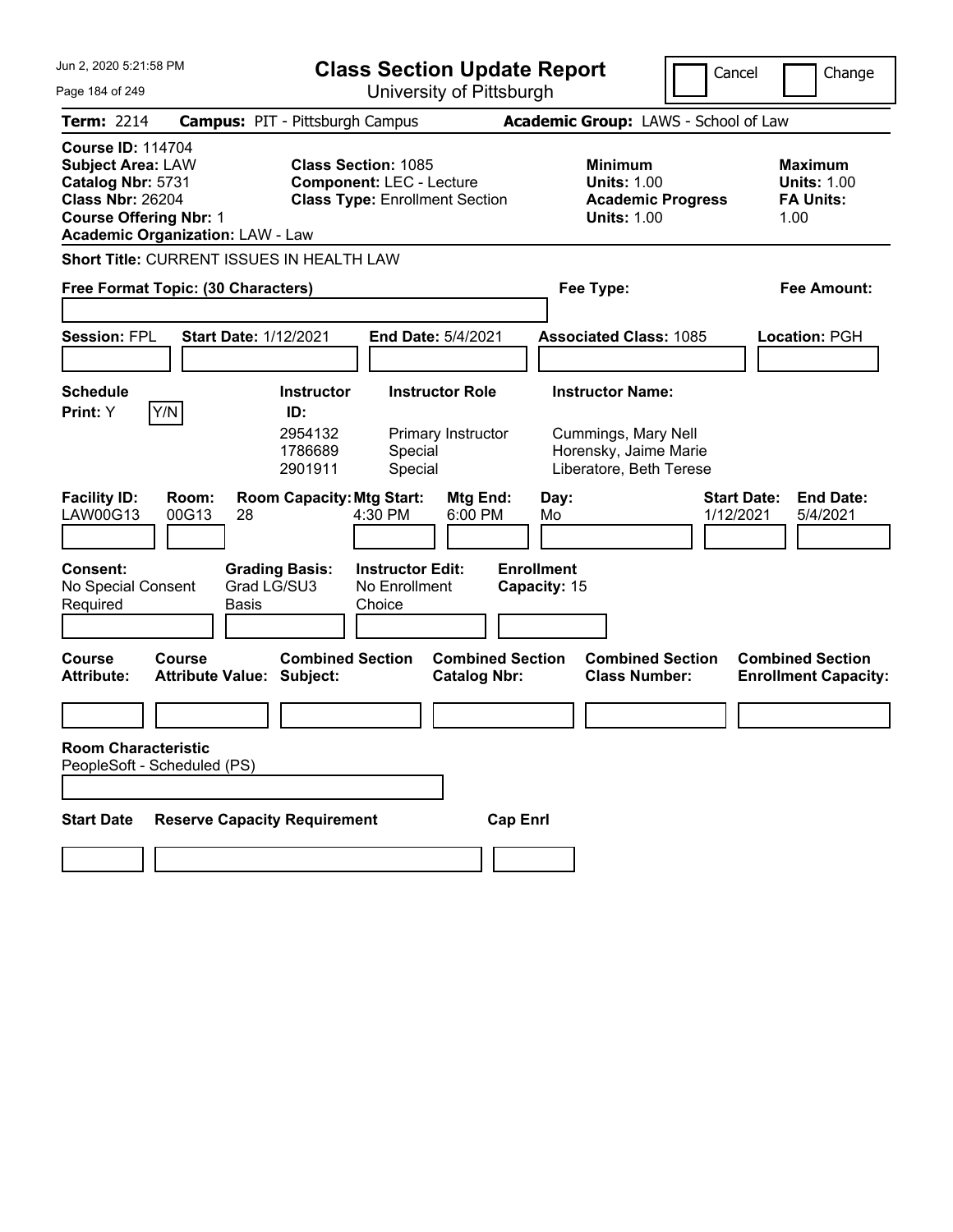| Jun 2, 2020 5:21:58 PM                                                                                                                                                           | <b>Class Section Update Report</b>                                                                     | Cancel                                                                                 | Change                                                            |
|----------------------------------------------------------------------------------------------------------------------------------------------------------------------------------|--------------------------------------------------------------------------------------------------------|----------------------------------------------------------------------------------------|-------------------------------------------------------------------|
| Page 185 of 249                                                                                                                                                                  | University of Pittsburgh                                                                               |                                                                                        |                                                                   |
| <b>Term: 2214</b>                                                                                                                                                                | <b>Campus: PIT - Pittsburgh Campus</b>                                                                 | Academic Group: LAWS - School of Law                                                   |                                                                   |
| <b>Course ID: 189821</b><br><b>Subject Area: LAW</b><br>Catalog Nbr: 5749<br><b>Class Nbr: 28510</b><br><b>Course Offering Nbr: 1</b><br><b>Academic Organization: LAW - Law</b> | <b>Class Section: 1010</b><br><b>Component: LEC - Lecture</b><br><b>Class Type: Enrollment Section</b> | <b>Minimum</b><br><b>Units: 9.00</b><br><b>Academic Progress</b><br><b>Units: 9.00</b> | <b>Maximum</b><br><b>Units: 18.00</b><br><b>FA Units:</b><br>9.00 |
| <b>Short Title: SORBONNE EXCHANGE</b>                                                                                                                                            |                                                                                                        |                                                                                        |                                                                   |
| Free Format Topic: (30 Characters)                                                                                                                                               |                                                                                                        | Fee Type:                                                                              | <b>Fee Amount:</b>                                                |
|                                                                                                                                                                                  |                                                                                                        |                                                                                        |                                                                   |
| <b>Session: FPL</b><br><b>Start Date: 1/12/2021</b>                                                                                                                              | End Date: 5/4/2021                                                                                     | <b>Associated Class: 1010</b>                                                          | Location: PGH                                                     |
|                                                                                                                                                                                  |                                                                                                        |                                                                                        |                                                                   |
| <b>Schedule</b>                                                                                                                                                                  | <b>Instructor Role</b><br><b>Instructor</b>                                                            | <b>Instructor Name:</b>                                                                |                                                                   |
| Y/N<br>Print: Y                                                                                                                                                                  | ID:<br>1786689<br>Special<br>2901911<br>Special<br>2956747<br>Primary Instructor                       | Horensky, Jaime Marie<br>Liberatore, Beth Terese<br>Thorpe, Richard Gordon             |                                                                   |
| <b>Facility ID:</b><br>Room:<br><b>TBATBA</b><br>TBA<br>0                                                                                                                        | <b>Room Capacity: Mtg Start:</b><br>Mtg End:                                                           | Day:<br>1/12/2021                                                                      | <b>Start Date:</b><br><b>End Date:</b><br>5/4/2021                |
| <b>Consent:</b><br>Grad LG/SU3<br><b>Department Consent</b><br>Required<br>Basis                                                                                                 | <b>Grading Basis:</b><br><b>Instructor Edit:</b><br>No Enrollment<br>Choice                            | <b>Enrollment</b><br>Capacity: 35                                                      |                                                                   |
| <b>Course</b><br>Course<br><b>Attribute:</b><br><b>Attribute Value: Subject:</b>                                                                                                 | <b>Combined Section</b><br><b>Combined Section</b><br><b>Catalog Nbr:</b>                              | <b>Combined Section</b><br><b>Class Number:</b>                                        | <b>Combined Section</b><br><b>Enrollment Capacity:</b>            |
|                                                                                                                                                                                  |                                                                                                        |                                                                                        |                                                                   |
| <b>Room Characteristic</b>                                                                                                                                                       |                                                                                                        |                                                                                        |                                                                   |
|                                                                                                                                                                                  |                                                                                                        |                                                                                        |                                                                   |
| <b>Reserve Capacity Requirement</b><br><b>Start Date</b>                                                                                                                         | <b>Cap Enrl</b>                                                                                        |                                                                                        |                                                                   |
|                                                                                                                                                                                  |                                                                                                        |                                                                                        |                                                                   |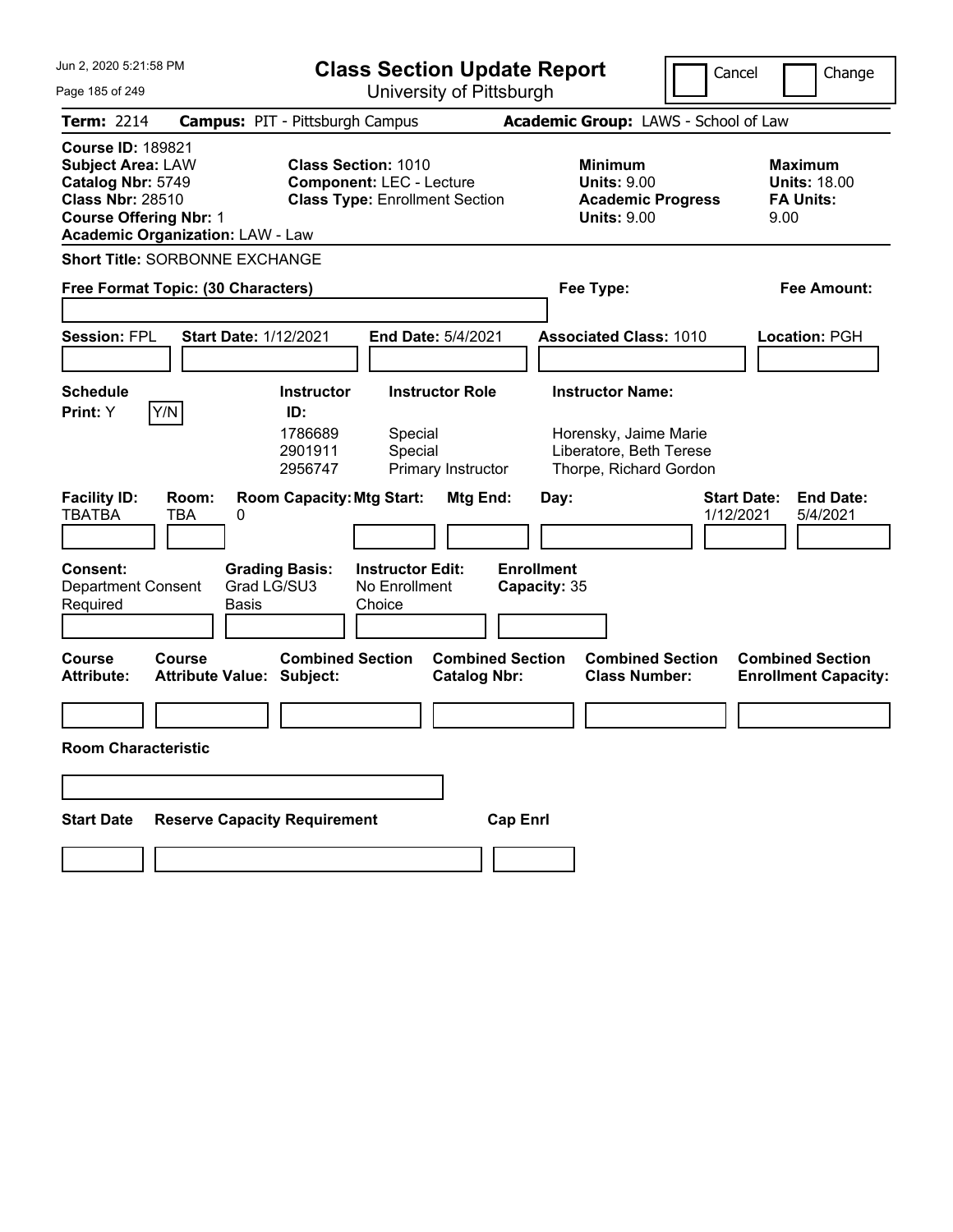| Jun 2, 2020 5:21:58 PM                                                                                                                                                           |                                               | <b>Class Section Update Report</b>                                                                        |                                   |                                                                       | Cancel                          | Change                                                            |
|----------------------------------------------------------------------------------------------------------------------------------------------------------------------------------|-----------------------------------------------|-----------------------------------------------------------------------------------------------------------|-----------------------------------|-----------------------------------------------------------------------|---------------------------------|-------------------------------------------------------------------|
| Page 186 of 249                                                                                                                                                                  |                                               | University of Pittsburgh                                                                                  |                                   |                                                                       |                                 |                                                                   |
| <b>Term: 2214</b>                                                                                                                                                                | <b>Campus: PIT - Pittsburgh Campus</b>        |                                                                                                           |                                   | Academic Group: LAWS - School of Law                                  |                                 |                                                                   |
| <b>Course ID: 114708</b><br><b>Subject Area: LAW</b><br>Catalog Nbr: 5750<br><b>Class Nbr: 13098</b><br><b>Course Offering Nbr: 1</b><br><b>Academic Organization: LAW - Law</b> |                                               | <b>Class Section: 1010</b><br>Component: IND - Independent Study<br><b>Class Type: Enrollment Section</b> |                                   | Minimum<br><b>Units: 1.00</b><br><b>Units: 1.00</b>                   | <b>Academic Progress</b>        | <b>Maximum</b><br><b>Units: 18.00</b><br><b>FA Units:</b><br>1.00 |
| <b>Short Title: STUDY ABROAD</b>                                                                                                                                                 |                                               |                                                                                                           |                                   |                                                                       |                                 |                                                                   |
| Free Format Topic: (30 Characters)                                                                                                                                               |                                               |                                                                                                           |                                   | Fee Type:                                                             |                                 | Fee Amount:                                                       |
|                                                                                                                                                                                  |                                               |                                                                                                           |                                   |                                                                       |                                 |                                                                   |
| <b>Session: FPL</b>                                                                                                                                                              | <b>Start Date: 1/12/2021</b>                  | End Date: 5/4/2021                                                                                        |                                   | <b>Associated Class: 1010</b>                                         |                                 | Location: PGH                                                     |
|                                                                                                                                                                                  |                                               |                                                                                                           |                                   |                                                                       |                                 |                                                                   |
| <b>Schedule</b>                                                                                                                                                                  | <b>Instructor</b>                             | <b>Instructor Role</b>                                                                                    |                                   | <b>Instructor Name:</b>                                               |                                 |                                                                   |
| Y/N<br>Print: Y                                                                                                                                                                  | ID:<br>2936556<br>1786689<br>2901911          | Primary Instructor<br>Special<br>Special                                                                  |                                   | Hamoudi, Haider A<br>Horensky, Jaime Marie<br>Liberatore, Beth Terese |                                 |                                                                   |
| <b>Facility ID:</b><br>Room:<br><b>TBATBA</b><br>TBA                                                                                                                             | <b>Room Capacity: Mtg Start:</b><br>0         | Mtg End:                                                                                                  | Day:                              |                                                                       | <b>Start Date:</b><br>1/12/2021 | <b>End Date:</b><br>5/4/2021                                      |
| <b>Consent:</b><br><b>Department Consent</b><br>Required                                                                                                                         | <b>Grading Basis:</b><br>Grad LG/SU3<br>Basis | <b>Instructor Edit:</b><br>No Enrollment<br>Choice                                                        | <b>Enrollment</b><br>Capacity: 20 |                                                                       |                                 |                                                                   |
| <b>Course</b><br>Course<br><b>Attribute:</b>                                                                                                                                     | <b>Attribute Value: Subject:</b>              | <b>Combined Section</b><br><b>Catalog Nbr:</b>                                                            | <b>Combined Section</b>           | <b>Combined Section</b><br><b>Class Number:</b>                       |                                 | <b>Combined Section</b><br><b>Enrollment Capacity:</b>            |
|                                                                                                                                                                                  |                                               |                                                                                                           |                                   |                                                                       |                                 |                                                                   |
| <b>Room Characteristic</b>                                                                                                                                                       |                                               |                                                                                                           |                                   |                                                                       |                                 |                                                                   |
|                                                                                                                                                                                  |                                               |                                                                                                           |                                   |                                                                       |                                 |                                                                   |
| <b>Start Date</b>                                                                                                                                                                | <b>Reserve Capacity Requirement</b>           |                                                                                                           | <b>Cap Enrl</b>                   |                                                                       |                                 |                                                                   |
|                                                                                                                                                                                  |                                               |                                                                                                           |                                   |                                                                       |                                 |                                                                   |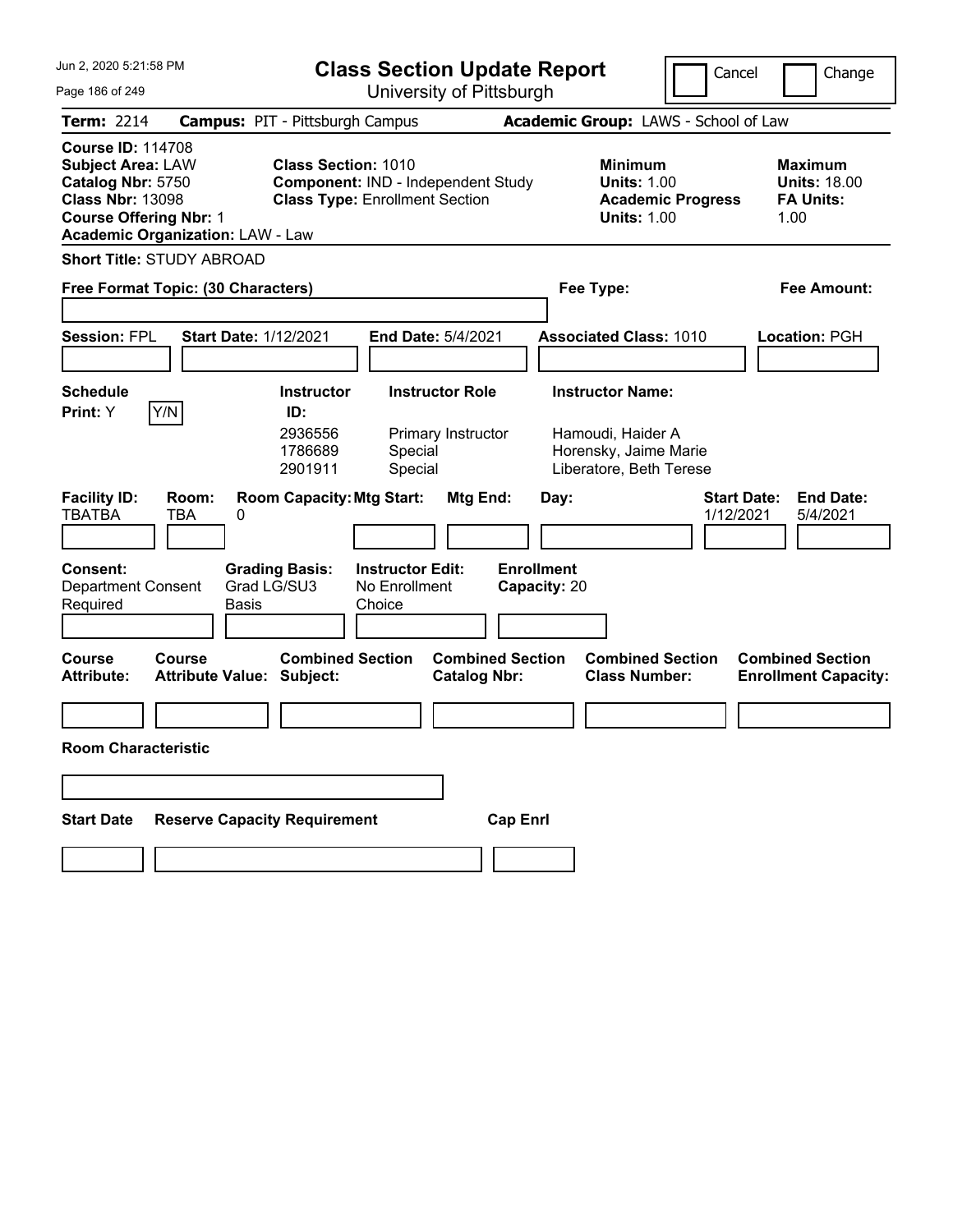| Jun 2, 2020 5:21:58 PM<br><b>Class Section Update Report</b>                                                                                                                     |                                                                                                        | Cancel                                                                                 | Change                                                           |
|----------------------------------------------------------------------------------------------------------------------------------------------------------------------------------|--------------------------------------------------------------------------------------------------------|----------------------------------------------------------------------------------------|------------------------------------------------------------------|
| Page 187 of 249                                                                                                                                                                  | University of Pittsburgh                                                                               |                                                                                        |                                                                  |
| <b>Term: 2214</b>                                                                                                                                                                | <b>Campus: PIT - Pittsburgh Campus</b>                                                                 | Academic Group: LAWS - School of Law                                                   |                                                                  |
| <b>Course ID: 188818</b><br><b>Subject Area: LAW</b><br>Catalog Nbr: 5801<br><b>Class Nbr: 26869</b><br><b>Course Offering Nbr: 1</b><br><b>Academic Organization: LAW - Law</b> | <b>Class Section: 1200</b><br><b>Component: LEC - Lecture</b><br><b>Class Type: Enrollment Section</b> | <b>Minimum</b><br><b>Units: 2.00</b><br><b>Academic Progress</b><br><b>Units: 2.00</b> | <b>Maximum</b><br><b>Units: 2.00</b><br><b>FA Units:</b><br>2.00 |
| <b>Short Title: RAISING THE BAR</b>                                                                                                                                              |                                                                                                        |                                                                                        |                                                                  |
| Free Format Topic: (30 Characters)                                                                                                                                               |                                                                                                        | Fee Type:                                                                              | <b>Fee Amount:</b>                                               |
| <b>Session: FPL</b><br><b>Start Date: 1/12/2021</b>                                                                                                                              | End Date: 5/4/2021                                                                                     | <b>Associated Class: 1200</b>                                                          | Location: PGH                                                    |
| <b>Schedule</b>                                                                                                                                                                  | <b>Instructor</b><br><b>Instructor Role</b>                                                            | <b>Instructor Name:</b>                                                                |                                                                  |
| Y/N<br>Print: Y                                                                                                                                                                  | ID:<br>1786689<br>Special<br>2901911<br>Special<br>1249463<br>Primary Instructor                       | Horensky, Jaime Marie<br>Liberatore, Beth Terese<br>Wible, Robert George               |                                                                  |
| <b>Facility ID:</b><br>Room:<br>LAW00109<br>00109<br>124                                                                                                                         | <b>Room Capacity: Mtg Start:</b><br>Mtg End:<br>5:30 PM<br>7:20 PM                                     | <b>Start Date:</b><br>Day:<br>1/12/2021<br>Th                                          | <b>End Date:</b><br>5/4/2021                                     |
| <b>Consent:</b><br><b>Grading Basis:</b><br>Grad LG/SU3<br>No Special Consent<br>Required<br>Basis                                                                               | <b>Instructor Edit:</b><br>No Enrollment<br>Choice                                                     | <b>Enrollment</b><br>Capacity: 120                                                     |                                                                  |
| <b>Course</b><br>Course<br><b>Attribute Value: Subject:</b><br><b>Attribute:</b>                                                                                                 | <b>Combined Section</b><br><b>Combined Section</b><br><b>Catalog Nbr:</b>                              | <b>Combined Section</b><br><b>Class Number:</b>                                        | <b>Combined Section</b><br><b>Enrollment Capacity:</b>           |
|                                                                                                                                                                                  |                                                                                                        |                                                                                        |                                                                  |
| <b>Room Characteristic</b><br>PeopleSoft - Scheduled (PS)                                                                                                                        |                                                                                                        |                                                                                        |                                                                  |
| <b>Start Date</b><br><b>Reserve Capacity Requirement</b><br>10/1/2020<br>LAW Professional Year 3 or 4                                                                            |                                                                                                        | <b>Cap Enrl</b><br>120                                                                 |                                                                  |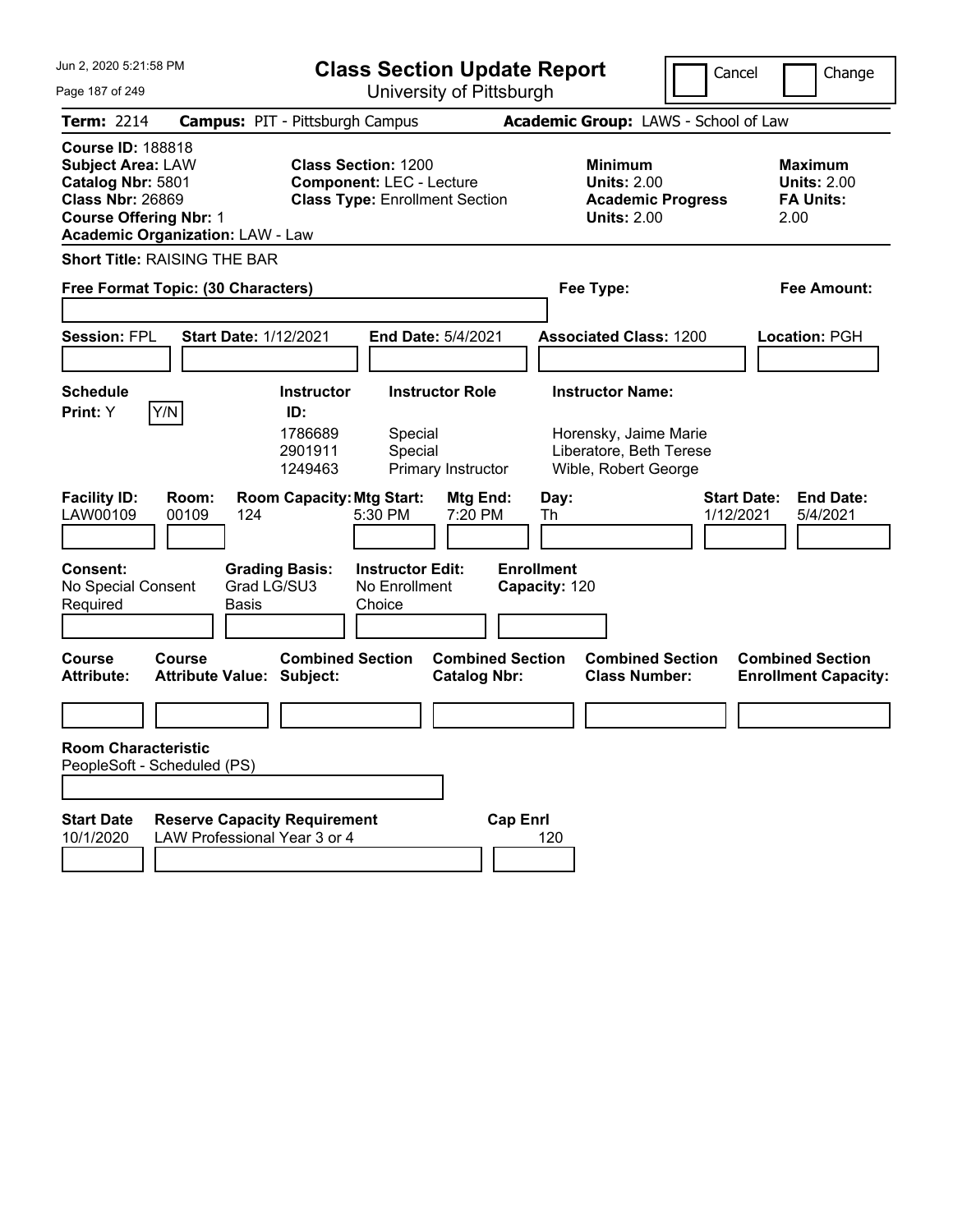| Jun 2, 2020 5:21:58 PM                                                                                                                |                                               | <b>Class Section Update Report</b>                                                                     |                                                                    |                                                                                                                           | Cancel                          | Change                                                           |
|---------------------------------------------------------------------------------------------------------------------------------------|-----------------------------------------------|--------------------------------------------------------------------------------------------------------|--------------------------------------------------------------------|---------------------------------------------------------------------------------------------------------------------------|---------------------------------|------------------------------------------------------------------|
| Page 188 of 249                                                                                                                       |                                               |                                                                                                        | University of Pittsburgh                                           |                                                                                                                           |                                 |                                                                  |
| <b>Term: 2214</b>                                                                                                                     |                                               | <b>Campus: PIT - Pittsburgh Campus</b>                                                                 |                                                                    | Academic Group: LAWS - School of Law                                                                                      |                                 |                                                                  |
| <b>Course ID: 181039</b><br><b>Subject Area: LAW</b><br>Catalog Nbr: 5805<br><b>Class Nbr: 25207</b><br><b>Course Offering Nbr: 1</b> | <b>Academic Organization: LAW - Law</b>       | <b>Class Section: 1010</b><br><b>Component: LEC - Lecture</b><br><b>Class Type: Enrollment Section</b> |                                                                    | <b>Minimum</b><br><b>Units: 3.00</b><br><b>Academic Progress</b><br><b>Units: 3.00</b>                                    |                                 | <b>Maximum</b><br><b>Units: 3.00</b><br><b>FA Units:</b><br>3.00 |
|                                                                                                                                       | <b>Short Title: PERSUASIVE NARRATIVE</b>      |                                                                                                        |                                                                    |                                                                                                                           |                                 |                                                                  |
|                                                                                                                                       | Free Format Topic: (30 Characters)            |                                                                                                        |                                                                    | Fee Type:                                                                                                                 |                                 | <b>Fee Amount:</b>                                               |
| <b>Session: FPL</b>                                                                                                                   | <b>Start Date: 1/12/2021</b>                  |                                                                                                        | End Date: 5/4/2021                                                 | <b>Associated Class: 1010</b>                                                                                             |                                 | Location: PGH                                                    |
| <b>Schedule</b><br>Print: Y                                                                                                           | Y/N                                           | <b>Instructor</b><br>ID:<br>2906074<br>1786689<br>Special<br>2901911<br>Special<br>2909024             | <b>Instructor Role</b><br>Primary Instructor<br>Primary Instructor | <b>Instructor Name:</b><br>Deasy, Kevin M<br>Horensky, Jaime Marie<br>Liberatore, Beth Terese<br>Sinsheimer, Ann Margaret |                                 |                                                                  |
| <b>Facility ID:</b><br><b>LAW00G20</b>                                                                                                | Room:<br>00G20<br>42                          | <b>Room Capacity: Mtg Start:</b><br>2:00 PM                                                            | Mtg End:<br>3:50 PM                                                | Day:<br>Fr                                                                                                                | <b>Start Date:</b><br>1/12/2021 | <b>End Date:</b><br>5/4/2021                                     |
| <b>Consent:</b><br>No Special Consent<br>Required                                                                                     | <b>Grading Basis:</b><br>Grad LG/SU3<br>Basis | <b>Instructor Edit:</b><br>No Enrollment<br>Choice                                                     |                                                                    | <b>Enrollment</b><br>Capacity: 19                                                                                         |                                 |                                                                  |
| <b>Course</b><br><b>Attribute:</b>                                                                                                    | Course<br>Attribute Value: Subject:           | <b>Combined Section</b>                                                                                | <b>Combined Section</b><br><b>Catalog Nbr:</b>                     | <b>Combined Section</b><br><b>Class Number:</b>                                                                           |                                 | <b>Combined Section</b><br><b>Enrollment Capacity:</b>           |
|                                                                                                                                       |                                               |                                                                                                        |                                                                    |                                                                                                                           |                                 |                                                                  |
| <b>Room Characteristic</b>                                                                                                            | PeopleSoft - Scheduled (PS)                   |                                                                                                        |                                                                    |                                                                                                                           |                                 |                                                                  |
|                                                                                                                                       |                                               |                                                                                                        |                                                                    |                                                                                                                           |                                 |                                                                  |
| <b>Start Date</b>                                                                                                                     | <b>Reserve Capacity Requirement</b>           |                                                                                                        | <b>Cap Enrl</b>                                                    |                                                                                                                           |                                 |                                                                  |
|                                                                                                                                       |                                               |                                                                                                        |                                                                    |                                                                                                                           |                                 |                                                                  |
|                                                                                                                                       |                                               |                                                                                                        |                                                                    |                                                                                                                           |                                 |                                                                  |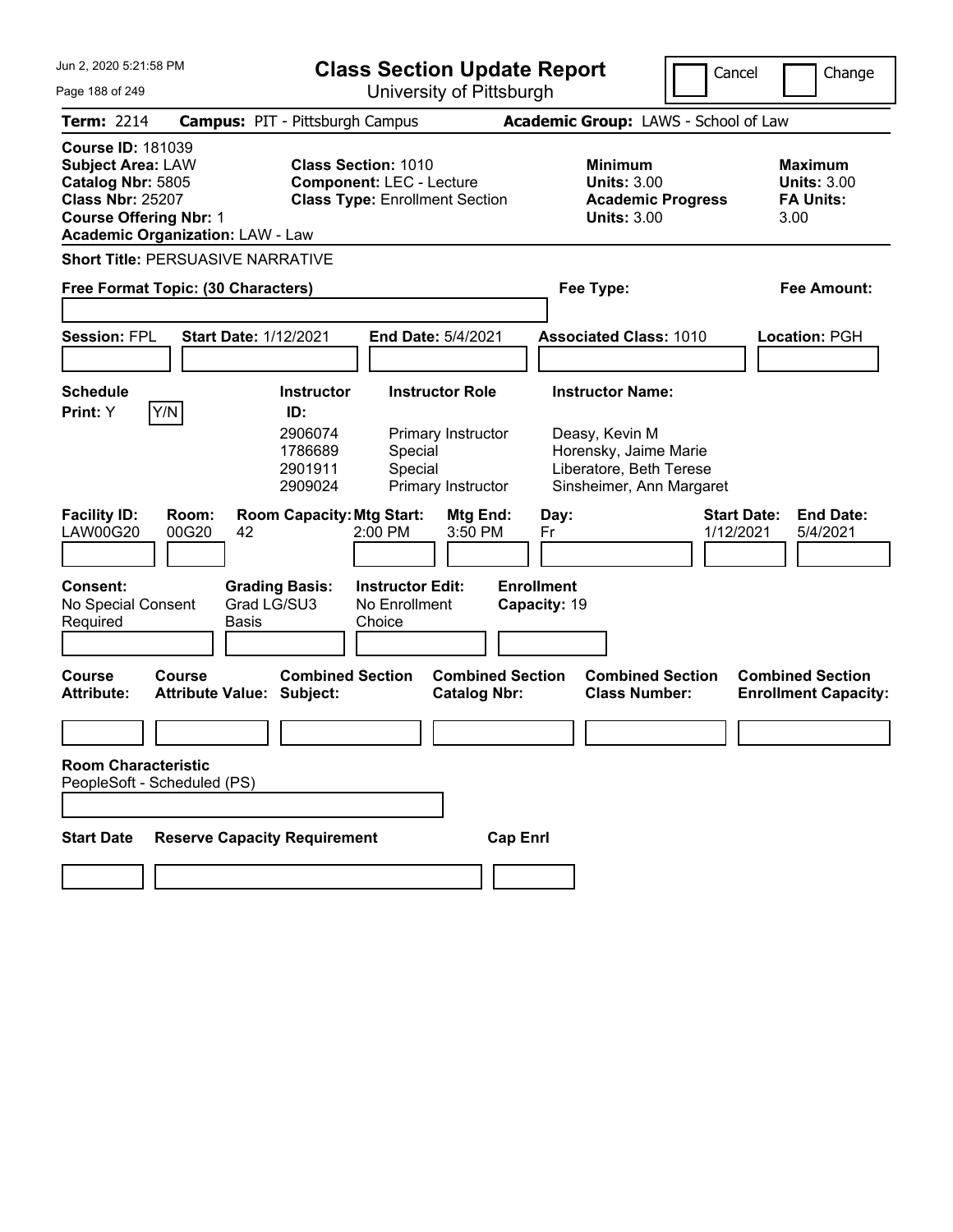| Jun 2, 2020 5:21:58 PM                                                                                                                                                           | <b>Class Section Update Report</b>                                                                                              |                                                                                                   | Cancel<br>Change                                                 |
|----------------------------------------------------------------------------------------------------------------------------------------------------------------------------------|---------------------------------------------------------------------------------------------------------------------------------|---------------------------------------------------------------------------------------------------|------------------------------------------------------------------|
| Page 189 of 249                                                                                                                                                                  | University of Pittsburgh                                                                                                        |                                                                                                   |                                                                  |
| <b>Term: 2214</b>                                                                                                                                                                | <b>Campus: PIT - Pittsburgh Campus</b>                                                                                          | Academic Group: LAWS - School of Law                                                              |                                                                  |
| <b>Course ID: 114718</b><br><b>Subject Area: LAW</b><br>Catalog Nbr: 5817<br><b>Class Nbr: 22836</b><br><b>Course Offering Nbr: 1</b><br><b>Academic Organization: LAW - Law</b> | <b>Class Section: 1010</b><br><b>Component: LEC - Lecture</b><br><b>Class Type: Enrollment Section</b>                          | Minimum<br><b>Units: 3.00</b><br><b>Academic Progress</b><br><b>Units: 3.00</b>                   | <b>Maximum</b><br><b>Units: 3.00</b><br><b>FA Units:</b><br>3.00 |
| <b>Short Title: CORPORATE TAXATION</b>                                                                                                                                           |                                                                                                                                 |                                                                                                   |                                                                  |
| Free Format Topic: (30 Characters)                                                                                                                                               |                                                                                                                                 | Fee Type:                                                                                         | <b>Fee Amount:</b>                                               |
| <b>Session: FPL</b><br><b>Start Date: 1/12/2021</b>                                                                                                                              | End Date: 5/4/2021                                                                                                              | <b>Associated Class: 1010</b>                                                                     | Location: PGH                                                    |
| <b>Schedule</b><br>Y/N<br>Print: Y                                                                                                                                               | <b>Instructor Role</b><br><b>Instructor</b><br>ID:<br>1786689<br>Special<br>2901636<br>Primary Instructor<br>2901911<br>Special | <b>Instructor Name:</b><br>Horensky, Jaime Marie<br>Infanti, Anthony C<br>Liberatore, Beth Terese |                                                                  |
| <b>Facility ID:</b><br>Room:<br>LAW00118<br>00118<br>20                                                                                                                          | <b>Room Capacity: Mtg Start:</b><br>Mtg End:<br>11:45 AM<br>10:30 AM                                                            | Day:<br>MoWe                                                                                      | <b>Start Date:</b><br><b>End Date:</b><br>1/12/2021<br>5/4/2021  |
| <b>Consent:</b><br>No Special Consent<br>Required<br>Basis                                                                                                                       | <b>Instructor Edit:</b><br><b>Grading Basis:</b><br>Grad LG/SU3<br>No Enrollment<br>Choice                                      | <b>Enrollment</b><br>Capacity: 20                                                                 |                                                                  |
| <b>Course</b><br>Course<br><b>Attribute:</b><br><b>Attribute Value: Subject:</b>                                                                                                 | <b>Combined Section</b><br><b>Catalog Nbr:</b>                                                                                  | <b>Combined Section</b><br><b>Combined Section</b><br><b>Class Number:</b>                        | <b>Combined Section</b><br><b>Enrollment Capacity:</b>           |
|                                                                                                                                                                                  |                                                                                                                                 |                                                                                                   |                                                                  |
| <b>Room Characteristic</b><br>PeopleSoft - Scheduled (PS)                                                                                                                        |                                                                                                                                 |                                                                                                   |                                                                  |
|                                                                                                                                                                                  |                                                                                                                                 |                                                                                                   |                                                                  |
| <b>Start Date</b><br>11/9/2020<br>Internatl & Comparative Law<br>10/1/2020<br>Internatl & Comparative Law                                                                        | <b>Reserve Capacity Requirement</b>                                                                                             | <b>Cap Enrl</b><br>0<br>2                                                                         |                                                                  |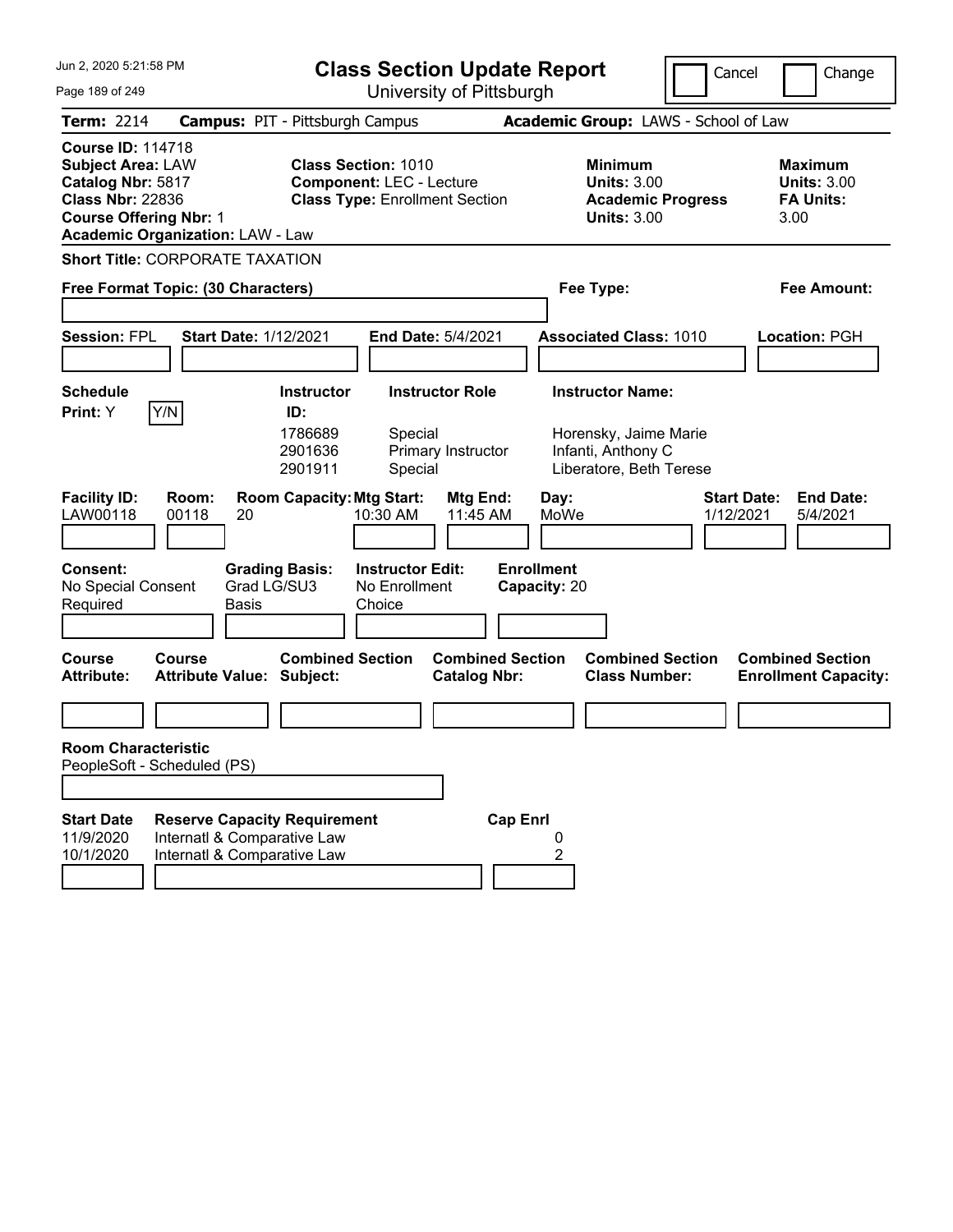| Jun 2, 2020 5:21:58 PM                                                                                                                                                           | <b>Class Section Update Report</b>                                                                 |                                                                                        | Cancel<br>Change                                                 |
|----------------------------------------------------------------------------------------------------------------------------------------------------------------------------------|----------------------------------------------------------------------------------------------------|----------------------------------------------------------------------------------------|------------------------------------------------------------------|
| Page 190 of 249                                                                                                                                                                  | University of Pittsburgh                                                                           |                                                                                        |                                                                  |
| <b>Term: 2214</b>                                                                                                                                                                | <b>Campus: PIT - Pittsburgh Campus</b>                                                             | Academic Group: LAWS - School of Law                                                   |                                                                  |
| <b>Course ID: 114720</b><br><b>Subject Area: LAW</b><br>Catalog Nbr: 5820<br><b>Class Nbr: 13088</b><br><b>Course Offering Nbr: 1</b><br><b>Academic Organization: LAW - Law</b> | <b>Class Section: 1010</b><br>Component: CLQ - Colloquium<br><b>Class Type: Enrollment Section</b> | <b>Minimum</b><br><b>Units: 1.00</b><br><b>Academic Progress</b><br><b>Units: 1.00</b> | <b>Maximum</b><br><b>Units: 1.00</b><br><b>FA Units:</b><br>1.00 |
| <b>Short Title: LL.M COLLOQUIUM</b>                                                                                                                                              |                                                                                                    |                                                                                        |                                                                  |
| Free Format Topic: (30 Characters)                                                                                                                                               |                                                                                                    | Fee Type:                                                                              | Fee Amount:                                                      |
| <b>Session: FPL</b><br><b>Start Date: 1/12/2021</b>                                                                                                                              | <b>End Date: 5/4/2021</b>                                                                          | <b>Associated Class: 1010</b>                                                          | <b>Location: PGH</b>                                             |
| <b>Schedule</b>                                                                                                                                                                  | <b>Instructor Role</b><br><b>Instructor</b>                                                        | <b>Instructor Name:</b>                                                                |                                                                  |
| Y/N<br>Print: Y                                                                                                                                                                  | ID:<br>2909519<br>Primary Instructor<br>1786689<br>Special<br>2901911<br>Special                   | Brand, Ronald A<br>Horensky, Jaime Marie<br>Liberatore, Beth Terese                    |                                                                  |
| <b>Facility ID:</b><br>Room:<br><b>LAW00G46</b><br>00G46<br>20                                                                                                                   | <b>Room Capacity: Mtg Start:</b><br>Mtg End:<br>9:00 AM<br>9:50 AM                                 | Day:<br>We                                                                             | <b>Start Date:</b><br><b>End Date:</b><br>1/12/2021<br>5/4/2021  |
| Consent:<br><b>Grading Basis:</b><br>Grad LG/SU3<br>No Special Consent<br>Required<br><b>Basis</b>                                                                               | <b>Instructor Edit:</b><br>No Enrollment<br>Choice                                                 | <b>Enrollment</b><br>Capacity: 20                                                      |                                                                  |
| Course<br>Course<br><b>Attribute Value: Subject:</b><br><b>Attribute:</b>                                                                                                        | <b>Combined Section</b><br><b>Combined Section</b><br><b>Catalog Nbr:</b>                          | <b>Combined Section</b><br><b>Class Number:</b>                                        | <b>Combined Section</b><br><b>Enrollment Capacity:</b>           |
|                                                                                                                                                                                  |                                                                                                    |                                                                                        |                                                                  |
| <b>Room Characteristic</b><br>PeopleSoft - Scheduled (PS)                                                                                                                        |                                                                                                    |                                                                                        |                                                                  |
| <b>Start Date</b><br><b>Reserve Capacity Requirement</b><br>10/1/2020<br>Internatl & Comparative Law                                                                             |                                                                                                    | <b>Cap Enrl</b><br>20                                                                  |                                                                  |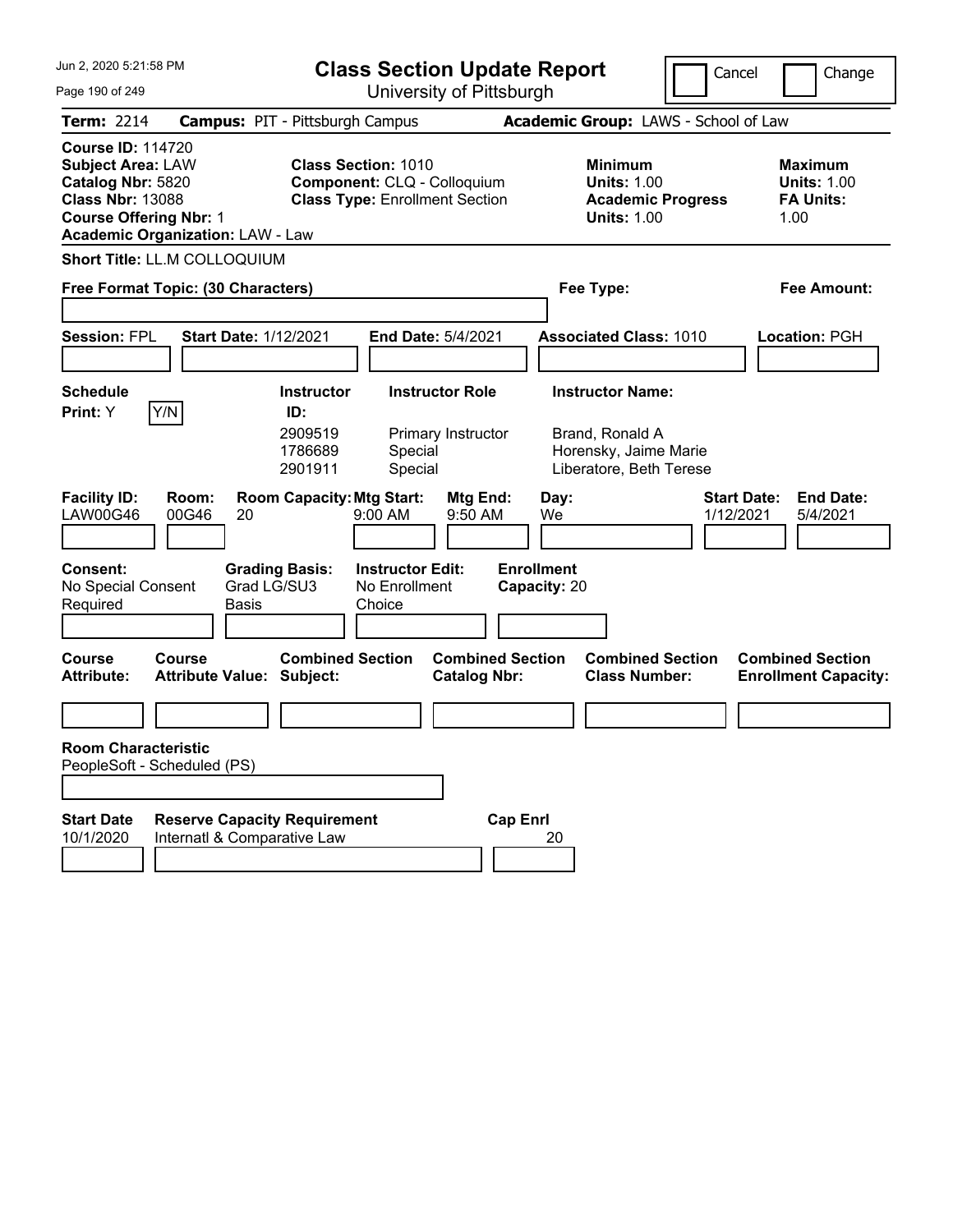| Jun 2, 2020 5:21:58 PM                                                                                                                                                           | <b>Class Section Update Report</b>                                                                      |                                                                                        | Cancel<br>Change                                                 |
|----------------------------------------------------------------------------------------------------------------------------------------------------------------------------------|---------------------------------------------------------------------------------------------------------|----------------------------------------------------------------------------------------|------------------------------------------------------------------|
| Page 191 of 249                                                                                                                                                                  | University of Pittsburgh                                                                                |                                                                                        |                                                                  |
| <b>Term: 2214</b>                                                                                                                                                                | <b>Campus: PIT - Pittsburgh Campus</b>                                                                  | Academic Group: LAWS - School of Law                                                   |                                                                  |
| <b>Course ID: 191237</b><br><b>Subject Area: LAW</b><br>Catalog Nbr: 5824<br><b>Class Nbr: 30162</b><br><b>Course Offering Nbr: 1</b><br><b>Academic Organization: LAW - Law</b> | <b>Class Section: 1055</b><br><b>Component: CLN - Clinical</b><br><b>Class Type: Enrollment Section</b> | <b>Minimum</b><br><b>Units: 4.00</b><br><b>Academic Progress</b><br><b>Units: 4.00</b> | <b>Maximum</b><br><b>Units: 4.00</b><br><b>FA Units:</b><br>4.00 |
| <b>Short Title: ELDER LAW LAB</b>                                                                                                                                                |                                                                                                         |                                                                                        |                                                                  |
| Free Format Topic: (30 Characters)                                                                                                                                               |                                                                                                         | Fee Type:                                                                              | <b>Fee Amount:</b>                                               |
|                                                                                                                                                                                  |                                                                                                         |                                                                                        |                                                                  |
| <b>Session: FPL</b><br><b>Start Date: 1/12/2021</b>                                                                                                                              | End Date: 5/4/2021                                                                                      | <b>Associated Class: 1055</b>                                                          | <b>Location: PGH</b>                                             |
|                                                                                                                                                                                  |                                                                                                         |                                                                                        |                                                                  |
| <b>Schedule</b><br>Y/N<br>Print: Y                                                                                                                                               | <b>Instructor</b><br><b>Instructor Role</b><br>ID:                                                      | <b>Instructor Name:</b>                                                                |                                                                  |
|                                                                                                                                                                                  | 1786689<br>Special<br>2901911<br>Special<br>2900838<br>Primary Instructor                               | Horensky, Jaime Marie<br>Liberatore, Beth Terese<br>Mannix, Martha Mary                |                                                                  |
| <b>Facility ID:</b><br>Room:<br>LAW00118<br>00118<br>20                                                                                                                          | <b>Room Capacity: Mtg Start:</b><br>Mtg End:<br>12:30 PM<br>3:00 PM                                     | Day:<br>We                                                                             | <b>Start Date:</b><br><b>End Date:</b><br>1/12/2021<br>5/4/2021  |
| <b>Consent:</b><br>No Special Consent<br>Required<br>Basis                                                                                                                       | <b>Grading Basis:</b><br><b>Instructor Edit:</b><br>Grad LG/SU3<br>No Enrollment<br>Choice              | <b>Enrollment</b><br>Capacity: 8                                                       |                                                                  |
| <b>Course</b><br>Course<br><b>Attribute Value: Subject:</b><br><b>Attribute:</b>                                                                                                 | <b>Combined Section</b><br><b>Combined Section</b><br><b>Catalog Nbr:</b>                               | <b>Combined Section</b><br><b>Class Number:</b>                                        | <b>Combined Section</b><br><b>Enrollment Capacity:</b>           |
|                                                                                                                                                                                  |                                                                                                         |                                                                                        |                                                                  |
| <b>Room Characteristic</b><br>PeopleSoft - Scheduled (PS)                                                                                                                        |                                                                                                         |                                                                                        |                                                                  |
| <b>Reserve Capacity Requirement</b><br><b>Start Date</b>                                                                                                                         |                                                                                                         | <b>Cap Enrl</b>                                                                        |                                                                  |
|                                                                                                                                                                                  |                                                                                                         |                                                                                        |                                                                  |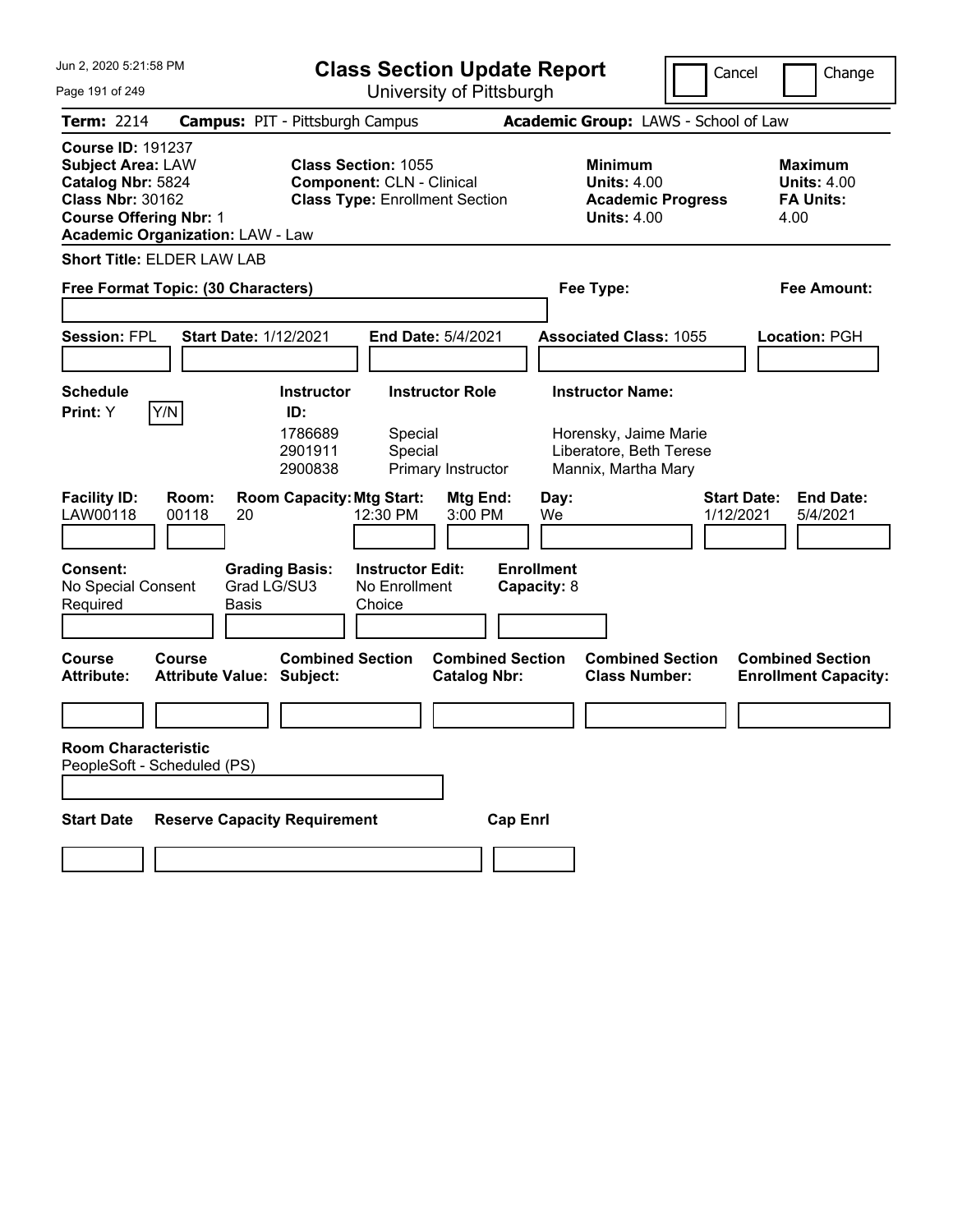| Jun 2, 2020 5:21:58 PM                                                                                                                                                           |                                                                                                     |                                                                      | <b>Class Section Update Report</b>                                                                       |                                                                    |                                 |                                                                                                                                  | Cancel    | Change                                                           |
|----------------------------------------------------------------------------------------------------------------------------------------------------------------------------------|-----------------------------------------------------------------------------------------------------|----------------------------------------------------------------------|----------------------------------------------------------------------------------------------------------|--------------------------------------------------------------------|---------------------------------|----------------------------------------------------------------------------------------------------------------------------------|-----------|------------------------------------------------------------------|
| Page 192 of 249                                                                                                                                                                  |                                                                                                     |                                                                      |                                                                                                          | University of Pittsburgh                                           |                                 |                                                                                                                                  |           |                                                                  |
| <b>Term: 2214</b>                                                                                                                                                                | <b>Campus: PIT - Pittsburgh Campus</b>                                                              |                                                                      |                                                                                                          |                                                                    |                                 | Academic Group: LAWS - School of Law                                                                                             |           |                                                                  |
| <b>Course ID: 179938</b><br><b>Subject Area: LAW</b><br>Catalog Nbr: 5839<br><b>Class Nbr: 22041</b><br><b>Course Offering Nbr: 1</b><br><b>Academic Organization: LAW - Law</b> |                                                                                                     |                                                                      | <b>Class Section: 1240</b><br><b>Component: PRA - Practicum</b><br><b>Class Type: Enrollment Section</b> |                                                                    |                                 | <b>Minimum</b><br><b>Units: 2.00</b><br><b>Academic Progress</b><br><b>Units: 2.00</b>                                           |           | <b>Maximum</b><br><b>Units: 2.00</b><br><b>FA Units:</b><br>2.00 |
| <b>Short Title: LAW ENTRTAINMNT SCL ENTRP PRAC</b>                                                                                                                               |                                                                                                     |                                                                      |                                                                                                          |                                                                    |                                 |                                                                                                                                  |           |                                                                  |
| Free Format Topic: (30 Characters)                                                                                                                                               |                                                                                                     |                                                                      |                                                                                                          |                                                                    |                                 | Fee Type:                                                                                                                        |           | <b>Fee Amount:</b>                                               |
| <b>Session: FPL</b>                                                                                                                                                              | <b>Start Date: 1/12/2021</b>                                                                        |                                                                      |                                                                                                          | <b>End Date: 5/4/2021</b>                                          |                                 | <b>Associated Class: 1240</b>                                                                                                    |           | <b>Location: PGH</b>                                             |
|                                                                                                                                                                                  |                                                                                                     |                                                                      |                                                                                                          |                                                                    |                                 |                                                                                                                                  |           |                                                                  |
| <b>Schedule</b><br>Print: Y                                                                                                                                                      | Y/N                                                                                                 | <b>Instructor</b><br>ID:<br>1944539<br>1786689<br>2901911<br>1359303 | Special<br>Special                                                                                       | <b>Instructor Role</b><br>Primary Instructor<br>Primary Instructor |                                 | <b>Instructor Name:</b><br>Dangel, Stephanie Ann J<br>Horensky, Jaime Marie<br>Liberatore, Beth Terese<br>Tanzilli, Stephen Carl |           |                                                                  |
| <b>Facility ID:</b><br><b>LAW00G25</b><br><b>Consent:</b>                                                                                                                        | Room:<br>00G25<br>12                                                                                | <b>Room Capacity: Mtg Start:</b><br><b>Grading Basis:</b>            | 11:30 AM<br><b>Instructor Edit:</b>                                                                      | Mtg End:<br>12:20 PM                                               | Day:<br>We<br><b>Enrollment</b> |                                                                                                                                  | 1/12/2021 | <b>Start Date:</b><br><b>End Date:</b><br>5/4/2021               |
| No Special Consent<br>Required                                                                                                                                                   | <b>Basis</b>                                                                                        | Grad LG/SU3                                                          | No Enrollment<br>Choice                                                                                  |                                                                    | Capacity: 10                    |                                                                                                                                  |           |                                                                  |
| Course<br><b>Attribute:</b>                                                                                                                                                      | Course<br><b>Attribute Value: Subject:</b>                                                          | <b>Combined Section</b>                                              |                                                                                                          | <b>Combined Section</b><br><b>Catalog Nbr:</b>                     |                                 | <b>Combined Section</b><br><b>Class Number:</b>                                                                                  |           | <b>Combined Section</b><br><b>Enrollment Capacity:</b>           |
|                                                                                                                                                                                  |                                                                                                     |                                                                      |                                                                                                          |                                                                    |                                 |                                                                                                                                  |           |                                                                  |
| <b>Room Characteristic</b><br>PeopleSoft - Scheduled (PS)                                                                                                                        |                                                                                                     |                                                                      |                                                                                                          |                                                                    |                                 |                                                                                                                                  |           |                                                                  |
|                                                                                                                                                                                  |                                                                                                     |                                                                      |                                                                                                          |                                                                    |                                 |                                                                                                                                  |           |                                                                  |
| <b>Start Date</b><br>11/9/2020<br>10/1/2020                                                                                                                                      | <b>Reserve Capacity Requirement</b><br>LAW Professional Year 3 or 4<br>LAW Professional Year 3 or 4 |                                                                      |                                                                                                          |                                                                    | <b>Cap Enrl</b><br>0<br>10      |                                                                                                                                  |           |                                                                  |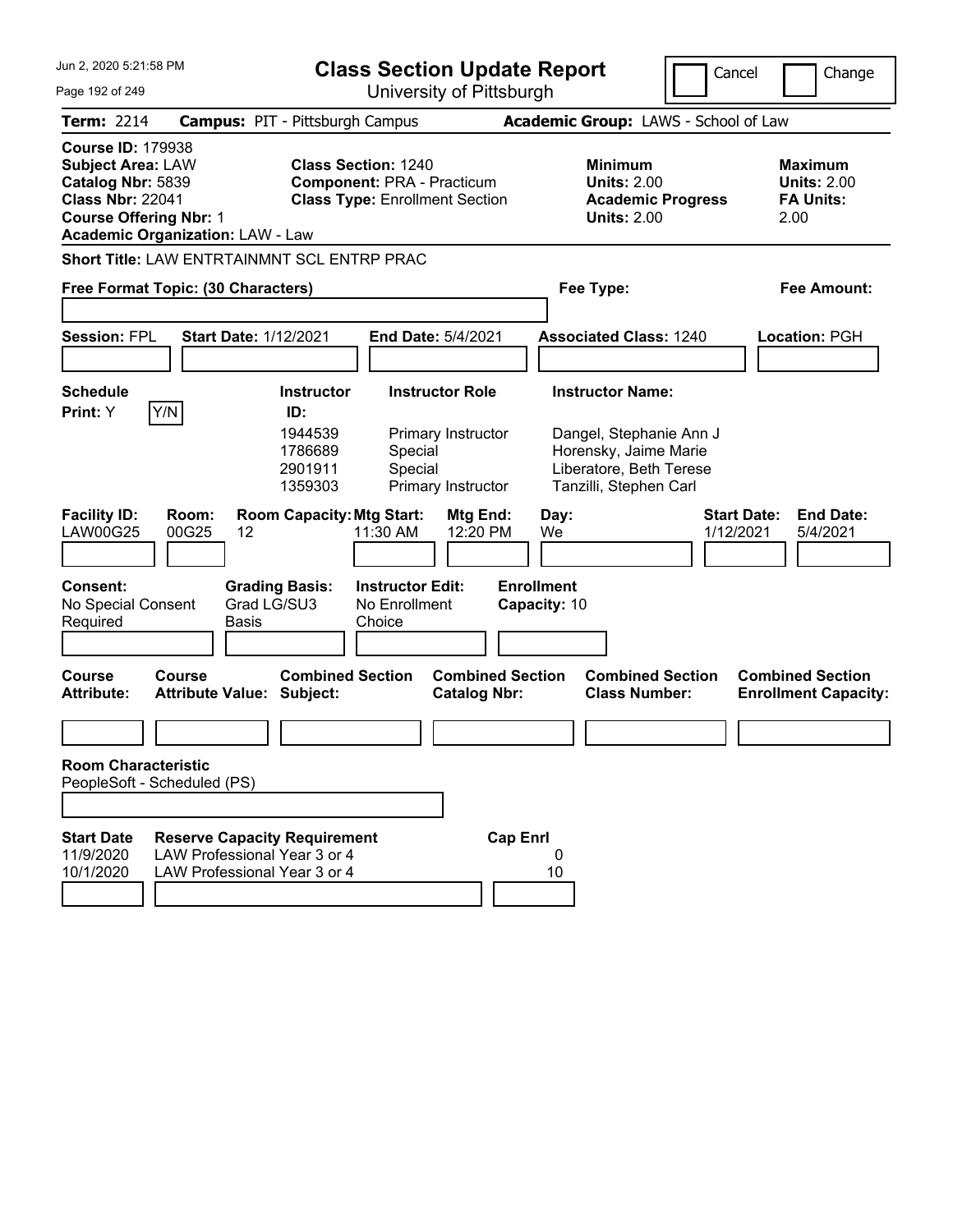| Jun 2, 2020 5:21:58 PM<br><b>Class Section Update Report</b>                                                                                                                     |                                                                                                     |                                                                                                        |                                                     | Cancel<br>Change                                                   |                                                 |                                                                                                                          |                                                                 |
|----------------------------------------------------------------------------------------------------------------------------------------------------------------------------------|-----------------------------------------------------------------------------------------------------|--------------------------------------------------------------------------------------------------------|-----------------------------------------------------|--------------------------------------------------------------------|-------------------------------------------------|--------------------------------------------------------------------------------------------------------------------------|-----------------------------------------------------------------|
| Page 193 of 249                                                                                                                                                                  |                                                                                                     |                                                                                                        |                                                     | University of Pittsburgh                                           |                                                 |                                                                                                                          |                                                                 |
| <b>Term: 2214</b>                                                                                                                                                                | <b>Campus: PIT - Pittsburgh Campus</b>                                                              |                                                                                                        |                                                     |                                                                    |                                                 | Academic Group: LAWS - School of Law                                                                                     |                                                                 |
| <b>Course ID: 174284</b><br><b>Subject Area: LAW</b><br>Catalog Nbr: 5847<br><b>Class Nbr: 27453</b><br><b>Course Offering Nbr: 1</b><br><b>Academic Organization: LAW - Law</b> |                                                                                                     | <b>Class Section: 1070</b><br><b>Component: SEM - Seminar</b><br><b>Class Type: Enrollment Section</b> |                                                     |                                                                    |                                                 | Minimum<br><b>Units: 3.00</b><br><b>Academic Progress</b><br><b>Units: 3.00</b>                                          | Maximum<br><b>Units: 3.00</b><br><b>FA Units:</b><br>3.00       |
| <b>Short Title: GENDER AND LAW SEMINAR</b>                                                                                                                                       |                                                                                                     |                                                                                                        |                                                     |                                                                    |                                                 |                                                                                                                          |                                                                 |
| Free Format Topic: (30 Characters)                                                                                                                                               |                                                                                                     |                                                                                                        |                                                     |                                                                    |                                                 | Fee Type:                                                                                                                | Fee Amount:                                                     |
| <b>Session: FPL</b>                                                                                                                                                              | <b>Start Date: 1/12/2021</b>                                                                        |                                                                                                        | <b>End Date: 5/4/2021</b>                           |                                                                    |                                                 | <b>Associated Class: 1070</b>                                                                                            | Location: PGH                                                   |
| <b>Schedule</b><br>Y/N<br><b>Print:</b> Y                                                                                                                                        |                                                                                                     | <b>Instructor</b><br>ID:<br>2909935<br>2930187<br>1786689<br>2901911                                   | Special<br>Special                                  | <b>Instructor Role</b><br>Primary Instructor<br>Primary Instructor |                                                 | <b>Instructor Name:</b><br>Brake, Deborah Lynn<br>Frietsche, Susan J<br>Horensky, Jaime Marie<br>Liberatore, Beth Terese |                                                                 |
| <b>Facility ID:</b><br>LAW00G46<br><b>Consent:</b><br>No Special Consent                                                                                                         | Room:<br>00G46<br>20<br>Grad LG/SU3                                                                 | <b>Room Capacity: Mtg Start:</b><br><b>Grading Basis:</b>                                              | 2:00 PM<br><b>Instructor Edit:</b><br>No Enrollment | Mtg End:<br>3:50 PM                                                | Day:<br>We<br><b>Enrollment</b><br>Capacity: 12 |                                                                                                                          | <b>Start Date:</b><br><b>End Date:</b><br>1/12/2021<br>5/4/2021 |
| Required                                                                                                                                                                         | <b>Basis</b>                                                                                        |                                                                                                        | Choice                                              |                                                                    |                                                 |                                                                                                                          |                                                                 |
| Course<br><b>Attribute:</b>                                                                                                                                                      | Course<br>Attribute Value: Subject:                                                                 | <b>Combined Section</b>                                                                                |                                                     | <b>Combined Section</b><br><b>Catalog Nbr:</b>                     |                                                 | <b>Combined Section</b><br><b>Class Number:</b>                                                                          | <b>Combined Section</b><br><b>Enrollment Capacity:</b>          |
| <b>Room Characteristic</b>                                                                                                                                                       |                                                                                                     |                                                                                                        |                                                     |                                                                    |                                                 |                                                                                                                          |                                                                 |
| PeopleSoft - Scheduled (PS)                                                                                                                                                      |                                                                                                     |                                                                                                        |                                                     |                                                                    |                                                 |                                                                                                                          |                                                                 |
|                                                                                                                                                                                  |                                                                                                     |                                                                                                        |                                                     |                                                                    |                                                 |                                                                                                                          |                                                                 |
| <b>Start Date</b><br>11/9/2020<br>10/1/2020                                                                                                                                      | <b>Reserve Capacity Requirement</b><br>LAW Professional Year 3 or 4<br>LAW Professional Year 3 or 4 |                                                                                                        |                                                     | <b>Cap Enrl</b>                                                    | 0<br>12                                         |                                                                                                                          |                                                                 |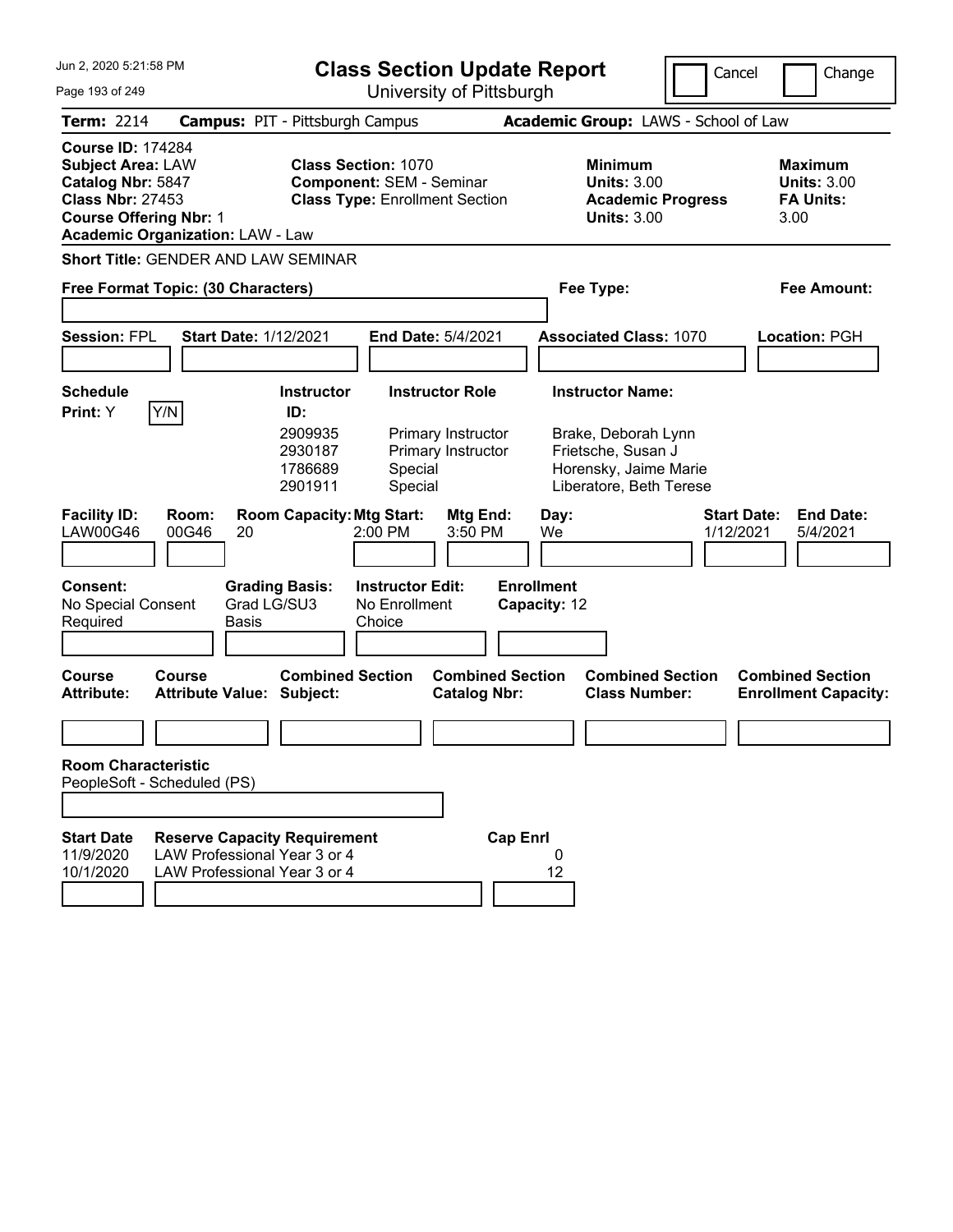| Jun 2, 2020 5:21:58 PM                                                                                                                                                           |                                                                                                                                    | <b>Class Section Update Report</b><br>Cancel              |                                                                                                        |                                                |                                   |                                                                                                       | Change |                                                                  |
|----------------------------------------------------------------------------------------------------------------------------------------------------------------------------------|------------------------------------------------------------------------------------------------------------------------------------|-----------------------------------------------------------|--------------------------------------------------------------------------------------------------------|------------------------------------------------|-----------------------------------|-------------------------------------------------------------------------------------------------------|--------|------------------------------------------------------------------|
| Page 194 of 249                                                                                                                                                                  |                                                                                                                                    |                                                           |                                                                                                        | University of Pittsburgh                       |                                   |                                                                                                       |        |                                                                  |
| <b>Term: 2214</b>                                                                                                                                                                | <b>Campus: PIT - Pittsburgh Campus</b>                                                                                             |                                                           |                                                                                                        |                                                |                                   | Academic Group: LAWS - School of Law                                                                  |        |                                                                  |
| <b>Course ID: 174290</b><br><b>Subject Area: LAW</b><br>Catalog Nbr: 5862<br><b>Class Nbr: 22838</b><br><b>Course Offering Nbr: 1</b><br><b>Academic Organization: LAW - Law</b> |                                                                                                                                    |                                                           | <b>Class Section: 1010</b><br><b>Component: SEM - Seminar</b><br><b>Class Type: Enrollment Section</b> |                                                |                                   | <b>Minimum</b><br><b>Units: 3.00</b><br><b>Academic Progress</b><br><b>Units: 3.00</b>                |        | <b>Maximum</b><br><b>Units: 3.00</b><br><b>FA Units:</b><br>3.00 |
| Short Title: FDS INTELCL PROPERTY LAW SEM                                                                                                                                        |                                                                                                                                    |                                                           |                                                                                                        |                                                |                                   |                                                                                                       |        |                                                                  |
| Free Format Topic: (30 Characters)                                                                                                                                               |                                                                                                                                    |                                                           |                                                                                                        |                                                |                                   | Fee Type:                                                                                             |        | Fee Amount:                                                      |
| <b>Session: FPL</b>                                                                                                                                                              | <b>Start Date: 1/12/2021</b>                                                                                                       |                                                           | <b>End Date: 5/4/2021</b>                                                                              |                                                |                                   | <b>Associated Class: 1010</b>                                                                         |        | <b>Location: PGH</b>                                             |
|                                                                                                                                                                                  |                                                                                                                                    |                                                           |                                                                                                        |                                                |                                   |                                                                                                       |        |                                                                  |
| <b>Schedule</b><br>Y/N<br>Print: Y                                                                                                                                               |                                                                                                                                    | <b>Instructor</b><br>ID:<br>1786689<br>2901911<br>2909733 | Special<br>Special                                                                                     | <b>Instructor Role</b><br>Primary Instructor   |                                   | <b>Instructor Name:</b><br>Horensky, Jaime Marie<br>Liberatore, Beth Terese<br>Madison, Michael James |        |                                                                  |
| <b>Facility ID:</b><br>LAW00G13                                                                                                                                                  | Room:<br>00G13<br>28                                                                                                               | <b>Room Capacity: Mtg Start:</b>                          | 11:30 AM                                                                                               | Mtg End:<br>1:20 PM                            | Day:<br>Mo                        |                                                                                                       |        | <b>Start Date:</b><br><b>End Date:</b><br>1/12/2021<br>5/4/2021  |
| Consent:<br>No Special Consent<br>Required                                                                                                                                       | Grad LG/SU3<br><b>Basis</b>                                                                                                        | <b>Grading Basis:</b>                                     | <b>Instructor Edit:</b><br>No Enrollment<br>Choice                                                     |                                                | <b>Enrollment</b><br>Capacity: 12 |                                                                                                       |        |                                                                  |
| Course<br><b>Attribute:</b>                                                                                                                                                      | Course<br><b>Attribute Value: Subject:</b>                                                                                         | <b>Combined Section</b>                                   |                                                                                                        | <b>Combined Section</b><br><b>Catalog Nbr:</b> |                                   | <b>Combined Section</b><br><b>Class Number:</b>                                                       |        | <b>Combined Section</b><br><b>Enrollment Capacity:</b>           |
|                                                                                                                                                                                  |                                                                                                                                    |                                                           |                                                                                                        |                                                |                                   |                                                                                                       |        |                                                                  |
| <b>Room Characteristic</b><br>PeopleSoft - Scheduled (PS)                                                                                                                        |                                                                                                                                    |                                                           |                                                                                                        |                                                |                                   |                                                                                                       |        |                                                                  |
| <b>Start Date</b><br>11/9/2020<br>10/1/2020<br>10/1/2020                                                                                                                         | <b>Reserve Capacity Requirement</b><br>LAW Professional Year 3 or 4<br>LAW Professional Year 3 or 4<br>Internatl & Comparative Law |                                                           |                                                                                                        | <b>Cap Enrl</b>                                | 0<br>10<br>2                      |                                                                                                       |        |                                                                  |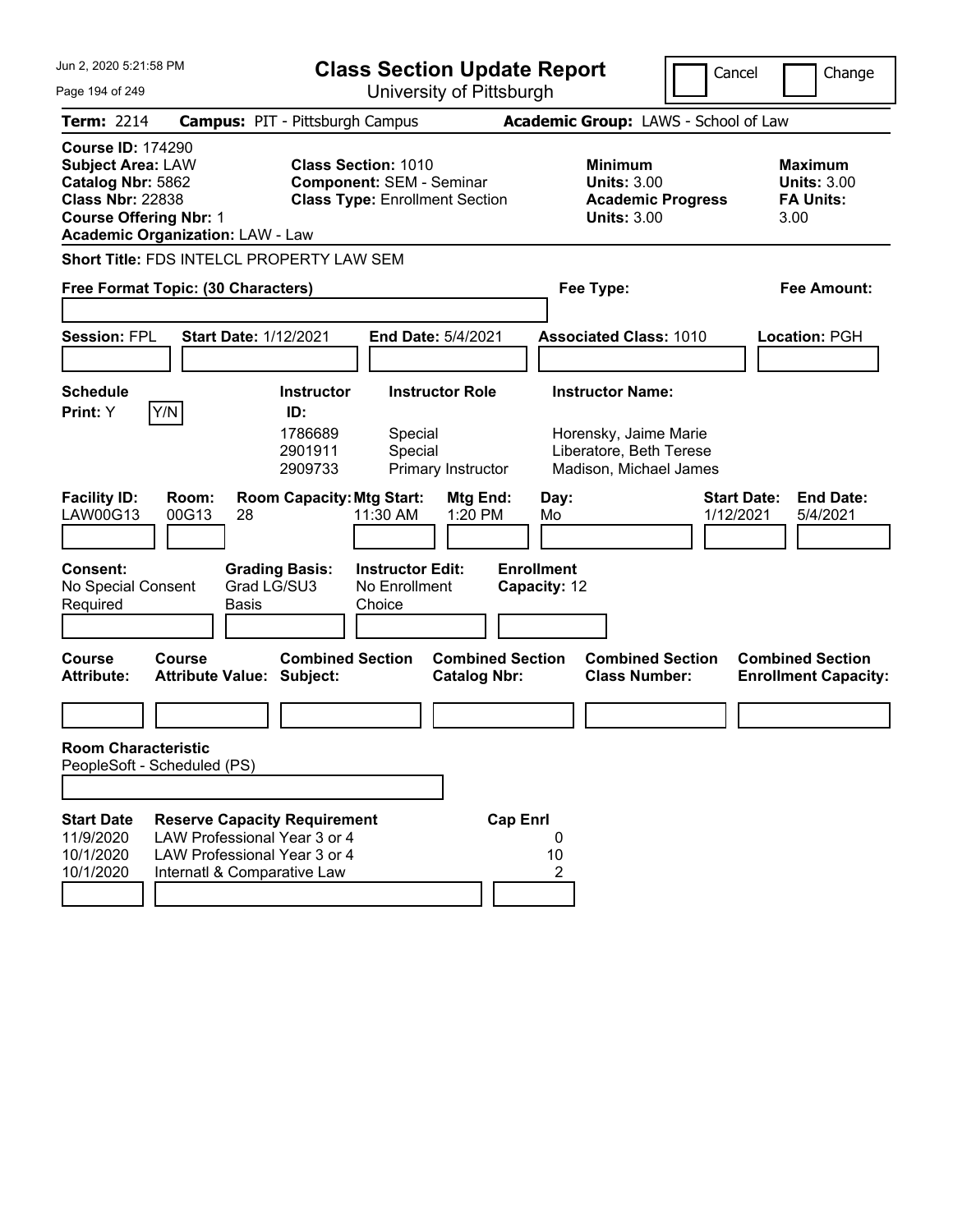| Jun 2, 2020 5:21:58 PM<br><b>Class Section Update Report</b>                                                                                                                     |                                                                                                     |                                                                                                        | Cancel                                                             | Change                                                                                             |                                 |                                                                  |
|----------------------------------------------------------------------------------------------------------------------------------------------------------------------------------|-----------------------------------------------------------------------------------------------------|--------------------------------------------------------------------------------------------------------|--------------------------------------------------------------------|----------------------------------------------------------------------------------------------------|---------------------------------|------------------------------------------------------------------|
| Page 195 of 249                                                                                                                                                                  |                                                                                                     |                                                                                                        | University of Pittsburgh                                           |                                                                                                    |                                 |                                                                  |
| <b>Term: 2214</b>                                                                                                                                                                |                                                                                                     | <b>Campus: PIT - Pittsburgh Campus</b>                                                                 |                                                                    | Academic Group: LAWS - School of Law                                                               |                                 |                                                                  |
| <b>Course ID: 176029</b><br><b>Subject Area: LAW</b><br>Catalog Nbr: 5865<br><b>Class Nbr: 29602</b><br><b>Course Offering Nbr: 1</b><br><b>Academic Organization: LAW - Law</b> |                                                                                                     | <b>Class Section: 1055</b><br><b>Component: SEM - Seminar</b><br><b>Class Type: Enrollment Section</b> |                                                                    | <b>Minimum</b><br><b>Units: 3.00</b><br><b>Units: 3.00</b>                                         | <b>Academic Progress</b>        | <b>Maximum</b><br><b>Units: 3.00</b><br><b>FA Units:</b><br>3.00 |
| <b>Short Title: ELDER LAW SEMINAR</b>                                                                                                                                            |                                                                                                     |                                                                                                        |                                                                    |                                                                                                    |                                 |                                                                  |
| Free Format Topic: (30 Characters)                                                                                                                                               |                                                                                                     |                                                                                                        |                                                                    | Fee Type:                                                                                          |                                 | <b>Fee Amount:</b>                                               |
| <b>Session: FPL</b>                                                                                                                                                              | <b>Start Date: 1/12/2021</b>                                                                        |                                                                                                        | End Date: 5/4/2021                                                 | <b>Associated Class: 1055</b>                                                                      |                                 | <b>Location: PGH</b>                                             |
| <b>Schedule</b><br>Y/N<br>Print: Y                                                                                                                                               |                                                                                                     | <b>Instructor</b><br>ID:<br>1786689<br>2901911<br>2900838                                              | <b>Instructor Role</b><br>Special<br>Special<br>Primary Instructor | <b>Instructor Name:</b><br>Horensky, Jaime Marie<br>Liberatore, Beth Terese<br>Mannix, Martha Mary |                                 |                                                                  |
| <b>Facility ID:</b><br>LAW00118                                                                                                                                                  | Room:<br>00118<br>20                                                                                | <b>Room Capacity: Mtg Start:</b><br>12:30 PM                                                           | Mtg End:<br>2:20 PM                                                | Day:<br>Mo                                                                                         | <b>Start Date:</b><br>1/12/2021 | <b>End Date:</b><br>5/4/2021                                     |
| <b>Consent:</b><br>No Special Consent<br>Required                                                                                                                                | <b>Grading Basis:</b><br>Grad LG/SU3<br>Basis                                                       | No Enrollment<br>Choice                                                                                | <b>Instructor Edit:</b>                                            | <b>Enrollment</b><br>Capacity: 12                                                                  |                                 |                                                                  |
| <b>Course</b><br><b>Attribute:</b>                                                                                                                                               | Course<br><b>Attribute Value: Subject:</b>                                                          | <b>Combined Section</b>                                                                                | <b>Combined Section</b><br><b>Catalog Nbr:</b>                     | <b>Combined Section</b><br><b>Class Number:</b>                                                    |                                 | <b>Combined Section</b><br><b>Enrollment Capacity:</b>           |
|                                                                                                                                                                                  |                                                                                                     |                                                                                                        |                                                                    |                                                                                                    |                                 |                                                                  |
| <b>Room Characteristic</b><br>PeopleSoft - Scheduled (PS)                                                                                                                        |                                                                                                     |                                                                                                        |                                                                    |                                                                                                    |                                 |                                                                  |
|                                                                                                                                                                                  |                                                                                                     |                                                                                                        |                                                                    |                                                                                                    |                                 |                                                                  |
| <b>Start Date</b><br>11/9/2020<br>10/1/2020                                                                                                                                      | <b>Reserve Capacity Requirement</b><br>LAW Professional Year 3 or 4<br>LAW Professional Year 3 or 4 |                                                                                                        | <b>Cap Enrl</b>                                                    | 0<br>12                                                                                            |                                 |                                                                  |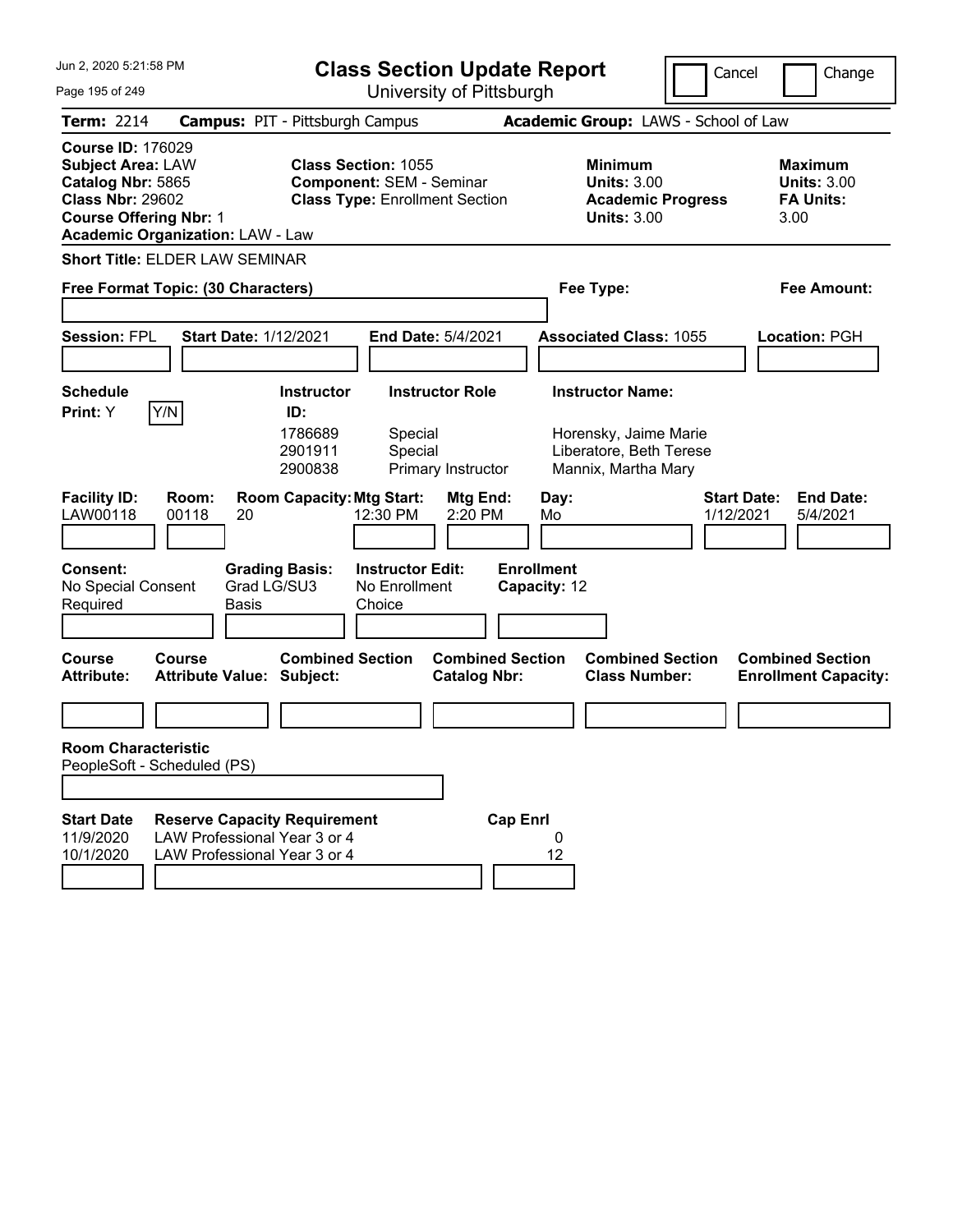| Jun 2, 2020 5:21:58 PM<br><b>Class Section Update Report</b>                                                                                                                     |                                                                                                                                    |                                                           |                                                                                                        |                                                | Cancel                                          | Change                                                                                           |  |                                                                  |
|----------------------------------------------------------------------------------------------------------------------------------------------------------------------------------|------------------------------------------------------------------------------------------------------------------------------------|-----------------------------------------------------------|--------------------------------------------------------------------------------------------------------|------------------------------------------------|-------------------------------------------------|--------------------------------------------------------------------------------------------------|--|------------------------------------------------------------------|
| Page 196 of 249                                                                                                                                                                  |                                                                                                                                    |                                                           |                                                                                                        | University of Pittsburgh                       |                                                 |                                                                                                  |  |                                                                  |
| <b>Term: 2214</b>                                                                                                                                                                | <b>Campus: PIT - Pittsburgh Campus</b>                                                                                             |                                                           |                                                                                                        |                                                | Academic Group: LAWS - School of Law            |                                                                                                  |  |                                                                  |
| <b>Course ID: 176038</b><br><b>Subject Area: LAW</b><br>Catalog Nbr: 5866<br><b>Class Nbr: 26205</b><br><b>Course Offering Nbr: 1</b><br><b>Academic Organization: LAW - Law</b> |                                                                                                                                    |                                                           | <b>Class Section: 1045</b><br><b>Component: SEM - Seminar</b><br><b>Class Type: Enrollment Section</b> |                                                |                                                 | <b>Minimum</b><br><b>Units: 3.00</b><br><b>Academic Progress</b><br><b>Units: 3.00</b>           |  | <b>Maximum</b><br><b>Units: 3.00</b><br><b>FA Units:</b><br>3.00 |
| Short Title: ISLAMIC LAW & JURISPRDNC SEM                                                                                                                                        |                                                                                                                                    |                                                           |                                                                                                        |                                                |                                                 |                                                                                                  |  |                                                                  |
| Free Format Topic: (30 Characters)                                                                                                                                               |                                                                                                                                    |                                                           |                                                                                                        |                                                | Fee Type:                                       |                                                                                                  |  | <b>Fee Amount:</b>                                               |
| <b>Session: FPL</b>                                                                                                                                                              | <b>Start Date: 1/12/2021</b>                                                                                                       |                                                           | End Date: 5/4/2021                                                                                     |                                                |                                                 | <b>Associated Class: 1045</b>                                                                    |  | Location: PGH                                                    |
| <b>Schedule</b><br>Y/N<br>Print: Y                                                                                                                                               |                                                                                                                                    | <b>Instructor</b><br>ID:<br>2936556<br>1786689<br>2901911 | Special<br>Special                                                                                     | <b>Instructor Role</b><br>Primary Instructor   |                                                 | <b>Instructor Name:</b><br>Hamoudi, Haider A<br>Horensky, Jaime Marie<br>Liberatore, Beth Terese |  |                                                                  |
| <b>Facility ID:</b><br>Room:<br>LAW00118<br>00118<br><b>Consent:</b><br>No Special Consent<br>Required                                                                           | 20<br><b>Grading Basis:</b><br>Grad LG/SU3<br>Basis                                                                                | <b>Room Capacity: Mtg Start:</b>                          | 3:30 PM<br><b>Instructor Edit:</b><br>No Enrollment<br>Choice                                          | Mtg End:<br>5:20 PM                            | Day:<br>We<br><b>Enrollment</b><br>Capacity: 19 |                                                                                                  |  | <b>Start Date:</b><br><b>End Date:</b><br>1/12/2021<br>5/4/2021  |
| <b>Course</b><br><b>Course</b><br><b>Attribute:</b><br><b>UCIS</b><br><b>AFRST</b>                                                                                               | <b>Attribute Value: Subject:</b>                                                                                                   | <b>Combined Section</b>                                   |                                                                                                        | <b>Combined Section</b><br><b>Catalog Nbr:</b> |                                                 | <b>Combined Section</b><br><b>Class Number:</b>                                                  |  | <b>Combined Section</b><br><b>Enrollment Capacity:</b>           |
| <b>Room Characteristic</b><br>PeopleSoft - Scheduled (PS)                                                                                                                        |                                                                                                                                    |                                                           |                                                                                                        |                                                |                                                 |                                                                                                  |  |                                                                  |
| <b>Start Date</b><br>11/9/2020<br>10/1/2020<br>10/1/2020                                                                                                                         | <b>Reserve Capacity Requirement</b><br>LAW Professional Year 3 or 4<br>LAW Professional Year 3 or 4<br>Internatl & Comparative Law |                                                           |                                                                                                        | <b>Cap Enrl</b>                                | 0<br>16<br>3                                    |                                                                                                  |  |                                                                  |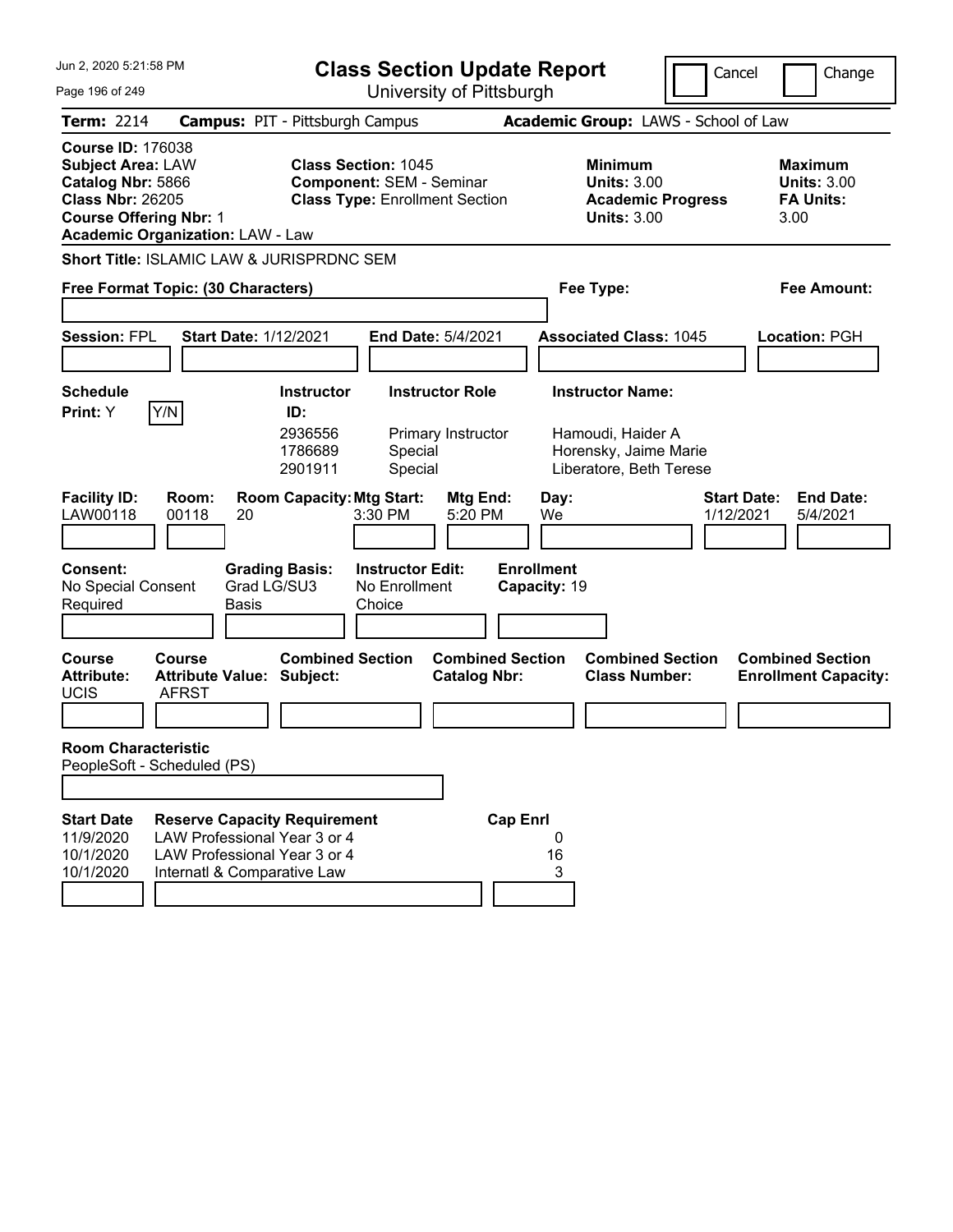| Jun 2, 2020 5:21:58 PM                                                                                                                                                           |                                                                                                     | <b>Class Section Update Report</b>                                                                     |                                                |                                                                                                     | Cancel                          | Change                                                           |
|----------------------------------------------------------------------------------------------------------------------------------------------------------------------------------|-----------------------------------------------------------------------------------------------------|--------------------------------------------------------------------------------------------------------|------------------------------------------------|-----------------------------------------------------------------------------------------------------|---------------------------------|------------------------------------------------------------------|
| Page 197 of 249                                                                                                                                                                  |                                                                                                     |                                                                                                        | University of Pittsburgh                       |                                                                                                     |                                 |                                                                  |
| <b>Term: 2214</b>                                                                                                                                                                |                                                                                                     | <b>Campus: PIT - Pittsburgh Campus</b>                                                                 |                                                | Academic Group: LAWS - School of Law                                                                |                                 |                                                                  |
| <b>Course ID: 184979</b><br><b>Subject Area: LAW</b><br>Catalog Nbr: 5872<br><b>Class Nbr: 26206</b><br><b>Course Offering Nbr: 1</b><br><b>Academic Organization: LAW - Law</b> |                                                                                                     | <b>Class Section: 1035</b><br><b>Component: SEM - Seminar</b><br><b>Class Type: Enrollment Section</b> |                                                | <b>Minimum</b><br><b>Units: 3.00</b><br><b>Academic Progress</b><br><b>Units: 3.00</b>              |                                 | <b>Maximum</b><br><b>Units: 3.00</b><br><b>FA Units:</b><br>3.00 |
|                                                                                                                                                                                  |                                                                                                     | Short Title: CRIME, LAW & SOCTY IN "THE WIRE"                                                          |                                                |                                                                                                     |                                 |                                                                  |
| Free Format Topic: (30 Characters)                                                                                                                                               |                                                                                                     |                                                                                                        |                                                | Fee Type:                                                                                           |                                 | <b>Fee Amount:</b>                                               |
| <b>Session: FPL</b>                                                                                                                                                              | <b>Start Date: 1/12/2021</b>                                                                        |                                                                                                        | End Date: 5/4/2021                             | <b>Associated Class: 1035</b>                                                                       |                                 | <b>Location: PGH</b>                                             |
| <b>Schedule</b><br>Y/N<br>Print: Y                                                                                                                                               |                                                                                                     | <b>Instructor</b><br>ID:<br>2937902<br>1786689<br>Special<br>2901911<br>Special                        | <b>Instructor Role</b><br>Primary Instructor   | <b>Instructor Name:</b><br>Harris, David Andrew<br>Horensky, Jaime Marie<br>Liberatore, Beth Terese |                                 |                                                                  |
| <b>Facility ID:</b><br><b>LAW00G25</b>                                                                                                                                           | Room:<br>00G25<br>12                                                                                | <b>Room Capacity: Mtg Start:</b><br>2:00 PM                                                            | Mtg End:<br>3:50 PM                            | Day:<br>We                                                                                          | <b>Start Date:</b><br>1/12/2021 | <b>End Date:</b><br>5/4/2021                                     |
| <b>Consent:</b><br>No Special Consent<br>Required                                                                                                                                | <b>Grading Basis:</b><br>Grad LG/SU3<br>Basis                                                       | <b>Instructor Edit:</b><br>No Enrollment<br>Choice                                                     | <b>Enrollment</b>                              | Capacity: 12                                                                                        |                                 |                                                                  |
| <b>Course</b><br><b>Attribute:</b>                                                                                                                                               | Course<br><b>Attribute Value: Subject:</b>                                                          | <b>Combined Section</b>                                                                                | <b>Combined Section</b><br><b>Catalog Nbr:</b> | <b>Combined Section</b><br><b>Class Number:</b>                                                     |                                 | <b>Combined Section</b><br><b>Enrollment Capacity:</b>           |
|                                                                                                                                                                                  |                                                                                                     |                                                                                                        |                                                |                                                                                                     |                                 |                                                                  |
| <b>Room Characteristic</b><br>PeopleSoft - Scheduled (PS)                                                                                                                        |                                                                                                     |                                                                                                        |                                                |                                                                                                     |                                 |                                                                  |
|                                                                                                                                                                                  |                                                                                                     |                                                                                                        |                                                |                                                                                                     |                                 |                                                                  |
| <b>Start Date</b><br>11/9/2020<br>10/1/2020                                                                                                                                      | <b>Reserve Capacity Requirement</b><br>LAW Professional Year 3 or 4<br>LAW Professional Year 3 or 4 |                                                                                                        | <b>Cap Enrl</b>                                | 0<br>12                                                                                             |                                 |                                                                  |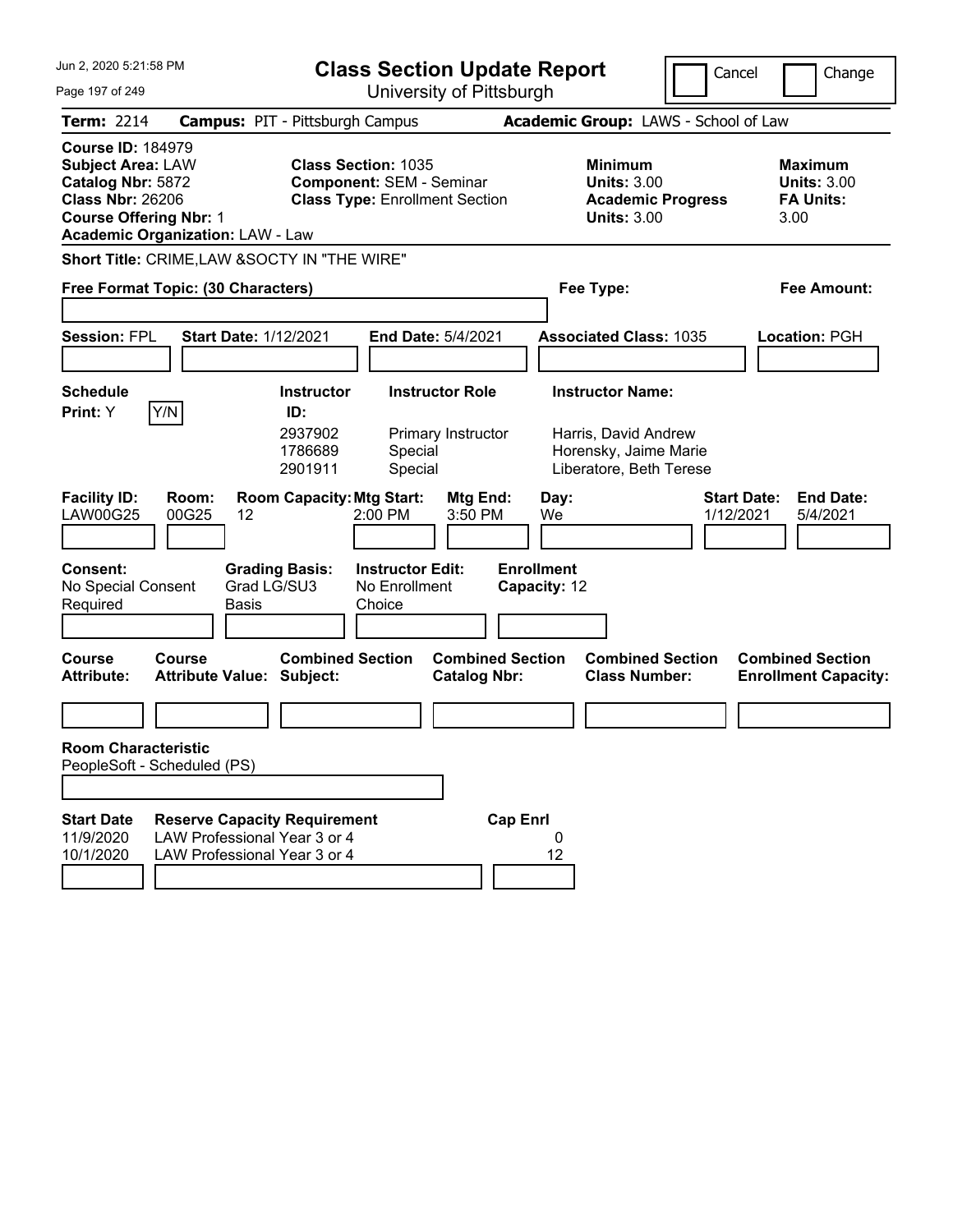| Jun 2, 2020 5:21:58 PM                                                                                                                                                           |                                                                                                         |                                                                      | <b>Class Section Update Report</b>                                                                      |                                                                    |                                  |            |                                                                                                                    | Cancel<br>Change                                                 |
|----------------------------------------------------------------------------------------------------------------------------------------------------------------------------------|---------------------------------------------------------------------------------------------------------|----------------------------------------------------------------------|---------------------------------------------------------------------------------------------------------|--------------------------------------------------------------------|----------------------------------|------------|--------------------------------------------------------------------------------------------------------------------|------------------------------------------------------------------|
| Page 198 of 249                                                                                                                                                                  |                                                                                                         |                                                                      |                                                                                                         | University of Pittsburgh                                           |                                  |            |                                                                                                                    |                                                                  |
| <b>Term: 2214</b>                                                                                                                                                                | <b>Campus: PIT - Pittsburgh Campus</b>                                                                  |                                                                      |                                                                                                         |                                                                    |                                  |            | Academic Group: LAWS - School of Law                                                                               |                                                                  |
| <b>Course ID: 181731</b><br><b>Subject Area: LAW</b><br>Catalog Nbr: 5874<br><b>Class Nbr: 18249</b><br><b>Course Offering Nbr: 1</b><br><b>Academic Organization: LAW - Law</b> |                                                                                                         |                                                                      | <b>Class Section: 1030</b><br><b>Component: CLN - Clinical</b><br><b>Class Type: Enrollment Section</b> |                                                                    |                                  |            | <b>Minimum</b><br><b>Units: 4.00</b><br><b>Academic Progress</b><br><b>Units: 4.00</b>                             | <b>Maximum</b><br><b>Units: 4.00</b><br><b>FA Units:</b><br>4.00 |
| <b>Short Title: SECURITIES ARBITRATION CLINIC</b>                                                                                                                                |                                                                                                         |                                                                      |                                                                                                         |                                                                    |                                  |            |                                                                                                                    |                                                                  |
| Free Format Topic: (30 Characters)                                                                                                                                               |                                                                                                         |                                                                      |                                                                                                         |                                                                    |                                  |            | Fee Type:                                                                                                          | <b>Fee Amount:</b>                                               |
| <b>Session: FPL</b>                                                                                                                                                              | <b>Start Date: 1/12/2021</b>                                                                            |                                                                      |                                                                                                         | End Date: 5/4/2021                                                 |                                  |            | <b>Associated Class: 1030</b>                                                                                      | Location: PGH                                                    |
| <b>Schedule</b><br>Y/N<br>Print: Y                                                                                                                                               |                                                                                                         | <b>Instructor</b><br>ID:<br>1786689<br>2901911<br>2959614<br>2945549 | Special<br>Special                                                                                      | <b>Instructor Role</b><br>Primary Instructor<br>Primary Instructor |                                  |            | <b>Instructor Name:</b><br>Horensky, Jaime Marie<br>Liberatore, Beth Terese<br>Shaw, Rachael T<br>Stewart, Alice L |                                                                  |
| <b>Facility ID:</b><br>LAW00120                                                                                                                                                  | Room:<br>00120<br>12                                                                                    | <b>Room Capacity: Mtg Start:</b>                                     | 2:00 PM                                                                                                 | Mtg End:<br>3:50 PM                                                |                                  | Day:<br>Tu |                                                                                                                    | <b>End Date:</b><br><b>Start Date:</b><br>1/12/2021<br>5/4/2021  |
| <b>Consent:</b><br>No Special Consent<br>Required                                                                                                                                | Basis                                                                                                   | <b>Grading Basis:</b><br>Grad LG/SU3                                 | <b>Instructor Edit:</b><br>No Enrollment<br>Choice                                                      |                                                                    | <b>Enrollment</b><br>Capacity: 8 |            |                                                                                                                    |                                                                  |
| <b>Course</b><br><b>Attribute:</b>                                                                                                                                               | <b>Course</b><br><b>Attribute Value: Subject:</b>                                                       | <b>Combined Section</b>                                              |                                                                                                         | <b>Combined Section</b><br><b>Catalog Nbr:</b>                     |                                  |            | <b>Combined Section</b><br><b>Class Number:</b>                                                                    | <b>Combined Section</b><br><b>Enrollment Capacity:</b>           |
|                                                                                                                                                                                  |                                                                                                         |                                                                      |                                                                                                         |                                                                    |                                  |            |                                                                                                                    |                                                                  |
| <b>Room Characteristic</b><br>PeopleSoft - Scheduled (PS)                                                                                                                        |                                                                                                         |                                                                      |                                                                                                         |                                                                    |                                  |            |                                                                                                                    |                                                                  |
|                                                                                                                                                                                  |                                                                                                         |                                                                      |                                                                                                         |                                                                    |                                  |            |                                                                                                                    |                                                                  |
| <b>Start Date</b><br>11/9/2020<br>10/1/2020                                                                                                                                      | <b>Reserve Capacity Requirement</b><br><b>LAW Professional Year 2</b><br><b>LAW Professional Year 2</b> |                                                                      |                                                                                                         |                                                                    | <b>Cap Enrl</b>                  | 0<br>8     |                                                                                                                    |                                                                  |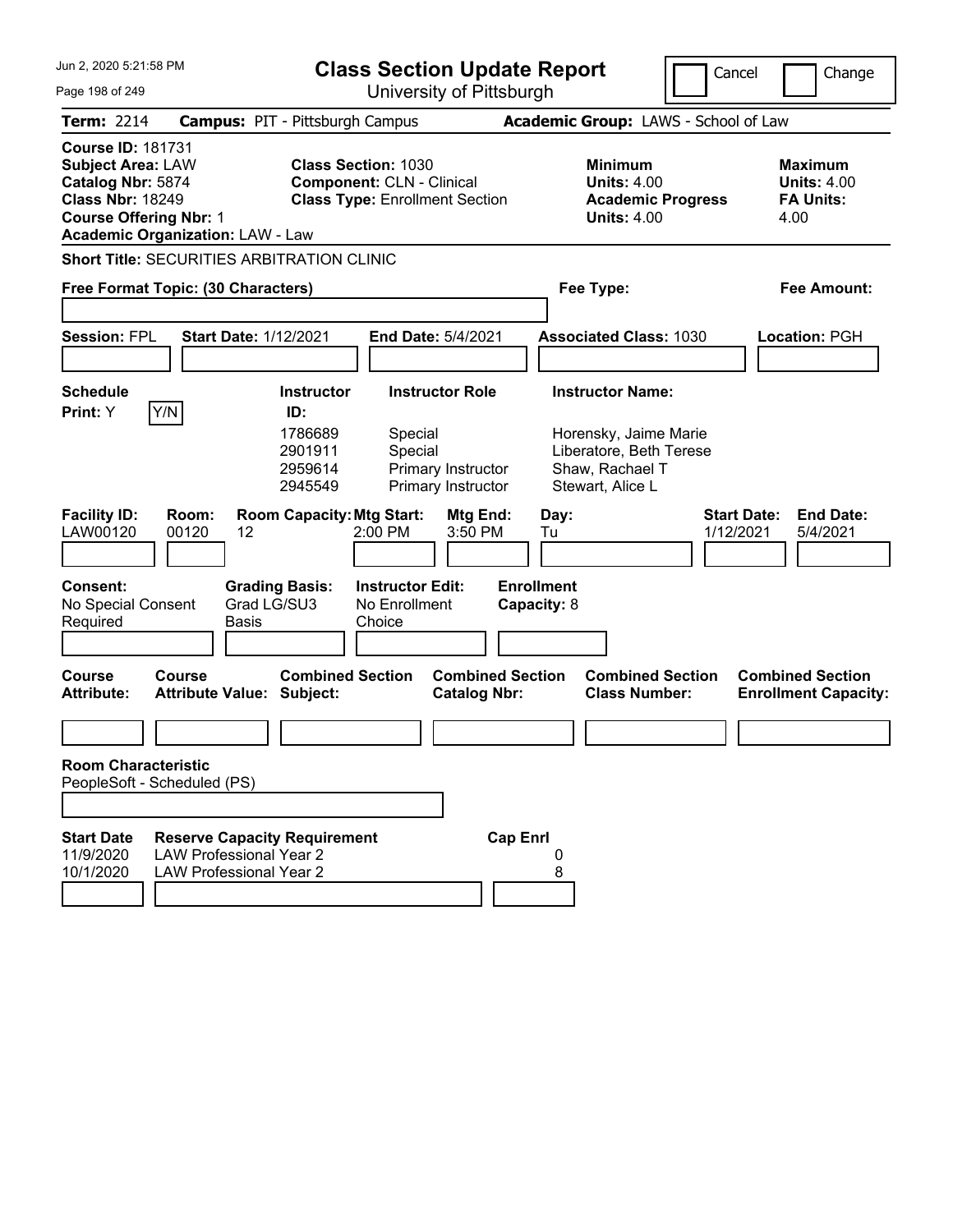| Jun 2, 2020 5:21:58 PM                                                                                                                                                           | <b>Class Section Update Report</b>                                                                  |                                                                                                        |                                                | Cancel                                                                    | Change                          |                                                                  |
|----------------------------------------------------------------------------------------------------------------------------------------------------------------------------------|-----------------------------------------------------------------------------------------------------|--------------------------------------------------------------------------------------------------------|------------------------------------------------|---------------------------------------------------------------------------|---------------------------------|------------------------------------------------------------------|
| Page 199 of 249                                                                                                                                                                  |                                                                                                     |                                                                                                        | University of Pittsburgh                       |                                                                           |                                 |                                                                  |
| <b>Term: 2214</b>                                                                                                                                                                | <b>Campus: PIT - Pittsburgh Campus</b>                                                              |                                                                                                        |                                                | Academic Group: LAWS - School of Law                                      |                                 |                                                                  |
| <b>Course ID: 183266</b><br><b>Subject Area: LAW</b><br>Catalog Nbr: 5877<br><b>Class Nbr: 23127</b><br><b>Course Offering Nbr: 1</b><br><b>Academic Organization: LAW - Law</b> |                                                                                                     | <b>Class Section: 1380</b><br><b>Component: SEM - Seminar</b><br><b>Class Type: Enrollment Section</b> |                                                | <b>Minimum</b><br><b>Units: 3.00</b><br><b>Units: 3.00</b>                | <b>Academic Progress</b>        | <b>Maximum</b><br><b>Units: 3.00</b><br><b>FA Units:</b><br>3.00 |
| <b>Short Title: PUBLIC POLICY SEMINAR</b>                                                                                                                                        |                                                                                                     |                                                                                                        |                                                |                                                                           |                                 |                                                                  |
| Free Format Topic: (30 Characters)                                                                                                                                               |                                                                                                     |                                                                                                        |                                                | Fee Type:                                                                 |                                 | Fee Amount:                                                      |
| <b>Session: FPL</b>                                                                                                                                                              | <b>Start Date: 1/12/2021</b>                                                                        |                                                                                                        | <b>End Date: 5/4/2021</b>                      | <b>Associated Class: 1380</b>                                             |                                 | Location: PGH                                                    |
| <b>Schedule</b><br>Y/N<br>Print: Y                                                                                                                                               | <b>Instructor</b><br>ID:                                                                            |                                                                                                        | <b>Instructor Role</b>                         | <b>Instructor Name:</b>                                                   |                                 |                                                                  |
|                                                                                                                                                                                  | 2922010<br>1786689<br>2901911                                                                       | Special<br>Special                                                                                     | Primary Instructor                             | Baylis, Elena Annette<br>Horensky, Jaime Marie<br>Liberatore, Beth Terese |                                 |                                                                  |
| <b>Facility ID:</b><br>Room:<br>00211<br>LAWRN00211                                                                                                                              | 0                                                                                                   | <b>Room Capacity: Mtg Start:</b><br>5:30 PM                                                            | Mtg End:<br>7:20 PM                            | Day:<br>Tu                                                                | <b>Start Date:</b><br>1/12/2021 | <b>End Date:</b><br>5/4/2021                                     |
| <b>Consent:</b><br>No Special Consent<br>Required                                                                                                                                | <b>Grading Basis:</b><br>Grad LG/SU3<br>Basis                                                       | <b>Instructor Edit:</b><br>No Enrollment<br>Choice                                                     |                                                | <b>Enrollment</b><br>Capacity: 10                                         |                                 |                                                                  |
| <b>Course</b><br>Course<br><b>Attribute:</b>                                                                                                                                     | <b>Attribute Value: Subject:</b>                                                                    | <b>Combined Section</b>                                                                                | <b>Combined Section</b><br><b>Catalog Nbr:</b> | <b>Class Number:</b>                                                      | <b>Combined Section</b>         | <b>Combined Section</b><br><b>Enrollment Capacity:</b>           |
|                                                                                                                                                                                  |                                                                                                     |                                                                                                        |                                                |                                                                           |                                 |                                                                  |
| <b>Room Characteristic</b>                                                                                                                                                       |                                                                                                     |                                                                                                        |                                                |                                                                           |                                 |                                                                  |
|                                                                                                                                                                                  |                                                                                                     |                                                                                                        |                                                |                                                                           |                                 |                                                                  |
| <b>Start Date</b><br>11/9/2020<br>10/1/2020                                                                                                                                      | <b>Reserve Capacity Requirement</b><br>LAW Professional Year 3 or 4<br>LAW Professional Year 3 or 4 |                                                                                                        | <b>Cap Enrl</b>                                | 0<br>10                                                                   |                                 |                                                                  |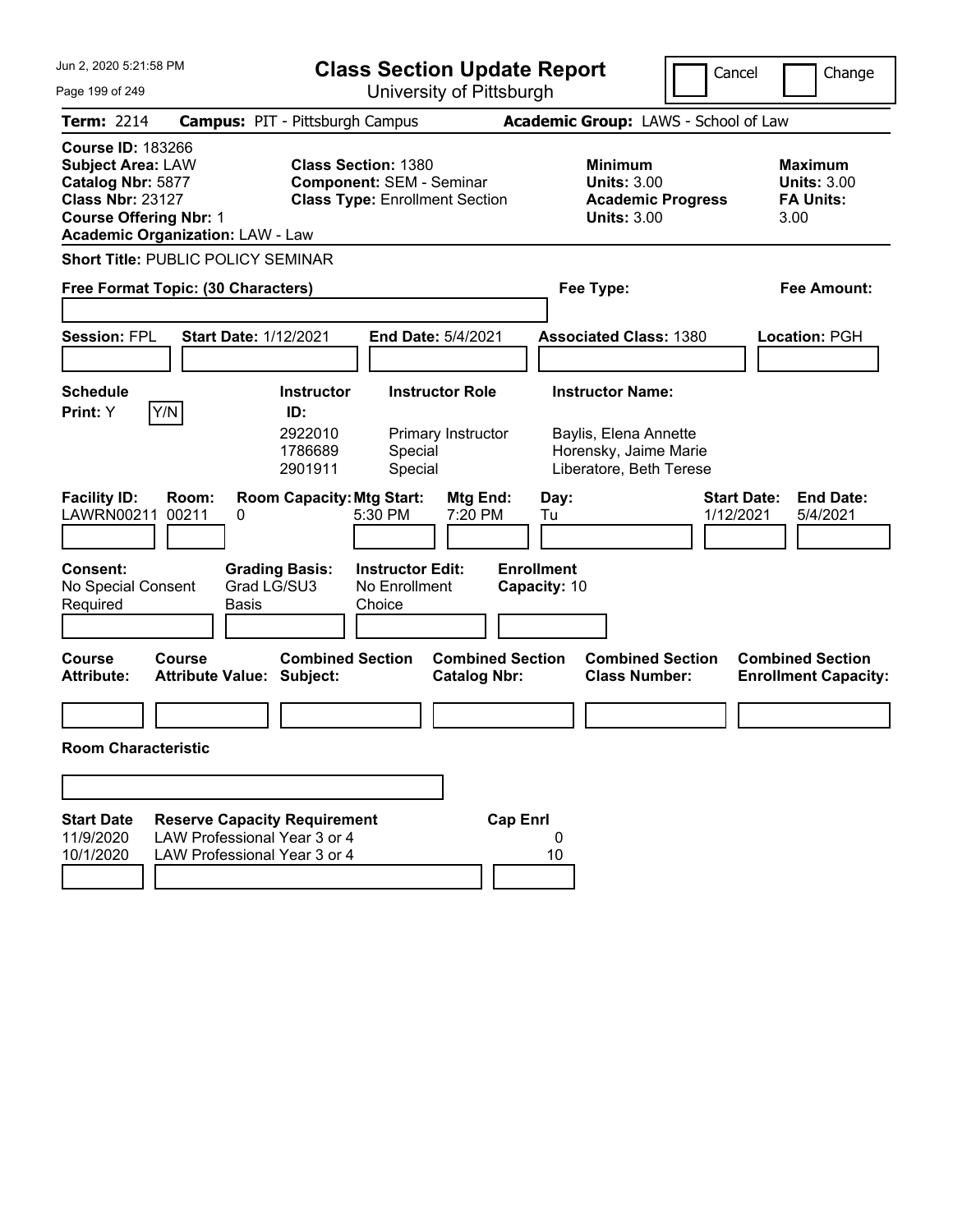| Jun 2, 2020 5:21:58 PM<br>Page 200 of 249                                                                                                                                        |                                                                                                                 | <b>Class Section Update Report</b><br>University of Pittsburgh |                                                                                        | Cancel<br>Change                                                 |
|----------------------------------------------------------------------------------------------------------------------------------------------------------------------------------|-----------------------------------------------------------------------------------------------------------------|----------------------------------------------------------------|----------------------------------------------------------------------------------------|------------------------------------------------------------------|
| <b>Term: 2214</b>                                                                                                                                                                | <b>Campus: PIT - Pittsburgh Campus</b>                                                                          |                                                                | Academic Group: LAWS - School of Law                                                   |                                                                  |
| <b>Course ID: 181679</b><br><b>Subject Area: LAW</b><br>Catalog Nbr: 5880<br><b>Class Nbr: 18248</b><br><b>Course Offering Nbr: 1</b><br><b>Academic Organization: LAW - Law</b> | <b>Class Section: 1030</b><br><b>Component: CLN - Clinical</b><br><b>Class Type: Enrollment Section</b>         |                                                                | <b>Minimum</b><br><b>Units: 4.00</b><br><b>Academic Progress</b><br><b>Units: 4.00</b> | <b>Maximum</b><br><b>Units: 4.00</b><br><b>FA Units:</b><br>4.00 |
| <b>Short Title: IMMIGRATION LAW CLINIC</b>                                                                                                                                       |                                                                                                                 |                                                                |                                                                                        |                                                                  |
| Free Format Topic: (30 Characters)                                                                                                                                               |                                                                                                                 |                                                                | Fee Type:                                                                              | Fee Amount:                                                      |
| <b>Session: FPL</b>                                                                                                                                                              | <b>Start Date: 1/12/2021</b>                                                                                    | <b>End Date: 5/4/2021</b>                                      | <b>Associated Class: 1030</b>                                                          | Location: PGH                                                    |
| Schedule                                                                                                                                                                         | <b>Instructor</b>                                                                                               | <b>Instructor Role</b>                                         | <b>Instructor Name:</b>                                                                |                                                                  |
| Y/N<br><b>Print:</b> Y<br><b>Facility ID:</b><br>Room:<br>LAW00118<br>00118                                                                                                      | ID:<br>1786689<br>Special<br>2901911<br>Special<br>2943336<br><b>Room Capacity: Mtg Start:</b><br>20<br>2:00 PM | Primary Instructor<br>Mtg End:<br>Day:<br>4:20 PM<br>Tu        | Horensky, Jaime Marie<br>Liberatore, Beth Terese<br>Velez, Sheila I                    | <b>Start Date:</b><br><b>End Date:</b><br>1/12/2021<br>5/4/2021  |
| <b>Consent:</b><br>No Special Consent<br>Required                                                                                                                                | <b>Grading Basis:</b><br><b>Instructor Edit:</b><br>Grad LG/SU3<br>No Enrollment<br>Basis<br>Choice             | <b>Enrollment</b><br>Capacity: 8                               |                                                                                        |                                                                  |
| <b>Course</b><br>Course<br><b>Attribute:</b><br><b>UCIS</b><br>LAS                                                                                                               | <b>Combined Section</b><br><b>Attribute Value: Subject:</b>                                                     | <b>Combined Section</b><br><b>Catalog Nbr:</b>                 | <b>Combined Section</b><br><b>Class Number:</b>                                        | <b>Combined Section</b><br><b>Enrollment Capacity:</b>           |
|                                                                                                                                                                                  |                                                                                                                 |                                                                |                                                                                        |                                                                  |
| <b>Room Characteristic</b><br>PeopleSoft - Scheduled (PS)                                                                                                                        |                                                                                                                 |                                                                |                                                                                        |                                                                  |
|                                                                                                                                                                                  |                                                                                                                 |                                                                |                                                                                        |                                                                  |
| <b>Start Date</b><br><b>LAW Professional Year 2</b><br>11/9/2020<br>10/1/2020<br><b>LAW Professional Year 2</b>                                                                  | <b>Reserve Capacity Requirement</b>                                                                             | <b>Cap Enrl</b><br>8                                           |                                                                                        |                                                                  |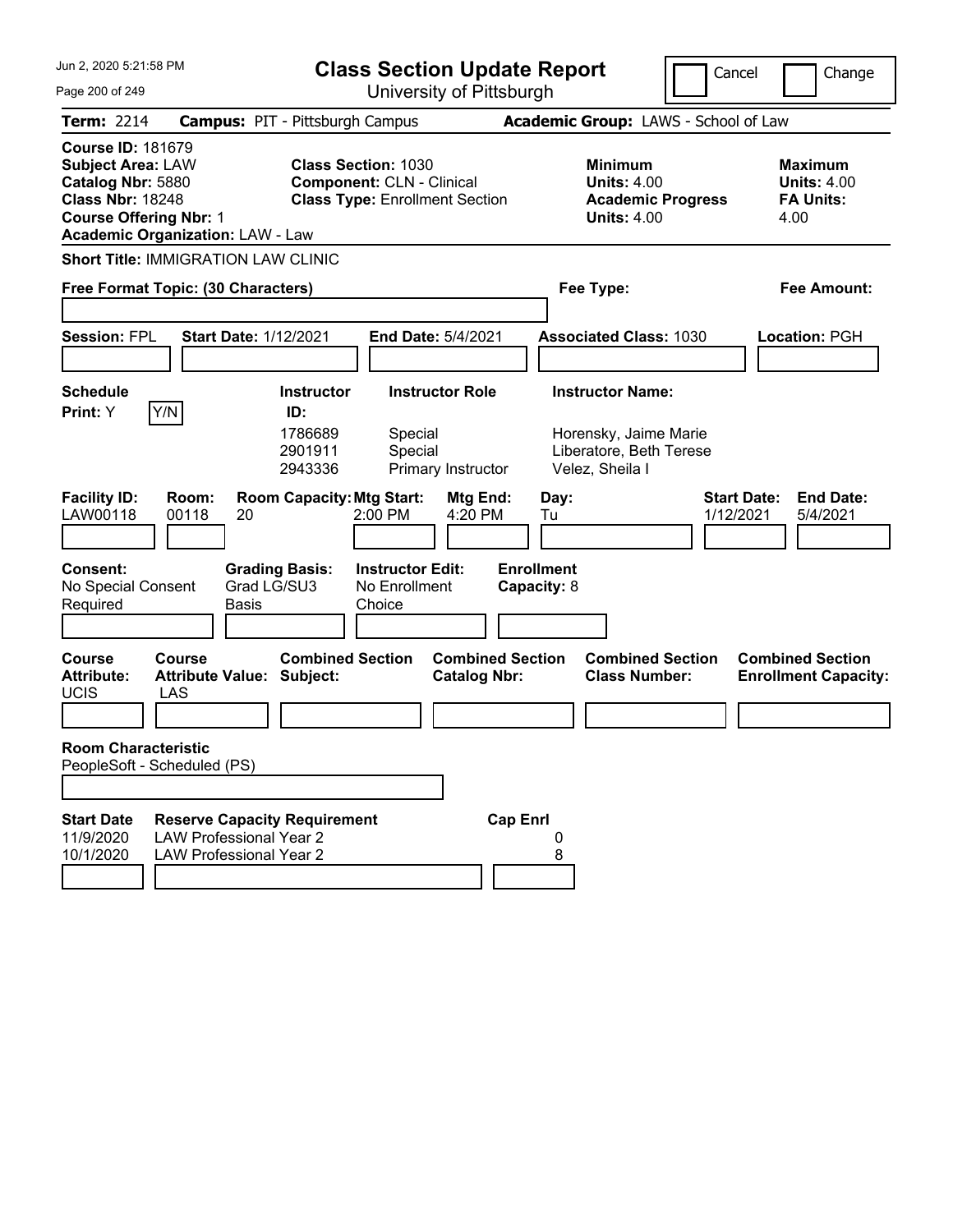| Jun 2, 2020 5:21:58 PM<br>Page 201 of 249                                                                                                                                        | <b>Class Section Update Report</b><br>University of Pittsburgh                                                                                         | Cancel                                                                                              | Change                                                           |
|----------------------------------------------------------------------------------------------------------------------------------------------------------------------------------|--------------------------------------------------------------------------------------------------------------------------------------------------------|-----------------------------------------------------------------------------------------------------|------------------------------------------------------------------|
| <b>Term: 2214</b>                                                                                                                                                                | <b>Campus: PIT - Pittsburgh Campus</b>                                                                                                                 | Academic Group: LAWS - School of Law                                                                |                                                                  |
| <b>Course ID: 114737</b><br><b>Subject Area: LAW</b><br>Catalog Nbr: 5883<br><b>Class Nbr: 24942</b><br><b>Course Offering Nbr: 1</b><br><b>Academic Organization: LAW - Law</b> | <b>Class Section: 1070</b><br><b>Component: CLN - Clinical</b><br><b>Class Type: Enrollment Section</b>                                                | <b>Minimum</b><br><b>Units: 6.00</b><br><b>Academic Progress</b><br><b>Units: 6.00</b>              | <b>Maximum</b><br><b>Units: 6.00</b><br><b>FA Units:</b><br>6.00 |
| Short Title: ENVIRONMENTAL LAW CLINIC                                                                                                                                            |                                                                                                                                                        |                                                                                                     |                                                                  |
| Free Format Topic: (30 Characters)                                                                                                                                               |                                                                                                                                                        | Fee Type:                                                                                           | Fee Amount:                                                      |
| <b>Session: FPL</b><br><b>Start Date: 1/12/2021</b>                                                                                                                              | <b>End Date: 5/4/2021</b>                                                                                                                              | <b>Associated Class: 1070</b>                                                                       | Location: PGH                                                    |
| Schedule                                                                                                                                                                         | <b>Instructor Role</b><br><b>Instructor</b>                                                                                                            | <b>Instructor Name:</b>                                                                             |                                                                  |
| Y/N<br><b>Print:</b> Y<br><b>Facility ID:</b><br>Room:<br><b>LAW00G46</b><br>00G46<br>20                                                                                         | ID:<br>1786689<br>Special<br>2901911<br>Special<br>3340423<br>Primary Instructor<br><b>Room Capacity: Mtg Start:</b><br>Mtg End:<br>2:00 PM<br>3:50 PM | Horensky, Jaime Marie<br>Liberatore, Beth Terese<br>MacIntyre, Grant B<br>Day:<br>TuTh<br>1/12/2021 | <b>Start Date:</b><br><b>End Date:</b><br>5/4/2021               |
| <b>Consent:</b><br><b>Grading Basis:</b><br>Grad LG/SU3<br>No Special Consent<br>Required<br>Basis                                                                               | <b>Instructor Edit:</b><br>No Enrollment<br>Choice                                                                                                     | <b>Enrollment</b><br>Capacity: 8                                                                    |                                                                  |
| <b>Course</b><br>Course<br><b>Attribute:</b><br><b>Attribute Value: Subject:</b>                                                                                                 | <b>Combined Section</b><br><b>Combined Section</b><br><b>Catalog Nbr:</b>                                                                              | <b>Combined Section</b><br><b>Class Number:</b>                                                     | <b>Combined Section</b><br><b>Enrollment Capacity:</b>           |
|                                                                                                                                                                                  |                                                                                                                                                        |                                                                                                     |                                                                  |
| <b>Room Characteristic</b><br>PeopleSoft - Scheduled (PS)                                                                                                                        |                                                                                                                                                        |                                                                                                     |                                                                  |
|                                                                                                                                                                                  |                                                                                                                                                        |                                                                                                     |                                                                  |
| <b>Start Date</b><br><b>Reserve Capacity Requirement</b><br>LAW Professional Year 3 or 4<br>11/9/2020<br>10/1/2020<br>LAW Professional Year 3 or 4                               | <b>Cap Enrl</b>                                                                                                                                        | 8                                                                                                   |                                                                  |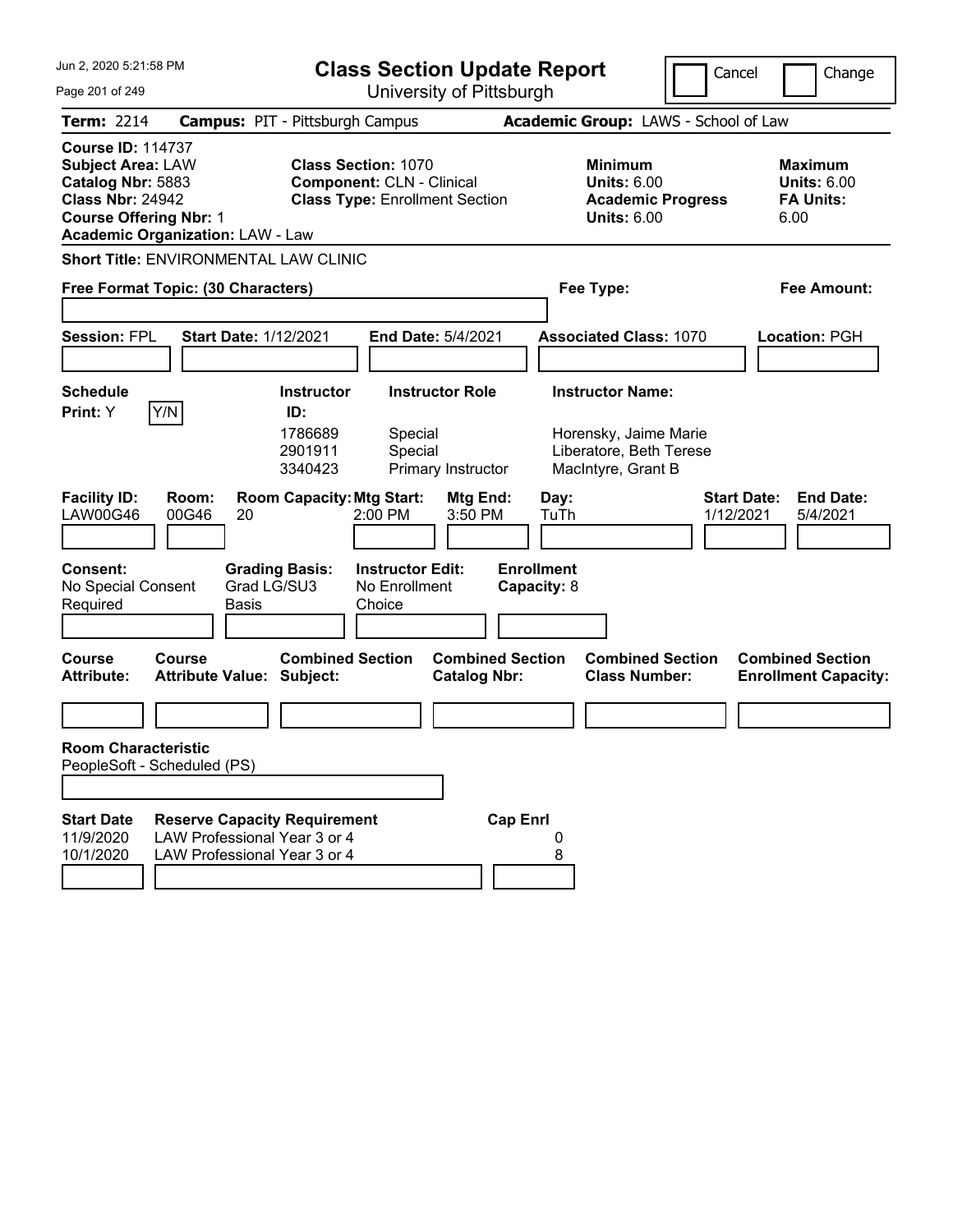| Jun 2, 2020 5:21:58 PM                                                                                                                                                           | <b>Class Section Update Report</b>                                                                                      | Cancel                                                                                 | Change                                                           |
|----------------------------------------------------------------------------------------------------------------------------------------------------------------------------------|-------------------------------------------------------------------------------------------------------------------------|----------------------------------------------------------------------------------------|------------------------------------------------------------------|
| Page 202 of 249                                                                                                                                                                  | University of Pittsburgh                                                                                                |                                                                                        |                                                                  |
| <b>Term: 2214</b>                                                                                                                                                                | <b>Campus: PIT - Pittsburgh Campus</b>                                                                                  | Academic Group: LAWS - School of Law                                                   |                                                                  |
| <b>Course ID: 114744</b><br><b>Subject Area: LAW</b><br>Catalog Nbr: 5901<br><b>Class Nbr: 13075</b><br><b>Course Offering Nbr: 1</b><br><b>Academic Organization: LAW - Law</b> | <b>Class Section: 1010</b><br><b>Component: DIR - Directed Studies</b><br><b>Class Type: Enrollment Section</b>         | <b>Minimum</b><br><b>Units: 1.00</b><br><b>Academic Progress</b><br><b>Units: 1.00</b> | <b>Maximum</b><br><b>Units: 1.00</b><br><b>FA Units:</b><br>1.00 |
| Short Title: LEGAL WRITING INDEPNDNT STUDY                                                                                                                                       |                                                                                                                         |                                                                                        |                                                                  |
| Free Format Topic: (30 Characters)                                                                                                                                               |                                                                                                                         | Fee Type:                                                                              | Fee Amount:                                                      |
| <b>Session: FPL</b><br><b>Start Date: 1/12/2021</b>                                                                                                                              | <b>End Date: 5/4/2021</b>                                                                                               | <b>Associated Class: 1010</b>                                                          | <b>Location: PGH</b>                                             |
| <b>Schedule</b><br>Y/N<br>Print: Y                                                                                                                                               | <b>Instructor Role</b><br><b>Instructor</b><br>ID:<br>1786689<br>Special<br>Special<br>2901911                          | <b>Instructor Name:</b><br>Horensky, Jaime Marie<br>Liberatore, Beth Terese            |                                                                  |
| <b>Facility ID:</b><br>Room:<br><b>TBATBA</b><br>TBA<br>0<br><b>Consent:</b><br><b>Grading Basis:</b><br>Grad LG/SU3<br><b>Department Consent</b><br>Required<br>Basis           | <b>Room Capacity: Mtg Start:</b><br>Mtg End:<br><b>Enrollment</b><br><b>Instructor Edit:</b><br>No Enrollment<br>Choice | Day:<br><b>Start Date:</b><br>1/12/2021<br>Capacity: 50                                | <b>End Date:</b><br>5/4/2021                                     |
| <b>Course</b><br><b>Course</b><br><b>Attribute:</b><br><b>Attribute Value: Subject:</b>                                                                                          | <b>Combined Section</b><br><b>Combined Section</b><br><b>Catalog Nbr:</b>                                               | <b>Combined Section</b><br><b>Class Number:</b>                                        | <b>Combined Section</b><br><b>Enrollment Capacity:</b>           |
|                                                                                                                                                                                  |                                                                                                                         |                                                                                        |                                                                  |
| <b>Room Characteristic</b>                                                                                                                                                       |                                                                                                                         |                                                                                        |                                                                  |
|                                                                                                                                                                                  |                                                                                                                         |                                                                                        |                                                                  |
| <b>Start Date</b><br><b>Reserve Capacity Requirement</b>                                                                                                                         | <b>Cap Enri</b>                                                                                                         |                                                                                        |                                                                  |
|                                                                                                                                                                                  |                                                                                                                         |                                                                                        |                                                                  |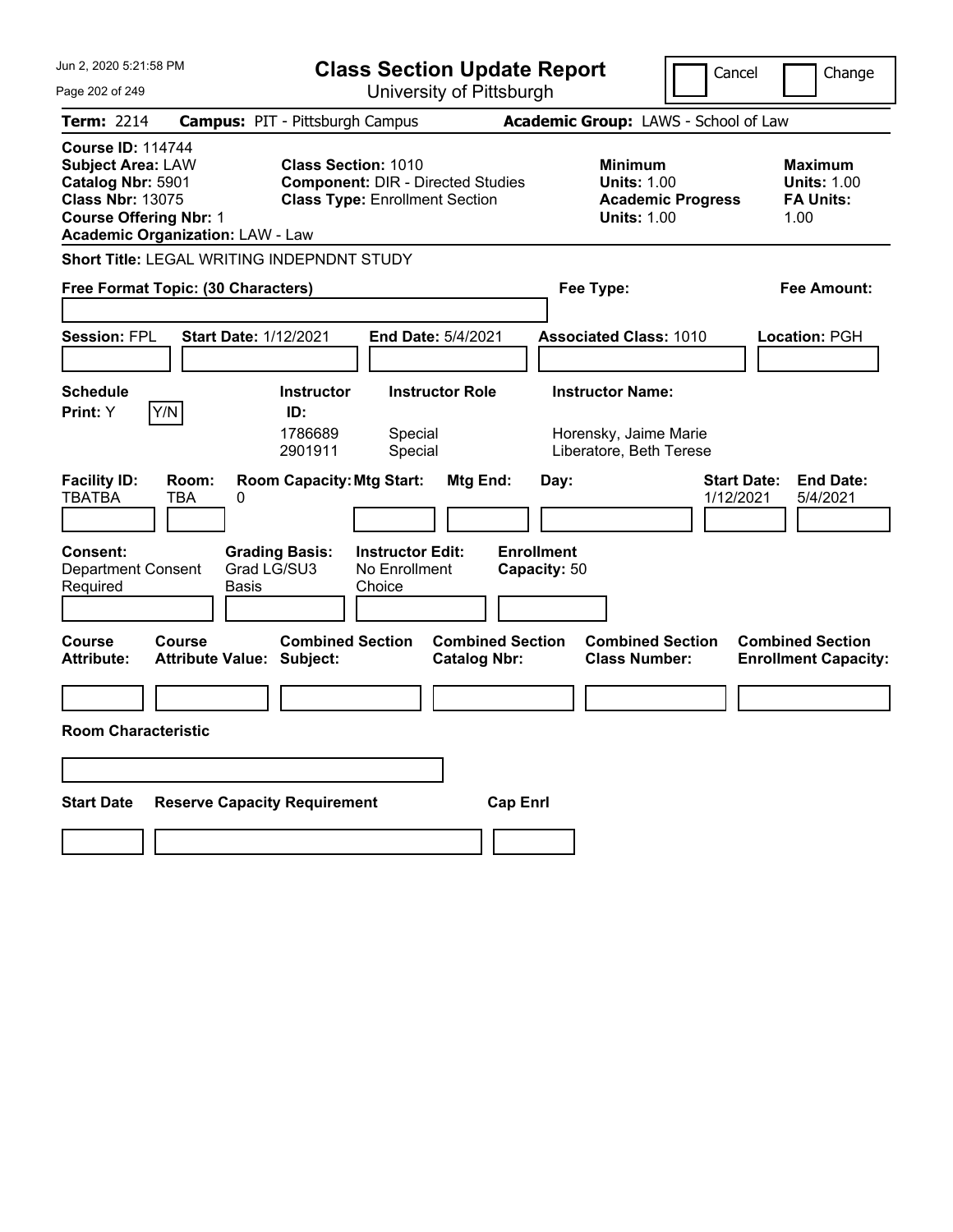| Jun 2, 2020 5:21:58 PM<br><b>Class Section Update Report</b>                                                                                                                     |                                                                                                  |                                                                                                                 |                                                       | Cancel                                                                      | Change                          |                                                                  |
|----------------------------------------------------------------------------------------------------------------------------------------------------------------------------------|--------------------------------------------------------------------------------------------------|-----------------------------------------------------------------------------------------------------------------|-------------------------------------------------------|-----------------------------------------------------------------------------|---------------------------------|------------------------------------------------------------------|
| Page 203 of 249                                                                                                                                                                  |                                                                                                  | University of Pittsburgh                                                                                        |                                                       |                                                                             |                                 |                                                                  |
| <b>Term: 2214</b>                                                                                                                                                                | <b>Campus: PIT - Pittsburgh Campus</b>                                                           |                                                                                                                 |                                                       | Academic Group: LAWS - School of Law                                        |                                 |                                                                  |
| <b>Course ID: 114745</b><br><b>Subject Area: LAW</b><br>Catalog Nbr: 5902<br><b>Class Nbr: 13076</b><br><b>Course Offering Nbr: 1</b><br><b>Academic Organization: LAW - Law</b> |                                                                                                  | <b>Class Section: 1010</b><br><b>Component: DIR - Directed Studies</b><br><b>Class Type: Enrollment Section</b> |                                                       | <b>Minimum</b><br><b>Units: 1.00</b><br><b>Units: 1.00</b>                  | <b>Academic Progress</b>        | <b>Maximum</b><br><b>Units: 1.00</b><br><b>FA Units:</b><br>1.00 |
| <b>Short Title: INDEPENDENT STUDY</b>                                                                                                                                            |                                                                                                  |                                                                                                                 |                                                       |                                                                             |                                 |                                                                  |
| Free Format Topic: (30 Characters)                                                                                                                                               |                                                                                                  |                                                                                                                 |                                                       | Fee Type:                                                                   |                                 | Fee Amount:                                                      |
| <b>Session: FPL</b>                                                                                                                                                              | <b>Start Date: 1/12/2021</b>                                                                     | <b>End Date: 5/4/2021</b>                                                                                       |                                                       | <b>Associated Class: 1010</b>                                               |                                 | <b>Location: PGH</b>                                             |
| <b>Schedule</b><br>Y/N<br>Print: Y                                                                                                                                               | <b>Instructor</b><br>ID:<br>1786689<br>2901911                                                   | <b>Instructor Role</b><br>Special<br>Special                                                                    |                                                       | <b>Instructor Name:</b><br>Horensky, Jaime Marie<br>Liberatore, Beth Terese |                                 |                                                                  |
| <b>Facility ID:</b><br><b>TBATBA</b><br>TBA<br><b>Consent:</b><br><b>Department Consent</b><br>Required                                                                          | Room:<br><b>Room Capacity: Mtg Start:</b><br>0<br><b>Grading Basis:</b><br><b>Grad HSU Basis</b> | <b>Instructor Edit:</b><br>No Enrollment<br>Choice                                                              | Mtg End:<br>Day:<br><b>Enrollment</b><br>Capacity: 50 |                                                                             | <b>Start Date:</b><br>1/12/2021 | <b>End Date:</b><br>5/4/2021                                     |
| <b>Course</b><br><b>Course</b><br><b>Attribute:</b>                                                                                                                              | <b>Attribute Value: Subject:</b>                                                                 | <b>Combined Section</b>                                                                                         | <b>Combined Section</b><br><b>Catalog Nbr:</b>        | <b>Combined Section</b><br><b>Class Number:</b>                             |                                 | <b>Combined Section</b><br><b>Enrollment Capacity:</b>           |
|                                                                                                                                                                                  |                                                                                                  |                                                                                                                 |                                                       |                                                                             |                                 |                                                                  |
| <b>Room Characteristic</b>                                                                                                                                                       |                                                                                                  |                                                                                                                 |                                                       |                                                                             |                                 |                                                                  |
|                                                                                                                                                                                  |                                                                                                  |                                                                                                                 |                                                       |                                                                             |                                 |                                                                  |
| <b>Start Date</b>                                                                                                                                                                | <b>Reserve Capacity Requirement</b>                                                              |                                                                                                                 | <b>Cap Enrl</b>                                       |                                                                             |                                 |                                                                  |
|                                                                                                                                                                                  |                                                                                                  |                                                                                                                 |                                                       |                                                                             |                                 |                                                                  |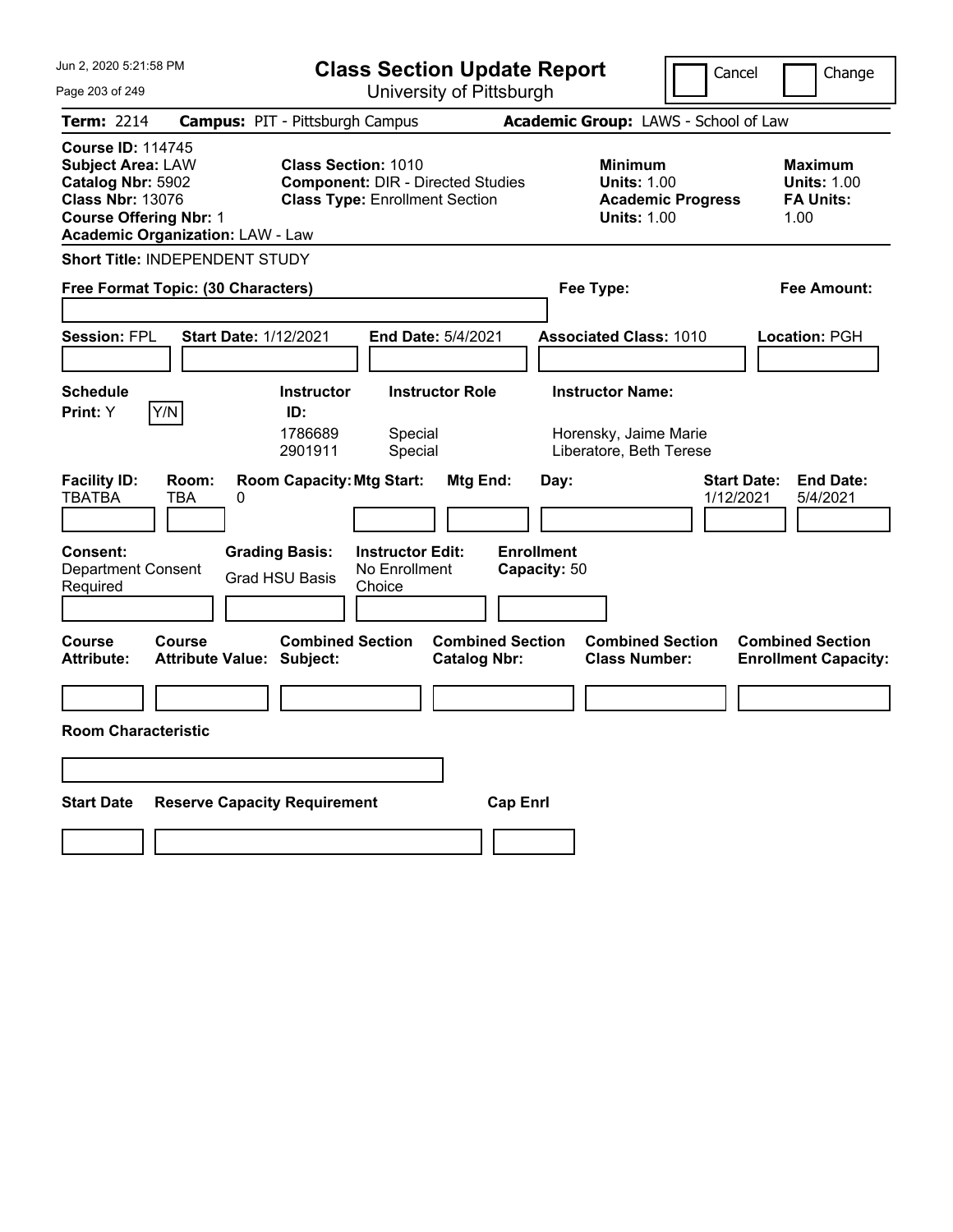|                                                                                                                                       | Jun 2, 2020 5:21:58 PM                                       |                                                                                                                 | <b>Class Section Update Report</b>             |                                                                             | Cancel                          | Change                                                           |
|---------------------------------------------------------------------------------------------------------------------------------------|--------------------------------------------------------------|-----------------------------------------------------------------------------------------------------------------|------------------------------------------------|-----------------------------------------------------------------------------|---------------------------------|------------------------------------------------------------------|
| Page 204 of 249                                                                                                                       |                                                              |                                                                                                                 | University of Pittsburgh                       |                                                                             |                                 |                                                                  |
| Term: 2214                                                                                                                            | <b>Campus: PIT - Pittsburgh Campus</b>                       |                                                                                                                 |                                                | Academic Group: LAWS - School of Law                                        |                                 |                                                                  |
| <b>Course ID: 114745</b><br><b>Subject Area: LAW</b><br>Catalog Nbr: 5902<br><b>Class Nbr: 25442</b><br><b>Course Offering Nbr: 1</b> | <b>Academic Organization: LAW - Law</b>                      | <b>Class Section: 1020</b><br><b>Component: DIR - Directed Studies</b><br><b>Class Type: Enrollment Section</b> |                                                | <b>Minimum</b><br><b>Units: 1.00</b><br><b>Units: 1.00</b>                  | <b>Academic Progress</b>        | <b>Maximum</b><br><b>Units: 1.00</b><br><b>FA Units:</b><br>1.00 |
|                                                                                                                                       | Short Title: INDEPENDENT STUDY                               |                                                                                                                 |                                                |                                                                             |                                 |                                                                  |
|                                                                                                                                       | Free Format Topic: (30 Characters)                           |                                                                                                                 |                                                | Fee Type:                                                                   |                                 | Fee Amount:                                                      |
| <b>Session: FPL</b>                                                                                                                   | <b>Start Date: 1/12/2021</b>                                 |                                                                                                                 | <b>End Date: 5/4/2021</b>                      | <b>Associated Class: 1020</b>                                               |                                 | Location: PGH                                                    |
| <b>Schedule</b><br>Y/N<br><b>Print:</b> Y                                                                                             | ID:                                                          | <b>Instructor</b><br>1786689<br>Special<br>2901911<br>Special                                                   | <b>Instructor Role</b>                         | <b>Instructor Name:</b><br>Horensky, Jaime Marie<br>Liberatore, Beth Terese |                                 |                                                                  |
| <b>Facility ID:</b><br><b>TBATBA</b><br><b>Consent:</b><br><b>Department Consent</b><br>Required                                      | Room:<br>TBA<br>0<br><b>Grading Basis:</b><br>Grad HSU Basis | <b>Room Capacity: Mtg Start:</b><br><b>Instructor Edit:</b><br>No Enrollment<br>Choice                          | Mtg End:                                       | Day:<br><b>Enrollment</b><br>Capacity: 50                                   | <b>Start Date:</b><br>1/12/2021 | <b>End Date:</b><br>5/4/2021                                     |
| <b>Course</b><br><b>Attribute:</b>                                                                                                    | <b>Course</b><br><b>Attribute Value: Subject:</b>            | <b>Combined Section</b>                                                                                         | <b>Combined Section</b><br><b>Catalog Nbr:</b> | <b>Combined Section</b><br><b>Class Number:</b>                             |                                 | <b>Combined Section</b><br><b>Enrollment Capacity:</b>           |
|                                                                                                                                       |                                                              |                                                                                                                 |                                                |                                                                             |                                 |                                                                  |
| <b>Room Characteristic</b>                                                                                                            |                                                              |                                                                                                                 |                                                |                                                                             |                                 |                                                                  |
|                                                                                                                                       |                                                              |                                                                                                                 |                                                |                                                                             |                                 |                                                                  |
| <b>Start Date</b>                                                                                                                     | <b>Reserve Capacity Requirement</b>                          |                                                                                                                 | <b>Cap Enri</b>                                |                                                                             |                                 |                                                                  |
|                                                                                                                                       |                                                              |                                                                                                                 |                                                |                                                                             |                                 |                                                                  |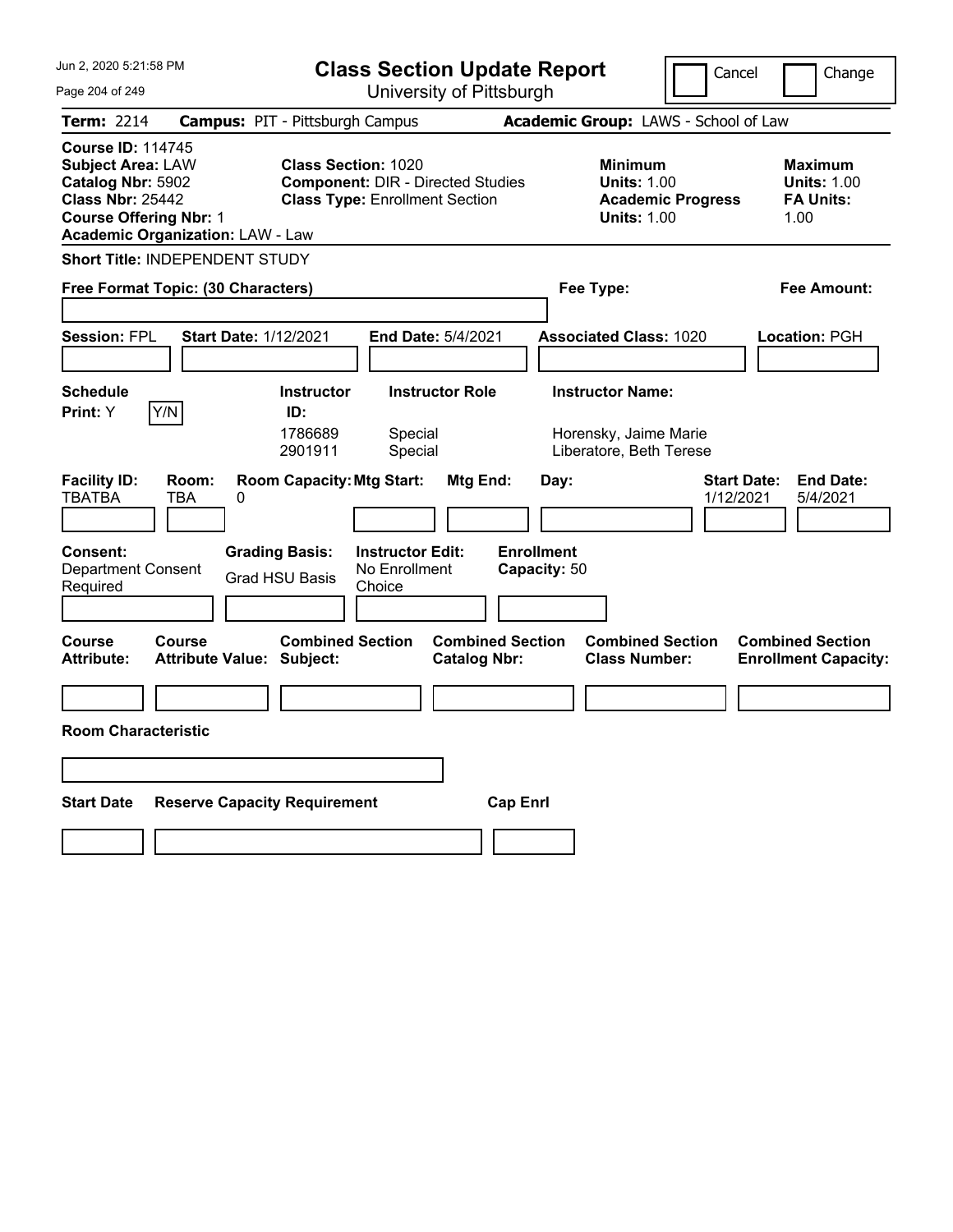| Jun 2, 2020 5:21:58 PM                                                                                                                |                                                              | <b>Class Section Update Report</b>                                                                              |                                                |                                                                             | Cancel                          | Change                                                           |  |  |
|---------------------------------------------------------------------------------------------------------------------------------------|--------------------------------------------------------------|-----------------------------------------------------------------------------------------------------------------|------------------------------------------------|-----------------------------------------------------------------------------|---------------------------------|------------------------------------------------------------------|--|--|
| Page 205 of 249                                                                                                                       |                                                              |                                                                                                                 | University of Pittsburgh                       |                                                                             |                                 |                                                                  |  |  |
| Term: 2214                                                                                                                            | <b>Campus: PIT - Pittsburgh Campus</b>                       |                                                                                                                 |                                                | Academic Group: LAWS - School of Law                                        |                                 |                                                                  |  |  |
| <b>Course ID: 114745</b><br><b>Subject Area: LAW</b><br>Catalog Nbr: 5902<br><b>Class Nbr: 28515</b><br><b>Course Offering Nbr: 1</b> | <b>Academic Organization: LAW - Law</b>                      | <b>Class Section: 1025</b><br><b>Component: DIR - Directed Studies</b><br><b>Class Type: Enrollment Section</b> |                                                | <b>Minimum</b><br><b>Units: 1.00</b><br><b>Units: 1.00</b>                  | <b>Academic Progress</b>        | <b>Maximum</b><br><b>Units: 1.00</b><br><b>FA Units:</b><br>1.00 |  |  |
|                                                                                                                                       | Short Title: INDEPENDENT STUDY                               |                                                                                                                 |                                                |                                                                             |                                 |                                                                  |  |  |
|                                                                                                                                       | Free Format Topic: (30 Characters)                           |                                                                                                                 |                                                | Fee Type:                                                                   |                                 | Fee Amount:                                                      |  |  |
| <b>Session: FPL</b>                                                                                                                   | <b>Start Date: 1/12/2021</b>                                 |                                                                                                                 | <b>End Date: 5/4/2021</b>                      | <b>Associated Class: 1025</b>                                               |                                 | Location: PGH                                                    |  |  |
| <b>Schedule</b><br>Y/N<br><b>Print:</b> Y                                                                                             | ID:                                                          | <b>Instructor</b><br>1786689<br>Special<br>2901911<br>Special                                                   | <b>Instructor Role</b>                         | <b>Instructor Name:</b><br>Horensky, Jaime Marie<br>Liberatore, Beth Terese |                                 |                                                                  |  |  |
| <b>Facility ID:</b><br><b>TBATBA</b><br><b>Consent:</b><br>No Special Consent<br>Required                                             | Room:<br>TBA<br>0<br><b>Grading Basis:</b><br>Grad HSU Basis | <b>Room Capacity: Mtg Start:</b><br><b>Instructor Edit:</b><br>No Enrollment<br>Choice                          | Mtg End:                                       | Day:<br><b>Enrollment</b><br>Capacity: 3                                    | <b>Start Date:</b><br>1/12/2021 | <b>End Date:</b><br>5/4/2021                                     |  |  |
| <b>Course</b><br><b>Attribute:</b>                                                                                                    | <b>Course</b><br><b>Attribute Value: Subject:</b>            | <b>Combined Section</b>                                                                                         | <b>Combined Section</b><br><b>Catalog Nbr:</b> | <b>Combined Section</b><br><b>Class Number:</b>                             |                                 | <b>Combined Section</b><br><b>Enrollment Capacity:</b>           |  |  |
|                                                                                                                                       |                                                              |                                                                                                                 |                                                |                                                                             |                                 |                                                                  |  |  |
| <b>Room Characteristic</b>                                                                                                            |                                                              |                                                                                                                 |                                                |                                                                             |                                 |                                                                  |  |  |
|                                                                                                                                       |                                                              |                                                                                                                 |                                                |                                                                             |                                 |                                                                  |  |  |
|                                                                                                                                       |                                                              |                                                                                                                 |                                                |                                                                             |                                 |                                                                  |  |  |
| <b>Start Date</b>                                                                                                                     | <b>Reserve Capacity Requirement</b>                          |                                                                                                                 | <b>Cap Enri</b>                                |                                                                             |                                 |                                                                  |  |  |
|                                                                                                                                       |                                                              |                                                                                                                 |                                                |                                                                             |                                 |                                                                  |  |  |
|                                                                                                                                       |                                                              |                                                                                                                 |                                                |                                                                             |                                 |                                                                  |  |  |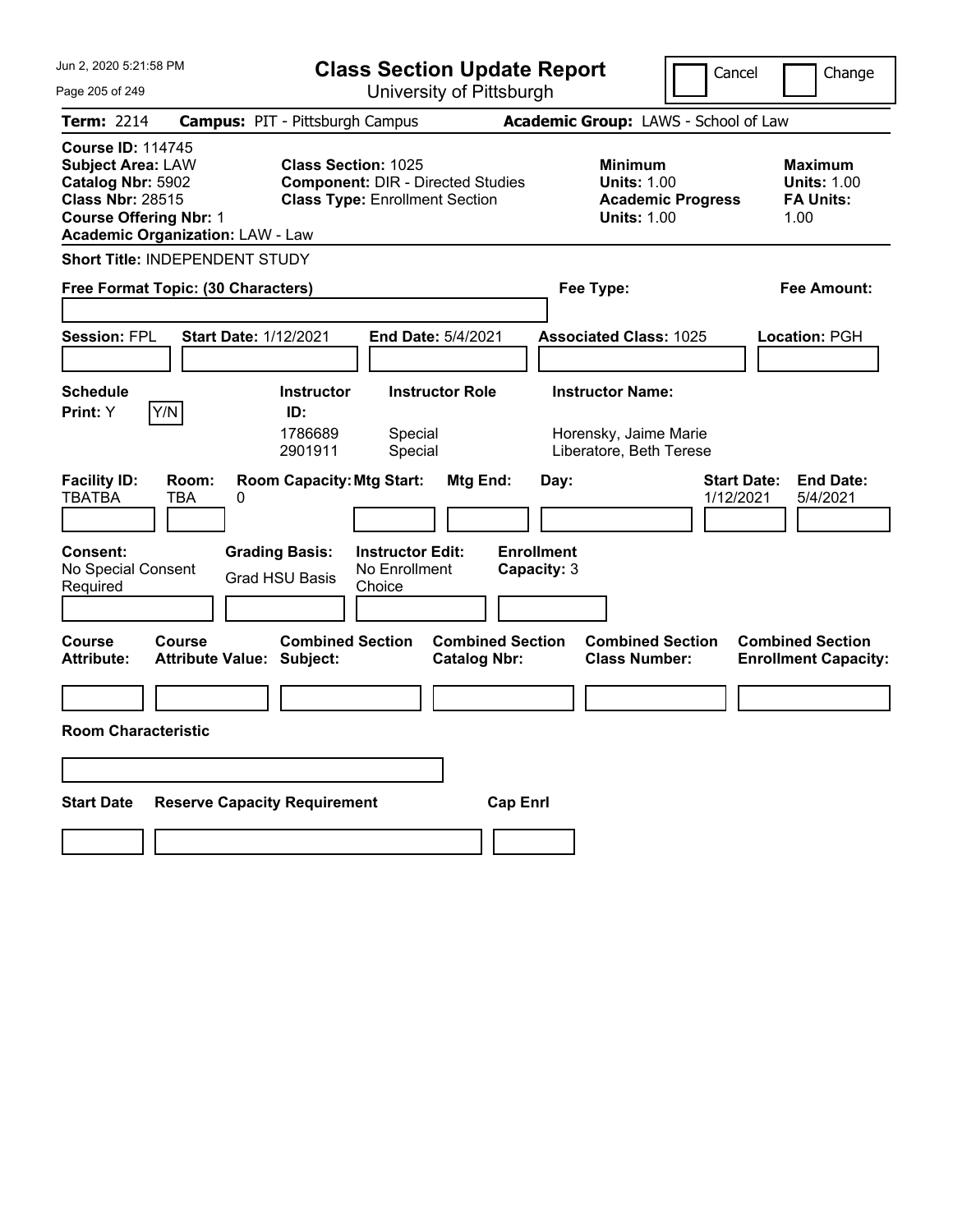| Jun 2, 2020 5:21:58 PM                                                                                                                                                           | <b>Class Section Update Report</b>                                                                                                                 |                                                                             | Cancel                          | Change                                                           |  |  |  |
|----------------------------------------------------------------------------------------------------------------------------------------------------------------------------------|----------------------------------------------------------------------------------------------------------------------------------------------------|-----------------------------------------------------------------------------|---------------------------------|------------------------------------------------------------------|--|--|--|
| Page 206 of 249                                                                                                                                                                  | University of Pittsburgh                                                                                                                           |                                                                             |                                 |                                                                  |  |  |  |
| Term: 2214                                                                                                                                                                       | <b>Campus: PIT - Pittsburgh Campus</b>                                                                                                             | Academic Group: LAWS - School of Law                                        |                                 |                                                                  |  |  |  |
| <b>Course ID: 114746</b><br><b>Subject Area: LAW</b><br>Catalog Nbr: 5903<br><b>Class Nbr: 13077</b><br><b>Course Offering Nbr: 1</b><br><b>Academic Organization: LAW - Law</b> | <b>Class Section: 1010</b><br>Component: IND - Independent Study<br><b>Class Type: Enrollment Section</b>                                          | <b>Minimum</b><br><b>Units: 2.00</b><br><b>Units: 2.00</b>                  | <b>Academic Progress</b>        | <b>Maximum</b><br><b>Units: 2.00</b><br><b>FA Units:</b><br>2.00 |  |  |  |
| Short Title: INDEPENDENT STUDY                                                                                                                                                   |                                                                                                                                                    |                                                                             |                                 |                                                                  |  |  |  |
| Free Format Topic: (30 Characters)                                                                                                                                               |                                                                                                                                                    | Fee Type:                                                                   |                                 | Fee Amount:                                                      |  |  |  |
| <b>Session: FPL</b>                                                                                                                                                              | <b>Start Date: 1/12/2021</b><br><b>End Date: 5/4/2021</b>                                                                                          | <b>Associated Class: 1010</b>                                               |                                 | Location: PGH                                                    |  |  |  |
| <b>Schedule</b><br>Y/N<br><b>Print:</b> Y                                                                                                                                        | <b>Instructor Role</b><br><b>Instructor</b><br>ID:<br>1786689<br>Special<br>2901911<br>Special                                                     | <b>Instructor Name:</b><br>Horensky, Jaime Marie<br>Liberatore, Beth Terese |                                 |                                                                  |  |  |  |
| <b>Facility ID:</b><br>Room:<br><b>TBATBA</b><br>TBA<br><b>Consent:</b><br><b>Department Consent</b><br>Required                                                                 | <b>Room Capacity: Mtg Start:</b><br>Mtg End:<br>0<br><b>Grading Basis:</b><br><b>Instructor Edit:</b><br>No Enrollment<br>Grad HSU Basis<br>Choice | Day:<br><b>Enrollment</b><br>Capacity: 50                                   | <b>Start Date:</b><br>1/12/2021 | <b>End Date:</b><br>5/4/2021                                     |  |  |  |
| <b>Course</b><br><b>Course</b><br><b>Attribute:</b>                                                                                                                              | <b>Combined Section</b><br><b>Attribute Value: Subject:</b><br><b>Catalog Nbr:</b>                                                                 | <b>Combined Section</b><br><b>Combined Section</b><br><b>Class Number:</b>  |                                 | <b>Combined Section</b><br><b>Enrollment Capacity:</b>           |  |  |  |
|                                                                                                                                                                                  |                                                                                                                                                    |                                                                             |                                 |                                                                  |  |  |  |
| <b>Room Characteristic</b>                                                                                                                                                       |                                                                                                                                                    |                                                                             |                                 |                                                                  |  |  |  |
|                                                                                                                                                                                  |                                                                                                                                                    |                                                                             |                                 |                                                                  |  |  |  |
| <b>Start Date</b>                                                                                                                                                                | <b>Reserve Capacity Requirement</b>                                                                                                                | <b>Cap Enri</b>                                                             |                                 |                                                                  |  |  |  |
|                                                                                                                                                                                  |                                                                                                                                                    |                                                                             |                                 |                                                                  |  |  |  |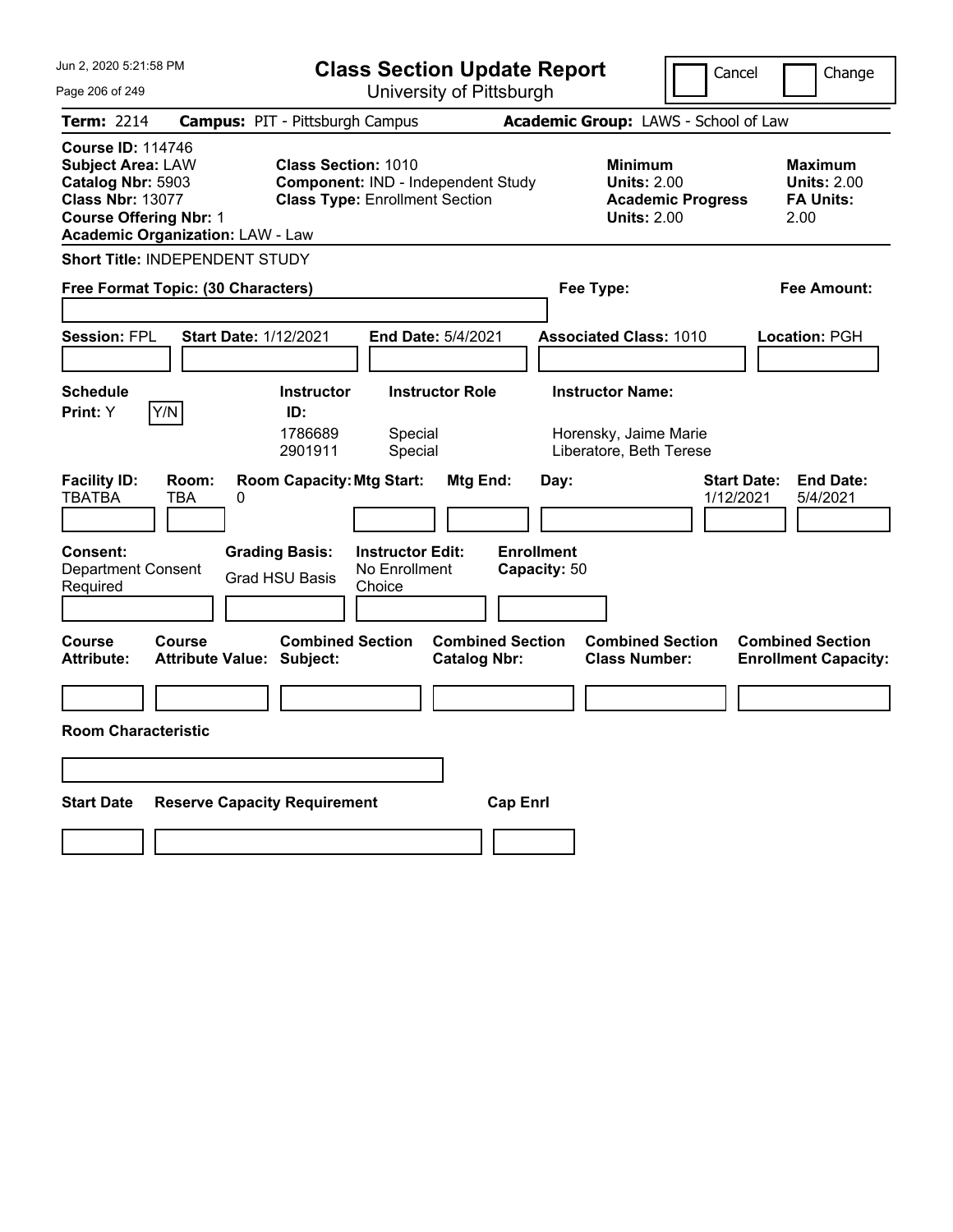| Jun 2, 2020 5:21:58 PM                                                                                                                                                           | <b>Class Section Update Report</b>                                                                                                                        |                                                                                        | Cancel<br>Change                                                 |  |  |  |  |
|----------------------------------------------------------------------------------------------------------------------------------------------------------------------------------|-----------------------------------------------------------------------------------------------------------------------------------------------------------|----------------------------------------------------------------------------------------|------------------------------------------------------------------|--|--|--|--|
| Page 207 of 249                                                                                                                                                                  | University of Pittsburgh                                                                                                                                  |                                                                                        |                                                                  |  |  |  |  |
| Term: 2214                                                                                                                                                                       | <b>Campus: PIT - Pittsburgh Campus</b>                                                                                                                    | Academic Group: LAWS - School of Law                                                   |                                                                  |  |  |  |  |
| <b>Course ID: 114746</b><br><b>Subject Area: LAW</b><br>Catalog Nbr: 5903<br><b>Class Nbr: 13102</b><br><b>Course Offering Nbr: 1</b><br><b>Academic Organization: LAW - Law</b> | <b>Class Section: 1015</b><br>Component: IND - Independent Study<br><b>Class Type: Enrollment Section</b>                                                 | <b>Minimum</b><br><b>Units: 2.00</b><br><b>Academic Progress</b><br><b>Units: 2.00</b> | <b>Maximum</b><br><b>Units: 2.00</b><br><b>FA Units:</b><br>2.00 |  |  |  |  |
| <b>Short Title: INDEPENDENT STUDY</b>                                                                                                                                            |                                                                                                                                                           |                                                                                        |                                                                  |  |  |  |  |
| Free Format Topic: (30 Characters)                                                                                                                                               |                                                                                                                                                           | Fee Type:                                                                              | Fee Amount:                                                      |  |  |  |  |
| <b>Session: FPL</b>                                                                                                                                                              | <b>Start Date: 1/12/2021</b><br>End Date: 5/4/2021                                                                                                        | <b>Associated Class: 1015</b>                                                          | <b>Location: PGH</b>                                             |  |  |  |  |
| <b>Schedule</b><br>Y/N<br>Print: Y                                                                                                                                               | <b>Instructor Role</b><br><b>Instructor</b><br>ID:<br>1786689<br>Special<br>Special<br>2901911                                                            | <b>Instructor Name:</b><br>Horensky, Jaime Marie<br>Liberatore, Beth Terese            |                                                                  |  |  |  |  |
| <b>Facility ID:</b><br>Room:<br><b>TBATBA</b><br>TBA<br><b>Consent:</b><br>Department Consent<br>Required                                                                        | <b>Room Capacity: Mtg Start:</b><br>Mtg End:<br>0<br><b>Grading Basis:</b><br><b>Instructor Edit:</b><br>No Enrollment<br><b>Grad HSU Basis</b><br>Choice | Day:<br><b>Enrollment</b><br>Capacity: 50                                              | <b>Start Date:</b><br><b>End Date:</b><br>1/12/2021<br>5/4/2021  |  |  |  |  |
| <b>Course</b><br>Course<br><b>Attribute:</b>                                                                                                                                     | <b>Combined Section</b><br>Attribute Value: Subject:<br><b>Catalog Nbr:</b>                                                                               | <b>Combined Section</b><br><b>Combined Section</b><br><b>Class Number:</b>             | <b>Combined Section</b><br><b>Enrollment Capacity:</b>           |  |  |  |  |
|                                                                                                                                                                                  |                                                                                                                                                           |                                                                                        |                                                                  |  |  |  |  |
| <b>Room Characteristic</b>                                                                                                                                                       |                                                                                                                                                           |                                                                                        |                                                                  |  |  |  |  |
|                                                                                                                                                                                  |                                                                                                                                                           |                                                                                        |                                                                  |  |  |  |  |
| <b>Start Date</b>                                                                                                                                                                | <b>Reserve Capacity Requirement</b>                                                                                                                       | <b>Cap Enri</b>                                                                        |                                                                  |  |  |  |  |
|                                                                                                                                                                                  |                                                                                                                                                           |                                                                                        |                                                                  |  |  |  |  |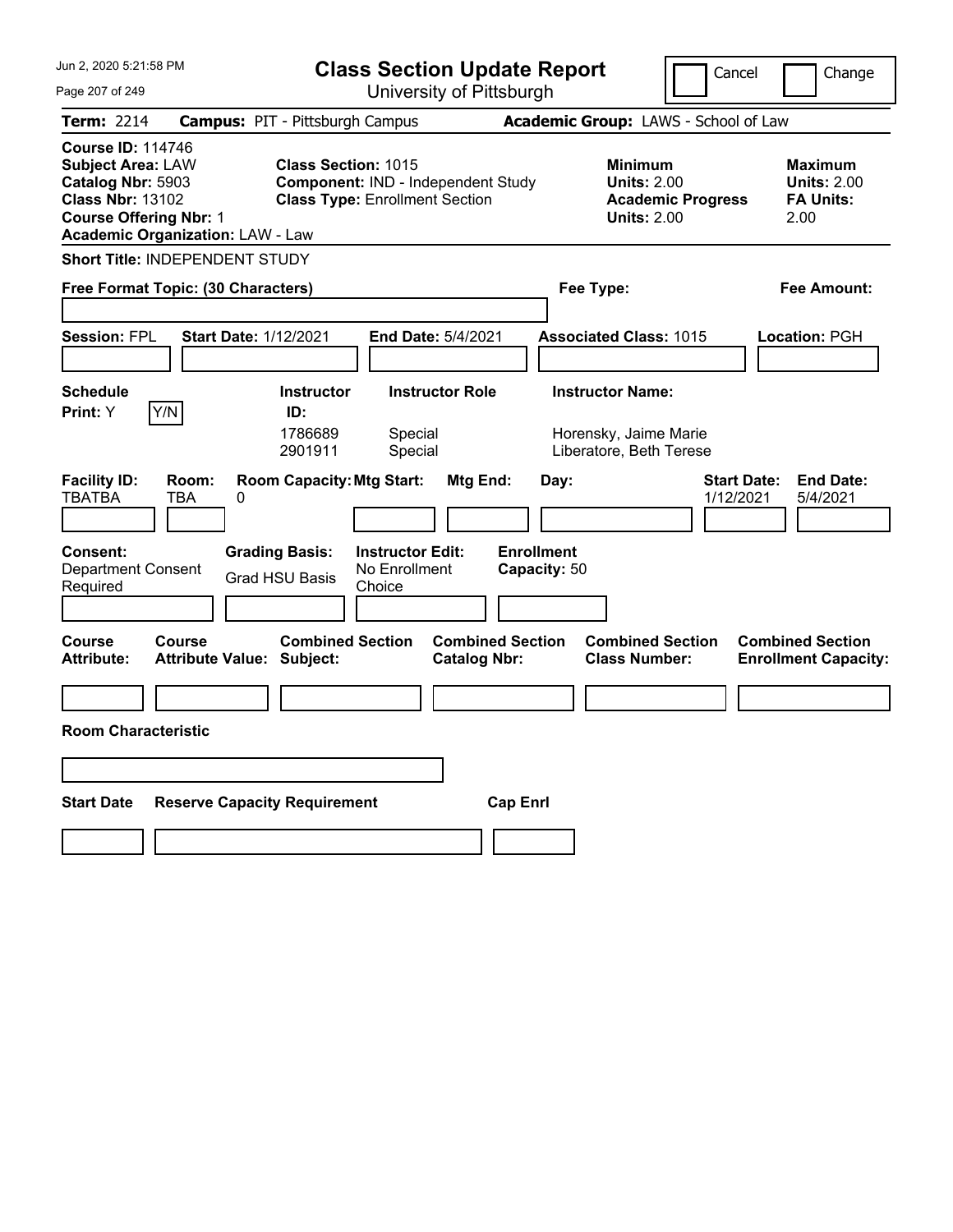| Jun 2, 2020 5:21:58 PM                                                                                                                                                           | <b>Class Section Update Report</b>                                                                                                                   |                                                                             | Cancel                          | Change                                                           |  |  |  |
|----------------------------------------------------------------------------------------------------------------------------------------------------------------------------------|------------------------------------------------------------------------------------------------------------------------------------------------------|-----------------------------------------------------------------------------|---------------------------------|------------------------------------------------------------------|--|--|--|
| Page 208 of 249                                                                                                                                                                  | University of Pittsburgh                                                                                                                             |                                                                             |                                 |                                                                  |  |  |  |
| Term: 2214                                                                                                                                                                       | <b>Campus: PIT - Pittsburgh Campus</b>                                                                                                               | Academic Group: LAWS - School of Law                                        |                                 |                                                                  |  |  |  |
| <b>Course ID: 114746</b><br><b>Subject Area: LAW</b><br>Catalog Nbr: 5903<br><b>Class Nbr: 13134</b><br><b>Course Offering Nbr: 1</b><br><b>Academic Organization: LAW - Law</b> | <b>Class Section: 1020</b><br>Component: IND - Independent Study<br><b>Class Type: Enrollment Section</b>                                            | <b>Minimum</b><br><b>Units: 2.00</b><br><b>Units: 2.00</b>                  | <b>Academic Progress</b>        | <b>Maximum</b><br><b>Units: 2.00</b><br><b>FA Units:</b><br>2.00 |  |  |  |
| Short Title: INDEPENDENT STUDY                                                                                                                                                   |                                                                                                                                                      |                                                                             |                                 |                                                                  |  |  |  |
| Free Format Topic: (30 Characters)                                                                                                                                               |                                                                                                                                                      | Fee Type:                                                                   |                                 | Fee Amount:                                                      |  |  |  |
| <b>Session: FPL</b>                                                                                                                                                              | <b>Start Date: 1/12/2021</b><br><b>End Date: 5/4/2021</b>                                                                                            | <b>Associated Class: 1020</b>                                               |                                 | Location: PGH                                                    |  |  |  |
| <b>Schedule</b><br>Y/N<br><b>Print:</b> Y                                                                                                                                        | <b>Instructor Role</b><br><b>Instructor</b><br>ID:<br>1786689<br>Special<br>2901911<br>Special                                                       | <b>Instructor Name:</b><br>Horensky, Jaime Marie<br>Liberatore, Beth Terese |                                 |                                                                  |  |  |  |
| <b>Facility ID:</b><br>Room:<br><b>TBATBA</b><br>TBA<br>$\Omega$<br><b>Consent:</b><br><b>Department Consent</b><br>Required                                                     | <b>Room Capacity: Mtg Start:</b><br>Mtg End:<br><b>Grading Basis:</b><br><b>Instructor Edit:</b><br>No Enrollment<br><b>Grad HSU Basis</b><br>Choice | Day:<br><b>Enrollment</b><br>Capacity: 50                                   | <b>Start Date:</b><br>1/12/2021 | <b>End Date:</b><br>5/4/2021                                     |  |  |  |
| <b>Course</b><br><b>Course</b><br><b>Attribute:</b><br><b>Attribute Value: Subject:</b>                                                                                          | <b>Combined Section</b><br><b>Catalog Nbr:</b>                                                                                                       | <b>Combined Section</b><br><b>Combined Section</b><br><b>Class Number:</b>  |                                 | <b>Combined Section</b><br><b>Enrollment Capacity:</b>           |  |  |  |
|                                                                                                                                                                                  |                                                                                                                                                      |                                                                             |                                 |                                                                  |  |  |  |
| <b>Room Characteristic</b>                                                                                                                                                       |                                                                                                                                                      |                                                                             |                                 |                                                                  |  |  |  |
|                                                                                                                                                                                  |                                                                                                                                                      |                                                                             |                                 |                                                                  |  |  |  |
| <b>Start Date</b>                                                                                                                                                                | <b>Reserve Capacity Requirement</b>                                                                                                                  | <b>Cap Enri</b>                                                             |                                 |                                                                  |  |  |  |
|                                                                                                                                                                                  |                                                                                                                                                      |                                                                             |                                 |                                                                  |  |  |  |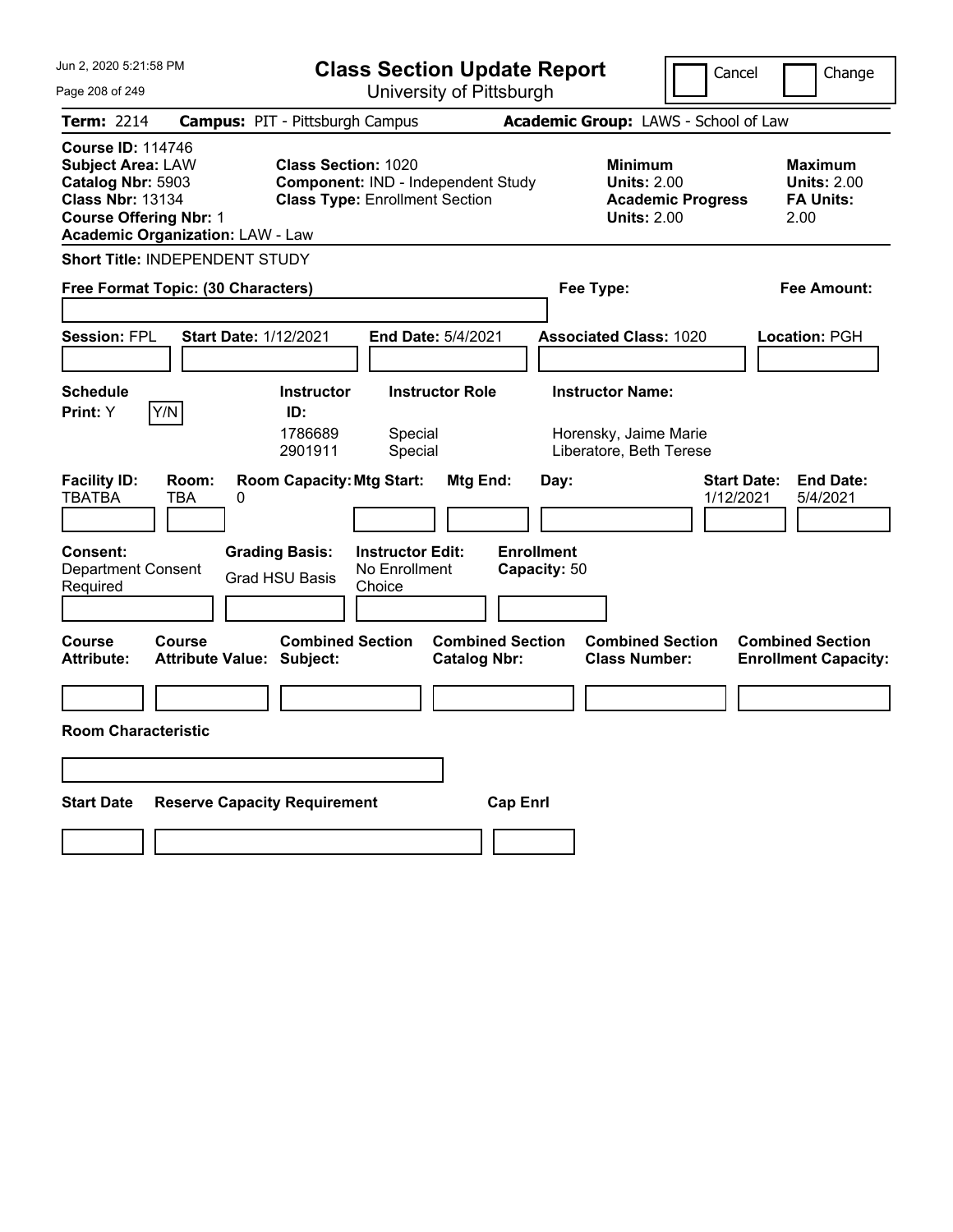| Jun 2, 2020 5:21:58 PM                                                                                                                                                           |                                                |                                                                                                    | <b>Class Section Update Report</b>                 |                                                |                 |                                   |                                                                                                 | Cancel                          |      | Change                                                   |
|----------------------------------------------------------------------------------------------------------------------------------------------------------------------------------|------------------------------------------------|----------------------------------------------------------------------------------------------------|----------------------------------------------------|------------------------------------------------|-----------------|-----------------------------------|-------------------------------------------------------------------------------------------------|---------------------------------|------|----------------------------------------------------------|
| Page 209 of 249                                                                                                                                                                  |                                                |                                                                                                    | University of Pittsburgh                           |                                                |                 |                                   |                                                                                                 |                                 |      |                                                          |
| Term: 2214                                                                                                                                                                       | <b>Campus: PIT - Pittsburgh Campus</b>         |                                                                                                    |                                                    |                                                |                 |                                   | Academic Group: LAWS - School of Law                                                            |                                 |      |                                                          |
| <b>Course ID: 114747</b><br><b>Subject Area: LAW</b><br>Catalog Nbr: 5904<br><b>Class Nbr: 13139</b><br><b>Course Offering Nbr: 1</b><br><b>Academic Organization: LAW - Law</b> |                                                | <b>Class Section: 1010</b><br>Component: CLQ - Colloquium<br><b>Class Type: Enrollment Section</b> |                                                    |                                                |                 |                                   | <b>Minimum</b><br><b>Units: 1.00</b><br><b>Academic Progress</b><br><b>Units: 1.00</b>          |                                 | 1.00 | <b>Maximum</b><br><b>Units: 1.00</b><br><b>FA Units:</b> |
| <b>Short Title: INTERNAL SKILLS COMPETITION</b>                                                                                                                                  |                                                |                                                                                                    |                                                    |                                                |                 |                                   |                                                                                                 |                                 |      |                                                          |
| Free Format Topic: (30 Characters)<br><b>APPELLATE COMPETITION</b>                                                                                                               |                                                |                                                                                                    |                                                    |                                                |                 |                                   | Fee Type:                                                                                       |                                 |      | <b>Fee Amount:</b>                                       |
|                                                                                                                                                                                  |                                                |                                                                                                    |                                                    |                                                |                 |                                   |                                                                                                 |                                 |      |                                                          |
| <b>Session: FPL</b>                                                                                                                                                              | <b>Start Date: 1/12/2021</b>                   |                                                                                                    |                                                    | End Date: 5/4/2021                             |                 |                                   | <b>Associated Class: 1010</b>                                                                   |                                 |      | Location: PGH                                            |
|                                                                                                                                                                                  |                                                |                                                                                                    |                                                    |                                                |                 |                                   |                                                                                                 |                                 |      |                                                          |
| <b>Schedule</b><br>Y/N<br>Print: Y                                                                                                                                               |                                                | <b>Instructor</b><br>ID:<br>2919108<br>1786689<br>2901911                                          | Special<br>Special                                 | <b>Instructor Role</b><br>Primary Instructor   |                 |                                   | <b>Instructor Name:</b><br>Bratman, Ben Eli<br>Horensky, Jaime Marie<br>Liberatore, Beth Terese |                                 |      |                                                          |
| <b>Facility ID:</b><br>Room:<br><b>TBATBA</b><br>TBA                                                                                                                             | 0                                              | <b>Room Capacity: Mtg Start:</b>                                                                   |                                                    | Mtg End:                                       |                 | Day:                              |                                                                                                 | <b>Start Date:</b><br>1/12/2021 |      | <b>End Date:</b><br>5/4/2021                             |
| <b>Consent:</b><br><b>Department Consent</b><br>Required                                                                                                                         | <b>Grading Basis:</b><br><b>Grad HSU Basis</b> |                                                                                                    | <b>Instructor Edit:</b><br>No Enrollment<br>Choice |                                                |                 | <b>Enrollment</b><br>Capacity: 50 |                                                                                                 |                                 |      |                                                          |
| Course<br>Course<br><b>Attribute:</b>                                                                                                                                            | <b>Attribute Value: Subject:</b>               | <b>Combined Section</b>                                                                            |                                                    | <b>Combined Section</b><br><b>Catalog Nbr:</b> |                 |                                   | <b>Combined Section</b><br><b>Class Number:</b>                                                 |                                 |      | <b>Combined Section</b><br><b>Enrollment Capacity:</b>   |
|                                                                                                                                                                                  |                                                |                                                                                                    |                                                    |                                                |                 |                                   |                                                                                                 |                                 |      |                                                          |
| <b>Room Characteristic</b>                                                                                                                                                       |                                                |                                                                                                    |                                                    |                                                |                 |                                   |                                                                                                 |                                 |      |                                                          |
|                                                                                                                                                                                  |                                                |                                                                                                    |                                                    |                                                |                 |                                   |                                                                                                 |                                 |      |                                                          |
| <b>Start Date</b>                                                                                                                                                                | <b>Reserve Capacity Requirement</b>            |                                                                                                    |                                                    |                                                | <b>Cap Enrl</b> |                                   |                                                                                                 |                                 |      |                                                          |
|                                                                                                                                                                                  |                                                |                                                                                                    |                                                    |                                                |                 |                                   |                                                                                                 |                                 |      |                                                          |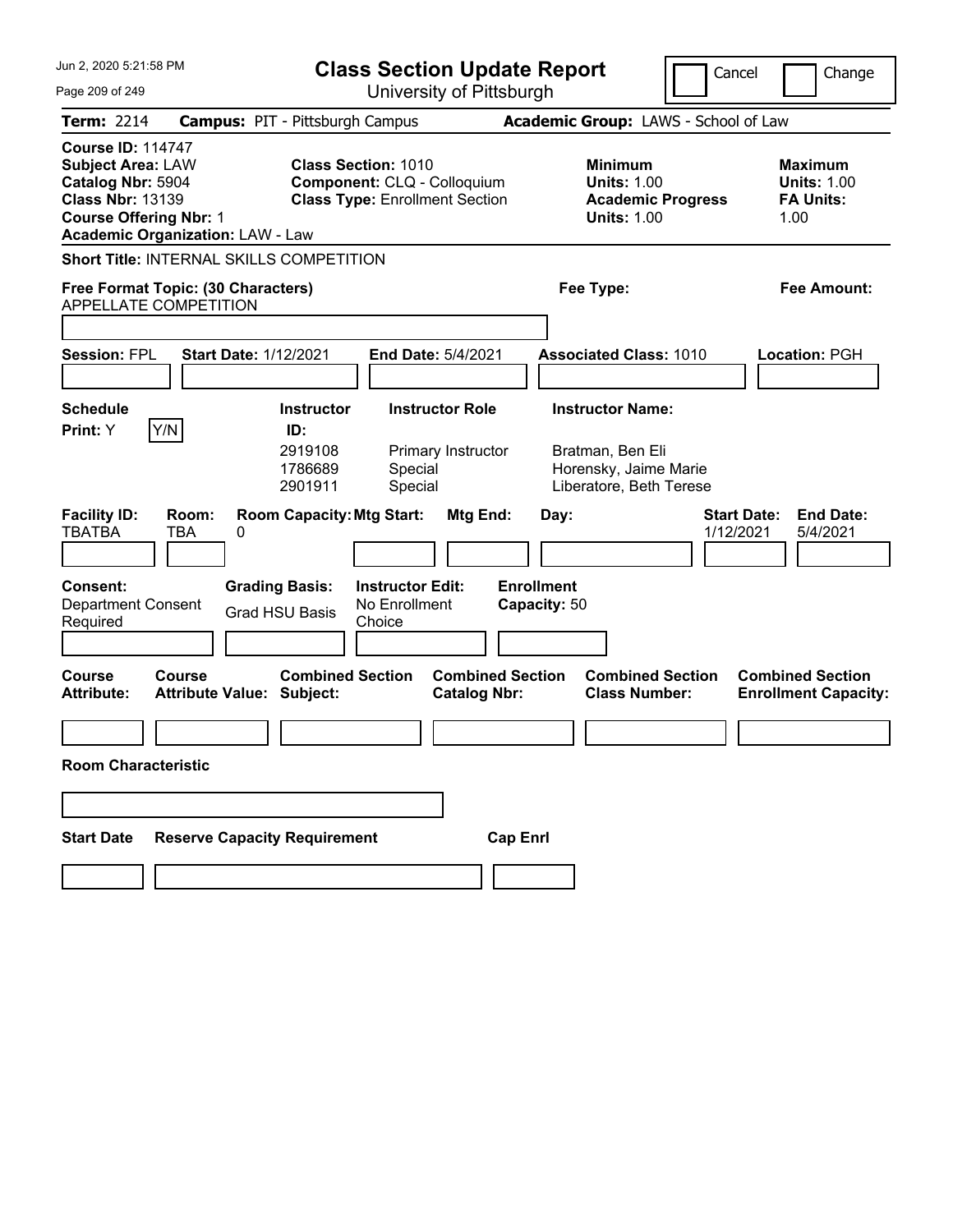| Jun 2. 2020 5:21:58 PM                                                                                                                                                           | <b>Class Section Update Report</b>                                                                                              | Cancel                                                                                          | Change                                                           |
|----------------------------------------------------------------------------------------------------------------------------------------------------------------------------------|---------------------------------------------------------------------------------------------------------------------------------|-------------------------------------------------------------------------------------------------|------------------------------------------------------------------|
| Page 210 of 249                                                                                                                                                                  | University of Pittsburgh                                                                                                        |                                                                                                 |                                                                  |
| <b>Term: 2214</b>                                                                                                                                                                | <b>Campus: PIT - Pittsburgh Campus</b>                                                                                          | Academic Group: LAWS - School of Law                                                            |                                                                  |
| <b>Course ID: 114747</b><br><b>Subject Area: LAW</b><br>Catalog Nbr: 5904<br><b>Class Nbr: 26133</b><br><b>Course Offering Nbr: 1</b><br><b>Academic Organization: LAW - Law</b> | <b>Class Section: 1020</b><br>Component: CLQ - Colloquium<br><b>Class Type: Enrollment Section</b>                              | <b>Minimum</b><br><b>Units: 1.00</b><br><b>Academic Progress</b><br><b>Units: 1.00</b>          | <b>Maximum</b><br><b>Units: 1.00</b><br><b>FA Units:</b><br>1.00 |
| <b>Short Title: INTERNAL SKILLS COMPETITION</b>                                                                                                                                  |                                                                                                                                 |                                                                                                 |                                                                  |
| Free Format Topic: (30 Characters)                                                                                                                                               |                                                                                                                                 | Fee Type:                                                                                       | <b>Fee Amount:</b>                                               |
| MURRAY S. LOVE TRIAL COMPETITN                                                                                                                                                   |                                                                                                                                 |                                                                                                 |                                                                  |
| <b>Session: FPL</b><br><b>Start Date: 1/12/2021</b>                                                                                                                              | End Date: 5/4/2021                                                                                                              | <b>Associated Class: 1020</b>                                                                   | Location: PGH                                                    |
| <b>Schedule</b><br>Y/N<br>Print: Y                                                                                                                                               | <b>Instructor Role</b><br><b>Instructor</b><br>ID:<br>2919108<br>Primary Instructor<br>1786689<br>Special<br>2901911<br>Special | <b>Instructor Name:</b><br>Bratman, Ben Eli<br>Horensky, Jaime Marie<br>Liberatore, Beth Terese |                                                                  |
| <b>Facility ID:</b><br>Room:<br>TBATBA<br>TBA<br>0                                                                                                                               | <b>Room Capacity: Mtg Start:</b><br>Mtg End:                                                                                    | Day:<br>1/12/2021                                                                               | <b>Start Date:</b><br><b>End Date:</b><br>5/4/2021               |
| <b>Consent:</b><br><b>Department Consent</b><br>Required                                                                                                                         | <b>Grading Basis:</b><br><b>Instructor Edit:</b><br>No Enrollment<br><b>Grad HSU Basis</b><br>Choice                            | <b>Enrollment</b><br>Capacity: 50                                                               |                                                                  |
| <b>Course</b><br>Course<br><b>Attribute Value: Subject:</b><br><b>Attribute:</b>                                                                                                 | <b>Combined Section</b><br><b>Combined Section</b><br><b>Catalog Nbr:</b>                                                       | <b>Combined Section</b><br><b>Class Number:</b>                                                 | <b>Combined Section</b><br><b>Enrollment Capacity:</b>           |
| <b>Room Characteristic</b>                                                                                                                                                       |                                                                                                                                 |                                                                                                 |                                                                  |
|                                                                                                                                                                                  |                                                                                                                                 |                                                                                                 |                                                                  |
| <b>Reserve Capacity Requirement</b><br><b>Start Date</b>                                                                                                                         |                                                                                                                                 | <b>Cap Enrl</b>                                                                                 |                                                                  |
|                                                                                                                                                                                  |                                                                                                                                 |                                                                                                 |                                                                  |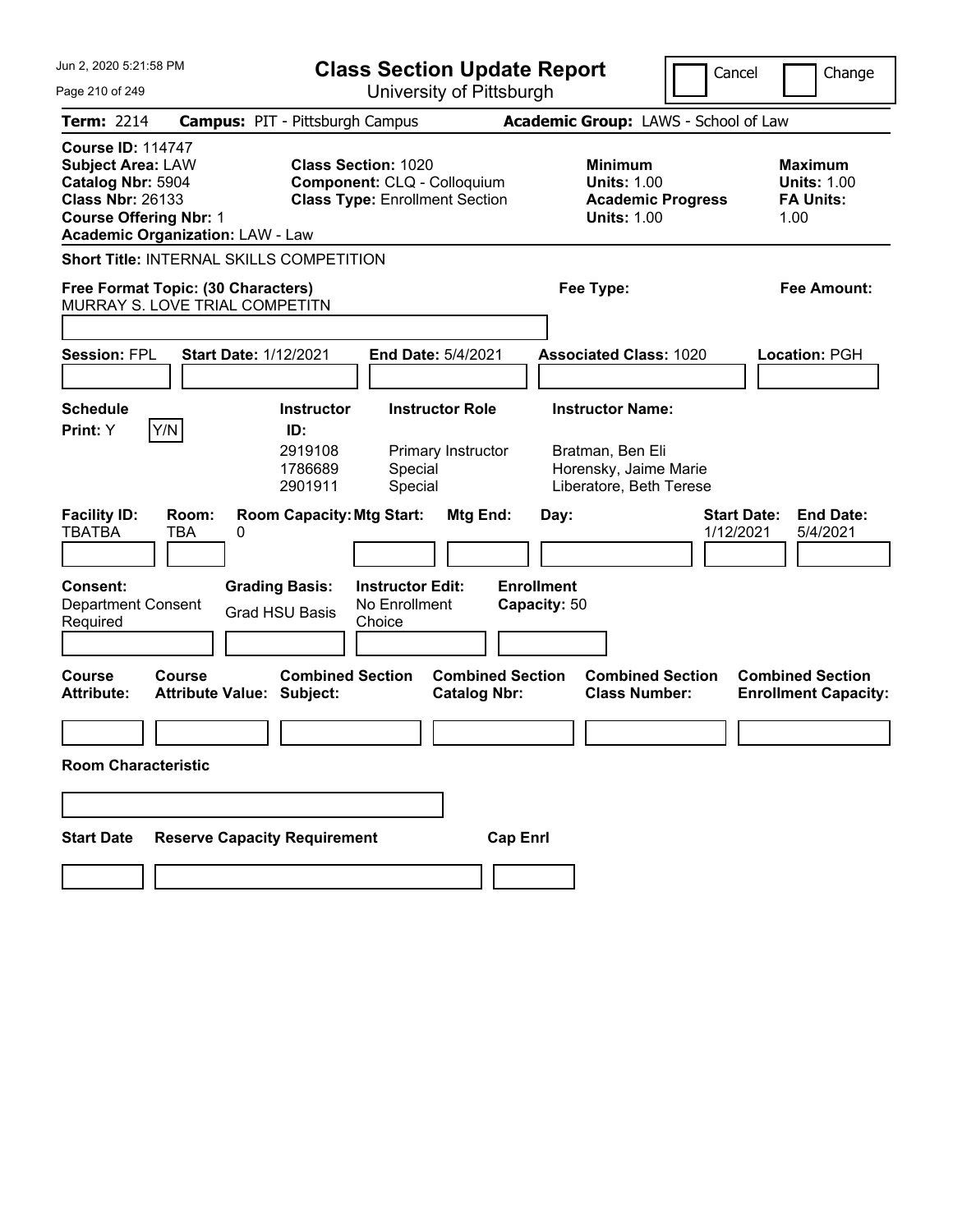| Jun 2, 2020 5:21:58 PM                                                                                                                                                           | <b>Class Section Update Report</b>                                                                                              |                                                                                                   | Cancel<br>Change                                                |
|----------------------------------------------------------------------------------------------------------------------------------------------------------------------------------|---------------------------------------------------------------------------------------------------------------------------------|---------------------------------------------------------------------------------------------------|-----------------------------------------------------------------|
| Page 211 of 249                                                                                                                                                                  | University of Pittsburgh                                                                                                        |                                                                                                   |                                                                 |
| <b>Term: 2214</b>                                                                                                                                                                | <b>Campus: PIT - Pittsburgh Campus</b>                                                                                          | Academic Group: LAWS - School of Law                                                              |                                                                 |
| <b>Course ID: 114747</b><br><b>Subject Area: LAW</b><br>Catalog Nbr: 5904<br><b>Class Nbr: 26135</b><br><b>Course Offering Nbr: 1</b><br><b>Academic Organization: LAW - Law</b> | <b>Class Section: 1030</b><br>Component: CLQ - Colloquium<br><b>Class Type: Enrollment Section</b>                              | <b>Minimum</b><br><b>Units: 1.00</b><br><b>Academic Progress</b><br><b>Units: 1.00</b>            | Maximum<br><b>Units: 1.00</b><br><b>FA Units:</b><br>1.00       |
| <b>Short Title: INTERNAL SKILLS COMPETITION</b>                                                                                                                                  |                                                                                                                                 |                                                                                                   |                                                                 |
| Free Format Topic: (30 Characters)<br><b>CLIENT COUNSELING COMPETITION</b>                                                                                                       |                                                                                                                                 | Fee Type:                                                                                         | Fee Amount:                                                     |
|                                                                                                                                                                                  |                                                                                                                                 |                                                                                                   |                                                                 |
| <b>Session: FPL</b><br><b>Start Date: 1/12/2021</b>                                                                                                                              | <b>End Date: 5/4/2021</b>                                                                                                       | <b>Associated Class: 1030</b>                                                                     | Location: PGH                                                   |
| <b>Schedule</b><br>Y/N<br>Print: Y                                                                                                                                               | <b>Instructor Role</b><br><b>Instructor</b><br>ID:<br>2906074<br>Primary Instructor<br>1786689<br>Special<br>Special<br>2901911 | <b>Instructor Name:</b><br>Deasy, Kevin M<br>Horensky, Jaime Marie<br>Liberatore, Beth Terese     |                                                                 |
| <b>Facility ID:</b><br>Room:<br><b>TBATBA</b><br>TBA<br>0                                                                                                                        | <b>Room Capacity: Mtg Start:</b>                                                                                                | Mtg End:<br>Day:                                                                                  | <b>Start Date:</b><br><b>End Date:</b><br>1/12/2021<br>5/4/2021 |
| <b>Consent:</b><br>Department Consent<br>Required                                                                                                                                | <b>Grading Basis:</b><br><b>Instructor Edit:</b><br>No Enrollment<br><b>Grad HSU Basis</b><br>Choice                            | <b>Enrollment</b><br>Capacity: 50                                                                 |                                                                 |
| <b>Course</b><br>Course<br><b>Attribute Value: Subject:</b><br><b>Attribute:</b>                                                                                                 | <b>Combined Section</b>                                                                                                         | <b>Combined Section</b><br><b>Combined Section</b><br><b>Class Number:</b><br><b>Catalog Nbr:</b> | <b>Combined Section</b><br><b>Enrollment Capacity:</b>          |
| <b>Room Characteristic</b>                                                                                                                                                       |                                                                                                                                 |                                                                                                   |                                                                 |
|                                                                                                                                                                                  |                                                                                                                                 |                                                                                                   |                                                                 |
| <b>Start Date</b>                                                                                                                                                                | <b>Reserve Capacity Requirement</b>                                                                                             | <b>Cap Enrl</b>                                                                                   |                                                                 |
|                                                                                                                                                                                  |                                                                                                                                 |                                                                                                   |                                                                 |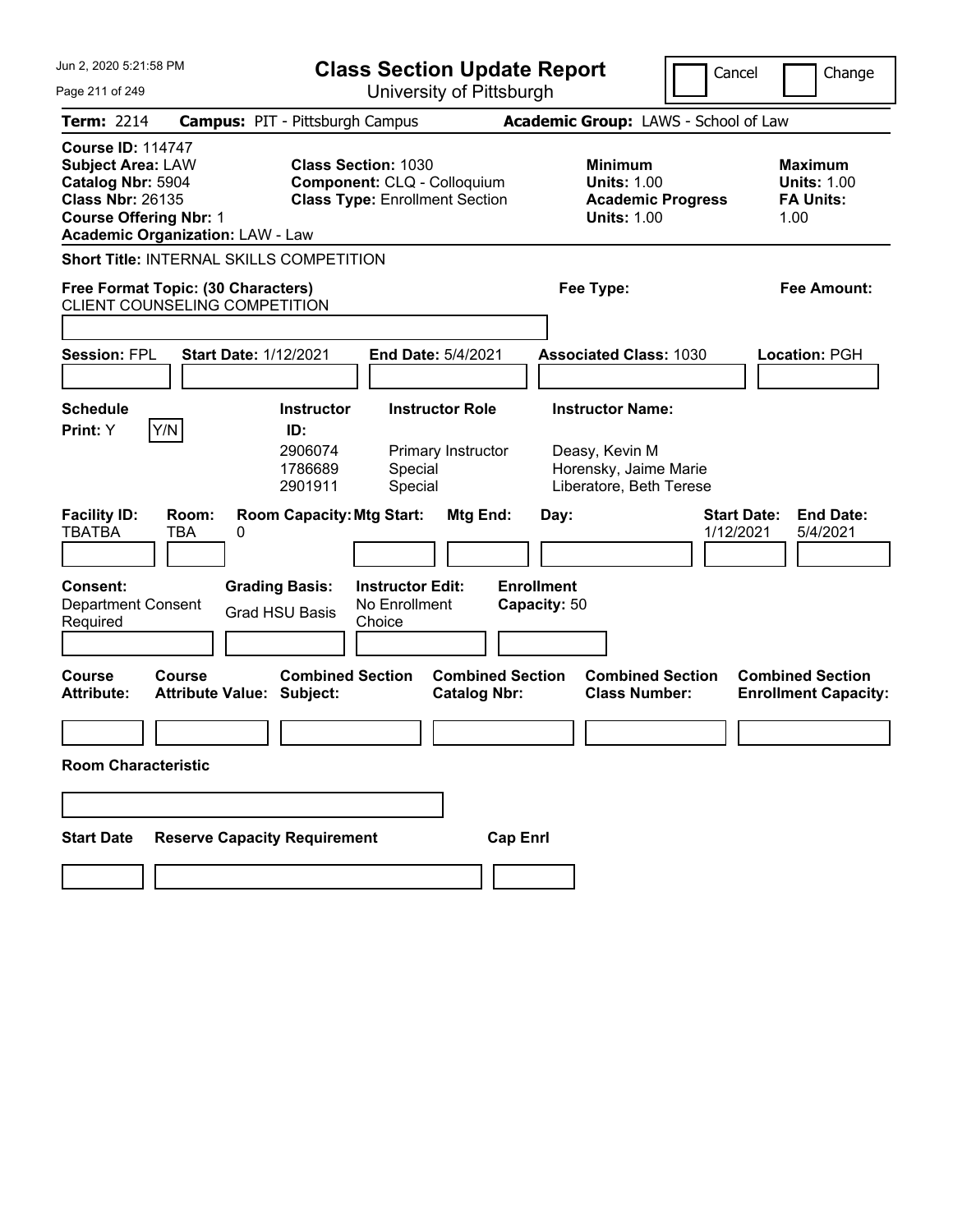|                                                                                                                                                                                  | Jun 2, 2020 5:21:58 PM                                            |                                                                                                    | <b>Class Section Update Report</b>                 |                                                |                                  |                                                                                        |                                                                                                | Cancel                          |                                                          | Change                                                 |
|----------------------------------------------------------------------------------------------------------------------------------------------------------------------------------|-------------------------------------------------------------------|----------------------------------------------------------------------------------------------------|----------------------------------------------------|------------------------------------------------|----------------------------------|----------------------------------------------------------------------------------------|------------------------------------------------------------------------------------------------|---------------------------------|----------------------------------------------------------|--------------------------------------------------------|
| Page 212 of 249                                                                                                                                                                  |                                                                   |                                                                                                    |                                                    | University of Pittsburgh                       |                                  |                                                                                        |                                                                                                |                                 |                                                          |                                                        |
| <b>Term: 2214</b>                                                                                                                                                                | <b>Campus: PIT - Pittsburgh Campus</b>                            |                                                                                                    |                                                    |                                                |                                  |                                                                                        | Academic Group: LAWS - School of Law                                                           |                                 |                                                          |                                                        |
| <b>Course ID: 114749</b><br><b>Subject Area: LAW</b><br>Catalog Nbr: 5906<br><b>Class Nbr: 13106</b><br><b>Course Offering Nbr: 1</b><br><b>Academic Organization: LAW - Law</b> |                                                                   | <b>Class Section: 1010</b><br>Component: CLQ - Colloquium<br><b>Class Type: Enrollment Section</b> |                                                    |                                                |                                  | <b>Minimum</b><br><b>Units: 1.00</b><br><b>Academic Progress</b><br><b>Units: 1.00</b> |                                                                                                | 1.00                            | <b>Maximum</b><br><b>Units: 1.00</b><br><b>FA Units:</b> |                                                        |
|                                                                                                                                                                                  | <b>Short Title: INTERSCHOLASTIC SKILLS COMPETI</b>                |                                                                                                    |                                                    |                                                |                                  |                                                                                        |                                                                                                |                                 |                                                          |                                                        |
|                                                                                                                                                                                  | Free Format Topic: (30 Characters)<br>JESSUP INT'L LAW MOOT COURT |                                                                                                    |                                                    |                                                |                                  |                                                                                        | Fee Type:                                                                                      |                                 |                                                          | Fee Amount:                                            |
|                                                                                                                                                                                  |                                                                   |                                                                                                    |                                                    |                                                |                                  |                                                                                        |                                                                                                |                                 |                                                          |                                                        |
| <b>Session: FPL</b>                                                                                                                                                              | <b>Start Date: 1/12/2021</b>                                      |                                                                                                    |                                                    | <b>End Date: 5/4/2021</b>                      |                                  |                                                                                        | <b>Associated Class: 1010</b>                                                                  |                                 |                                                          | Location: PGH                                          |
| <b>Schedule</b><br>Print: Y                                                                                                                                                      | Y/N                                                               | <b>Instructor</b><br>ID:<br>2909519<br>1786689<br>2901911                                          | Special<br>Special                                 | <b>Instructor Role</b><br>Primary Instructor   |                                  |                                                                                        | <b>Instructor Name:</b><br>Brand, Ronald A<br>Horensky, Jaime Marie<br>Liberatore, Beth Terese |                                 |                                                          |                                                        |
| <b>Facility ID:</b><br><b>TBATBA</b>                                                                                                                                             | Room:<br>TBA<br>0                                                 | <b>Room Capacity: Mtg Start:</b>                                                                   |                                                    | Mtg End:                                       |                                  | Day:                                                                                   |                                                                                                | <b>Start Date:</b><br>1/12/2021 |                                                          | <b>End Date:</b><br>5/4/2021                           |
| Consent:<br><b>Department Consent</b><br>Required                                                                                                                                |                                                                   | <b>Grading Basis:</b><br><b>Grad HSU Basis</b>                                                     | <b>Instructor Edit:</b><br>No Enrollment<br>Choice |                                                | <b>Enrollment</b><br>Capacity: 5 |                                                                                        |                                                                                                |                                 |                                                          |                                                        |
| <b>Course</b><br><b>Attribute:</b>                                                                                                                                               | Course<br><b>Attribute Value: Subject:</b>                        | <b>Combined Section</b>                                                                            |                                                    | <b>Combined Section</b><br><b>Catalog Nbr:</b> |                                  |                                                                                        | <b>Combined Section</b><br><b>Class Number:</b>                                                |                                 |                                                          | <b>Combined Section</b><br><b>Enrollment Capacity:</b> |
| <b>Room Characteristic</b>                                                                                                                                                       |                                                                   |                                                                                                    |                                                    |                                                |                                  |                                                                                        |                                                                                                |                                 |                                                          |                                                        |
|                                                                                                                                                                                  |                                                                   |                                                                                                    |                                                    |                                                |                                  |                                                                                        |                                                                                                |                                 |                                                          |                                                        |
| <b>Start Date</b>                                                                                                                                                                | <b>Reserve Capacity Requirement</b>                               |                                                                                                    |                                                    |                                                | <b>Cap Enrl</b>                  |                                                                                        |                                                                                                |                                 |                                                          |                                                        |
|                                                                                                                                                                                  |                                                                   |                                                                                                    |                                                    |                                                |                                  |                                                                                        |                                                                                                |                                 |                                                          |                                                        |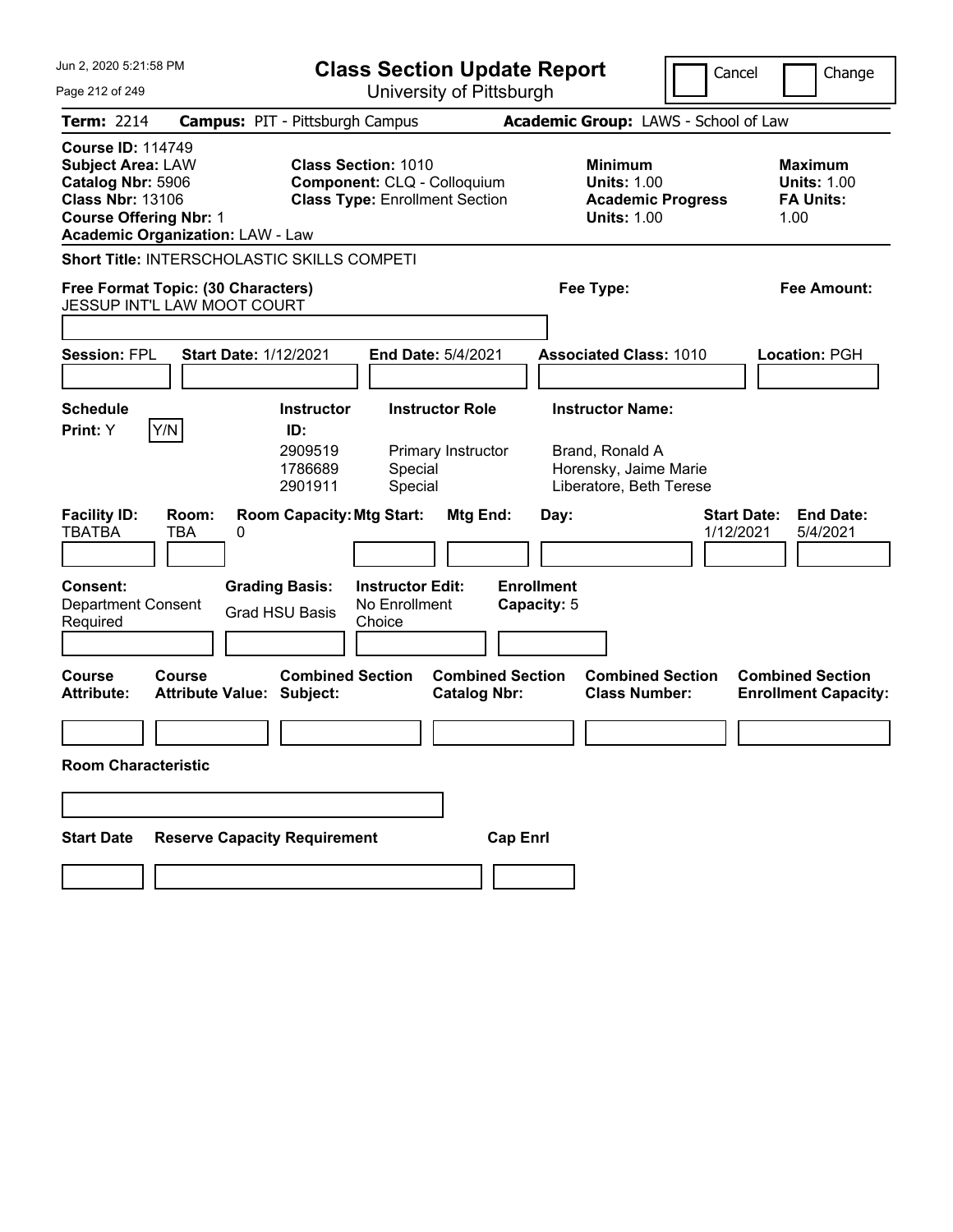| Jun 2, 2020 5:21:58 PM                                                                                                                                                           |                                                |                                                                                                    | <b>Class Section Update Report</b>                 |                                                |                 |                                   |                                                                                                | Cancel                          |                                            | Change                                                 |
|----------------------------------------------------------------------------------------------------------------------------------------------------------------------------------|------------------------------------------------|----------------------------------------------------------------------------------------------------|----------------------------------------------------|------------------------------------------------|-----------------|-----------------------------------|------------------------------------------------------------------------------------------------|---------------------------------|--------------------------------------------|--------------------------------------------------------|
| Page 213 of 249                                                                                                                                                                  |                                                |                                                                                                    | University of Pittsburgh                           |                                                |                 |                                   |                                                                                                |                                 |                                            |                                                        |
| <b>Term: 2214</b>                                                                                                                                                                | <b>Campus: PIT - Pittsburgh Campus</b>         |                                                                                                    |                                                    |                                                |                 |                                   | Academic Group: LAWS - School of Law                                                           |                                 |                                            |                                                        |
| <b>Course ID: 114749</b><br><b>Subject Area: LAW</b><br>Catalog Nbr: 5906<br><b>Class Nbr: 26154</b><br><b>Course Offering Nbr: 1</b><br><b>Academic Organization: LAW - Law</b> |                                                | <b>Class Section: 1020</b><br>Component: CLQ - Colloquium<br><b>Class Type: Enrollment Section</b> |                                                    |                                                |                 |                                   | <b>Minimum</b><br><b>Units: 1.00</b><br><b>Academic Progress</b><br><b>Units: 1.00</b>         |                                 | <b>Maximum</b><br><b>FA Units:</b><br>1.00 | <b>Units: 1.00</b>                                     |
| Short Title: INTERSCHOLASTIC SKILLS COMPETI                                                                                                                                      |                                                |                                                                                                    |                                                    |                                                |                 |                                   |                                                                                                |                                 |                                            |                                                        |
| Free Format Topic: (30 Characters)<br><b>WORKERS COMP APPELLATE</b>                                                                                                              |                                                |                                                                                                    |                                                    |                                                |                 |                                   | Fee Type:                                                                                      |                                 |                                            | Fee Amount:                                            |
|                                                                                                                                                                                  |                                                |                                                                                                    |                                                    |                                                |                 |                                   |                                                                                                |                                 |                                            |                                                        |
| <b>Session: FPL</b>                                                                                                                                                              | <b>Start Date: 1/12/2021</b>                   |                                                                                                    | End Date: 5/4/2021                                 |                                                |                 |                                   | <b>Associated Class: 1020</b>                                                                  |                                 | Location: PGH                              |                                                        |
| <b>Schedule</b><br>Y/N<br>Print: Y                                                                                                                                               |                                                | <b>Instructor</b><br>ID:<br>1786689<br>2901911<br>2907969                                          | Special<br>Special                                 | <b>Instructor Role</b><br>Primary Instructor   |                 |                                   | <b>Instructor Name:</b><br>Horensky, Jaime Marie<br>Liberatore, Beth Terese<br>Torrey, David B |                                 |                                            |                                                        |
| <b>Facility ID:</b><br><b>TBATBA</b>                                                                                                                                             | Room:<br>TBA<br>0                              | <b>Room Capacity: Mtg Start:</b>                                                                   |                                                    | Mtg End:                                       |                 | Day:                              |                                                                                                | <b>Start Date:</b><br>1/12/2021 |                                            | <b>End Date:</b><br>5/4/2021                           |
| <b>Consent:</b><br><b>Department Consent</b><br>Required                                                                                                                         | <b>Grading Basis:</b><br><b>Grad HSU Basis</b> |                                                                                                    | <b>Instructor Edit:</b><br>No Enrollment<br>Choice |                                                |                 | <b>Enrollment</b><br>Capacity: 50 |                                                                                                |                                 |                                            |                                                        |
| Course<br>Course<br><b>Attribute:</b>                                                                                                                                            | <b>Attribute Value: Subject:</b>               | <b>Combined Section</b>                                                                            |                                                    | <b>Combined Section</b><br><b>Catalog Nbr:</b> |                 |                                   | <b>Combined Section</b><br><b>Class Number:</b>                                                |                                 |                                            | <b>Combined Section</b><br><b>Enrollment Capacity:</b> |
|                                                                                                                                                                                  |                                                |                                                                                                    |                                                    |                                                |                 |                                   |                                                                                                |                                 |                                            |                                                        |
| <b>Room Characteristic</b>                                                                                                                                                       |                                                |                                                                                                    |                                                    |                                                |                 |                                   |                                                                                                |                                 |                                            |                                                        |
|                                                                                                                                                                                  |                                                |                                                                                                    |                                                    |                                                |                 |                                   |                                                                                                |                                 |                                            |                                                        |
| <b>Start Date</b>                                                                                                                                                                | <b>Reserve Capacity Requirement</b>            |                                                                                                    |                                                    |                                                | <b>Cap Enrl</b> |                                   |                                                                                                |                                 |                                            |                                                        |
|                                                                                                                                                                                  |                                                |                                                                                                    |                                                    |                                                |                 |                                   |                                                                                                |                                 |                                            |                                                        |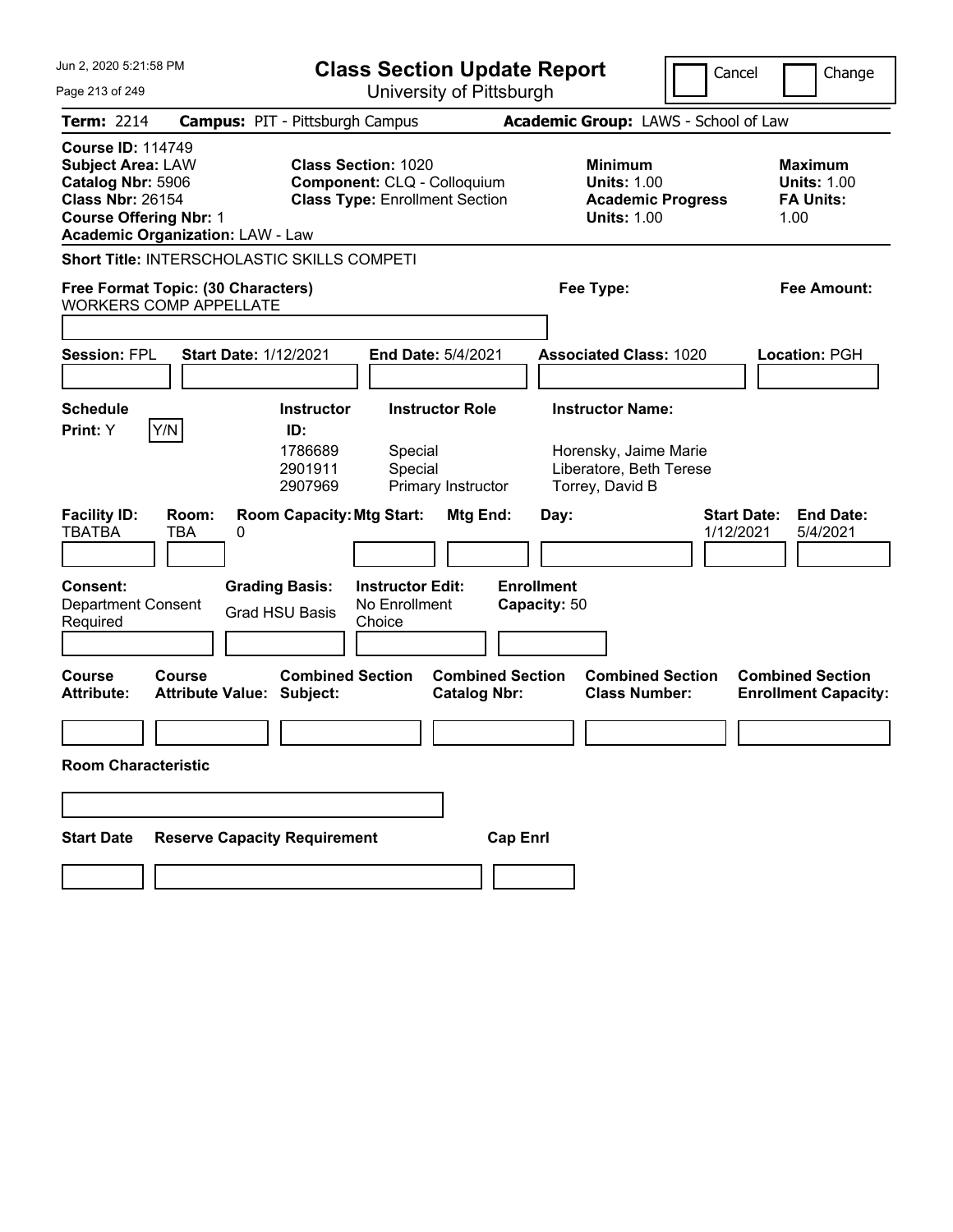| Jun 2, 2020 5:21:58 PM                                                                                                                                                           |                                                             | <b>Class Section Update Report</b>                                   |                                   |                                                                                                       | Cancel                          | Change                                                           |  |  |
|----------------------------------------------------------------------------------------------------------------------------------------------------------------------------------|-------------------------------------------------------------|----------------------------------------------------------------------|-----------------------------------|-------------------------------------------------------------------------------------------------------|---------------------------------|------------------------------------------------------------------|--|--|
| Page 214 of 249                                                                                                                                                                  |                                                             | University of Pittsburgh                                             |                                   |                                                                                                       |                                 |                                                                  |  |  |
| Term: 2214                                                                                                                                                                       | <b>Campus: PIT - Pittsburgh Campus</b>                      |                                                                      |                                   | Academic Group: LAWS - School of Law                                                                  |                                 |                                                                  |  |  |
| <b>Course ID: 114749</b><br><b>Subject Area: LAW</b><br>Catalog Nbr: 5906<br><b>Class Nbr: 26155</b><br><b>Course Offering Nbr: 1</b><br><b>Academic Organization: LAW - Law</b> | <b>Class Section: 1030</b>                                  | Component: CLQ - Colloquium<br><b>Class Type: Enrollment Section</b> |                                   | <b>Minimum</b><br><b>Units: 1.00</b><br><b>Academic Progress</b><br><b>Units: 1.00</b>                |                                 | <b>Maximum</b><br><b>Units: 1.00</b><br><b>FA Units:</b><br>1.00 |  |  |
|                                                                                                                                                                                  | <b>Short Title: INTERSCHOLASTIC SKILLS COMPETI</b>          |                                                                      |                                   |                                                                                                       |                                 |                                                                  |  |  |
| Free Format Topic: (30 Characters)<br><b>GILES RICH APPELLATE</b>                                                                                                                |                                                             |                                                                      |                                   | Fee Type:<br>Fee Amount:                                                                              |                                 |                                                                  |  |  |
|                                                                                                                                                                                  |                                                             |                                                                      |                                   |                                                                                                       |                                 |                                                                  |  |  |
| <b>Session: FPL</b>                                                                                                                                                              | <b>Start Date: 1/12/2021</b>                                | End Date: 5/4/2021                                                   |                                   | <b>Associated Class: 1030</b>                                                                         |                                 | Location: PGH                                                    |  |  |
| <b>Schedule</b><br>Y/N<br>Print: Y                                                                                                                                               | <b>Instructor</b><br>ID:<br>1786689<br>2901911<br>2909733   | <b>Instructor Role</b><br>Special<br>Special<br>Primary Instructor   |                                   | <b>Instructor Name:</b><br>Horensky, Jaime Marie<br>Liberatore, Beth Terese<br>Madison, Michael James |                                 |                                                                  |  |  |
| <b>Facility ID:</b><br>Room:<br><b>TBATBA</b><br>TBA                                                                                                                             | <b>Room Capacity: Mtg Start:</b><br>0                       | Mtg End:                                                             | Day:                              |                                                                                                       | <b>Start Date:</b><br>1/12/2021 | <b>End Date:</b><br>5/4/2021                                     |  |  |
| Consent:<br><b>Department Consent</b><br>Required                                                                                                                                | <b>Grading Basis:</b><br><b>Grad HSU Basis</b>              | <b>Instructor Edit:</b><br>No Enrollment<br>Choice                   | <b>Enrollment</b><br>Capacity: 50 |                                                                                                       |                                 |                                                                  |  |  |
| Course<br>Course<br><b>Attribute:</b>                                                                                                                                            | <b>Combined Section</b><br><b>Attribute Value: Subject:</b> | <b>Catalog Nbr:</b>                                                  | <b>Combined Section</b>           | <b>Combined Section</b><br><b>Class Number:</b>                                                       |                                 | <b>Combined Section</b><br><b>Enrollment Capacity:</b>           |  |  |
| <b>Room Characteristic</b>                                                                                                                                                       |                                                             |                                                                      |                                   |                                                                                                       |                                 |                                                                  |  |  |
|                                                                                                                                                                                  |                                                             |                                                                      |                                   |                                                                                                       |                                 |                                                                  |  |  |
| <b>Start Date</b>                                                                                                                                                                | <b>Reserve Capacity Requirement</b>                         |                                                                      | <b>Cap Enrl</b>                   |                                                                                                       |                                 |                                                                  |  |  |
|                                                                                                                                                                                  |                                                             |                                                                      |                                   |                                                                                                       |                                 |                                                                  |  |  |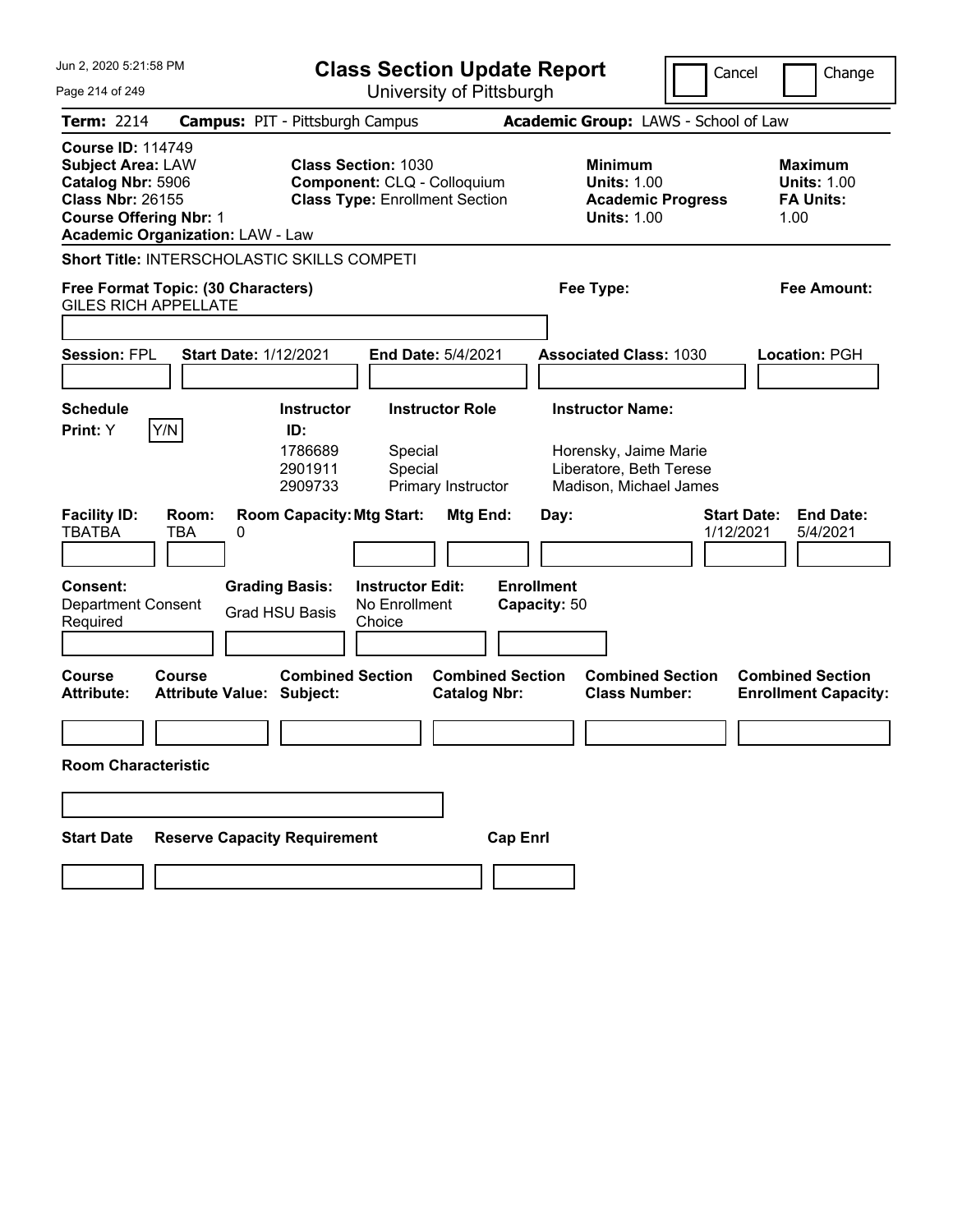| Jun 2, 2020 5:21:58 PM                                                                                                                                                           |                                            | <b>Class Section Update Report</b>                        |                                                                                                    |                                                |                 |                                   |                                                                                                       | Cancel |                                 | Change |                                                          |
|----------------------------------------------------------------------------------------------------------------------------------------------------------------------------------|--------------------------------------------|-----------------------------------------------------------|----------------------------------------------------------------------------------------------------|------------------------------------------------|-----------------|-----------------------------------|-------------------------------------------------------------------------------------------------------|--------|---------------------------------|--------|----------------------------------------------------------|
| Page 215 of 249                                                                                                                                                                  |                                            |                                                           |                                                                                                    | University of Pittsburgh                       |                 |                                   |                                                                                                       |        |                                 |        |                                                          |
| Term: 2214                                                                                                                                                                       | <b>Campus: PIT - Pittsburgh Campus</b>     |                                                           |                                                                                                    |                                                |                 |                                   | Academic Group: LAWS - School of Law                                                                  |        |                                 |        |                                                          |
| <b>Course ID: 114749</b><br><b>Subject Area: LAW</b><br>Catalog Nbr: 5906<br><b>Class Nbr: 26156</b><br><b>Course Offering Nbr: 1</b><br><b>Academic Organization: LAW - Law</b> |                                            |                                                           | <b>Class Section: 1040</b><br>Component: CLQ - Colloquium<br><b>Class Type: Enrollment Section</b> |                                                |                 |                                   | <b>Minimum</b><br><b>Units: 1.00</b><br><b>Academic Progress</b><br><b>Units: 1.00</b>                |        |                                 | 1.00   | <b>Maximum</b><br><b>Units: 1.00</b><br><b>FA Units:</b> |
| Short Title: INTERSCHOLASTIC SKILLS COMPETI                                                                                                                                      |                                            |                                                           |                                                                                                    |                                                |                 |                                   |                                                                                                       |        |                                 |        |                                                          |
| Free Format Topic: (30 Characters)<br>CARDOZO BMI APPELLATE                                                                                                                      |                                            |                                                           |                                                                                                    |                                                |                 | Fee Type:<br>Fee Amount:          |                                                                                                       |        |                                 |        |                                                          |
|                                                                                                                                                                                  |                                            |                                                           |                                                                                                    |                                                |                 |                                   |                                                                                                       |        |                                 |        |                                                          |
| <b>Session: FPL</b>                                                                                                                                                              | <b>Start Date: 1/12/2021</b>               |                                                           |                                                                                                    | End Date: 5/4/2021                             |                 |                                   | <b>Associated Class: 1040</b>                                                                         |        |                                 |        | Location: PGH                                            |
|                                                                                                                                                                                  |                                            |                                                           |                                                                                                    |                                                |                 |                                   |                                                                                                       |        |                                 |        |                                                          |
| <b>Schedule</b><br>Y/N<br>Print: Y                                                                                                                                               |                                            | <b>Instructor</b><br>ID:<br>1786689<br>2901911<br>2909733 | Special<br>Special                                                                                 | <b>Instructor Role</b><br>Primary Instructor   |                 |                                   | <b>Instructor Name:</b><br>Horensky, Jaime Marie<br>Liberatore, Beth Terese<br>Madison, Michael James |        |                                 |        |                                                          |
| <b>Facility ID:</b><br><b>TBATBA</b>                                                                                                                                             | Room:<br>TBA<br>0                          | <b>Room Capacity: Mtg Start:</b>                          |                                                                                                    | Mtg End:                                       |                 | Day:                              |                                                                                                       |        | <b>Start Date:</b><br>1/12/2021 |        | <b>End Date:</b><br>5/4/2021                             |
| Consent:<br><b>Department Consent</b><br>Required                                                                                                                                |                                            | <b>Grading Basis:</b><br><b>Grad HSU Basis</b>            | <b>Instructor Edit:</b><br>No Enrollment<br>Choice                                                 |                                                |                 | <b>Enrollment</b><br>Capacity: 50 |                                                                                                       |        |                                 |        |                                                          |
| Course<br><b>Attribute:</b>                                                                                                                                                      | Course<br><b>Attribute Value: Subject:</b> | <b>Combined Section</b>                                   |                                                                                                    | <b>Combined Section</b><br><b>Catalog Nbr:</b> |                 |                                   | <b>Combined Section</b><br><b>Class Number:</b>                                                       |        |                                 |        | <b>Combined Section</b><br><b>Enrollment Capacity:</b>   |
|                                                                                                                                                                                  |                                            |                                                           |                                                                                                    |                                                |                 |                                   |                                                                                                       |        |                                 |        |                                                          |
| <b>Room Characteristic</b>                                                                                                                                                       |                                            |                                                           |                                                                                                    |                                                |                 |                                   |                                                                                                       |        |                                 |        |                                                          |
|                                                                                                                                                                                  |                                            |                                                           |                                                                                                    |                                                |                 |                                   |                                                                                                       |        |                                 |        |                                                          |
| <b>Start Date</b>                                                                                                                                                                | <b>Reserve Capacity Requirement</b>        |                                                           |                                                                                                    |                                                | <b>Cap Enrl</b> |                                   |                                                                                                       |        |                                 |        |                                                          |
|                                                                                                                                                                                  |                                            |                                                           |                                                                                                    |                                                |                 |                                   |                                                                                                       |        |                                 |        |                                                          |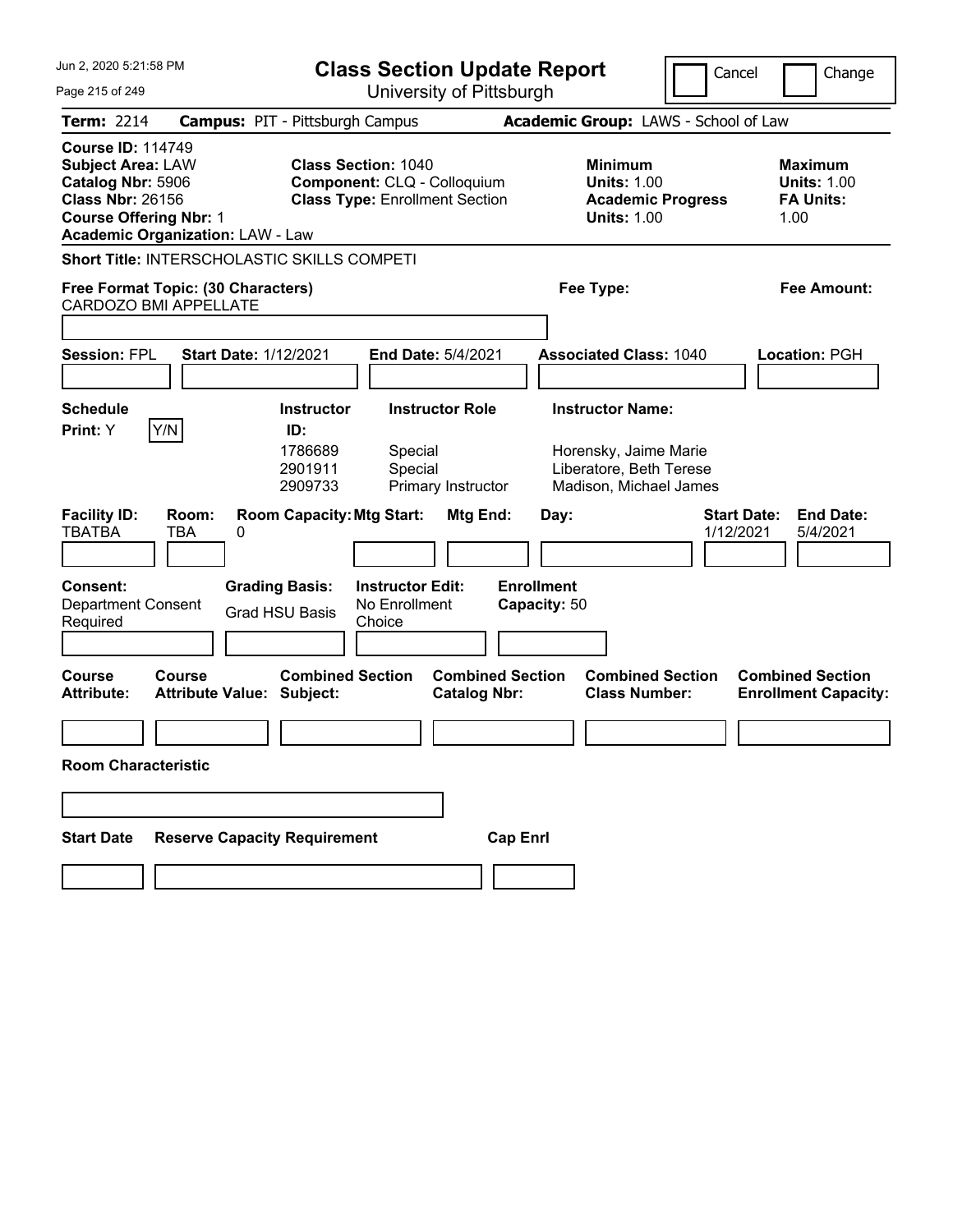| Jun 2, 2020 5:21:58 PM                                                                                                                |                                                                 | <b>Class Section Update Report</b>                        |                                                                                                    |                                                |                                   |      |                                                                                                 | Cancel |                                 | Change                                                           |  |
|---------------------------------------------------------------------------------------------------------------------------------------|-----------------------------------------------------------------|-----------------------------------------------------------|----------------------------------------------------------------------------------------------------|------------------------------------------------|-----------------------------------|------|-------------------------------------------------------------------------------------------------|--------|---------------------------------|------------------------------------------------------------------|--|
| Page 216 of 249                                                                                                                       |                                                                 |                                                           |                                                                                                    | University of Pittsburgh                       |                                   |      |                                                                                                 |        |                                 |                                                                  |  |
| Term: 2214                                                                                                                            | <b>Campus: PIT - Pittsburgh Campus</b>                          |                                                           |                                                                                                    |                                                |                                   |      | Academic Group: LAWS - School of Law                                                            |        |                                 |                                                                  |  |
| <b>Course ID: 114749</b><br><b>Subject Area: LAW</b><br>Catalog Nbr: 5906<br><b>Class Nbr: 26157</b><br><b>Course Offering Nbr: 1</b> | <b>Academic Organization: LAW - Law</b>                         |                                                           | <b>Class Section: 1060</b><br>Component: CLQ - Colloquium<br><b>Class Type: Enrollment Section</b> |                                                |                                   |      | <b>Minimum</b><br><b>Units: 1.00</b><br><b>Academic Progress</b><br><b>Units: 1.00</b>          |        |                                 | <b>Maximum</b><br><b>Units: 1.00</b><br><b>FA Units:</b><br>1.00 |  |
|                                                                                                                                       | <b>Short Title: INTERSCHOLASTIC SKILLS COMPETI</b>              |                                                           |                                                                                                    |                                                |                                   |      |                                                                                                 |        |                                 |                                                                  |  |
|                                                                                                                                       | Free Format Topic: (30 Characters)<br>NATIONAL ENERGY APPELLATE |                                                           |                                                                                                    |                                                |                                   |      | Fee Type:                                                                                       |        |                                 | Fee Amount:                                                      |  |
|                                                                                                                                       |                                                                 |                                                           |                                                                                                    |                                                |                                   |      |                                                                                                 |        |                                 |                                                                  |  |
| <b>Session: FPL</b>                                                                                                                   | <b>Start Date: 1/12/2021</b>                                    |                                                           |                                                                                                    | <b>End Date: 5/4/2021</b>                      |                                   |      | <b>Associated Class: 1060</b>                                                                   |        |                                 | Location: PGH                                                    |  |
| <b>Schedule</b><br>Print: Y                                                                                                           | Y/N                                                             | <b>Instructor</b><br>ID:<br>2919108<br>1786689<br>2901911 | Special<br>Special                                                                                 | <b>Instructor Role</b><br>Primary Instructor   |                                   |      | <b>Instructor Name:</b><br>Bratman, Ben Eli<br>Horensky, Jaime Marie<br>Liberatore, Beth Terese |        |                                 |                                                                  |  |
| <b>Facility ID:</b><br><b>TBATBA</b>                                                                                                  | Room:<br>TBA<br>0                                               | <b>Room Capacity: Mtg Start:</b>                          |                                                                                                    | Mtg End:                                       |                                   | Day: |                                                                                                 |        | <b>Start Date:</b><br>1/12/2021 | <b>End Date:</b><br>5/4/2021                                     |  |
| <b>Consent:</b><br><b>Department Consent</b><br>Required                                                                              |                                                                 | <b>Grading Basis:</b><br><b>Grad HSU Basis</b>            | <b>Instructor Edit:</b><br>No Enrollment<br>Choice                                                 |                                                | <b>Enrollment</b><br>Capacity: 50 |      |                                                                                                 |        |                                 |                                                                  |  |
| <b>Course</b><br><b>Attribute:</b>                                                                                                    | Course<br><b>Attribute Value: Subject:</b>                      | <b>Combined Section</b>                                   |                                                                                                    | <b>Combined Section</b><br><b>Catalog Nbr:</b> |                                   |      | <b>Combined Section</b><br><b>Class Number:</b>                                                 |        |                                 | <b>Combined Section</b><br><b>Enrollment Capacity:</b>           |  |
| <b>Room Characteristic</b>                                                                                                            |                                                                 |                                                           |                                                                                                    |                                                |                                   |      |                                                                                                 |        |                                 |                                                                  |  |
|                                                                                                                                       |                                                                 |                                                           |                                                                                                    |                                                |                                   |      |                                                                                                 |        |                                 |                                                                  |  |
| <b>Start Date</b>                                                                                                                     | <b>Reserve Capacity Requirement</b>                             |                                                           |                                                                                                    |                                                | <b>Cap Enrl</b>                   |      |                                                                                                 |        |                                 |                                                                  |  |
|                                                                                                                                       |                                                                 |                                                           |                                                                                                    |                                                |                                   |      |                                                                                                 |        |                                 |                                                                  |  |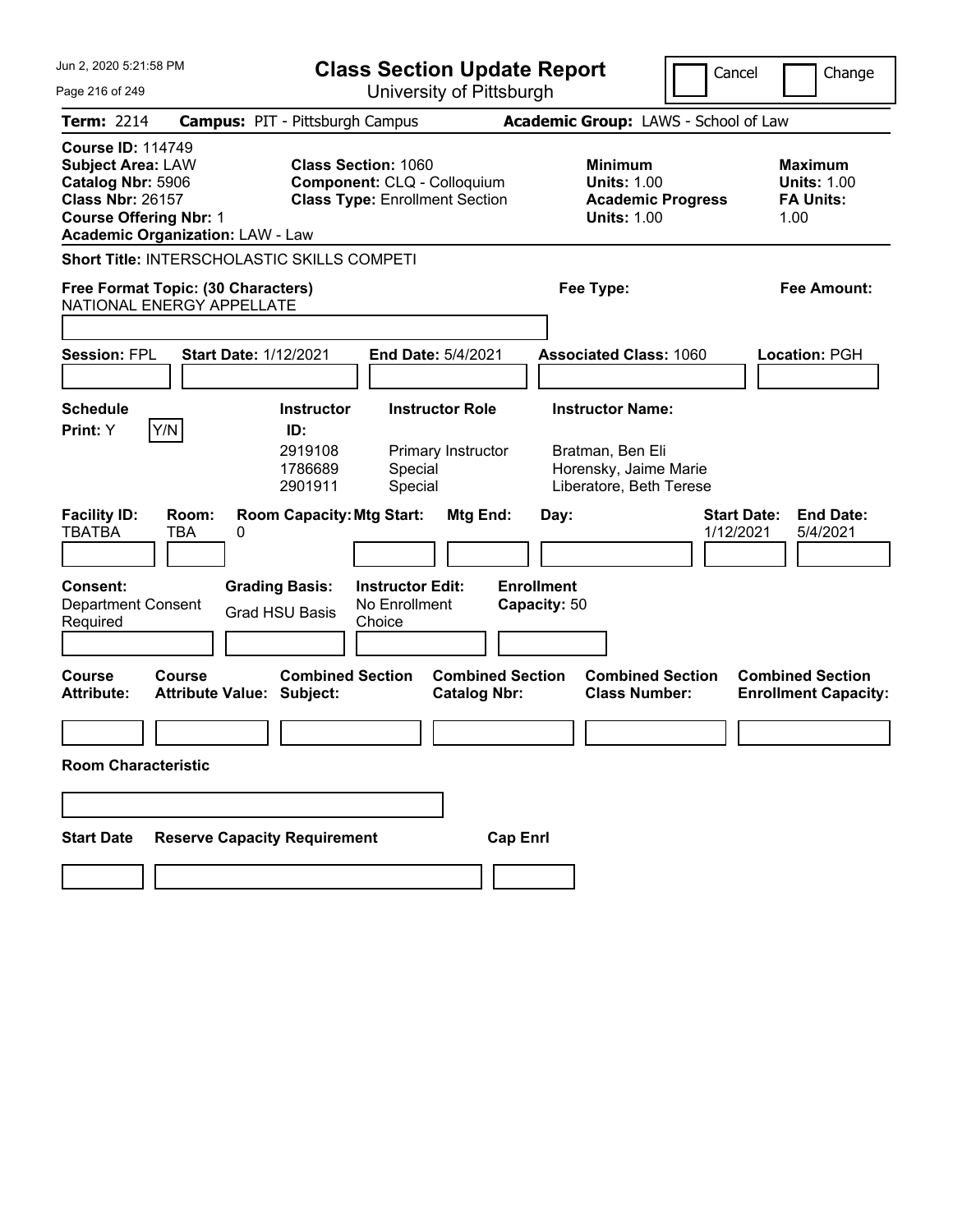| Jun 2, 2020 5:21:58 PM                                                                                                                                                           | <b>Class Section Update Report</b>                                                                                              |                                                                                                 | Cancel<br>Change                                                 |
|----------------------------------------------------------------------------------------------------------------------------------------------------------------------------------|---------------------------------------------------------------------------------------------------------------------------------|-------------------------------------------------------------------------------------------------|------------------------------------------------------------------|
| Page 217 of 249                                                                                                                                                                  | University of Pittsburgh                                                                                                        |                                                                                                 |                                                                  |
| <b>Term: 2214</b>                                                                                                                                                                | <b>Campus: PIT - Pittsburgh Campus</b>                                                                                          | Academic Group: LAWS - School of Law                                                            |                                                                  |
| <b>Course ID: 114749</b><br><b>Subject Area: LAW</b><br>Catalog Nbr: 5906<br><b>Class Nbr: 26158</b><br><b>Course Offering Nbr: 1</b><br><b>Academic Organization: LAW - Law</b> | <b>Class Section: 1070</b><br>Component: CLQ - Colloquium<br><b>Class Type: Enrollment Section</b>                              | <b>Minimum</b><br><b>Units: 1.00</b><br><b>Academic Progress</b><br><b>Units: 1.00</b>          | <b>Maximum</b><br><b>Units: 1.00</b><br><b>FA Units:</b><br>1.00 |
| <b>Short Title: INTERSCHOLASTIC SKILLS COMPETI</b>                                                                                                                               |                                                                                                                                 |                                                                                                 |                                                                  |
| Free Format Topic: (30 Characters)<br>NATIONAL MOOT COURT APPELLATE                                                                                                              |                                                                                                                                 | Fee Type:                                                                                       | Fee Amount:                                                      |
|                                                                                                                                                                                  |                                                                                                                                 |                                                                                                 |                                                                  |
| <b>Session: FPL</b><br><b>Start Date: 1/12/2021</b>                                                                                                                              | <b>End Date: 5/4/2021</b>                                                                                                       | <b>Associated Class: 1070</b>                                                                   | Location: PGH                                                    |
| <b>Schedule</b><br>Y/N<br>Print: Y                                                                                                                                               | <b>Instructor Role</b><br><b>Instructor</b><br>ID:<br>2919108<br>Primary Instructor<br>1786689<br>Special<br>Special<br>2901911 | <b>Instructor Name:</b><br>Bratman, Ben Eli<br>Horensky, Jaime Marie<br>Liberatore, Beth Terese |                                                                  |
| <b>Facility ID:</b><br>Room:<br><b>TBATBA</b><br>TBA<br>0                                                                                                                        | <b>Room Capacity: Mtg Start:</b><br>Mtg End:                                                                                    | Day:                                                                                            | <b>Start Date:</b><br><b>End Date:</b><br>1/12/2021<br>5/4/2021  |
| <b>Consent:</b><br>Department Consent<br>Required                                                                                                                                | <b>Grading Basis:</b><br><b>Instructor Edit:</b><br>No Enrollment<br><b>Grad HSU Basis</b><br>Choice                            | <b>Enrollment</b><br>Capacity: 50                                                               |                                                                  |
| <b>Course</b><br>Course<br>Attribute Value: Subject:<br><b>Attribute:</b>                                                                                                        | <b>Combined Section</b><br><b>Combined Section</b><br><b>Catalog Nbr:</b>                                                       | <b>Combined Section</b><br><b>Class Number:</b>                                                 | <b>Combined Section</b><br><b>Enrollment Capacity:</b>           |
| <b>Room Characteristic</b>                                                                                                                                                       |                                                                                                                                 |                                                                                                 |                                                                  |
|                                                                                                                                                                                  |                                                                                                                                 |                                                                                                 |                                                                  |
| <b>Reserve Capacity Requirement</b><br><b>Start Date</b>                                                                                                                         |                                                                                                                                 | <b>Cap Enrl</b>                                                                                 |                                                                  |
|                                                                                                                                                                                  |                                                                                                                                 |                                                                                                 |                                                                  |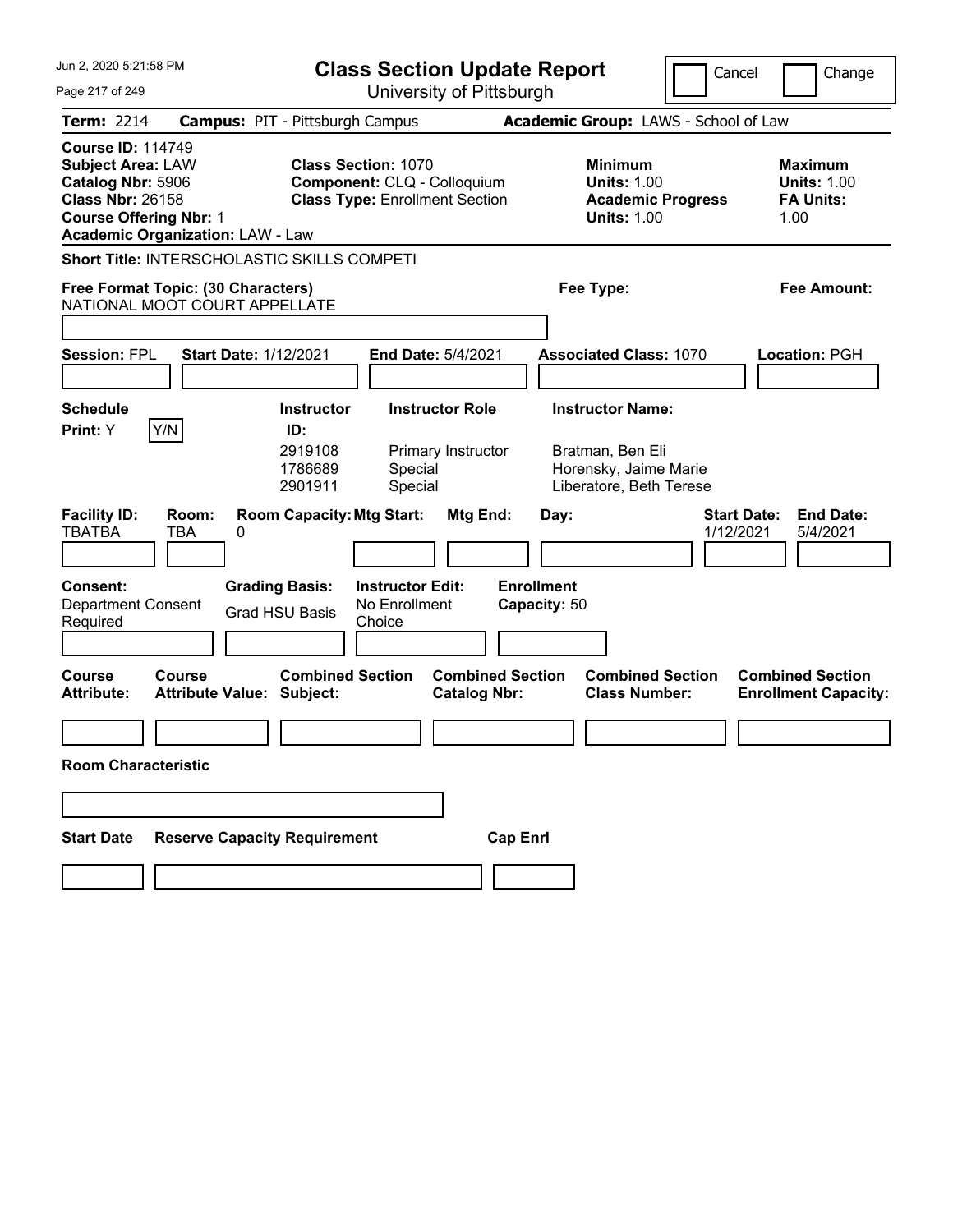| Jun 2, 2020 5:21:58 PM                                                                                                                |                                             |                                                           | <b>Class Section Update Report</b>                                                                 |                                              |                                   |           |                                                                                                 | Cancel                          | Change                                                           |
|---------------------------------------------------------------------------------------------------------------------------------------|---------------------------------------------|-----------------------------------------------------------|----------------------------------------------------------------------------------------------------|----------------------------------------------|-----------------------------------|-----------|-------------------------------------------------------------------------------------------------|---------------------------------|------------------------------------------------------------------|
| Page 218 of 249                                                                                                                       |                                             |                                                           | University of Pittsburgh                                                                           |                                              |                                   |           |                                                                                                 |                                 |                                                                  |
| <b>Term: 2214</b>                                                                                                                     | <b>Campus: PIT - Pittsburgh Campus</b>      |                                                           |                                                                                                    |                                              |                                   |           | Academic Group: LAWS - School of Law                                                            |                                 |                                                                  |
| <b>Course ID: 114749</b><br><b>Subject Area: LAW</b><br>Catalog Nbr: 5906<br><b>Class Nbr: 26159</b><br><b>Course Offering Nbr: 1</b> | <b>Academic Organization: LAW - Law</b>     |                                                           | <b>Class Section: 1080</b><br>Component: CLQ - Colloquium<br><b>Class Type: Enrollment Section</b> |                                              |                                   |           | <b>Minimum</b><br><b>Units: 1.00</b><br><b>Academic Progress</b><br><b>Units: 1.00</b>          |                                 | <b>Maximum</b><br><b>Units: 1.00</b><br><b>FA Units:</b><br>1.00 |
|                                                                                                                                       | Short Title: INTERSCHOLASTIC SKILLS COMPETI |                                                           |                                                                                                    |                                              |                                   |           |                                                                                                 |                                 |                                                                  |
|                                                                                                                                       | Free Format Topic: (30 Characters)          |                                                           |                                                                                                    |                                              |                                   | Fee Type: |                                                                                                 |                                 | Fee Amount:                                                      |
|                                                                                                                                       | SECURITIES DISPUTE RESOLUTION               |                                                           |                                                                                                    |                                              |                                   |           |                                                                                                 |                                 |                                                                  |
| <b>Session: FPL</b>                                                                                                                   | <b>Start Date: 1/12/2021</b>                |                                                           |                                                                                                    | End Date: 5/4/2021                           |                                   |           | <b>Associated Class: 1080</b>                                                                   |                                 | Location: PGH                                                    |
| <b>Schedule</b><br>Print: Y                                                                                                           | Y/N                                         | <b>Instructor</b><br>ID:<br>1786689<br>2901911<br>2945549 | Special<br>Special                                                                                 | <b>Instructor Role</b><br>Primary Instructor |                                   |           | <b>Instructor Name:</b><br>Horensky, Jaime Marie<br>Liberatore, Beth Terese<br>Stewart, Alice L |                                 |                                                                  |
| <b>Facility ID:</b><br><b>TBATBA</b>                                                                                                  | Room:<br>TBA<br>0                           | <b>Room Capacity: Mtg Start:</b>                          |                                                                                                    | Mtg End:                                     |                                   | Day:      |                                                                                                 | <b>Start Date:</b><br>1/12/2021 | <b>End Date:</b><br>5/4/2021                                     |
| <b>Consent:</b><br><b>Department Consent</b><br>Required                                                                              |                                             | <b>Grading Basis:</b><br><b>Grad HSU Basis</b>            | <b>Instructor Edit:</b><br>No Enrollment<br>Choice                                                 |                                              | <b>Enrollment</b><br>Capacity: 50 |           |                                                                                                 |                                 |                                                                  |
| Course<br><b>Attribute:</b>                                                                                                           | Course<br>Attribute Value: Subject:         | <b>Combined Section</b>                                   |                                                                                                    | <b>Catalog Nbr:</b>                          | <b>Combined Section</b>           |           | <b>Combined Section</b><br><b>Class Number:</b>                                                 |                                 | <b>Combined Section</b><br><b>Enrollment Capacity:</b>           |
| <b>Room Characteristic</b>                                                                                                            |                                             |                                                           |                                                                                                    |                                              |                                   |           |                                                                                                 |                                 |                                                                  |
|                                                                                                                                       |                                             |                                                           |                                                                                                    |                                              |                                   |           |                                                                                                 |                                 |                                                                  |
| <b>Start Date</b>                                                                                                                     | <b>Reserve Capacity Requirement</b>         |                                                           |                                                                                                    |                                              | <b>Cap Enrl</b>                   |           |                                                                                                 |                                 |                                                                  |
|                                                                                                                                       |                                             |                                                           |                                                                                                    |                                              |                                   |           |                                                                                                 |                                 |                                                                  |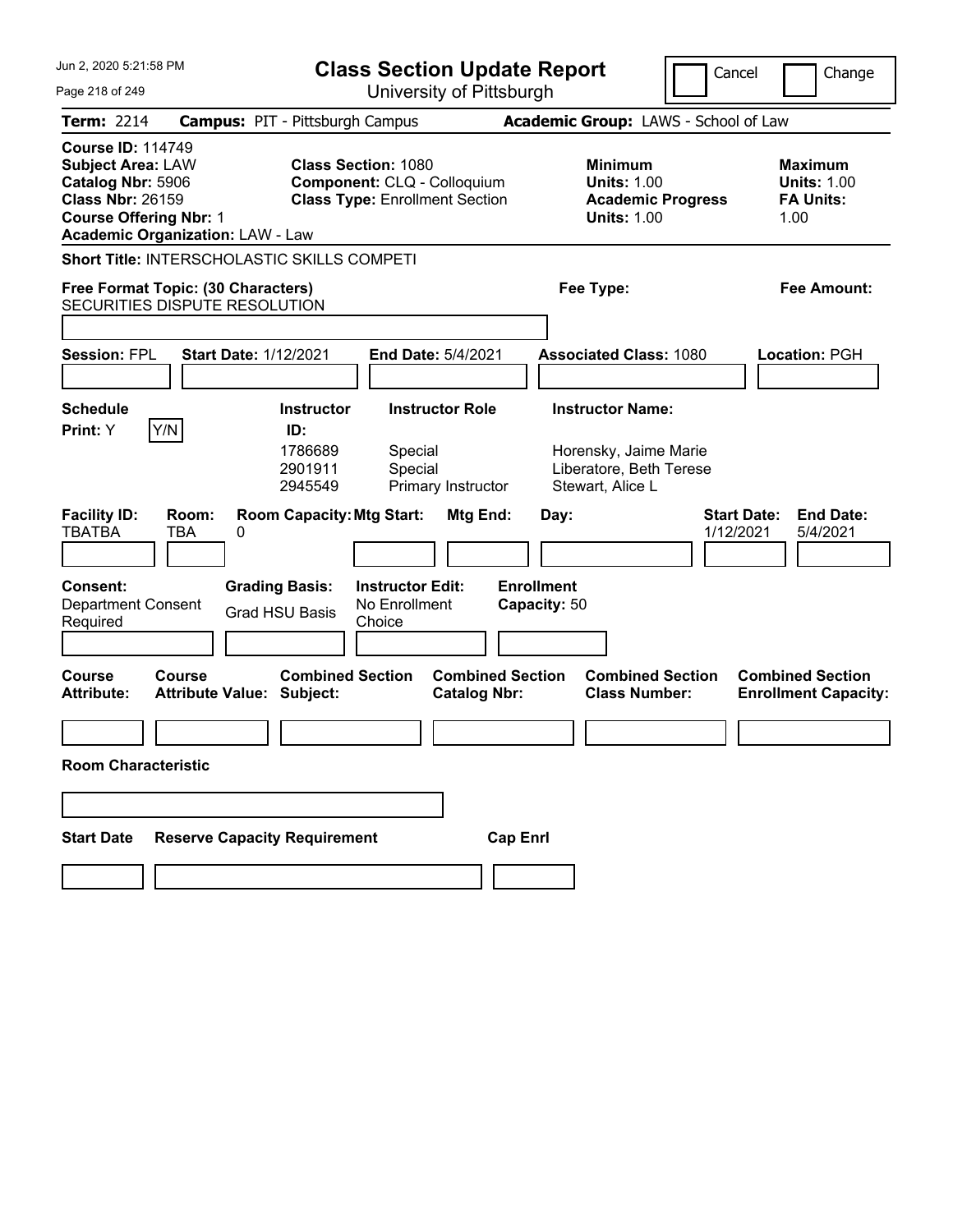| Jun 2. 2020 5:21:58 PM                                                                                                                                                           |                                                                                                      | <b>Class Section Update Report</b><br>Cancel<br>Change |                                                                                        |                                                                  |  |  |  |  |
|----------------------------------------------------------------------------------------------------------------------------------------------------------------------------------|------------------------------------------------------------------------------------------------------|--------------------------------------------------------|----------------------------------------------------------------------------------------|------------------------------------------------------------------|--|--|--|--|
| Page 219 of 249                                                                                                                                                                  |                                                                                                      | University of Pittsburgh                               |                                                                                        |                                                                  |  |  |  |  |
| Term: 2214                                                                                                                                                                       | <b>Campus: PIT - Pittsburgh Campus</b>                                                               |                                                        | Academic Group: LAWS - School of Law                                                   |                                                                  |  |  |  |  |
| <b>Course ID: 114749</b><br><b>Subject Area: LAW</b><br>Catalog Nbr: 5906<br><b>Class Nbr: 26160</b><br><b>Course Offering Nbr: 1</b><br><b>Academic Organization: LAW - Law</b> | <b>Class Section: 1090</b><br>Component: CLQ - Colloquium<br><b>Class Type: Enrollment Section</b>   |                                                        | <b>Minimum</b><br><b>Units: 1.00</b><br><b>Academic Progress</b><br><b>Units: 1.00</b> | <b>Maximum</b><br><b>Units: 1.00</b><br><b>FA Units:</b><br>1.00 |  |  |  |  |
| <b>Short Title: INTERSCHOLASTIC SKILLS COMPETI</b>                                                                                                                               |                                                                                                      |                                                        |                                                                                        |                                                                  |  |  |  |  |
| Free Format Topic: (30 Characters)<br>NAT'L ENVRL LAW APPELLATE                                                                                                                  |                                                                                                      |                                                        | Fee Type:                                                                              | Fee Amount:                                                      |  |  |  |  |
|                                                                                                                                                                                  |                                                                                                      |                                                        |                                                                                        |                                                                  |  |  |  |  |
| <b>Session: FPL</b><br><b>Start Date: 1/12/2021</b>                                                                                                                              | <b>End Date: 5/4/2021</b>                                                                            |                                                        | <b>Associated Class: 1090</b>                                                          | Location: PGH                                                    |  |  |  |  |
|                                                                                                                                                                                  |                                                                                                      |                                                        |                                                                                        |                                                                  |  |  |  |  |
| <b>Schedule</b><br>Y/N<br>Print: Y                                                                                                                                               | <b>Instructor Role</b><br><b>Instructor</b><br>ID:                                                   |                                                        | <b>Instructor Name:</b>                                                                |                                                                  |  |  |  |  |
|                                                                                                                                                                                  | 1786689<br>Special<br>2901911<br>Special<br>3340423                                                  | Primary Instructor                                     | Horensky, Jaime Marie<br>Liberatore, Beth Terese<br>MacIntyre, Grant B                 |                                                                  |  |  |  |  |
| <b>Facility ID:</b><br>Room:<br><b>TBATBA</b><br>TBA<br>0                                                                                                                        | <b>Room Capacity: Mtg Start:</b>                                                                     | Mtg End:<br>Day:                                       |                                                                                        | <b>Start Date:</b><br><b>End Date:</b><br>1/12/2021<br>5/4/2021  |  |  |  |  |
| <b>Consent:</b><br><b>Department Consent</b><br>Required                                                                                                                         | <b>Grading Basis:</b><br><b>Instructor Edit:</b><br>No Enrollment<br><b>Grad HSU Basis</b><br>Choice | <b>Enrollment</b><br>Capacity: 50                      |                                                                                        |                                                                  |  |  |  |  |
| <b>Course</b><br>Course<br><b>Attribute:</b><br><b>Attribute Value: Subject:</b>                                                                                                 | <b>Combined Section</b>                                                                              | <b>Combined Section</b><br><b>Catalog Nbr:</b>         | <b>Combined Section</b><br><b>Class Number:</b>                                        | <b>Combined Section</b><br><b>Enrollment Capacity:</b>           |  |  |  |  |
|                                                                                                                                                                                  |                                                                                                      |                                                        |                                                                                        |                                                                  |  |  |  |  |
| <b>Room Characteristic</b>                                                                                                                                                       |                                                                                                      |                                                        |                                                                                        |                                                                  |  |  |  |  |
|                                                                                                                                                                                  |                                                                                                      |                                                        |                                                                                        |                                                                  |  |  |  |  |
| <b>Start Date</b>                                                                                                                                                                | <b>Reserve Capacity Requirement</b>                                                                  | <b>Cap Enrl</b>                                        |                                                                                        |                                                                  |  |  |  |  |
|                                                                                                                                                                                  |                                                                                                      |                                                        |                                                                                        |                                                                  |  |  |  |  |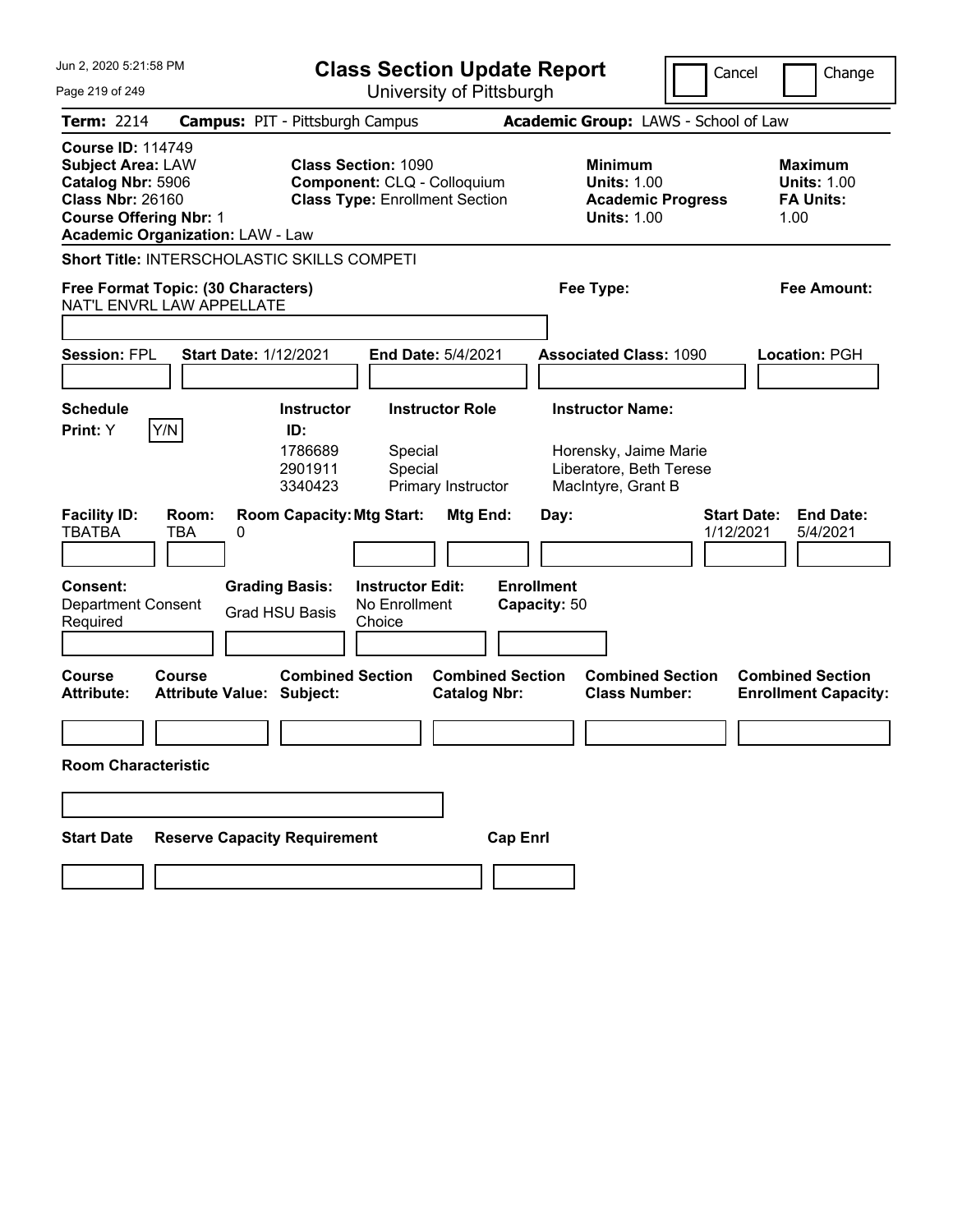| Jun 2, 2020 5:21:58 PM                                                                                                                                                           |                                                           | <b>Class Section Update Report</b>                                                                 |                                                | Cancel                                                                                         | Change                                          |                                                                  |
|----------------------------------------------------------------------------------------------------------------------------------------------------------------------------------|-----------------------------------------------------------|----------------------------------------------------------------------------------------------------|------------------------------------------------|------------------------------------------------------------------------------------------------|-------------------------------------------------|------------------------------------------------------------------|
| Page 220 of 249                                                                                                                                                                  |                                                           |                                                                                                    | University of Pittsburgh                       |                                                                                                |                                                 |                                                                  |
| <b>Term: 2214</b>                                                                                                                                                                | <b>Campus: PIT - Pittsburgh Campus</b>                    |                                                                                                    |                                                | Academic Group: LAWS - School of Law                                                           |                                                 |                                                                  |
| <b>Course ID: 114749</b><br><b>Subject Area: LAW</b><br>Catalog Nbr: 5906<br><b>Class Nbr: 26173</b><br><b>Course Offering Nbr: 1</b><br><b>Academic Organization: LAW - Law</b> |                                                           | <b>Class Section: 1100</b><br>Component: CLQ - Colloquium<br><b>Class Type: Enrollment Section</b> |                                                | <b>Minimum</b><br><b>Units: 1.00</b><br><b>Units: 1.00</b>                                     | <b>Academic Progress</b>                        | <b>Maximum</b><br><b>Units: 1.00</b><br><b>FA Units:</b><br>1.00 |
| <b>Short Title: INTERSCHOLASTIC SKILLS COMPETI</b>                                                                                                                               |                                                           |                                                                                                    |                                                |                                                                                                |                                                 |                                                                  |
| Free Format Topic: (30 Characters)<br>VIS INTERNATIONAL COMMRL ARB                                                                                                               |                                                           |                                                                                                    |                                                | Fee Type:                                                                                      |                                                 | Fee Amount:                                                      |
|                                                                                                                                                                                  |                                                           |                                                                                                    |                                                |                                                                                                |                                                 |                                                                  |
| <b>Session: FPL</b>                                                                                                                                                              | <b>Start Date: 1/12/2021</b>                              |                                                                                                    | End Date: 5/4/2021                             | <b>Associated Class: 1100</b>                                                                  |                                                 | Location: PGH                                                    |
| <b>Schedule</b><br>Y/N<br>Print: Y                                                                                                                                               | <b>Instructor</b><br>ID:<br>2909519<br>1786689<br>2901911 | Special<br>Special                                                                                 | <b>Instructor Role</b><br>Primary Instructor   | <b>Instructor Name:</b><br>Brand, Ronald A<br>Horensky, Jaime Marie<br>Liberatore, Beth Terese |                                                 |                                                                  |
| <b>Facility ID:</b><br>Room:<br><b>TBATBA</b><br>TBA                                                                                                                             | 0                                                         | <b>Room Capacity: Mtg Start:</b>                                                                   | Mtg End:                                       | Day:                                                                                           | <b>Start Date:</b><br>1/12/2021                 | <b>End Date:</b><br>5/4/2021                                     |
| <b>Consent:</b><br><b>Department Consent</b><br>Required                                                                                                                         | <b>Grading Basis:</b><br><b>Grad HSU Basis</b>            | <b>Instructor Edit:</b><br>No Enrollment<br>Choice                                                 |                                                | <b>Enrollment</b><br>Capacity: 50                                                              |                                                 |                                                                  |
| Course<br>Course<br><b>Attribute:</b>                                                                                                                                            | Attribute Value: Subject:                                 | <b>Combined Section</b>                                                                            | <b>Combined Section</b><br><b>Catalog Nbr:</b> |                                                                                                | <b>Combined Section</b><br><b>Class Number:</b> | <b>Combined Section</b><br><b>Enrollment Capacity:</b>           |
| <b>Room Characteristic</b>                                                                                                                                                       |                                                           |                                                                                                    |                                                |                                                                                                |                                                 |                                                                  |
|                                                                                                                                                                                  |                                                           |                                                                                                    |                                                |                                                                                                |                                                 |                                                                  |
| <b>Start Date</b>                                                                                                                                                                | <b>Reserve Capacity Requirement</b>                       |                                                                                                    | <b>Cap Enrl</b>                                |                                                                                                |                                                 |                                                                  |
|                                                                                                                                                                                  |                                                           |                                                                                                    |                                                |                                                                                                |                                                 |                                                                  |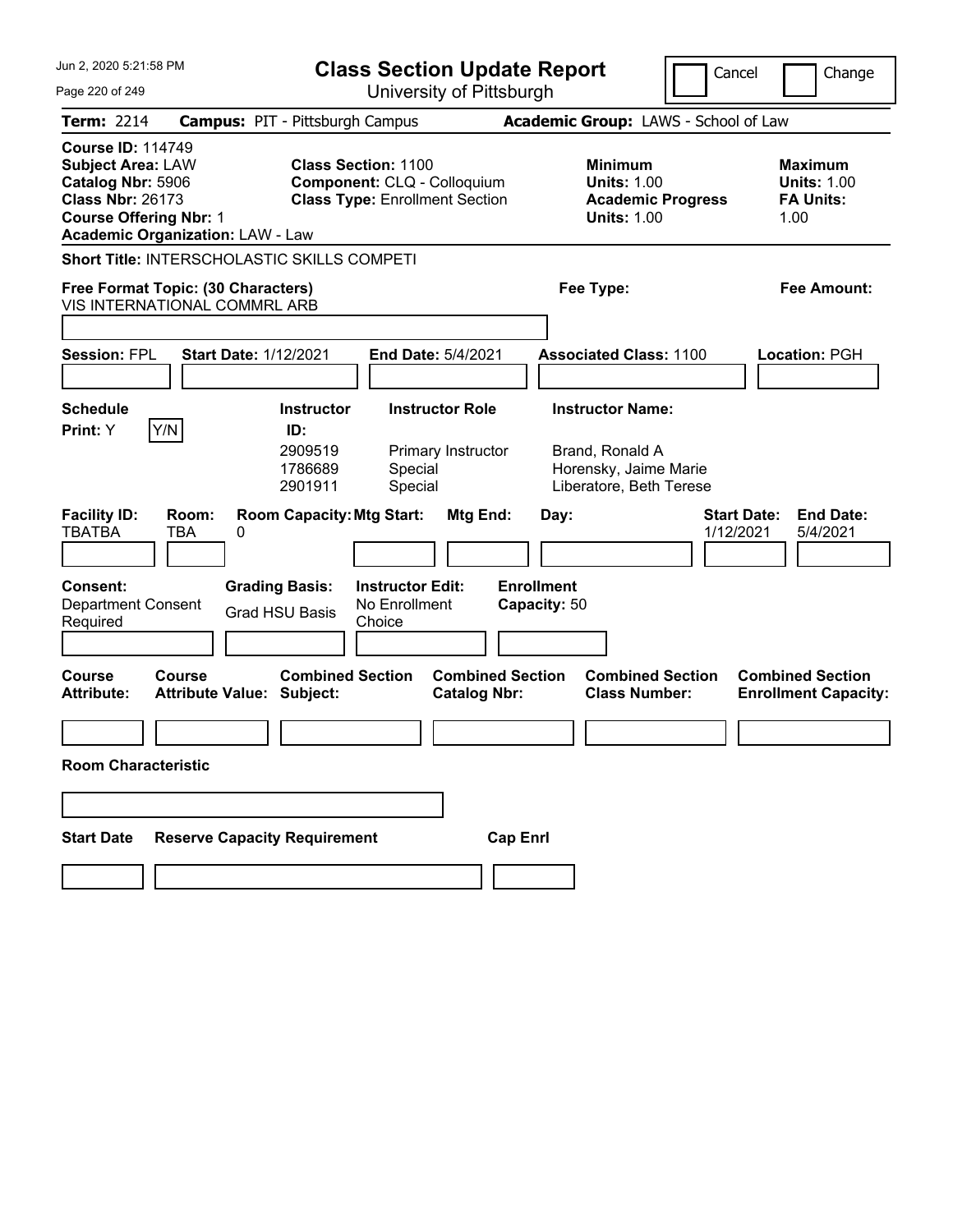| Jun 2, 2020 5:21:58 PM                                                                                                                                                           |                                                           |                                                                                                    | <b>Class Section Update Report</b>             |                                   | Cancel                                                                                      | Change                          |                                                                  |
|----------------------------------------------------------------------------------------------------------------------------------------------------------------------------------|-----------------------------------------------------------|----------------------------------------------------------------------------------------------------|------------------------------------------------|-----------------------------------|---------------------------------------------------------------------------------------------|---------------------------------|------------------------------------------------------------------|
| Page 221 of 249                                                                                                                                                                  |                                                           |                                                                                                    | University of Pittsburgh                       |                                   |                                                                                             |                                 |                                                                  |
| <b>Term: 2214</b>                                                                                                                                                                | <b>Campus: PIT - Pittsburgh Campus</b>                    |                                                                                                    |                                                |                                   | Academic Group: LAWS - School of Law                                                        |                                 |                                                                  |
| <b>Course ID: 114749</b><br><b>Subject Area: LAW</b><br>Catalog Nbr: 5906<br><b>Class Nbr: 26174</b><br><b>Course Offering Nbr: 1</b><br><b>Academic Organization: LAW - Law</b> |                                                           | <b>Class Section: 1110</b><br>Component: CLQ - Colloquium<br><b>Class Type: Enrollment Section</b> |                                                |                                   | <b>Minimum</b><br><b>Units: 1.00</b><br><b>Academic Progress</b><br><b>Units: 1.00</b>      |                                 | <b>Maximum</b><br><b>Units: 1.00</b><br><b>FA Units:</b><br>1.00 |
| Short Title: INTERSCHOLASTIC SKILLS COMPETI                                                                                                                                      |                                                           |                                                                                                    |                                                |                                   |                                                                                             |                                 |                                                                  |
| Free Format Topic: (30 Characters)                                                                                                                                               |                                                           |                                                                                                    |                                                |                                   | Fee Type:                                                                                   |                                 | Fee Amount:                                                      |
| HLTH LAW REG AND COMPLIANCE                                                                                                                                                      |                                                           |                                                                                                    |                                                |                                   |                                                                                             |                                 |                                                                  |
| <b>Session: FPL</b>                                                                                                                                                              | <b>Start Date: 1/12/2021</b>                              |                                                                                                    | End Date: 5/4/2021                             |                                   | <b>Associated Class: 1110</b>                                                               |                                 | Location: PGH                                                    |
| <b>Schedule</b><br>Y/N<br>Print: Y                                                                                                                                               | <b>Instructor</b><br>ID:<br>1786689<br>2901911<br>2901669 | Special<br>Special                                                                                 | <b>Instructor Role</b><br>Primary Instructor   |                                   | <b>Instructor Name:</b><br>Horensky, Jaime Marie<br>Liberatore, Beth Terese<br>Meisel, Alan |                                 |                                                                  |
| <b>Facility ID:</b><br>Room:<br><b>TBATBA</b><br><b>TBA</b>                                                                                                                      | <b>Room Capacity: Mtg Start:</b><br>0                     |                                                                                                    | Mtg End:                                       | Day:                              |                                                                                             | <b>Start Date:</b><br>1/12/2021 | <b>End Date:</b><br>5/4/2021                                     |
| <b>Consent:</b><br><b>Department Consent</b><br>Required                                                                                                                         | <b>Grading Basis:</b><br><b>Grad HSU Basis</b>            | <b>Instructor Edit:</b><br>No Enrollment<br>Choice                                                 |                                                | <b>Enrollment</b><br>Capacity: 50 |                                                                                             |                                 |                                                                  |
| Course<br>Course<br><b>Attribute:</b>                                                                                                                                            | Attribute Value: Subject:                                 | <b>Combined Section</b>                                                                            | <b>Combined Section</b><br><b>Catalog Nbr:</b> |                                   | <b>Combined Section</b><br><b>Class Number:</b>                                             |                                 | <b>Combined Section</b><br><b>Enrollment Capacity:</b>           |
|                                                                                                                                                                                  |                                                           |                                                                                                    |                                                |                                   |                                                                                             |                                 |                                                                  |
| <b>Room Characteristic</b>                                                                                                                                                       |                                                           |                                                                                                    |                                                |                                   |                                                                                             |                                 |                                                                  |
|                                                                                                                                                                                  |                                                           |                                                                                                    |                                                |                                   |                                                                                             |                                 |                                                                  |
| <b>Start Date</b>                                                                                                                                                                | <b>Reserve Capacity Requirement</b>                       |                                                                                                    | <b>Cap Enrl</b>                                |                                   |                                                                                             |                                 |                                                                  |
|                                                                                                                                                                                  |                                                           |                                                                                                    |                                                |                                   |                                                                                             |                                 |                                                                  |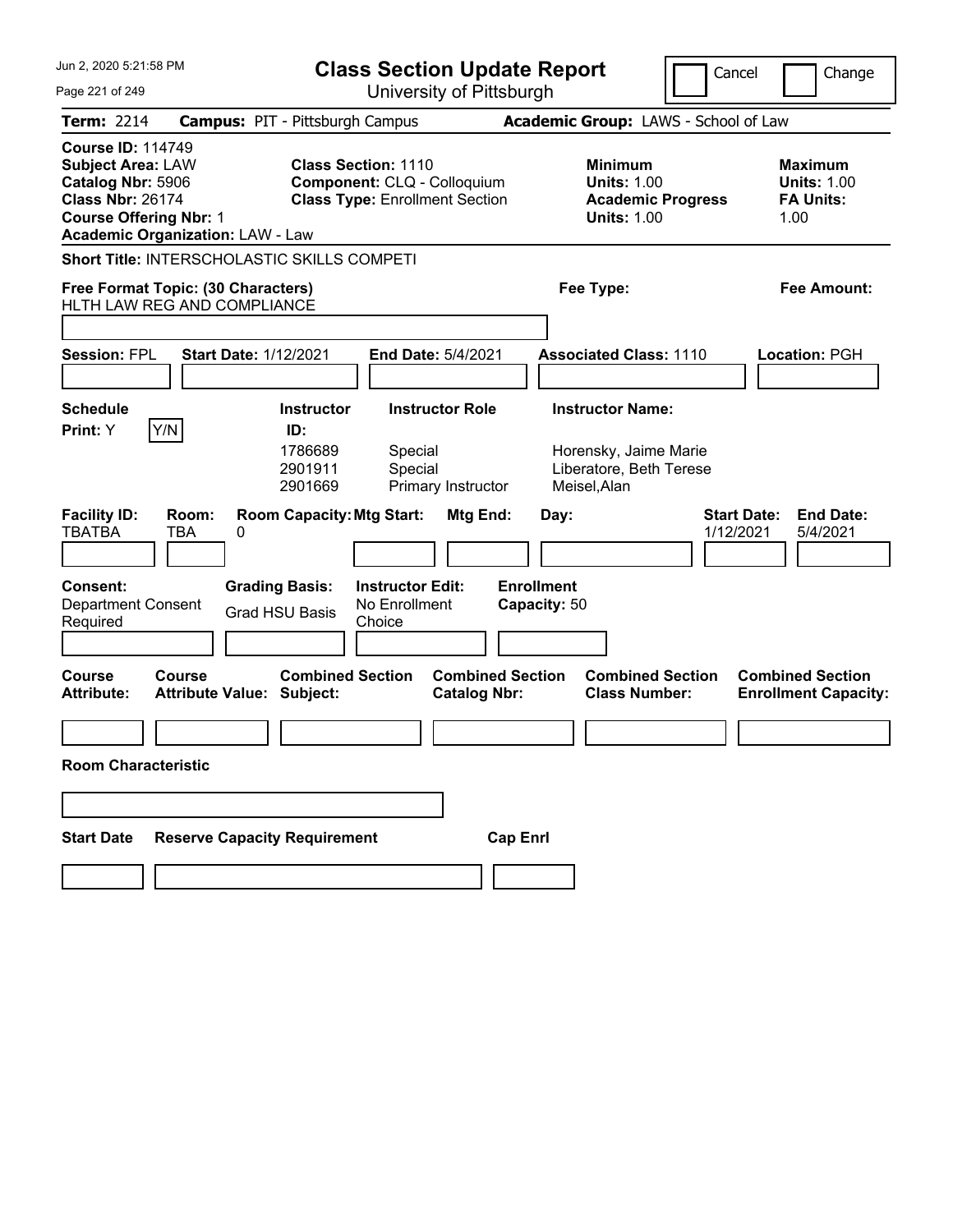| Jun 2, 2020 5:21:58 PM                                                                                                                                                           | <b>Class Section Update Report</b>                                                                                              |                                                                                             | Cancel<br>Change                                                 |
|----------------------------------------------------------------------------------------------------------------------------------------------------------------------------------|---------------------------------------------------------------------------------------------------------------------------------|---------------------------------------------------------------------------------------------|------------------------------------------------------------------|
| Page 222 of 249                                                                                                                                                                  | University of Pittsburgh                                                                                                        |                                                                                             |                                                                  |
| <b>Term: 2214</b>                                                                                                                                                                | <b>Campus: PIT - Pittsburgh Campus</b>                                                                                          | Academic Group: LAWS - School of Law                                                        |                                                                  |
| <b>Course ID: 114749</b><br><b>Subject Area: LAW</b><br>Catalog Nbr: 5906<br><b>Class Nbr: 26175</b><br><b>Course Offering Nbr: 1</b><br><b>Academic Organization: LAW - Law</b> | <b>Class Section: 1120</b><br>Component: CLQ - Colloquium<br><b>Class Type: Enrollment Section</b>                              | <b>Minimum</b><br><b>Units: 1.00</b><br><b>Academic Progress</b><br><b>Units: 1.00</b>      | <b>Maximum</b><br><b>Units: 1.00</b><br><b>FA Units:</b><br>1.00 |
| <b>Short Title: INTERSCHOLASTIC SKILLS COMPETI</b>                                                                                                                               |                                                                                                                                 |                                                                                             |                                                                  |
| Free Format Topic: (30 Characters)                                                                                                                                               |                                                                                                                                 | Fee Type:                                                                                   | Fee Amount:                                                      |
| NAT'L HEALTH LAW TRANSACTIONAL                                                                                                                                                   |                                                                                                                                 |                                                                                             |                                                                  |
| <b>Session: FPL</b><br><b>Start Date: 1/12/2021</b>                                                                                                                              | <b>End Date: 5/4/2021</b>                                                                                                       | <b>Associated Class: 1120</b>                                                               | Location: PGH                                                    |
| <b>Schedule</b><br>Y/N<br>Print: Y                                                                                                                                               | <b>Instructor Role</b><br><b>Instructor</b><br>ID:<br>1786689<br>Special<br>2901911<br>Special<br>Primary Instructor<br>2901669 | <b>Instructor Name:</b><br>Horensky, Jaime Marie<br>Liberatore, Beth Terese<br>Meisel, Alan |                                                                  |
| <b>Facility ID:</b><br>Room:<br><b>TBATBA</b><br>TBA<br>0                                                                                                                        | <b>Room Capacity: Mtg Start:</b><br>Mtg End:                                                                                    | Day:                                                                                        | <b>Start Date:</b><br><b>End Date:</b><br>1/12/2021<br>5/4/2021  |
| <b>Consent:</b><br>Department Consent<br>Required                                                                                                                                | <b>Grading Basis:</b><br><b>Instructor Edit:</b><br>No Enrollment<br><b>Grad HSU Basis</b><br>Choice                            | <b>Enrollment</b><br>Capacity: 50                                                           |                                                                  |
| <b>Course</b><br>Course<br>Attribute Value: Subject:<br><b>Attribute:</b>                                                                                                        | <b>Combined Section</b><br><b>Catalog Nbr:</b>                                                                                  | <b>Combined Section</b><br><b>Combined Section</b><br><b>Class Number:</b>                  | <b>Combined Section</b><br><b>Enrollment Capacity:</b>           |
| <b>Room Characteristic</b>                                                                                                                                                       |                                                                                                                                 |                                                                                             |                                                                  |
|                                                                                                                                                                                  |                                                                                                                                 |                                                                                             |                                                                  |
| <b>Reserve Capacity Requirement</b><br><b>Start Date</b>                                                                                                                         |                                                                                                                                 | <b>Cap Enrl</b>                                                                             |                                                                  |
|                                                                                                                                                                                  |                                                                                                                                 |                                                                                             |                                                                  |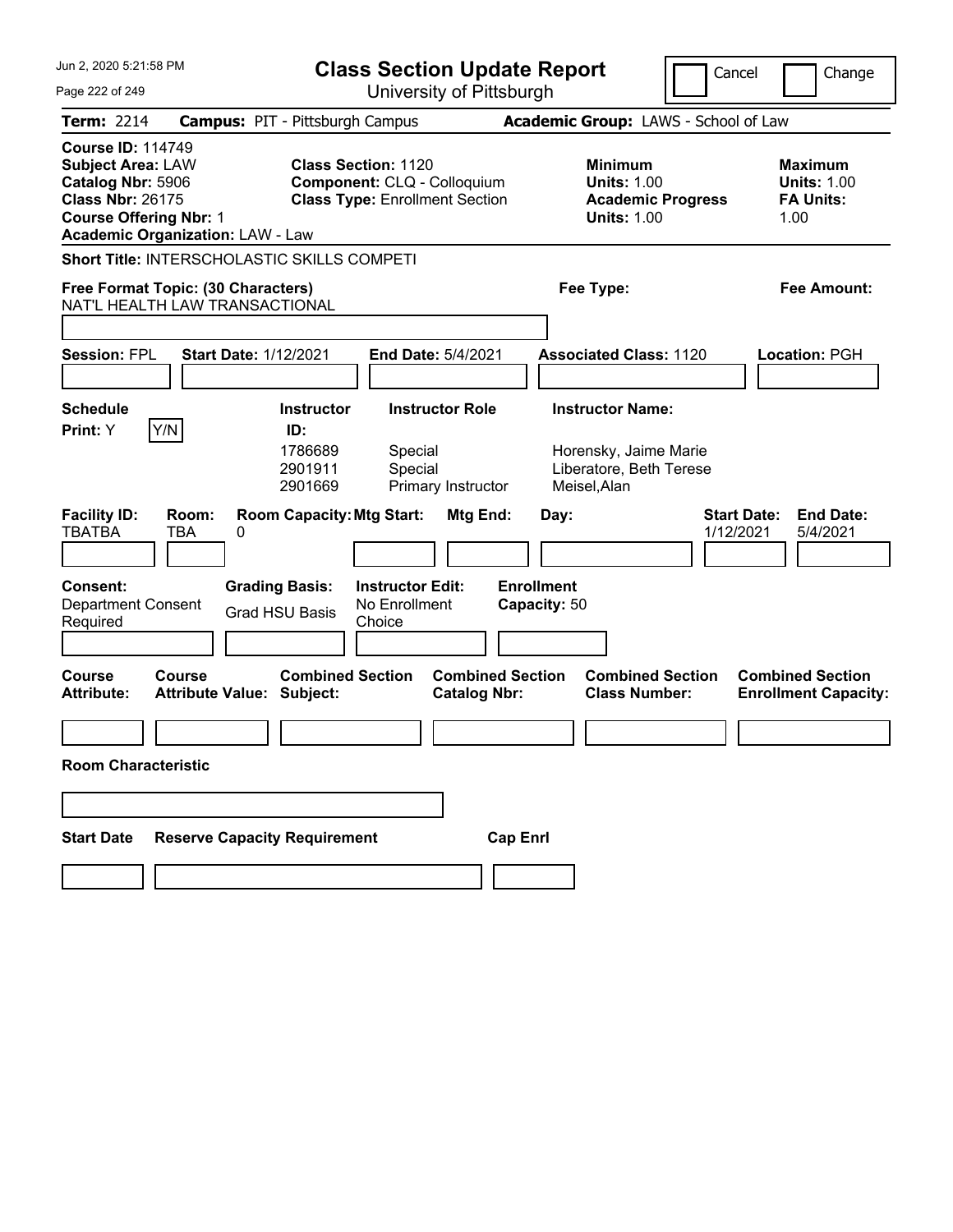| Jun 2, 2020 5:21:58 PM                                                                                                                                                                                                                                               | <b>Class Section Update Report</b>                                                                                                                                              | Cancel                                                                                                    | Change                                                                                                       |
|----------------------------------------------------------------------------------------------------------------------------------------------------------------------------------------------------------------------------------------------------------------------|---------------------------------------------------------------------------------------------------------------------------------------------------------------------------------|-----------------------------------------------------------------------------------------------------------|--------------------------------------------------------------------------------------------------------------|
| Page 223 of 249                                                                                                                                                                                                                                                      | University of Pittsburgh                                                                                                                                                        |                                                                                                           |                                                                                                              |
| <b>Term: 2214</b>                                                                                                                                                                                                                                                    | <b>Campus: PIT - Pittsburgh Campus</b>                                                                                                                                          | Academic Group: LAWS - School of Law                                                                      |                                                                                                              |
| <b>Course ID: 114749</b><br><b>Subject Area: LAW</b><br>Catalog Nbr: 5906<br><b>Class Nbr: 27186</b><br><b>Course Offering Nbr: 1</b><br><b>Academic Organization: LAW - Law</b>                                                                                     | <b>Class Section: 1130</b><br>Component: CLQ - Colloquium<br><b>Class Type: Enrollment Section</b>                                                                              | <b>Minimum</b><br><b>Units: 1.00</b><br><b>Academic Progress</b><br><b>Units: 1.00</b>                    | <b>Maximum</b><br><b>Units: 1.00</b><br><b>FA Units:</b><br>1.00                                             |
| <b>Short Title: INTERSCHOLASTIC SKILLS COMPETI</b>                                                                                                                                                                                                                   |                                                                                                                                                                                 |                                                                                                           |                                                                                                              |
| Free Format Topic: (30 Characters)<br>INT'L COMM ARB MOOT COURT                                                                                                                                                                                                      |                                                                                                                                                                                 | Fee Type:                                                                                                 | Fee Amount:                                                                                                  |
| <b>Session: FPL</b><br><b>Start Date: 1/12/2021</b>                                                                                                                                                                                                                  | <b>End Date: 5/4/2021</b>                                                                                                                                                       | <b>Associated Class: 1130</b>                                                                             | <b>Location: PGH</b>                                                                                         |
| <b>Schedule</b><br>Y/N<br>Print: Y                                                                                                                                                                                                                                   | <b>Instructor Role</b><br><b>Instructor</b><br>ID:<br>1786689<br>Special                                                                                                        | <b>Instructor Name:</b><br>Horensky, Jaime Marie                                                          |                                                                                                              |
| <b>Facility ID:</b><br>Room:<br><b>TBATBA</b><br>TBA<br>0<br><b>Grading Basis:</b><br>Consent:<br>No Special Consent<br><b>Grad HSU Basis</b><br>Required<br>Course<br>Course<br><b>Attribute:</b><br><b>Attribute Value: Subject:</b><br><b>Room Characteristic</b> | <b>Room Capacity: Mtg Start:</b><br>Mtg End:<br><b>Instructor Edit:</b><br>No Enrollment<br>Choice<br><b>Combined Section</b><br><b>Combined Section</b><br><b>Catalog Nbr:</b> | Day:<br>1/12/2021<br><b>Enrollment</b><br>Capacity: 10<br><b>Combined Section</b><br><b>Class Number:</b> | <b>End Date:</b><br><b>Start Date:</b><br>5/4/2021<br><b>Combined Section</b><br><b>Enrollment Capacity:</b> |
|                                                                                                                                                                                                                                                                      |                                                                                                                                                                                 |                                                                                                           |                                                                                                              |
|                                                                                                                                                                                                                                                                      |                                                                                                                                                                                 |                                                                                                           |                                                                                                              |
| <b>Start Date</b><br><b>Reserve Capacity Requirement</b>                                                                                                                                                                                                             | <b>Cap Enrl</b>                                                                                                                                                                 |                                                                                                           |                                                                                                              |
|                                                                                                                                                                                                                                                                      |                                                                                                                                                                                 |                                                                                                           |                                                                                                              |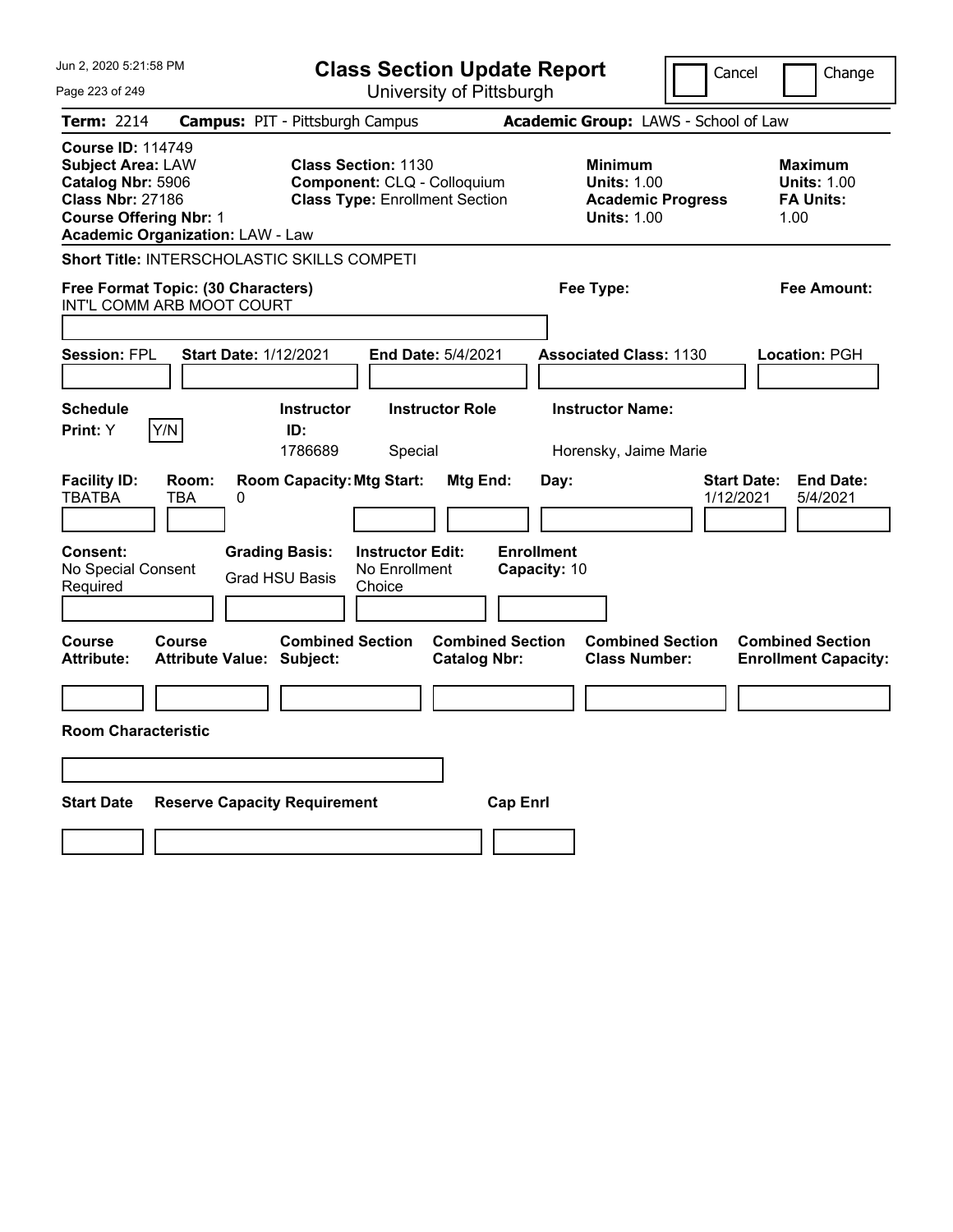| Jun 2. 2020 5:21:58 PM                                                                                                                                                           |                                            | <b>Class Section Update Report</b>                        |                                                                                                    |                                                |                                   |                          |                                                                                                  | Cancel |                                 | Change |                                                          |
|----------------------------------------------------------------------------------------------------------------------------------------------------------------------------------|--------------------------------------------|-----------------------------------------------------------|----------------------------------------------------------------------------------------------------|------------------------------------------------|-----------------------------------|--------------------------|--------------------------------------------------------------------------------------------------|--------|---------------------------------|--------|----------------------------------------------------------|
| Page 224 of 249                                                                                                                                                                  |                                            |                                                           |                                                                                                    | University of Pittsburgh                       |                                   |                          |                                                                                                  |        |                                 |        |                                                          |
| Term: 2214                                                                                                                                                                       | <b>Campus: PIT - Pittsburgh Campus</b>     |                                                           |                                                                                                    |                                                |                                   |                          | Academic Group: LAWS - School of Law                                                             |        |                                 |        |                                                          |
| <b>Course ID: 114751</b><br><b>Subject Area: LAW</b><br>Catalog Nbr: 5908<br><b>Class Nbr: 26182</b><br><b>Course Offering Nbr: 1</b><br><b>Academic Organization: LAW - Law</b> |                                            |                                                           | <b>Class Section: 1010</b><br>Component: CLQ - Colloquium<br><b>Class Type: Enrollment Section</b> |                                                |                                   |                          | <b>Minimum</b><br><b>Units: 1.00</b><br><b>Academic Progress</b><br><b>Units: 1.00</b>           |        |                                 | 1.00   | <b>Maximum</b><br><b>Units: 1.00</b><br><b>FA Units:</b> |
| Short Title: INTERSCHOLASTIC MOCK TRIAL                                                                                                                                          |                                            |                                                           |                                                                                                    |                                                |                                   |                          |                                                                                                  |        |                                 |        |                                                          |
| Free Format Topic: (30 Characters)<br>ABA LABOR AND EMPLOYMENT                                                                                                                   |                                            |                                                           |                                                                                                    |                                                |                                   | Fee Type:<br>Fee Amount: |                                                                                                  |        |                                 |        |                                                          |
|                                                                                                                                                                                  |                                            |                                                           |                                                                                                    |                                                |                                   |                          |                                                                                                  |        |                                 |        |                                                          |
| <b>Session: FPL</b>                                                                                                                                                              | <b>Start Date: 1/12/2021</b>               |                                                           |                                                                                                    | End Date: 5/4/2021                             |                                   |                          | <b>Associated Class: 1010</b>                                                                    |        |                                 |        | <b>Location: PGH</b>                                     |
|                                                                                                                                                                                  |                                            |                                                           |                                                                                                    |                                                |                                   |                          |                                                                                                  |        |                                 |        |                                                          |
| <b>Schedule</b><br>Y/N<br>Print: Y                                                                                                                                               |                                            | <b>Instructor</b><br>ID:<br>1786689<br>2949767<br>2901911 | Special<br>Special                                                                                 | <b>Instructor Role</b><br>Primary Instructor   |                                   |                          | <b>Instructor Name:</b><br>Horensky, Jaime Marie<br>Levine, Richard C<br>Liberatore, Beth Terese |        |                                 |        |                                                          |
| <b>Facility ID:</b><br><b>TBATBA</b>                                                                                                                                             | Room:<br>TBA<br>0                          | <b>Room Capacity: Mtg Start:</b>                          |                                                                                                    | Mtg End:                                       |                                   | Day:                     |                                                                                                  |        | <b>Start Date:</b><br>1/12/2021 |        | <b>End Date:</b><br>5/4/2021                             |
| Consent:<br><b>Department Consent</b><br>Required                                                                                                                                |                                            | <b>Grading Basis:</b><br><b>Grad HSU Basis</b>            | <b>Instructor Edit:</b><br>No Enrollment<br>Choice                                                 |                                                | <b>Enrollment</b><br>Capacity: 50 |                          |                                                                                                  |        |                                 |        |                                                          |
| Course<br><b>Attribute:</b>                                                                                                                                                      | Course<br><b>Attribute Value: Subject:</b> | <b>Combined Section</b>                                   |                                                                                                    | <b>Combined Section</b><br><b>Catalog Nbr:</b> |                                   |                          | <b>Combined Section</b><br><b>Class Number:</b>                                                  |        |                                 |        | <b>Combined Section</b><br><b>Enrollment Capacity:</b>   |
|                                                                                                                                                                                  |                                            |                                                           |                                                                                                    |                                                |                                   |                          |                                                                                                  |        |                                 |        |                                                          |
| <b>Room Characteristic</b>                                                                                                                                                       |                                            |                                                           |                                                                                                    |                                                |                                   |                          |                                                                                                  |        |                                 |        |                                                          |
|                                                                                                                                                                                  |                                            |                                                           |                                                                                                    |                                                |                                   |                          |                                                                                                  |        |                                 |        |                                                          |
| <b>Start Date</b>                                                                                                                                                                | <b>Reserve Capacity Requirement</b>        |                                                           |                                                                                                    |                                                | <b>Cap Enrl</b>                   |                          |                                                                                                  |        |                                 |        |                                                          |
|                                                                                                                                                                                  |                                            |                                                           |                                                                                                    |                                                |                                   |                          |                                                                                                  |        |                                 |        |                                                          |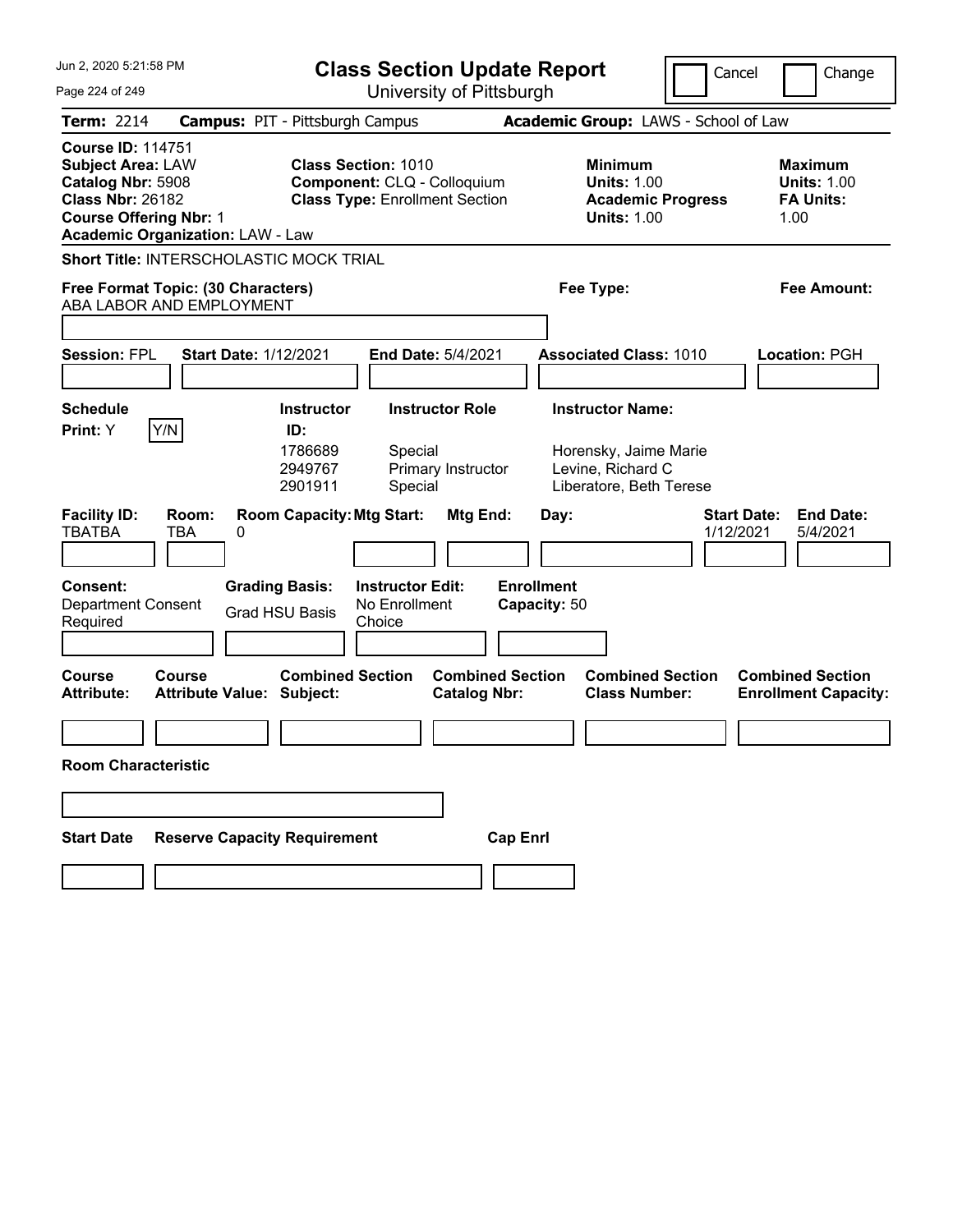| Jun 2, 2020 5:21:58 PM                                                                                                                                                           | <b>Class Section Update Report</b>                                                                   |                                                |                                                                       | Cancel                          | Change                                                           |
|----------------------------------------------------------------------------------------------------------------------------------------------------------------------------------|------------------------------------------------------------------------------------------------------|------------------------------------------------|-----------------------------------------------------------------------|---------------------------------|------------------------------------------------------------------|
| Page 225 of 249                                                                                                                                                                  |                                                                                                      | University of Pittsburgh                       |                                                                       |                                 |                                                                  |
| <b>Term: 2214</b>                                                                                                                                                                | <b>Campus: PIT - Pittsburgh Campus</b>                                                               |                                                | Academic Group: LAWS - School of Law                                  |                                 |                                                                  |
| <b>Course ID: 114751</b><br><b>Subject Area: LAW</b><br>Catalog Nbr: 5908<br><b>Class Nbr: 26184</b><br><b>Course Offering Nbr: 1</b><br><b>Academic Organization: LAW - Law</b> | <b>Class Section: 1020</b><br>Component: CLQ - Colloquium<br><b>Class Type: Enrollment Section</b>   |                                                | <b>Minimum</b><br><b>Units: 1.00</b><br><b>Units: 1.00</b>            | <b>Academic Progress</b>        | <b>Maximum</b><br><b>Units: 1.00</b><br><b>FA Units:</b><br>1.00 |
| <b>Short Title: INTERSCHOLASTIC MOCK TRIAL</b>                                                                                                                                   |                                                                                                      |                                                |                                                                       |                                 |                                                                  |
| Free Format Topic: (30 Characters)                                                                                                                                               |                                                                                                      |                                                | Fee Type:                                                             |                                 | <b>Fee Amount:</b>                                               |
| ALLEGHENY ACAD TRIAL LAWYERS                                                                                                                                                     |                                                                                                      |                                                |                                                                       |                                 |                                                                  |
| <b>Session: FPL</b><br><b>Start Date: 1/12/2021</b>                                                                                                                              |                                                                                                      | End Date: 5/4/2021                             | <b>Associated Class: 1020</b>                                         |                                 | Location: PGH                                                    |
|                                                                                                                                                                                  |                                                                                                      |                                                |                                                                       |                                 |                                                                  |
| <b>Schedule</b><br>Y/N<br>Print: Y                                                                                                                                               | <b>Instructor</b><br>ID:<br>1786689<br>Special<br>2949767                                            | <b>Instructor Role</b><br>Primary Instructor   | <b>Instructor Name:</b><br>Horensky, Jaime Marie<br>Levine, Richard C |                                 |                                                                  |
| <b>Facility ID:</b><br>Room:<br><b>TBATBA</b><br>TBA<br>0                                                                                                                        | 2901911<br>Special<br><b>Room Capacity: Mtg Start:</b>                                               | Mtg End:                                       | Liberatore, Beth Terese<br>Day:                                       | <b>Start Date:</b><br>1/12/2021 | <b>End Date:</b><br>5/4/2021                                     |
| <b>Consent:</b><br><b>Department Consent</b><br>Required                                                                                                                         | <b>Grading Basis:</b><br><b>Instructor Edit:</b><br>No Enrollment<br><b>Grad HSU Basis</b><br>Choice |                                                | <b>Enrollment</b><br>Capacity: 50                                     |                                 |                                                                  |
| <b>Course</b><br>Course<br>Attribute Value: Subject:<br><b>Attribute:</b>                                                                                                        | <b>Combined Section</b>                                                                              | <b>Combined Section</b><br><b>Catalog Nbr:</b> | <b>Combined Section</b><br><b>Class Number:</b>                       |                                 | <b>Combined Section</b><br><b>Enrollment Capacity:</b>           |
| <b>Room Characteristic</b>                                                                                                                                                       |                                                                                                      |                                                |                                                                       |                                 |                                                                  |
|                                                                                                                                                                                  |                                                                                                      |                                                |                                                                       |                                 |                                                                  |
| <b>Reserve Capacity Requirement</b><br><b>Start Date</b>                                                                                                                         |                                                                                                      | <b>Cap Enrl</b>                                |                                                                       |                                 |                                                                  |
|                                                                                                                                                                                  |                                                                                                      |                                                |                                                                       |                                 |                                                                  |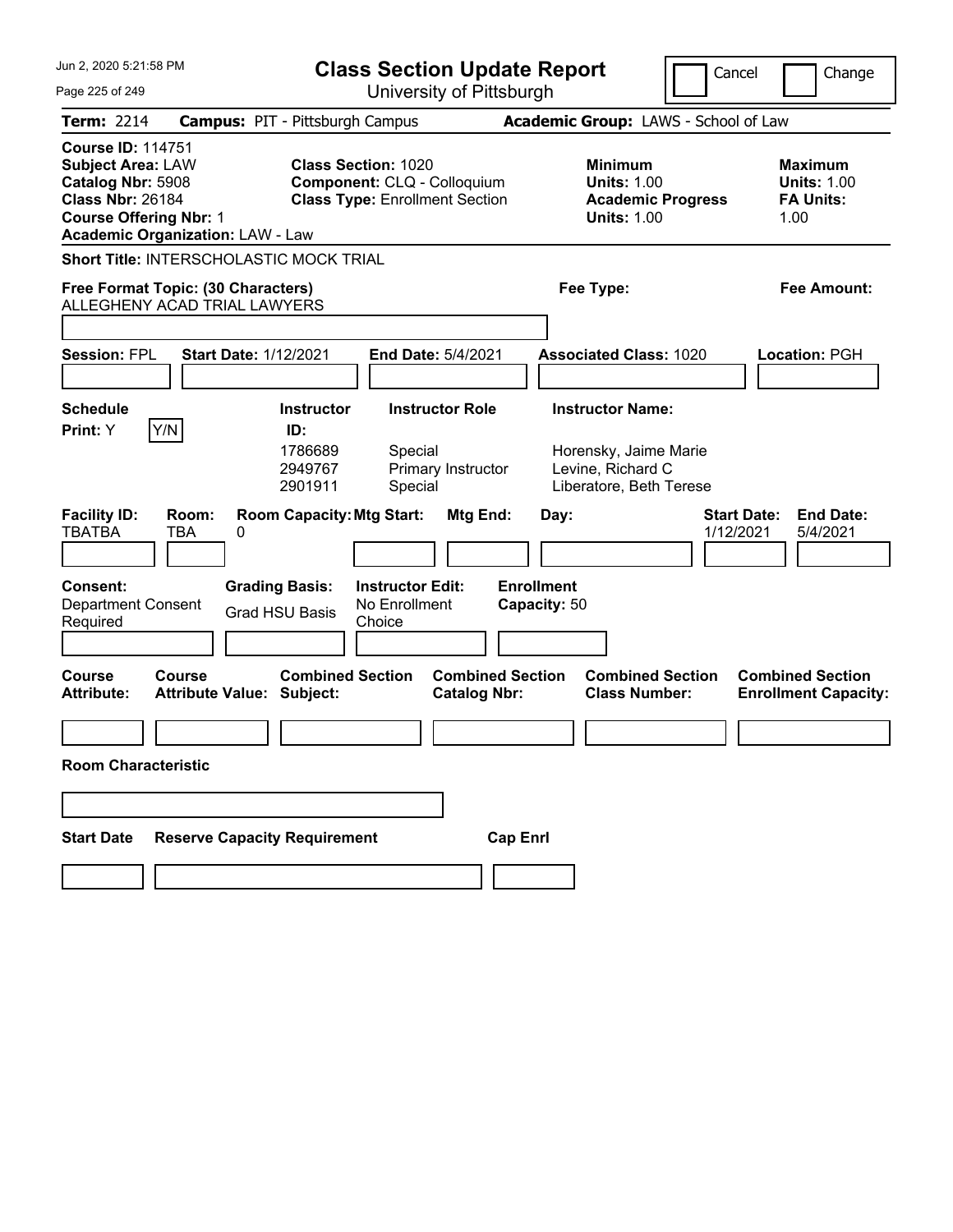| Jun 2, 2020 5:21:58 PM                                                                                                                                                           |                                                |                                                                                                    | <b>Class Section Update Report</b>             | Cancel                                                                                           | Change                          |                                                                  |  |  |
|----------------------------------------------------------------------------------------------------------------------------------------------------------------------------------|------------------------------------------------|----------------------------------------------------------------------------------------------------|------------------------------------------------|--------------------------------------------------------------------------------------------------|---------------------------------|------------------------------------------------------------------|--|--|
| Page 226 of 249                                                                                                                                                                  |                                                |                                                                                                    | University of Pittsburgh                       |                                                                                                  |                                 |                                                                  |  |  |
| Term: 2214                                                                                                                                                                       |                                                | <b>Campus: PIT - Pittsburgh Campus</b>                                                             |                                                | Academic Group: LAWS - School of Law                                                             |                                 |                                                                  |  |  |
| <b>Course ID: 114751</b><br><b>Subject Area: LAW</b><br>Catalog Nbr: 5908<br><b>Class Nbr: 26191</b><br><b>Course Offering Nbr: 1</b><br><b>Academic Organization: LAW - Law</b> |                                                | <b>Class Section: 1030</b><br>Component: CLQ - Colloquium<br><b>Class Type: Enrollment Section</b> |                                                | <b>Minimum</b><br><b>Units: 1.00</b><br><b>Units: 1.00</b>                                       | <b>Academic Progress</b>        | <b>Maximum</b><br><b>Units: 1.00</b><br><b>FA Units:</b><br>1.00 |  |  |
| <b>Short Title: INTERSCHOLASTIC MOCK TRIAL</b>                                                                                                                                   |                                                |                                                                                                    |                                                |                                                                                                  |                                 |                                                                  |  |  |
| Free Format Topic: (30 Characters)<br><b>TEXAS YOUNG LAWYERS ASSN</b>                                                                                                            |                                                |                                                                                                    |                                                | Fee Type:<br>Fee Amount:                                                                         |                                 |                                                                  |  |  |
|                                                                                                                                                                                  |                                                |                                                                                                    |                                                |                                                                                                  |                                 |                                                                  |  |  |
| <b>Session: FPL</b>                                                                                                                                                              | <b>Start Date: 1/12/2021</b>                   |                                                                                                    | End Date: 5/4/2021                             | <b>Associated Class: 1030</b>                                                                    |                                 | Location: PGH                                                    |  |  |
| <b>Schedule</b><br>Y/N<br>Print: Y                                                                                                                                               | ID:                                            | <b>Instructor</b><br>1786689<br>Special<br>2949767<br>2901911<br>Special                           | <b>Instructor Role</b><br>Primary Instructor   | <b>Instructor Name:</b><br>Horensky, Jaime Marie<br>Levine, Richard C<br>Liberatore, Beth Terese |                                 |                                                                  |  |  |
| <b>Facility ID:</b><br><b>TBATBA</b><br>TBA                                                                                                                                      | Room:<br>0                                     | <b>Room Capacity: Mtg Start:</b>                                                                   | Mtg End:                                       | Day:                                                                                             | <b>Start Date:</b><br>1/12/2021 | <b>End Date:</b><br>5/4/2021                                     |  |  |
| <b>Consent:</b><br><b>Department Consent</b><br>Required                                                                                                                         | <b>Grading Basis:</b><br><b>Grad HSU Basis</b> | <b>Instructor Edit:</b><br>No Enrollment<br>Choice                                                 |                                                | <b>Enrollment</b><br>Capacity: 50                                                                |                                 |                                                                  |  |  |
| Course<br>Course<br><b>Attribute:</b>                                                                                                                                            | <b>Attribute Value: Subject:</b>               | <b>Combined Section</b>                                                                            | <b>Combined Section</b><br><b>Catalog Nbr:</b> | <b>Class Number:</b>                                                                             | <b>Combined Section</b>         | <b>Combined Section</b><br><b>Enrollment Capacity:</b>           |  |  |
| <b>Room Characteristic</b>                                                                                                                                                       |                                                |                                                                                                    |                                                |                                                                                                  |                                 |                                                                  |  |  |
|                                                                                                                                                                                  |                                                |                                                                                                    |                                                |                                                                                                  |                                 |                                                                  |  |  |
| <b>Start Date</b>                                                                                                                                                                | <b>Reserve Capacity Requirement</b>            |                                                                                                    | <b>Cap Enrl</b>                                |                                                                                                  |                                 |                                                                  |  |  |
|                                                                                                                                                                                  |                                                |                                                                                                    |                                                |                                                                                                  |                                 |                                                                  |  |  |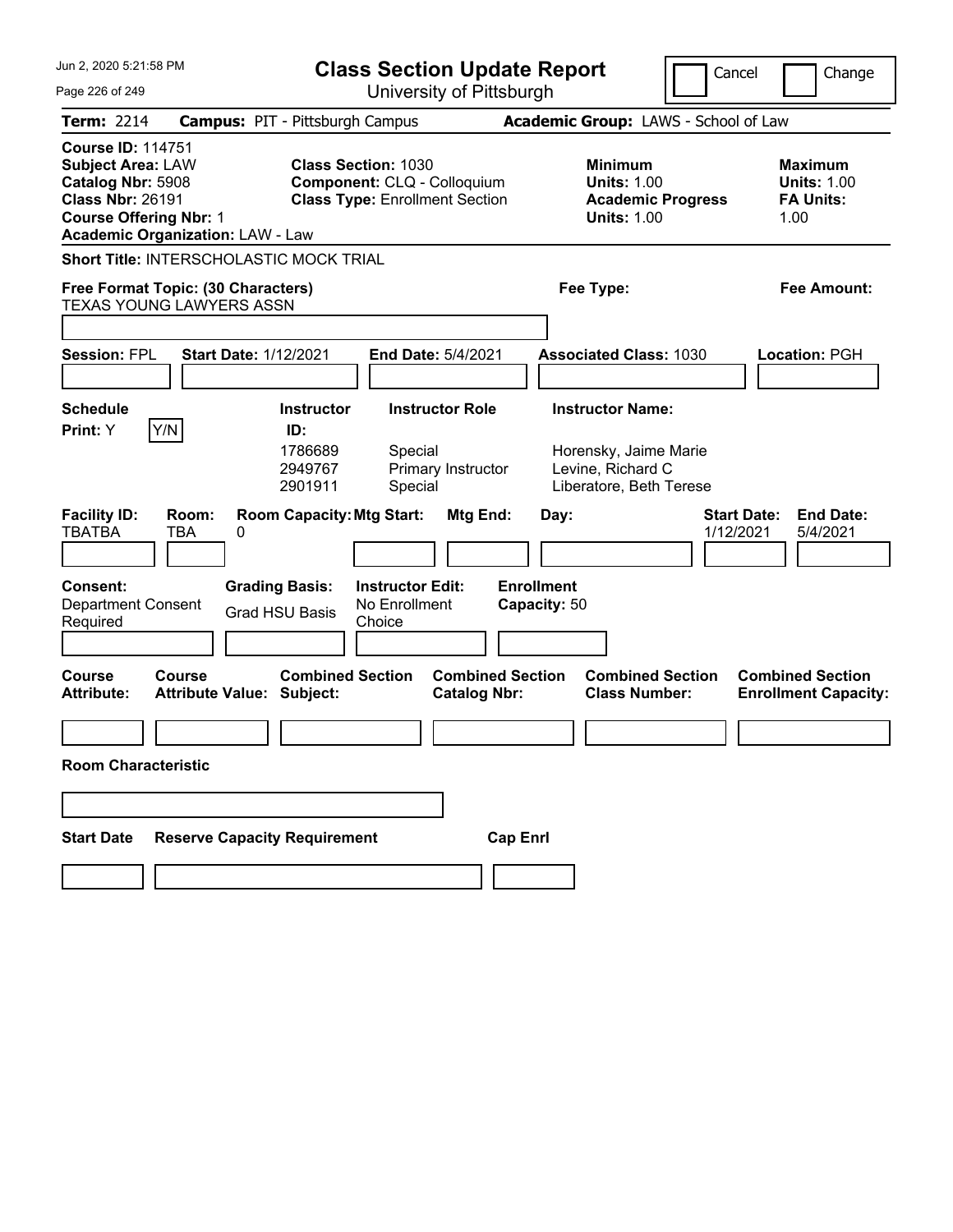| Jun 2, 2020 5:21:58 PM                                                                                                                |                                                                     |                                                                                                    |                                                    |                                                |                 | <b>Class Section Update Report</b><br>Cancel<br>Change |                                                                                                  |  |                                 |  |                                                                  |
|---------------------------------------------------------------------------------------------------------------------------------------|---------------------------------------------------------------------|----------------------------------------------------------------------------------------------------|----------------------------------------------------|------------------------------------------------|-----------------|--------------------------------------------------------|--------------------------------------------------------------------------------------------------|--|---------------------------------|--|------------------------------------------------------------------|
| Page 227 of 249                                                                                                                       |                                                                     |                                                                                                    |                                                    | University of Pittsburgh                       |                 |                                                        |                                                                                                  |  |                                 |  |                                                                  |
| Term: 2214                                                                                                                            |                                                                     | <b>Campus: PIT - Pittsburgh Campus</b>                                                             |                                                    |                                                |                 |                                                        | Academic Group: LAWS - School of Law                                                             |  |                                 |  |                                                                  |
| <b>Course ID: 114751</b><br><b>Subject Area: LAW</b><br>Catalog Nbr: 5908<br><b>Class Nbr: 26192</b><br><b>Course Offering Nbr: 1</b> | <b>Academic Organization: LAW - Law</b>                             | <b>Class Section: 1040</b><br>Component: CLQ - Colloquium<br><b>Class Type: Enrollment Section</b> |                                                    |                                                |                 |                                                        | <b>Minimum</b><br><b>Units: 1.00</b><br><b>Academic Progress</b><br><b>Units: 1.00</b>           |  |                                 |  | <b>Maximum</b><br><b>Units: 1.00</b><br><b>FA Units:</b><br>1.00 |
|                                                                                                                                       | <b>Short Title: INTERSCHOLASTIC MOCK TRIAL</b>                      |                                                                                                    |                                                    |                                                |                 |                                                        |                                                                                                  |  |                                 |  |                                                                  |
|                                                                                                                                       | Free Format Topic: (30 Characters)<br><b>GREAT CASE COMPETITION</b> |                                                                                                    |                                                    |                                                |                 | Fee Type:                                              |                                                                                                  |  |                                 |  | Fee Amount:                                                      |
|                                                                                                                                       |                                                                     |                                                                                                    |                                                    |                                                |                 |                                                        |                                                                                                  |  |                                 |  |                                                                  |
| <b>Session: FPL</b>                                                                                                                   | <b>Start Date: 1/12/2021</b>                                        |                                                                                                    |                                                    | <b>End Date: 5/4/2021</b>                      |                 |                                                        | <b>Associated Class: 1040</b>                                                                    |  |                                 |  | Location: PGH                                                    |
| <b>Schedule</b><br>Print: Y                                                                                                           | Y/N                                                                 | <b>Instructor</b><br>ID:<br>1786689<br>2949767<br>2901911                                          | Special<br>Special                                 | <b>Instructor Role</b><br>Primary Instructor   |                 |                                                        | <b>Instructor Name:</b><br>Horensky, Jaime Marie<br>Levine, Richard C<br>Liberatore, Beth Terese |  |                                 |  |                                                                  |
| <b>Facility ID:</b><br><b>TBATBA</b>                                                                                                  | Room:<br>TBA<br>0                                                   | <b>Room Capacity: Mtg Start:</b>                                                                   |                                                    | Mtg End:                                       |                 | Day:                                                   |                                                                                                  |  | <b>Start Date:</b><br>1/12/2021 |  | <b>End Date:</b><br>5/4/2021                                     |
| <b>Consent:</b><br><b>Department Consent</b><br>Required                                                                              |                                                                     | <b>Grading Basis:</b><br><b>Grad HSU Basis</b>                                                     | <b>Instructor Edit:</b><br>No Enrollment<br>Choice |                                                |                 | <b>Enrollment</b><br>Capacity: 50                      |                                                                                                  |  |                                 |  |                                                                  |
| <b>Course</b><br><b>Attribute:</b>                                                                                                    | Course<br><b>Attribute Value: Subject:</b>                          | <b>Combined Section</b>                                                                            |                                                    | <b>Combined Section</b><br><b>Catalog Nbr:</b> |                 |                                                        | <b>Combined Section</b><br><b>Class Number:</b>                                                  |  |                                 |  | <b>Combined Section</b><br><b>Enrollment Capacity:</b>           |
|                                                                                                                                       |                                                                     |                                                                                                    |                                                    |                                                |                 |                                                        |                                                                                                  |  |                                 |  |                                                                  |
| <b>Room Characteristic</b>                                                                                                            |                                                                     |                                                                                                    |                                                    |                                                |                 |                                                        |                                                                                                  |  |                                 |  |                                                                  |
|                                                                                                                                       |                                                                     |                                                                                                    |                                                    |                                                |                 |                                                        |                                                                                                  |  |                                 |  |                                                                  |
| <b>Start Date</b>                                                                                                                     | <b>Reserve Capacity Requirement</b>                                 |                                                                                                    |                                                    |                                                | <b>Cap Enrl</b> |                                                        |                                                                                                  |  |                                 |  |                                                                  |
|                                                                                                                                       |                                                                     |                                                                                                    |                                                    |                                                |                 |                                                        |                                                                                                  |  |                                 |  |                                                                  |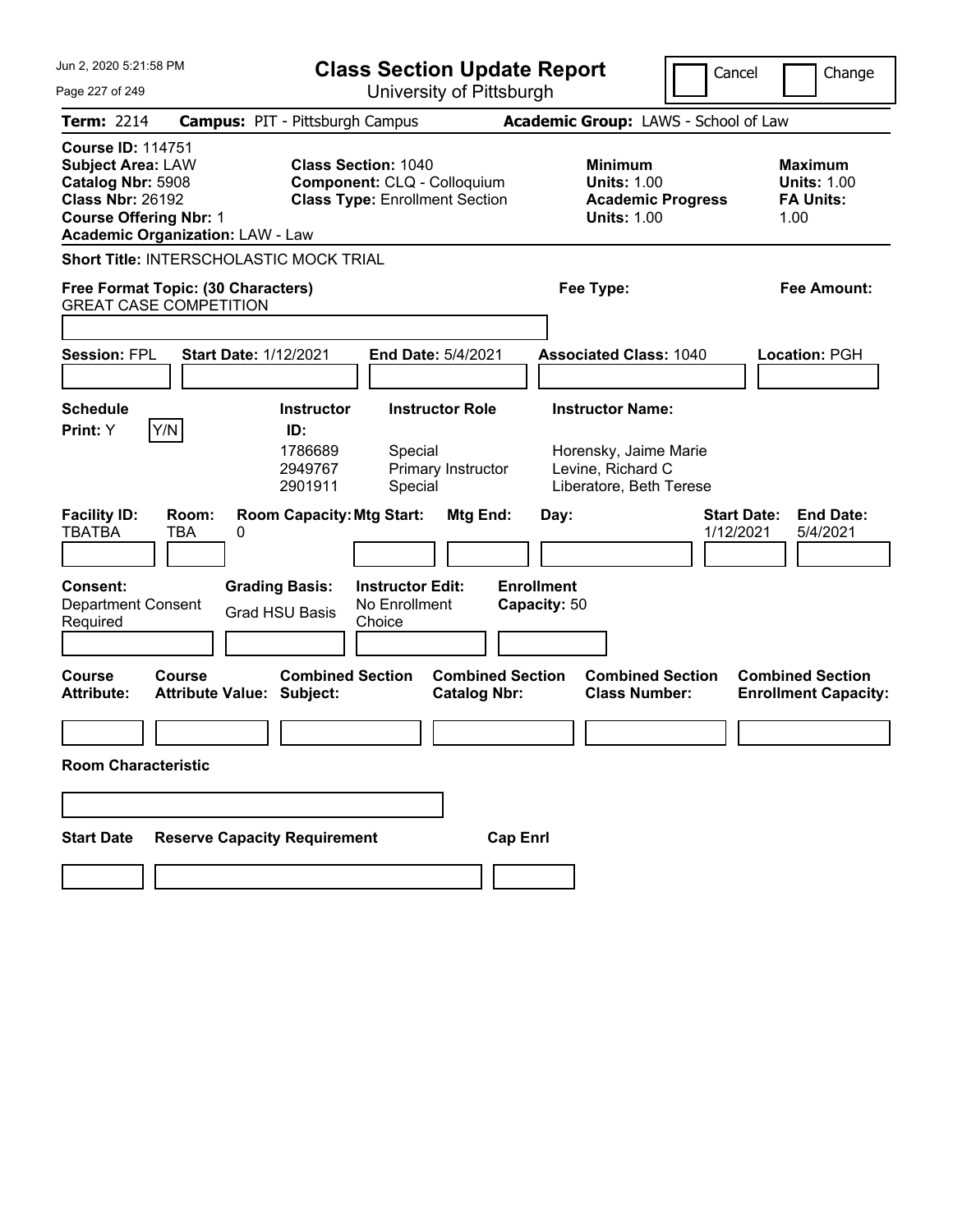| Jun 2, 2020 5:21:58 PM                                                                                                                                                           | <b>Class Section Update Report</b>                                                                   |                                                |                                                                       | Cancel                          | Change                                                           |
|----------------------------------------------------------------------------------------------------------------------------------------------------------------------------------|------------------------------------------------------------------------------------------------------|------------------------------------------------|-----------------------------------------------------------------------|---------------------------------|------------------------------------------------------------------|
| Page 228 of 249                                                                                                                                                                  |                                                                                                      | University of Pittsburgh                       |                                                                       |                                 |                                                                  |
| Term: 2214                                                                                                                                                                       | <b>Campus: PIT - Pittsburgh Campus</b>                                                               |                                                | Academic Group: LAWS - School of Law                                  |                                 |                                                                  |
| <b>Course ID: 114751</b><br><b>Subject Area: LAW</b><br>Catalog Nbr: 5908<br><b>Class Nbr: 26193</b><br><b>Course Offering Nbr: 1</b><br><b>Academic Organization: LAW - Law</b> | <b>Class Section: 1050</b><br>Component: CLQ - Colloquium<br><b>Class Type: Enrollment Section</b>   |                                                | <b>Minimum</b><br><b>Units: 1.00</b><br><b>Units: 1.00</b>            | <b>Academic Progress</b>        | <b>Maximum</b><br><b>Units: 1.00</b><br><b>FA Units:</b><br>1.00 |
| Short Title: INTERSCHOLASTIC MOCK TRIAL                                                                                                                                          |                                                                                                      |                                                |                                                                       |                                 |                                                                  |
| Free Format Topic: (30 Characters)<br>AMERICAN ASSN FOR JUSTICE                                                                                                                  |                                                                                                      |                                                | Fee Type:                                                             |                                 | Fee Amount:                                                      |
|                                                                                                                                                                                  |                                                                                                      |                                                |                                                                       |                                 |                                                                  |
| <b>Start Date: 1/12/2021</b><br><b>Session: FPL</b>                                                                                                                              |                                                                                                      | End Date: 5/4/2021                             | <b>Associated Class: 1050</b>                                         |                                 | <b>Location: PGH</b>                                             |
|                                                                                                                                                                                  |                                                                                                      |                                                |                                                                       |                                 |                                                                  |
| <b>Schedule</b>                                                                                                                                                                  | <b>Instructor</b>                                                                                    | <b>Instructor Role</b>                         | <b>Instructor Name:</b>                                               |                                 |                                                                  |
| Y/N<br>Print: Y                                                                                                                                                                  | ID:<br>1786689<br>Special<br>2949767<br>2901911<br>Special                                           | Primary Instructor                             | Horensky, Jaime Marie<br>Levine, Richard C<br>Liberatore, Beth Terese |                                 |                                                                  |
| <b>Facility ID:</b><br>Room:<br><b>TBATBA</b><br>TBA<br>0                                                                                                                        | <b>Room Capacity: Mtg Start:</b>                                                                     | Mtg End:                                       | Day:                                                                  | <b>Start Date:</b><br>1/12/2021 | <b>End Date:</b><br>5/4/2021                                     |
| Consent:<br><b>Department Consent</b><br>Required                                                                                                                                | <b>Instructor Edit:</b><br><b>Grading Basis:</b><br>No Enrollment<br><b>Grad HSU Basis</b><br>Choice |                                                | <b>Enrollment</b><br>Capacity: 50                                     |                                 |                                                                  |
|                                                                                                                                                                                  |                                                                                                      |                                                |                                                                       |                                 |                                                                  |
| Course<br>Course<br><b>Attribute:</b><br><b>Attribute Value: Subject:</b>                                                                                                        | <b>Combined Section</b>                                                                              | <b>Combined Section</b><br><b>Catalog Nbr:</b> | <b>Combined Section</b><br><b>Class Number:</b>                       |                                 | <b>Combined Section</b><br><b>Enrollment Capacity:</b>           |
|                                                                                                                                                                                  |                                                                                                      |                                                |                                                                       |                                 |                                                                  |
| <b>Room Characteristic</b>                                                                                                                                                       |                                                                                                      |                                                |                                                                       |                                 |                                                                  |
|                                                                                                                                                                                  |                                                                                                      |                                                |                                                                       |                                 |                                                                  |
| <b>Reserve Capacity Requirement</b><br><b>Start Date</b>                                                                                                                         |                                                                                                      | <b>Cap Enrl</b>                                |                                                                       |                                 |                                                                  |
|                                                                                                                                                                                  |                                                                                                      |                                                |                                                                       |                                 |                                                                  |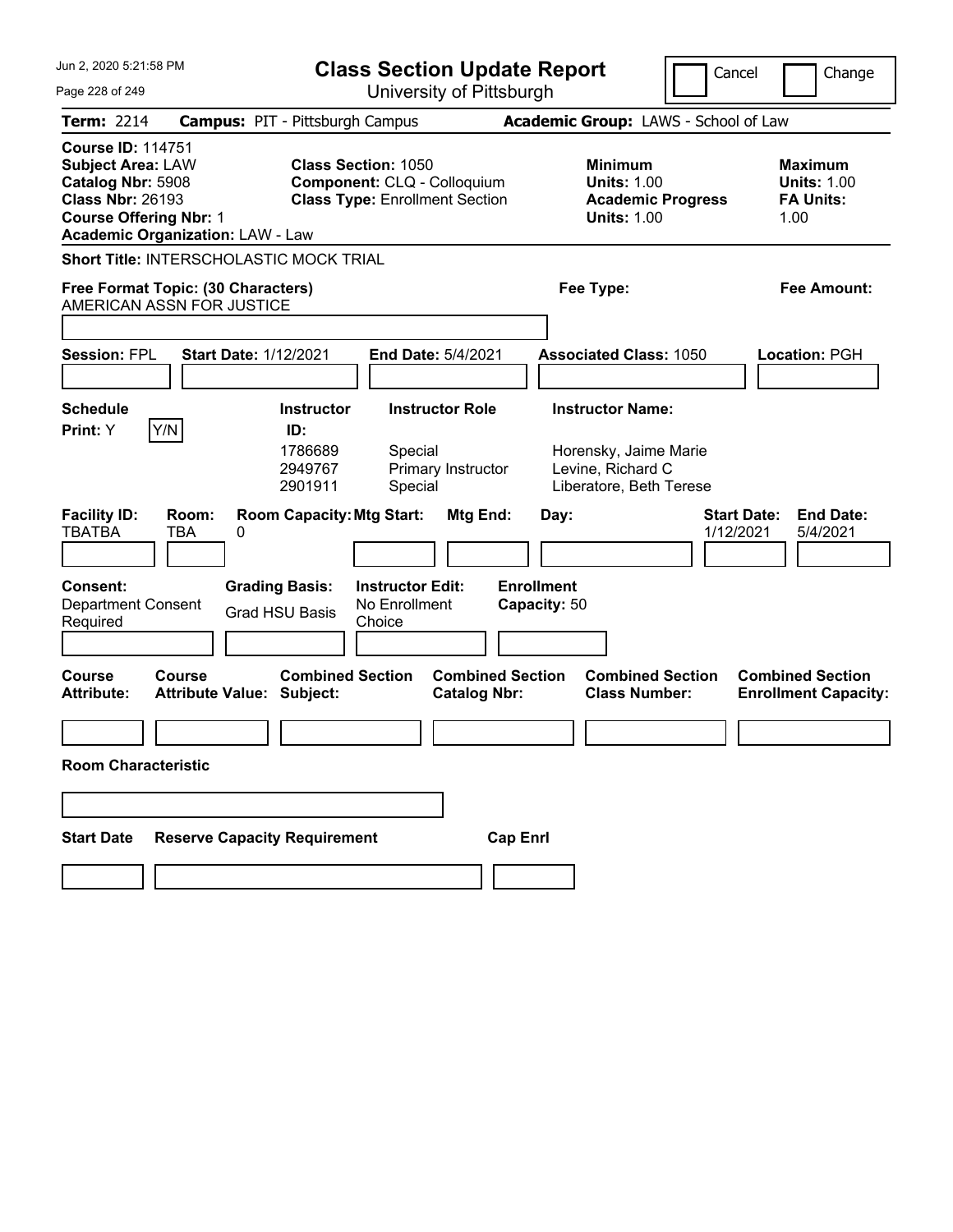| Jun 2, 2020 5:21:58 PM                                                                                                                                                           | <b>Class Section Update Report</b>                                                                      |                                                                                        | Cancel<br>Change                                                 |
|----------------------------------------------------------------------------------------------------------------------------------------------------------------------------------|---------------------------------------------------------------------------------------------------------|----------------------------------------------------------------------------------------|------------------------------------------------------------------|
| Page 229 of 249                                                                                                                                                                  | University of Pittsburgh                                                                                |                                                                                        |                                                                  |
| <b>Term: 2214</b>                                                                                                                                                                | <b>Campus: PIT - Pittsburgh Campus</b>                                                                  | Academic Group: LAWS - School of Law                                                   |                                                                  |
| <b>Course ID: 114753</b><br><b>Subject Area: LAW</b><br>Catalog Nbr: 5910<br><b>Class Nbr: 13078</b><br><b>Course Offering Nbr: 1</b><br><b>Academic Organization: LAW - Law</b> | <b>Class Section: 1010</b><br><b>Component: WRK - Workshop</b><br><b>Class Type: Enrollment Section</b> | <b>Minimum</b><br><b>Units: 1.00</b><br><b>Academic Progress</b><br><b>Units: 1.00</b> | <b>Maximum</b><br><b>Units: 1.00</b><br><b>FA Units:</b><br>1.00 |
| <b>Short Title: LAW REVIEW</b>                                                                                                                                                   |                                                                                                         |                                                                                        |                                                                  |
| Free Format Topic: (30 Characters)                                                                                                                                               |                                                                                                         | Fee Type:                                                                              | <b>Fee Amount:</b>                                               |
| <b>Session: FPL</b><br><b>Start Date: 1/12/2021</b>                                                                                                                              | End Date: 5/4/2021                                                                                      | <b>Associated Class: 1010</b>                                                          | Location: PGH                                                    |
| <b>Schedule</b>                                                                                                                                                                  | <b>Instructor</b><br><b>Instructor Role</b>                                                             | <b>Instructor Name:</b>                                                                |                                                                  |
| Y/N <br>Print: Y                                                                                                                                                                 | ID:<br>2943786<br>Primary Instructor<br>1786689<br>Special<br>2901911<br>Special                        | Allen, Jessie A<br>Horensky, Jaime Marie<br>Liberatore, Beth Terese                    | <b>Start Date:</b><br><b>End Date:</b>                           |
| <b>Facility ID:</b><br>Room:<br><b>TBATBA</b><br>TBA<br>0                                                                                                                        | <b>Room Capacity: Mtg Start:</b><br>Mtg End:                                                            | Day:                                                                                   | 1/12/2021<br>5/4/2021                                            |
| <b>Consent:</b><br><b>Department Consent</b><br>Required                                                                                                                         | <b>Grading Basis:</b><br><b>Instructor Edit:</b><br>No Enrollment<br><b>Grad HSU Basis</b><br>Choice    | <b>Enrollment</b><br>Capacity: 75                                                      |                                                                  |
| <b>Course</b><br>Course<br><b>Attribute Value: Subject:</b><br><b>Attribute:</b>                                                                                                 | <b>Combined Section</b><br><b>Catalog Nbr:</b>                                                          | <b>Combined Section</b><br><b>Combined Section</b><br><b>Class Number:</b>             | <b>Combined Section</b><br><b>Enrollment Capacity:</b>           |
|                                                                                                                                                                                  |                                                                                                         |                                                                                        |                                                                  |
| <b>Room Characteristic</b>                                                                                                                                                       |                                                                                                         |                                                                                        |                                                                  |
|                                                                                                                                                                                  |                                                                                                         |                                                                                        |                                                                  |
| <b>Reserve Capacity Requirement</b><br><b>Start Date</b>                                                                                                                         |                                                                                                         | <b>Cap Enrl</b>                                                                        |                                                                  |
|                                                                                                                                                                                  |                                                                                                         |                                                                                        |                                                                  |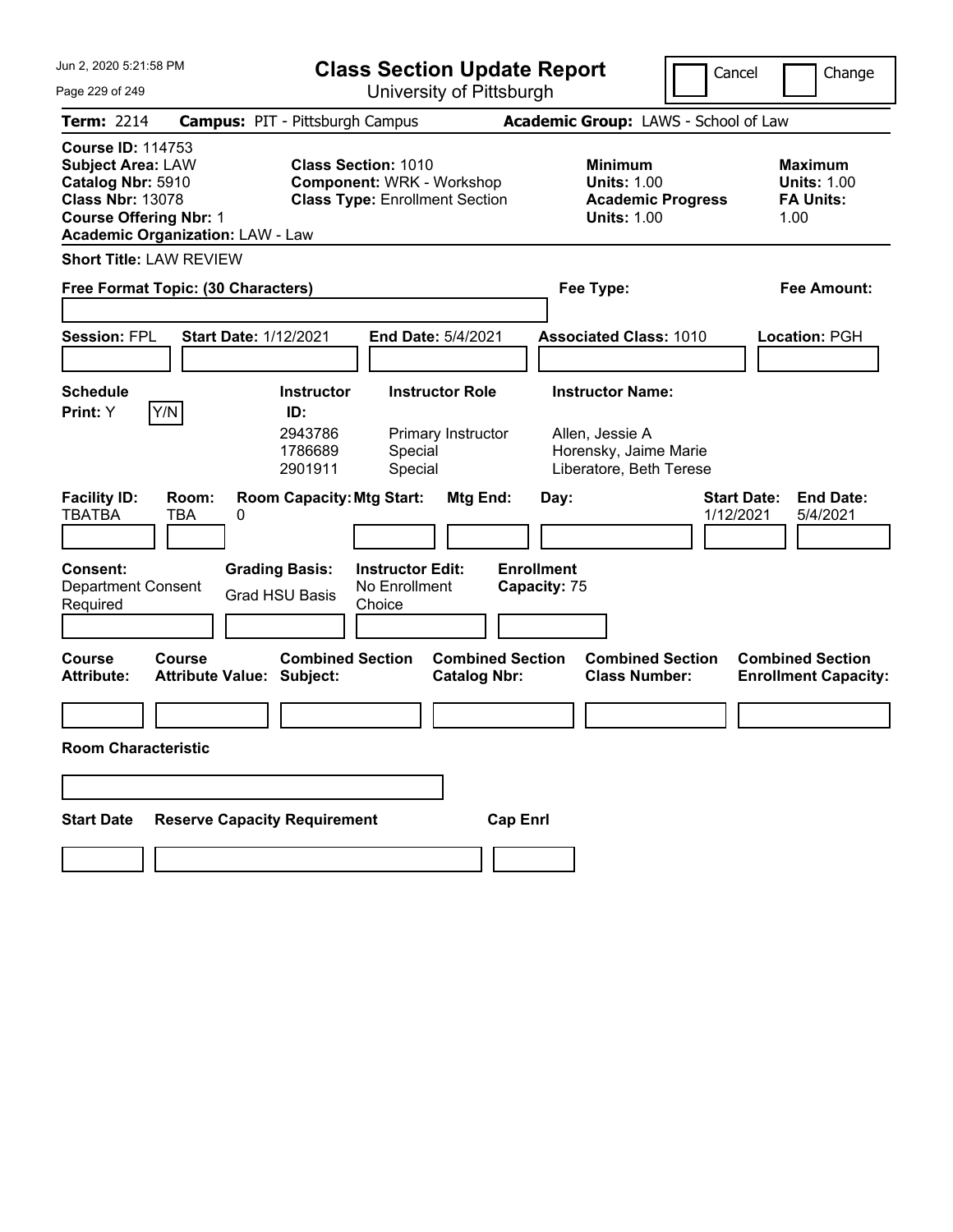| Jun 2, 2020 5:21:58 PM                                                                                                                                                           | <b>Class Section Update Report</b>                                                                                               |                                                                                        | Cancel<br>Change                                                 |
|----------------------------------------------------------------------------------------------------------------------------------------------------------------------------------|----------------------------------------------------------------------------------------------------------------------------------|----------------------------------------------------------------------------------------|------------------------------------------------------------------|
| Page 230 of 249                                                                                                                                                                  | University of Pittsburgh                                                                                                         |                                                                                        |                                                                  |
| <b>Term: 2214</b>                                                                                                                                                                | <b>Campus: PIT - Pittsburgh Campus</b>                                                                                           | Academic Group: LAWS - School of Law                                                   |                                                                  |
| <b>Course ID: 114754</b><br><b>Subject Area: LAW</b><br>Catalog Nbr: 5911<br><b>Class Nbr: 13079</b><br><b>Course Offering Nbr: 1</b><br><b>Academic Organization: LAW - Law</b> | <b>Class Section: 1010</b><br><b>Component: WRK - Workshop</b><br><b>Class Type: Enrollment Section</b>                          | <b>Minimum</b><br><b>Units: 1.00</b><br><b>Academic Progress</b><br><b>Units: 1.00</b> | <b>Maximum</b><br><b>Units: 1.00</b><br><b>FA Units:</b><br>1.00 |
| Short Title: JOURNAL OF LAW AND COMMERCE                                                                                                                                         |                                                                                                                                  |                                                                                        |                                                                  |
| Free Format Topic: (30 Characters)                                                                                                                                               |                                                                                                                                  | Fee Type:                                                                              | <b>Fee Amount:</b>                                               |
| <b>Session: FPL</b><br><b>Start Date: 1/12/2021</b>                                                                                                                              | <b>End Date: 5/4/2021</b>                                                                                                        | <b>Associated Class: 1010</b>                                                          | <b>Location: PGH</b>                                             |
| <b>Schedule</b>                                                                                                                                                                  | <b>Instructor</b><br><b>Instructor Role</b>                                                                                      | <b>Instructor Name:</b>                                                                |                                                                  |
| Y/N<br>Print: Y<br><b>Facility ID:</b><br>Room:                                                                                                                                  | ID:<br>1786689<br>Special<br>2901911<br>Special<br>2933381<br>Primary Instructor<br><b>Room Capacity: Mtg Start:</b><br>Mtg End: | Horensky, Jaime Marie<br>Liberatore, Beth Terese<br>Oh, Peter B<br>Day:                | <b>Start Date:</b><br><b>End Date:</b>                           |
| <b>TBATBA</b><br>TBA<br>0                                                                                                                                                        |                                                                                                                                  |                                                                                        | 1/12/2021<br>5/4/2021                                            |
| <b>Consent:</b><br><b>Department Consent</b><br>Required                                                                                                                         | <b>Grading Basis:</b><br><b>Instructor Edit:</b><br>No Enrollment<br><b>Grad HSU Basis</b><br>Choice                             | <b>Enrollment</b><br>Capacity: 75                                                      |                                                                  |
| <b>Course</b><br>Course<br><b>Attribute Value: Subject:</b><br><b>Attribute:</b>                                                                                                 | <b>Combined Section</b><br><b>Catalog Nbr:</b>                                                                                   | <b>Combined Section</b><br><b>Combined Section</b><br><b>Class Number:</b>             | <b>Combined Section</b><br><b>Enrollment Capacity:</b>           |
|                                                                                                                                                                                  |                                                                                                                                  |                                                                                        |                                                                  |
| <b>Room Characteristic</b>                                                                                                                                                       |                                                                                                                                  |                                                                                        |                                                                  |
|                                                                                                                                                                                  |                                                                                                                                  |                                                                                        |                                                                  |
| <b>Reserve Capacity Requirement</b><br><b>Start Date</b>                                                                                                                         |                                                                                                                                  | <b>Cap Enrl</b>                                                                        |                                                                  |
|                                                                                                                                                                                  |                                                                                                                                  |                                                                                        |                                                                  |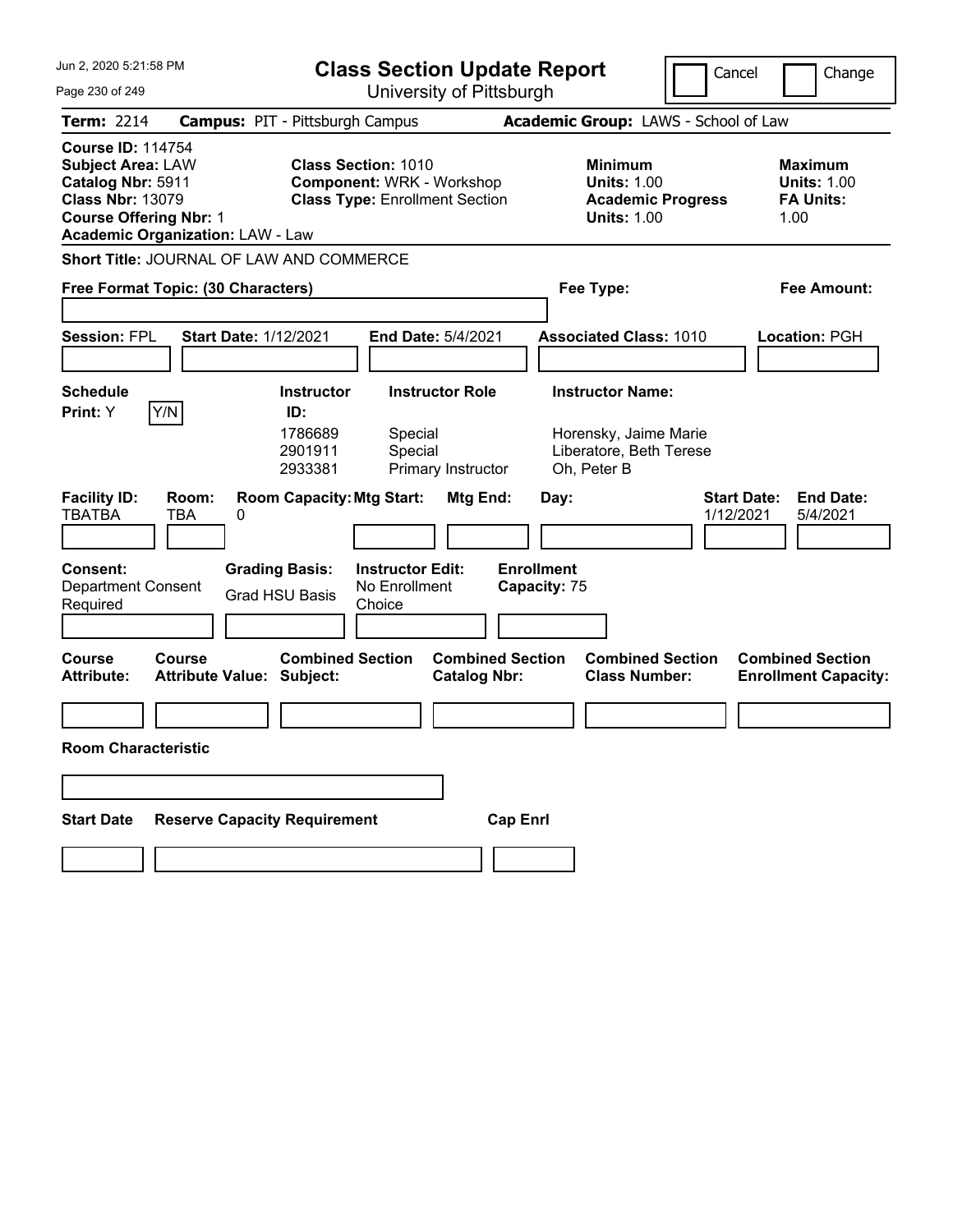| Jun 2, 2020 5:21:58 PM                                                                                                                                                           |                                                | <b>Class Section Update Report</b>                                                                      |                                                    |                                                |                 | Cancel                            | Change                                                                                 |                                 |                                                                  |
|----------------------------------------------------------------------------------------------------------------------------------------------------------------------------------|------------------------------------------------|---------------------------------------------------------------------------------------------------------|----------------------------------------------------|------------------------------------------------|-----------------|-----------------------------------|----------------------------------------------------------------------------------------|---------------------------------|------------------------------------------------------------------|
| Page 231 of 249                                                                                                                                                                  |                                                |                                                                                                         | University of Pittsburgh                           |                                                |                 |                                   |                                                                                        |                                 |                                                                  |
| <b>Term: 2214</b>                                                                                                                                                                | <b>Campus: PIT - Pittsburgh Campus</b>         |                                                                                                         |                                                    |                                                |                 |                                   | Academic Group: LAWS - School of Law                                                   |                                 |                                                                  |
| <b>Course ID: 114762</b><br><b>Subject Area: LAW</b><br>Catalog Nbr: 5919<br><b>Class Nbr: 13105</b><br><b>Course Offering Nbr: 1</b><br><b>Academic Organization: LAW - Law</b> |                                                | <b>Class Section: 1010</b><br><b>Component: WRK - Workshop</b><br><b>Class Type: Enrollment Section</b> |                                                    |                                                |                 |                                   | <b>Minimum</b><br><b>Units: 1.00</b><br><b>Academic Progress</b><br><b>Units: 1.00</b> |                                 | <b>Maximum</b><br><b>Units: 1.00</b><br><b>FA Units:</b><br>1.00 |
| Short Title: PGH JOURNAL TECH LAW & POLICY                                                                                                                                       |                                                |                                                                                                         |                                                    |                                                |                 |                                   |                                                                                        |                                 |                                                                  |
| Free Format Topic: (30 Characters)                                                                                                                                               |                                                |                                                                                                         |                                                    |                                                |                 |                                   | Fee Type:                                                                              |                                 | <b>Fee Amount:</b>                                               |
|                                                                                                                                                                                  |                                                |                                                                                                         |                                                    |                                                |                 |                                   |                                                                                        |                                 |                                                                  |
| <b>Session: FPL</b>                                                                                                                                                              | <b>Start Date: 1/12/2021</b>                   |                                                                                                         | End Date: 5/4/2021                                 |                                                |                 |                                   | <b>Associated Class: 1010</b>                                                          |                                 | Location: PGH                                                    |
|                                                                                                                                                                                  |                                                |                                                                                                         |                                                    |                                                |                 |                                   |                                                                                        |                                 |                                                                  |
| <b>Schedule</b><br>Y/N<br>Print: Y                                                                                                                                               |                                                | <b>Instructor</b><br>ID:                                                                                |                                                    | <b>Instructor Role</b>                         |                 |                                   | <b>Instructor Name:</b>                                                                |                                 |                                                                  |
|                                                                                                                                                                                  |                                                | 1944539<br>1786689<br>2901911                                                                           | Special<br>Special                                 | Primary Instructor                             |                 |                                   | Dangel, Stephanie Ann J<br>Horensky, Jaime Marie<br>Liberatore, Beth Terese            |                                 |                                                                  |
| <b>Facility ID:</b><br><b>TBATBA</b>                                                                                                                                             | Room:<br>TBA<br>0                              | <b>Room Capacity: Mtg Start:</b>                                                                        |                                                    | Mtg End:                                       |                 | Day:                              |                                                                                        | <b>Start Date:</b><br>1/12/2021 | <b>End Date:</b><br>5/4/2021                                     |
| <b>Consent:</b><br><b>Department Consent</b><br>Required                                                                                                                         | <b>Grading Basis:</b><br><b>Grad HSU Basis</b> |                                                                                                         | <b>Instructor Edit:</b><br>No Enrollment<br>Choice |                                                |                 | <b>Enrollment</b><br>Capacity: 75 |                                                                                        |                                 |                                                                  |
| <b>Course</b><br><b>Attribute:</b>                                                                                                                                               | Course<br><b>Attribute Value: Subject:</b>     | <b>Combined Section</b>                                                                                 |                                                    | <b>Combined Section</b><br><b>Catalog Nbr:</b> |                 |                                   | <b>Combined Section</b><br><b>Class Number:</b>                                        |                                 | <b>Combined Section</b><br><b>Enrollment Capacity:</b>           |
|                                                                                                                                                                                  |                                                |                                                                                                         |                                                    |                                                |                 |                                   |                                                                                        |                                 |                                                                  |
| <b>Room Characteristic</b>                                                                                                                                                       |                                                |                                                                                                         |                                                    |                                                |                 |                                   |                                                                                        |                                 |                                                                  |
|                                                                                                                                                                                  |                                                |                                                                                                         |                                                    |                                                |                 |                                   |                                                                                        |                                 |                                                                  |
|                                                                                                                                                                                  |                                                |                                                                                                         |                                                    |                                                |                 |                                   |                                                                                        |                                 |                                                                  |
| <b>Start Date</b>                                                                                                                                                                | <b>Reserve Capacity Requirement</b>            |                                                                                                         |                                                    |                                                | <b>Cap Enrl</b> |                                   |                                                                                        |                                 |                                                                  |
|                                                                                                                                                                                  |                                                |                                                                                                         |                                                    |                                                |                 |                                   |                                                                                        |                                 |                                                                  |
|                                                                                                                                                                                  |                                                |                                                                                                         |                                                    |                                                |                 |                                   |                                                                                        |                                 |                                                                  |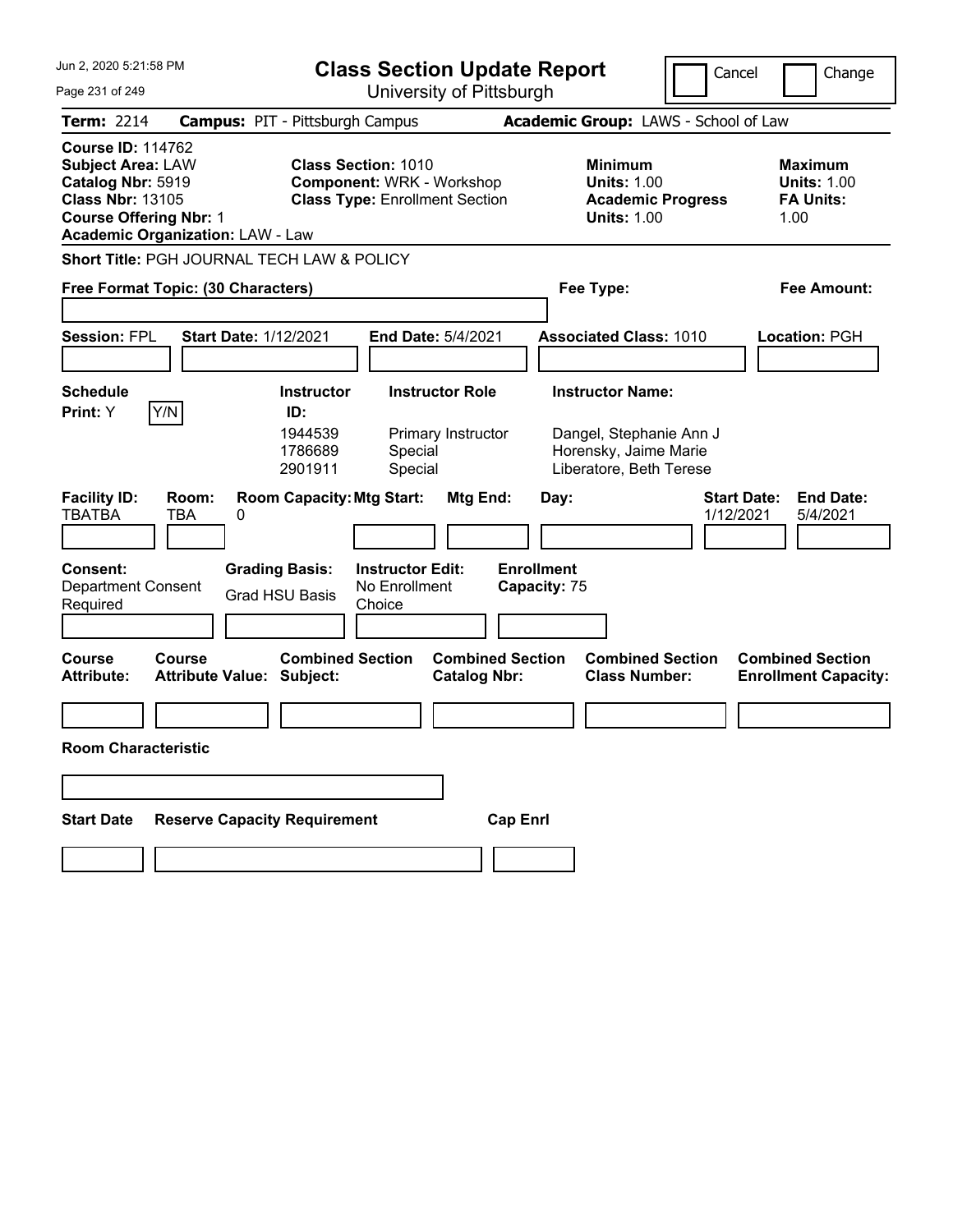| Jun 2, 2020 5:21:58 PM                                                                                                                                                           | <b>Class Section Update Report</b>                                                                                                                               | Cancel                                                                                 | Change                                                           |
|----------------------------------------------------------------------------------------------------------------------------------------------------------------------------------|------------------------------------------------------------------------------------------------------------------------------------------------------------------|----------------------------------------------------------------------------------------|------------------------------------------------------------------|
| Page 232 of 249                                                                                                                                                                  | University of Pittsburgh                                                                                                                                         |                                                                                        |                                                                  |
| <b>Term: 2214</b>                                                                                                                                                                | <b>Campus: PIT - Pittsburgh Campus</b>                                                                                                                           | Academic Group: LAWS - School of Law                                                   |                                                                  |
| <b>Course ID: 114764</b><br><b>Subject Area: LAW</b><br>Catalog Nbr: 5921<br><b>Class Nbr: 13080</b><br><b>Course Offering Nbr: 1</b><br><b>Academic Organization: LAW - Law</b> | <b>Class Section: 1010</b><br><b>Component: DIR - Directed Studies</b><br><b>Class Type: Enrollment Section</b>                                                  | <b>Minimum</b><br><b>Units: 2.00</b><br><b>Academic Progress</b><br><b>Units: 2.00</b> | <b>Maximum</b><br><b>Units: 2.00</b><br><b>FA Units:</b><br>2.00 |
| Short Title: LEGAL WRITING INDEPNDNT STUDY                                                                                                                                       |                                                                                                                                                                  |                                                                                        |                                                                  |
| Free Format Topic: (30 Characters)                                                                                                                                               |                                                                                                                                                                  | Fee Type:                                                                              | Fee Amount:                                                      |
| <b>Session: FPL</b><br><b>Start Date: 1/12/2021</b>                                                                                                                              | <b>End Date: 5/4/2021</b>                                                                                                                                        | <b>Associated Class: 1010</b>                                                          | <b>Location: PGH</b>                                             |
| <b>Schedule</b><br>Y/N<br>Print: Y                                                                                                                                               | <b>Instructor Role</b><br><b>Instructor</b><br>ID:<br>1786689<br>Special<br>Special<br>2901911                                                                   | <b>Instructor Name:</b><br>Horensky, Jaime Marie<br>Liberatore, Beth Terese            |                                                                  |
| <b>Facility ID:</b><br>Room:<br><b>TBATBA</b><br>TBA<br>0<br><b>Consent:</b><br>Grad LG/SU3<br><b>Department Consent</b><br>Required<br>Basis                                    | <b>Room Capacity: Mtg Start:</b><br>Mtg End:<br><b>Enrollment</b><br><b>Grading Basis:</b><br><b>Instructor Edit:</b><br>No Enrollment<br>Capacity: 50<br>Choice | Day:<br><b>Start Date:</b><br>1/12/2021                                                | <b>End Date:</b><br>5/4/2021                                     |
| <b>Course</b><br><b>Course</b><br><b>Attribute:</b><br><b>Attribute Value: Subject:</b><br><b>Room Characteristic</b>                                                            | <b>Combined Section</b><br><b>Combined Section</b><br><b>Catalog Nbr:</b>                                                                                        | <b>Combined Section</b><br><b>Class Number:</b>                                        | <b>Combined Section</b><br><b>Enrollment Capacity:</b>           |
|                                                                                                                                                                                  |                                                                                                                                                                  |                                                                                        |                                                                  |
| <b>Start Date</b><br><b>Reserve Capacity Requirement</b>                                                                                                                         | <b>Cap Enri</b>                                                                                                                                                  |                                                                                        |                                                                  |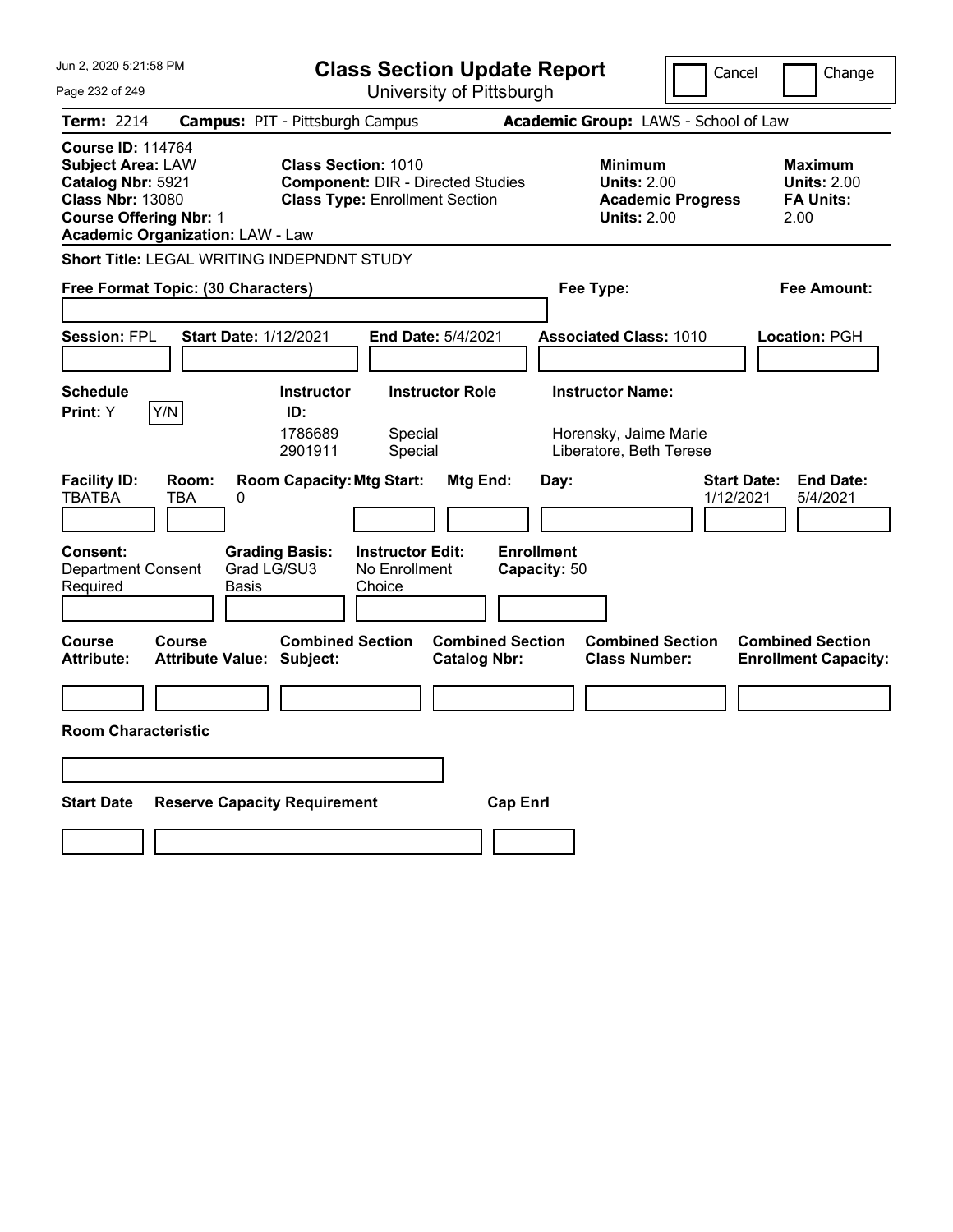| Jun 2, 2020 5:21:58 PM                                                                                                                                                           | <b>Class Section Update Report</b>                                                                                                         | Cancel                                                                                 | Change                                                           |
|----------------------------------------------------------------------------------------------------------------------------------------------------------------------------------|--------------------------------------------------------------------------------------------------------------------------------------------|----------------------------------------------------------------------------------------|------------------------------------------------------------------|
| Page 233 of 249                                                                                                                                                                  | University of Pittsburgh                                                                                                                   |                                                                                        |                                                                  |
| Term: 2214                                                                                                                                                                       | <b>Campus: PIT - Pittsburgh Campus</b>                                                                                                     | Academic Group: LAWS - School of Law                                                   |                                                                  |
| <b>Course ID: 114764</b><br><b>Subject Area: LAW</b><br>Catalog Nbr: 5921<br><b>Class Nbr: 23416</b><br><b>Course Offering Nbr: 1</b><br><b>Academic Organization: LAW - Law</b> | <b>Class Section: 1015</b><br><b>Component: DIR - Directed Studies</b><br><b>Class Type: Enrollment Section</b>                            | <b>Minimum</b><br><b>Units: 2.00</b><br><b>Academic Progress</b><br><b>Units: 2.00</b> | <b>Maximum</b><br><b>Units: 2.00</b><br><b>FA Units:</b><br>2.00 |
| Short Title: LEGAL WRITING INDEPNDNT STUDY                                                                                                                                       |                                                                                                                                            |                                                                                        |                                                                  |
| Free Format Topic: (30 Characters)                                                                                                                                               |                                                                                                                                            | Fee Type:                                                                              | Fee Amount:                                                      |
| <b>Session: FPL</b>                                                                                                                                                              | <b>Start Date: 1/12/2021</b><br>End Date: 5/4/2021                                                                                         | <b>Associated Class: 1015</b>                                                          | <b>Location: PGH</b>                                             |
| <b>Schedule</b><br>Y/N<br><b>Print:</b> Y                                                                                                                                        | <b>Instructor Role</b><br><b>Instructor</b><br>ID:<br>1786689<br>Special<br>2901911<br>Special                                             | <b>Instructor Name:</b><br>Horensky, Jaime Marie<br>Liberatore, Beth Terese            |                                                                  |
| <b>Facility ID:</b><br>Room:<br>TBATBA<br>TBA<br>0<br><b>Consent:</b><br><b>Department Consent</b><br>Required<br><b>Basis</b>                                                   | <b>Room Capacity: Mtg Start:</b><br>Mtg End:<br><b>Grading Basis:</b><br><b>Instructor Edit:</b><br>Grad LG/SU3<br>No Enrollment<br>Choice | <b>Start Date:</b><br>Day:<br>1/12/2021<br><b>Enrollment</b><br>Capacity: 50           | <b>End Date:</b><br>5/4/2021                                     |
| Course<br>Course<br><b>Attribute:</b><br><b>Attribute Value: Subject:</b><br><b>Room Characteristic</b>                                                                          | <b>Combined Section</b><br><b>Combined Section</b><br><b>Catalog Nbr:</b>                                                                  | <b>Combined Section</b><br><b>Class Number:</b>                                        | <b>Combined Section</b><br><b>Enrollment Capacity:</b>           |
|                                                                                                                                                                                  |                                                                                                                                            |                                                                                        |                                                                  |
| <b>Start Date</b>                                                                                                                                                                | <b>Reserve Capacity Requirement</b><br><b>Cap Enri</b>                                                                                     |                                                                                        |                                                                  |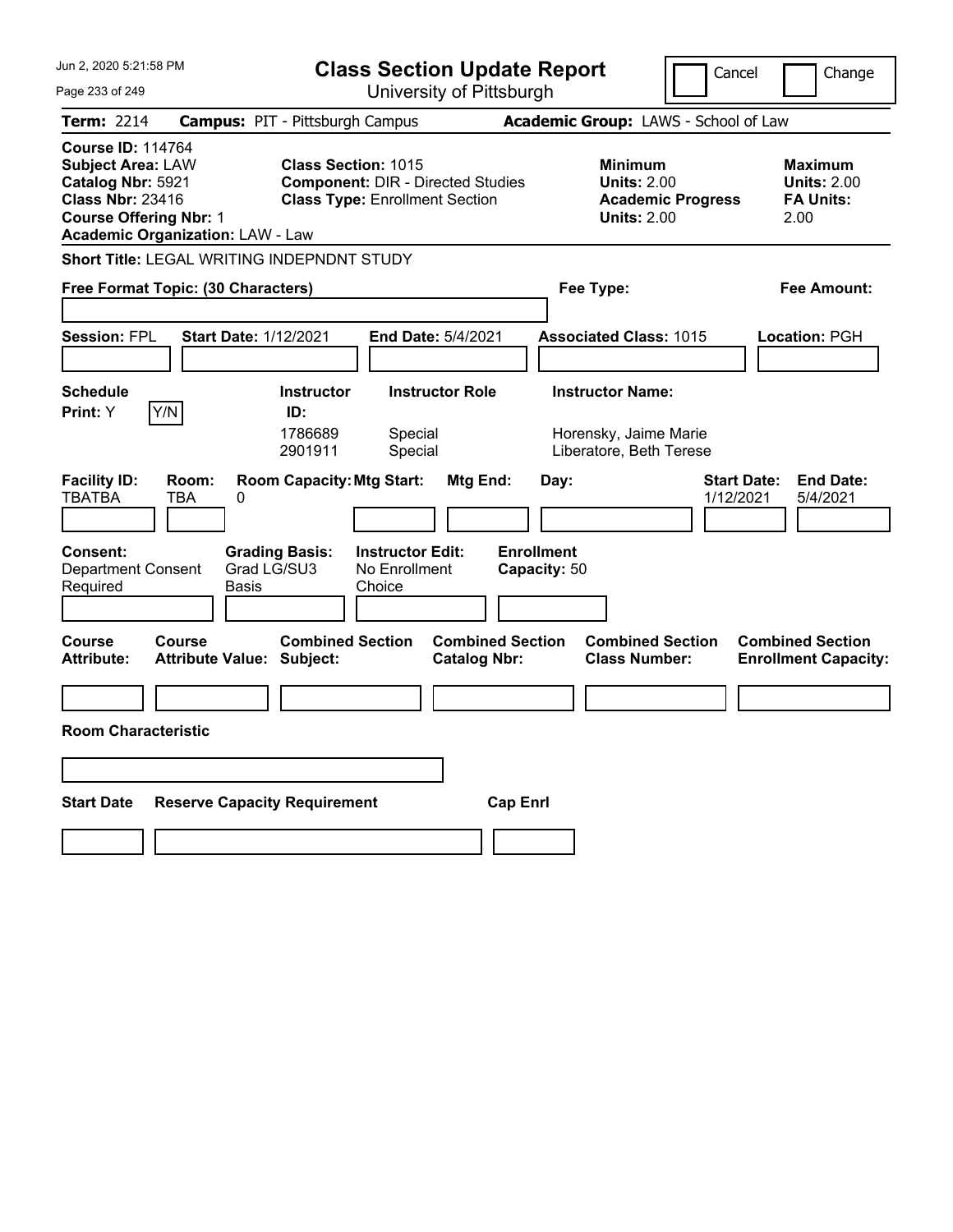| Jun 2, 2020 5:21:58 PM                                                                                                                                                           | <b>Class Section Update Report</b>                                                                                          | Cancel                                                                                 | Change                                                           |
|----------------------------------------------------------------------------------------------------------------------------------------------------------------------------------|-----------------------------------------------------------------------------------------------------------------------------|----------------------------------------------------------------------------------------|------------------------------------------------------------------|
| Page 234 of 249                                                                                                                                                                  | University of Pittsburgh                                                                                                    |                                                                                        |                                                                  |
| Term: 2214                                                                                                                                                                       | <b>Campus: PIT - Pittsburgh Campus</b>                                                                                      | Academic Group: LAWS - School of Law                                                   |                                                                  |
| <b>Course ID: 114764</b><br><b>Subject Area: LAW</b><br>Catalog Nbr: 5921<br><b>Class Nbr: 23432</b><br><b>Course Offering Nbr: 1</b><br><b>Academic Organization: LAW - Law</b> | <b>Class Section: 1020</b><br><b>Component: DIR - Directed Studies</b><br><b>Class Type: Enrollment Section</b>             | <b>Minimum</b><br><b>Units: 2.00</b><br><b>Academic Progress</b><br><b>Units: 2.00</b> | <b>Maximum</b><br><b>Units: 2.00</b><br><b>FA Units:</b><br>2.00 |
| Short Title: LEGAL WRITING INDEPNDNT STUDY                                                                                                                                       |                                                                                                                             |                                                                                        |                                                                  |
| Free Format Topic: (30 Characters)                                                                                                                                               |                                                                                                                             | Fee Type:                                                                              | Fee Amount:                                                      |
| <b>Session: FPL</b><br><b>Start Date: 1/12/2021</b>                                                                                                                              | End Date: 5/4/2021                                                                                                          | <b>Associated Class: 1020</b>                                                          | <b>Location: PGH</b>                                             |
| <b>Schedule</b><br>Y/N<br><b>Print:</b> Y                                                                                                                                        | <b>Instructor Role</b><br><b>Instructor</b><br>ID:<br>1786689<br>Special<br>2901911<br>Special                              | <b>Instructor Name:</b><br>Horensky, Jaime Marie<br>Liberatore, Beth Terese            |                                                                  |
| <b>Facility ID:</b><br>Room:<br>TBATBA<br>TBA<br>0<br><b>Consent:</b><br><b>Department Consent</b><br>Grad LG/SU3<br>Required<br><b>Basis</b>                                    | <b>Room Capacity: Mtg Start:</b><br>Mtg End:<br><b>Grading Basis:</b><br><b>Instructor Edit:</b><br>No Enrollment<br>Choice | <b>Start Date:</b><br>Day:<br>1/12/2021<br><b>Enrollment</b><br>Capacity: 50           | <b>End Date:</b><br>5/4/2021                                     |
| Course<br>Course<br><b>Attribute:</b><br><b>Attribute Value: Subject:</b><br><b>Room Characteristic</b>                                                                          | <b>Combined Section</b><br><b>Combined Section</b><br><b>Catalog Nbr:</b>                                                   | <b>Combined Section</b><br><b>Class Number:</b>                                        | <b>Combined Section</b><br><b>Enrollment Capacity:</b>           |
|                                                                                                                                                                                  |                                                                                                                             |                                                                                        |                                                                  |
| <b>Start Date</b><br><b>Reserve Capacity Requirement</b>                                                                                                                         | <b>Cap Enri</b>                                                                                                             |                                                                                        |                                                                  |
|                                                                                                                                                                                  |                                                                                                                             |                                                                                        |                                                                  |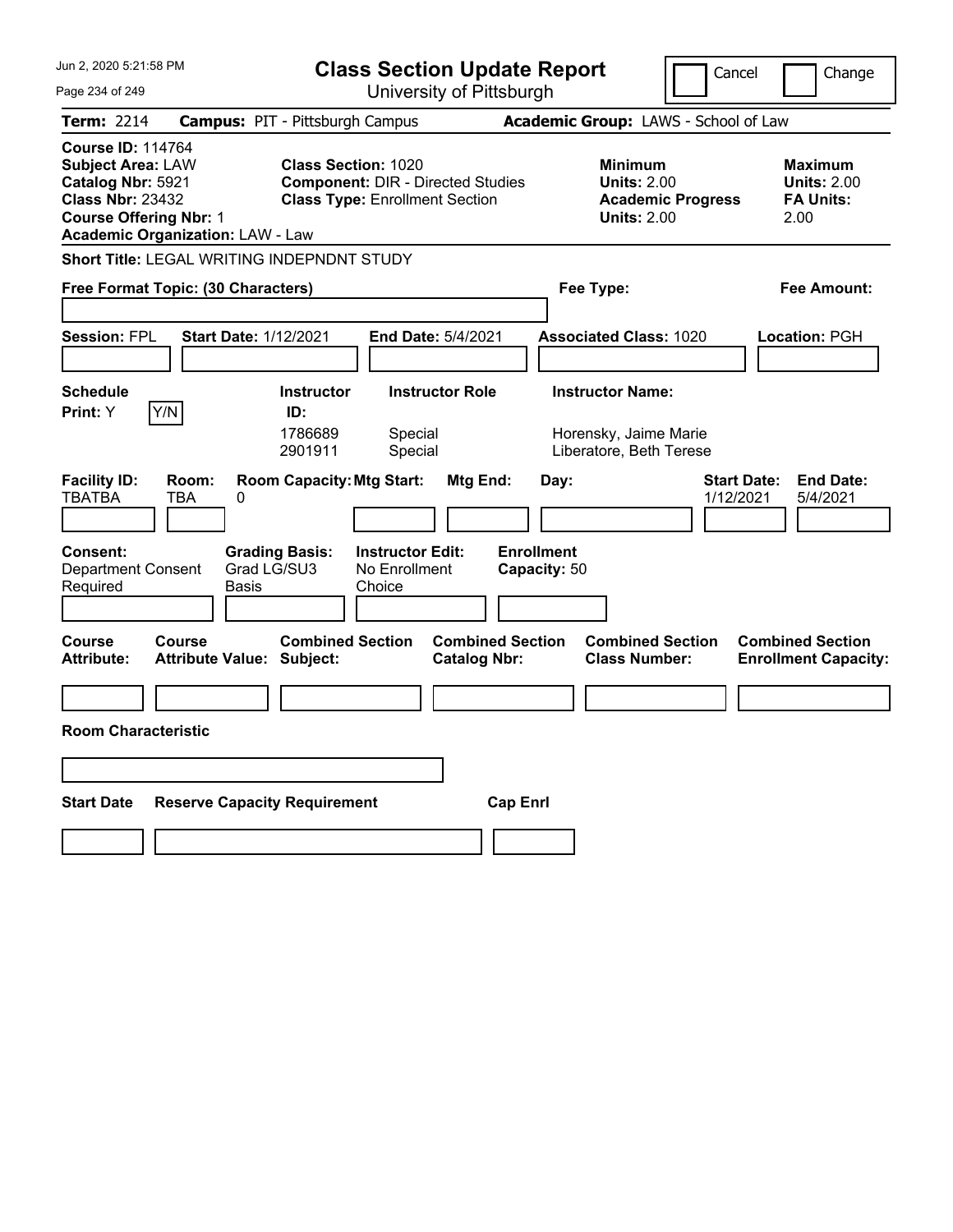| Jun 2, 2020 5:21:58 PM                                                                                                                                                           | <b>Class Section Update Report</b>                                                                                                         | Cancel                                                                                 | Change                                                           |
|----------------------------------------------------------------------------------------------------------------------------------------------------------------------------------|--------------------------------------------------------------------------------------------------------------------------------------------|----------------------------------------------------------------------------------------|------------------------------------------------------------------|
| Page 235 of 249                                                                                                                                                                  | University of Pittsburgh                                                                                                                   |                                                                                        |                                                                  |
| Term: 2214                                                                                                                                                                       | <b>Campus: PIT - Pittsburgh Campus</b>                                                                                                     | Academic Group: LAWS - School of Law                                                   |                                                                  |
| <b>Course ID: 114764</b><br><b>Subject Area: LAW</b><br>Catalog Nbr: 5921<br><b>Class Nbr: 28583</b><br><b>Course Offering Nbr: 1</b><br><b>Academic Organization: LAW - Law</b> | <b>Class Section: 1025</b><br><b>Component: DIR - Directed Studies</b><br><b>Class Type: Enrollment Section</b>                            | <b>Minimum</b><br><b>Units: 2.00</b><br><b>Academic Progress</b><br><b>Units: 2.00</b> | <b>Maximum</b><br><b>Units: 2.00</b><br><b>FA Units:</b><br>2.00 |
| Short Title: LEGAL WRITING INDEPNDNT STUDY                                                                                                                                       |                                                                                                                                            |                                                                                        |                                                                  |
| Free Format Topic: (30 Characters)                                                                                                                                               |                                                                                                                                            | Fee Type:                                                                              | Fee Amount:                                                      |
| <b>Session: FPL</b><br><b>Start Date: 1/12/2021</b>                                                                                                                              | End Date: 5/4/2021                                                                                                                         | <b>Associated Class: 1025</b>                                                          | <b>Location: PGH</b>                                             |
| <b>Schedule</b><br>Y/N<br><b>Print:</b> Y                                                                                                                                        | <b>Instructor Role</b><br><b>Instructor</b><br>ID:<br>1786689<br>Special<br>2901911<br>Special                                             | <b>Instructor Name:</b><br>Horensky, Jaime Marie<br>Liberatore, Beth Terese            |                                                                  |
| <b>Facility ID:</b><br>Room:<br>TBATBA<br>TBA<br>0<br><b>Consent:</b><br><b>Department Consent</b><br>Required<br><b>Basis</b>                                                   | <b>Room Capacity: Mtg Start:</b><br>Mtg End:<br><b>Grading Basis:</b><br><b>Instructor Edit:</b><br>Grad LG/SU3<br>No Enrollment<br>Choice | <b>Start Date:</b><br>Day:<br>1/12/2021<br><b>Enrollment</b><br>Capacity: 3            | <b>End Date:</b><br>5/4/2021                                     |
| Course<br>Course<br><b>Attribute:</b><br><b>Attribute Value: Subject:</b>                                                                                                        | <b>Combined Section</b><br><b>Combined Section</b><br><b>Catalog Nbr:</b>                                                                  | <b>Combined Section</b><br><b>Class Number:</b>                                        | <b>Combined Section</b><br><b>Enrollment Capacity:</b>           |
| <b>Room Characteristic</b>                                                                                                                                                       |                                                                                                                                            |                                                                                        |                                                                  |
|                                                                                                                                                                                  |                                                                                                                                            |                                                                                        |                                                                  |
| <b>Start Date</b>                                                                                                                                                                | <b>Reserve Capacity Requirement</b><br><b>Cap Enri</b>                                                                                     |                                                                                        |                                                                  |
|                                                                                                                                                                                  |                                                                                                                                            |                                                                                        |                                                                  |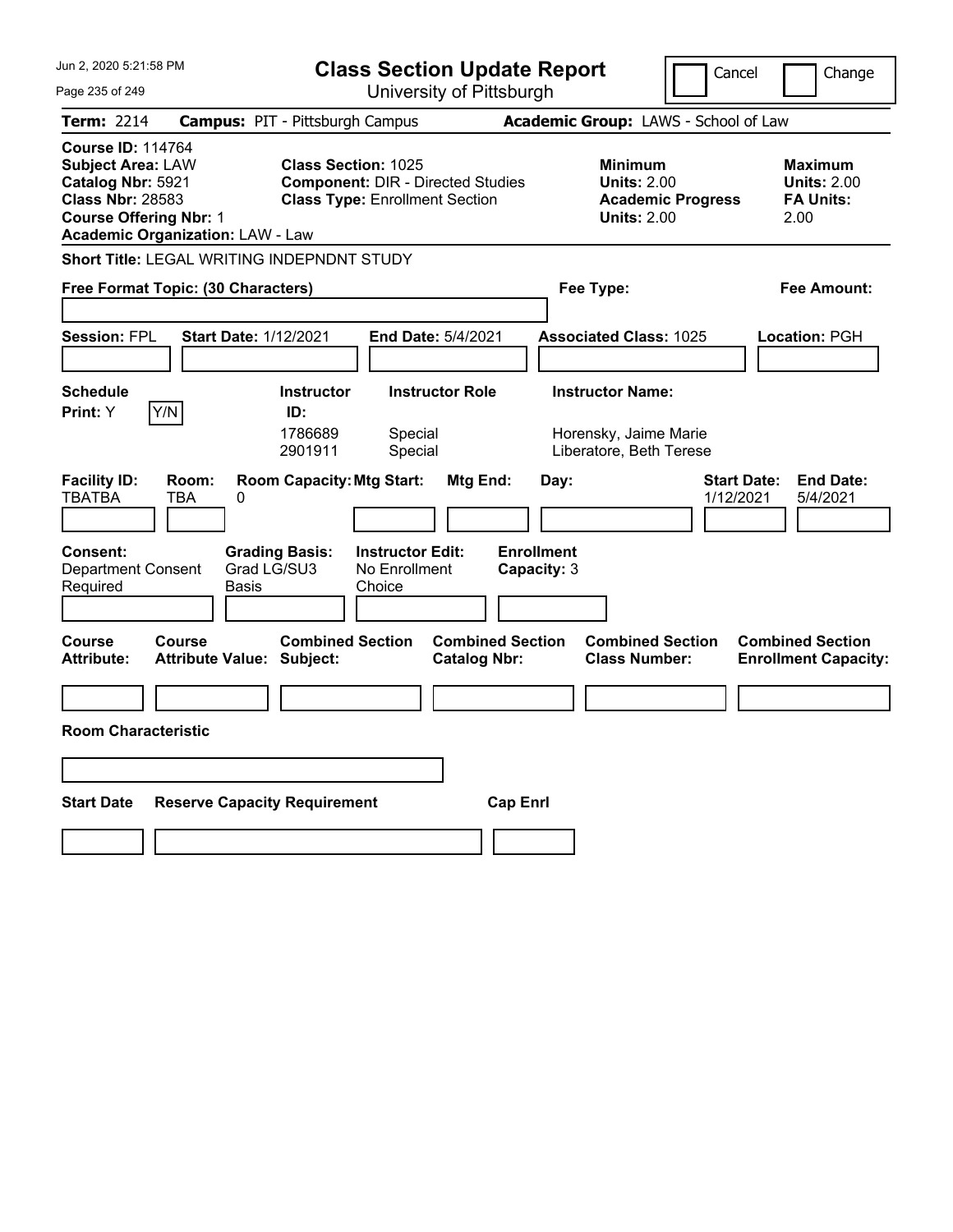| Jun 2, 2020 5:21:58 PM<br><b>Class Section Update Report</b>                                                                                                                     |                                                                      |                                                                                                         | Cancel                                                             | Change                                                                                                             |                                 |                                                                  |
|----------------------------------------------------------------------------------------------------------------------------------------------------------------------------------|----------------------------------------------------------------------|---------------------------------------------------------------------------------------------------------|--------------------------------------------------------------------|--------------------------------------------------------------------------------------------------------------------|---------------------------------|------------------------------------------------------------------|
| Page 236 of 249                                                                                                                                                                  |                                                                      |                                                                                                         | University of Pittsburgh                                           |                                                                                                                    |                                 |                                                                  |
| Term: 2214                                                                                                                                                                       | <b>Campus: PIT - Pittsburgh Campus</b>                               |                                                                                                         |                                                                    | Academic Group: LAWS - School of Law                                                                               |                                 |                                                                  |
| <b>Course ID: 114774</b><br><b>Subject Area: LAW</b><br>Catalog Nbr: 5931<br><b>Class Nbr: 13119</b><br><b>Course Offering Nbr: 1</b><br><b>Academic Organization: LAW - Law</b> |                                                                      | <b>Class Section: 1010</b><br><b>Component: WRK - Workshop</b><br><b>Class Type: Enrollment Section</b> |                                                                    | <b>Minimum</b><br><b>Units: 1.00</b><br><b>Units: 1.00</b>                                                         | <b>Academic Progress</b>        | <b>Maximum</b><br><b>Units: 1.00</b><br><b>FA Units:</b><br>1.00 |
| <b>Short Title: PITTSBURGH TAX REVIEW</b>                                                                                                                                        |                                                                      |                                                                                                         |                                                                    |                                                                                                                    |                                 |                                                                  |
| Free Format Topic: (30 Characters)                                                                                                                                               |                                                                      |                                                                                                         |                                                                    | Fee Type:                                                                                                          |                                 | <b>Fee Amount:</b>                                               |
| <b>Session: FPL</b>                                                                                                                                                              | <b>Start Date: 1/12/2021</b>                                         |                                                                                                         | <b>End Date: 5/4/2021</b>                                          | <b>Associated Class: 1010</b>                                                                                      |                                 | <b>Location: PGH</b>                                             |
| <b>Schedule</b><br>Y/N<br>Print: Y                                                                                                                                               | <b>Instructor</b><br>ID:<br>1396779<br>1786689<br>2901636<br>2901911 | Special<br>Special                                                                                      | <b>Instructor Role</b><br>Primary Instructor<br>Primary Instructor | <b>Instructor Name:</b><br>Bauer, Anne W<br>Horensky, Jaime Marie<br>Infanti, Anthony C<br>Liberatore, Beth Terese |                                 |                                                                  |
| <b>Facility ID:</b><br>Room:<br><b>TBATBA</b><br>TBA                                                                                                                             | 0                                                                    | <b>Room Capacity: Mtg Start:</b>                                                                        | Mtg End:                                                           | Day:                                                                                                               | <b>Start Date:</b><br>1/12/2021 | <b>End Date:</b><br>5/4/2021                                     |
| <b>Consent:</b><br><b>Department Consent</b><br>Required                                                                                                                         | <b>Grading Basis:</b><br><b>Grad HSU Basis</b>                       | <b>Instructor Edit:</b><br>No Enrollment<br>Choice                                                      |                                                                    | <b>Enrollment</b><br>Capacity: 75                                                                                  |                                 |                                                                  |
| <b>Course</b><br>Course<br><b>Attribute:</b>                                                                                                                                     | <b>Attribute Value: Subject:</b>                                     | <b>Combined Section</b>                                                                                 | <b>Combined Section</b><br><b>Catalog Nbr:</b>                     | <b>Combined Section</b><br><b>Class Number:</b>                                                                    |                                 | <b>Combined Section</b><br><b>Enrollment Capacity:</b>           |
| <b>Room Characteristic</b>                                                                                                                                                       |                                                                      |                                                                                                         |                                                                    |                                                                                                                    |                                 |                                                                  |
|                                                                                                                                                                                  |                                                                      |                                                                                                         |                                                                    |                                                                                                                    |                                 |                                                                  |
| <b>Start Date</b>                                                                                                                                                                | <b>Reserve Capacity Requirement</b>                                  |                                                                                                         | <b>Cap Enrl</b>                                                    |                                                                                                                    |                                 |                                                                  |
|                                                                                                                                                                                  |                                                                      |                                                                                                         |                                                                    |                                                                                                                    |                                 |                                                                  |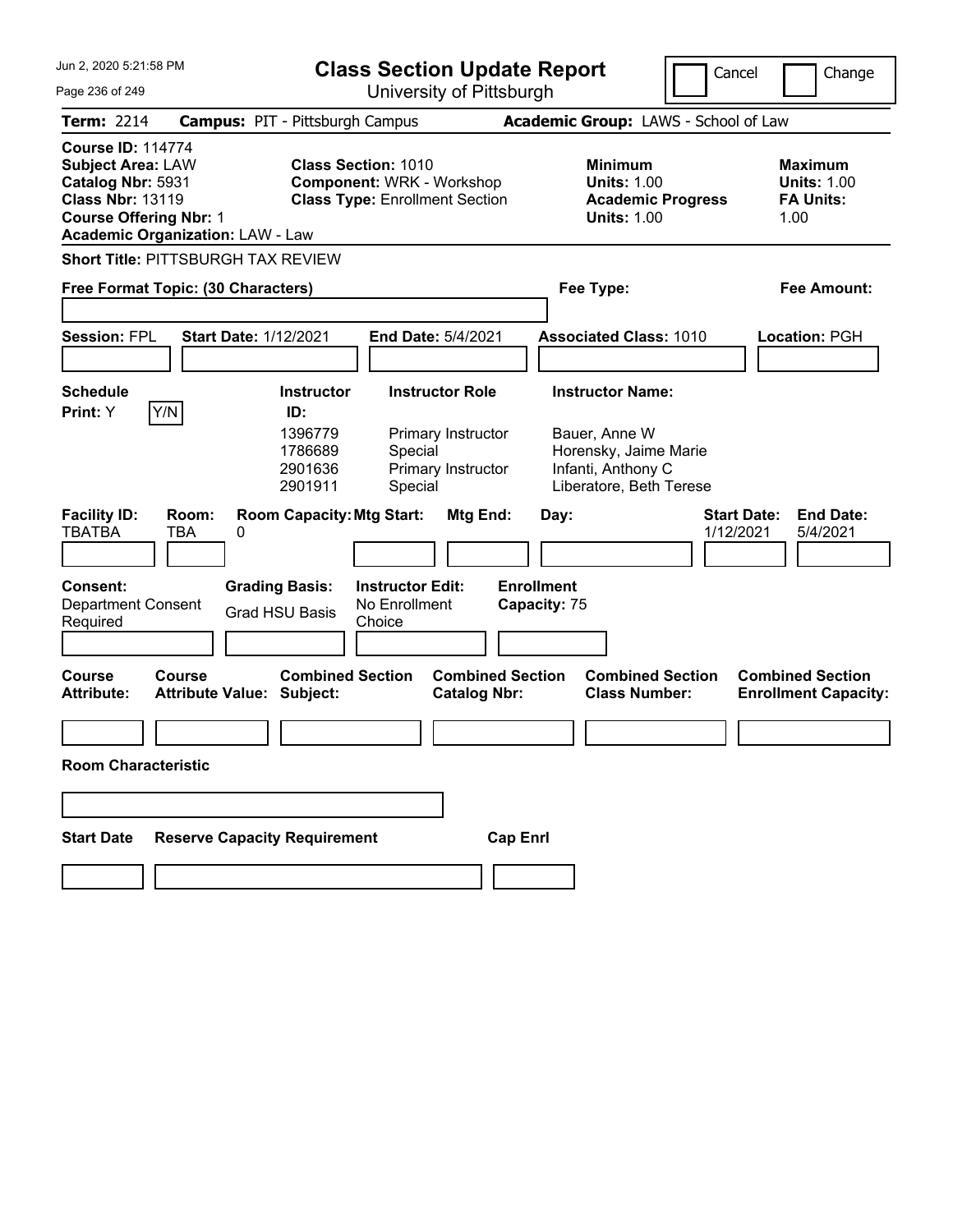| Jun 2, 2020 5:21:58 PM                                                                                                                                                           | <b>Class Section Update Report</b>                                                                 |                                                                                        | Cancel<br>Change                                                 |
|----------------------------------------------------------------------------------------------------------------------------------------------------------------------------------|----------------------------------------------------------------------------------------------------|----------------------------------------------------------------------------------------|------------------------------------------------------------------|
| Page 237 of 249                                                                                                                                                                  | University of Pittsburgh                                                                           |                                                                                        |                                                                  |
| <b>Term: 2214</b>                                                                                                                                                                | <b>Campus: PIT - Pittsburgh Campus</b>                                                             | Academic Group: LAWS - School of Law                                                   |                                                                  |
| <b>Course ID: 185791</b><br><b>Subject Area: LAW</b><br>Catalog Nbr: 5932<br><b>Class Nbr: 24574</b><br><b>Course Offering Nbr: 1</b><br><b>Academic Organization: LAW - Law</b> | <b>Class Section: 1010</b><br>Component: CLQ - Colloquium<br><b>Class Type: Enrollment Section</b> | <b>Minimum</b><br><b>Units: 1.00</b><br><b>Academic Progress</b><br><b>Units: 1.00</b> | <b>Maximum</b><br><b>Units: 1.00</b><br><b>FA Units:</b><br>1.00 |
| <b>Short Title: MOOT COURT BOARD</b>                                                                                                                                             |                                                                                                    |                                                                                        |                                                                  |
| Free Format Topic: (30 Characters)                                                                                                                                               |                                                                                                    | Fee Type:                                                                              | Fee Amount:                                                      |
| <b>Session: FPL</b><br><b>Start Date: 1/12/2021</b>                                                                                                                              | <b>End Date: 5/4/2021</b>                                                                          | <b>Associated Class: 1010</b>                                                          | <b>Location: PGH</b>                                             |
| <b>Schedule</b>                                                                                                                                                                  | <b>Instructor Role</b><br><b>Instructor</b>                                                        | <b>Instructor Name:</b>                                                                |                                                                  |
| Y/N<br>Print: Y                                                                                                                                                                  | ID:<br>2922819<br>Primary Instructor<br>1786689<br>Special<br>Special<br>2901911                   | Fisher, D. Michael<br>Horensky, Jaime Marie<br>Liberatore, Beth Terese                 |                                                                  |
| <b>Facility ID:</b><br>Room:<br><b>TBATBA</b><br><b>TBA</b><br>0                                                                                                                 | <b>Room Capacity: Mtg Start:</b><br>Mtg End:                                                       | Day:                                                                                   | <b>Start Date:</b><br><b>End Date:</b><br>1/12/2021<br>5/4/2021  |
| <b>Consent:</b><br><b>Department Consent</b><br><b>Basis</b><br>Required                                                                                                         | <b>Grading Basis:</b><br><b>Instructor Edit:</b><br>Grad LG/SU3<br>No Enrollment<br>Choice         | <b>Enrollment</b><br>Capacity: 20                                                      |                                                                  |
| <b>Course</b><br>Course<br><b>Attribute Value: Subject:</b><br><b>Attribute:</b>                                                                                                 | <b>Combined Section</b><br><b>Catalog Nbr:</b>                                                     | <b>Combined Section</b><br><b>Combined Section</b><br><b>Class Number:</b>             | <b>Combined Section</b><br><b>Enrollment Capacity:</b>           |
|                                                                                                                                                                                  |                                                                                                    |                                                                                        |                                                                  |
| <b>Room Characteristic</b>                                                                                                                                                       |                                                                                                    |                                                                                        |                                                                  |
|                                                                                                                                                                                  |                                                                                                    |                                                                                        |                                                                  |
| <b>Start Date</b>                                                                                                                                                                | <b>Reserve Capacity Requirement</b>                                                                | <b>Cap Enrl</b>                                                                        |                                                                  |
|                                                                                                                                                                                  |                                                                                                    |                                                                                        |                                                                  |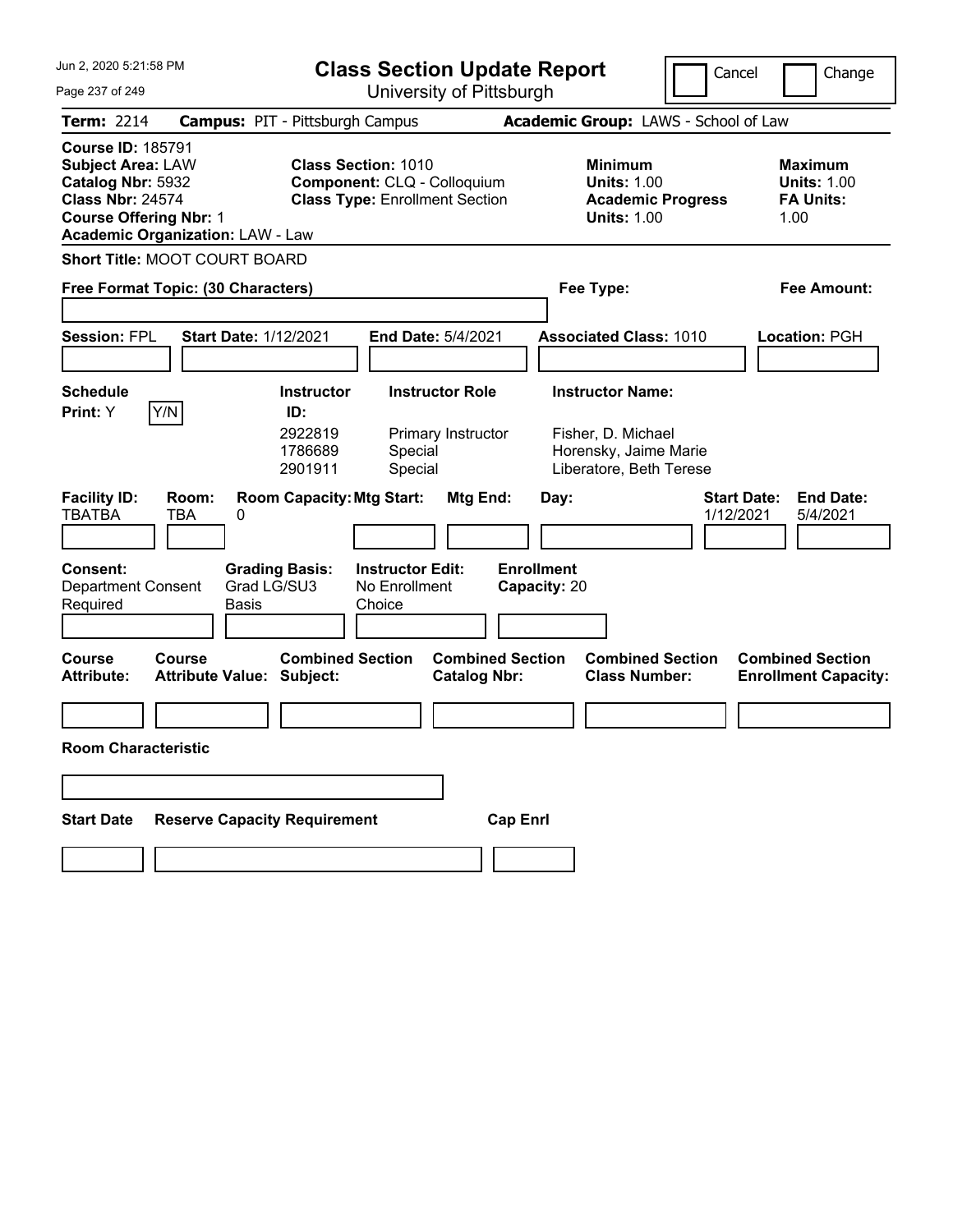| Jun 2, 2020 5:21:58 PM                                                                                                                                                           |                                                                                                     |                                                                                                          |                                                    | <b>Class Section Update Report</b>                                             |                                  |                                                                                                                        | Cancel | Change                                                           |
|----------------------------------------------------------------------------------------------------------------------------------------------------------------------------------|-----------------------------------------------------------------------------------------------------|----------------------------------------------------------------------------------------------------------|----------------------------------------------------|--------------------------------------------------------------------------------|----------------------------------|------------------------------------------------------------------------------------------------------------------------|--------|------------------------------------------------------------------|
| Page 238 of 249                                                                                                                                                                  |                                                                                                     |                                                                                                          |                                                    | University of Pittsburgh                                                       |                                  |                                                                                                                        |        |                                                                  |
| <b>Term: 2214</b>                                                                                                                                                                | <b>Campus: PIT - Pittsburgh Campus</b>                                                              |                                                                                                          |                                                    |                                                                                |                                  | Academic Group: LAWS - School of Law                                                                                   |        |                                                                  |
| <b>Course ID: 187483</b><br><b>Subject Area: LAW</b><br>Catalog Nbr: 5937<br><b>Class Nbr: 24635</b><br><b>Course Offering Nbr: 1</b><br><b>Academic Organization: LAW - Law</b> |                                                                                                     | <b>Class Section: 1010</b><br><b>Component: PRA - Practicum</b>                                          |                                                    | <b>Class Type: Enrollment Section</b>                                          |                                  | <b>Minimum</b><br><b>Units: 2.00</b><br><b>Academic Progress</b><br><b>Units: 2.00</b>                                 |        | <b>Maximum</b><br><b>Units: 2.00</b><br><b>FA Units:</b><br>2.00 |
| <b>Short Title: PA PRACTICE PRACTICUM</b>                                                                                                                                        |                                                                                                     |                                                                                                          |                                                    |                                                                                |                                  |                                                                                                                        |        |                                                                  |
| Free Format Topic: (30 Characters)                                                                                                                                               |                                                                                                     |                                                                                                          |                                                    |                                                                                |                                  | Fee Type:                                                                                                              |        | <b>Fee Amount:</b>                                               |
| <b>Session: FPL</b>                                                                                                                                                              | <b>Start Date: 1/12/2021</b>                                                                        |                                                                                                          |                                                    | End Date: 5/4/2021                                                             |                                  | <b>Associated Class: 1010</b>                                                                                          |        | Location: PGH                                                    |
|                                                                                                                                                                                  |                                                                                                     |                                                                                                          |                                                    |                                                                                |                                  |                                                                                                                        |        |                                                                  |
| <b>Schedule</b><br>Y/N<br>Print: Y<br><b>Facility ID:</b>                                                                                                                        | Room:                                                                                               | <b>Instructor</b><br>ID:<br>2959742<br>1786689<br>2901911<br>2959617<br><b>Room Capacity: Mtg Start:</b> | Special<br>Special                                 | <b>Instructor Role</b><br>Primary Instructor<br>Primary Instructor<br>Mtg End: | Day:                             | <b>Instructor Name:</b><br>DeBord, Michelle<br>Horensky, Jaime Marie<br>Liberatore, Beth Terese<br>Stevenson, Edward V |        | <b>Start Date:</b><br><b>End Date:</b>                           |
| LAW00121                                                                                                                                                                         | 00121<br>12                                                                                         |                                                                                                          | 4:30 PM                                            | 6:20 PM                                                                        | Th                               |                                                                                                                        |        | 1/12/2021<br>5/4/2021                                            |
| <b>Consent:</b><br>No Special Consent<br>Required                                                                                                                                | <b>Grading Basis:</b><br>Grad LG/SU3<br>Basis                                                       |                                                                                                          | <b>Instructor Edit:</b><br>No Enrollment<br>Choice |                                                                                | <b>Enrollment</b><br>Capacity: 6 |                                                                                                                        |        |                                                                  |
| <b>Course</b><br><b>Attribute:</b>                                                                                                                                               | Course<br>Attribute Value: Subject:                                                                 | <b>Combined Section</b>                                                                                  |                                                    | <b>Combined Section</b><br><b>Catalog Nbr:</b>                                 |                                  | <b>Combined Section</b><br><b>Class Number:</b>                                                                        |        | <b>Combined Section</b><br><b>Enrollment Capacity:</b>           |
|                                                                                                                                                                                  |                                                                                                     |                                                                                                          |                                                    |                                                                                |                                  |                                                                                                                        |        |                                                                  |
| <b>Room Characteristic</b><br>PeopleSoft - Scheduled (PS)                                                                                                                        |                                                                                                     |                                                                                                          |                                                    |                                                                                |                                  |                                                                                                                        |        |                                                                  |
|                                                                                                                                                                                  |                                                                                                     |                                                                                                          |                                                    |                                                                                |                                  |                                                                                                                        |        |                                                                  |
| <b>Start Date</b><br>11/10/2020<br>10/1/2020                                                                                                                                     | <b>Reserve Capacity Requirement</b><br>LAW Professional Year 3 or 4<br>LAW Professional Year 3 or 4 |                                                                                                          |                                                    |                                                                                | <b>Cap Enrl</b><br>6             |                                                                                                                        |        |                                                                  |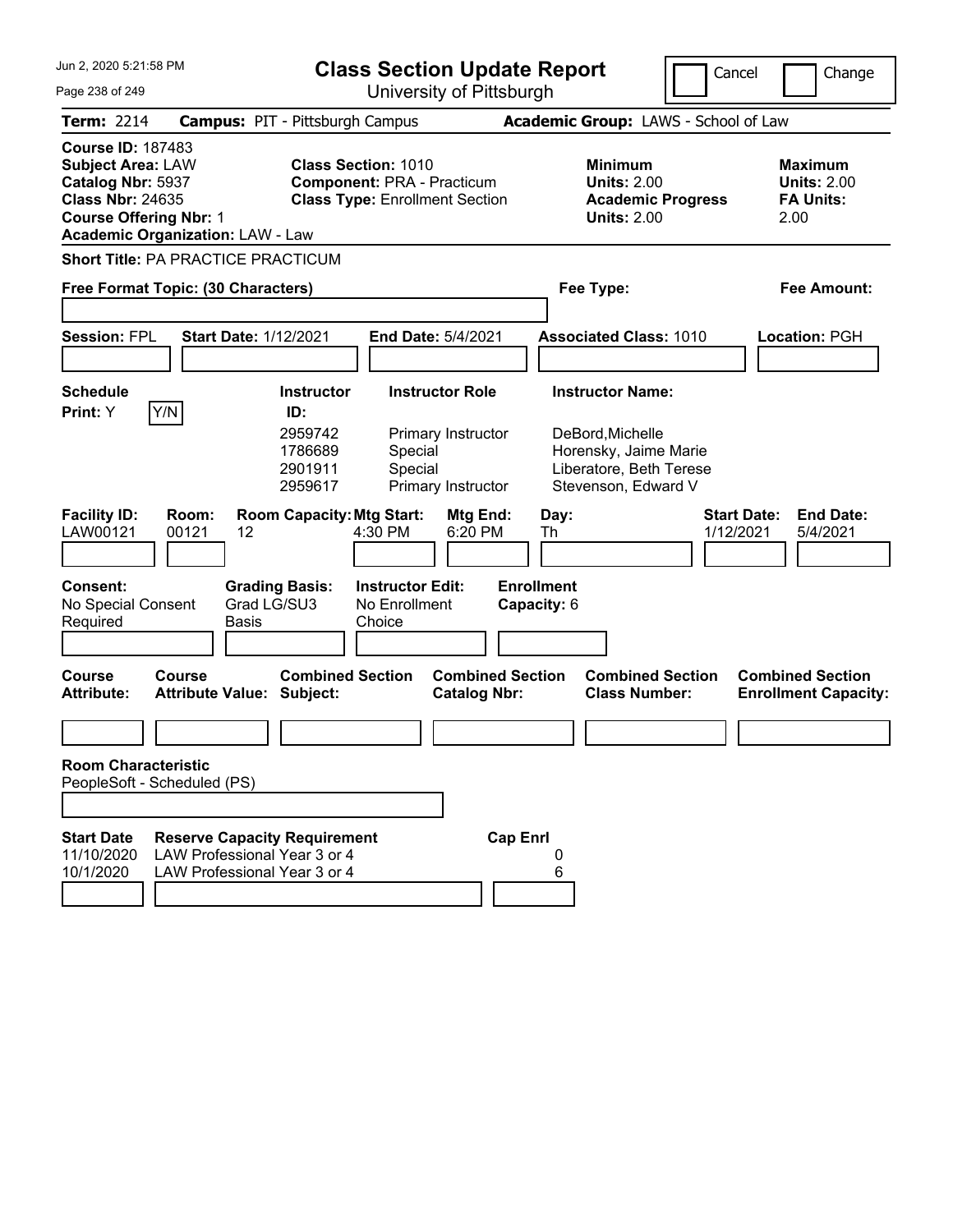| Jun 2, 2020 5:21:58 PM                                                                                                                                                           | <b>Class Section Update Report</b>                                                                     | Cancel                                                                                 | Change                                                           |
|----------------------------------------------------------------------------------------------------------------------------------------------------------------------------------|--------------------------------------------------------------------------------------------------------|----------------------------------------------------------------------------------------|------------------------------------------------------------------|
| Page 239 of 249                                                                                                                                                                  | University of Pittsburgh                                                                               |                                                                                        |                                                                  |
| <b>Term: 2214</b>                                                                                                                                                                | <b>Campus: PIT - Pittsburgh Campus</b>                                                                 | Academic Group: LAWS - School of Law                                                   |                                                                  |
| <b>Course ID: 178369</b><br><b>Subject Area: LAW</b><br>Catalog Nbr: 5954<br><b>Class Nbr: 17041</b><br><b>Course Offering Nbr: 1</b><br><b>Academic Organization: LAW - Law</b> | <b>Class Section: 1030</b><br><b>Component: SEM - Seminar</b><br><b>Class Type: Enrollment Section</b> | <b>Minimum</b><br><b>Units: 3.00</b><br><b>Academic Progress</b><br><b>Units: 3.00</b> | <b>Maximum</b><br><b>Units: 3.00</b><br><b>FA Units:</b><br>3.00 |
| <b>Short Title: D.C. SEMINAR</b>                                                                                                                                                 |                                                                                                        |                                                                                        |                                                                  |
| Free Format Topic: (30 Characters)                                                                                                                                               |                                                                                                        | Fee Type:                                                                              | <b>Fee Amount:</b>                                               |
|                                                                                                                                                                                  |                                                                                                        |                                                                                        |                                                                  |
| <b>Session: FPL</b><br><b>Start Date: 1/12/2021</b>                                                                                                                              | End Date: 5/4/2021                                                                                     | <b>Associated Class: 1030</b>                                                          | <b>Location: PGH</b>                                             |
|                                                                                                                                                                                  |                                                                                                        |                                                                                        |                                                                  |
| <b>Schedule</b>                                                                                                                                                                  | <b>Instructor</b><br><b>Instructor Role</b>                                                            | <b>Instructor Name:</b>                                                                |                                                                  |
| Y/N<br>Print: Y                                                                                                                                                                  | ID:<br>2922010<br>Primary Instructor<br>1786689<br>Special<br>2901911<br>Special                       | Baylis, Elena Annette<br>Horensky, Jaime Marie<br>Liberatore, Beth Terese              |                                                                  |
| <b>Facility ID:</b><br>Room:<br><b>TBATBA</b><br>TBA<br>0                                                                                                                        | <b>Room Capacity: Mtg Start:</b><br>Mtg End:                                                           | <b>Start Date:</b><br>Day:<br>1/12/2021                                                | <b>End Date:</b><br>5/4/2021                                     |
| <b>Consent:</b><br>Grad LG/SU3<br><b>Department Consent</b><br>Required<br>Basis                                                                                                 | <b>Grading Basis:</b><br><b>Instructor Edit:</b><br>No Enrollment<br>Choice                            | <b>Enrollment</b><br>Capacity: 10                                                      |                                                                  |
| <b>Course</b><br>Course<br><b>Attribute Value: Subject:</b><br><b>Attribute:</b>                                                                                                 | <b>Combined Section</b><br><b>Combined Section</b><br><b>Catalog Nbr:</b>                              | <b>Combined Section</b><br><b>Class Number:</b>                                        | <b>Combined Section</b><br><b>Enrollment Capacity:</b>           |
|                                                                                                                                                                                  |                                                                                                        |                                                                                        |                                                                  |
| <b>Room Characteristic</b>                                                                                                                                                       |                                                                                                        |                                                                                        |                                                                  |
|                                                                                                                                                                                  |                                                                                                        |                                                                                        |                                                                  |
| <b>Reserve Capacity Requirement</b><br><b>Start Date</b>                                                                                                                         |                                                                                                        | <b>Cap Enrl</b>                                                                        |                                                                  |
|                                                                                                                                                                                  |                                                                                                        |                                                                                        |                                                                  |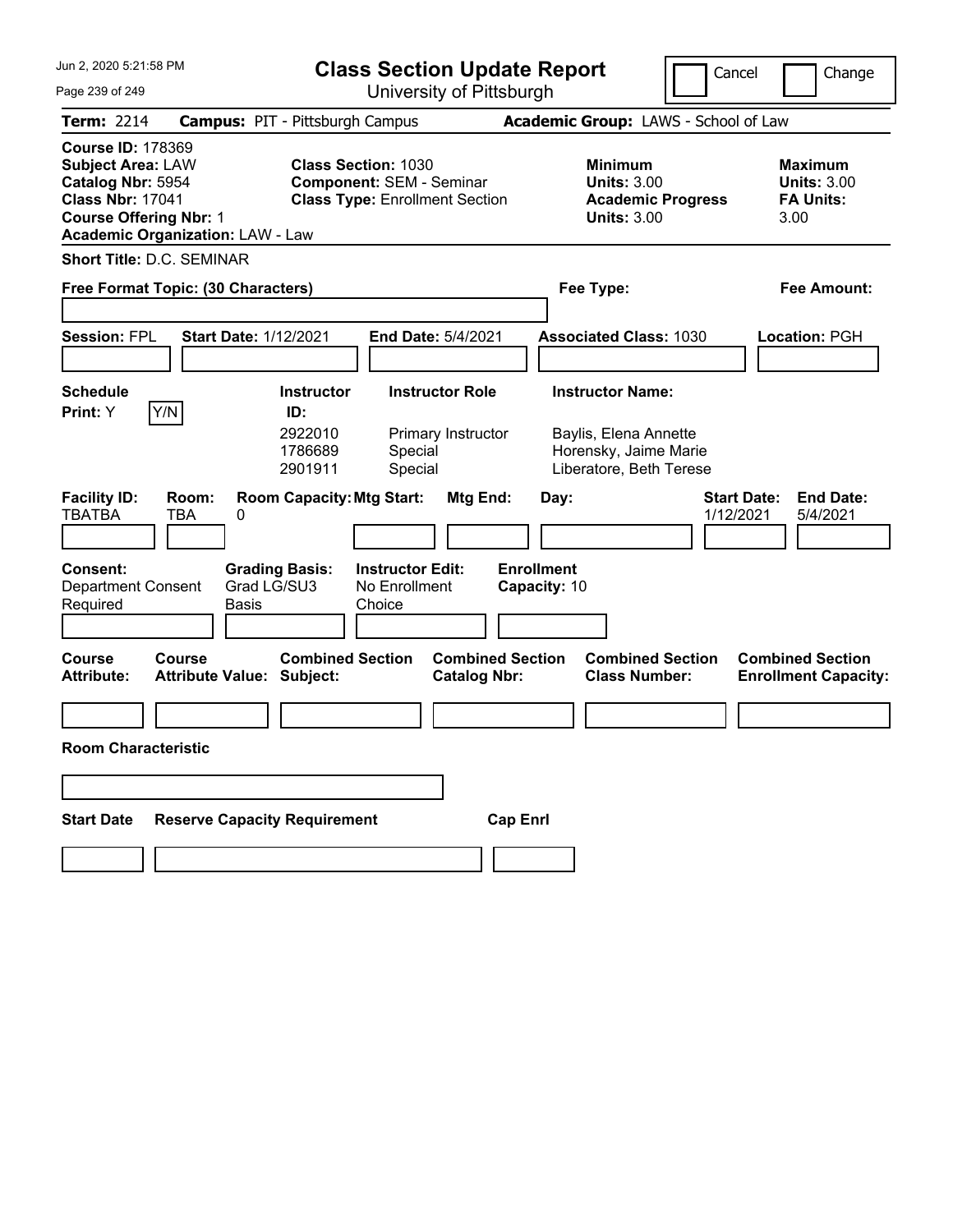| Jun 2, 2020 5:21:58 PM                                                                                                                                                           | <b>Class Section Update Report</b><br>Cancel                                                             |                                                                                        |                                                                   |  |  |
|----------------------------------------------------------------------------------------------------------------------------------------------------------------------------------|----------------------------------------------------------------------------------------------------------|----------------------------------------------------------------------------------------|-------------------------------------------------------------------|--|--|
| Page 240 of 249                                                                                                                                                                  | University of Pittsburgh                                                                                 |                                                                                        |                                                                   |  |  |
| <b>Term: 2214</b>                                                                                                                                                                | <b>Campus: PIT - Pittsburgh Campus</b>                                                                   | Academic Group: LAWS - School of Law                                                   |                                                                   |  |  |
| <b>Course ID: 178371</b><br><b>Subject Area: LAW</b><br>Catalog Nbr: 5955<br><b>Class Nbr: 17042</b><br><b>Course Offering Nbr: 1</b><br><b>Academic Organization: LAW - Law</b> | <b>Class Section: 1030</b><br><b>Component: PRA - Practicum</b><br><b>Class Type: Enrollment Section</b> | <b>Minimum</b><br><b>Units: 8.00</b><br><b>Academic Progress</b><br><b>Units: 8.00</b> | <b>Maximum</b><br><b>Units: 10.00</b><br><b>FA Units:</b><br>8.00 |  |  |
| Short Title: D.C. EXTERNSHIP                                                                                                                                                     |                                                                                                          |                                                                                        |                                                                   |  |  |
| Free Format Topic: (30 Characters)                                                                                                                                               |                                                                                                          | Fee Type:                                                                              | <b>Fee Amount:</b>                                                |  |  |
|                                                                                                                                                                                  |                                                                                                          |                                                                                        |                                                                   |  |  |
| <b>Session: FPL</b><br><b>Start Date: 1/12/2021</b>                                                                                                                              | <b>End Date: 5/4/2021</b>                                                                                | <b>Associated Class: 1030</b>                                                          | <b>Location: PGH</b>                                              |  |  |
|                                                                                                                                                                                  |                                                                                                          |                                                                                        |                                                                   |  |  |
| <b>Schedule</b><br>Y/N<br>Print: Y                                                                                                                                               | <b>Instructor</b><br><b>Instructor Role</b><br>ID:                                                       | <b>Instructor Name:</b>                                                                |                                                                   |  |  |
|                                                                                                                                                                                  | 2922010<br>Primary Instructor<br>1786689<br>Special<br>2901911<br>Special                                | Baylis, Elena Annette<br>Horensky, Jaime Marie<br>Liberatore, Beth Terese              |                                                                   |  |  |
| <b>Facility ID:</b><br>Room:<br><b>TBATBA</b><br>TBA<br>0                                                                                                                        | <b>Room Capacity: Mtg Start:</b><br>Mtg End:                                                             | Day:<br>1/12/2021                                                                      | <b>Start Date:</b><br><b>End Date:</b><br>5/4/2021                |  |  |
| <b>Consent:</b><br>Grad LG/SU3<br><b>Department Consent</b><br>Required<br>Basis                                                                                                 | <b>Grading Basis:</b><br><b>Instructor Edit:</b><br>No Enrollment<br>Choice                              | <b>Enrollment</b><br>Capacity: 10                                                      |                                                                   |  |  |
| <b>Course</b><br>Course<br><b>Attribute Value: Subject:</b><br><b>Attribute:</b>                                                                                                 | <b>Combined Section</b><br><b>Combined Section</b><br><b>Catalog Nbr:</b>                                | <b>Combined Section</b><br><b>Class Number:</b>                                        | <b>Combined Section</b><br><b>Enrollment Capacity:</b>            |  |  |
|                                                                                                                                                                                  |                                                                                                          |                                                                                        |                                                                   |  |  |
| <b>Room Characteristic</b>                                                                                                                                                       |                                                                                                          |                                                                                        |                                                                   |  |  |
|                                                                                                                                                                                  |                                                                                                          |                                                                                        |                                                                   |  |  |
| <b>Reserve Capacity Requirement</b><br><b>Start Date</b>                                                                                                                         |                                                                                                          | <b>Cap Enrl</b>                                                                        |                                                                   |  |  |
|                                                                                                                                                                                  |                                                                                                          |                                                                                        |                                                                   |  |  |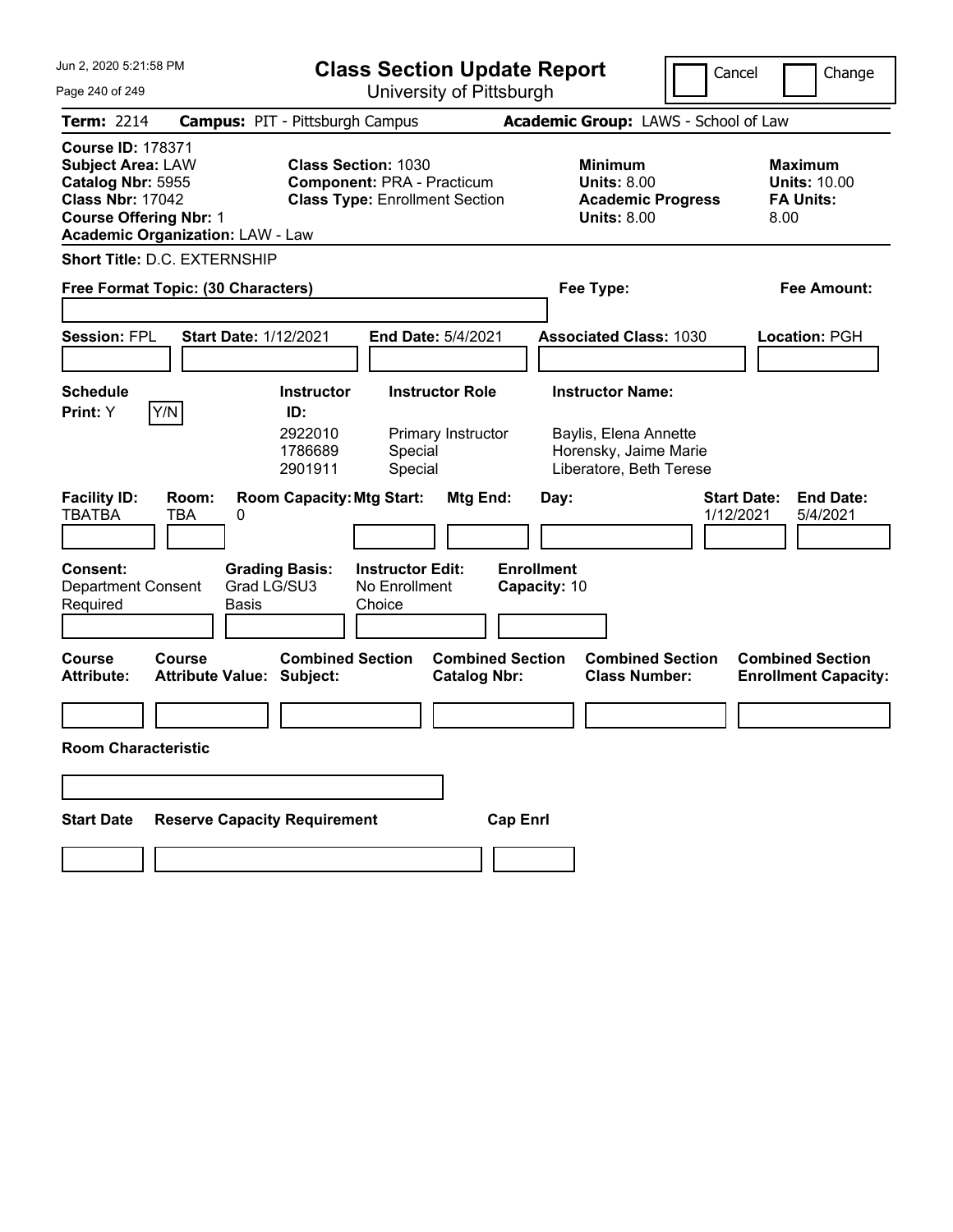| Jun 2, 2020 5:21:58 PM                                                                                                                                                                                                                                                                      |                                                                                                           |                                                                                     | <b>Class Section Update Report</b>                                                                                                   |                                                                                                                                                                        |                                 | Cancel<br>Change                                                 |
|---------------------------------------------------------------------------------------------------------------------------------------------------------------------------------------------------------------------------------------------------------------------------------------------|-----------------------------------------------------------------------------------------------------------|-------------------------------------------------------------------------------------|--------------------------------------------------------------------------------------------------------------------------------------|------------------------------------------------------------------------------------------------------------------------------------------------------------------------|---------------------------------|------------------------------------------------------------------|
| Page 241 of 249                                                                                                                                                                                                                                                                             |                                                                                                           |                                                                                     | University of Pittsburgh                                                                                                             |                                                                                                                                                                        |                                 |                                                                  |
| <b>Term: 2214</b>                                                                                                                                                                                                                                                                           | <b>Campus: PIT - Pittsburgh Campus</b>                                                                    |                                                                                     |                                                                                                                                      | Academic Group: LAWS - School of Law                                                                                                                                   |                                 |                                                                  |
| <b>Course ID: 179937</b><br><b>Class Section: 1030</b><br><b>Subject Area: LAW</b><br>Catalog Nbr: 5961<br><b>Component: WRK - Workshop</b><br><b>Class Nbr: 18247</b><br><b>Class Type: Enrollment Section</b><br><b>Course Offering Nbr: 1</b><br><b>Academic Organization: LAW - Law</b> |                                                                                                           |                                                                                     |                                                                                                                                      | <b>Minimum</b><br><b>Units: 1.00</b><br><b>Units: 1.00</b>                                                                                                             | <b>Academic Progress</b>        | <b>Maximum</b><br><b>Units: 1.00</b><br><b>FA Units:</b><br>1.00 |
|                                                                                                                                                                                                                                                                                             | <b>Short Title: TEACHING ASSISTANT TRAINING</b>                                                           |                                                                                     |                                                                                                                                      |                                                                                                                                                                        |                                 |                                                                  |
|                                                                                                                                                                                                                                                                                             | Free Format Topic: (30 Characters)                                                                        |                                                                                     |                                                                                                                                      | Fee Type:                                                                                                                                                              |                                 | Fee Amount:                                                      |
| <b>Session: FPL</b>                                                                                                                                                                                                                                                                         | <b>Start Date: 1/12/2021</b>                                                                              |                                                                                     | End Date: 5/4/2021                                                                                                                   | <b>Associated Class: 1030</b>                                                                                                                                          |                                 | Location: PGH                                                    |
| <b>Schedule</b><br>Print: Y                                                                                                                                                                                                                                                                 | Y/N<br>ID:                                                                                                | <b>Instructor</b><br>2904369<br>3018078<br>1786689<br>2901911<br>2909024<br>2938997 | <b>Instructor Role</b><br>Primary Instructor<br>Primary Instructor<br>Special<br>Special<br>Primary Instructor<br>Primary Instructor | <b>Instructor Name:</b><br>Brostoff, Teresa K<br>Coogan, Leigh A<br>Horensky, Jaime Marie<br>Liberatore, Beth Terese<br>Sinsheimer, Ann Margaret<br>Teeter, Judith Ann |                                 |                                                                  |
| <b>Facility ID:</b><br><b>LAW00G18</b>                                                                                                                                                                                                                                                      | Room:<br>00G18<br>28                                                                                      | <b>Room Capacity: Mtg Start:</b><br>9:00 AM                                         | Mtg End:<br>9:50 AM                                                                                                                  | Day:<br>Tu                                                                                                                                                             | <b>Start Date:</b><br>1/12/2021 | <b>End Date:</b><br>5/4/2021                                     |
| Consent:<br><b>Department Consent</b><br>Required<br><b>Course</b><br><b>Attribute:</b>                                                                                                                                                                                                     | <b>Grading Basis:</b><br>Grad LG/SU3<br><b>Basis</b><br><b>Course</b><br><b>Attribute Value: Subject:</b> | <b>Instructor Edit:</b><br>No Enrollment<br>Choice<br><b>Combined Section</b>       | <b>Combined Section</b><br><b>Catalog Nbr:</b>                                                                                       | <b>Enrollment</b><br>Capacity: 42<br><b>Combined Section</b><br><b>Class Number:</b>                                                                                   |                                 | <b>Combined Section</b><br><b>Enrollment Capacity:</b>           |
| <b>Room Characteristic</b><br>PeopleSoft - Scheduled (PS)                                                                                                                                                                                                                                   |                                                                                                           |                                                                                     |                                                                                                                                      |                                                                                                                                                                        |                                 |                                                                  |
| <b>Start Date</b>                                                                                                                                                                                                                                                                           | <b>Reserve Capacity Requirement</b>                                                                       |                                                                                     | <b>Cap Enrl</b>                                                                                                                      |                                                                                                                                                                        |                                 |                                                                  |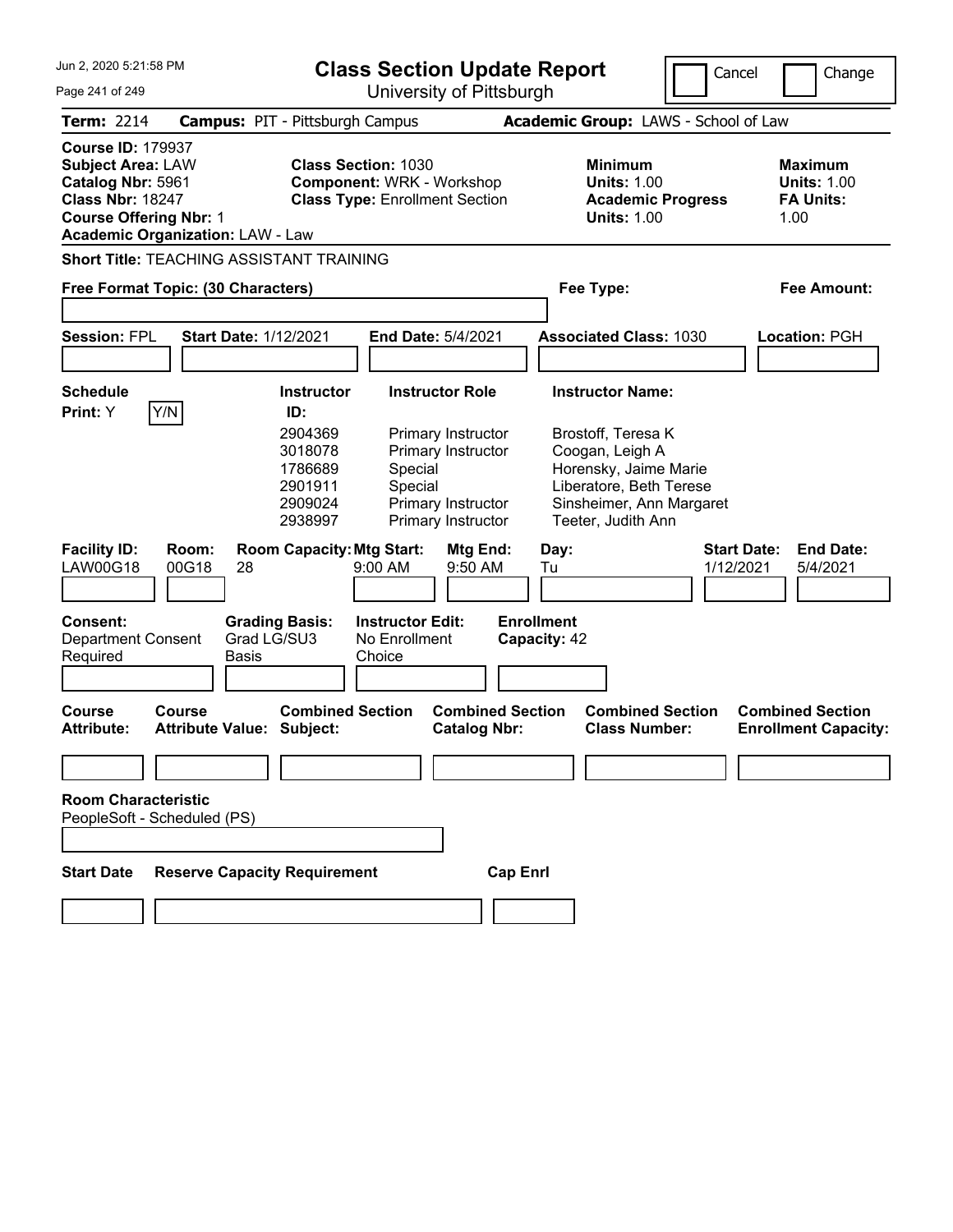| Jun 2. 2020 5:21:58 PM                                                                                                                                                           | <b>Class Section Update Report</b>                                                                                                                                                                                                                |                                                | Cancel                                                                                                                                                                                 | Change                                                           |
|----------------------------------------------------------------------------------------------------------------------------------------------------------------------------------|---------------------------------------------------------------------------------------------------------------------------------------------------------------------------------------------------------------------------------------------------|------------------------------------------------|----------------------------------------------------------------------------------------------------------------------------------------------------------------------------------------|------------------------------------------------------------------|
| Page 242 of 249                                                                                                                                                                  |                                                                                                                                                                                                                                                   | University of Pittsburgh                       |                                                                                                                                                                                        |                                                                  |
| <b>Term: 2214</b>                                                                                                                                                                | <b>Campus: PIT - Pittsburgh Campus</b>                                                                                                                                                                                                            |                                                | Academic Group: LAWS - School of Law                                                                                                                                                   |                                                                  |
| <b>Course ID: 114789</b><br><b>Subject Area: LAW</b><br>Catalog Nbr: 5967<br><b>Class Nbr: 13070</b><br><b>Course Offering Nbr: 1</b><br><b>Academic Organization: LAW - Law</b> | <b>Class Section: 1010</b><br><b>Component: PRA - Practicum</b><br><b>Class Type: Enrollment Section</b>                                                                                                                                          |                                                | <b>Minimum</b><br><b>Units: 2.00</b><br><b>Academic Progress</b><br><b>Units: 2.00</b>                                                                                                 | <b>Maximum</b><br><b>Units: 2.00</b><br><b>FA Units:</b><br>2.00 |
| <b>Short Title: EXTERNSHIP</b><br>Free Format Topic: (30 Characters)                                                                                                             |                                                                                                                                                                                                                                                   |                                                | Fee Type:                                                                                                                                                                              | <b>Fee Amount:</b>                                               |
| <b>Session: FPL</b>                                                                                                                                                              | <b>Start Date: 1/12/2021</b><br><b>End Date: 5/4/2021</b>                                                                                                                                                                                         |                                                | <b>Associated Class: 1010</b>                                                                                                                                                          | Location: PGH                                                    |
| <b>Schedule</b><br>Y/N<br>Print: Y                                                                                                                                               | <b>Instructor Role</b><br><b>Instructor</b><br>ID:                                                                                                                                                                                                |                                                | <b>Instructor Name:</b>                                                                                                                                                                |                                                                  |
| <b>Facility ID:</b><br>Room:<br><b>TBATBA</b><br><b>TBA</b><br>0                                                                                                                 | 2904369<br>Primary Instructor<br>1944539<br>Primary Instructor<br>2906074<br>Primary Instructor<br>1786689<br>Special<br>Special<br>2901911<br>Primary Instructor<br>2952124<br>2909024<br>Primary Instructor<br><b>Room Capacity: Mtg Start:</b> | <b>Mtg End:</b><br>Day:                        | Brostoff, Teresa K<br>Dangel, Stephanie Ann J<br>Deasy, Kevin M<br>Horensky, Jaime Marie<br>Liberatore, Beth Terese<br>McCain, Rochelle Regan<br>Sinsheimer, Ann Margaret<br>1/12/2021 | <b>End Date:</b><br><b>Start Date:</b><br>5/4/2021               |
|                                                                                                                                                                                  |                                                                                                                                                                                                                                                   |                                                |                                                                                                                                                                                        |                                                                  |
| <b>Consent:</b><br><b>Department Consent</b><br>Required                                                                                                                         | <b>Grading Basis:</b><br><b>Instructor Edit:</b><br>Grad LG/SU3<br>No Enrollment<br>Choice<br>Basis                                                                                                                                               | <b>Enrollment</b><br>Capacity: 50              |                                                                                                                                                                                        |                                                                  |
| Course<br><b>Course</b><br><b>Attribute:</b>                                                                                                                                     | <b>Combined Section</b><br><b>Attribute Value: Subject:</b>                                                                                                                                                                                       | <b>Combined Section</b><br><b>Catalog Nbr:</b> | <b>Combined Section</b><br><b>Class Number:</b>                                                                                                                                        | <b>Combined Section</b><br><b>Enrollment Capacity:</b>           |
|                                                                                                                                                                                  |                                                                                                                                                                                                                                                   |                                                |                                                                                                                                                                                        |                                                                  |
| <b>Room Characteristic</b>                                                                                                                                                       |                                                                                                                                                                                                                                                   |                                                |                                                                                                                                                                                        |                                                                  |
|                                                                                                                                                                                  |                                                                                                                                                                                                                                                   |                                                |                                                                                                                                                                                        |                                                                  |
| <b>Start Date</b>                                                                                                                                                                | <b>Reserve Capacity Requirement</b>                                                                                                                                                                                                               | <b>Cap Enrl</b>                                |                                                                                                                                                                                        |                                                                  |
|                                                                                                                                                                                  |                                                                                                                                                                                                                                                   |                                                |                                                                                                                                                                                        |                                                                  |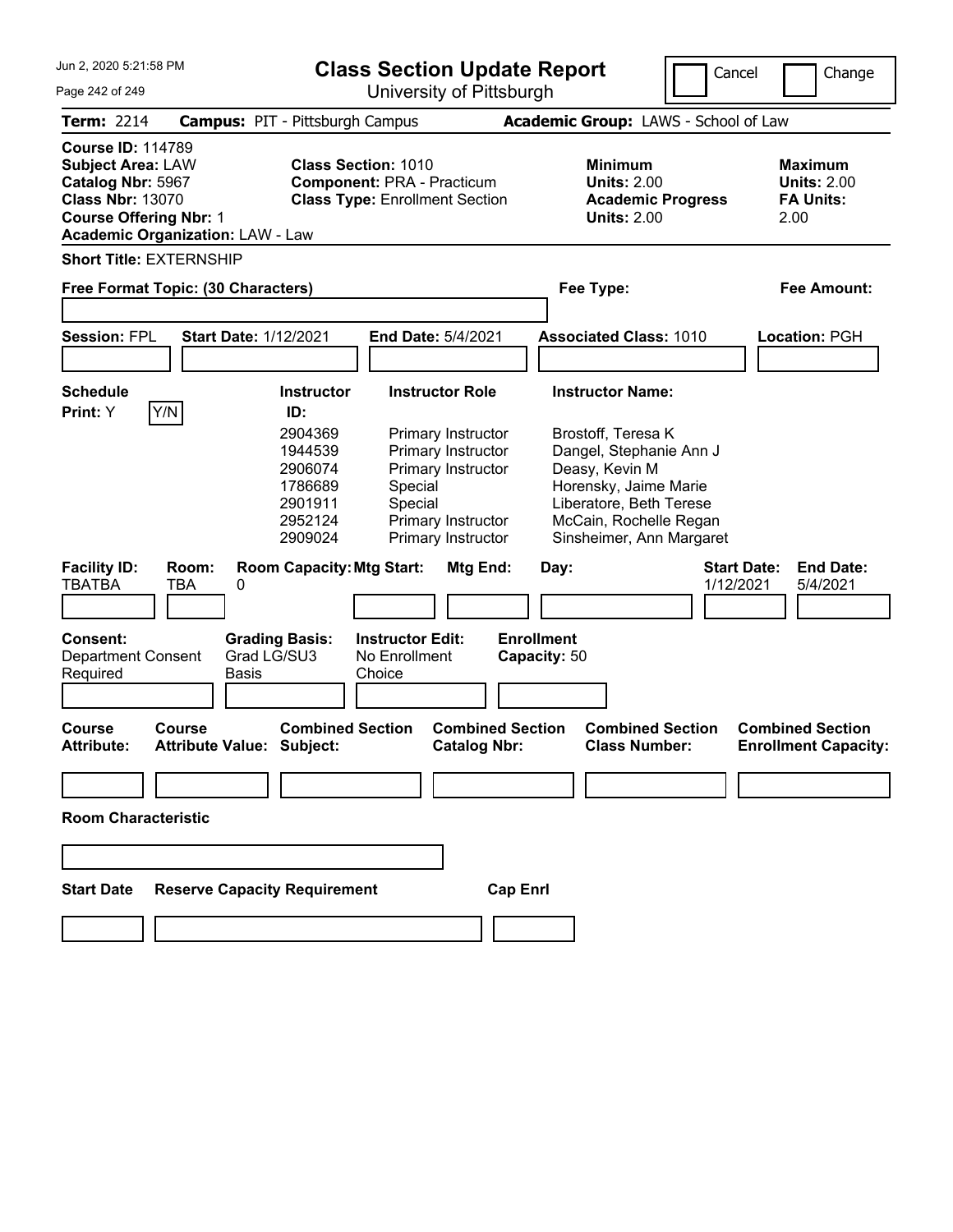| Jun 2, 2020 5:21:58 PM                                                                                                                |                                            |                                                                      | <b>Class Section Update Report</b>                                                                       |                                                                    |                 |                                   |                                                                                                                                  | Cancel                          |                                                                  | Change                                                 |
|---------------------------------------------------------------------------------------------------------------------------------------|--------------------------------------------|----------------------------------------------------------------------|----------------------------------------------------------------------------------------------------------|--------------------------------------------------------------------|-----------------|-----------------------------------|----------------------------------------------------------------------------------------------------------------------------------|---------------------------------|------------------------------------------------------------------|--------------------------------------------------------|
| Page 243 of 249                                                                                                                       |                                            | University of Pittsburgh                                             |                                                                                                          |                                                                    |                 |                                   |                                                                                                                                  |                                 |                                                                  |                                                        |
| <b>Term: 2214</b>                                                                                                                     | <b>Campus: PIT - Pittsburgh Campus</b>     |                                                                      |                                                                                                          |                                                                    |                 |                                   | Academic Group: LAWS - School of Law                                                                                             |                                 |                                                                  |                                                        |
| <b>Course ID: 114789</b><br><b>Subject Area: LAW</b><br>Catalog Nbr: 5967<br><b>Class Nbr: 18468</b><br><b>Course Offering Nbr: 1</b> | <b>Academic Organization: LAW - Law</b>    |                                                                      | <b>Class Section: 1020</b><br><b>Component: PRA - Practicum</b><br><b>Class Type: Enrollment Section</b> |                                                                    |                 |                                   | <b>Minimum</b><br><b>Units: 2.00</b><br><b>Academic Progress</b><br><b>Units: 2.00</b>                                           |                                 | <b>Maximum</b><br><b>Units: 2.00</b><br><b>FA Units:</b><br>2.00 |                                                        |
| <b>Short Title: EXTERNSHIP</b>                                                                                                        |                                            |                                                                      |                                                                                                          |                                                                    |                 |                                   |                                                                                                                                  |                                 |                                                                  |                                                        |
|                                                                                                                                       | Free Format Topic: (30 Characters)         |                                                                      |                                                                                                          |                                                                    |                 |                                   | Fee Type:                                                                                                                        |                                 |                                                                  | Fee Amount:                                            |
| <b>Session: FPL</b>                                                                                                                   | <b>Start Date: 1/12/2021</b>               |                                                                      |                                                                                                          | <b>End Date: 5/4/2021</b>                                          |                 |                                   | <b>Associated Class: 1020</b>                                                                                                    |                                 | <b>Location: PGH</b>                                             |                                                        |
| <b>Schedule</b><br>Print: Y                                                                                                           | Y/N                                        | <b>Instructor</b><br>ID:<br>1944539<br>1786689<br>2901911<br>2952124 | Special<br>Special                                                                                       | <b>Instructor Role</b><br>Primary Instructor<br>Primary Instructor |                 |                                   | <b>Instructor Name:</b><br>Dangel, Stephanie Ann J<br>Horensky, Jaime Marie<br>Liberatore, Beth Terese<br>McCain, Rochelle Regan |                                 |                                                                  |                                                        |
| <b>Facility ID:</b><br><b>TBATBA</b>                                                                                                  | Room:<br>TBA<br>0                          | <b>Room Capacity: Mtg Start:</b>                                     |                                                                                                          | Mtg End:                                                           |                 | Day:                              |                                                                                                                                  | <b>Start Date:</b><br>1/12/2021 |                                                                  | <b>End Date:</b><br>5/4/2021                           |
| Consent:<br><b>Department Consent</b><br>Required                                                                                     | Grad LG/SU3<br><b>Basis</b>                | <b>Grading Basis:</b>                                                | <b>Instructor Edit:</b><br>No Enrollment<br>Choice                                                       |                                                                    |                 | <b>Enrollment</b><br>Capacity: 15 |                                                                                                                                  |                                 |                                                                  |                                                        |
| Course<br><b>Attribute:</b>                                                                                                           | Course<br><b>Attribute Value: Subject:</b> | <b>Combined Section</b>                                              |                                                                                                          | <b>Combined Section</b><br><b>Catalog Nbr:</b>                     |                 |                                   | <b>Combined Section</b><br><b>Class Number:</b>                                                                                  |                                 |                                                                  | <b>Combined Section</b><br><b>Enrollment Capacity:</b> |
| <b>Room Characteristic</b>                                                                                                            |                                            |                                                                      |                                                                                                          |                                                                    |                 |                                   |                                                                                                                                  |                                 |                                                                  |                                                        |
|                                                                                                                                       |                                            |                                                                      |                                                                                                          |                                                                    |                 |                                   |                                                                                                                                  |                                 |                                                                  |                                                        |
| <b>Start Date</b>                                                                                                                     | <b>Reserve Capacity Requirement</b>        |                                                                      |                                                                                                          |                                                                    | <b>Cap Enrl</b> |                                   |                                                                                                                                  |                                 |                                                                  |                                                        |
|                                                                                                                                       |                                            |                                                                      |                                                                                                          |                                                                    |                 |                                   |                                                                                                                                  |                                 |                                                                  |                                                        |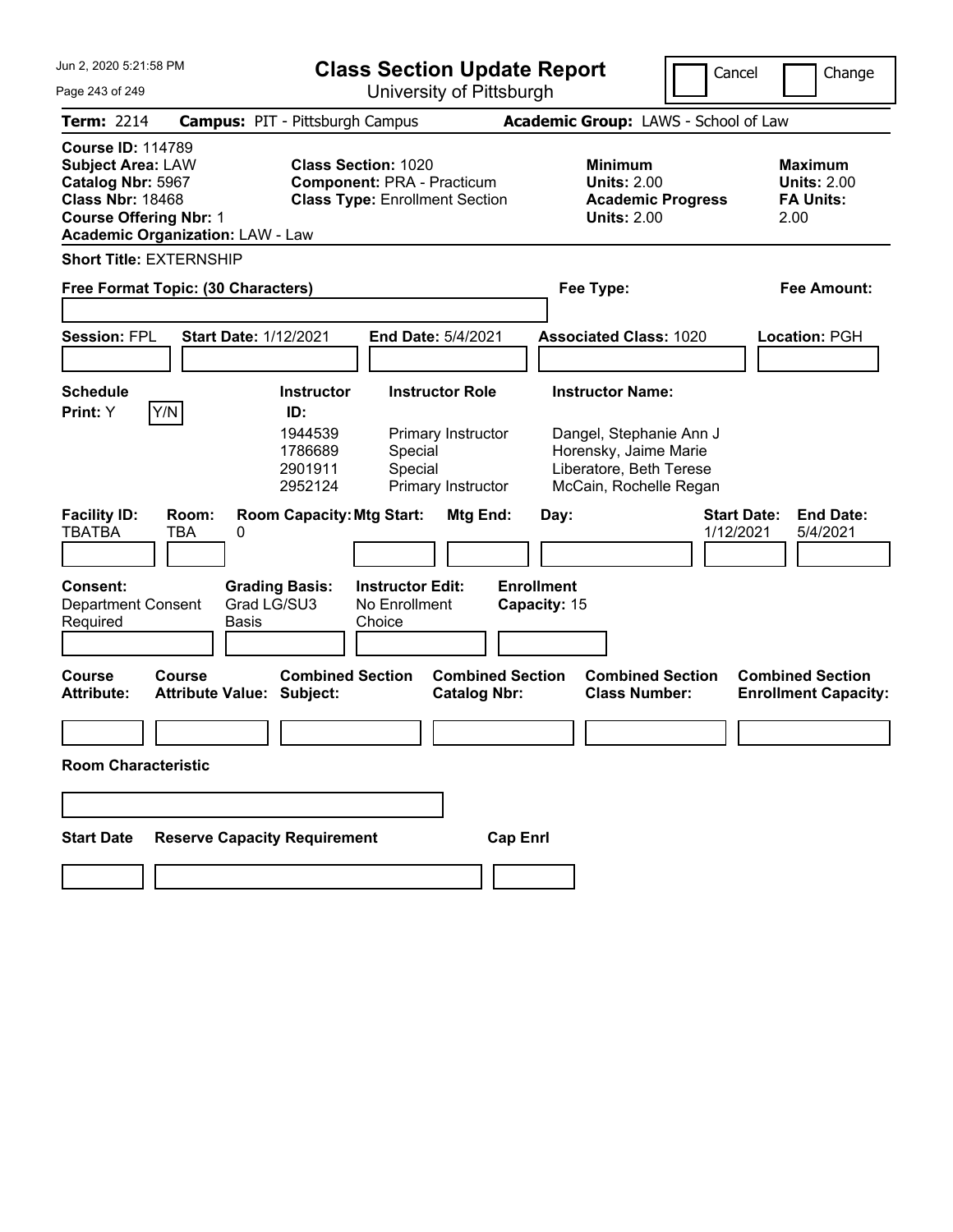| Jun 2, 2020 5:21:58 PM                                                                                                                                                           |                                                                                                                                                                                                                                                   | <b>Class Section Update Report</b>             | Cancel                                                                                                                                                                                                       | Change                                                           |
|----------------------------------------------------------------------------------------------------------------------------------------------------------------------------------|---------------------------------------------------------------------------------------------------------------------------------------------------------------------------------------------------------------------------------------------------|------------------------------------------------|--------------------------------------------------------------------------------------------------------------------------------------------------------------------------------------------------------------|------------------------------------------------------------------|
| Page 244 of 249                                                                                                                                                                  |                                                                                                                                                                                                                                                   | University of Pittsburgh                       |                                                                                                                                                                                                              |                                                                  |
| <b>Term: 2214</b>                                                                                                                                                                | <b>Campus: PIT - Pittsburgh Campus</b>                                                                                                                                                                                                            |                                                | Academic Group: LAWS - School of Law                                                                                                                                                                         |                                                                  |
| <b>Course ID: 114794</b><br><b>Subject Area: LAW</b><br>Catalog Nbr: 5972<br><b>Class Nbr: 13101</b><br><b>Course Offering Nbr: 1</b><br><b>Academic Organization: LAW - Law</b> | <b>Class Section: 1010</b><br><b>Component: PRA - Practicum</b><br><b>Class Type: Enrollment Section</b>                                                                                                                                          |                                                | <b>Minimum</b><br><b>Units: 4.00</b><br><b>Academic Progress</b><br><b>Units: 4.00</b>                                                                                                                       | <b>Maximum</b><br><b>Units: 4.00</b><br><b>FA Units:</b><br>4.00 |
| <b>Short Title: EXTERNSHIP</b><br>Free Format Topic: (30 Characters)                                                                                                             |                                                                                                                                                                                                                                                   | Fee Type:                                      |                                                                                                                                                                                                              | <b>Fee Amount:</b>                                               |
| <b>Session: FPL</b>                                                                                                                                                              | <b>Start Date: 1/12/2021</b><br><b>End Date: 5/4/2021</b>                                                                                                                                                                                         |                                                | <b>Associated Class: 1010</b>                                                                                                                                                                                | <b>Location: PGH</b>                                             |
|                                                                                                                                                                                  |                                                                                                                                                                                                                                                   |                                                |                                                                                                                                                                                                              |                                                                  |
| <b>Schedule</b><br>Y/N<br>Print: Y                                                                                                                                               | <b>Instructor Role</b><br><b>Instructor</b><br>ID:                                                                                                                                                                                                |                                                | <b>Instructor Name:</b>                                                                                                                                                                                      |                                                                  |
| <b>Facility ID:</b><br>Room:<br><b>TBATBA</b><br>TBA<br>0                                                                                                                        | 2904369<br>Primary Instructor<br>Primary Instructor<br>1944539<br>2906074<br>Primary Instructor<br>1786689<br>Special<br>Special<br>2901911<br>2952124<br>Primary Instructor<br>2909024<br>Primary Instructor<br><b>Room Capacity: Mtg Start:</b> | Mtg End:<br>Day:                               | Brostoff, Teresa K<br>Dangel, Stephanie Ann J<br>Deasy, Kevin M<br>Horensky, Jaime Marie<br>Liberatore, Beth Terese<br>McCain, Rochelle Regan<br>Sinsheimer, Ann Margaret<br><b>Start Date:</b><br>1/12/2021 | <b>End Date:</b><br>5/4/2021                                     |
|                                                                                                                                                                                  |                                                                                                                                                                                                                                                   |                                                |                                                                                                                                                                                                              |                                                                  |
| Consent:<br><b>Department Consent</b><br>Required                                                                                                                                | <b>Grading Basis:</b><br><b>Instructor Edit:</b><br>Grad LG/SU3<br>No Enrollment<br>Basis<br>Choice                                                                                                                                               | <b>Enrollment</b><br>Capacity: 50              |                                                                                                                                                                                                              |                                                                  |
| Course<br><b>Course</b><br><b>Attribute:</b>                                                                                                                                     | <b>Combined Section</b><br><b>Attribute Value: Subject:</b>                                                                                                                                                                                       | <b>Combined Section</b><br><b>Catalog Nbr:</b> | <b>Combined Section</b><br><b>Class Number:</b>                                                                                                                                                              | <b>Combined Section</b><br><b>Enrollment Capacity:</b>           |
|                                                                                                                                                                                  |                                                                                                                                                                                                                                                   |                                                |                                                                                                                                                                                                              |                                                                  |
| <b>Room Characteristic</b>                                                                                                                                                       |                                                                                                                                                                                                                                                   |                                                |                                                                                                                                                                                                              |                                                                  |
|                                                                                                                                                                                  |                                                                                                                                                                                                                                                   |                                                |                                                                                                                                                                                                              |                                                                  |
| <b>Start Date</b>                                                                                                                                                                | <b>Reserve Capacity Requirement</b>                                                                                                                                                                                                               | <b>Cap Enrl</b>                                |                                                                                                                                                                                                              |                                                                  |
|                                                                                                                                                                                  |                                                                                                                                                                                                                                                   |                                                |                                                                                                                                                                                                              |                                                                  |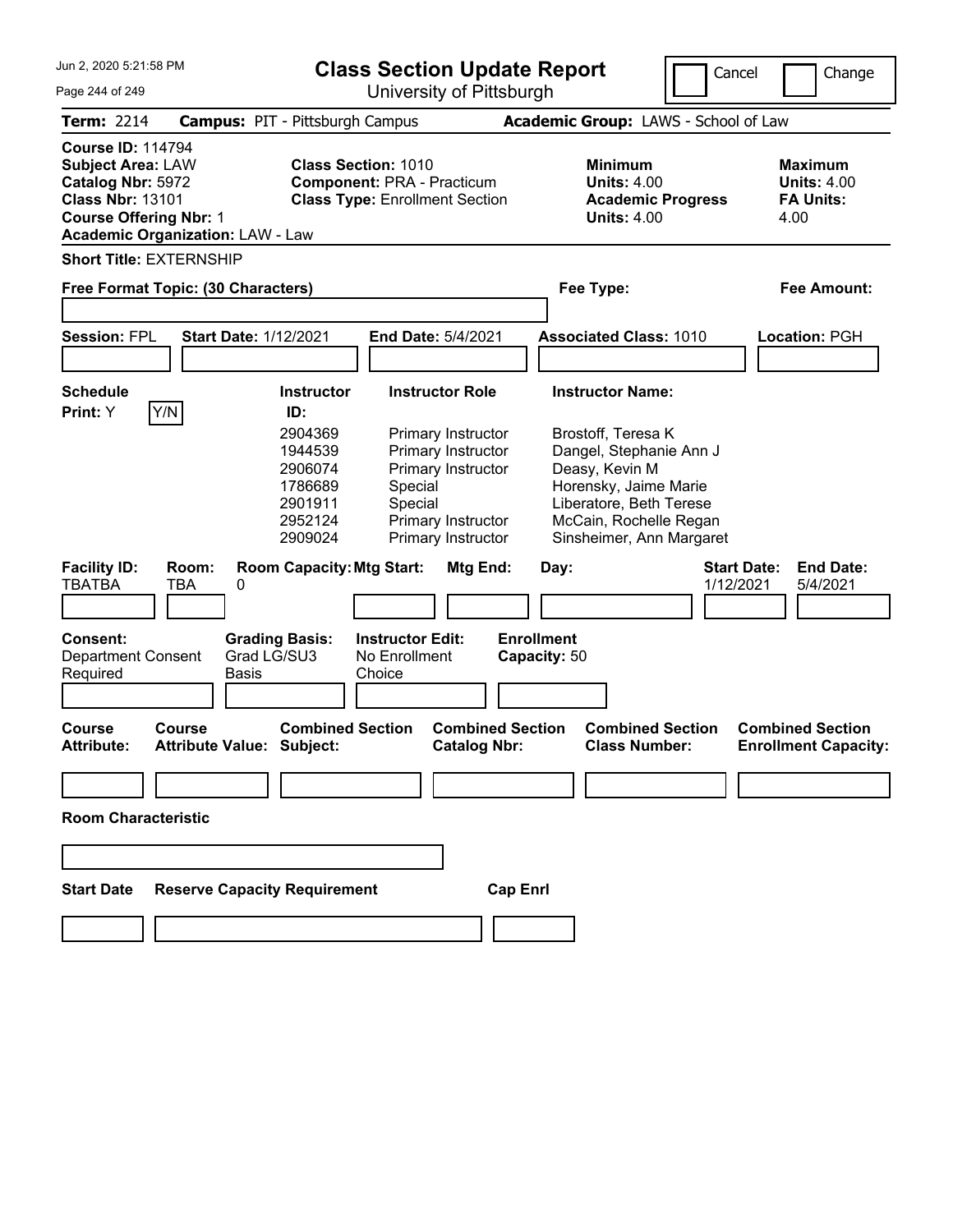| Jun 2. 2020 5:21:58 PM                                                                                                                                                           |                                                                                                                                                                                                                                                        | <b>Class Section Update Report</b>                              | Cancel                                                                                                                                                               | Change                                                           |
|----------------------------------------------------------------------------------------------------------------------------------------------------------------------------------|--------------------------------------------------------------------------------------------------------------------------------------------------------------------------------------------------------------------------------------------------------|-----------------------------------------------------------------|----------------------------------------------------------------------------------------------------------------------------------------------------------------------|------------------------------------------------------------------|
| Page 245 of 249                                                                                                                                                                  | University of Pittsburgh                                                                                                                                                                                                                               |                                                                 |                                                                                                                                                                      |                                                                  |
| <b>Term: 2214</b>                                                                                                                                                                | <b>Campus: PIT - Pittsburgh Campus</b>                                                                                                                                                                                                                 |                                                                 | Academic Group: LAWS - School of Law                                                                                                                                 |                                                                  |
| <b>Course ID: 114797</b><br><b>Subject Area: LAW</b><br>Catalog Nbr: 5976<br><b>Class Nbr: 13099</b><br><b>Course Offering Nbr: 1</b><br><b>Academic Organization: LAW - Law</b> | <b>Class Section: 1010</b><br><b>Component: PRA - Practicum</b><br><b>Class Type: Enrollment Section</b>                                                                                                                                               | <b>Minimum</b><br><b>Units: 1.00</b><br><b>Units: 1.00</b>      | <b>Academic Progress</b>                                                                                                                                             | <b>Maximum</b><br><b>Units: 1.00</b><br><b>FA Units:</b><br>1.00 |
| <b>Short Title: EXTERNSHIP</b><br>Free Format Topic: (30 Characters)                                                                                                             |                                                                                                                                                                                                                                                        | Fee Type:                                                       |                                                                                                                                                                      | <b>Fee Amount:</b>                                               |
| <b>Session: FPL</b>                                                                                                                                                              | <b>Start Date: 1/12/2021</b><br><b>End Date: 5/4/2021</b>                                                                                                                                                                                              | <b>Associated Class: 1010</b>                                   |                                                                                                                                                                      | Location: PGH                                                    |
| <b>Schedule</b><br>Y/N<br>Print: Y                                                                                                                                               | <b>Instructor Role</b><br><b>Instructor</b><br>ID:                                                                                                                                                                                                     | <b>Instructor Name:</b>                                         |                                                                                                                                                                      |                                                                  |
| <b>Facility ID:</b><br>Room:<br><b>TBATBA</b><br><b>TBA</b>                                                                                                                      | 2904369<br>Primary Instructor<br>1944539<br>Primary Instructor<br>2906074<br>Primary Instructor<br>1786689<br>Special<br>Special<br>2901911<br>Primary Instructor<br>2952124<br>2909024<br>Primary Instructor<br><b>Room Capacity: Mtg Start:</b><br>0 | Brostoff, Teresa K<br>Deasy, Kevin M<br><b>Mtg End:</b><br>Day: | Dangel, Stephanie Ann J<br>Horensky, Jaime Marie<br>Liberatore, Beth Terese<br>McCain, Rochelle Regan<br>Sinsheimer, Ann Margaret<br><b>Start Date:</b><br>1/12/2021 | <b>End Date:</b><br>5/4/2021                                     |
|                                                                                                                                                                                  |                                                                                                                                                                                                                                                        |                                                                 |                                                                                                                                                                      |                                                                  |
| <b>Consent:</b><br><b>Department Consent</b><br>Required                                                                                                                         | <b>Grading Basis:</b><br><b>Instructor Edit:</b><br>Grad LG/SU3<br>No Enrollment<br>Choice<br>Basis                                                                                                                                                    | <b>Enrollment</b><br>Capacity: 50                               |                                                                                                                                                                      |                                                                  |
| Course<br><b>Course</b><br><b>Attribute:</b>                                                                                                                                     | <b>Combined Section</b><br><b>Attribute Value: Subject:</b>                                                                                                                                                                                            | <b>Combined Section</b><br><b>Catalog Nbr:</b>                  | <b>Combined Section</b><br><b>Class Number:</b>                                                                                                                      | <b>Combined Section</b><br><b>Enrollment Capacity:</b>           |
|                                                                                                                                                                                  |                                                                                                                                                                                                                                                        |                                                                 |                                                                                                                                                                      |                                                                  |
| <b>Room Characteristic</b>                                                                                                                                                       |                                                                                                                                                                                                                                                        |                                                                 |                                                                                                                                                                      |                                                                  |
|                                                                                                                                                                                  |                                                                                                                                                                                                                                                        |                                                                 |                                                                                                                                                                      |                                                                  |
| <b>Start Date</b>                                                                                                                                                                | <b>Reserve Capacity Requirement</b>                                                                                                                                                                                                                    | <b>Cap Enrl</b>                                                 |                                                                                                                                                                      |                                                                  |
|                                                                                                                                                                                  |                                                                                                                                                                                                                                                        |                                                                 |                                                                                                                                                                      |                                                                  |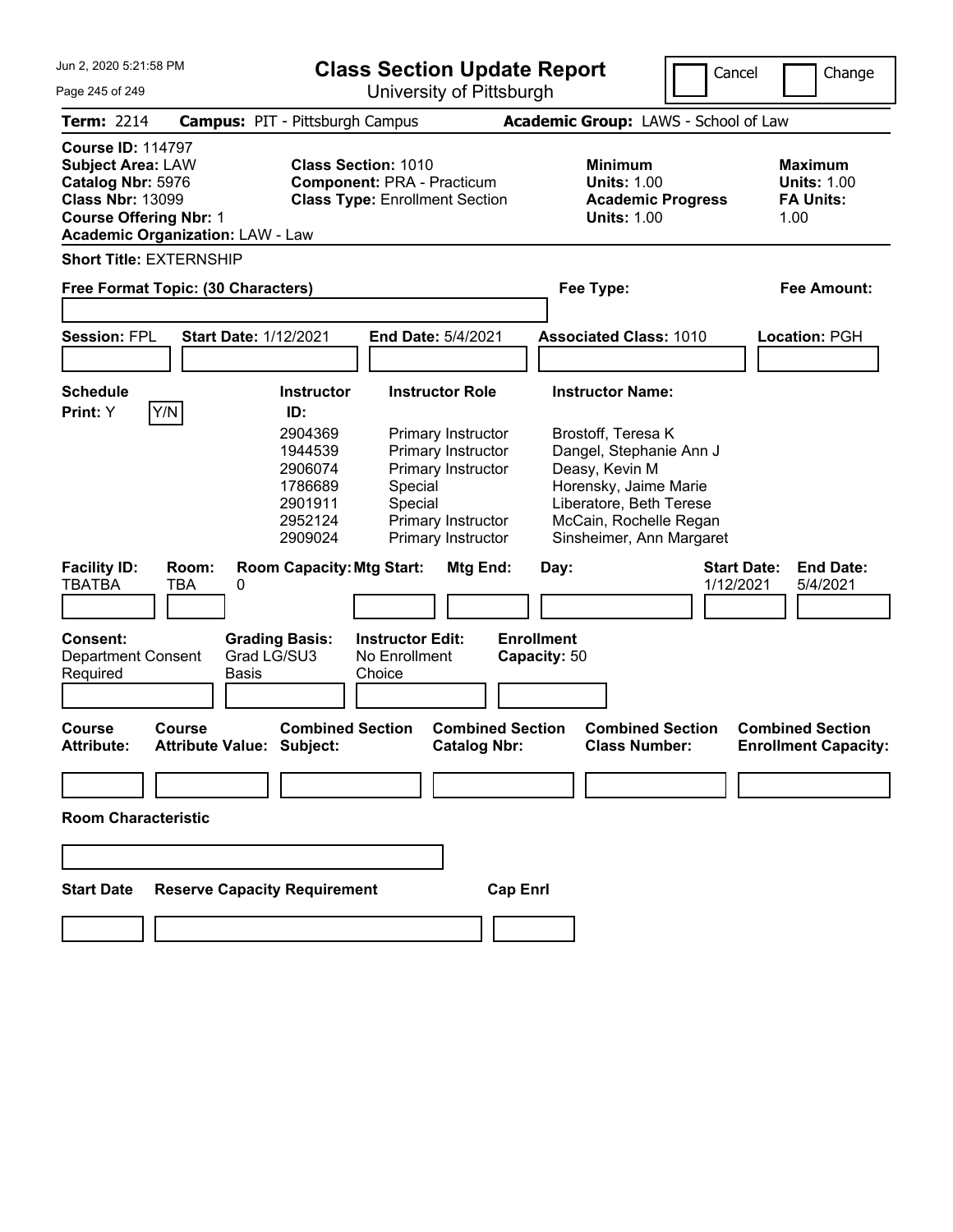| Jun 2, 2020 5:21:58 PM                                                                                                                |                                            |                                                                      | <b>Class Section Update Report</b>                                                                       |                                                                    |                 |                                  |                                                                                                                                  | Cancel                          |      | Change                                                   |
|---------------------------------------------------------------------------------------------------------------------------------------|--------------------------------------------|----------------------------------------------------------------------|----------------------------------------------------------------------------------------------------------|--------------------------------------------------------------------|-----------------|----------------------------------|----------------------------------------------------------------------------------------------------------------------------------|---------------------------------|------|----------------------------------------------------------|
| Page 246 of 249                                                                                                                       |                                            | University of Pittsburgh                                             |                                                                                                          |                                                                    |                 |                                  |                                                                                                                                  |                                 |      |                                                          |
| <b>Term: 2214</b>                                                                                                                     | <b>Campus: PIT - Pittsburgh Campus</b>     |                                                                      |                                                                                                          |                                                                    |                 |                                  | Academic Group: LAWS - School of Law                                                                                             |                                 |      |                                                          |
| <b>Course ID: 114797</b><br><b>Subject Area: LAW</b><br>Catalog Nbr: 5976<br><b>Class Nbr: 18498</b><br><b>Course Offering Nbr: 1</b> | <b>Academic Organization: LAW - Law</b>    |                                                                      | <b>Class Section: 1020</b><br><b>Component: PRA - Practicum</b><br><b>Class Type: Enrollment Section</b> |                                                                    |                 |                                  | <b>Minimum</b><br><b>Units: 1.00</b><br><b>Academic Progress</b><br><b>Units: 1.00</b>                                           |                                 | 1.00 | <b>Maximum</b><br><b>Units: 1.00</b><br><b>FA Units:</b> |
| <b>Short Title: EXTERNSHIP</b>                                                                                                        |                                            |                                                                      |                                                                                                          |                                                                    |                 |                                  |                                                                                                                                  |                                 |      |                                                          |
|                                                                                                                                       | Free Format Topic: (30 Characters)         |                                                                      |                                                                                                          |                                                                    |                 |                                  | Fee Type:                                                                                                                        |                                 |      | <b>Fee Amount:</b>                                       |
| <b>Session: FPL</b>                                                                                                                   | <b>Start Date: 1/12/2021</b>               |                                                                      |                                                                                                          | <b>End Date: 5/4/2021</b>                                          |                 |                                  | <b>Associated Class: 1020</b>                                                                                                    |                                 |      | <b>Location: PGH</b>                                     |
| <b>Schedule</b><br>Print: Y                                                                                                           | Y/N                                        | <b>Instructor</b><br>ID:<br>1944539<br>1786689<br>2901911<br>2952124 | Special<br>Special                                                                                       | <b>Instructor Role</b><br>Primary Instructor<br>Primary Instructor |                 |                                  | <b>Instructor Name:</b><br>Dangel, Stephanie Ann J<br>Horensky, Jaime Marie<br>Liberatore, Beth Terese<br>McCain, Rochelle Regan |                                 |      |                                                          |
| <b>Facility ID:</b><br><b>TBATBA</b>                                                                                                  | Room:<br><b>TBA</b><br>0                   | <b>Room Capacity: Mtg Start:</b>                                     |                                                                                                          | Mtg End:                                                           |                 | Day:                             |                                                                                                                                  | <b>Start Date:</b><br>1/12/2021 |      | <b>End Date:</b><br>5/4/2021                             |
| Consent:<br>No Special Consent<br>Required                                                                                            | Grad LG/SU3<br><b>Basis</b>                | <b>Grading Basis:</b>                                                | <b>Instructor Edit:</b><br>No Enrollment<br>Choice                                                       |                                                                    |                 | <b>Enrollment</b><br>Capacity: 6 |                                                                                                                                  |                                 |      |                                                          |
| Course<br><b>Attribute:</b>                                                                                                           | Course<br><b>Attribute Value: Subject:</b> | <b>Combined Section</b>                                              |                                                                                                          | <b>Combined Section</b><br><b>Catalog Nbr:</b>                     |                 |                                  | <b>Combined Section</b><br><b>Class Number:</b>                                                                                  |                                 |      | <b>Combined Section</b><br><b>Enrollment Capacity:</b>   |
| <b>Room Characteristic</b>                                                                                                            |                                            |                                                                      |                                                                                                          |                                                                    |                 |                                  |                                                                                                                                  |                                 |      |                                                          |
|                                                                                                                                       |                                            |                                                                      |                                                                                                          |                                                                    |                 |                                  |                                                                                                                                  |                                 |      |                                                          |
| <b>Start Date</b>                                                                                                                     | <b>Reserve Capacity Requirement</b>        |                                                                      |                                                                                                          |                                                                    | <b>Cap Enrl</b> |                                  |                                                                                                                                  |                                 |      |                                                          |
|                                                                                                                                       |                                            |                                                                      |                                                                                                          |                                                                    |                 |                                  |                                                                                                                                  |                                 |      |                                                          |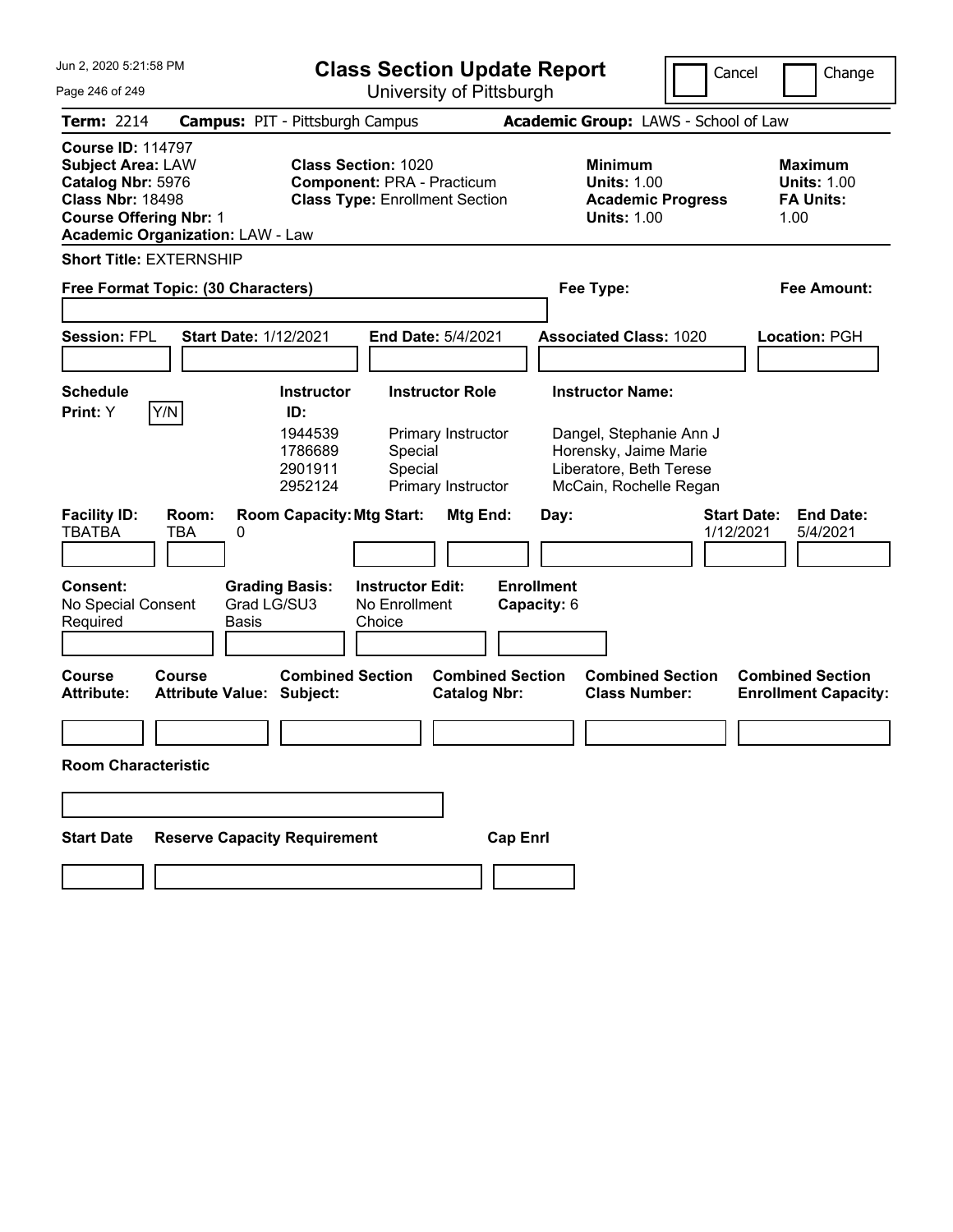| Jun 2, 2020 5:21:58 PM                                                                                                                                                           | <b>Class Section Update Report</b>                                                                                                                        | Cancel                                                                                                                | Change                                                           |
|----------------------------------------------------------------------------------------------------------------------------------------------------------------------------------|-----------------------------------------------------------------------------------------------------------------------------------------------------------|-----------------------------------------------------------------------------------------------------------------------|------------------------------------------------------------------|
| Page 247 of 249                                                                                                                                                                  | University of Pittsburgh                                                                                                                                  |                                                                                                                       |                                                                  |
| Term: 2214<br><b>Campus: PIT - Pittsburgh Campus</b>                                                                                                                             |                                                                                                                                                           | Academic Group: LAWS - School of Law                                                                                  |                                                                  |
| <b>Course ID: 170198</b><br><b>Subject Area: LAW</b><br>Catalog Nbr: 5990<br><b>Class Nbr: 18277</b><br><b>Course Offering Nbr: 1</b><br><b>Academic Organization: LAW - Law</b> | <b>Class Section: 1030</b><br><b>Component: LEC - Lecture</b><br><b>Class Type: Enrollment Section</b>                                                    | <b>Minimum</b><br><b>Units: 2.00</b><br><b>Academic Progress</b><br><b>Units: 2.00</b>                                | <b>Maximum</b><br><b>Units: 2.00</b><br><b>FA Units:</b><br>2.00 |
| <b>Short Title: WRITING FOR RESULTS</b>                                                                                                                                          |                                                                                                                                                           |                                                                                                                       |                                                                  |
| Free Format Topic: (30 Characters)                                                                                                                                               |                                                                                                                                                           | Fee Type:                                                                                                             | <b>Fee Amount:</b>                                               |
| <b>Session: FPL</b><br><b>Start Date: 1/12/2021</b>                                                                                                                              | End Date: 5/4/2021                                                                                                                                        | <b>Associated Class: 1030</b>                                                                                         | <b>Location: PGH</b>                                             |
| <b>Schedule</b><br>Y/N<br>Print: Y<br>ID:                                                                                                                                        | <b>Instructor</b><br><b>Instructor Role</b><br>2906074<br>Primary Instructor<br>1786689<br>Special<br>2901911<br>Special<br>Primary Instructor<br>1249463 | <b>Instructor Name:</b><br>Deasy, Kevin M<br>Horensky, Jaime Marie<br>Liberatore, Beth Terese<br>Wible, Robert George |                                                                  |
| <b>Facility ID:</b><br>Room:<br><b>LAW00G12</b><br>00G12<br>69                                                                                                                   | <b>Room Capacity: Mtg Start:</b><br>Mtg End:<br>10:30 AM<br>12:20 PM                                                                                      | <b>Start Date:</b><br>Day:<br>1/12/2021<br>Fr                                                                         | <b>End Date:</b><br>5/4/2021                                     |
| <b>Consent:</b><br><b>Grading Basis:</b><br>Grad LG/SU3<br><b>Department Consent</b><br>Required<br><b>Basis</b>                                                                 | <b>Instructor Edit:</b><br>No Enrollment<br>Choice                                                                                                        | <b>Enrollment</b><br>Capacity: 49                                                                                     |                                                                  |
| <b>Course</b><br>Course<br><b>Attribute:</b><br><b>Attribute Value: Subject:</b>                                                                                                 | <b>Combined Section</b><br><b>Combined Section</b><br><b>Catalog Nbr:</b>                                                                                 | <b>Combined Section</b><br><b>Class Number:</b>                                                                       | <b>Combined Section</b><br><b>Enrollment Capacity:</b>           |
|                                                                                                                                                                                  |                                                                                                                                                           |                                                                                                                       |                                                                  |
| <b>Room Characteristic</b><br>PeopleSoft - Scheduled (PS)                                                                                                                        |                                                                                                                                                           |                                                                                                                       |                                                                  |
|                                                                                                                                                                                  |                                                                                                                                                           |                                                                                                                       |                                                                  |
| <b>Start Date</b><br><b>Reserve Capacity Requirement</b>                                                                                                                         | <b>Cap Enrl</b>                                                                                                                                           |                                                                                                                       |                                                                  |
|                                                                                                                                                                                  |                                                                                                                                                           |                                                                                                                       |                                                                  |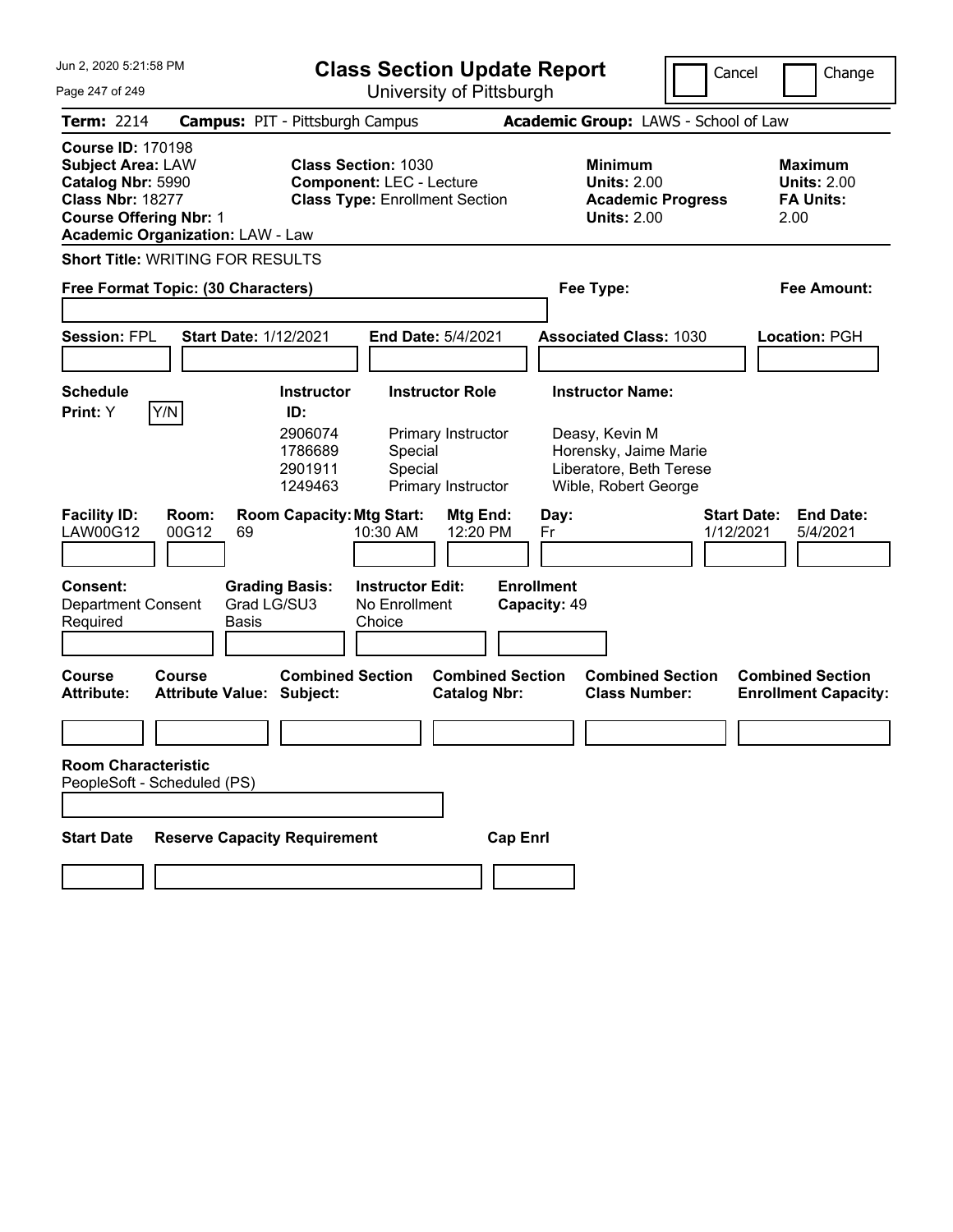| Jun 2, 2020 5:21:58 PM                                                                                                                |                                                      |                                                                                                        | <b>Class Section Update Report</b>                                 |                                                                                                                       |                                 | Cancel<br>Change                                                 |
|---------------------------------------------------------------------------------------------------------------------------------------|------------------------------------------------------|--------------------------------------------------------------------------------------------------------|--------------------------------------------------------------------|-----------------------------------------------------------------------------------------------------------------------|---------------------------------|------------------------------------------------------------------|
| Page 248 of 249                                                                                                                       |                                                      |                                                                                                        | University of Pittsburgh                                           |                                                                                                                       |                                 |                                                                  |
| Term: 2214                                                                                                                            |                                                      | <b>Campus: PIT - Pittsburgh Campus</b>                                                                 |                                                                    | Academic Group: LAWS - School of Law                                                                                  |                                 |                                                                  |
| <b>Course ID: 170198</b><br><b>Subject Area: LAW</b><br>Catalog Nbr: 5990<br><b>Class Nbr: 21135</b><br><b>Course Offering Nbr: 1</b> | <b>Academic Organization: LAW - Law</b>              | <b>Class Section: 1260</b><br><b>Component: LEC - Lecture</b><br><b>Class Type: Enrollment Section</b> |                                                                    | <b>Minimum</b><br><b>Units: 2.00</b><br><b>Academic Progress</b><br><b>Units: 2.00</b>                                |                                 | <b>Maximum</b><br><b>Units: 2.00</b><br><b>FA Units:</b><br>2.00 |
|                                                                                                                                       | <b>Short Title: WRITING FOR RESULTS</b>              |                                                                                                        |                                                                    |                                                                                                                       |                                 |                                                                  |
|                                                                                                                                       | Free Format Topic: (30 Characters)                   |                                                                                                        |                                                                    | Fee Type:                                                                                                             |                                 | <b>Fee Amount:</b>                                               |
| <b>Session: FPL</b>                                                                                                                   | <b>Start Date: 1/12/2021</b>                         |                                                                                                        | End Date: 5/4/2021                                                 | <b>Associated Class: 1260</b>                                                                                         |                                 | <b>Location: PGH</b>                                             |
| <b>Schedule</b><br>Print: Y                                                                                                           | Y/N                                                  | <b>Instructor</b><br>ID:<br>2906074<br>1786689<br>Special<br>2901911<br>Special<br>1249463             | <b>Instructor Role</b><br>Primary Instructor<br>Primary Instructor | <b>Instructor Name:</b><br>Deasy, Kevin M<br>Horensky, Jaime Marie<br>Liberatore, Beth Terese<br>Wible, Robert George |                                 |                                                                  |
| <b>Facility ID:</b><br>LAW00113                                                                                                       | Room:<br>00113<br>88                                 | <b>Room Capacity: Mtg Start:</b><br>5:30 PM                                                            | Mtg End:<br>7:20 PM                                                | Day:<br>We                                                                                                            | <b>Start Date:</b><br>1/12/2021 | <b>End Date:</b><br>5/4/2021                                     |
| <b>Consent:</b><br><b>Department Consent</b><br>Required                                                                              | <b>Grading Basis:</b><br>Grad LG/SU3<br><b>Basis</b> | <b>Instructor Edit:</b><br>No Enrollment<br>Choice                                                     |                                                                    | <b>Enrollment</b><br>Capacity: 88                                                                                     |                                 |                                                                  |
| <b>Course</b><br><b>Attribute:</b>                                                                                                    | Course<br><b>Attribute Value: Subject:</b>           | <b>Combined Section</b>                                                                                | <b>Combined Section</b><br><b>Catalog Nbr:</b>                     | <b>Combined Section</b><br><b>Class Number:</b>                                                                       |                                 | <b>Combined Section</b><br><b>Enrollment Capacity:</b>           |
|                                                                                                                                       |                                                      |                                                                                                        |                                                                    |                                                                                                                       |                                 |                                                                  |
| <b>Room Characteristic</b><br>PeopleSoft - Scheduled (PS)                                                                             |                                                      |                                                                                                        |                                                                    |                                                                                                                       |                                 |                                                                  |
|                                                                                                                                       |                                                      |                                                                                                        |                                                                    |                                                                                                                       |                                 |                                                                  |
| <b>Start Date</b>                                                                                                                     | <b>Reserve Capacity Requirement</b>                  |                                                                                                        | <b>Cap Enrl</b>                                                    |                                                                                                                       |                                 |                                                                  |
|                                                                                                                                       |                                                      |                                                                                                        |                                                                    |                                                                                                                       |                                 |                                                                  |
|                                                                                                                                       |                                                      |                                                                                                        |                                                                    |                                                                                                                       |                                 |                                                                  |